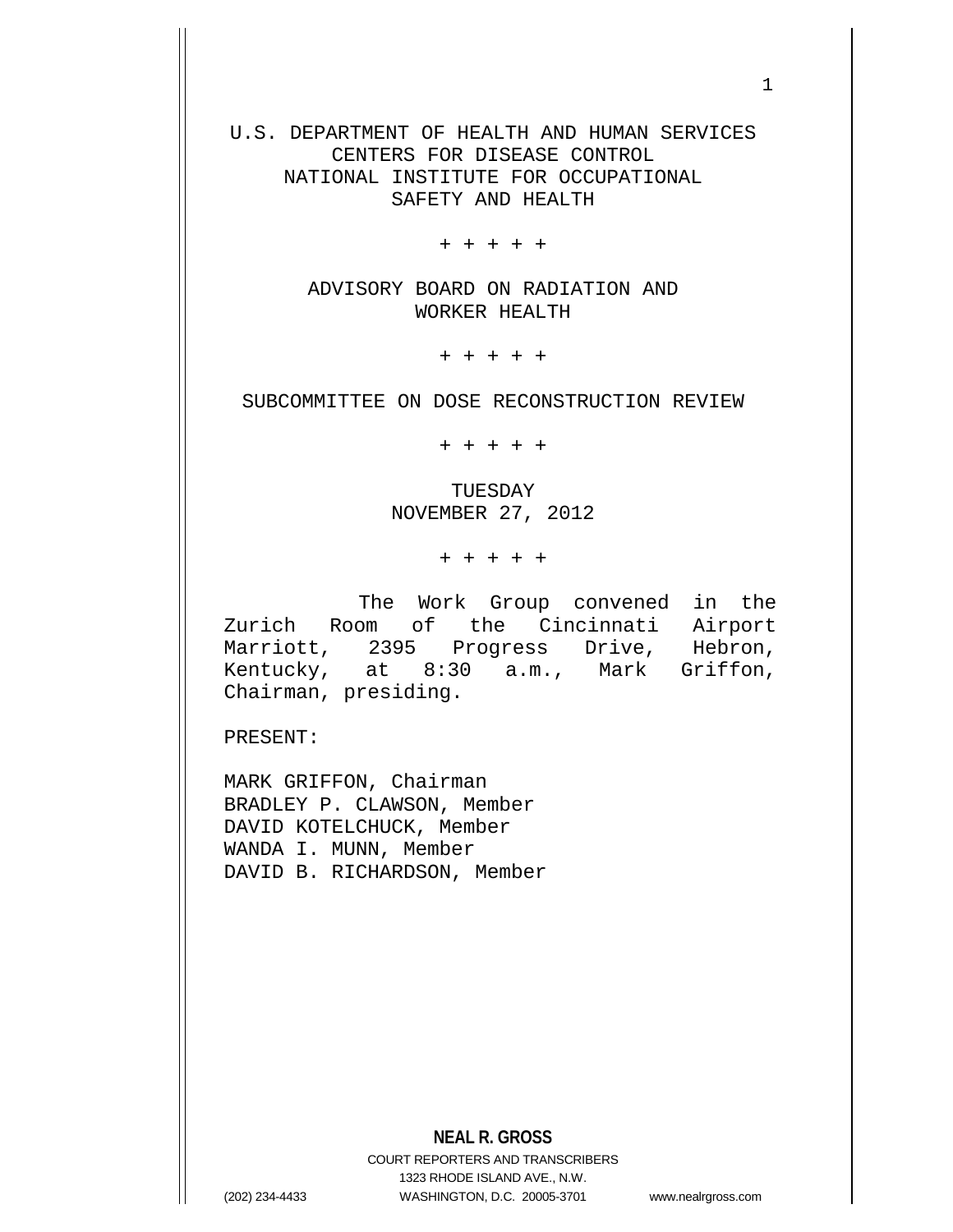ALSO PRESENT:

TED KATZ, Designated Federal Official KATHY BEHLING, SC&A\* GRADY CALHOUN, DCAS DOUGLAS FARVER, SC&A STUART HINNEFELD, DCAS JENNY LIN, HHS JOHN MAURO, SC&A\* KEITH MCCARTNEY, ORAU Team\* BETH ROLFES, DCAS SCOTT SIEBERT, ORAU Team MATTHEW SMITH, ORAU Team\* JOHN STIVER, SC&A BOB WARREN\*

\*Participating via teleconference

## **NEAL R. GROSS**

COURT REPORTERS AND TRANSCRIBERS 1323 RHODE ISLAND AVE., N.W. (202) 234-4433 WASHINGTON, D.C. 20005-3701 www.nealrgross.com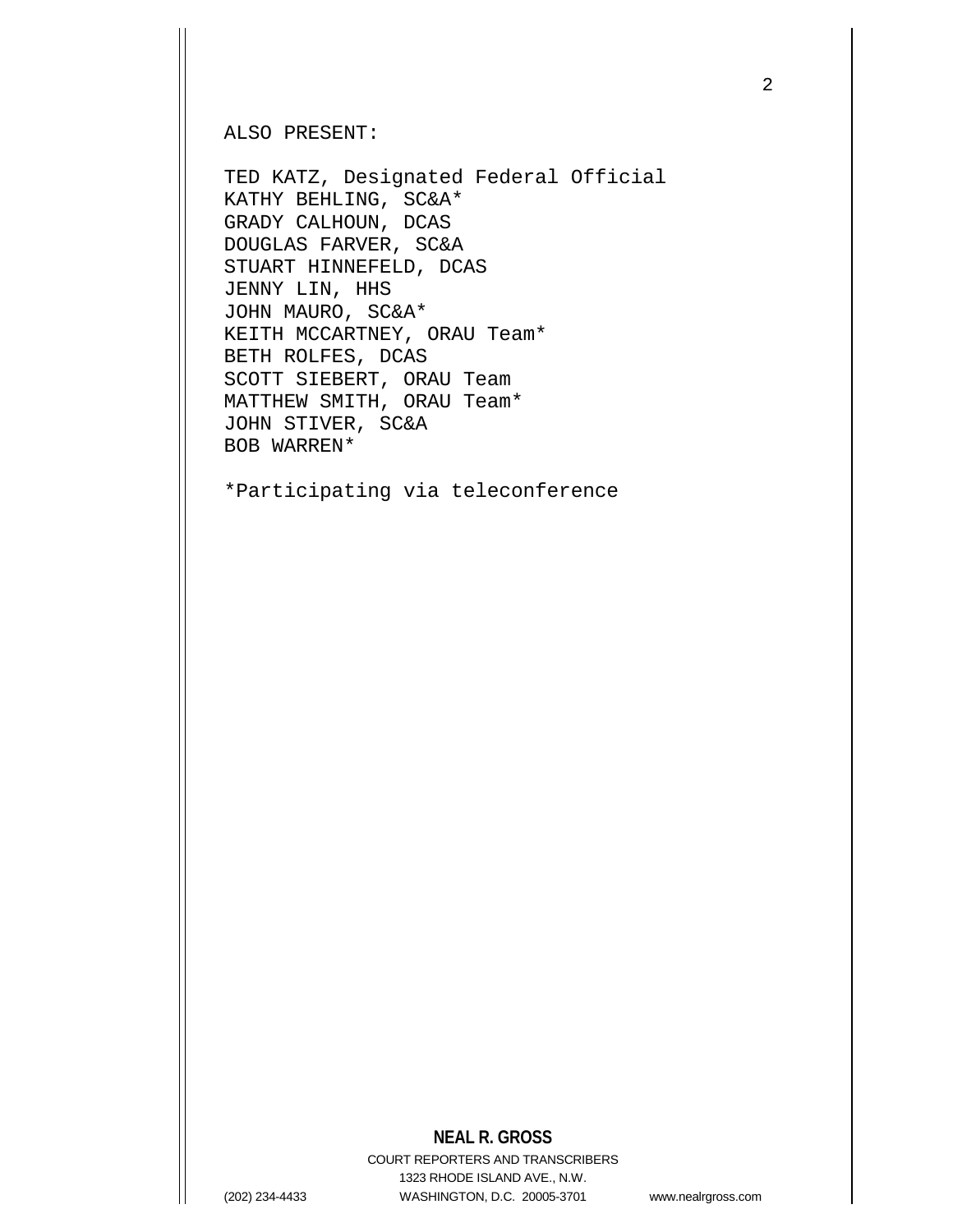T-A-B-L-E O-F C-O-N-T-E-N-T-S

PAGE Welcome and Roll Call...................... 4 Items related to NIOSH 10-year review Presentation of current findings from DCAS "blind" dose reconstruction quality case reviews ................. 7 Presentation of ORAU test plan for validating dose reconstruction tools ............................... 57 Presentation of historical-to-current ORAU peer-review procedures and results tracking ................ 98 Presentation of categorical statistics on errors detected and/or corrected through current peer-review procedure ............................. 140 Issue resolution and lessons learned for SC&A blind case reviews ........ 171 Issue resolution for Rocky Flats Plant cases, review sets 10-13 ..... 231 Revisiting Board's dose reconstruction case review process .................. 314 Continuation of issue resolution for sets 8-9 ....................... 392

**NEAL R. GROSS**

COURT REPORTERS AND TRANSCRIBERS 1323 RHODE ISLAND AVE., N.W. (202) 234-4433 WASHINGTON, D.C. 20005-3701 www.nealrgross.com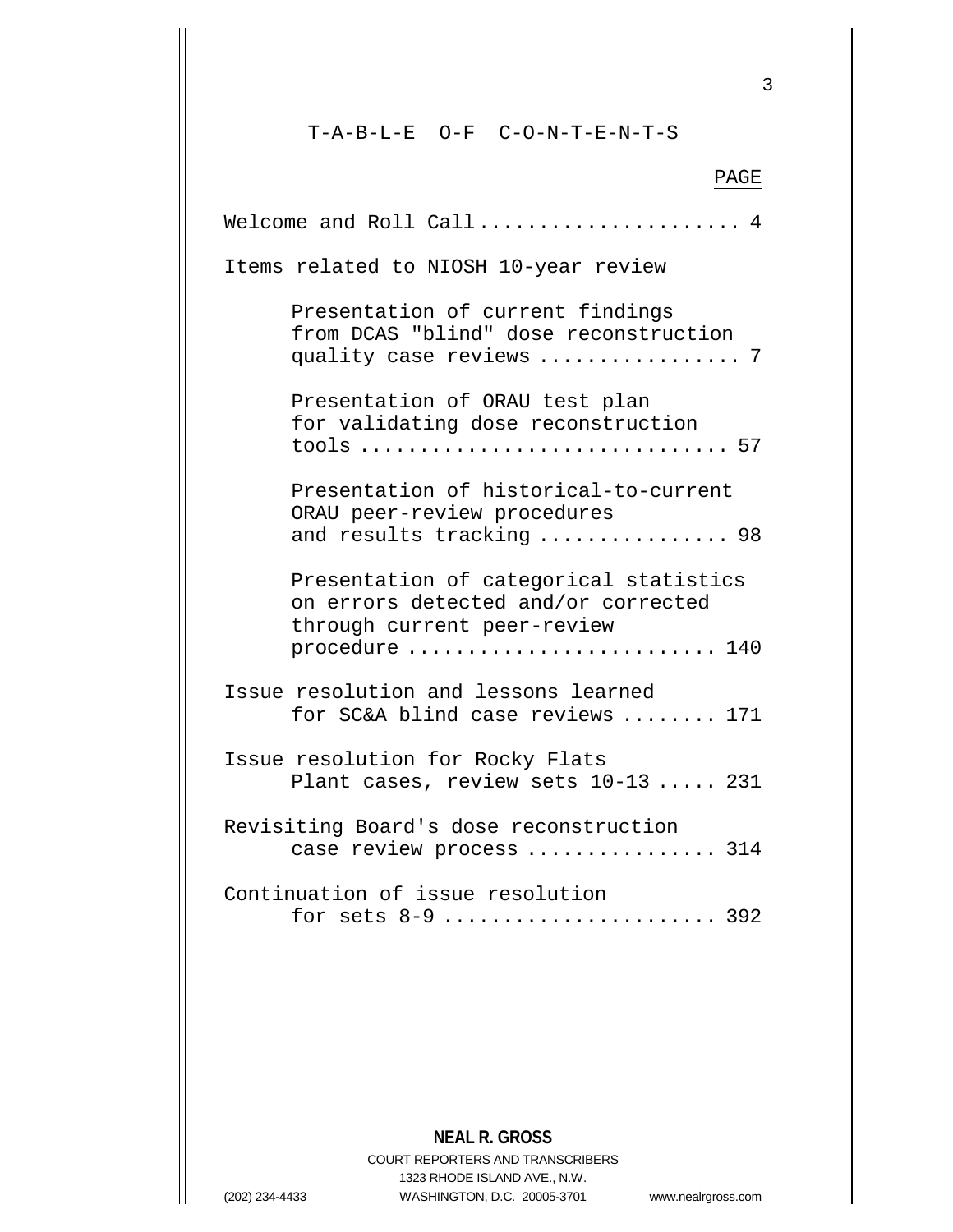**NEAL R. GROSS** COURT REPORTERS AND TRANSCRIBERS 1323 RHODE ISLAND AVE., N.W. (202) 234-4433 WASHINGTON, D.C. 20005-3701 www.nealrgross.com 1| P-R-O-C-E-E-D-I-N-G-S  $2 \mid$  (8:31 a.m.) 3 MR. KATZ: Good morning everyone 4 in the room and on the line to the Advisory 5 Board on Radiation and Worker Health, the 6 Subcommittee on Dose Reconstruction Review. 7 We'll get started with our roll 8 call. The agenda for this meeting should be 9 | posted on the NIOSH website, under the Board 10 section, under meetings for this date. And 11 some materials related to this meeting should 12 be posted along with that agenda. 13 Let's do Board roll call. And for 14 Board Members and Agencies, well Board Members 15 only actually. Please speak to conflict of 16 interest with respect to Rocky Flats and LANL. 17 Are we, John, are we talking about LANL too? 18 MR. STIVER: Yes. LANL and Rocky 19 Flats. 20 MR. KATZ: LANL, Rocky Flats, just 21 those two, right? 22 MR. STIVER: I believe that's all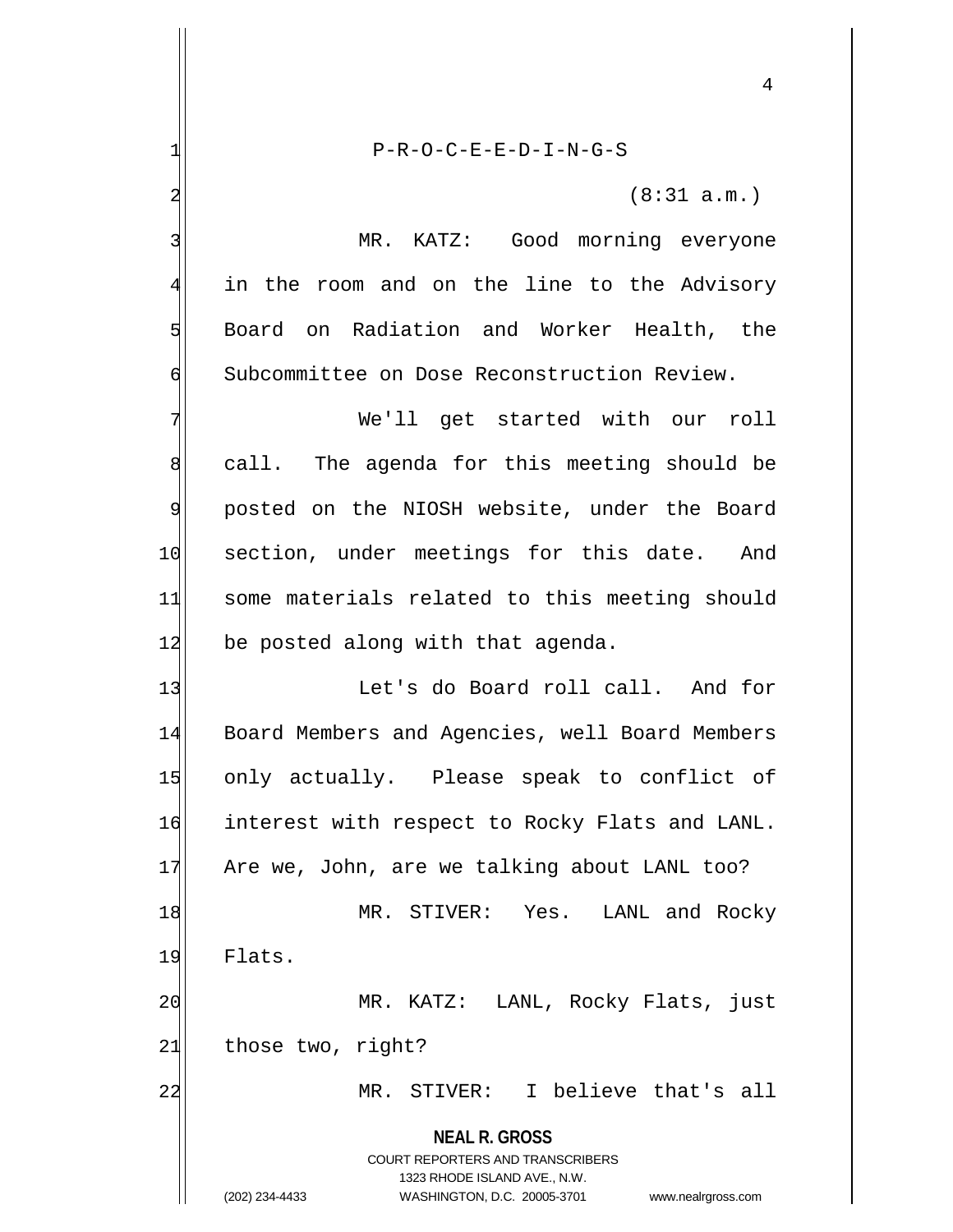$\frac{1}{\sqrt{1}}$  we have.

| $\overline{\mathbf{c}}$ | MR. KATZ: Okay. In particular.                                                                                                                                         |
|-------------------------|------------------------------------------------------------------------------------------------------------------------------------------------------------------------|
| $\mathsf{B}$            | Obviously, also, when we talk about cases,                                                                                                                             |
| $\overline{4}$          | particular cases, recall your conflict of                                                                                                                              |
| $\overline{5}$          | interest as well and recuse yourself from                                                                                                                              |
| 6                       | speaking about where you have conflicts for                                                                                                                            |
| 7                       | your major sites, for example. So Board                                                                                                                                |
| $8\,$                   | Members beginning with Mark.                                                                                                                                           |
| $\overline{9}$          | (Roll call.)                                                                                                                                                           |
| 10                      | And if you need to speak to the                                                                                                                                        |
| 11                      | group press *6 again to come off of mute. And                                                                                                                          |
| 12                      | please, nobody put your phone on hold at any                                                                                                                           |
| 13                      | point in this meeting. But hang up, dial back                                                                                                                          |
| 14                      | in if you need to. And Mark, your agenda.                                                                                                                              |
| 15                      | CHAIRMAN GRIFFON: Yes. As Ted                                                                                                                                          |
| 16                      | said, the agenda was posted on line and sent                                                                                                                           |
| 17                      | to all of us. And my hope is that we get                                                                                                                               |
| 18                      | through the first three. We can do these                                                                                                                               |
| 19                      | pretty much in order.                                                                                                                                                  |
| 20                      | I think it does make sense.<br>The                                                                                                                                     |
| 21                      | first three items. And I'd like to do the                                                                                                                              |
| 22                      | fourth item, which is the procedures stuff,                                                                                                                            |
|                         | <b>NEAL R. GROSS</b><br><b>COURT REPORTERS AND TRANSCRIBERS</b><br>1323 RHODE ISLAND AVE., N.W.<br>(202) 234-4433<br>WASHINGTON, D.C. 20005-3701<br>www.nealrgross.com |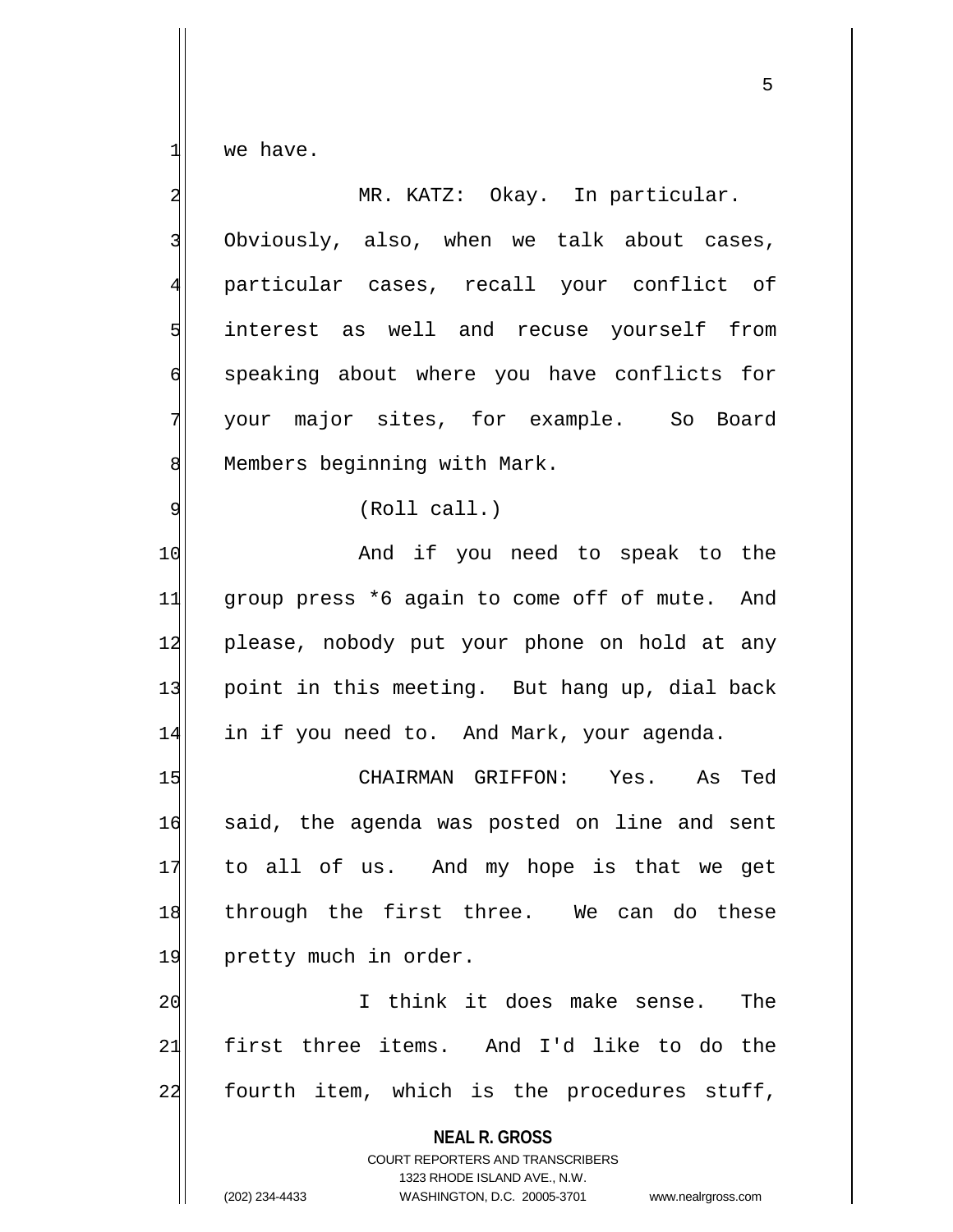1 right after lunch when we're fresh and ready  $2$  to go. And then as usual, we'll fade into the 3 last set statement.

 Well, you know. It's reality. So starting with the first item. I think most of  $\mathfrak{h}$  this is going to fall into NIOSH's hands. The first bullet's NIOSH ten year review. Items 8 8 relating to the NIOSH 10-year review, starting with the DCAS blind, DR case  $-$ 

10 MR. CALHOUN: That will be me.

11 CHAIRMAN GRIFFON: Yes. Whoever 12 presents it, you can like tell us what was  $13$  sent out, so we can  $-$ 

14 MR. CALHOUN: Okay.

15 | CHAIRMAN GRIFFON: -- have a 16 second to find the documents on our computers. 17 That would be great.

18 MR. CALHOUN: Certainly. Yes, 19 this is Grady. We completed one more 20 assessment of the blind DR program. The last  $21$  time we were here I gave you the first one. 22 and 22 The second one that just went out

> **NEAL R. GROSS** COURT REPORTERS AND TRANSCRIBERS

> > 1323 RHODE ISLAND AVE., N.W.

(202) 234-4433 WASHINGTON, D.C. 20005-3701 www.nealrgross.com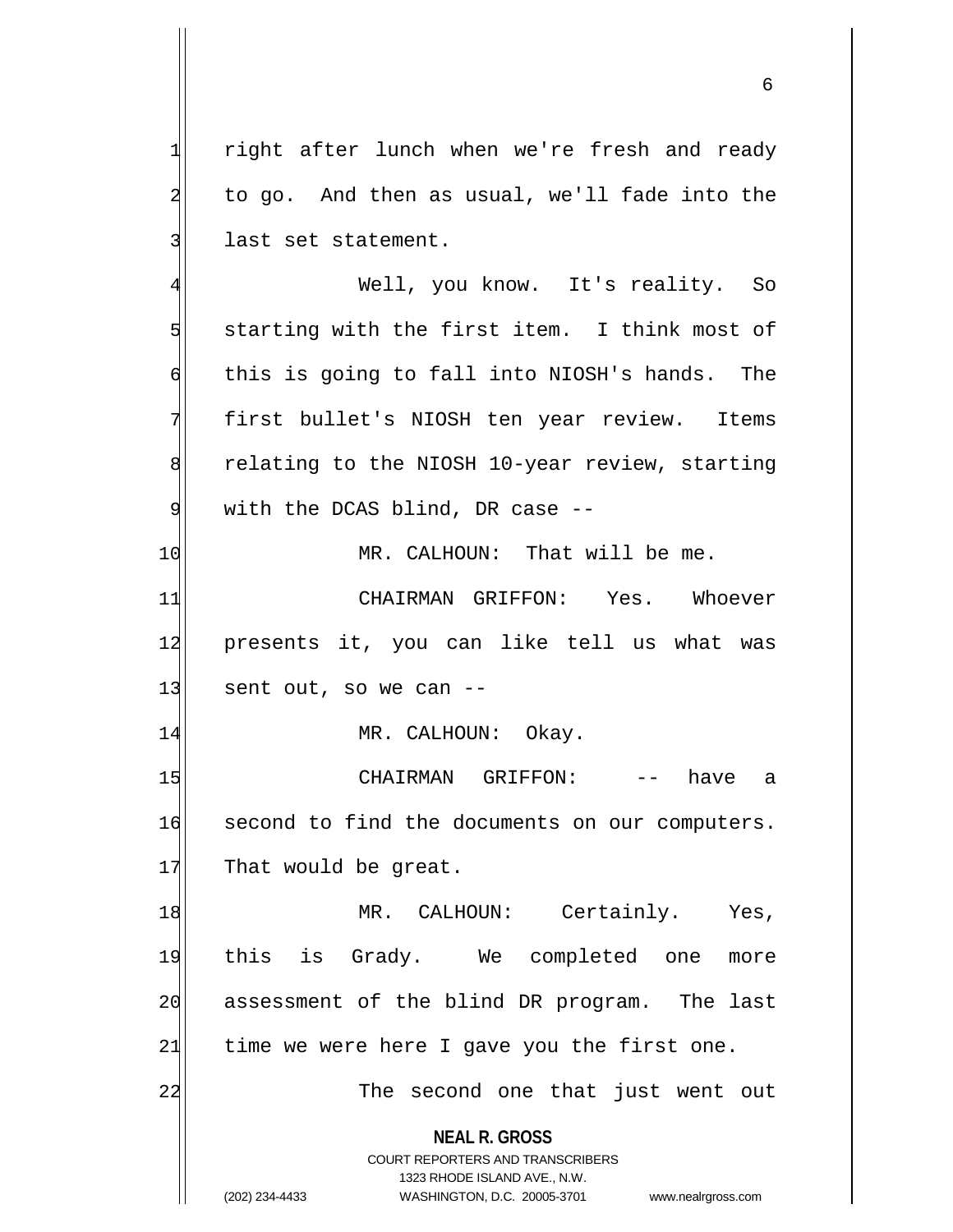7

1 yesterday is a review of 19 additions blind  $2$  DRs that were completed by our group.

3 Basically there were no overturns of 4 compensation decisions that resulted from 5 completion of our review.

6 6 There were two that the initial 7 Probability of Causation was different. But 8 | that turned out on further review to be 9 determined to be an error on our part. The 10 ORAU DRs are correct. Ours were not.

11 One of those was because somebody, 12 one of our reviewers, used an overestimating 13 technique, instead of actually using the 14 dosimetry that was there, which resulted in a 15 Probability of Causation over 50 percent.

16 and then the second one, there 17 were many, many, many, skin cancers and two 18 lung cancers. And they used a coworker 19 intake. But it was more appropriate to use 20 ambient dose.

21 It was an individual who worked as  $22$  a  $-$  he was rarely at the site, maybe three or

> **NEAL R. GROSS** COURT REPORTERS AND TRANSCRIBERS 1323 RHODE ISLAND AVE., N.W. (202) 234-4433 WASHINGTON, D.C. 20005-3701 www.nealrgross.com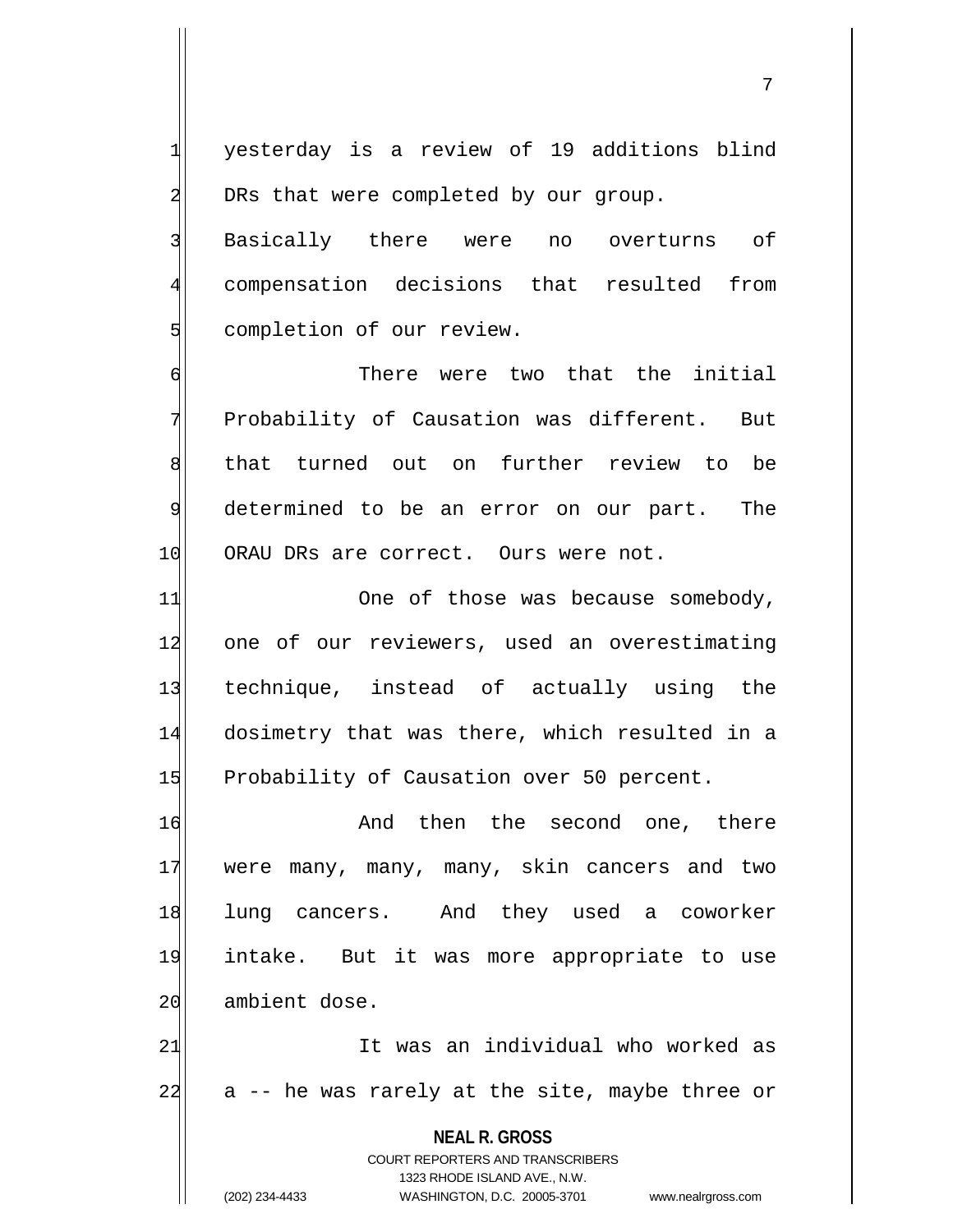$1$  four times over the years that they verified 2 employment. He worked for the city. And he 3 did some -- he worked on water lines.

4 There was a lot of information to  $5$  go through. And I think the individual on our  $\mathfrak{h}$  side should have went through the DOL file a 7 little bit more thoroughly to make that 8 determination.

9 Overall we've got -- now just to 10 let you guys know how it works. We select 11 cases to review. We review those cases. And 12 then we wait for the ORAU team to provide 13 their completed dose reconstruction.

14 They don't know which cases we've 15 chosen. We don't know when they are going to 16 turn theirs in. So these sit kind of in limbo 17 for a while, completed on our side, waiting 18 for theirs to come in. And then we will 19 review it.

20 CHAIRMAN GRIFFON: Just to refresh 21 our memory.

22 MR. CALHOUN: Yes.

**NEAL R. GROSS**

COURT REPORTERS AND TRANSCRIBERS 1323 RHODE ISLAND AVE., N.W. (202) 234-4433 WASHINGTON, D.C. 20005-3701 www.nealrgross.com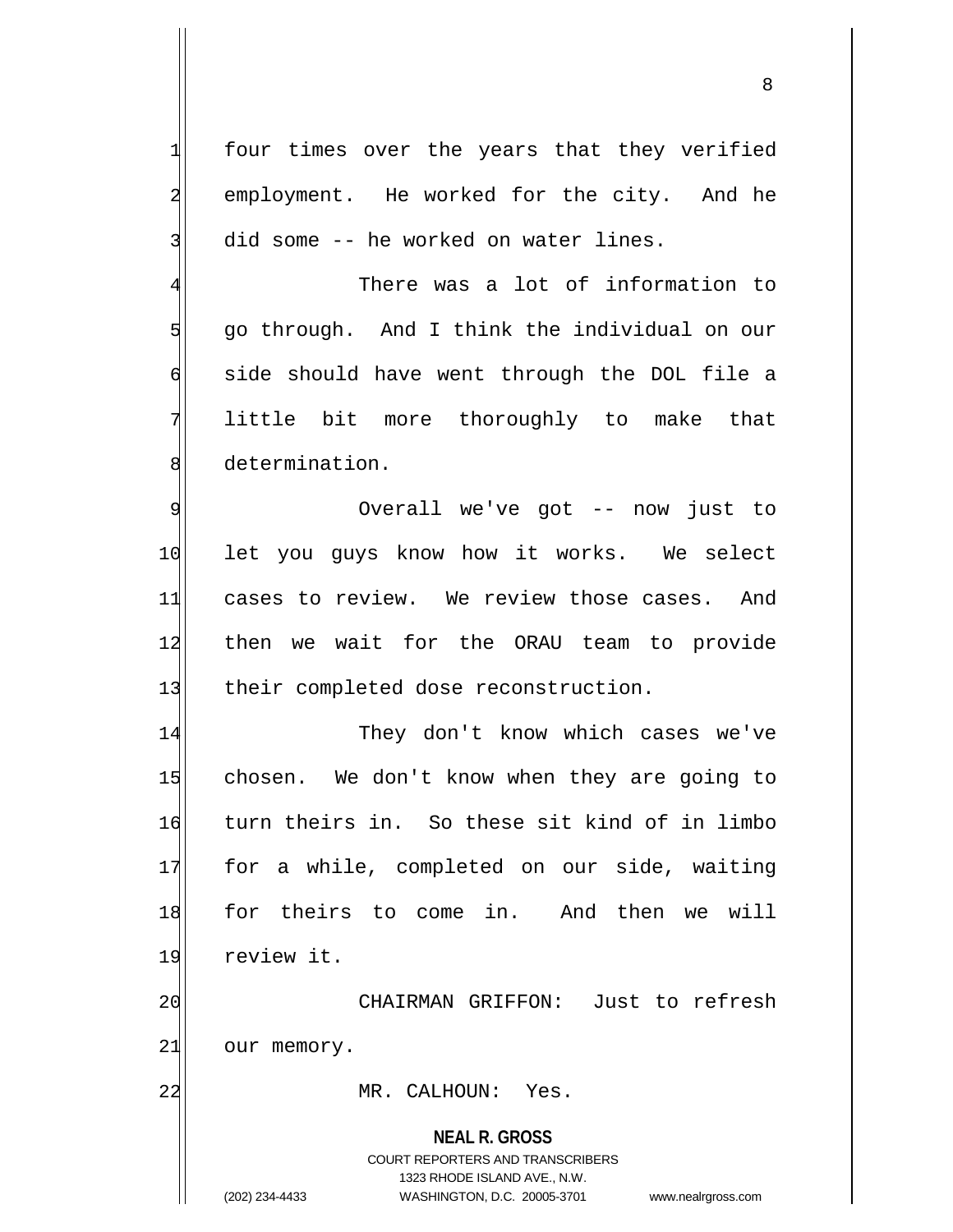1| CHAIRMAN GRIFFON: The selection  $2$  criteria, is it random, is it -- how do you 3 select these? 4 MR. CALHOUN: No. It's random.

5 | And it's cases that have not yet been 6 completed. Okay. We've selected 70 at this 7 point, okay. Twenty-seven have been 8 completed. They've been actually through the 9 entire process.

10 The remainder, 43, are in various 11 stages of review at this time. The 27, that 12 was 19 that were completed in this last 13 assessment that I just forwarded to you 14 yesterday. And there were eight in the 15 initial one.

16 And the number of blind DR 17 resulting in overturned compensation decision 18 was zero at this point. Still at 43 in the 19 pipes that we haven't completed.

20 CHAIRMAN GRIFFON: And just, can  $21$  you step us through what you -- I'm looking 22 for the file that you sent yesterday.

> **NEAL R. GROSS** COURT REPORTERS AND TRANSCRIBERS 1323 RHODE ISLAND AVE., N.W. (202) 234-4433 WASHINGTON, D.C. 20005-3701 www.nealrgross.com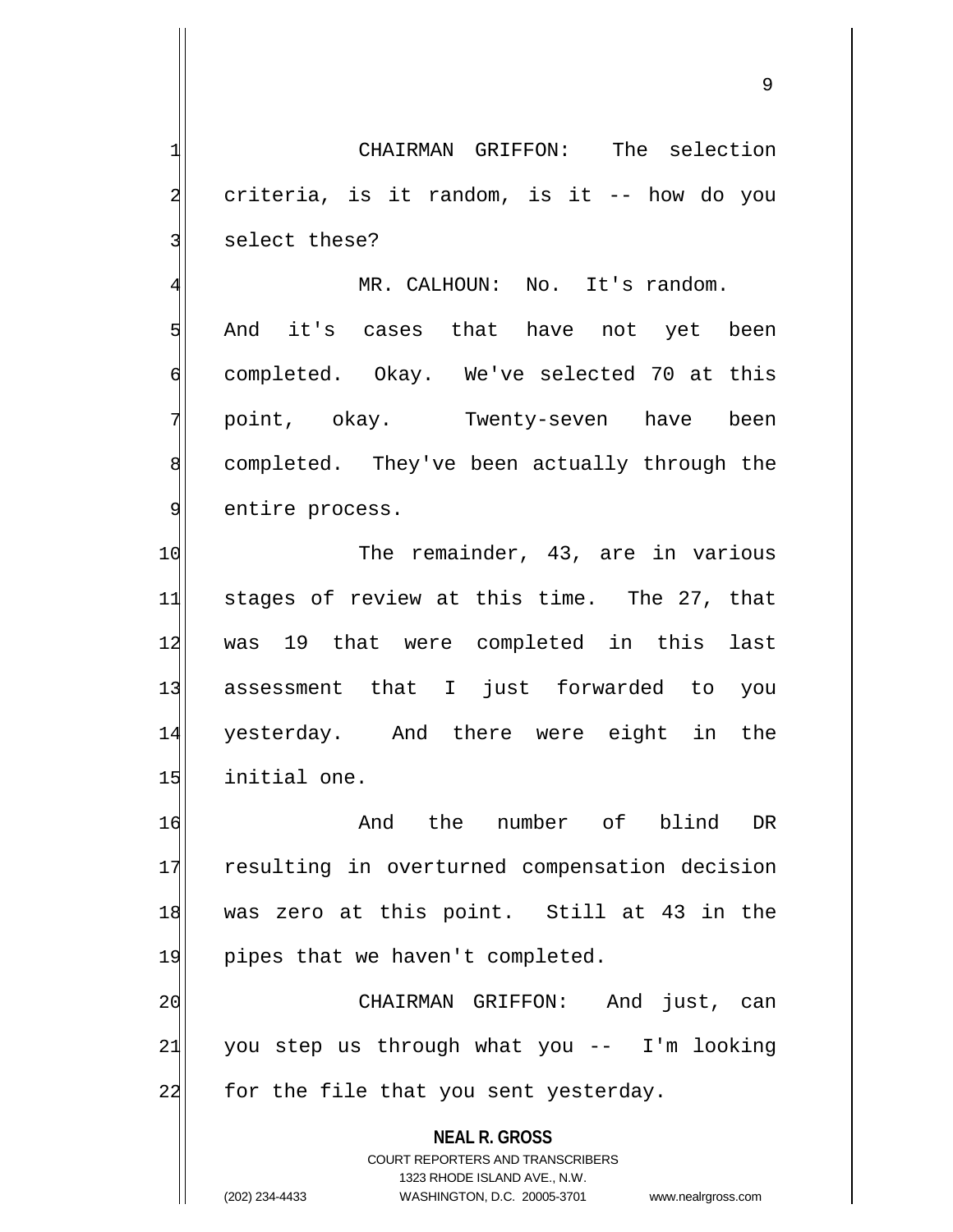**NEAL R. GROSS** COURT REPORTERS AND TRANSCRIBERS 1323 RHODE ISLAND AVE., N.W. (202) 234-4433 WASHINGTON, D.C. 20005-3701 www.nealrgross.com 10 1| MR. CALHOUN: Yes, It should be  $2$  called  $-$ 3 | CHAIRMAN GRIFFON: First line, no, 41 no. 5 MR. CALHOUN: It should be called  $\mathfrak{h}$  -- Let's see if I can find it. It's called  $7$  OCAS-COT-041. It's a rather large file. 8 There's 70 pages. 9 | CHAIRMAN GRIFFON: Seventy pages. 10 MR. CALHOUN: Yes, right. 11 CHAIRMAN GRIFFON: Did you have -- $12$  I must admit I didn't get to look at this one. 13 MR. CALHOUN: Well I didn't get it 14 to you until --15 CHAIRMAN GRIFFON: Right. I saw 16 it on the plane. 17 MR. CALHOUN: -- the end of the 18 day yesterday. 19 | CHAIRMAN GRIFFON: Can you, do you  $20$  have  $-$  I mean, you said that it resulted in 21 none being overturned. 22 MR. CALHOUN: Yes.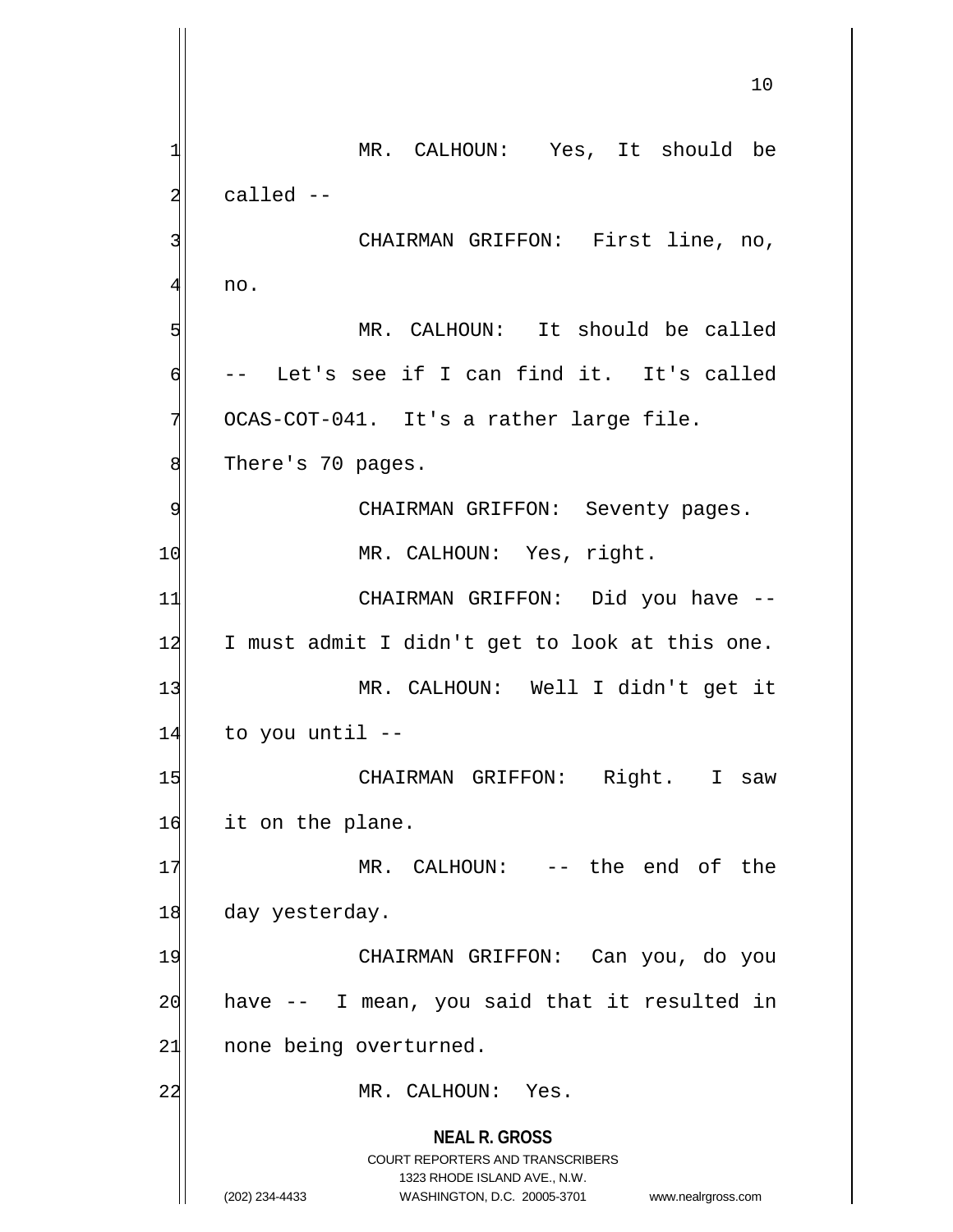**NEAL R. GROSS** COURT REPORTERS AND TRANSCRIBERS 1323 RHODE ISLAND AVE., N.W. (202) 234-4433 WASHINGTON, D.C. 20005-3701 www.nealrgross.com 1 CHAIRMAN GRIFFON: Did you, are 2 you collecting information like a table of 3 what NIOSH reviewed --4 MR. CALHOUN: It's in there. 5 S  $6$  yes  $-$ 7 MR. CALHOUN: Yes, it's in there.  $|8|$  It is, it is. 9 | CHAIRMAN GRIFFON: Okay. 10 MR. CALHOUN: And it's -- the 11 attachments of all the questions that we 12 respond to are listed for all 19 cases. And 13 each case has, I want to say three or four 14 pages associated with, probably three with 15 each dose reconstruction. And it has the ORAU 16 team's approach and our approach. 17 MR. FARVER: Did you find any that 18 would be considered quality errors? 19 MR. CALHOUN: Basically what 20 turned out is that we routinely have 21 differences in dose. I mean, it never turns 22 out that the dose assigned is the same.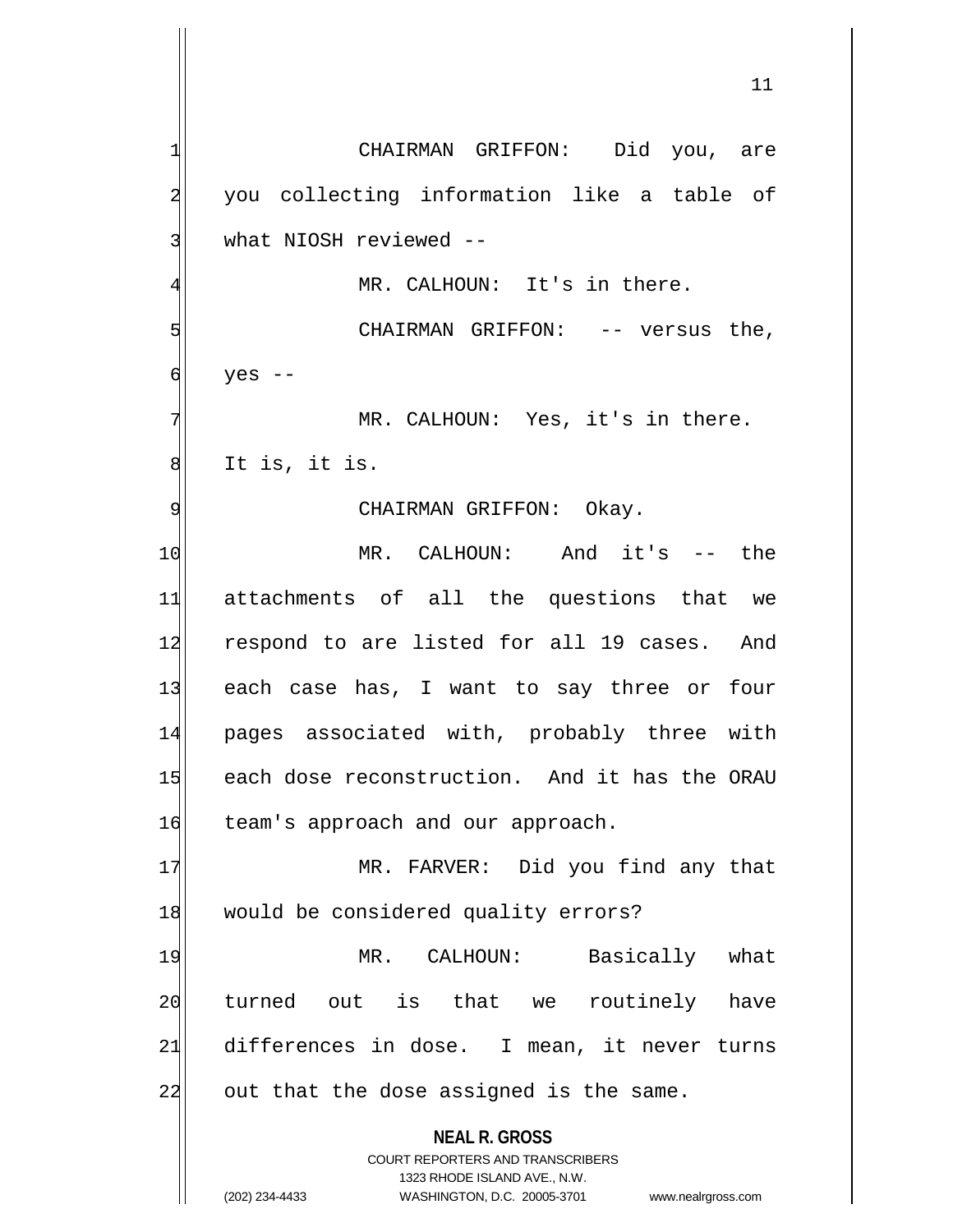12

**NEAL R. GROSS** COURT REPORTERS AND TRANSCRIBERS 1323 RHODE ISLAND AVE., N.W. (202) 234-4433 WASHINGTON, D.C. 20005-3701 www.nealrgross.com 1 and just like the previous 2 assessment, it turns out that it's always a 3 result of the degree of overestimate or 4 underestimate. 5 | So none that you  $6$  consider a quality  $-$ 7 MR. CALHOUN: Well certainly the  $8$  two that we looked at that were  $-$ - The first 9 one was, there was one that was actually a 10 procedural violation I'll say. In that you 11 can't use an overestimating document or 12 technique for a compensative claim. 13 And so in ours, our first person 14 will review that, will review the dose 15 reconstruction. They actually do the dose 16 reconstruction. 17 And then we've got a second level 18 of review that compares the two. That 19 compares the contractor provided dose 20 reconstruction and the DCAS completed dose 21 reconstruction. 22 and when that comparison was done,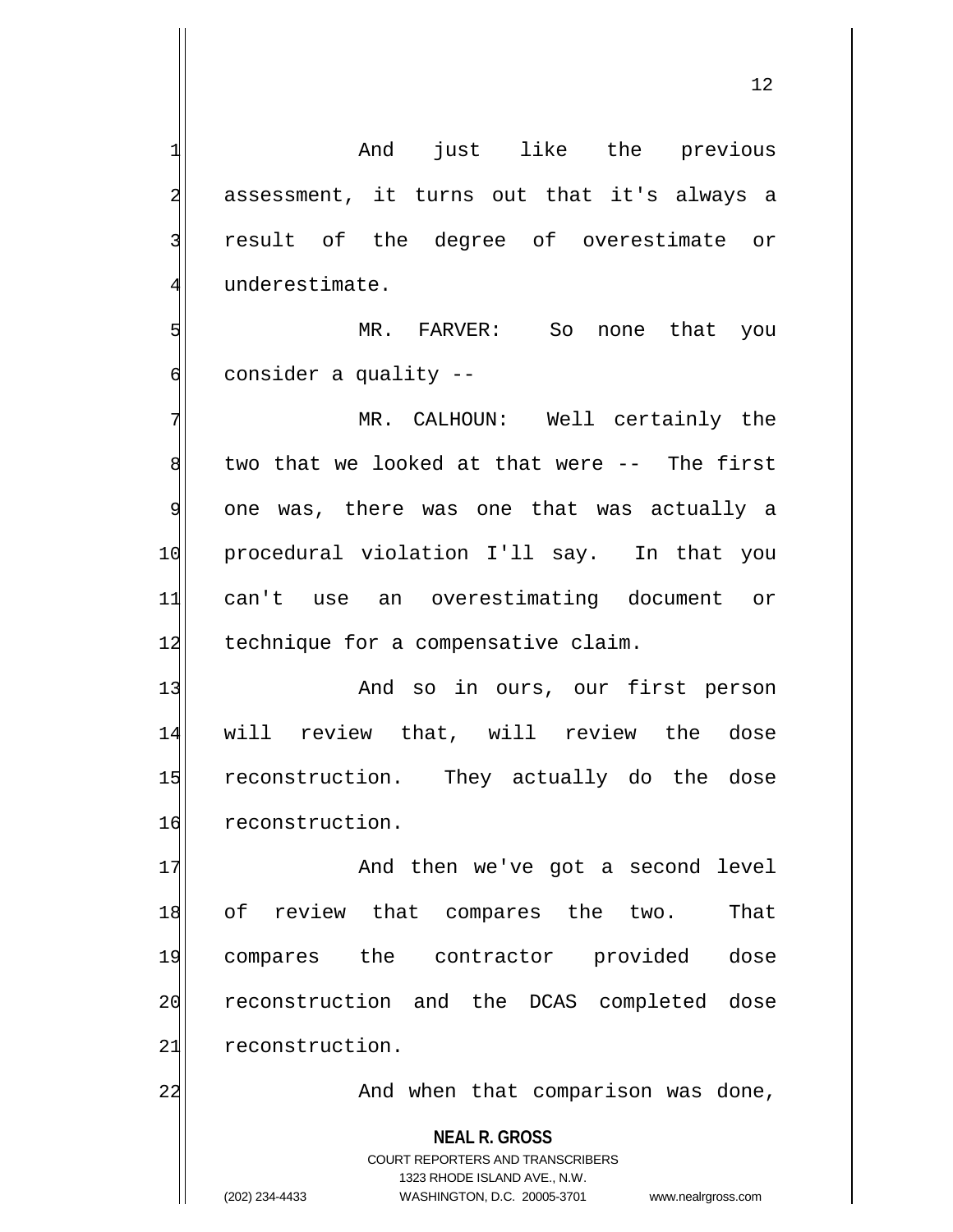**NEAL R. GROSS** COURT REPORTERS AND TRANSCRIBERS 1323 RHODE ISLAND AVE., N.W. (202) 234-4433 WASHINGTON, D.C. 20005-3701 www.nealrgross.com  $1$  that individual found that an overestimating 2 technique was done. And it should have been  $3$  actual dosimetry was used. So that was a, 4 really a procedural violation on our part. 5 | MR. FARVER: On your part. 6 MR. CALHOUN: Yes. And the second 7 one I think was I'll say more of a 8 professional judgment. But it was fairly 9 clear. And everybody who did the re-review of 10 that, that was an ambient case. 11 I think it may have been that 12 there were so many cancers involved, that to 13 go through it would have taken days and days 14 and days. And if I can comp it based on a 15 coworker dose, I think that's the direction 16 you might have taken. 17 MS. BEHLING: This is Kathy 18 Behling. I was curious as to your selection 19 process. Is the PoC considered at all? 20 MR. CALHOUN: No. 21 MS. BEHLING: Alright. 22 MR. CALHOUN: No. Because we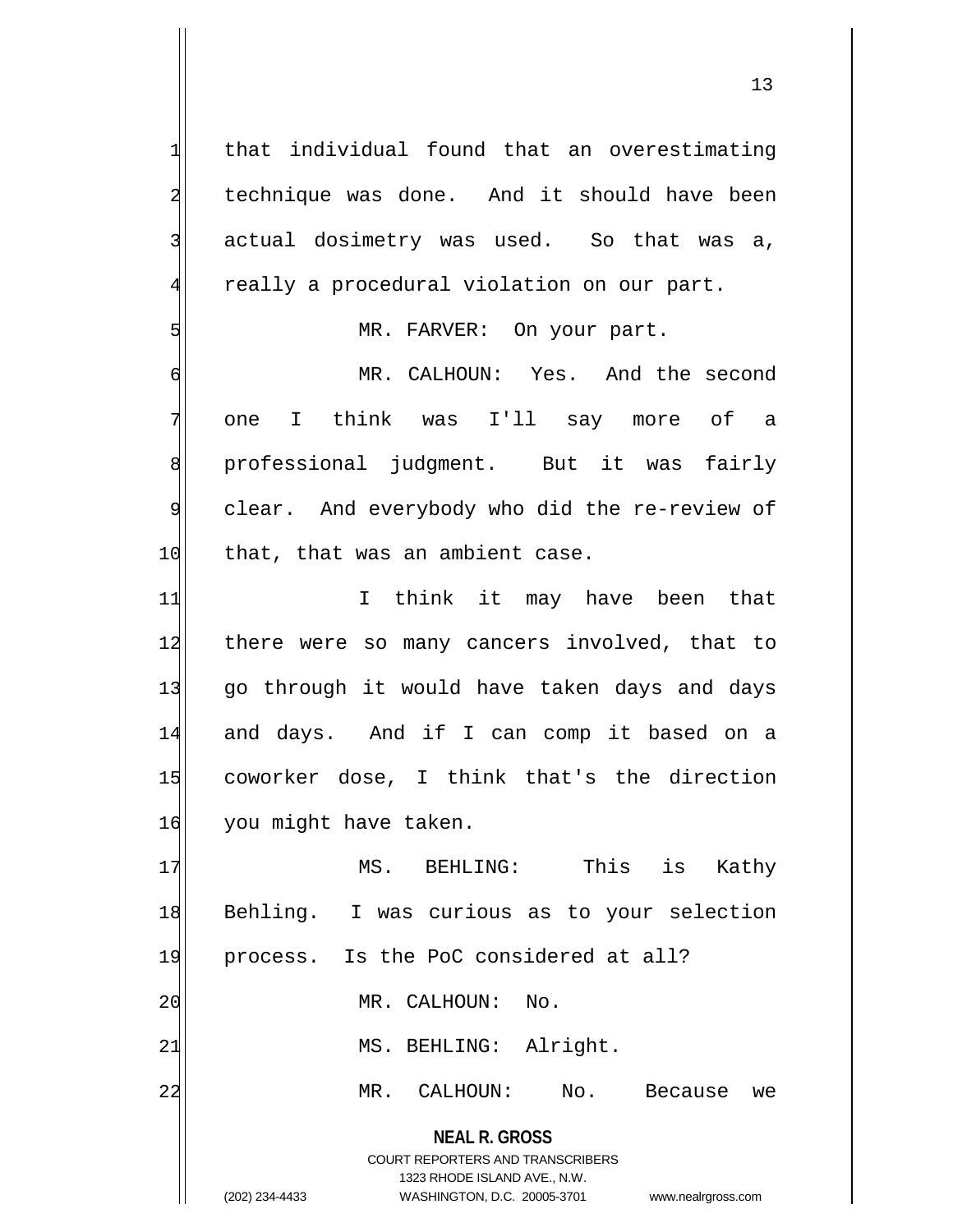**NEAL R. GROSS** COURT REPORTERS AND TRANSCRIBERS 1323 RHODE ISLAND AVE., N.W. (202) 234-4433 WASHINGTON, D.C. 20005-3701 www.nealrgross.com  $1$  don't know the PoC when we select them. 2 MS. BEHLING: That's true. Okay. 3 MR. STIVER: Grady, this is John.  $4$  The last time we left it, I guess there was  $5$  kind of a, what do you call it, a kind of a 6 long discussion about the selection criteria, 7 and the advantages of doing random versus pre-8 selecting within the PoC ranges. But I see 9 here -- I haven't had a chance to really look 10 at this in detail. 11 MR. CALHOUN: Right. 12 MR. STIVER: But it says that you 13 guys, as one of the improvements, are to 14 include the PoC per case. But I didn't 15 necessarily see that in most of them. Was it 16 the intention --17 MR. CALHOUN: Right. We just did 18 that. 19 MR. STIVER: Was that --20 MR. CALHOUN: We just did that.  $21$  And basically the issue was, is that we wanted  $22$  to make sure that we also had a total PoC.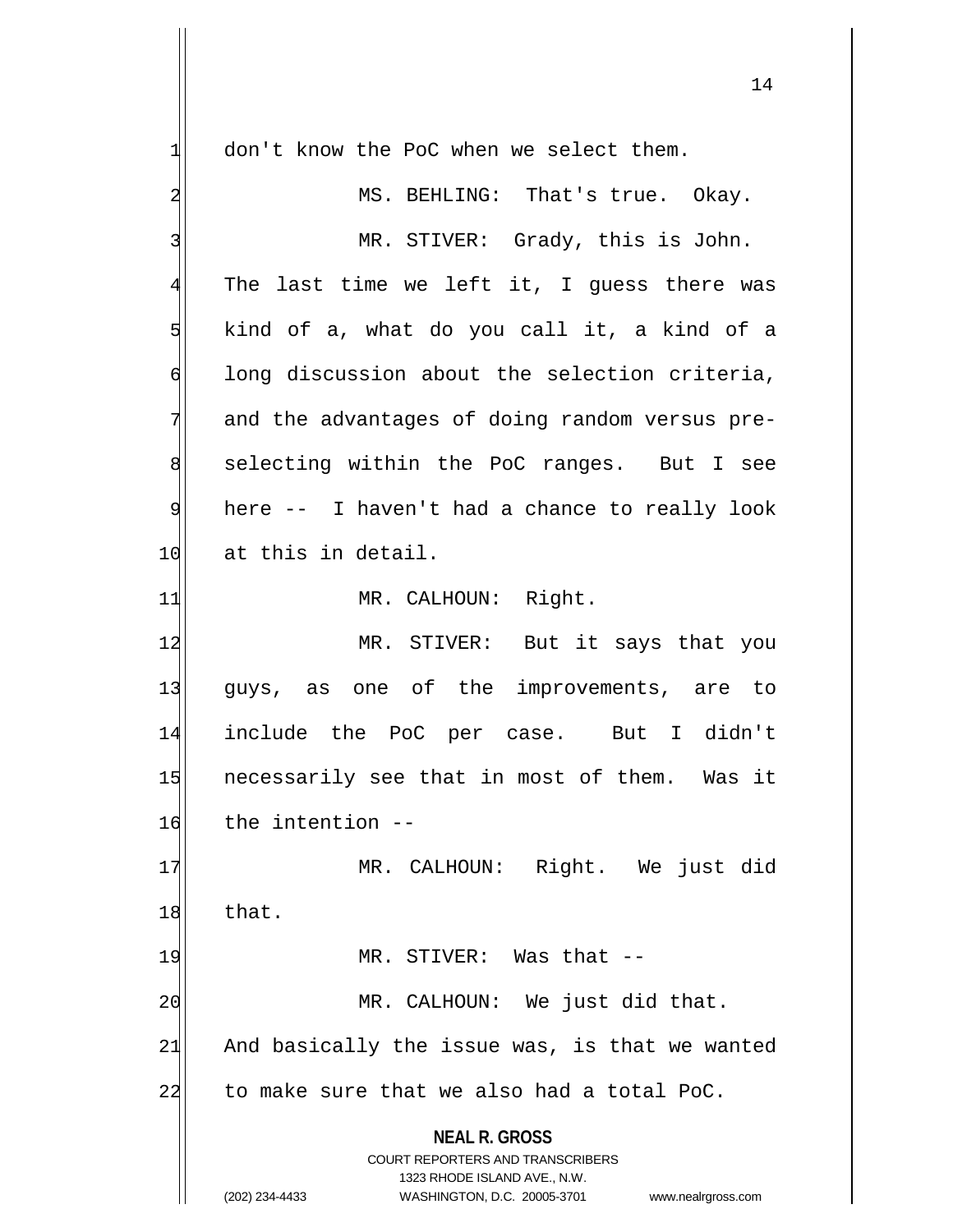1 And that wasn't, there wasn't a slot listed 2 for that.

3 and now the actual form that we 4 complete has been modified. So that's a 5 5 5 5 5 5 1 required field to complete. And another thing  $\left| \right|$  that we did is that we talked to all our HPs, 7 and asked them to start defining their 8 decision points a little bit better.

9 | Now we probably won't see that 10 until the next assessment as these things go  $11$  out. Because we just did that recently within 12 the last couple of weeks.

13 MR. STIVER: And were the -- do 14 you know the cases that were inadvertently 15 went over to the person done? Were those 16 cases that were pretty close to the 50th 17 percentile to begin with? Do you know?

18 MR. CALHOUN: I don't know off the 19 top of my head. I have to look. The one 20 certainly was. I think the one with all the 21 multiple cancers, the ambient case, was 22 probably in the 40 percent range. But I'll

**NEAL R. GROSS**

COURT REPORTERS AND TRANSCRIBERS 1323 RHODE ISLAND AVE., N.W. (202) 234-4433 WASHINGTON, D.C. 20005-3701 www.nealrgross.com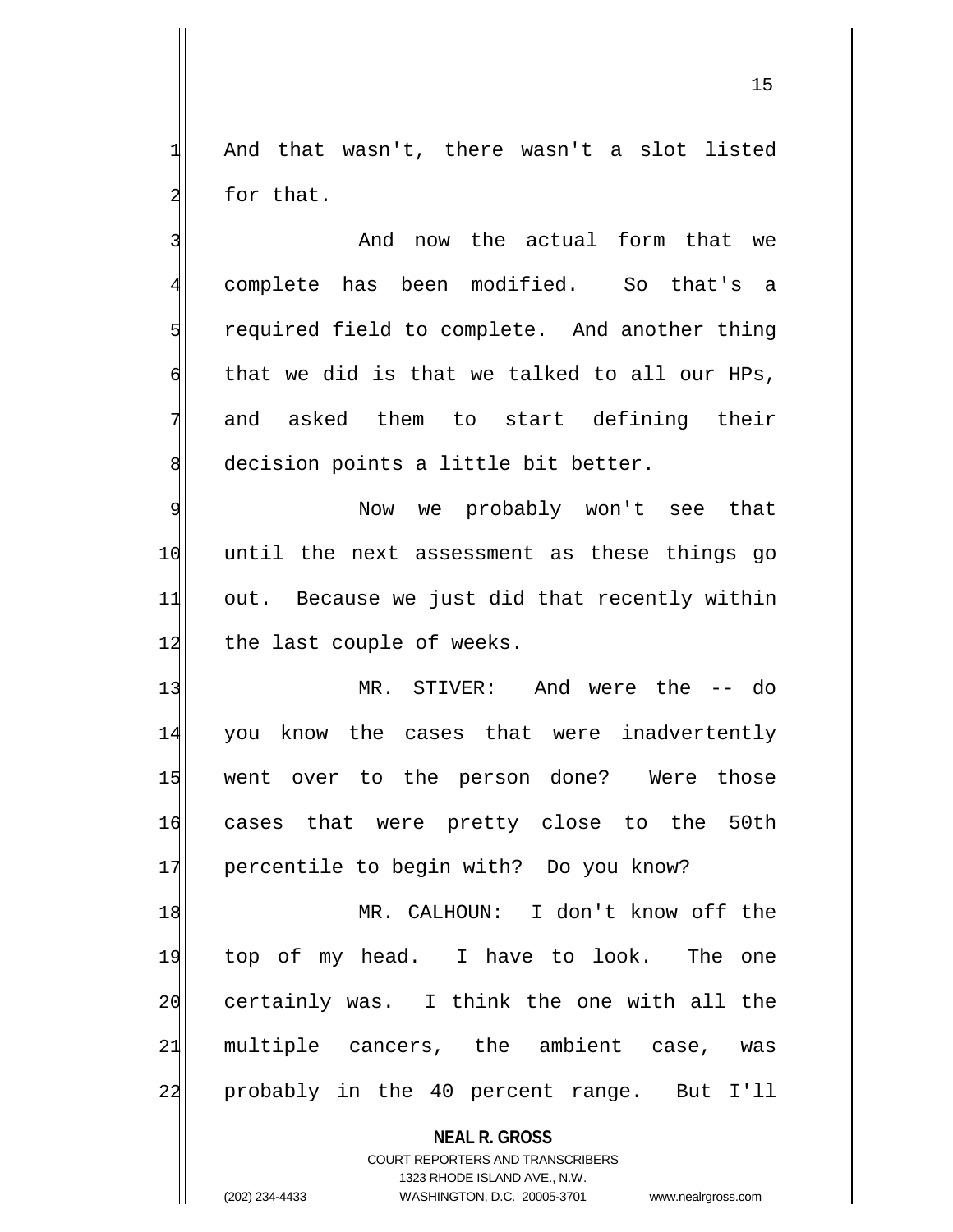$1$  have to check. I've got that right here.

2 MR. STIVER: Okay.

3 MR. CALHOUN: I can pull that up in a second. Let me see. Yes, the one with 5 5 5 5 5 s, the multiple cancers was 43.18 percent as completed by ORAU. And the first one, where the actual dosimetry was used was 37.86 **8** percent.

9 MR. STIVER: So is it your sense 10 now that, you know, as you do more of these, 11 that you're kind of converging the ORAU and 12 the DCAS reconstructor, to kind of getting 13 closer to the same value?

14 MR. CALHOUN: Well I hope so. I 15 mean, what we've got to understand, and what I 16 certainly understand, is that our folks are 17 used to reviewing, rather than doing. And the 18 ORAU team is certainly used to doing.

19 And they've go the tools laid out. 20 And they're so accustomed to doing the dose 21 reconstructions. And when our HPs review the 22 dose reconstructions, they typically don't do

**NEAL R. GROSS**

COURT REPORTERS AND TRANSCRIBERS 1323 RHODE ISLAND AVE., N.W. (202) 234-4433 WASHINGTON, D.C. 20005-3701 www.nealrgross.com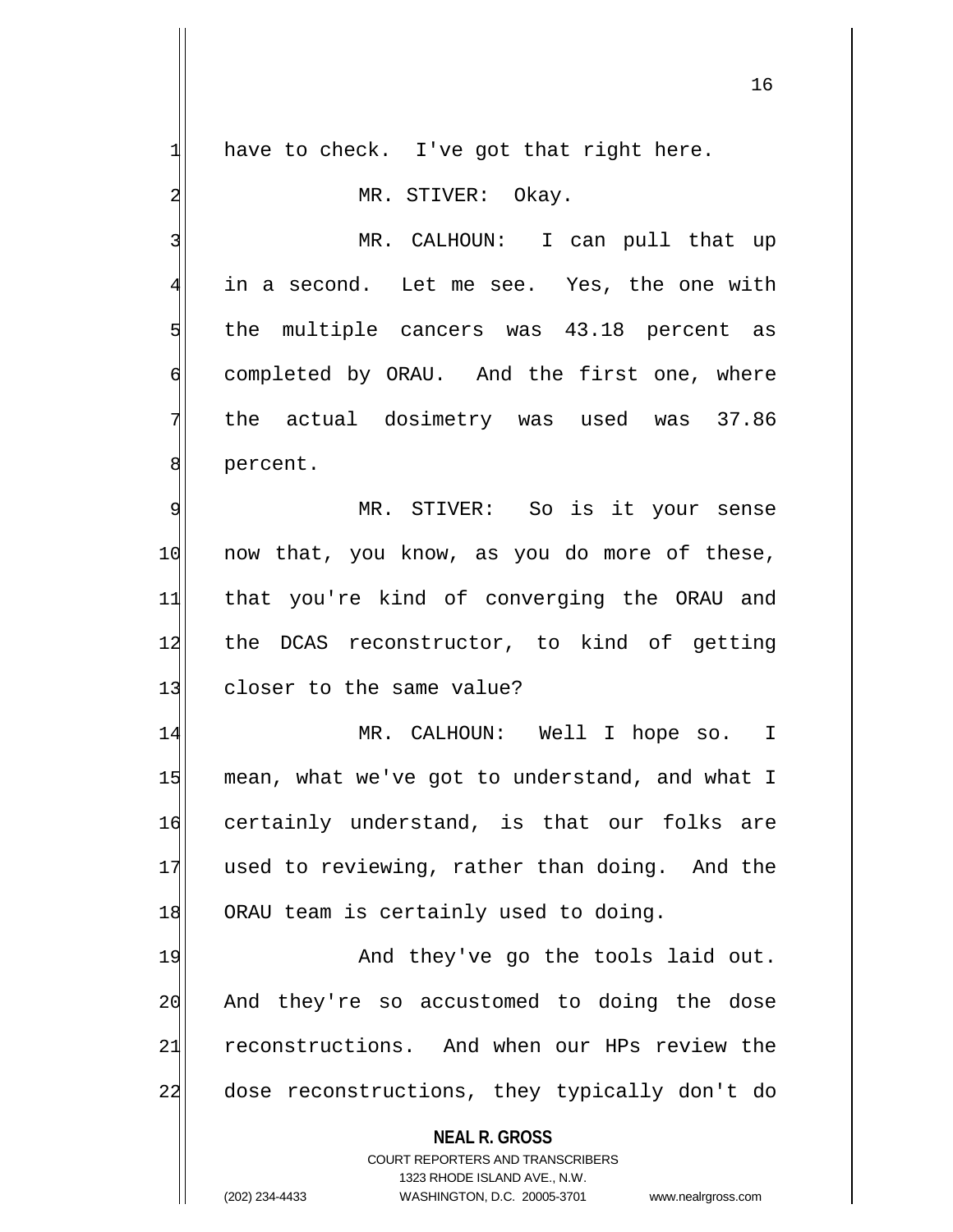$1$  the dose reconstruction. They review it, they 2 look and say, does this make sense for these  $3$  values used? And that kind of thing.

4 So certainly I think that the  $5$  attention has been raised on being a lot more  $\mathsf{d}$  careful with this. Because it's just not -- $7$  We want the effort put forth when our guys use 8 a blind dose reconstruction.

9 See. Another thing that 10 we've done too. I don't think that we had 11 forwarded that previous assessment, prior to 12 the last meeting, we had to the ORAU team, to 13 let them know how we are comparing.

14 and so that's been done. And 15 also, we'll be forwarding this one to them 16 too, right away. And Scott's going to get 17 here in a second.

18 MR. SIEBERT: That is good. Got 19 it right now. 20 MR. CALHOUN: You got it? Okay,

 $21$   $qood.$ 

22 MR. STIVER: Bought him just

**NEAL R. GROSS** COURT REPORTERS AND TRANSCRIBERS 1323 RHODE ISLAND AVE., N.W.

(202) 234-4433 WASHINGTON, D.C. 20005-3701 www.nealrgross.com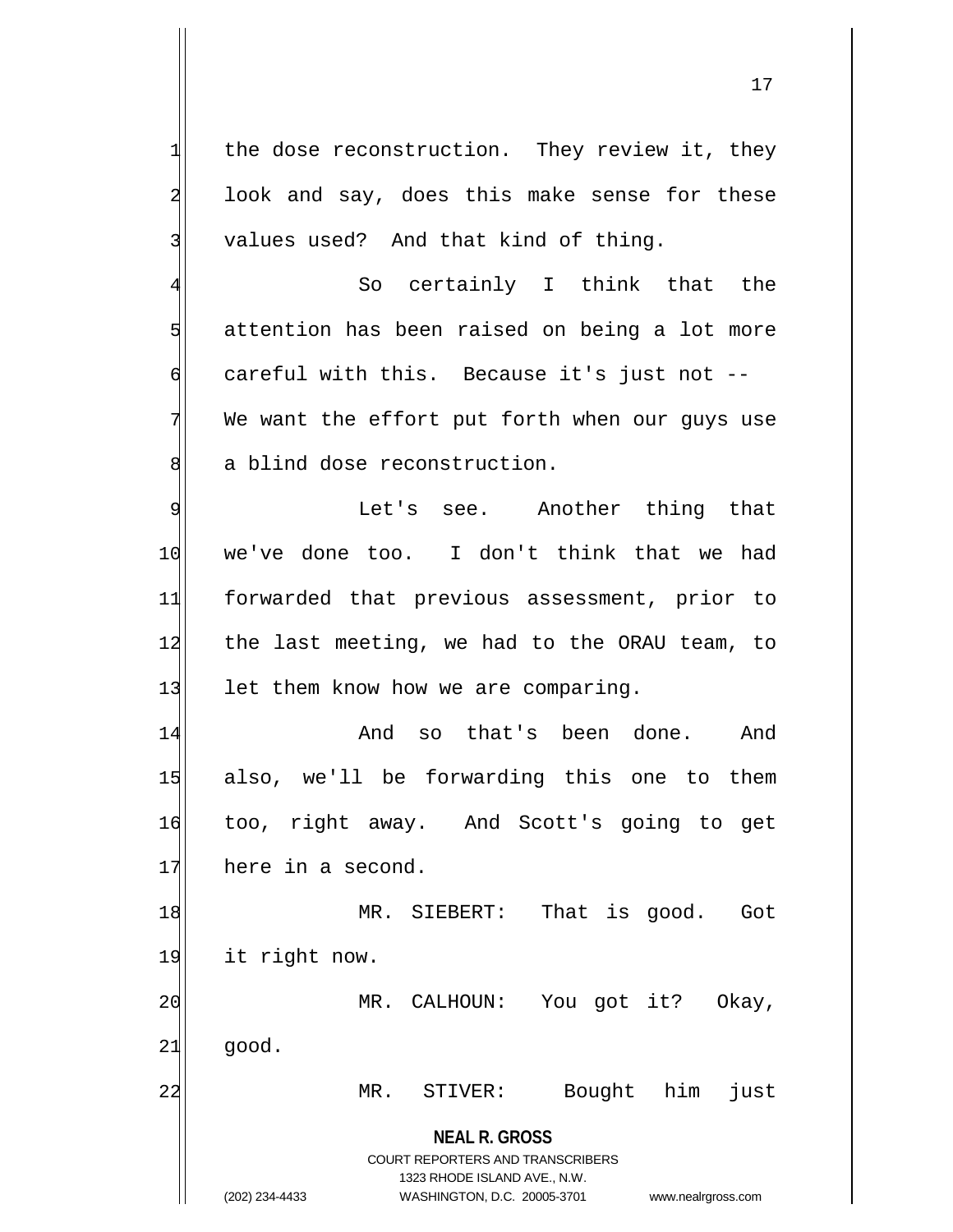**NEAL R. GROSS** COURT REPORTERS AND TRANSCRIBERS 1323 RHODE ISLAND AVE., N.W.  $1$  enough time. 2 | CHAIRMAN GRIFFON: So, I mean, I'm 3 just flipping through some of the many pages 4 in this document. And I look, it's on Page  $5$  62. 6 MR. CALHOUN: Okay. 7 | CHAIRMAN GRIFFON: Claim number 36  $8$  -- no we don't have to say the claim number. 9 MR. CALHOUN: Yes, probably 10 shouldn't say it. 11 CHAIRMAN GRIFFON: But anyway --12 MR. CALHOUN: But Page Number 62. 13 CHAIRMAN GRIFFON: Yes. 14 MR. CALHOUN: Let me see if I can 15 get that. Okay. I'm there. 16 CHAIRMAN GRIFFON: Yes. Item 17 B.1.1. I'm curious about the DCAS response 18 versus the ORAU response there. And it says, 19 you assign .014 rem. ORAU assigned .034. And  $20$  then it says this is based on 0.28, which 21 appears that ORAU doubled dipped .014 rem 22 actual dose of record.

(202) 234-4433 WASHINGTON, D.C. 20005-3701 www.nealrgross.com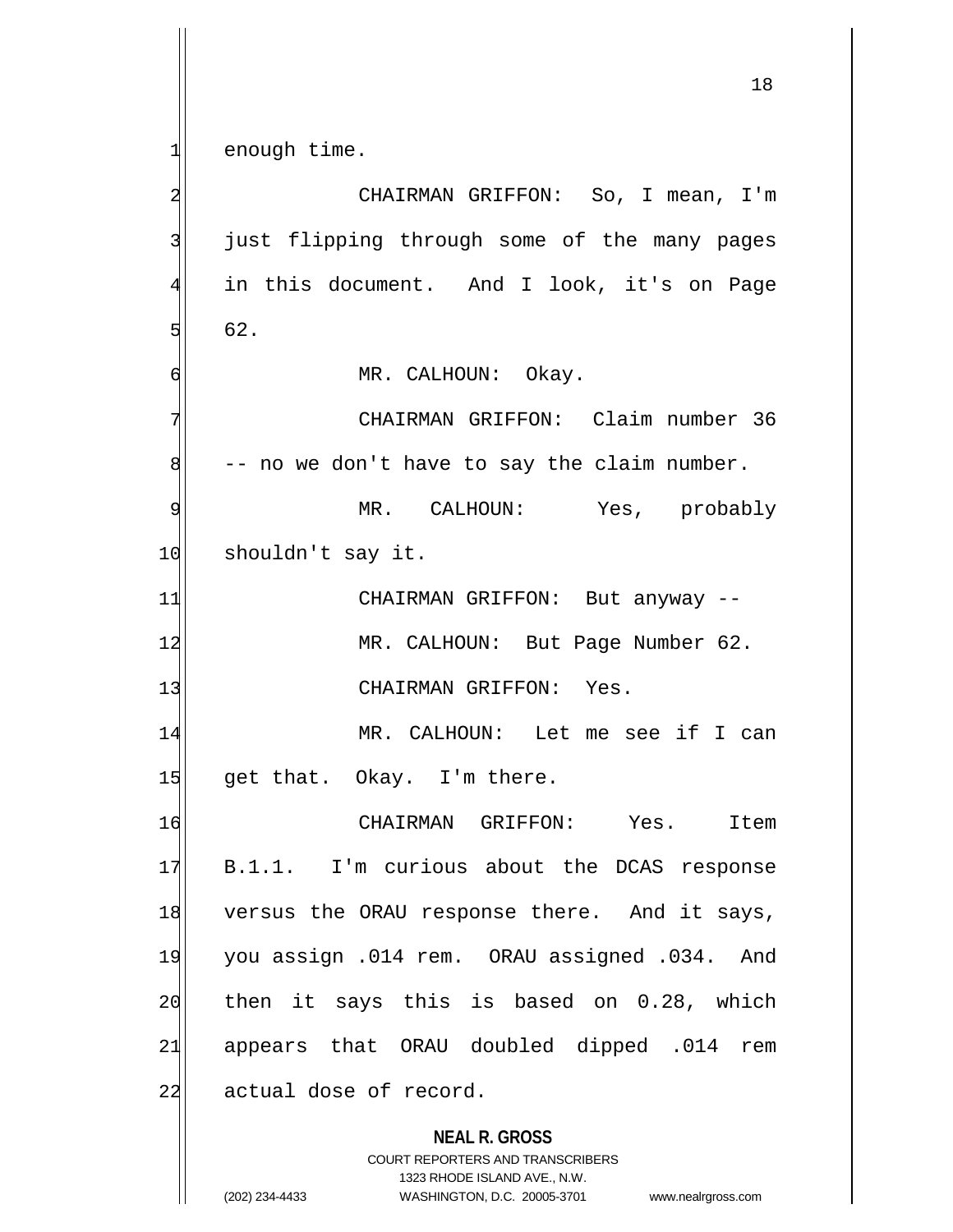**NEAL R. GROSS** COURT REPORTERS AND TRANSCRIBERS 1323 RHODE ISLAND AVE., N.W. (202) 234-4433 WASHINGTON, D.C. 20005-3701 www.nealrgross.com 1 So I guess what I'm trying to 2 understand is, does it appear? Or is that 3 what happened? And why did they do that? And  $4$  then how did it go from .028 to .034. 5 MR. CALHOUN: There's no way I can  $6$  answer that question  $-$ 7 CHAIRMAN GRIFFON: Right. 8 Alright. 9 | MR. CALHOUN: -- off the top of my 10 head right now. So I don't know. I don't 11 know. 12 CHAIRMAN GRIFFON: Alright. 13 MR. FARVER: That's something I 14 would consider a quality issue. 15 | CHAIRMAN GRIFFON: Well that's 16 what I'm wondering. You know, when we're 17 looking -- I think when you're using this 18 going forward, I'm just wondering, you know, 19 it's not only to look to see if anything got 20 flipped. It's to sort of look for trends.  $21$  And you've only got a fairly small set so far. 22 MR. CALHOUN: Right.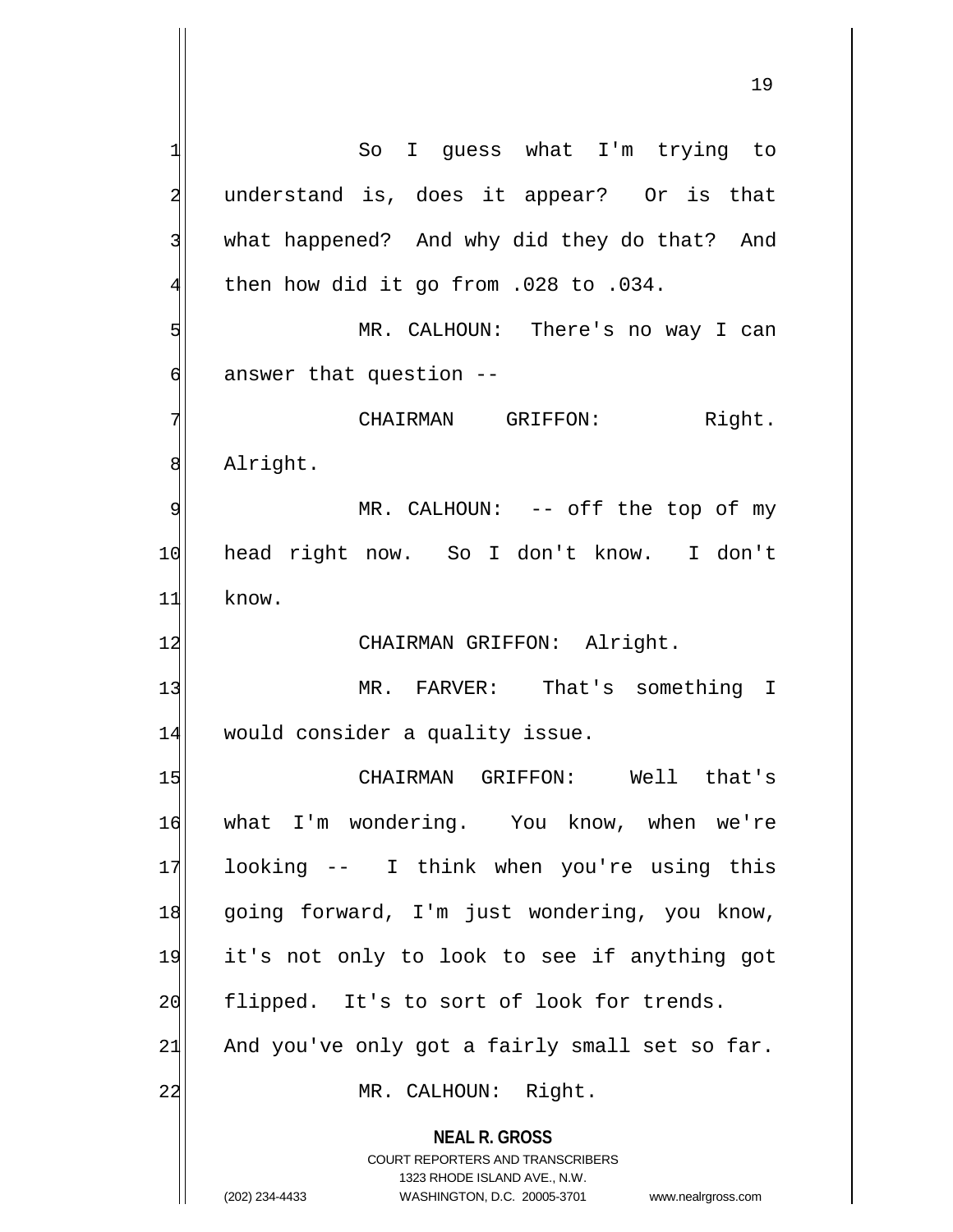**NEAL R. GROSS** COURT REPORTERS AND TRANSCRIBERS 1323 RHODE ISLAND AVE., N.W. (202) 234-4433 WASHINGTON, D.C. 20005-3701 www.nealrgross.com 1 CHAIRMAN GRIFFON: But I'm curious  $2$  about whether it's  $-$ 3 | MEMBER RICHARDSON: Mark, could I 4 follow up on that? 5 GHAIRMAN GRIFFON: Yes. 6 MEMBER RICHARDSON: Because I was 7 looking at that too. Because that seemed to 8 me one of the reasons we were interested in 9 the blind reviews. 10 CHAIRMAN GRIFFON: Right. 11 MEMBER RICHARDSON: And now that's 12 an abstraction entry of a single recorded 13 photon. There's only one recorded dose for 14 this person. So the data abstraction problem  $15$  should not be that difficult. 16 CHAIRMAN GRIFFON: Right. 17 MEMBER RICHARDSON: And there was 18 an error that -- but so I started up at the 19 top. And the first three or four cases have 20 no recorded photon dosimetry. So there was no 21 data abstraction problems. 22 But by the time we get to Page 28,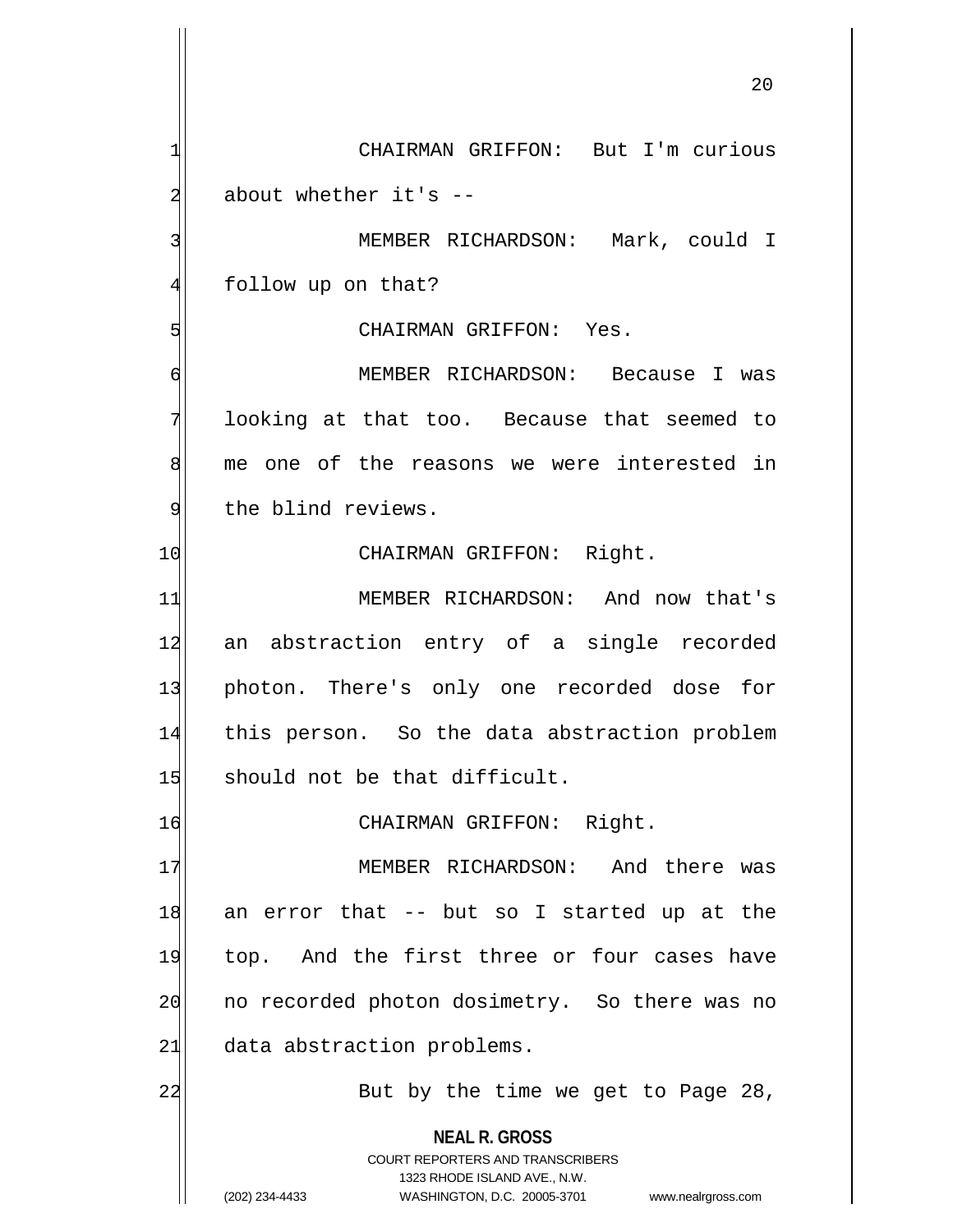that case has a data abstraction issue, where 2 ORAU abstracted 60, DCAS abstracted five. The next case, on Page 31, has an abstraction issue where ORAU abstracted 20 records, DCAS abstracted 21.

6 The next case, on Page 35, DCAS 7 abstracted 14 records, ORAU abstracted 18. So  $8$  there's a lot of, I mean, on both sides. For 9 some reason there's a difficulty in doing data 10 abstraction. I mean, this is before we're 11 getting to any of the issues regarding 12 calculations, or scientific issues --

13 MR. CALHOUN: What's the -- Let 14 me, I'm going to have to get another one of 15 these examples.

16 MEMBER RICHARDSON: So --

17 MR. CALHOUN: Give me one of these 18 examples, so I can --

19 MEMBER RICHARDSON: Page 31.

20 MR. CALHOUN: Thirty-one.

21 MEMBER RICHARDSON: This is the

22 second one I mentioned.

**NEAL R. GROSS** COURT REPORTERS AND TRANSCRIBERS

1323 RHODE ISLAND AVE., N.W.

(202) 234-4433 WASHINGTON, D.C. 20005-3701 www.nealrgross.com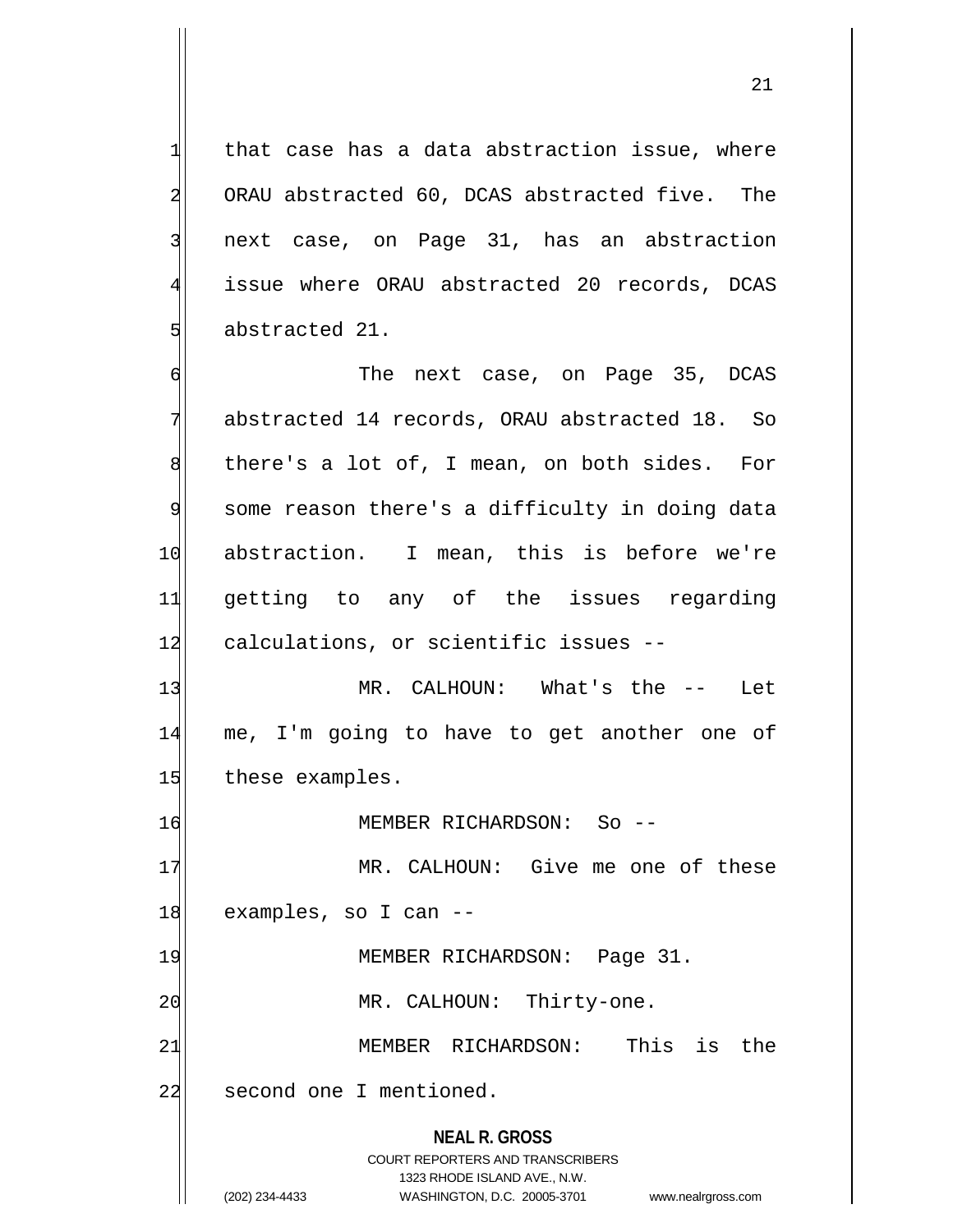**NEAL R. GROSS** COURT REPORTERS AND TRANSCRIBERS 1323 RHODE ISLAND AVE., N.W. (202) 234-4433 WASHINGTON, D.C. 20005-3701 www.nealrgross.com 1 MR. CALHOUN: Three point one 2 point two. 3 | CHAIRMAN GRIFFON: Let's not 4 mention the claimant here. 5 MEMBER RICHARDSON: I'm just using 6 the page numbers. 7 MR. CALHOUN: Yes, right. 8 | NEMBER RICHARDSON: So if you go 9 to Section B.1.2. Number of positive recorded 10 doses; 20. And number of positive recorded  $11$  doses by DCAS; 21. I mean, I was just, I was 12 looking at those. 13 MR. CALHOUN: Yes. 14 MEMBER RICHARDSON: And there's a 15 whole series of claims here which have 16 different numbers of doses. 17 MR. CALHOUN: Okay. 18 MEMBER RICHARDSON: I don't know. 19 You know, I haven't done anything more than 20 more. I was just looking through the case  $21$  series. So the first ones there's no problem, 22 because there's no dosimetry information.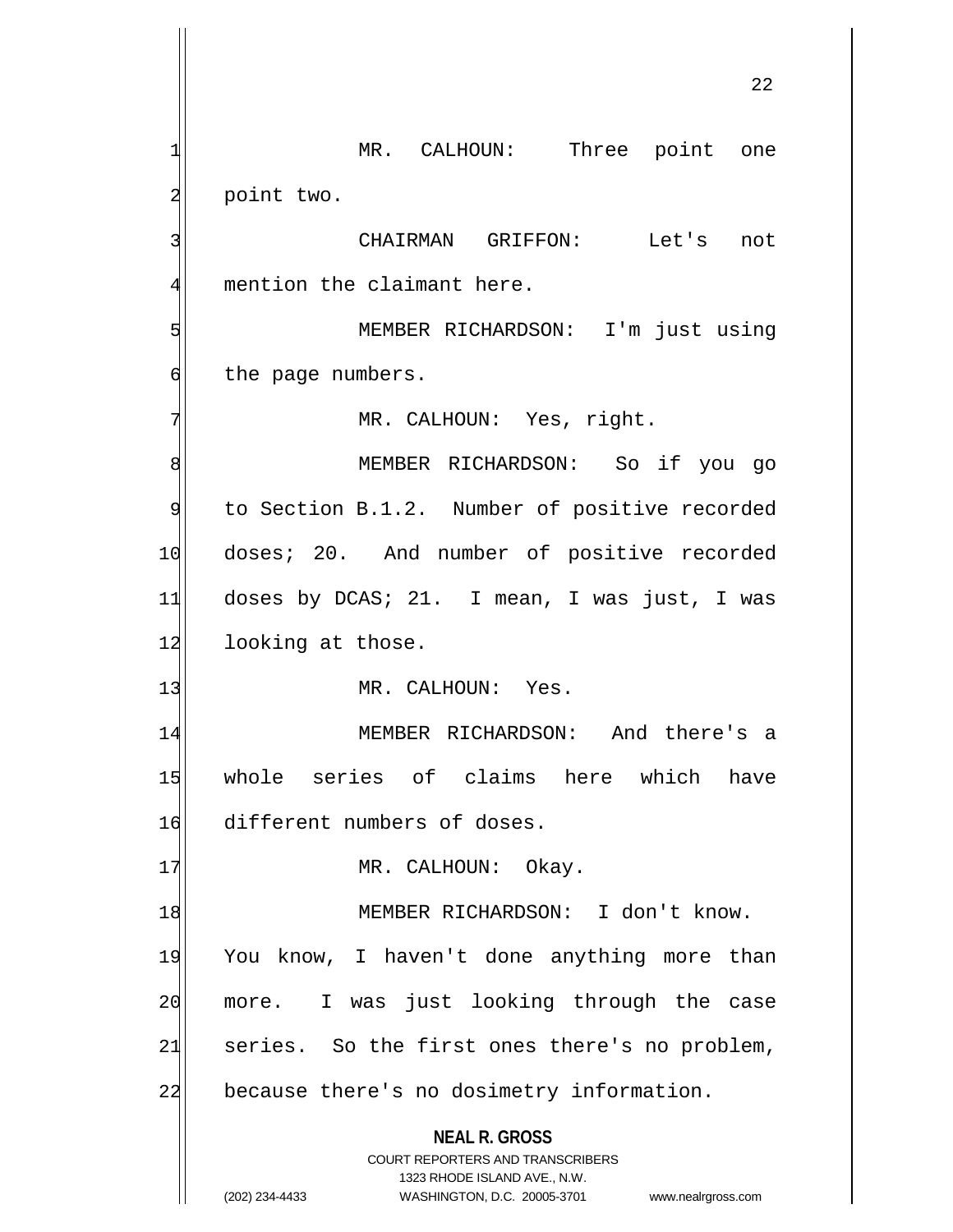**NEAL R. GROSS** 1 1 2 I mean, that stands out to me still. I mean, 3 again, I haven't spent any time looking at 4 this. But this was one of the things we were 5 slimterested in. 6 What's -- now, and I can only say, 7 I mean, when we were sitting in that room  $8$  looking at it, it did seem to me like a very 9 difficult thing to do. To look at a PDF 10 version of a microfiche record. 11 1 If I remember this correctly, the 12 process, the historical records were maybe, 13 had been archived to film, scanned into PDF. 14 And the data abstractor was looking at that 15 digital PDF of a microfiche of a hand written 16 log book and abstracting that in. 17 And that is really hard work. I 18 mean, and we had this problem I remember with 19 the multiple myeloma study. Where we couldn't 20 reconstruct a lot of doses from a lot of the  $21$  sites exactly, because things were illegible. 22 MEMBER MUNN: Can't read it.

> COURT REPORTERS AND TRANSCRIBERS 1323 RHODE ISLAND AVE., N.W.

(202) 234-4433 WASHINGTON, D.C. 20005-3701 www.nealrgross.com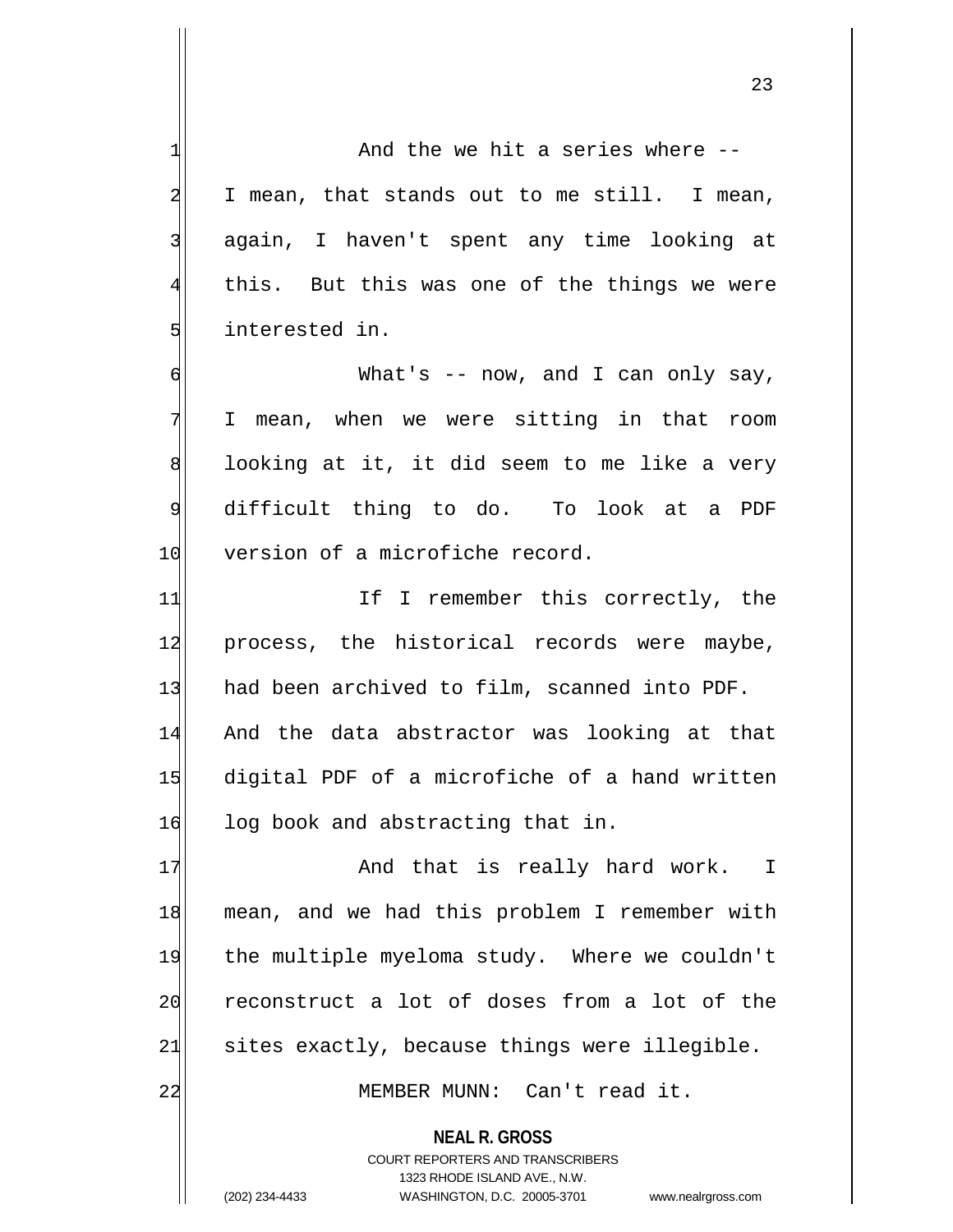| 1              | MEMBER RICHARDSON: But this was                                                                                                                                        |
|----------------|------------------------------------------------------------------------------------------------------------------------------------------------------------------------|
| $\overline{a}$ | one of the quality issues, was do you want to                                                                                                                          |
| 3              | do this by double entry, or something? Where                                                                                                                           |
| $\overline{4}$ | you at least flag out where there's data                                                                                                                               |
| 5              | abstraction problems.                                                                                                                                                  |
| $\epsilon$     | MR. CALHOUN: Yes. Like I said,                                                                                                                                         |
| 7              | with these I'm going to have to just go back                                                                                                                           |
| 8              | and look. Because I just don't -- obviously I                                                                                                                          |
| 9              | don't know these cases off the top of my head.                                                                                                                         |
| 10             | MEMBER RICHARDSON: Yes. No,                                                                                                                                            |
| 11             | absolutely, yes.                                                                                                                                                       |
| 12             | MR. CALHOUN: But I'll check that.                                                                                                                                      |
| 13             | MEMBER RICHARDSON: I just wanted                                                                                                                                       |
| 14             | to point this out as a series of early on in                                                                                                                           |
| 15             | ten minutes that seemed to pop out. And this                                                                                                                           |
| 16             | is what we were finding with, I think, with                                                                                                                            |
| 17             | the case reviews that we had done as well.                                                                                                                             |
| 18             | That these often occurred.                                                                                                                                             |
| 19             | David, what were<br>HINNEFELD:<br>MR.                                                                                                                                  |
| 20             | the page numbers on that?                                                                                                                                              |
| 21             | MR. CALHOUN: I got that.                                                                                                                                               |
| 22             | $MR$ .<br>You got the page<br>HINNEFELD:                                                                                                                               |
|                | <b>NEAL R. GROSS</b><br><b>COURT REPORTERS AND TRANSCRIBERS</b><br>1323 RHODE ISLAND AVE., N.W.<br>(202) 234-4433<br>WASHINGTON, D.C. 20005-3701<br>www.nealrgross.com |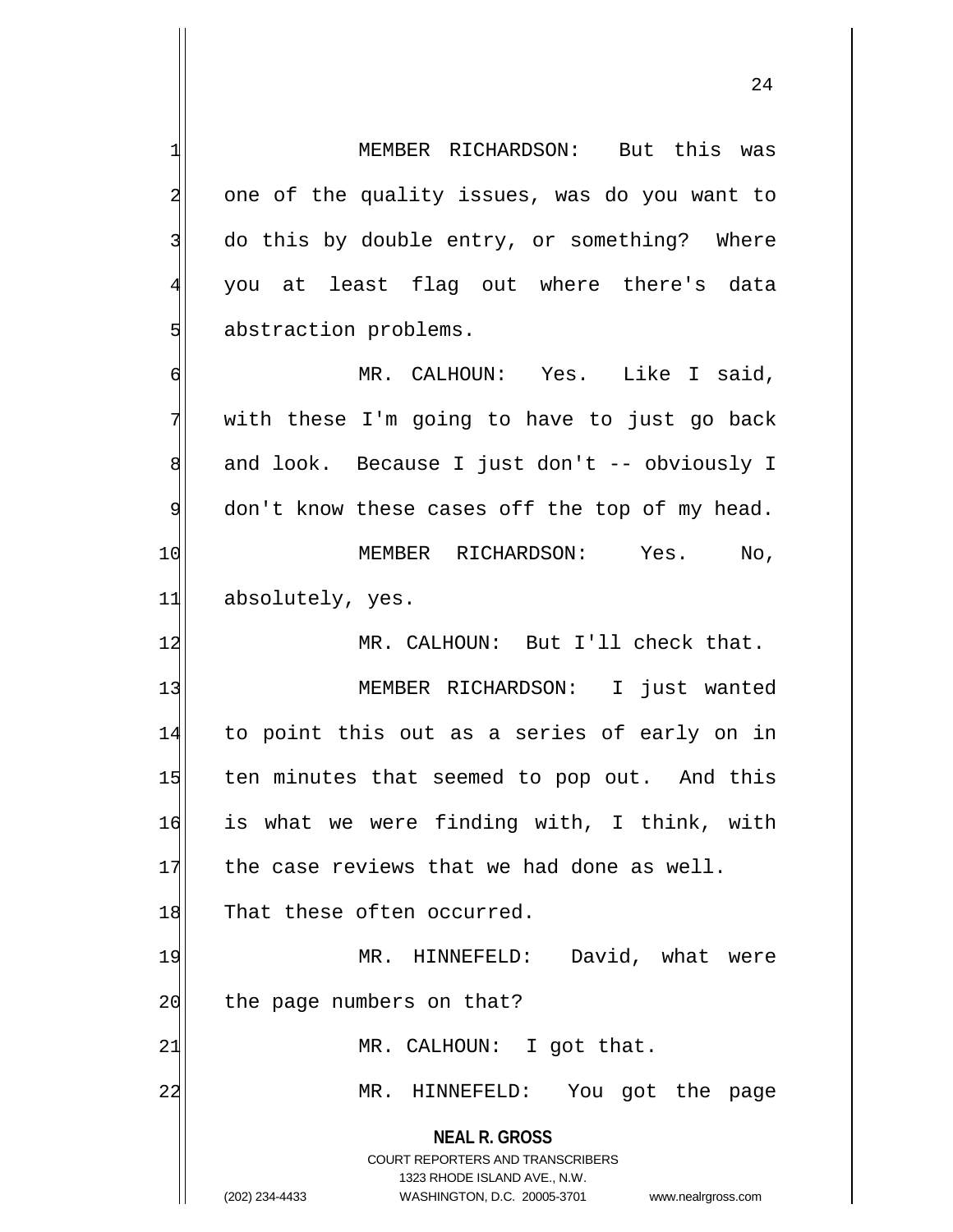**NEAL R. GROSS** COURT REPORTERS AND TRANSCRIBERS 1323 RHODE ISLAND AVE., N.W. (202) 234-4433 WASHINGTON, D.C. 20005-3701 www.nealrgross.com 25 1 numbers? 2 MR. CALHOUN: Yes, yes. At least  $3$  a couple of them. You got some of them? 4 MR. SIEBERT: What were they 5 sd actually? Because --6 MR. CALHOUN: I got Page 31. And 7 I'm actually -- I'll send an email just to  $8$  see if we can find anything out about that.  $9$  I don't know exactly what  $-$ 10 MEMBER MUNN: Sixty-two. 11 MEMBER RICHARDSON: Sixty-two, 28,  $12$  35. And that's as far as I got. 13 | MR. CALHOUN: Is it all on the 14 B.1.2? 15 MEMBER RICHARDSON: Yes. That's 16 just what I was flipping through. 17 CHAIRMAN GRIFFON: Wonder if 18 there's any other format that this would be 19 good to have this information in. 20 MEMBER RICHARDSON: Well I'm  $21$  imagining that this is stored  $-$ 22 | CHAIRMAN GRIFFON: In a database.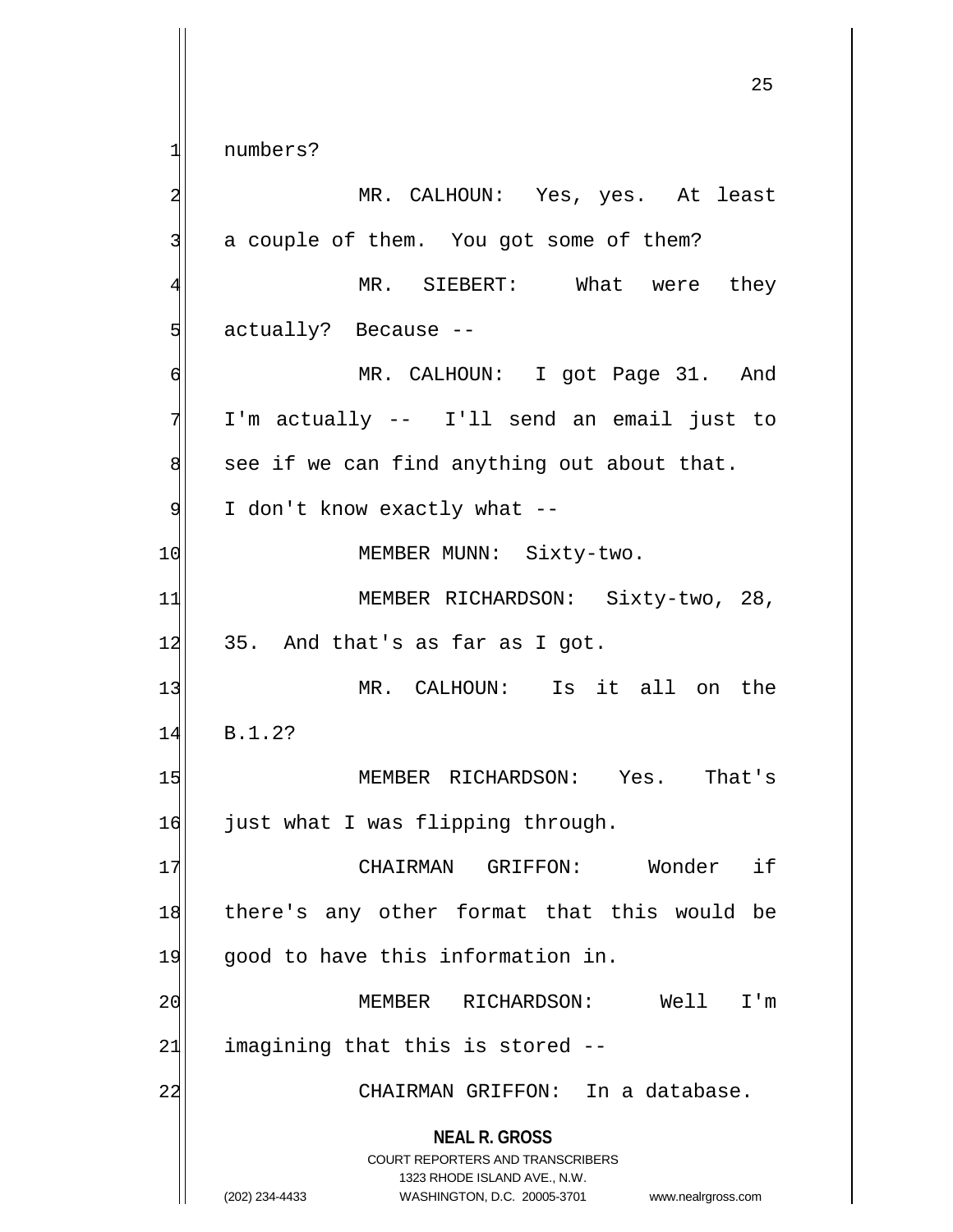1 1 MEMBER RICHARDSON: -- in a 2 database. Is that right? I mean, it looks 3 like it's generated like --

4 CHAIRMAN GRIFFON: Yes, yes. But  $5$  also, just other fields I was thinking of was,  $\mathfrak{g}$  just looking at -- even though we know there's 7 going to be variations. It would be 8 interesting to me to know the total external 9 assigned, the total internal, you know, 10 numbers like that maybe.

11 MEMBER RICHARDSON: I like the 12 form that you guys have made for the data 13 abstractions. It's great. I was -- I 14 remember when we were talking, we were sort of 15 struggling with, like how were we going to 16 digest this as it's moving forward.

17 | CHAIRMAN GRIFFON: Right. 18 MEMBER RICHARDSON: It's perfect. 19 CHAIRMAN GRIFFON: Yes. 20 MR. CALHOUN: Okay, here's one of  $21$  the issues here. I can tell you here that 22 this is -- I don't remember which number this

> **NEAL R. GROSS** COURT REPORTERS AND TRANSCRIBERS 1323 RHODE ISLAND AVE., N.W. (202) 234-4433 WASHINGTON, D.C. 20005-3701 www.nealrgross.com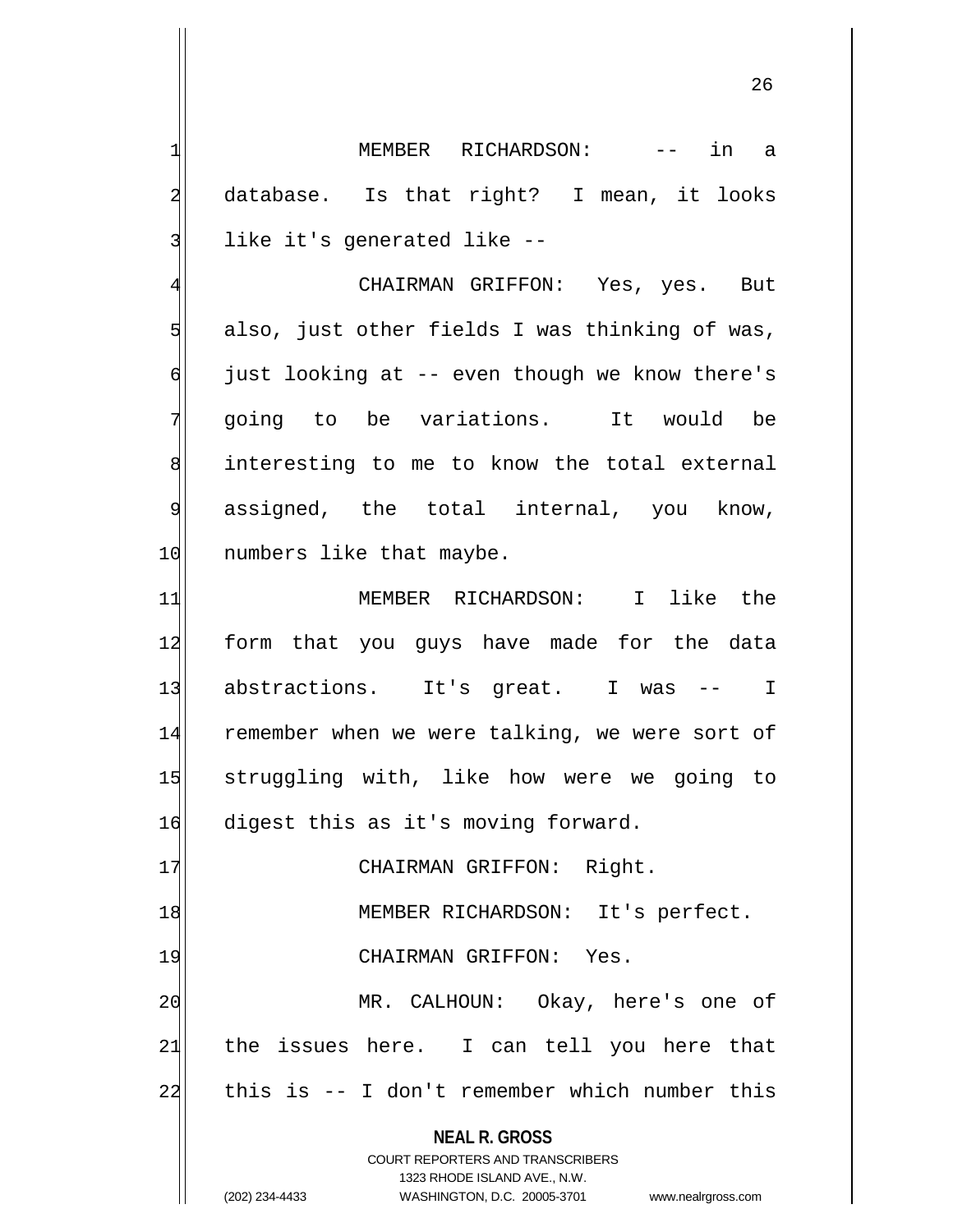$1$  has. But this is a paragraph out of the 2 actual dose reconstruction, which is not in 3 the assessment.

4 It says, in addition, dosimetry 5 state of the corrected some potential short term 6 gaps in external dosimeter records. For  $7$ | example, 2002.

8 | 8| 9 were filled in based on adjacent cycle 10 dosimetry data, in order to provide a 11 claimant-favorable estimate of Mr. S external 12 dose, in accordance with the quidance 13 technical basis.

14 So when there's a gap -- and I 15 don't know if the differences are typically 16 that ORAU assigned more than we do, or did in 17 that one case. But that could be it. But I'm 18 still going to follow up with that.

19 MEMBER RICHARDSON: Okay. But  $20$  would that go under B.1.2, or B.2.1? 21 MR. CALHOUN: Don't know. 22 MEMBER RICHARDSON: Because I

> **NEAL R. GROSS** COURT REPORTERS AND TRANSCRIBERS

> > 1323 RHODE ISLAND AVE., N.W.

(202) 234-4433 WASHINGTON, D.C. 20005-3701 www.nealrgross.com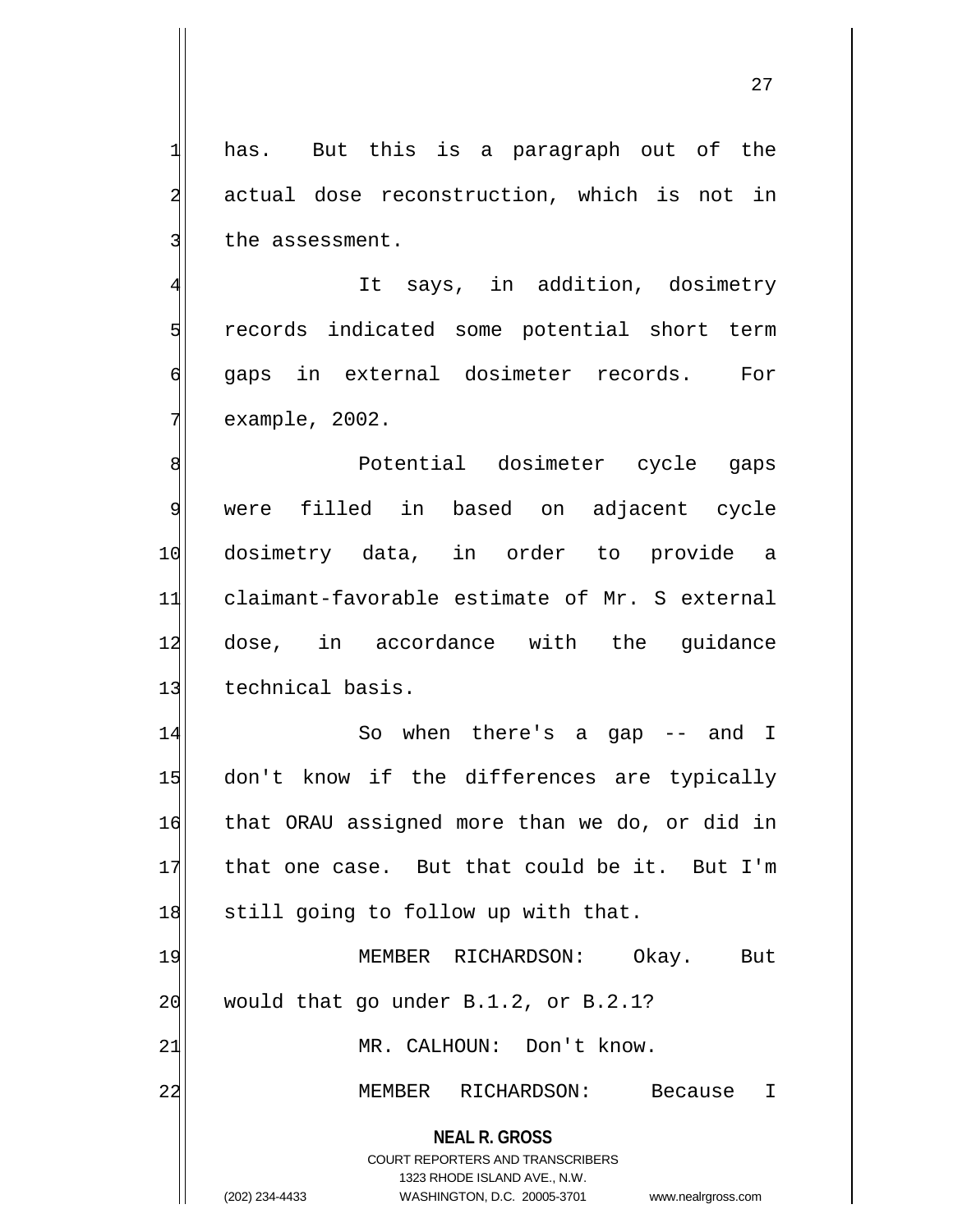**NEAL R. GROSS** COURT REPORTERS AND TRANSCRIBERS 1323 RHODE ISLAND AVE., N.W. (202) 234-4433 WASHINGTON, D.C. 20005-3701 www.nealrgross.com  $1$  would imagine  $-$ 2 MR. CALHOUN: I don't know. 3 MEMBER RICHARDSON: I would call 4 that missed dose. As opposed to positive  $5$  photon dose. 6 CHAIRMAN GRIFFON: Right. For 7 monitoring. 8 MR. SIEBERT: Well, it actually 9 would kind of fall under unmonitored as such.  $10$  Because if it was a, if you were  $-$ - this is 11 Scott, by the way. 12 MEMBER RICHARDSON: Yes. 13 MR. SIEBERT: If you were filling 14 the gap and there were positive dosimeter 15 results on either side, it's going to be a 16 positive result. 17 MEMBER RICHARDSON: Right. Okay. 18 So if you use 3.1, unmonitored dose. I'm 19 sorry, I didn't move down to that category. 20 CHAIRMAN GRIFFON: Or be at 3.1. 21 MEMBER RICHARDSON: But it should 22 be, we still should have positive recorded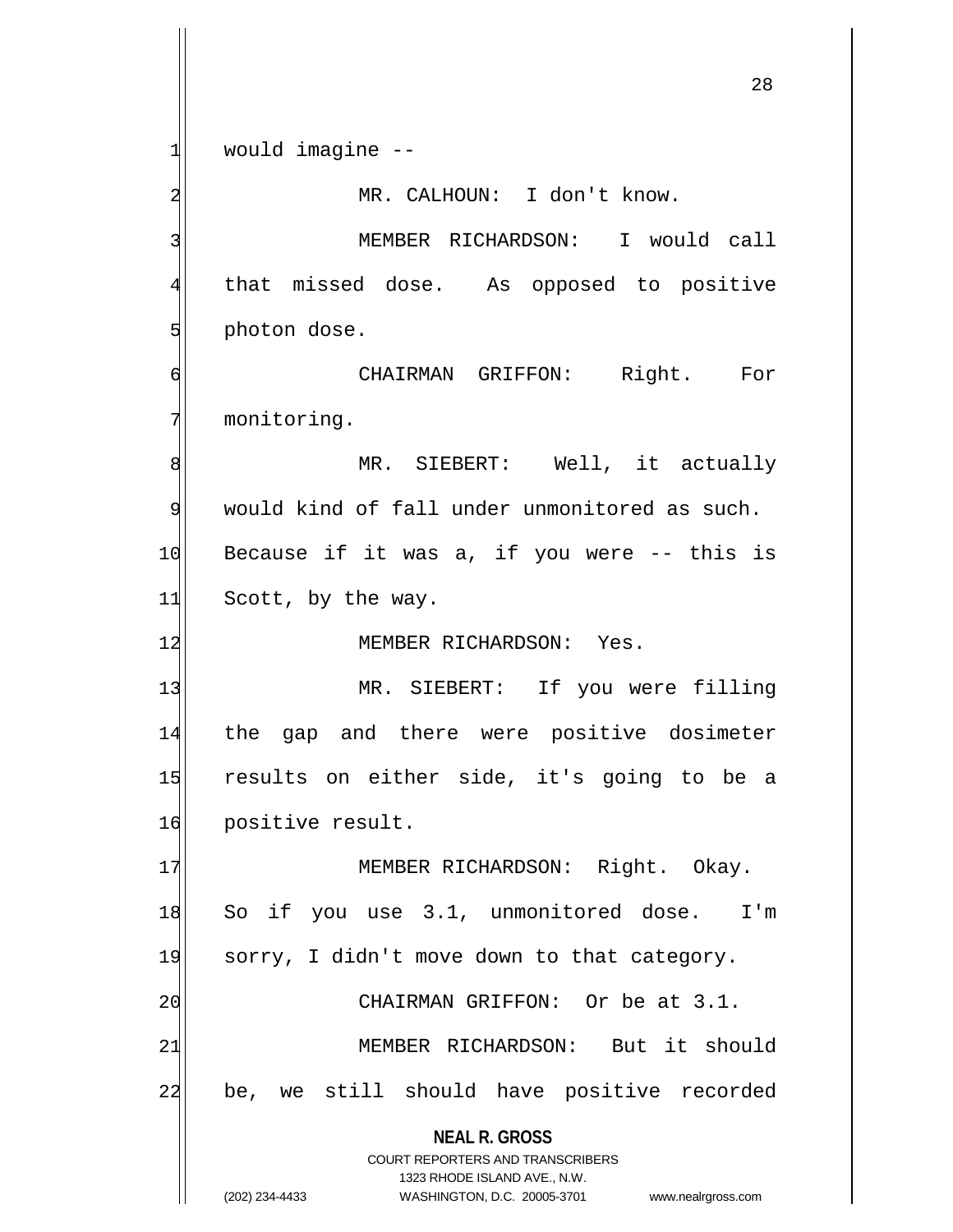**NEAL R. GROSS** COURT REPORTERS AND TRANSCRIBERS 1323 RHODE ISLAND AVE., N.W. 1 photon dose in the IREP sheet for gaps. I 2 mean, there should be, the explanation for 3 there being a difference between the number of 4 years of positive recorded photon dose between 5 two dose constructors shouldn't be due to  $6$  gaps. 7 I'm just, I'm stating that to see 8 if I'm understanding what you're saying, so I 9 can understand the values that are recorded 10 | within the matrix here. So there's a question 11 mark at the end. 12 MR. CALHOUN: Yes, I --13 MR. HINNEFELD: I think your 14 premise is correct. 15 MEMBER RICHARDSON: Okay. 16 MR. HINNEFELD: That if we, you 17 know, we have to arrive -- part of this whole 18 process is arriving at a consistent 19 understanding of what we're doing here. 20 Because we invented this and threw it at 21 everybody. 22 But I think what you're saying is

(202) 234-4433 WASHINGTON, D.C. 20005-3701 www.nealrgross.com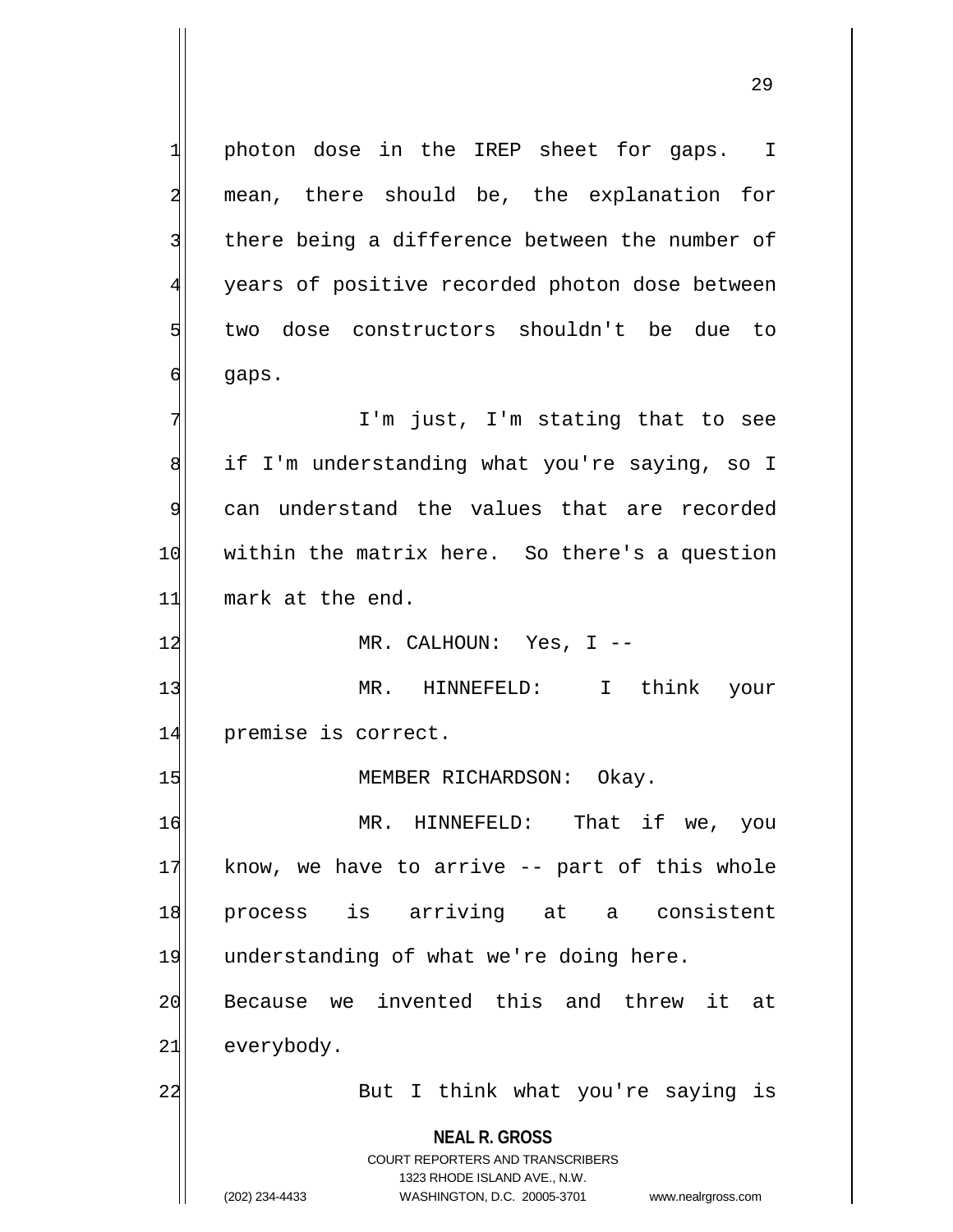1 correct. If there are five years of recorded  $2$  dose, and there is a missing year, that we are 3 going to say it was likely, the person was 4 likely monitored because their job assignment  $5$  didn't change.

6 We can't see why they wouldn't 7 have been monitored. So we're going to treat 8 8 shem as if they were monitored during that 9| year. But we don't have that recorded dose. 10 That should not be recorded here as a year of 11 recorded dose.

12 MR. CALHOUN: Right.

13 MR. HINNEFELD: It should be 14 recorded as unmonitored.

15 MR. CALHOUN: Right. And it might 16 very well be how we're, what we're counting in 17 those numbers when we're filling out the form. 18 That's what I'm thinking.

19 MR. HINNEFELD: Yes. I think,  $20$  yes. And I'm not, now this  $-$  the right two 21 columns essentially is the reviewer of the 22 blind, and not the person who does the blind,

> **NEAL R. GROSS** COURT REPORTERS AND TRANSCRIBERS

> > 1323 RHODE ISLAND AVE., N.W.

(202) 234-4433 WASHINGTON, D.C. 20005-3701 www.nealrgross.com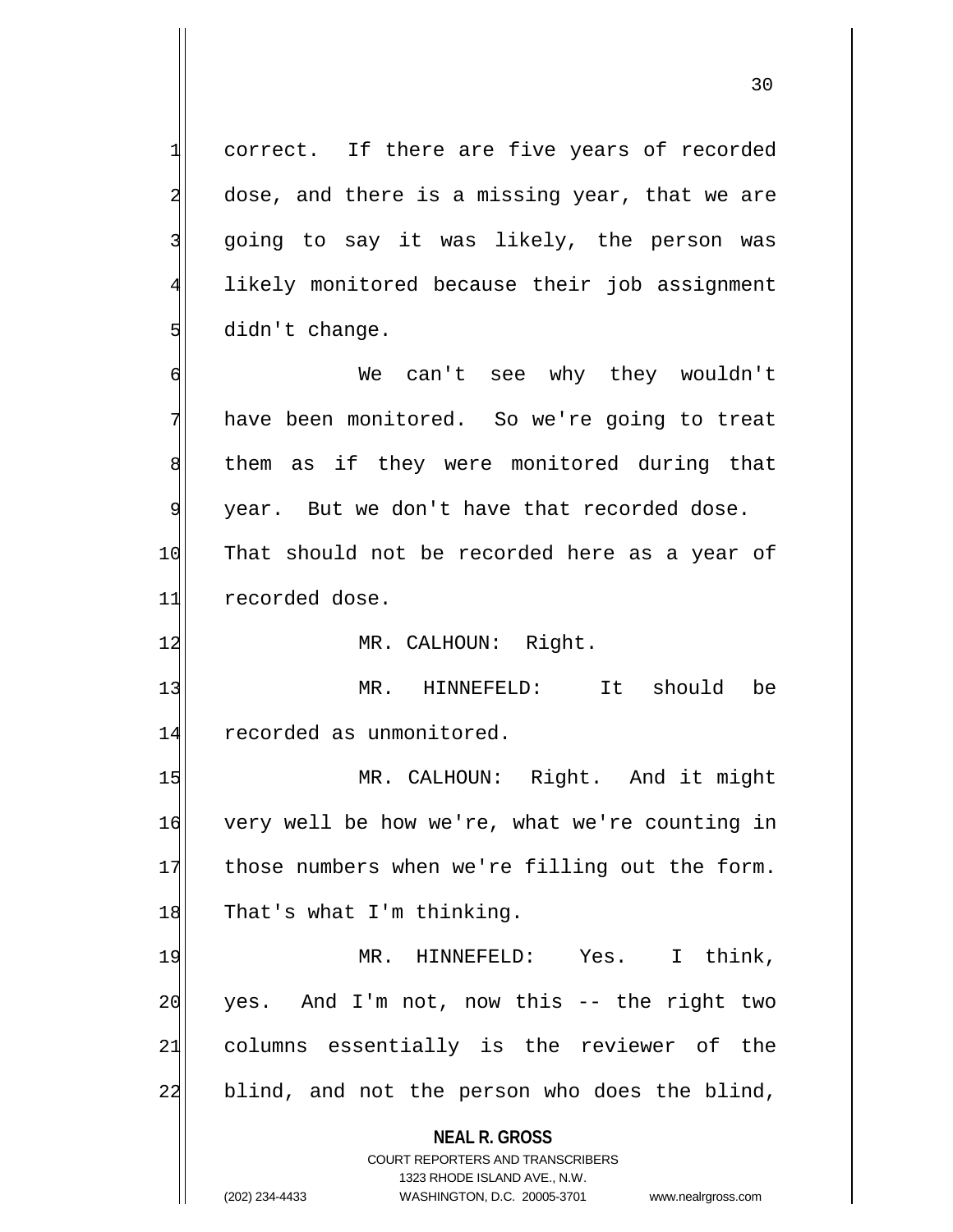1 or the person, of course the bridge person  $2$  does the  $-$ 

3 MR. CALHOUN: Right.

4 MR. HINNEFELD: The reviewer goes  $5$  back and compares the blind to the ORAU one. 6 He's the one who completes these two columns.

7 MEMBER RICHARDSON: Okay.

8 MR. CALHOUN: Yes.

9 MR. HINNEFELD: And so that's the 10 population people then that we have to focus 11 this message to. To make sure that when we're 12 talking about recorded doses --

13 Because that is a clear indication 14 that something is different. If somebody's 15 reading six lines and somebody's reading five 16 lines of recorded dose, that would be a pretty 17 serious indicator, if it happened a lot.

## 18 MEMBER RICHARDSON: Yes.

19 MR. HINNEFELD: And so that would 20 be a clear indication of a clear message to 21 our reviewers then, that these mean the  $22$  recorded doses in the exposure record, not  $-$ 

**NEAL R. GROSS**

COURT REPORTERS AND TRANSCRIBERS 1323 RHODE ISLAND AVE., N.W. (202) 234-4433 WASHINGTON, D.C. 20005-3701 www.nealrgross.com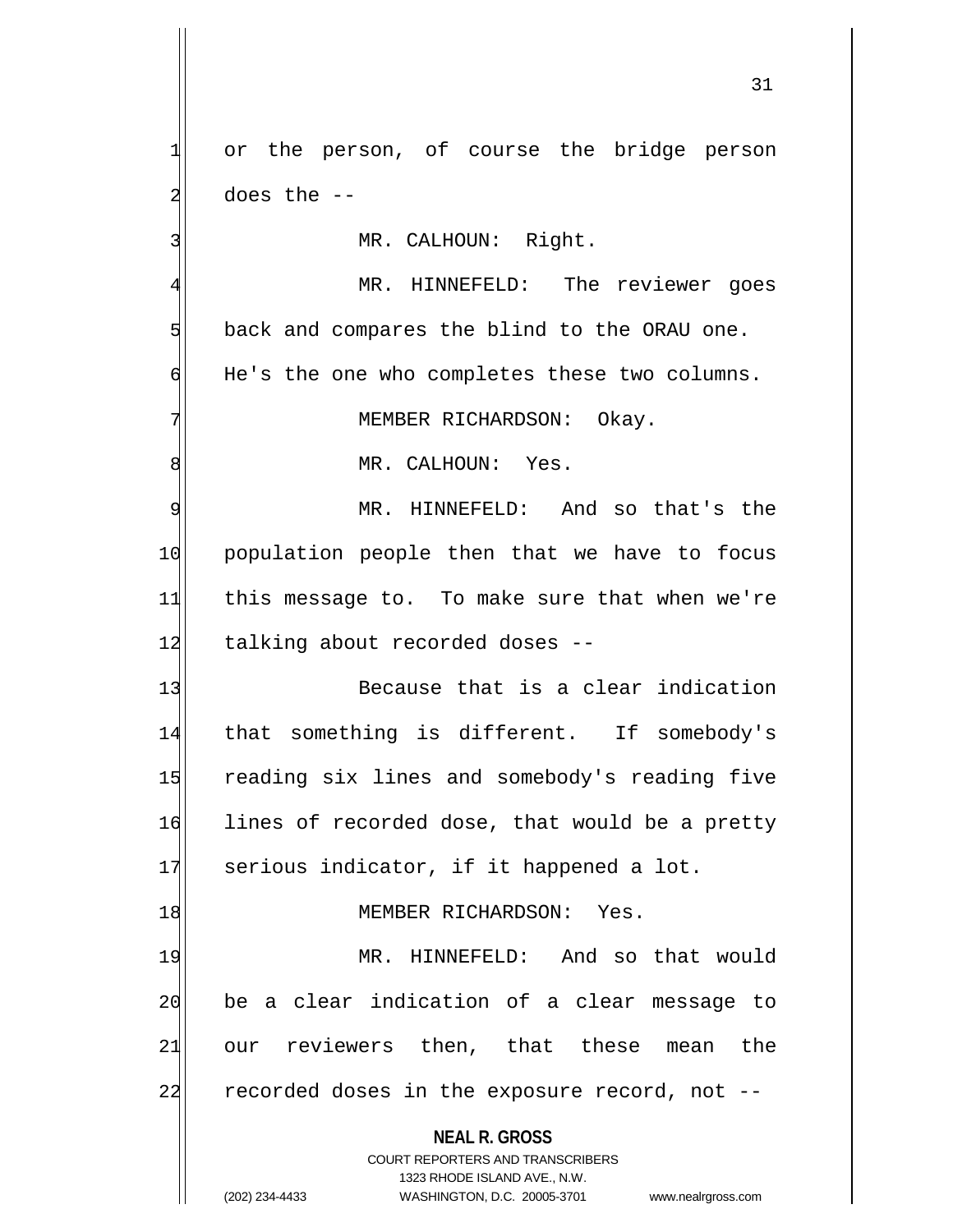|    | 32                                                               |
|----|------------------------------------------------------------------|
|    | MEMBER RICHARDSON: Empty pages.                                  |
| 2  | MR. HINNEFELD: -- something. Not                                 |
| 3  | an empty page, yes, not an, yes exactly. Good                    |
|    | work.                                                            |
| 5  | CHAIRMAN GRIFFON: Okay. Any                                      |
| 6  | more? I mean, I think this is good. And this                     |
| 7  | is going to be an ongoing --                                     |
| 8  | MR. CALHOUN: Yes, it is.                                         |
| 9  | CHAIRMAN GRIFFON: -- part of our                                 |
| 10 | agenda I imagine. Anything more now? Any                         |
| 11 | other questions now?                                             |
| 12 | MEMBER RICHARDSON: So you were                                   |
| 13 | working at -- I'm thinking it was one or two a                   |
| 14 | week was the target.                                             |
| 15 | MR. CALHOUN: I don't recall what,                                |
| 16 | I don't recall. I'll get that information.                       |
| 17 | I don't know what our goal is. But it's not,                     |
| 18 | certainly not our highest priority, you know.                    |
| 19 | MR. HINNEFELD: I think we started                                |
| 20 | at two, David, and we backed up to one.                          |
| 21 | MR. CALHOUN: Yes.                                                |
| 22 | MR.<br>HINNEFELD:<br>Because we were                             |
|    | <b>NEAL R. GROSS</b><br><b>COURT REPORTERS AND TRANSCRIBERS</b>  |
|    | 1323 RHODE ISLAND AVE., N.W.                                     |
|    | (202) 234-4433<br>WASHINGTON, D.C. 20005-3701 www.nealrgross.com |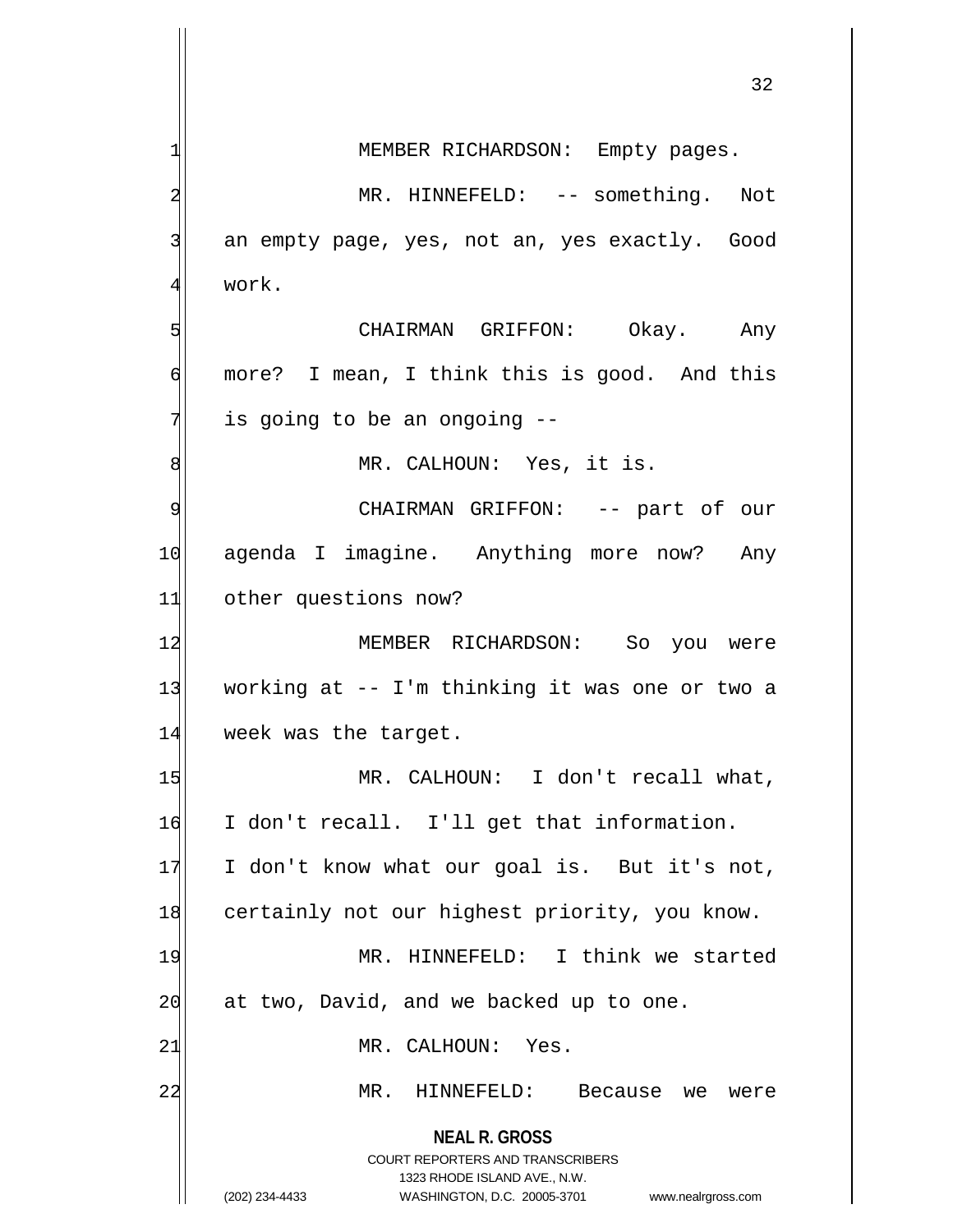$1$  building up such an input on these things, 2 that in light of the other work then we backed  $3$  it up to one.

4 But once we have a program that  $5$  does something automatically, we don't go back  $\phi$  and remind ourselves very much about what it's 7 doing right now.

8 MR. CALHOUN: And then we're also held hostage to some degree by the influx of completed DRs from ORAU. Because ours can be sitting there completed. But we can't do anything with them  $-$ 

13 MEMBER RICHARDSON: Right.

14 MR. CALHOUN: -- until we get in 15 so we can compare it.

16 CHAIRMAN GRIFFON: And do we have 17 access to the -- I think we asked this 18 before. Access to the database that we're 19 using?

20 MR. HINNEFELD: Well that request  $21$  -- I missed the last meeting I think.

22 CHAIRMAN GRIFFON: Yes.

**NEAL R. GROSS** COURT REPORTERS AND TRANSCRIBERS

1323 RHODE ISLAND AVE., N.W.

(202) 234-4433 WASHINGTON, D.C. 20005-3701 www.nealrgross.com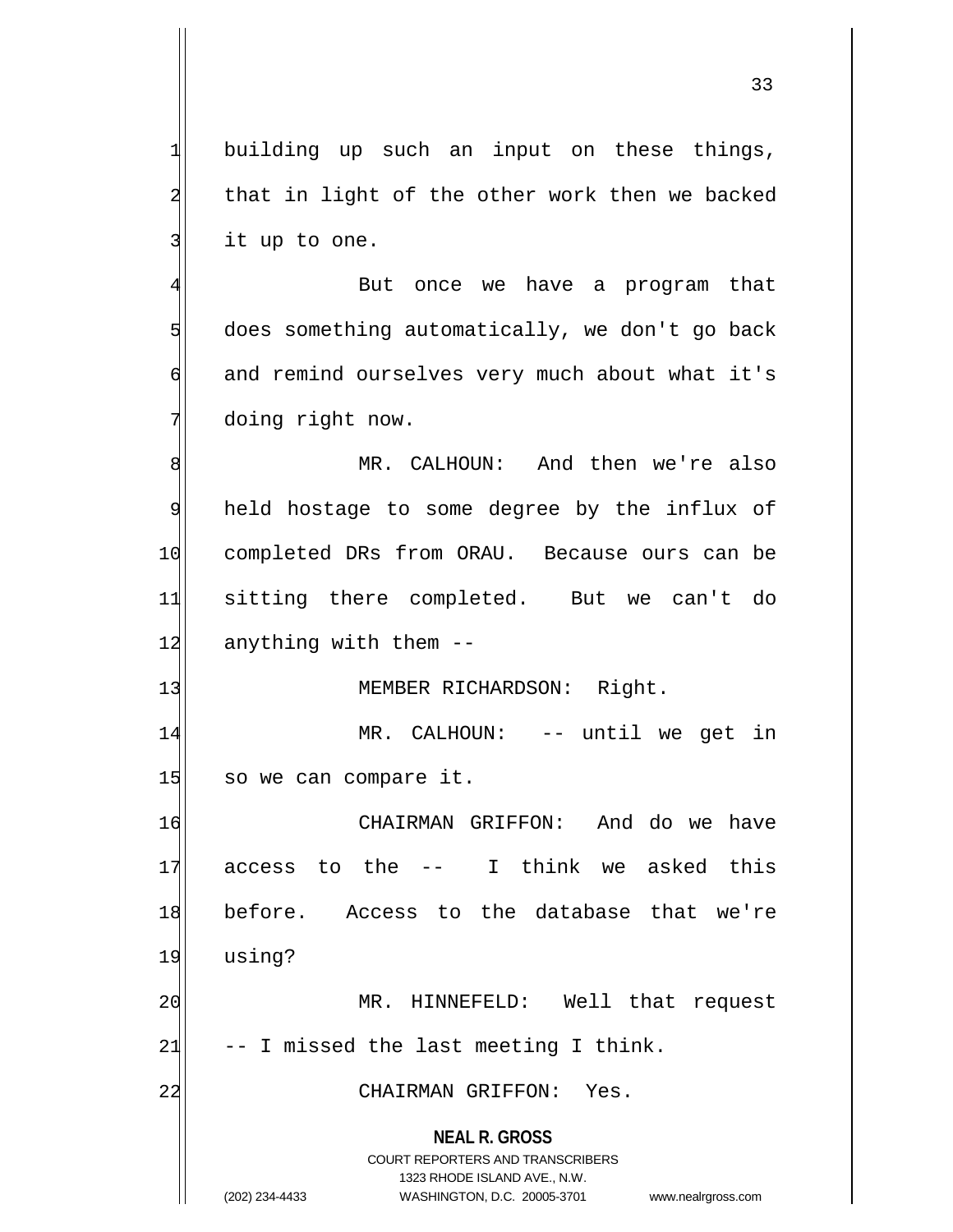1 MR. HINNEFELD: Because I was, I 2 think I was traveling. And it came back to 3 me. And, you know, this is really a work in 4 progress, you know. Until we take it out and  $5$  assess it it's really a work in progress. 6 And I'd hate to make, you know, 7 get in the normal habit of sort of lifting the 8 skirt for the Advisory Board, and say look in 9| the internal workings. I'd rather have a 10 product here. 11 I'm not really over the moon about 12 that. I mean, I'm not over the moon about the 13 idea. I'm not steadfast in my resistance 14 against it either. If you, you know, I think 15 there's a fairly simple -- I know it's simple 16 because I don't have to do it. 17 It's a pretty simple thing for our 18 TST team to provide this application. It 19 might be easiest just to do it to all Board 20 Members, rather than this subset of the Board 21 Members. Because we have a -- you know, Board 22 Members can see certain things.

> COURT REPORTERS AND TRANSCRIBERS 1323 RHODE ISLAND AVE., N.W. (202) 234-4433 WASHINGTON, D.C. 20005-3701 www.nealrgross.com

**NEAL R. GROSS**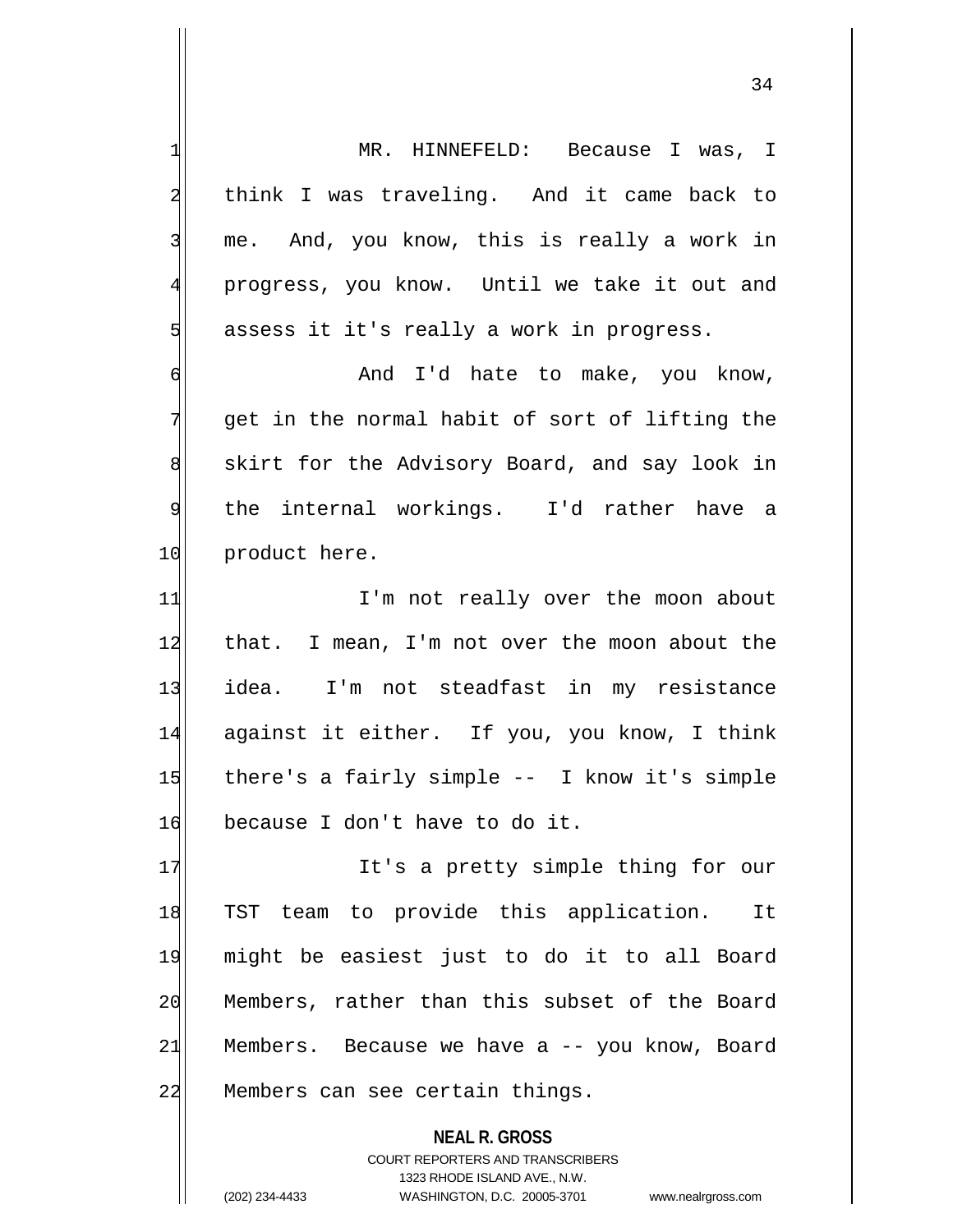**NEAL R. GROSS** COURT REPORTERS AND TRANSCRIBERS 1 and so if we gave it to all Board 2 Members it would appear on your staff tools as  $3$  just a blind review. And you could do that. 4 I think, I've thought about this since it came  $5$  up. 6 | And I don't really have a strong 7 argument against that. We do want to be open 8 about stuff to a certain extent. But 9 recognizing that what you're seeing is work in 10 progress, you know. 11 CHAIRMAN GRIFFON: Right, right. 12 MR. HINNEFELD: And I think you'll 13 be able, if you see what I see, you'll 14 probably be able to see it all. You'll be 15 able to see what the progress is, you know, 16 the cases that have been selected, whether  $17$  they got a DR on them or not. 18 and so I quess I don't have a 19 particular problem with that. I really don't 20 know my way around the application all that  $21$  well. I know how to go to one thing and look 22 at the comparison.

1323 RHODE ISLAND AVE., N.W.

(202) 234-4433 WASHINGTON, D.C. 20005-3701 www.nealrgross.com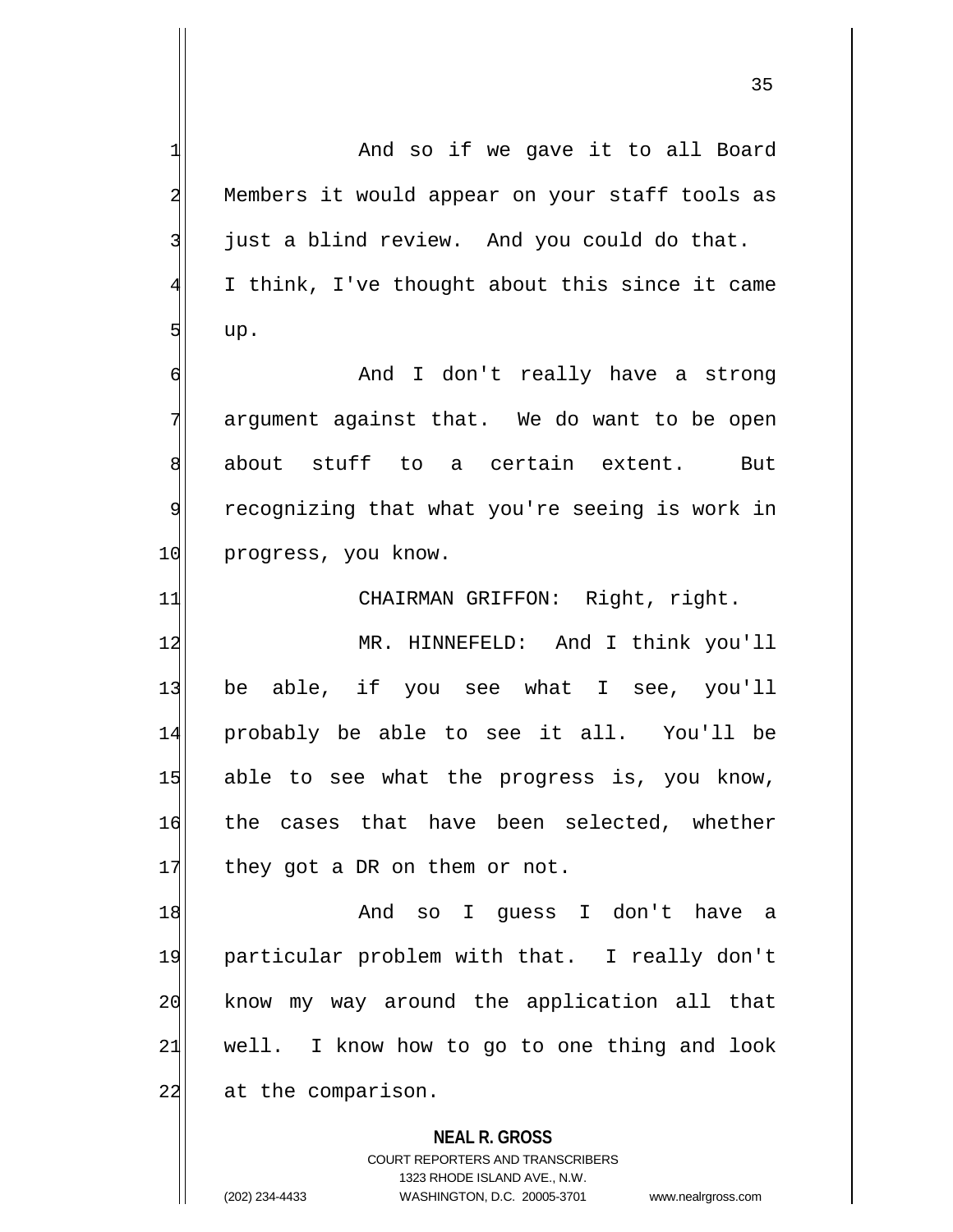**NEAL R. GROSS** COURT REPORTERS AND TRANSCRIBERS 1323 RHODE ISLAND AVE., N.W. (202) 234-4433 WASHINGTON, D.C. 20005-3701 www.nealrgross.com 1 But I'll see what I can do. I'll  $2$  talk to our TST and see if they can do that.  $3$  If they can, if it's as easy as I think, it 4 should happen quickly. And we'll just send you 5 an email and let you know. 6 MEMBER RICHARDSON: I guess that's  $7$  all I was trying to think of, is a way they 8 8 look at whatever, what was it, B.1.2, or 9 whatever. Or in this instance I'm looking at 10 D.2.1. Maybe I'd like to look at that for all 11 the cases. 12 MR. HINNEFELD: You could --13 MEMBER RICHARDSON: You know, just 14 be able to query quickly --15 MR. CALHOUN: You can do that. 16 MR. HINNEFELD: You can't query. 17 MEMBER RICHARDSON: Oh --18 MR. HINNEFELD: If you want to  $19$  query, send it to us  $-$ 20 | MEMBER RICHARDSON: Oh, okay. 21 MR. HINNEFELD: -- and we'll see  $22$  if we  $-$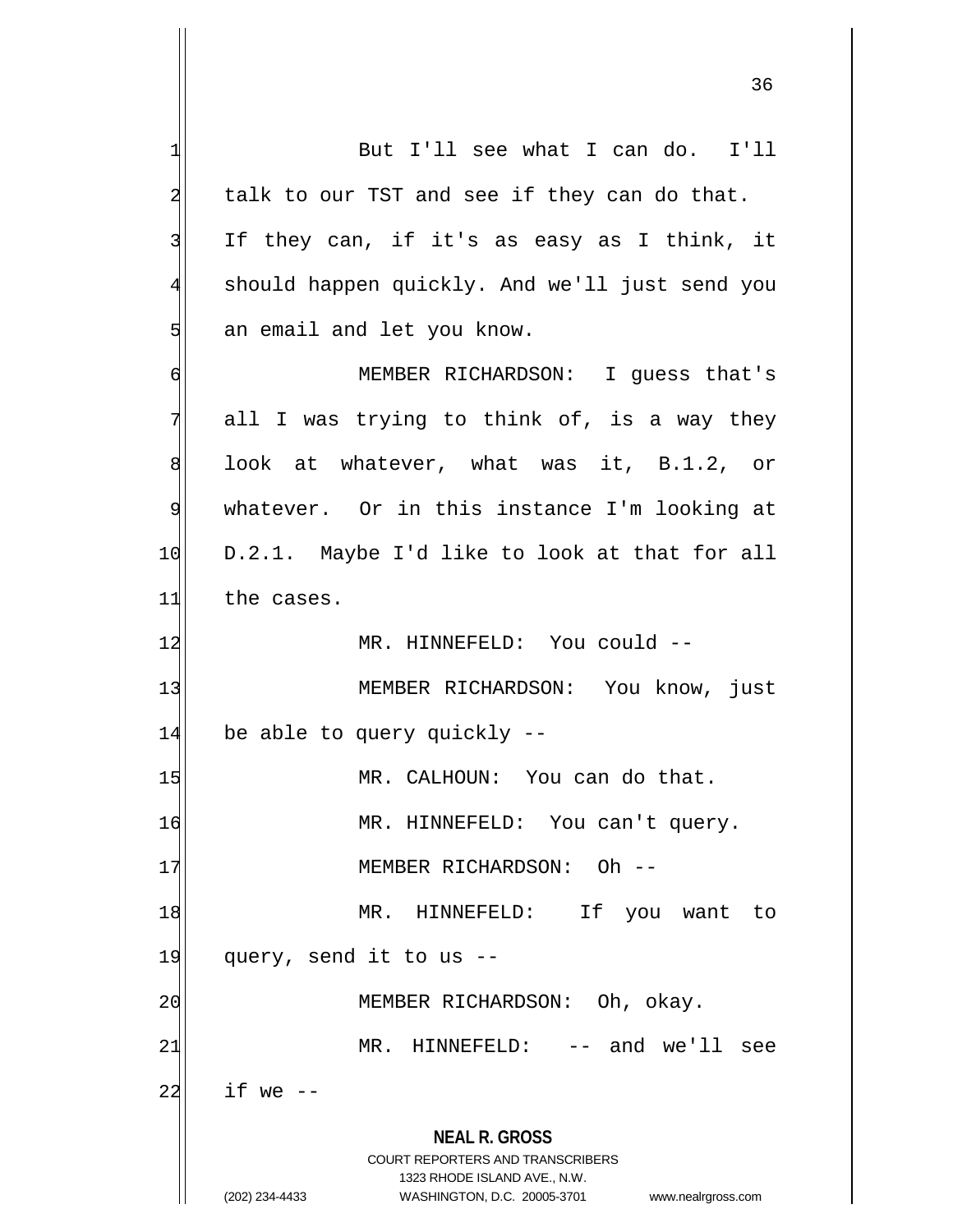**NEAL R. GROSS** COURT REPORTERS AND TRANSCRIBERS 1323 RHODE ISLAND AVE., N.W. (202) 234-4433 WASHINGTON, D.C. 20005-3701 www.nealrgross.com 1 CHAIRMAN GRIFFON: You can't 2 query. Okay, right. 3 MR. HINNEFELD: We can't do that. 4 This application does certain things. 5 MR. CALHOUN: Yes. d | MR. HINNEFELD: As a user we can  $7$  do certain things on it. 8 | CHAIRMAN GRIFFON: Okay. 9| MR. HINNEFELD: It does not have a 10 query. 11 CHAIRMAN GRIFFON: Got you. 12 MR. HINNEFELD: Does not have a 13 query. So if you want a query, if you send it 14 to us, TST could probably do it. Our 15 Technical Support Team could probably do it. 16 MEMBER RICHARDSON: You know, one 17 thing in the long run, or a couple of things  $18$  is -- the cells that are being filled out with 19 the DCAS response and the ORAU response, I 20 don't know how they're doing it.  $21$  If this is like a  $-$  the point is 22 that the values that are in the cells are not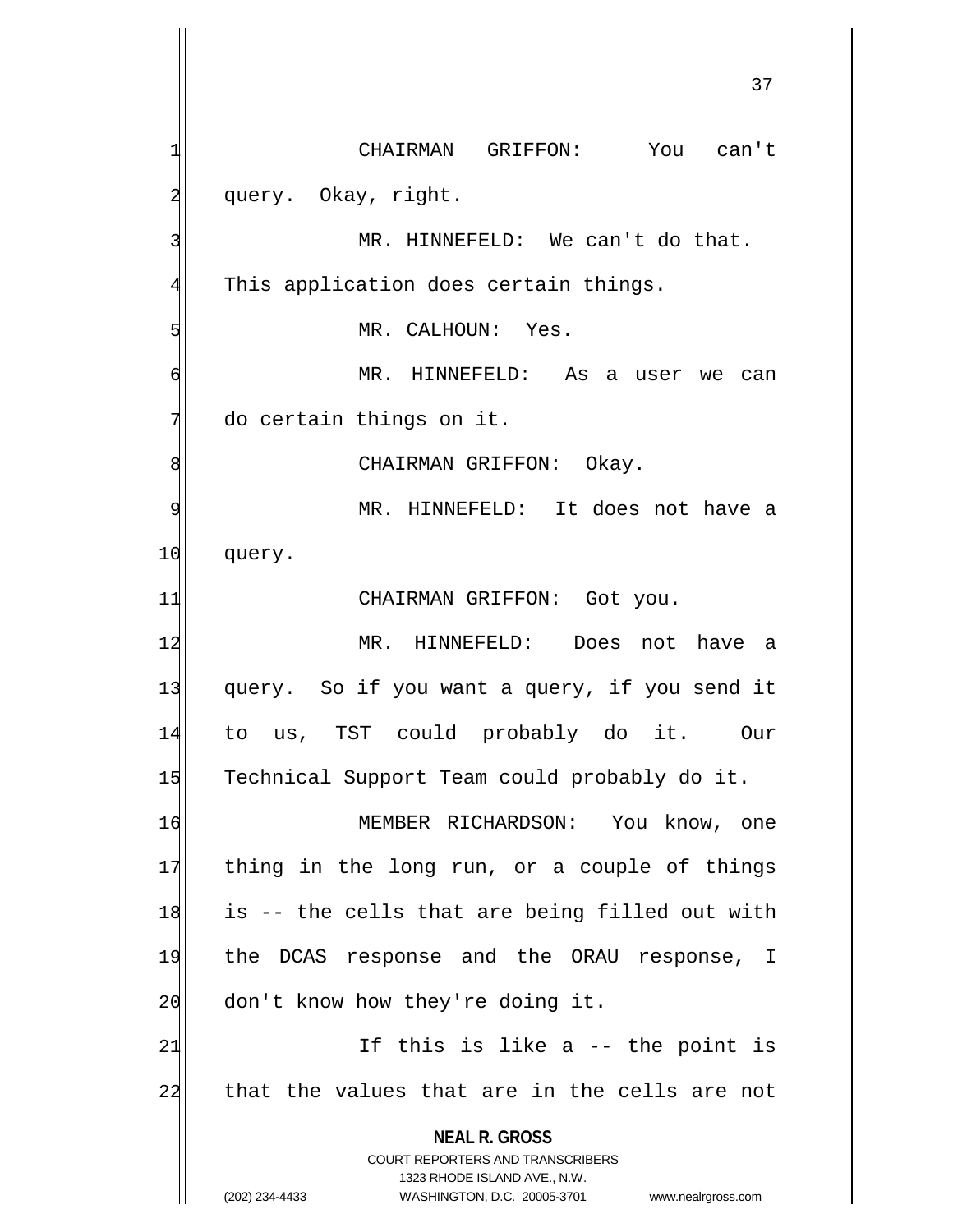$1$  always consistent. Like so B.1.2 says number 2 of years of positive reported dose. It would 3 | probably be better if the person just entered 4 two and two. Or, you know, entered a number.

5 But sometimes they write two YRS, 6 sometimes they write two years, sometimes put 7 the number two. So in the long run, when you 8 want to, if you wanted to do any sort of 9 analysis of that it would be better to 10 standardize those. And it could be done with 11 a drop box.

12 MR. HINNEFELD: Could be a drop 13 box, yes.

14 MEMBER RICHARDSON: And the same 15 thing with yes or no. Sometimes is Y and N, 16 sometimes it's yes. Just to make it more 17 workable.

18 MR. HINNEFELD: Pretty sure that 19 would be more work for TST, than just letting 20 you guys look at it.

21 MR. CALHOUN: Right. And I think 22 that the reason it's not just yes and no is

**NEAL R. GROSS**

COURT REPORTERS AND TRANSCRIBERS 1323 RHODE ISLAND AVE., N.W. (202) 234-4433 WASHINGTON, D.C. 20005-3701 www.nealrgross.com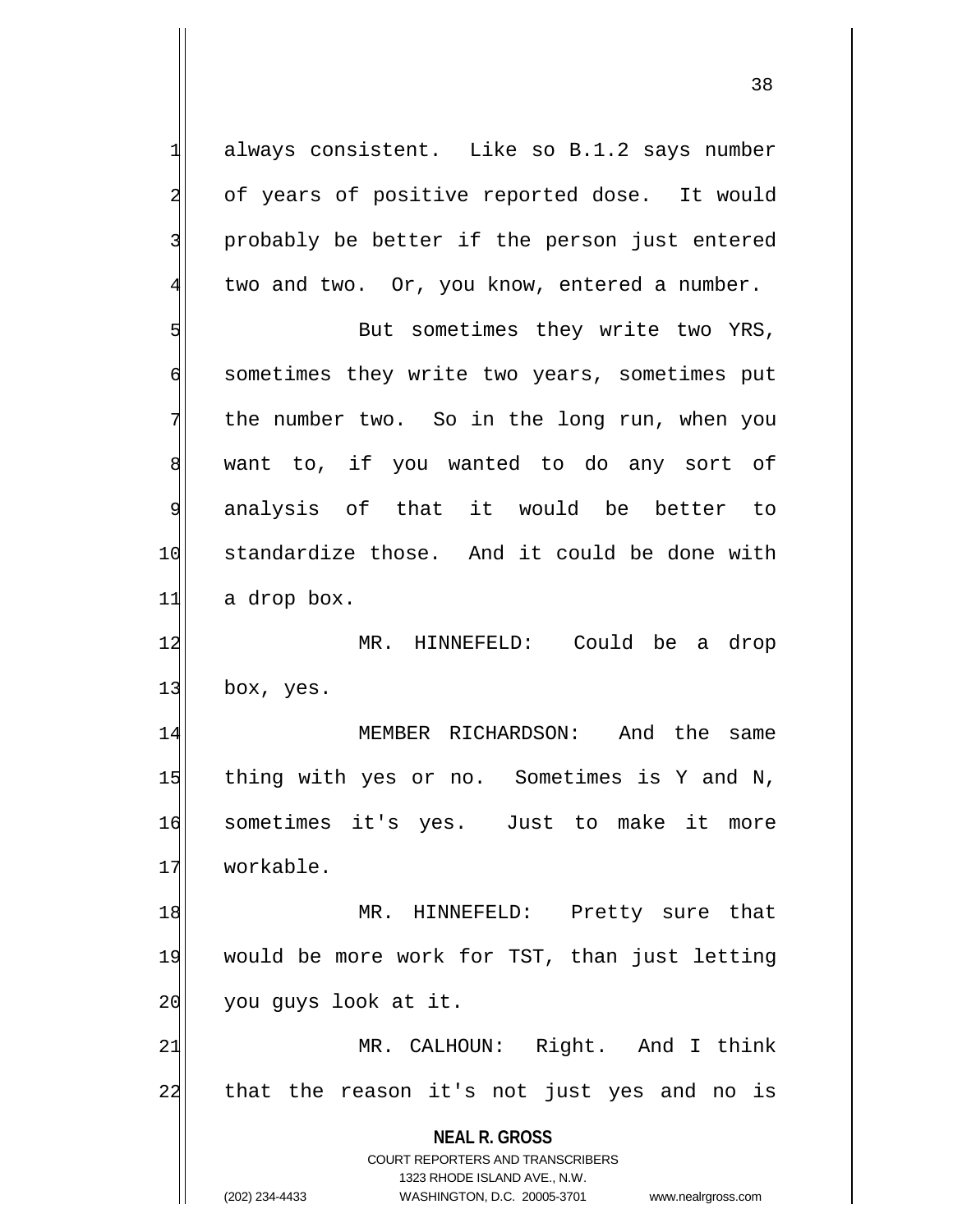**NEAL R. GROSS** COURT REPORTERS AND TRANSCRIBERS 1323 RHODE ISLAND AVE., N.W. (202) 234-4433 WASHINGTON, D.C. 20005-3701 www.nealrgross.com 1 because sometimes they leave that open so  $2$  there can be some commentary in there. 3 MR. HINNEFELD: Yes, yes. 4 MEMBER RICHARDSON: Or to separate  $5$  if there's  $-$ 6 MR. HINNEFELD: You could have a 7 separate comment field. I mean you can design 8 it for query if you want. I don't think it 9 was necessarily designed to be queried. 10 MEMBER RICHARDSON: Yes, I mean  $11$  right now there's  $-$ 12 MR. CALHOUN: It definitely was  $13$  not. 14 MEMBER RICHARDSON: Right. Now 15 there's only 19 of them. But we imagine in  $16$  two years  $-$ 17 | MR. HINNEFELD: Right. 18 | MEMBER RICHARDSON: -- there'll be 19 another 100 added in. And at some point you 20 want to summarize it maybe. But anyway, it's  $21$  just a suggestion. 22 CHAIRMAN GRIFFON: And again, I'm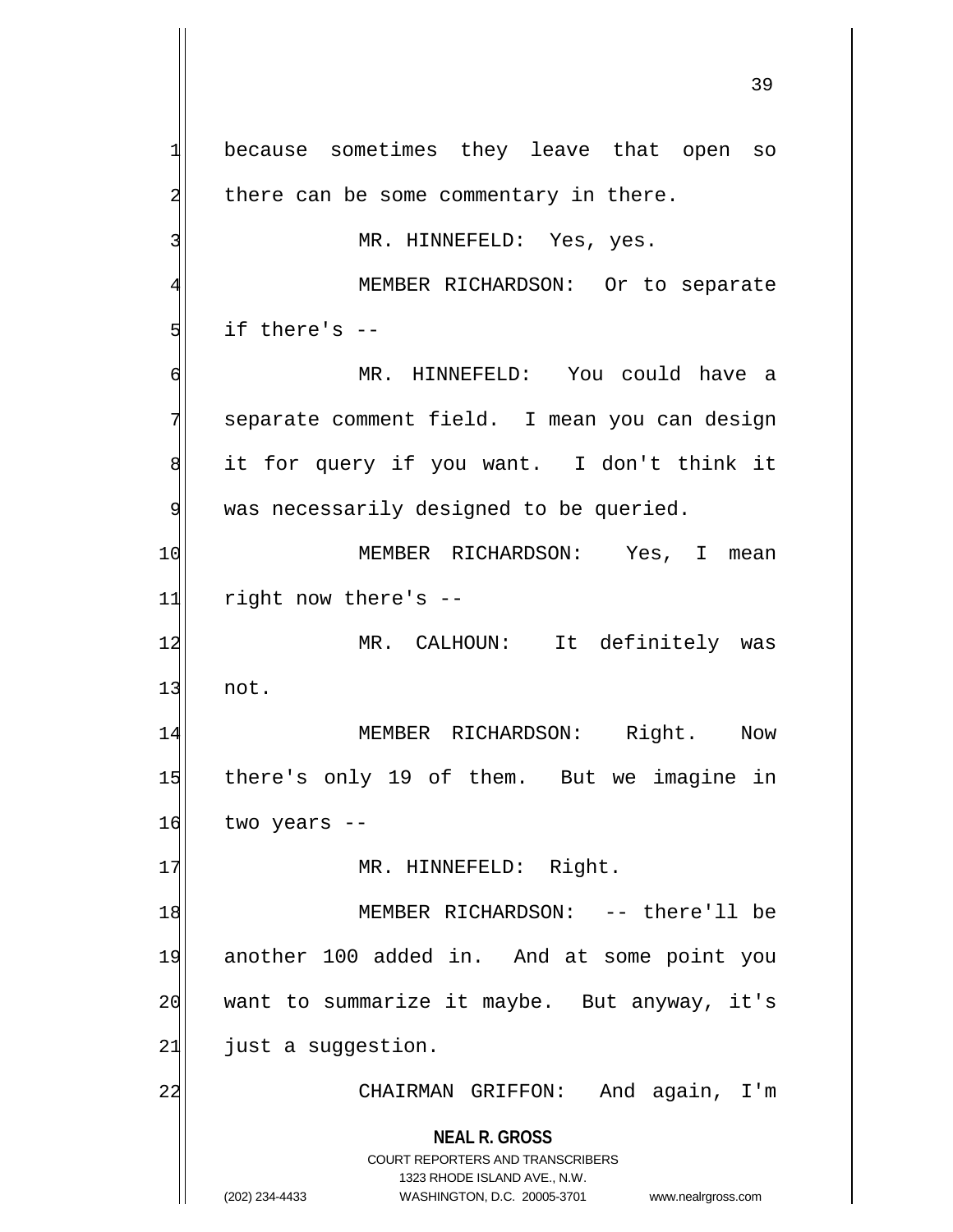1 just looking through the, looking at this  $2 \mid$  live. But Page 29 and Field D.2.1, this is 3 certainly one that we've had come up on our 4 cases. Missed neutron dose.

5 | Soldie and I think part of it depends on 6 whether you believe the worker was in an area 7 where they likely got neutron exposure, which  $8$  is what we've struggled with on many cases. 9 So here you got DCAS assigning 91.6 rem and 10 ORAU with none.

11 And, you know, I'm just looking at  $12$  the ones that jump out at me as  $-$  I wonder if 13 there's -- even though, like you said, none of 14 these changed compensation status, it seems to 15 me that something's wrong there, you know. Or 16 maybe the guidelines are not clear enough, or 17 whatever. I don't know.

18 MR. CALHOUN: Yes. It's just 19 overestimating again, you know.

20 CHAIRMAN GRIFFON: No. It was  $21$  DCAS  $-$ 22 MR. CALHOUN: And I think the

> **NEAL R. GROSS** COURT REPORTERS AND TRANSCRIBERS 1323 RHODE ISLAND AVE., N.W. (202) 234-4433 WASHINGTON, D.C. 20005-3701 www.nealrgross.com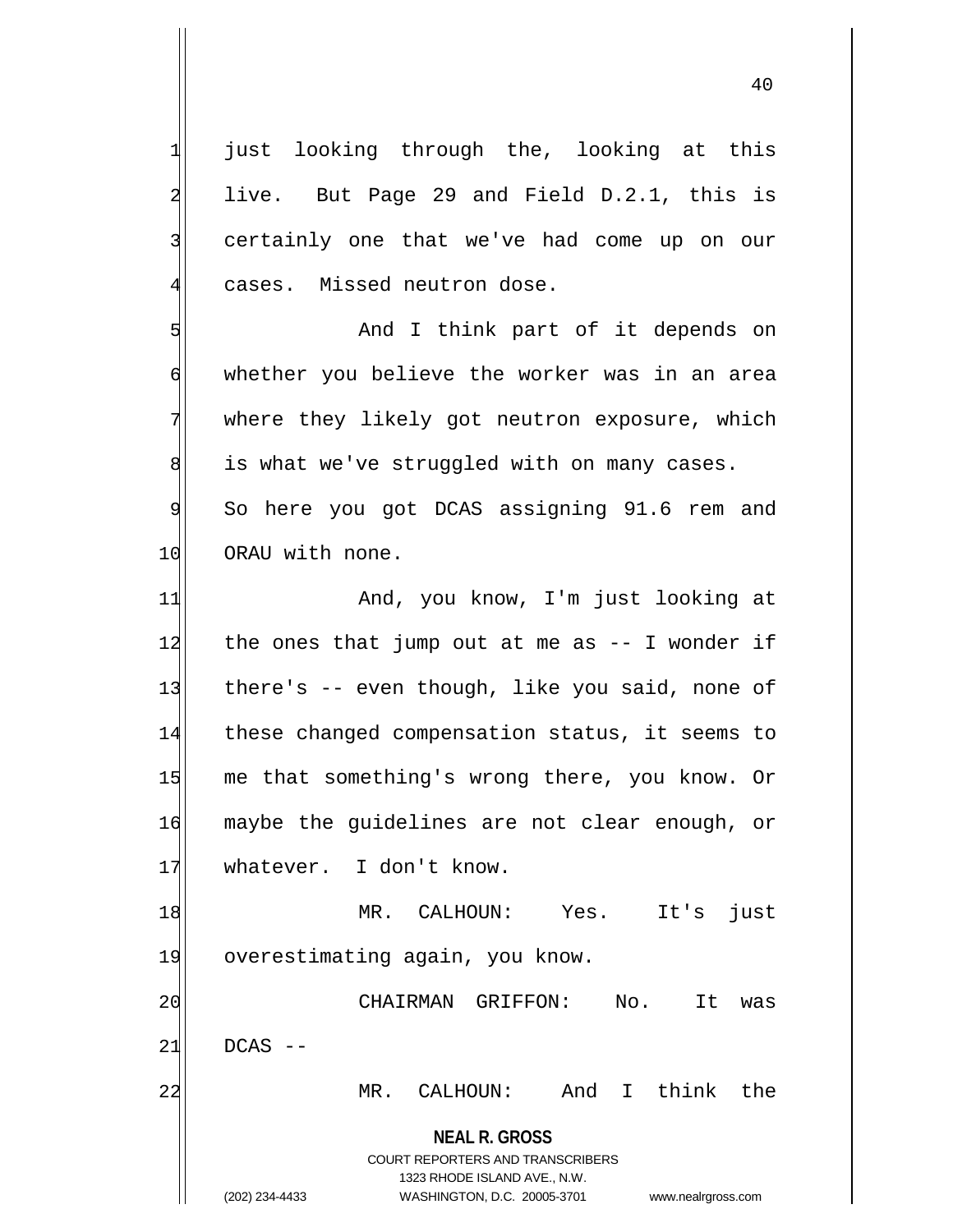$1$  point of that note was, is that DCAS overly --2 One of the notes that I have written here is 3 that DCAS was overly favorable in neutron 4 missed dose. The initial PoC was 23.32, and  $5$  then all ours got close to 49.

6 So it's just the degree of 7 overestimate. And I think the ORAU team is a  $8$  little bit more sensitive to  $-$ - if they come  $9$  up with an overestimate, and it's between 45 10 and 52 percent, they got to do it over.

11 CHAIRMAN GRIFFON: Well wouldn't  $12$  that apply to yours also? If you got 49 --

13 MR. CALHOUN: If we're 14 overestimating it, and it's less than, that's 15 really not our -- our thrust is to make sure 16 that the compensation decision is right. So I 17 see what you're saying there, you know. We 18 can certainly look at that.

## 19 CHAIRMAN GRIFFON: Yes.

20 | MR. CALHOUN: But I don't know  $21$  that we would be wanting to jump into best 22 estimate cases unless we had to. So I see

**NEAL R. GROSS**

COURT REPORTERS AND TRANSCRIBERS 1323 RHODE ISLAND AVE., N.W. (202) 234-4433 WASHINGTON, D.C. 20005-3701 www.nealrgross.com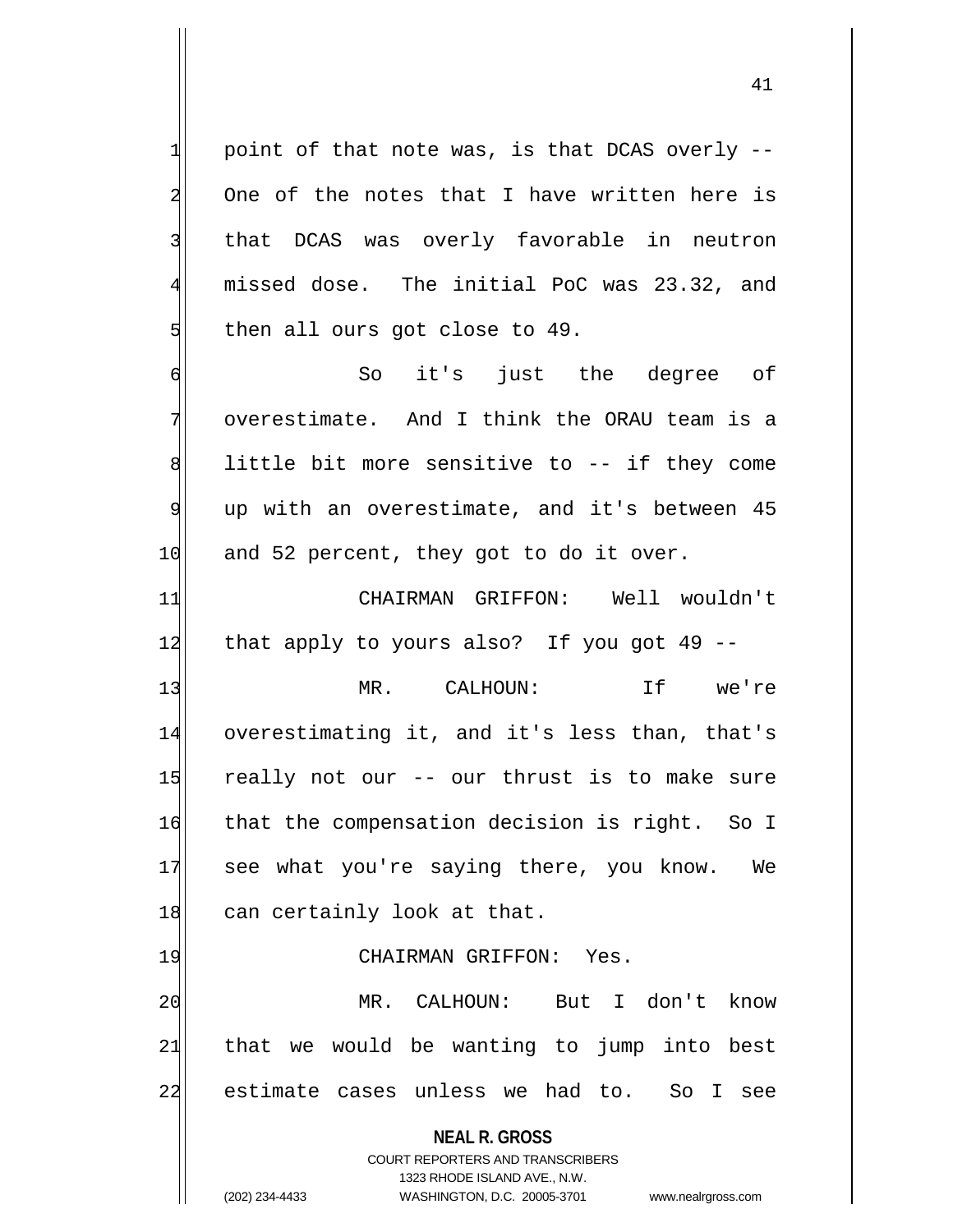| 1              | what you mean there. We'll talk about that.                                                         |
|----------------|-----------------------------------------------------------------------------------------------------|
| 2              | CHAIRMAN GRIFFON: Yes. Okay.                                                                        |
| 3              | I'm just trying to think about the goal too.                                                        |
| $\overline{4}$ | I mean, I know your thrust is to make sure you                                                      |
| 5              | got the compensation decisions correct.                                                             |
| 6              | But the thrust of this program,                                                                     |
| 7              | this aspect of your program, I think also is                                                        |
| 8              | to make sure your DRs are as accurate as                                                            |
| 9              | possible, I guess. Or the quality is good.                                                          |
| 10             | So if you find, if you have things                                                                  |
| 11             | like this that keep occurring. I'm not                                                              |
| 12             | saying, you know -- then you start to wonder                                                        |
| 13             | well, what if, you know --                                                                          |
| 14             | MR. CALHOUN: I mean, but you got                                                                    |
| 15             | a -- it is a degree, you know.                                                                      |
| 16             | CHAIRMAN GRIFFON: Yes.                                                                              |
| 17             | CALHOUN: It's a gradient<br>MR.                                                                     |
| 18             | here. Because unless that --                                                                        |
| 19             | CHAIRMAN GRIFFON: Yes.                                                                              |
| 20             | CALHOUN:<br>-- ten thousand<br>MR.                                                                  |
| 21             | iteration Probability of Causation calculation                                                      |
| 22             | came up as above 50 percent, it's pretty much                                                       |
|                |                                                                                                     |
|                | <b>NEAL R. GROSS</b>                                                                                |
|                | <b>COURT REPORTERS AND TRANSCRIBERS</b>                                                             |
|                | 1323 RHODE ISLAND AVE., N.W.<br>(202) 234-4433<br>WASHINGTON, D.C. 20005-3701<br>www.nealrgross.com |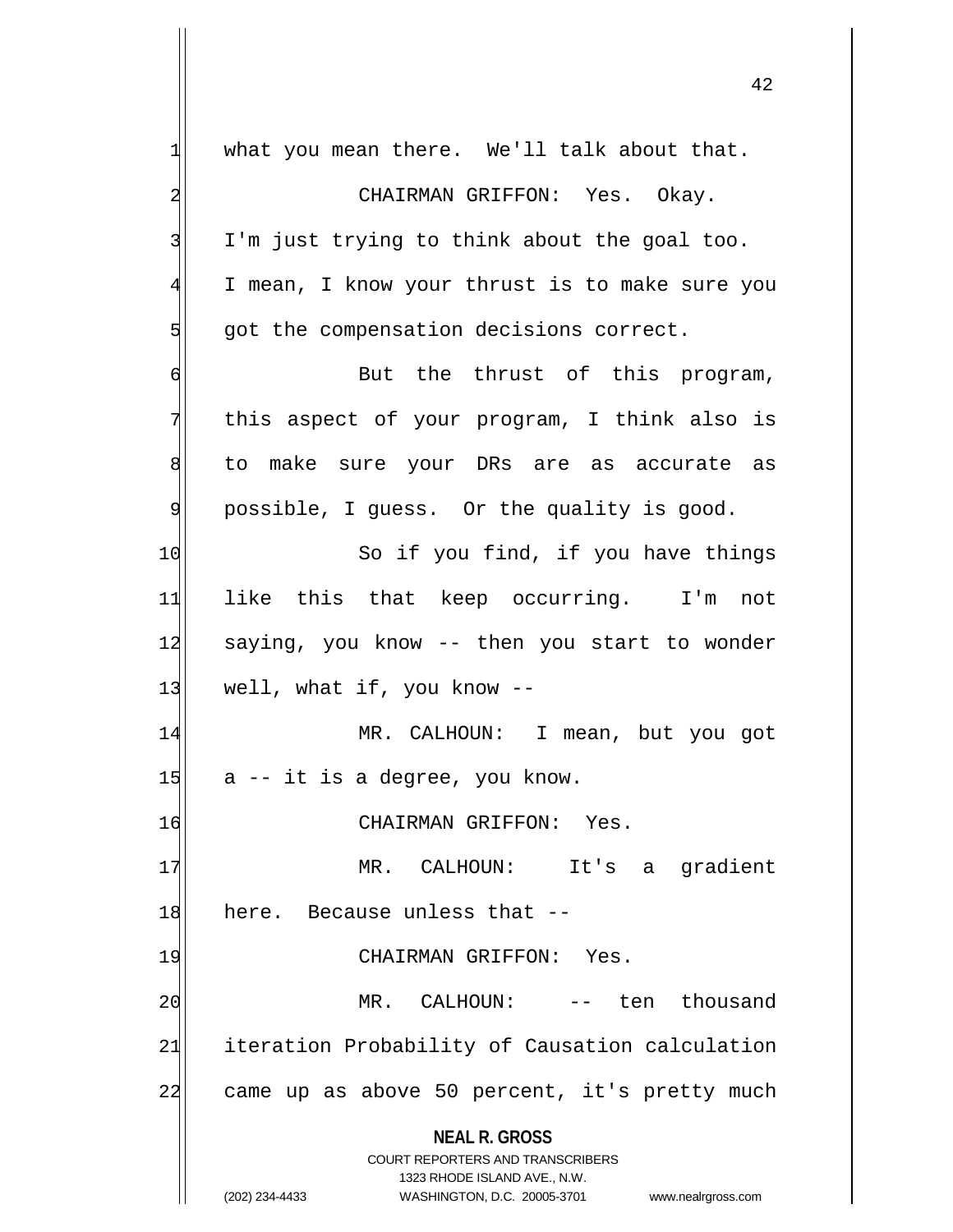**NEAL R. GROSS** COURT REPORTERS AND TRANSCRIBERS 1323 RHODE ISLAND AVE., N.W. (202) 234-4433 WASHINGTON, D.C. 20005-3701 www.nealrgross.com  $1$  just as right as the other. It's just not as 2 precise. 3 MR. KATZ: But you are trying to 4 avoid grossly overestimating too. So that,  $5$  because of  $-$ 6 MR. CALHOUN: To some degree. To 7 some degree, you know. But everybody --8 MR. KATZ: Sure. I see. 9| MR. CALHOUN: It's an efficiency 10 thing. 11 MR. KATZ: Right. 12 CHAIRMAN GRIFFON: I'm trying to 13 figure out why you wouldn't apply the same 14 rules to your reviewers. Going back to that 15 question about when you're reviewing it. 16 MR. CALHOUN: Right. 17 CHAIRMAN GRIFFON: If it doesn't  $18$  go over 50 --19 MR. CALHOUN: That's why I said, I 20 think that something we should look at. 21 CHAIRMAN GRIFFON: Because I would 22 think that, yes. Because that might alleviate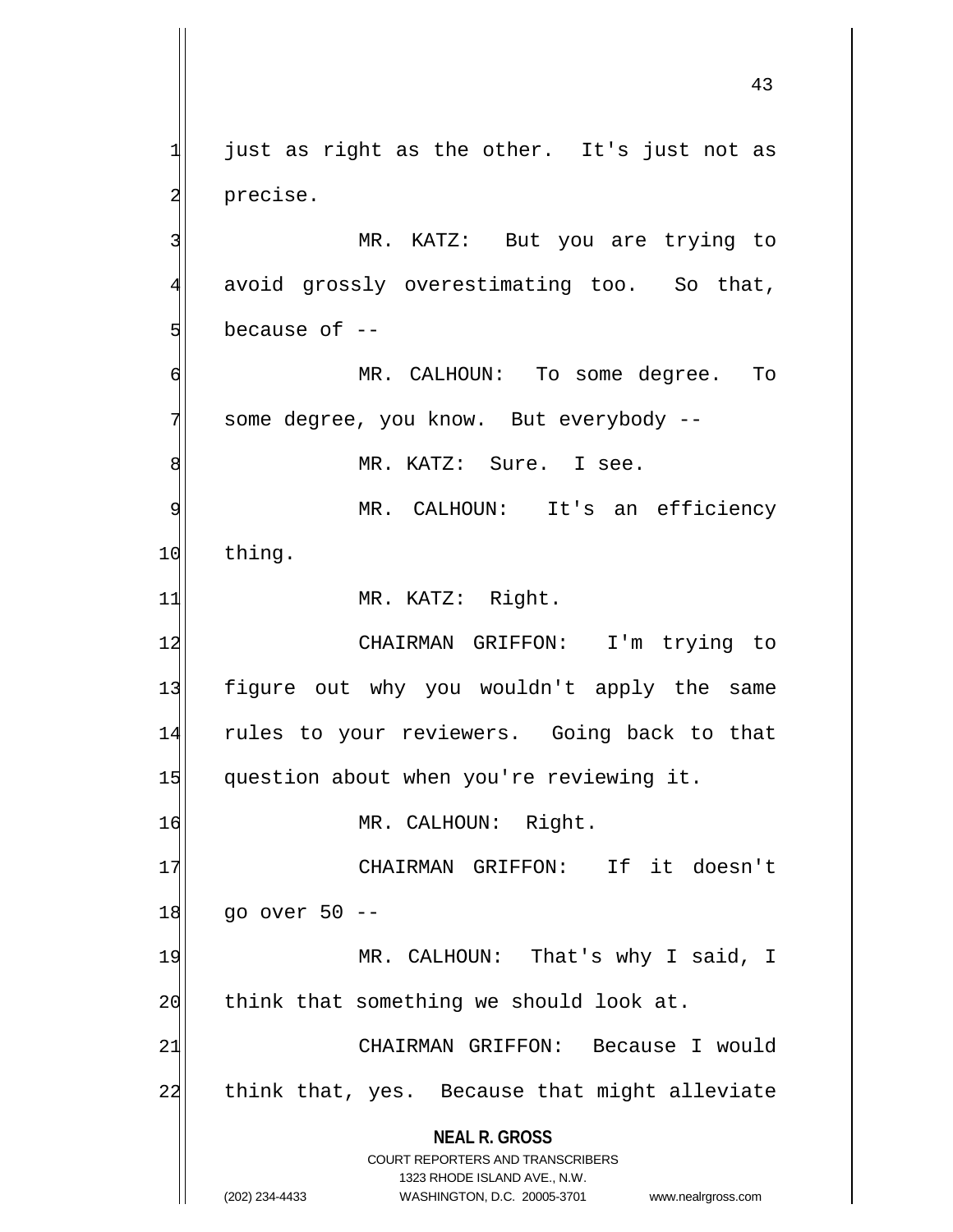**NEAL R. GROSS** COURT REPORTERS AND TRANSCRIBERS 1323 RHODE ISLAND AVE., N.W. (202) 234-4433 WASHINGTON, D.C. 20005-3701 www.nealrgross.com 44  $1$  some of these things. 2 MR. CALHOUN: Right. 3 CHAIRMAN GRIFFON: If you saw that  $4$  --5 MR. CALHOUN: Right. 6 CHAIRMAN GRIFFON: -- say we got  $7$  to fine tune or, yes. 8 MR. CALHOUN: Right. 9 MEMBER RICHARDSON: So they did 10 other things which overestimated more than 11| you. I mean, their ORAU photon assigned dose, 12 the missed assigned dose were all higher. 13 If they had taken the same step 14 with the neutron over assignment, instead of 15 assigning zero, which is what they did, which 16 I would say would be a minimal bound on this - $17$ 18 CHAIRMAN GRIFFON: Are you talking 19 about this case, David? I'm sorry. 20 MEMBER RICHARDSON: What? Yes,  $21$  still the same case. 22 CHAIRMAN GRIFFON: Yes, yes.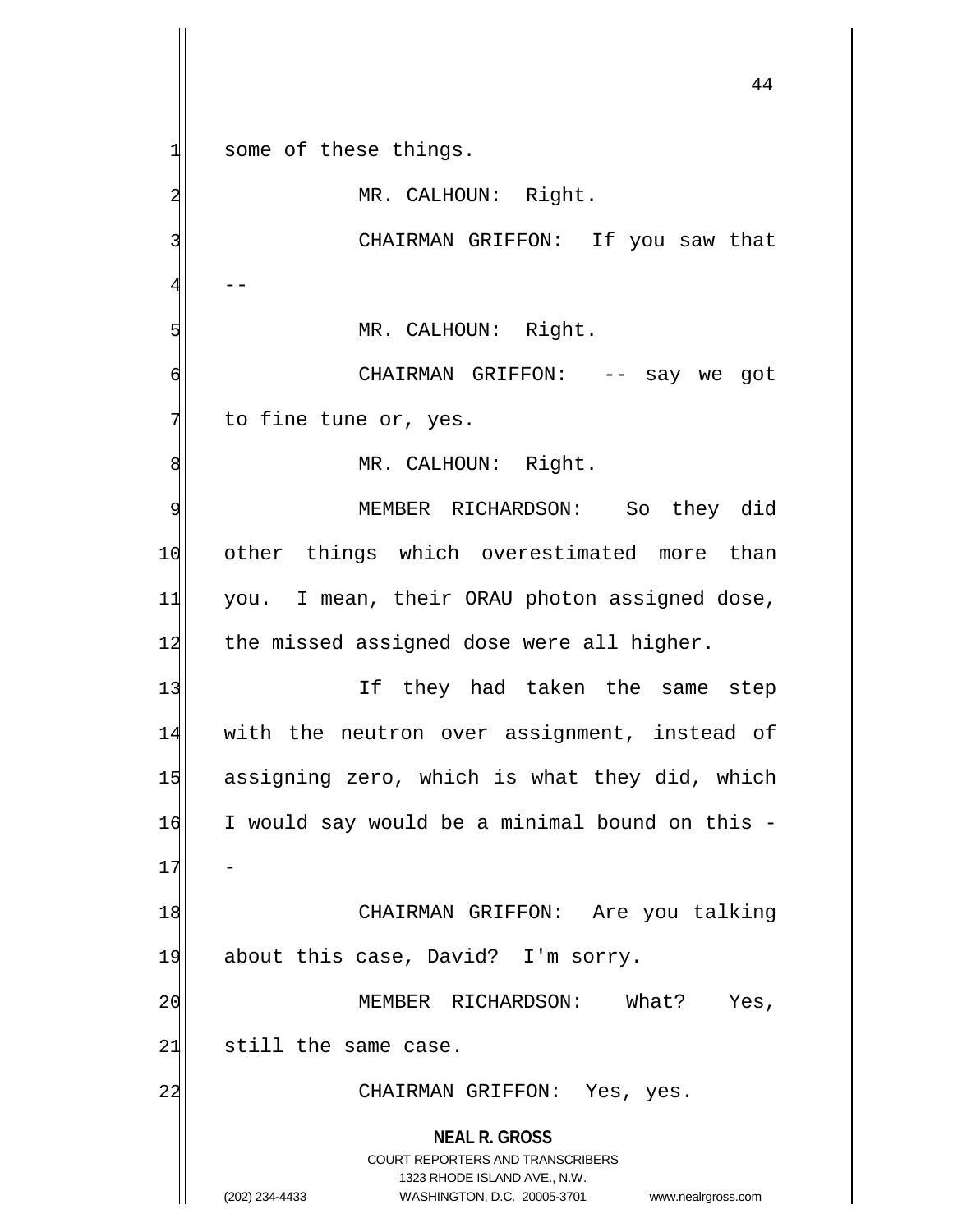$1$  Okay.

**NEAL R. GROSS** COURT REPORTERS AND TRANSCRIBERS 1323 RHODE ISLAND AVE., N.W. (202) 234-4433 WASHINGTON, D.C. 20005-3701 www.nealrgross.com 2 MEMBER RICHARDSON: Because you  $3$  ended up at 49 point something, with your 4 overestimating as a probability --5 MR. CALHOUN: Forty-eight point 6 seven. 7 MEMBER RICHARDSON: -- of 8 causation. If they had taken the same 9 approach with the neutron dose that you had --10 CHAIRMAN GRIFFON: They would have  $11$ 12 MEMBER RICHARDSON: -- they would  $13$  have been -- Well they would have -- No. 14 They would have moved themselves into a best -15 16 CHAIRMAN GRIFFON: They would have 17 sharpen the pencil, right. 18 MEMBER RICHARDSON: And they would 19 have had to do more work. 20 CHAIRMAN GRIFFON: That's right. 21 MR. CALHOUN: Right. 22 CHAIRMAN GRIFFON: Yes, yes.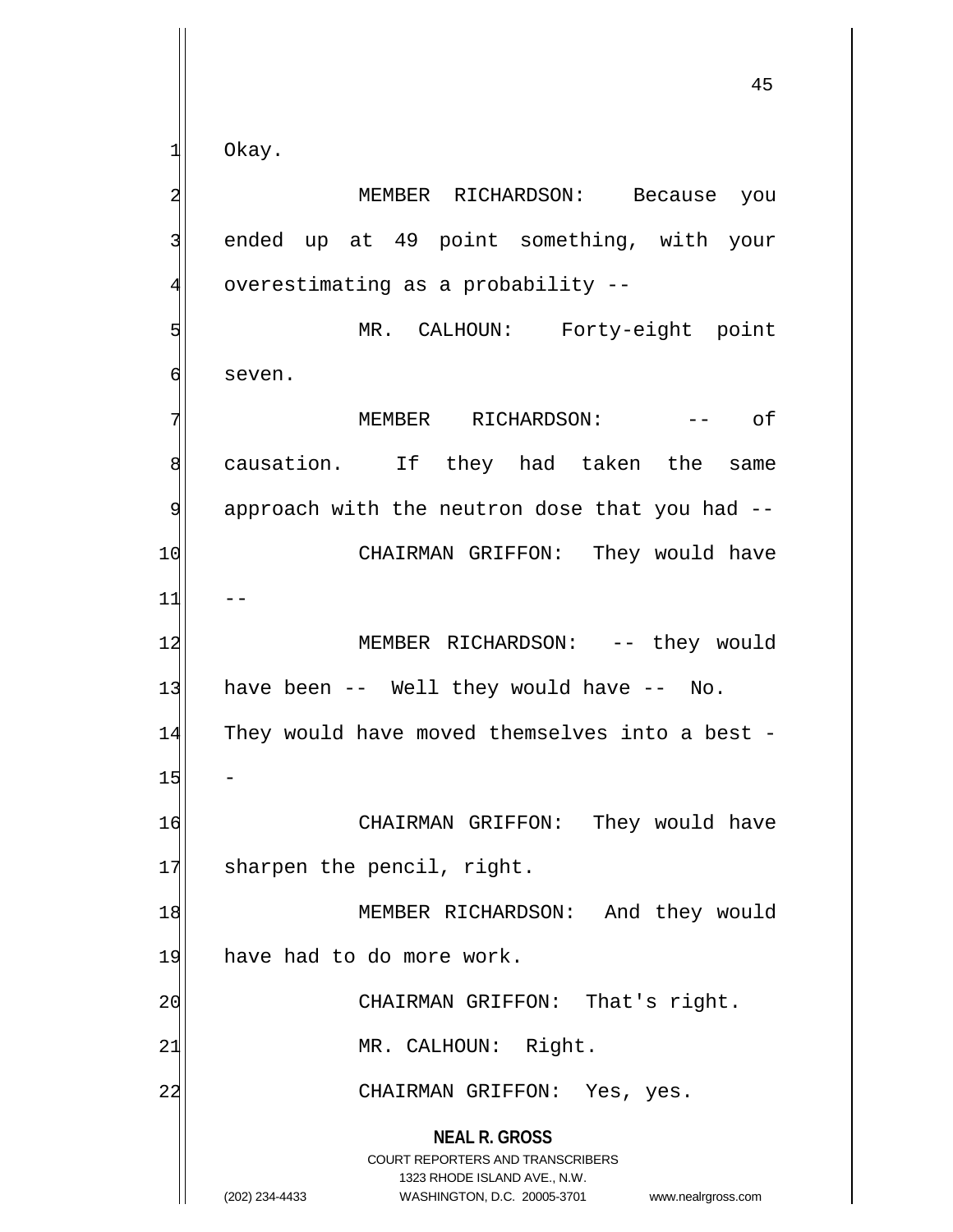**NEAL R. GROSS** COURT REPORTERS AND TRANSCRIBERS 1323 RHODE ISLAND AVE., N.W. (202) 234-4433 WASHINGTON, D.C. 20005-3701 www.nealrgross.com 1 MEMBER RICHARDSON: And the 2 question is, they did a lot of things which 3 were little, little overestimates, in terms of 4 assigning this photon dose, for example. A 5 difference of four rem. But they did 6 something as low as possible with the missed  $7$  neutron dose by assigning a zero to it. 8 8 CHAIRMAN GRIFFON: Now that to me 9 doesn't seem -- ninety-one point six rem 10 versus none doesn't seem to be more overly 11 claimant-favorable, versus not overly 12 claimant-favorable. I mean, that's just --13 There was one DR that the ORAU 14 person that said this person was not working 15 in there where they could have gotten neutron 16 exposure, period, I think. So that's a 17 different, I think that's a different 18 question, you know. 19 MEMBER RICHARDSON: Yes. 20 CHAIRMAN GRIFFON: If it was a 21 matter of 20 versus 40 rem, you know, I could 22 see, okay there was more claimant-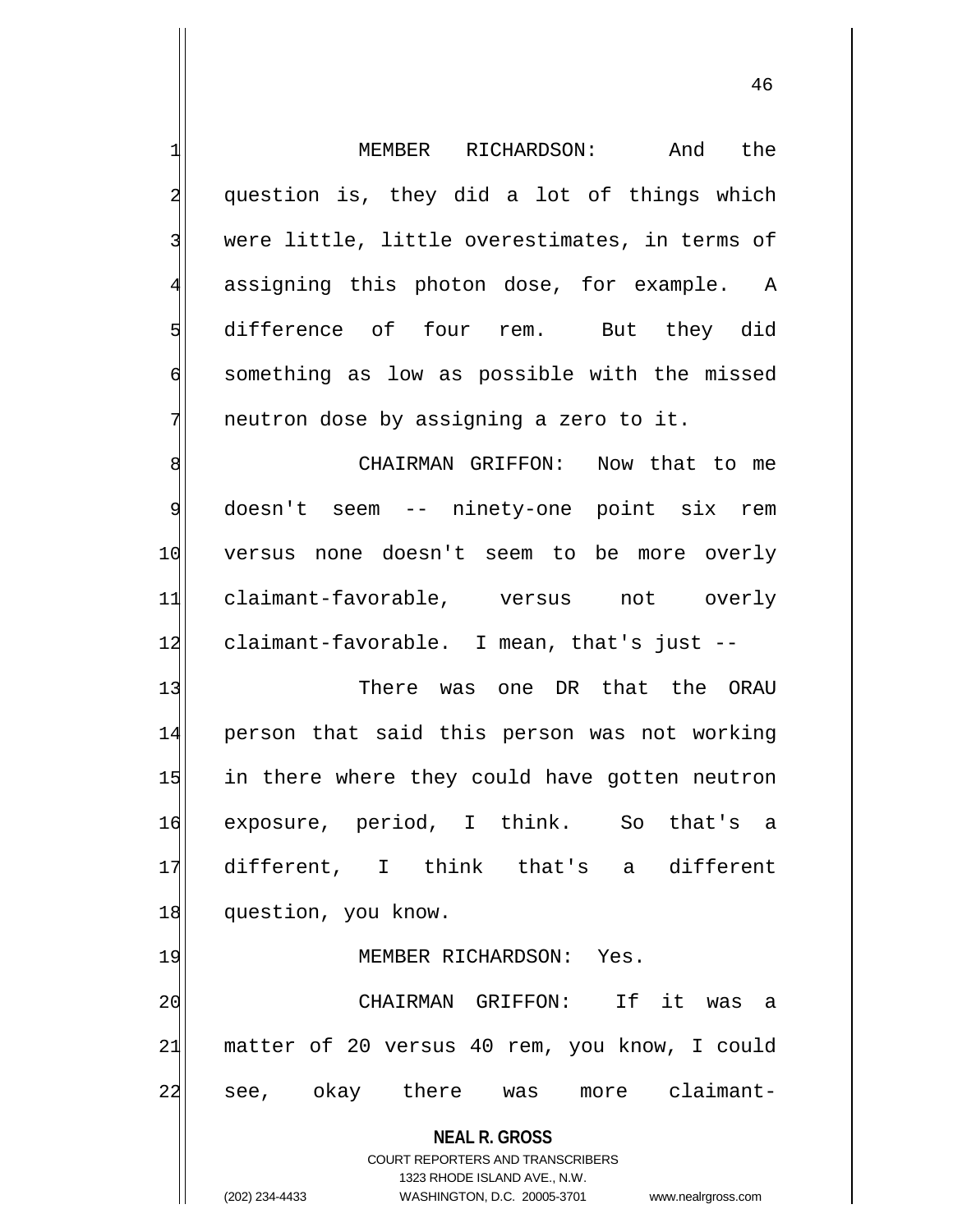$1$  favorability. But this is a case of, you know 3 MR. CALHOUN: Right. I got it.

4 MEMBER RICHARDSON: But, Mike, I  $5$  was  $-$ 

6 CHAIRMAN GRIFFON: I mean, I'm 7 just, we're just jumping around. But, you 8 know --

9 MEMBER CLAWSON: This is on the 10 same case. But the one statement down in the 11 comment here, where it says there appears to 12 be two different versions of OTIB-18 being 13 used. Do they have a different OTIB-18 than 14 what you do?

15 MR. CALHOUN: They should not. 16 There is one approved OTIB-18 that's out 17 there.

18 MEMBER CLAWSON: Well it's just 19 this comment section down here. That kind of 20 disturbs me a little bit, to be able to see  $21$  that it appears that there is two different 22 ones.

**NEAL R. GROSS**

COURT REPORTERS AND TRANSCRIBERS 1323 RHODE ISLAND AVE., N.W. (202) 234-4433 WASHINGTON, D.C. 20005-3701 www.nealrgross.com

 $2 \vert$  --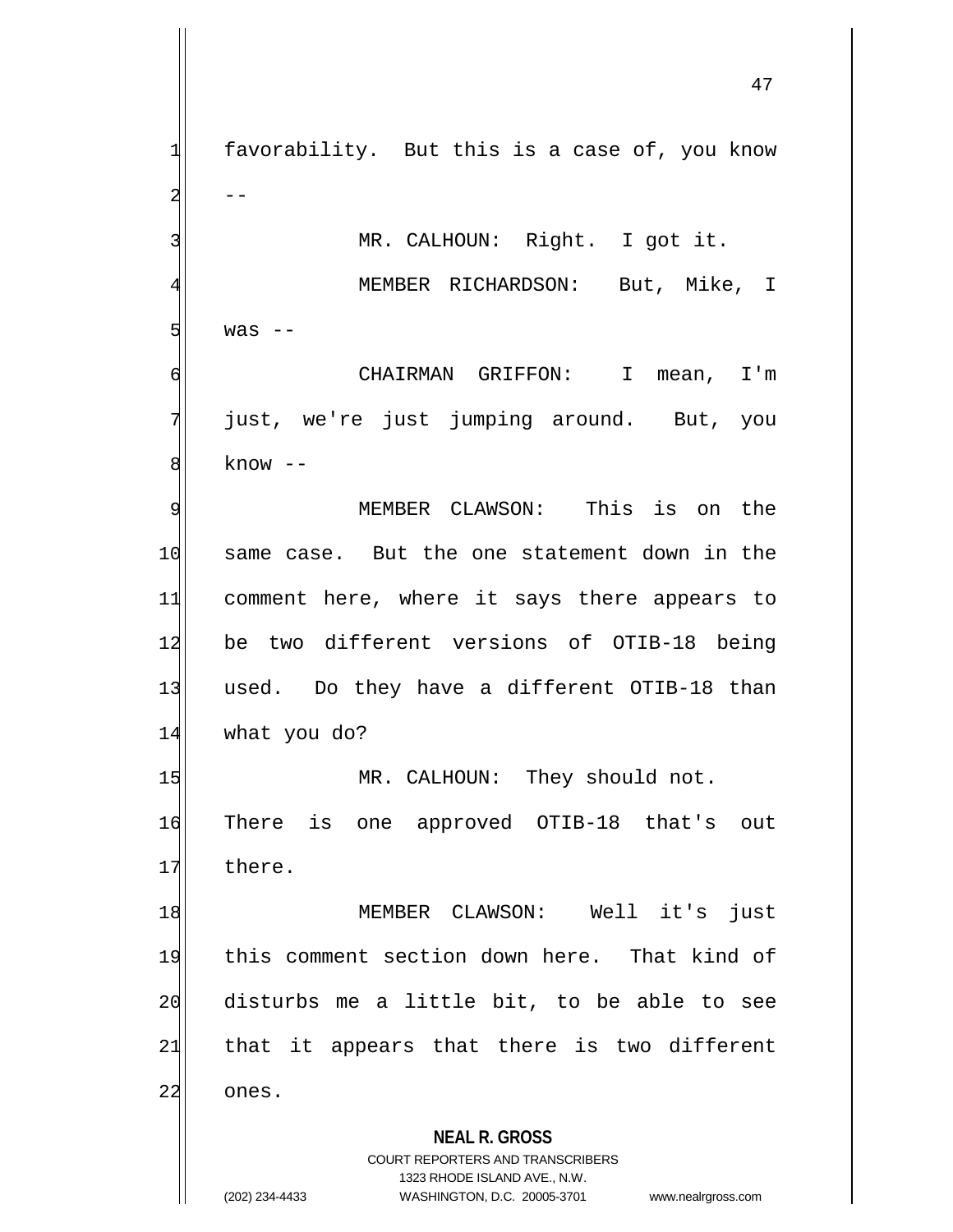1| MR. SIEBERT: Well there are 2 different -- this is Scott. There are 3 differences in the application of OTIB-18. 4 OTIB-33 does give modifications to how you  $5$  apply OTIB-18. 6 Whether you're using the full 7 OTIB-18 values. Whether you're using the ten 8 percent based on somebody who is unlikely to 9 have been exposed. But we are still going to 10 overestimate. 11 So those, that may be the 12 difference here, without looking at the 13 specific case. But I can see there are

14 definitely situations where one person running 15 OTIB-18, and another would get different 16 values if they made different assumptions on  $17$   $OTIB-33$ .

18 MEMBER CLAWSON: But see, looking 19 at this -- and this is Brad again. How would 20 we know that they used the other OTIB, 32 or  $21$  whatever you were saying.

22 MEMBER RICHARDSON: Thirty-three.

**NEAL R. GROSS**

COURT REPORTERS AND TRANSCRIBERS 1323 RHODE ISLAND AVE., N.W. (202) 234-4433 WASHINGTON, D.C. 20005-3701 www.nealrgross.com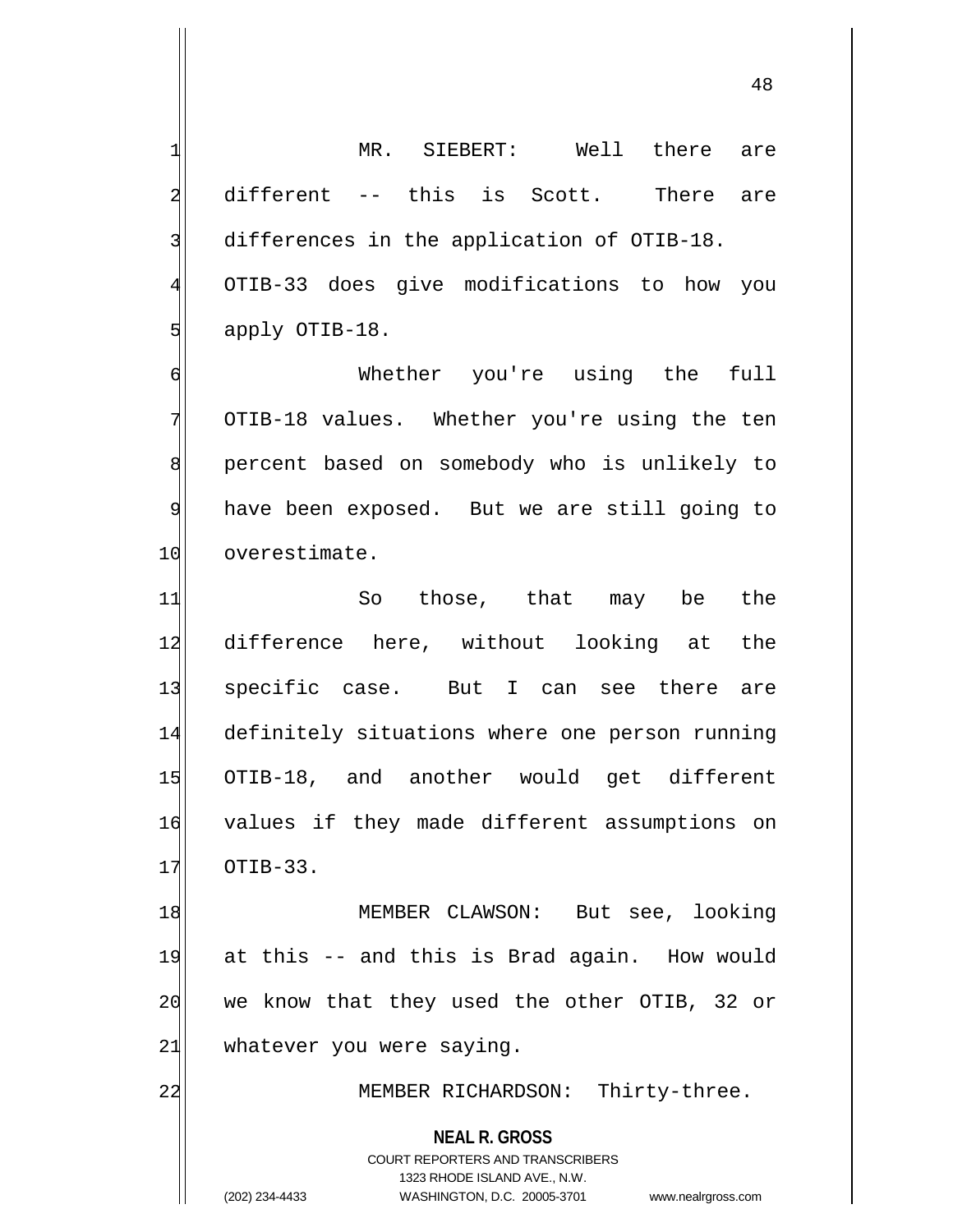**NEAL R. GROSS** 1 MR. SIEBERT: They would be likely 2 referenced in the dose reconstruction. 3 Looking at this you would not necessarily know 4 that. 5 | Show and this is, and I think Grady's  $\mathfrak{g}$  agreeing with this. This is, you know, we're 7 going to have to work together on making sure 8 | that the way we're approaching the cases is 9 more consistent. So that you see the 10 information that's useful to you, if that kind 11 of makes sense. 12 MEMBER RICHARDSON: But it points 13 to another, I mean, this was another issue 14 that came up, where we had questions about 15 whether ORAU claims examiners were always 16 following the protocol of starting with a tool 17 which, a clean tool pulled from a central 18 source. That there was, that over time kind 19 of -- 20 As I remember the, kind of the 21 question here. Over time modifications had 22 been made to tools. And there's the danger

> COURT REPORTERS AND TRANSCRIBERS 1323 RHODE ISLAND AVE., N.W.

(202) 234-4433 WASHINGTON, D.C. 20005-3701 www.nealrgross.com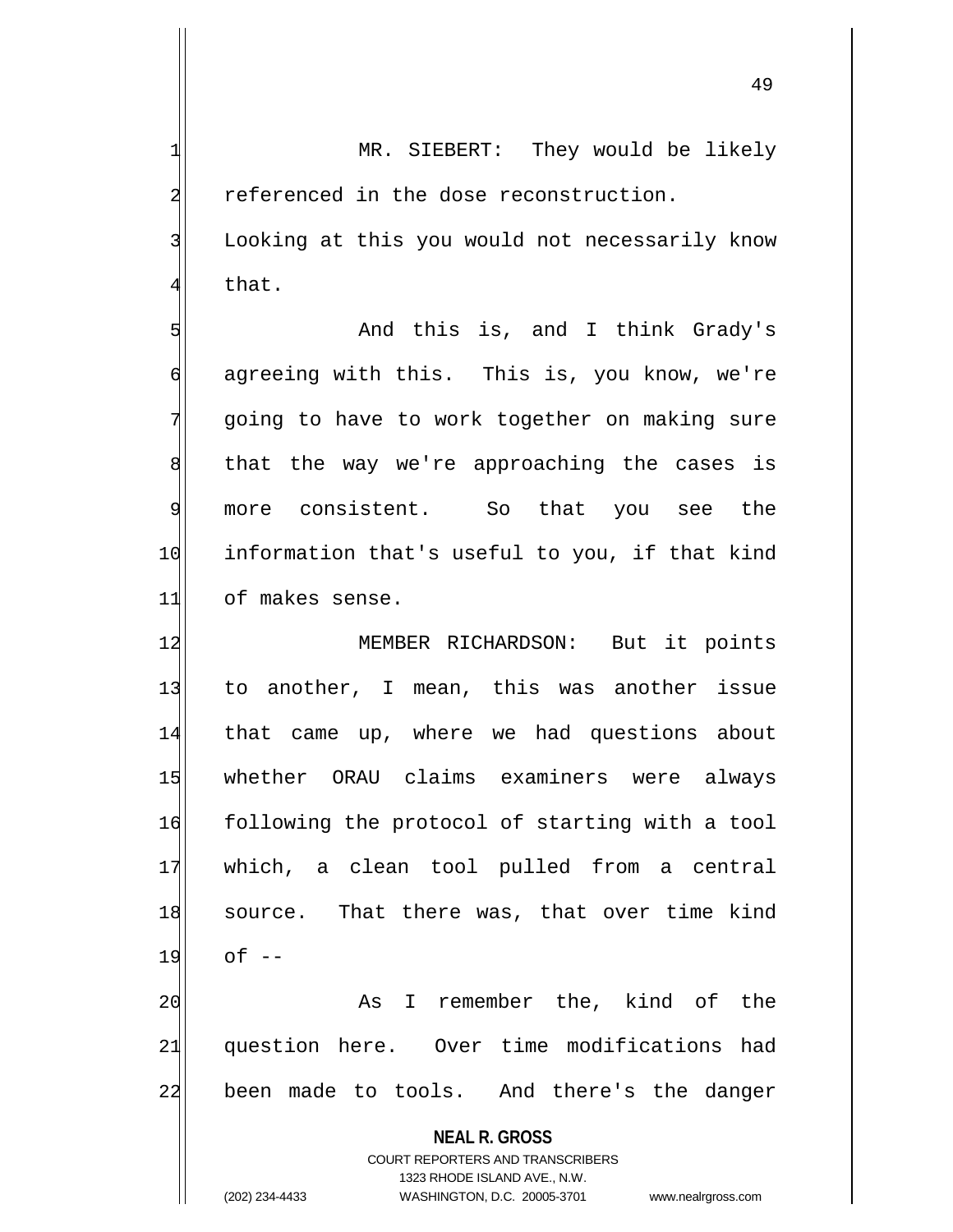$1$  that someone doing dose reconstruction was, 2 had an older version stored on their PC, for 3 example. Or went back to a workbook that they  $4$  had used previously.

5 SM And that you saw, we saw things 6 which we couldn't understand how those 7 mistakes, or how those discordances between 8 the evaluations we had done, and the ones 9 which had been prepared that we were provided, 10 how those arose if there wasn't something  $11$  about, a question about the tool.

12 and I think that's what this 13 remark was pointing to. Brad's asking, are 14 there two different versions of OTIB being 15 used because of something that's happened? 16 MR. SIEBERT: Well, and there are

 $17$  not. In this case this tool is very specific  $18$  in that there are different  $-$ 

19 MEMBER RICHARDSON: Yes. 20 MR. SIEBERT: -- different options 21 within the tool that can be selected. It's 22 not different versions of a tool. There's

> **NEAL R. GROSS** COURT REPORTERS AND TRANSCRIBERS 1323 RHODE ISLAND AVE., N.W. (202) 234-4433 WASHINGTON, D.C. 20005-3701 www.nealrgross.com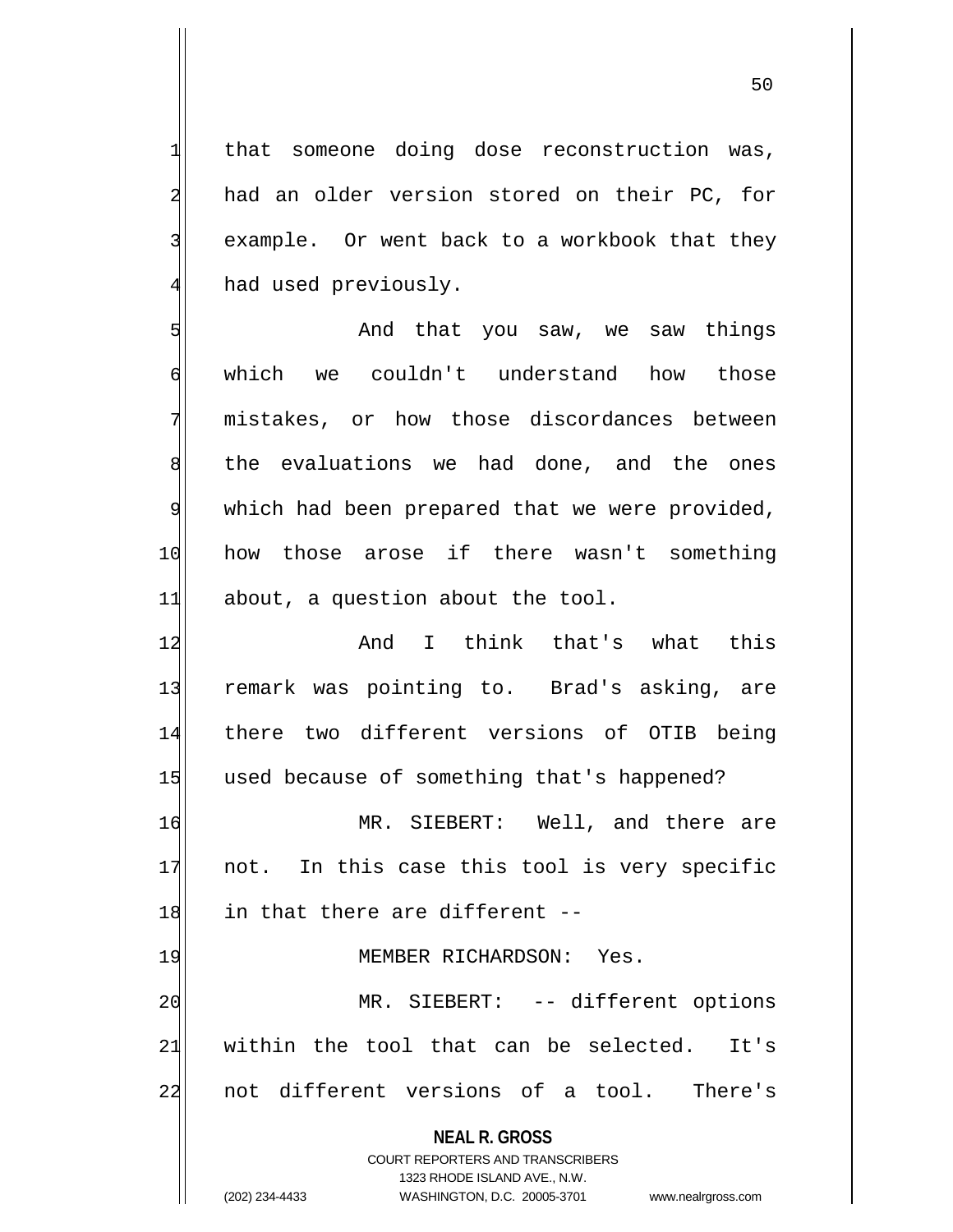1 different options of applying the OTIB-33 2 reductions or not.

**NEAL R. GROSS** COURT REPORTERS AND TRANSCRIBERS 1323 RHODE ISLAND AVE., N.W. (202) 234-4433 WASHINGTON, D.C. 20005-3701 www.nealrgross.com 3 So the tool itself is identical. 4 And it's an online tool. So it's a consistent 5 version. So it would be a selection of  $\phi$  decisions in the tool, as opposed to different 7 versions of the tool. And I'm just saying 8 all this is, you know, without looking at the  $9$  case. But that is  $-$ 10 MR. CALHOUN: Yes. And I'd have 11 to talk to the reviewer and find out what he  $12$  said on that. I just  $-$ 13 MEMBER CLAWSON: On the bottom of  $14$  this  $-$ 15 MR. CALHOUN: Yes. 16 MEMBER CLAWSON: -- who makes the 17 comment? 18 MR. CALHOUN: It's the third 19 reviewer. We've got --20 CHAIRMAN GRIFFON: The third 21 person to review it. 22 MR. CALHOUN: -- an OCAS HP who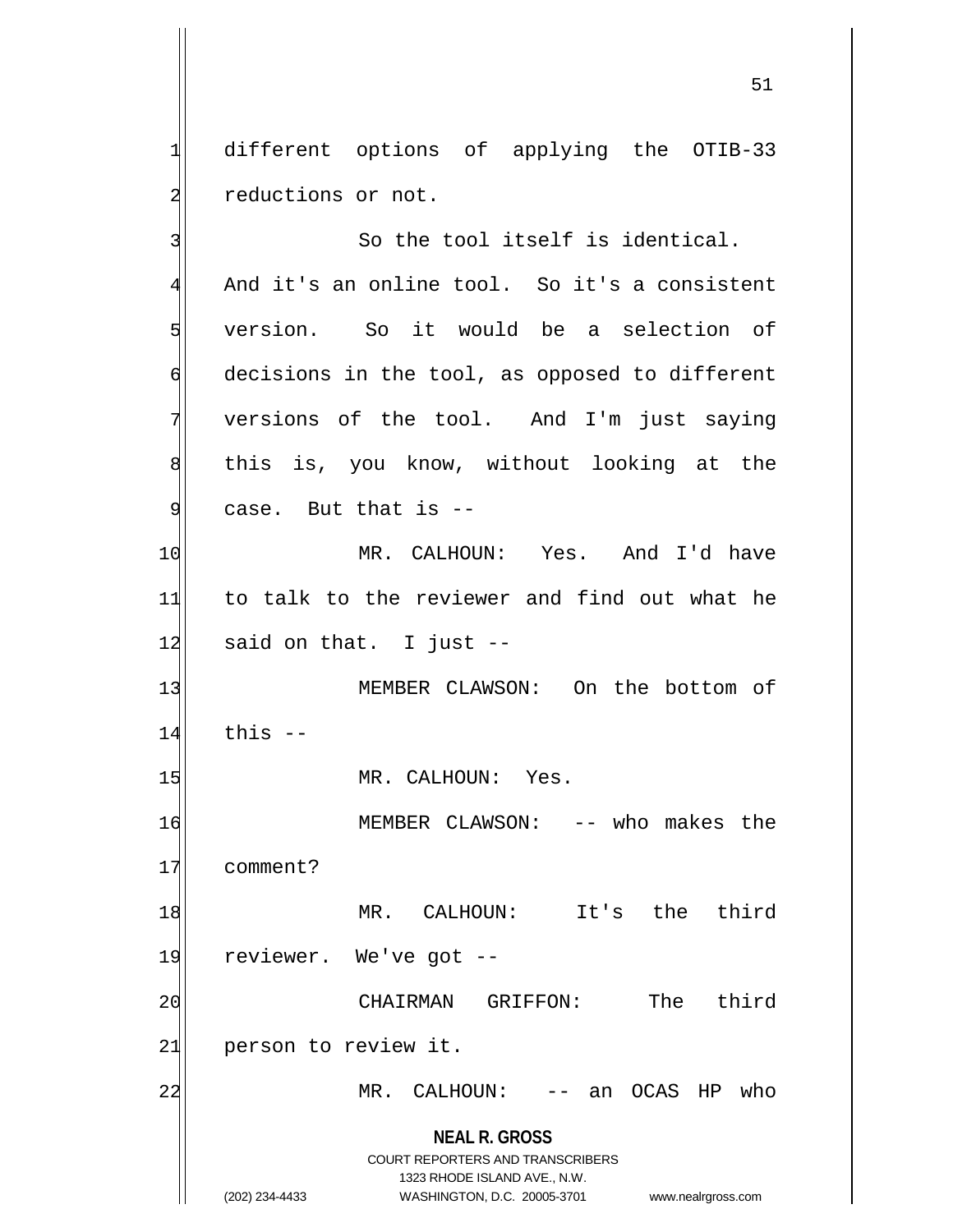**NEAL R. GROSS** COURT REPORTERS AND TRANSCRIBERS 1323 RHODE ISLAND AVE., N.W. (202) 234-4433 WASHINGTON, D.C. 20005-3701 www.nealrgross.com  $1$  does the DR, we've got an ORAU person who does 2 the DR. When those come in there's a third 3 reviewer who compares those. And they fill  $4$  out that form. 5 | S| MEMBER CLAWSON: Okay. Because,  $\left| \right|$  you know, just in reading this --7 MR. CALHOUN: Yes. 8 MEMBER CLAWSON: -- you see what,  $9$  why  $-$ 10 MR. CALHOUN: I do. I need to --11 MEMBER CLAWSON: -- we're 12 questioning. 13 MR. CALHOUN: I need to talk to 14 the guys about what they write in these things 15 actually. 16 MEMBER CLAWSON: Yes. 17 MR. CALHOUN: Really. Just to  $18$  make sure  $-$ 19 MEMBER CLAWSON: Well I'd like to  $20$ 21 MR. CALHOUN: -- that they're 22 useful.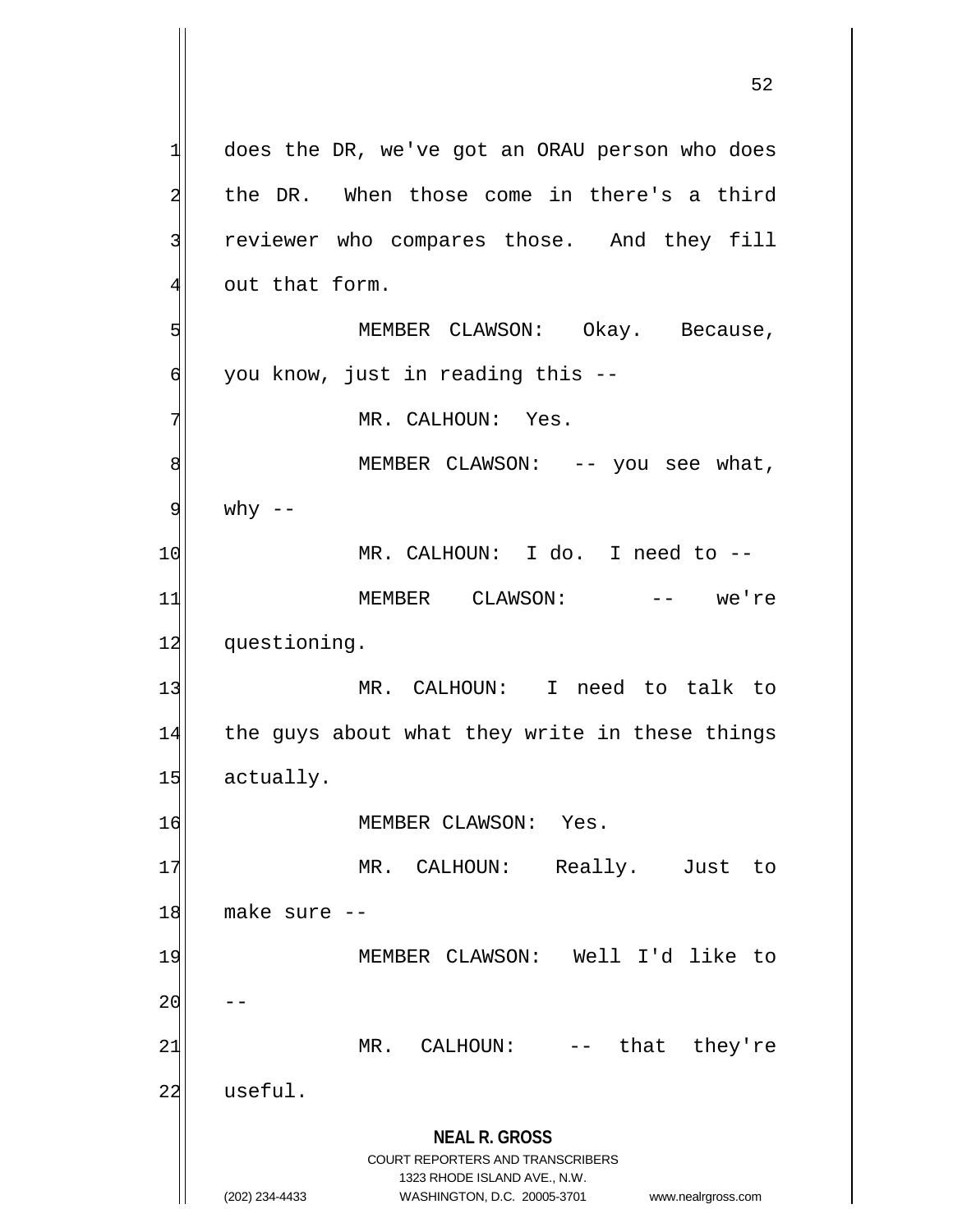**NEAL R. GROSS** COURT REPORTERS AND TRANSCRIBERS 1323 RHODE ISLAND AVE., N.W. (202) 234-4433 WASHINGTON, D.C. 20005-3701 www.nealrgross.com 53 1| MEMBER RICHARDSON: I like what  $2$  they write. Don't tell them to  $-$ -3 MEMBER CLAWSON: Yes, don't tell - 4 5 MR. CALHOUN: I need it to be more 6 definitive. It says, it looks like there may  $7$  be. I don't want that. 8 | MEMBER CLAWSON: Yes. 9 MR. CALHOUN: You know, I don't 10 want to argue about it. 11 MR. KATZ: Work in progress. It's 12 a work in progress. 13 MR. CALHOUN: Right. 14 MR. KATZ: Maybe it's better that 15 way. 16 MR. CALHOUN: Yes, it is, it is. 17 And so far it's, you know, it's been a fairly 18 useful tool for us to do these things. 19 CHAIRMAN GRIFFON: Anything else? 20 This is good information. I mean, it's good. 21 I think David's right. The format's good and  $22$  the information is good. And I think, well,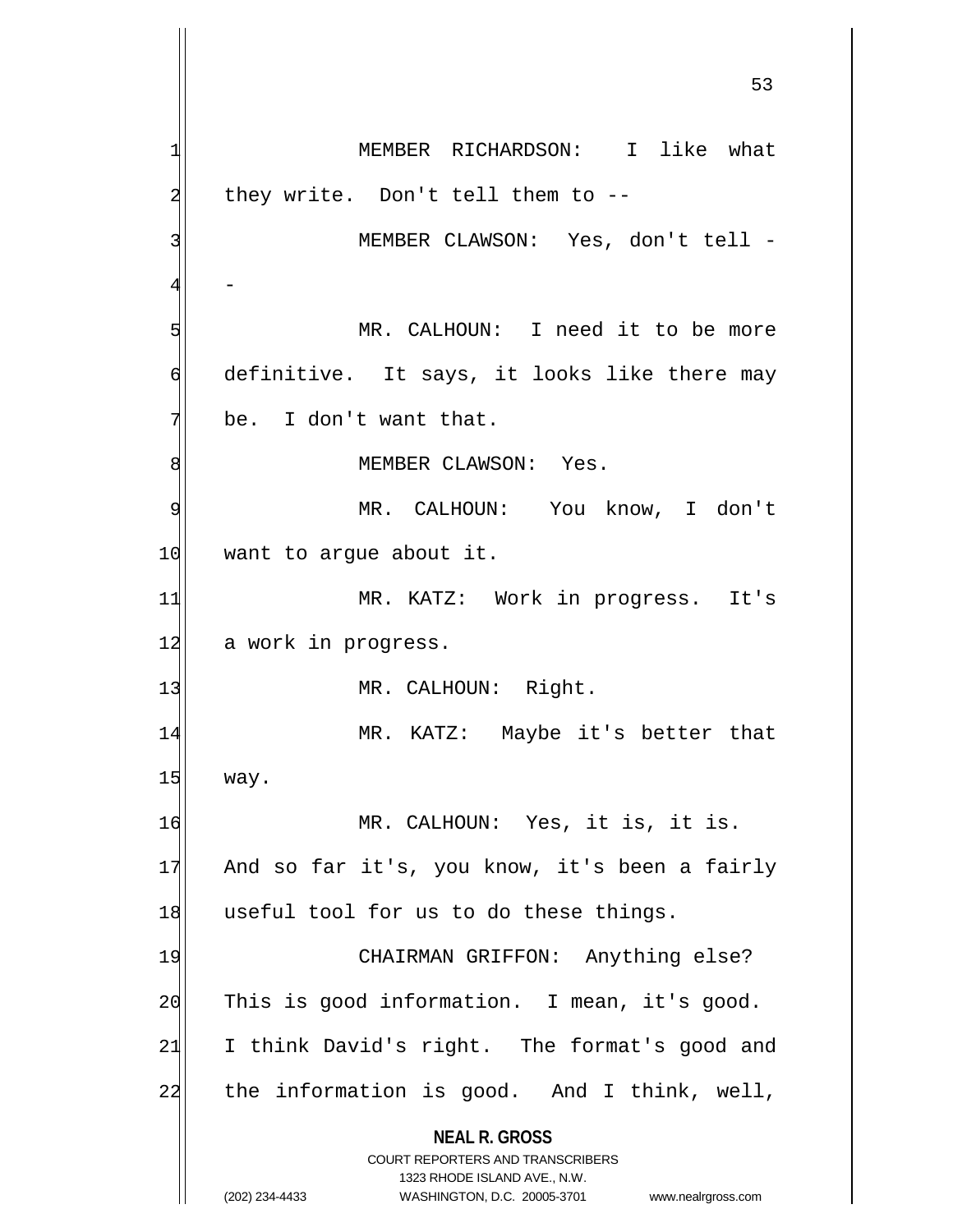deep.

| $\overline{\mathbf{c}}$ | Well this is the extent of the                                                                                                                                  |
|-------------------------|-----------------------------------------------------------------------------------------------------------------------------------------------------------------|
| 3                       | agenda item, at least for a while, on this                                                                                                                      |
| $\overline{4}$          | Subcommittee, I imagine. Is there anything                                                                                                                      |
| 5                       | else, David, and the Board Members, and Wanda?                                                                                                                  |
| 6                       | MEMBER MUNN: No, I think you're                                                                                                                                 |
| 7                       | right.                                                                                                                                                          |
| 8                       | MR. HINNEFELD: I think it would                                                                                                                                 |
| 9                       | be helpful actually for Board Members to have                                                                                                                   |
| 10                      | access to the application.                                                                                                                                      |
| 11                      | CHAIRMAN GRIFFON: Yes.                                                                                                                                          |
| 12                      | MR. HINNEFELD: And if they want,                                                                                                                                |
| 13                      | if you have time and want to spend some time,                                                                                                                   |
| 14                      | rather than a Board Meeting --                                                                                                                                  |
| 15                      | CHAIRMAN GRIFFON: Right.                                                                                                                                        |
| 16                      | MR. HINNEFELD: -- to see these                                                                                                                                  |
| 17                      | things and highlight questions that come to                                                                                                                     |
| 18                      | mind, then we could have a more meaningful                                                                                                                      |
| 19                      | discussion either via email --                                                                                                                                  |
| 20                      | MR. KATZ: Absolutely.                                                                                                                                           |
| 21                      | MEMBER RICHARDSON: Yes, okay.                                                                                                                                   |
| 22                      | MR. HINNEFELD: -- or here.                                                                                                                                      |
|                         | <b>NEAL R. GROSS</b><br>COURT REPORTERS AND TRANSCRIBERS<br>1323 RHODE ISLAND AVE., N.W.<br>(202) 234-4433<br>WASHINGTON, D.C. 20005-3701<br>www.nealrgross.com |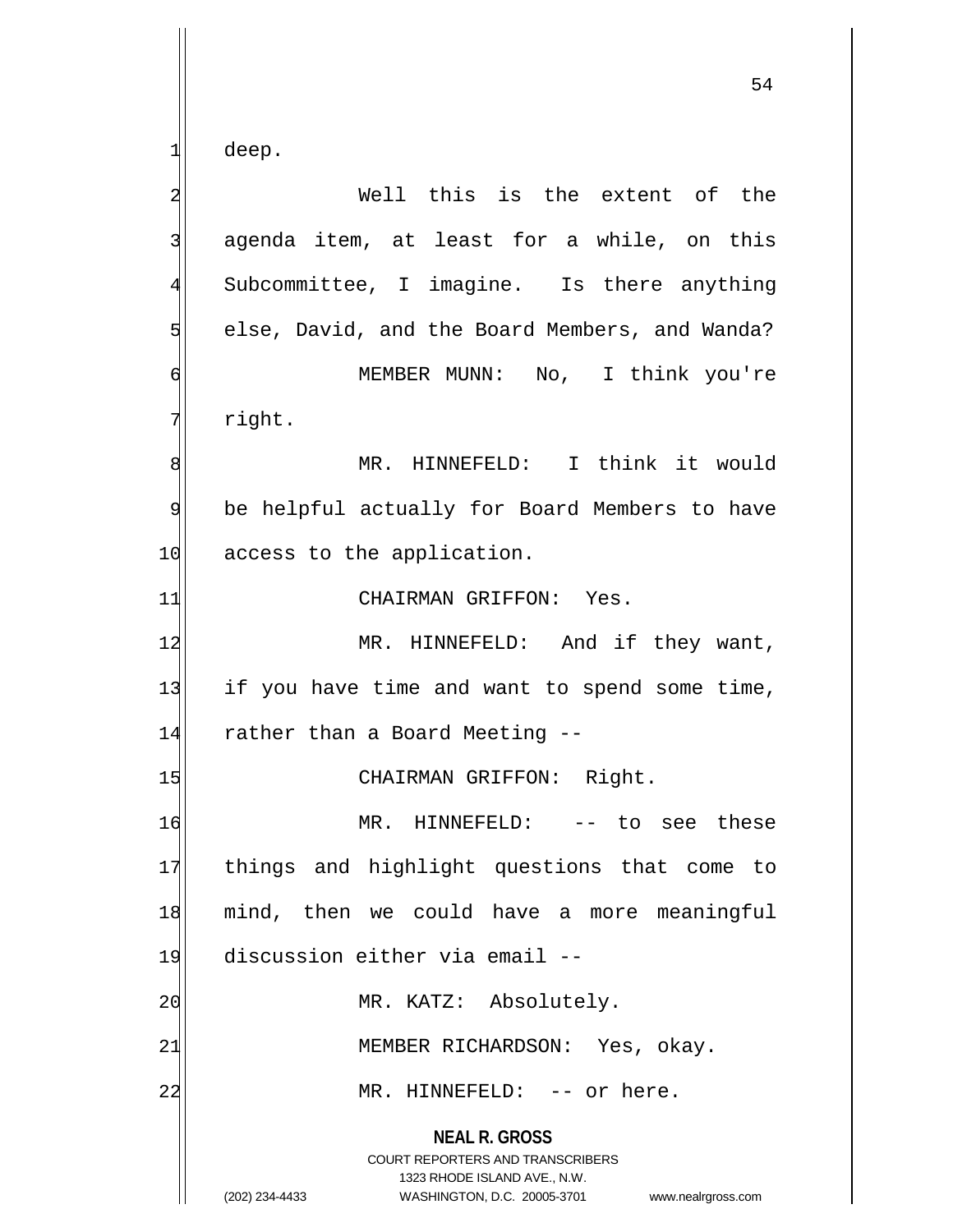$1$  Having been forewarned about things like this. 2 I think there's some value here. 3 | CHAIRMAN GRIFFON: Yes. It's

 $4$  tough to kind of  $-$ 

5 MR. KATZ: I was going to suggest 6 --

7 CHAIRMAN GRIFFON: And there's 8 seventy pages --

9 MR. KATZ: You all have seen this 10 just at the last moment. If you would give 11 this some time between now and the next 12 meeting. And then if you have access that's 13 even better.

14 But then forward me any questions, 15 issues, wishes, what have you. So that DCAS 16 can be as prepared as possible. So at the 17 next meeting you can discuss this as deeply as 18 you want to.

19 So if you provide all that input 20 to me, I'll provide it. I mean, provide it to  $21$  Grady and me. But at least copy me. But I 22 could sort of coordinate it all, so that they

**NEAL R. GROSS**

COURT REPORTERS AND TRANSCRIBERS 1323 RHODE ISLAND AVE., N.W. (202) 234-4433 WASHINGTON, D.C. 20005-3701 www.nealrgross.com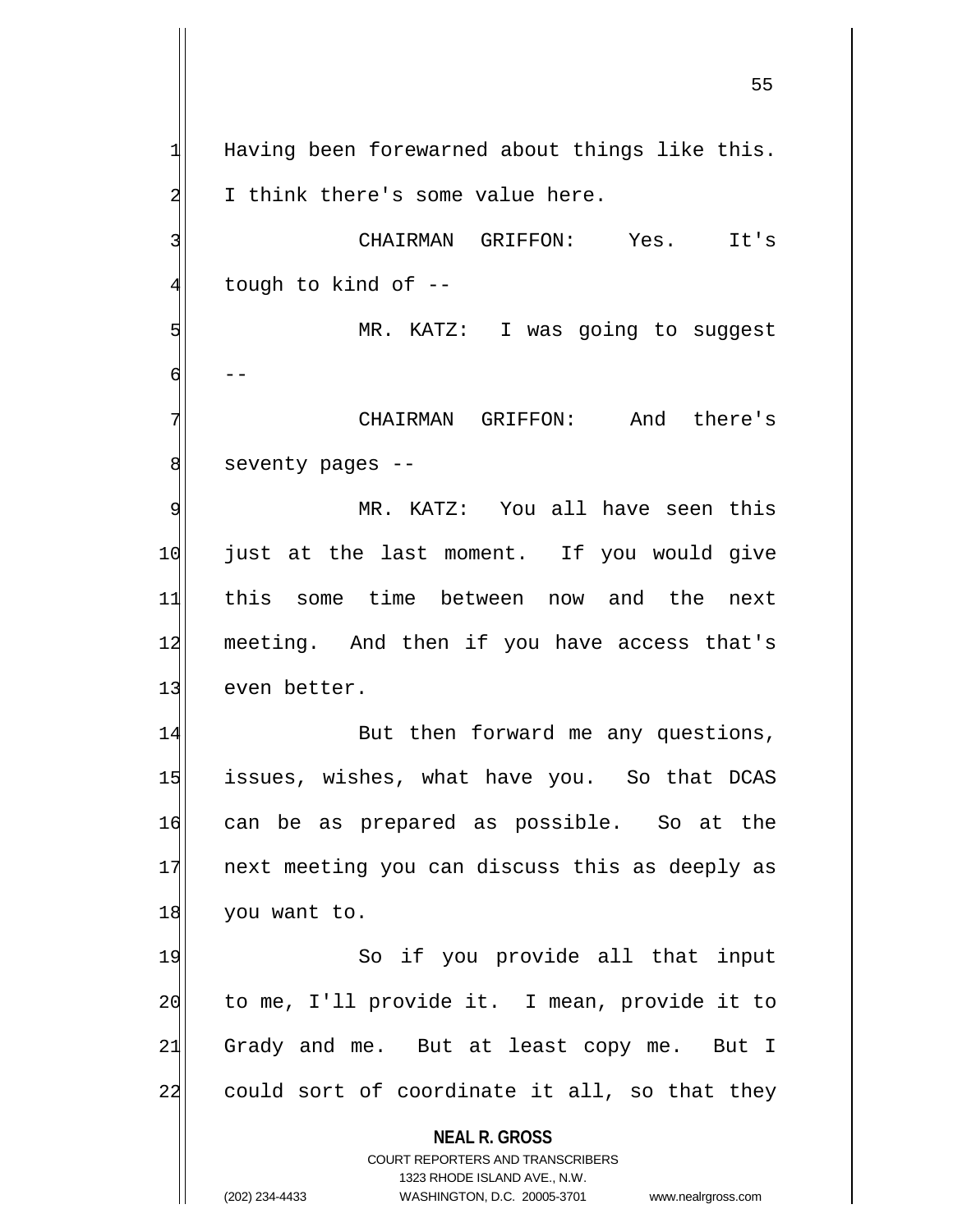1 don't get peppered in different directions  $2$  with  $-$ 

3 CHAIRMAN GRIFFON: Okay.

4 MEMBER MUNN: That would be  $5$  helpful. Because it was a little delightful  $\mathfrak{h}$  and daunting to see this on the screen for the 7 first time. Whoa, look at all this 8 solution.

9 | CHAIRMAN GRIFFON: Yes, yes.

10 | MEMBER MUNN: And it's, it will be 11 very helpful for us to absorb it.

12 CHAIRMAN GRIFFON: Okay. With 13 that said, why don't we move to this second 14 item. Alright with everybody? Presentation 15 of a test plan for involving -- Let's see.

16 MR. SIEBERT: And I'm going to be 17 doing that. And Grady gives you a nice big --18 CHAIRMAN GRIFFON: And now is the 19 genesis of this -- I guess I should know my 20 agenda. Can I ask, I mean, I thought we were  $21$  -- refresh my memory, but we had some further 22 question on your overall QA plan, right? Is

**NEAL R. GROSS**

COURT REPORTERS AND TRANSCRIBERS 1323 RHODE ISLAND AVE., N.W. (202) 234-4433 WASHINGTON, D.C. 20005-3701 www.nealrgross.com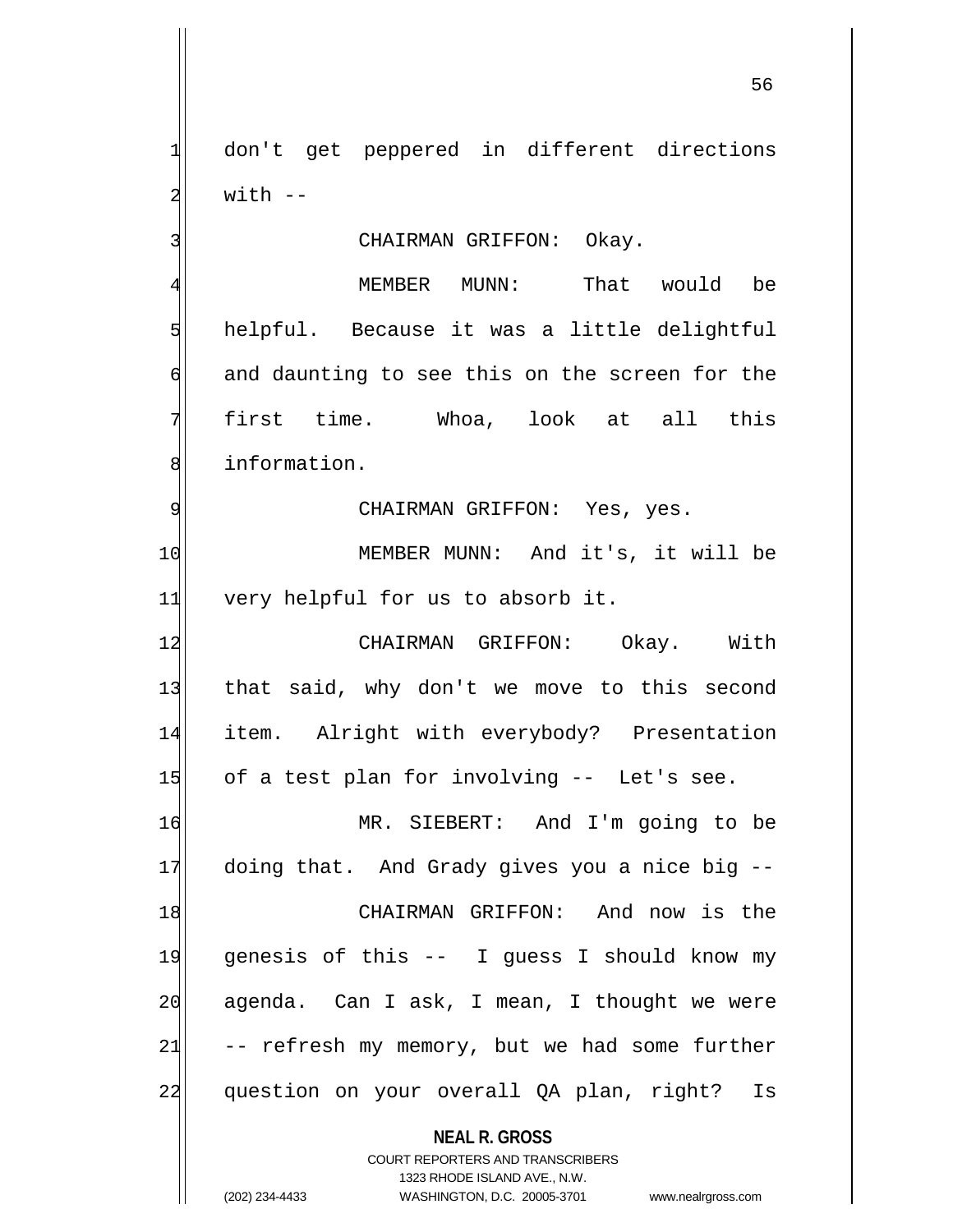**NEAL R. GROSS** COURT REPORTERS AND TRANSCRIBERS 1323 RHODE ISLAND AVE., N.W. (202) 234-4433 WASHINGTON, D.C. 20005-3701 www.nealrgross.com  $1$  this is in response to that? 2 MR. SIEBERT: This is addressing 3 portions of that. 4 | CHAIRMAN GRIFFON: Oh, a portion  $5$  of that. Okay. 6 MR. SIEBERT: Because one of the 7 questions was --8 8 CHAIRMAN GRIFFON: Because 9 remember specifically asking for this aspect, 10 right. Did we? 11 MR. KATZ: We did ask. We 12 discussed this specifically in the last 13 meeting. And then put it on the agenda. 14 CHAIRMAN GRIFFON: Alright. 15 Okay. 16 MR. KATZ: On your behalf. 17 CHAIRMAN GRIFFON: Thanks. 18 MR. SIEBERT: Okay. Grady gives 19 you a nice thick file to look through, and I 20 give you pretty pictures. 21 MR. CALHOUN: That's what I 22 prefer.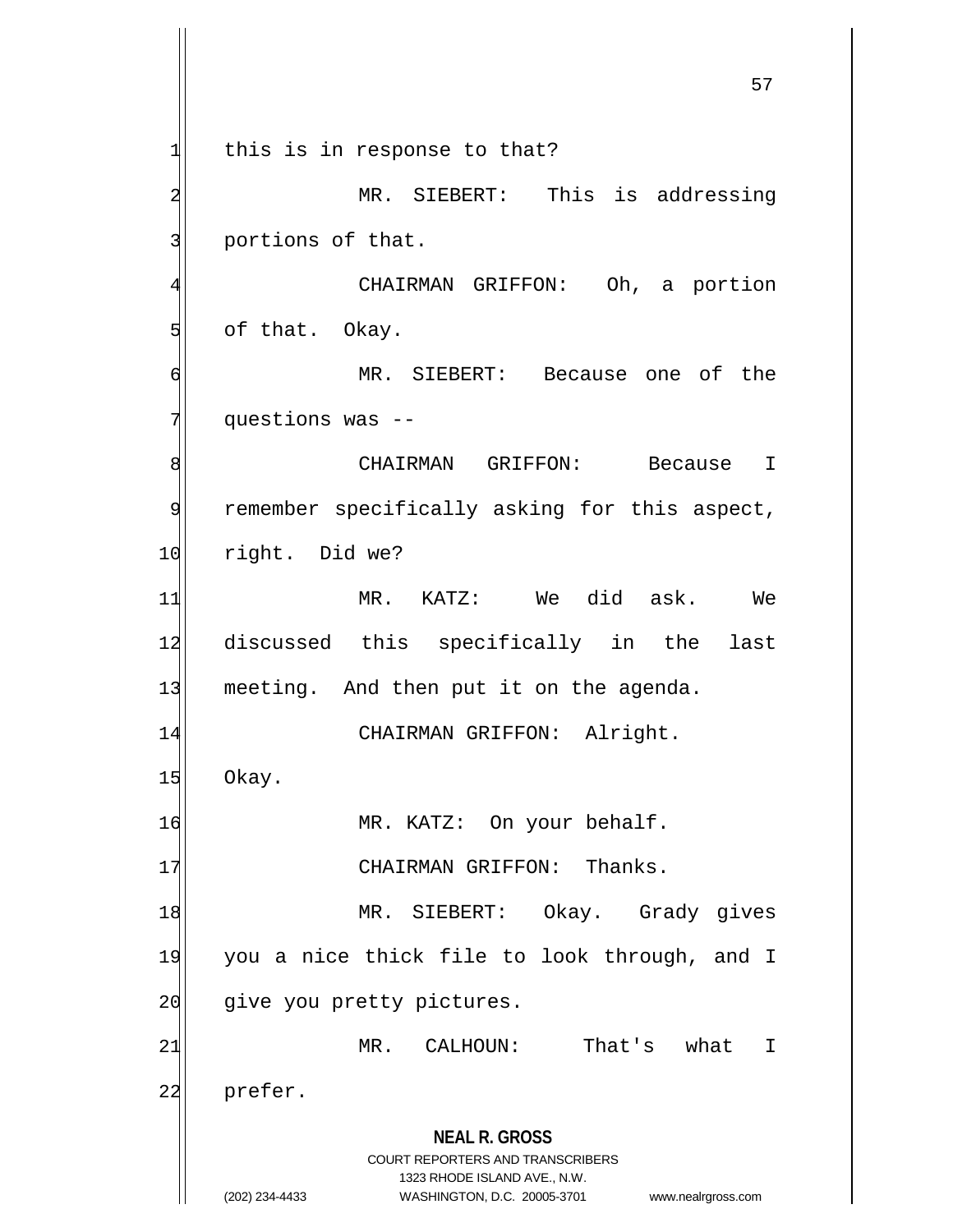**NEAL R. GROSS** COURT REPORTERS AND TRANSCRIBERS 1323 RHODE ISLAND AVE., N.W. (202) 234-4433 WASHINGTON, D.C. 20005-3701 www.nealrgross.com 1 MR. SIEBERT: The first one we're 2 going to cover is the V&V of the dose 3 reconstruction tools. Actually the best 4 person to be addressing this is Keith 5 McCartney, who is our tools manager, who also 6 lives out near Hanford. So bringing him out  $7$  here was not the most economical. 8 Metal Mowever, he has been patiently 9 waiting on the phone since 5:30 a.m. his time. 10 So thank you, Keith, very much. And as we go 11 through here, if there's any questions, you 12 know, I'll address it or Keith can address it 13 as we move forward. 14 So the topics, we're going to hit 15 the general purpose of V&V, the governing 16 documents that were used, the requirements 17 documents, configuration management of the 18 tools themselves, the test plans that we go 19 through. 20 Graded approach for those tools  $21$  that we don't do full blown test plans on. 22 And the independent verification of the tools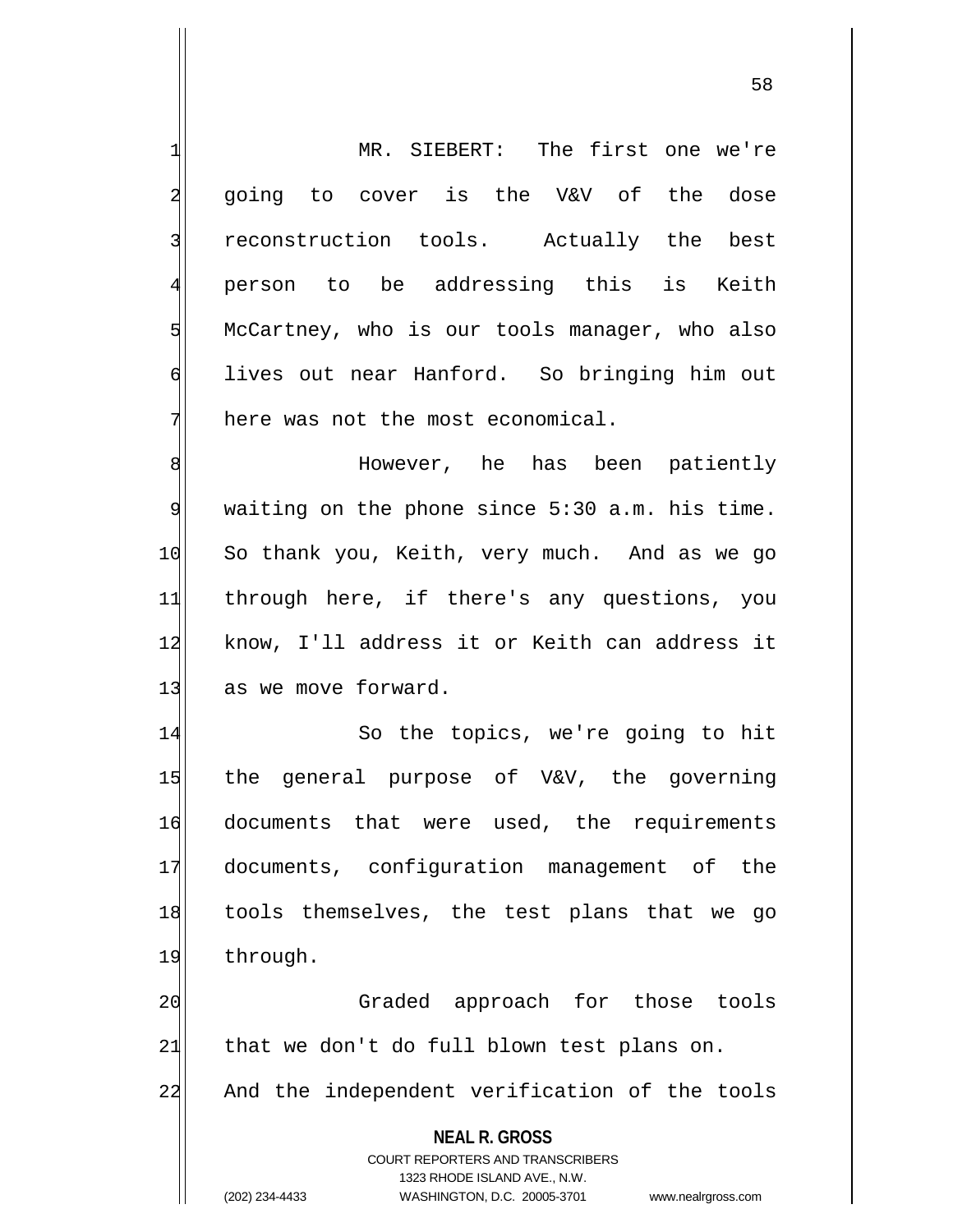$1$  throughout the whole process.

2 So what's the purpose of 3 verification validation? Validation is 4 basically saying, are you building the right 5 thing? In other words, here is the widget you 6 want out the end, do you know the process you 7 need to walk through to get the accurate  $8$  widget, so that you can then design the tool?

9 Solution The verification is, are you 10 building the tool correctly, when you could 11 gain the information you want, is it giving 12 you the correct answer out of the tool when 13 you're done with the tool? Your validating 14 it's, verifying that it's giving you the 15 correct answer that you were looking for.

16 The governing documents, the IEEE 17 standard is what we based our approach upon. 18 Obviously ORAU Plan 1, they got QAP. And Plan 19 26 and Procedure 94, as I said, those were 20 based upon the IEEE standard on how we started 21 developing dealing with the development and 22 methodology for software.

> **NEAL R. GROSS** COURT REPORTERS AND TRANSCRIBERS 1323 RHODE ISLAND AVE., N.W. (202) 234-4433 WASHINGTON, D.C. 20005-3701 www.nealrgross.com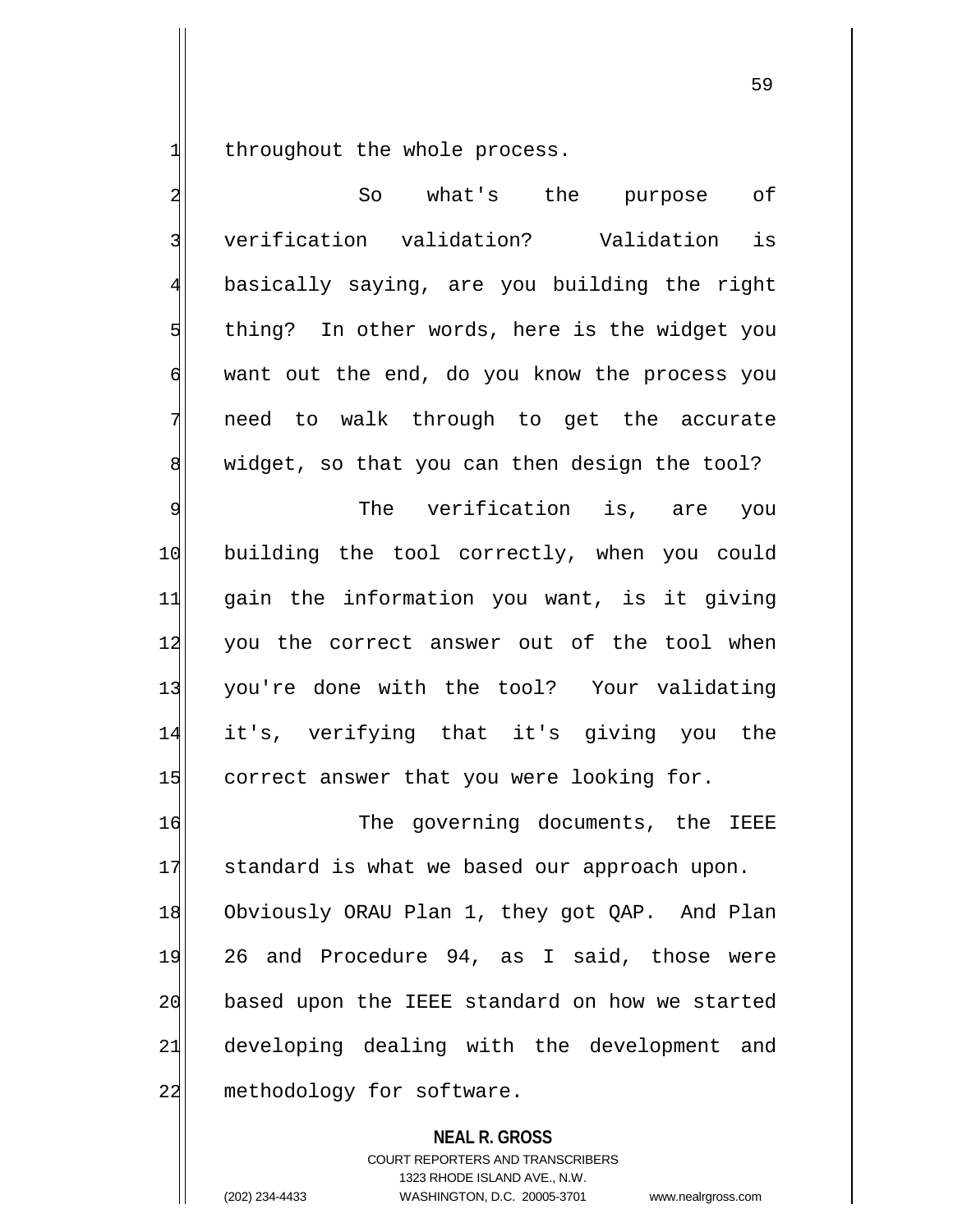1 and that's actually for the whole 2 project. And the specific V&V for dose 3 | reconstructive tools, which is done with the  $4$  tools group and through Keith's house.

5 S  $\phi$  create our tools it's based on the imp quides, 7 the Technical Basis Documents, the OTIBs, the 8 procedures. In most cases we don't have the 9 required, right specific requirement documents 10 for the tool.

11 Because they're just 12 implementation of the actual IGs, TBDs and 13 OTIBs that already exist in our document 14 control system. It's just implementation. So 15 that we're implementing more consistently, and 16 in a more efficient manner.

17 Okay, working right through this. 18 Configuration management. We use Team 19 Foundation Server. It's a Microsoft product 20 that tracks all the tools. It's not just used 21 for all the dose reconstruction tools. But 22 it's used for all the software on our project.

> **NEAL R. GROSS** COURT REPORTERS AND TRANSCRIBERS 1323 RHODE ISLAND AVE., N.W. (202) 234-4433 WASHINGTON, D.C. 20005-3701 www.nealrgross.com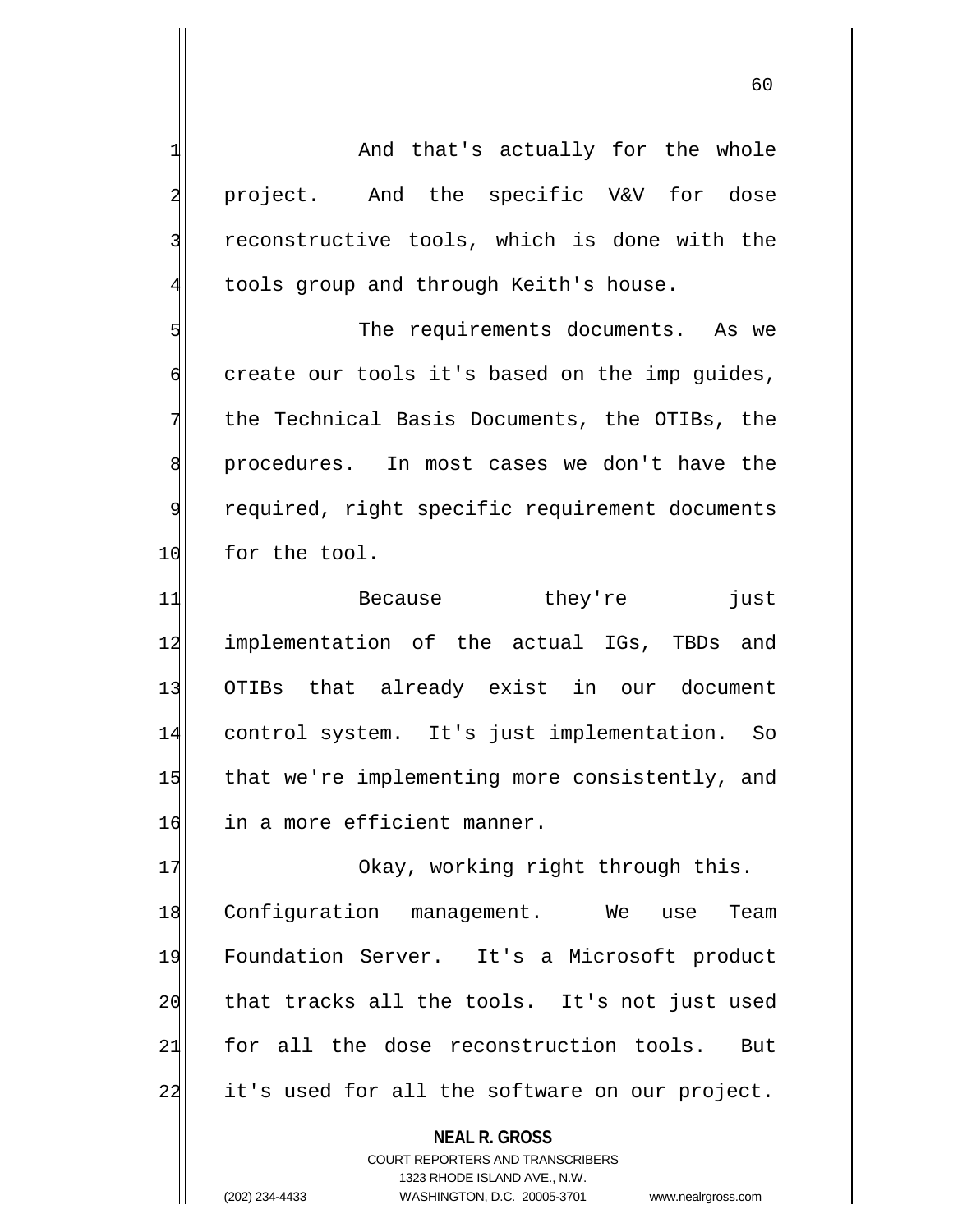**NEAL R. GROSS** COURT REPORTERS AND TRANSCRIBERS 1323 RHODE ISLAND AVE., N.W. (202) 234-4433 WASHINGTON, D.C. 20005-3701 www.nealrgross.com 1 Basically, it works like a 2 library. When a developer wants to work on a 3 specific tool they check it out of the 4 library. And at that point no other developer  $5$  can pull that tool and do work on it as well. 6 Just so we're controlling our configuration 7 correctly. 8 Solution of the when a developer's finished  $9$  with it, they check it back into the  $-$ - And 10 that's through all testing and so on. They 11 check it back into TFS. And then it's 12 available for all dose reconstructors to work 13 the rest of the project personnel. 14 So the test plans that we go 15 through are very intense for the ones that we 16 do full test plans for. The general sections, 17 introduction, that's pretty self explanatory. 18 What's it going to do? Why are we developing 19 this tool? 20 The testing hardware. We have 21 pretty consistent hardware across the project 22 for specific laptops that are used, operating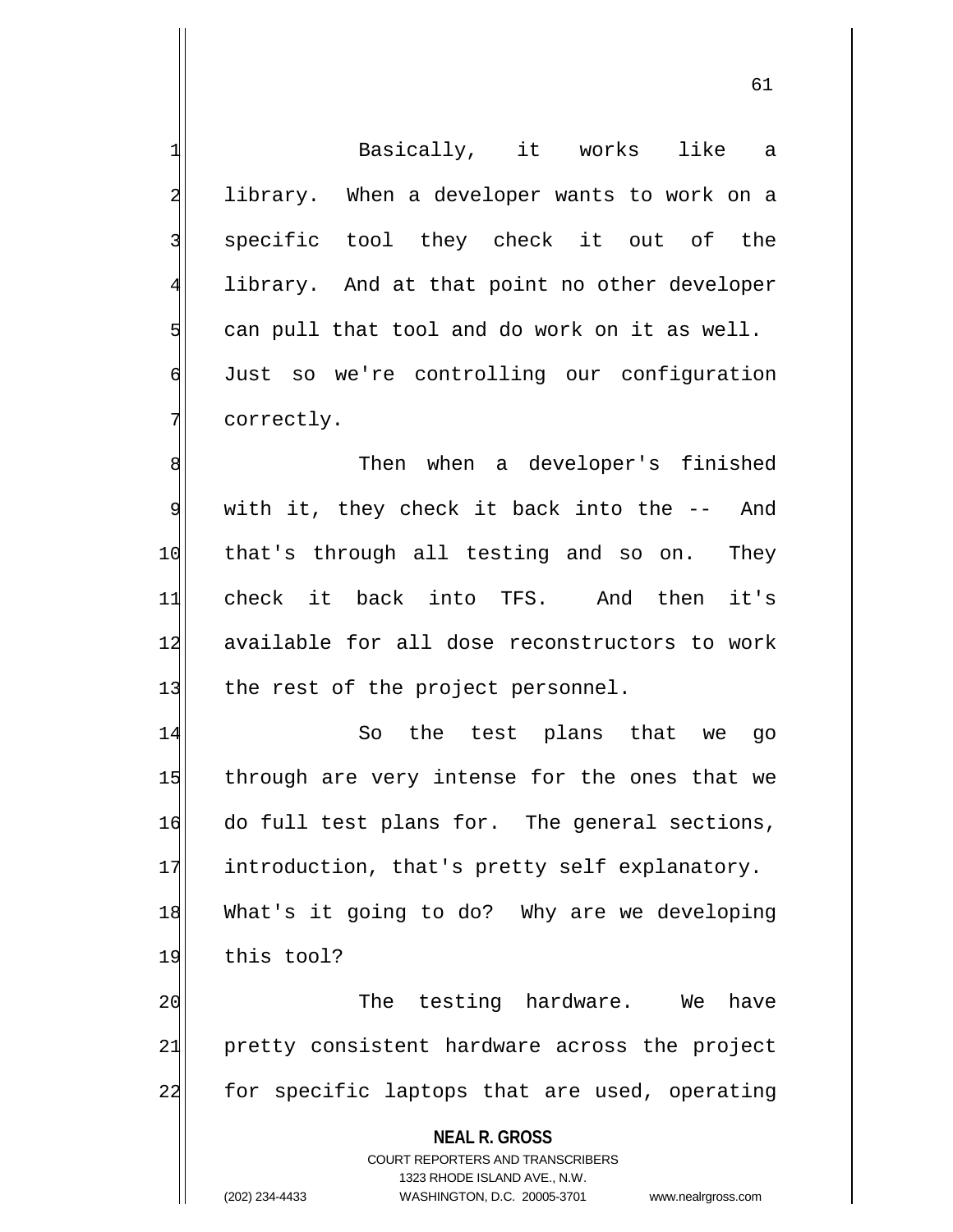1 systems, and so on and so forth. Operating 2 system we have found is actually one of the 3 | huge issues that we had to deal with as we  $4$  migrate to new operating systems.

5 **5** Ensuring that our tools and 6 everything else works under the same -- gives  $7$  us the same answer we were expecting under the 8 8| new operating system, as the old operating 9 system.

10 We just migrated to Windows 7. Of 11 course that means Windows 8 is out. It only 12 made sense. But we are completing the Windows 13 7 transformation on -- I believe there's a 14 few more laptops to get through, and then 15 we'll be fully Windows 7 compliant on the 16 project.

17 The prerequisites. This is 18 basically just what type of things are needed 19 for doing the tools. Some of them tie 20 directly into Excel. So you would have to 21 have the right version of Office. Obviously 22 operating systems, things like that.

> **NEAL R. GROSS** COURT REPORTERS AND TRANSCRIBERS 1323 RHODE ISLAND AVE., N.W. (202) 234-4433 WASHINGTON, D.C. 20005-3701 www.nealrgross.com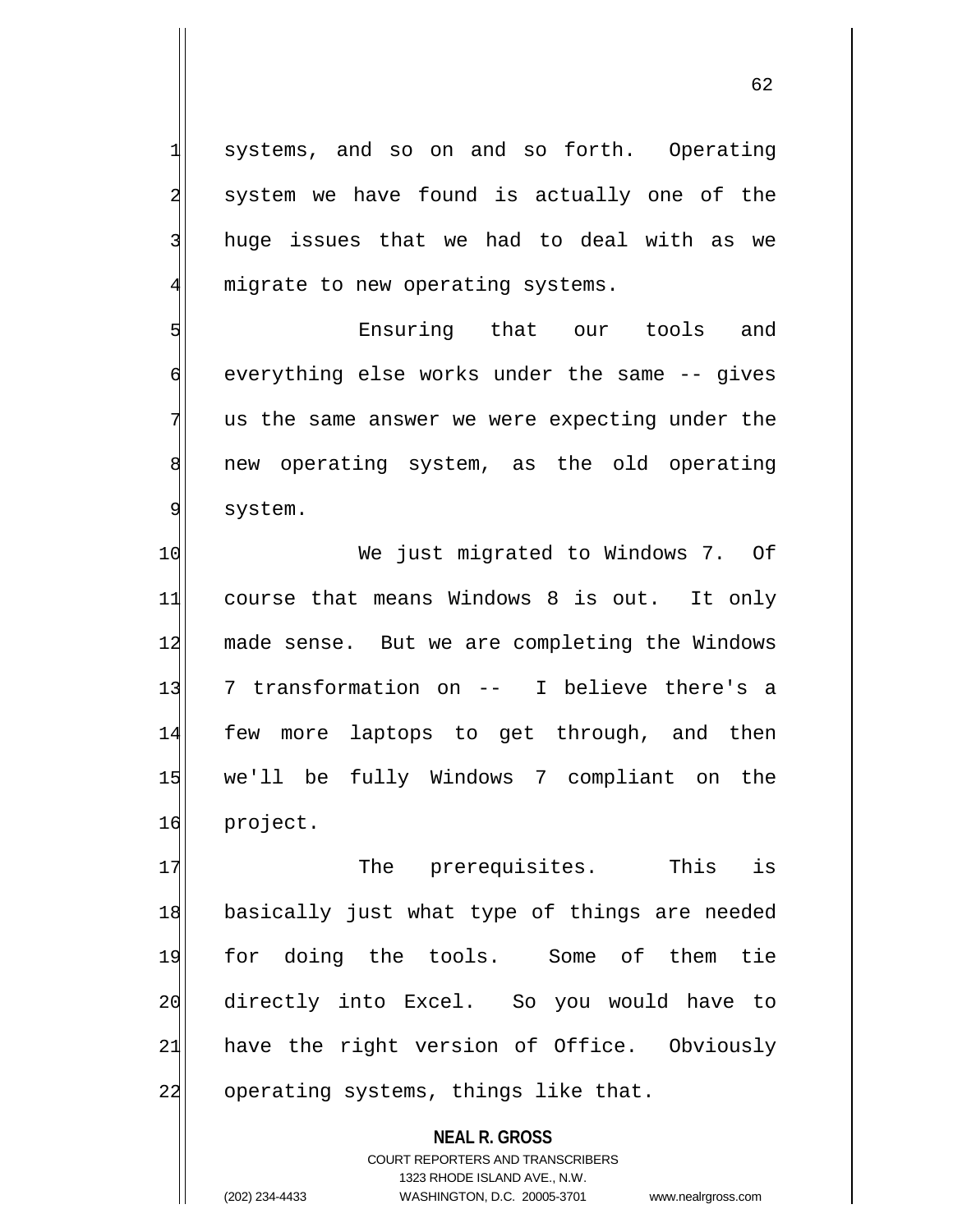1 So we pulled that information into 2 the test plan, so that the testers know that 3 I they have the prerequisite software, and so 4 on. Procedures to be tested. That's  $5$  obviously a pretty straightforward thing.

6 6 And then we list all the features  $7$  that need to be tested, as well as if it's a 8 s dotally new tool, they would list all the 9 features, obviously.

10 Then the test approach is 11 basically just walking through for the 12 testers, how they're going to be working 13 through it. How many testers there's going to 14 be. Whether there's going to be comparison 15 between testers, things like that. Just the 16 overall approach.

17 and the acceptance criteria, 18 pretty straightforward. Generally the 19 acceptance criteria is, it meets all the 20 sections of the test plan, acceptable. Pretty  $21$  much what you'd expect, expect for techno's.

22 MEMBER RICHARDSON: What's that

**NEAL R. GROSS**

COURT REPORTERS AND TRANSCRIBERS 1323 RHODE ISLAND AVE., N.W. (202) 234-4433 WASHINGTON, D.C. 20005-3701 www.nealrgross.com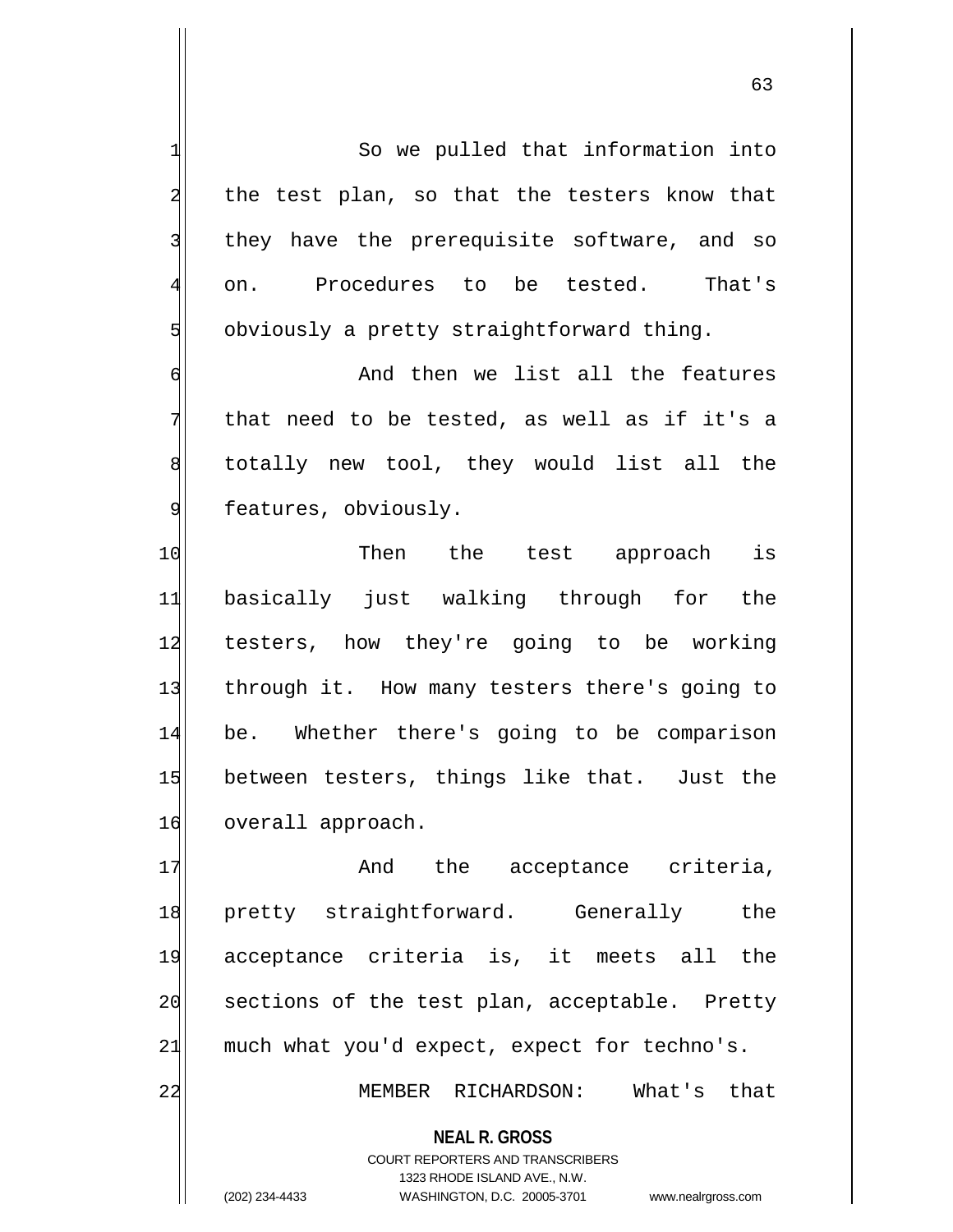1 mean?

**NEAL R. GROSS** COURT REPORTERS AND TRANSCRIBERS 1323 RHODE ISLAND AVE., N.W. (202) 234-4433 WASHINGTON, D.C. 20005-3701 www.nealrgross.com 2 MR. SIEBERT: What's that? 3| MEMBER RICHARDSON: So is it a --4 Is the criteria perfection? Or is the 5 Solutria something else? I mean, sometimes 6 you have tolerance levels, for example. 7 MR. SIEBERT: Well at this point, 8 when you're talking about these types of 9 tools, at this point it's talking a yes/no 10 answer. Did it give you the answer that was 11 requested -- 12 MEMBER RICHARDSON: Right. 13 MR. SIEBERT: -- or not? So it's 14 basically, I believe -- and, Keith, correct me 15 if I'm wrong. But it's a yes/no, go/no go 16 correct answer or not acceptance. 17 MR. MCCARTNEY Yes. Generally 18 that is true. The only exception to that 19 would be in instances where we have a Monte 20 Carlo process. If you're looking for an exact  $21$  answer you're never going to get one. 22 and the, you know, a few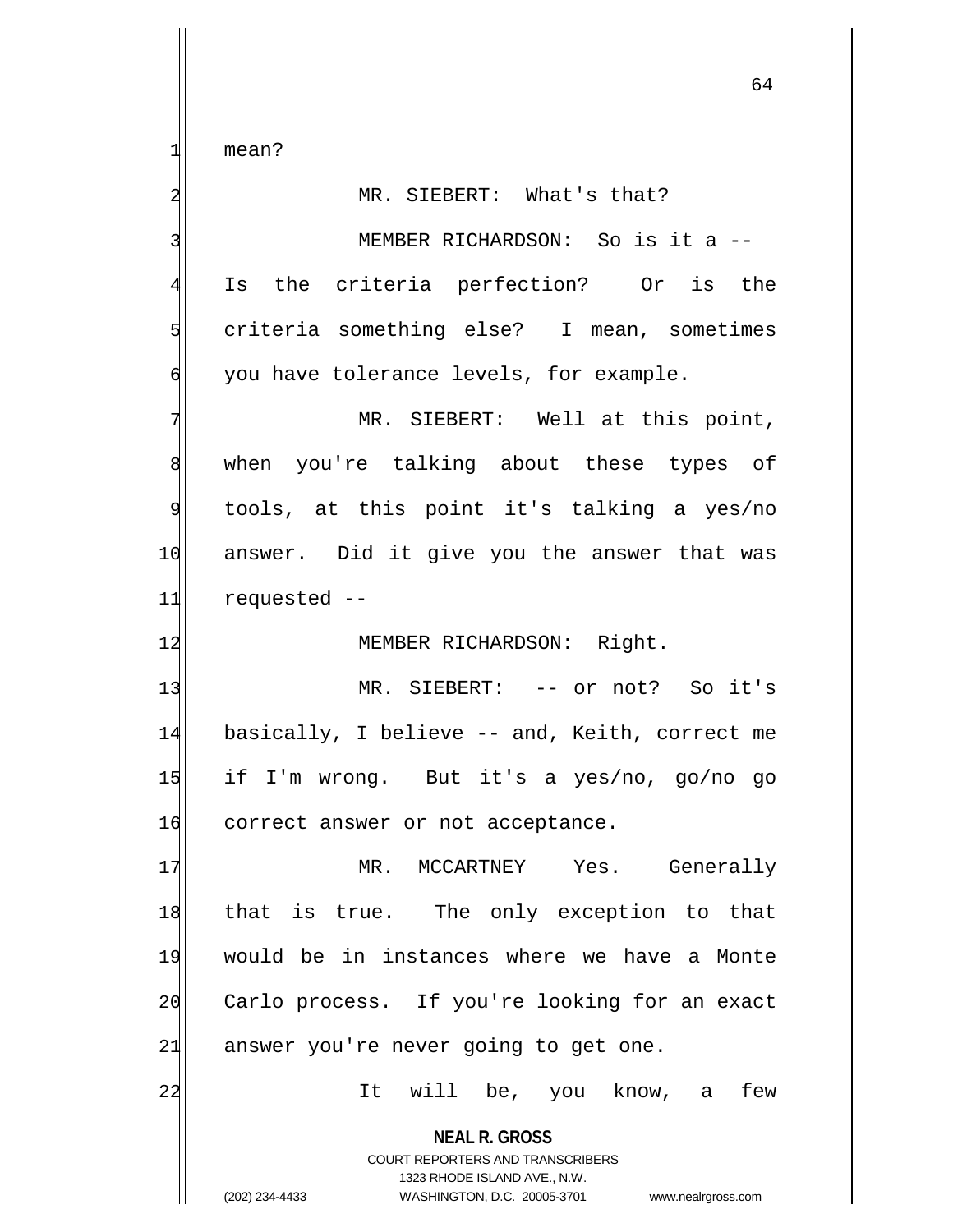1 percent. But generally that's what -- It's a 2 yes or no answer. Is this what you get coming 3 out of the tool? 4 MR. SIEBERT: Okay? 5 MEMBER RICHARDSON: You're using - 6 - you're running Monte Carlo with using a 7 Crystal Ball add in to an Excel spreadsheet?  $8$  Or is, how do you implement that? 9 MR. MCCARTNEY Right now the way 10 we do it, we used to use Crystal Ball. But 11 now we are using software from a company 12 called Vose. They have a commercial product 13 called Model Risk, which is also an Excel add 14 in. 15 But for our purposes, and for us 16 to be able to program the tools in the way 17 that we need them, they've essentially created 18 a DLL file for us that does all the things 19 behind the scenes as far as simulating and 20 fitting the data. All the random number 21 generation. And so we've been using that 22 product now for a few years.

> COURT REPORTERS AND TRANSCRIBERS 1323 RHODE ISLAND AVE., N.W. (202) 234-4433 WASHINGTON, D.C. 20005-3701 www.nealrgross.com

**NEAL R. GROSS**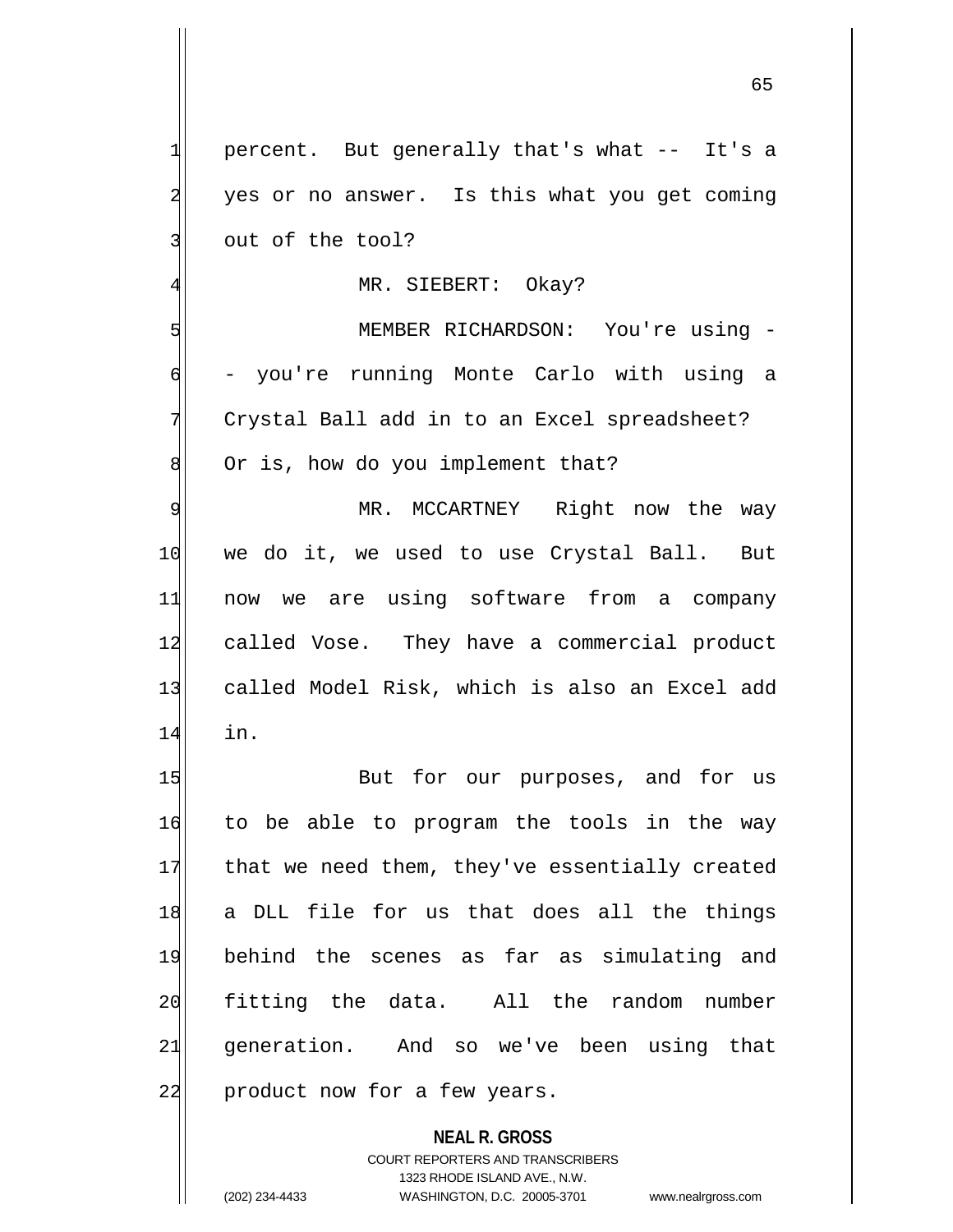**NEAL R. GROSS** COURT REPORTERS AND TRANSCRIBERS 1 MEMBER RICHARDSON: What's the 2 all name of the company again? 3 MR. MCCARTNEY Vose, V-O-S-E. 4 MEMBER RICHARDSON: V-O-S-E. And 5 you can't explicitly specify a seed, and run 6 the Monte Carlo twice, and get the same result 7 out of it? 8 8 I mean, typically it's not a true 9 random generator. It's got a explicit seed, 10 you can run it and you should be able to come  $11$  up again at the same place. 12 MR. MCCARTNEY Correct. But 13 within the software we have, we are not able 14 to specify the seed. That's auto generated 15 | within the DLL. 16 MEMBER RICHARDSON: And what was 17 the advantage of moving away from Crystal 18 Ball? Why did you use somebody else? 19 MR. MCCARTNEY Well Crystal Ball, 20 as that product matured, and in the newer  $21$  versions, they actually, for whatever reason, 22 took out functionality that we were using in

1323 RHODE ISLAND AVE., N.W.

(202) 234-4433 WASHINGTON, D.C. 20005-3701 www.nealrgross.com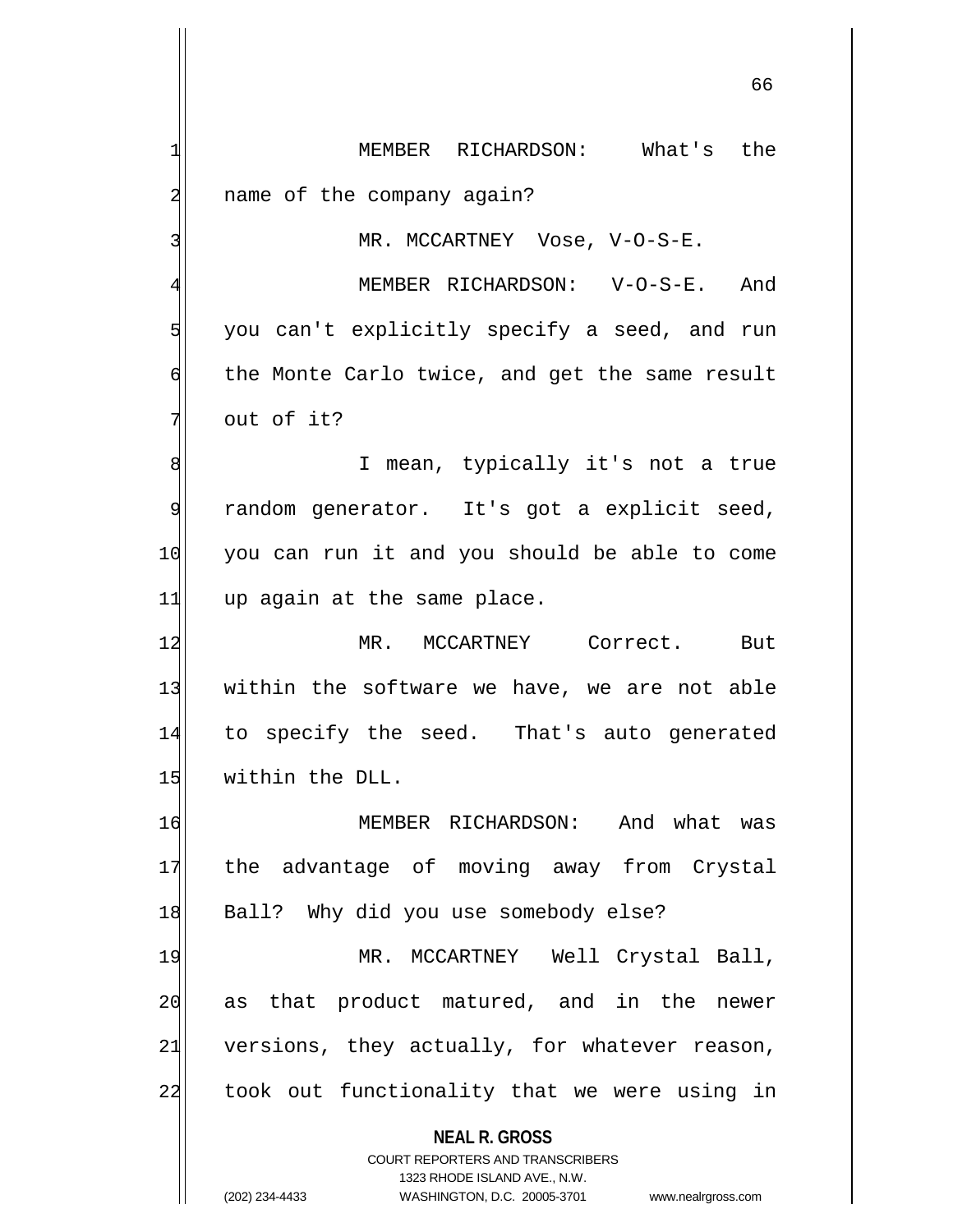1 our tools. So Crystal Ball became unusable 2 for us.

3 MR. HINNEFELD: The CDC computers, 4 there's a CDC computer security issue with  $5$  Crystal Ball as well, a security 6 vulnerability.

7 The Sout was not, for whatever 8 reason, it fell off of the approved software 9 list that CDC publishes for us. And I don't 10 know why.

11 MEMBER RICHARDSON: Because they 12 want to run these tools networked to the 13 outside?

14 MR. HINNEFELD: The application of 15 this specific tool didn't matter so much. CDC 16 specifies software that we are authorized to 17 use. And I'm pretty sure this is true, that 18 Crystal Ball fell off that authorized software 19 list at some point of evolution.

20 MEMBER RICHARDSON: Yes. You  $21$  know, like a lot of things with software  $-$ 22 Because you're talking sort of about, I mean,

> **NEAL R. GROSS** COURT REPORTERS AND TRANSCRIBERS

> > 1323 RHODE ISLAND AVE., N.W.

(202) 234-4433 WASHINGTON, D.C. 20005-3701 www.nealrgross.com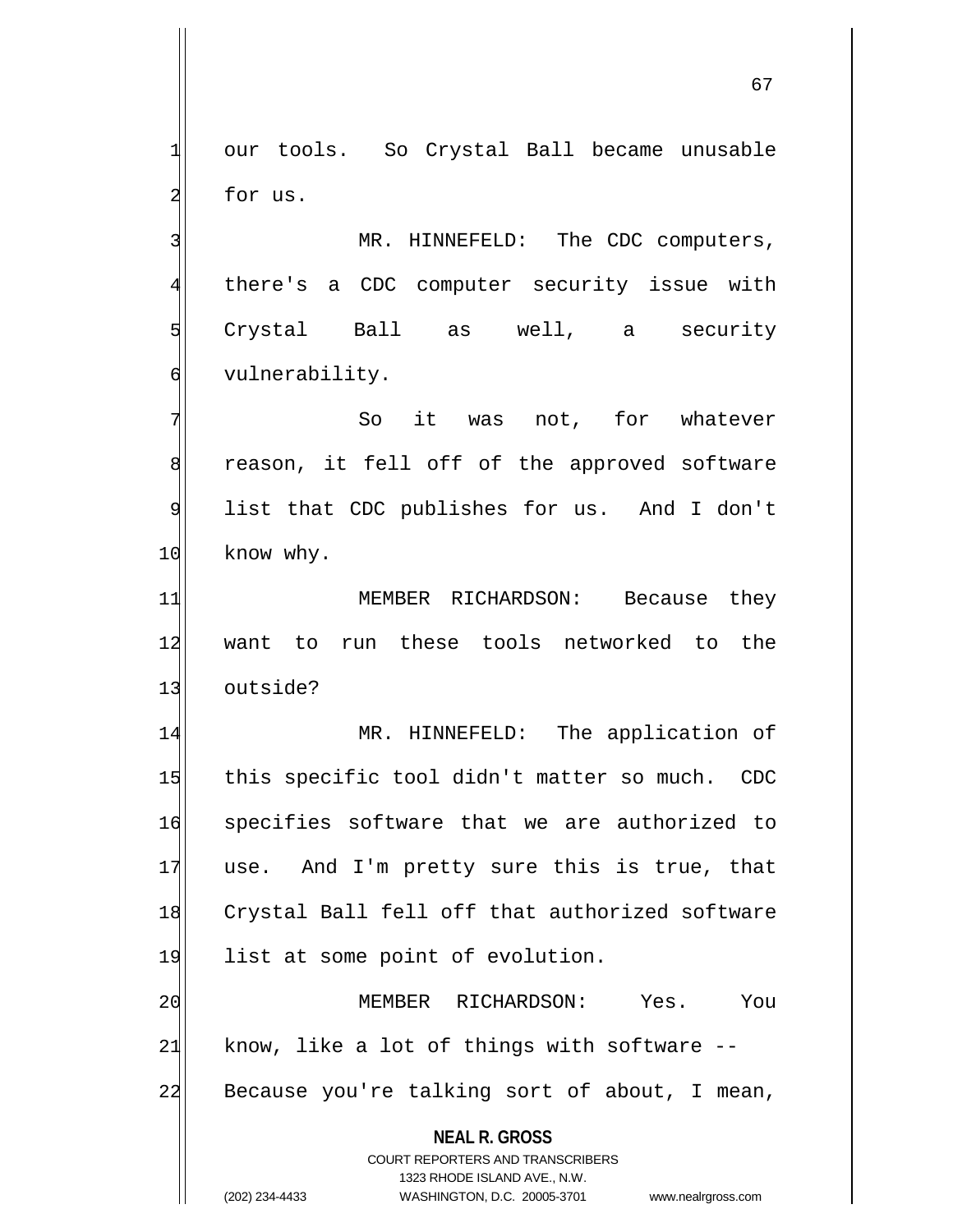$1$  the verification side of this. The validation 2 is your own in house decision about what it is 3 you would like to get.

 But the verification part, it seems to me like one way that software is verified is by letting there be lots of users of it, who have different aims and intentions. 8 They try it out. And they provide feedback 9 back.

10 Now that's not the case, as far as 11 I know, with these tools. You hold them in 12 house. And so how do we verify them? There 13 are some software packages which are used 14 more, and some software packages which are 15 used less.

16 I know a number of people who have 17 used Crystal Ball. Other people are running 18 Monte Carlo using SAS, which is heavily 19 verified. Other people are using packages 20 which are written by, you know, group written,  $21$  which I myself have found problems with.

22 And so I have different levels of

**NEAL R. GROSS**

COURT REPORTERS AND TRANSCRIBERS 1323 RHODE ISLAND AVE., N.W. (202) 234-4433 WASHINGTON, D.C. 20005-3701 www.nealrgross.com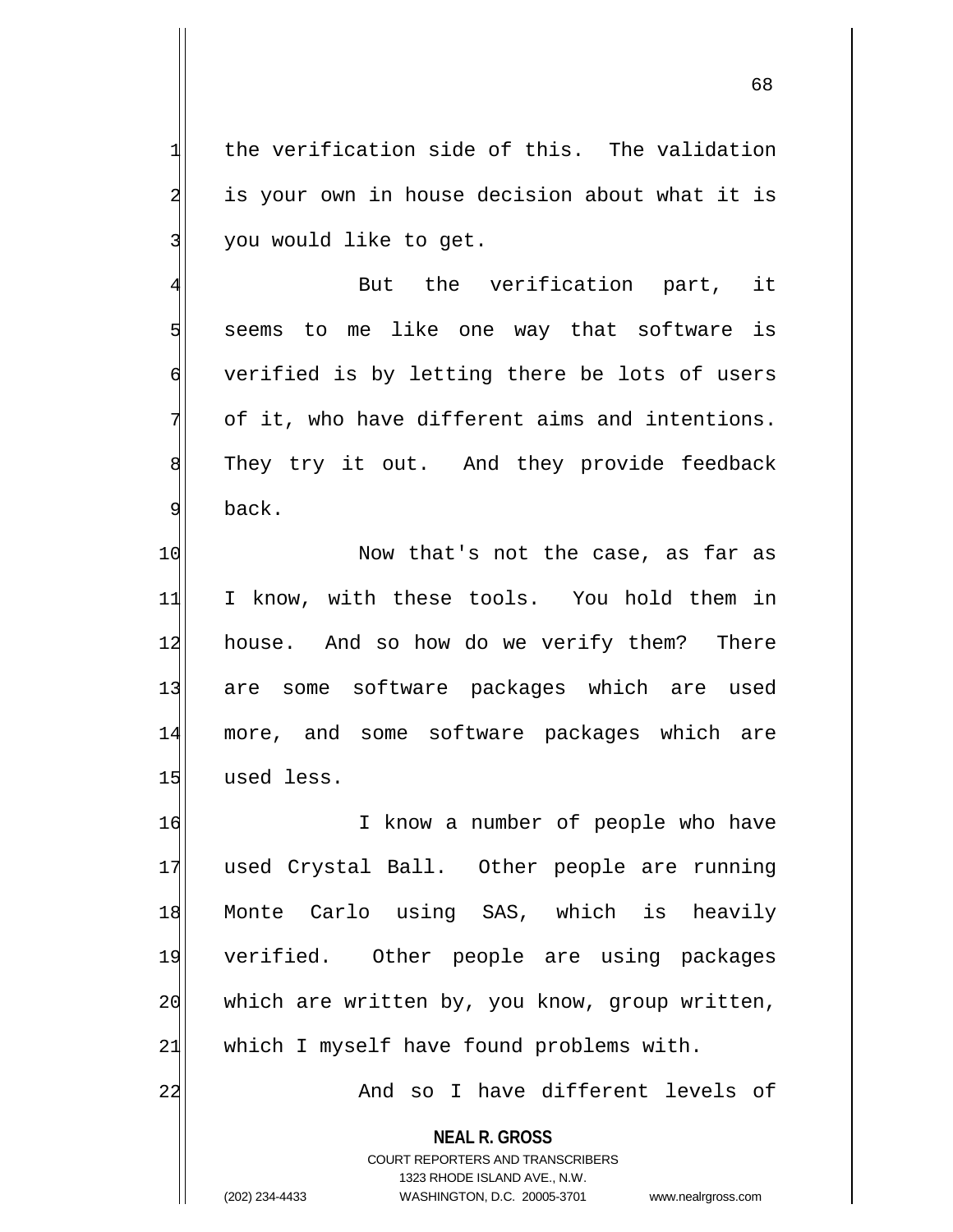69

3 Now this -- I can see you've got a plan in 4 place for verification. 5 But it's operating within the 6 constraints of what you can do in house by not 7 disseminating out any of this, I guess is what 8 I'm saying. And now I don't know about Vose  $9$  at all. 10 But I mean, I just, and that's 11 probably purely my own ignorance. But I know 12 that in the world of using Monte Carlo 13 applications for arriving at solutions to 14 complex numerical problems, there are 15 different options out there for how to do 16 that. I don't know. 17 I just, you got to speak in 18 person. I found some of the things that 19 people add in to Excel spreadsheets to be sort

1 comfort and discomfort with different -- I

2 mean, as part of the verification process.

 $21$  aren't right.

22 But they tend not to be the same

**NEAL R. GROSS**

20 of quirky. That's not to say that all of them

COURT REPORTERS AND TRANSCRIBERS 1323 RHODE ISLAND AVE., N.W. (202) 234-4433 WASHINGTON, D.C. 20005-3701 www.nealrgross.com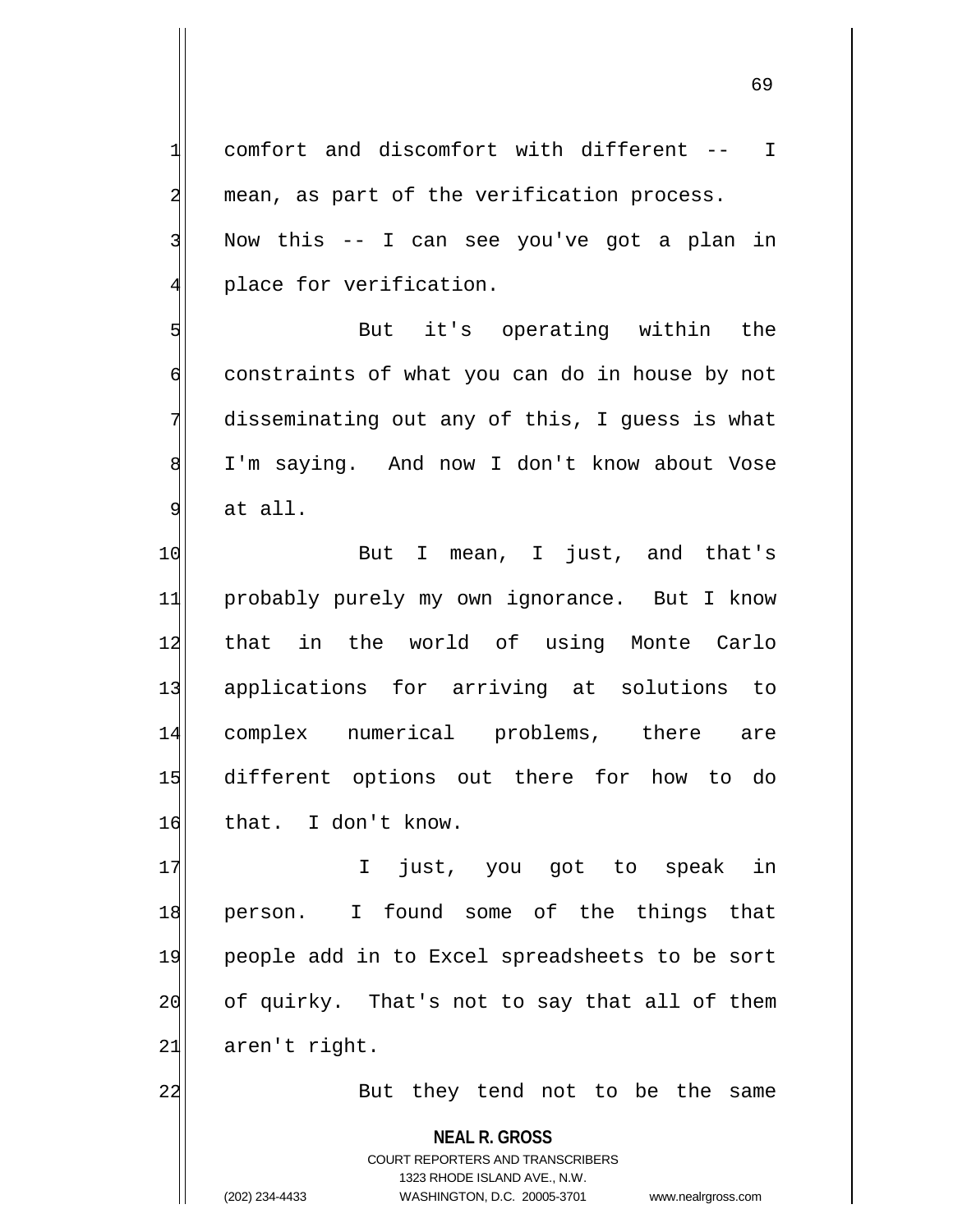1 as those packages written by organizations 2 which focus institutionally on statistical 3 software programs.

4 MR. SMITH: This is Matt Smith. 5 Keith, could you let everyone know the process 6 that occurred when we switched over to Vose 7 and did some benchmarking against Crystal Ball  $8$  that was in place at the time?

9 MR. MCCARTNEY Yes, I mean, before 10 | we ever -- I mean, first of all, you know, 11 going to a new product like Vose, that is for 12|| what we do, I mean, it's pretty 13 straightforward. Because we just have two or 14 more distributions that we're multiplying 15 together with an end result.

16 And so that's very easy to 17 benchmark using other programs. And we did 18 that with both Crystal Ball and At Risk, 19 comparing those to our results using our Vose 20 software.

21 and so it was pretty easy to see 22 that you were going to get, you know, in terms

> **NEAL R. GROSS** COURT REPORTERS AND TRANSCRIBERS

> > 1323 RHODE ISLAND AVE., N.W.

(202) 234-4433 WASHINGTON, D.C. 20005-3701 www.nealrgross.com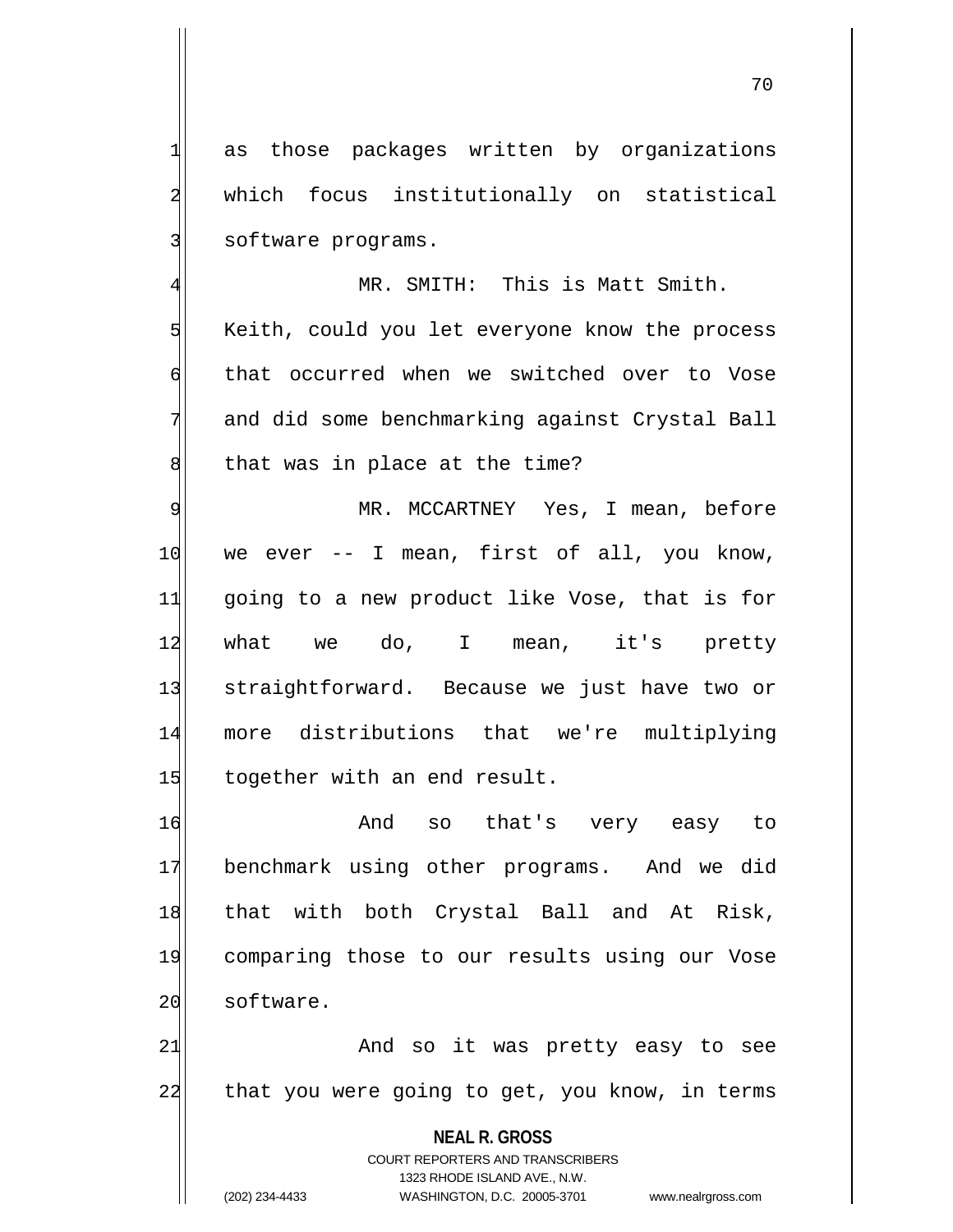1 of Monte Carlo the same results. You know, 2 you would get, you know, the same distribution  $3$  with the same dose, with a variance of just a 4 couple of percent. And you're always going to 5 have that variance, just due to the 6 statistical nature of the Monte Carlo process.

7 Rut, yes, when we did, you know, 8 use those it was definitely benchmarked 9 against other commercial products, to make 10 sure that we were getting the correct result.

11 MEMBER MUNN: Is there 12 benchmarking activity that you know of, or a 13 thesis, about the capability of the software 14 that's being used in house?

15 MEMBER RICHARDSON: Yes, I don't 16 know. No. I suppose not.

17 MEMBER MUNN: Is there something 18 that can done that can ease your concerns? 19 MEMBER RICHARDSON: You know, I  $20$  think the great thing would be  $-$  there's not  $21$  a way that the tools can be -- are there use, 22 I mean, are there other people who would be

> **NEAL R. GROSS** COURT REPORTERS AND TRANSCRIBERS

> > 1323 RHODE ISLAND AVE., N.W.

(202) 234-4433 WASHINGTON, D.C. 20005-3701 www.nealrgross.com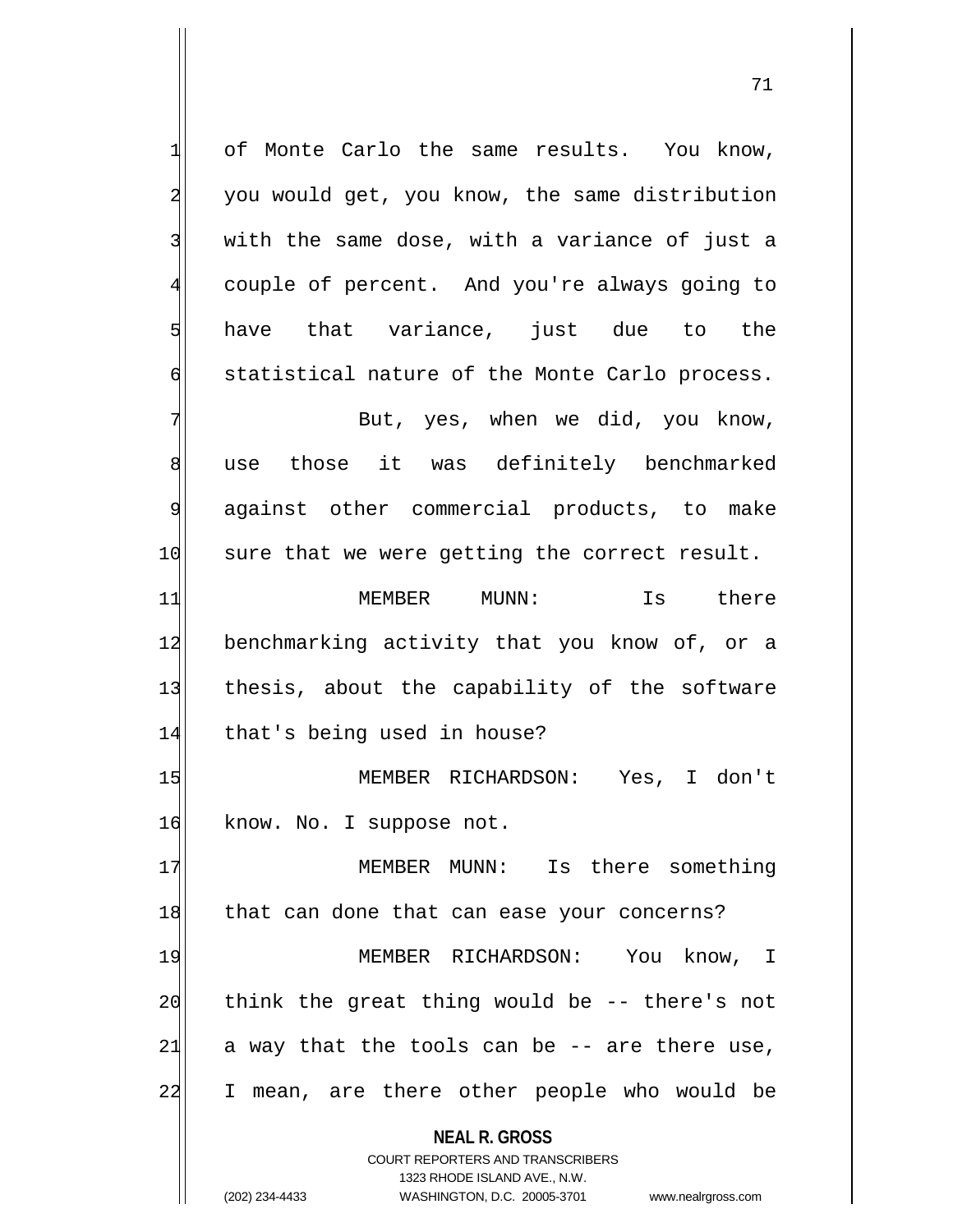**NEAL R. GROSS** COURT REPORTERS AND TRANSCRIBERS 1323 RHODE ISLAND AVE., N.W.  $1$  interested in using the tools, who can try 2 them? Or is it really kept in house? 3 MR. CALHOUN: What, the dose 4 reconstruction tools? 5 | MEMBER RICHARDSON: Yes. 6 MR. CALHOUN: Those are all in 7 house. 8| MR. HINNEFELD: I mean, are there 9 other people who would have an application for 10 this type of tool? 11 MEMBER RICHARDSON: I mean, that 12 was the first question. Are there people who  $13$  would use them? And what's the  $-$ 14 MR. HINNEFELD: I don't envision 15 who else would want to do this. Having done 16 it for ten years, why would anybody else want 17 to do this? 18 MEMBER RICHARDSON: I mean, there 19 are epidemiologists who do dose 20 reconstruction. Who take internal external 21 dose. And they use the IMBA program, for  $22$  example. When you have a  $-$ 

(202) 234-4433 WASHINGTON, D.C. 20005-3701 www.nealrgross.com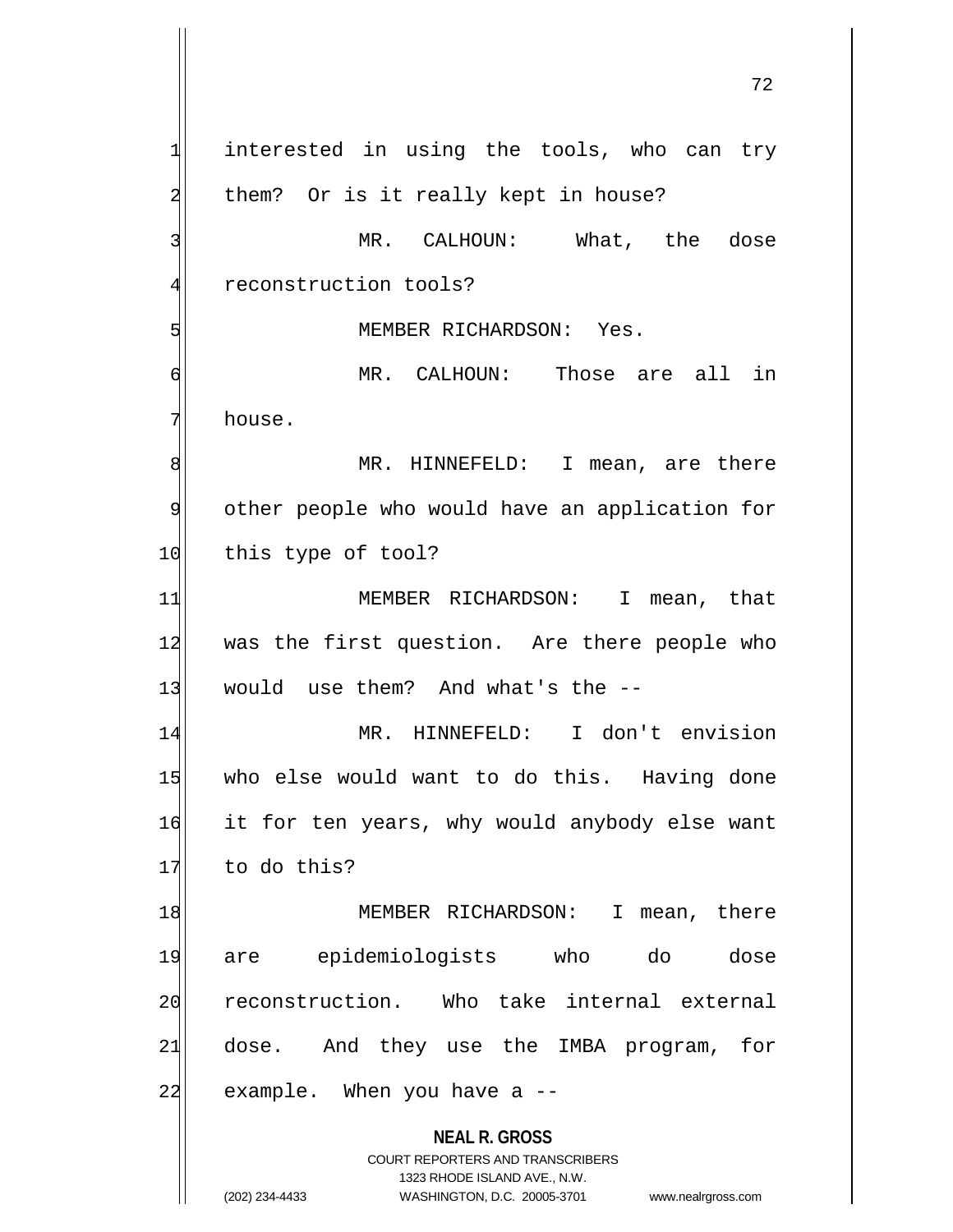| 1                       | MR. HINNEFELD: Yes, sure.                                                                           |
|-------------------------|-----------------------------------------------------------------------------------------------------|
| $\overline{\mathbf{c}}$ | MEMBER RICHARDSON: And you have a                                                                   |
| 3                       | version of the IMBA program, which is your                                                          |
| $\overline{4}$          | version of the IMBA program. Those people who                                                       |
| 5                       | use the IMBA program currently pay a high                                                           |
| 6                       | license fee for it. And that may be the                                                             |
| 7                       | obstacle to letting them use your version of                                                        |
| 8                       | it.                                                                                                 |
| $\overline{9}$          | MR. HINNEFELD: Boy, I don't know                                                                    |
| 10                      | what the -- I really can't speak to that in                                                         |
| 11                      | terms of the Vose licensing. And whether                                                            |
| 12                      | there would be a cost for doing something like                                                      |
| 13                      | that, or making it available.                                                                       |
| 14                      | But I would think that the dose                                                                     |
| 15                      | reconstructions we do would be considerably                                                         |
| 16                      | different from a dose reconstruction that                                                           |
| 17                      | would be done for an epidemiology study.<br>And                                                     |
| 18                      | that, I'm not so sure that our tools are                                                            |
| 19                      | flexible enough.                                                                                    |
| 20                      | They're not built with the<br>idea                                                                  |
| 21                      | that, let's build this tool so that one of the                                                      |
| 22                      | options the person has is to do<br>dose<br>a                                                        |
|                         | <b>NEAL R. GROSS</b><br><b>COURT REPORTERS AND TRANSCRIBERS</b>                                     |
|                         | 1323 RHODE ISLAND AVE., N.W.<br>(202) 234-4433<br>WASHINGTON, D.C. 20005-3701<br>www.nealrgross.com |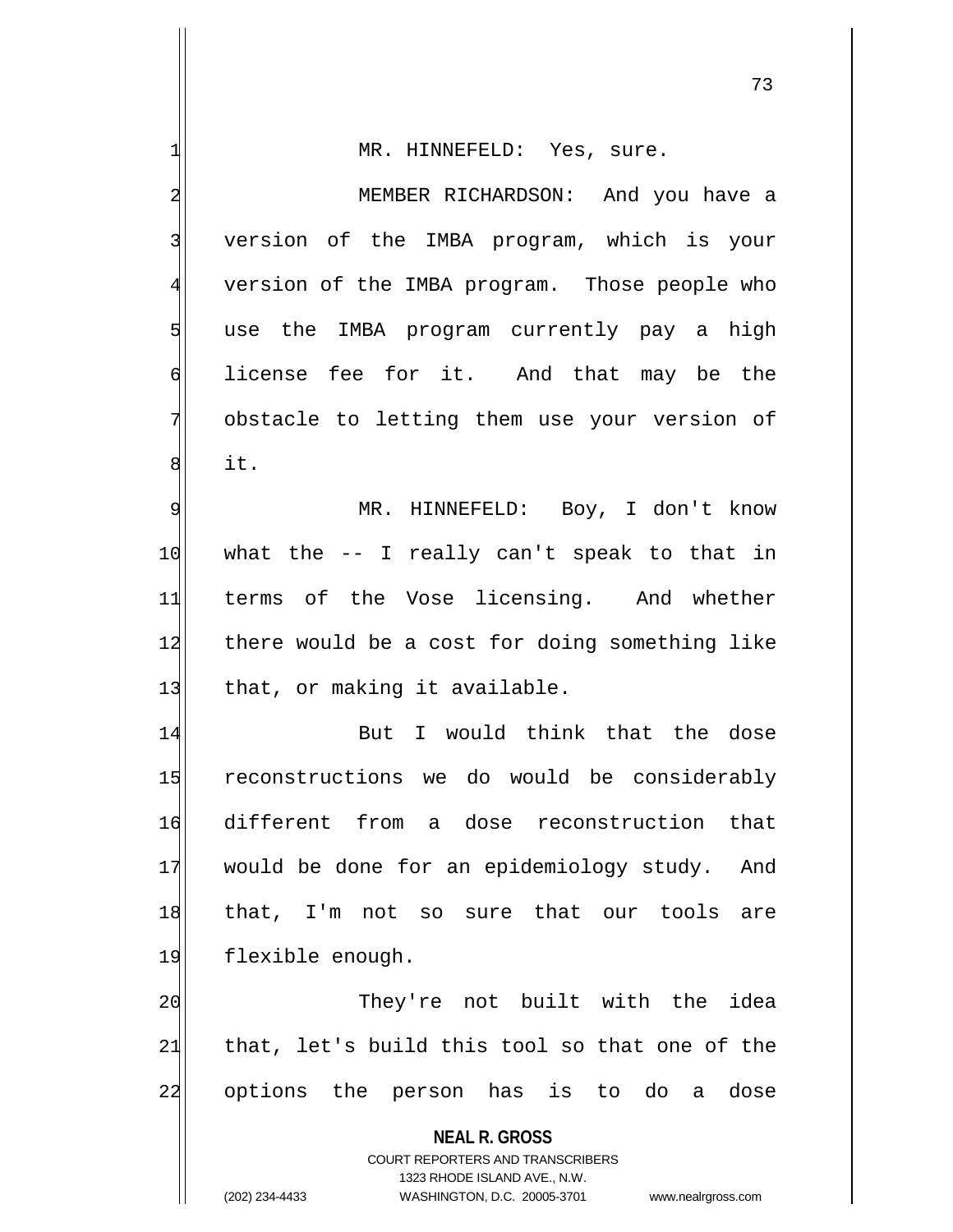1 reconstruction like we would do for an 2 epidemiology study.

3 | So I believe that -- I just don't 4 see the user population out there that would  $5$  have an interest in using these tools for any  $\phi$  purpose other than what we're using them for. 7 You know, we didn't try to build them for 8 epidemiology approaches.

9 MEMBER RICHARDSON: I mean, the 10 nice things is, you have the option to use the 11 tools for best estimates, as well as over 12 estimates.

13 I mean, you can specify 14 distributions around each annualized dose, in 15 a way which is at a level of sophistication 16 which is actually never done in epidemiology. 17 But it's probably, it may be a better tool  $18$  than those that I think that are often used. 19 MR. HINNEFELD: I think it would

20 require an overt effort on the part of an 21 epidemiologist, someone who does those 22 reconstructions for epidemiology, to say, okay

**NEAL R. GROSS**

COURT REPORTERS AND TRANSCRIBERS 1323 RHODE ISLAND AVE., N.W. (202) 234-4433 WASHINGTON, D.C. 20005-3701 www.nealrgross.com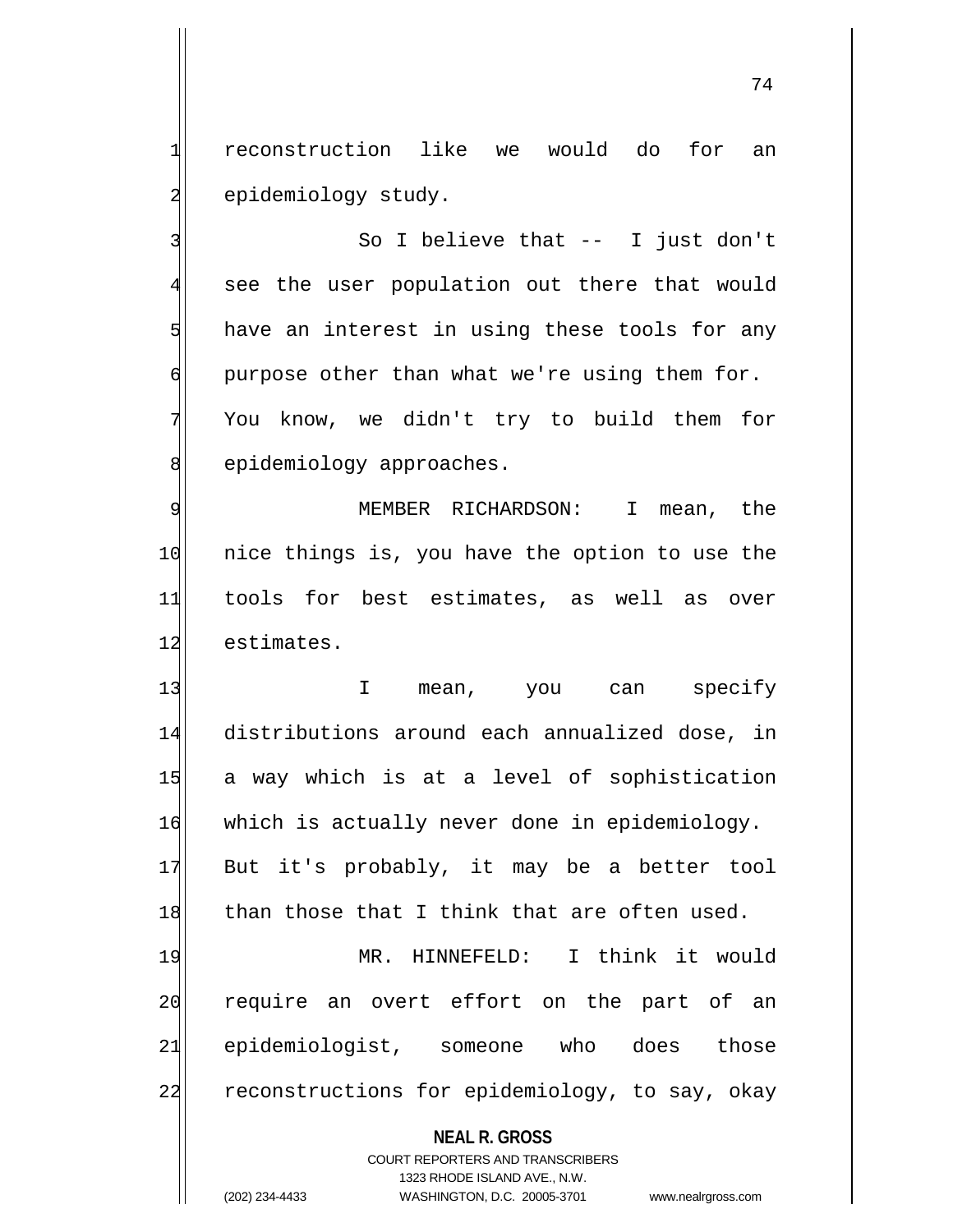**NEAL R. GROSS** COURT REPORTERS AND TRANSCRIBERS 1323 RHODE ISLAND AVE., N.W. (202) 234-4433 WASHINGTON, D.C. 20005-3701 www.nealrgross.com  $1$  if I were going to use this data set that we 2 have and an approximation of these tools, what 3 decisions would I want to put in here? 4 MEMBER RICHARDSON: Yes. 5 MR. HINNEFELD: And that, I think  $\mathfrak{h}$  actually it's kind of an interesting idea. 7 MEMBER RICHARDSON: Yes. 8 MR. HINNEFELD: But probably not 9 something we'll pursue on our dime right now. 10 I just don't see that as our task, you know, 11 as to what we've been trying to do with the 12 program. 13 MEMBER RICHARDSON: I mean, this 14 again, it gets to one of these things of, I 15 think the more opportunity for interaction 16 with, you know, academics who do the same sort 17 of work that you're doing. 18 If there's cross exchange it would 19 help with things it would help with my level 20 of comfort with things like verification.  $21$  That you have people who bring different tools 22 and evaluate the performance of these. Or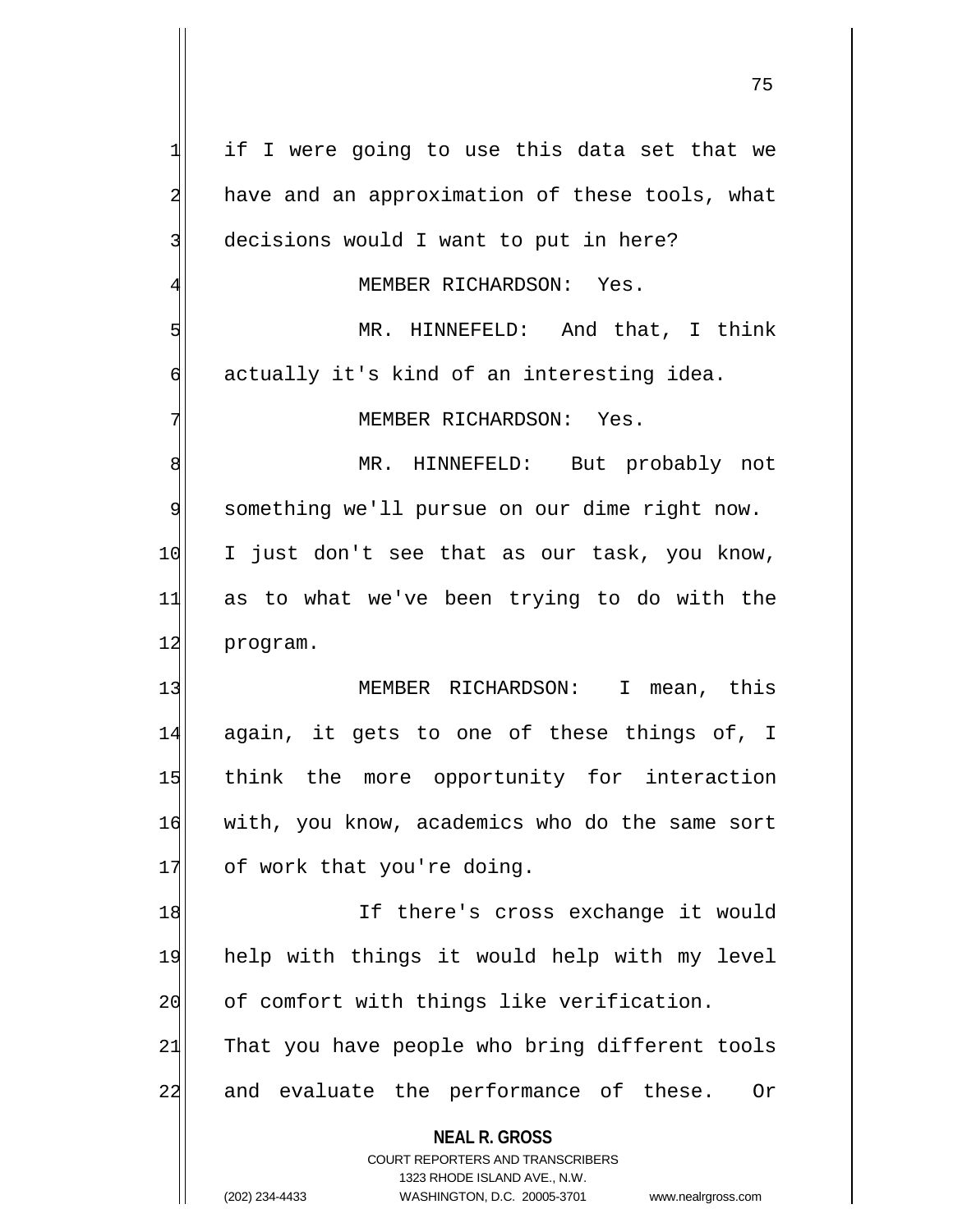different perspectives on them.

| $\overline{a}$          | I don't know what all the                                                                                                                                              |
|-------------------------|------------------------------------------------------------------------------------------------------------------------------------------------------------------------|
| $\overline{\mathbf{3}}$ | obstacles are. But I mean, I'm just looking                                                                                                                            |
| $\overline{4}$          | at Vose. It seems like there's David Vose,                                                                                                                             |
| 5                       | and there's somebody else who are involved in                                                                                                                          |
| $\overline{6}$          | it. I mean, it's -- I just, I don't know,                                                                                                                              |
| 7                       | yes.                                                                                                                                                                   |
| 8                       | MR. SIEBERT: Well, and one --                                                                                                                                          |
| 9                       | MEMBER RICHARDSON: But the whole                                                                                                                                       |
| 10                      | thing, the whole machinery is actually very                                                                                                                            |
| 11                      | black boxy to me. And so it's, you know, and                                                                                                                           |
| 12                      | it's a very, very complicated black box. And                                                                                                                           |
| 13                      | so how do you verify, I mean, without having                                                                                                                           |
| 14                      | people have a chance to look at it?                                                                                                                                    |
| 15                      | MR. SIEBERT: Well what I was                                                                                                                                           |
| 16                      | going to say is, one of the tools that we are                                                                                                                          |
| 17                      | presently working on that's coming down the                                                                                                                            |
| 18                      | road is CLL, since CLL has been added as a                                                                                                                             |
| 19                      | grade in cancer.                                                                                                                                                       |
| 20                      | And the precursor -- There's not                                                                                                                                       |
| 21                      | an organ of interest for CLL, since it's the                                                                                                                           |
| 22                      | precursor cells to the blood. And it's moving                                                                                                                          |
|                         | <b>NEAL R. GROSS</b><br><b>COURT REPORTERS AND TRANSCRIBERS</b><br>1323 RHODE ISLAND AVE., N.W.<br>(202) 234-4433<br>WASHINGTON, D.C. 20005-3701<br>www.nealrgross.com |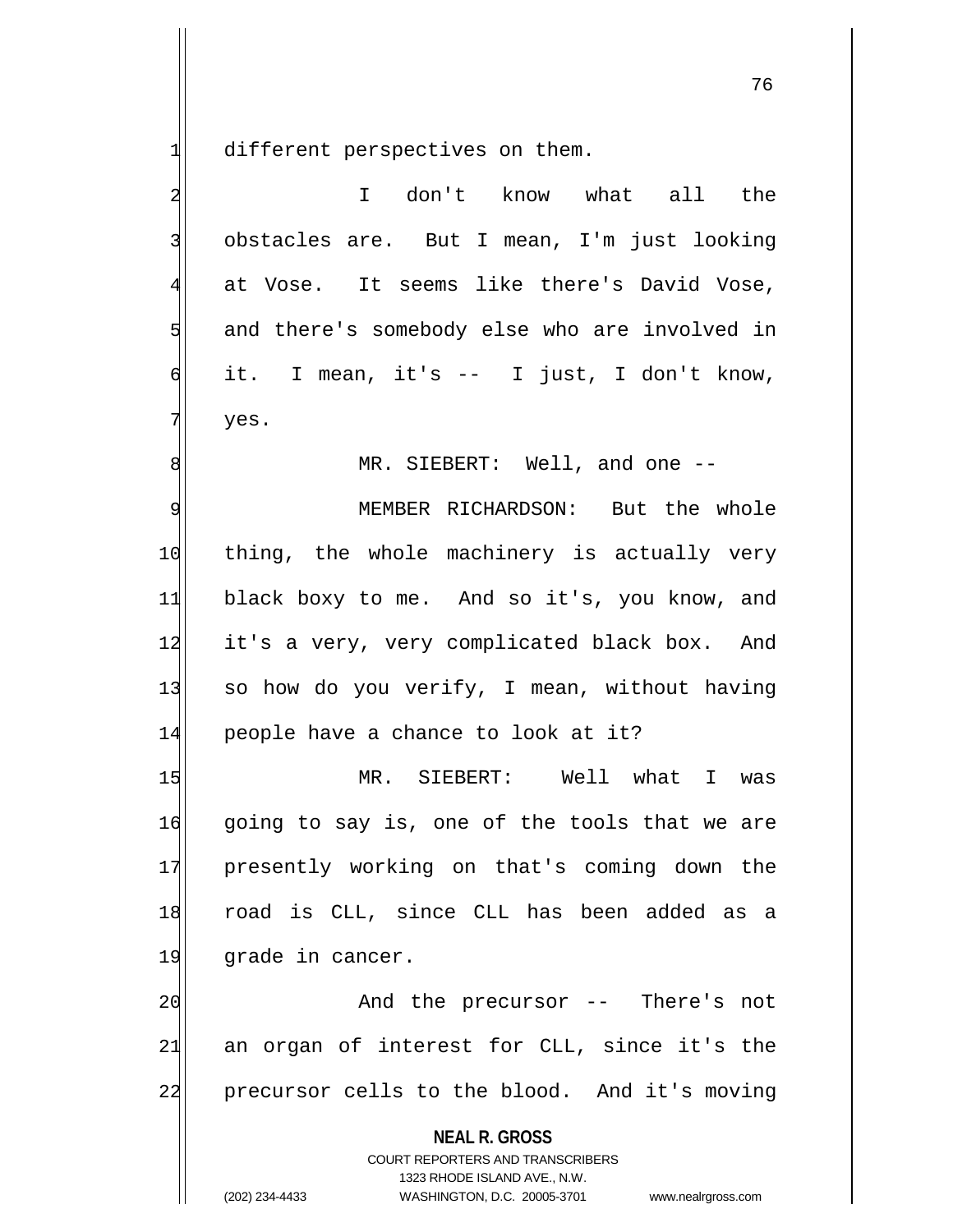$1$  throughout the body and into the organs.

2 Based on that we are working with 3 developing a tool for implementing the 4 methodology for assessing CLL. And we are  $5$  actually developing the tool under Vose. But  $\mathfrak{h}$  we are benchmarking it against At Risk.

7 So there are different places 8 where we are trying to do, and as we said, 9 when Vose first came on line doing 10 benchmarking against different software 11 packages as well. As we run into those 12 situations, yes, we're doing what we can to 13 work on those type of benchmarks.

14 MR. HINNEFELD: Was Daniel 15 Stancescu involved in that? He was involved 16 in that, right?

17 MR. SIEBERT: Yes, Daniel's 18 working on it, yes.

19 MR. HINNEFELD: That's our 20 statistician. I don't know if there's more we  $21$  can learn about and talk about more, you know, 22 of that actual activity. I think if we're

**NEAL R. GROSS**

COURT REPORTERS AND TRANSCRIBERS 1323 RHODE ISLAND AVE., N.W. (202) 234-4433 WASHINGTON, D.C. 20005-3701 www.nealrgross.com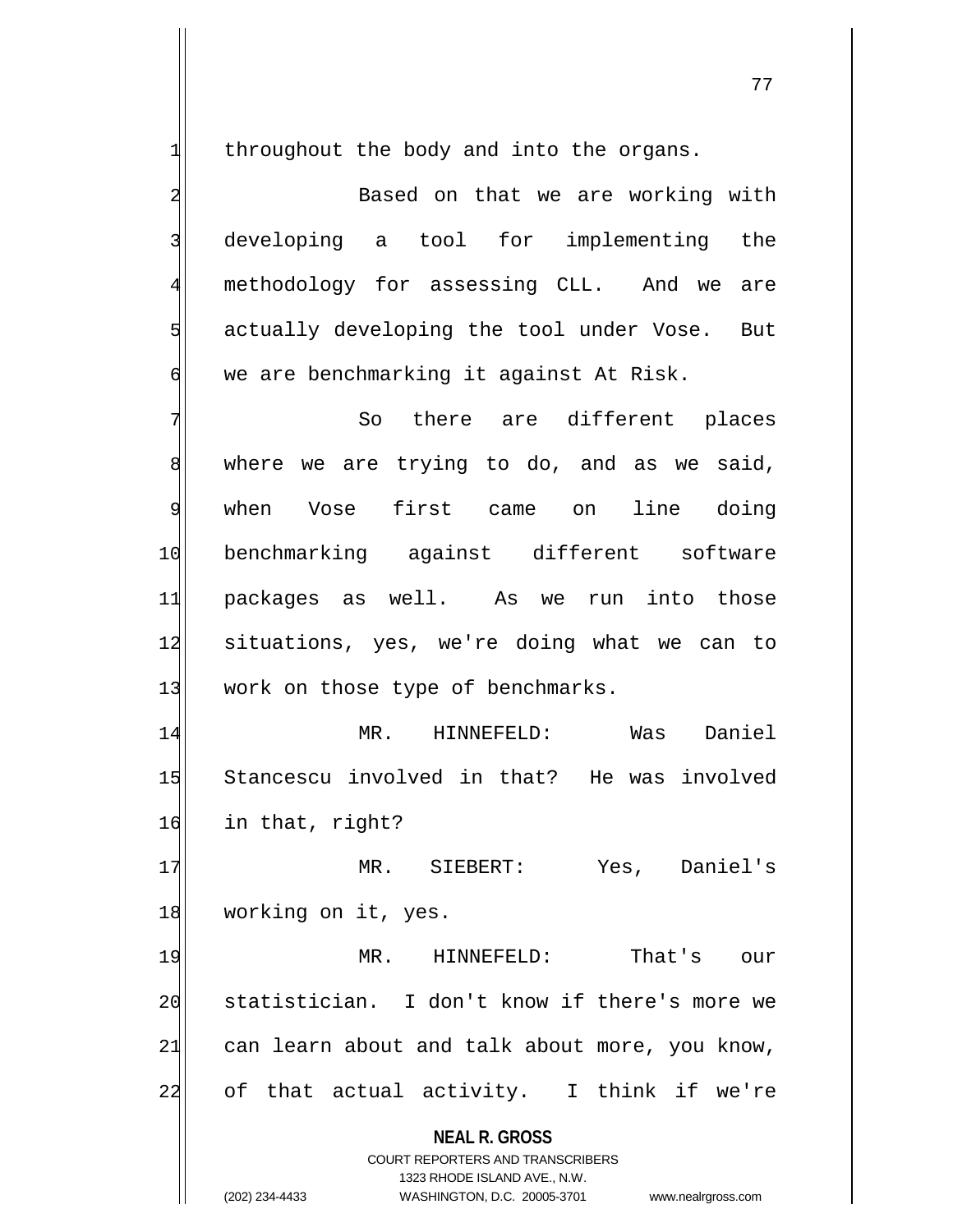$1$  interested in that, I think we might be able 2 to get Daniel down there, or Jen to speak 3 about it.

4 I don't know about today. But at 5| some other meeting we could. So it's a 6 thought. Because it wasn't, you know, this 7 wasn't, you know, we were engaged in that, in 8 6 8 10 that benchmarking process that we developed.

9 So we could, someone do what I'm 10 not smart enough to know much about. But it 11 wasn't something that ORAU did without any 12 oversight from our people.

13 So, yes, I don't know where else 14 to go with this. I understand your point. 15 And a broad user base with who could then 16 essentially send in bug reports, essentially.

17 MEMBER RICHARDSON: Right.

18 MR. HINNEFELD: With, you know, I 19 am familiar with that sort of approach. I 20 just don't see the user base. Because we 21 didn't build it for any purpose other than 22 this program.

**NEAL R. GROSS**

COURT REPORTERS AND TRANSCRIBERS 1323 RHODE ISLAND AVE., N.W. (202) 234-4433 WASHINGTON, D.C. 20005-3701 www.nealrgross.com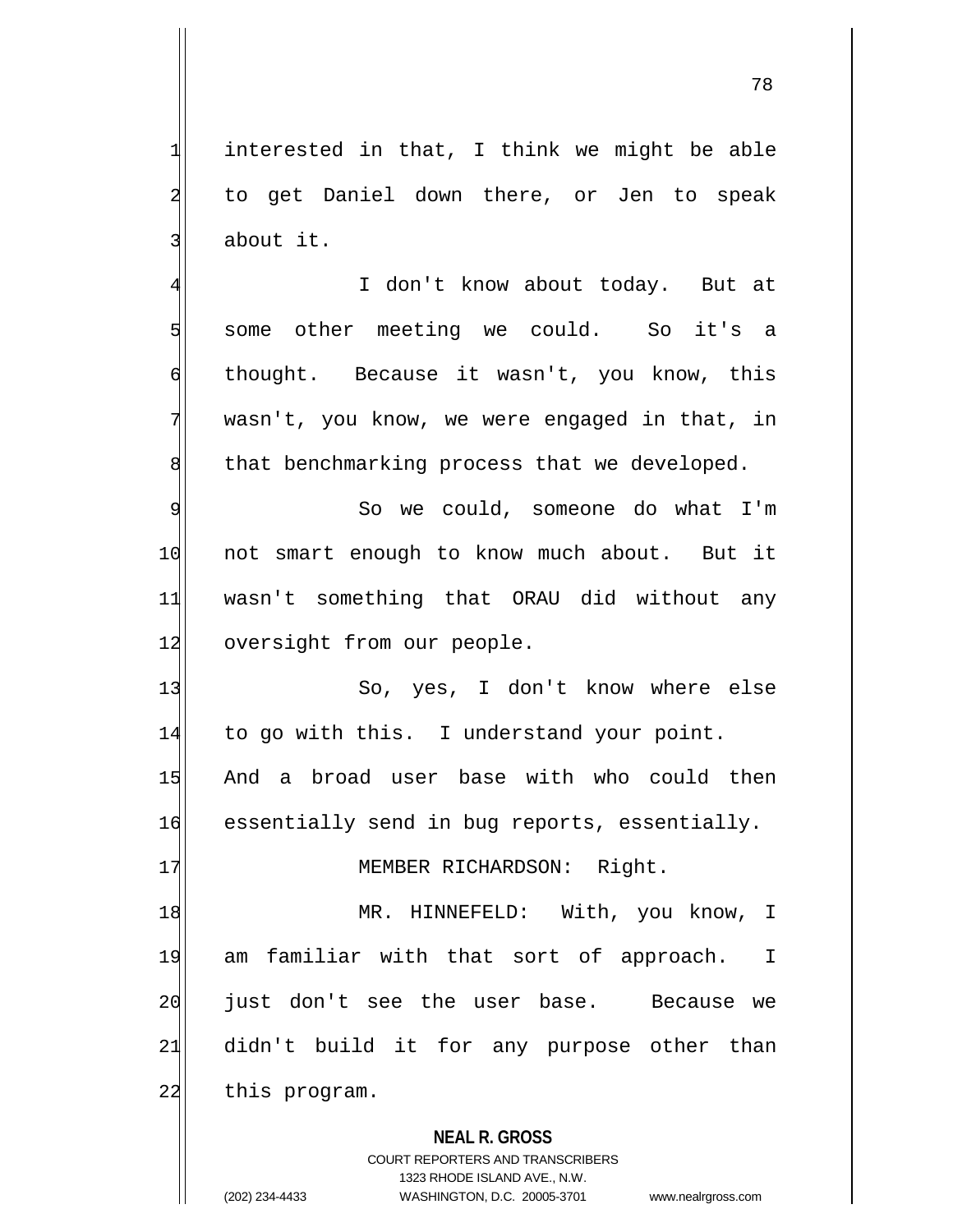**NEAL R. GROSS** COURT REPORTERS AND TRANSCRIBERS 1323 RHODE ISLAND AVE., N.W. (202) 234-4433 WASHINGTON, D.C. 20005-3701 www.nealrgross.com 1 MEMBER RICHARDSON: Which is a, 2 you know, a strength and a limitation, right? 3<sup>|</sup> MR. HINNEFELD: Yes. 4 MEMBER RICHARDSON: It's like the  $5$  first, you build a car the first time. 6 MR. HINNEFELD: Yes, I guess. I 7 guess. Yes, it does provide, you know -- $8$  You're right. You don't have as much overall, 9 you know, world wide review of it, as you may 10 have on other things. 11 MEMBER KOTELCHUCK: And a lot's 12 riding on it. A lot's riding on it, so --13 MR. HINNEFELD: I know. 14 MEMBER KOTELCHUCK: And that's  $15$  really  $-$ 16 MR. KATZ: Well do you want to see 17 the benchmarking results? Because if they're 18 using Crystal Ball and the other --19 MR. HINNEFELD: At Risk. At Risk 20 was the CDC authorized replacement for Crystal  $21$  Ball. 22 MR. KATZ: If they're using, if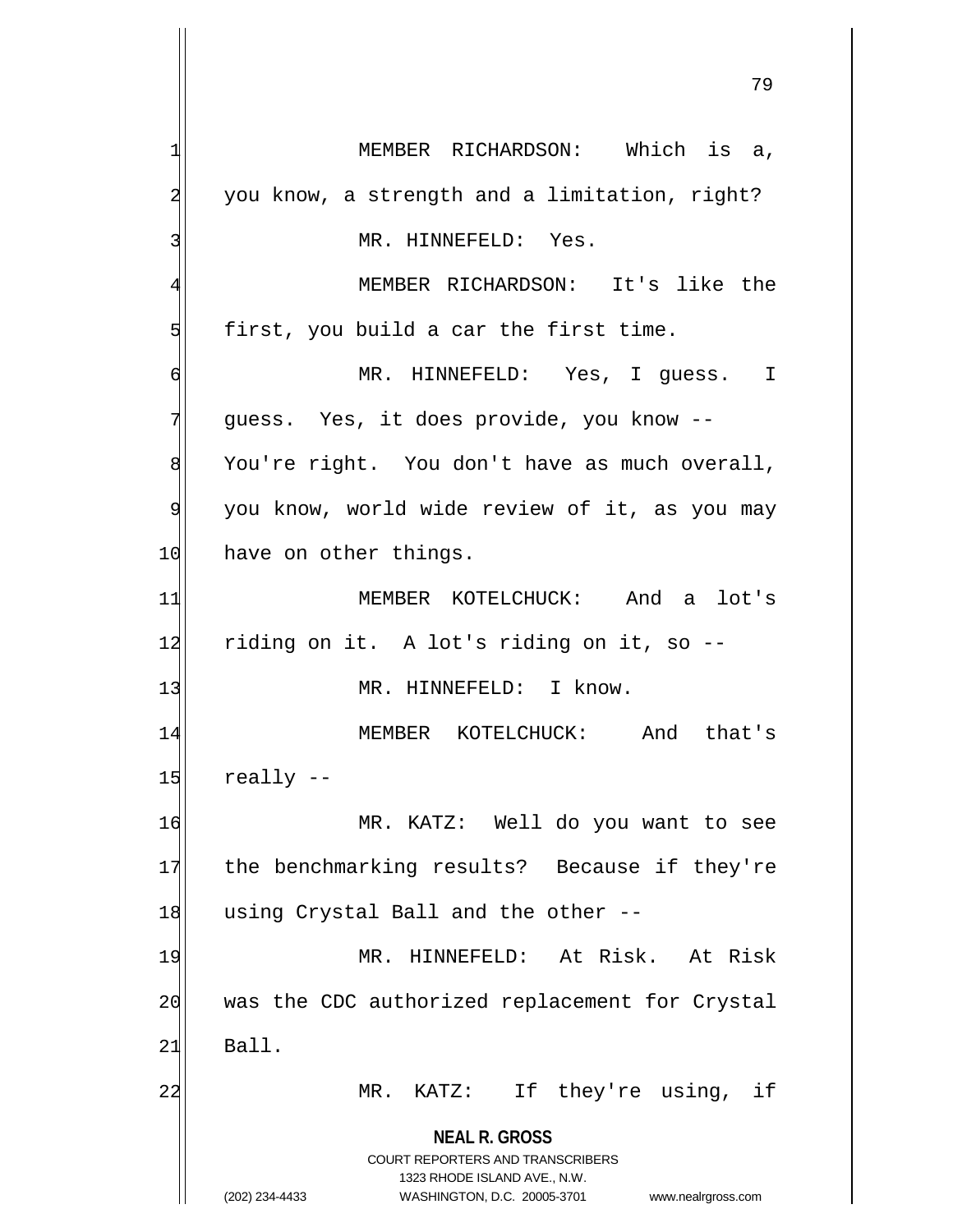**NEAL R. GROSS** COURT REPORTERS AND TRANSCRIBERS 1323 RHODE ISLAND AVE., N.W. 1 they're benchmarking against those, and 2 they're getting the same results, where's the 3 room for concern, really? I mean --4 MEMBER RICHARDSON: Yes, I, you  $5$  know  $-$ 6 MEMBER KOTELCHUCK: You worry in a 7 very complex program that both efforts can be 8 mistaken at some points. I mean, there are so 9 many different issues that come up. 10 MR. HINNEFELD: The issue is that 11 if it is particularly complex, if you're 12 dealing with a complex system you don't 13 benchmark every conceivable situation. So you  $14$  have  $-$  that's the issue. 15 MR. KATZ: But that's what I said. 16 Do you want to see the benchmark testing? 17 MEMBER RICHARDSON: Well that's -- $18$  But the thing is, I mean  $-$ 19 MR. KATZ: The extent to which --20 | MEMBER RICHARDSON: -- he was 21 describing like Explorer. But, you know, the 22 convolution of two normal distributions. And

(202) 234-4433 WASHINGTON, D.C. 20005-3701 www.nealrgross.com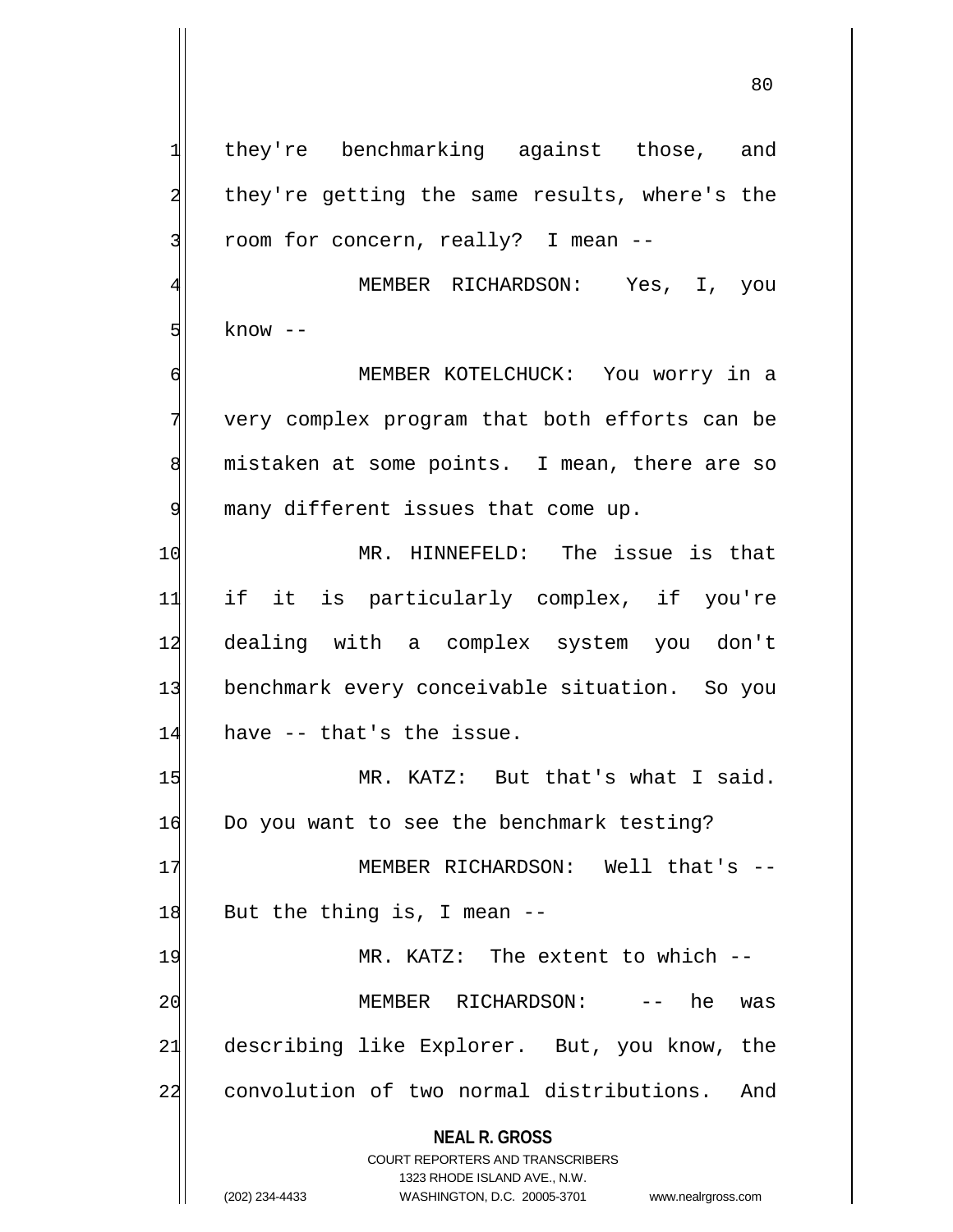1 I certainly hope that, you know, that two 2 random number generators can lay together  $3$  that.

**NEAL R. GROSS** COURT REPORTERS AND TRANSCRIBERS 1323 RHODE ISLAND AVE., N.W. 4 But this, I mean, actually a lot  $5$  of the distributions that end up getting 6 d| layered one on top of the other here are so 7 complicated that it's really hard to kind of 8 8 and think through the possibilities. And to, you  $9$  know, it's a hard thing to test that way. 10 MR. HINNEFELD: So then it sounds  $11$  like it's  $-$ 12 MR. KATZ: Part of this is just 13 sort of a limitation of the world as we have 14 it. 15 MEMBER RICHARDSON: Well it is.  $16$  Except that the more users there are of the  $-$ 17 MR. KATZ: Yes. No, I understand. 18 MEMBER RICHARDSON: -- who have 19 been trying things that are questionable, it's  $20$ 21 MEMBER MUNN: But we don't have a 22 Dancing With the Stars audience.

(202) 234-4433 WASHINGTON, D.C. 20005-3701 www.nealrgross.com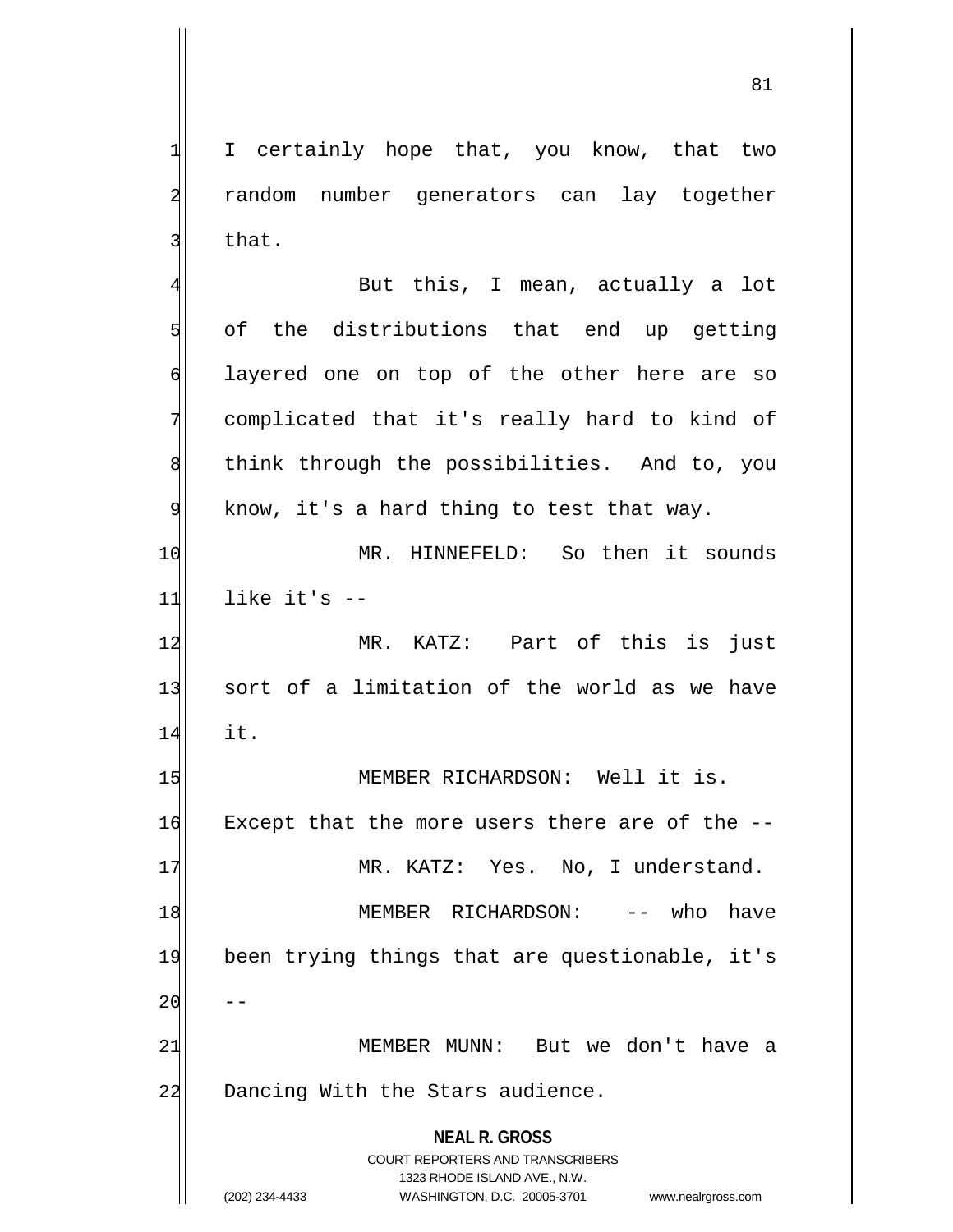1 MEMBER RICHARDSON: No. But I 2 mean, it's actually kind of surprising. There  $3$  are so  $-$  I mean, you look around the world, 4 there actually are a lot of people who are  $5$  dealing with uncertainties in radiation risk 6 modeling. There are some very good groups.

7 MEMBER MUNN: And the middle serve 8 b 8 the number generators generated who build a 9 workshop. So if we don't know what can be 10 done to help ease your concern it's hard to 11 give directive to the agency though.

12 MEMBER RICHARDSON: Yes. I was  $13$  just trying to clarify where we are.

## 14 MEMBER MUNN: Yes.

15 MR. SIEBERT: Okay. And where we 16 are is -- and then of course we have the test 17 suspension and resumption criteria. If a 18 tester does find an issue with the tool we 19 stop and work with the developer. And we get 20 it fixed and get back to it.

21 Test deliverables. All the 22 documentation goes along with it, input,

**NEAL R. GROSS**

COURT REPORTERS AND TRANSCRIBERS 1323 RHODE ISLAND AVE., N.W. (202) 234-4433 WASHINGTON, D.C. 20005-3701 www.nealrgross.com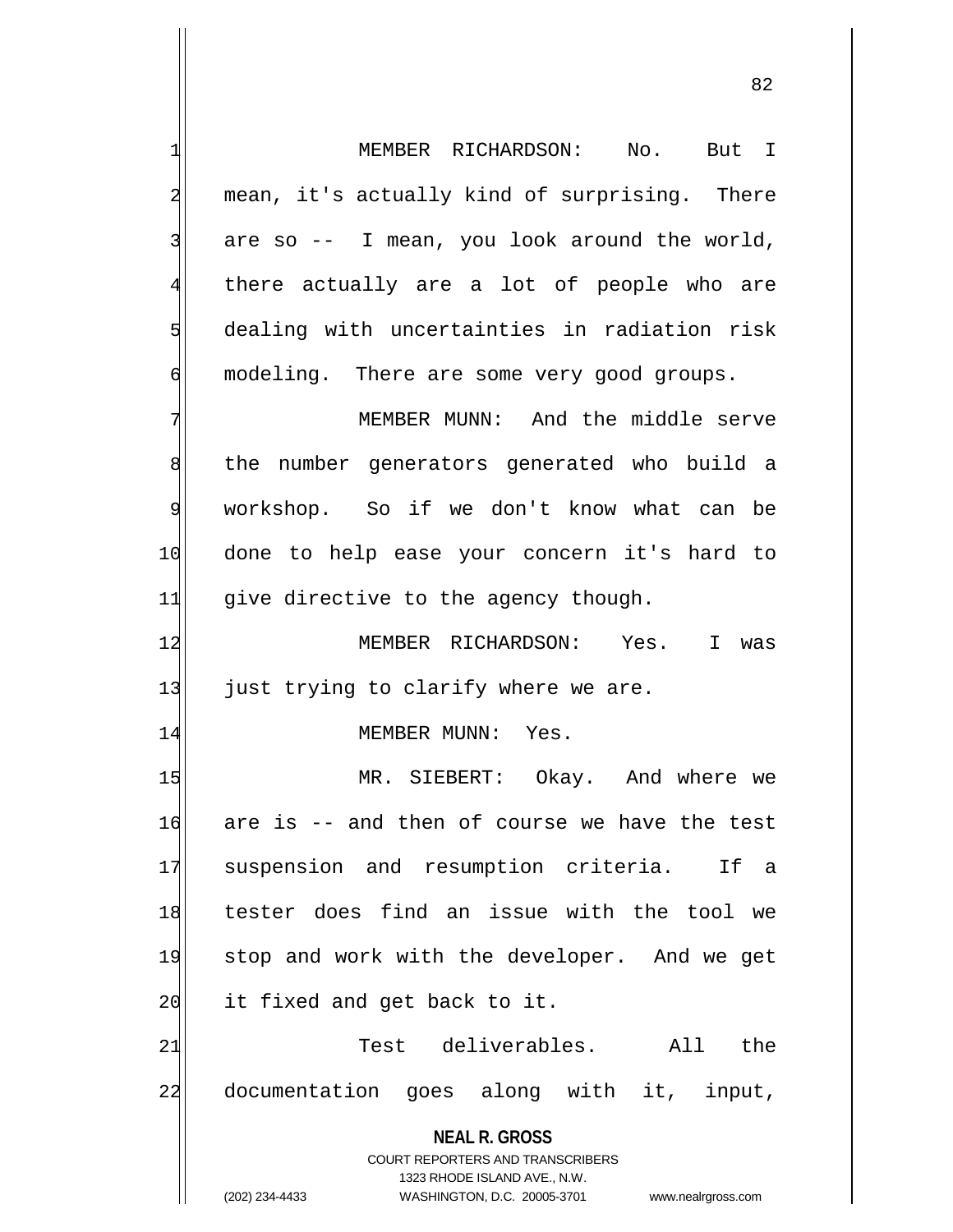**NEAL R. GROSS** COURT REPORTERS AND TRANSCRIBERS 1323 RHODE ISLAND AVE., N.W. 1 output, all the documentation. And require 2 the coordination with other organizations. 3 Brequently we have to deal with 4 IT, obviously. Especially if it's something  $5$  that is production related, that we can't be 6 testing a production tool in production. 7 So we have to have a test 8 environment set up with IT. And they take 9 care of all that kind of stuff for us. And 10 then just a general listing of tasks. 11 and it's just a straightforward 12 step through of, Step One, you're checking for 13 this. You perform Step One, and here's your 14 outcome. Verify that the outcome is this one. 15 Verifying, you know, push this button and 16 verify Step Two, and so on and so forth. This  $17$  is a security  $-$ 18 and MEMBER MUNN: Is it? 19 MR. KATZ: I don't know, it looks  $20$  fuzzy to me. Is it fuzzy, or is it me? 21 MR. SIEBERT: It probably is fuzzy 22 from the copy. Because if you look at the

(202) 234-4433 WASHINGTON, D.C. 20005-3701 www.nealrgross.com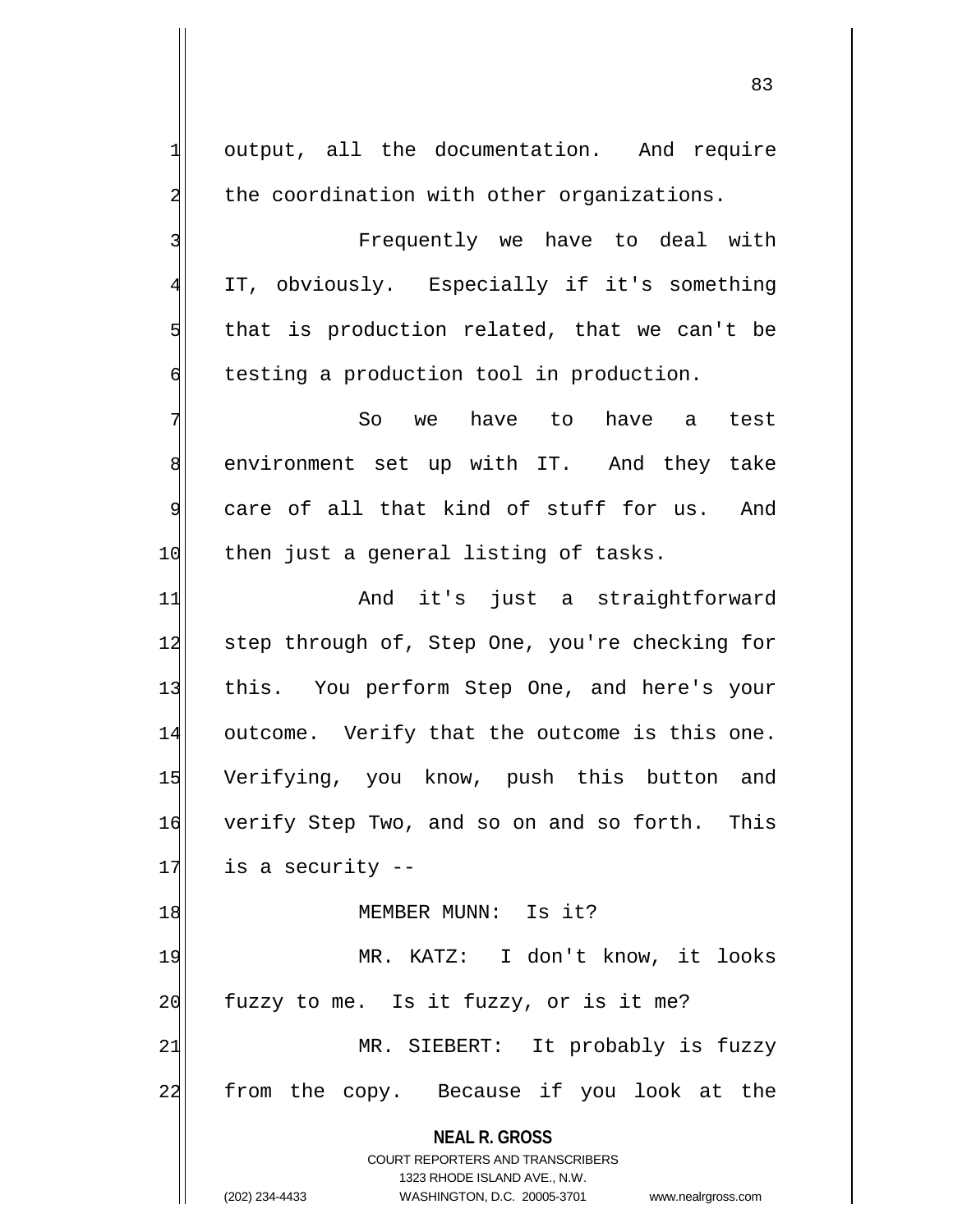**NEAL R. GROSS** COURT REPORTERS AND TRANSCRIBERS 1323 RHODE ISLAND AVE., N.W.  $1$  text at the top it's not as fuzzy. 2 MR. KATZ: I didn't bring my  $3$  qlasses. That's the problem. 4 MEMBER MUNN: That's the problem 5 MR. FARVER: That is completed for 6 each tool, right? 7 MR. SIEBERT: That is completed 8 for every tool that rises to the level of 9 using a test plan. 10 MR. FARVER: Okay. 11 MR. SIEBERT: We're going to get 12 to that. And then a V&V deficiency report, 13 what the testers found if there were 14 deficiencies. And this just goes back and 15 forth between the developer and the tester, 16 until there's a verified corrected result, and 17 it's implemented. 18 18 This is where you were getting 19 into, Doug, the graded approach. The software 20 integrity levels. The IEEE standard has 21 various levels of integrity. The highest 22 level is if someone loses their life because

<sup>(202) 234-4433</sup> WASHINGTON, D.C. 20005-3701 www.nealrgross.com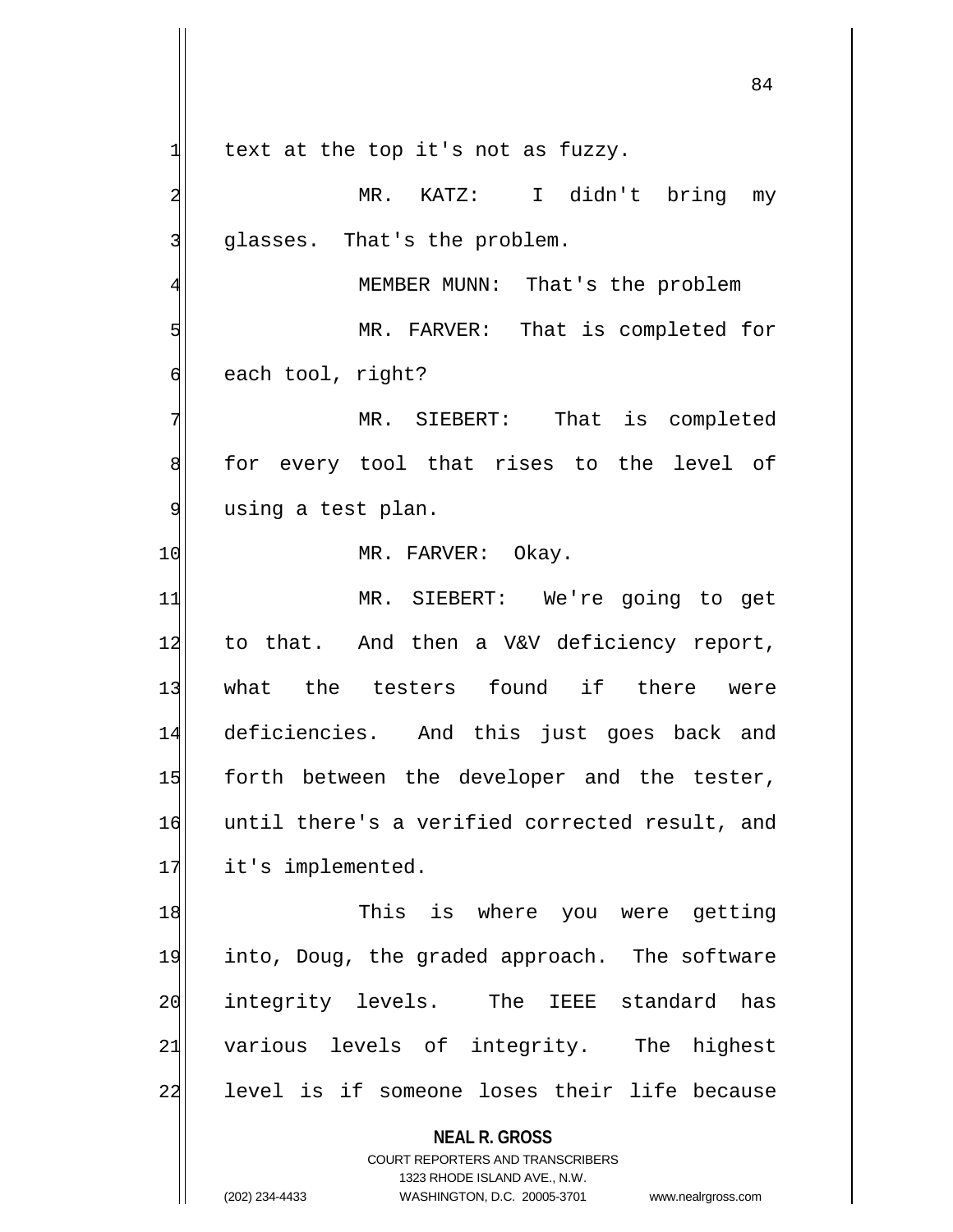1 of software fails.

**NEAL R. GROSS** COURT REPORTERS AND TRANSCRIBERS 2 Obviously we're not at that level. 3 It's very important to everybody involved.  $4$  But it's not at that level. So those are the 5 5 5 5 st versuing the IEEE. They didn't 6 6 necessarily quite apply to how we were doing  $7$  what we do. 8 8 So we put together our graded 9 approach based on complexity of the tools and 10 transparency of the tools. The more complex, 11 and the less transparent, the more testing  $12$  that has to be gone through. 13 And for the ones where we don't do 14 a full test plan we have a Form 54. And 15 that's basically a listing of the items that 16 need to be tested. And the tester walks 17 through it. 18 and I've got a couple of examples 19 to show you, and walk through it. Just 20 because it's not as complicated as a full test 21 plan and required. Our full test plans are 22 things like the CAD process.

1323 RHODE ISLAND AVE., N.W.

(202) 234-4433 WASHINGTON, D.C. 20005-3701 www.nealrgross.com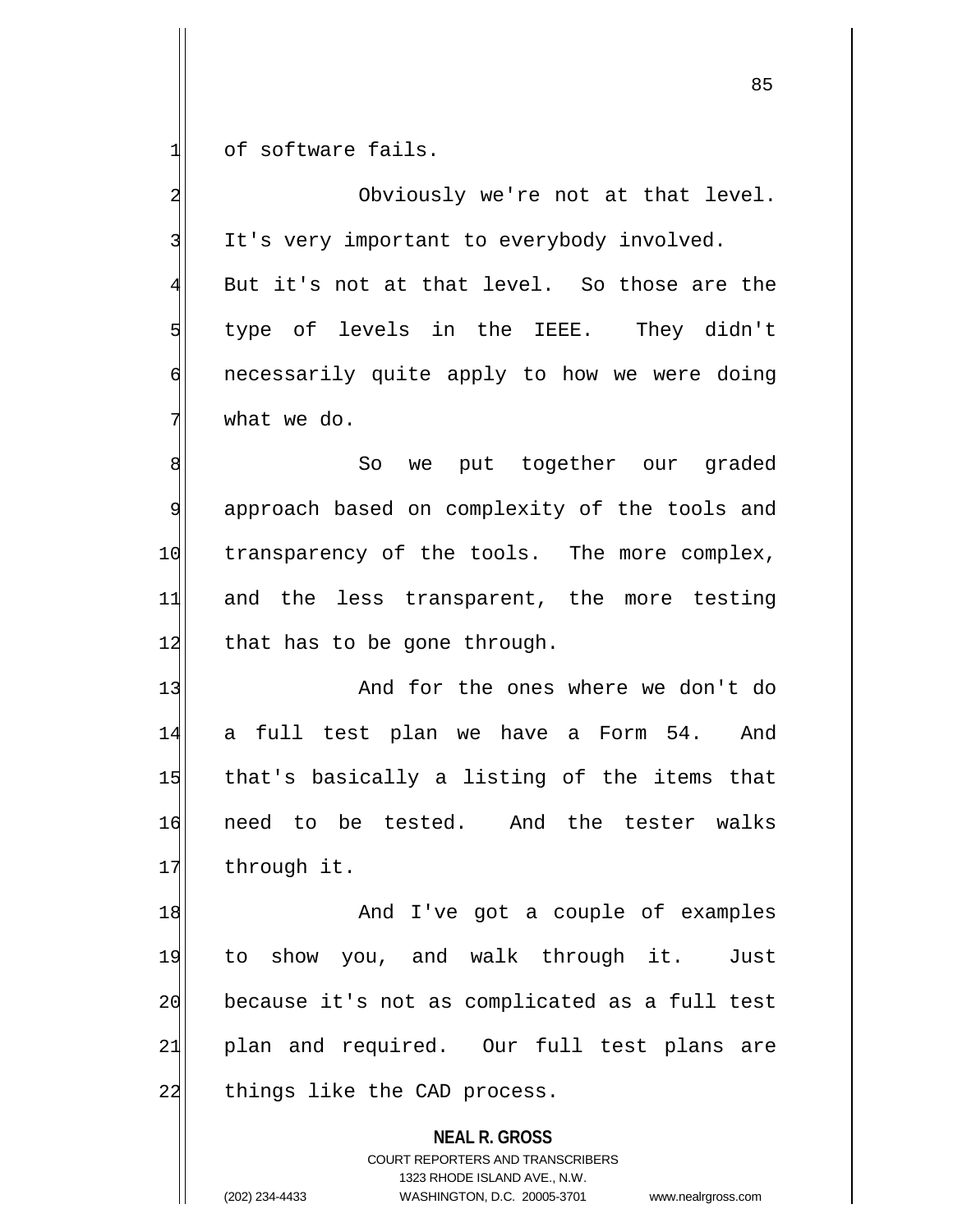**NEAL R. GROSS** COURT REPORTERS AND TRANSCRIBERS 1323 RHODE ISLAND AVE., N.W.  $1$  We deal with a very, very 2 complicated and very, to use your word, very 3 black box type of tools. As soon as we pull 4 Monte Carlo out of the external tools, they 5 Solution 100k really complicated. But you can follow  $6$  from  $-$ 7 And I know Doug can attest to 8 this. Because he's had to do it in some 9 tools. You can follow from where the input 10 is, through the steps, not matter where it 11 moves in the tool. It can be complicated 12 where it goes. 13 But where the final answer is, you 14 can actually scratch it on a piece of paper 15 and get the same answer. As long as we're not 16 going into distributions. So they may appear 17 complex and black boxy. 18 But when you go at a separate 19 piece at a time, they're not as complicated as 20 something like CAD, where you put in a number  $21$  and all the IMBA stuff was pulled together. 22 And then you get a final answer,

(202) 234-4433 WASHINGTON, D.C. 20005-3701 www.nealrgross.com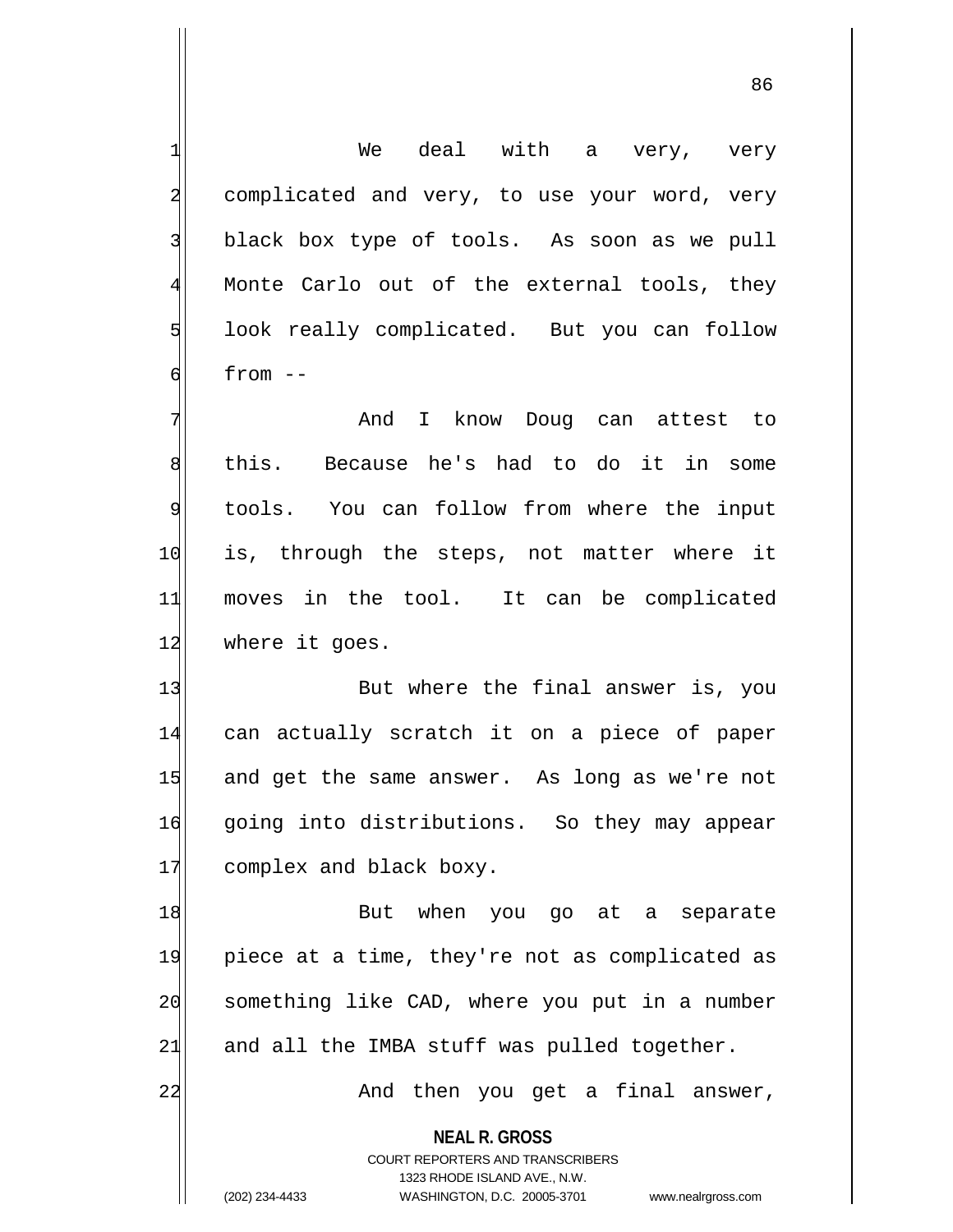1 which it's very difficult to verify 2 separately. So when we do this -- And this  $3$  is not just in the test plans, but also in the 4 Form 54s. Obviously, independent 5 verifications is a cornerstone for us. Very 6 much like peer review.

7 It's an independent reviewer is 8 going through anything that's not cosmetic, 9 like, you know, color changes and font changes 10 and things, things like that.

11 Any change we make to the tool is 12 independently verified by a qualified 13 individual, who's not the person who made the 14 changes. As I said, same as peer review. 15 Normally our independent reviewers, testers, 16 are the dose reconstruction leads for the 17 sites of interest.

18 So the Rocky Flats tool, it would 19 be the person who is in charge of Rocky Flats, 20 who would know it most intimately. Now  $21$  there's times we have to get that individual 22 involved in the development of the tool,

> **NEAL R. GROSS** COURT REPORTERS AND TRANSCRIBERS

> > 1323 RHODE ISLAND AVE., N.W.

(202) 234-4433 WASHINGTON, D.C. 20005-3701 www.nealrgross.com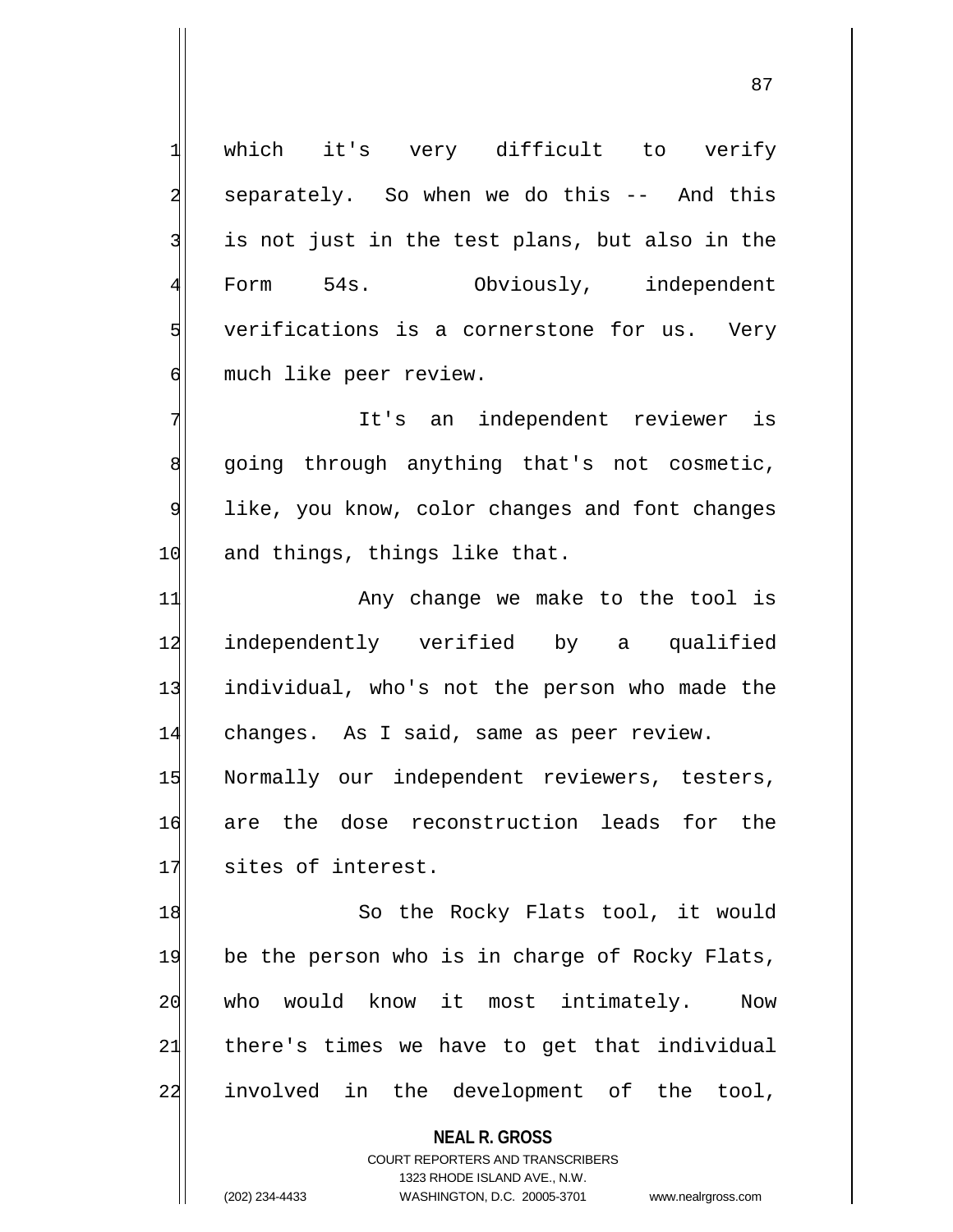1 because it's very complicated.

| $\overline{\mathbf{c}}$ | Such as Rocky is a great example,                                                                                                                                      |
|-------------------------|------------------------------------------------------------------------------------------------------------------------------------------------------------------------|
| $\overline{3}$          | because all the NRDB, how you deal with the                                                                                                                            |
| 4                       | neutron dose reconstruction data, along with                                                                                                                           |
| 5                       | the other data. What subtractions there are.                                                                                                                           |
| $\sigma$                | So we actually pull the site                                                                                                                                           |
| 7                       | person into the development of the tool. So                                                                                                                            |
| 8                       | we have a separate individual do the testing                                                                                                                           |
| 9                       | of the tool. That's after that. Let me pull                                                                                                                            |
| 10                      | $up$ --                                                                                                                                                                |
| 11                      | MR. STIVER: Scott, before you                                                                                                                                          |
| 12                      | start on that --                                                                                                                                                       |
| 13                      | MR. SIEBERT: Yes.                                                                                                                                                      |
| 14                      | MR. STIVER: -- the last slide.                                                                                                                                         |
| 15                      | Do you have a kind of a generalized protocol                                                                                                                           |
| 16                      | that you give to these testers? Sort of                                                                                                                                |
| 17                      | trying to break it in this way using these                                                                                                                             |
| 18                      | types of techniques? Or is it because each                                                                                                                             |
| 19                      | site is, some of the little nuances that, like                                                                                                                         |
| 20                      | you say --                                                                                                                                                             |
| 21                      | Like with Rocky you have to bring                                                                                                                                      |
| 22                      | in, you know, an individual who really knows                                                                                                                           |
|                         | <b>NEAL R. GROSS</b><br><b>COURT REPORTERS AND TRANSCRIBERS</b><br>1323 RHODE ISLAND AVE., N.W.<br>(202) 234-4433<br>WASHINGTON, D.C. 20005-3701<br>www.nealrgross.com |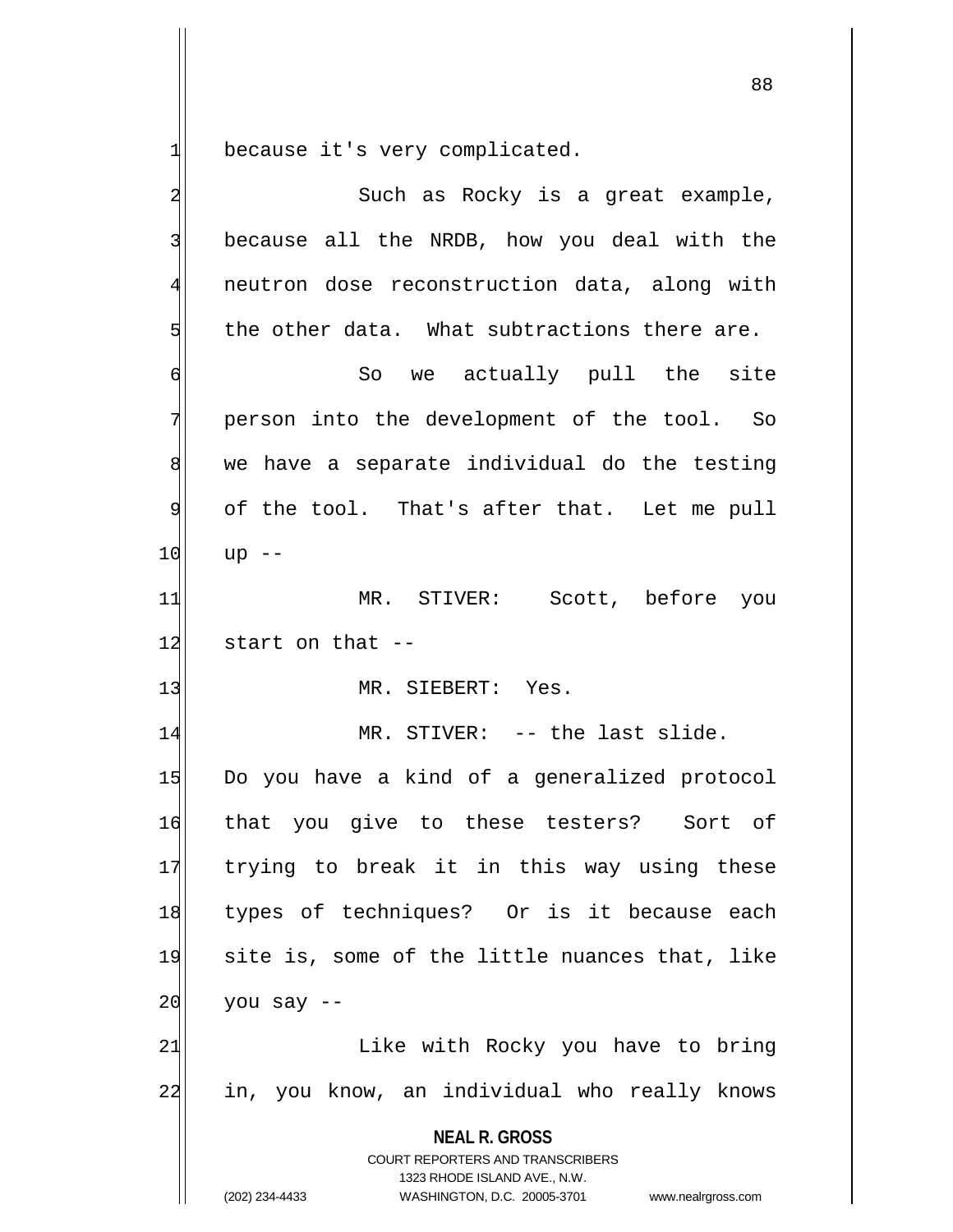| 1              | that aspect of that tool? So you basically                          |
|----------------|---------------------------------------------------------------------|
| $\overline{a}$ | kind of let them go ahead and take charge?                          |
| 3              | MR. SIEBERT: Keith, feel free to                                    |
| $\overline{4}$ | jump in and tell me if I'm going off                                |
| 5              | reservation here. But generally speaking,                           |
| $\sigma$       | when we're updating the tools to develop that                       |
| 7              | whole thing, we know what the specific issues                       |
| 8              | are that we're updating, and what we're                             |
| 9              | applying.                                                           |
| 10             | So the tester can have a list of                                    |
| 11             | what the issues were that were updated in the                       |
| 12             | tool. So they can walk through each of those                        |
| 13             | issues, and say, okay was this correctly                            |
| 14             | identified? Was it implemented correctly?                           |
| 15             | Such as right here, I pulled up                                     |
| 16             | Lawrence Berkeley National Lab when we did an                       |
| 17             | update to that. The person verifying 2X                             |
| 18             | missed doses is now reported as 1X. That is                         |
| 19             | sticking --                                                         |
| 20             | Back when we changed how<br>we                                      |
| 21             | recorded things, missed dose used to<br>be                          |
| 22             | reported at the 95th percent confidence level                       |
|                | <b>NEAL R. GROSS</b><br><b>COURT REPORTERS AND TRANSCRIBERS</b>     |
|                | 1323 RHODE ISLAND AVE., N.W.                                        |
|                | WASHINGTON, D.C. 20005-3701<br>(202) 234-4433<br>www.nealrgross.com |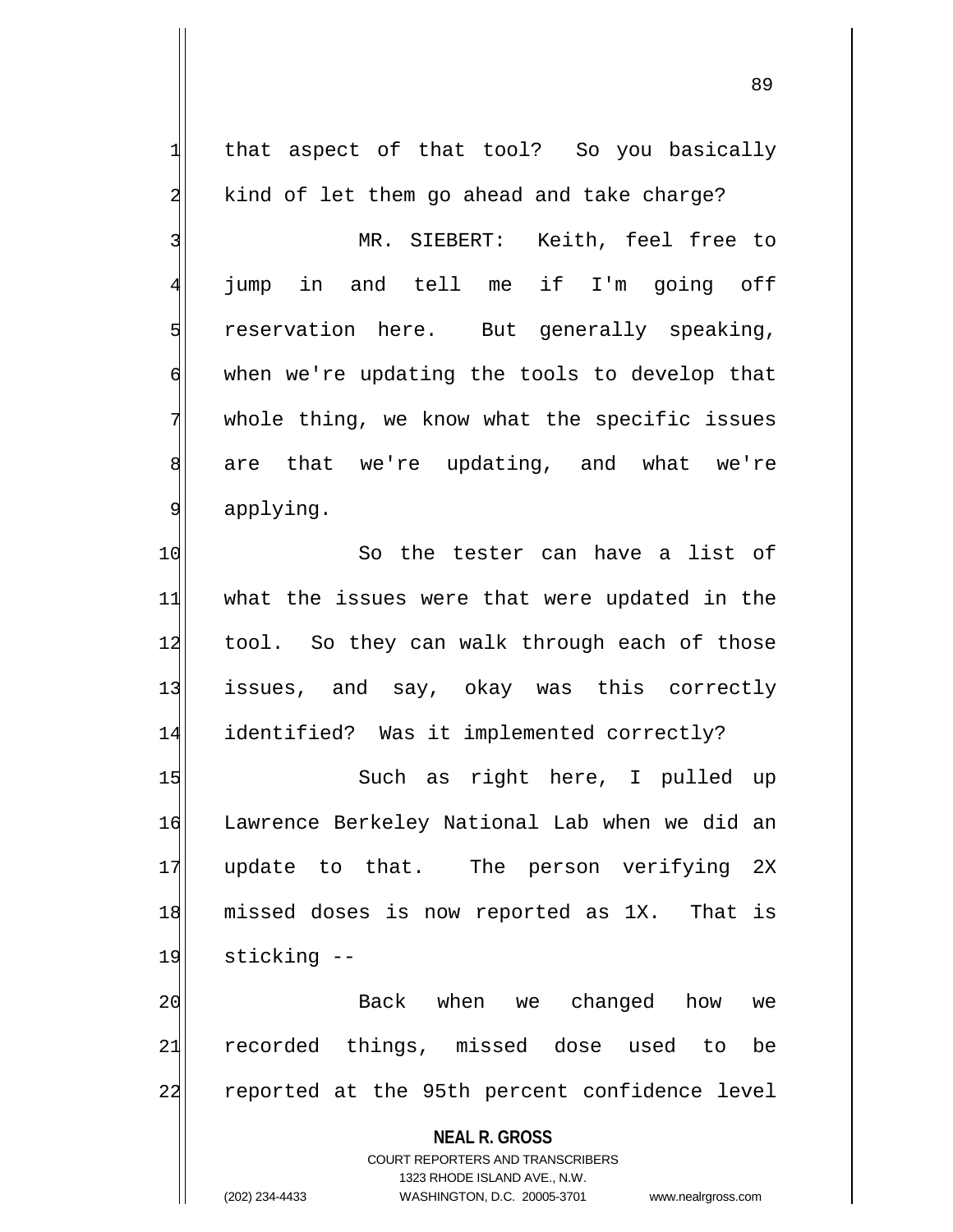1 instead of 50th. Once we made that change and 2 reported it, the 50th like everything else, 3 the tools had to be revised to report the 4 right value.

5 So the test will check that. And 6 then verify the exchange value frequency, 7 results in the correct LOD/2 value. Once we  $8$  put the LOD/2 process into place.

9 So the actual issues are listed 10 out and the dose reconstructor or the verifier 11 walks through those and verifies that they all 12 are implemented correctly.

13 MR. STIVER: Okay. Thank you. I 14 was getting at kind of the present --

15 MR. SIEBERT: Oh, wait a second. 16 Keith wanted to add something here.

17 MR. MCCARTNEY Yes. The only 18 other thing I would add is that, you know, the 19 dose reconstructor, that they've been using 20 these tools for, you know, coming up on ten 21 years now.

22 And like in the case of like the

**NEAL R. GROSS** COURT REPORTERS AND TRANSCRIBERS

1323 RHODE ISLAND AVE., N.W.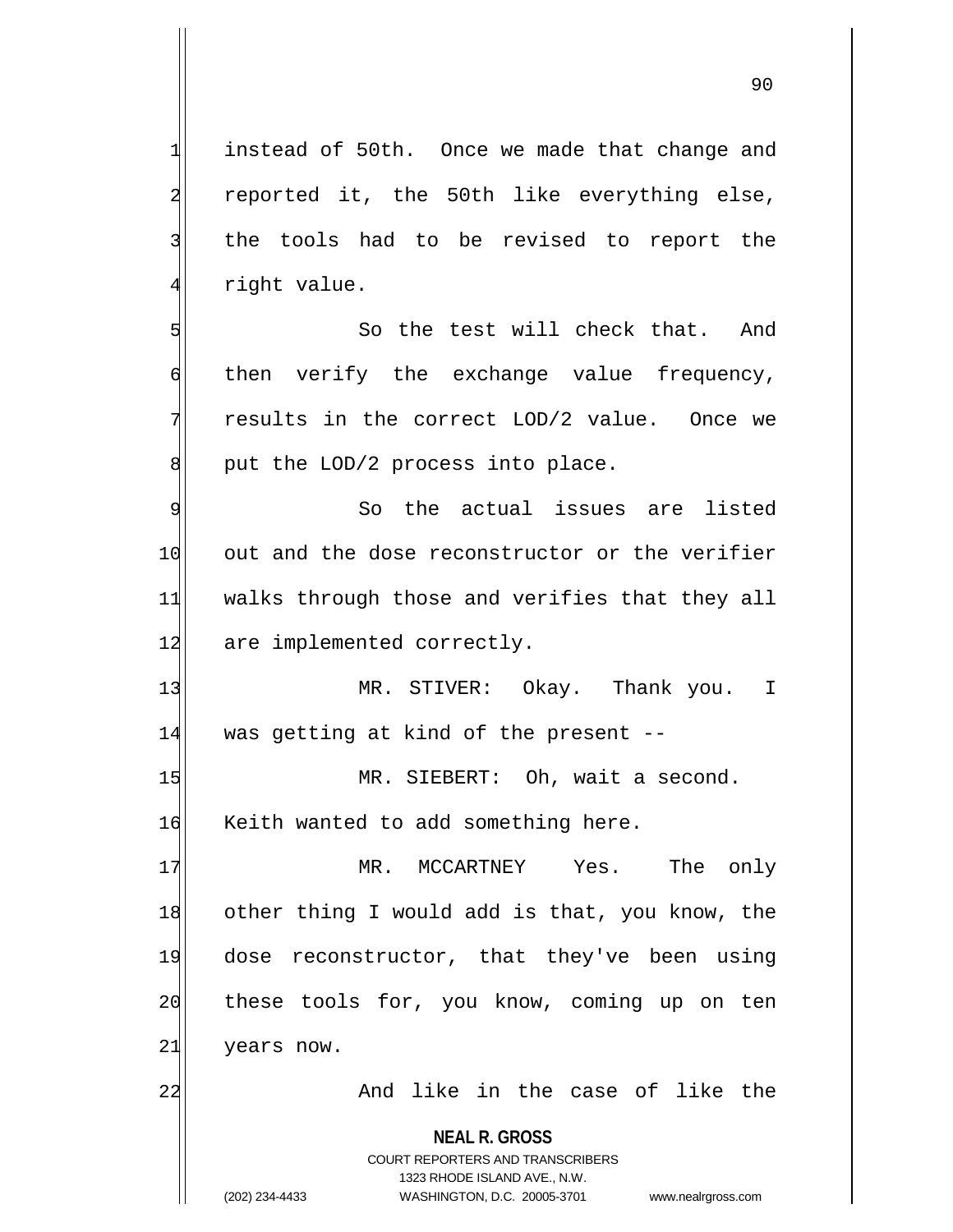**NEAL R. GROSS** COURT REPORTERS AND TRANSCRIBERS 1323 RHODE ISLAND AVE., N.W. 1 external dose tools, they really haven't 2 changed much. So the DRs are very familiar 3 with the tools. And they know where to go and 4 what things to check out when things are  $5$  changed within the tool. 6 And that's part of what it makes  $7$  it easier for the dose reconstructors is they 8 have that, you know, they're so familiar with 9 the tools. 10 MR. STIVER: Just one last thing. 11 MR. SIEBERT: Yes. 12 MR. STIVER: I would assume then 13 that each tool then has like a V&V file where 14 you keep track of all these changes and the 15 test results and all that? That's available  $16$  for somebody to  $-$ 17 MR. SIEBERT: Right. And that's 18 all tied into TFS, right, Keith? 19 MR. MCCARTNEY That's correct. 20 MR. SIEBERT: That's in our 21 configuration management system. 22 MR. STIVER: Yes.

<sup>(202) 234-4433</sup> WASHINGTON, D.C. 20005-3701 www.nealrgross.com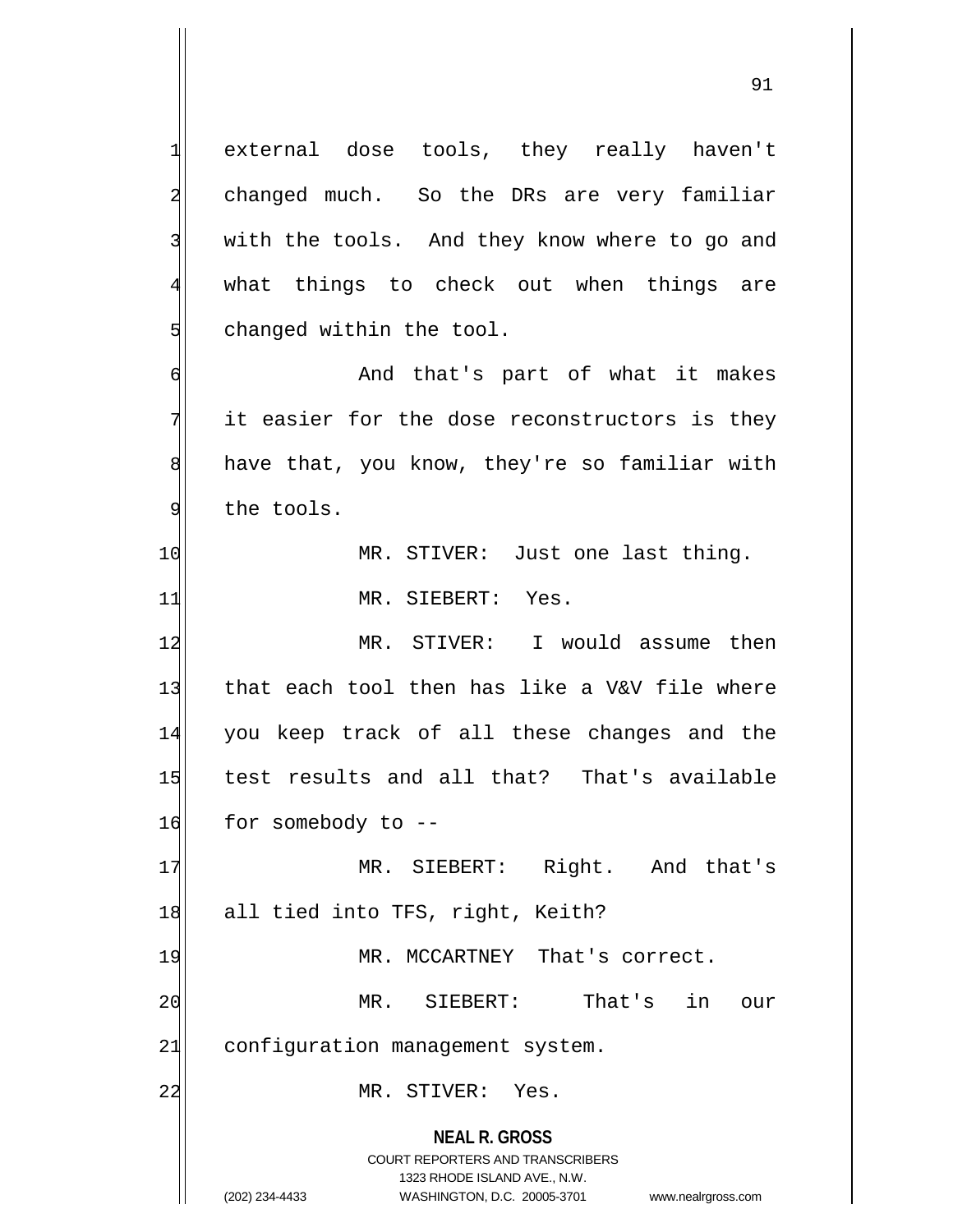**NEAL R. GROSS** COURT REPORTERS AND TRANSCRIBERS 1323 RHODE ISLAND AVE., N.W. 1 MR. SIEBERT: And I have a old 2 | test plan here that we did for the CAD 3 program. I'm sure you probably don't want to 4 see it. But I'll throw it up, just saying  $5$  that we actually did it. It's 80 pages. 6 | So this is what we did back in  $\frac{1}{2009}$  when we were doing verification, 8 including the CAD tool in that version of the 9 doc map. 10 and it just walks all through 11 those sections, features to be tested, 12 verification for a single radionuclide, 13 multiple nuclides, identifying the DC origin 14 factors, all the snaps. 15 MR. FARVER: Scott, so what's the 16 sequence like when a Site Profile gets 17 updated, or gets changed? How, you know, how 18 long does it take for the tool to get updated? 19 MR. SIEBERT: Keith, you want to 20 address that?  $21$  MR. MCCARTNEY Yes, I quess that, 22 you know, kind of depends. I mean, obviously

(202) 234-4433 WASHINGTON, D.C. 20005-3701 www.nealrgross.com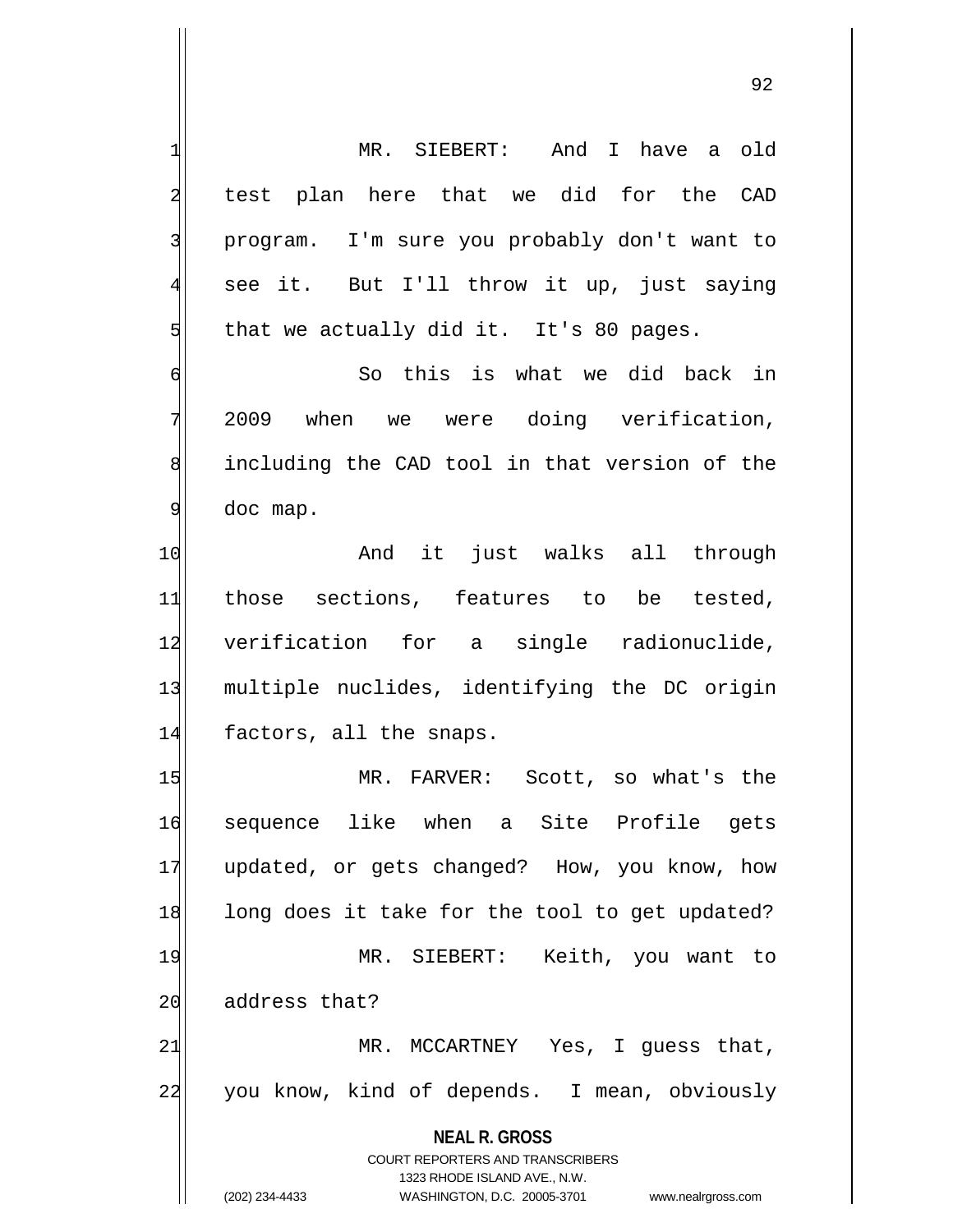$1$  the dose reconstructors, they're aware of the 2 new requirements as soon as the documents are 3 3 published.

4 And then, you know, we'll get with  $5$  the site leads to see if any changes need to 6 be made. And time frame is generally 7 dependent upon, you know, the workload in the 8 group and what changes can be made. For a 9 simple change, like a change in a dose value, 10 you know, those can be done, you know, 11 quickly, like an X-ray dose value.

12 But it's an entirely new process 13 then we have to implement, you know, and we 14 have to put in a new TIB-17 process for 15 applying skin dose. That's much more 16 complicated, and it will take quite a bit more  $17$  time to put that into a tool.

18 MR. FARVER: Okay. So you don't 19 try to make the effective date of the Site 20 Profile and the TBD coincide with the  $21$  effective date of the revision to the tool? 22 MR. MCCARTNEY Yes, we wait until

**NEAL R. GROSS**

COURT REPORTERS AND TRANSCRIBERS 1323 RHODE ISLAND AVE., N.W. (202) 234-4433 WASHINGTON, D.C. 20005-3701 www.nealrgross.com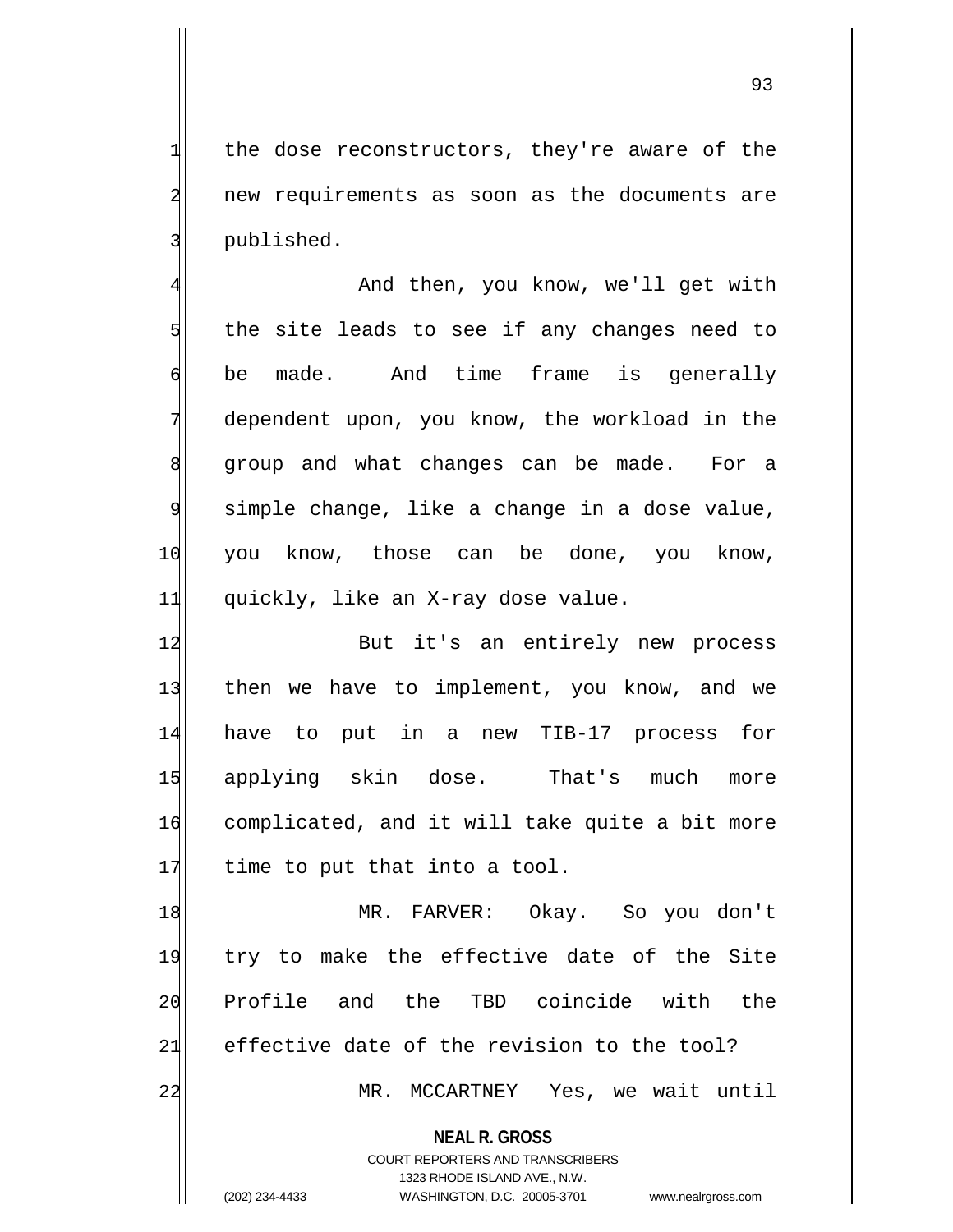**NEAL R. GROSS** COURT REPORTERS AND TRANSCRIBERS 1323 RHODE ISLAND AVE., N.W.  $1$  we have a finalized document that's published  $2 \vert$  --3 MR. FARVER: Right, but --4 MR. MCCARTNEY -- before we make a 5 change to the tool. 6 MR. FARVER: -- you could have a 7 date that it's published. But then you would  $8$  have an effective date, when you would start 9 using it. I believe that's how it works. 10 MR. STIVER: What you're getting  $11$  at is how you get, coordinate the changes to  $12$  the TBD  $-$ 13 MR. FARVER: So you make sure 14 everyone's using the correct version of the  $15$  tool. 16 MR. HINNEFELD: The process would  $17$  be the date of the change of the tool. You 18 know, when the dose reconstruction process 19 changes would be the date, the end date of the  $20$  DRs you would have to consider on a PER. So - $21$ 22 MR. FARVER: Okay.

(202) 234-4433 WASHINGTON, D.C. 20005-3701 www.nealrgross.com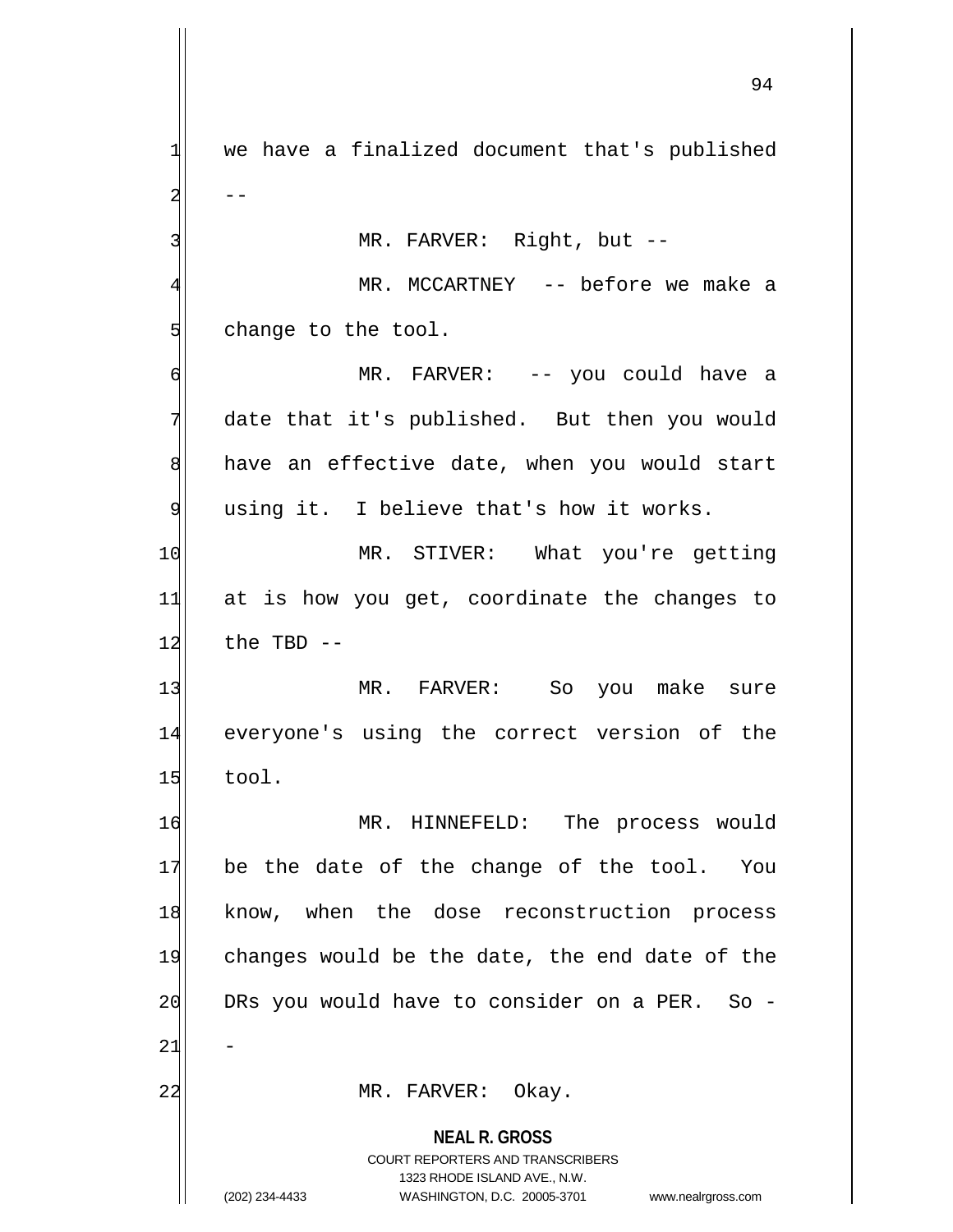1 MR. HINNEFELD: -- you understand 2 what I'm saying?

3 MR. FARVER: Yes.

4 MR. HINNEFELD: There may be a 5 s revised version of the Site Profile. And 6 routinely, while we are revising the Site 7 Profile we know that there are revisions 8 underway on the Site Profile.

9 Sometimes we know there are going 10 to be revisions. We don't even know what 11 they're planning on being. Routinely, we 12 continue to work dose reconstructions to the 13 previous version.

14 Because the alternative is to just 15 stop. And things would stop everywhere.

16 Because so many DR, so many Site Profiles are 17 in that situation.

18 MR. FARVER: I understand. But 19 you're not working on the revisions to the 20 Site Profile, and say revisions to the tool,  $21$  so that they coincide?

22 MR. HINNEFELD: No, the tool work

**NEAL R. GROSS** COURT REPORTERS AND TRANSCRIBERS

1323 RHODE ISLAND AVE., N.W.

(202) 234-4433 WASHINGTON, D.C. 20005-3701 www.nealrgross.com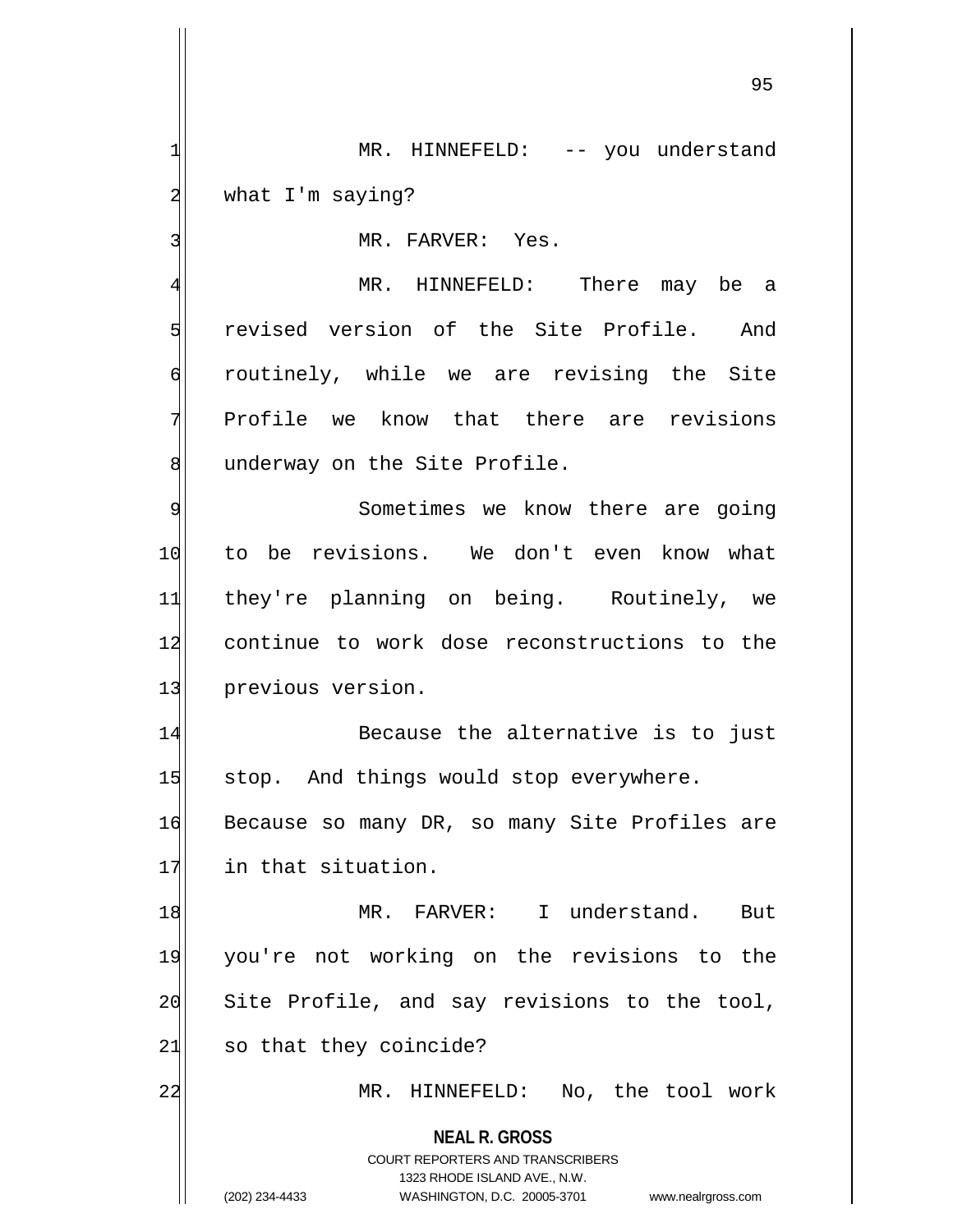$1$  follows when we know what the final dose, once 2 we know what the final Site Profile's going to  $3$  be. That's when the tool work's done.

 MR. SIEBERT: And from the time that the TBD gets released until the time the tool is updated, we'll handle those differently depending on how much difference 8 bere is.

9 | T mean, if it's just some very 10 small specific changes that they made, the 11 dose reconstructors may do the work with the 12 present tool, and validate making changes 13 either in IREP, or so on. That's pretty 14 unusual for us to have to do that.

15 But if it's a minor change, we may 16 do that. Usually we'll hold off until the 17 tool is available to be used, so we won't be 18 doing dose reconstructions during that time 19 frame.

20 So when we go back and do a PER if  $21$  we need to, there usually will not be any 22 claims done in between that time frame. And

**NEAL R. GROSS**

COURT REPORTERS AND TRANSCRIBERS 1323 RHODE ISLAND AVE., N.W. (202) 234-4433 WASHINGTON, D.C. 20005-3701 www.nealrgross.com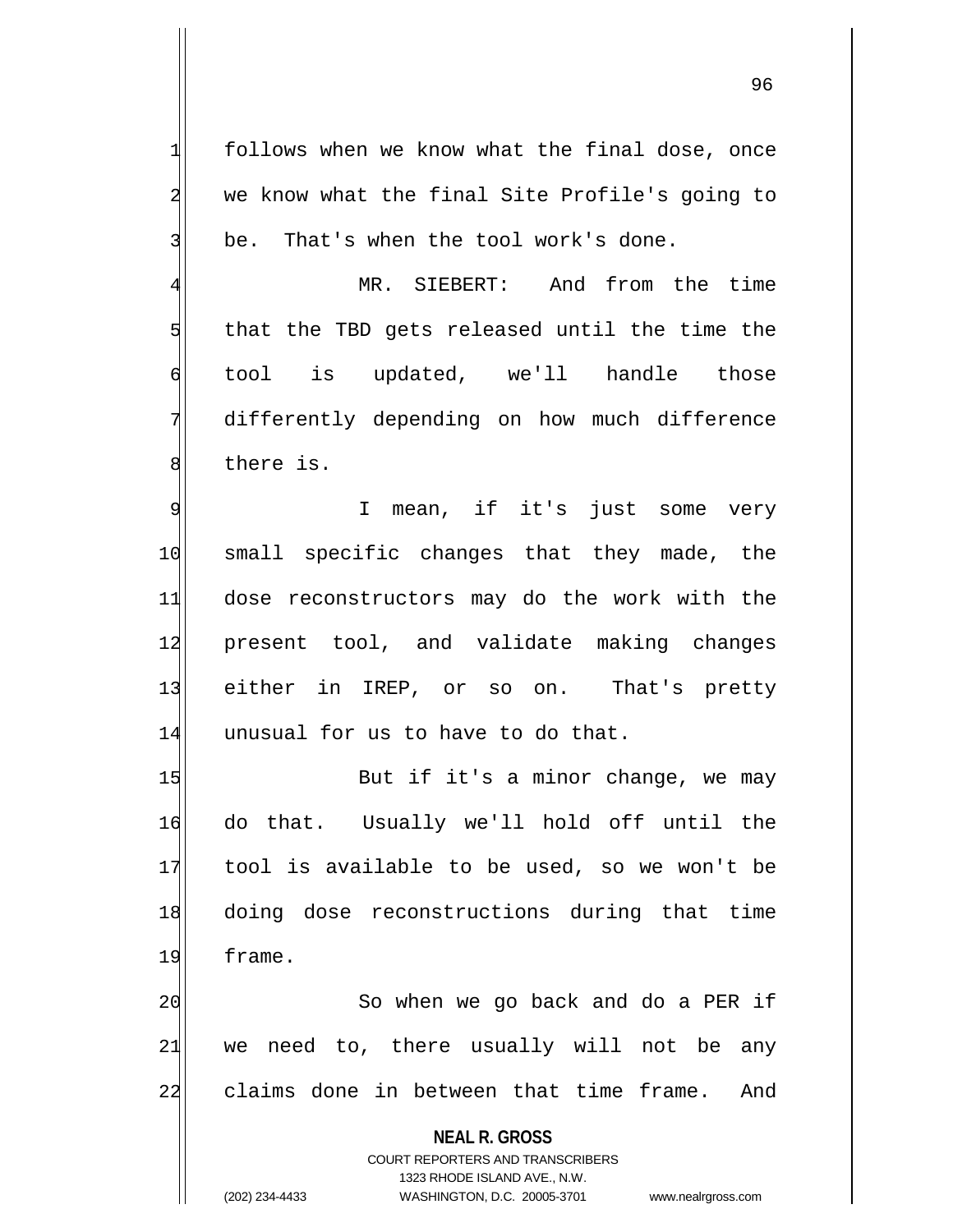$1$  many TBD updates don't generate that change to  $2$  the tool. It may be something else. 3 MR. HINNEFELD: Yes, we're holding 4 on to, for instance, Hanford non-SEC cases  $5$  from the last Hanford pass I was at. You 6 know, that Site Profile has to be modified to 7 essentially take out some things. Because 8 they were deemed unfeasible. 9 So we're waiting. You know, those 10 are collecting until that Site Profile is

11 ultimately revised. And then the tool's ready 12 to go, which is supposed to be next month, I 13 think.

14 MR. CALHOUN: And those cases are 15 physically dependent in NOCTS. So that they  $16$  can't be revised until  $-$ 

17 MR. HINNEFELD: Until the tools. 18 And after case we stop those. And, you know, 19 we know what the next product's going to be. 20 And it should be a relatively limited amount 21 of time before it's ready. And so we're 22 waiting for those.

> **NEAL R. GROSS** COURT REPORTERS AND TRANSCRIBERS 1323 RHODE ISLAND AVE., N.W. (202) 234-4433 WASHINGTON, D.C. 20005-3701 www.nealrgross.com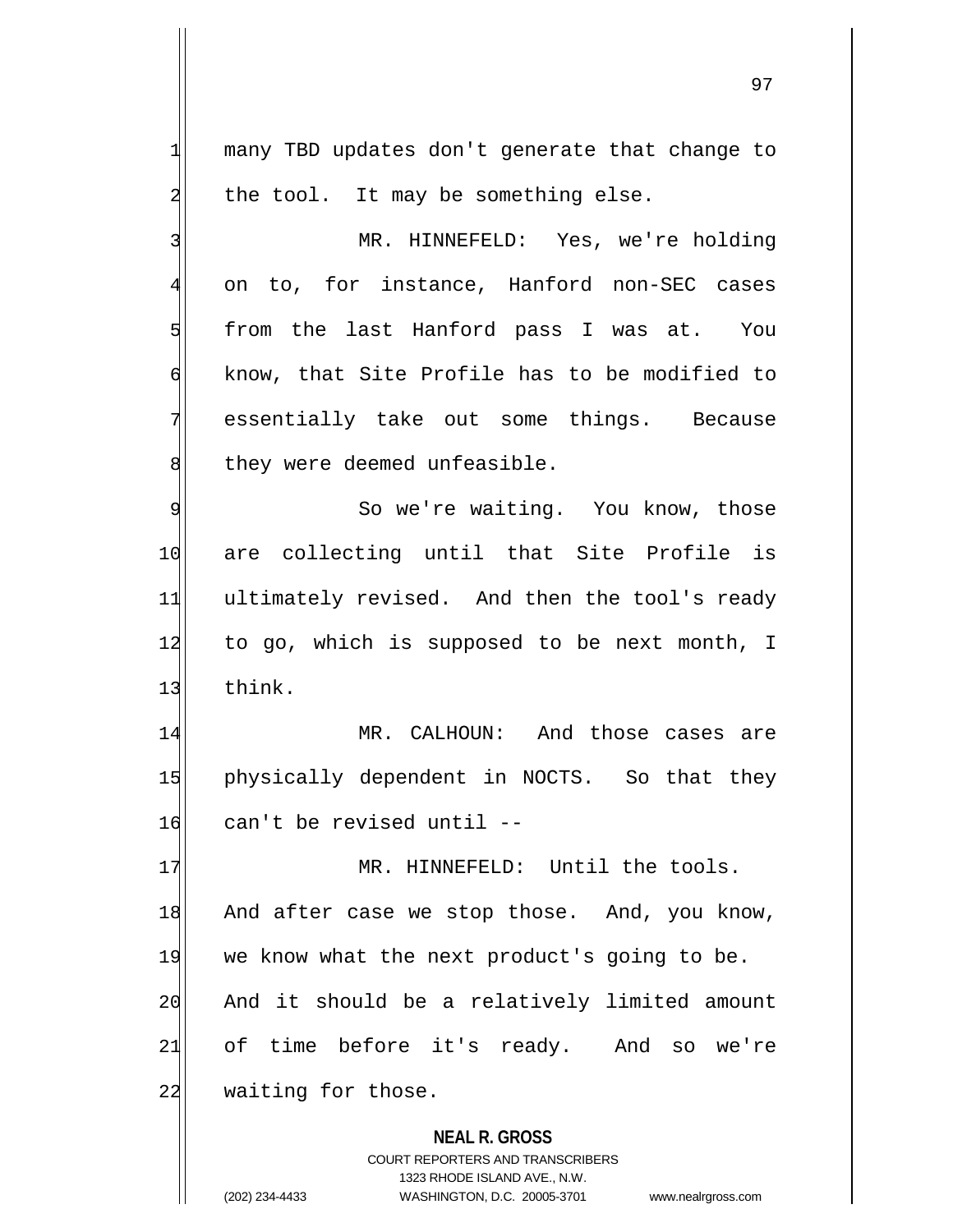**NEAL R. GROSS** COURT REPORTERS AND TRANSCRIBERS 1323 RHODE ISLAND AVE., N.W. (202) 234-4433 WASHINGTON, D.C. 20005-3701 www.nealrgross.com 1 MR. SIEBERT: Okay. That's the 2 V&V. That's the first one. And move on to 3 the second one. Actually, the second and 4 third are tied together, which is the 5 std evolution of the peer review process for 6 documentation, and the tracking systems that  $7$  we've created over time. 8 8 8 South CHAIRMAN GRIFFON: Southis is 9 getting into the next item on the agenda, 10 right? 11 MR. SIEBERT: This is the next 12 point, yes. 13 CHAIRMAN GRIFFON: Are there any 14 more questions on the --15 MR. SIEBERT: Sorry. 16 CHAIRMAN GRIFFON: That's alright. 17 Are there any more questions on the V&V 18 section? Alright. 19 MR. SIEBERT: Okay? Now we will 20 move on to evolution of ORAU team. So a 21 pretty picture's always worth a thousand 22 words. This is the general process we have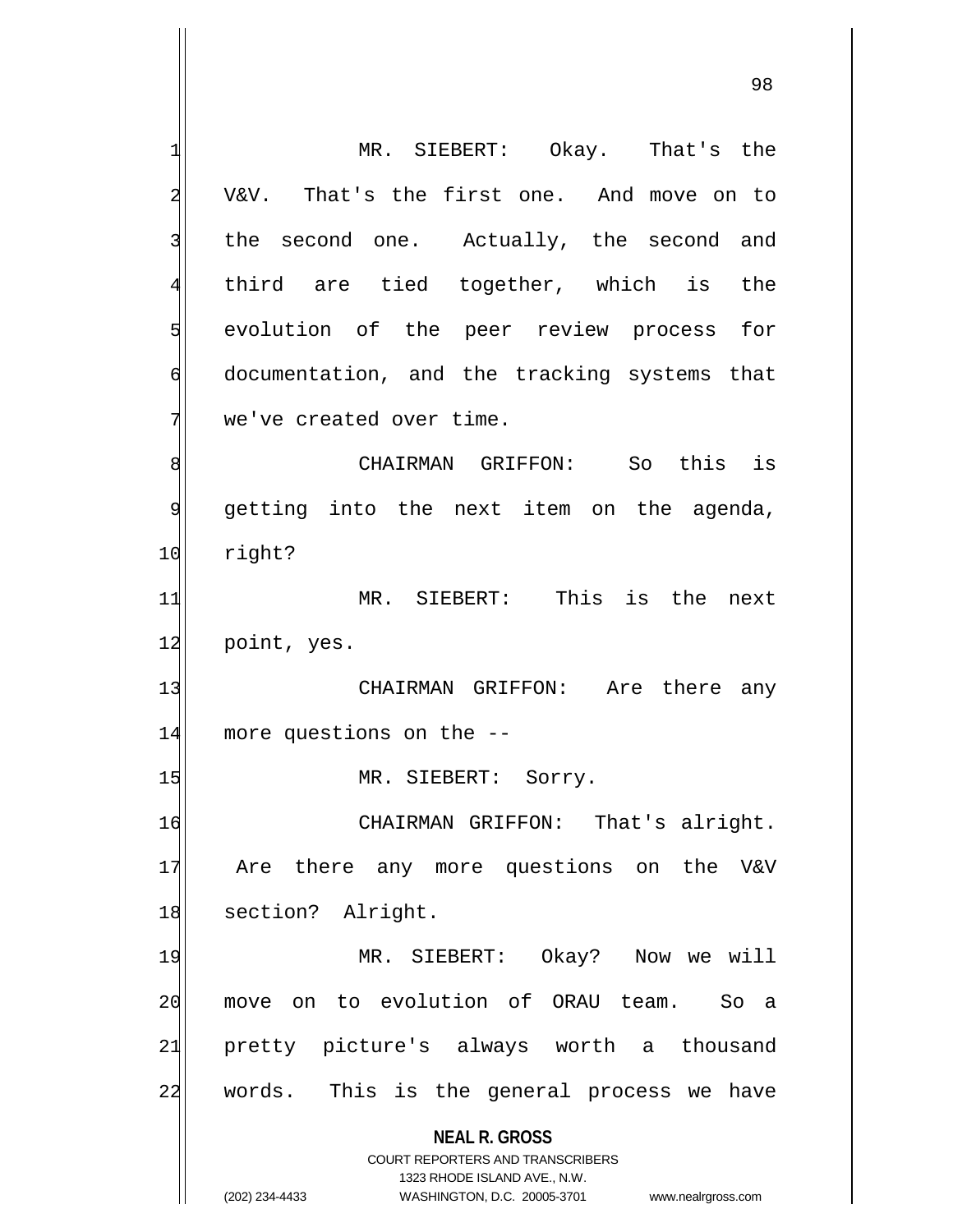$1$  for our QA/QC process.

2 3 2 Starting in the top left, it's 3 assigned. The dose reconstruction is  $4$  assigned. The DR completes it or revises it,  $5$  if it's a, if it came back from DOL with new 6 keys, or whatever.

7 We do an initial OC review, which  $8$  the last time we were together, which was 9 what, August? Part of the August presentation 10 that I put in there was discussion of the IQC 11 process, and some of the tech editing and 12 final QC that are showing up here in the 13 middle, and at the end. So I really won't get 14 specific on those.

15 But that's where we have a 16 different process that takes care of all those 17 initial and final QC type things. So once the 18 dose reconstruction is complete it goes 19 through that step.

20 and they're looking for things  $21$  like comparing that the IREP sheet total dose 22 meets the, is identical to the dose

> **NEAL R. GROSS** COURT REPORTERS AND TRANSCRIBERS

> > 1323 RHODE ISLAND AVE., N.W.

(202) 234-4433 WASHINGTON, D.C. 20005-3701 www.nealrgross.com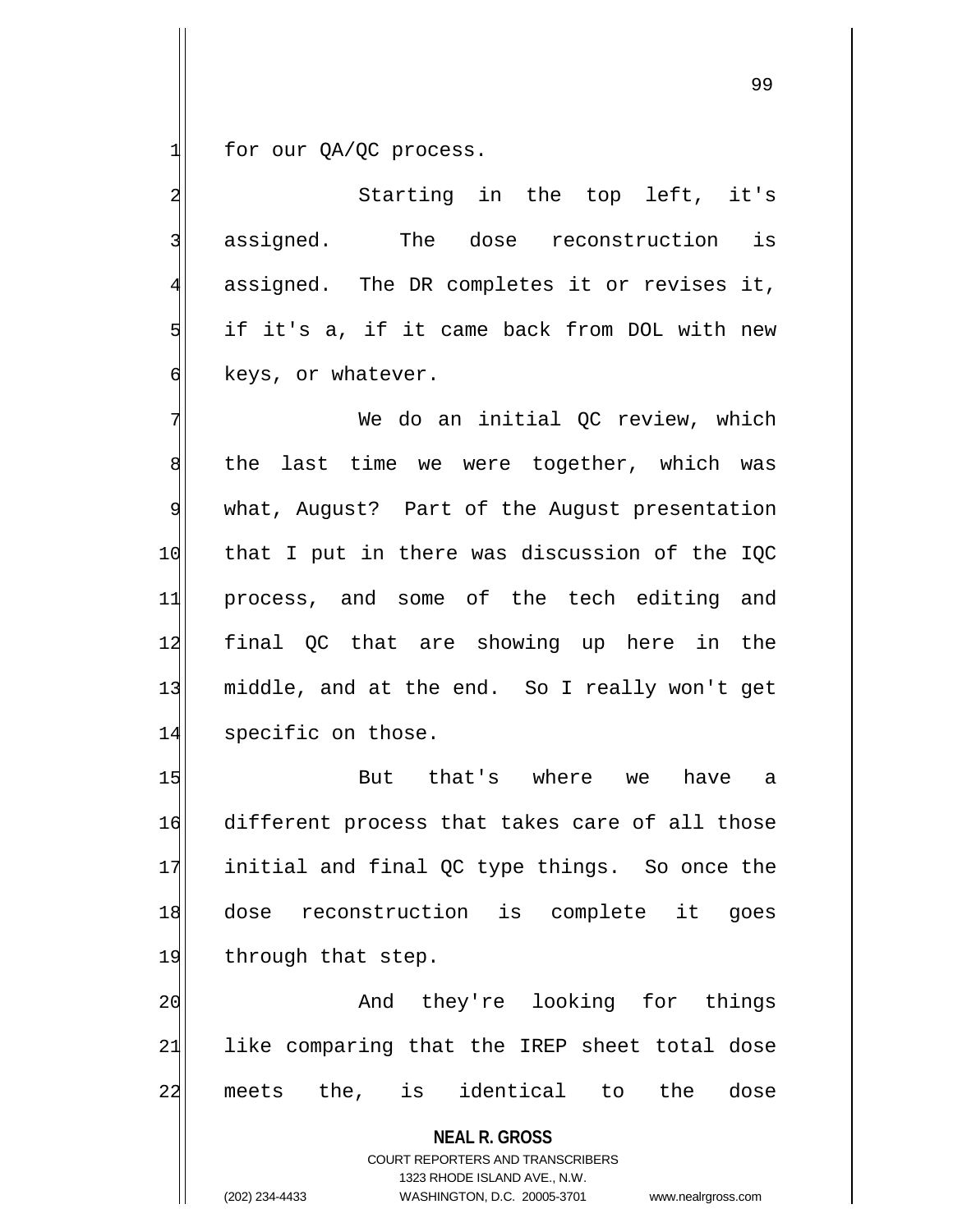$1$  reconstruction report, as well as that all of 2 the documentation, everything that's in NOCTS 3 is correct, and they claim all that kind of  $4$  stuff as well.

5 Then we hit the peer review 6 process. It's following Procedure 59, and 7 following Form 41, which is the PR checklist 8 that is near and dear to all of our hearts, 9 because we talked about it a lot.

10 as I mentioned in the last 11 process, peer review, it's independent senior 12 dose reconstructors who are doing peer 13 reviews. Somebody who's not been working on 14 that case with the dose reconstructor is a 15 fresh set of eyes, just like we do in software 16 validation, or the same that Keith is doing 17 with the blind reviewers.

18 So once peer review is complete, 19 it goes to the center. And does it meet the 20 PR standards? If it doesn't, then it gets 21 kicked back to dose reconstruction. And we 22 just work through this nice little cycle to

**NEAL R. GROSS**

COURT REPORTERS AND TRANSCRIBERS 1323 RHODE ISLAND AVE., N.W. (202) 234-4433 WASHINGTON, D.C. 20005-3701 www.nealrgross.com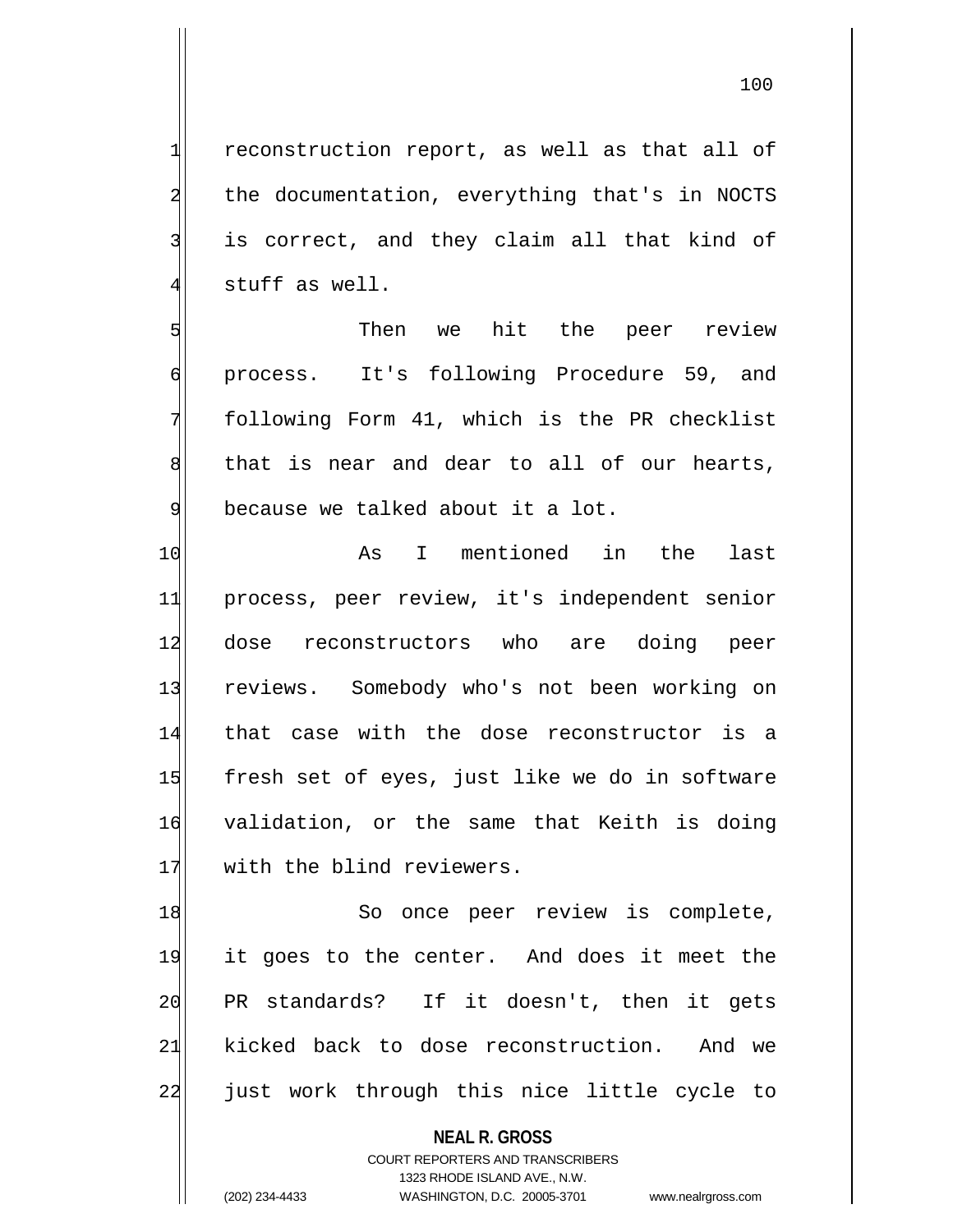1 make sure all the errors that require 2 revisions get fixed.

3 and it goes back to the same dose 4 reconstructor to get changed. And the same 5 peer reviewer reviews it again so that we have 6 consistency in comments, and so on and so  $7$  forth. And then once it does meet the 8 | process, the standards of the peer reviewer, 9 we get to move down through the diamond.

10 So either that means there were no 11 comments at all, or there was only feedback, 12 which means they may, the peer reviewer may 13 send a form back saying, here is how you 14 assess it. Here's another idea you may want  $15$  to look at.

 It may be a professional judgment difference. There's no error involved. But 18 they may make some suggestions, such as, clarity of wording. This might have been 20 better handled. Here's a way to do it. Not an error.

22 Or if there's an error where no

**NEAL R. GROSS**

COURT REPORTERS AND TRANSCRIBERS 1323 RHODE ISLAND AVE., N.W. (202) 234-4433 WASHINGTON, D.C. 20005-3701 www.nealrgross.com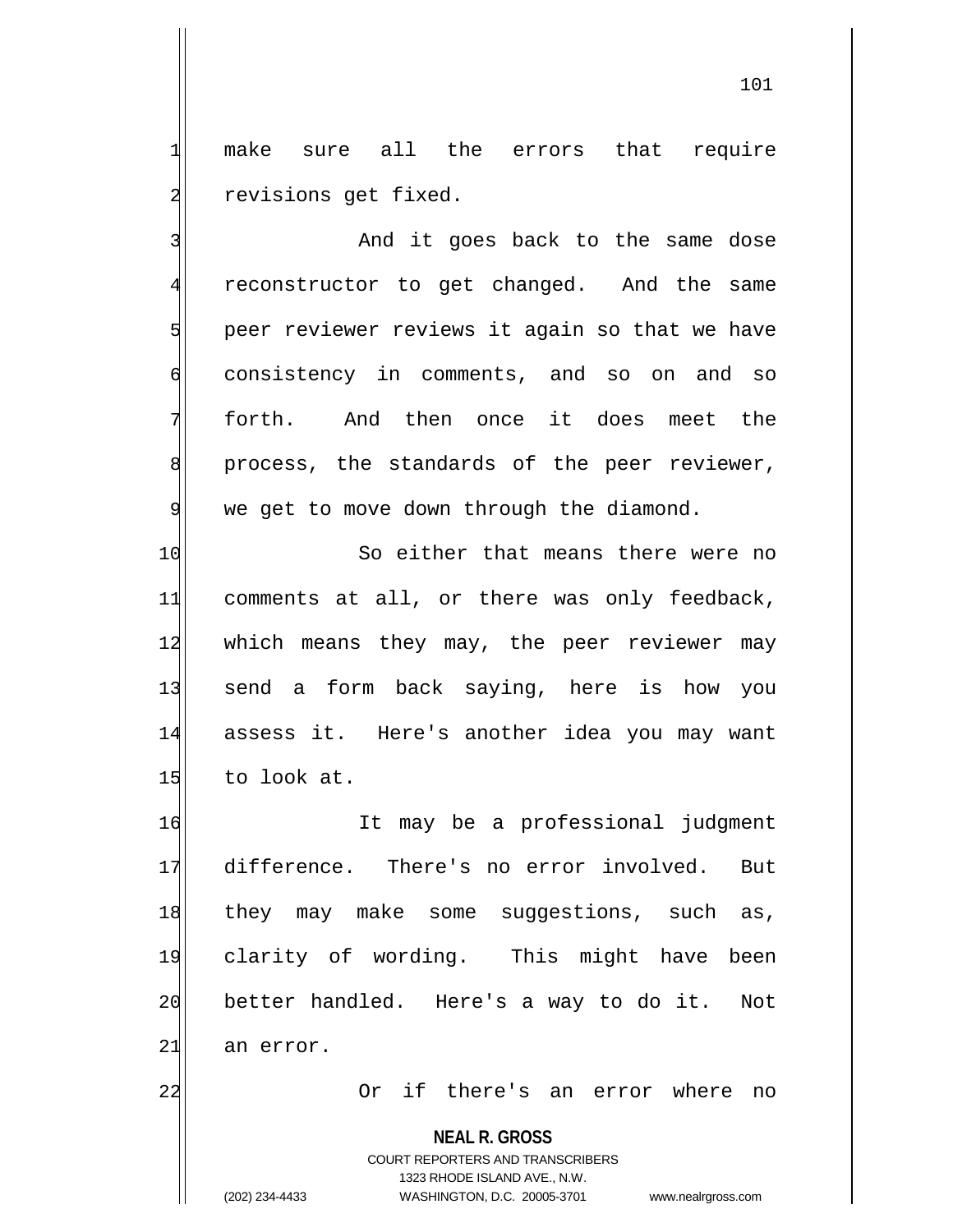$1$  revision is required, it goes back to the dose 2 reconstructor. Small things like typos, the 3 | peer reviewer doesn't have to kick it back to 4 the dose reconstructor for that. They can  $5$  make small changes like that, as long as they 6 check with the dose reconstructor first, so  $7$  that they know all the changes that are being 8 made.

9 Any time we hit the no comments 10 feedback, or it's only small errors, that's 11 when it gets pushed down to the peer review 12 complete, which is also covered by Procedure 13 59, Form 42, which is the form that we 14 document and keep, that states they followed 15 the process of peer review in Procedure 59. 16 And we have that document.

17 This is where we put information 18 into the peer review feedback database that we 19 have created recently. Then it goes to tech 20 editing, as I said, final OC. And then the 21 draft DR goes over to NIOSH. And they, Grady 22 smiles because he has another one to look at.

> **NEAL R. GROSS** COURT REPORTERS AND TRANSCRIBERS 1323 RHODE ISLAND AVE., N.W. (202) 234-4433 WASHINGTON, D.C. 20005-3701 www.nealrgross.com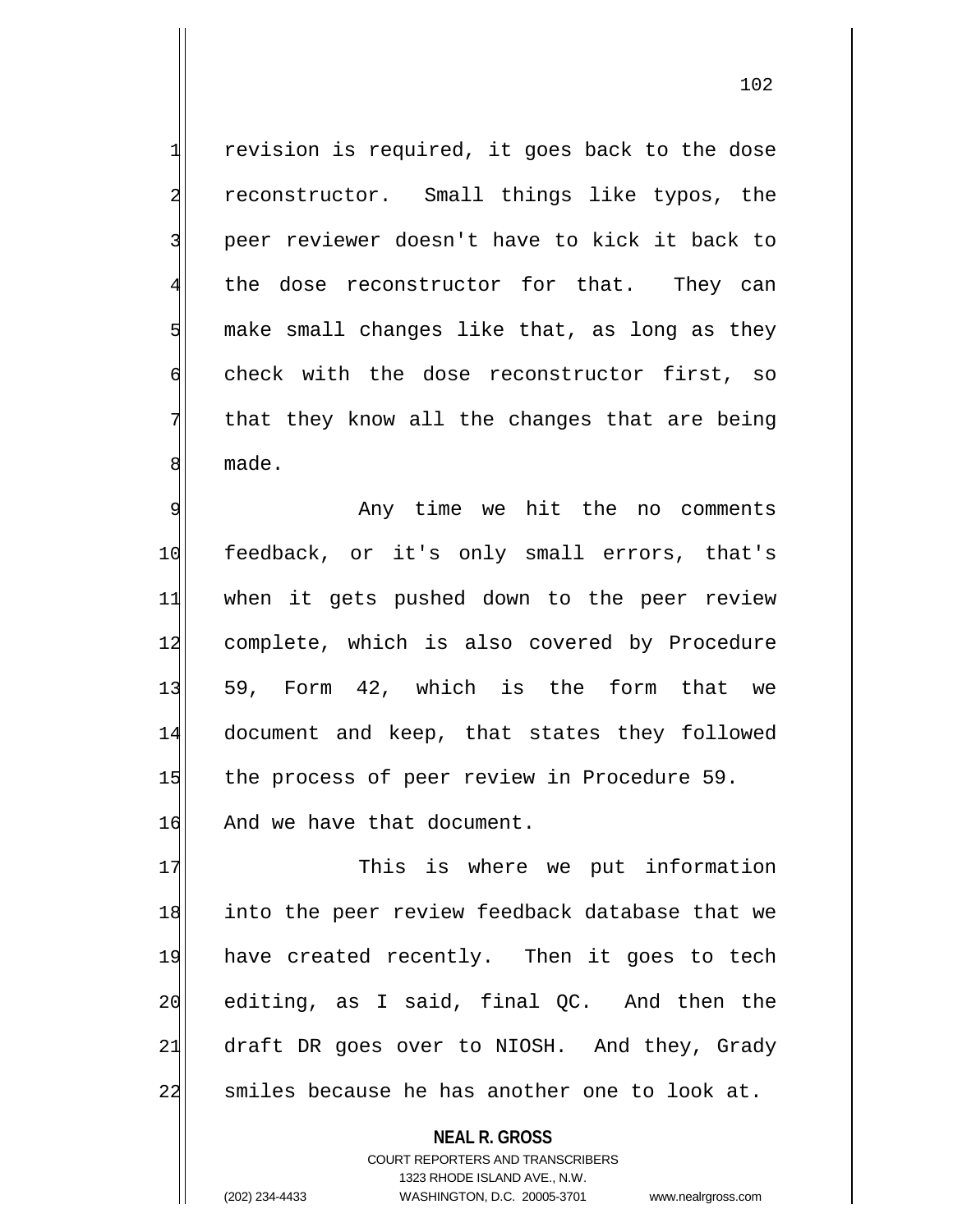| $\mathbf{1}$   | MR. FARVER: Before you leave now.                                                                   |
|----------------|-----------------------------------------------------------------------------------------------------|
| $\overline{a}$ | MR. SIEBERT: Yes.                                                                                   |
| 3              | MR. FARVER: What exactly do they                                                                    |
| $\overline{4}$ | look at in the initial QC review.                                                                   |
| 5              | MR. SIEBERT: Oh, boy. You were                                                                      |
| $\epsilon$     | here last time. We talked about this in                                                             |
| 7              | August. There's a procedure that's in place.                                                        |
| 8              | I want to say Procedure 94, something. I                                                            |
| $\overline{9}$ | don't remember off the top of my head. But                                                          |
| 10             | that's where they do the comparisons to make                                                        |
| 11             | sure all the IREP values are the same in the                                                        |
| 12             | report.                                                                                             |
| 13             | And the IREP, they'll look for                                                                      |
| 14             | documentation that the names are all correct.                                                       |
| 15             | That the correct origin of interest was used.                                                       |
| 16             | Anything that they can simply compare<br>to                                                         |
| 17             | something else that doesn't line up, they look                                                      |
| 18             | at that type of information.                                                                        |
| 19             | MR. FARVER: But no one --                                                                           |
| 20             | MR. SIEBERT: And that's on the                                                                      |
| 21             | process in the procedure.                                                                           |
| 22             | FARVER: What got me going on<br>$MR$ .                                                              |
|                | <b>NEAL R. GROSS</b>                                                                                |
|                | <b>COURT REPORTERS AND TRANSCRIBERS</b>                                                             |
|                | 1323 RHODE ISLAND AVE., N.W.<br>(202) 234-4433<br>WASHINGTON, D.C. 20005-3701<br>www.nealrgross.com |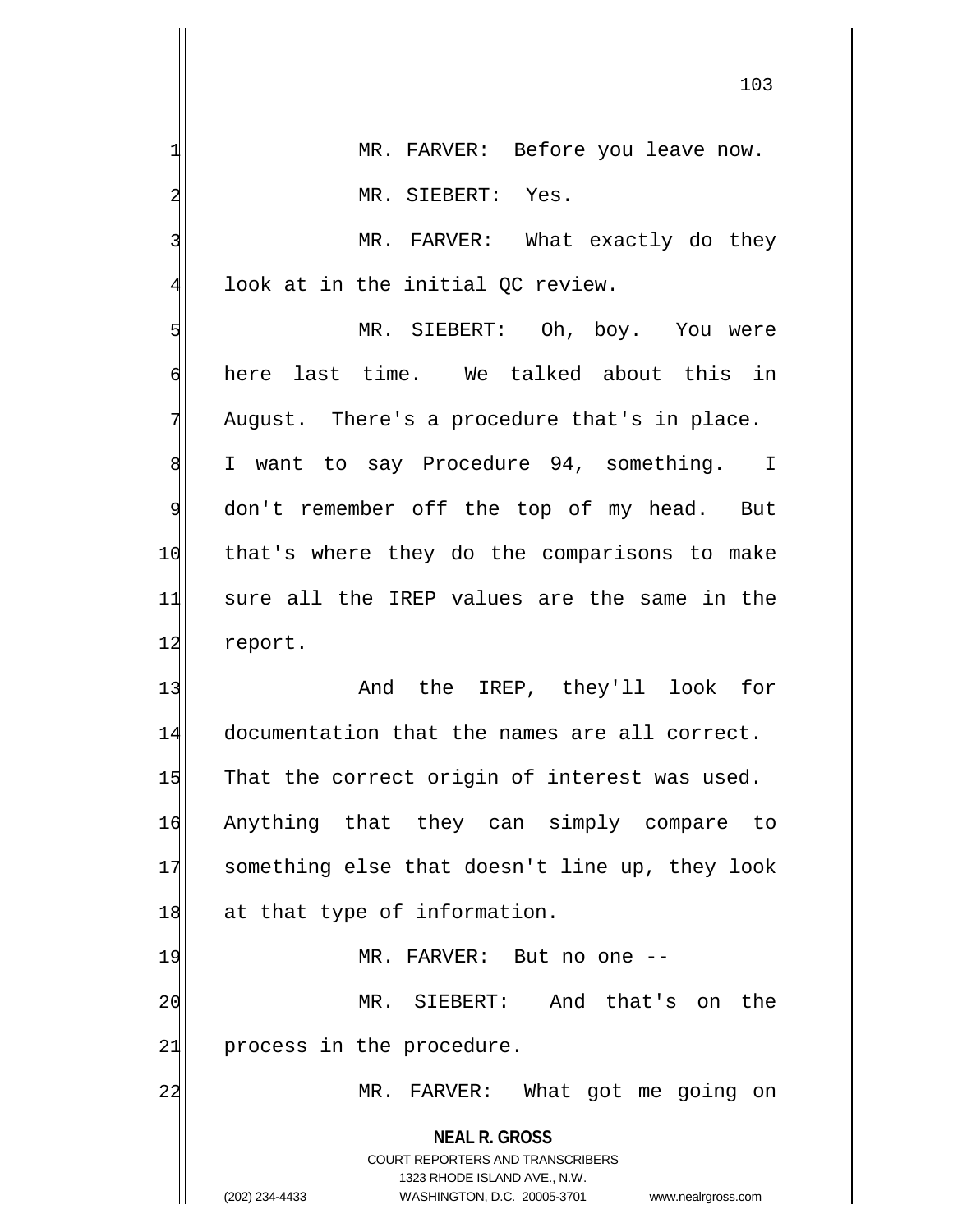**NEAL R. GROSS** COURT REPORTERS AND TRANSCRIBERS 1323 RHODE ISLAND AVE., N.W. (202) 234-4433 WASHINGTON, D.C. 20005-3701 www.nealrgross.com  $1$  that was that you said that they'll make sure  $2$  that the IREP total dose equals the total dose 3 in the DR report. 4 MR. SIEBERT: Right. 5 MR. FARVER: Yes. 6 MR. SIEBERT: Right. It's one of  $7$  the steps. And same thing in final QC. And I 8 know your next question is, well then how can 9 it ever happen? 10 MR. FARVER: Well let's get to  $11$  that. 12 MR. SIEBERT: Which is a valid 13 question. And the question -- I can't answer 14 that specifically, because they do look at 15 that information, that you check that and 16 verify it. 17 and I see -- Whenever it gets 18 returned to a dose reconstructor, as a dose 19 reconstructor manager I see the returns. So I 20 know they're doing it and they're catching it. 21 MR. FARVER: But there's a form or 22 something they check off saying they looked at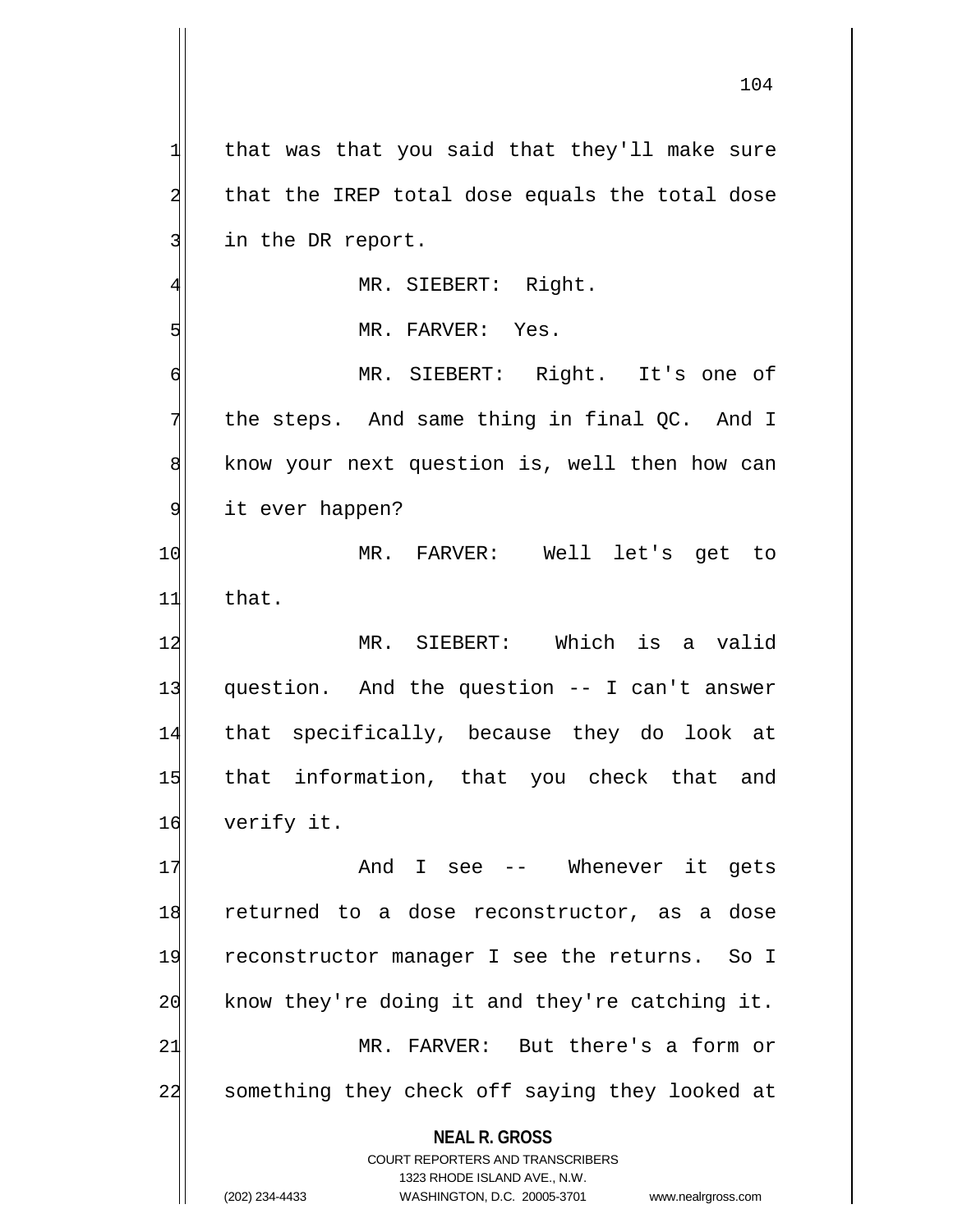$1$  it?

2 MR. SIEBERT: Yes. They follow 3 the process. As I said, there's a procedure  $4$  for that. And there's a form. And that's all 5 kept documented.

6 MR. FARVER: I think that's 7 happened before, where those two numbers 8 haven't matched.

## 9 MR. SIEBERT: Yes.

10 MR. FARVER: I don't, can't think 11 of any case offhand. But I think it's 12 happened. So if that does happen in the  $13$  future, you should be able to go back and say, 14 okay well you've had all these people look at 15 it. They've all checked off that it matched 16 up. But it didn't.

17 MR. SIEBERT: Right. And the only 18 thing I can't control -- And I'm not throwing 19 my client under the bus. This is all just 20 checks within our house.

21 MR. FARVER: Yes.

22 MR. SIEBERT: This is before DCAS

**NEAL R. GROSS** COURT REPORTERS AND TRANSCRIBERS 1323 RHODE ISLAND AVE., N.W.

(202) 234-4433 WASHINGTON, D.C. 20005-3701 www.nealrgross.com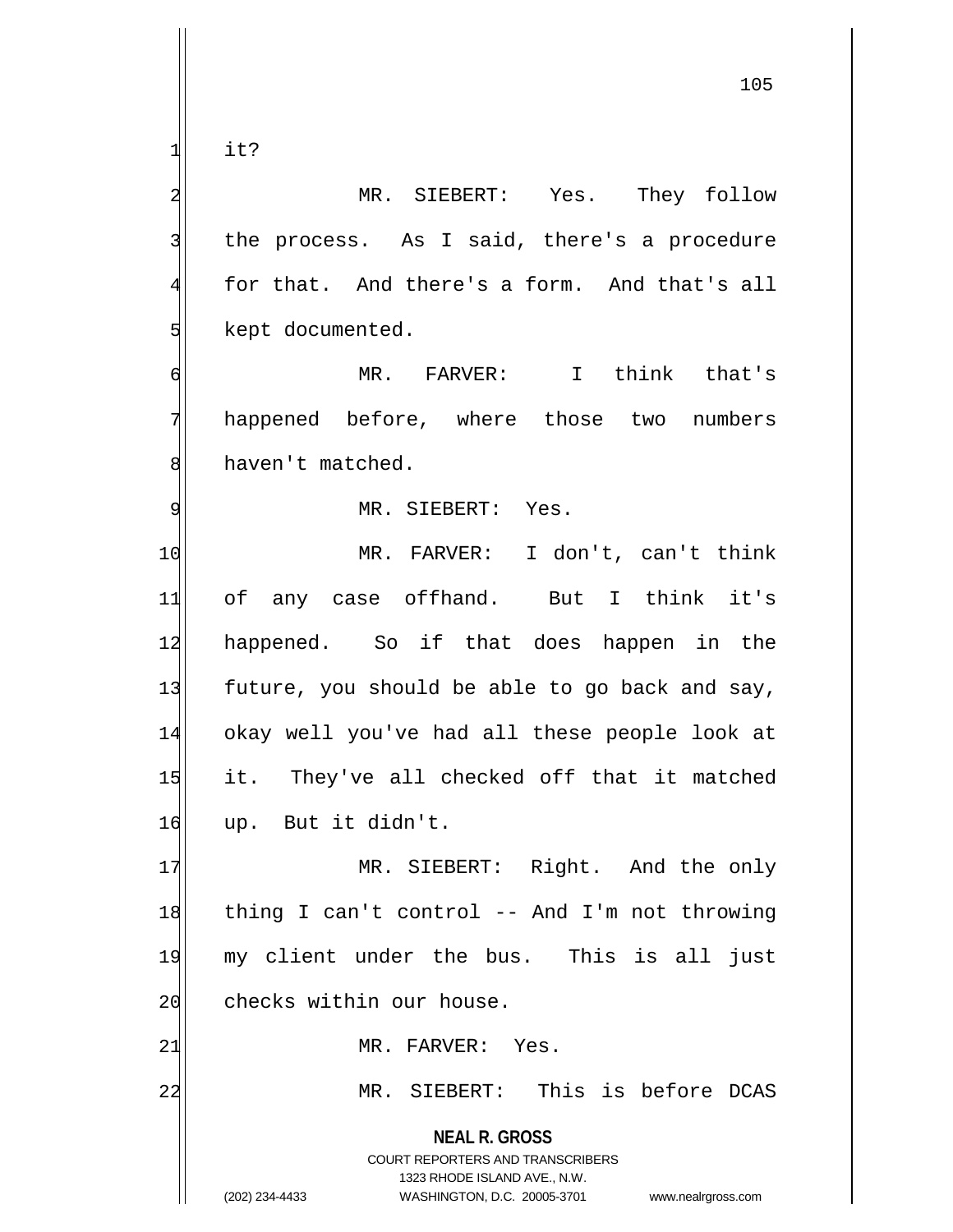**NEAL R. GROSS** COURT REPORTERS AND TRANSCRIBERS 1323 RHODE ISLAND AVE., N.W. (202) 234-4433 WASHINGTON, D.C. 20005-3701 www.nealrgross.com  $1$  or DOL or anybody else deals with the case.  $2$  So --3 MR. FARVER: Well, I was thinking  $4$  of them too. 5 MR. SIEBERT: I can just state to 6 that, this is all we're covering is our side  $7$  of the coin. 8 MR. FARVER: Right. But then they 9 go and they look at it. And they should be 10 reviewing very similar items. 11 MR. SIEBERT: Right. 12 MR. FARVER: Okay. 13 CHAIRMAN GRIFFON: Procedure 98? 14 Is that what you said? I'm looking at the 15 transcript. 16 MR. SIEBERT: That sounds right. 17 CHAIRMAN GRIFFON: Yes, it says --18 (Simultaneous speakers.) 19 MR. SIEBERT: Yes, it's Procedure  $20$  98, you're right. 21 CHAIRMAN GRIFFON: -- from Form 59  $22$  for the IQC. It's all out of Procedure 98, it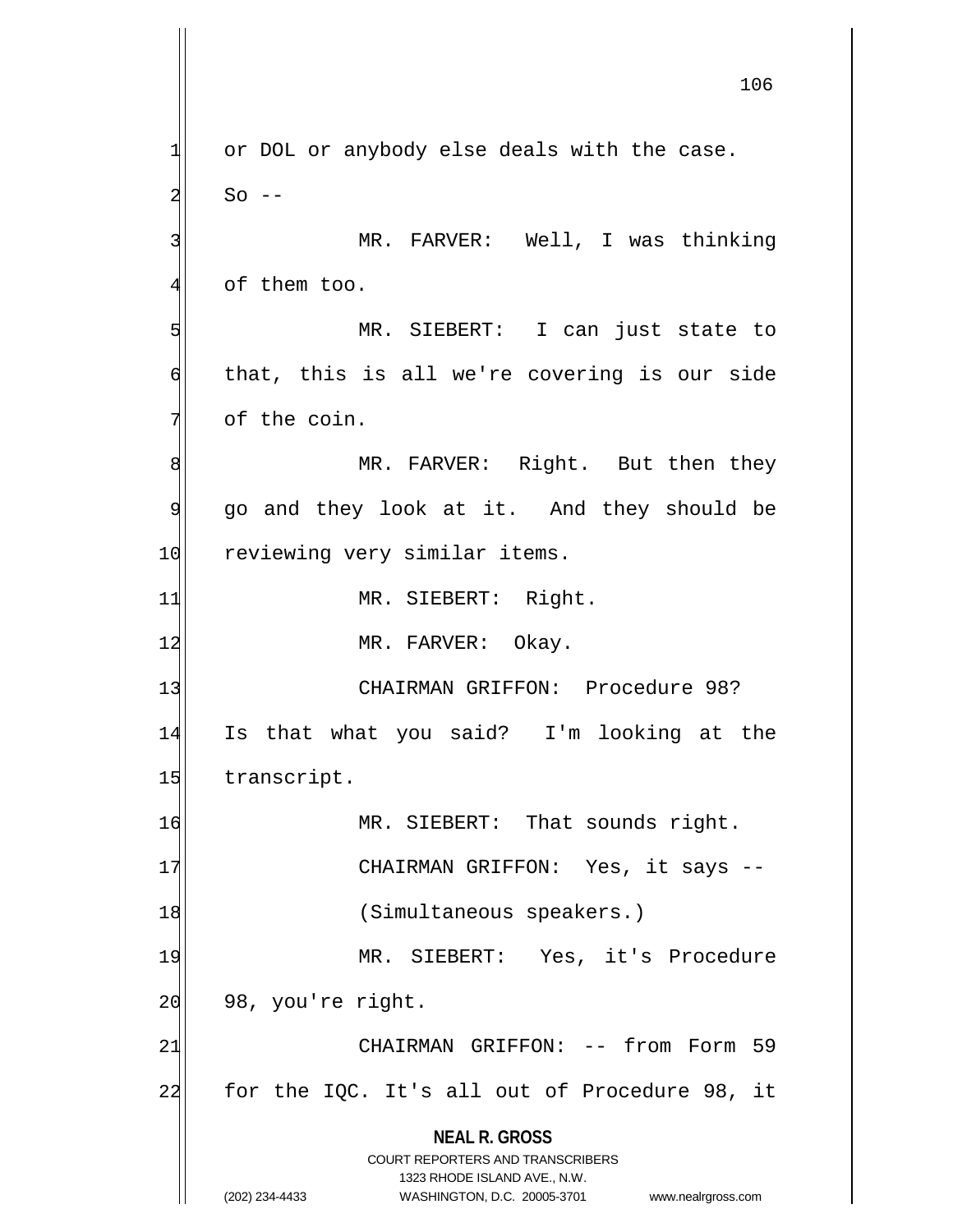**NEAL R. GROSS** COURT REPORTERS AND TRANSCRIBERS 1323 RHODE ISLAND AVE., N.W. (202) 234-4433 WASHINGTON, D.C. 20005-3701 www.nealrgross.com 107  $1$  says. 2<sup>1</sup> MR. FARVER: Procedure 98. 3 MEMBER MUNN: But 94 is the V&V 4 process for the two experiments. 5 MR. SIEBERT: That's why it 6 sounded familiar to me. 7 MEMBER MUNN: Right. 8 MR. STIVER: Scott, would it be 9 possible to get a copy of that presentation? 10 MR. SIEBERT: Sure. 11 CHAIRMAN GRIFFON: Yes, that would  $12$  be easy. 13 MR. KATZ: What was requested? A  $14$  copy of the  $-$ 15 || CHAIRMAN GRIFFON: A copy of the 16 17 MR. SIEBERT: Of this enclosure. 18 CHAIRMAN GRIFFON: Hey, Wanda, did 19 the Procedures Subcommittee review Procedure  $20$  98? I imagine you guys  $-$ 21 MEMBER MUNN: I'm not sure about  $22$  98. We've done  $-$  94's been on the Board's.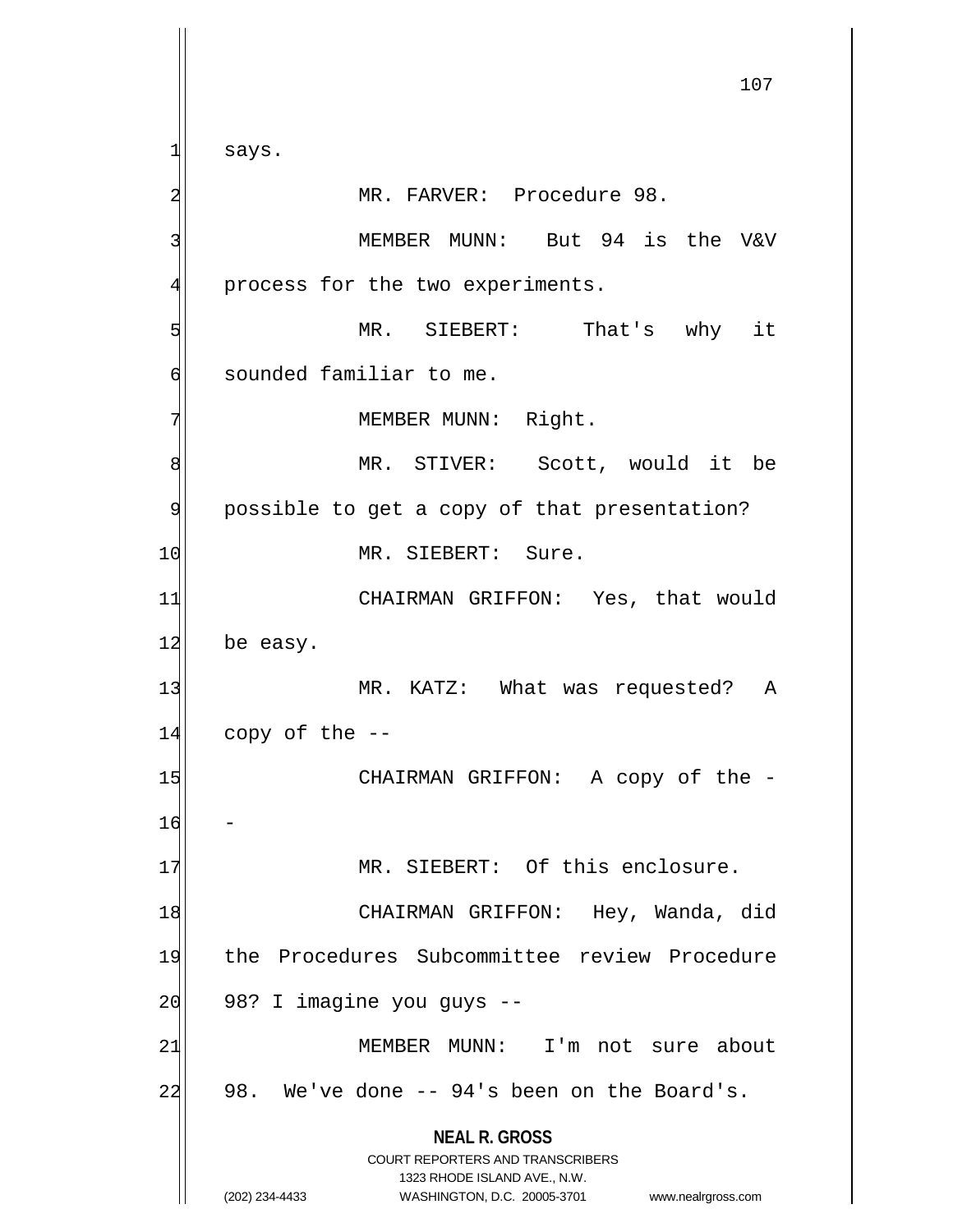$1$  98's initial  $-$ 

2 CHAIRMAN GRIFFON: And take a  $3$  quick look at the  $-$ 

4 MEMBER MUNN: -- QC, tech editing  $5$  and final QC of the DR reports.

6 MEMBER RICHARDSON: Just curious. 7 CHAIRMAN GRIFFON: And while she's 8 8 100 looking for that one, you used the term peer 9 review feedback form. Is that 59, I mean 41 10 or 42? One of those?

11 MR. SIEBERT: We'll hit those a 12 little bit further along here.

13 CHAIRMAN GRIFFON: Okay.

14 MR. SIEBERT: But to fill space, 15 yes. Form 41 is the checklist. Form 42 is 16 where the peer reviewer signs that they 17 followed all the things. And that's what we 18 keep as a specific record.

19 And then the peer review feedback 20 log is what we're filling out as peer 21 reviewers. So that's going into the new data 22 base for tracking our peer review comments.

**NEAL R. GROSS**

COURT REPORTERS AND TRANSCRIBERS 1323 RHODE ISLAND AVE., N.W. (202) 234-4433 WASHINGTON, D.C. 20005-3701 www.nealrgross.com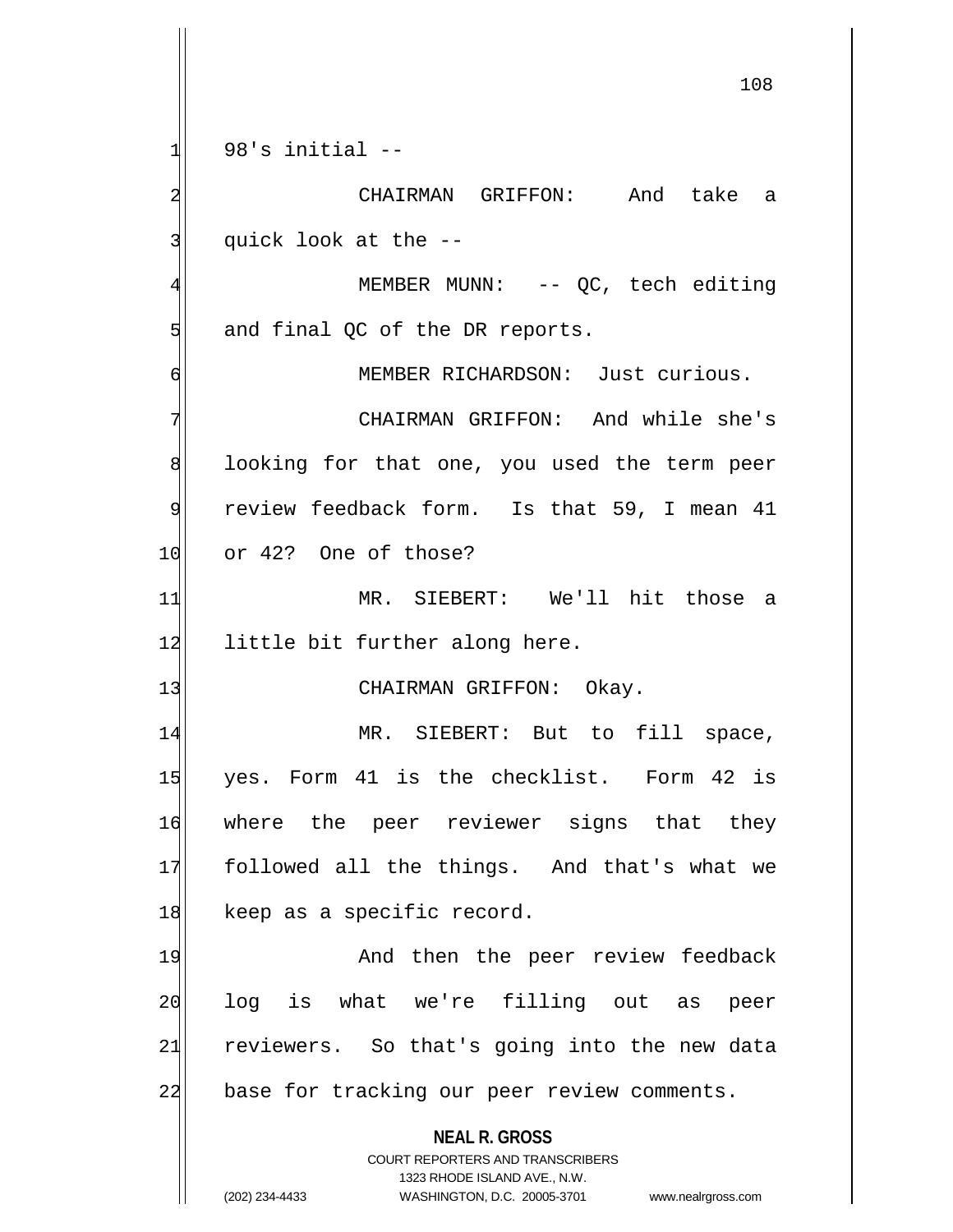**NEAL R. GROSS** COURT REPORTERS AND TRANSCRIBERS 1323 RHODE ISLAND AVE., N.W. (202) 234-4433 WASHINGTON, D.C. 20005-3701 www.nealrgross.com 109 1 MR. STIVER: You've not reviewed  $2$  98? It's out of the system here? 3 | MEMBER MUNN: No. I'm not seeing 4 findings. 5 CHAIRMAN GRIFFON: And there is no 6 Form 59, is there? 7 MR. SIEBERT: Correct. That's a 8 | procedure. Fifty-nine is --9 CHAIRMAN GRIFFON: The last 10 transcript says Form 59. 11 MR. STIVER: Just go to the 12 procedures filter. Page 2, it should be the 13 very last one. Initial QC, technical editing,  $14$  and final QC. 15 MEMBER MUNN: Yes, I see that. 16 MR. STIVER: Showing no findings 17 there as well. 18 | MEMBER MUNN: No findings to 19 display. 20 MR. STIVER: At least none at this 21 point. 22 CHAIRMAN GRIFFON: So we haven't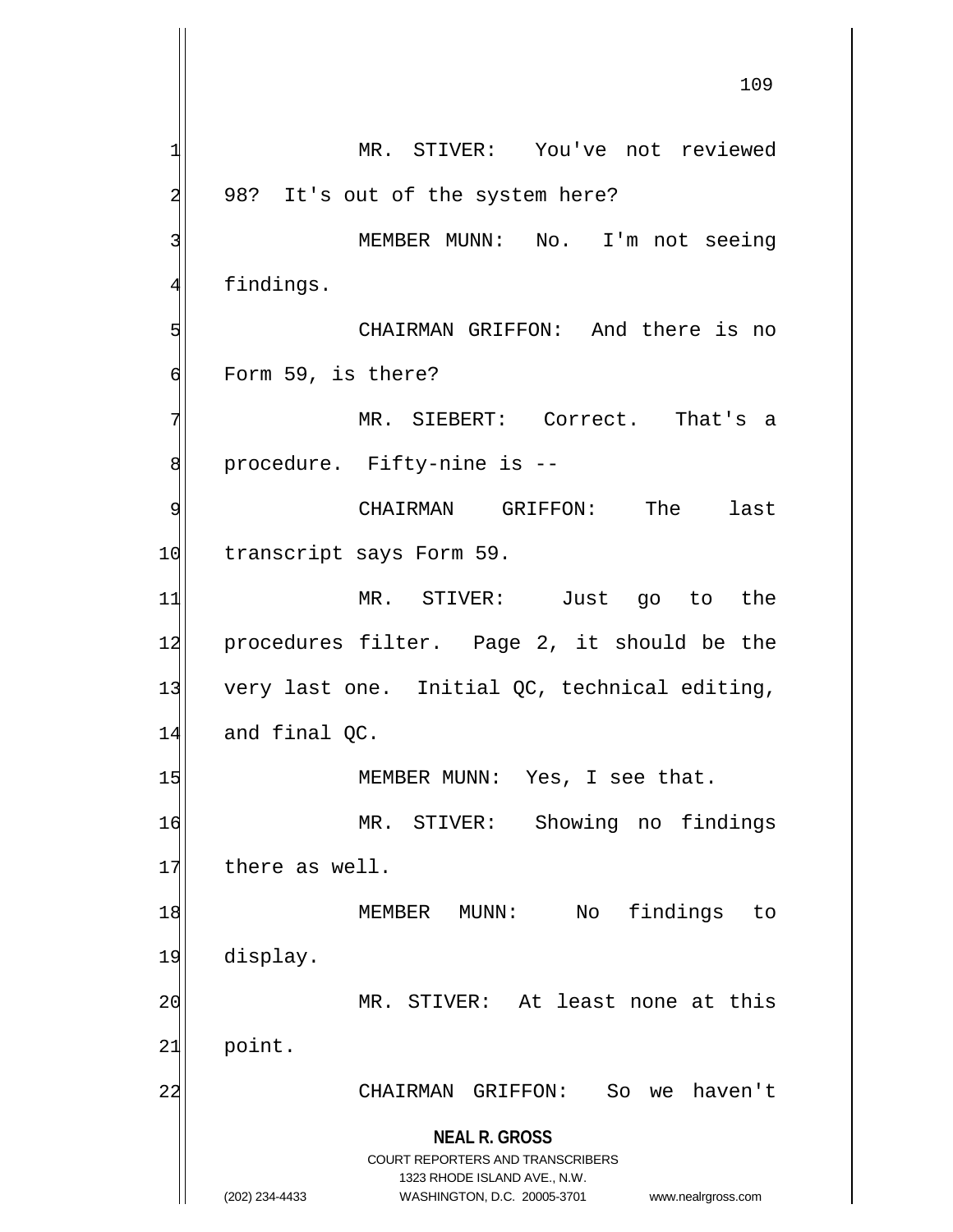1 reviewed 98 yet?

2 MEMBER MUNN: No.

3 CHAIRMAN GRIFFON: Okay.

 MR. SIEBERT: Good? Okay. So the 5 | process. And this is what I know you guys were interested in the last time we talked about it, how it developed over time.

8 Back in 2003, we had an initial 9 peer review checklist. I had to dig through 10 my documents. Interestingly enough, it's the 11 first month I was working on the project. I 12 created one, and that kind of developed from 13 that point on. So we were lucky that I have a 14 copy of that originally. And it was just a 15 one-page guidance document for myself. But 16 then I shared it with the rest of the dose 17 reconstructors at the time.

18 And it was just a simple checklist 19 of verifying administrative information, 20 cancer code and diagnosis date, and things in  $21$  the report, things in the IMBA runs, things in 22 the IREP runs.

**NEAL R. GROSS**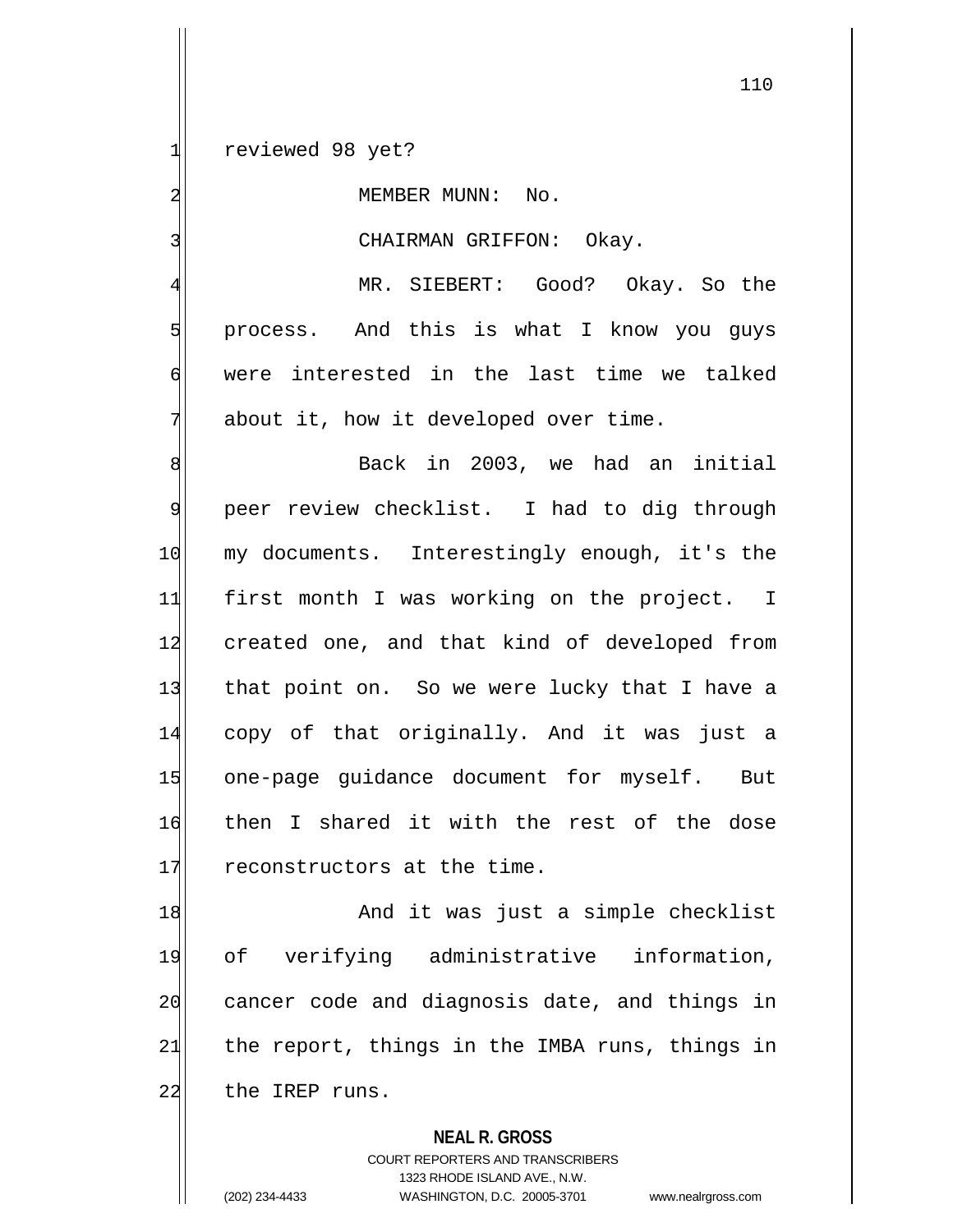111

**NEAL R. GROSS** COURT REPORTERS AND TRANSCRIBERS 1323 RHODE ISLAND AVE., N.W. 1 and then generally at the end 2 checking, verifying the CATI is incorporated 3 if it was available, and verifying the OCAS 4 comments were addressed if we had a rework, 5 things like that. 6 6 So this is the very earliest form 7 that I could track down. I know I was 8 personally was using it, and then we spread it 9 out. So that was 2003. And if you look at 10 it, the germ of all the things that follow 11 really start right there. 12 12 Overestimate, anderestimate, 13 verifying radionuclides, no death certificate 14 reference if the person is still alive.  $15$  That's a way to annoy somebody. 16 (Laughter.) 17 And it put that on there at that 18 time because -- and this is really how we 19 developed -- we don't put discussions of death 20 certificates in there anymore, because that's 21 exactly what it was. But originally DOL 22 determined the organ of the cancer of interest

(202) 234-4433 WASHINGTON, D.C. 20005-3701 www.nealrgross.com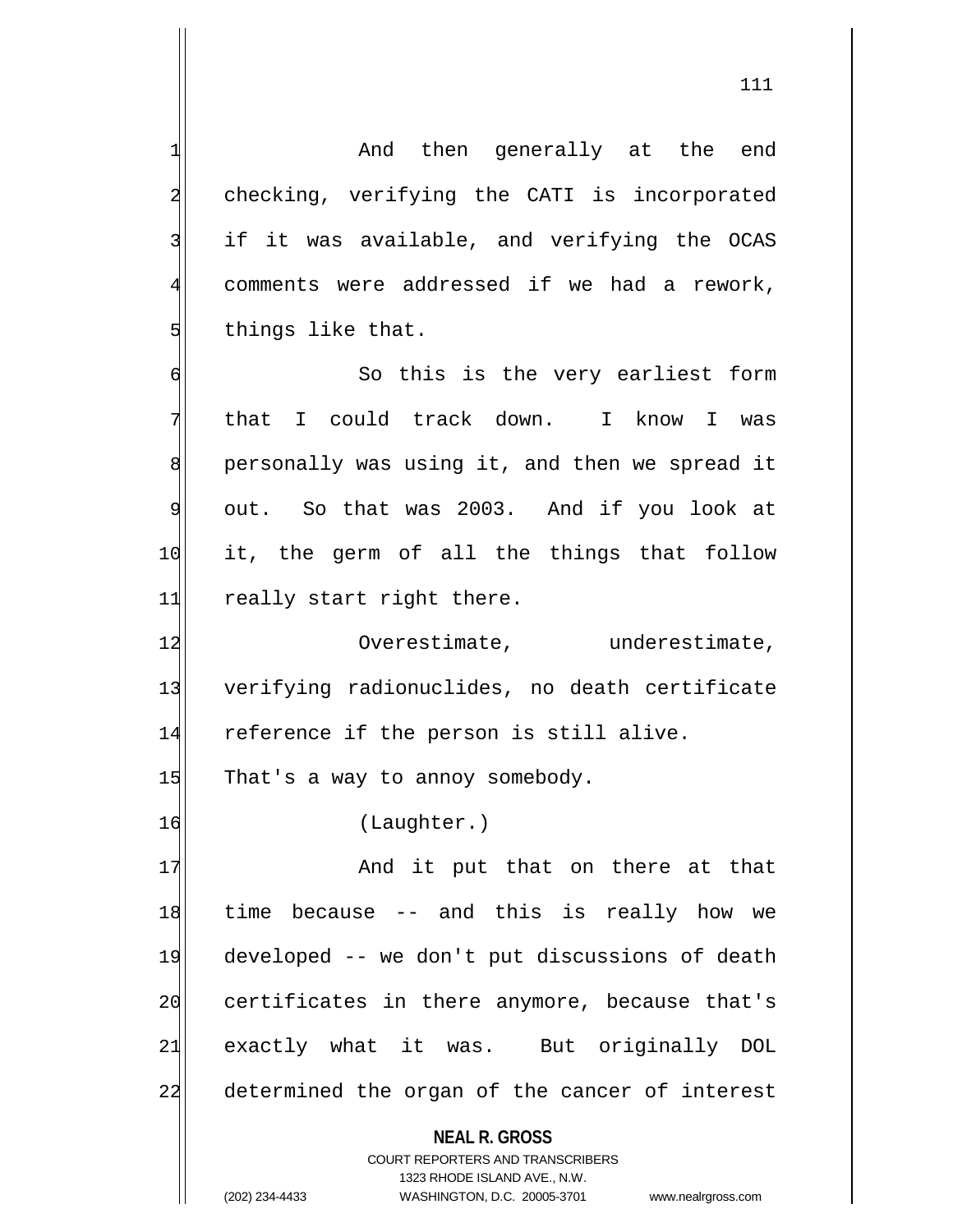$1$  only from a death certificate. We had that in  $2$  the report, but we changed that.

3 and then in 2005, that's when we 4 created Procedure 59, which is the peer review 5 of dose reconstructions. And also Form 41 and 6 42 came along with that, which is the 7 checklist. It was issued in January of 2005.

8 Billie and then we revised it right 9 before Procedure 59 came out. Just some 10 additional minor changes to add some things in 11 for technical review and copy edit type stuff.

12 and when the peer reviewer was 13 done, the peer reviewers would communicate 14 with the dose reconstructors and DR group 15 managers for correction purposes for the dose 16 reconstructors. And also to give the DR 17 managers information as to errors that they 18 might be seeing repeated.

19 So even though we weren't tracking 20 the specific errors on a one by one basis in a  $21$  database at the time, the group managers were 22 tracking with the peer reviewers, what are you

**NEAL R. GROSS**

COURT REPORTERS AND TRANSCRIBERS 1323 RHODE ISLAND AVE., N.W. (202) 234-4433 WASHINGTON, D.C. 20005-3701 www.nealrgross.com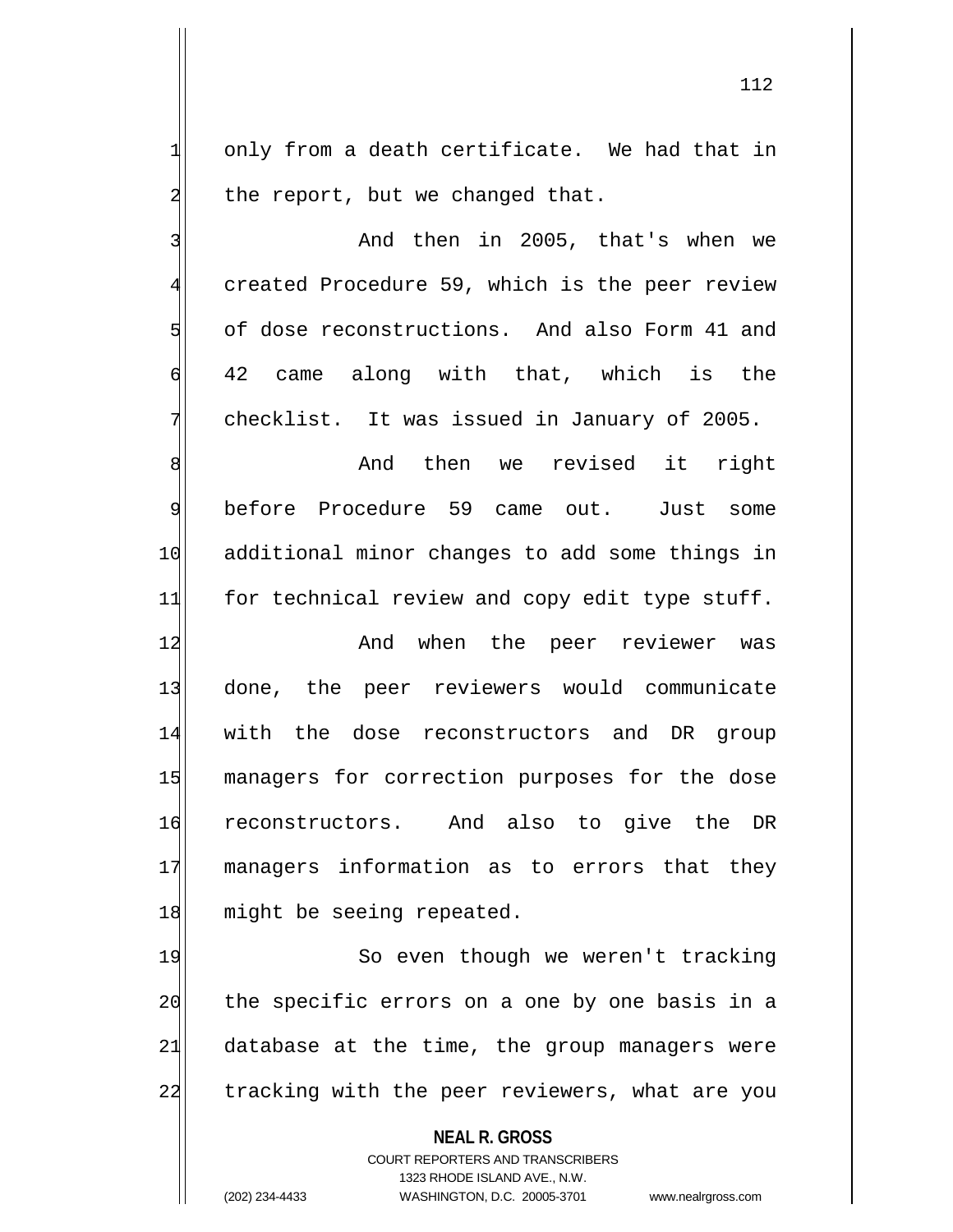**NEAL R. GROSS** COURT REPORTERS AND TRANSCRIBERS 1323 RHODE ISLAND AVE., N.W. 1 seeing? And we would handle those things and 2 get that information out. So it was a little  $3$  less formal at the time. And then I --4 CHAIRMAN GRIFFON: Were you 5 collecting that data anyway? 6 MR. SIEBERT: We were not. 7 CHAIRMAN GRIFFON: No. 8 MR. SIEBERT: And the checklist, 9 I'll just talk to it real quick. But I know 10 you guys have seen this numerous times. 11 MEMBER KOTELCHUCK: Some of us 12 haven't. 13 MR. SIEBERT: Oh, okay. Well, 14 these are always -- I'd be happy to show it 15 to you right now. 16 MEMBER KOTELCHUCK: Right, well, 17 you are. But could you also send that along  $18$  with the  $-$ 19 MR. SIEBERT: Yes, forms review. 20 | MEMBER KOTELCHUCK: 21 presentation. 22 MR. SIEBERT: Yes, Form 41.

(202) 234-4433 WASHINGTON, D.C. 20005-3701 www.nealrgross.com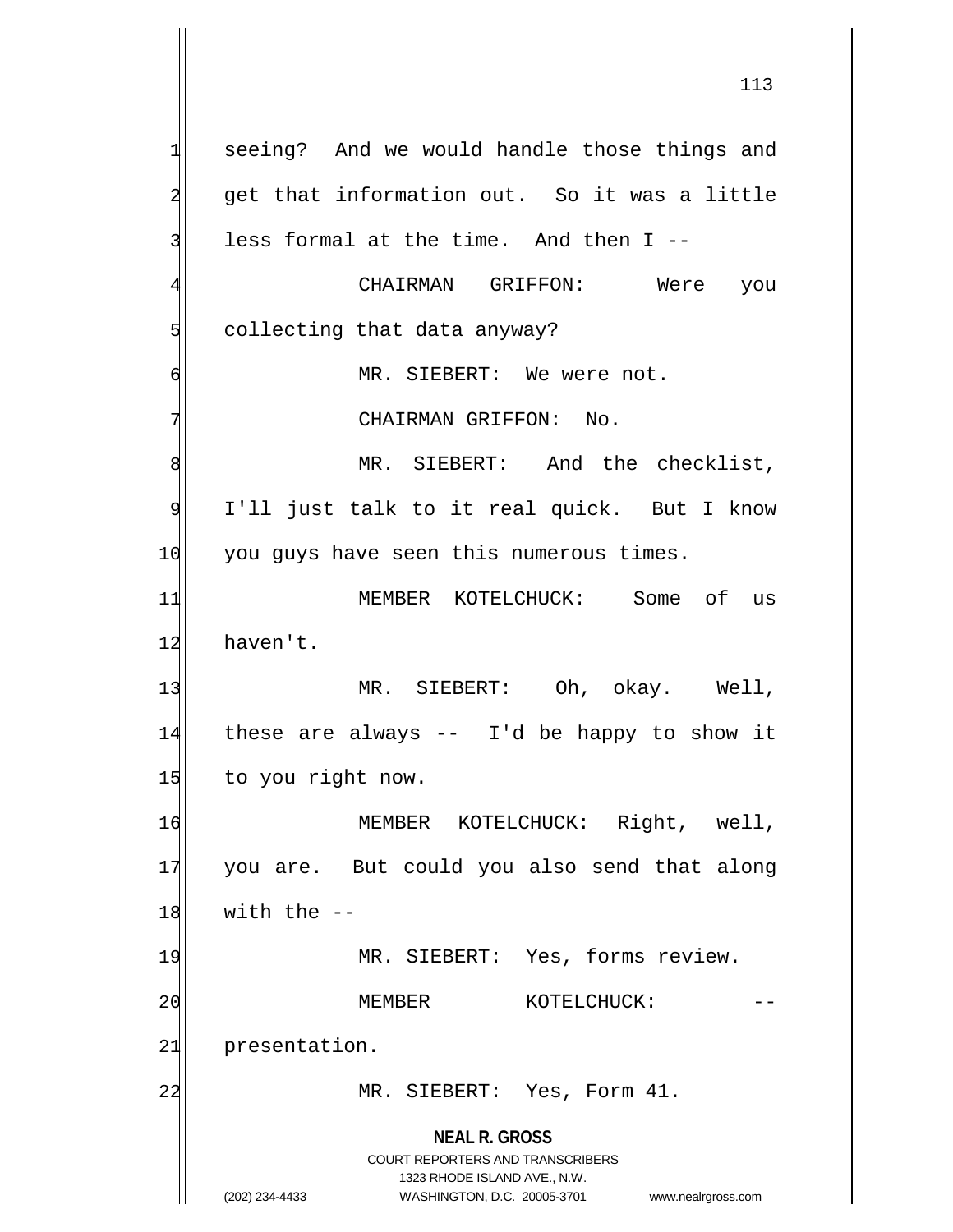1 MEMBER KOTELCHUCK: That would be 2 really helpful.

3 MR. SIEBERT: Yes, I'll just send 4 you the whole thing.

## 5 MEMBER KOTELCHUCK: Great.

6 MR. SIEBERT: Get that over to 7 Grady. But as you see when we walk, step 8 8 through this, we started getting a little more 9 specific on photon, neutron, missed photon, 10 missed neutron, breaking out some of the 11 things that we were seeing in the dose 12 reconstruction reports, as opposed to just: 13 TIS external handled okay?" Checkmark.

14 Now we were breaking down these 15 specific pieces. Missed dose application, 16 IREP total external dose, and then pulling in 17 internal dose. Were all the positive bioassay 18 samples considered, all the radionuclides? 19 We've dealt with this before. IREP summary, 20 input versus summary.

21 and this is comparisons of the 22 input, the IREP input sheet, which is the

**NEAL R. GROSS**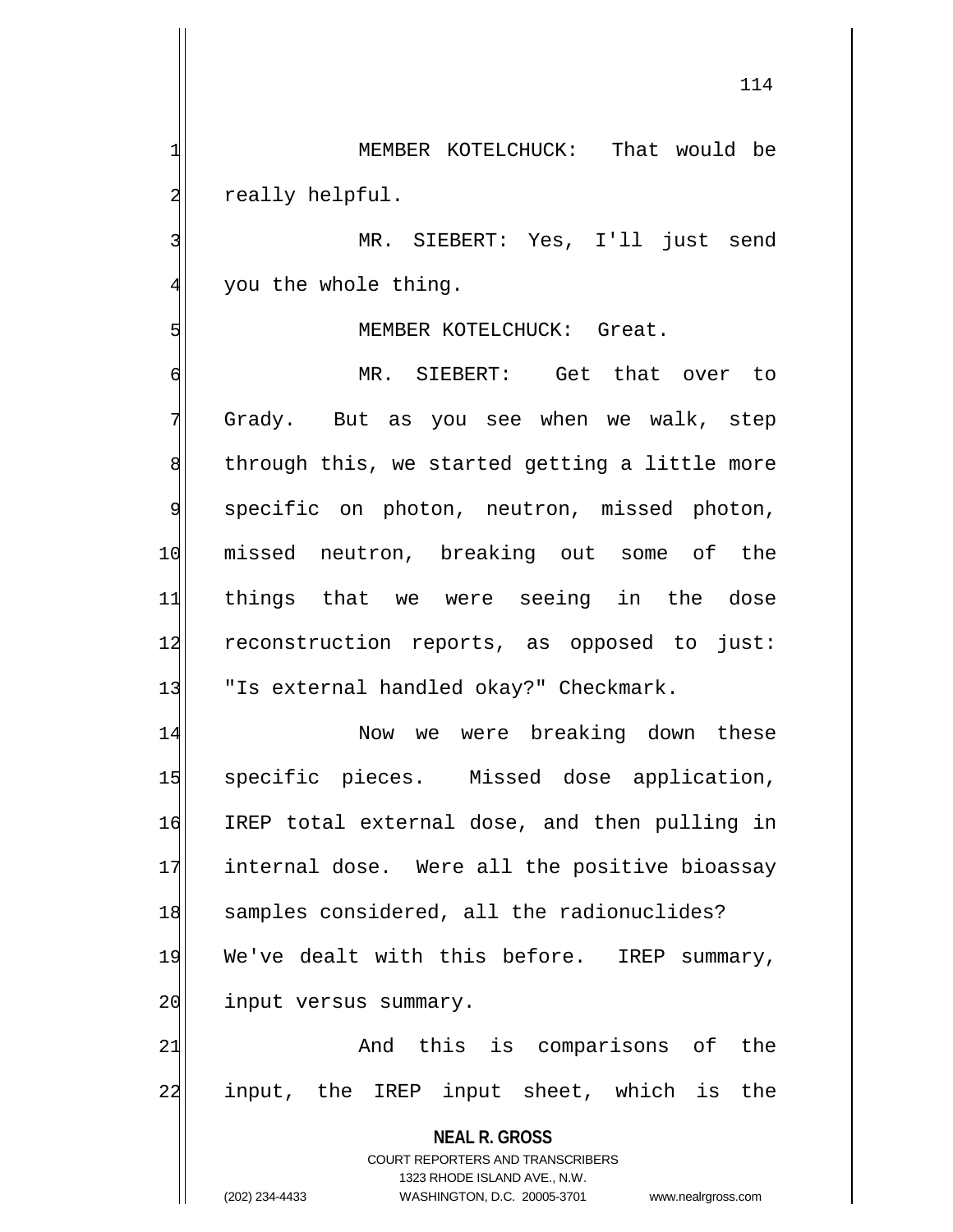$1$  Excel spreadsheet, and the IREP output sheet, 2 which comes out of the IREP program. Just 3 verification that the number of rows of 4 exposure is worked out, and so on and so 5 forth.

6 6 That's really something IQC does a 7 lot of that. So the peer reviewer looks at 8 | that information. But it is also reviewed in 9 Procedure 98. That happens as well.

10 Is it a skin case? If it is, do 11 we have ethnicity? And is it matching in 12 NOCTS? A lung case, do we have smoking 13 history? Does it match NOCTS?

14 and then discussion on cover 15 sheets. We found this portion became rather 16 onerous to fill out. We would be spitting 17 back what the deep dose, shallow dose and 18 neutron dose for each year was. It was put in 19 here.

20 If you had a complicated case and 21| you actually needed to deal with this 22 information, you could put it in here and do

**NEAL R. GROSS**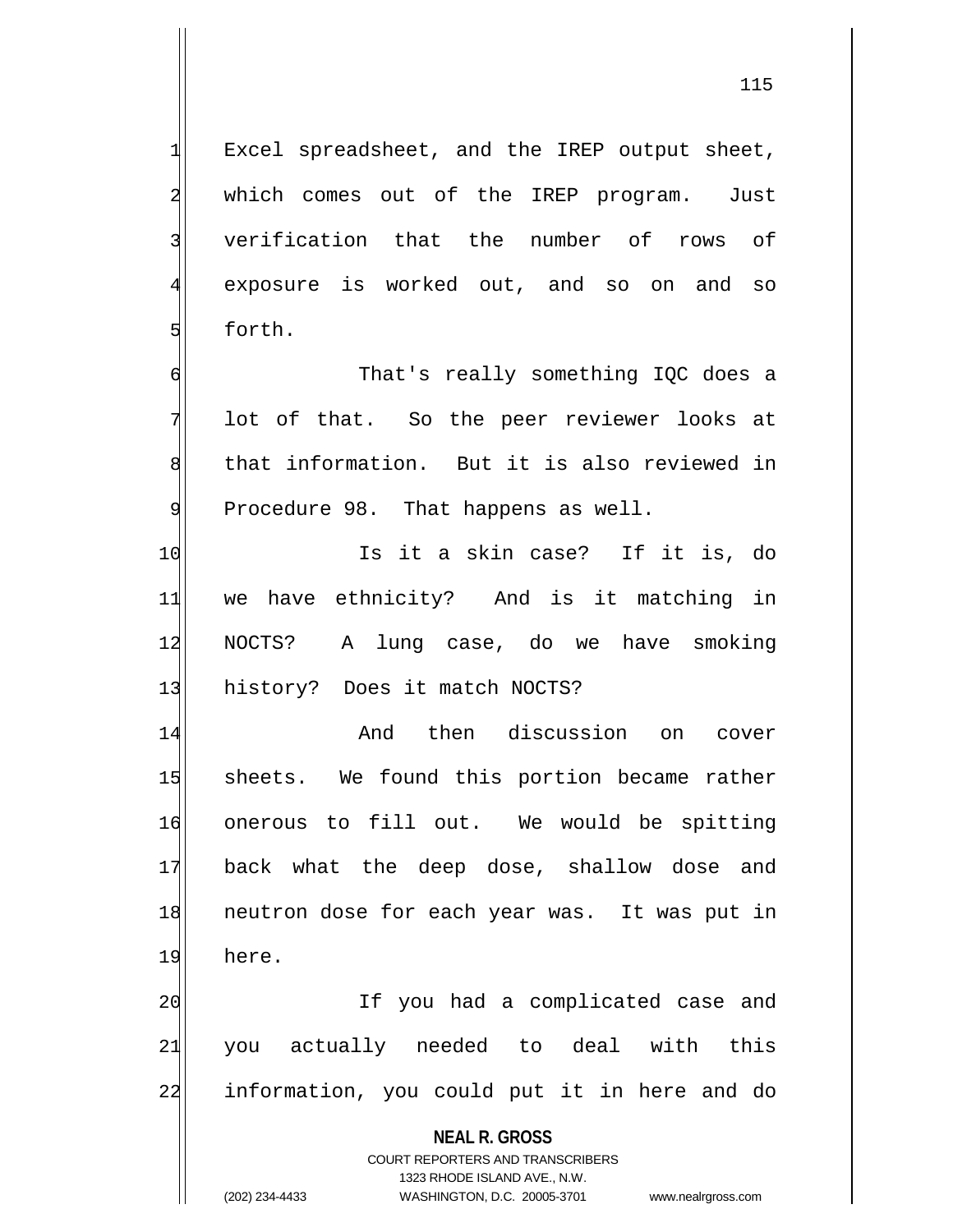1 the comparisons to verify it. Oftentimes our 2 tools have the information in it. So we can 3 do the comparisons within the tool itself.

4 And then the copy edit stuff. Do  $5$  you have the right site name, employment 6 dates, cancer description, all that wonderful 7 stuff, names, work locations, internal dose? 8 Basically, you know, the eight-page form that  $9$  we have. And you'll be seeing that as well.

10 So we brought that along in 2005. 11| We also brought Form 42, which is the peer 12 review declaration. This was issued the same 13 time. The peer reviewer signs and dates that 14 the peer review is complete. And it serves as 15 a record; we maintain it electronically. And 16 we have those as well. That's what it looks  $17$  like.

18 and it's just documenting that we 19 did Claim Number X in accordance to the 20 procedure, the revision of Procedure 59, and 21 which version of Form 41. And "to the best of 22 my ability, I determined it meets the

> **NEAL R. GROSS** COURT REPORTERS AND TRANSCRIBERS 1323 RHODE ISLAND AVE., N.W. (202) 234-4433 WASHINGTON, D.C. 20005-3701 www.nealrgross.com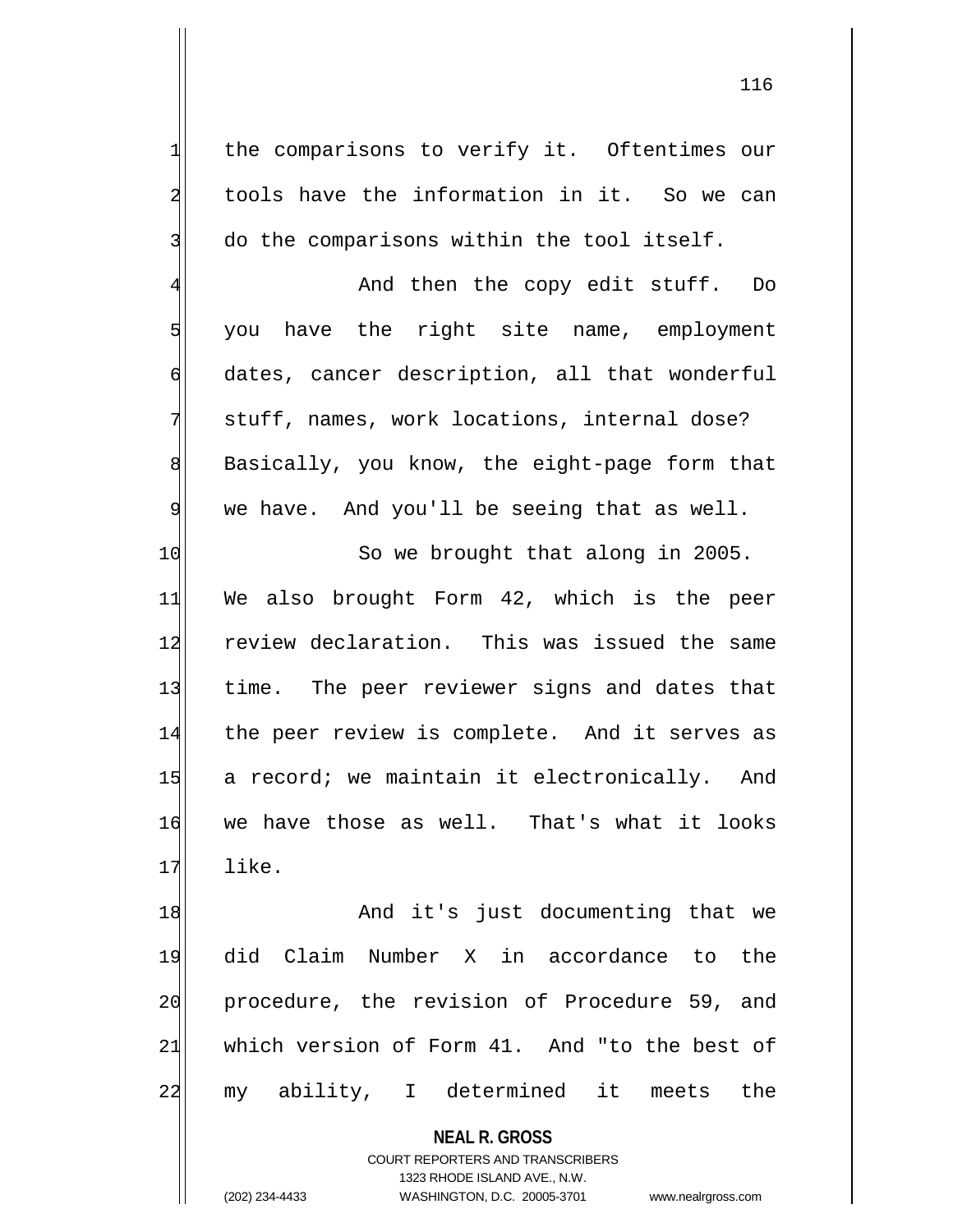$1$  requirements." And it's signed and dated.

2 MEMBER RICHARDSON: How many of  $3$  those does a person peer review a day?

4 MR. SIEBERT: It would depend on  $5$  the peer reviewer. You could easily do one or  $\mathfrak{q}$  two in a day, depending on the type of claim. 7 Some take multiple days to do, if it's a 8 complicated case.

9 Some that are relatively 10 straightforward, they may be able to do, you 11 know, five, six, seven in a day. If it's 12 something like, let's say it's an AWE, where 13 there is an SEC during the time frame. So 14 there's nothing we can assign except for 15 medical X-rays. Those are relatively 16 straightforward to peer review. So you may be 17 able to get a bunch of them in.

18 But for an actual full case, we 19 kind of work under a rule of thumb that a peer 20 review should take about half as much time as 21 the dose reconstruction took to finish. 22 Because you need to pull all the same

> **NEAL R. GROSS** COURT REPORTERS AND TRANSCRIBERS 1323 RHODE ISLAND AVE., N.W.

(202) 234-4433 WASHINGTON, D.C. 20005-3701 www.nealrgross.com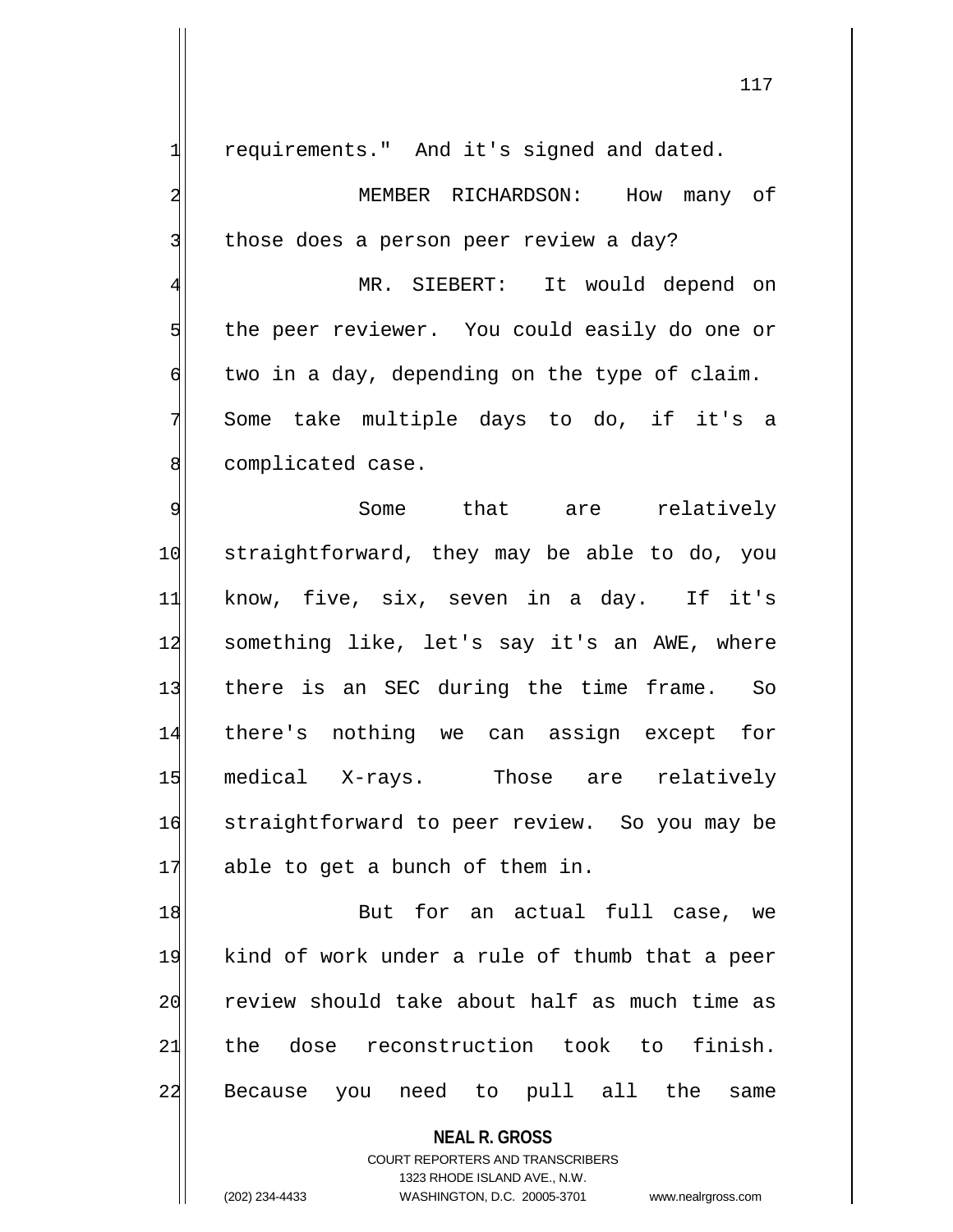1 information.

2 You may not be making the same decision making 3 process.

4 But you should still be reviewing 5 all the documentation in the DOL files and DOE 6 files, and so on and so forth. And then last 7 year, we hit the PR feedback tracking, because  $8$  we were discussing a lot of things in here.

9 And we decided that we want to be 10| able to start tracking that information as 11 well. A little bit better than we were, or 12 tracking it at all specifically. We 13 implemented it in June of last year.

14 We had 14 issue categories and the 15 tracking in the spreadsheet. So the log 16 looked like that last year. And those are the 17 14 categories: general external approach, 18 measured, missed external, coworker, ambient 19 medical, very generic categories to put the 20 things into. And then we pulled it into the 21 Excel spreadsheet.

22 and a couple of things -- I don't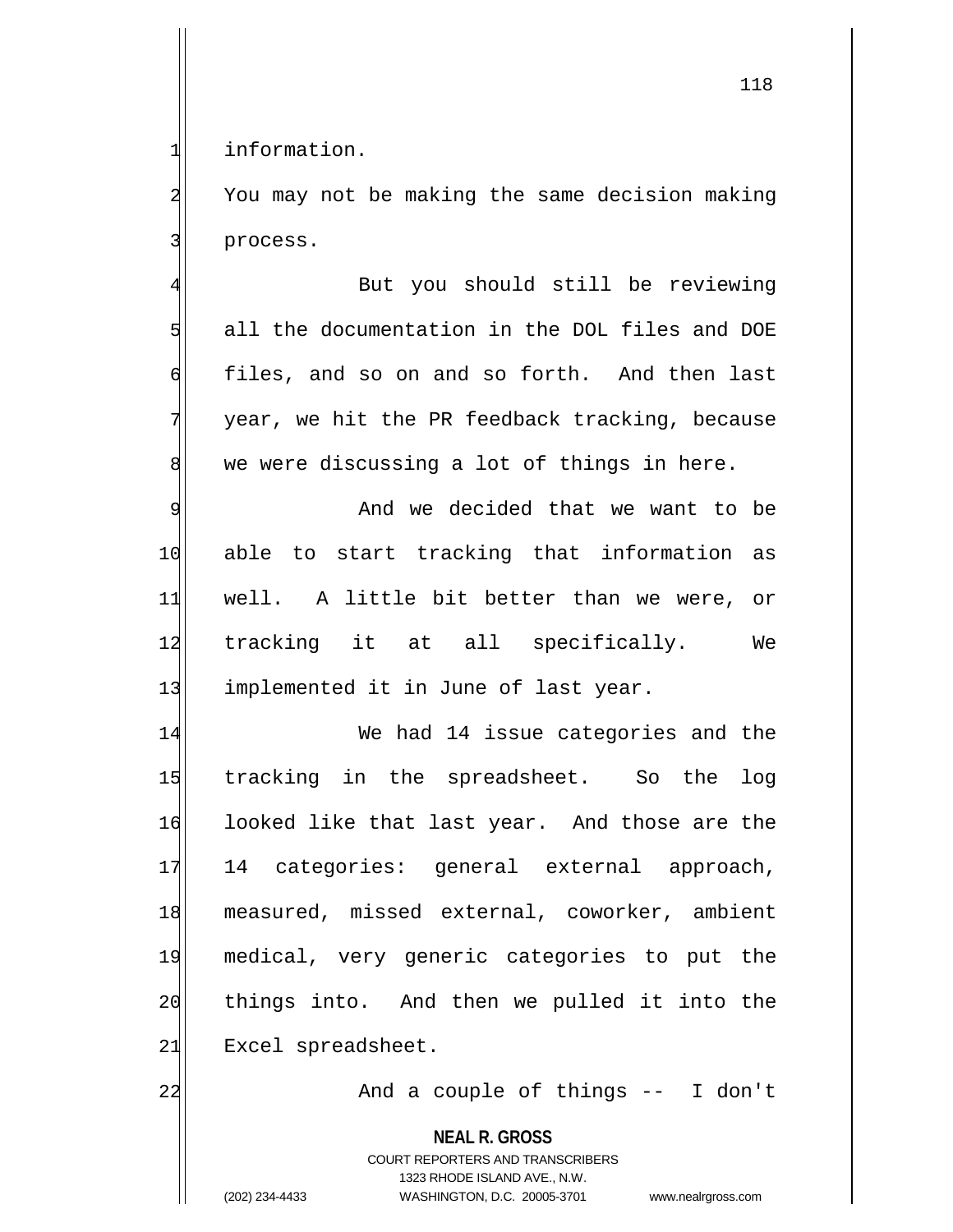1 know how well you can see this. If you look 2 down at this one down here. When we switched 3 over from peer reviewers just sending a quick 4 email message saying, "Here's some of the  $5$  things that I saw," or "Great job."

6 Once we started using a log and 7 putting things in here, we had to work on 8 getting peer reviewers not to be as nice, 9 which was kind of scary. Because oftentimes 10 the peer reviewer would say, "You handled this 11 great. You did this fine, you did this fine."

12 And they'd put on a form, such as 13 the external approach, overestimating applied 14 correctly, doses calculated correctly, applied 15 correctly, and so on. It's great information 16 to have.

17 But the problem is, in tracking 18 peer review feedback if we're looking at just 19 generic numbers, it looks like that case has 20 one, two, three, four, five, six comments just  $21$  on that portion right there.

22 Whereas, all the comments really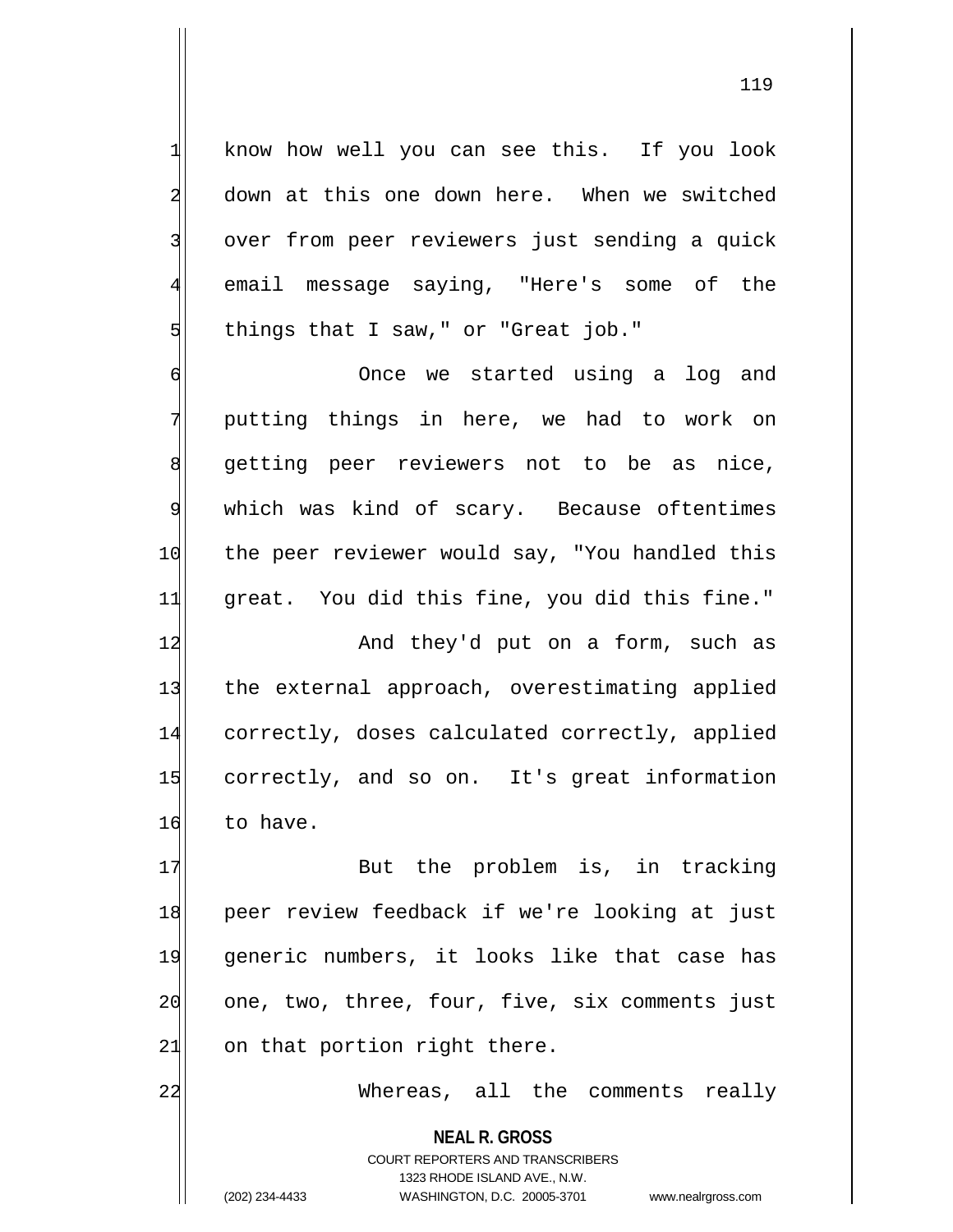1 are, "Everything's great." So we had to do a 2 little bit of getting people acclimated to do  $3$  that. And it just continued on. 4 MEMBER RICHARDSON: So you track  $5$  by date. But is this tied to a case, to a 6 dose reviewer, and to a peer reviewer? 7 MR. SIEBERT: It's tied to a claim 8 number. Because we have that information. We 9 tie it to the claim number. Because 10 otherwise, you know, obviously, it's specific 11 to a claim. We have to tie it back to a 12 claim. 13 MEMBER RICHARDSON: It doesn't 14 lend itself to stepping back to see if there 15 are problems coming from a particular 16 individual? 17 MR. SIEBERT: Correct. We don't 18 tie that specifically. Because what we're 19 doing, we're tracking this information for a  $20$  systematic -- we're looking for a systematic -21 - Are we seeing systematic errors? That's 22 why we're tracking the system. So yes, it's

> **NEAL R. GROSS** COURT REPORTERS AND TRANSCRIBERS

> > 1323 RHODE ISLAND AVE., N.W.

(202) 234-4433 WASHINGTON, D.C. 20005-3701 www.nealrgross.com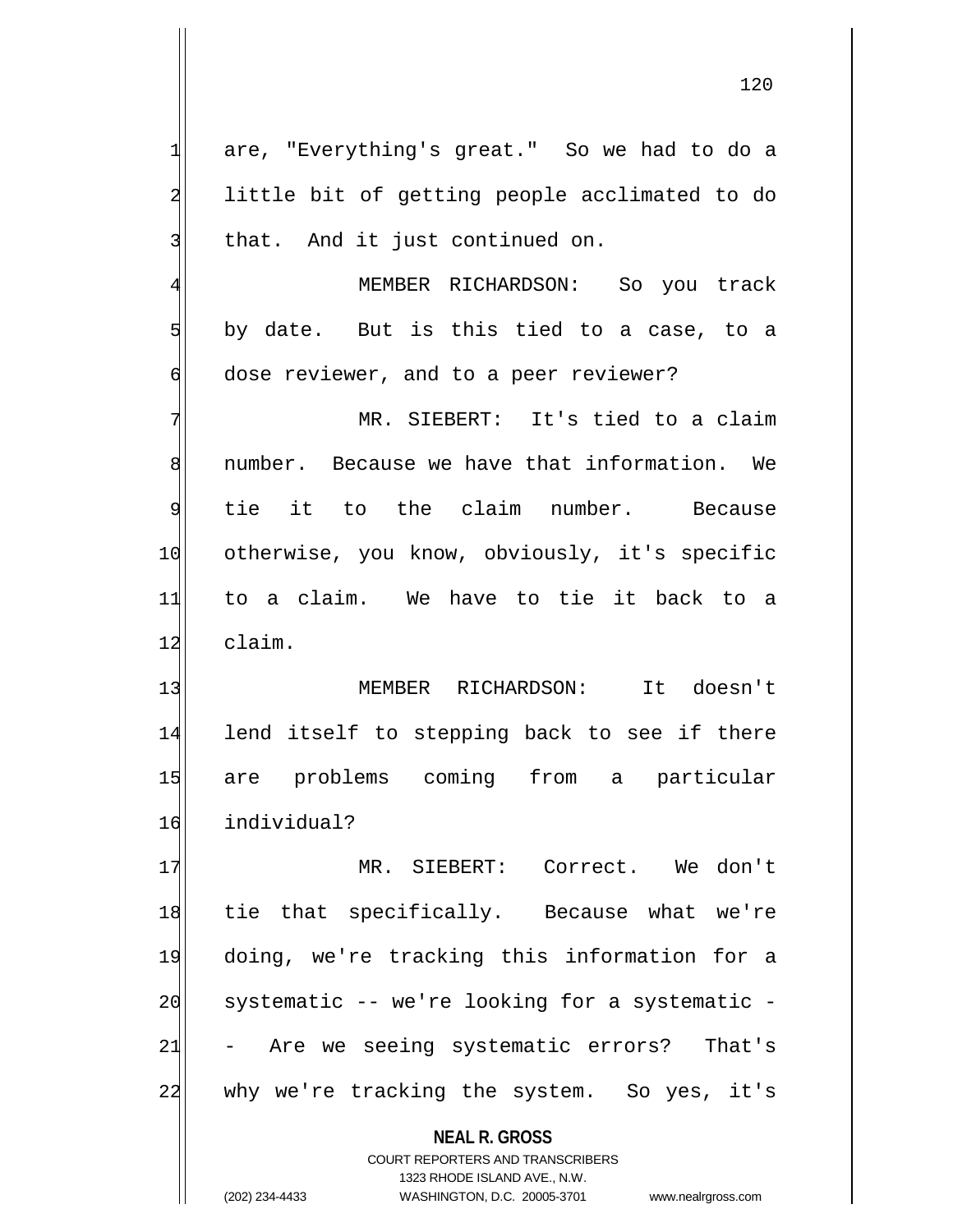$1$  tied to claim number, but not any individual. 2 That is --

3 MEMBER RICHARDSON: Why?

4 MR. SIEBERT: That is how we set  $5$  up the system. It's systematic.

6 MEMBER RICHARDSON: Can you 7 imagine problems which would arise because one 8 person working in the organization is having a 9 | problem doing some task?

10 MR. SIEBERT: We wouldn't need 11 this information right here to find that out. 12 The peer reviewers let me know. As a manager 13 I know what's going on with my folks.

14 MS. LIN: So are you concerned 15 that this system should be set up as almost 16 like tied to a performance evaluation?

17 MEMBER RICHARDSON: No, you know, 18 I could imagine a report that says, you know, 19 overall quality is improving. In these areas 20 it's doing better. In these areas it's doing  $21$  worse. There are, we've identified  $-$  you 22 know.

**NEAL R. GROSS**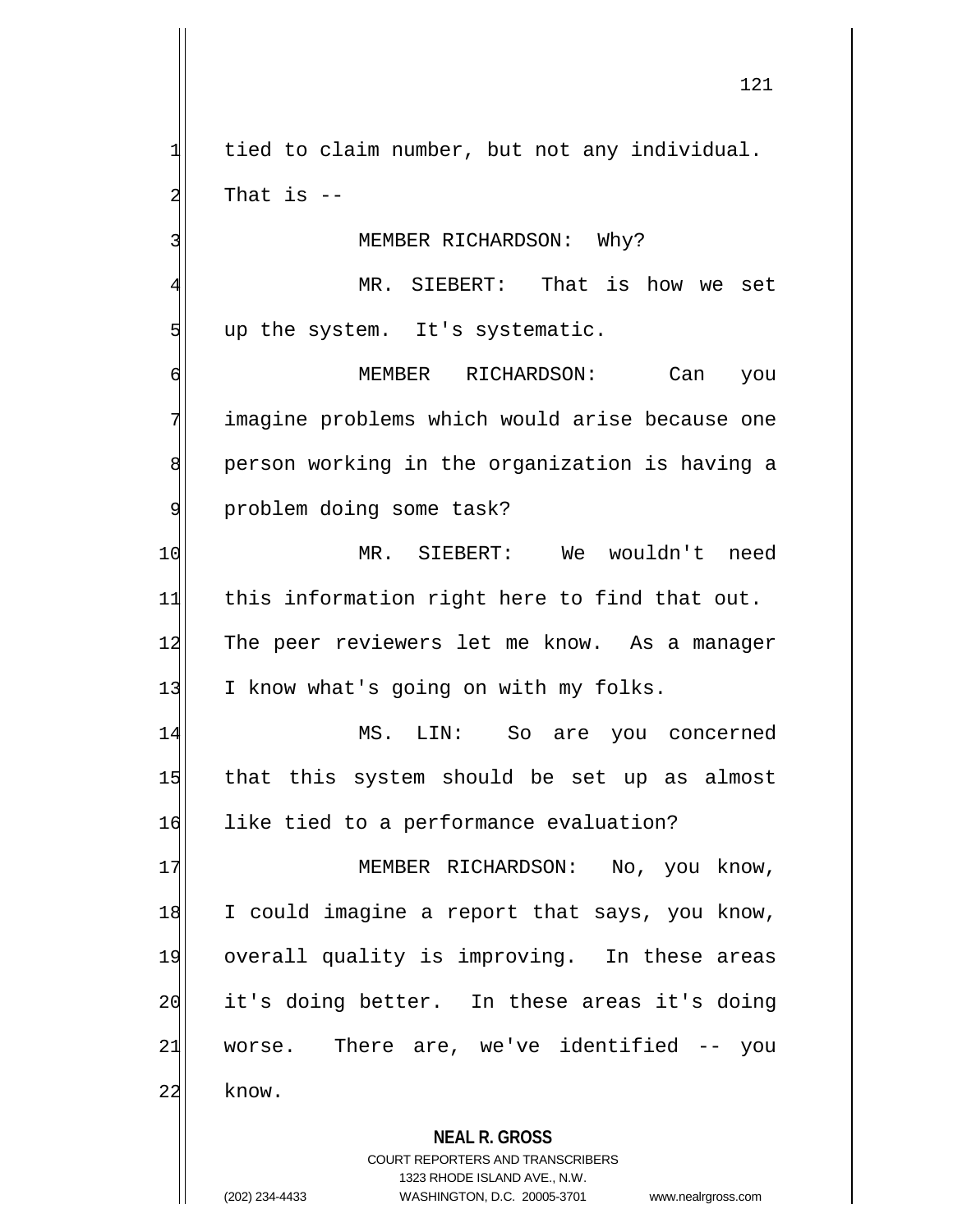**NEAL R. GROSS** COURT REPORTERS AND TRANSCRIBERS 1323 RHODE ISLAND AVE., N.W. 1 This all gets back to the same 2 question of: how do you document that people  $3$  are doing well, that the system's doing well, 4 that there's progress every year? And I could 5 | imagine multiple ways in which you would want 6 to describe that. And this is a step towards 7 one of those. 8 MR. HINNEFELD: Well, David, I 9 think with respect to your question: should 10 the dose reconstructor's name be tracked in 11 this fashion? What I probably would agree to 12 is that the person doing that reviewing will 13 know. 14 Because they know the dose 15 reconstructor that you're looking at, whether 16 it's on this form or not. They will know if a 17 particular dose reconstructor is causing 18 problems and not doing a very good job. And 19 so the personnel management aspect of this, 20 the personnel performance management aspect is  $21$  handled apart from that. 22 MEMBER RICHARDSON: Yes, that's

<sup>(202) 234-4433</sup> WASHINGTON, D.C. 20005-3701 www.nealrgross.com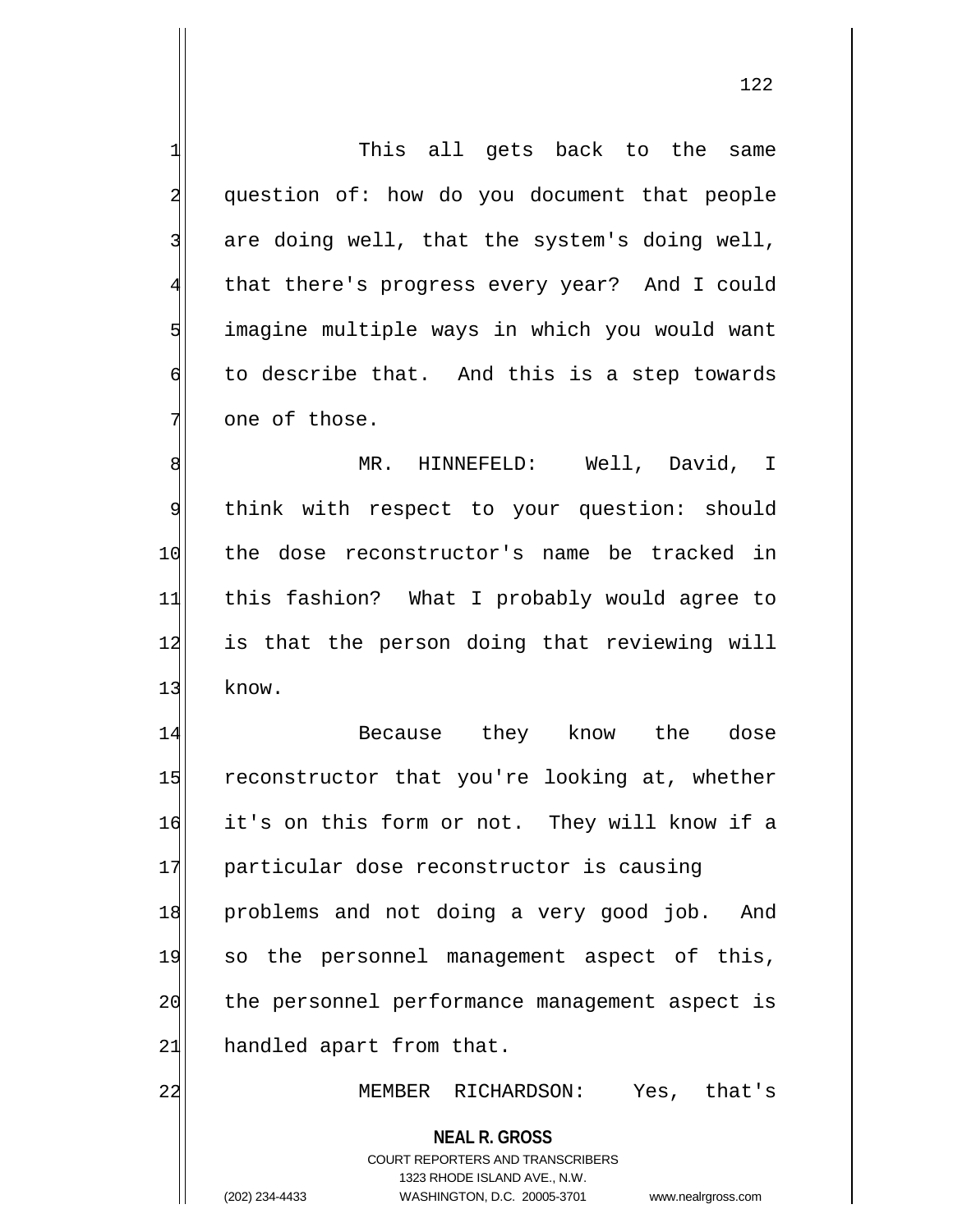**NEAL R. GROSS** COURT REPORTERS AND TRANSCRIBERS 1323 RHODE ISLAND AVE., N.W. (202) 234-4433 WASHINGTON, D.C. 20005-3701 www.nealrgross.com 123  $1$  great. I mean  $-$ 2 MR. FARVER: But you can also tie 3 it back to site. 4 MEMBER RICHARDSON: Yes, I was  $5$  thinking that. 6 MR. FARVER: See if there's  $7$  problems at a site, which could be in the  $8$  documentation, could be anything. 9 | MEMBER RICHARDSON: Right. 10 MR. FARVER: Something might be 11 confusing the dose reconstructors. 12 MR. SIEBERT: At this point we're 13 not tracking at that level. 14 CHAIRMAN GRIFFON: Because it 15 doesn't jump out. If you just have a case 16 number -- 17 MR. SIEBERT: Right. 18 CHAIRMAN GRIFFON: -- you don't  $19$  see that, yes. 20 MR. SIEBERT: Well, and once  $21$  again, it's not there's 400 million people 22 working on it. You know, you'll have a site,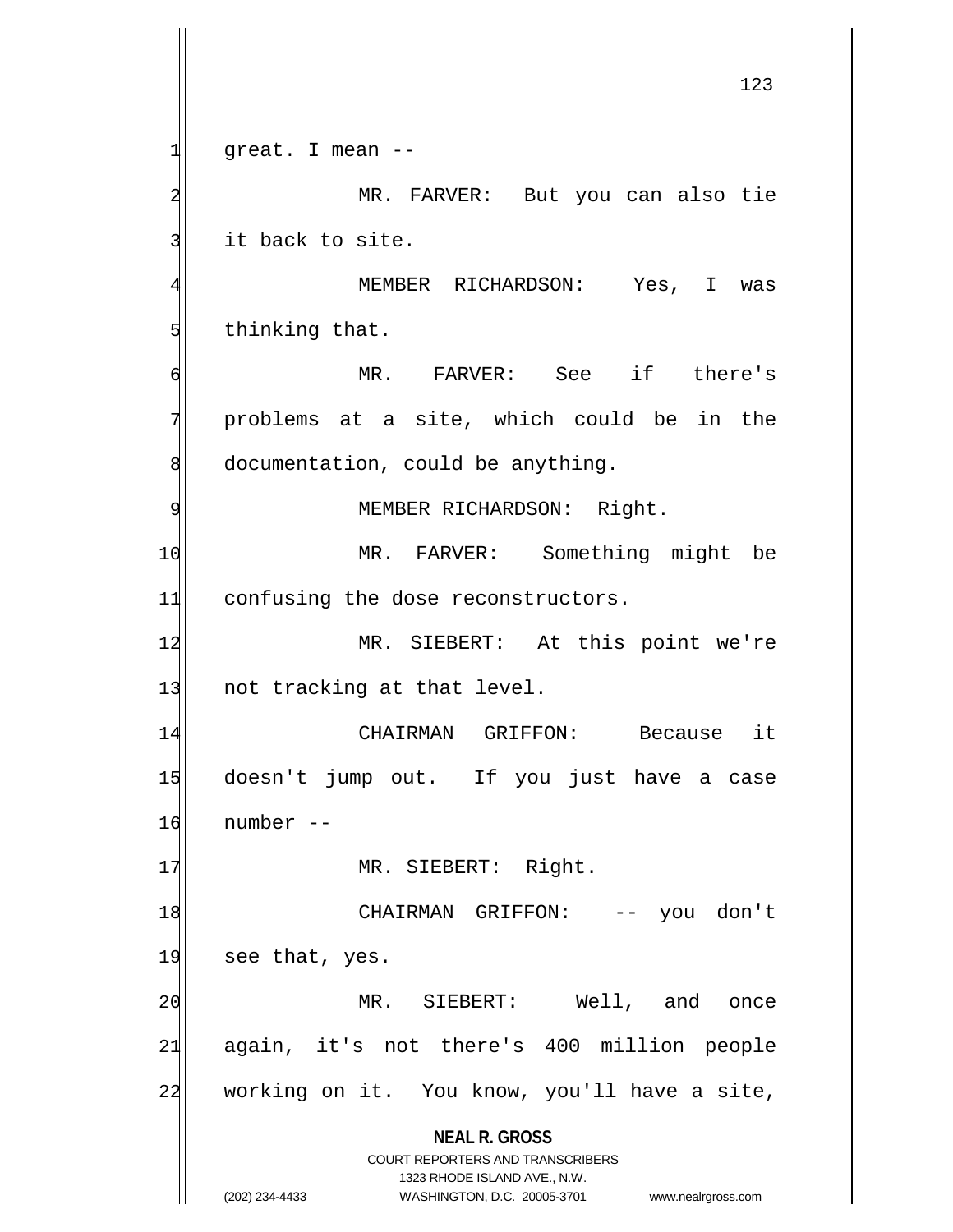1 Rocky Flats, where there's really five to 2 seven dose reconstructors who are really  $3$  working that site, who know it very well.

4 And only a couple of peer 5 | reviewers, including the site lead. So it 6 really narrows down to who sees specific 7 information. So those type of things are --

8 8 Med Ensume Mou know, we have had times in the 9 past where peer reviewers will say, "Okay, we 10 are seeing people misconstruing how to deal 11 with neutron dose reconstruction stuff at 12 Rocky Flats." And we've gone back and 13 corrected that.

14 But we're not tracking that 15 specifically. So still back in last year, we 16 put the database -- since we were finding the 17 Excel wasn't quite as flexible for us, we had 18 a database written for us. Put that 19 information in starting September.

20 | We then put the feedback and  $21$  return types in the same 14 issue categories. 22 And then we started looking at the data a

**NEAL R. GROSS**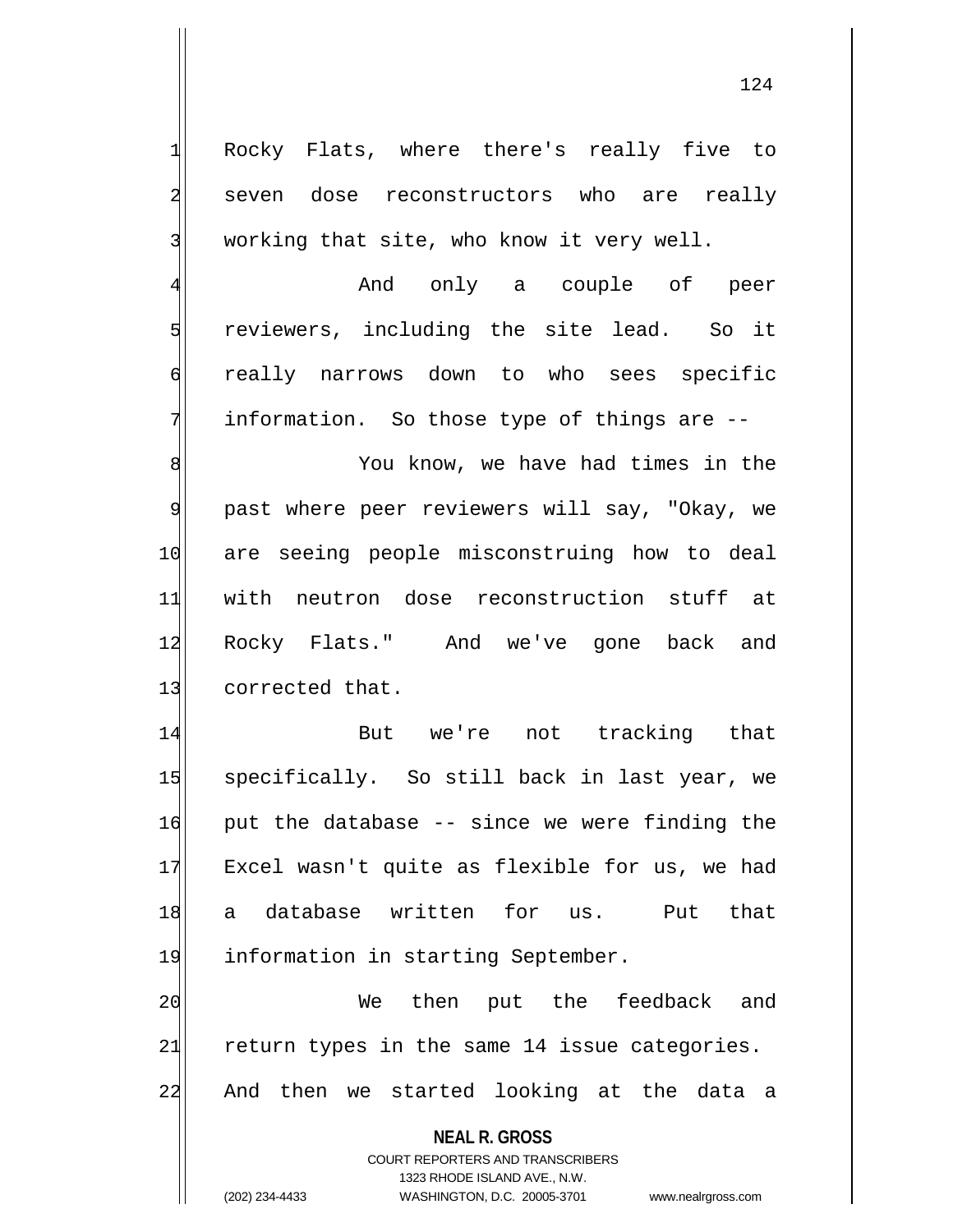little bit more organically as a group.

| And that's where, after a while,                                                                                                                                       |
|------------------------------------------------------------------------------------------------------------------------------------------------------------------------|
| we started finding that with dose                                                                                                                                      |
|                                                                                                                                                                        |
| reconstructors, or peer reviewers making the                                                                                                                           |
| comment of "Great job, you did this," it kind                                                                                                                          |
| of skewed what our actual feedback looked                                                                                                                              |
| like. So we had to kind of nip that in the                                                                                                                             |
| bud, and look at it overall.                                                                                                                                           |
| CHAIRMAN GRIFFON: Now wait, can                                                                                                                                        |
| you go back to this one too?                                                                                                                                           |
| MR. SIEBERT: Yes.                                                                                                                                                      |
| CHAIRMAN GRIFFON: The change from                                                                                                                                      |
| June to September of 2011, what was --                                                                                                                                 |
| MR. SIEBERT: In June, we were                                                                                                                                          |
| doing it on the Excel spreadsheet.                                                                                                                                     |
| CHAIRMAN GRIFFON: Okay.                                                                                                                                                |
| MR. SIEBERT: That's how we were                                                                                                                                        |
| tracking.                                                                                                                                                              |
| then<br>CHAIRMAN GRIFFON:<br>And<br>you                                                                                                                                |
| went over to --                                                                                                                                                        |
| And then while<br>SIEBERT:<br>MR.<br>we                                                                                                                                |
| were actually doing the Excel spreadsheet,                                                                                                                             |
| <b>NEAL R. GROSS</b><br><b>COURT REPORTERS AND TRANSCRIBERS</b><br>1323 RHODE ISLAND AVE., N.W.<br>(202) 234-4433<br>WASHINGTON, D.C. 20005-3701<br>www.nealrgross.com |
|                                                                                                                                                                        |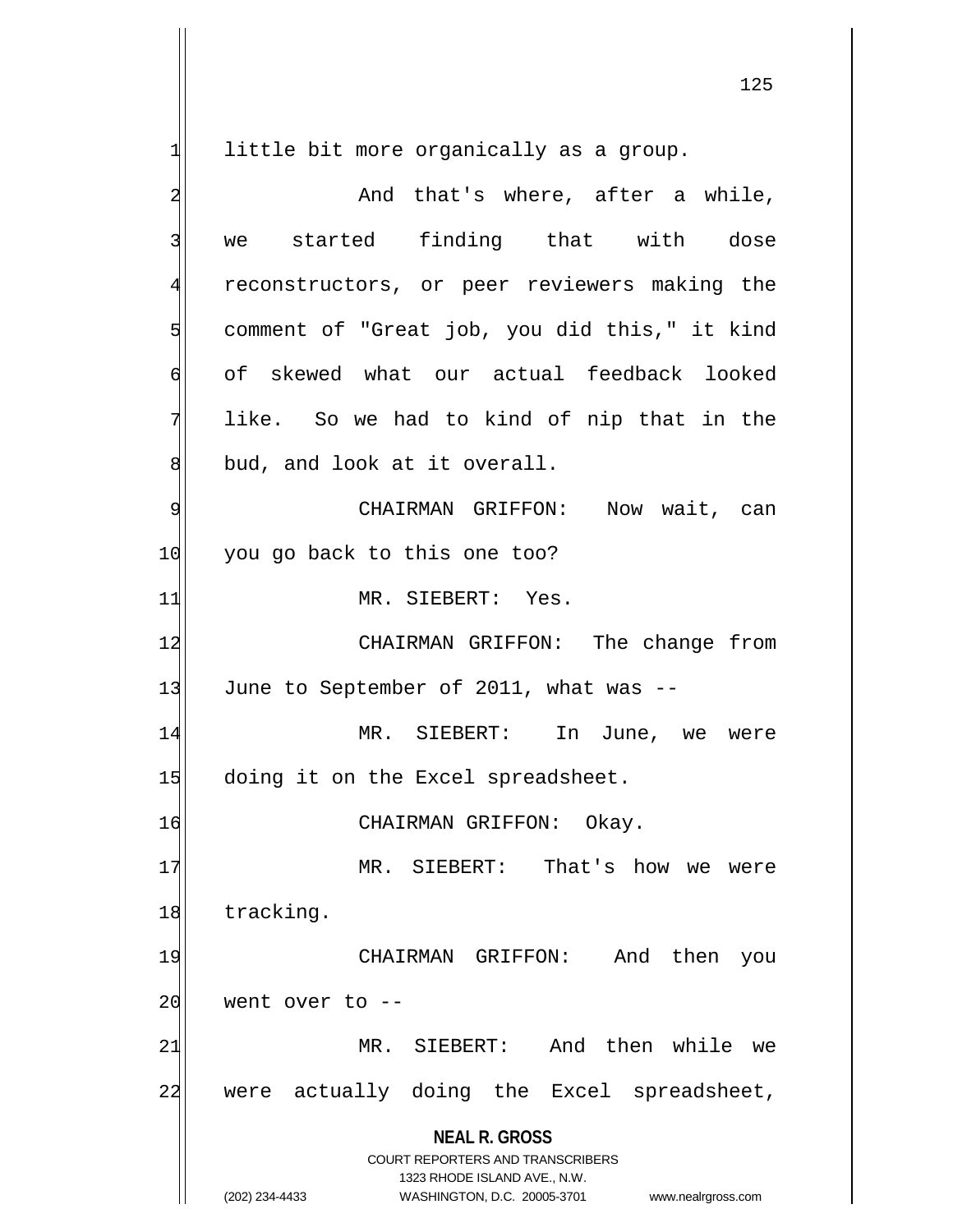**NEAL R. GROSS** COURT REPORTERS AND TRANSCRIBERS 1323 RHODE ISLAND AVE., N.W.  $1$  while we got the database in place is what it  $2$  really  $-$ 3 3 CHAIRMAN GRIFFON: The categories 4 didn't change? 5 MR. SIEBERT: Categories, same 14 6 categories. 7 CHAIRMAN GRIFFON: All right. 8 Okay, okay. 9| MR. SIEBERT: And then this year 10 we've updated, partially in response to some 11 of the things we discussed in here, because I 12 found them very helpful. We revised it yet 13 again. 14 And now our peer review comments 15 are organized by type of return, whether 16 there's just feedback, as I mentioned before. 17 Not an error, but here's something else you 18 might have considered, or wording, or 19 something like that. 20 Minor error, which is error: no 21 return required. Maybe a typo, things like 22 that. Or error, a return is required.

<sup>(202) 234-4433</sup> WASHINGTON, D.C. 20005-3701 www.nealrgross.com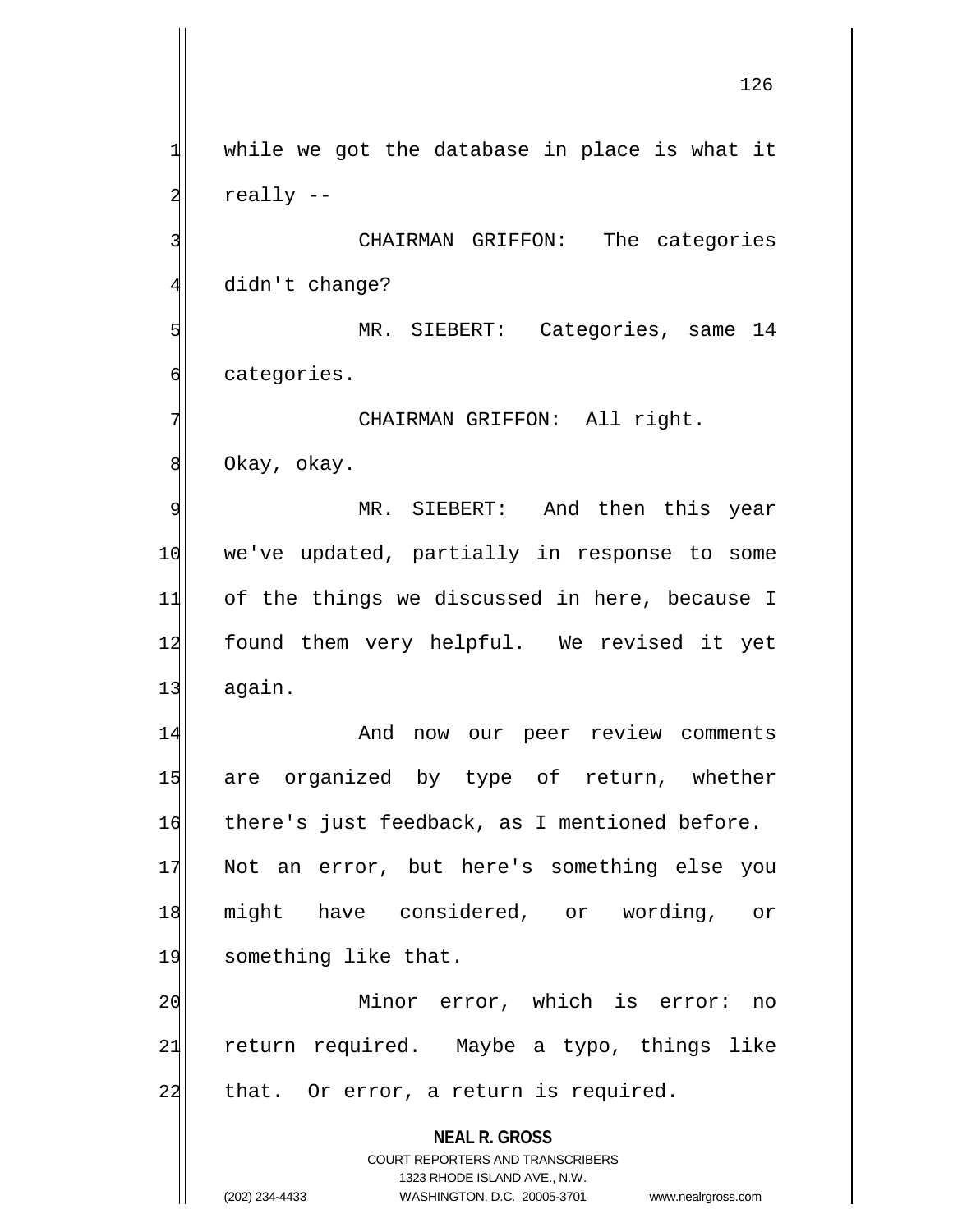1 There's a substantive error of some sort the 2 dose reconstructor needs to fix.

3 We don't want peer reviewers 4 fixing substantive errors. Because there is  $5$  not another review until it gets to NIOSH. 6 And we don't want them to be that reviewer  $7$  that catches that.

8| So those are the three categories, 9 the types that we have, which you notice in 10 the old one it was just feedback and return. 11 We're trying to break that out a little bit 12 more. And instead of 14 categories, now we've 13 tracked it into much more specific categories.

14 This is what the feedback log 15 looks like. It's pretty generic, because you 16 fill out the comment category and the feedback 17 type. We do have a checkbox for no comments 18 whatsoever. And also a checkbox for no 19 comments whatsoever. And also a checkbox if 20 it's returned to the dose reconstructor.

21 and this information in the log is 22 placed in the database. The categories we

**NEAL R. GROSS**

COURT REPORTERS AND TRANSCRIBERS 1323 RHODE ISLAND AVE., N.W. (202) 234-4433 WASHINGTON, D.C. 20005-3701 www.nealrgross.com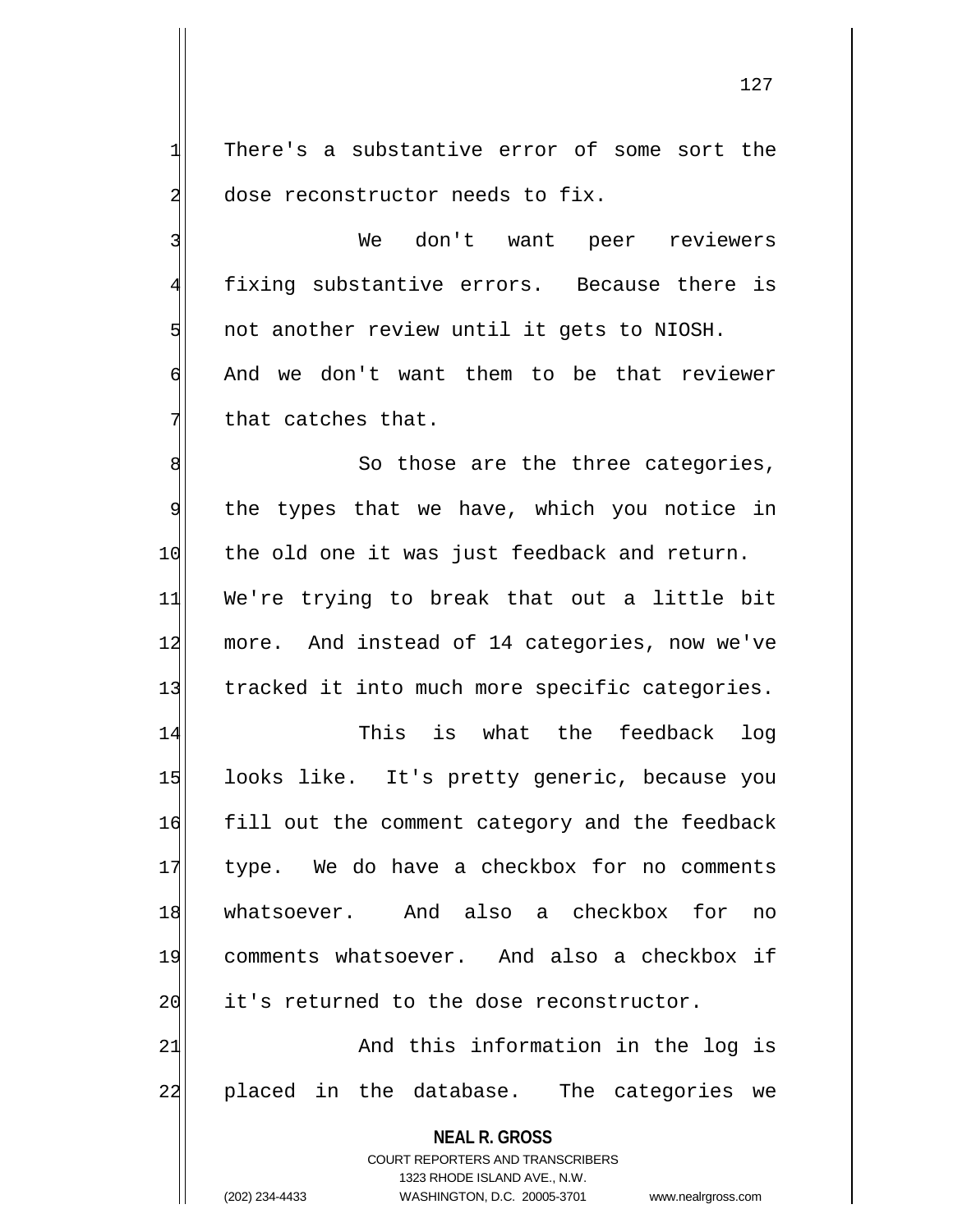**NEAL R. GROSS** COURT REPORTERS AND TRANSCRIBERS  $1$  have here, 14 didn't sound good, so we went to  $2$  A through J, which is one, two, three, four, 3 five, six, seven, eight, nine, ten. So we've 4 broken it into ten major categories. 5 Sect actually and each of those -- actually 6 there are sub-categories involved in each of 7 those. I believe I mentioned at the last 8 meeting that we were putting this in place. 9 So with these categorizations, it 10 would be more consistent across peer reviews 11 and returns that we get from DCAS from 12 technical returns, and other returns, and also 13 comments eventually that we get from the Sub-14 committee, things like that. 15 So we'd be a little consistent 16 across all three levels. That's why you see A 17 and B in the peer review discussion here. 18 Non-technical returns and no error 19 misinterpretation of the approach. 20 | Those are really things we use for 21 when DOL or DCAS returns claims back to us. 22 So peer reviewers don't ever use those. But

1323 RHODE ISLAND AVE., N.W.

(202) 234-4433 WASHINGTON, D.C. 20005-3701 www.nealrgross.com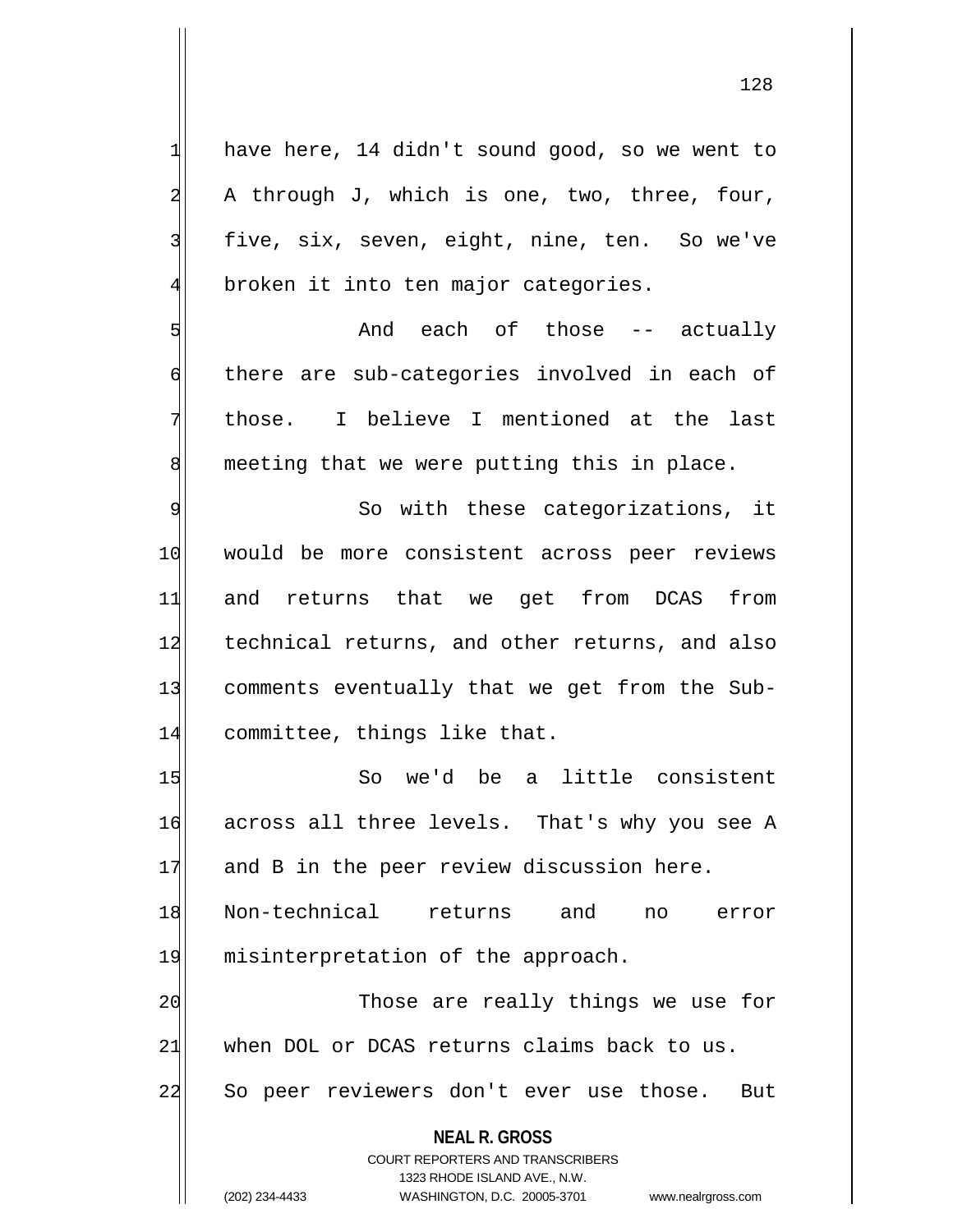$1$  we wanted to have all the same categories for  $2$  the different types of returns.

3 Non-technical returns would be 4 there's a new cancer or things like that. And 5 sthen non-technical report issues, policy 6 guidance issues, that may be application of  $7$  the SEC, things like that.

8 8 B Data collection issues, where we 9 see inconsistency or data's missing, or 10 additional data, things like that. Claimant 11 interview, claimant-provided documentation, 12 external, internal tools, and IREP.

13 So we'll put these categories into 14 all these sub-groups. And to give you an 15 idea, I've pulled the actual form. There are 16 sub-categories, and I will do this too. What 17 the sub-categories are for, say, non-technical 18 report.

19 Report language clarification 20 preference, typographical error, formatting 21 issue, incomplete electronic submittal, 22 references not cited, things like that. So we

## **NEAL R. GROSS**

COURT REPORTERS AND TRANSCRIBERS 1323 RHODE ISLAND AVE., N.W. (202) 234-4433 WASHINGTON, D.C. 20005-3701 www.nealrgross.com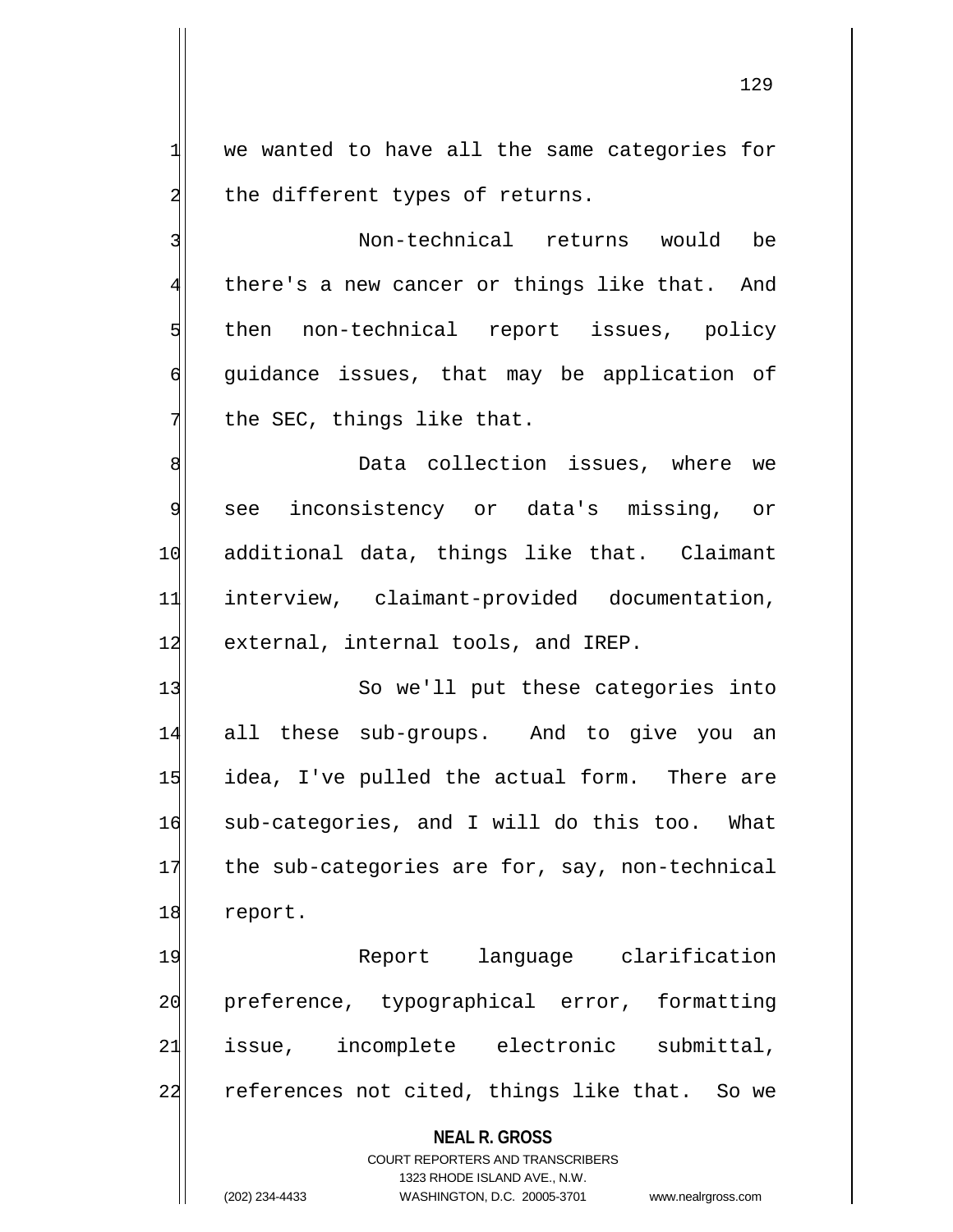1 broke these down into smaller categories that 2 made sense.

3 Now we tried not to get into so many categories that it wouldn't give us information, which is a balancing act, as you quys, I'm sure, all know.

7 So before I show you what we've 8 been doing with the new database, I know some 9 of the questions had revolved around: well, 10 how did you learn from the peer review process 11 if you weren't documenting it as such? So I 12 wanted to show you some of the lessons learned 13 during the PR process over time.

14 I I broke it down into before we had 15 Procedure 59. So 2003 to 2005. After we had  $16$  that, but before we had the feedback tracking. 17 And then since we've had the feedback 18 tracking. Whether it was in the old database 19 or the new database.

20 and all I did was pull the -- I 21 talked to Joel Arana, the other dose 22 reconstructor group manager. And he and I

**NEAL R. GROSS**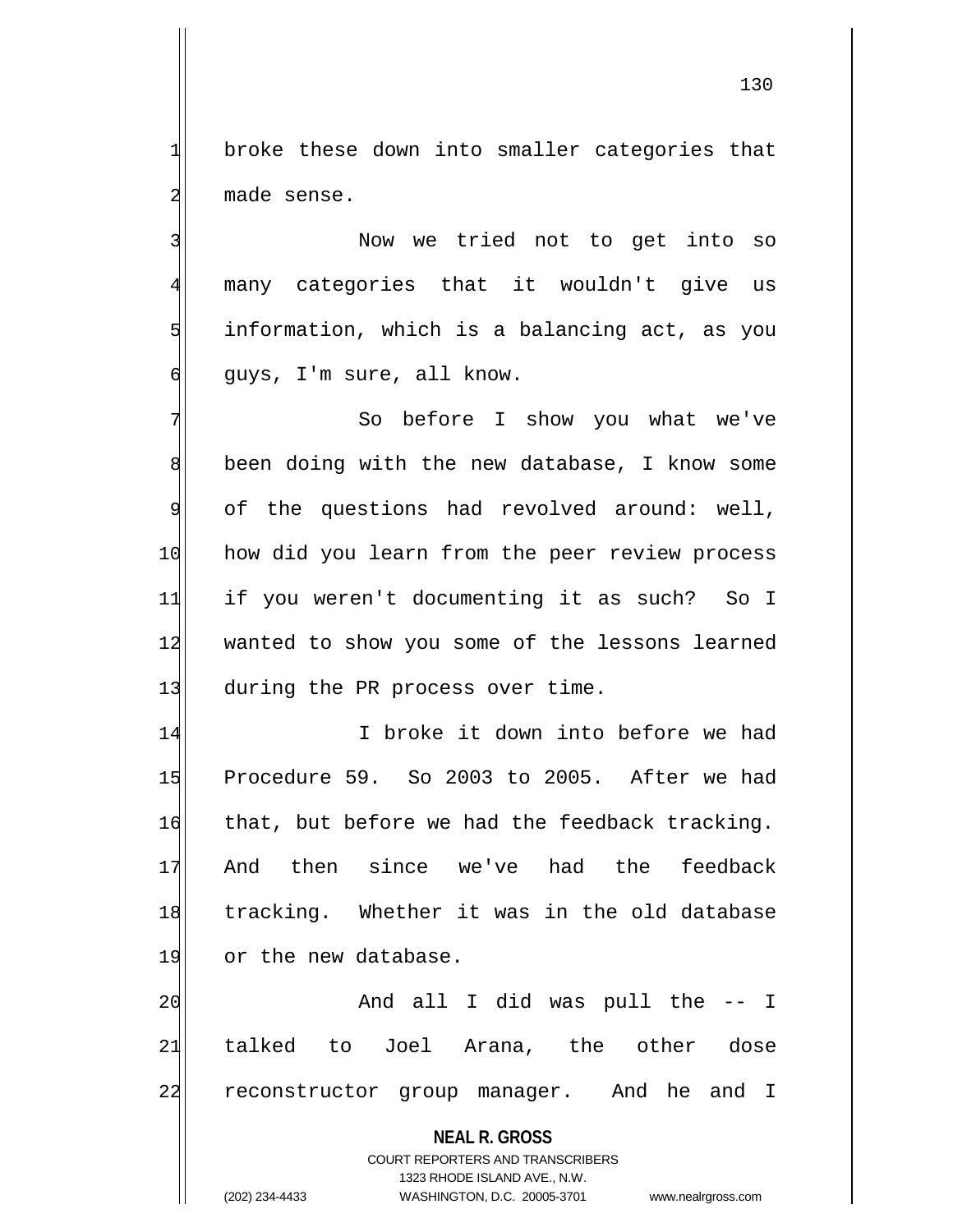1 looked at our old agendas from all our group 2 meetings that we've had. And just pulled 3 comments that peer reviewers had told us, that 4 we put in our agendas for training purposes.

5 S 6 copies of all tools using the assessment. You 7 would think you wouldn't have to tell people 8 that. But, you know, in 2004 we did. We 9 copied data in the tritium tool, using the 10 Special Paste option instead of the Common 11 Paste, so we didn't overwrite the formulas 12 that are in there. The dose reconstruction 13 report should allow the peer reviewer, the 14 OCAS reviewer and other HPs to reproduce your  $15$  results of the assessment.

16 State clearly all your assumptions 17 and reasoning. Because we had had some peer 18 reviewer saying, "I can't figure out what this 19 person did. And it looks okay, but I'm not 20 exactly sure of the decision making process."  $21$  Same stuff we've dealt with here over time. 22 | Trom 2005 through '10, after we

**NEAL R. GROSS**

COURT REPORTERS AND TRANSCRIBERS 1323 RHODE ISLAND AVE., N.W. (202) 234-4433 WASHINGTON, D.C. 20005-3701 www.nealrgross.com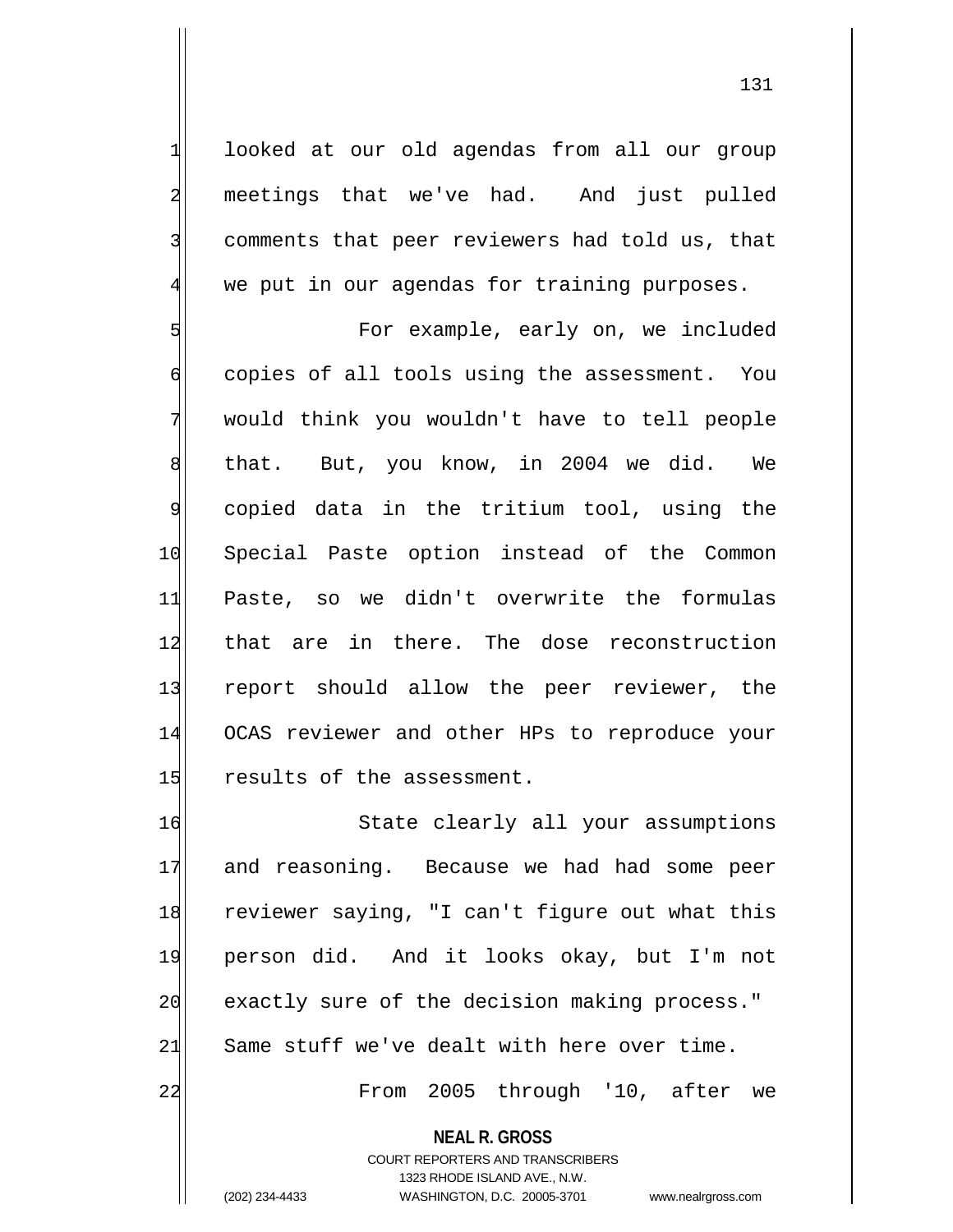132

1 started the peer review process, the procedure 2 itself, but before we were tracking the 3 comments. Ensure the internal/external 4 uncertainty descriptions or any uncertainty 5 section.

6 **6** There had been quite a few DRs 7 come to PR with only external uncertainty 8 defining in the section. This, actually 9 because we had this comment from some peer 10 reviewers, we determined it was a template 11 issue.

12 So we updated the template to 13 specifically get internal uncertainties 14 instead of expecting the dose reconstructor to 15 add them as well. So it's not just in the 16 dose reconstruction process. But it may have 17 some feedback to the tools as well.

18 Read the report, read the report, 19 read the report. I love repeating things. 20 We've been seeing some wording such as "doses 21 were overestimated using efficiency methods in 22 compensable claims." Obviously, you can't

**NEAL R. GROSS**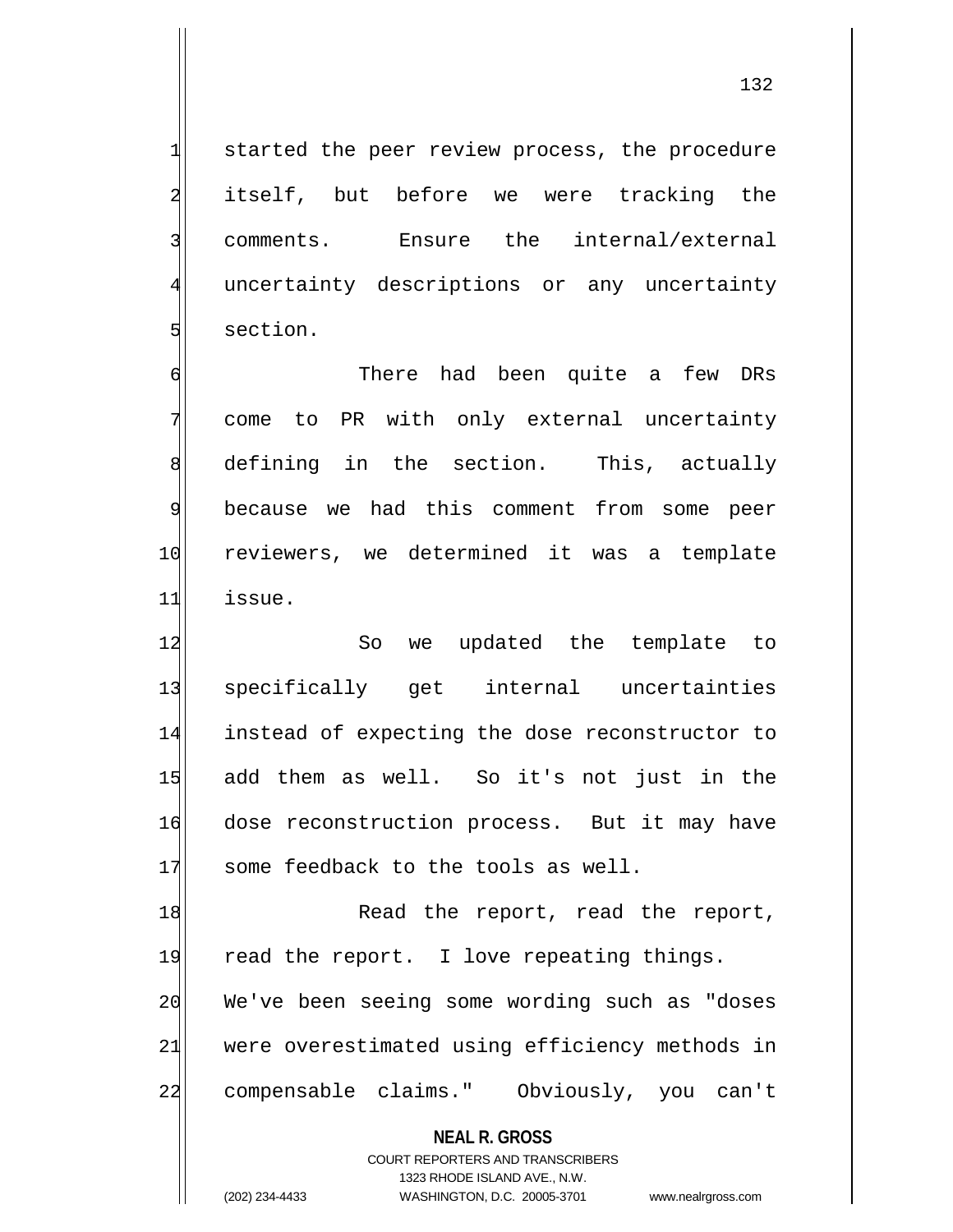$1$  overestimate a compensable claim.

2 Back in 2006, we mentioned this to  $3$  the DRs again. Like specifically the bottom, 4 don't assume that the template is correct for 5 your specific claim. Read it completely after 6 vou're done.

7 All pretty common-sense stuff, but 8 8 a things we were seeing in peer review that we 9 wanted to make sure dose reconstructors were 10 reminded of. Different DRs for the wrong 11 cancer organ had been cited in the report. 12 And this was a cutting and pasting issue.

13 If you look at 2007, I know we 14 discussed a lot in here, some of the cutting 15 and pasting. You know, we were trying to be 16 efficient with cutting and pasting and reusing 17 paragraphs. But sometimes, dose reconstructors 18 would miss the organ of interest in changing 19 it to the correct one. And it would, you 20 know, get to peer review.

21 This is when we started changing 22 the templates more to be fed in by the tools,

> **NEAL R. GROSS** COURT REPORTERS AND TRANSCRIBERS 1323 RHODE ISLAND AVE., N.W.

(202) 234-4433 WASHINGTON, D.C. 20005-3701 www.nealrgross.com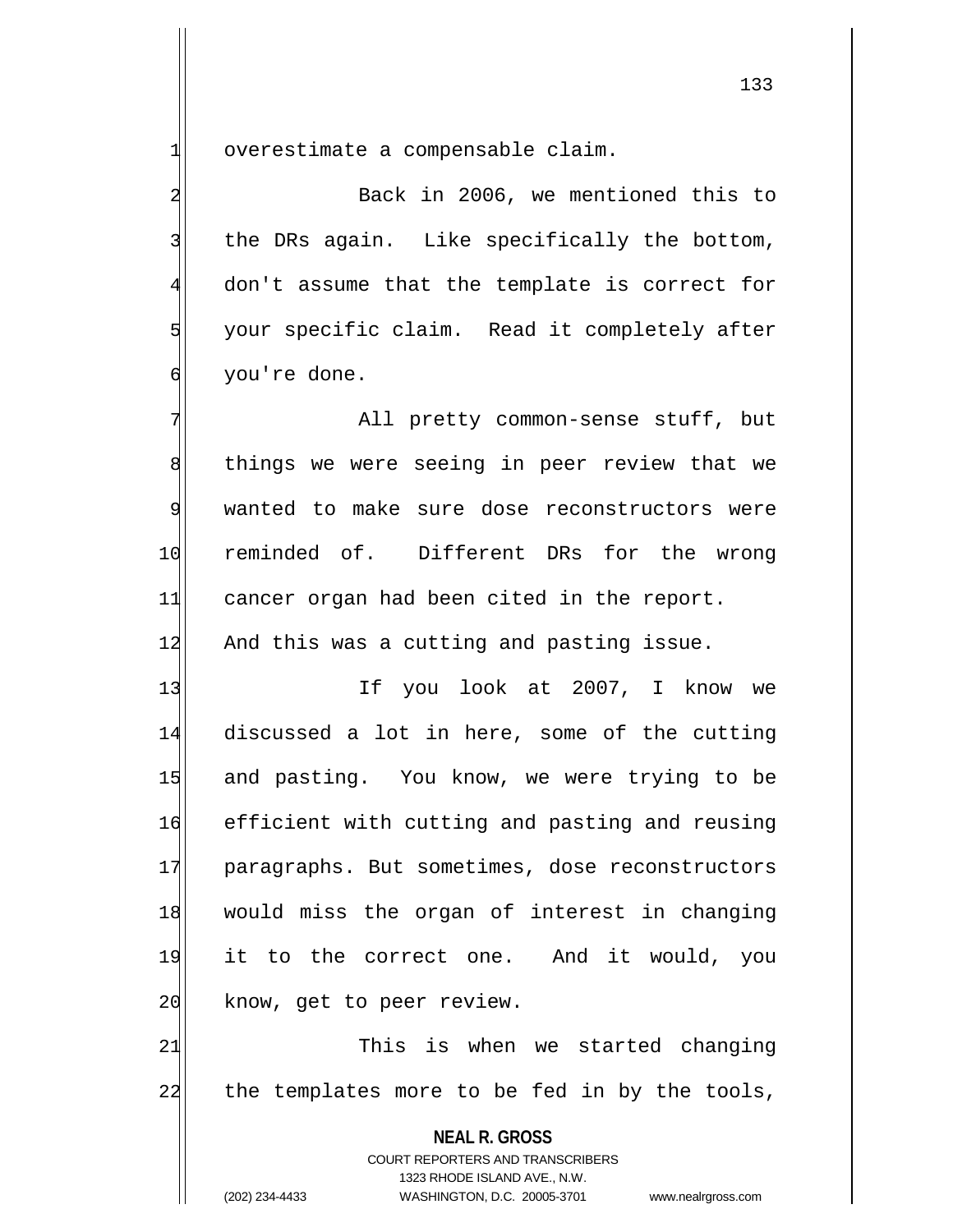1 and becoming a little bit more automated in 2 the process. Be extra diligent when dealing 3 with multi-cancer claims to ensure the IREP 4 sheets and summaries are correct prior to  $5$  submittal.

 $6$  This came up  $-$  I remember this. 7 2009, that's scary. I remember this. There 8 was a claim with, I believe it was 51 cancers. 9 And they're almost all skin cancers.

10 And when you're dealing with that, 11 trying to keep all the IREP sheets and 12 summaries clear and straightforward is a 13 chore. So they have a numbering process, and 14 so on and so forth.

15 and then what we've been doing 16 since, doing your own reference checks. And I 17 just basically walked an easy way for peer 18 reviewers to do an external reference check, 19 and dose reconstructors should be doing the  $20$  same thing.

21 This actually came down -- some 22 peer reviewers were doing this reference

**NEAL R. GROSS**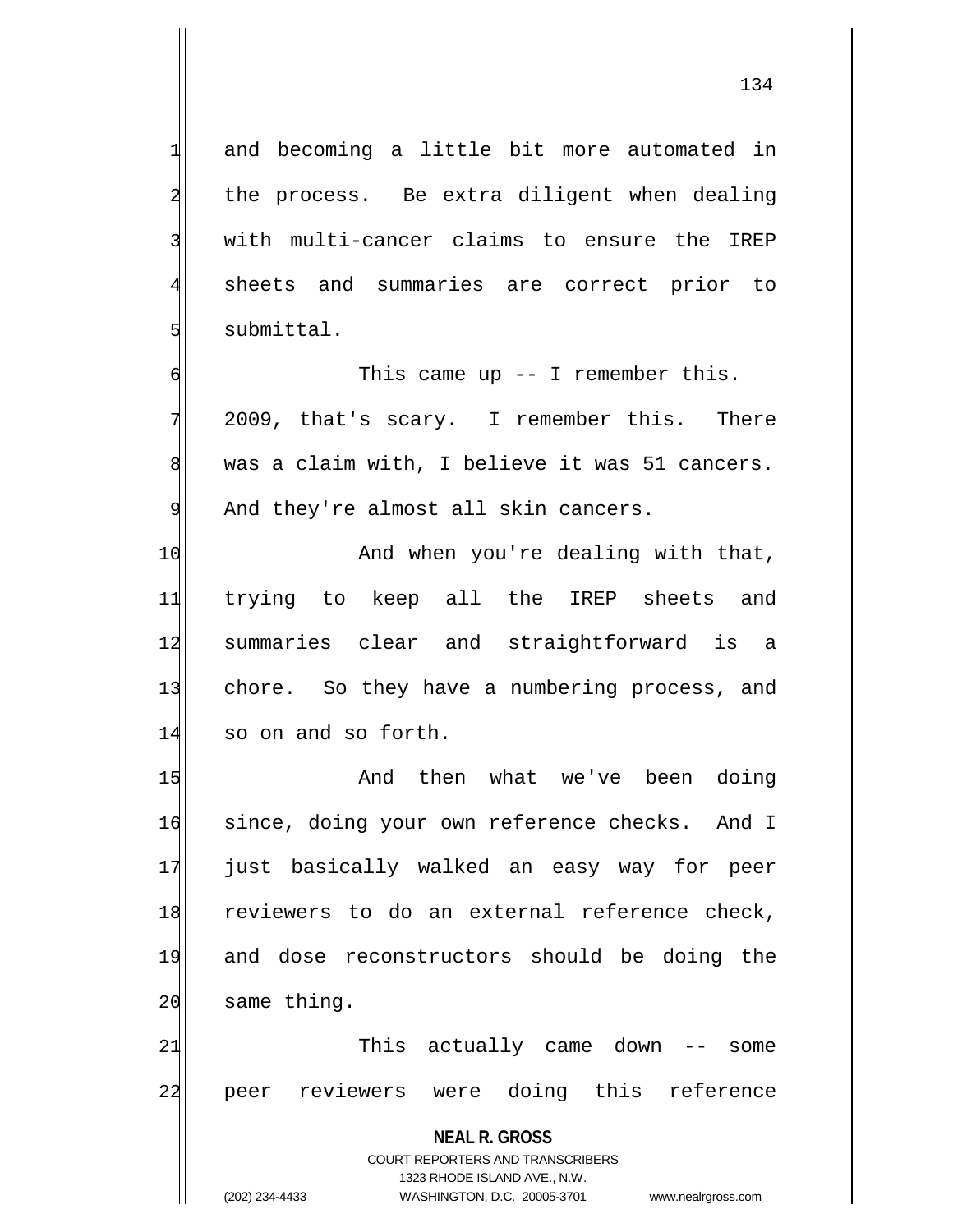$1$  check. They'd print out -- and this is all 2 assessed.

3 3 They'd print out the final pages 4 of the dose reconstruction report that had the  $5$  references, and had it in their hand while 6 they were reviewing the actual dose 7 7 reconstruction.

8 8 And just check things off as they 9 ran into it, to make sure all the references 10 were there or there weren't additional 11 references in there. Pretty straightforward 12 kind of thing. But peer reviewers were doing  $13$  it.

14 And we figured, well, if peer 15 reviewers are doing it, let's just have the 16 dose reconstructors look at doing the same 17 thing.

18 This came up. Don't rely on a 19 DCAS return sheet, the Form 35s, to determine 20 all the issues. Always go back to the source 21 documents.

22 | We ran into a couple during peer

**NEAL R. GROSS** COURT REPORTERS AND TRANSCRIBERS

1323 RHODE ISLAND AVE., N.W.

(202) 234-4433 WASHINGTON, D.C. 20005-3701 www.nealrgross.com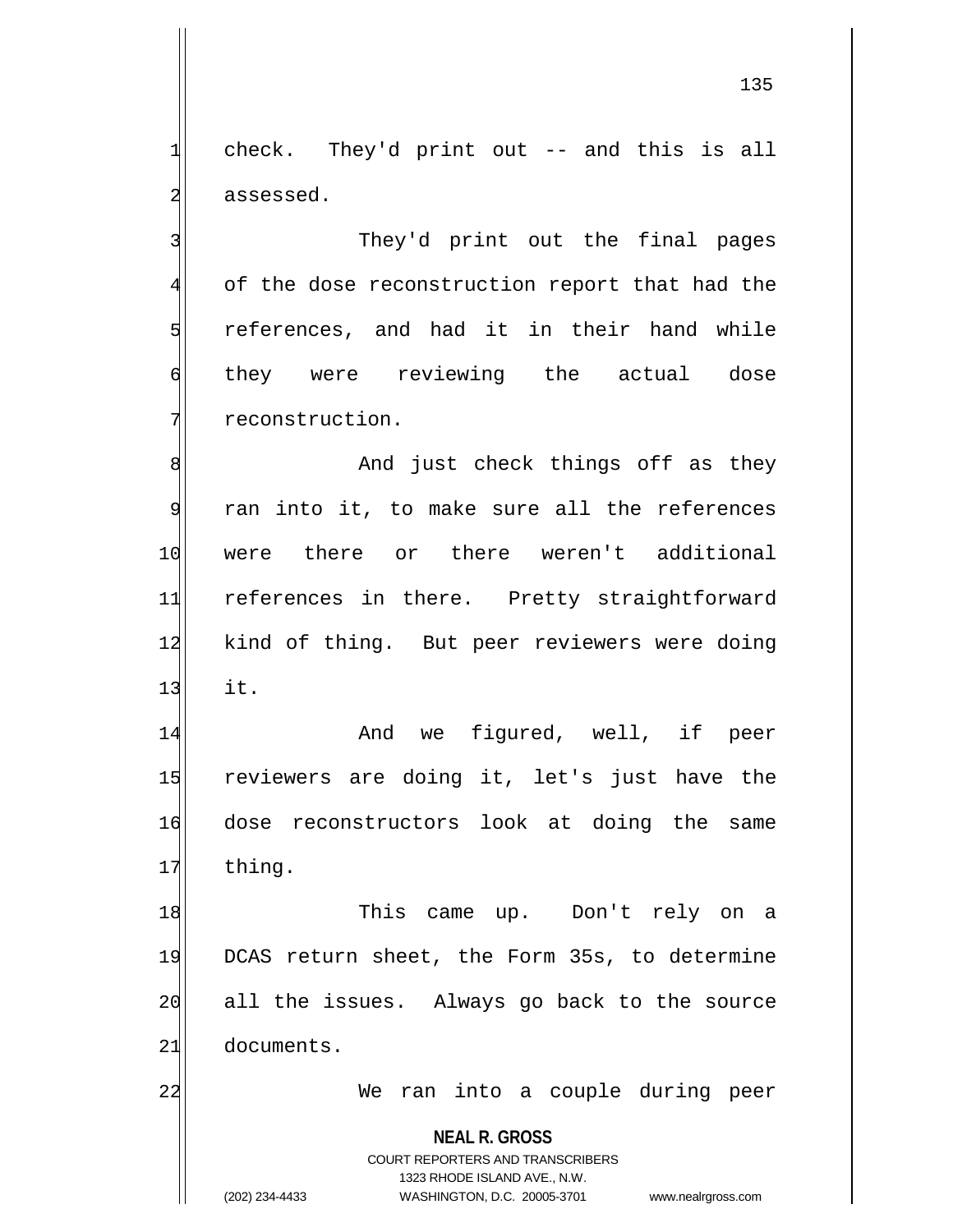1 review where it came back on a Form 35 from 2 DCAS, saying there was an additional skin  $3$  cancer. But there was also some other changes 4 that DOL had made that weren't called out on  $5$  that sheet. They were in NOCTS, but there 6 were other changes. But they weren't 7 necessarily specifically called out on that 8 sheet.

9 So we just reminded DRs, as they 10 always should go back to the ANRSD, go back to  $11$  the DOL, DOE files, all that kind of stuff. 12 And just remind them, if it's near or after 13 the last time the claim was worked on, it's a 14 good chance it's new. Look at it.

15 And more recently we'd run into 16 this as we get more and more SECs at various 17 sites that we're dealing with. We're watching 18 the wording on overestimate language applied 19 in a non-comp claim and an SEC period. 20| Because during an SEC review, you

21 cannot do an overestimate. It's only a 22 partial. You can overestimate what you can

**NEAL R. GROSS**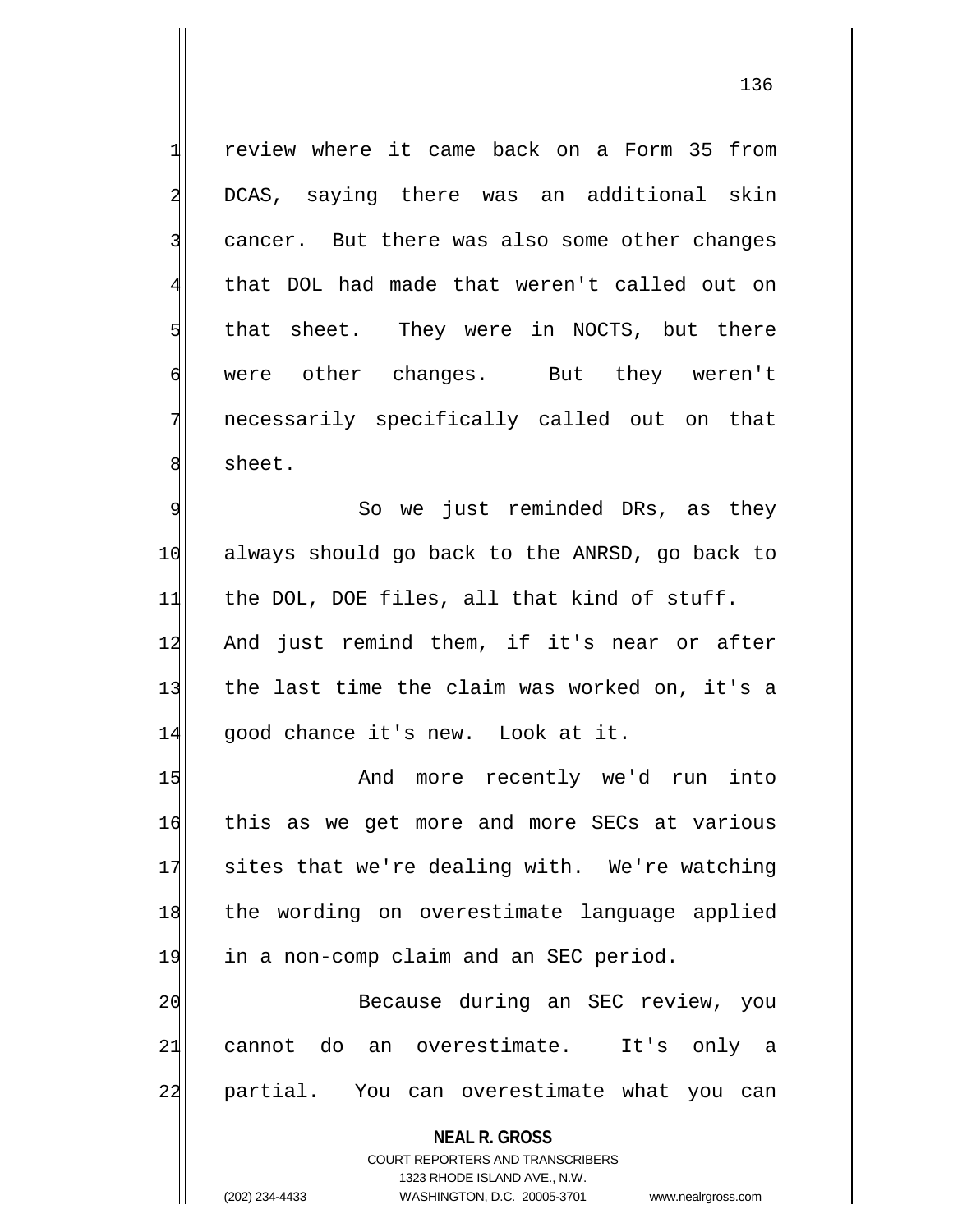$1$  assess. But you can't call the whole thing an 2 overestimate. We've run into this here as  $3$  well.

4 And as we dealt with more SEC  $5$  sites, we wanted to make sure that was very 6 clear to the dose reconstructors to be 7 thinking about that, as more claims ran into 8 b that SEC issue.

9 | MEMBER KOTELCHUCK: I don't quite 10 understand.

11 MR. SIEBERT: Okay.

12 MEMBER KOTELCHUCK: Could you  $13$  clarify  $-$ 

14 MR. SIEBERT: Yes. I'd be happy 15 to. When a site goes into an SEC status, and 16 people who have the SEC cancers are paid, the 17 people who do not have those cancers, they 18 have different cancers, we still assess them.

19 There may be something, say  $20$  thorium, that we can't assess, because there's  $21$  not enough data. So we will state in the SEC 22 section that we cannot assess thorium. And

## **NEAL R. GROSS** COURT REPORTERS AND TRANSCRIBERS

1323 RHODE ISLAND AVE., N.W. (202) 234-4433 WASHINGTON, D.C. 20005-3701 www.nealrgross.com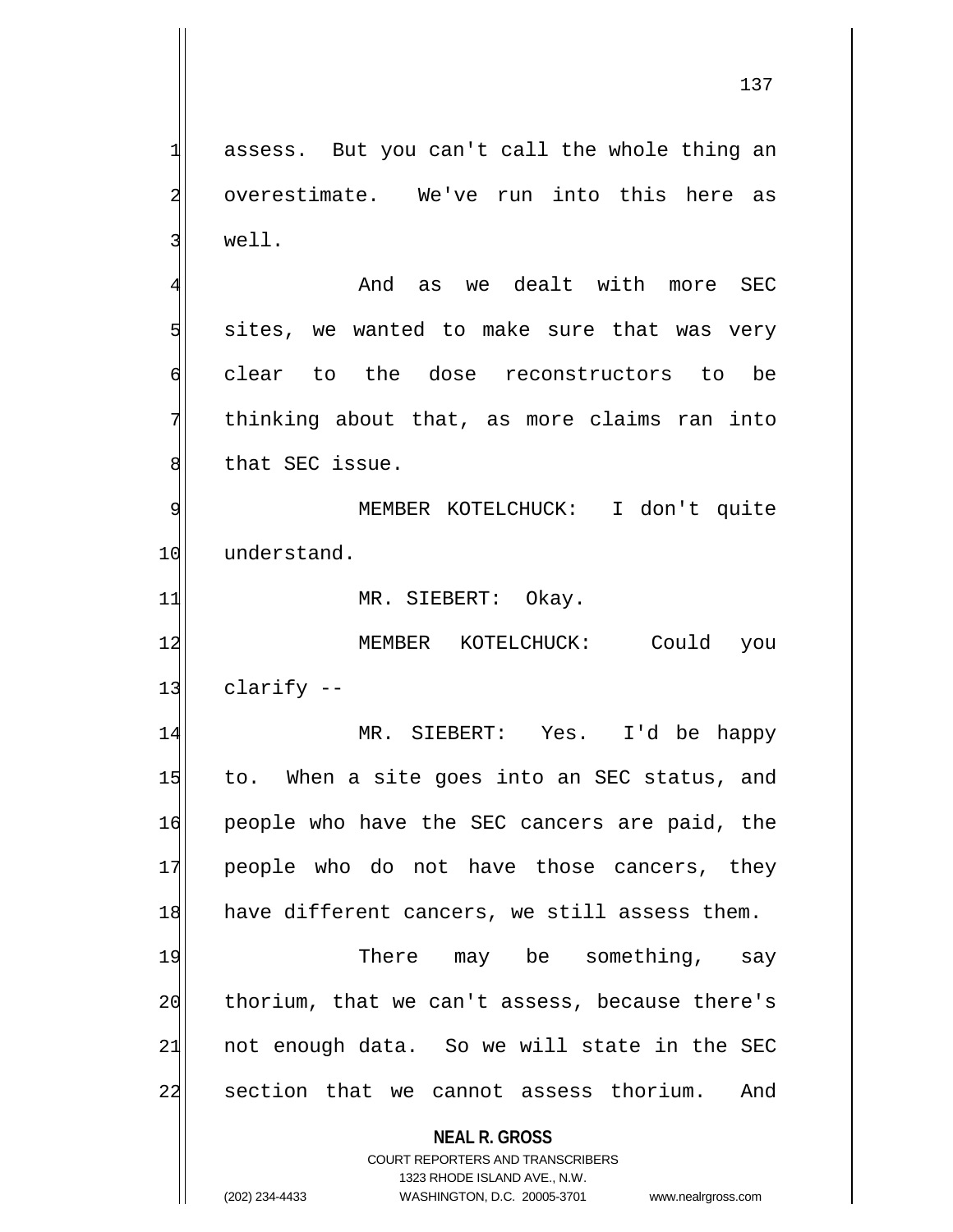$1$  when we do the dose reconstruction we may be 2 able -

**NEAL R. GROSS** COURT REPORTERS AND TRANSCRIBERS 1323 RHODE ISLAND AVE., N.W. 3 By Everything else we may be able to 4 use OTIB-18 to overestimate internal, say for 5 5 5 5 a prostate cancer, or something like that. We  $\mathfrak{g}$  can't call the whole thing an overestimate. 7 Because the SEC clearly states we can't 8 overestimate thorium, because we can't bound. 9 So we have to be very careful with 10 our wording that it's a partial assessment. It  $11$  may overestimate everything we can assess. 12 But it doesn't overestimate the whole case. 13 MEMBER KOTELCHUCK: Thanks. 14 MR. SIEBERT: Sure. It's not 15 necessarily straightforward thinking here. 16 And the last thing I want to do, and I'll 17 leave it to you if you want me to run through 18 a couple of the reports on the live version. 19 Do you want to take a break beforehand? Do  $20$  you want to  $-$ 21 CHAIRMAN GRIFFON: Yes. Why don't 22 we -- I think it's a good break point.

(202) 234-4433 WASHINGTON, D.C. 20005-3701 www.nealrgross.com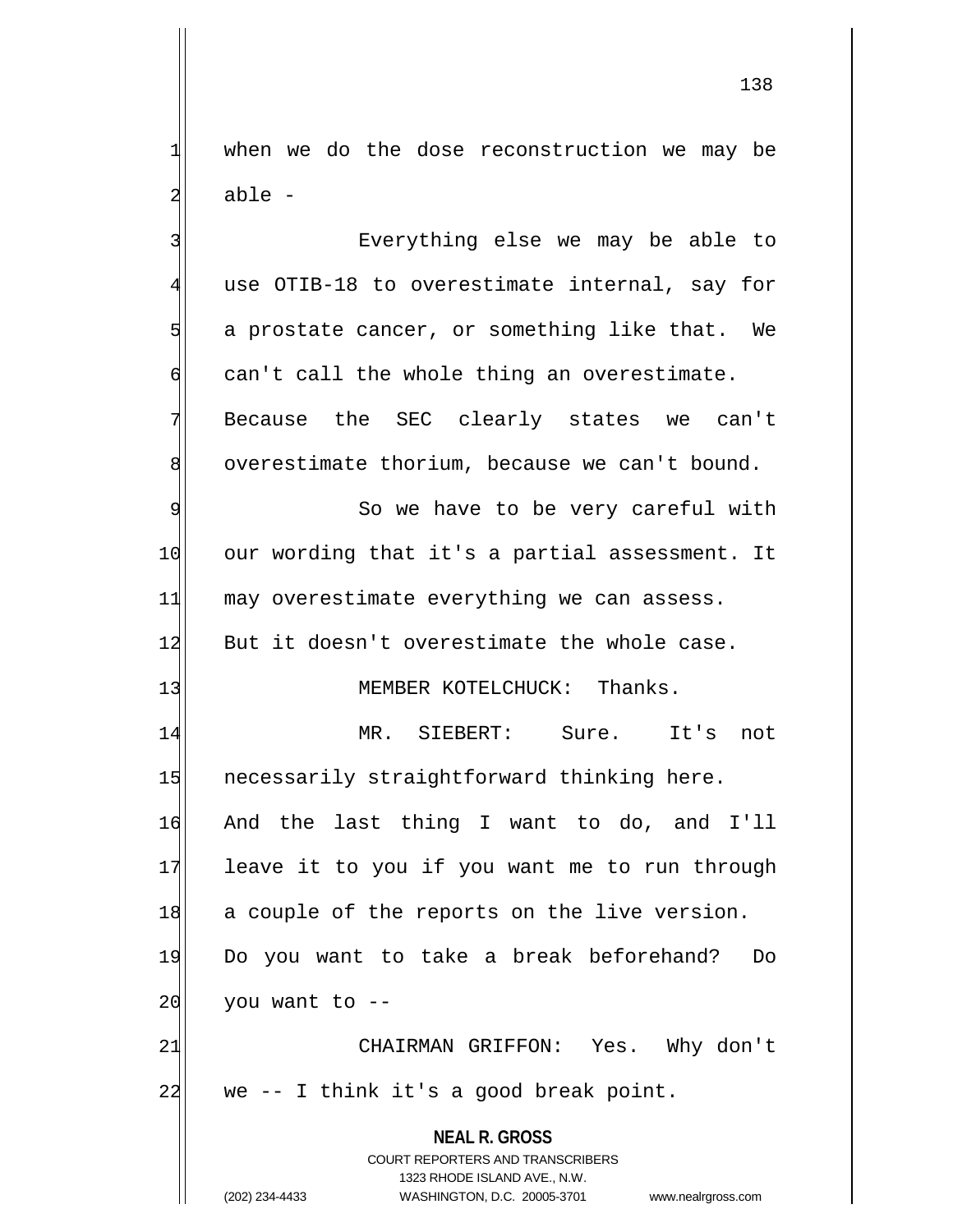**NEAL R. GROSS** 1 MR. SIEBERT: Okay. It shouldn't  $2$  take too long. But in case there's questions. 3 | CHAIRMAN GRIFFON: Let's take --4 back at quarter of? You can digest this, and  $5$  then be ready for the live version. 6 MR. KATZ: I'm putting the phone 7 on mute. And I think, Dr. Poston, have you 8 been with us? He had a class to teach earlier 9 this morning, which was why he missed it, but 10 he was supposed to be on the list about 11| quarter past nine. 12 (Whereupon, the meeting in the 13 above-entitled matter went off the record at  $14$  10:33 a.m. and resumed at 10:53 a.m.) 15 CHAIRMAN GRIFFON: So Scott was 16 about to take us live. 17 MR. SIEBERT: Live, large, and in 18 charge. This is what we have as the live 19 version of our database for our PR Comments. 20 Since we've just created the new one with all  $21$  the categorizations, it's only been live since 22 mid-September.

> COURT REPORTERS AND TRANSCRIBERS 1323 RHODE ISLAND AVE., N.W.

(202) 234-4433 WASHINGTON, D.C. 20005-3701 www.nealrgross.com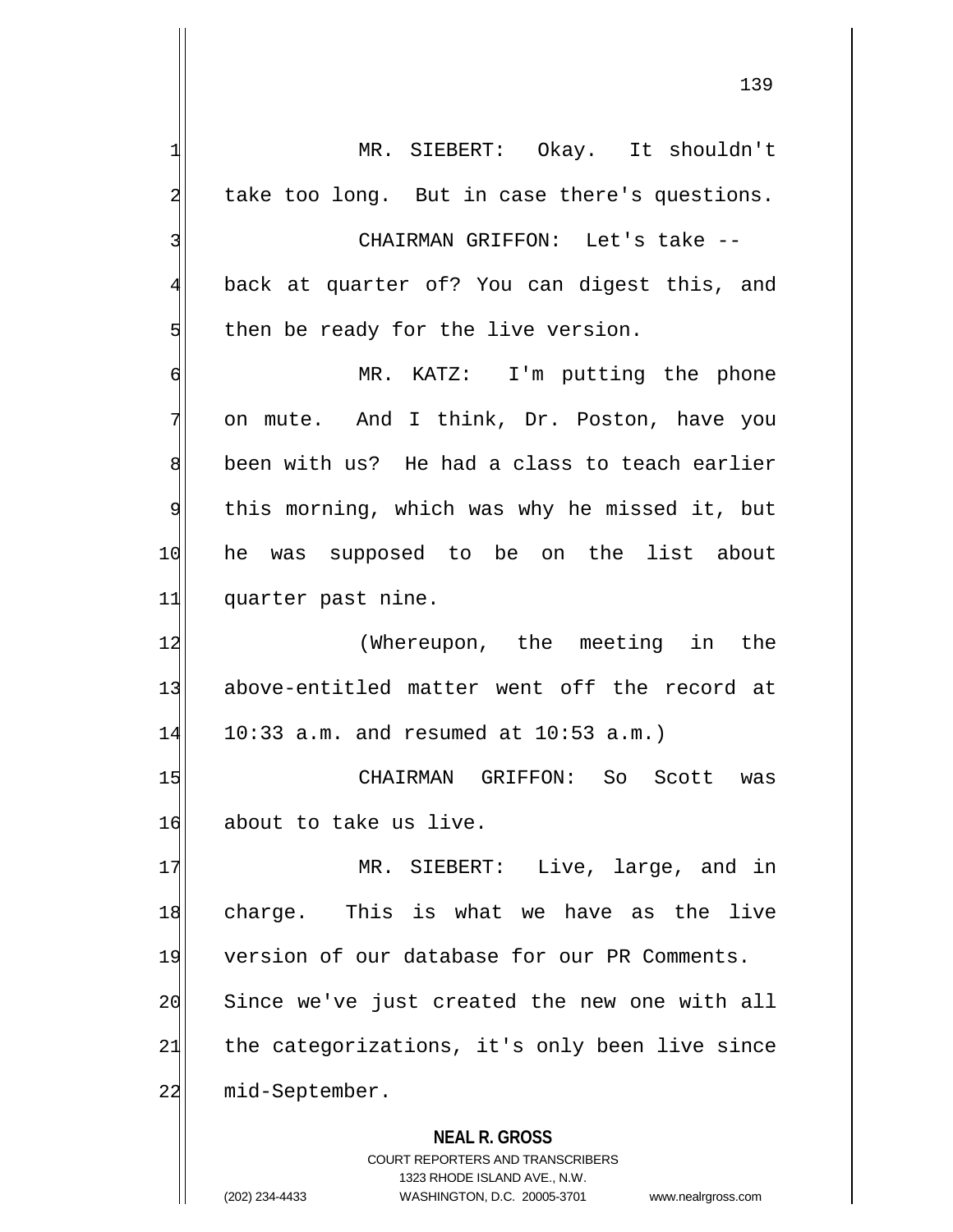140

1 and we've been building the 2 different reports, and so on and so forth. So  $3$  everything I'm going to show you is what we've 4 done so far. And we're still coming up with  $5$  ideas of things that's useful, and so and so 6 forth.

7 The So that you have an example of a 8 relatively reasonable period, we actually went 9 back into the old comment database, pulled all 10 the comments from August 1st, through the 11 beginning of September when this went live, 12 and back-fitted those to the new categories, 13 so that we'd have August, September, and 14 October. We'd have a full quarter for you 15 guys to see here. So I'll pull up the detail 16 report.

17 And this is what it'll look like. 18 We can pick our time frames, our dates, and so 19 on and so forth.

20 But this is just pulling in our  $21$  data into specialist, puts this in and puts in 22 the claim number, the version, the date that

**NEAL R. GROSS**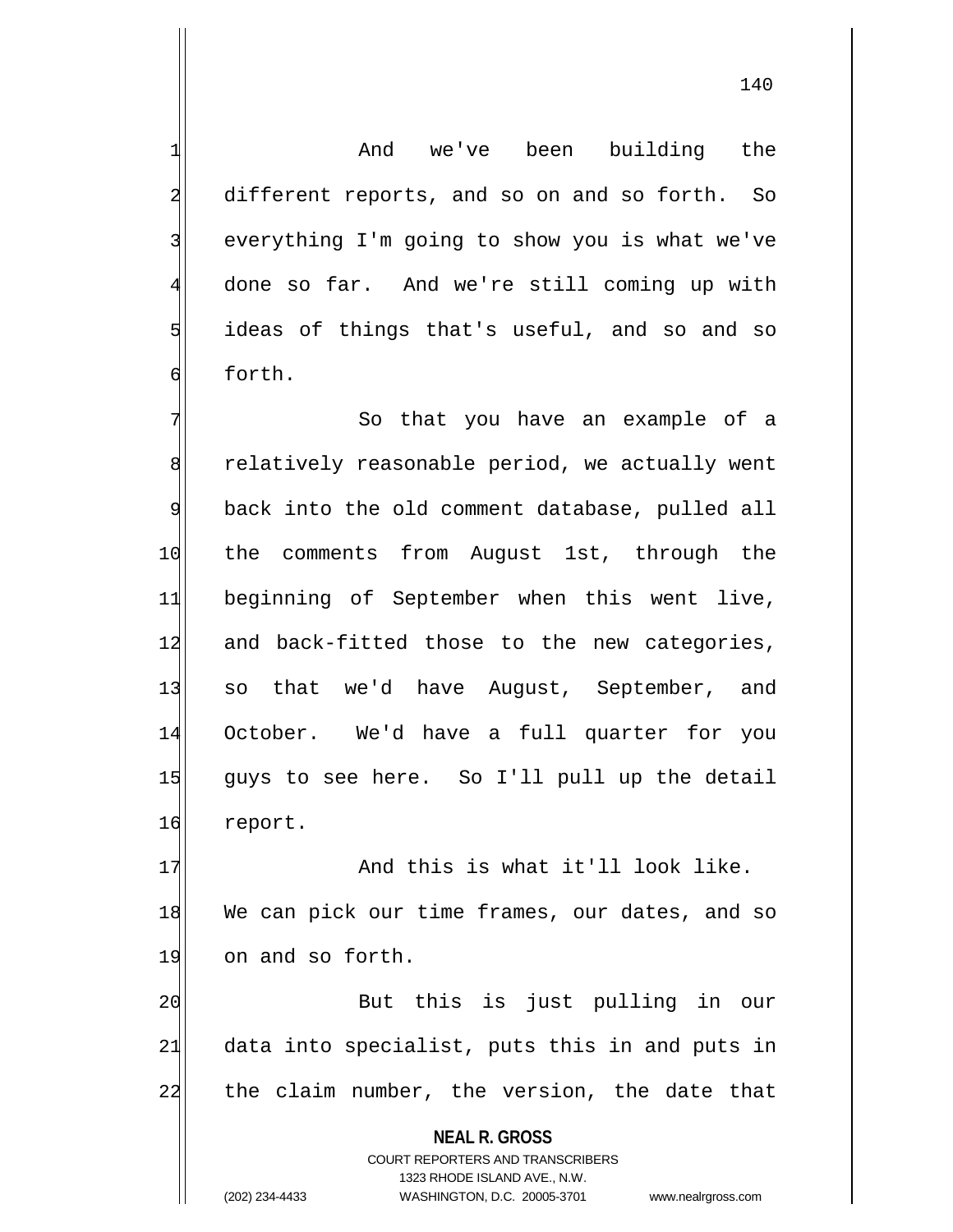**NEAL R. GROSS** COURT REPORTERS AND TRANSCRIBERS 1 the peer review was completed, the type of 2 comment, category, description, and a little  $3$  bit of text as to what the actual comment is. 4 And it's all the stuff that's off that other  $5$  form that we discussed. So it's not really  $-$ 6 MEMBER RICHARDSON: So you've got 7 multiple lines per signing? 8 MR. SIEBERT: Correct. 9 MEMBER RICHARDSON: And the next 10 column, what's that mean, the version --11 MR. SIEBERT: The version and 12 revision are: the version is the last time it 13 went over to DOL. And the revision is the 14 last time it went over to NIOSH. 15 | Trom our point of view, you can 16 have a Rev 0, which means it's never been to 17 NIOSH for review, and it's never been to DOL. 18 Or we may actually have a Revision 1, Version 19 0, Revision 1, where it has not gotten to DOL  $20$  yet. But NIOSH had a comment for us. 21 and we have a new revision that we 22 made that comment, we made that change. And

1323 RHODE ISLAND AVE., N.W.

(202) 234-4433 WASHINGTON, D.C. 20005-3701 www.nealrgross.com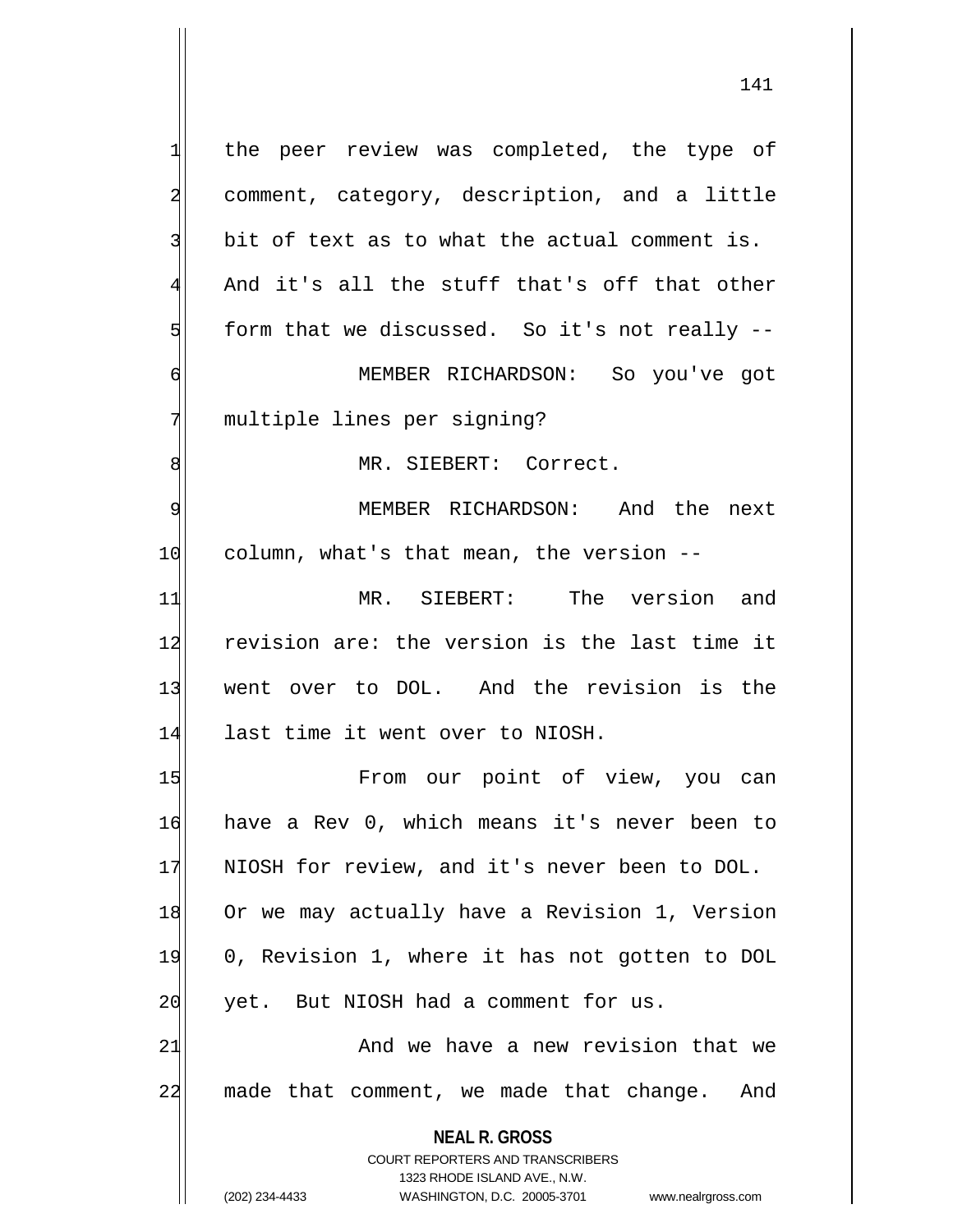**NEAL R. GROSS** COURT REPORTERS AND TRANSCRIBERS 1323 RHODE ISLAND AVE., N.W. (202) 234-4433 WASHINGTON, D.C. 20005-3701 www.nealrgross.com 1 then it's approved and goes to DOL. The next 2 time DOL returns it to NIOSH, it becomes 3 Version 1. 4 MEMBER RICHARDSON: So the next 5 claim there went to NIOSH five times? 6 MR. SIEBERT: It may have gone  $7$  back and forth five times. 8 | MR. HINNEFELD: Now on that --9 | MR. SIEBERT: Maybe. 10 MR. HINNEFELD: Yes, that's a 11 function of our system. Version and Rev are a 12 functions of our system. So when you go above 13 Version 1, that means DOL has returned it to 14 us. 15 So in other words, we have sent 16 DOL Version 1. They returned it to us and it 17 becomes Version 2. So when we send it over to 18 ORAU, we get it back. We send it to ORAU. 19 That increments that revision, the 20 first one. So it's not like it's been back 21 and forth. They're probably on their second  $22$  time preparing it back to us. Because  $-$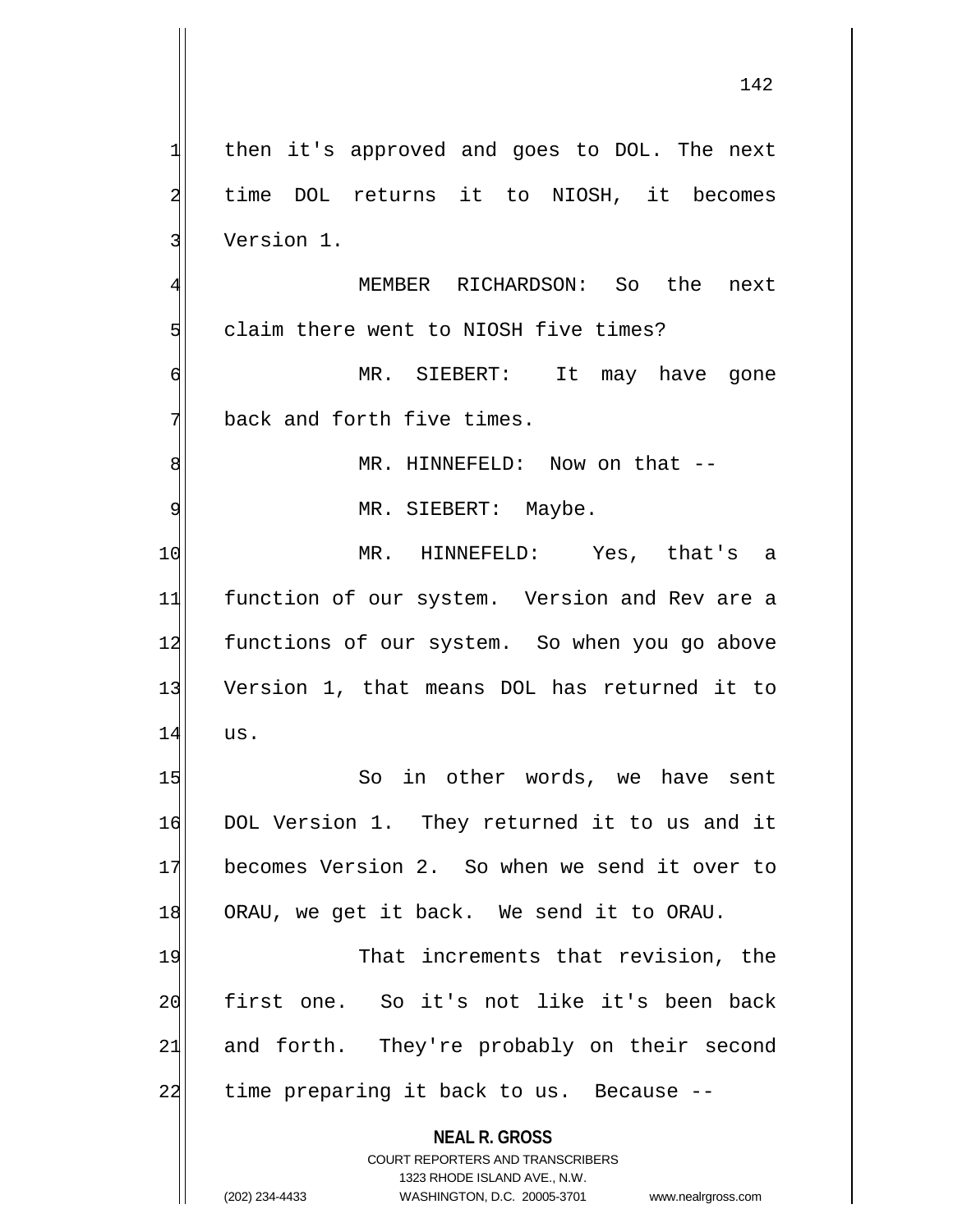1 MR. SIEBERT: You won't see 2 versions to Rev 0.

**NEAL R. GROSS** COURT REPORTERS AND TRANSCRIBERS 3 MR. HINNEFELD: Those revision and 4 version numbers are incremented by tasks in  $5$  NOCTS, as the claim is manipulated through  $\mathfrak{g}$  NOCTS. And since a Version 2, or higher, 7 comes to us first, and then we send it back 8 s all through this system over to ORAU, that 9 9 increments the revision at that point. 10 So don't put a lot of stock in 11 revision numbers for higher versions. It's 12 not like it's been back to us five times. 13 | MEMBER KOTELCHUCK: Right. So it's 14 one, three, five, seven. 15 MR. HINNEFELD: Something like  $16$  that. 17 MEMBER KOTELCHUCK: And 2.1 means 18 that you sent it over, or they sent it over, 19 and you're awaiting action. 20 | MR. HINNEFELD: Yes. 21 MEMBER KOTELCHUCK: The first  $22$  number  $-$ 

1323 RHODE ISLAND AVE., N.W.

(202) 234-4433 WASHINGTON, D.C. 20005-3701 www.nealrgross.com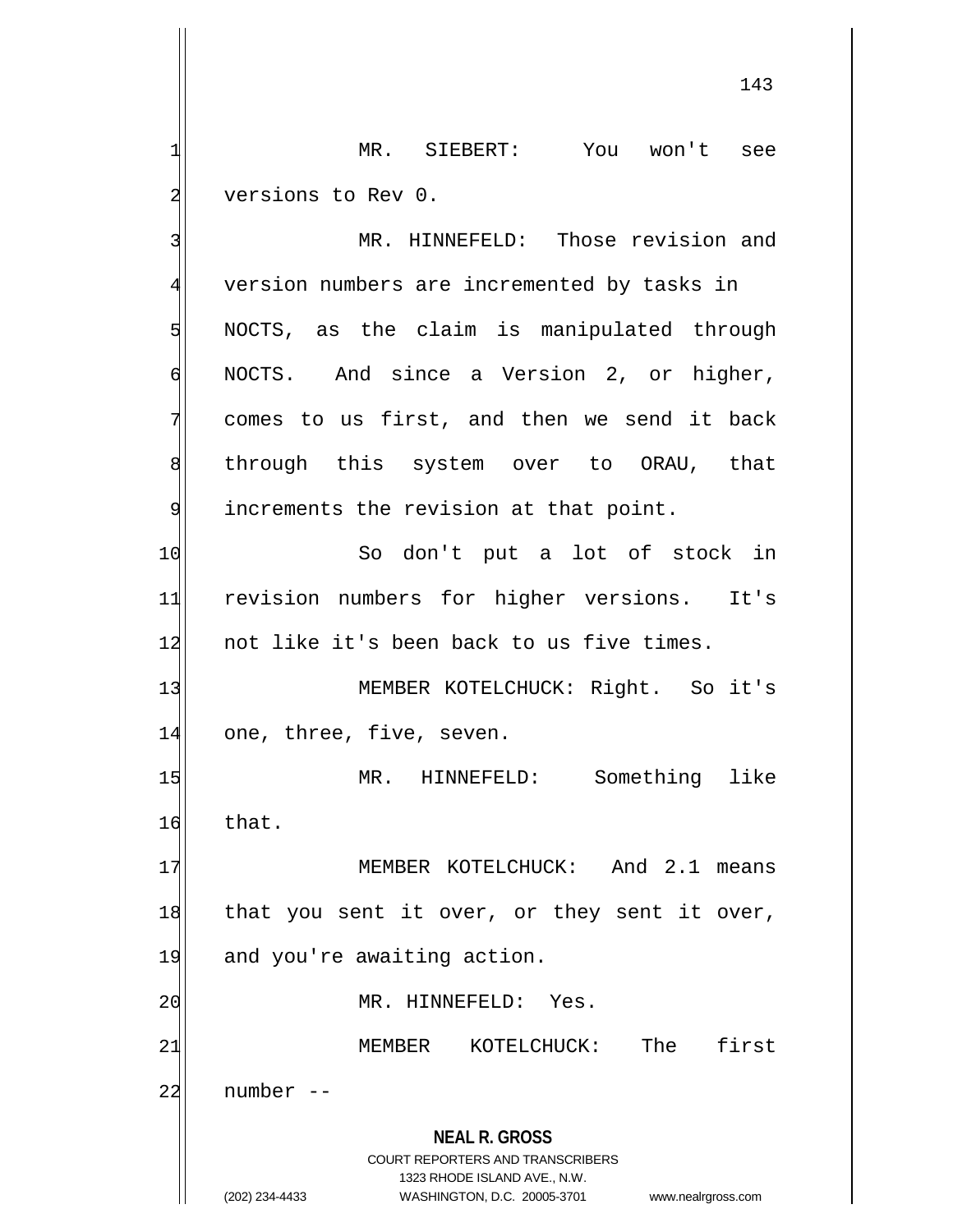**NEAL R. GROSS** COURT REPORTERS AND TRANSCRIBERS 1323 RHODE ISLAND AVE., N.W. 144 1 MR. HINNEFELD: 2.1 would be our 2 movement to them. 3 MEMBER KOTELCHUCK: That's right, 4 your movement. 5 MR. HINNEFELD: Because Version 2,  $\delta$  that's the first movement in the system, is us  $7$  to them. 8 MEMBER KOTELCHUCK: Good, okay, 9 thanks. 10 MR. HINNEFELD: I think. I'm not 11 entirely sure of the incrementing. But the 12 incrementing is off on the higher versions 13 because of that earlier step. 14 MEMBER KOTELCHUCK: Yes, okay. 15 MR. CALHOUN: And so many things  $16$  can cause that to go up. 17 MR. HINNEFELD: Yes. 18 MR. CALHOUN: Whether it's a 19 modification or a re-work from Labor. Labor 20 drives more of that than we do. 21 MR. SIEBERT: And then from that 22 point, let's look at some of the overall.

(202) 234-4433 WASHINGTON, D.C. 20005-3701 www.nealrgross.com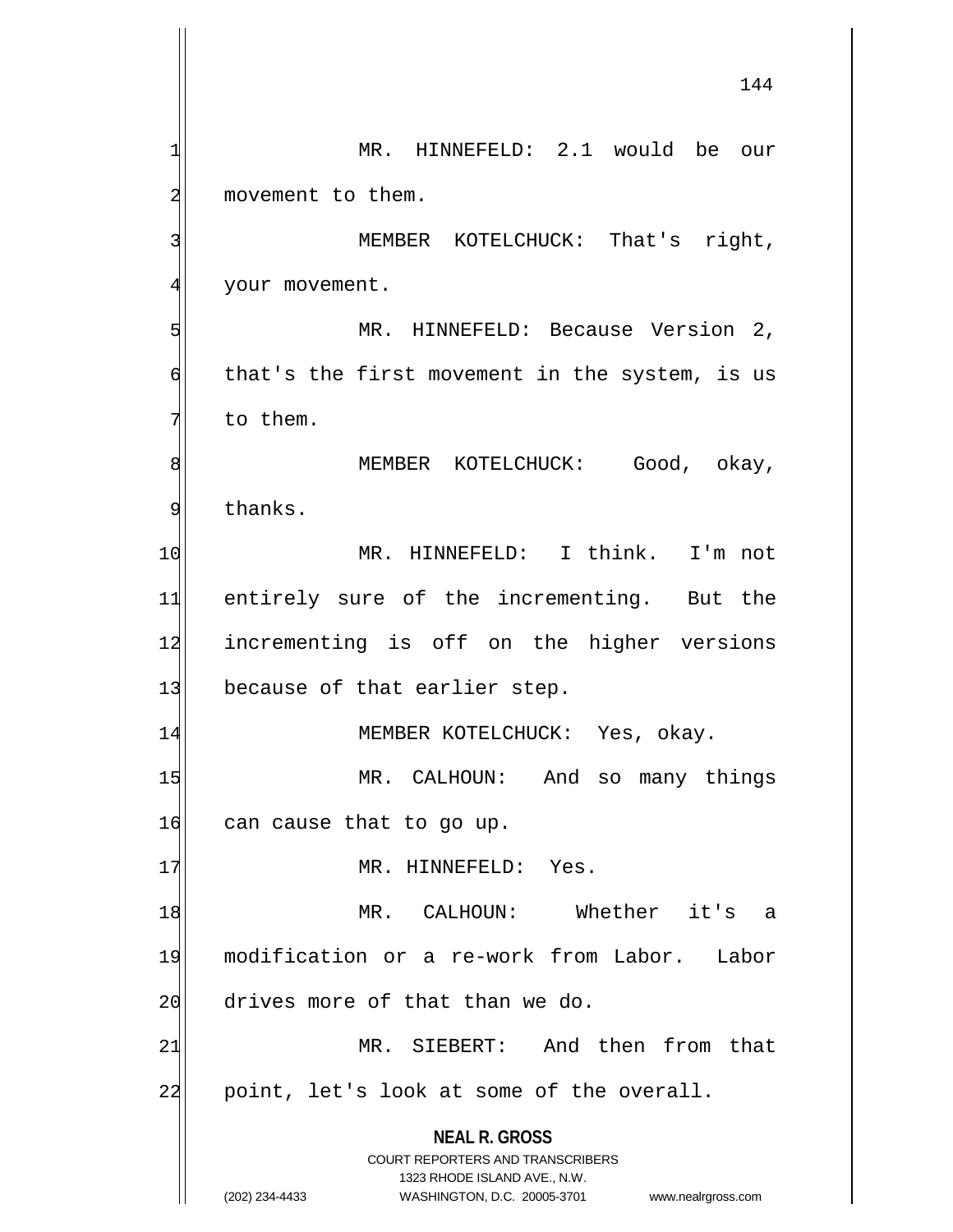| 1              | These are percentages of the types                                  |
|----------------|---------------------------------------------------------------------|
| $\overline{a}$ | of comments we've had in peer review over                           |
| 3              | time, on a monthly basis: August, September,                        |
| $\overline{4}$ | October, and we're in the middle of November,                       |
| 5              | almost finishing that up. We see the key down                       |
| 6              | there. And right at the top is the error                            |
| 7              | return, which means there was a substantive                         |
| 8              | error that needed to be addressed by the dose                       |
| 9              | reconstructor. And this would represent a                           |
| 10             | specific claim.                                                     |
| 11             | Yellow means it had feedback, and                                   |
| 12             | at least one error that didn't necessarily                          |
| 13             | necessitate return to the dose reconstructor.                       |
| 14             | The green ones are feedback only.                                   |
| 15             | It means there were no errors, but they may                         |
| 16             | have had a comment of some sort. And then                           |
| 17             | blue is: there were no comments whatsoever.                         |
| 18             | So the reason we put this together                                  |
| 19             | like this is: if you look at blue and green                         |
| 20             | together, basically, those are the ones where                       |
| 21             | there's no errors whatsoever. This is on a                          |
| 22             | percentage basis.                                                   |
|                | <b>NEAL R. GROSS</b>                                                |
|                | COURT REPORTERS AND TRANSCRIBERS                                    |
|                | 1323 RHODE ISLAND AVE., N.W.                                        |
|                | (202) 234-4433<br>WASHINGTON, D.C. 20005-3701<br>www.nealrgross.com |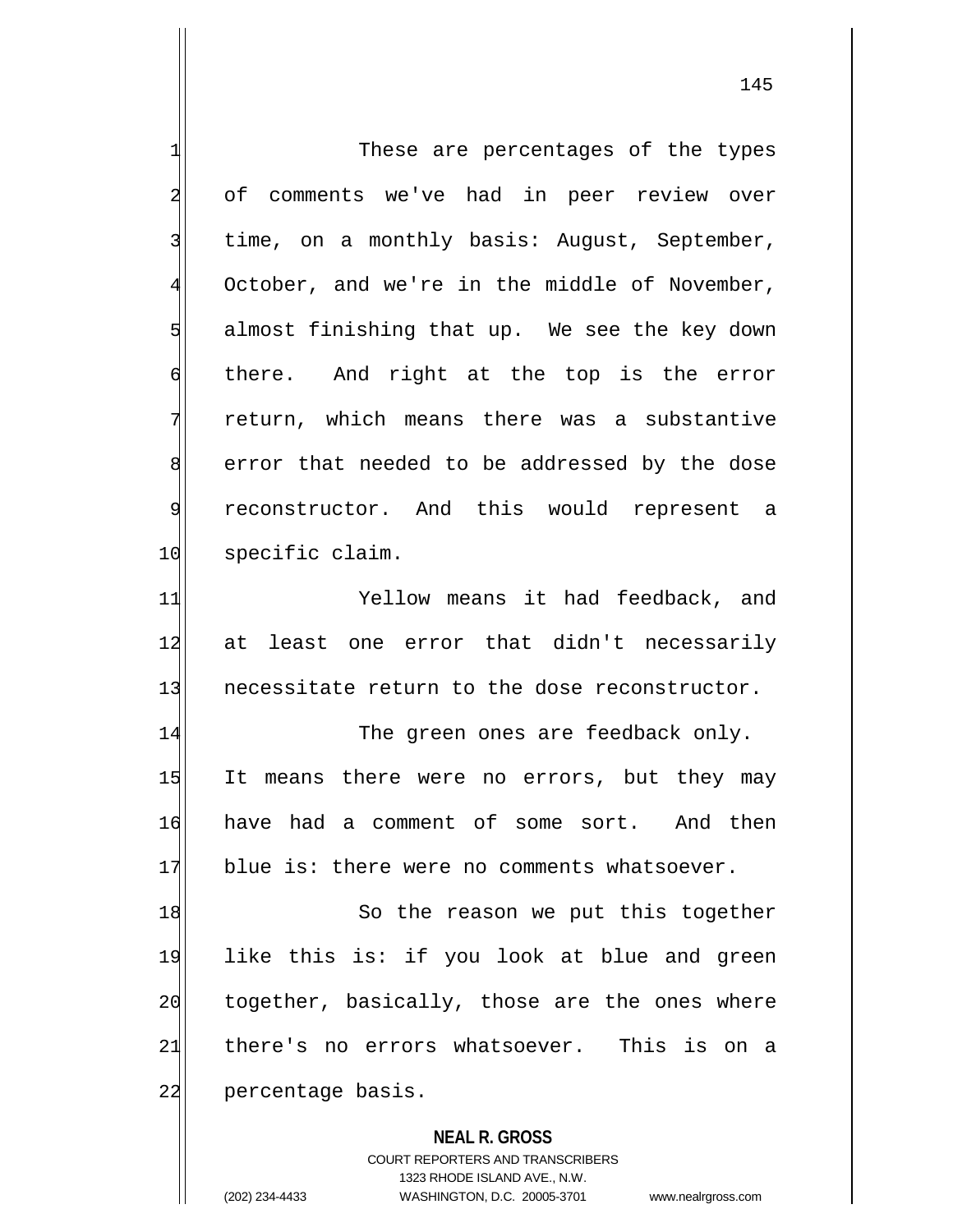1 and red are the ones where we need 2 to look into it a little bit more. But over 3 | time, and obviously we have a very small 4 selection for the Supporter Plus. But we're 5 working on getting people understanding the  $\phi$  process and working through it.  $7$  So for the overall error rate, it

8 seems to be coming down. But once again, with 9 a quarter's work, it's hard to really say what 10 you're really seeing.

11 We did that on a percent basis. 12 And we also did it on a total basis. So this 13 would be action by number of claims, as 14 opposed to percentages breakdown, same color 15 in the scheme. So we can track that, based on 16 if we have more claims less than, so on and so 17 forth.

18 MS. LIN: Is there a reason why 19 you didn't have it in a pie chart? 20 MR. SIEBERT: Because pie charts 21 were making me too hungry. Because we save  $22$  the pie charts for fun stuff.

> **NEAL R. GROSS** COURT REPORTERS AND TRANSCRIBERS 1323 RHODE ISLAND AVE., N.W. (202) 234-4433 WASHINGTON, D.C. 20005-3701 www.nealrgross.com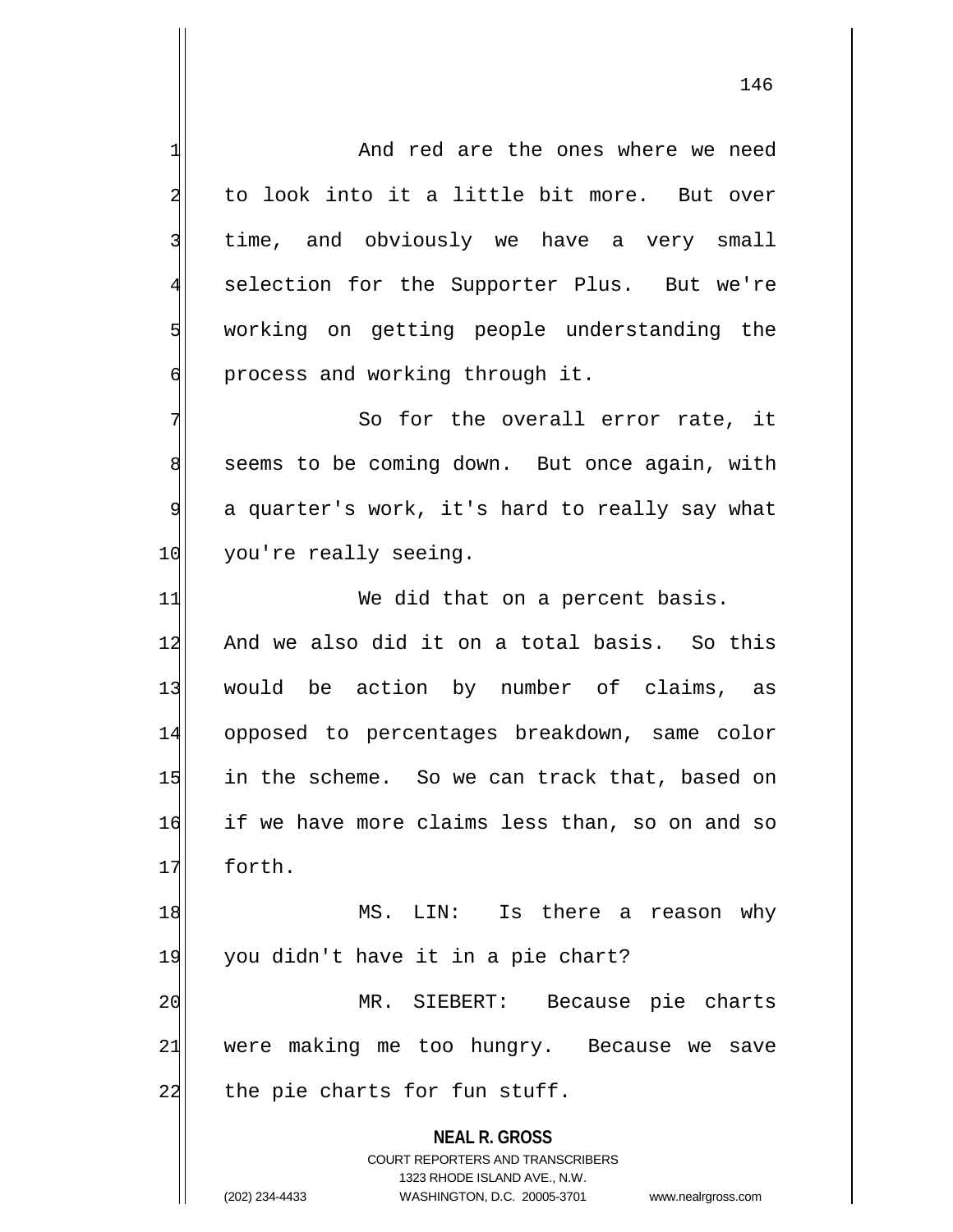1 (Laughter.)

2 MR. SIEBERT: And this one right 3 here -- let me make this an actual full 4 quarter. So starting August 1st, and I think  $5$  the weekend of October, okay.

6 These are all the Level 1 7 categories, the major ten categories that we 8 were talking about. As you can see -- as you 9 probably cannot see, but the green -- and it 10 looks really pretty and green on my screen.

11 The gross olive green up there is 12 the non-technical report issues. And as you 13 can tell, that's the lion's share of things 14 that we're seeing. Then the policy guidance 15 issues, data collection issues, so we can 16 really focus in and see where the largest 17 amount of comments are coming.

18 And when we pulled the old 19 database, we don't have the reports for that 20 online any more, but when we pulled the old 21 database it was almost always identical, that 22 most of the comments were report-type

**NEAL R. GROSS**

COURT REPORTERS AND TRANSCRIBERS 1323 RHODE ISLAND AVE., N.W. (202) 234-4433 WASHINGTON, D.C. 20005-3701 www.nealrgross.com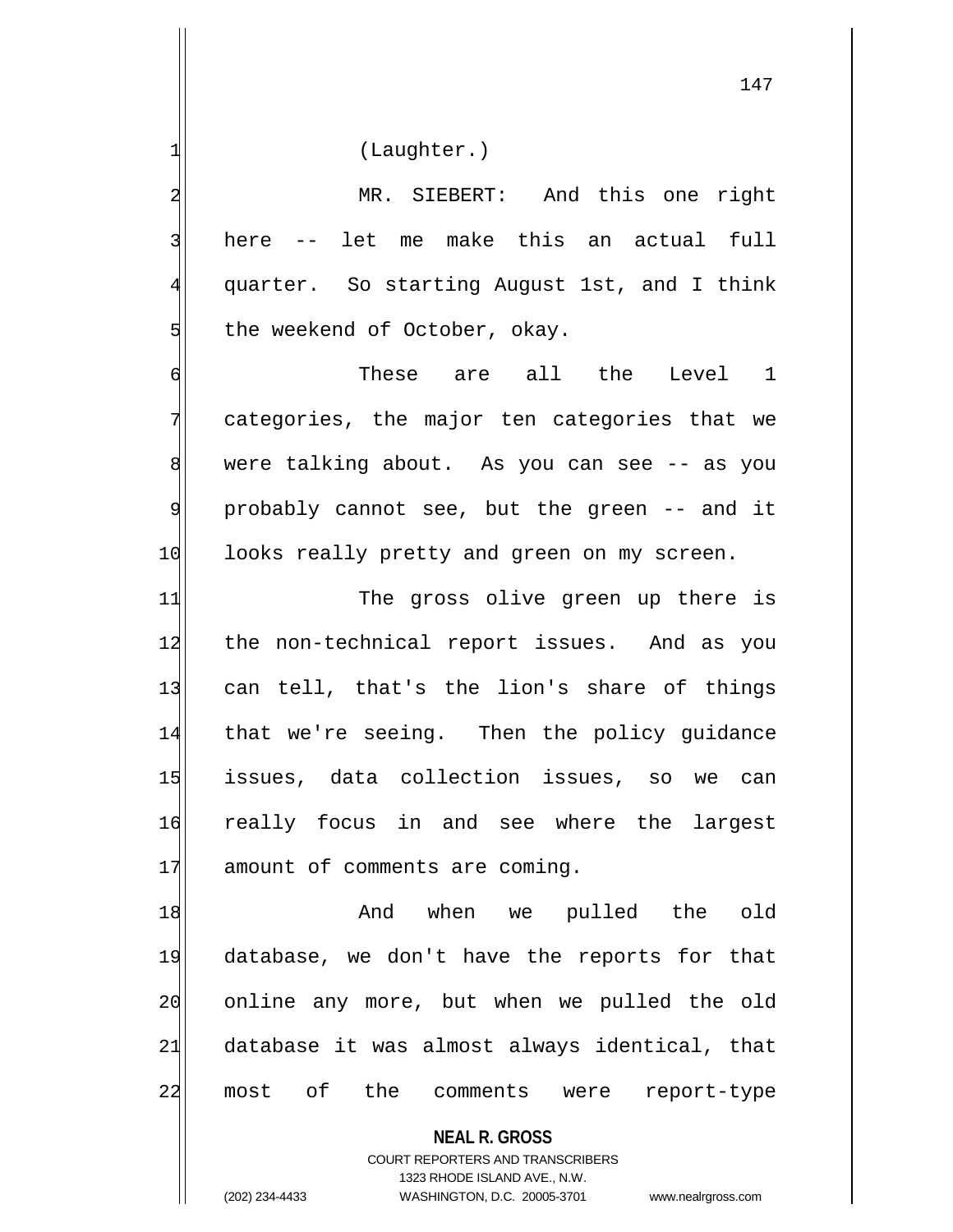| 1                       | comments, misspellings, typos, wording.                             |
|-------------------------|---------------------------------------------------------------------|
| $\overline{\mathbf{c}}$ | And it may be numbers need to be                                    |
| $\overline{3}$          | corrected and things, but specifically in the                       |
| $\overline{4}$          | report. So that's where we're finding most of                       |
| 5                       | the issues.                                                         |
| 6                       | And then, if we want to drill down                                  |
| 7                       | a little bit further into reports, we can pull                      |
| 8                       | down -- let me get the date range. We can                           |
| $\overline{9}$          | drill down here at the Level 2, the next                            |
| 10                      | levels down, for the technical reports.                             |
| 11                      | And this shows that the majority                                    |
| 12                      | of them are report language clarification                           |
| 13                      | preference. Maybe the use of the glove box                          |
| 14                      | factor could have been explained a little bit                       |
| 15                      | better. So they made a suggestion on how to                         |
| 16                      | make that wording, things like that. So once                        |
| 17                      | again, the lion's share is<br>language<br>and                       |
| 18                      | clarification, preference type stuff.                               |
| 19                      | CHAIRMAN GRIFFON: Well, this is                                     |
| 20                      | Level 2.                                                            |
| 21                      | is<br>Yes.<br>This<br>MR. SIEBERT:                                  |
| 22                      | next level under<br>pulling down the<br>non-                        |
|                         |                                                                     |
|                         | <b>NEAL R. GROSS</b><br>COURT REPORTERS AND TRANSCRIBERS            |
|                         | 1323 RHODE ISLAND AVE., N.W.                                        |
|                         | (202) 234-4433<br>WASHINGTON, D.C. 20005-3701<br>www.nealrgross.com |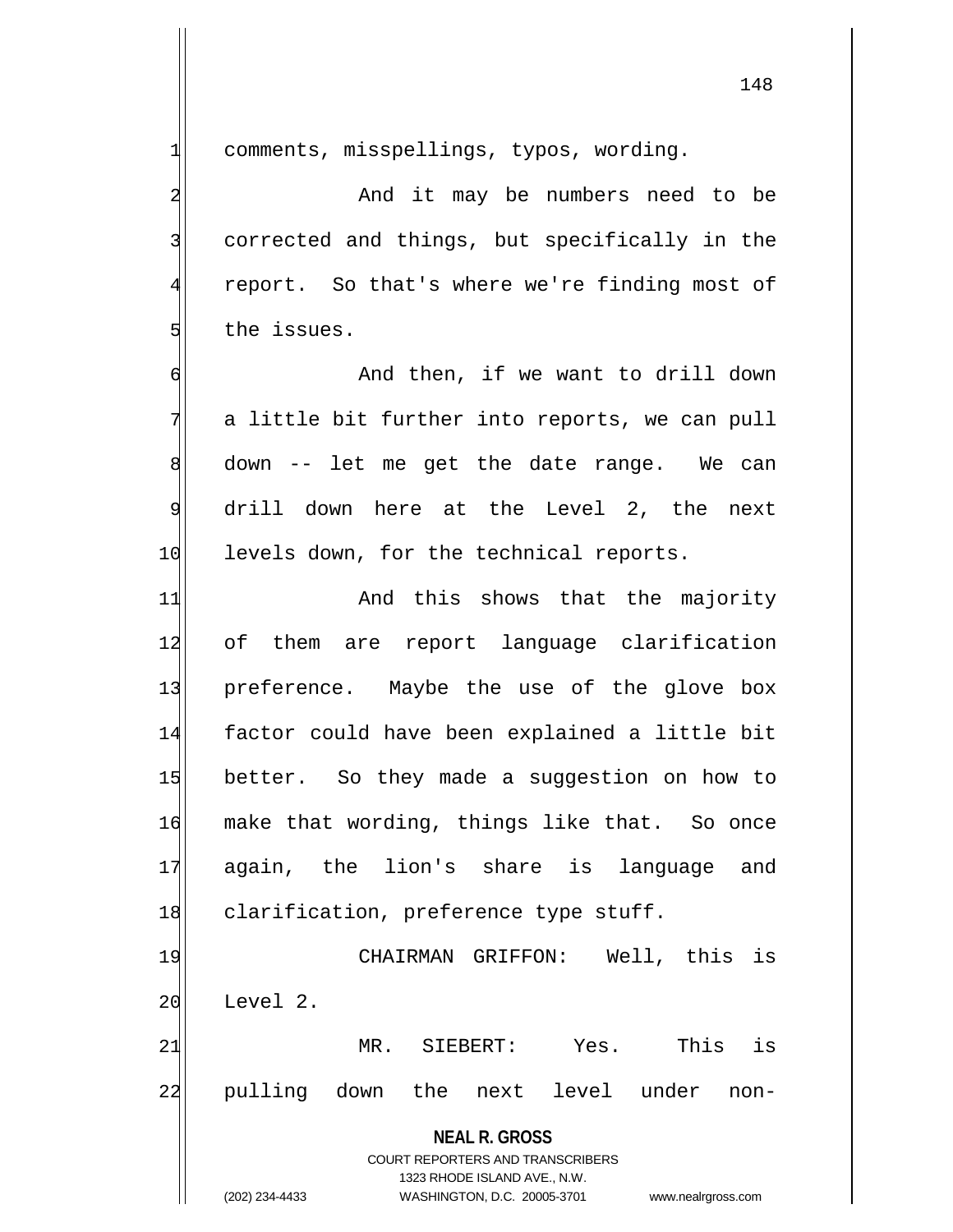1 technical reports.

**NEAL R. GROSS** COURT REPORTERS AND TRANSCRIBERS 1323 RHODE ISLAND AVE., N.W. (202) 234-4433 WASHINGTON, D.C. 20005-3701 www.nealrgross.com 2 | CHAIRMAN GRIFFON: And can you 3 just show us one of the other ones, like 4 internal dose or external dose? 5 MR. SIEBERT: Sure. 6 GILL CHAIRMAN GRIFFON: One or two. 7 MR. SIEBERT: Here's internal, 8 b there's Pac-Man. And the green is, Number 3 9 is: "incorrect DR methodology used for 10 determining dose." 11 And then there's actually a 12 breakdown under those. Internal and external, 13 there's additional levels which we didn't 14 drill down to pulling these in the charts. 15 Because there was not enough information to 16 really be relevant. But we can pull it if we 17 need to. But we didn't do that. 18 CHAIRMAN GRIFFON: Just out of 19 curiosity -- oh, you don't have that on the 20 charts like that. I was just curious what the 21 next levels were, below like this level. 22 MR. SIEBERT: Like what they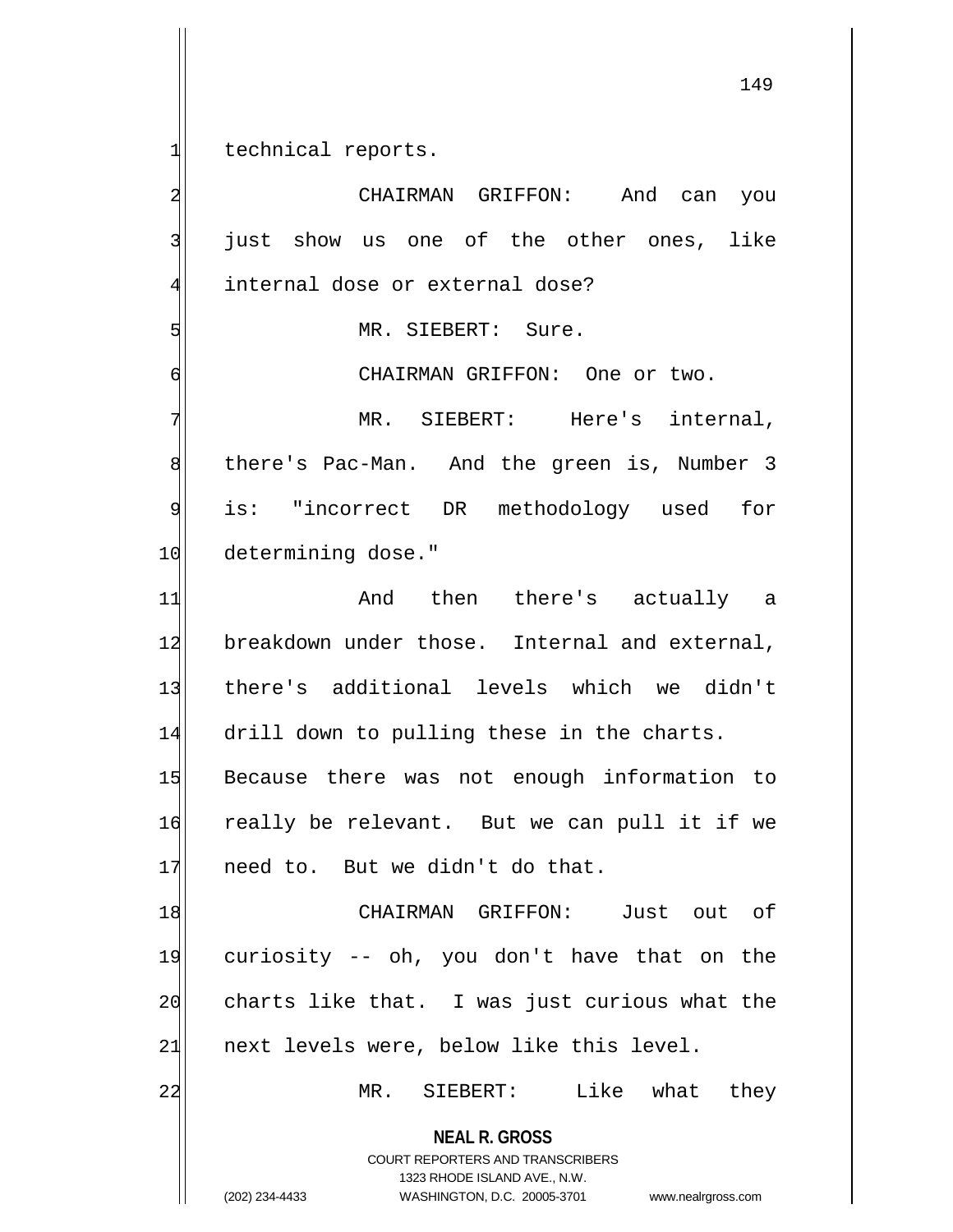$1$  represent, what would be the options?

**NEAL R. GROSS** COURT REPORTERS AND TRANSCRIBERS 1323 RHODE ISLAND AVE., N.W. 2 CHAIRMAN GRIFFON: Yes. What are 3 the categories for that? That was on your  $4$  sheet before, I think. 5 MR. SIEBERT: Yes. That's okay. 6 I can pull that up here. So for internal, 7 under three, there's internal fitted dose, 8 missed dose, unmonitored, and environmental. 9 So any of those would be rolled up into three. 10 And the same thing for external. 11 Here we broke it down into photons, neutrons, 12 shallow, and then measured, missed, coworker, 13 ambient, and medical X-ray. 14 So, as I said, a work in progress, 15 but I believe it's starting to generate the 16 information that we're wanting to see. 17 Now it looks like external, it's 18 more spread out. It's not one specific thing 19 that's really dominating everything. We see  $20$  the light blue. Medical X-ray dose.  $21$  And sometimes we'll see that, 22 honestly, in a time where we're changing

<sup>(202) 234-4433</sup> WASHINGTON, D.C. 20005-3701 www.nealrgross.com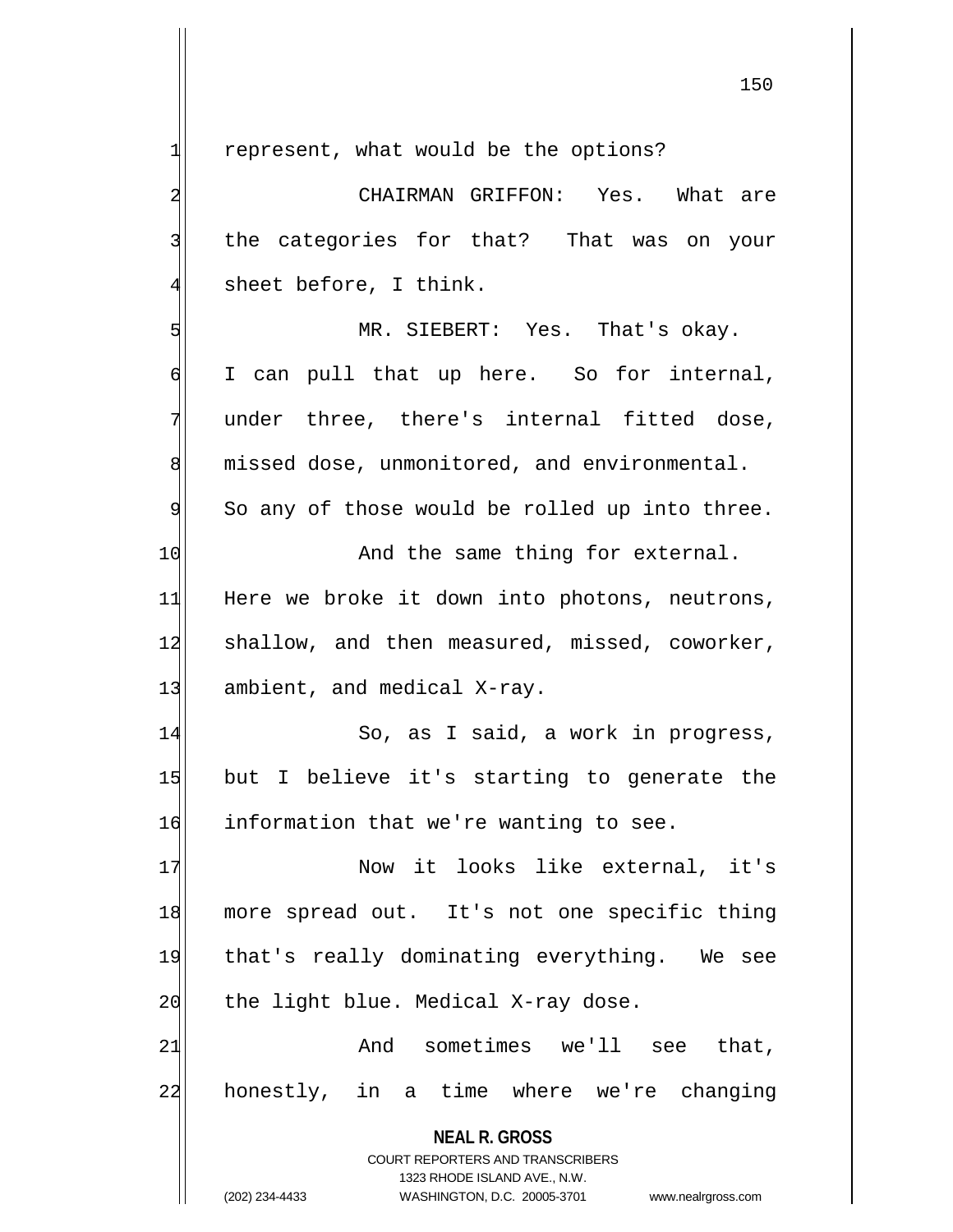**NEAL R. GROSS** COURT REPORTERS AND TRANSCRIBERS 1323 RHODE ISLAND AVE., N.W. 1 processes. For example, during this time  $2$  frame  $-$  and that may be what a lot of this 3 medical X-ray dose stuff is -- during this 4 time frame is when DCAS gave the official word  $5$  to us that we were going to start using best 6 estimate information for medical X-rays, and 7 zeros for missed dose for badging, for 8 external. 9 | MR. CALHOUN: As a result of this 10 meeting? 11 MR. SIEBERT: As a result of this 12 meeting. So when we implemented that, claims 13 | that were presently in the process, a lot of 14 those got kicked back to the dose 15 reconstructor to change that to meet that 16 requirement. 17 So some of these may be a process 18 issue that we're dealing with at that time, so 19 we'll have to drill down and get the 20 information on that. 21 MEMBER KOTELCHUCK: Do you correct 22 organ selected? There seems to be a large

(202) 234-4433 WASHINGTON, D.C. 20005-3701 www.nealrgross.com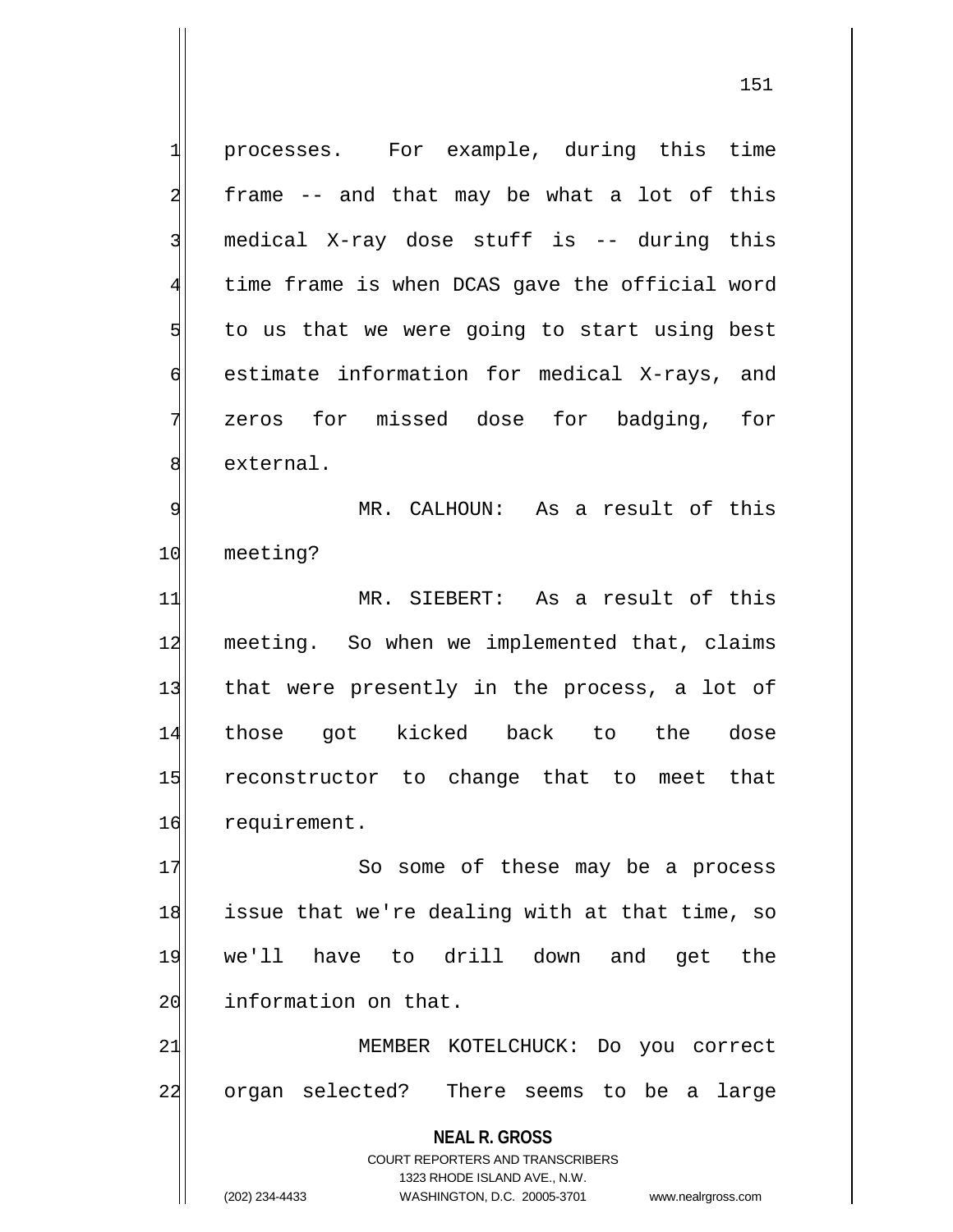**NEAL R. GROSS** COURT REPORTERS AND TRANSCRIBERS 1323 RHODE ISLAND AVE., N.W. (202) 234-4433 WASHINGTON, D.C. 20005-3701 www.nealrgross.com 152 1 category. 2 MR. SIEBERT: It's this one right 3 here. 4 MEMBER KOTELCHUCK: Oh, I'm sorry,  $5$  no, no, the one above it. 6 MR. SIEBERT: This one right here,  $7$  that's the medical X-ray. 8 | MEMBER KOTELCHUCK: Okay. 9 MR. SIEBERT: I'd like everybody 10 to look at my screen over here. Yes. This is 11 the OTIB-5 organ selection. 12 MEMBER KOTELCHUCK: Okay. 13 CHAIRMAN GRIFFON: OTIB-6. 14 MEMBER KOTELCHUCK: That's good. 15 CHAIRMAN GRIFFON: Five? 16 MR. SIEBERT: It should say five. 17 It does say five. It's just hard to see. And 18 then DR methodology for photons and breakdown. 19 So this is, as I said, since it's 20 only been in progress for the last quarter, I  $21$  know Joel and I are really starting to start 22 to dive into this, to see where these kind of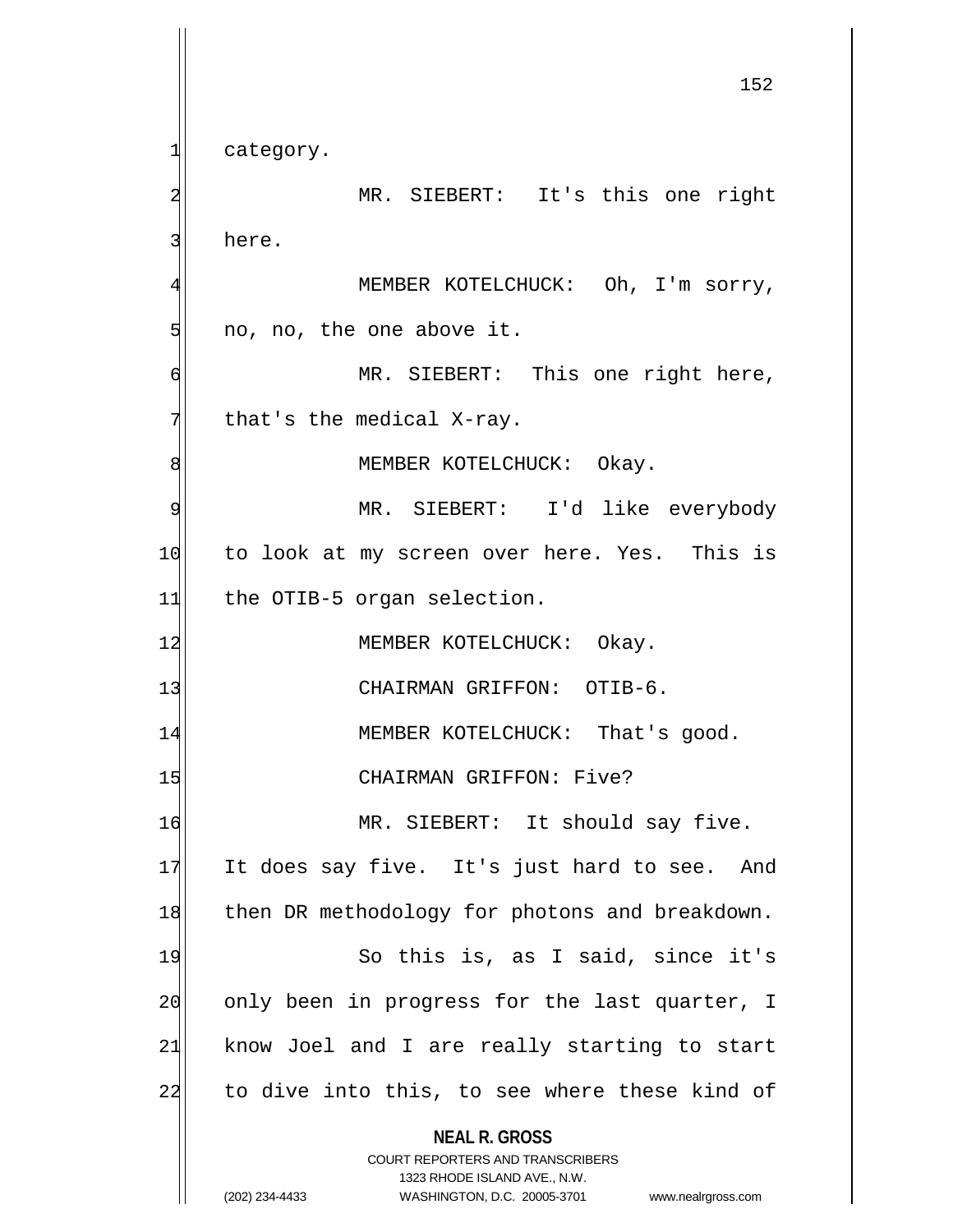1 things are. So I think it's been very 2 helpful. It's good for us, kind of tracking 3 these type of things.

4 MEMBER RICHARDSON: One of the 5 5 5 5 things that jumps out, I guess from the 6 histograms, is 50 percent of the issues or so, 7 maybe more, are communication, language 8 std issues, it seems like, where you were --

9 | MR. SIEBERT: Report issues.

10 | MEMBER RICHARDSON: -- report 11 issues. And it's almost like there's two 12 flavors of issues. There are types of issues 13 where maybe you would like a senior 14 experienced dose reconstructor to focus their 15 time on.

16 and then there's the type of 17 issues they're probably not the best suited  $18$  to  $-$  in a way, they might be. But also a 19 communications specialist or a technical 20 editor could also go through and see whether 21 the information's consistent between two 22 things and whether the language is expressing

> **NEAL R. GROSS** COURT REPORTERS AND TRANSCRIBERS 1323 RHODE ISLAND AVE., N.W.

(202) 234-4433 WASHINGTON, D.C. 20005-3701 www.nealrgross.com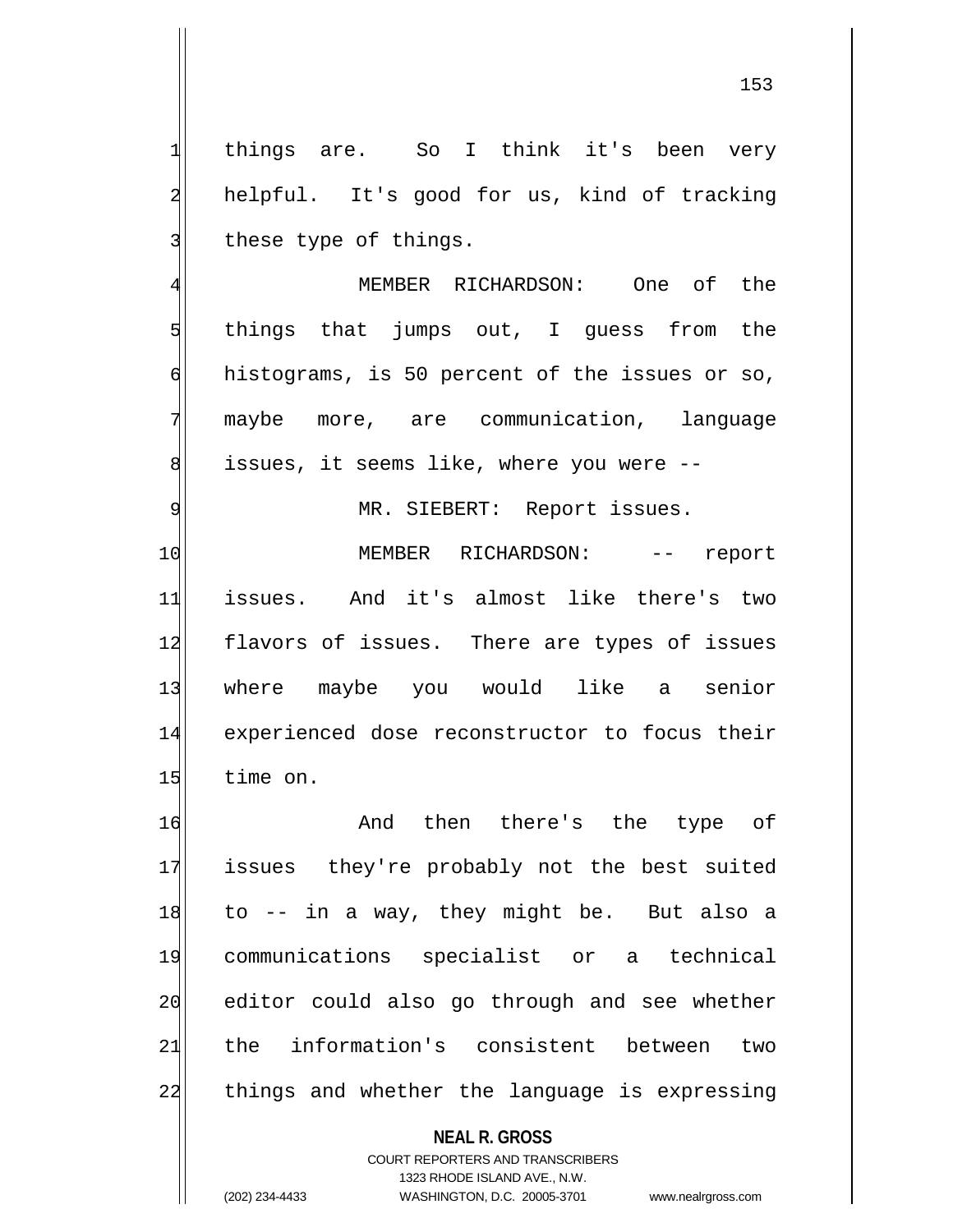1 clearly, flagging places where there's 2 complicated language, where it could be 3 slarified.

4 MR. SIEBERT: And the technical  $5$  editors would obviously technical edit it,  $\phi$  they do that type of review as well, after the 7 peer review process, which is part of 8 Procedure 98. So there's another level of 9 looking at that.

10 But we still have the peer 11 reviewers working through that. Because a 12 technical editor may understand the wording, 13 what might be more eloquent wording.

14 But they may not necessarily 15 understand the full technical knowledge of 16 what the thought process is behind it, such as  $17$  when you're talking about NRDP, or  $-$ -

18 MEMBER RICHARDSON: You have lots 19 of things flagged there that seemed like 20 spelling issues, right? Weren't those --21 MR. SIEBERT: Yes, there were some

22 in that area, non-technical issues. You'll

**NEAL R. GROSS** COURT REPORTERS AND TRANSCRIBERS

1323 RHODE ISLAND AVE., N.W.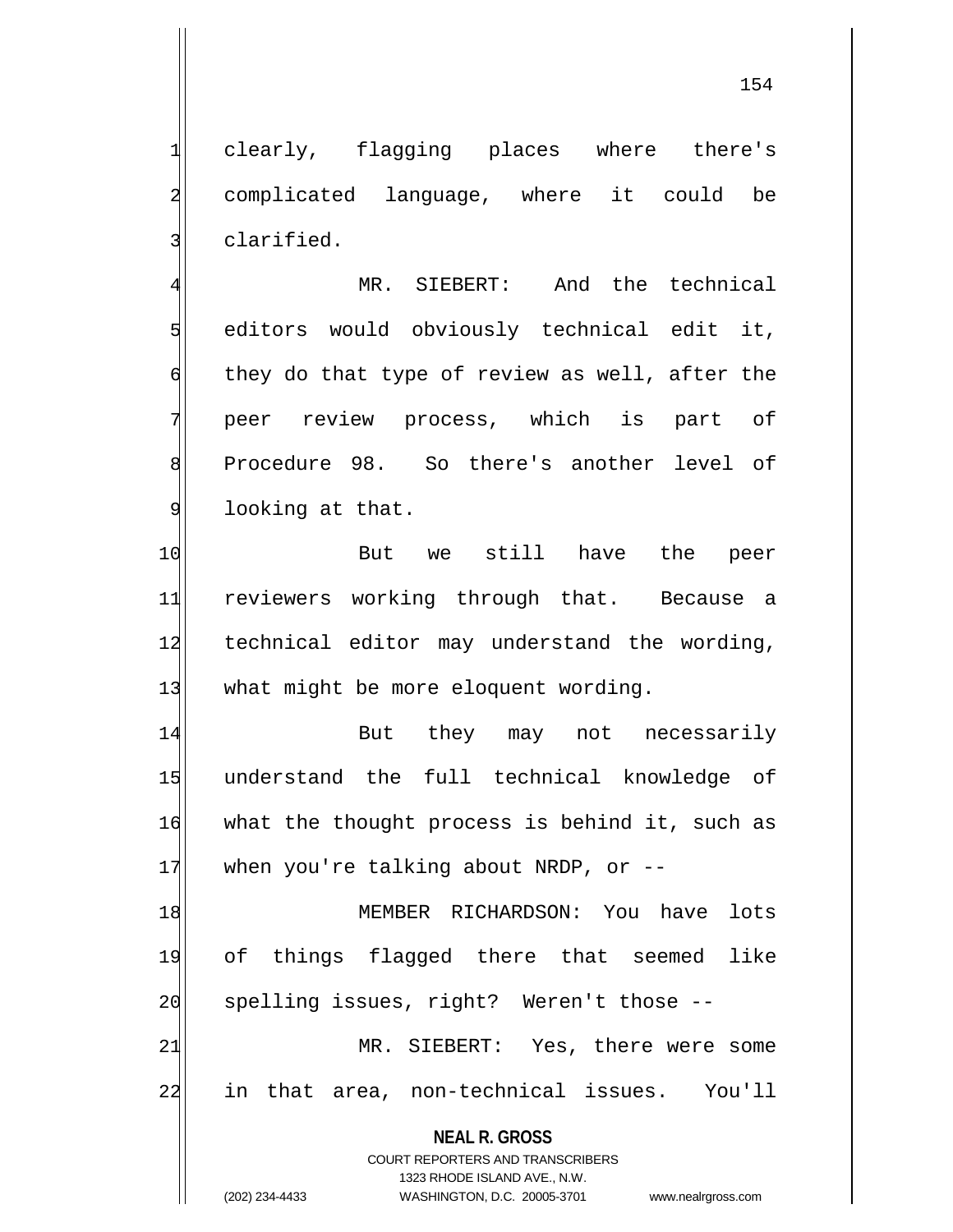**NEAL R. GROSS** COURT REPORTERS AND TRANSCRIBERS 1323 RHODE ISLAND AVE., N.W.  $1$  see some of those. He/she. 2 MEMBER RICHARDSON: Right. 3 MR. SIEBERT: Things like that. 4 And that seems to be the majority of what you  $5$  run into. 6 MEMBER RICHARDSON: Yes. I was 7 just wondering if there was a way to save 8 b their brains for the hard stuff. 9 MR. SIEBERT: Well, the process we 10 have in place right now is very organic. The 11 peer reviewer and the dose reconstructor are 12 intimately involved with the full part of the 13 case. 14 So I would hesitate to say, to 15 peer reviewers, "Don't look at wording." But 16 once again -- and this is something I've 17 realized over the last week and haven't had a 18 chance to have our IT folks put in yet -- I'd 19 like to look at, say, that big olive green 20 color right there, how many of those were 21 feedback and how many of those were errors? 22 Typographical errors versus wording

(202) 234-4433 WASHINGTON, D.C. 20005-3701 www.nealrgross.com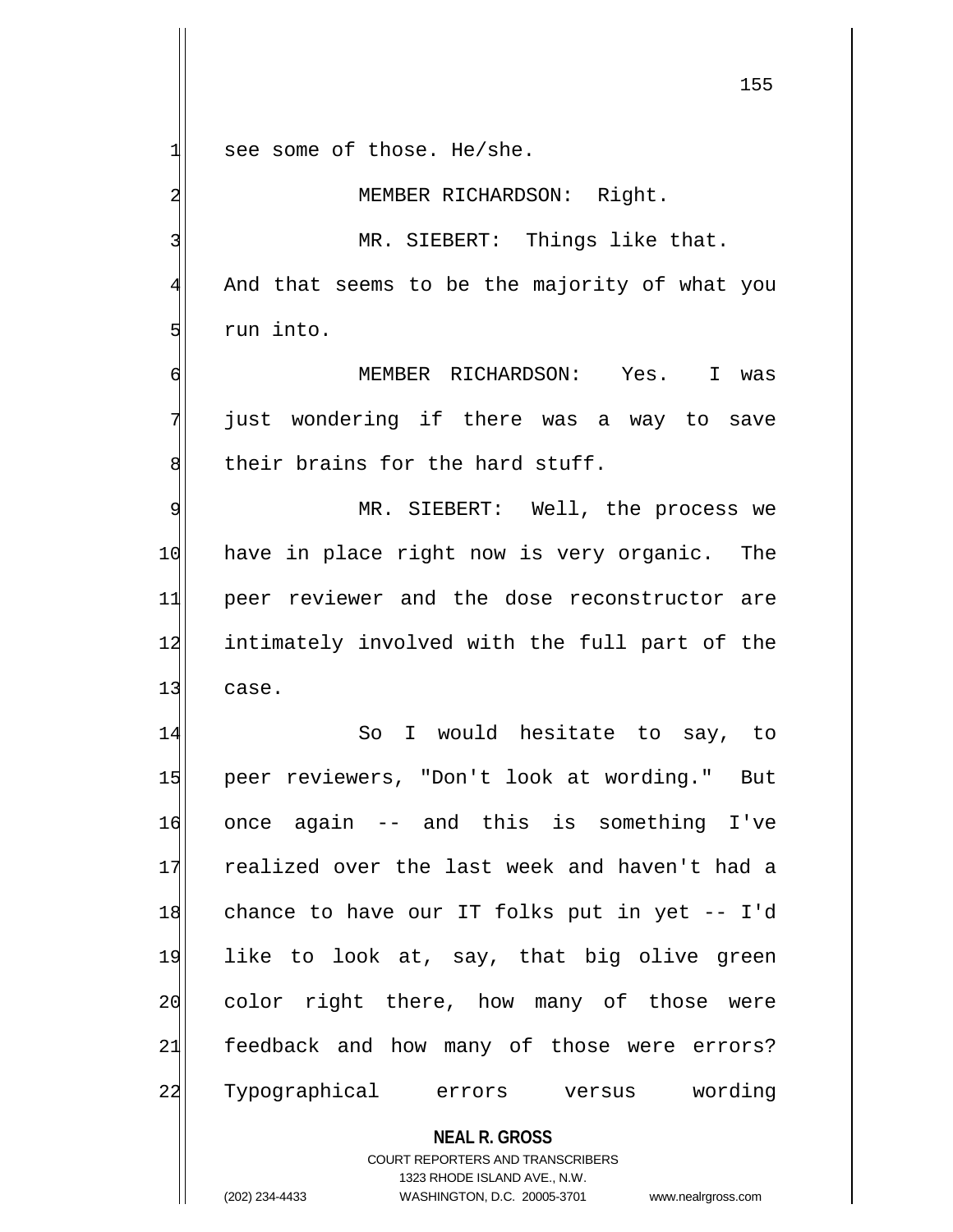1 suggestion.

**NEAL R. GROSS** COURT REPORTERS AND TRANSCRIBERS 1323 RHODE ISLAND AVE., N.W. (202) 234-4433 WASHINGTON, D.C. 20005-3701 www.nealrgross.com 2 We haven't pulled out recording  $3$  that yet. And we're going to look at it, and 4 we're going to pull that kind of thing out. 5 Because every technical writer is going to  $\delta$  have a slightly different style. 7 And realistically, some peer 8 reviewers are better writers than some dose 9 reconstructors, and vice versa. So those are 10 the kind of things that we can, those fall 11 under feedback. 12 But we can cull those out and look 13 at them. And if there is some wording that is 14 more eloquent, we may be able to pull that  $15$  into the template, and use that as such. So 16 we're looking at that kind of stuff as well. 17 But I'd be afraid to have the peer 18 reviewers not look at the whole report as an 19 organic portion. Their brains can handle it.  $20$  We'll spoon water over them to cool them off. 21 (Laughter.) 22 And that's basically how we're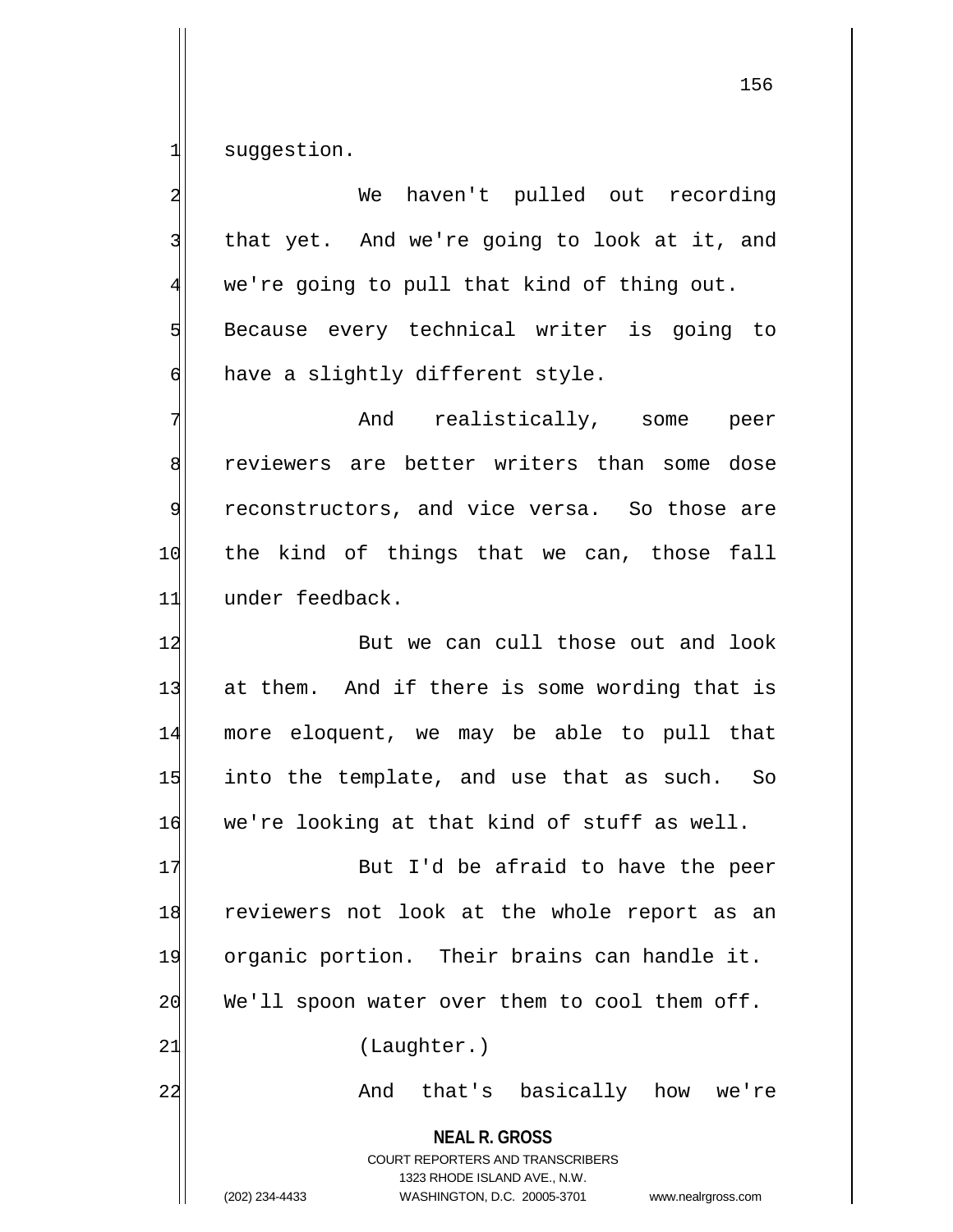$1$  looking at that. We're breaking those kind of 2 things down. I pulled out, I'm not sure how 3 helpful it is yet, but one of the things I 4 wanted to look at was an average number of 5 Somments per period.

6 | So over each of those months, like 7 in August, there was about a little over 0.6 8 comments per peer review. So it's just -- the 9 total number of peer reviews that were done is 10 the denominator. And the total number of 11 comments that we had is the numerator for 12 this, straight out.

 $13$  And we kind of look at: are there 14 trends that we're seeing? More comments, less 15 comments, things like that. Once again, I 16 don't have them pull it out by feedback and  $17$  area. We're looking at doing at that.

18 and the Let's see what else we put in 19 here. Peer review comment logs, where there 20 were no comments at all by month. So it's an 21 increasing number. And I flagellate the PRs 22 to make sure it's not because they're being

**NEAL R. GROSS**

COURT REPORTERS AND TRANSCRIBERS 1323 RHODE ISLAND AVE., N.W. (202) 234-4433 WASHINGTON, D.C. 20005-3701 www.nealrgross.com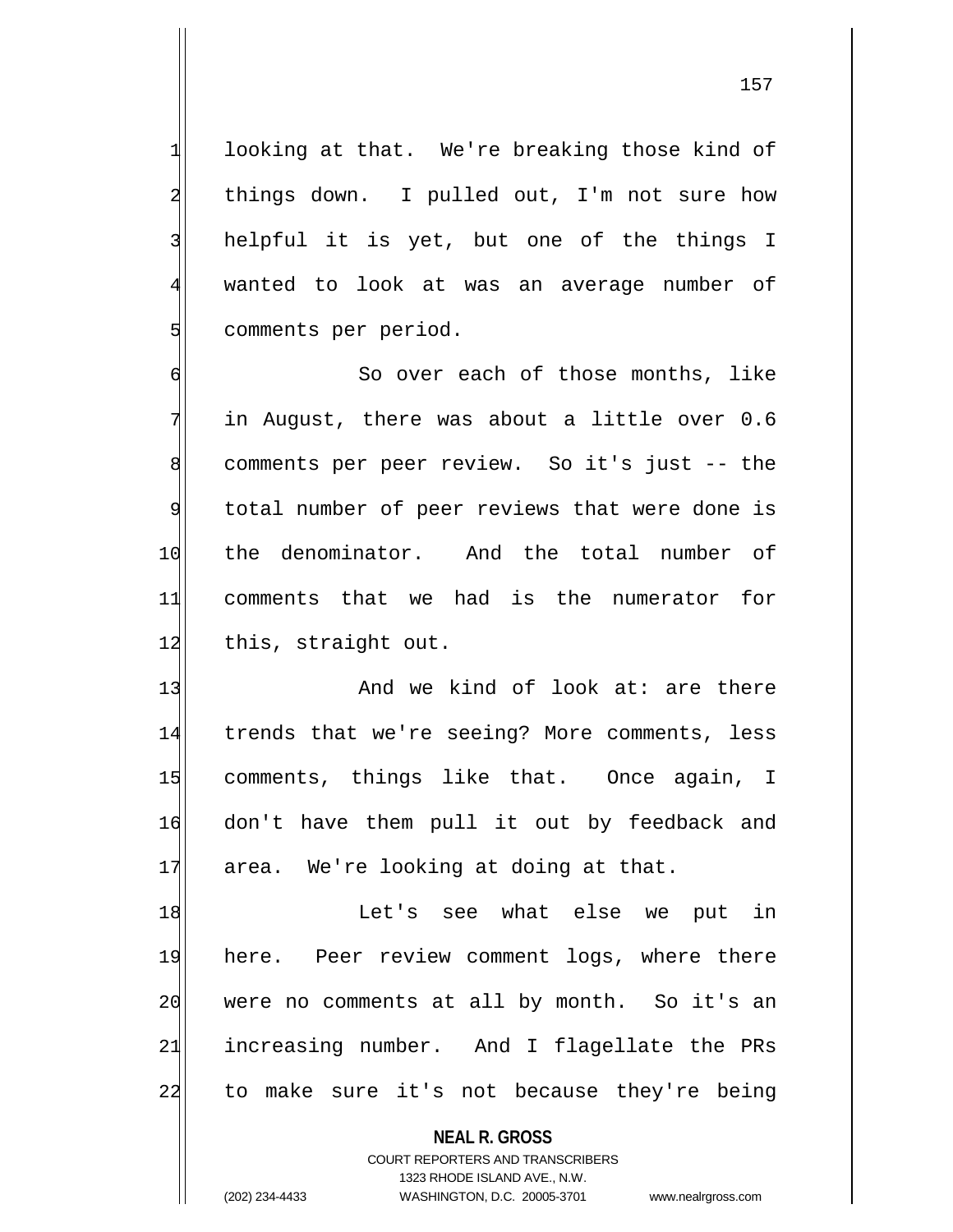**NEAL R. GROSS** COURT REPORTERS AND TRANSCRIBERS 1323 RHODE ISLAND AVE., N.W.  $1$  lazy, but because they're not finding as much. 2 So those are the kinds of things 3 | we're looking at. And as I said, as Joel and  $4$  I see how useful the data is, what we can pull  $5$  out there to be pulled into the reports, and 6 so on. 7 Rut I have found it very helpful 8 already. So it's good. And that's where we 9 are with the live comments tracking and 10 recording. And that's everything that I have, 11| and then some. Any comments, questions on 12 that? 13 MEMBER CLAWSON: Scott, this is 14 Brad. I think you hit on it, but you've kind 15 of found this a little bit useful, too, 16 haven't you? 17 MR. SIEBERT: Sure. 18 | MEMBER CLAWSON: Being able to see 19 where everything's kind of laying out? 20 MR. SIEBERT: Oh, yes. I have 21 found this helpful, sure. Having additional 22 data, as long as we have the resources and our

(202) 234-4433 WASHINGTON, D.C. 20005-3701 www.nealrgross.com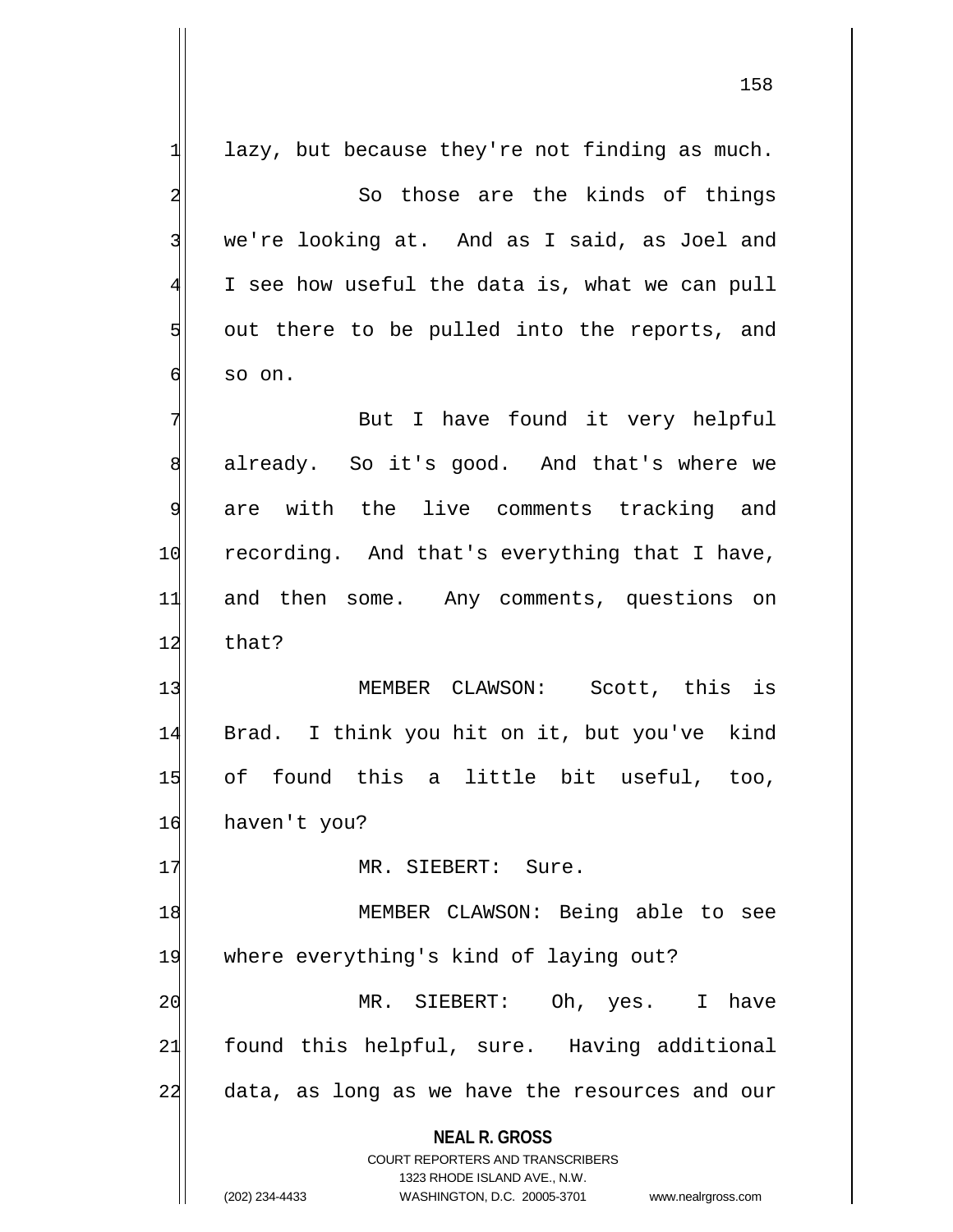1 client wants us to devote the resources to 2 that, is very helpful. And we're happy to do  $3$  so. So, yes.

4 To tell you the truth, so far, and  $5$  like I said, with a quarter's worth of 6 information, I haven't seen anything that 7 surprised me.

8 8 As I said, from the old versions,  $9$  and even before we started tracking, we knew 10 that wording was usually the largest issue 11 that we ran into.

12 and we fixed things. We had 13 information from peer reviewers that we 14 amalgamated and gave to the dose 15 reconstructors during our meeting. So nothing 16 is a really huge surprise to me. But it has 17 been good to narrow in on some more specific 18 things.

19 MEMBER KOTELCHUCK: It's 20 satisfying to see the changes. And at least 21 Board people can see what you believe was the 22 case.

## **NEAL R. GROSS**

COURT REPORTERS AND TRANSCRIBERS 1323 RHODE ISLAND AVE., N.W. (202) 234-4433 WASHINGTON, D.C. 20005-3701 www.nealrgross.com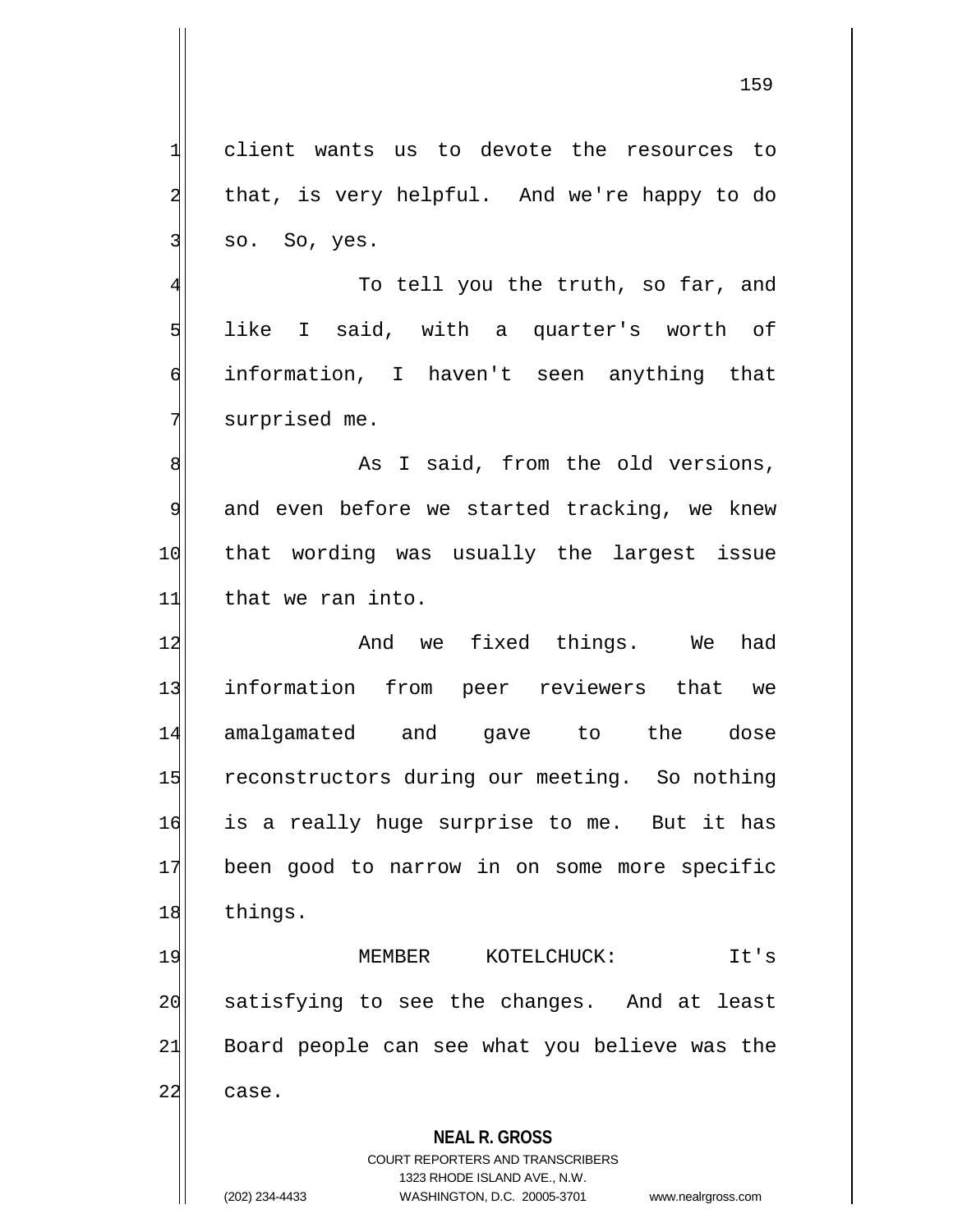**NEAL R. GROSS** COURT REPORTERS AND TRANSCRIBERS 1 MR. SIEBERT: Right. 2 MEMBER KOTELCHUCK: Which is 3 important. 4 MR. SIEBERT: And that's it for  $5$  me. 6 CHAIRMAN GRIFFON: And I'm just 7 thinking: where does this Subcommittee go with 8 this? I think this is useful. The one 9 thought I had was, when you gave your 10 presentation, that all those pieces everyone 11 just can look through the categories 12 themselves and see if you have any feedback in 13 that regard. But I think the real powerful 14 thing is to see in a year or whatever --15 MR. SIEBERT: What the trends --16 CHAIRMAN GRIFFON: -- what kind of 17 trends you'll have. Yes, yes. 18 MR. SIEBERT: And for the 19 categories --20 20 CHAIRMAN GRIFFON: The sub- $21$  categories  $-$ 22 MR. SIEBERT: We tried to pull the

1323 RHODE ISLAND AVE., N.W.

(202) 234-4433 WASHINGTON, D.C. 20005-3701 www.nealrgross.com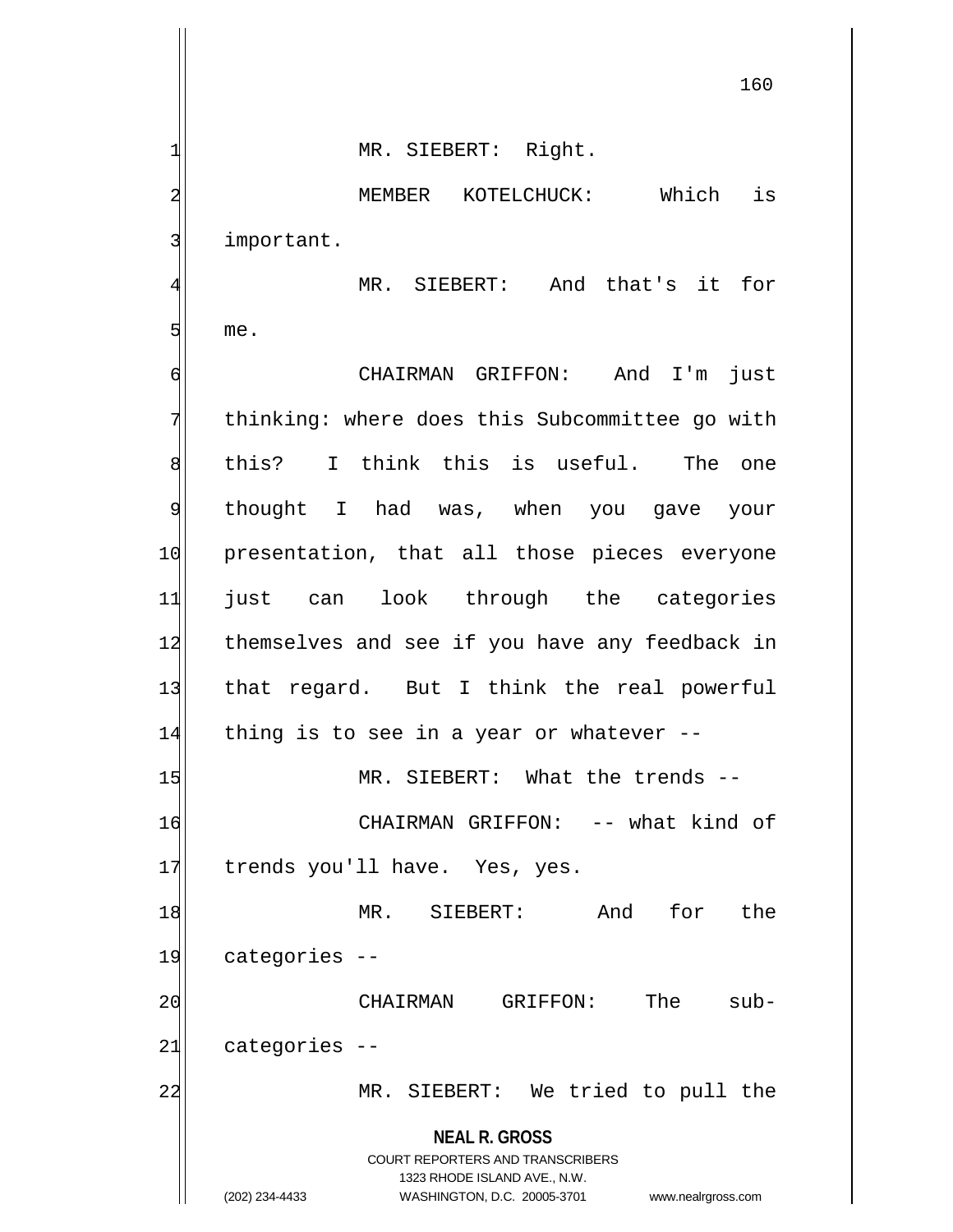**NEAL R. GROSS** COURT REPORTERS AND TRANSCRIBERS 1323 RHODE ISLAND AVE., N.W. (202) 234-4433 WASHINGTON, D.C. 20005-3701 www.nealrgross.com 1 categories and make them line up with SC&A's 2 categories somewhat, as much as we could. 3 Because we wanted to tie that process in down 4 the road as well. So we're trying to be much  $5$  more organic with the whole process. 6 MR. KATZ: So again on this, if 7 you have Subcommittee Members or SC&A staff, 8 whatever, but if you have comments on 9 categories or sub-categories, if you'll at 10 least copy me, I'll make sure that they all  $11$  get to DCAS. 12 MEMBER KOTELCHUCK: On the other 13 hand, if we make too many changes in your 14 categories, then you can't track them. 15 MR. SIEBERT: Yes, please put some 16 thought into: what changes do I want to 17 change? 18 MR. KATZ: And here we're at the  $19$  outset, so  $-$ 20 (Simultaneous speakers.) 21 MR. SIEBERT: If there's something 22 huge missing.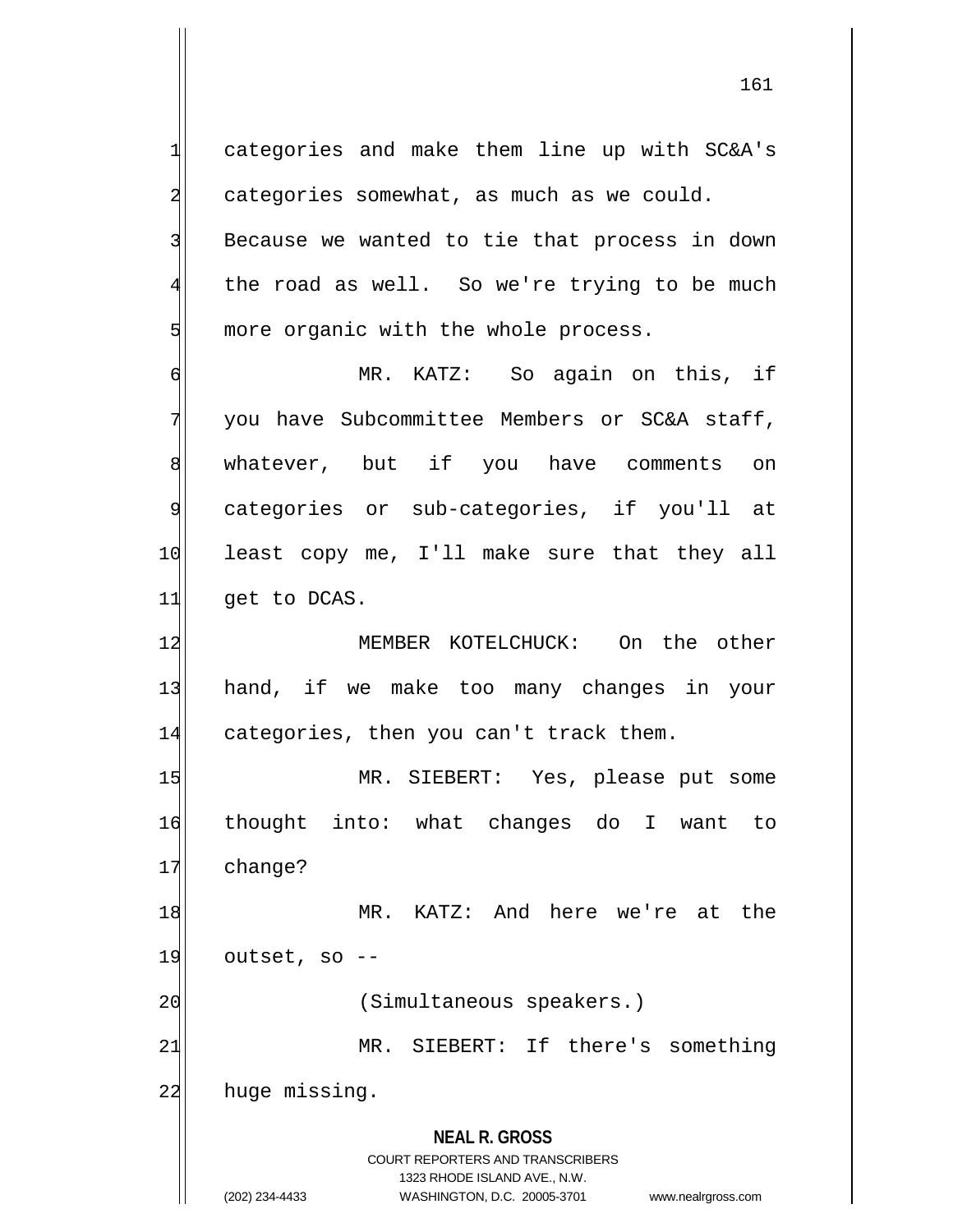|    | 162                                                                                                 |
|----|-----------------------------------------------------------------------------------------------------|
|    | CHAIRMAN GRIFFON: Right.                                                                            |
|    | MEMBER KOTELCHUCK: It may be                                                                        |
|    | worth the comments coming in at the end of the                                                      |
| 4  | year.                                                                                               |
| 5  | CHAIRMAN GRIFFON: And I would                                                                       |
| 6  | ask, not only for Subcommittee Members, but                                                         |
| 7  | also $SC&A$ --                                                                                      |
| 8  | MEMBER KOTELCHUCK: That's what I                                                                    |
| 9  | said.                                                                                               |
| 10 | CHAIRMAN GRIFFON: Oh, I didn't                                                                      |
| 11 | hear you say that, okay. Just like Scott                                                            |
| 12 | said, to look at what you're looking at and                                                         |
| 13 | compare it to their categories, and see if                                                          |
| 14 | there's any glaring -- you know, if they're                                                         |
| 15 | going to work well together, and if there's                                                         |
| 16 | anything missing. I think you can probably --                                                       |
| 17 | MEMBER KOTELCHUCK: Like I said, I                                                                   |
| 18 | think you need to stick with these categories                                                       |
| 19 |                                                                                                     |
| 20 | CHAIRMAN GRIFFON: Right.                                                                            |
| 21 | even if<br>MEMBER KOTELCHUCK:<br>$--$                                                               |
| 22 | there is disagreement, you could do better if                                                       |
|    | <b>NEAL R. GROSS</b><br><b>COURT REPORTERS AND TRANSCRIBERS</b>                                     |
|    | 1323 RHODE ISLAND AVE., N.W.<br>(202) 234-4433<br>WASHINGTON, D.C. 20005-3701<br>www.nealrgross.com |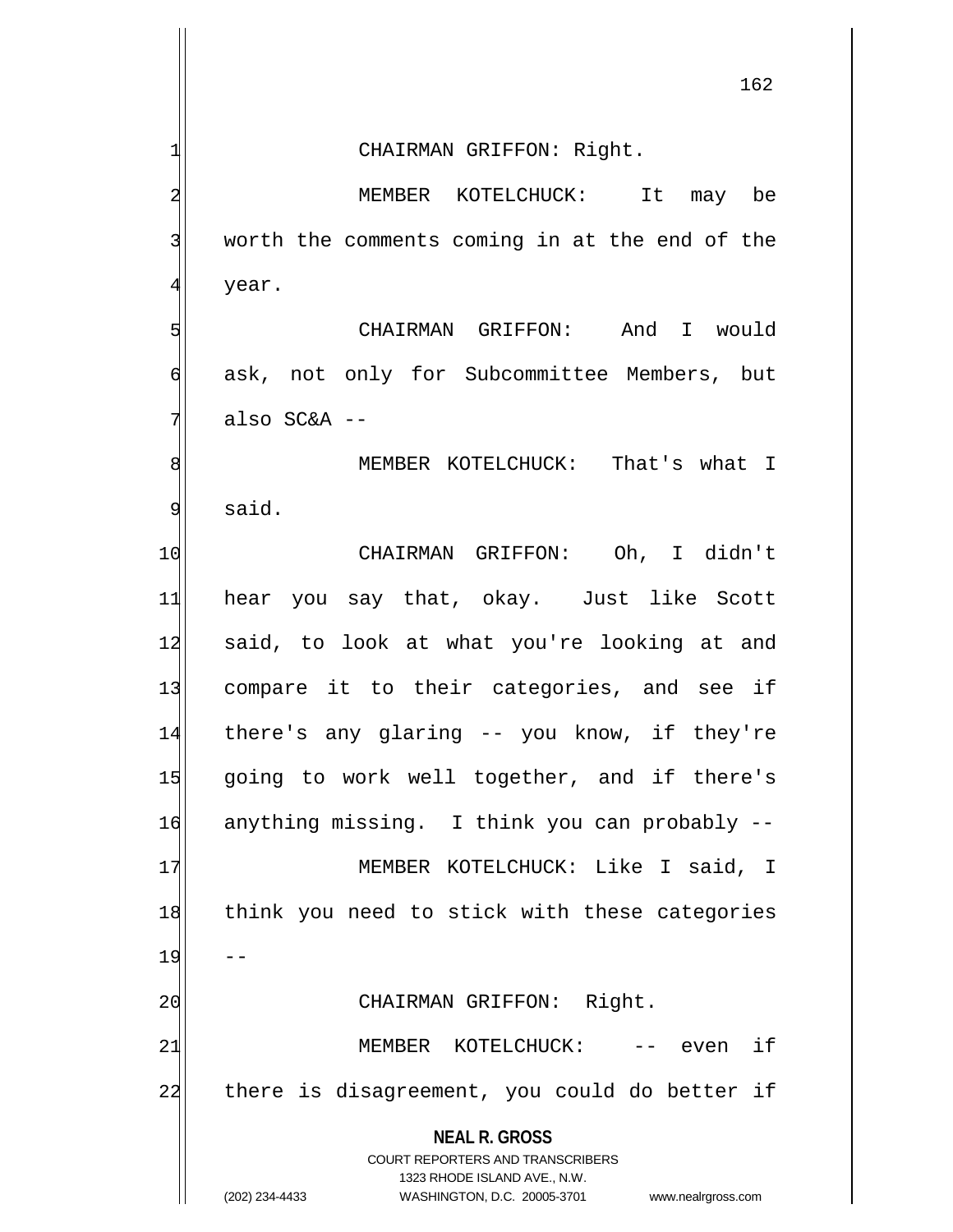1 you did, or added this, that you should stick  $2$  with these for a while so that you can see the

3 trend.

## 4 MR. SIEBERT: Right.

5 MEMBER KOTELCHUCK: And then make 6 a change-over after a year, and then do the 7 changes. And then you won't have this year to  $8$  compare  $-$  then it could be comparable with 9 this year.

10 MR. FARVER: Would it be helpful 11 to see like a side-by-side comparison, so you 12 just know who's looking at what? Would that  $13$  be  $-$ 

14 CHAIRMAN GRIFFON: What do you 15 mean side-by-side?

16 MR. FARVER: Well, in other words,  $17$  you take their items that they're looking at, 18 and you have the items we're looking at.

19 CHAIRMAN GRIFFON: You're looking  $20$  at, right.

21 MR. FARVER: If we just put it 22 together so you can kind of see and compare

> **NEAL R. GROSS** COURT REPORTERS AND TRANSCRIBERS

> > 1323 RHODE ISLAND AVE., N.W.

(202) 234-4433 WASHINGTON, D.C. 20005-3701 www.nealrgross.com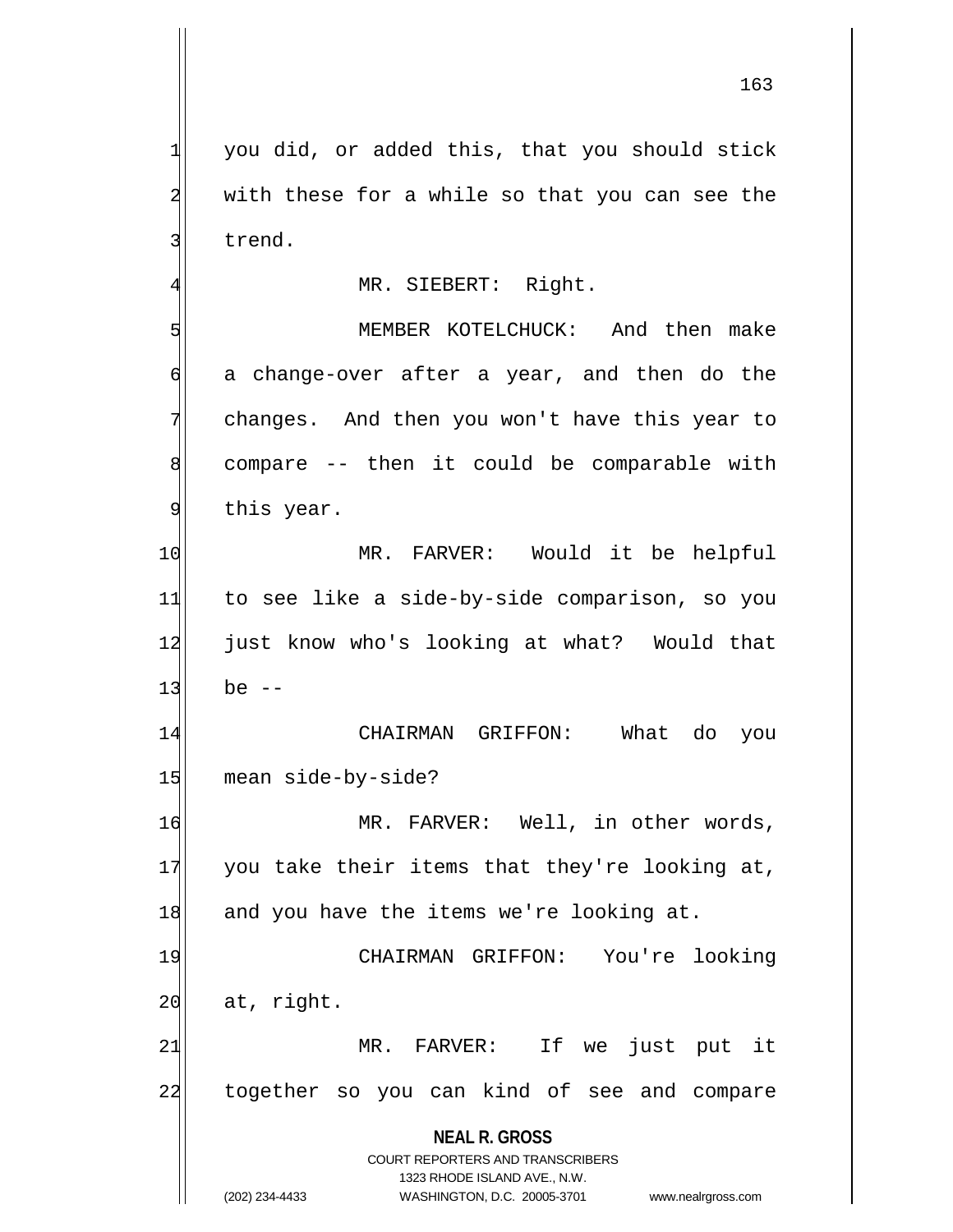**NEAL R. GROSS** COURT REPORTERS AND TRANSCRIBERS 1323 RHODE ISLAND AVE., N.W.  $1$  the things that they're looking for and what - $2$  -3 MR. KATZ: No, you don't need to 4 do that. If you have comments, though, about  $5$  suggested categories, provide them. 6 MR. STIVER: You can do additional 7 breakdown and look at how that might be 8 useful. 9 MEMBER MUNN: They look pretty 10 well thought-out to me. 11 MR. STIVER: Yes, they look really 12 good. 13 MEMBER RICHARDSON: So, Doug, when 14 you were saying what you look at, you're 15 talking about SC&A's reviews? 16 MR. FARVER: Yes. Our checklist 17 for Table 2, I believe. 18 | MEMBER RICHARDSON: Yes, Table 2. 19 MR. FARVER: And really, not to  $20$  say that one is better than the other, just to  $21$  show you what is alike and what is different. 22 MEMBER RICHARDSON: The other

<sup>(202) 234-4433</sup> WASHINGTON, D.C. 20005-3701 www.nealrgross.com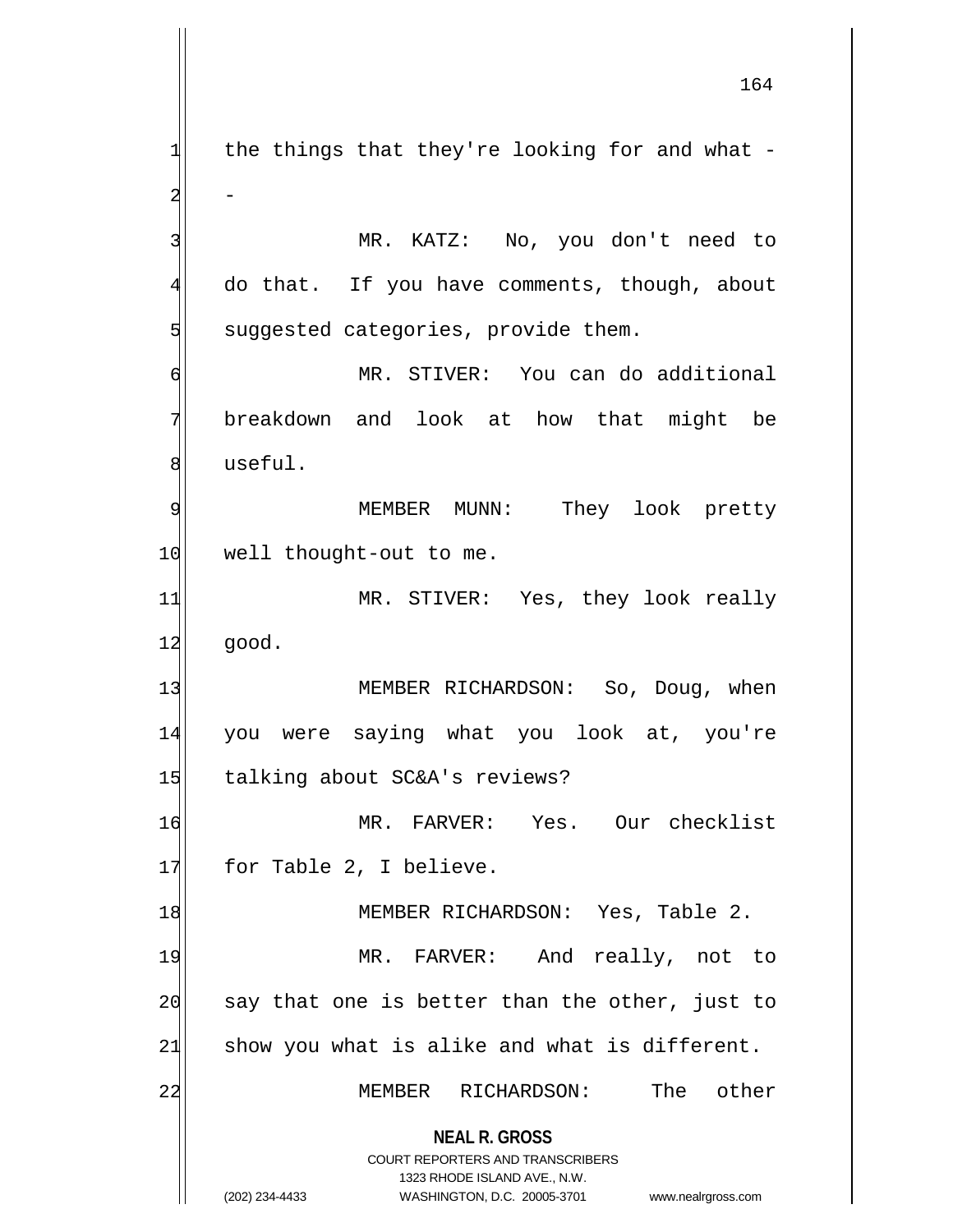$1$  thing that I was thinking is: the side-by-side 2 comparison is -- in a year's time NIOSH will 3 have 50 or 70 of the blind reviews that have  $4$  been randomly sampled.

5 | Show And you'll have identified places 6 where there's more or less concordance or 7 places where there's disagreements. And 8 | you'll have a report of what you found 9 internally through the peer review process.

10 Because I'm thinking there's two 11 ways that you may flag things that go back to 12 your peer review. One is more things may be 13 flagged because there's more problems there.

14 Another one has more things maybe 15 flagged on areas that the peer reviewer tends 16 to focus more on. So NIOSH's review is 17 looking at what's passed through, and fallen 18 through the cracks, and the peer reviews have 19 not picked up, I assume.

20 And to see whether those 21 categories are categories where there's 22 chronic problems where there's a lot of

**NEAL R. GROSS**

COURT REPORTERS AND TRANSCRIBERS 1323 RHODE ISLAND AVE., N.W. (202) 234-4433 WASHINGTON, D.C. 20005-3701 www.nealrgross.com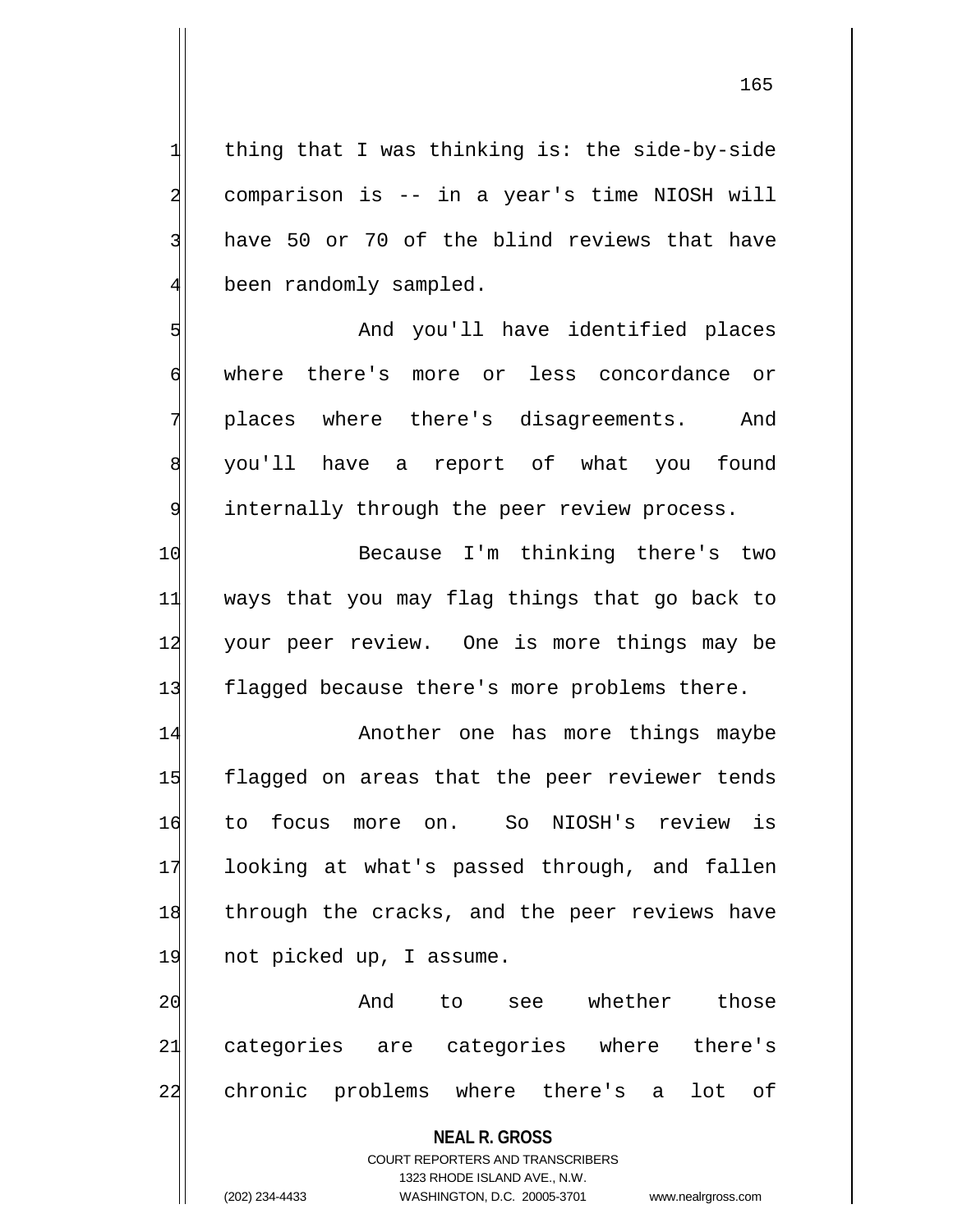problems coming in to the peer reviewer -- and 2 they're calling out most of them, but not all of them -- or whether it's simply a category or problem that the peer reviewers aren't focusing on at this time, and they're coming  $\phi$  through and ending up on NIOSH's desk.

7 The extent that you can set 8 those side-by-side, I think it might 9 understand where, in the flow, those are 10 coming from. Stu, are the categories such 11 that that sort of comparison could happen?

12 MR. HINNEFELD: Well, I'd have to 13 actually go look. Our blind review list 14 follows relatively close to SC&A's dose 15 reconstruction review checklist. So it 16 follows pretty closely to that. I think you 17 could make some approximations. But I don't  $18$  know exactly if it's  $-$ 

19 MEMBER RICHARDSON: No. I don't 20 think it has to be like everybody uses the  $21$  same tool, but to try and figure out the story 22 about how are things ending up that you're

> **NEAL R. GROSS** COURT REPORTERS AND TRANSCRIBERS 1323 RHODE ISLAND AVE., N.W. (202) 234-4433 WASHINGTON, D.C. 20005-3701 www.nealrgross.com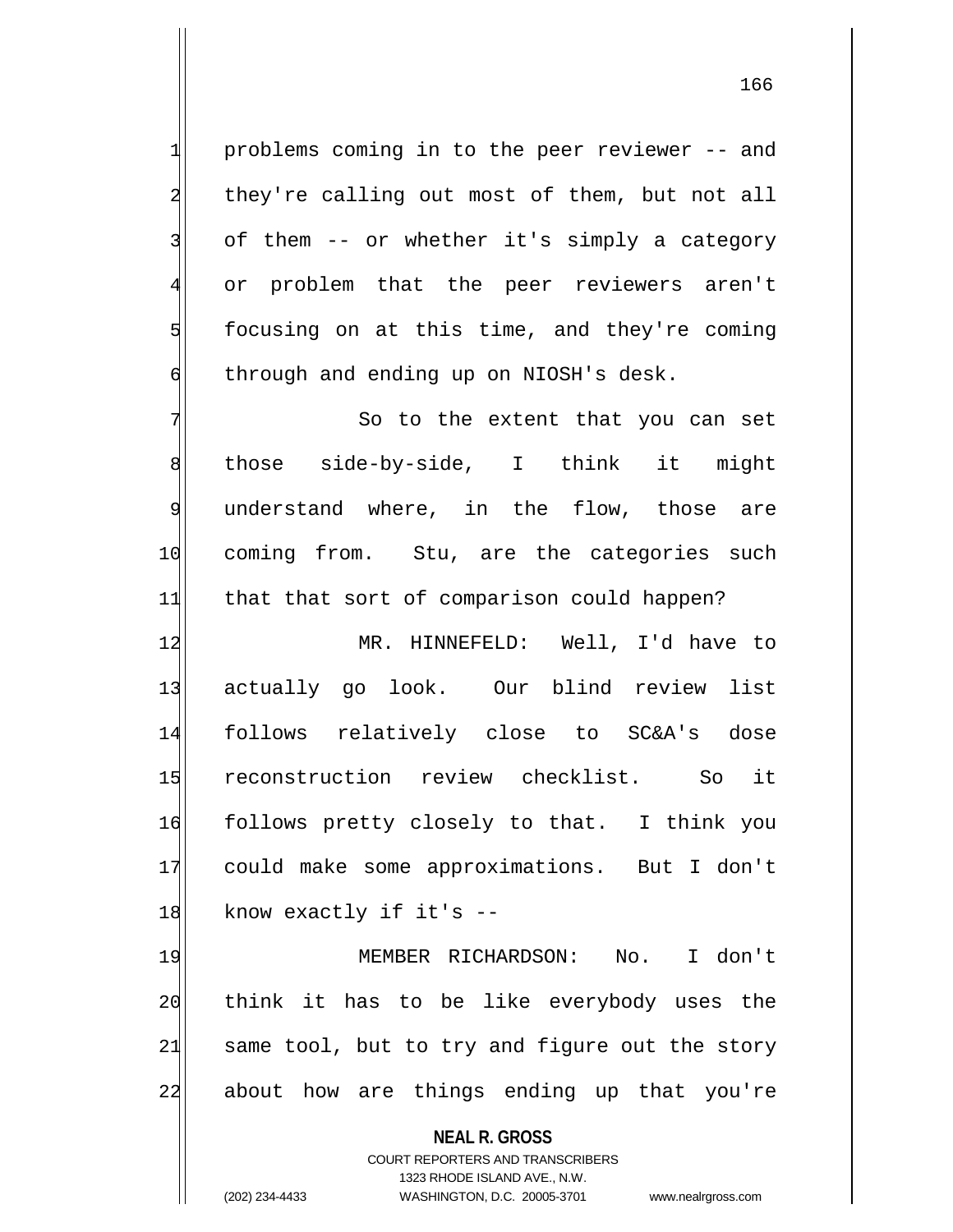1 finding them in blind reviews?

| $\overline{a}$ | If<br>find<br>MR. HINNEFELD:<br>we                       |
|----------------|----------------------------------------------------------|
| $\overline{3}$ | something here, it might be interesting to see           |
| $\overline{4}$ | what the peer review history of that case was.           |
| 5              | I'll leave that to Grady.                                |
| 6              | (Laughter.)                                              |
| 7              | MR. HINNEFELD: I think that would                        |
| 8              | be something we could use, to go back and                |
| 9              | study -- or on a case we commented on. It                |
| 10             | will not go in a blind review, but we would              |
| 11             | re-review or we make a comment on the case.              |
| 12             | What has the peer review missed here?                    |
| 13             | CHAIRMAN GRIFFON: Okay, anything                         |
| 14             | else on this issue?                                      |
| 15             | I think really the only action                           |
| 16             | going forward is if we have any major                    |
| 17             | comments, get them to Ted now, or as soon as             |
| 18             | possible. And then, occasionally, I think we             |
| 19             | should ask for an update on the Subcommittee.            |
| 20             | MEMBER RICHARDSON: I think it's                          |
| 21             | great, though. You can sort of imagine this              |
| 22             | as being where you've got a series of gates in           |
|                | <b>NEAL R. GROSS</b><br>COURT REPORTERS AND TRANSCRIBERS |

1323 RHODE ISLAND AVE., N.W.

 $\mathop{\parallel}$ 

(202) 234-4433 WASHINGTON, D.C. 20005-3701 www.nealrgross.com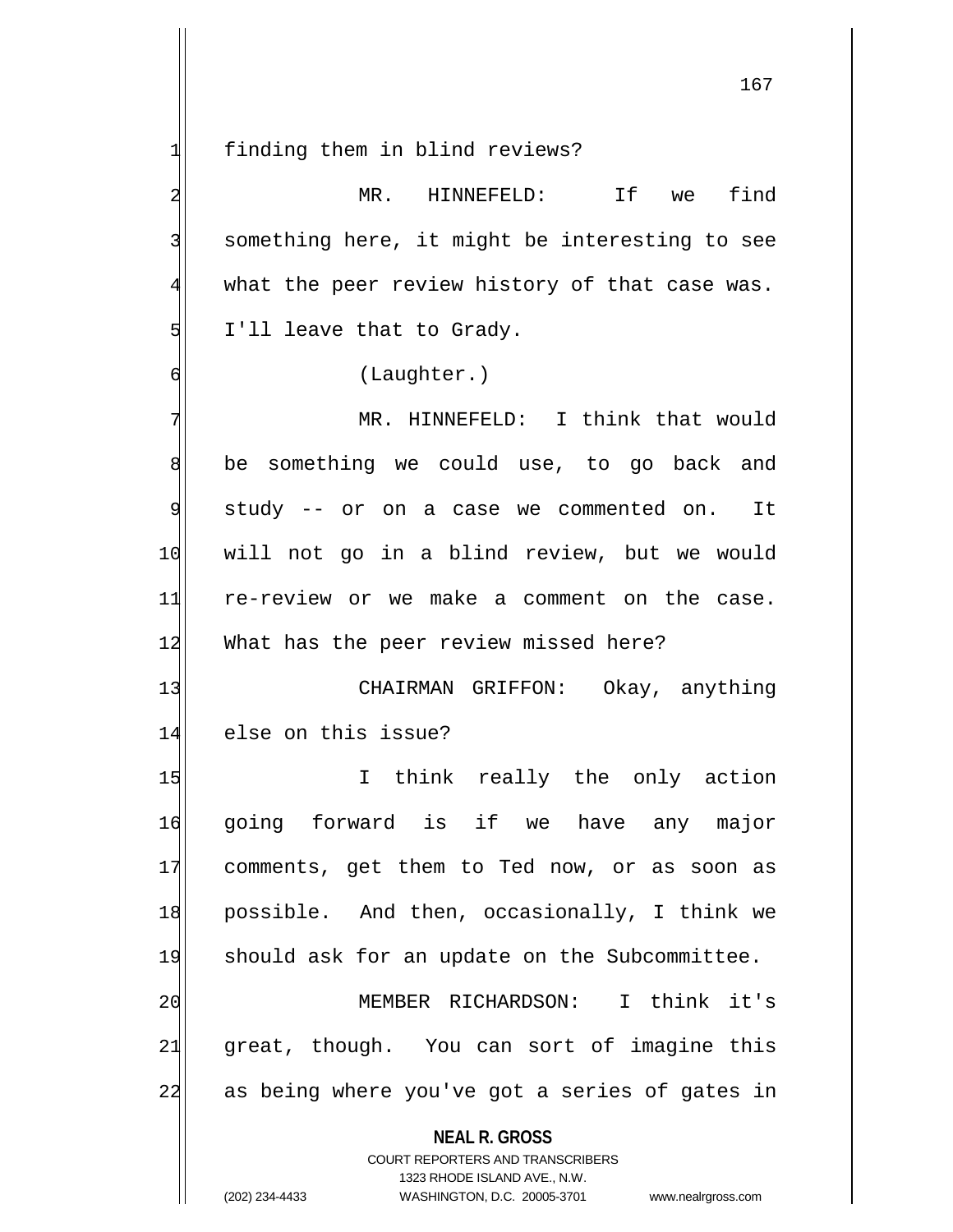1 place. And we're collecting information on 2 those and seeing where are these problems that 3 we've been seeing, tracking them back, and 4 seeing where there could be an intervention in 5 the peer review process early on at ORAU to  $\delta$  catch those before they go out the door.

7 CHAIRMAN GRIFFON: Yes.

8 MS. LIN: Mark, couple of things. 9| So Scott's presentation has a lot of lessons 10 learned. And those are really the business 11 information of ORAU, after ten years of 12 experience as DCAS contractors.

**NEAL R. GROSS** COURT REPORTERS AND TRANSCRIBERS 13 So even though we're in the public 14 meeting, I think the Board Members and SC&A 15 and people around the table listening in 16 should be conscious about who they talk about  $17$  this information to  $-$  to whom they distribute 18 this information, or to whom they talk about 19 this information. Does that make sense? 20 CHAIRMAN GRIFFON: Yes. 21 MS. LIN: And the second piece of 22 that is: it's great that SC&A and the Board

1323 RHODE ISLAND AVE., N.W.

(202) 234-4433 WASHINGTON, D.C. 20005-3701 www.nealrgross.com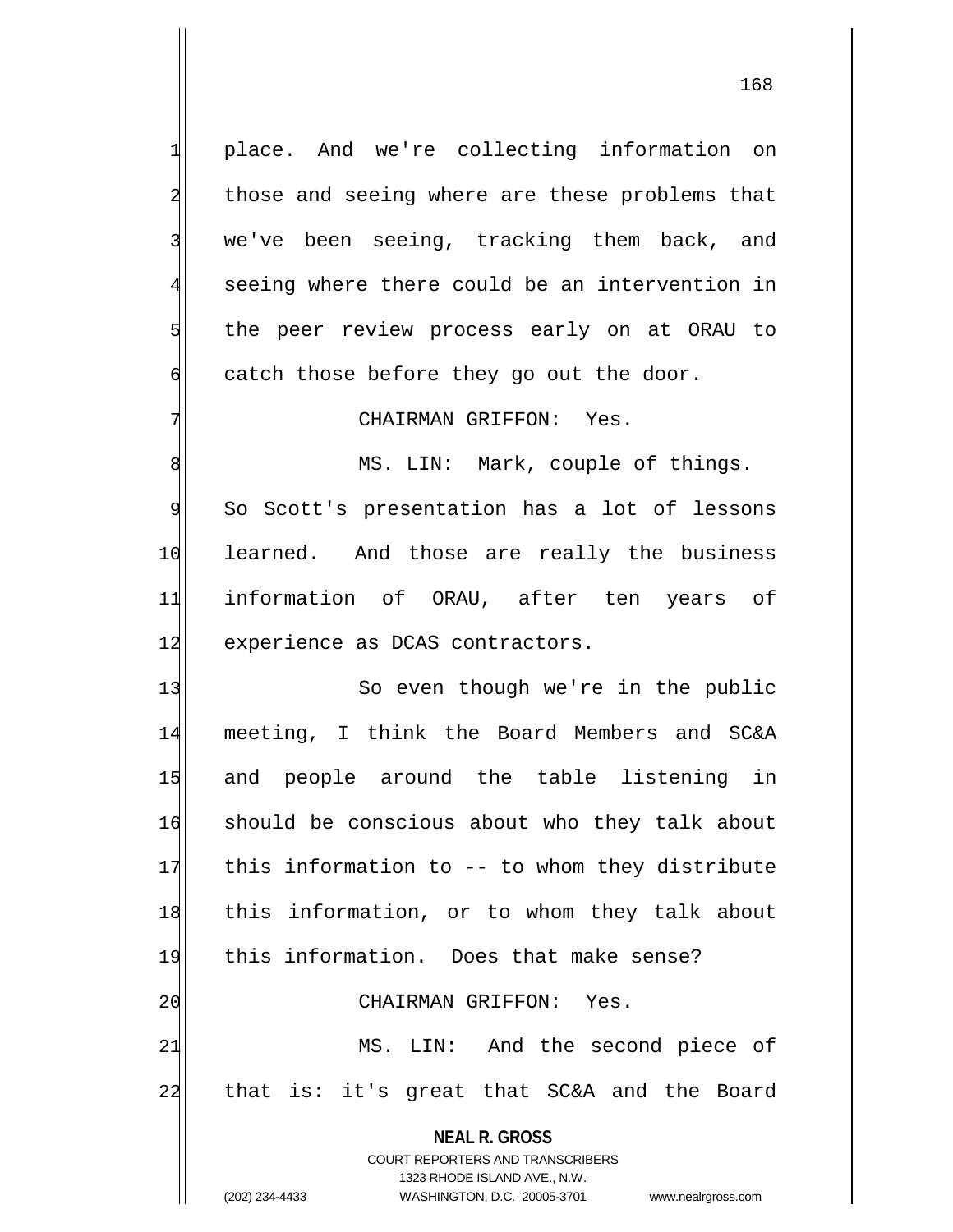$1$  get to look at ORAU's work process. But then 2 keep in mind that the agency still has to 3 direct the work of ORAU.

4 And all the comments, all the  $5$  revisions, whatever, still has to come from 6 the client, which is DCAS. And obviously the 7 agency would need to think about the resources  $8$  that they need to spend  $-$ 

9| CHAIRMAN GRIFFON: Yes, right.

10 MS. LIN: -- to accommodate the 11 changes to the Board wanted to make.

12 CHAIRMAN GRIFFON: That's a good 13 point. We're not advising ORAU, really, we're 14 advising NIOSH. So, yes.

15 MS. LIN: Exactly, so just keep 16 that in mind while you're making your 17 suggestions.

18 CHAIRMAN GRIFFON: Okay, right. 19 That's fine.

20 MR. KATZ: And I'll be sending  $21$  what comments I have to Grady, not to Scott --22 MR. SIEBERT: I get everything

**NEAL R. GROSS**

COURT REPORTERS AND TRANSCRIBERS 1323 RHODE ISLAND AVE., N.W. (202) 234-4433 WASHINGTON, D.C. 20005-3701 www.nealrgross.com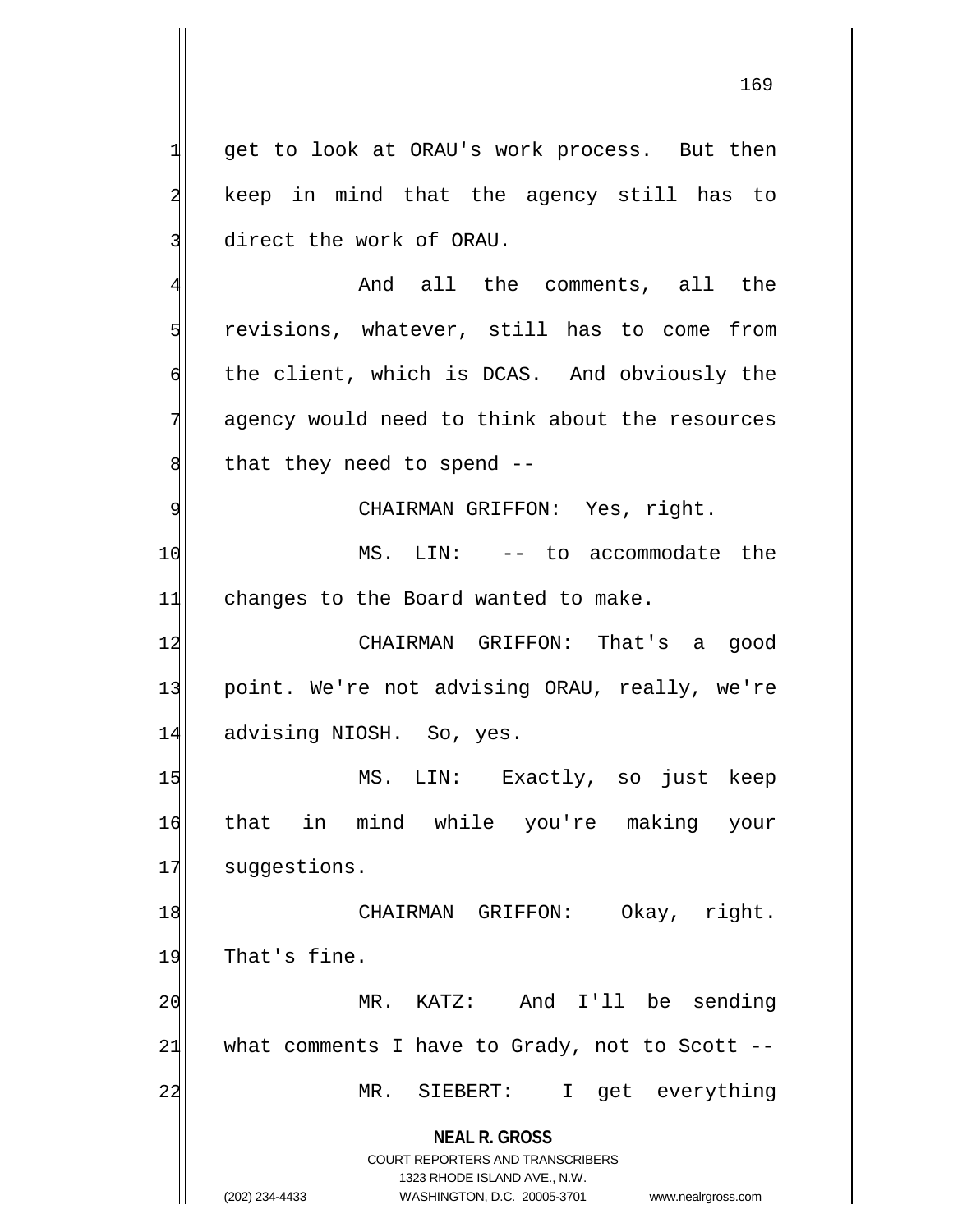$1$  from Grady.

2 MR. KATZ: -- about how to 3 dispense.

4 CHAIRMAN GRIFFON: Okay, with that  $5$  legal advice, I think we can talk about the 6 next item before lunch here, at least one  $7$  item. SC&A blind reviews.

8 MR. STIVER: Okay, that was ours. 9 And Kathy Behling is on the line. She is the 10 author of the blind DR reviews, and also the 11 comparison that we recently submitted as our 12 Methods A and B in comparison to NIOSH's 13 methods. So Kathy, if you would like to lead 14 out the discussion on that.

15 MS. BEHLING: Okay. Let me just 16 tell you, the file was -- the date that we 17 sent this data out was on Tuesday, November 18 20th. Last Tuesday, we sent the file to 19 everyone, hopefully.

20 and I will give you a portion of  $21$  the title: Draft SC&A-TR-DDR2012, and then the 22 case number. We also included in that file or

> **NEAL R. GROSS** COURT REPORTERS AND TRANSCRIBERS 1323 RHODE ISLAND AVE., N.W. (202) 234-4433 WASHINGTON, D.C. 20005-3701 www.nealrgross.com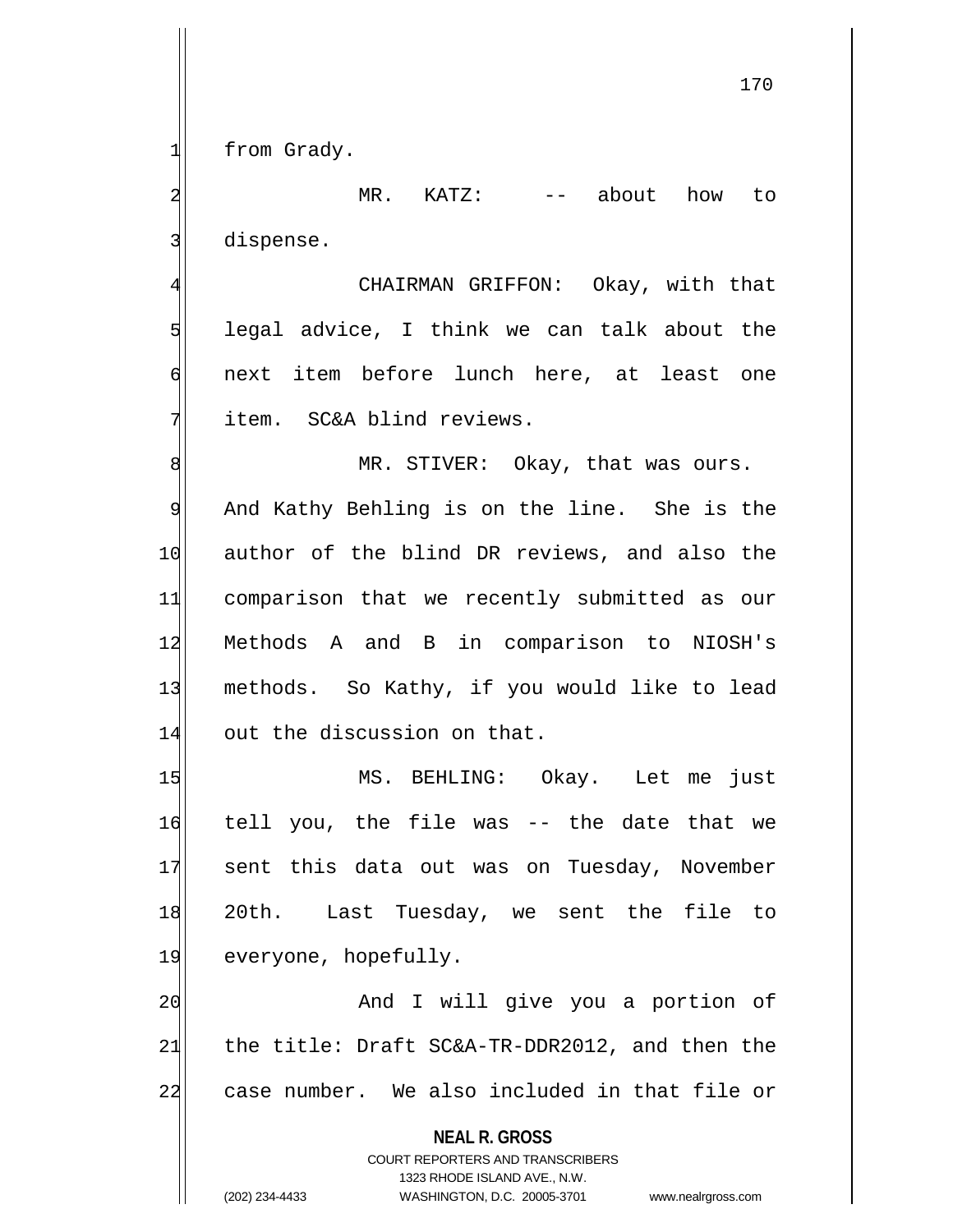$1$  in that email, the actual first blind dose 2 reconstruction review.

3 Now, SC&A started, we were tasked 4 with doing two blind DRs. And I actually went 5 and made a comparison of two independent 6 methods that SC&A used.

7 Method A used all of the same 8 information and spreadsheets that NIOSH uses. 9 And Method B was more of a manual, should I 10 say, practical approach. We still used all of 11 the Technical Basis Documents. But we didn't  $12$  use DR tools and that type of thing.

13 Now, I'm going to ask the question 14 as to whether you would like me to go through 15 each element of the doses, the reconstructed 16 doses.

17 I was not one of the dose 18 reconstructors for either Method A or Method 19 B. And I'm independently looking at this 20 comparison and comparing Method A and B to 21 NIOSH's methods.

22 So I guess, Mark, I need to ask:

**NEAL R. GROSS** COURT REPORTERS AND TRANSCRIBERS 1323 RHODE ISLAND AVE., N.W. (202) 234-4433 WASHINGTON, D.C. 20005-3701 www.nealrgross.com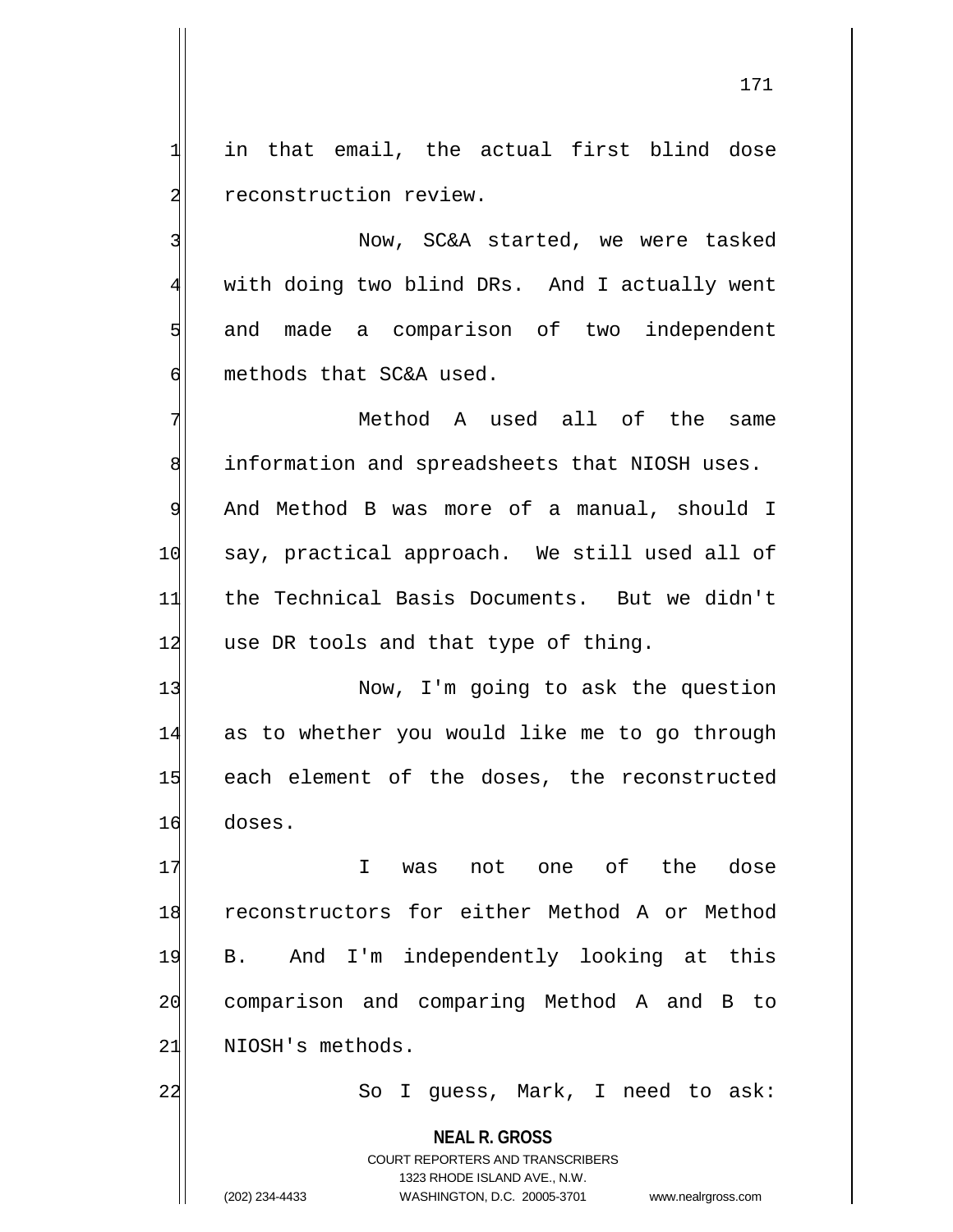**NEAL R. GROSS** COURT REPORTERS AND TRANSCRIBERS 1323 RHODE ISLAND AVE., N.W. 1 would you like me to go through each of the 2 elements of the internal and external doses, 3 or do you want me to go to the summary and 4 bottom line issues? 5 CHAIRMAN GRIFFON: Well, maybe 6 just give us the summary first, Kathy. And 7 then maybe we can go back, if we have  $8$  questions on the  $-$  when you talk about the  $9$  line by line, that's on Page 5 of this file.  $10$  Is that correct, Table 1-1? 11 MS. BEHLING: Yes. And I'll give 12 you a brief overview. 13 CHAIRMAN GRIFFON: Yes. 14 MS. BEHLING: Table 1-1 is a 15 comparison of the recorded and missed 16 externals, and we'll go into this. One of our 17 methods, Method B, also assessed a potential 18 skin contamination dose for this case. We also 19 looked at -- everybody agreed that there was 20 an unmonitored period of employment. 21 and each of the two SC&A methods 22 and NIOSH calculated a monitored dose based on

(202) 234-4433 WASHINGTON, D.C. 20005-3701 www.nealrgross.com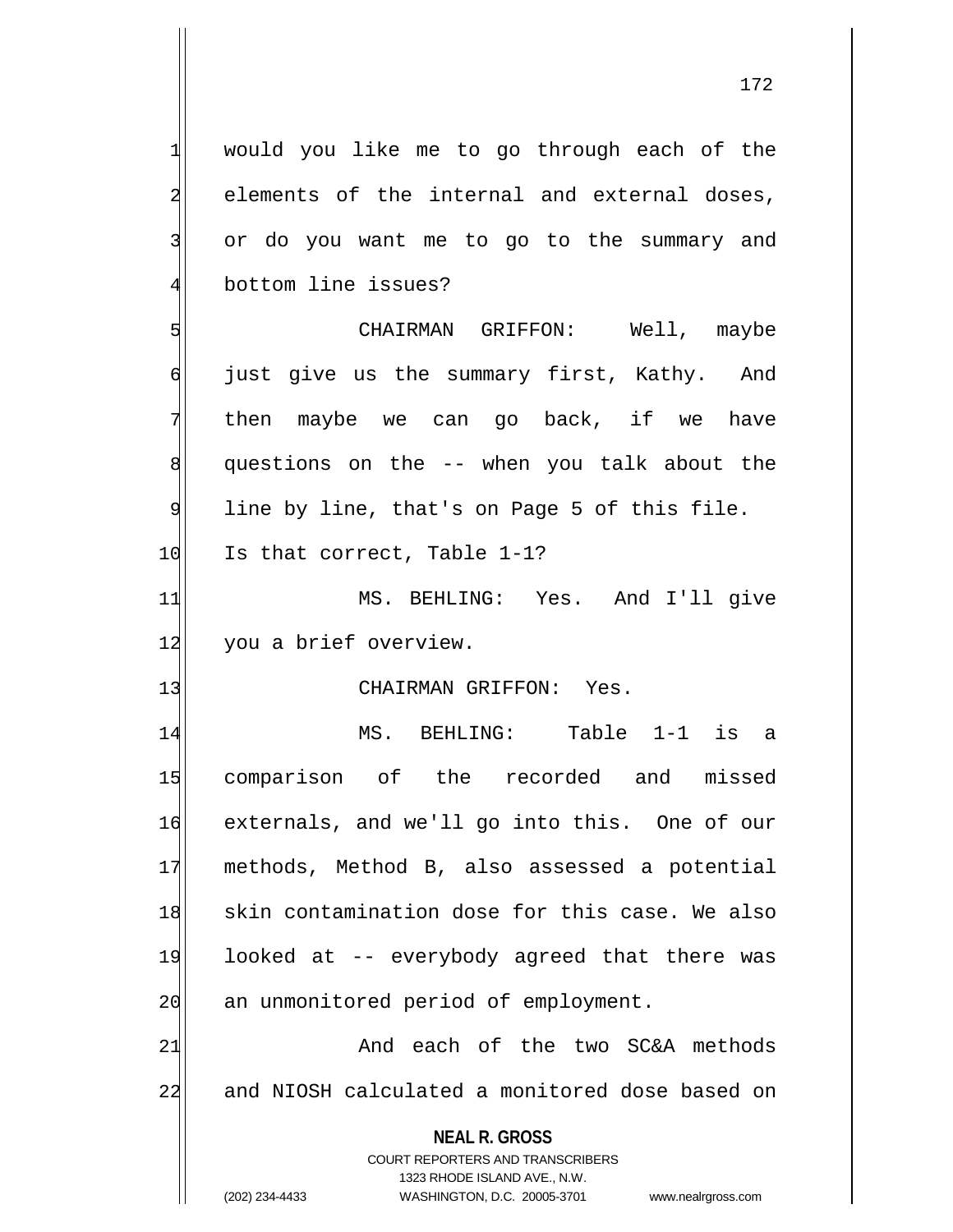1 coworker model. They also calculated an 2 occupational medical dose and internal dose. 3 and this particular case, there 4 were several skin cancers. I'll be a little  $5$  bit vague on some of the details, just so that  $\delta$  I don't cross over any lines here. 7 Rut in this particular case, there 8 were several skin cancers. And we also 9 calculated a red bone marrow dose for a bone 10 cancer. 11 I will also just point out to you, 12 on Table 2-2, which is on Page 8 of our 13 report, is a comparison of the different 14 assumptions and parameters that were used by 15 the different methods. 16 Overall, the dose reconstruction 17 method, SC&A's Method A used the best estimate 18 approach. Method B is what they considered a 19 reasonable claimant-favorable approach. And 20 NIOSH, at least in the up-front information, 21 indicated that their approach was more over-22 estimating.

> **NEAL R. GROSS** COURT REPORTERS AND TRANSCRIBERS 1323 RHODE ISLAND AVE., N.W. (202) 234-4433 WASHINGTON, D.C. 20005-3701 www.nealrgross.com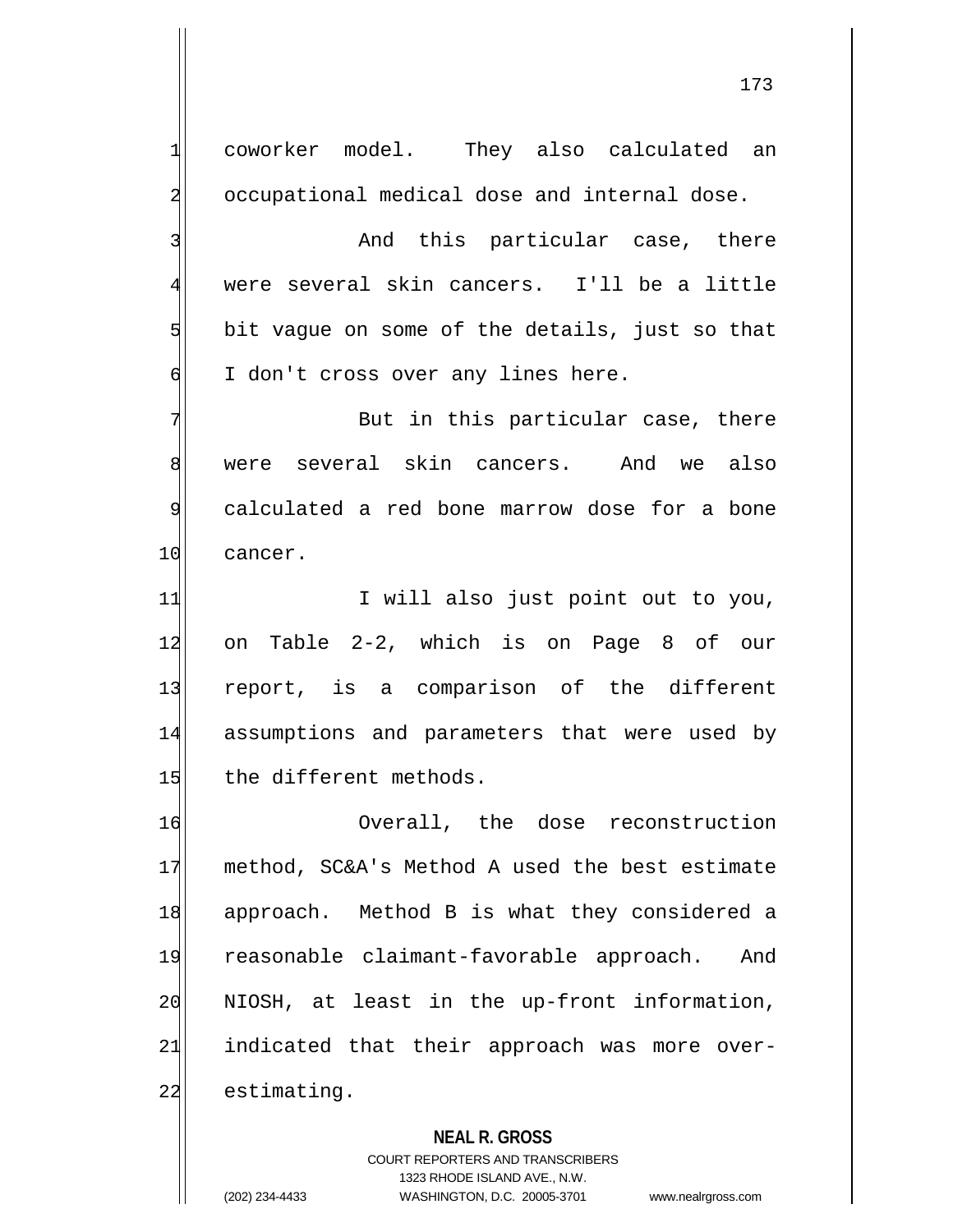**NEAL R. GROSS** COURT REPORTERS AND TRANSCRIBERS 1323 RHODE ISLAND AVE., N.W. 1 and all of the other parameters 2 that were used for the different methodologies  $3$  are identified in this particular table. 4 Now, we'll go to the back end here 5 5 5 5 and I'll take you to the summary. And if we 6 have any questions, and you want to go into 7 details of any of the doses, we can do that  $8$  thereafter, as recommended by Mark. 9 Merry 2016 And if we go back to Page 14 on 10 the summary conclusions, this table gives you 11 total external skin doses for Methods A and B 12 from SC&A, and NIOSH's doses, the internal 13 skin doses, and also the internal and external 14 doses for the red bone marrow. 15 And let me just point the primary 16 differences in this table, and what we have 17 concluded caused or was the result of those 18 differences. 19 First of all, you can see that  $20$  SC&A's Method B, under the external skin dose,  $21$  is significantly higher than NIOSH's doses, 22 and SC&A's Method A.

(202) 234-4433 WASHINGTON, D.C. 20005-3701 www.nealrgross.com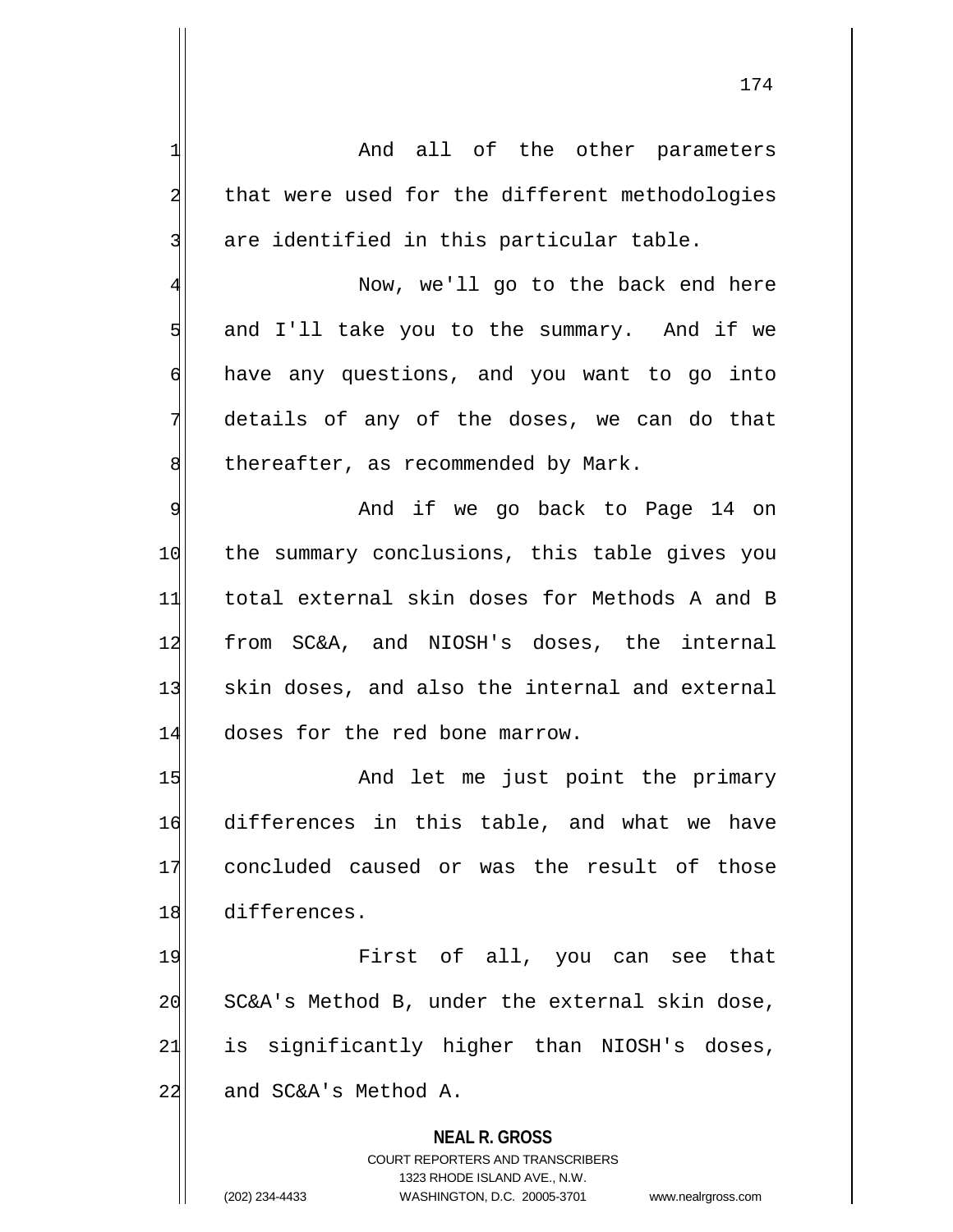**NEAL R. GROSS** COURT REPORTERS AND TRANSCRIBERS 1323 RHODE ISLAND AVE., N.W. (202) 234-4433 WASHINGTON, D.C. 20005-3701 www.nealrgross.com 1 That was primarily due to the fact 2 that Method B selected for its unmonitored 3 | period of exposure -- which was about -- I 4 think an eight, no, nine or ten year period --  $5$  when they went into the coworker model, which 6 is OTIB-40, they selected the 95th percentile 7 value, as opposed to Method A and NIOSH 8 selecting the 50th percentile value for the 9 coworker model. 10 As you can see under the internal 11 skin doses, they were not calculated under 12 Method B. They were assumed that they were 13 going to be fairly insignificant. Method A 14 and NIOSH's values are very close. 15 and then if we go to the red bone 16 marrow doses, as you can see, again the Method 17 B for SC&A has a significantly higher external 18 dose. Again, that's the result of selecting 19 the 95th percentile value from the coworker 20 model. 21 and the internal dose for the red 22 bone marrow, you can see that NIOSH's internal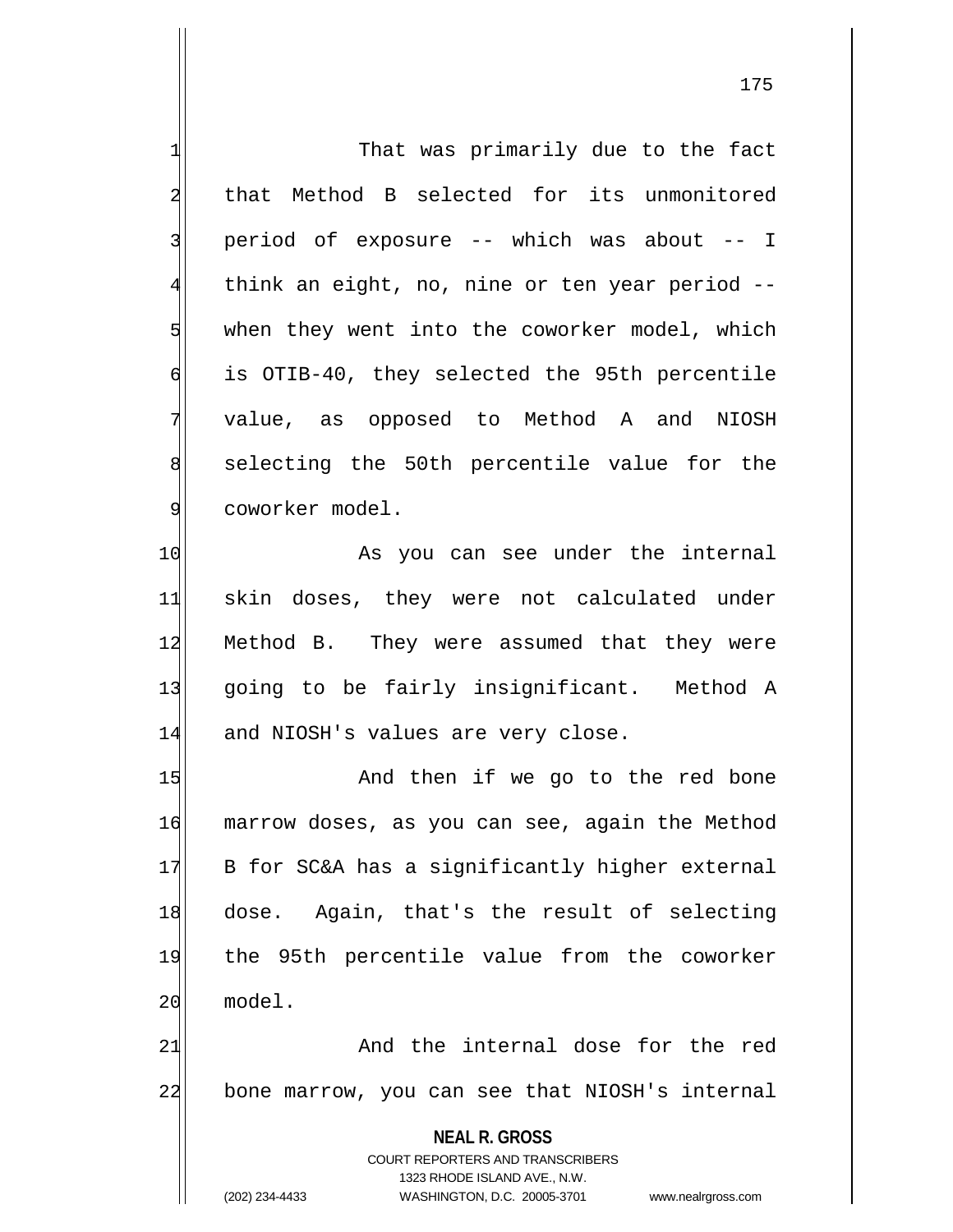1 dose was significantly higher than both 2 methods for SC&A.

3 3 That really resulted in the way  $\frac{4}{ }$  everyone interpreted the bioassay data. There 5 were quite a few bioassay samples. And what 6 NIOSH did in their assessment, they assumed a 7 chronic intake throughout the entire 8 employment period.

9 And then, in evaluating the 10 records, they realized there were several 11 bioassays using urinalysis taken in a row in 12 the 1977 time frame.

13 And those bioassays, even though 14 they were just over the limits of detection, 15 they considered that a potential incident.

16 And so they went and calculated, on top of 17 their chronic dose, an acute dose, and went 18 back to a date that was halfway between the 19 previous bioassay and the date of these 20 multiple bioassays.

21 So that's how their internal dose 22 resulted in a significantly higher amount than

**NEAL R. GROSS**

COURT REPORTERS AND TRANSCRIBERS 1323 RHODE ISLAND AVE., N.W. (202) 234-4433 WASHINGTON, D.C. 20005-3701 www.nealrgross.com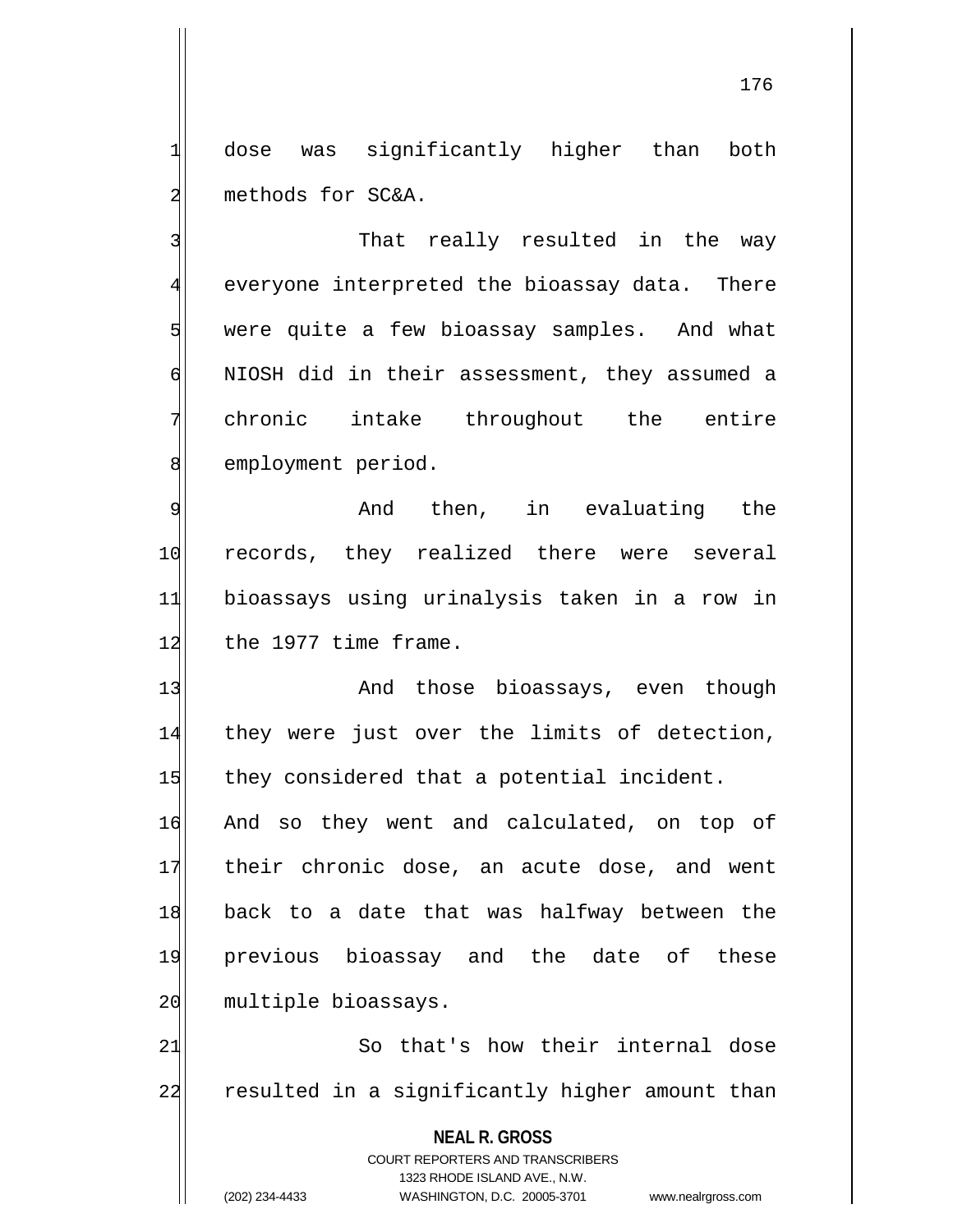1 what SC&A's approaches were. SC&A's approach 2 assumed a chronic bioassay. And most of the 3 bioassays were below or right at the levels of 4 detection.

5 So I guess in summary, as you can  $\left| \right|$  see on my Page 14 and 15, for the external 7 doses, the selection of either a 50th or a 8 8 95th percentile value played a big role in the 9 differences in dose.

10 Also, when it came to selecting 11 the organ DCF values, throughout the external 12 dose process and reconstruction, NIOSH chose 13 to assume that the DCF was one.

14 Where in both the SC&A 15 methodologies, we went into the external 16 implementation guide and selected the actual 17 organ DCF value, which was significantly below 18 one.

19 In addition, it was somewhat 20 interesting. On the occupational medical 21 dose, everyone used the same procedure, and 22 selected, obviously, the site occupational

**NEAL R. GROSS**

COURT REPORTERS AND TRANSCRIBERS 1323 RHODE ISLAND AVE., N.W. (202) 234-4433 WASHINGTON, D.C. 20005-3701 www.nealrgross.com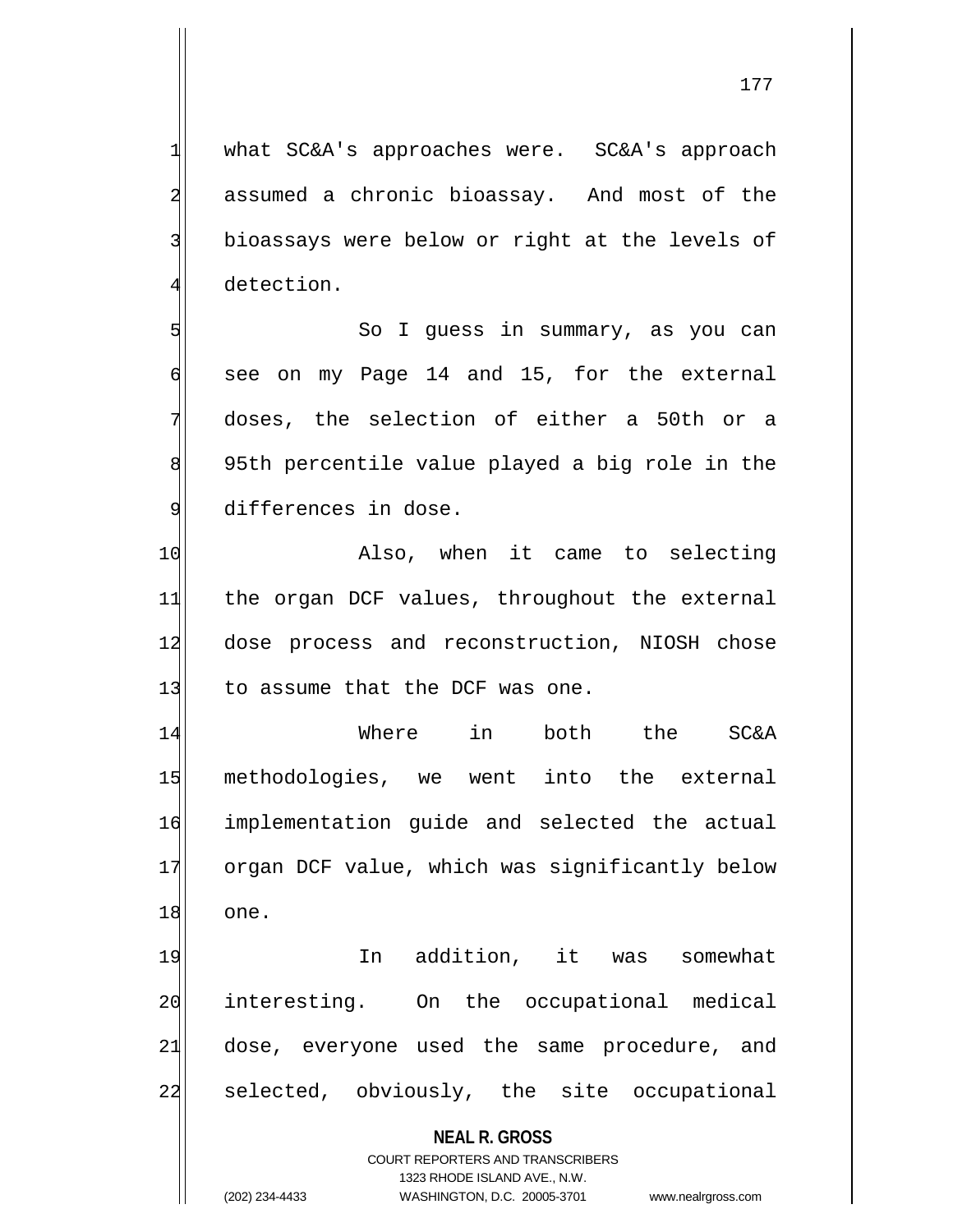1 dose Technical Basis Document.

2 But each method did a few things  $3$  different. Method A assumed that there was an 4 annual X-ray exam procedure, which is 5 specified in that procedure.

6 6 Both Method B and the NIOSH 7 methodology assumed, they went into the  $8$  records and simply counted the number of X-ray 9 exams that were in the DOE files. And so they 10 calculated their occupational medical dose not  $11$  on an annual, but on what was in the records.

12 There was also some differences 13 regarding, for some of the skin cancers, what 14 surrogate organ was selected for pulling off 15 the data from the table in the Technical Basis 16 Document.

17 Now if we go into the internal 18 doses, again, as I just specified, there was a 19 difference in methodology because of both 20 NIOSH using both a chronic -- I'm sorry, a 21 chronic intake throughout the employment 22 period. And they also assumed an acute on top

> **NEAL R. GROSS** COURT REPORTERS AND TRANSCRIBERS 1323 RHODE ISLAND AVE., N.W. (202) 234-4433 WASHINGTON, D.C. 20005-3701 www.nealrgross.com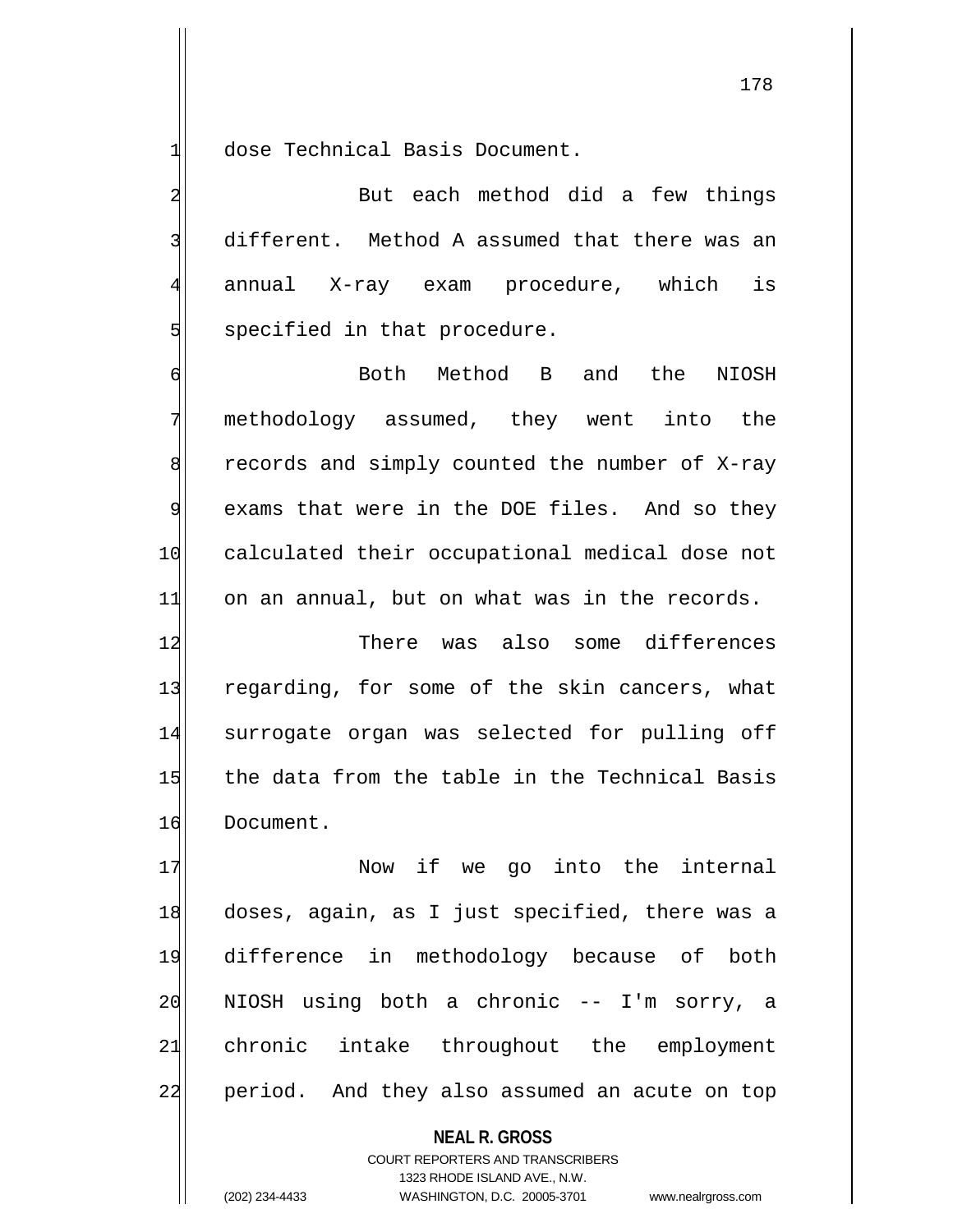of that.

| $\overline{\mathbf{c}}$ | One of the other things that we                                                                                                                                        |
|-------------------------|------------------------------------------------------------------------------------------------------------------------------------------------------------------------|
| 3                       | did a little bit differently than SC&A did in                                                                                                                          |
| $\overline{4}$          | Method A, where we looked at the bioassay                                                                                                                              |
| 5                       | data, rather than assuming a maybe more                                                                                                                                |
| $\sigma$                | claimant-favorable absorption type F.                                                                                                                                  |
| 7                       | When we plotted that data and                                                                                                                                          |
| 8                       | fitted the data that we used, we realized if                                                                                                                           |
| $\overline{9}$          | we introduced a chest count that was done                                                                                                                              |
| 10                      | later in the process, we would have likely                                                                                                                             |
| 11                      | overestimated the dose by using an absorption                                                                                                                          |
| 12                      | type F.                                                                                                                                                                |
| 13                      | So we fell back to an absorption                                                                                                                                       |
| 14                      | type M, which seemed to fit the data more                                                                                                                              |
| 15                      | appropriately, taking into account that chest                                                                                                                          |
| 16                      | count.                                                                                                                                                                 |
| 17                      | so that's the summary in a<br>And                                                                                                                                      |
| 18                      | nutshell. And if you have any questions, I'll                                                                                                                          |
| 19                      | attempt to answer them. And I'm going to                                                                                                                               |
| 20                      | maybe call on Doug because he was the Method A                                                                                                                         |
| 21                      | SC&A dose reconstructor.                                                                                                                                               |
| 22                      | CHAIRMAN GRIFFON: I'll start off                                                                                                                                       |
|                         | <b>NEAL R. GROSS</b><br><b>COURT REPORTERS AND TRANSCRIBERS</b><br>1323 RHODE ISLAND AVE., N.W.<br>(202) 234-4433<br>WASHINGTON, D.C. 20005-3701<br>www.nealrgross.com |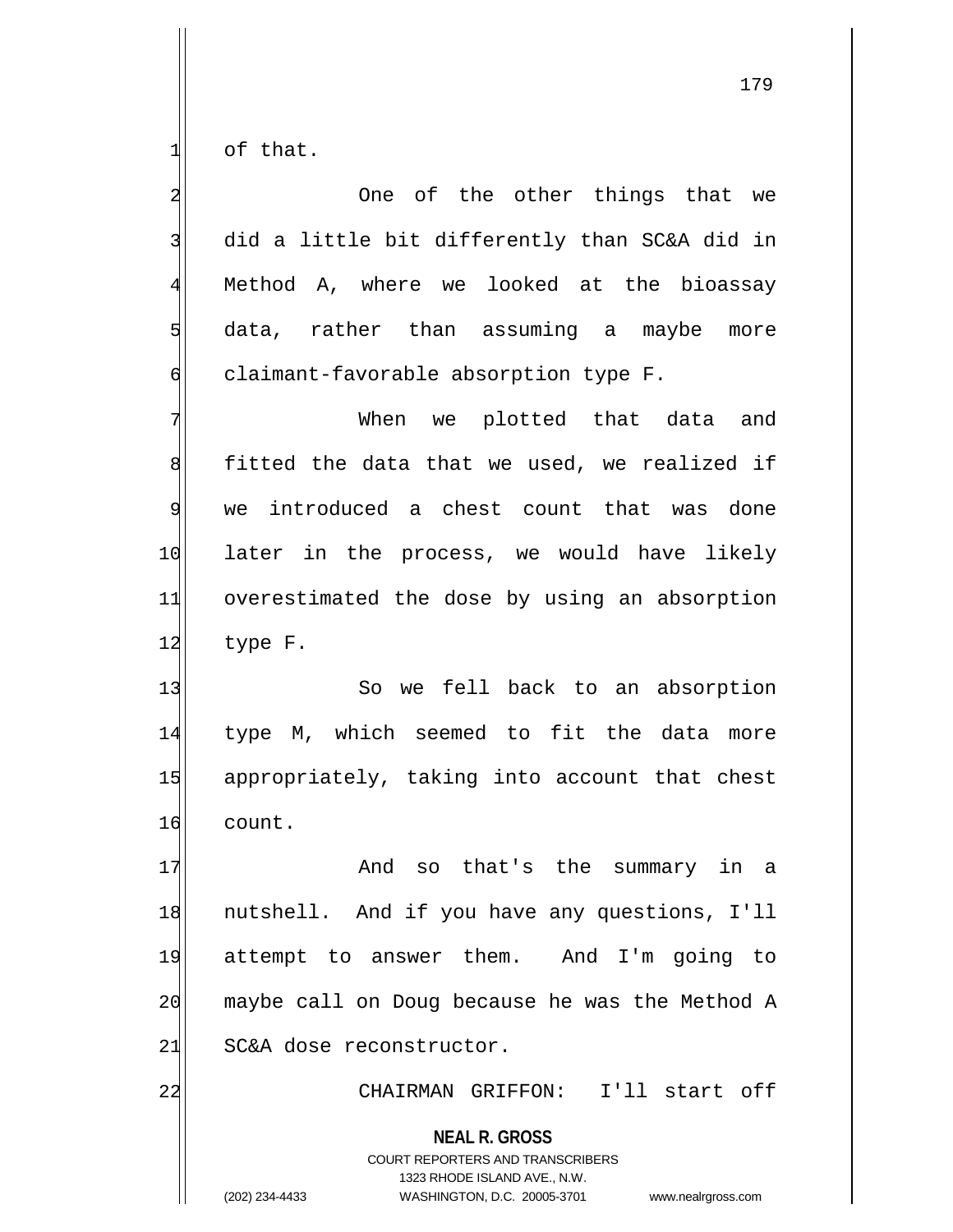1 at least one question. And you alluded to 2 | this, I think. But the skin doses, part of 3 the differences from Method A, I understand  $4$  the difference with Method B versus NIOSH.

5 But with Method A versus NIOSH's 6 numbers, you said one of them might have been 7 the surrogate organ selected. But NIOSH's 8 8 numbers are supposed to be -- maybe they're 9 not overestimating in this. Well, yes, you 10 said they were, using an overestimating DCF 11 for that, right?

12 MS. BEHLING: Right. I, quite 13 honestly, found it seemed like a bit of a 14 hybrid to me, which often happens during the 15 process.

16 I think they started out with the 17 overestimating approach by using the claimant-18 favorable DCF value of one. As the process 19 went on, things such as counting the number of 20 X-ray exams, as opposed to just assuming an  $21$  annual -- typically, for an efficiency 22 measure, they would just assume an annual.

> **NEAL R. GROSS** COURT REPORTERS AND TRANSCRIBERS 1323 RHODE ISLAND AVE., N.W. (202) 234-4433 WASHINGTON, D.C. 20005-3701 www.nealrgross.com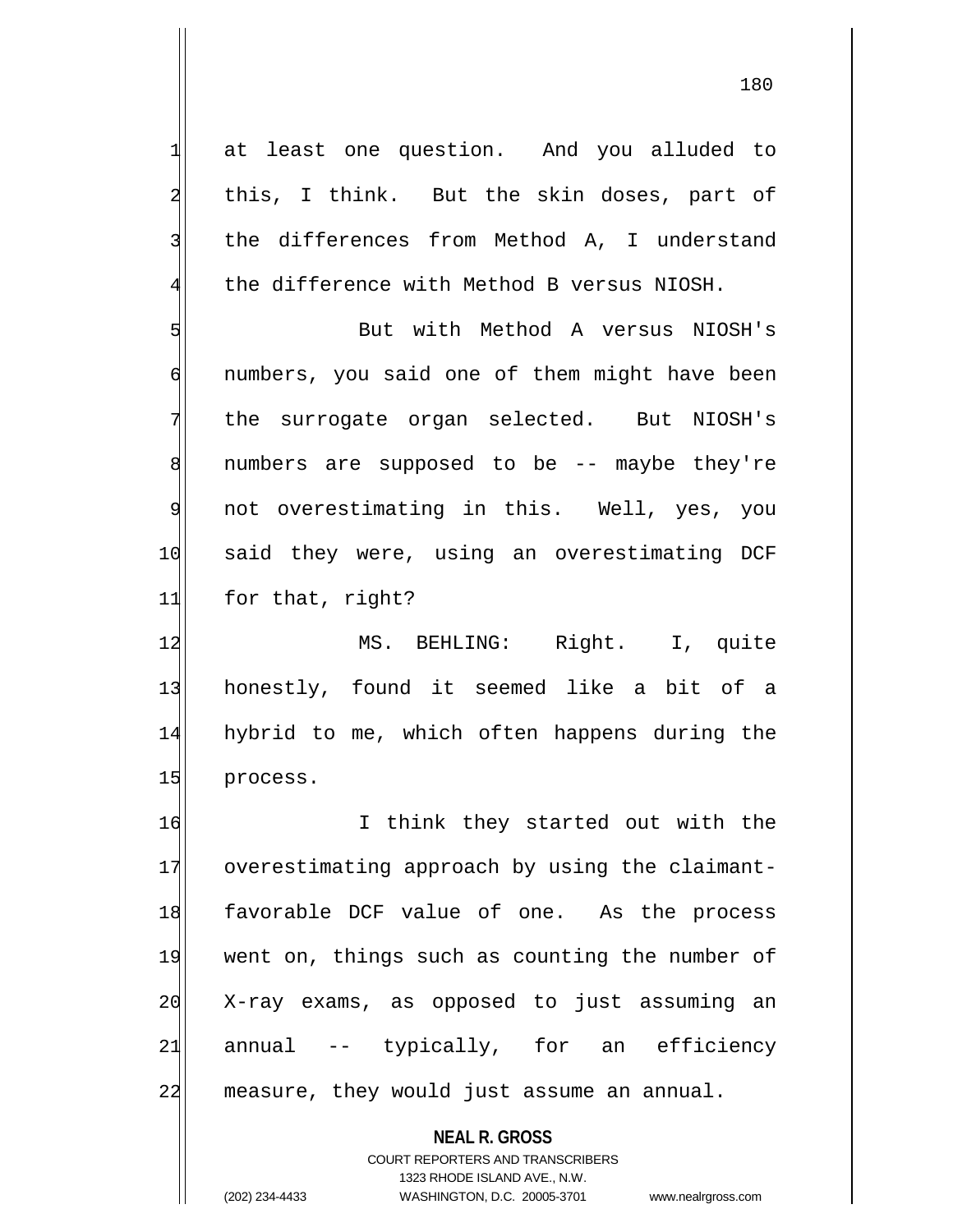181

**NEAL R. GROSS** COURT REPORTERS AND TRANSCRIBERS 2 particular case. Same with the internal dose. 3 I think there were things that they did that 4 were claimant-favorable. 5 | Solution I will also point out, and again 6 NIOSH, you can correct me if I'm wrong here, 7 but generally when there are many or any kind 8 of overestimating techniques used in dose 9 reconstruction, if that PoC were to go over 50 10 percent, they would take a second look at this 11 case. 12 And I think if this PoC would have 13 been over 50 percent, they most likely would 14 have gone back and used actual DCF values. 15 They may have also gone back and reassessed 16 their fitting process for their internal dose. 17 and I hope, if you've had time to  $18$  read the document -- I tried to be as clear as 19 I could throughout the process to say in each 20 | step why there were differences -- and  $21$  hopefully the report does explain that. 22 But if there are comments or

1 They didn't do that in this

1323 RHODE ISLAND AVE., N.W.

(202) 234-4433 WASHINGTON, D.C. 20005-3701 www.nealrgross.com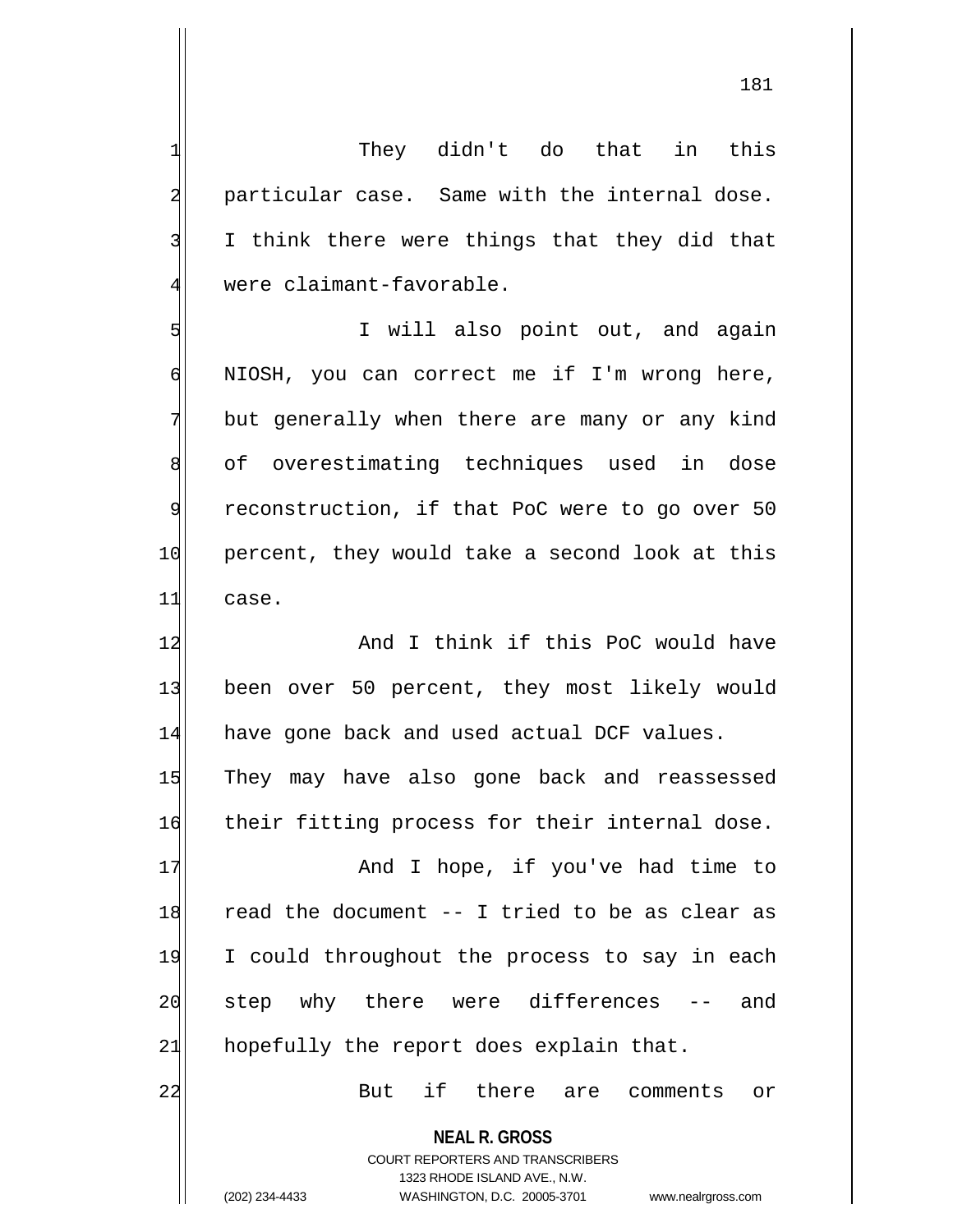1 questions down the road, feel free to contact 2 either Doug or myself or John Mauro.

3 3 CHAIRMAN GRIFFON: Others have 4 questions?

5 | Sommar MS. BEHLING: I will also say 6 there is a second blind dose reconstruction,  $7$  that we will be submitting a second report for 8 sthat. And we should have that prepared for 9 the next meeting.

10 CHAIRMAN GRIFFON: As we're 11 looking at this case, and the other one, part 12 of our challenge is to decide to what extent 13 we want to use blind cases going forward, and 14 whether we want to increase the number, 15 whether we wanted to use methodology similar 16 to what SC&A used here.

17 I kind of like the Method A/B 18 idea. I can see John Mauro in Method B, of 19 course. But I think that, yes, that's a good 20 gut check kind of thing.

21 But the afternoon discussion is 22 going to revolve around the dose

> **NEAL R. GROSS** COURT REPORTERS AND TRANSCRIBERS 1323 RHODE ISLAND AVE., N.W.

<sup>(202) 234-4433</sup> WASHINGTON, D.C. 20005-3701 www.nealrgross.com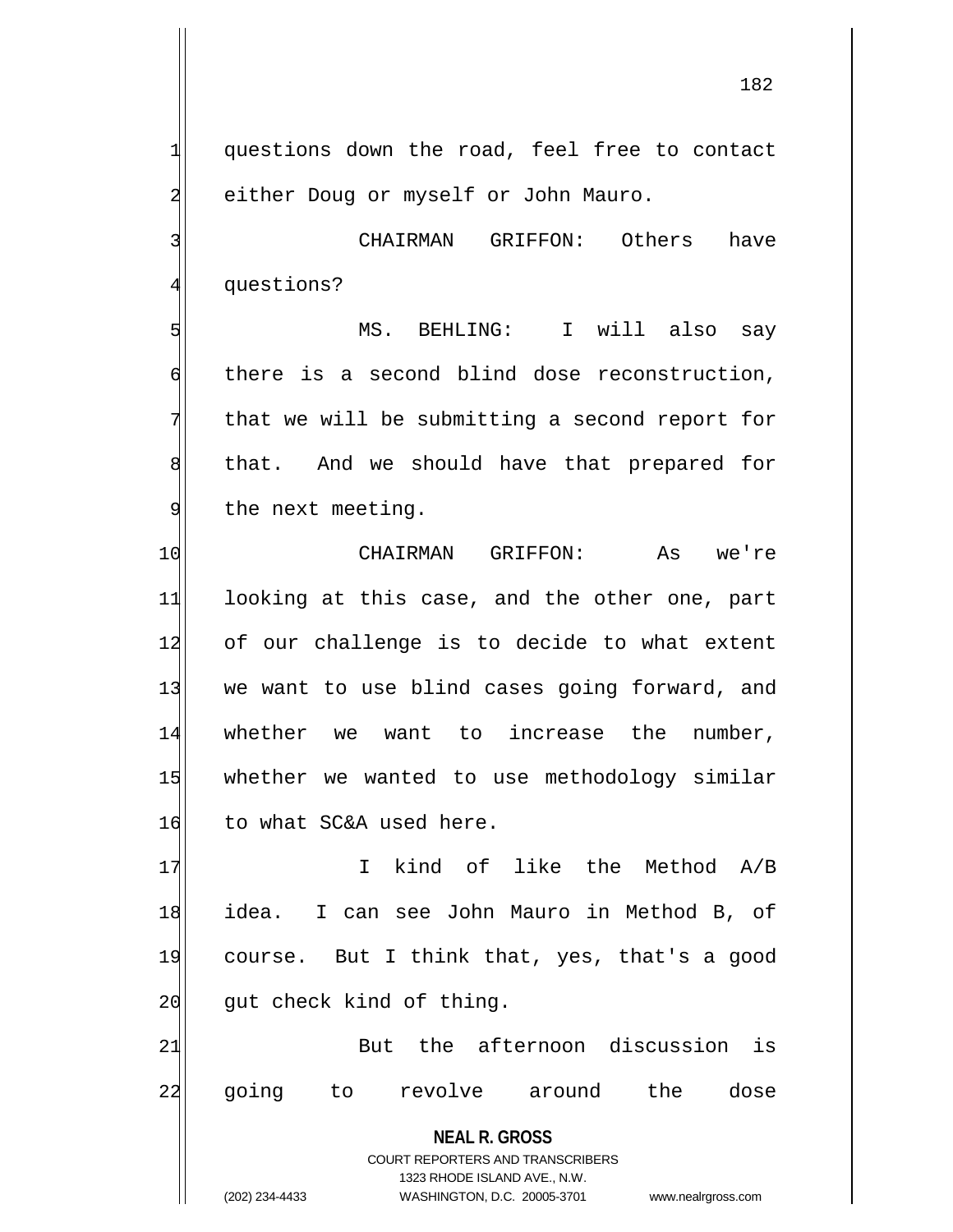1 reconstruction methodology. So I think we 2 want to think about whether these blind 3 reviews are useful and how we can use them 4 going forward.

5 MS. BEHLING: The other thing I 6 would point out, which is somewhat of a unique 7 concept, although John Mauro has mentioned it 8 before, I know, in Work Groups that he's in.

9 | Rand so in Section II, 0.2.8, John 10 has written a fairly extensive assessment of 11 potential skin contamination. And his feeling 12 was that since these skin contaminations were  $13$  on the face, and neck, and that type of area, 14 and considering the person's job function, 15 that there could have been, and also at this 16 particular site, there is a section in the 17 Technical Basis Document which discusses the 18 potential for skin contamination.

19 He felt that it would be 20 interesting to see if he could actually make 21 some broad assumptions and calculate some 22 doses, which he did.

## **NEAL R. GROSS**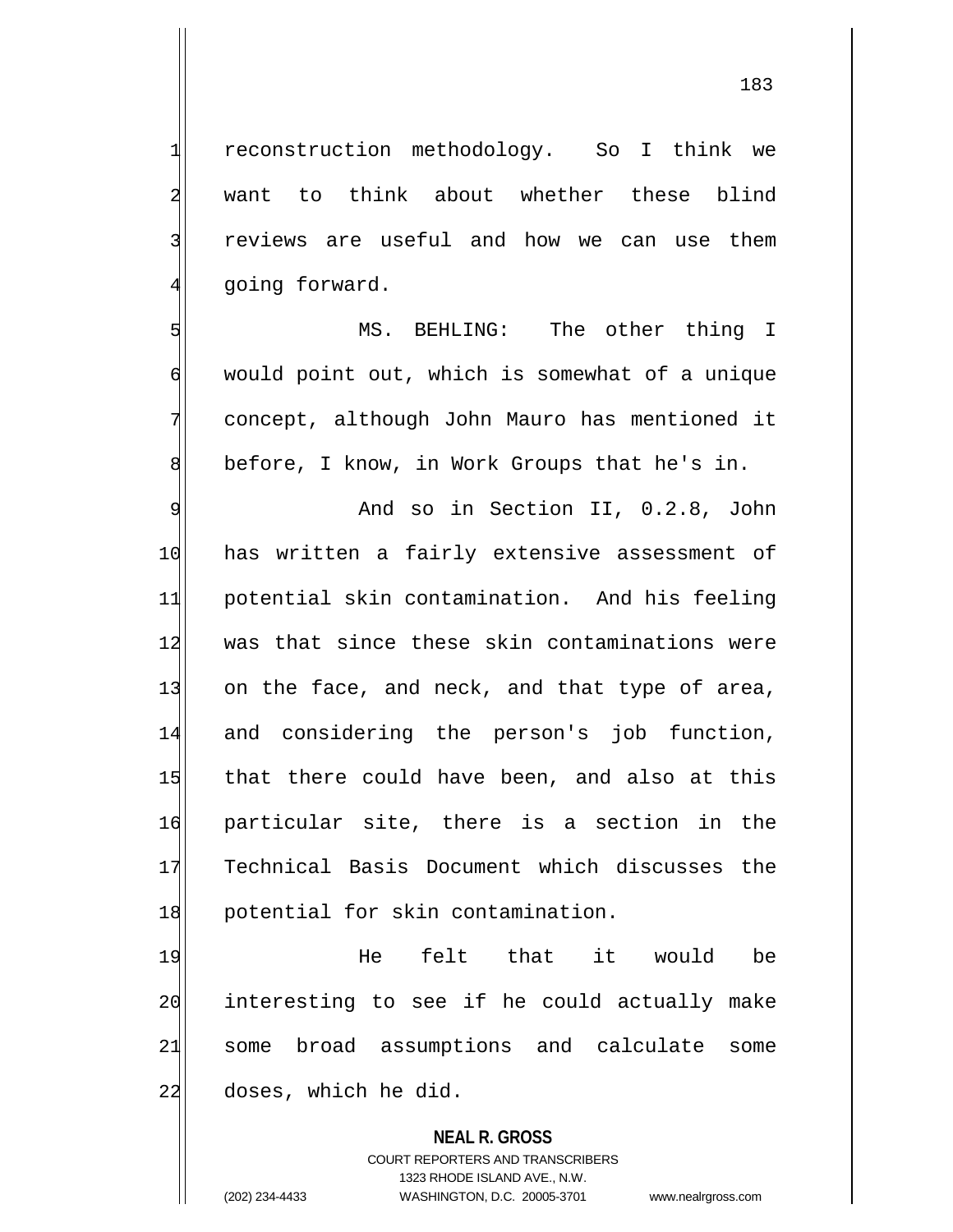**NEAL R. GROSS** COURT REPORTERS AND TRANSCRIBERS 1323 RHODE ISLAND AVE., N.W. (202) 234-4433 WASHINGTON, D.C. 20005-3701 www.nealrgross.com 1 and I included that in our up 2 front table. But it might be interesting 3 reading for some, our original report, which 4 was sent with this comparison, as to how he  $5$  went about calculating those doses. 6 CHAIRMAN GRIFFON: Yes, he's 7 raised this issue before. And it's one of  $8$  those that's interesting. In your Table 1.1,  $9$  it demonstrates that this is an area that's 10 not accounted for otherwise. And that's how 11 John raised this issue, I think. 12 MS. BEHLING: Yes. 13 CHAIRMAN GRIFFON: It's how can we  $14$  account for  $-$ 15 MR. KATZ: While people are 16 thinking, Kathy, can I just get clarification 17 from you? What is this second report that's 18 going to be coming for the next DR 19 Subcommittee meeting? When is that? Because  $20$  -- go ahead. 21 MS. BEHLING: I'm sorry. We were 22 tasked with doing two blind reviews.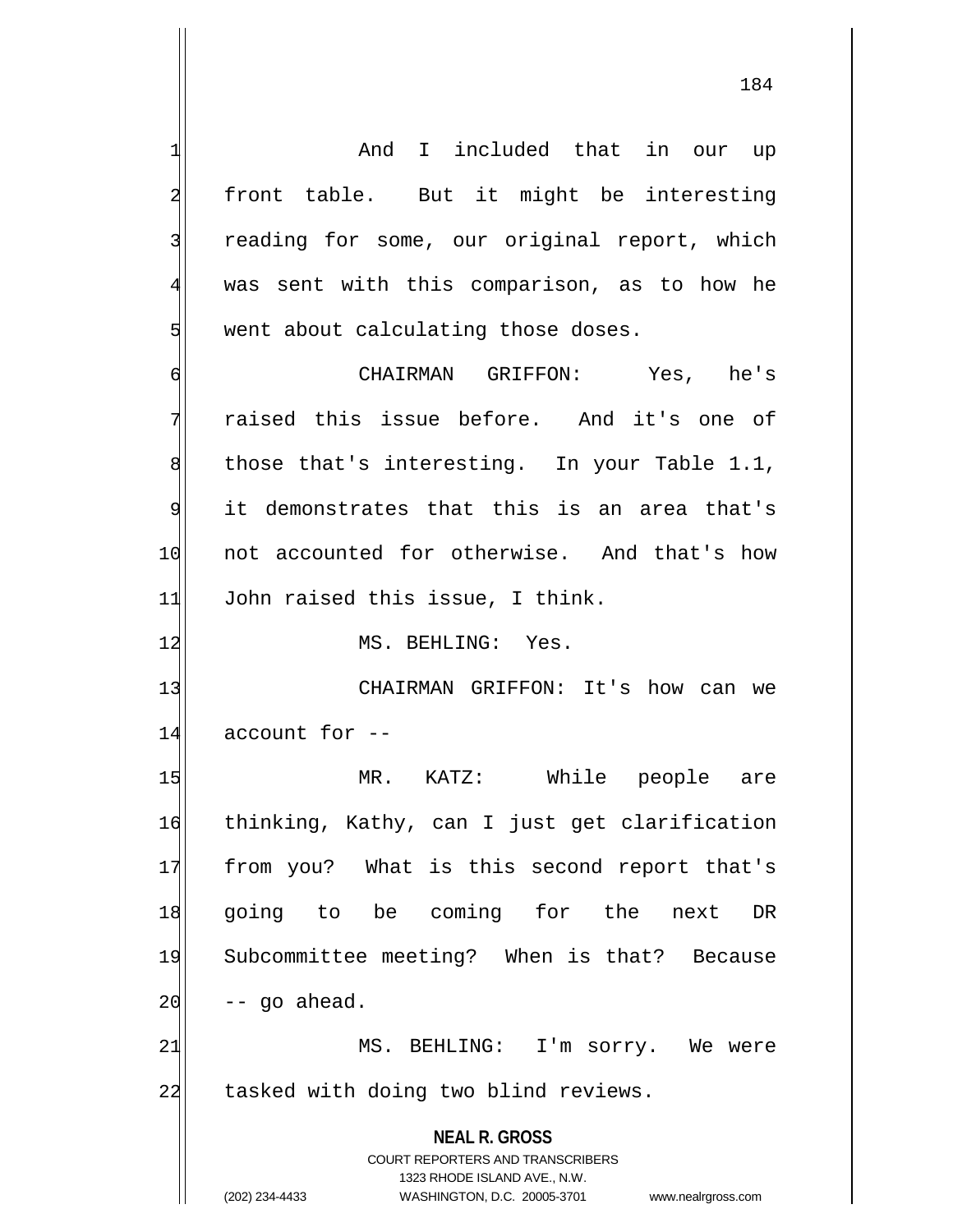**NEAL R. GROSS** COURT REPORTERS AND TRANSCRIBERS 1323 RHODE ISLAND AVE., N.W. (202) 234-4433 WASHINGTON, D.C. 20005-3701 www.nealrgross.com 1 MR. KATZ: Right. 2 MS. BEHLING: This is a comparison 3 of the first. And I was going to prepare a 4 comparison of the second one also. 5 MR. KATZ: Okay. Because didn't 6 | you present both of these previously? 7 MR. FARVER: We presented the  $8$  blind  $-$ 9 MR. KATZ: Right, the blind 10 reviews. 11 MR. FARVER: But this is a 12 comparison of our blind reviews versus the 13 actual NIOSH dose reconstruction. 14 MS. BEHLING: Correct. What we  $15$  presented  $-$ 16 CHAIRMAN GRIFFON: I think we 17 asked him to go back and give more detail on  $18$  this, on both of these. 19 MR. FARVER: See when we did the 20 dose reconstruction, we did not have access to  $21$  it. They just gave us the original files. 22 And we went through and did a dose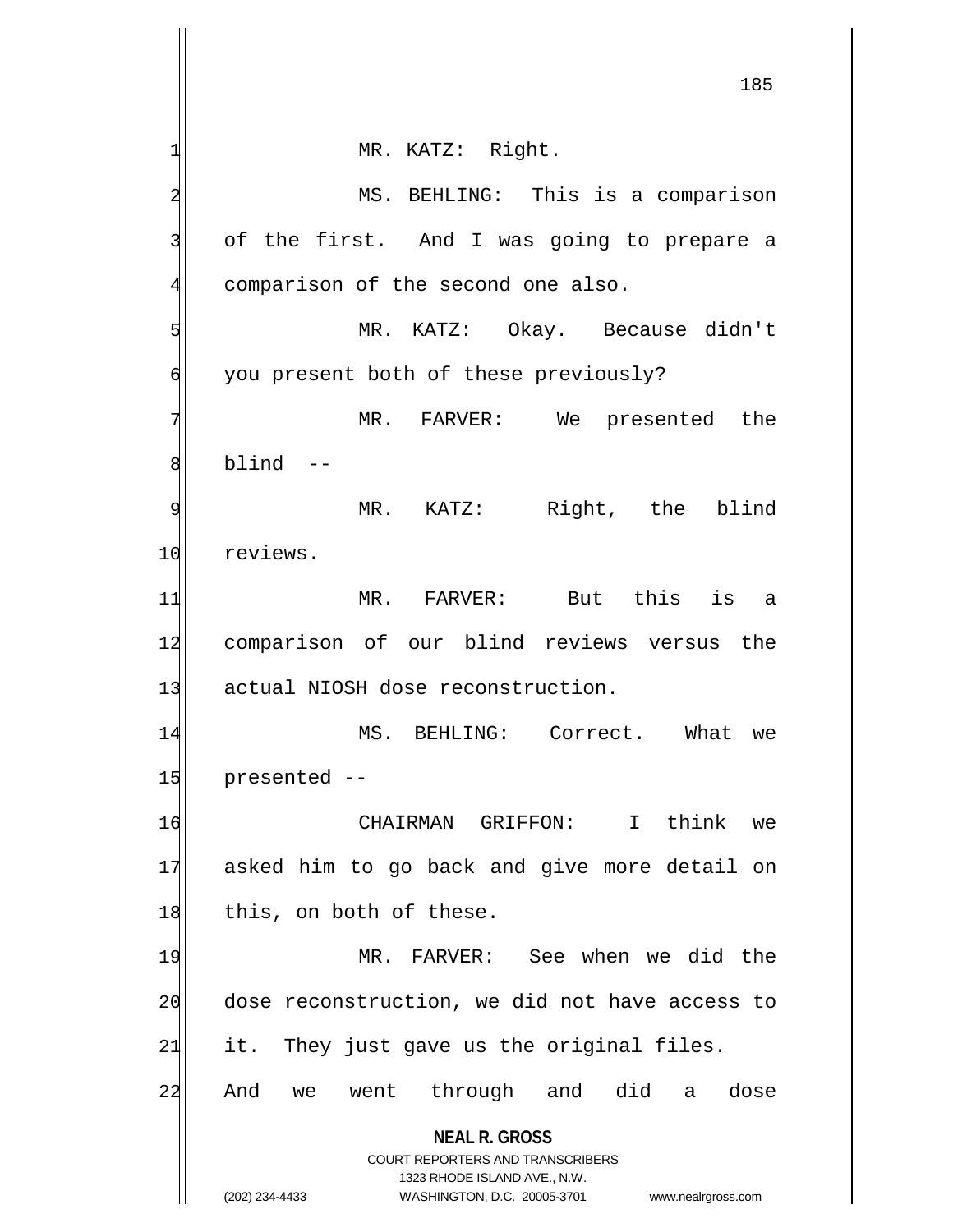**NEAL R. GROSS** COURT REPORTERS AND TRANSCRIBERS  $1$  reconstruction. And that's what we presented 2 to you, our dose reconstruction. 3 MR. KATZ: Oh, so you didn't 4 compare your results to --5 MR. FARVER: No. That was not  $6$  part of it. 7 MR. KATZ: Okay, I thought that 8 was part of the discussion. 9 MR. FARVER: -- we were just doing 10 a blind review. 11 MR. STIVER: Yes. That was tasked 12 at the July 2011 meeting. 13 MR. KATZ: Okay, thank you. 14 CHAIRMAN GRIFFON: Okay. 15 MR. FARVER: And then this is a 16 comparison of what NIOSH came up with, with 17 what we came up with. 18 MR. KATZ: Got it, thank you. 19 CHAIRMAN GRIFFON: So my interest 20 mainly, from this information, is to think  $21$  about how it can affect going forward. What 22 can we glean out of this? What's the

1323 RHODE ISLAND AVE., N.W.

<sup>(202) 234-4433</sup> WASHINGTON, D.C. 20005-3701 www.nealrgross.com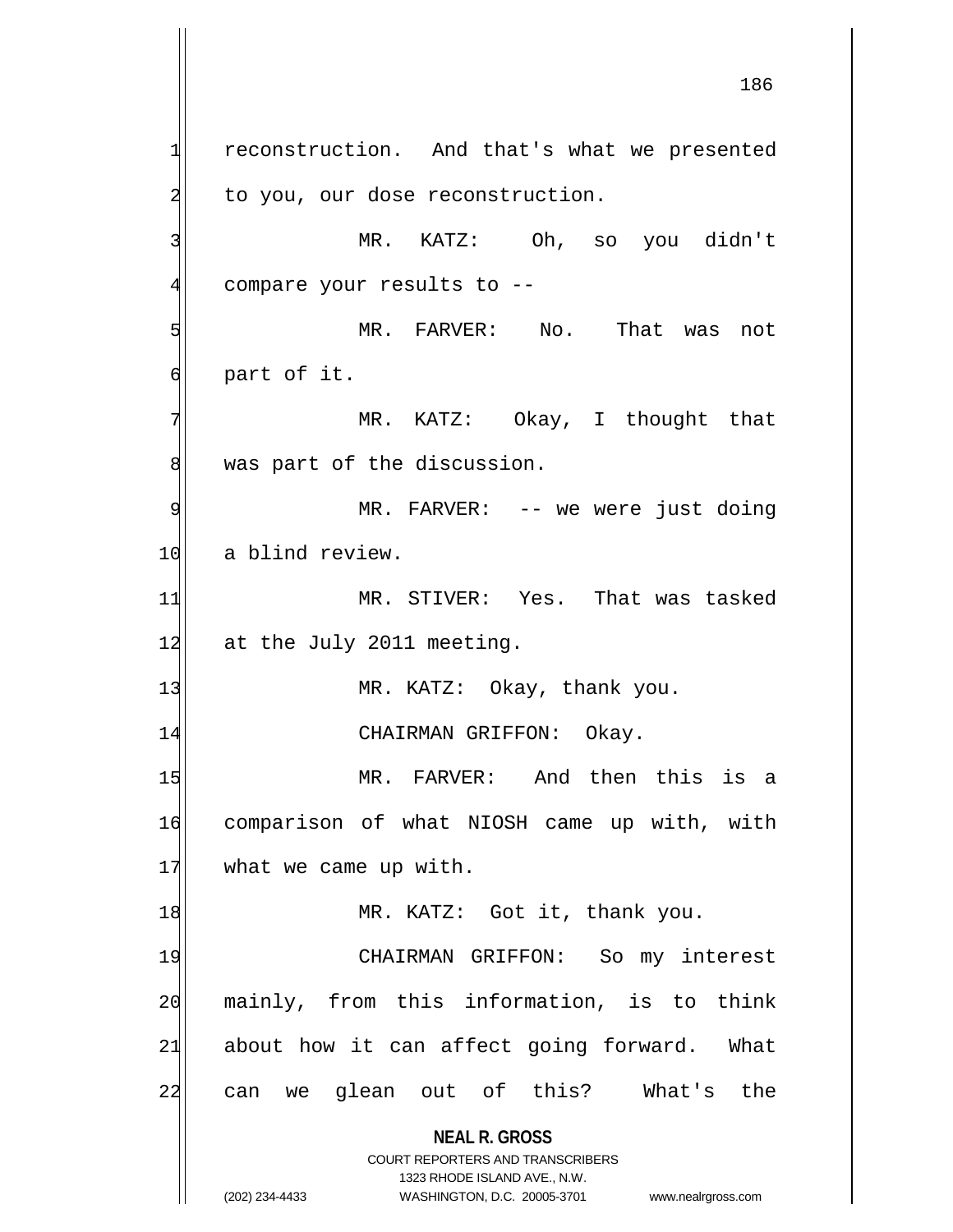1 usefulness in terms of our overall dose 2 reconstruction effort here?

3 I think the other DR reviews 4 strictly focus on, we'll get down to this this  $5$  afternoon, but it tends to pull out the 6 quality questions, the quality issues, the 7 quality findings. These blind reviews could  $\left| \right|$  look at different aspects. Wanda wants to say 9 something. I can see it.

10 MEMBER MUNN: No, it's just --11 determining what value, if any, this kind of 12 focused attention will have for us, is not an 13 easy task. And it's one that probably 14 requires more deep thought than deep 15 discussion, really.

16 and I personally haven't had an 17 opportunity to absorb the material here. I'm 18 looking forward to hearing Kathy's helpful 19 blow-by-blow of things that will heighten my 20 personal attention when I'm spending more time  $21$  thinking about these. I guess what I was 22 trying to say is it's hard to discuss it right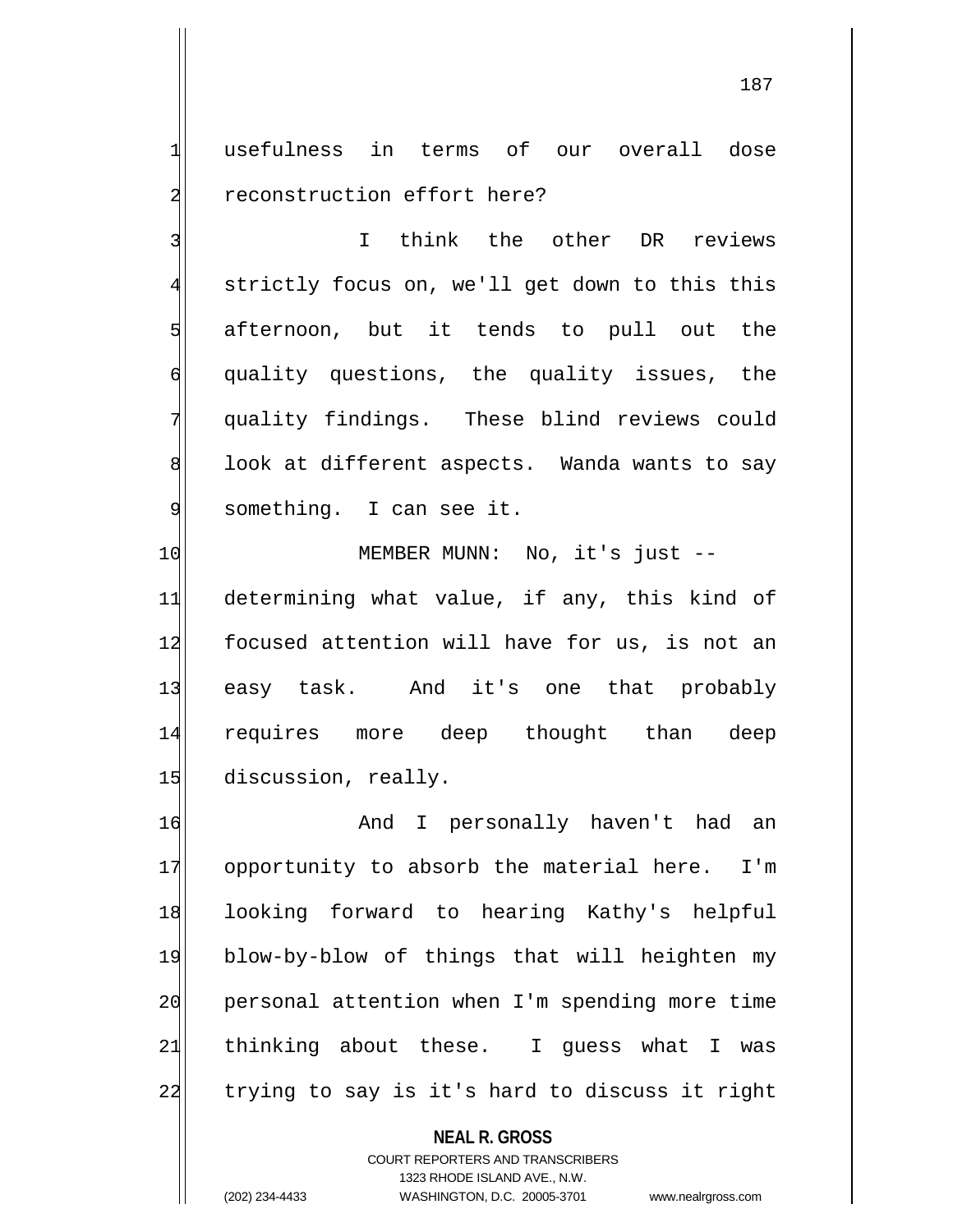now.

| 2              | This<br>MEMBER KOTELCHUCK:                                                                                                                                      |
|----------------|-----------------------------------------------------------------------------------------------------------------------------------------------------------------|
| 3              | particular one came out on Tuesday.<br>By                                                                                                                       |
| $\overline{4}$ | Wednesday night, I was out of town for the                                                                                                                      |
| 5              | holiday, and came back on Sunday evening. So                                                                                                                    |
| 6              | I had yesterday. So I really also didn't get                                                                                                                    |
| 7              | a chance, particularly on this one, to absorb                                                                                                                   |
| 8              | it.                                                                                                                                                             |
| 9              | MEMBER MUNN: And I was traveling                                                                                                                                |
| 10             | all day yesterday.                                                                                                                                              |
| 11             | MEMBER KOTELCHUCK: But that's the                                                                                                                               |
| 12             | particular of this particular week.                                                                                                                             |
| 13             | CHAIRMAN GRIFFON: Right.<br>I                                                                                                                                   |
| 14             | understand.                                                                                                                                                     |
| 15             | MEMBER MUNN: And I'm not begging                                                                                                                                |
| 16             | off, I'm just saying that deep discussion is -                                                                                                                  |
| 17             |                                                                                                                                                                 |
| 18             | CHAIRMAN GRIFFON: It is something                                                                                                                               |
| 19             | need to figure out. That's what I'm<br>we                                                                                                                       |
| 20             | saying. I'm not saying we can do it in<br>an                                                                                                                    |
| 21             | hour.                                                                                                                                                           |
| 22             | BEHLING: And I apologize for<br>MS.                                                                                                                             |
|                | <b>NEAL R. GROSS</b><br>COURT REPORTERS AND TRANSCRIBERS<br>1323 RHODE ISLAND AVE., N.W.<br>WASHINGTON, D.C. 20005-3701<br>(202) 234-4433<br>www.nealrgross.com |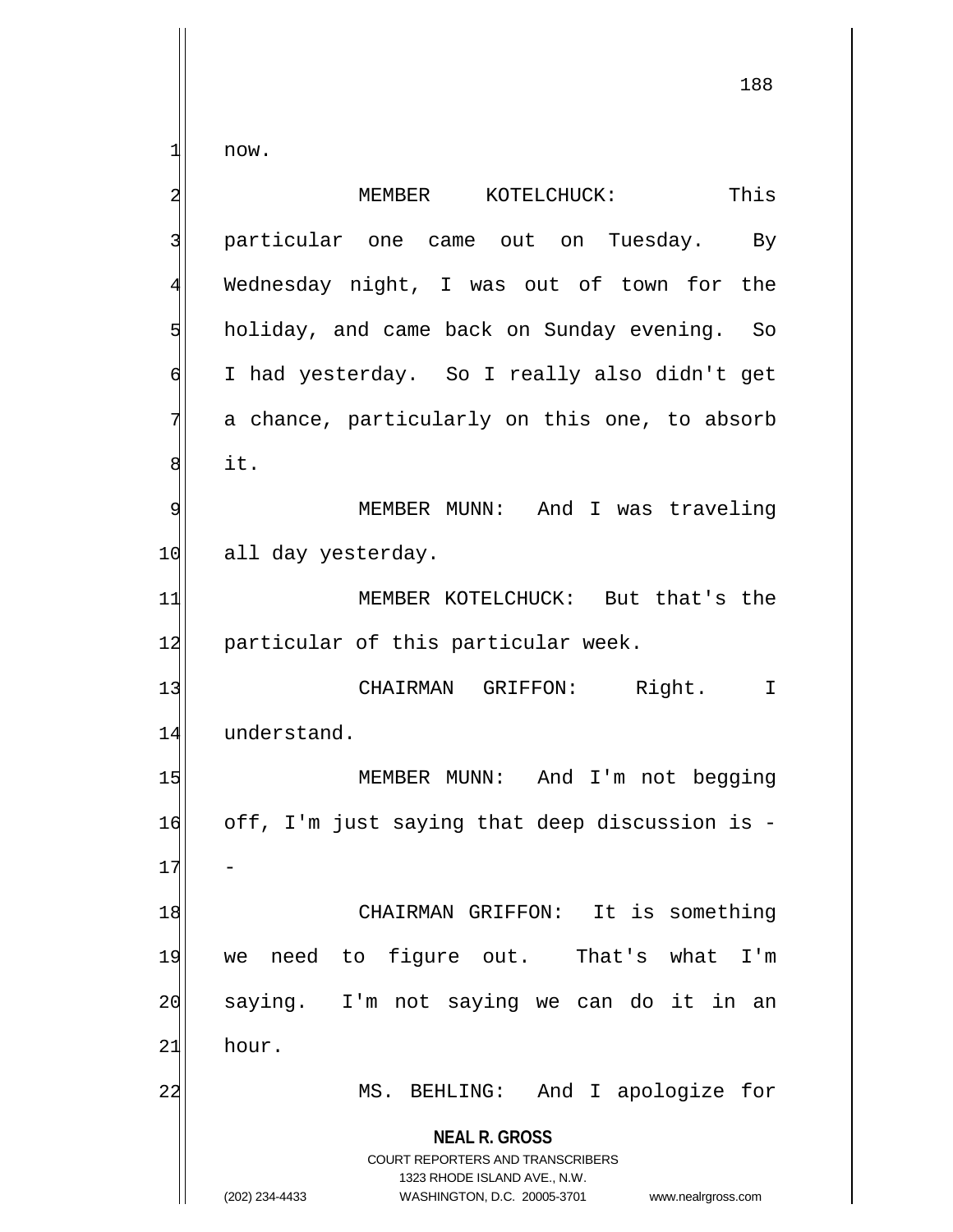**NEAL R. GROSS**  $1$  not getting this into your hands earlier. But 2 I will hopefully get this next review or 3 comparison into your hands in plenty of time 4 before the next meeting. 5 So perhaps you'll be able to 6 digest that, and will be able to have a more 7 meaningful discussion of maybe even both of  $8$  these, at that point in time. 9 MEMBER KOTELCHUCK: Normally a 10 week's time is fine, if it's a regular week. 11 You just happened to send it in a very 12 particular holiday week. That made it 13 difficult for us. Otherwise, if you sent it a 14 week, or of course two, in advance, that's  $15$  fine. 16 CHAIRMAN GRIFFON: That's pretty  $17$  good for us too, a week in advance. 18 and I think the other thing that 19 I'm realizing is that, because I know it's 20 come up on the Board meetings, and the overall  $21$  Board has asked about why have we just done 22 two blind reviews.

> COURT REPORTERS AND TRANSCRIBERS 1323 RHODE ISLAND AVE., N.W.

(202) 234-4433 WASHINGTON, D.C. 20005-3701 www.nealrgross.com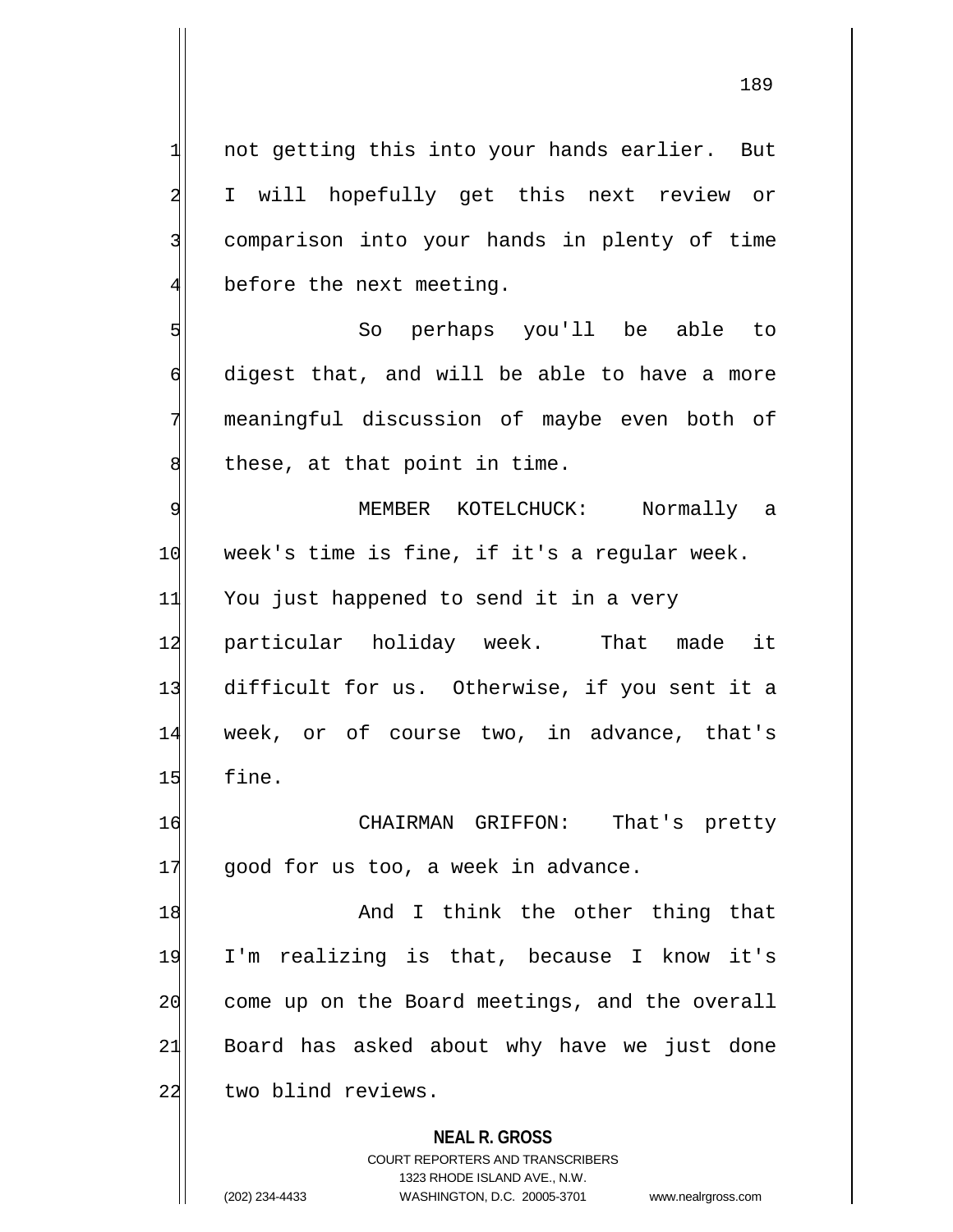1 And so I think there's certainly 2 some interest in having the additional blind 3 reviews. But I want to see, before we just 4 assign a bunch of them, let's think more 5 deeply about what are we going to get out of 6 them.

7 And to that end, I'll also say  $8$  that I think we probably need to -- and I'm 9 sure Ted will agree with this -- probably need 10 to schedule our next DR Subcommittee meeting a 11 little sooner. Because we're falling behind 12 on the overall case work too. So I think we 13 might be able to more deeply discuss this, but 14 have a meeting early January or something like 15 that, right after our next Board meeting. 16 Because it's not a matter of waiting for SC&A 17 or NIOSH to get more work done. I think we've 18 got enough work on our plate right now that we 19 need to just probably schedule a meeting 20 sooner than that.

21 MEMBER CLAWSON: I'd like to make 22 one comment about this. From the layman's

> **NEAL R. GROSS** COURT REPORTERS AND TRANSCRIBERS 1323 RHODE ISLAND AVE., N.W. (202) 234-4433 WASHINGTON, D.C. 20005-3701 www.nealrgross.com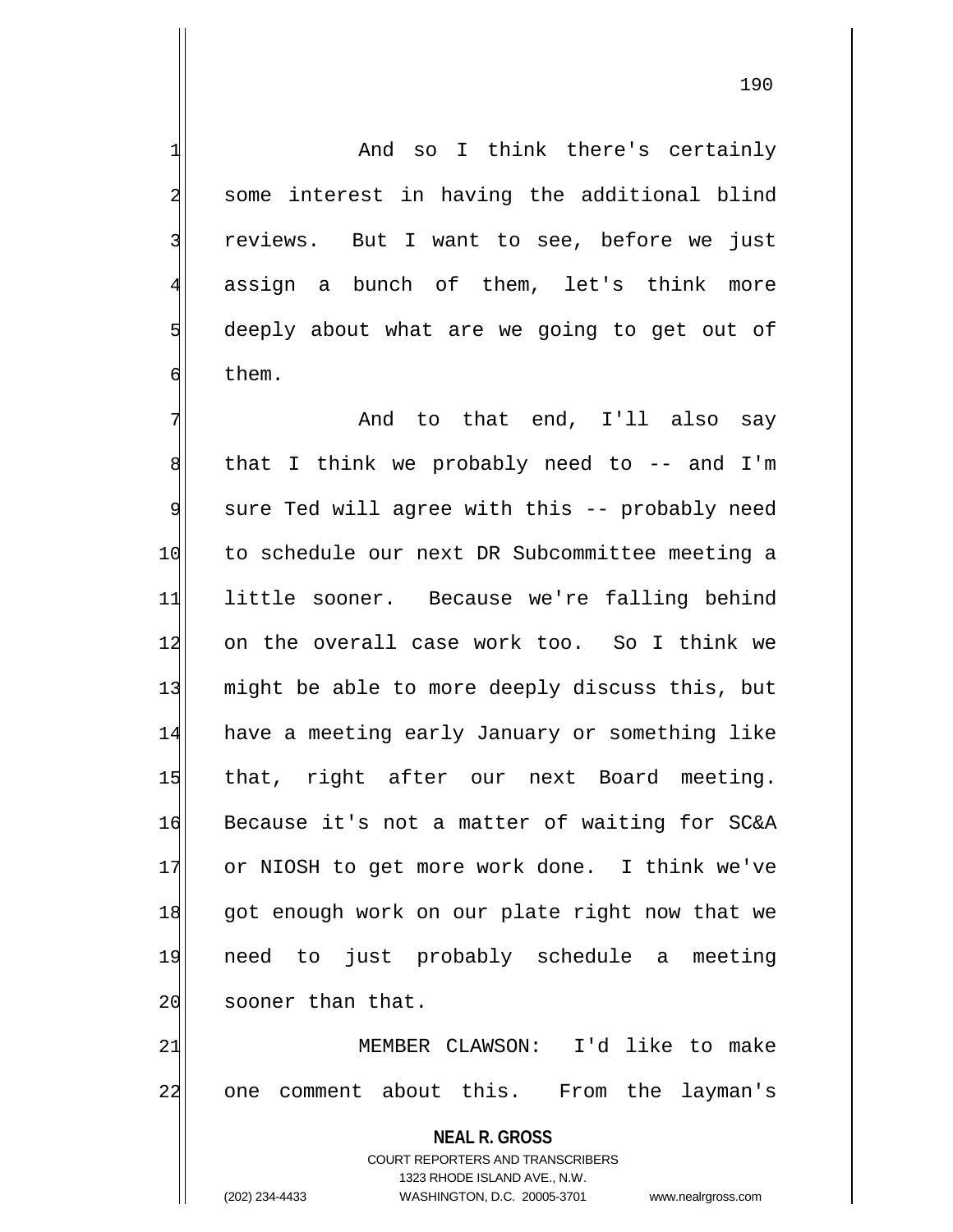1 term, I know that you guys understand the 2 fundamentals of the dose reconstruction a heck  $3$  of a lot better than what I do.

4 But I really found this useful, the comparison of going through and actually seeing what the process was and why the differences were in there.

8 and I really found it quite 9 interesting, just to help me understand it 10 better. And I think there are a few other 11 people on the Board that are similar to my 12 case.

13 I thought this was quite good. I 14 like the breakdown of where we were at, and 15 why they did what they did. The conclusion 16 was quite good.

17 CHAIRMAN GRIFFON: And I think 18 part of our hope is that we could identify 19 instances where the guidance isn't clear 20 enough, certainly comparing Method A to NIOSH. 21 Method B is a little different 22 thing. But comparing Method A to NIOSH, I

> **NEAL R. GROSS** COURT REPORTERS AND TRANSCRIBERS

> > 1323 RHODE ISLAND AVE., N.W.

(202) 234-4433 WASHINGTON, D.C. 20005-3701 www.nealrgross.com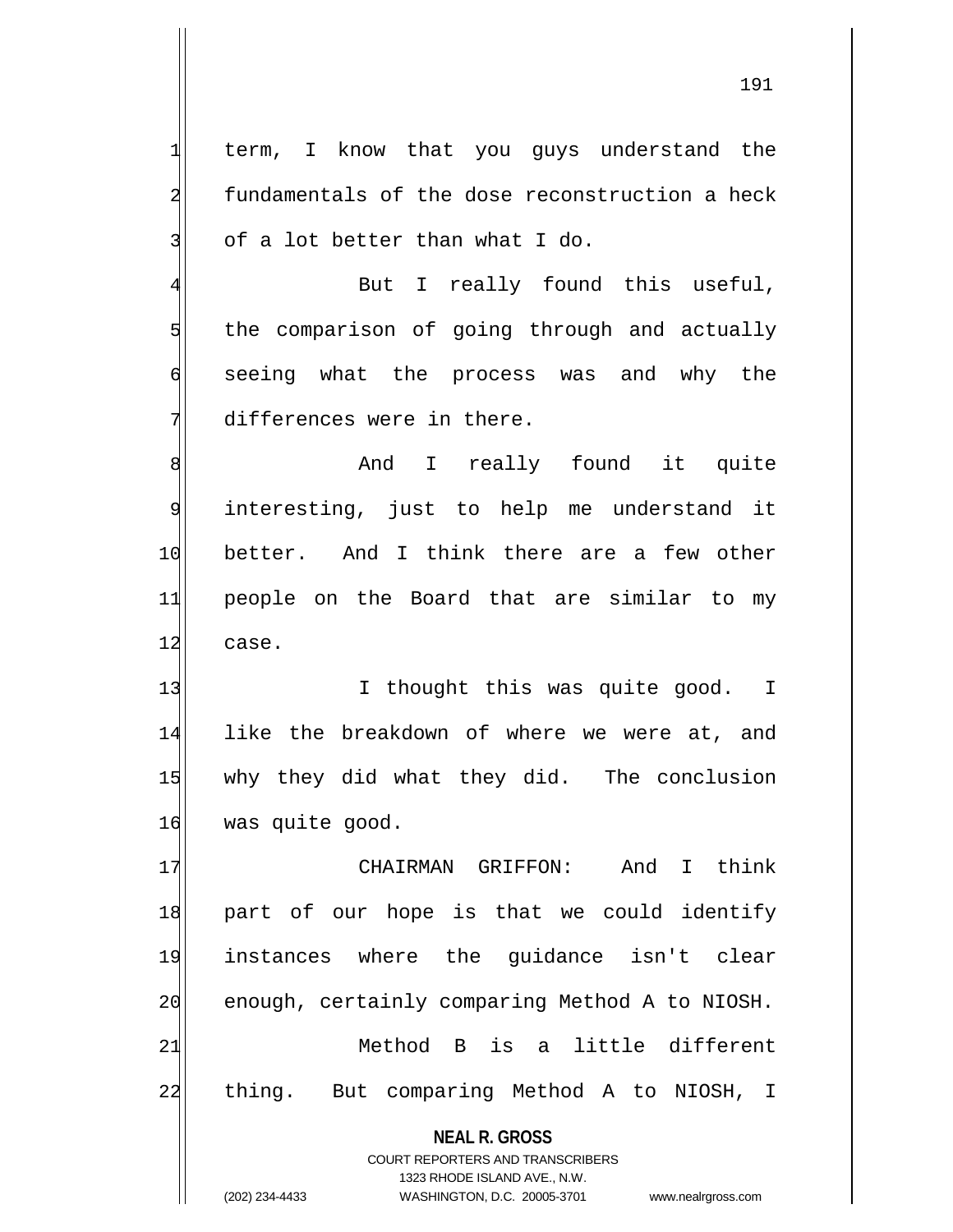think hopefully the findings we would expect out of that would be: well, why did we select 3 Iblis, and NIOSH select it this way? Well, the guidance wasn't clear. So findings like that might come out of the process.

6 On the other hand, now NIOSH has 7 instituted their internal, so it might be just 8 as valuable for the Board to oversee their 9 internal blind process, rather than do a whole 10 set of redundant blind processes. I don't 11 know. Maybe a little redundancy might be 12 useful, but those are the things I'm thinking  $13$  about, as I'm sitting here.

14 MEMBER MUNN: The bottom line  $15$  question is: what does all this focus buy us, 16 really? Are we getting something out of it 17 that tells us that something does need to be 18 changed, or is inadequate? Has been? That's 19 the basic question.

20 MEMBER CLAWSON: Well, and I quess  $21$  I've got to look at it from the claimant's 22 standpoint, because I've always looked at

> **NEAL R. GROSS** COURT REPORTERS AND TRANSCRIBERS

1323 RHODE ISLAND AVE., N.W. (202) 234-4433 WASHINGTON, D.C. 20005-3701 www.nealrgross.com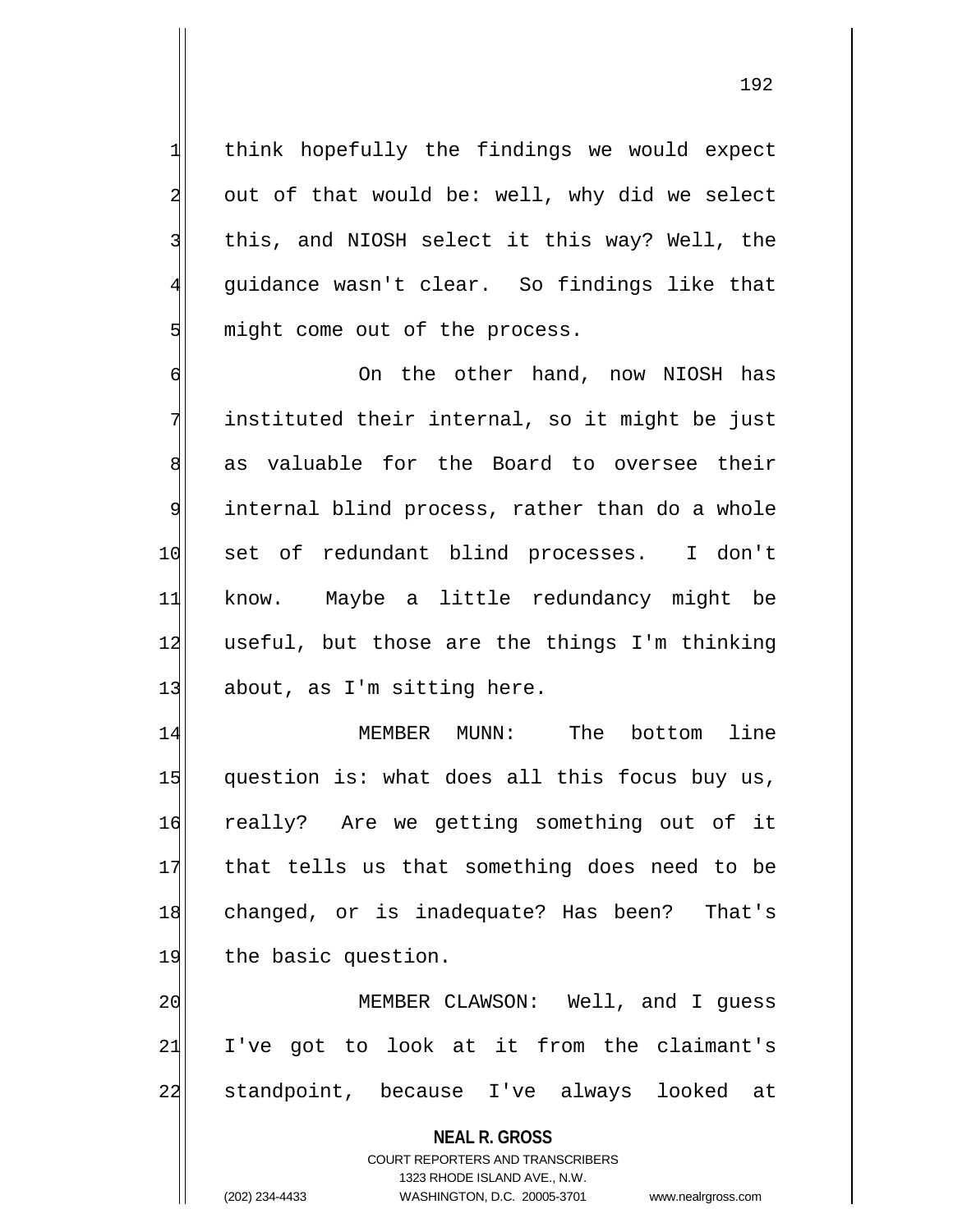1 these dose reconstructions, and how come we 2 had so much difference in them, and everything  $3$  else. And to tell you the truth, in reading 4 through this, it helped me better understand  $5$  what the process was and how they went through 6 it.

 $7$  I really, and this is just me, 8 though, I really found it very useful. And I 9 think it'll bring a lot of closure to a lot of 10 other people, seeing that we are watching. 11 And we're doing an independent review of this. 12 And we have double-checked what's being done.

13 MS. BEHLING: I found it 14 interesting also that people can be using the 15 same documentation, but maybe interpret the 16 DOE files a little bit different, and maybe 17 make a few judgment calls differently.

18 and so I thought -- even as well 19 as I think I understand the process, I thought 20 that it was interesting to see how three 21 individuals would assess the guidance and 22 assess the data in different ways, even using

**NEAL R. GROSS**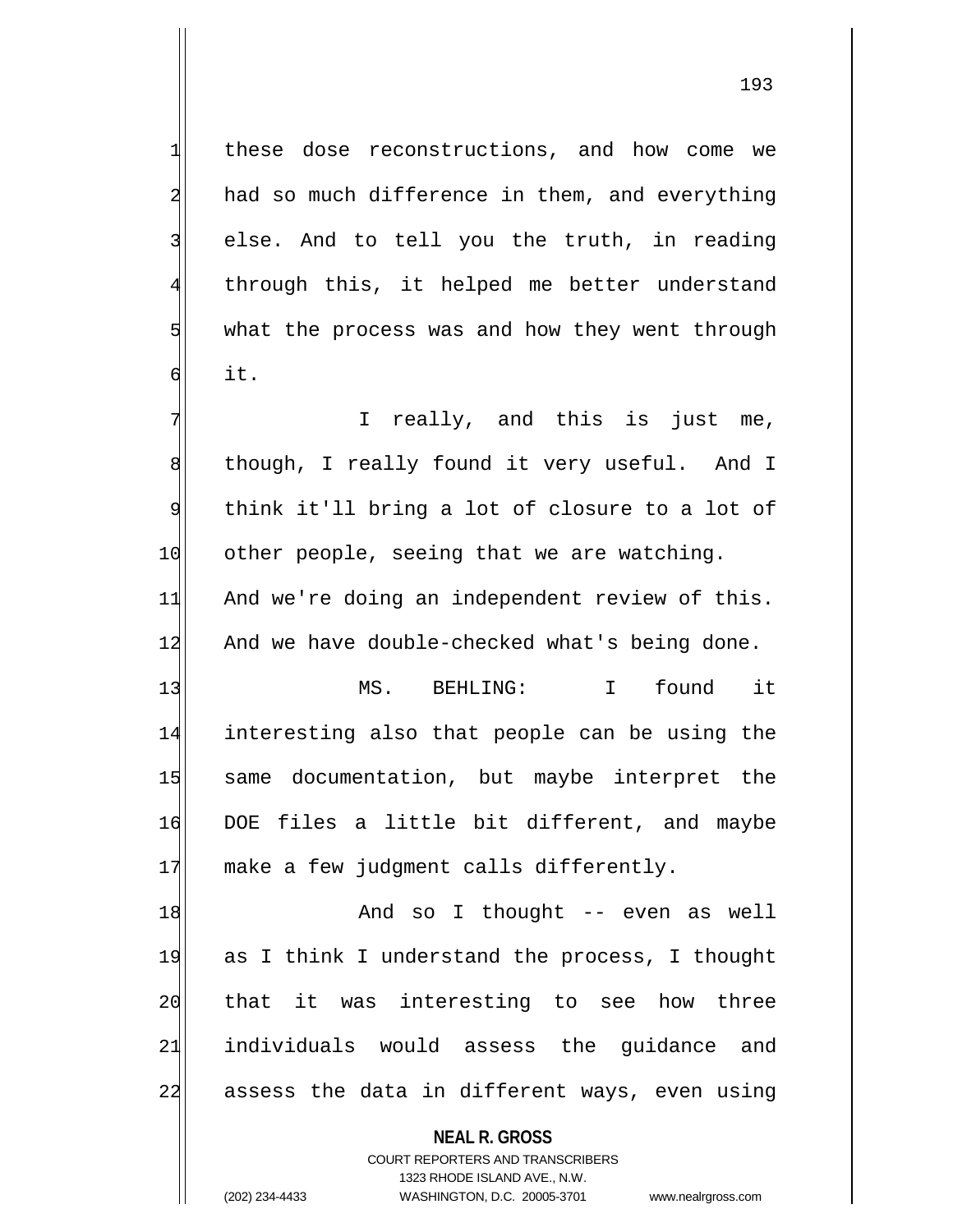1 the same documentation, the same guidance 2 documentation, the same DOE files.

3 MR. STIVER: This is John Stiver. 4 I've got to agree with you on that, Kathy. I  $5$  think this is probably the most valuable 6 lesson we've seen here. Just thinking of the 7 different decision points that allow some 8 professional judgment on which way to go, you 9 can see that the end results of that can be at 10 least factors of two or more, for the final 11 dose number, using the exact same numbers.

12 and I think that's probably the 13 most important thing to get out of it. I'd 14 also tend to agree with Mark, that there may 15 be a bit of redundancy here now that NIOSH is 16 actually doing their own internal reviews.

17 and to be honest, I think that 18 would be the logical place for that to occur. 19 But you know, we have been attached with this.  $20$  And we have an ongoing commitment to do it. 21 and this afternoon we may decide 22 that there are other aspects of these that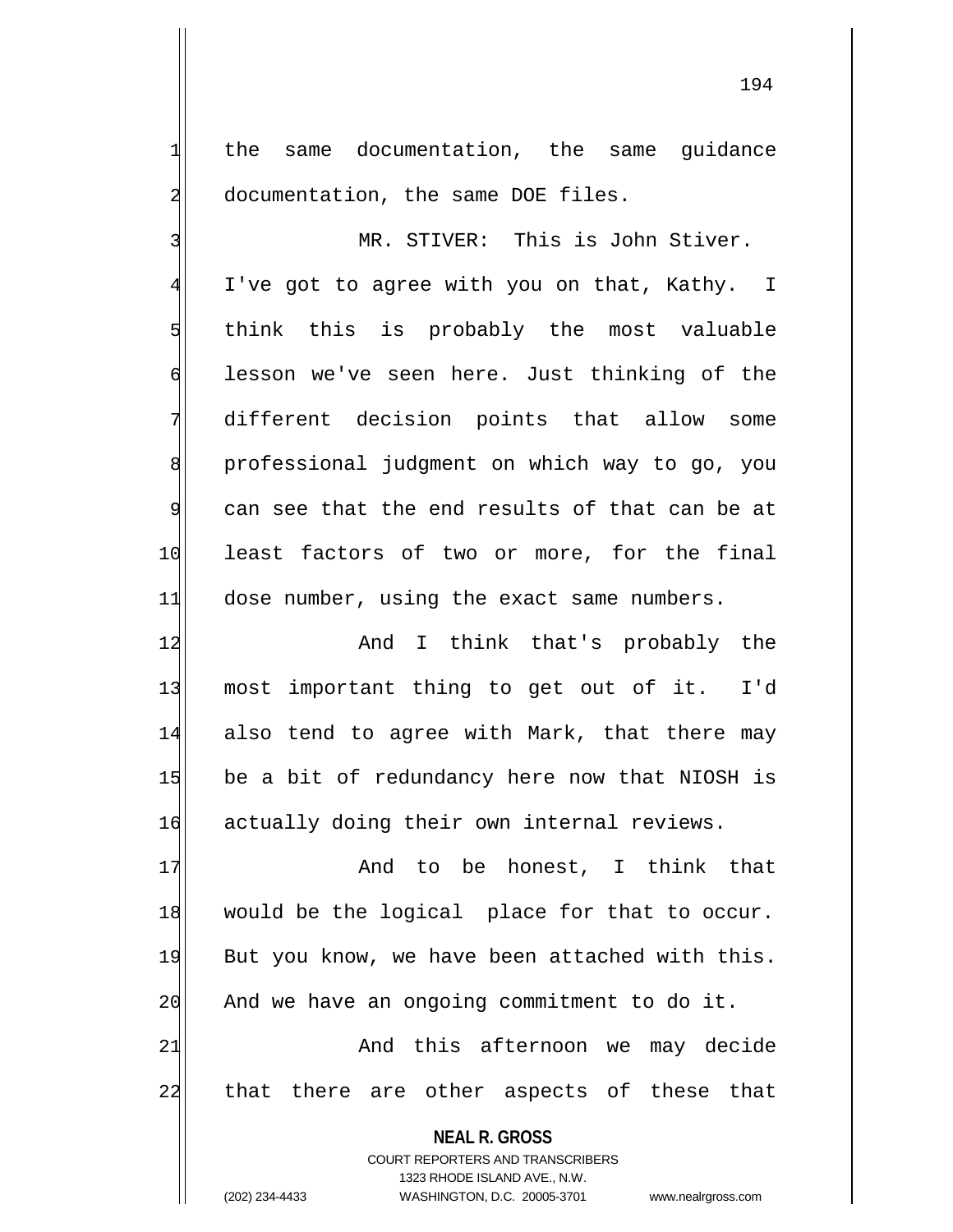195

 $1$  might be beneficial, other than just a check 2 on the implementation of the guidance and the 3 decision process.

4 CHAIRMAN GRIFFON: Let me ask 5 s don't see any findings related to 6 this blind case.

7 MR. STIVER: This is really a 8 comparison.

9 CHAIRMAN GRIFFON: Yes, I know. 10 But what I mean, can you boil it down to: did 11 you find where the guidance, or where there 12 was too much leeway, and left to professional 13 judgment in a certain -- I don't think it's 14 going to come out of this one case. But I'm 15 just asking.

16 MR. STIVER: Yes. And I don't 17 think it was either, it was more of a 18 comparison to expose here, and the first time 19 we've actually seen the side-by-side 20 comparison of both.

21 MEMBER KOTELCHUCK: But even the 22 decision of 50 percent versus 95 percentile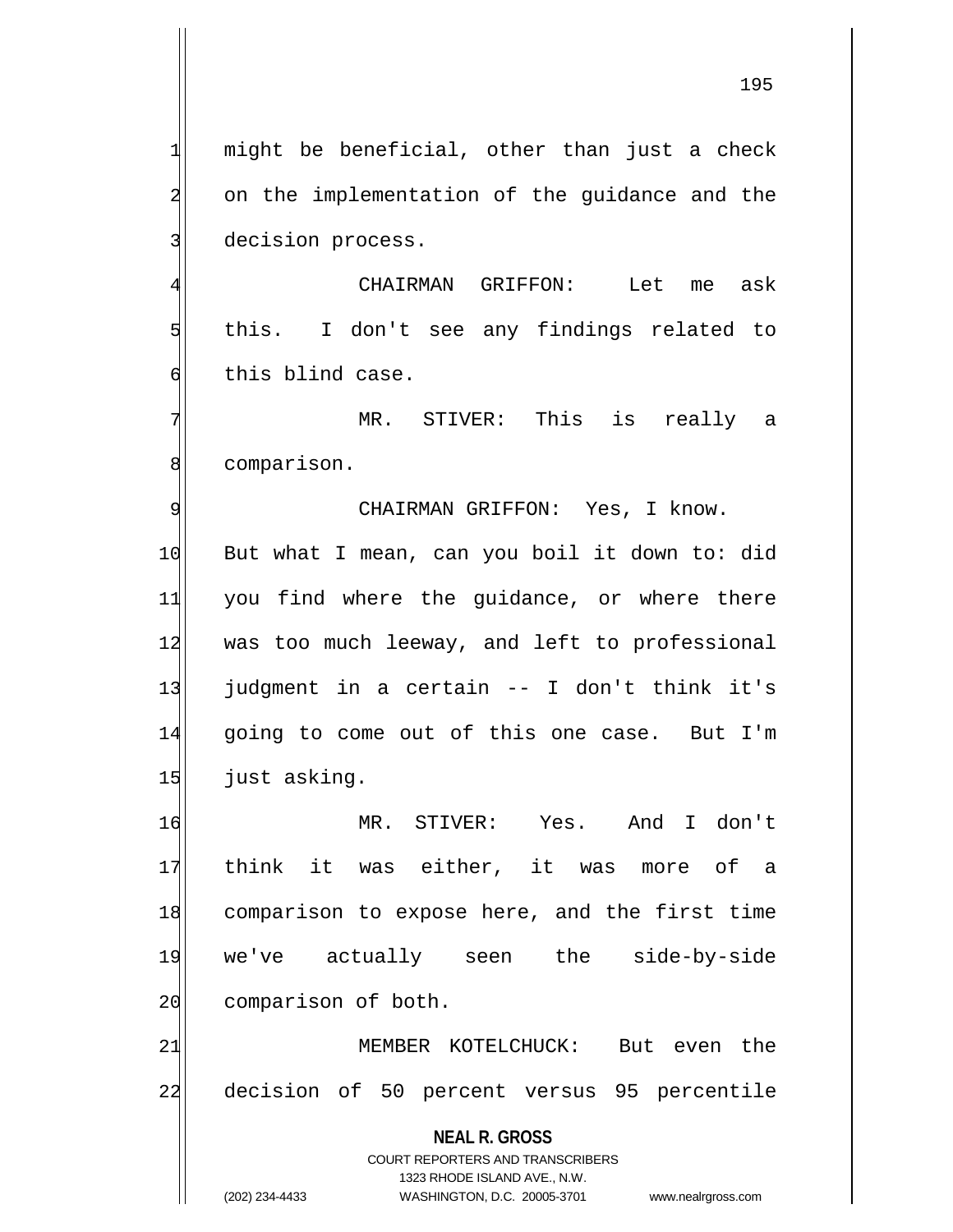$1$  coworker, that's a model. And there should be 2 an instruction and, more importantly, a 3 decision, collectively, about what should be 4 the proper number to use. That has to be 5 resolved. Maybe I don't understand coworker 6 models, though.

7 CHAIRMAN GRIFFON: One aspect, when 8 we were talking at the last meeting is: where, 9 in the dose reconstruction audit, is the 10 science reflected anywhere, if at all? 11 Because the basic reviews are just that. 12 They're looking at the implementation and the 13 quality side.

14 But one thing that has arisen, 15 kind of through an interaction of the Site 16 Profile and dose reconstruction processes, the 17 notion of when to pick up the full 18 distribution, or a higher percentage for a 19 given coworker model. And what categories of 20| workers would that go into. So it kind of 21 illustrates the subtle interplay between the 22 two different components there, which is very

**NEAL R. GROSS**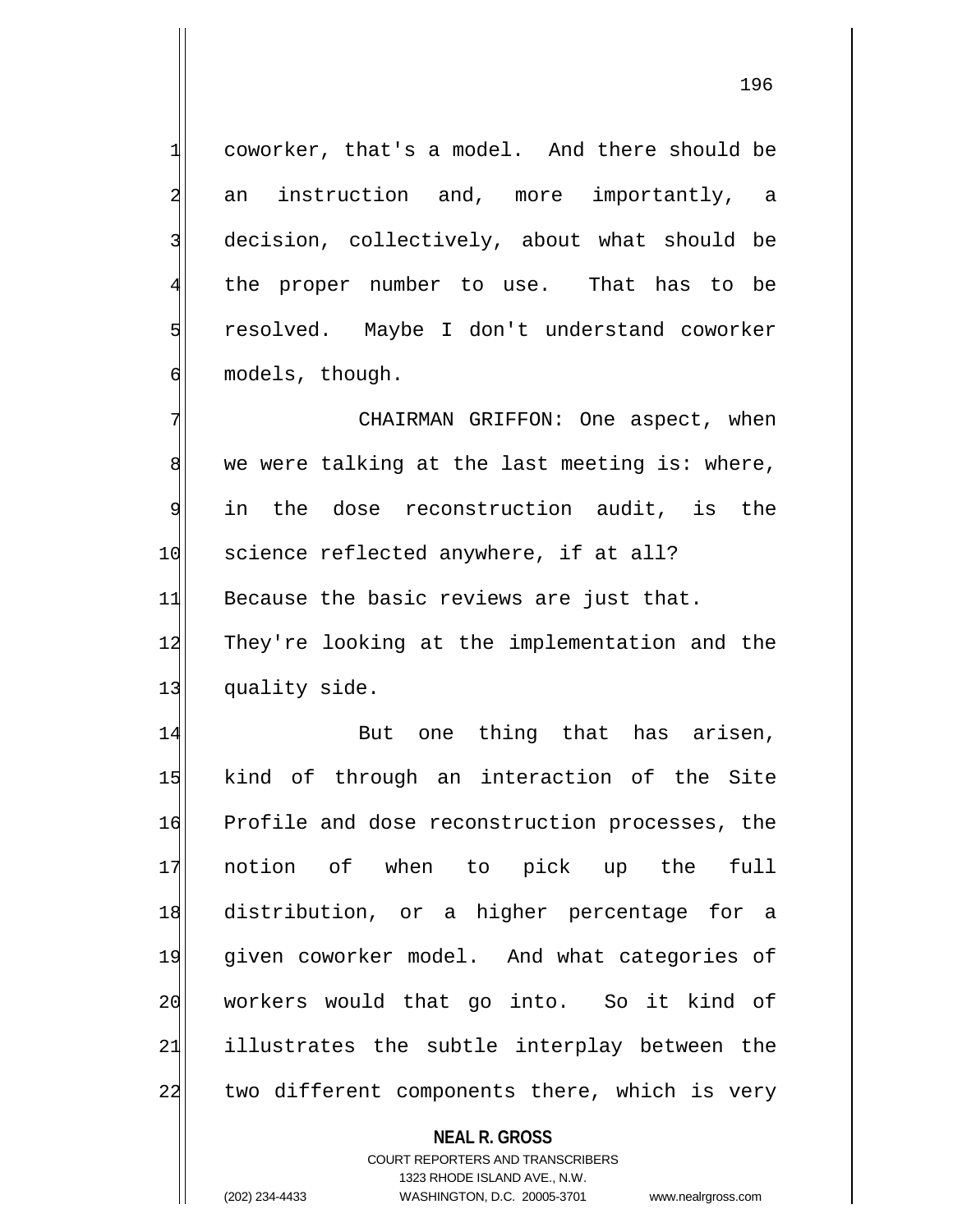1 valuable.

**NEAL R. GROSS** COURT REPORTERS AND TRANSCRIBERS 1323 RHODE ISLAND AVE., N.W. 2 MS. BEHLING: In fact, it's  $3$  interesting, for this coworker model, if I can  $\frac{4}{ }$  just take a minute and read a portion of, I  $5$  think, why the decisions that were made on the  $\phi$  50th percentile and 95th percentile. 7 Actually, from OTIB-40, it says, 8 | "In general, the 50th percentile dose may be 9 used as a best estimate of a worker's dose 10 when professional judgment indicates the 11 worker was likely exposed to intermediate low 12 levels of external radiation. 13 The 50th percentile dose should 14 not be used for workers who are routinely 15 exposed. The routinely exposed workers, i.e., 16 workers who are expected to have to be 17 monitored, the 95th percentile dose should be 18 applied." 19 and actually, in our Method B,  $20$  that quote was included to state this is why  $21$  we felt, from under Method B, that the 95th 22 percentile would be the applicable dose to be

(202) 234-4433 WASHINGTON, D.C. 20005-3701 www.nealrgross.com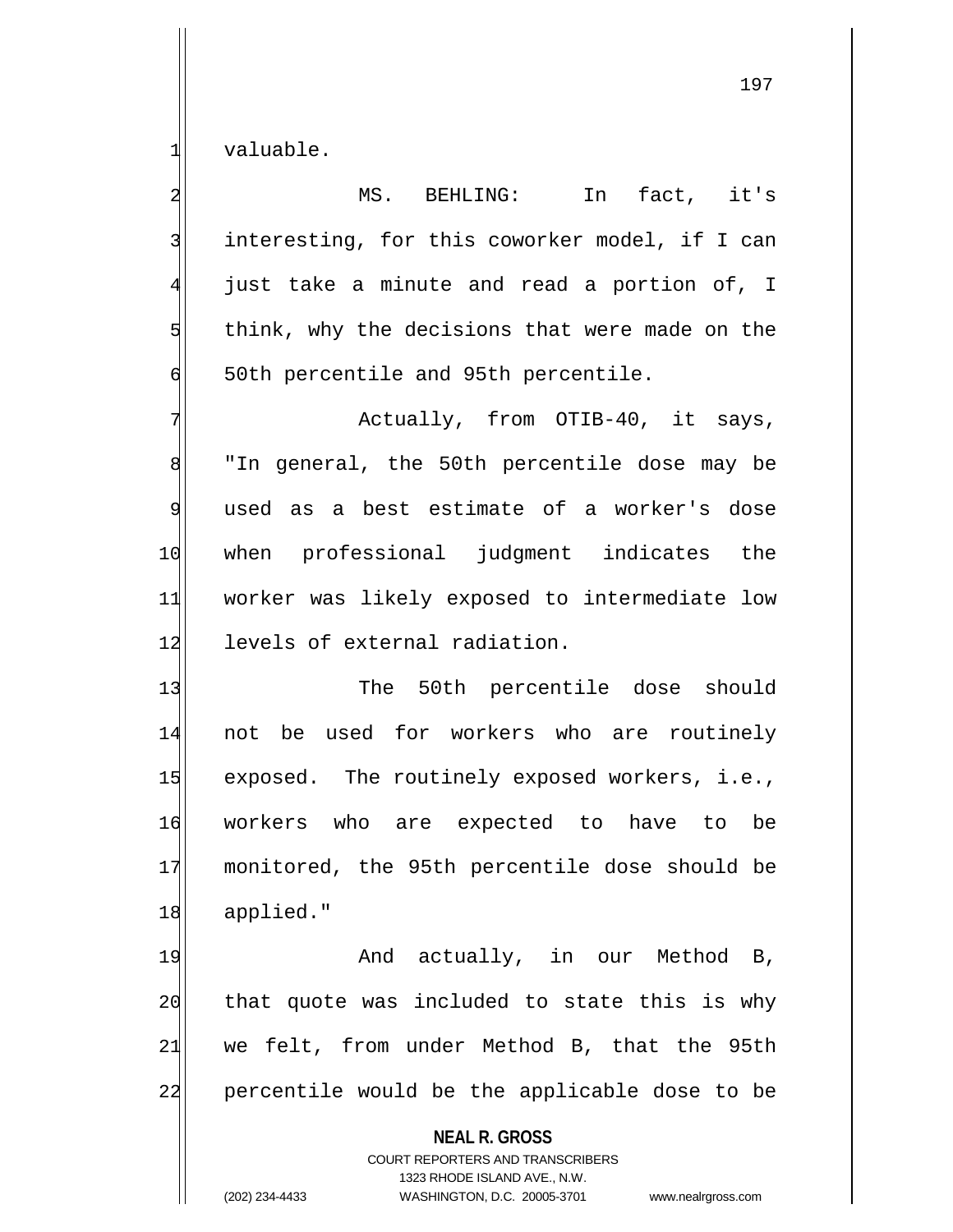included for the coworker model.

| $\overline{a}$ | So just based on that statement,                                                                                                                                |
|----------------|-----------------------------------------------------------------------------------------------------------------------------------------------------------------|
| 3              | you can understand whether, as I said, with                                                                                                                     |
| $\overline{4}$ | SC&A's Method A, and Doug, you can speak to                                                                                                                     |
| $\overline{5}$ | this, you were looking at this as a best                                                                                                                        |
| 6              | estimate approach. And I assume that's why                                                                                                                      |
| 7              | you selected the 50th percentile dose. Not to                                                                                                                   |
| 8              | put you on the spot, but just in reading that                                                                                                                   |
| $\mathfrak{g}$ | sentence --                                                                                                                                                     |
| 10             | CHAIRMAN GRIFFON: And Kathy, that                                                                                                                               |
| 11             | quote you read, where is it within you report?                                                                                                                  |
| 12             | Is that $--$                                                                                                                                                    |
| 13             | MS. BEHLING: That is not in my                                                                                                                                  |
| 14             | report.                                                                                                                                                         |
| 15             | CHAIRMAN GRIFFON: Oh, okay.                                                                                                                                     |
| 16             | MS. BEHLING: It's in the actual                                                                                                                                 |
| 17             | review that was also sent along with this                                                                                                                       |
| 18             | paragraph. It's on Page 50 of our review, or                                                                                                                    |
| 19             | actually our dose reconstruction of this case.                                                                                                                  |
| 20             | This<br>whole<br>CHAIRMAN GRIFFON:                                                                                                                              |
| 21             | review, yes. Page 50 or 15?                                                                                                                                     |
| 22             | MS. BEHLING: Page 50.                                                                                                                                           |
|                | <b>NEAL R. GROSS</b><br>COURT REPORTERS AND TRANSCRIBERS<br>1323 RHODE ISLAND AVE., N.W.<br>WASHINGTON, D.C. 20005-3701<br>(202) 234-4433<br>www.nealrgross.com |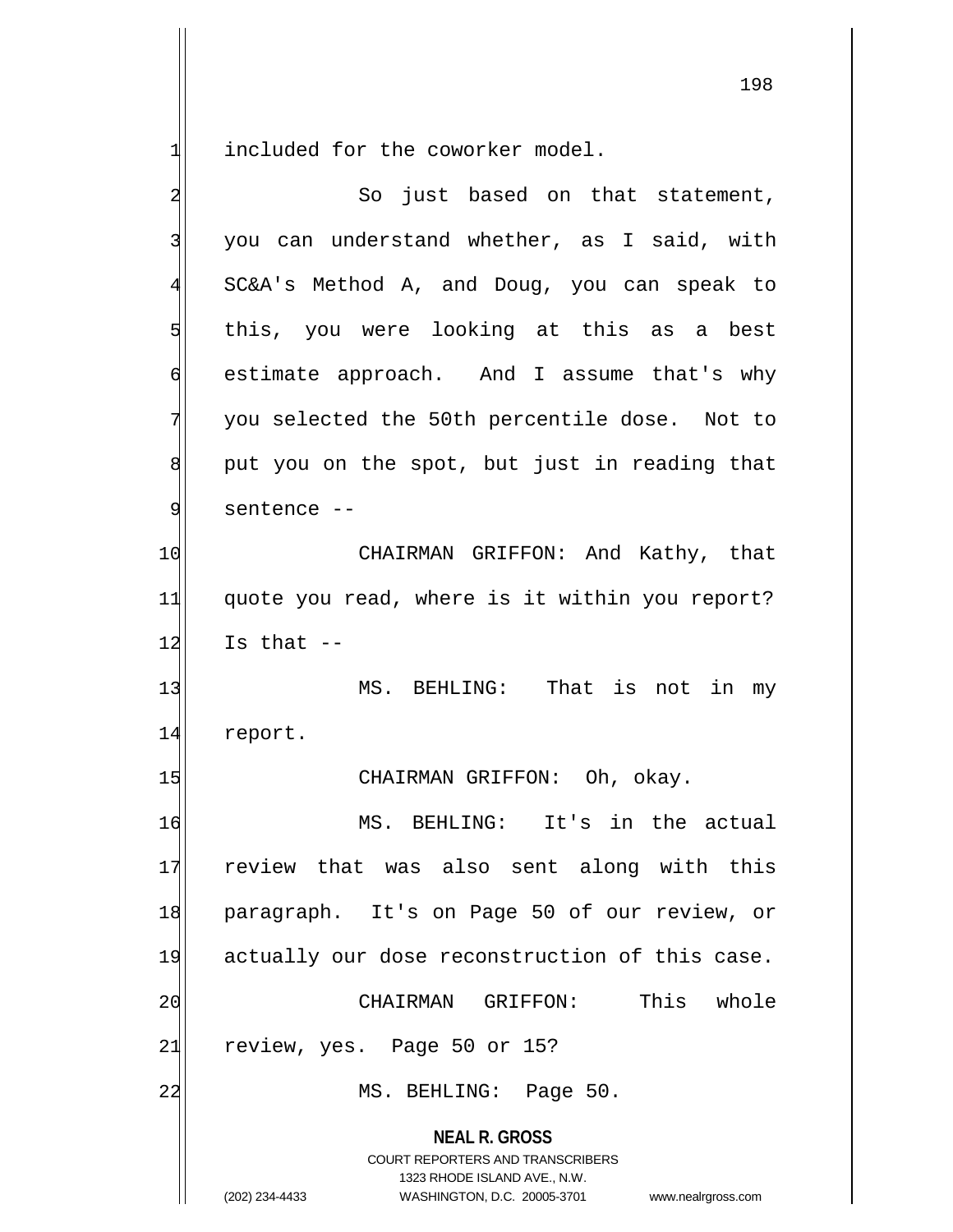1 MR. HINNEFELD: There are a couple 2 of things I think that, Scott might want to  $3$  swat me here, but there are a couple things 4 that may factor into the decision of between  $5$  50 and 95 percent.

6 There's a person's job title, and 7 I looked at this. This person's job title is 8 reported here. And that indicates to me that 9 this is probably someone -- it is a foreman, 10 and it's not a production foreman.

11 So to me this indicates someone 12 who maybe is not as heavily exposed as the 13 monitored population in general. Because the 14 second part of the question is: how full, how 15 complete, a monitoring record do we have from 16 this site during this year, or the years this 17 person worked there?

18|| If they have a very robust 19 monitoring program, and this person was not 20 included, then that improves the chances that  $21$  he was not one of the most eligible people, 22 which would move him to the 50th percentile as

**NEAL R. GROSS**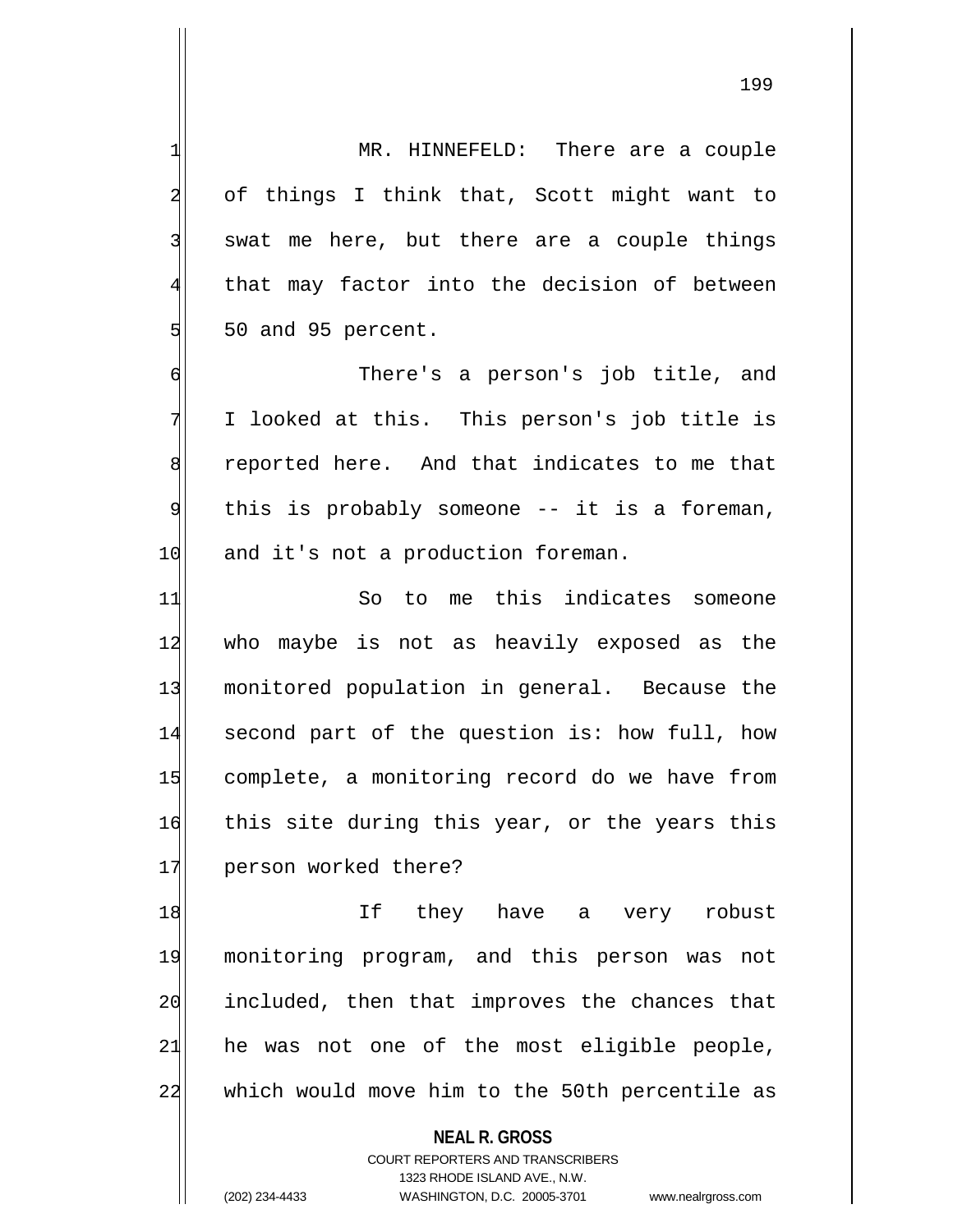1 the proper selection, rather than 95th 2 percentile.

3 So there are a couple of things 4 that factor into it, neither of which I know  $5$  the facts of, other than job title. And the 6 job title, to me, the 50 percentile sounds  $7$  like a reasonable, just going on job title, it 8 sounds like a reasonable choice to me.

9 CHAIRMAN GRIFFON: But then you 10 might get back to what John was saying. The 11 interpretation of that guidance, just 12 listening to that phrase that Kathy read, I 13 can see how three people could interpret it in 14 three different ways. You know, monitored and  $15$  likely exposed to, and so  $-$ -

16 MS. BEHLING: Well, it's also a 17 bit interesting. During the period that he 18 wasn't monitored for external, he was 19 monitored for internal.

20 MR. FARVER: And see, I'm looking  $21$  at the report that apparently I wrote. And it 22 says that he was monitored for photon/electron

**NEAL R. GROSS**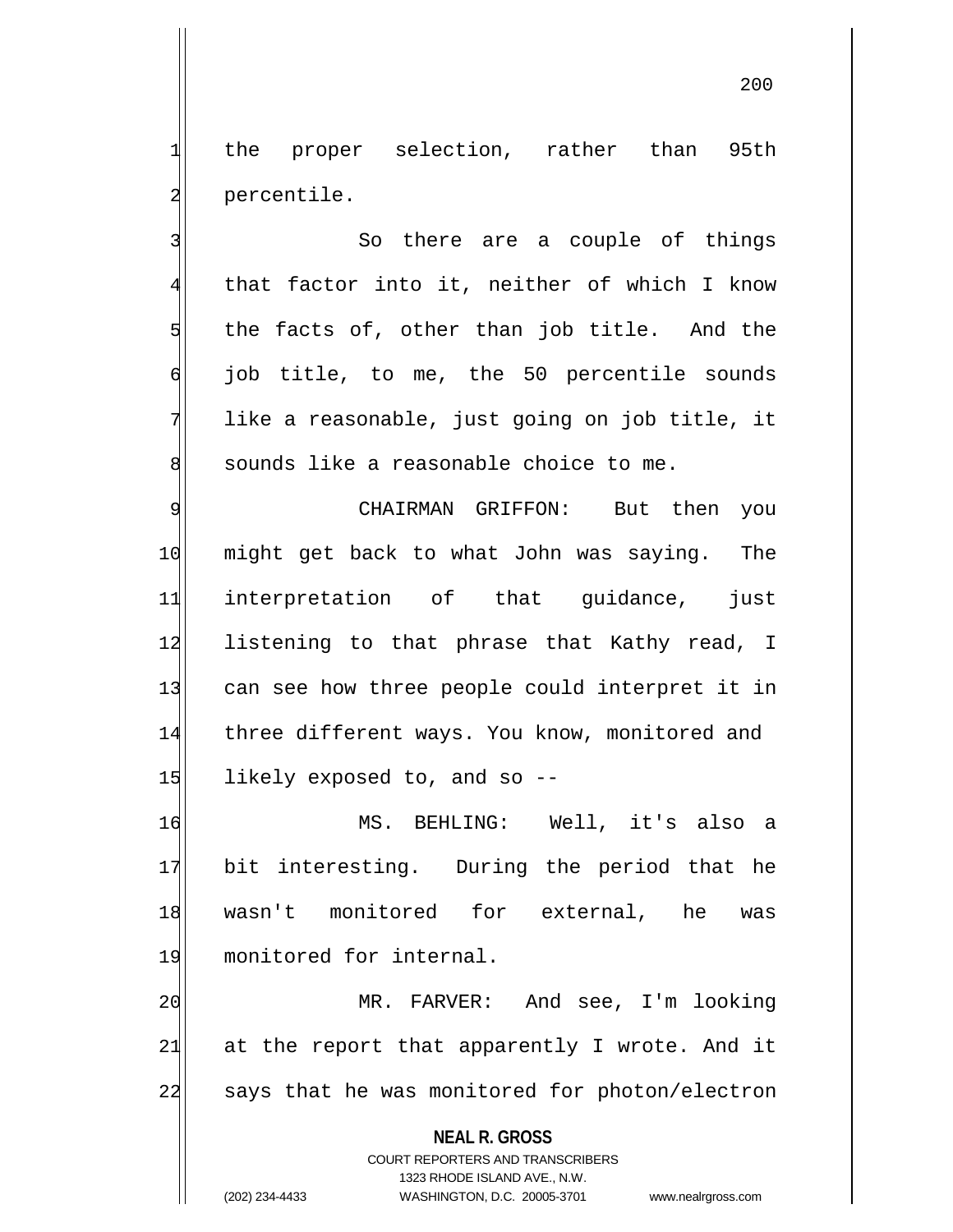**NEAL R. GROSS** COURT REPORTERS AND TRANSCRIBERS 1323 RHODE ISLAND AVE., N.W.  $1$  dose from '67 through '69, and from '80 2 through '89. And then from '70 through '79, 3 there was no monitoring, external monitoring. 4 So I wrote that he was assigned a  $5$  non-construction coworker dose at  $50^{th}$ 6 percentile. Because I felt that he was likely 7 exposed to intermittent low levels of external 8 radiation. So I interpreted differently. 9 MR. CALHOUN: That makes sense. 10 CHAIRMAN GRIFFON: Seems 11 reasonable, yes. 12 MR. SIEBERT: That's how it was 13 interpreted in the original assessment from 14 us. 15 | MR. FARVER: But I don't know. I 16 could argue and also see it the other way. 17 How do I know that, that it was intermittent 18 low levels? I don't know. 19 CHAIRMAN GRIFFON: Did his job 20 title change from those three different 21 periods? 22 MS. BEHLING: No.

<sup>(202) 234-4433</sup> WASHINGTON, D.C. 20005-3701 www.nealrgross.com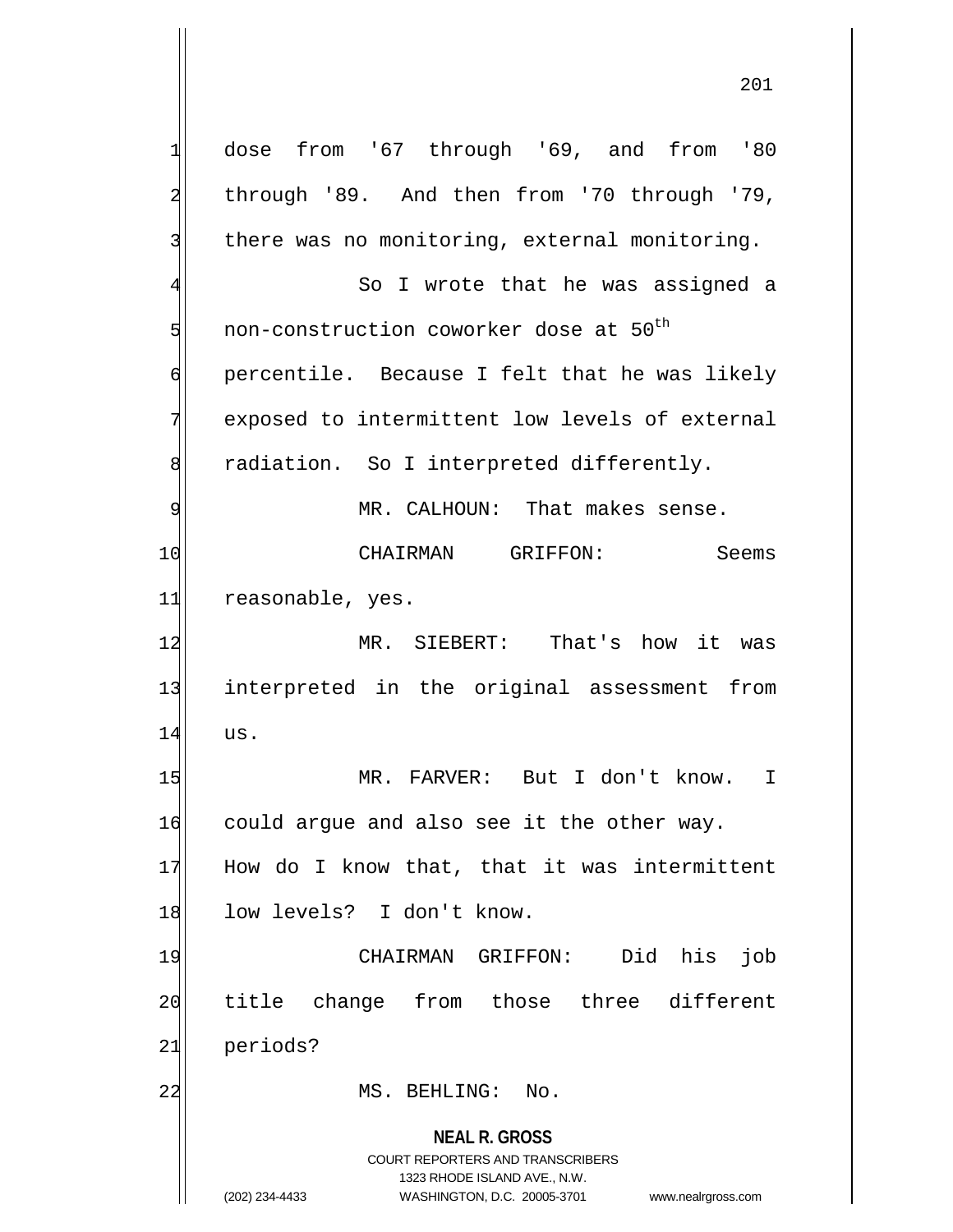**NEAL R. GROSS** COURT REPORTERS AND TRANSCRIBERS 1 MR. FARVER: I don't think we have 2 information on that. 3 MR. HINNEFELD: We may not know. 4 CHAIRMAN GRIFFON: Right, may not 5 know. 6 MR. HINNEFELD: Sometimes we don't  $7$  have the last job title. 8 MR. STIVER: And also there's that 9 uncertainty about what really a production 10 foreman is doing. 11 MR. HINNEFELD: He was not a 12 production foreman. 13 MR. STIVER: I mean, with the 14 particular job title. 15 MEMBER CLAWSON: You know that's 16 what's always bothered me. Because working in 17 the industry, usually nine times out of ten I 18 have a foreman right alongside me that is an 19 independent overseer of what I'm doing, for 20 security reasons and also for other things. 21 That's why I really always shy 22 away when they throw out somebody's job title.

1323 RHODE ISLAND AVE., N.W.

(202) 234-4433 WASHINGTON, D.C. 20005-3701 www.nealrgross.com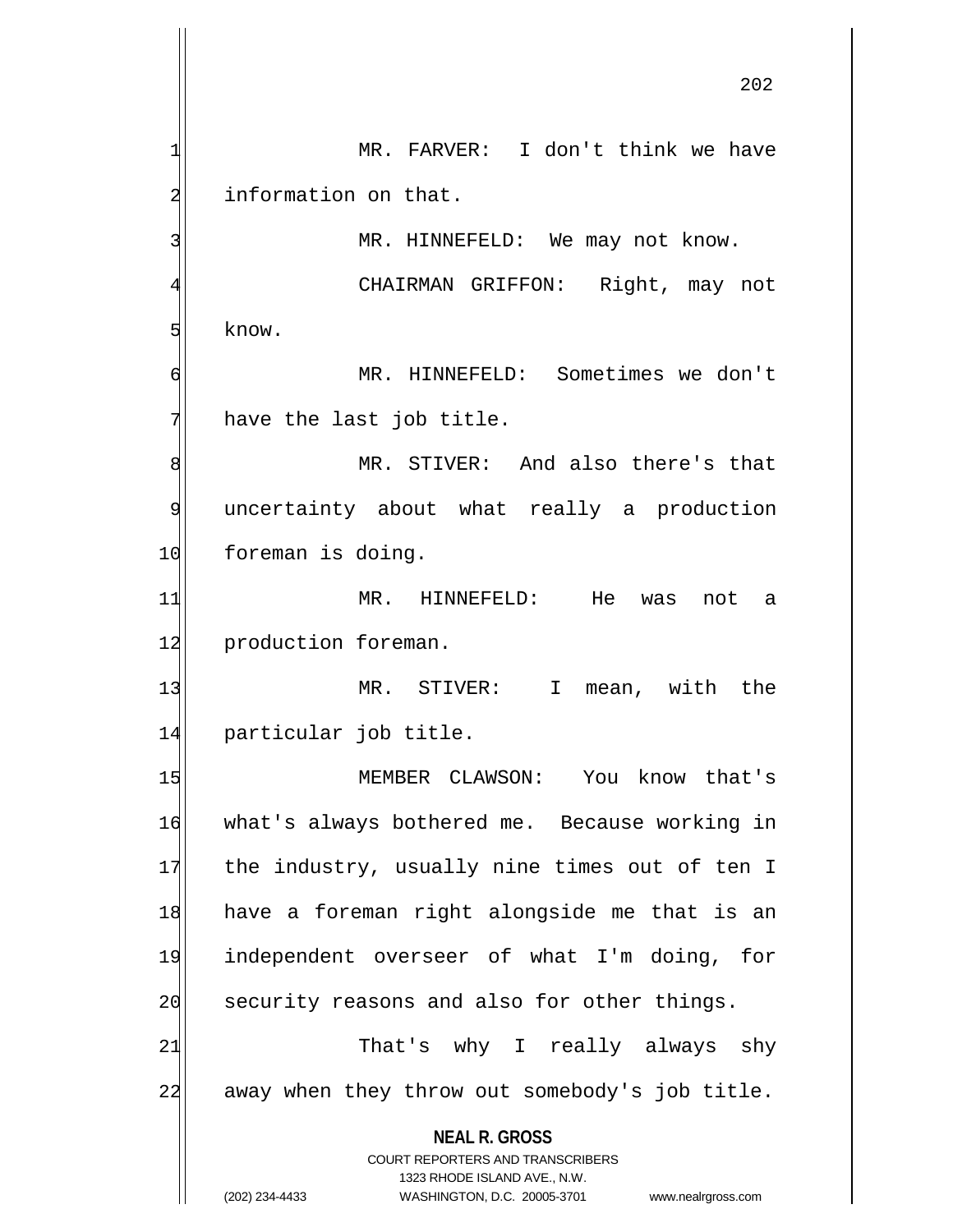1 Because, boy, there's a lot of interesting 2 ones that fit into it. And that's why it 3 makes me nervous. Because usually he's got as 4 much or sometimes more than I have in dose.

5 MR. SIEBERT: And one other thing  $\mathfrak{h}$  that we take into account is looking at, in a 7 case like this, where the individual actually 8 was monitored for a significant portion, on 9 either side, what coworker dose looks 10 reasonable compared to what he was getting 11 when he was being monitored.

12 Because it seems like if the 13 individual's being monitored, and he's getting 14 20 millirem per year, and then he has a ten 15 year non-monitored period, we're not going to 16 give him three rem per year.

17 MR. STIVER: Yes. Assuming his 18 exposure scenario is essentially the same --

19 MR. SIEBERT: Right. But once 20 again, putting all these things together,  $21$  that's another piece of the puzzle we need to  $22$  look at.

**NEAL R. GROSS**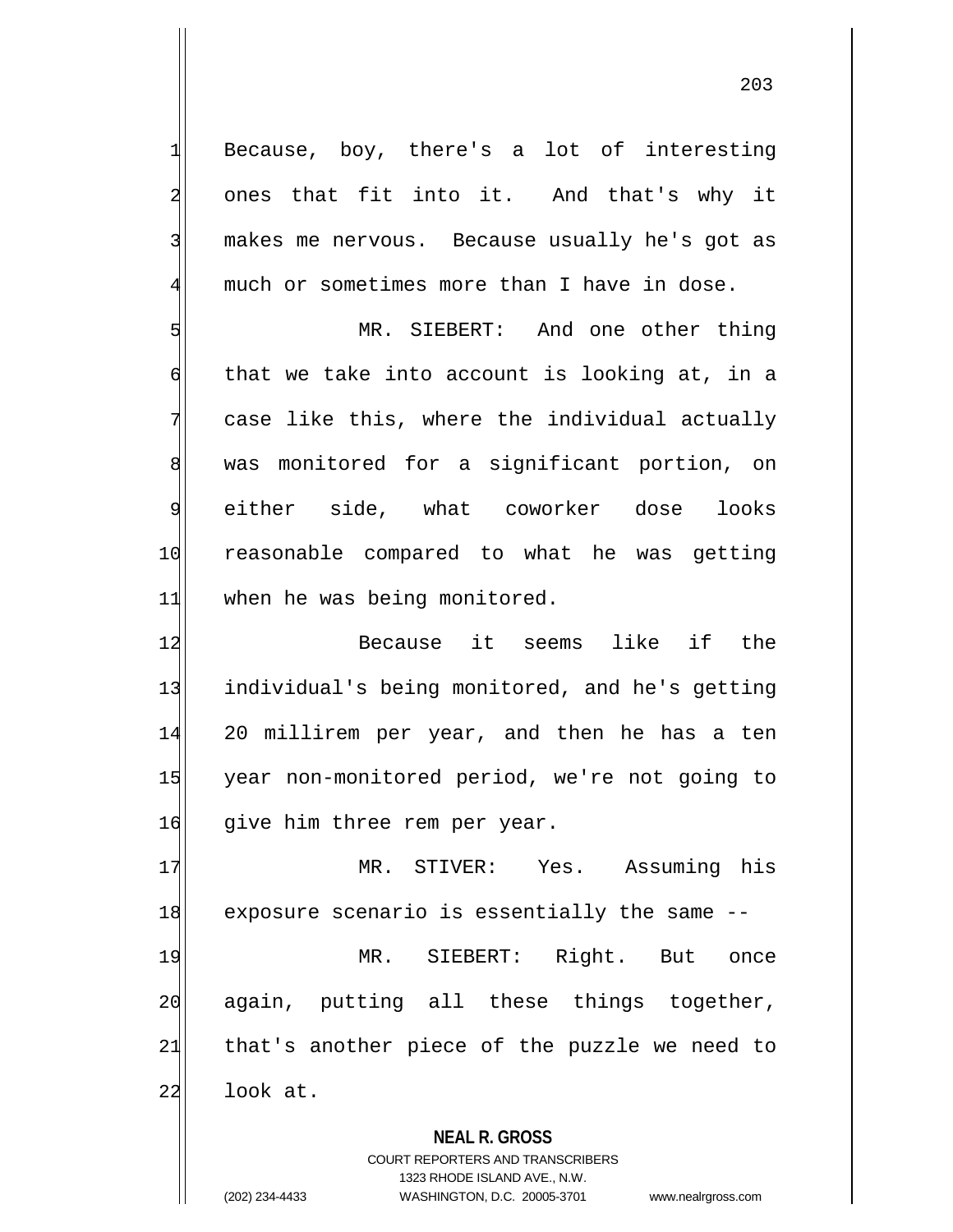**NEAL R. GROSS** COURT REPORTERS AND TRANSCRIBERS 1323 RHODE ISLAND AVE., N.W. 1 MR. FARVER: Is that type of 2 wording in the documentation, the guidance 3 about: they should look at the surrounding 4 doses? I think it's a good idea. 5 MR. SIEBERT: We do look at that. 6 Matt, do you happen to know if that's in OTIB- $7$  20? I know we updated OTIB-20 to put some of 8 this wording in, when we discussed it ad 9 | nauseam before. Putting Matt on the spot. 10 MR. SMITH: Yes. I'd have to go 11 pull it up quick. And I don't know that we 12 talk about comparing the dose levels. That 13 may be encompassed in one of the procedures, 14 however. 15 MR. FARVER: I think it should be 16 included somewhere, just because that's just 17 another check on the system. 18 MR. STIVER: I may be wrong, but I 19 think I recall seeing that in the external 20 implementation guide. 21 MR. SMITH: It might also be in 22 Procedure-6.

<sup>(202) 234-4433</sup> WASHINGTON, D.C. 20005-3701 www.nealrgross.com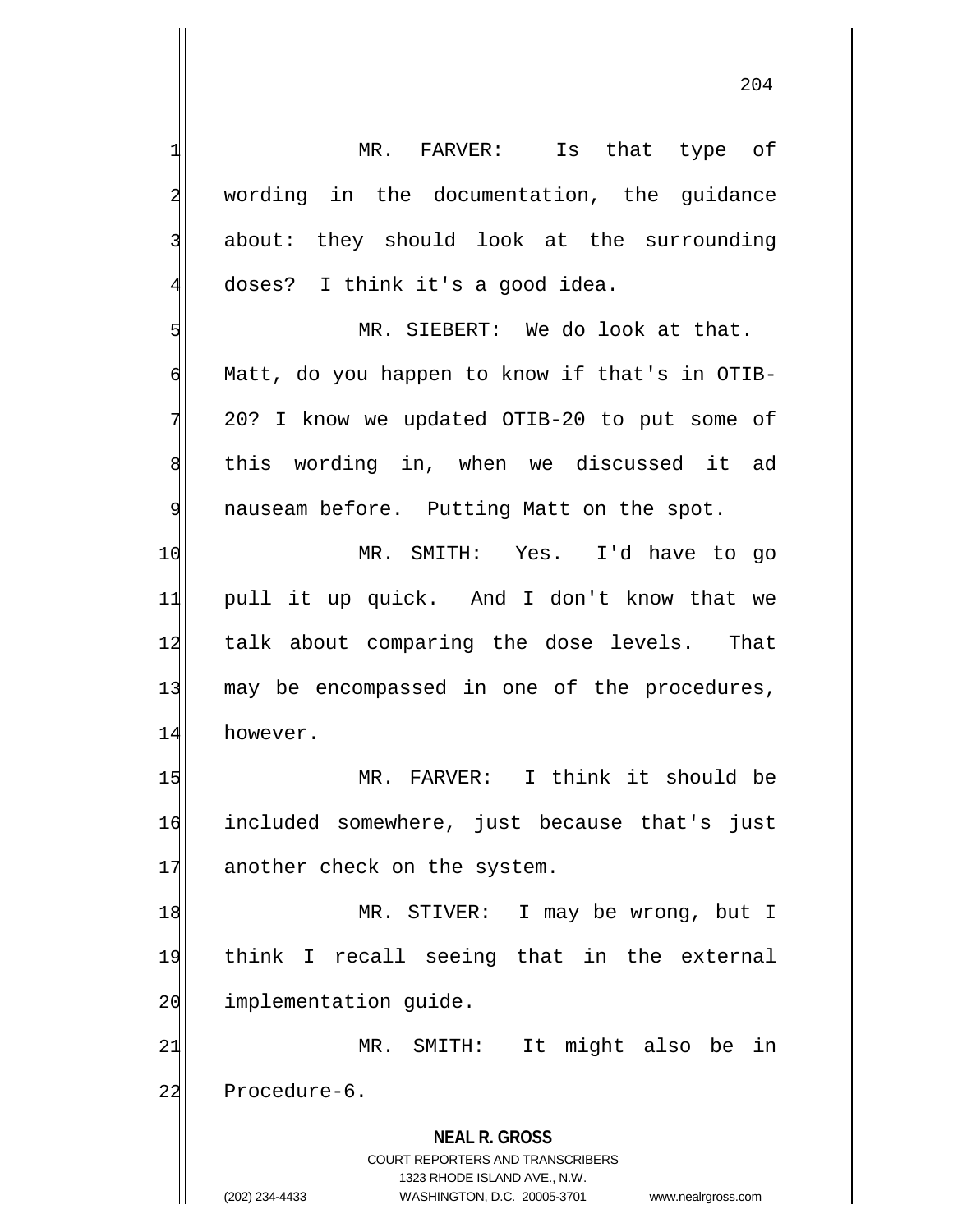1 MEMBER RICHARDSON: Kathy, could I 2 ask two questions? I'm still trying to get 3 caught up. This is David Richardson. Maybe  $4$  the first one is: characterizing Method A and  $5$  Method B, are they on equal footing? Is one 6 6 6 preferred over the other?

7 MS. BEHLING: Well, what we were 8 trying to do, and again this was somewhat of 9 John Mauro's philosophy at the time, Method A 10 is supposed to be equivalent to what NIOSH is 11 doing. We are comparing apples with apples.

12 With Method B, John used to call 13 it -- and I don't believe John Mauro is on the 14 phone here. He thought he might be able to 15 join later in the day. And I hope I'm going 16 to explain this correctly.

17 But John would always talk about: 18 let's go in and let's use a single basis 19 document which gives us a history of the site, 20 so I understand what this person was exposed  $21$  to. But then let's do that practical health 22 physics back-of-the-envelope type

**NEAL R. GROSS**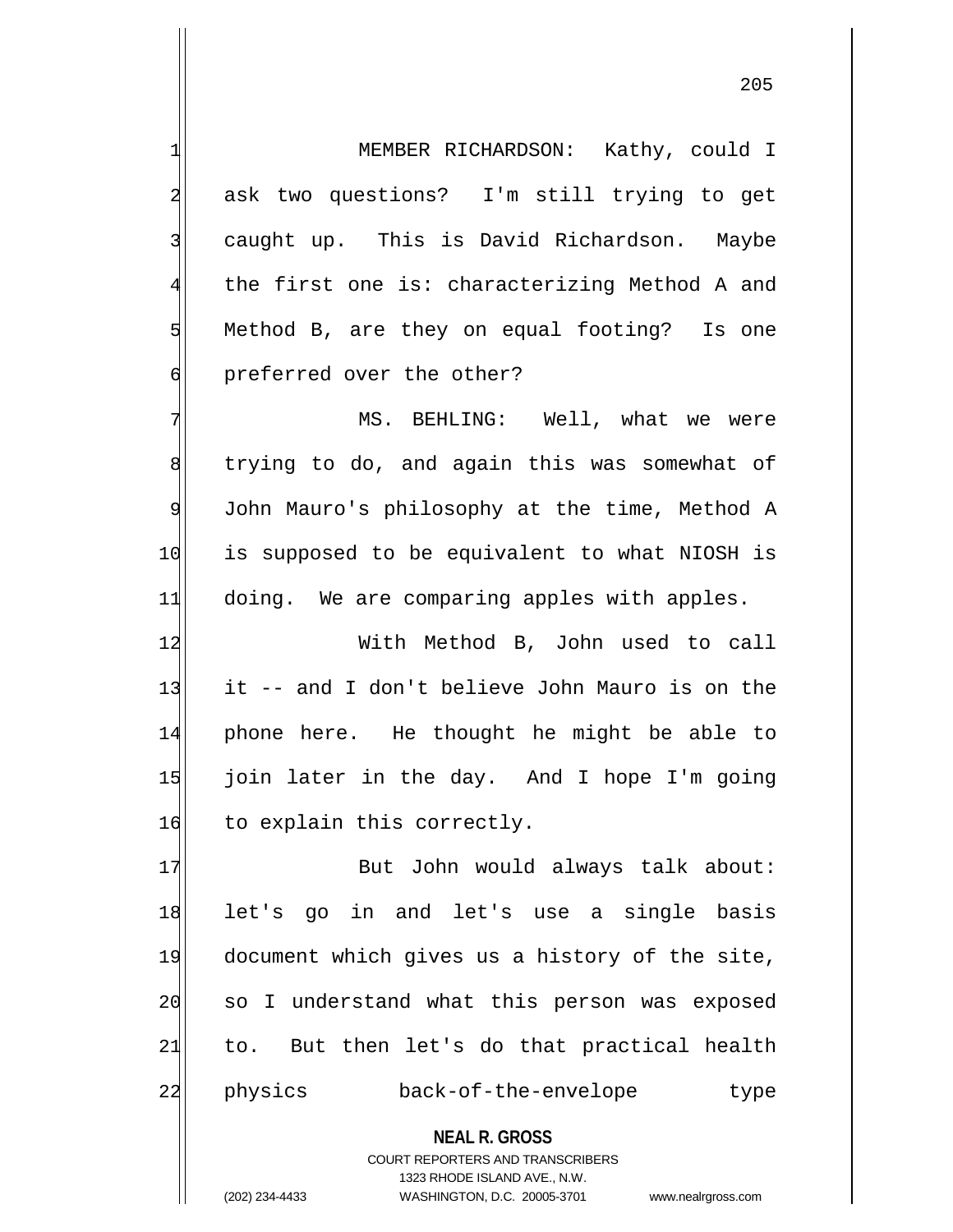calculations.

| However, when John actually got                |
|------------------------------------------------|
| into this, it went a lot further than that.    |
| He realized he couldn't just do back-of-the-   |
| envelope type calculations with some of these  |
| things. But that was the initial philosophy.   |
| And, Doug, you can maybe expand on this a bit. |
| MR. SIEBERT: Yes. That helps.                  |
| That was what I was looking for.               |
| MS. BEHLING: Okay.                             |
| MEMBER RICHARDSON: On Page 9 of                |
| the draft, SC&A-TOR-DDR2012/CN016 --<br>the    |
| document that you sent us. It lays out for     |
| the medical doses, occupational medical doses. |
| It struck me that maybe SC&A had               |
| switched around. Because in a sense the        |
| Method B was conforming to what NIOSH is       |
| doing. And Method A looked more, to me, like   |
| back-of-the-envelope approach.<br>It's<br>a    |
| dividing by a factor of 1.3 to account for the |
| uncertainty. Whereas Method B and NIOSH were   |
| entering in a dose and assuming a distribution |
|                                                |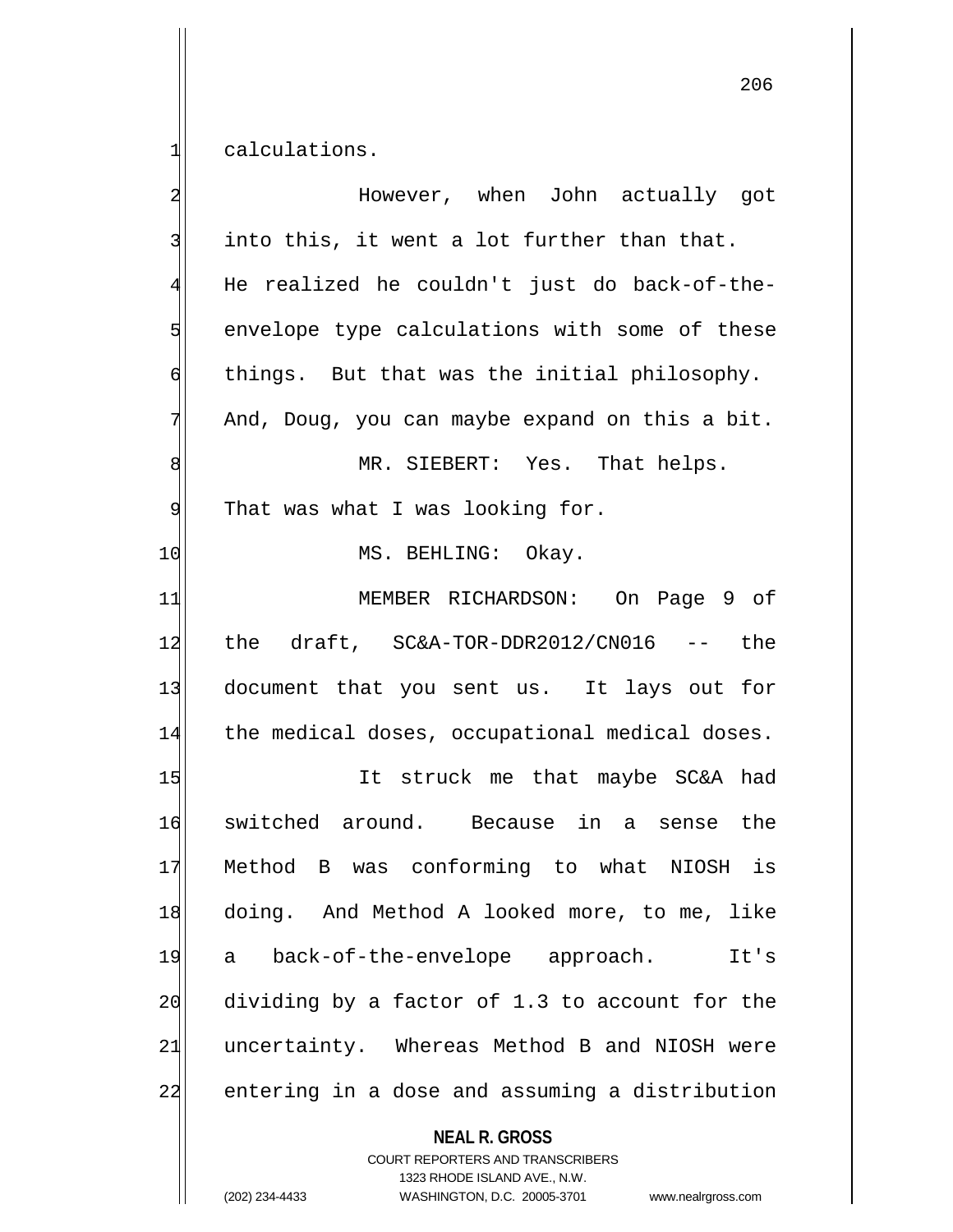1 with some uncertainty around it. Am I right 2 about that, or not understanding?

3 MS. BEHLING: No. You're correct.  $4$  And again, this was one of the areas that, if  $5$  you go into the procedure, Method A went into 6 the procedures that we are going to select an 7 annual X-ray frequency. Because the procedure 8 indicates that that would be appropriate to 9 do.

10 Now with Method B, he went in and 11 actually looked at the 12 X-ray exams that 12 were in there, and decided that he was going  $13$  to calculate a dose for only those 12.

14 In actuality, NIOSH correctly used  $15$  ten of those X-ray exams, because two of them 16 were on the hand, and they were from an 17 injury. So really only ten of them were 18 associated with the test injury.

19 MEMBER RICHARDSON: I guess I'm 20 focusing not so much on the counting of the  $21$  number of X-ray exams as the handling of the  $22$  uncertainty in the estimate of the X-ray dose.

**NEAL R. GROSS**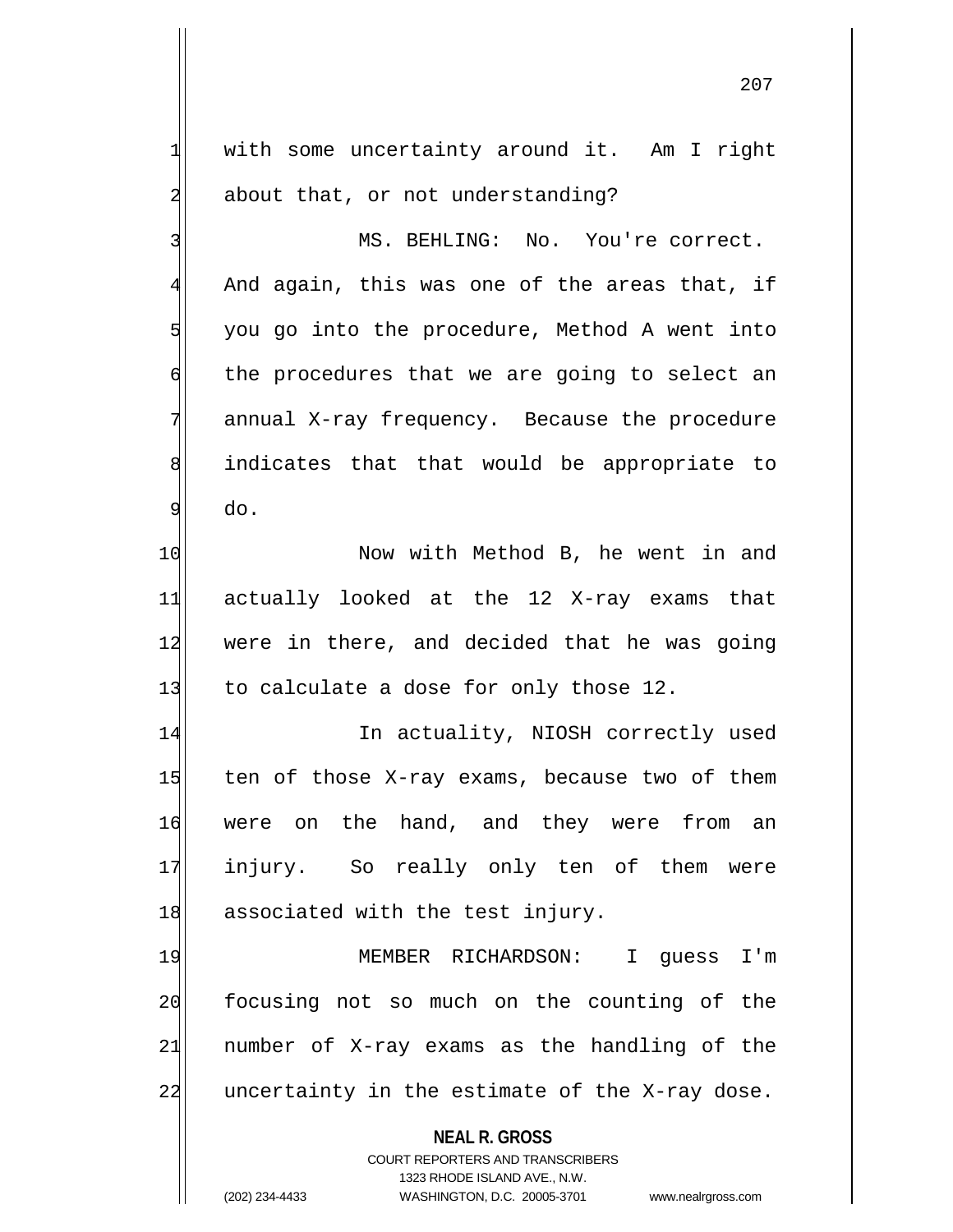**NEAL R. GROSS** COURT REPORTERS AND TRANSCRIBERS 1323 RHODE ISLAND AVE., N.W. 1 1 Taking an assumption, I quess, a 2 historical assumption about what a dose from  $3$  an X-ray exam is, and dividing it by a factor 4 of -- or multiplying it by a factor of 1.3, to  $5$  account for that uncertainty, because you 6 actually haven't measured the X-ray dose,  $7$  versus entering it in as a distribution. 8 MS. BEHLING: Multiplying by 1.3 9 is in keeping with the procedure, I believe. 10 MEMBER RICHARDSON: In keeping  $11$  with the  $-$ 12 MS. BEHLING: With the procedure 13 and with the Technical Basis Document. 14 MEMBER RICHARDSON: So NIOSH 15 didn't do that correctly when they entered it 16 in as a -- what, a normal distribution with a 17 standard deviation of 30 percent? 18 MS. BEHLING: I believe you can do 19 either one. 20 MR. SIEBERT: Yes, I'd like to  $21$  point out the best estimate is to use the 22 actual value with a normal distribution with

(202) 234-4433 WASHINGTON, D.C. 20005-3701 www.nealrgross.com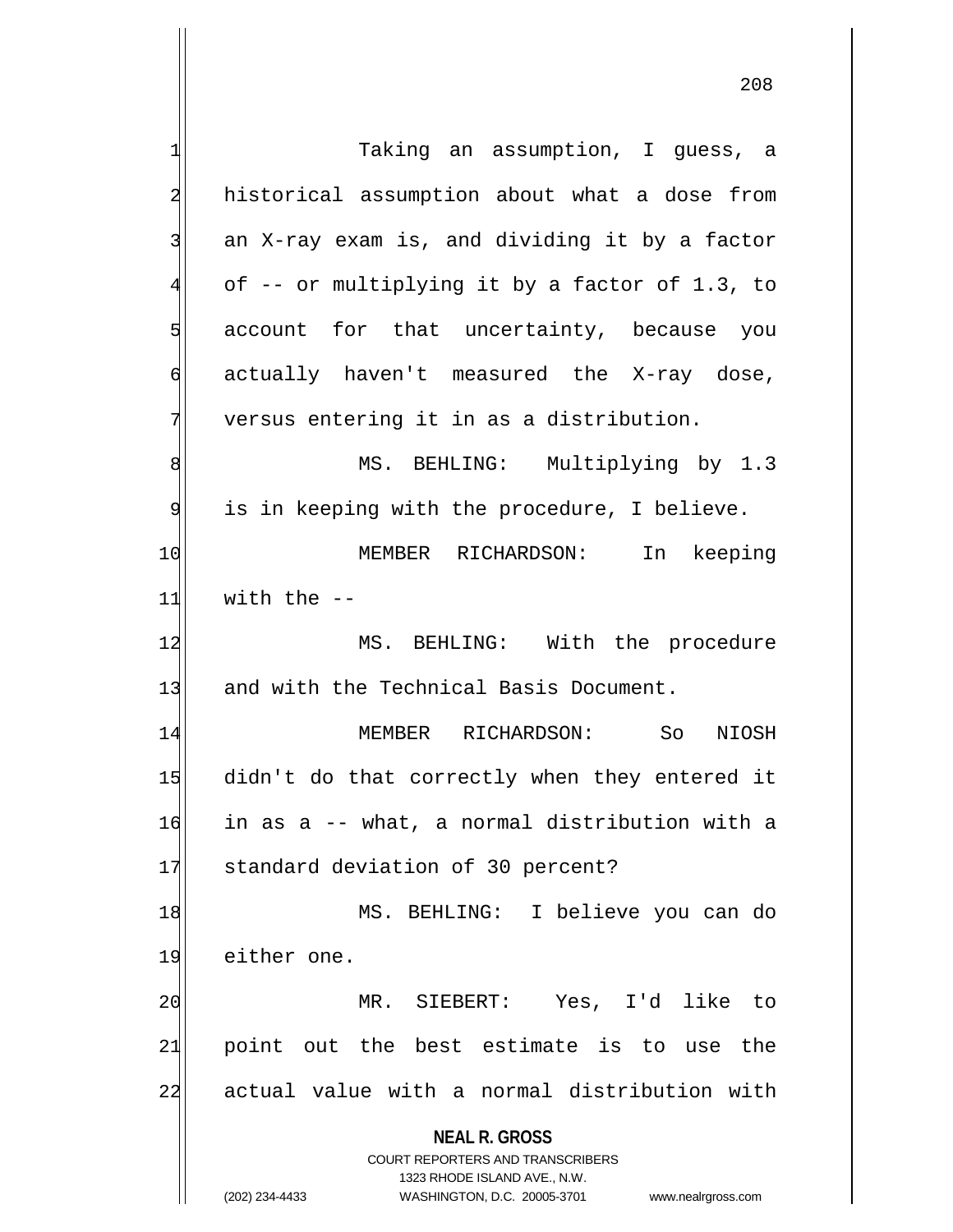**NEAL R. GROSS** COURT REPORTERS AND TRANSCRIBERS 1323 RHODE ISLAND AVE., N.W.  $1$  30 percent, as an overestimating assumption. 2 al int's multiplying by 1.3, just to 3 take the high end of the distribution in mind. 4 So when it's an overestimate non-comp claim,  $5$  multiplying by 1.3, rather than doing the 6 whole distribution, was a common practice. 7 We don't do that anymore. We do 8 them all now as best estimate, with the actual 9 value and the 30 percent normal distribution. 10 Both are acceptable. One is an overestimate, 11 only taking into account the positive 12 uncertainty, as opposed to giving it the 13 distribution. 14 MS. BEHLING: Thank you, Scott. 15 MR. SIEBERT: Sure. 16 MR. STIVER: So it was kind of in 17 line with using the Monte Carlo methods and 18 calculations. 19 MEMBER RICHARDSON: Right, wanting 20 to do less Monte Carlo sampling, so you enter  $21$  it in as a constant, and a constant at one 22 standard deviation above the mean of the

(202) 234-4433 WASHINGTON, D.C. 20005-3701 www.nealrgross.com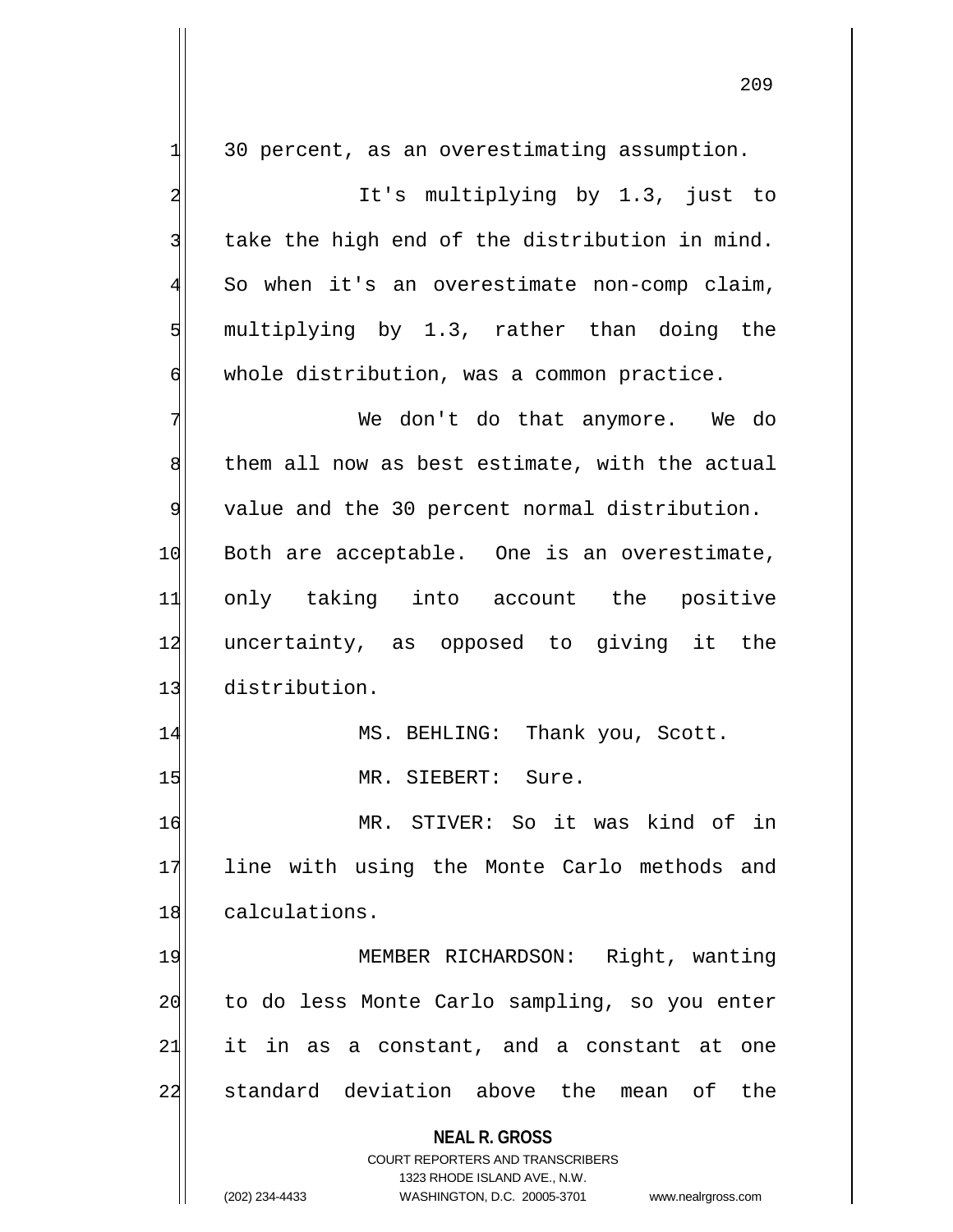**NEAL R. GROSS** COURT REPORTERS AND TRANSCRIBERS 1323 RHODE ISLAND AVE., N.W. 1 normal distribution. That's what you're 2 saying? 3 MR. SIEBERT: Right.  $4$  CHAIRMAN GRIFFON: 84<sup>th</sup> percentile. 5 MEMBER RICHARDSON: So that's a 6 different percentile, again. 7 CHAIRMAN GRIFFON: Yes, it would 8 be. 9 MEMBER RICHARDSON: It's a quirky 10 percentile. Okay. And can we go down and 11 look at the -- still I'm just trying to 12 understand -- the appendices list all the 13 values that are entered in. This is the 14 appendices of the other document, first blind 15 DR, January 2009. If you go down to Page 20 16 you start to get these appendices, where all 17 the doses are entered in. 18 MS. BEHLING: The IREP run. 19 MEMBER RICHARDSON: And now that's 20 the IREP input data for A, B, or NIOSH? 21 MS. BEHLING: For A. 22 MR. STIVER: That would be A.

(202) 234-4433 WASHINGTON, D.C. 20005-3701 www.nealrgross.com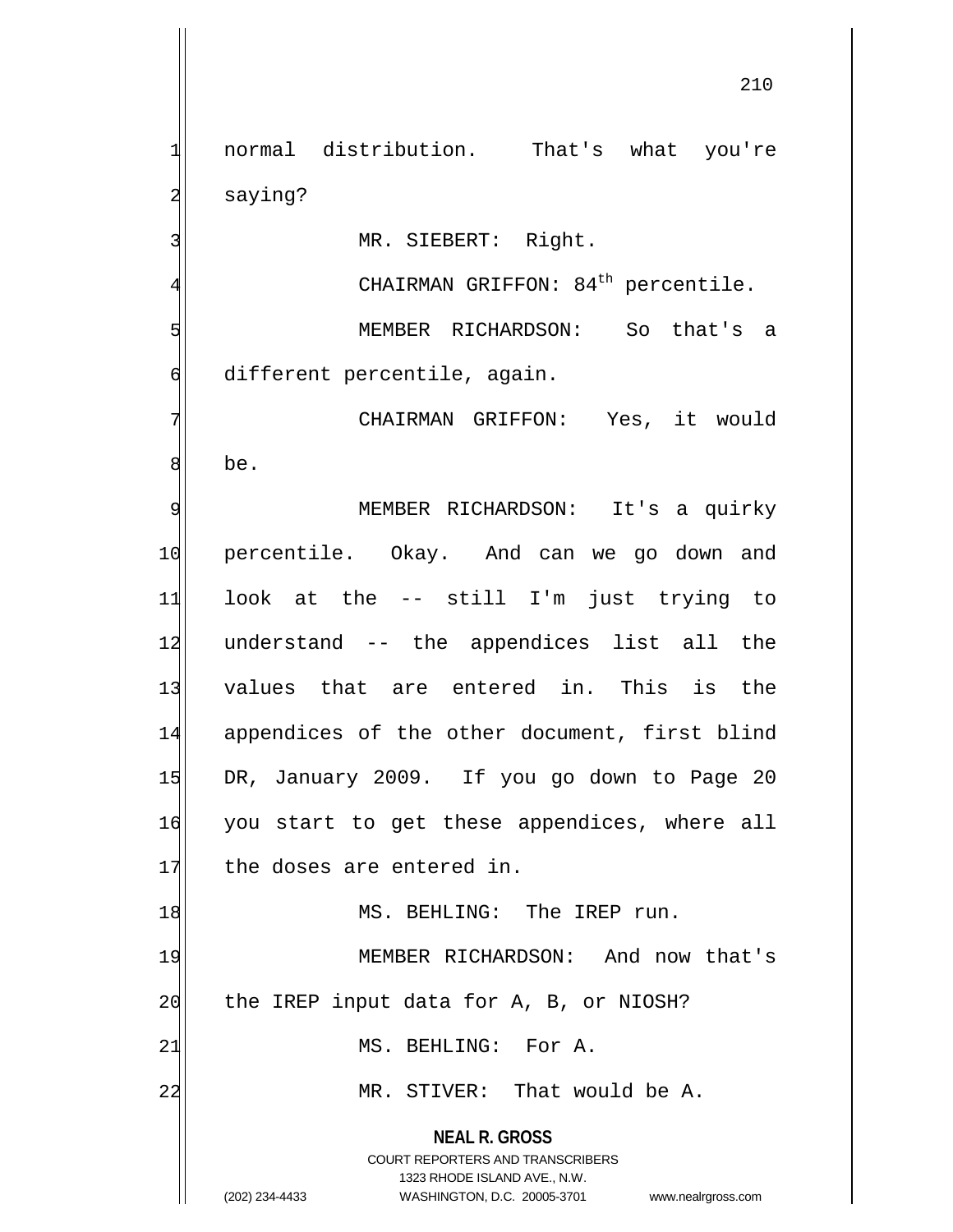**NEAL R. GROSS** COURT REPORTERS AND TRANSCRIBERS 1323 RHODE ISLAND AVE., N.W. 1 MS. BEHLING: Yes. The report 2 that we initially did was a dose 3 3 reconstruction using two methods, Method A and 4 Method B. And none of that data in there  $5$  reflects anything that NIOSH did. 6 NIOSH's data is only included in 7 the comparison. And so halfway through the 8 report, you will see the IREP input data for 9| Method A at the end of the report. You'll see 10 -- now let me be sure I'm correct here. 11 MR. STIVER: Beginning on Page 44 12 is the Method B. 13 MEMBER RICHARDSON: So if we start 14 at Method A with Table I-1, there's a series 15 of rows in the table about dose values that 16 are entered. And this is, again, just for my 17 understanding. 18 The first row, Exposure 1, there 19 was a recorded dose in 1969 for this worker. 20 There's an assumption about the energies. And  $21$  the value that's entered in is a constant  $22$  distribution with a value of  $0.194$ .

(202) 234-4433 WASHINGTON, D.C. 20005-3701 www.nealrgross.com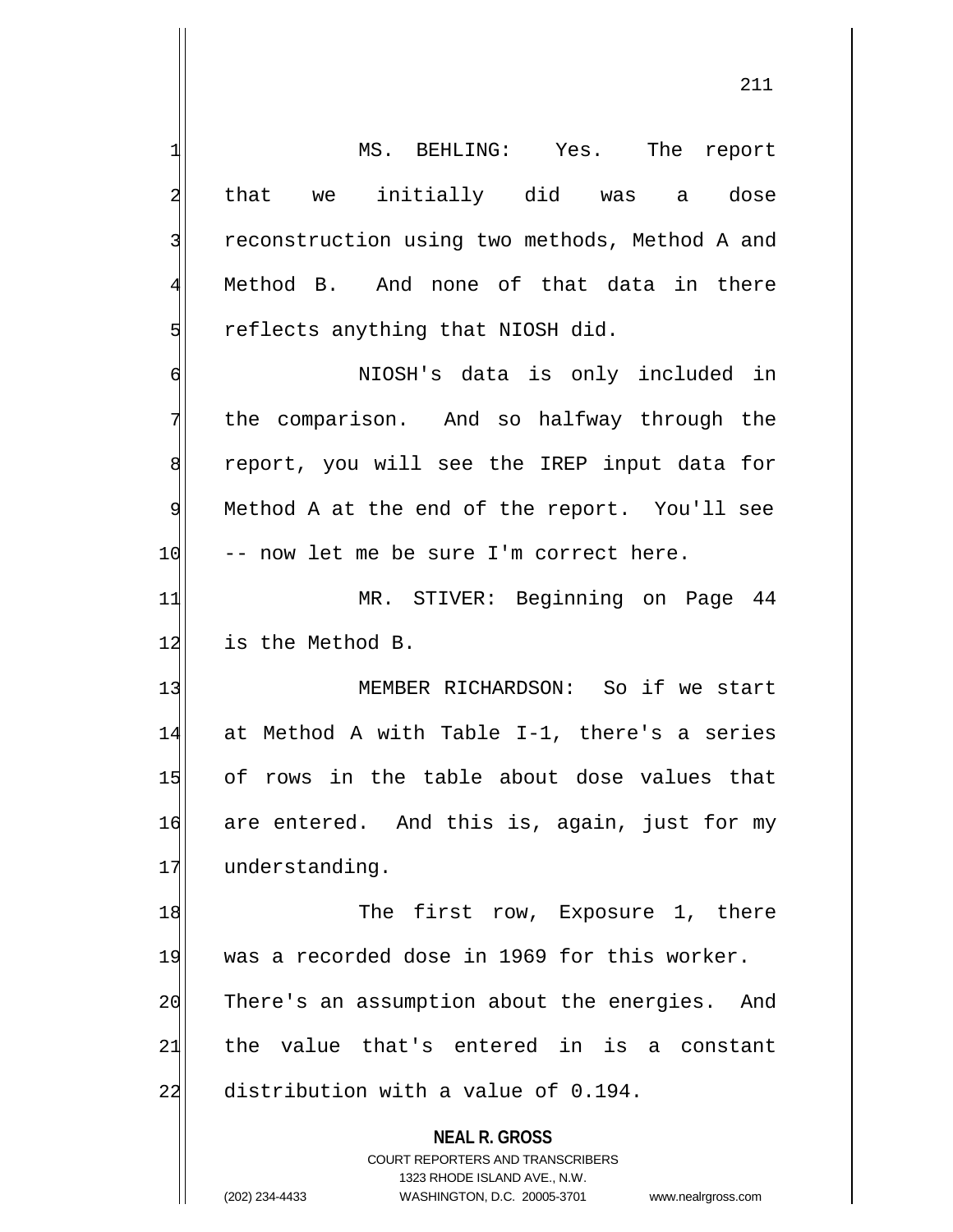**NEAL R. GROSS** COURT REPORTERS AND TRANSCRIBERS 1323 RHODE ISLAND AVE., N.W. (202) 234-4433 WASHINGTON, D.C. 20005-3701 www.nealrgross.com 1 So under Method A here, under your 2 idea, you've done some correction again for 3 the dosimetry, a correction dosimetry 4 response, I guess, angular response or energy  $5$  response. But why is that value entered in as 6 a constant there? Because it's a recorded 7 dose, right? 8| MS. BEHLING: Yes, it is. We 9 generally entered it as a constant as a 10 claimant-favorable assumption. Doug, I'm  $11$  going to look to you for  $-$ 12 MR. FARVER: And I'm trying to 13 think if that's something we did, or if that 14 was something that was in the workbook. 15 MR. SIEBERT: Well, I would guess 16 that's because we're using the overestimating 17 DCF of one, versus an actual DCF. 18 MR. FARVER: It probably wasn't 19 for that one. 20 MR. SIEBERT: Not for that one? 21 MEMBER RICHARDSON: That's up 22 earlier in the page, where you get the 1.94.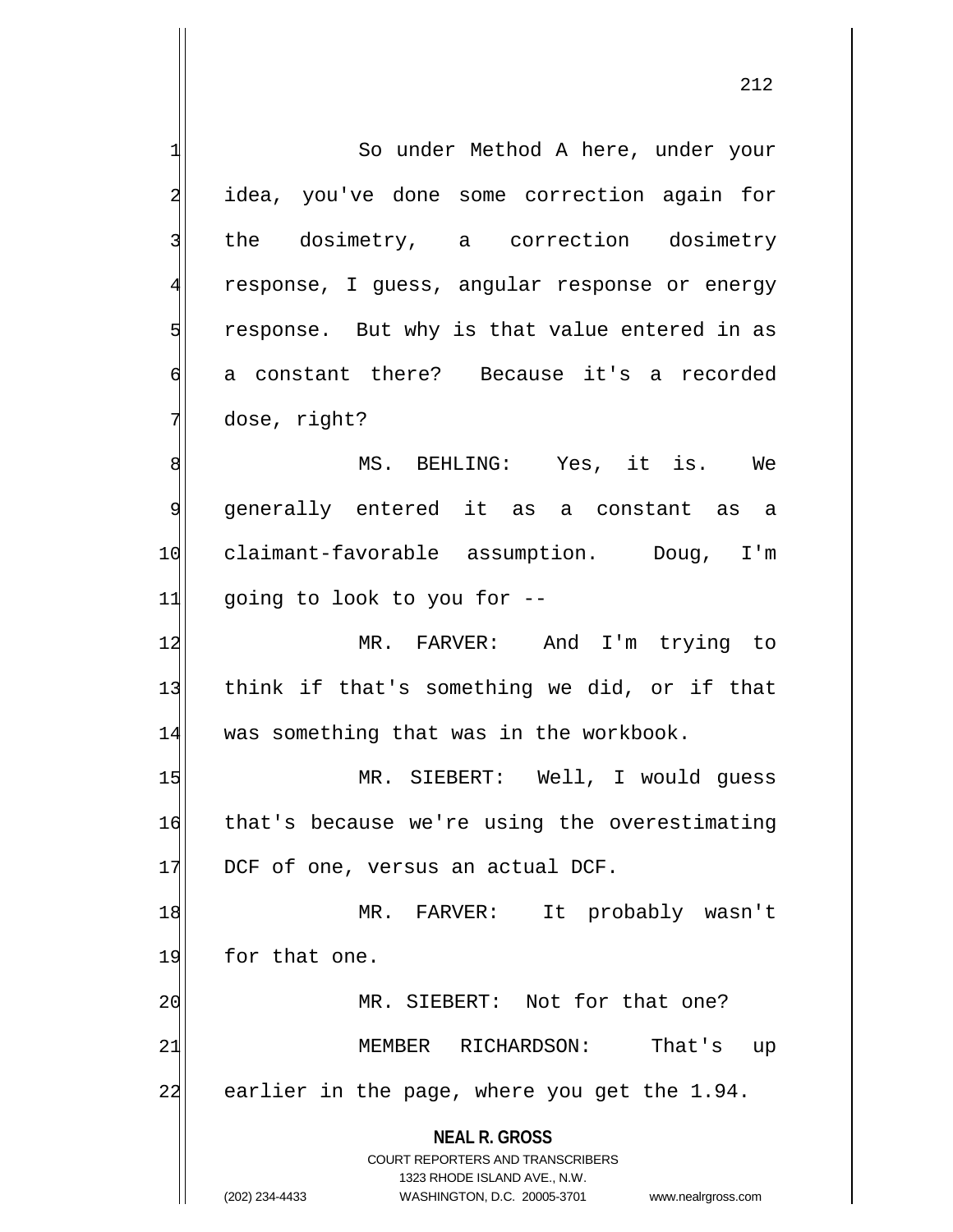| 1              | MR. STIVER: It can be kind of                                       |
|----------------|---------------------------------------------------------------------|
| $\overline{a}$ | confusing, because a lot of these dates                             |
| 3              | represent different types of exposures.                             |
| 4              | MEMBER RICHARDSON: So it's<br>on on                                 |
| 5              | Page 12? You've a recorded dose of 0.1.39                           |
| 6              | rem. And you've got a series of factors that                        |
| 7              | it's multiplied by, dosimeter CF uncertainty.                       |
| 8              | So you're saying because you've                                     |
| 9              | taken an uncertainty factor of 1.1 and                              |
| 10             | multiplied it by it, that you enter it in as a                      |
| 11             | constant?                                                           |
| 12             | MS. BEHLING: I'm looking.                                           |
| 13             | MR. FARVER: I'm looking too.                                        |
| 14             | MS. BEHLING: I think we used the                                    |
| 15             | actual DCF values on these, Doug, didn't we?                        |
| 16             | MR. FARVER: We did. We took the                                     |
| 17             | dosimeter value times the dosimeter correction                      |
| 18             | factor times an uncertainty factor times the                        |
| 19             | organ DCF. And for the skin dose DCF of one.                        |
| 20             | MS. BEHLING: Correct.                                               |
| 21             | So is NIOSH<br>MEMBER RICHARDSON:                                   |
| 22             | convinced that it's claimant-favorable to                           |
|                | <b>NEAL R. GROSS</b>                                                |
|                | <b>COURT REPORTERS AND TRANSCRIBERS</b>                             |
|                | 1323 RHODE ISLAND AVE., N.W.                                        |
|                | (202) 234-4433<br>WASHINGTON, D.C. 20005-3701<br>www.nealrgross.com |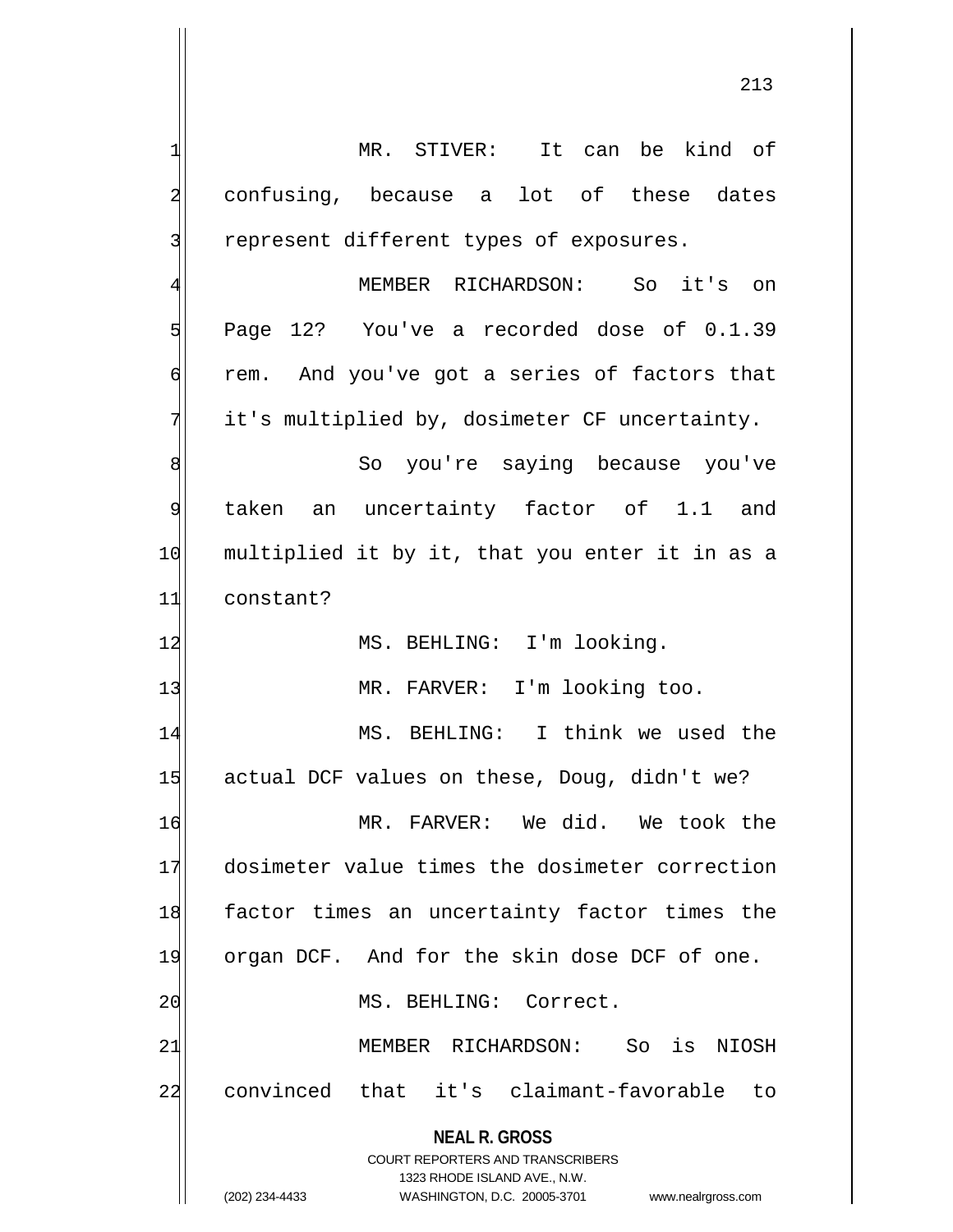$1$  enter in values as a constant at one standard 2 deviation, as opposed to allowing a normal 3 distribution with tails? I have a hard time

4 with the intuition about whether that is or is 5 not claimant-favorable.

6 CHAIRMAN GRIFFON: We've had this 7 discussion with Jim Neton a couple of times.

8 MR. HINNEFELD: It seems like Jim 9 was involved in that one before.

10 CHAIRMAN GRIFFON: Because we 11 raised the same issue earlier on it.

12 MR. HINNEFELD: It seems like we 13 demonstrated a long time ago that the issue 14 exists in a variety of situations.

15 CHAIRMAN GRIFFON: I don't recall  $16$  seeing a final sort of  $-$ 

17 MR. HINNEFELD: I don't recall 18 specifically.

19 MEMBER RICHARDSON: Part of this 20 gets back to this question earlier about how  $21$  the Monte Carlos are being done. And you've 22 got 140-odd records.

**NEAL R. GROSS**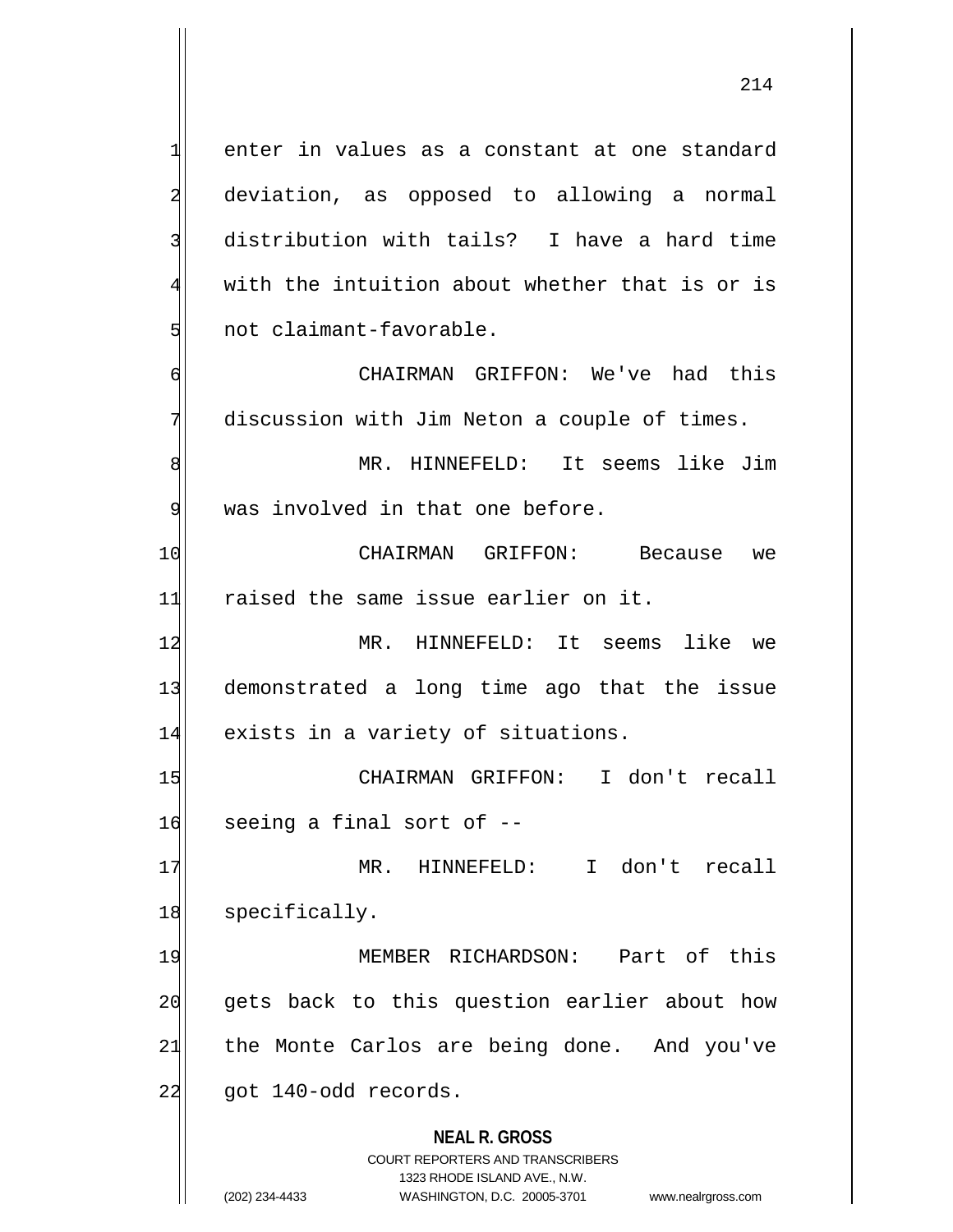1 A lot of them are entered as 2 constants. There's actually no uncertainty of 3 distribution around them. None of them are 4 normal distributions. 5 | Sould Mand you've got a few triangular 6 distributions. It's always rubbed me the 7 wrong way. They rub me the wrong way because  $\left| \right|$  they're not claimant-favorable either. 9 They're truncated. 10 But I didn't see any of what I was 11 expecting of normal distributions around 12 values. Maybe I shouldn't expect them. It  $13$  wasn't what I was  $-$ 14 MR. HINNEFELD: I don't know, 15 David. I don't recall if that approach, in 16 one batch or another, has been there forever,  $17$  as it is acceptable to use this particular --18 multiplied, particularly in medical doses 19 rather than the actual dose with the 20 distribution. And I'm not 100 percent sure why  $21$  it was ever adopted. But it's been there 22 forever. It seems like there was some work

> **NEAL R. GROSS** COURT REPORTERS AND TRANSCRIBERS 1323 RHODE ISLAND AVE., N.W.

(202) 234-4433 WASHINGTON, D.C. 20005-3701 www.nealrgross.com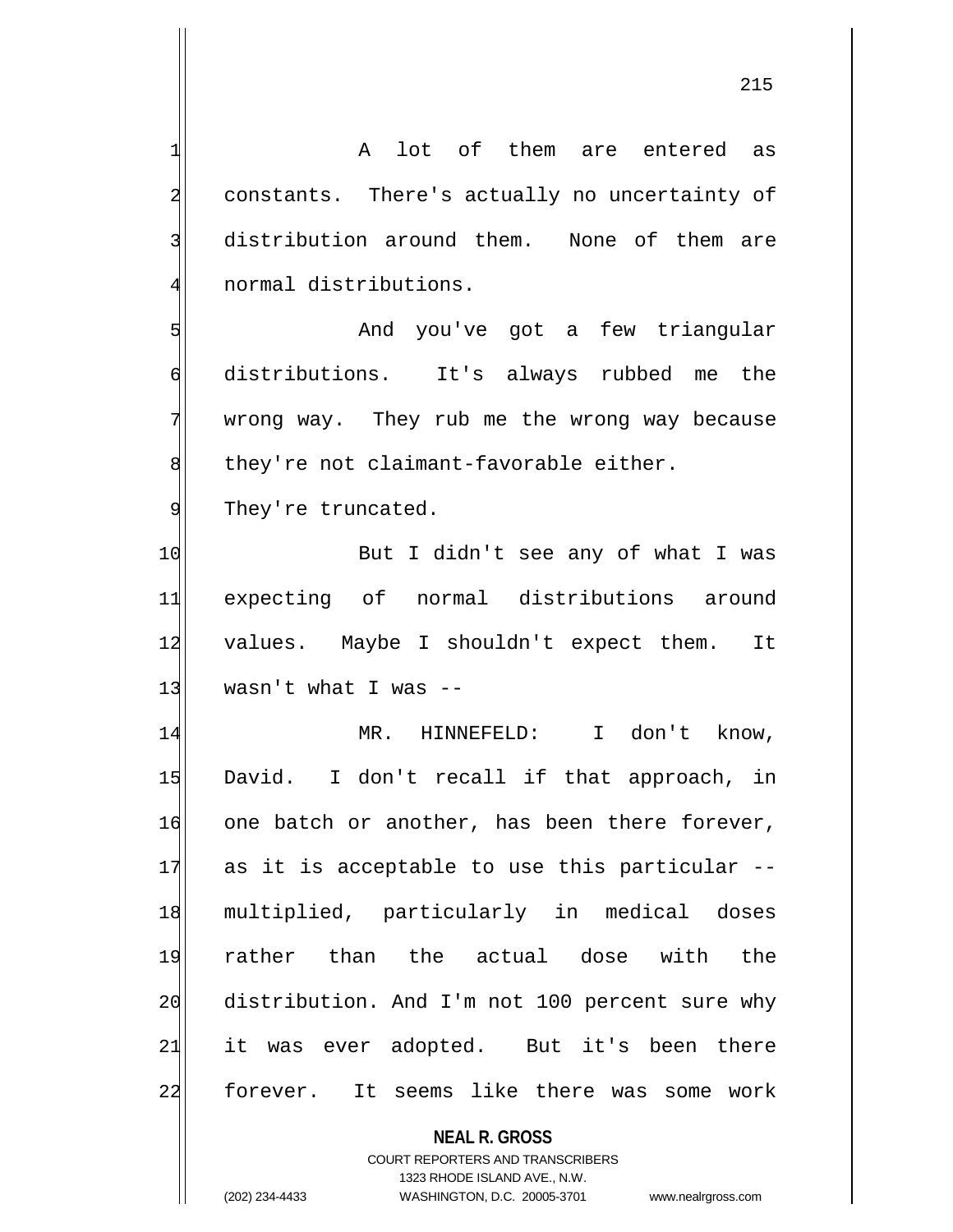1 done initially to convince ourselves it was 2 okay to do that. But it's been so long I ago I 3 don't recall.

4 CHAIRMAN GRIFFON: You might check  $5$  back with Jim on that. Because we have raised 6 this question since early on.

7 MR. SIEBERT: And once again, we 8 don't do that now. Now we use the actual 9 data.

10 MR. HINNEFELD: Yes, we don't do 11 that anymore. It'd probably be the 12 historical, for historical --

13 MR. FARVER: It looks like the 14 workbook tool put in distribution time as 15 constant. And I'm looking to see if there was 16 anyplace up front to change that, to add 17 uncertainty. In that workbook, I do not see 18 anywhere included.

19 CHAIRMAN GRIFFON: And when you 20 | say you don't do that now, Scott, that's in 21 this instance? Or I think there's other 22 instances --

## **NEAL R. GROSS**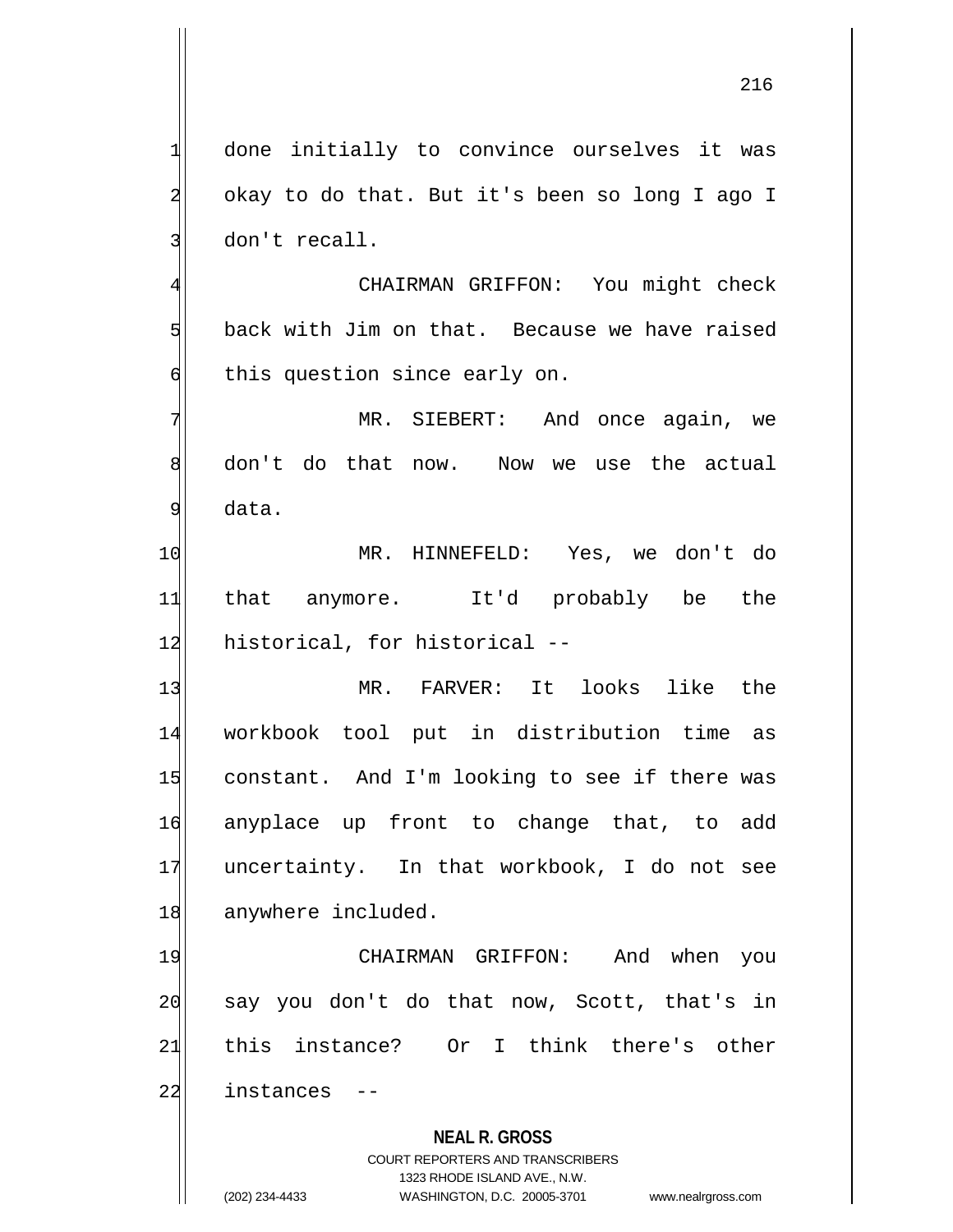1| MR. SIEBERT: For medical X-rays, 2 we use the actual value. It's an across the  $3$  board, and we use actual medical X-ray records  $4$  to do that.

5| CHAIRMAN GRIFFON: But David's 6 broader question, there's other instances 7 where you may just use a value constant, 8 8 right, as opposed to a whole distribution.

9 MR. SIEBERT: Generically, we're 10 getting away from doing that. And this kind 11 of speaks to Doug. Honestly, I'm going out on 12 a limb quessing here. But it's a pretty 13 educated guess.

14 The tool was written for 15 overestimating assumptions, if we had to do a 16 best estimate case, which would include Monte 17 Carlo calculations and include all the 18 distributions.

19 We would have used the best 20 estimate tool, which would have then been a 21 Crystal Ball calculation. That is much more 22 user-intensive, takes much more time.

> **NEAL R. GROSS** COURT REPORTERS AND TRANSCRIBERS 1323 RHODE ISLAND AVE., N.W.

(202) 234-4433 WASHINGTON, D.C. 20005-3701 www.nealrgross.com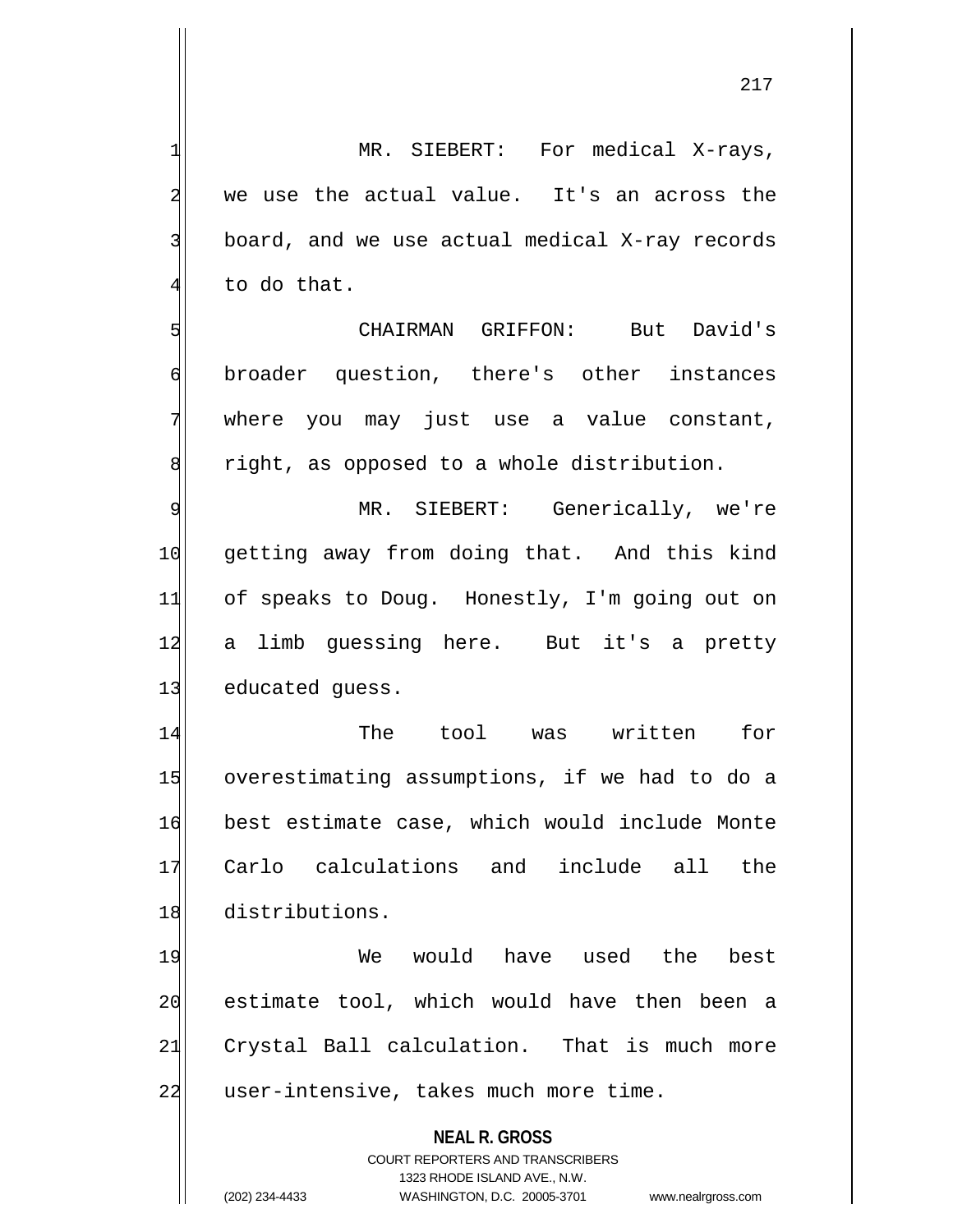$1$  So if we can use the 2 overestimating tool, and it's a non-comp 3 claim, we would, which would have those 4 overestimating assumptions in them, rather 5 than the full distribution.

6 MEMBER RICHARDSON: I have another 7 question. Let's say that you've got medical 8 doses. You just assume that the person 9 received annual medical exposures over a 20- 10 year period.

11 So the spreadsheet's going to 12 have, am I right in thinking about this, 20 13 lines of doses of a certain energy. And now  $14$  you're  $-$ 

15 MR. SIEBERT: Right, 1960, 1961, 16 right.

17 MEMBER RICHARDSON: -- you're 18 entering them in as a distribution under the 19 new way of handling this. So there's a mean 20 and an assumption of a variance for standard 21 error around it.

22 Do you know, or how those are

**NEAL R. GROSS** COURT REPORTERS AND TRANSCRIBERS

1323 RHODE ISLAND AVE., N.W.

(202) 234-4433 WASHINGTON, D.C. 20005-3701 www.nealrgross.com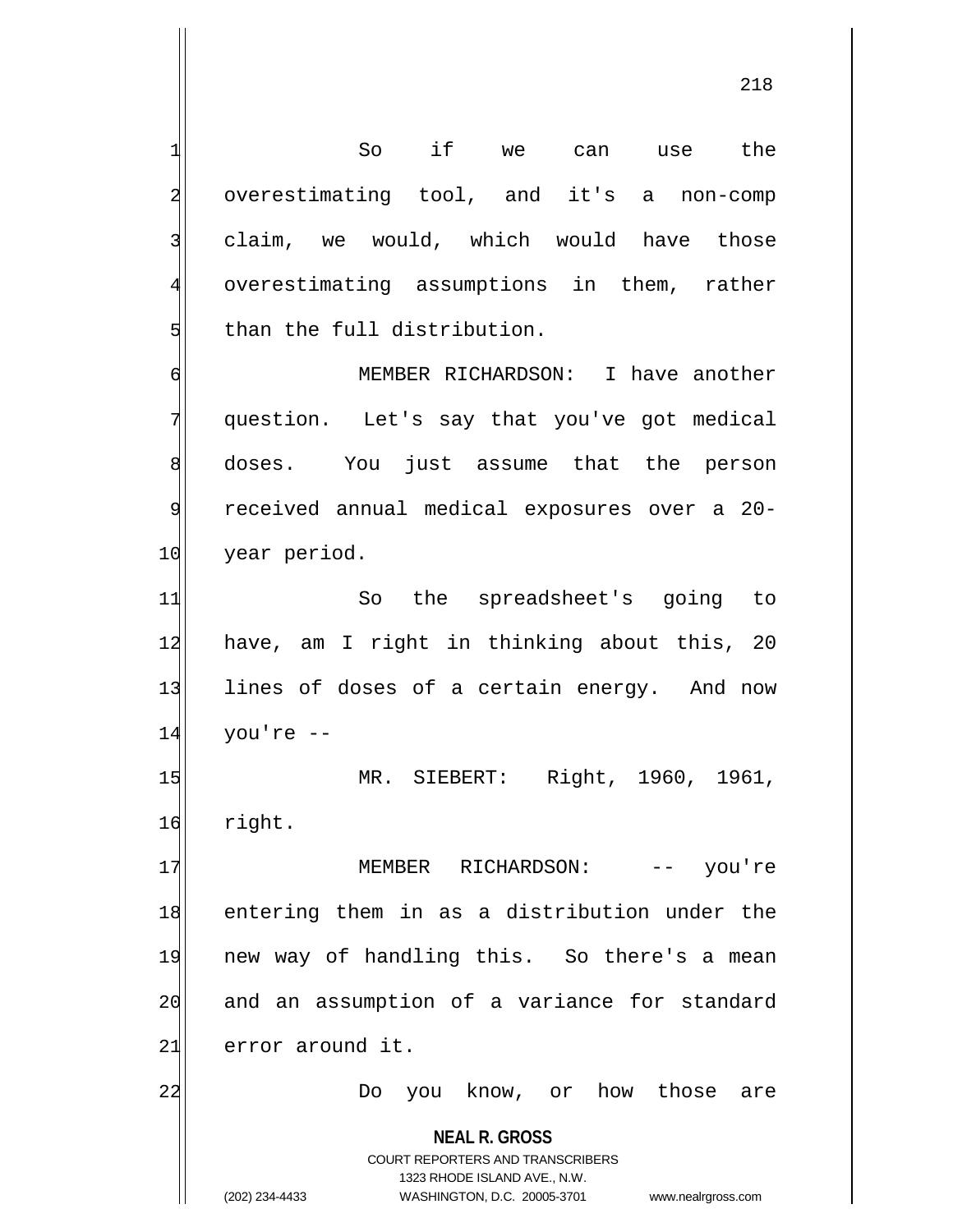**NEAL R. GROSS** COURT REPORTERS AND TRANSCRIBERS 1323 RHODE ISLAND AVE., N.W. (202) 234-4433 WASHINGTON, D.C. 20005-3701 www.nealrgross.com 1 being handled to get the post-year 2 distribution? Do you do a unique draw on each 3| one? Or do you assume that there's 4 correlation in the distributions around them? 5 MR. SIEBERT: Who wants to handle 6 6 6 an IREP question? 7 MR. HINNEFELD: Well, that would 8 be for Jim. 9 MEMBER RICHARDSON: Because in a 10 sense you could do either. You could imagine 11 each one is a unique draw. It's 12 computationally intensive, but it could be 13 done. 14 On the other hand, you could also 15 argue intuitively that there's correlation. 16 If the X-ray machine at that facility tended 17 to be delivering higher than average doses, 18 compared to some survey of doses from X-ray 19 machines in that period, then those would be 20 correlated. 21 and the view of the set of the set of the 21 and the 12 and the 12 and the 12 and the 12 and the 21 and the 1 22 implications. I don't know, I'm just curious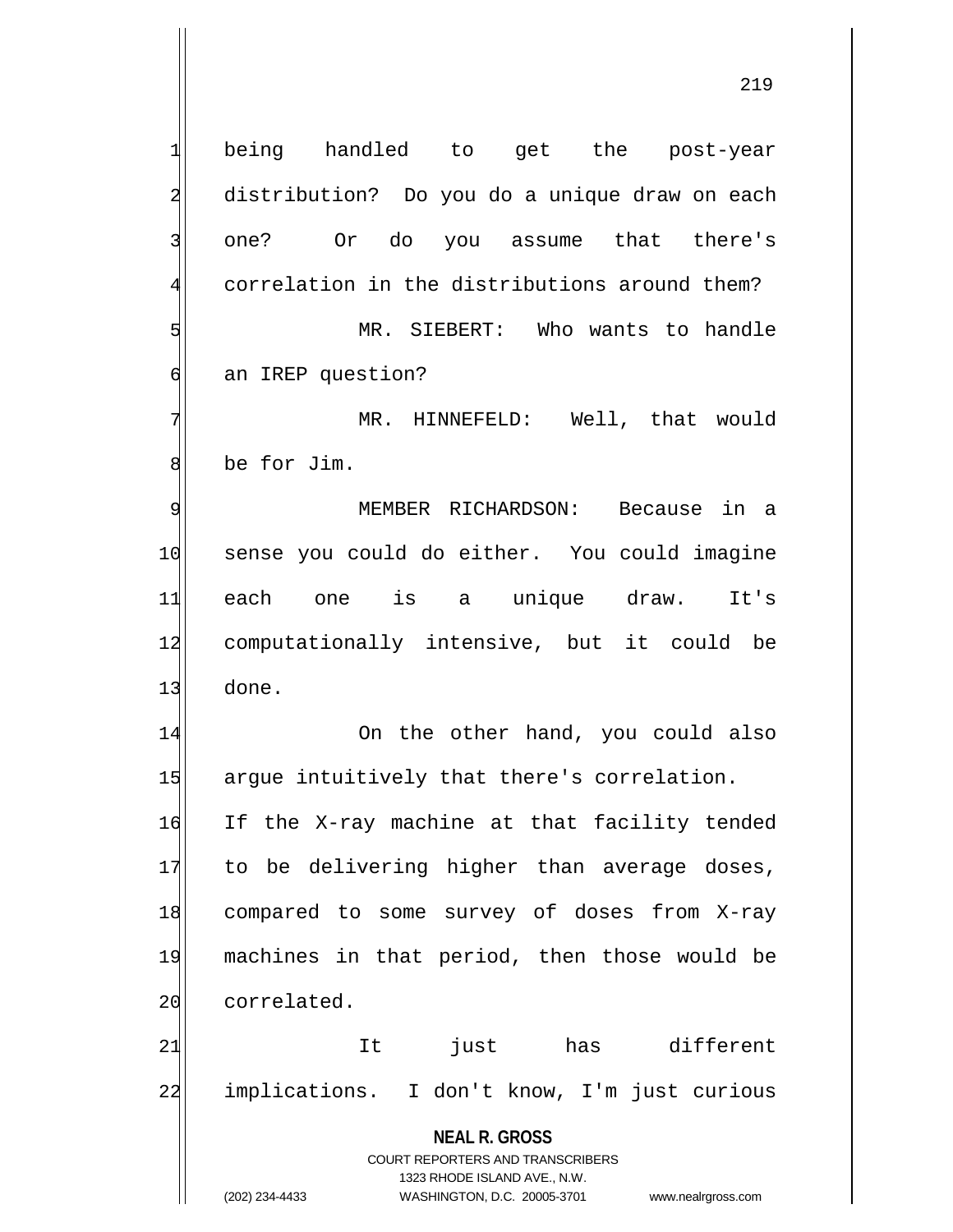1 how this is being done.

| $\overline{\mathbf{c}}$ | MR. HINNEFELD:<br>There have been                                                                                                                                      |
|-------------------------|------------------------------------------------------------------------------------------------------------------------------------------------------------------------|
| 3                       | pretty extensive discussions with Jim and the                                                                                                                          |
| $\overline{4}$          | statisticians about that question, about                                                                                                                               |
| $\overline{5}$          | correlation and its impact on your sampling                                                                                                                            |
| $\sigma$                | strategy, when you do Monte Carlo. And I                                                                                                                               |
| 7                       | don't know that I could understand them if I                                                                                                                           |
| 8                       | listened to them.                                                                                                                                                      |
| 9                       | MEMBER RICHARDSON: And then a                                                                                                                                          |
| 10                      | follow-up question is: do you know, is there                                                                                                                           |
| 11                      | any way to know that it's implemented? Are                                                                                                                             |
| 12                      | these chained samplings, are they correlated                                                                                                                           |
| 13                      | samplings, are they independent draws? This,                                                                                                                           |
| 14                      | again, is part of the black box.                                                                                                                                       |
| 15                      | MR. HINNEFELD: There is a way to                                                                                                                                       |
| 16                      | I don't know it. The people who<br>know.                                                                                                                               |
| 17                      | designed it were the people of SENES.                                                                                                                                  |
| 18                      | MEMBER RICHARDSON: Yes.                                                                                                                                                |
| 19                      | HINNEFELD: And they designed<br>MR.                                                                                                                                    |
| 20                      | it to sample in a particular fashion.                                                                                                                                  |
| 21                      | With Crystal<br>MEMBER RICHARDSON:                                                                                                                                     |
| 22                      | Ball, I think. I remember Owen used to use                                                                                                                             |
|                         | <b>NEAL R. GROSS</b><br><b>COURT REPORTERS AND TRANSCRIBERS</b><br>1323 RHODE ISLAND AVE., N.W.<br>(202) 234-4433<br>WASHINGTON, D.C. 20005-3701<br>www.nealrgross.com |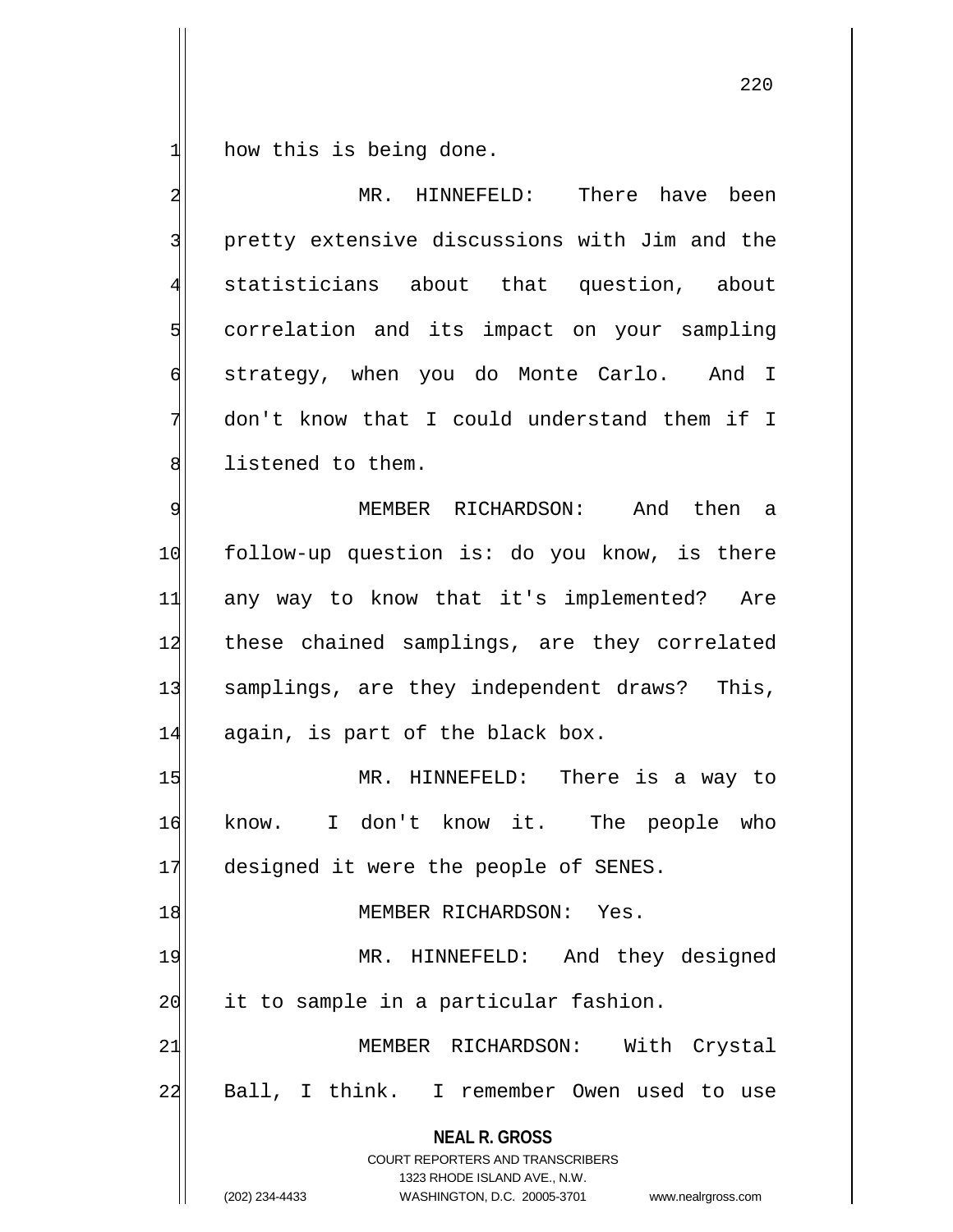$1$  that.

**NEAL R. GROSS** COURT REPORTERS AND TRANSCRIBERS 1323 RHODE ISLAND AVE., N.W. 2 MR. HINNEFELD: Probably, probably 3 it was designed that way. So they've designed 4 it, and they know how they designed the 5 sampling strategy. 6 Jim probably knows. I don't. So 7 There is probably a way to know that. And I 8 believe there have been discussions about this 9 issue. So if we want to put that on the 10 agenda, I'll have to get Jim down here to talk  $11$  about it, or whoever he designates. 12 MR. KATZ: What do we want to call  $13$  this? 14 MR. HINNEFELD: Correlated 15 uncertainty. 16 MR. KATZ: Correlated uncertainty, 17 thank you. 18 MR. HINNEFELD: Right. Jim refers 19 to it as "correlated uncertainty." 20 MEMBER RICHARDSON: And although 21 this blind DR review was done relatively 22 recently, the answer to some of these

(202) 234-4433 WASHINGTON, D.C. 20005-3701 www.nealrgross.com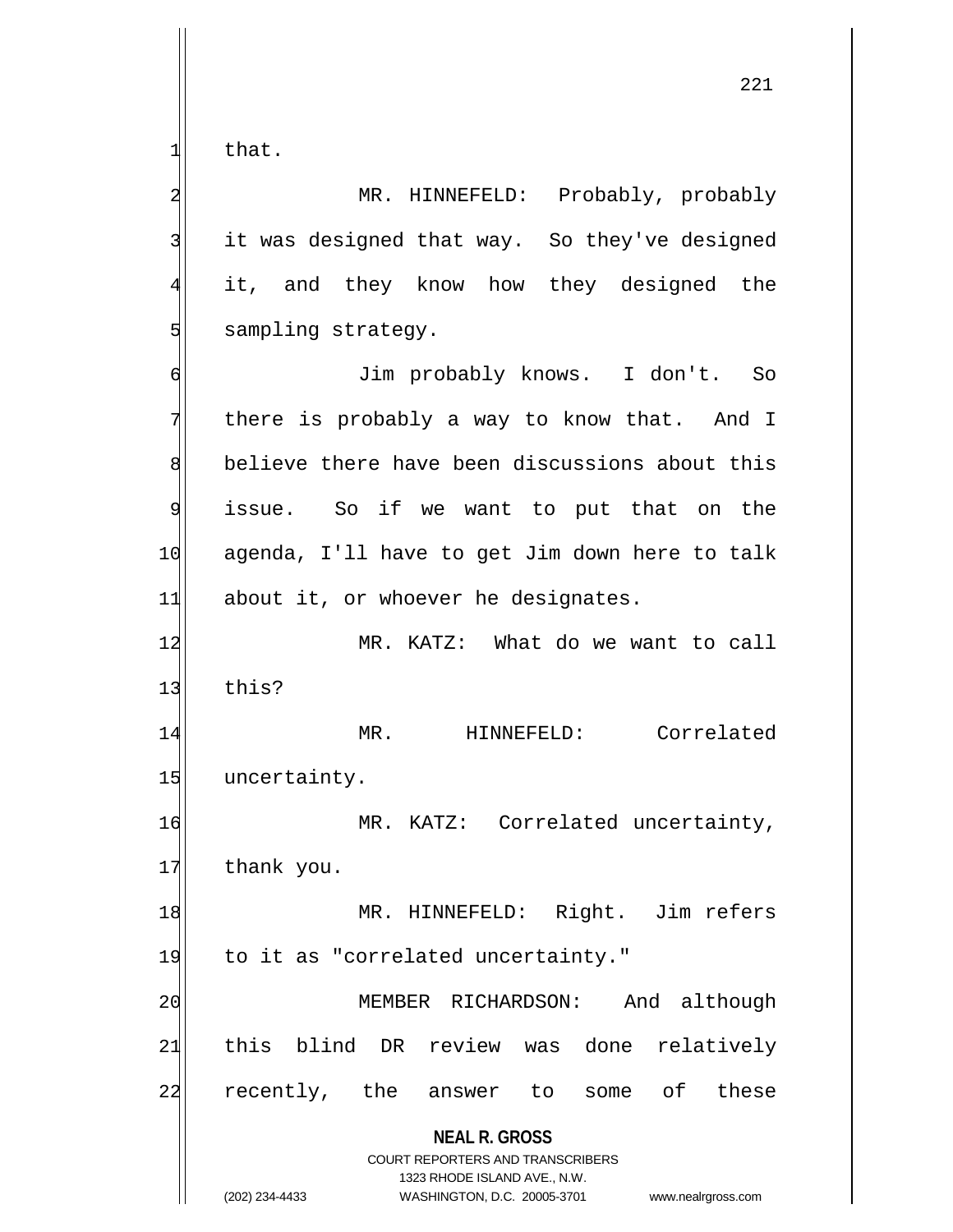$1$  questions is: this is not how ORAU's doing the 2 reconstruction now?

3 | MR. SIEBERT: This claim, on 4 ORAU's side, was done in 2006. So yes, there 5 would be differences on how it would be 6 assessed now. I don't know if I would be 7 sharp enough to know exactly how we assess 8 bed in things. But any of those changes would have 9 been caught in the PER process, from the TBD 10 and things like that.

11 MR. FARVER: And I remember we 12 have discussed this, about the medical 13 exposures and the 30 percent and the 1.3, and 14 so I believe that has been changed.

**NEAL R. GROSS** COURT REPORTERS AND TRANSCRIBERS 15 So I don't think you even used to 16 do Monte Carlo calculations for skin doses.  $17$  Because you just would assume a DCF of one. 18 MR. SIEBERT: Right. 19 MR. FARVER: Right. So you 20 wouldn't do a Monte Carlo calculation. 21 MR. SIEBERT: Right. As we get 22 further down the road, and honestly Monte

1323 RHODE ISLAND AVE., N.W.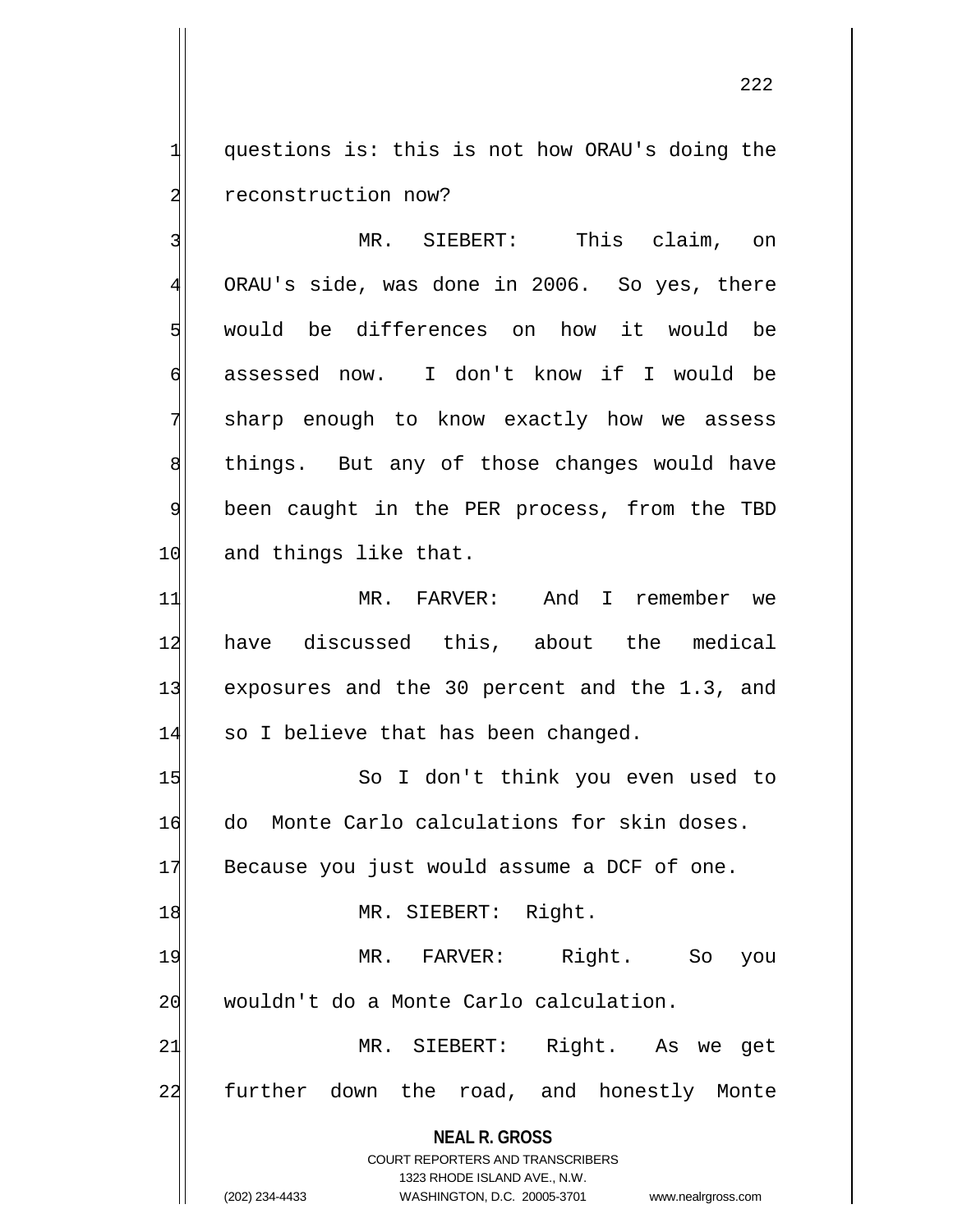1 Carlo techniques become more robust in our 2 tools, we can use them with much more 3 simplification.

4 In Crystal Ball, as I said, it was  $5$  very user-intensive to run that tool through 6 Crystal Ball. So we had a very specific 7 number of dose reconstructors who knew how to 8 do that.

9 and if it had to go to best 10 estimate, we had those people do those types 11 of cases, and run them that way. So 12 realistically, just from an efficiency point 13 of view, if we didn't have to go down that 14 road, we wouldn't.

15 We would overestimate, if we could 16 get away with it, from an efficiency point of 17 view. Because it was just more efficient for 18 the client and for the claimant. Now that our 19 tools are becoming more robust and it's much 20 more straightforward running it, we are using  $21$  those methods more frequently.

22 | Not in all cases; not everything's

**NEAL R. GROSS** COURT REPORTERS AND TRANSCRIBERS 1323 RHODE ISLAND AVE., N.W. (202) 234-4433 WASHINGTON, D.C. 20005-3701 www.nealrgross.com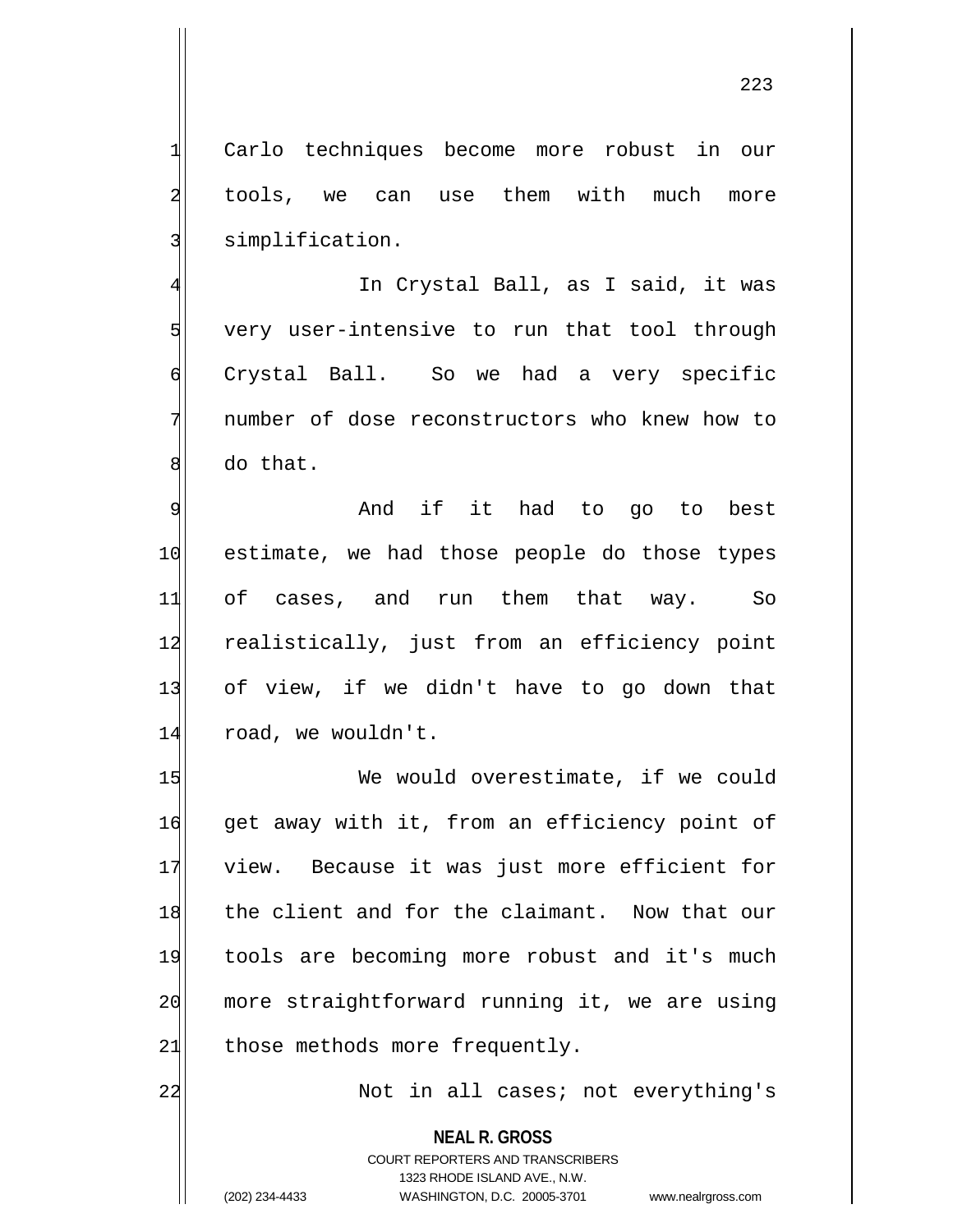**NEAL R. GROSS** COURT REPORTERS AND TRANSCRIBERS 1323 RHODE ISLAND AVE., N.W. 1 going to be run as a Monte Carlo best 2 estimate. But we are implementing those 3 things more consistently, because it is just  $4$  easier to do so than it had been in the past, 5 and more consistent to do so. 6 MR. KATZ: Does the Subcommittee 7 want to meet with him and talk about the 8 correlated uncertainty in DRs? 9 MEMBER RICHARDSON: I don't know if 10 he needs to come, at least be available, just 11 to answer that question. 12 MR. KATZ: Or be on the phone, 13 whatever. 14 MEMBER RICHARDSON: Yes, on the 15 phone. Yes. 16 MR. KATZ: But you would like to 17 discuss that at the next meeting, is the 18 question? 19 MR. HINNEFELD: Okay, so I want to 20 make sure I've got this, because I think I 21 understood it. You're asking, for instance, 22 if you have 30 years of medical exposures, how

(202) 234-4433 WASHINGTON, D.C. 20005-3701 www.nealrgross.com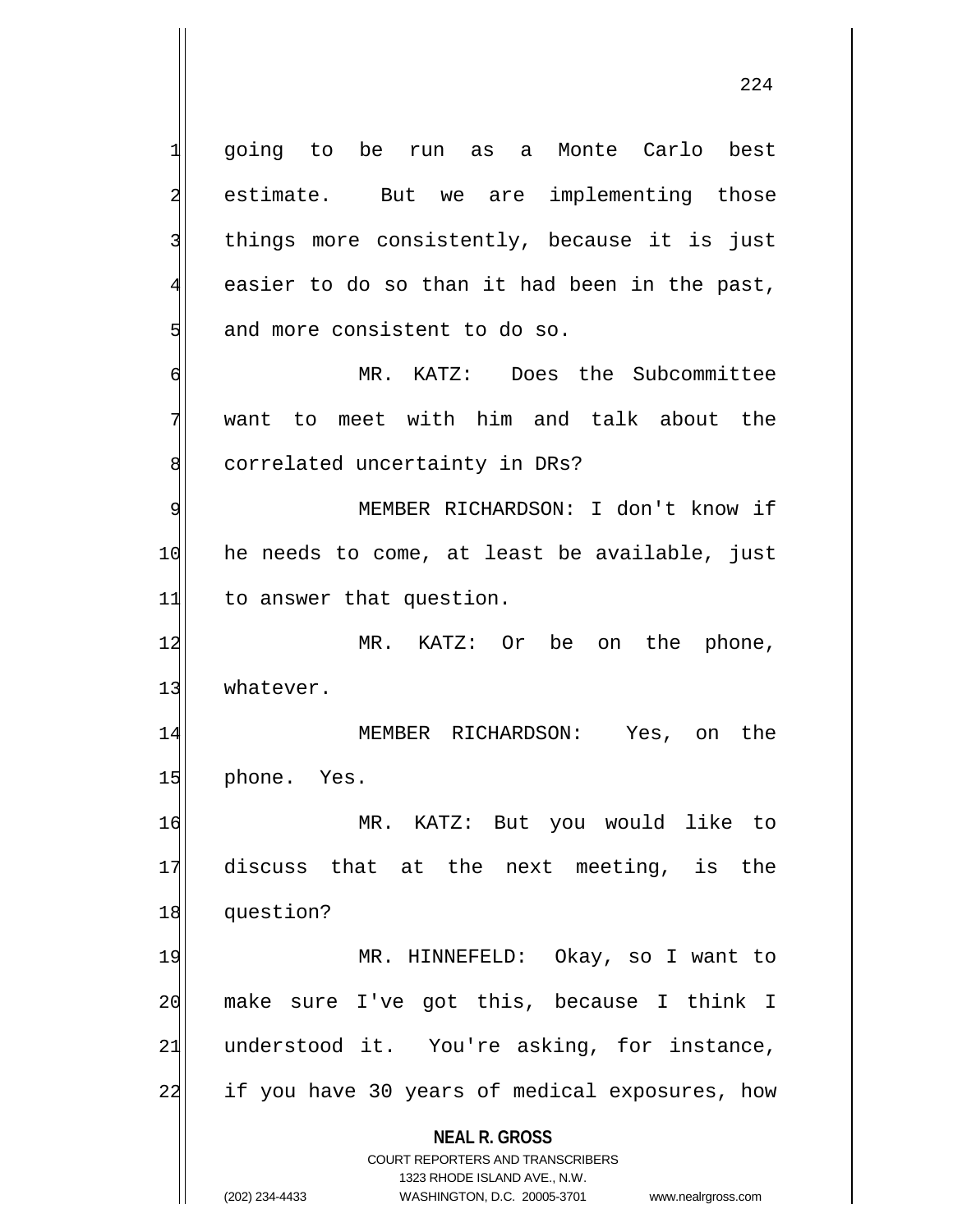**NEAL R. GROSS** COURT REPORTERS AND TRANSCRIBERS 1323 RHODE ISLAND AVE., N.W. (202) 234-4433 WASHINGTON, D.C. 20005-3701 www.nealrgross.com  $1$  does IREP do its sampling when it propagates? 2 Are you going to do these 30 years 3 of medical times some other distribution for 4 each of those years? How does it draw a  $5$  sample as it works through those 30 years, 6 right? 7 | MEMBER KOTELCHUCK: This is a much 8 broader question. Long experience tells all 9 | that the medical X-rays play a substantial 10 role, eventually, in the PoC. 11 MR. HINNEFELD: Actually, long 12 experience would indicate to me that, in 13 general, they don't. 14 MEMBER KOTELCHUCK: That's what I 15 would guess as well, and yet we go through the 16 details with great care. Yes, and a lot of 17 things we do with great care. And then you 18 wonder: does it really matter in the end 19 decision? 20 MR. HINNEFELD: Yes. David's  $21$  question isn't specific to medical. 22 MEMBER KOTELCHUCK: Yes.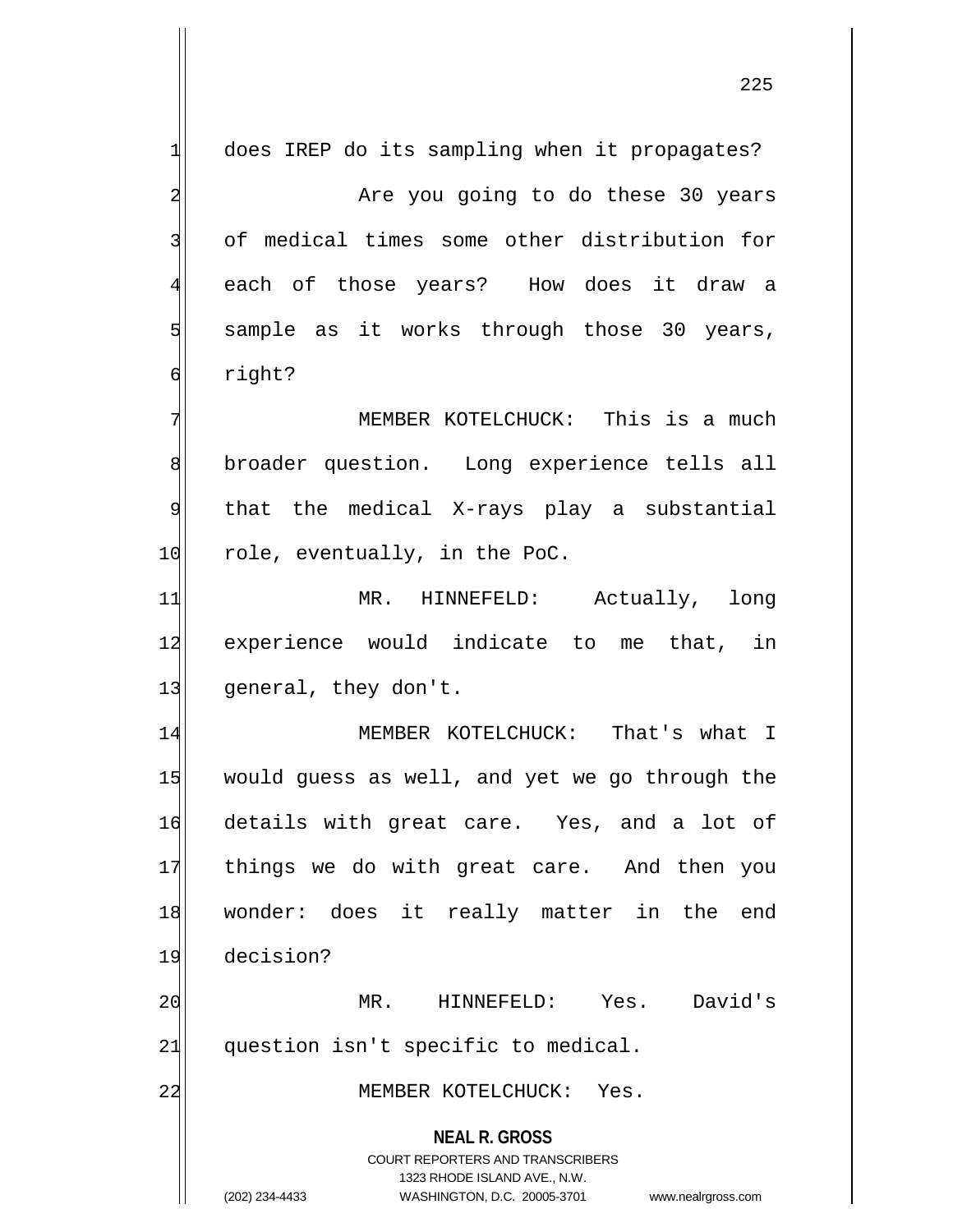$2$  spent a lot on  $-$ 3 | CHAIRMAN GRIFFON: I was going to  $4$  say, because it comes up in other instances.  $5$  That's why I was asking the broader  $-$ -6 MR. HINNEFELD: But to your 7 comment, you were exactly correct. We have  $\|$  spend a lot of effort on doses that generally 9 don't get very big. 10 MR. SIEBERT: For the most part, 11 for most work. For some very specific cases,

1 MR. HINNEFELD: But, yes, we have

12 it can make a big difference, in skin cancers 13 with PFGs that are in the beam. That can be a 14 significant dose.

15 So we're always trying to look at 16 the whole picture, not just the piece that 17 we're looking at, just like the Subcommittee 18 does, looking at the wider piece.

19 MEMBER KOTELCHUCK: It raises -- I 20 assume that, in some cases, after things are  $21$  "finished," quotes, or near the end somebody 22| goes back and said, okay, let's drop this

> **NEAL R. GROSS** COURT REPORTERS AND TRANSCRIBERS 1323 RHODE ISLAND AVE., N.W. (202) 234-4433 WASHINGTON, D.C. 20005-3701 www.nealrgross.com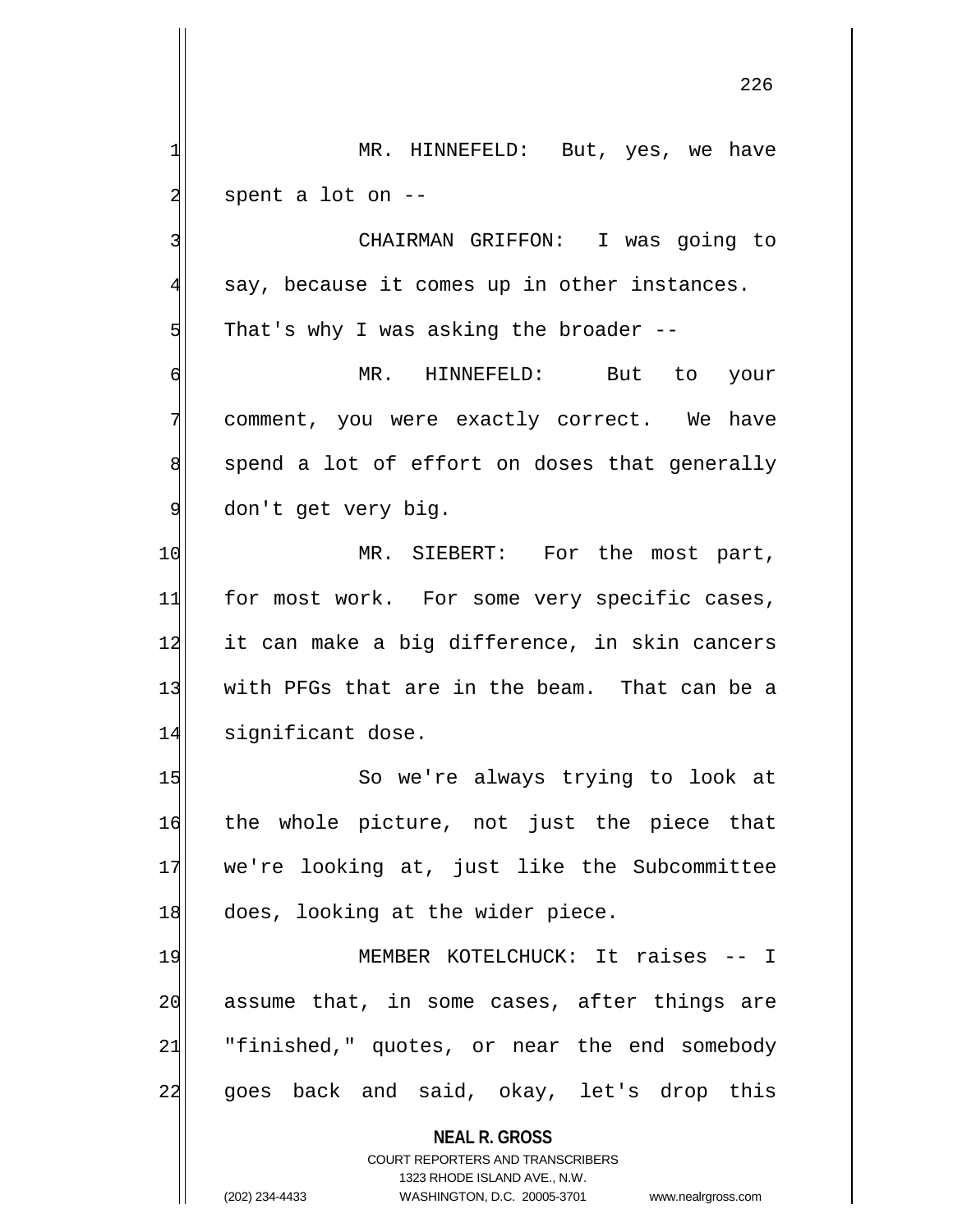**NEAL R. GROSS** COURT REPORTERS AND TRANSCRIBERS 1323 RHODE ISLAND AVE., N.W. (202) 234-4433 WASHINGTON, D.C. 20005-3701 www.nealrgross.com  $1$  category, this external, this internal, this 2 medical, and see what is really driving this. 3 Because that would help. Or it 4 may suggest, okay, if this is what's driving  $5$  it primarily, let's take a look back and see.  $\mathfrak{g}$  Maybe we ought to look at that more carefully. 7 Or: were we in agreement? Were ORAU and DCAS 8 in agreement there? 9 Because it may not matter very 10 much if you're in disagreement in other areas 11 that didn't count much anyway. It would be an 12 interesting look back. If it isn't done now, 13 you may do it informally, or you may do it 14 formally. 15 MR. KATZ: I think that's 16 reasonable guidance for the Board's scrutiny, 17 as well as the program's, absolutely. Focus 18 where the money is. 19 CHAIRMAN GRIFFON: Well, on that  $20$  note  $-$ 21 (Laughter.) 22 CHAIRMAN GRIFFON: We're at a good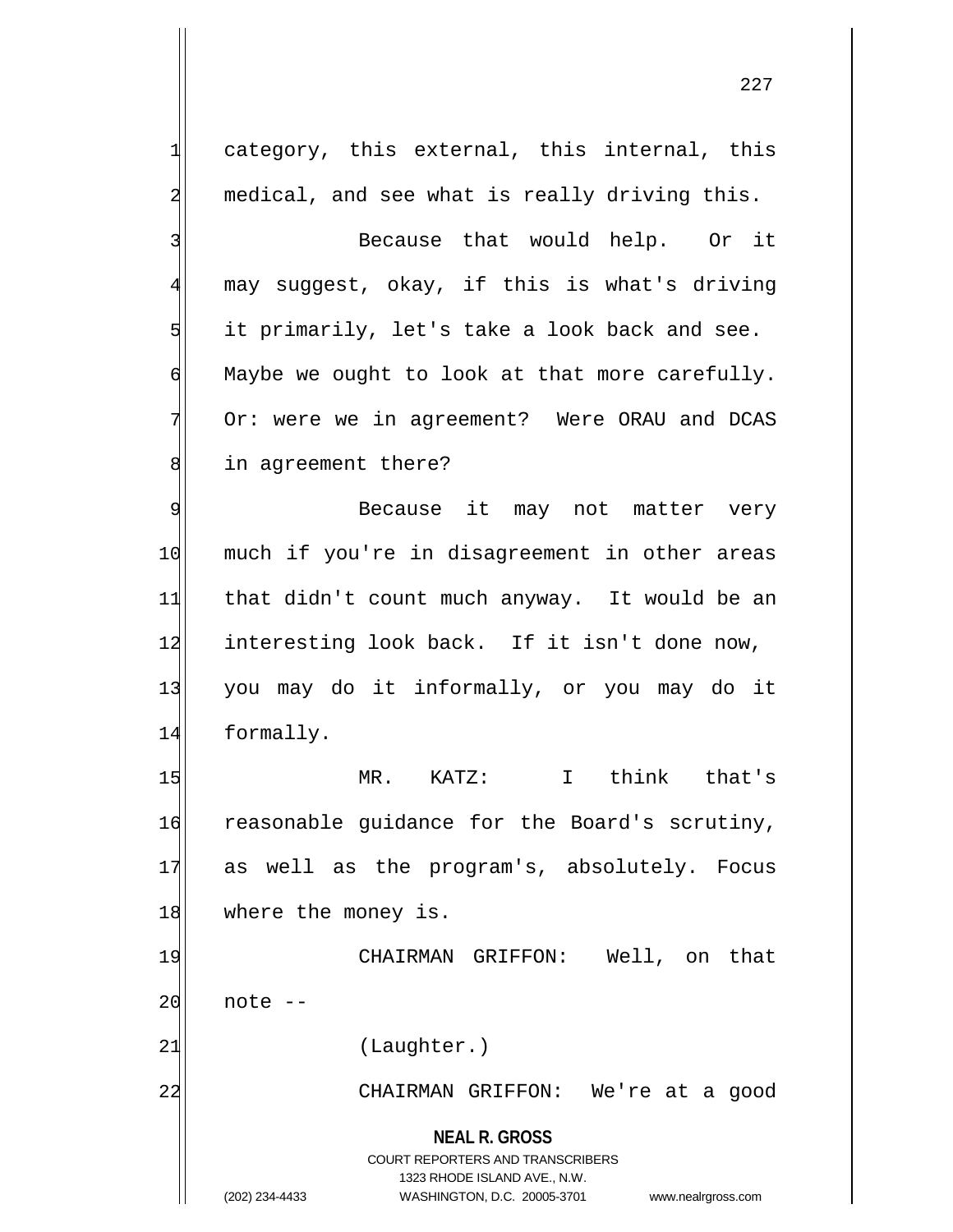**NEAL R. GROSS** COURT REPORTERS AND TRANSCRIBERS 1323 RHODE ISLAND AVE., N.W. (202) 234-4433 WASHINGTON, D.C. 20005-3701 www.nealrgross.com point to take our lunch break. And we can come back to this to start off after lunch, if 3 we need to wrap up anything on reviews. But let's break for lunch and come back at 1:30. 5 (Whereupon, the above-entitled  $\phi$  matter went off the record at 12:23 p.m. and resumed at 1:36 p.m.)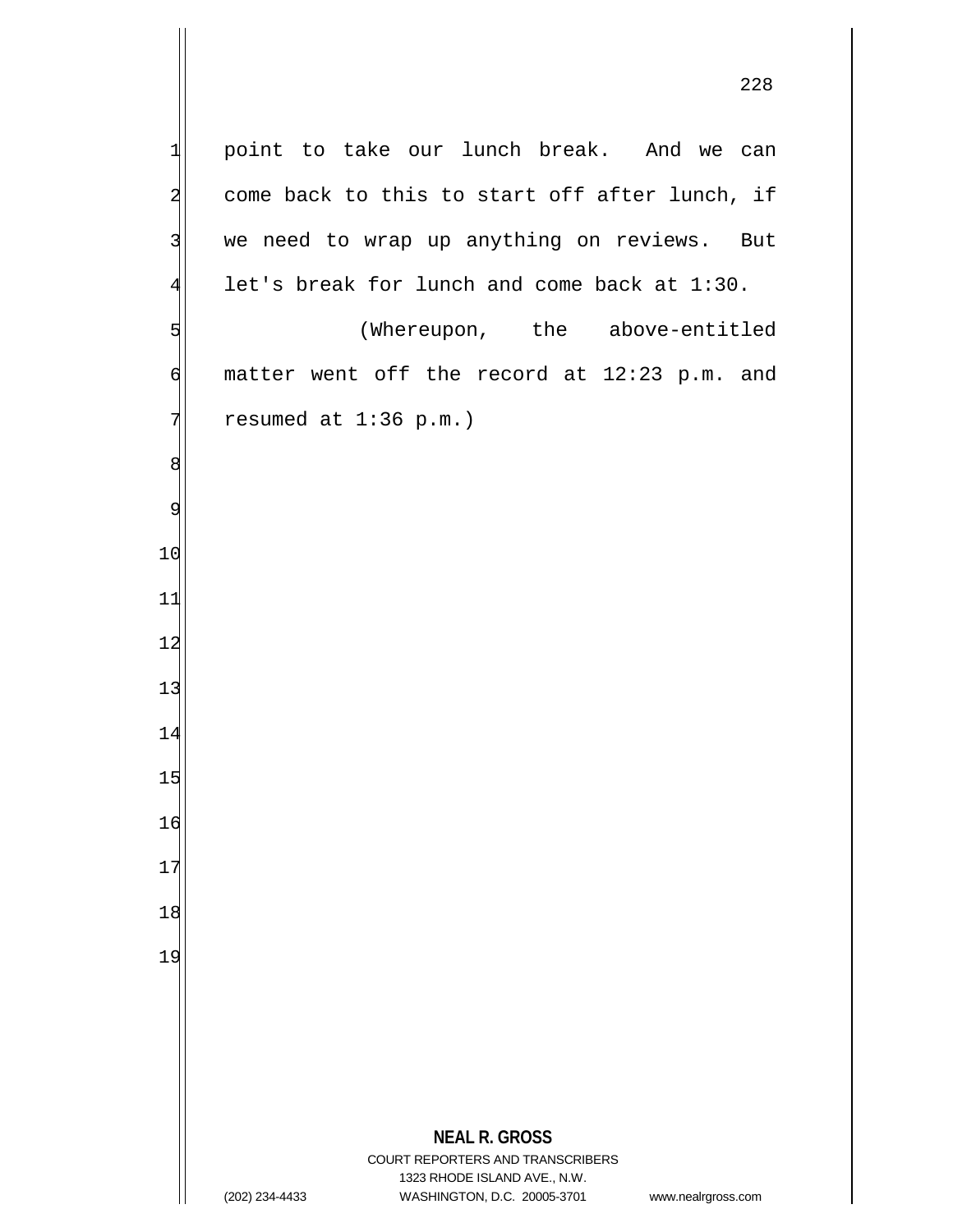|                | ムムン                                                                     |
|----------------|-------------------------------------------------------------------------|
| $\mathbf{1}$   | $A-F-T-E-R-N-O-O-N$ $S-E-S-S-I-O-N$                                     |
| $\overline{a}$ | MR. KATZ: Good afternoon. This is                                       |
| 3              | the Advisory Board on Radiation and Worker                              |
| $\overline{4}$ | Health, Subcommittee on Dose Reconstruction                             |
| 5              | Review. We're just getting started again                                |
| $\sigma$       | after a lunch break.                                                    |
| 7              | Let me check on the line and see                                        |
| 8              | if we have Dr. Poston. Dr. Poston, are you on                           |
| $\overline{9}$ | the line?                                                               |
| 10             | Okay. Nonetheless.                                                      |
| 11             | CHAIRMAN GRIFFON: Well, where we                                        |
| 12             | left off was on the item on the blind reviews,                          |
| 13             | SC&A's blind reviews. And I don't know that                             |
| 14             | we have anything more to discuss there. I                               |
| 15             | mean, I think they're going to deliver one                              |
| 16             | more similar sort of product.                                           |
| 17             | MR.<br>FARVER: Next one will be a                                       |
| 18             | little different because it's a single cancer.                          |
| 19             | Now this was multiple skin cancers.                                     |
| 20             | CHAIRMAN GRIFFON: Oh, okay, yes,                                        |
| 21             | yes.                                                                    |
| 22             | So the next one's a<br>$MR$ .<br>$\mathtt{FARVER}$ :                    |
|                | <b>NEAL R. GROSS</b>                                                    |
|                | <b>COURT REPORTERS AND TRANSCRIBERS</b><br>1323 RHODE ISLAND AVE., N.W. |
|                | (202) 234-4433<br>WASHINGTON, D.C. 20005-3701<br>www.nealrgross.com     |

 $\overline{\phantom{a}}$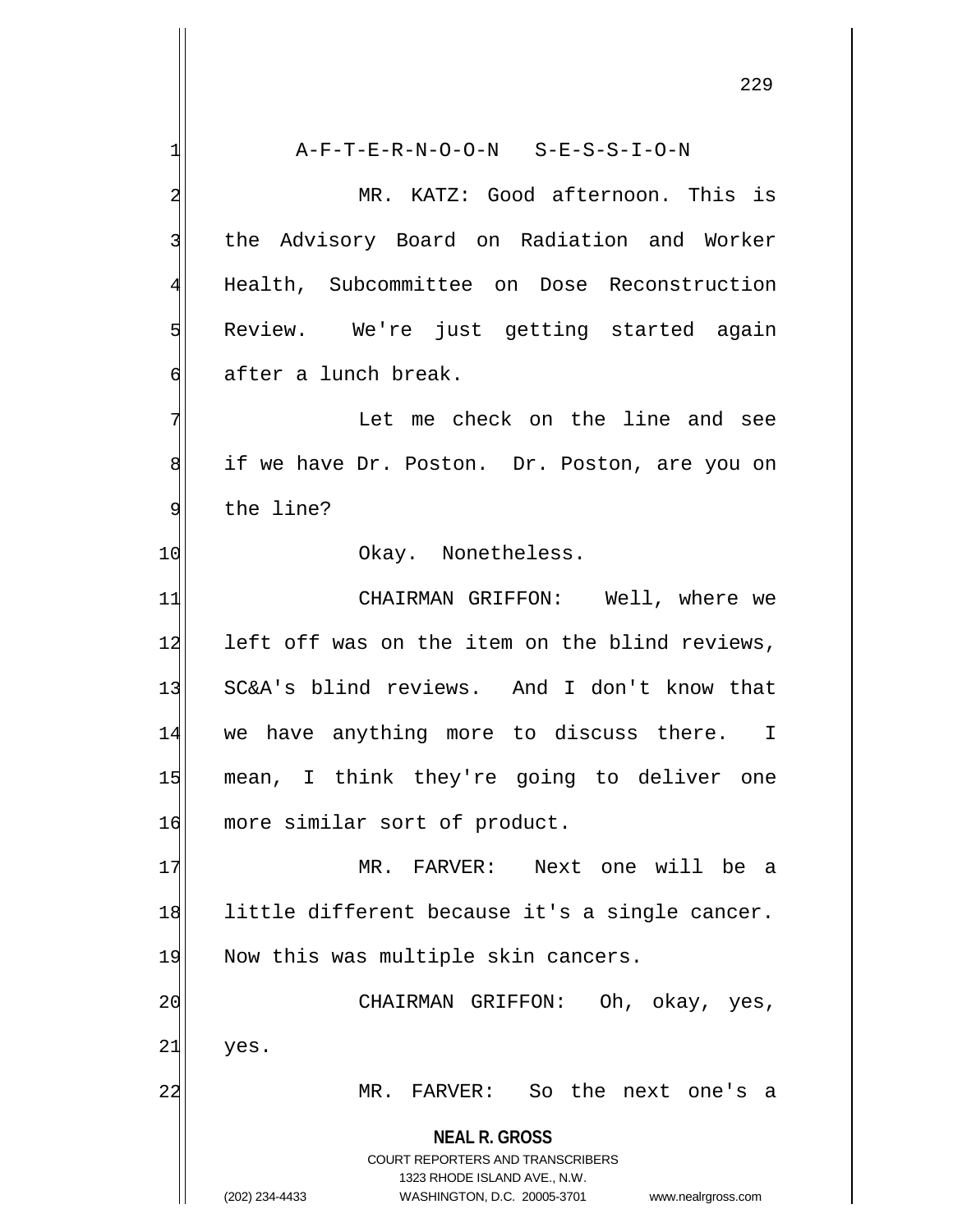**NEAL R. GROSS** COURT REPORTERS AND TRANSCRIBERS 1323 RHODE ISLAND AVE., N.W. 1 little different. 2 CHAIRMAN GRIFFON: Alright. 3 MR. FARVER: I don't know what it 4 will show, but it'll just be a little bit 5 different. 6 CHAIRMAN GRIFFON: Right, right.  $7$  And I don't know that we have anything more to  $8$  discuss on that case, but I think it does roll  $9$  into  $-$ 10 | MR. KATZ: How soon will we have 11 it? Commence testing? 12 CHAIRMAN GRIFFON: Yes. 13 MR. FARVER: Oh, gosh. We'll have 14 to ask Kathy. 15 MR. KATZ: Kathy, you on the line 16 already? 17 MS. BEHLING: Yes, I am. I'm 18 sorry, I didn't hear the question. 19 MR. KATZ: I'm sorry. How soon do 20 you think you could have the second case to us 21 for comparison? 22 MS. BEHLING: You could get it in

(202) 234-4433 WASHINGTON, D.C. 20005-3701 www.nealrgross.com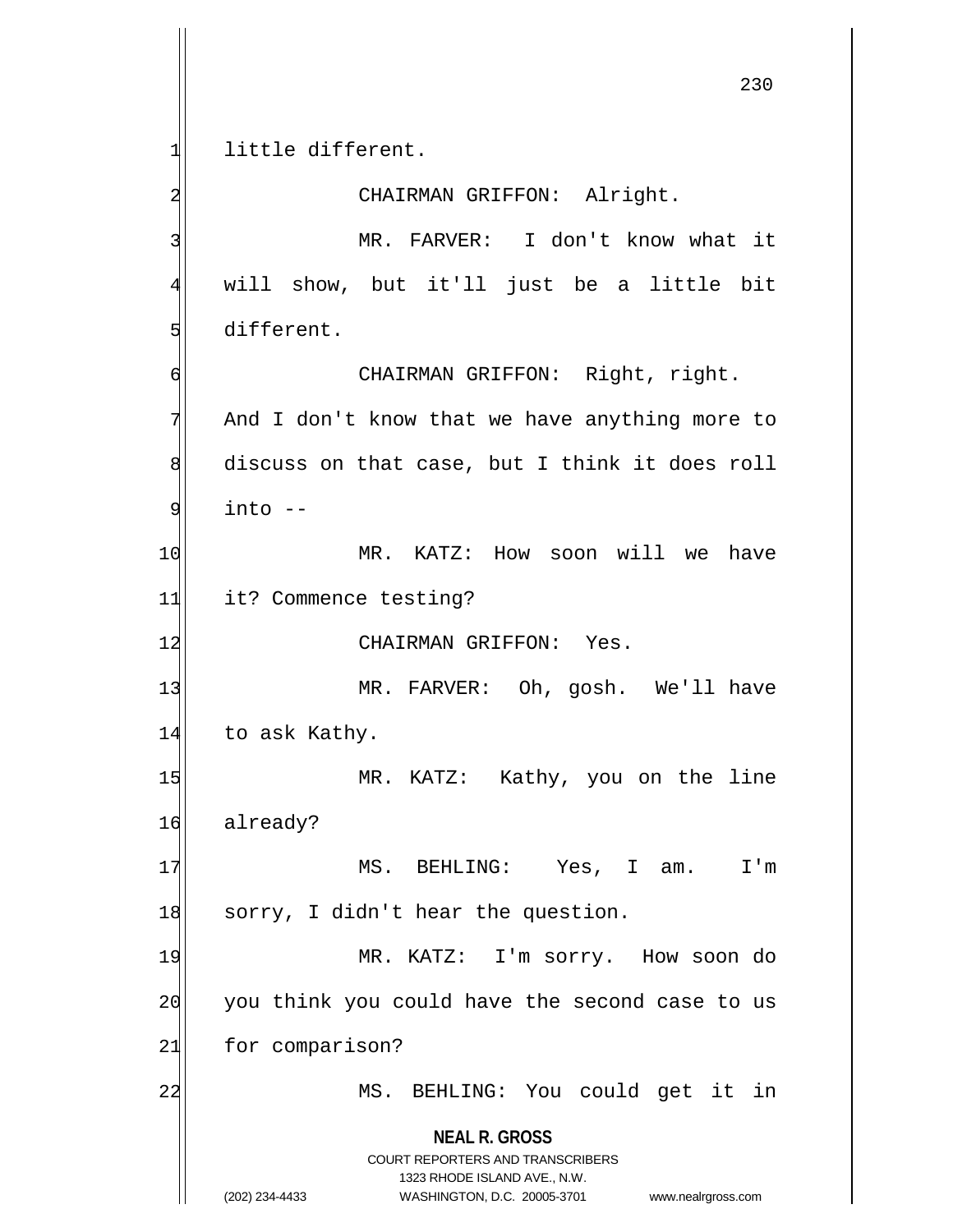**NEAL R. GROSS** COURT REPORTERS AND TRANSCRIBERS 1323 RHODE ISLAND AVE., N.W. (202) 234-4433 WASHINGTON, D.C. 20005-3701 www.nealrgross.com 231 1 two weeks. 2 MR. KATZ: Oh, great, okay. Okay,  $3$  so  $-$ 4 CHAIRMAN GRIFFON: So it'll be 5 Solut ready for our next meeting. 6 MR. KATZ: Plenty of time, yes. 7 CHAIRMAN GRIFFON: Alright. 8 MR. KATZ: Thanks. 9 | CHAIRMAN GRIFFON: And then let's 10 do this next item, because I think that also 11 plays into the overall dose reconstruction 12 procedures for review, so it leads into it 13 nicely, which is the resolution of the Rocky 14 Flats cases. We were going to do a look-back, 15 as we were calling it, at the Rocky Flats 16 cases and Doug sent us out a document, and I 17 guess John or Doug will took the lead on that. 18 MR. KATZ: We have two documents. 19 MR. FARVER: There's two 20 documents. 21 CHAIRMAN GRIFFON: Oh, there's  $22$  two, that's right, yes.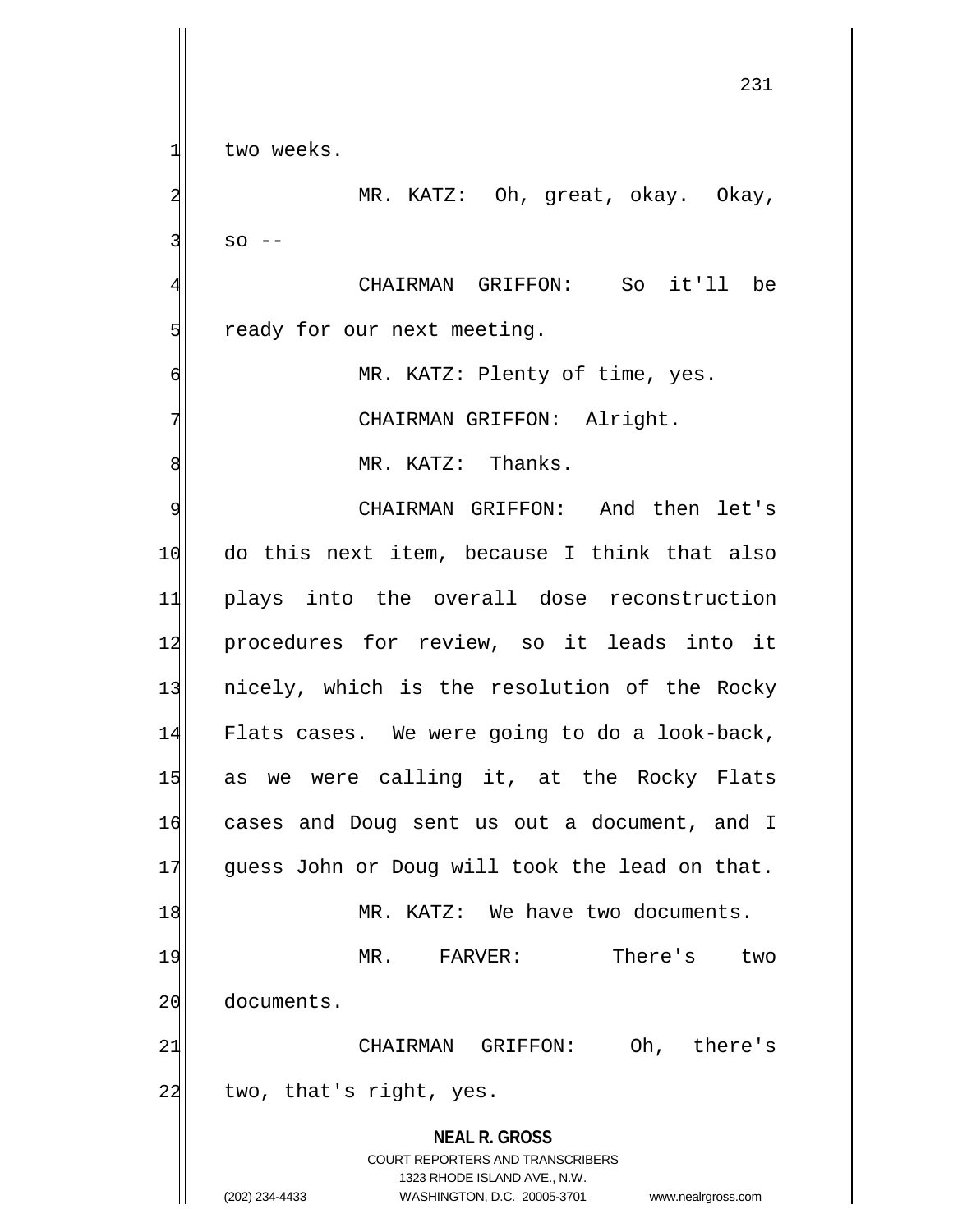232

1 MR. FARVER: And they're 2 completely different purposes and content. I 3 | mean, it's --

4 CHAIRMAN GRIFFON: First, tell us 5 what the documents are.

6 MR. FARVER: The first document is 7 what's called the look-back review, and it 8 goes back and it looks at the Site Profile 9 issues that have been updated and changed. It 10 talks about PER and it talks about some SEC 11 issues, and all the things that have been 12 changed since the last time we reviewed the 13 Site Profile. And then the second document is 14 specific to the Rocky Flats findings from the 15 10th to 13th sets.

16 CHAIRMAN GRIFFON: I know I've 17 seen the first one, but could you tell me when 18 you sent that first one out, just so I can 19 pull it up?

20 MR. STIVER: I think it was, gosh,  $21$  second week in October? I'd have to check, it 22 might have been like October 1.

> **NEAL R. GROSS** COURT REPORTERS AND TRANSCRIBERS 1323 RHODE ISLAND AVE., N.W. (202) 234-4433 WASHINGTON, D.C. 20005-3701 www.nealrgross.com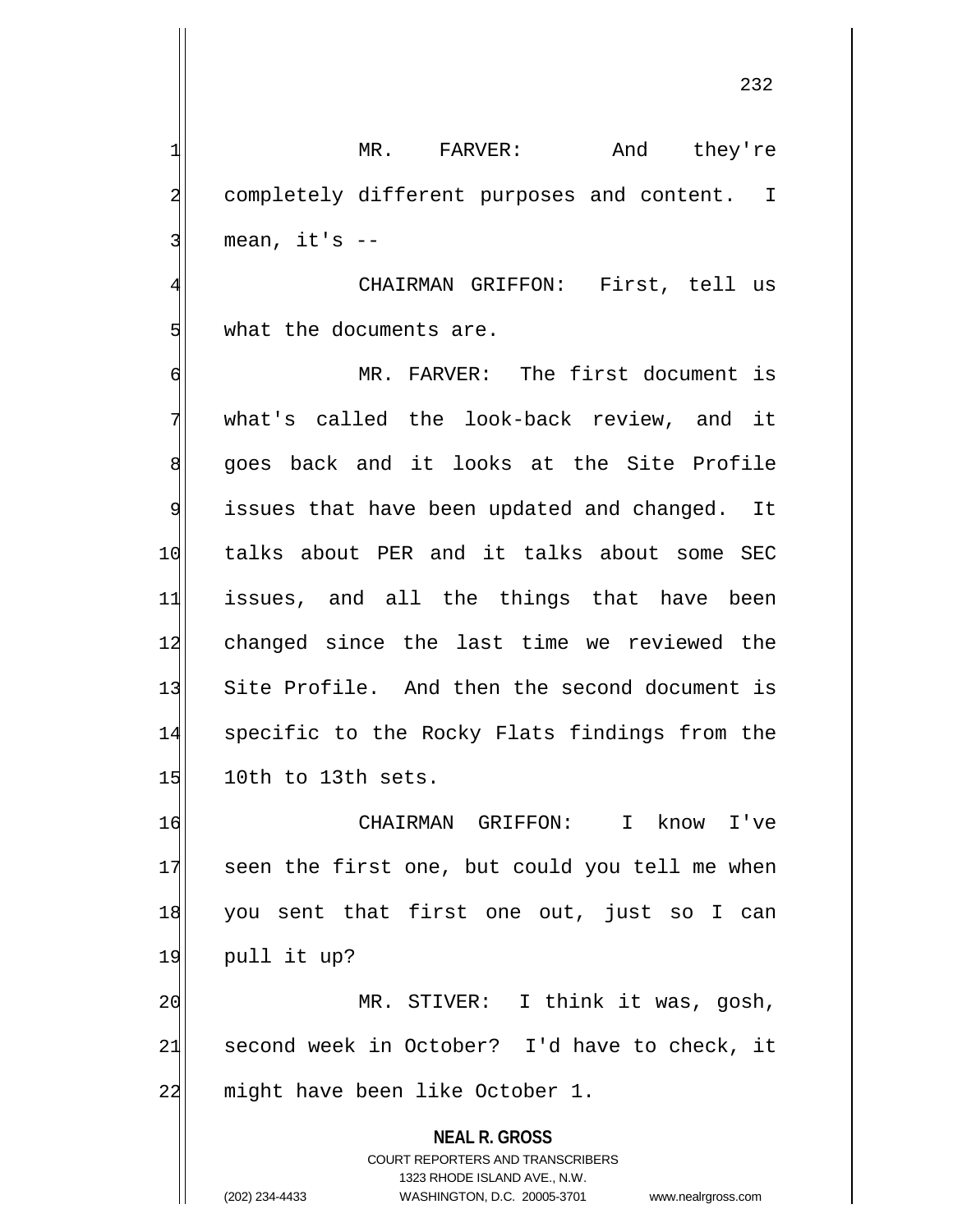| 긔              | MR. KATZ: I have a good                                             |
|----------------|---------------------------------------------------------------------|
| $\overline{a}$ | explanation for this, because I sort of                             |
| 3              | interceded with this which is why you got a                         |
| $\overline{4}$ | second document. The intent, when we were                           |
| 5              | discussing this look-back, was to see how well                      |
| $\sigma$       | the case reviews reflect or may catch issues                        |
| 7              | that are relevant for SEC matters, PER                              |
| 8              | matters, in other words, how well they're                           |
| $\overline{9}$ | catching procedural problems, potential                             |
| 10             | procedural problems with dose reconstructions.                      |
| 11             | mean, that was sort of the<br>$\mathbf I$                           |
| 12             | question Dr. Melius was raising, whether                            |
| 13             | there's a gap between these processes and what                      |
| 14             | we wanted to know from these cases is: if a                         |
| 15             | case could potentially have indicated a                             |
| 16             | problem that later resulted in addition of an                       |
| 17             | SEC or issuance of a PER improving the                              |
| 18             | procedures, did it do that?                                         |
| 19             | If it could have, did it do that?                                   |
| 20             | Because we're trying to see how well are these                      |
| 21             | cases capturing those issues where they might.                      |
| 22             | So those were sort of my general instructions                       |
|                | <b>NEAL R. GROSS</b>                                                |
|                | <b>COURT REPORTERS AND TRANSCRIBERS</b>                             |
|                | 1323 RHODE ISLAND AVE., N.W.                                        |
|                | (202) 234-4433<br>WASHINGTON, D.C. 20005-3701<br>www.nealrgross.com |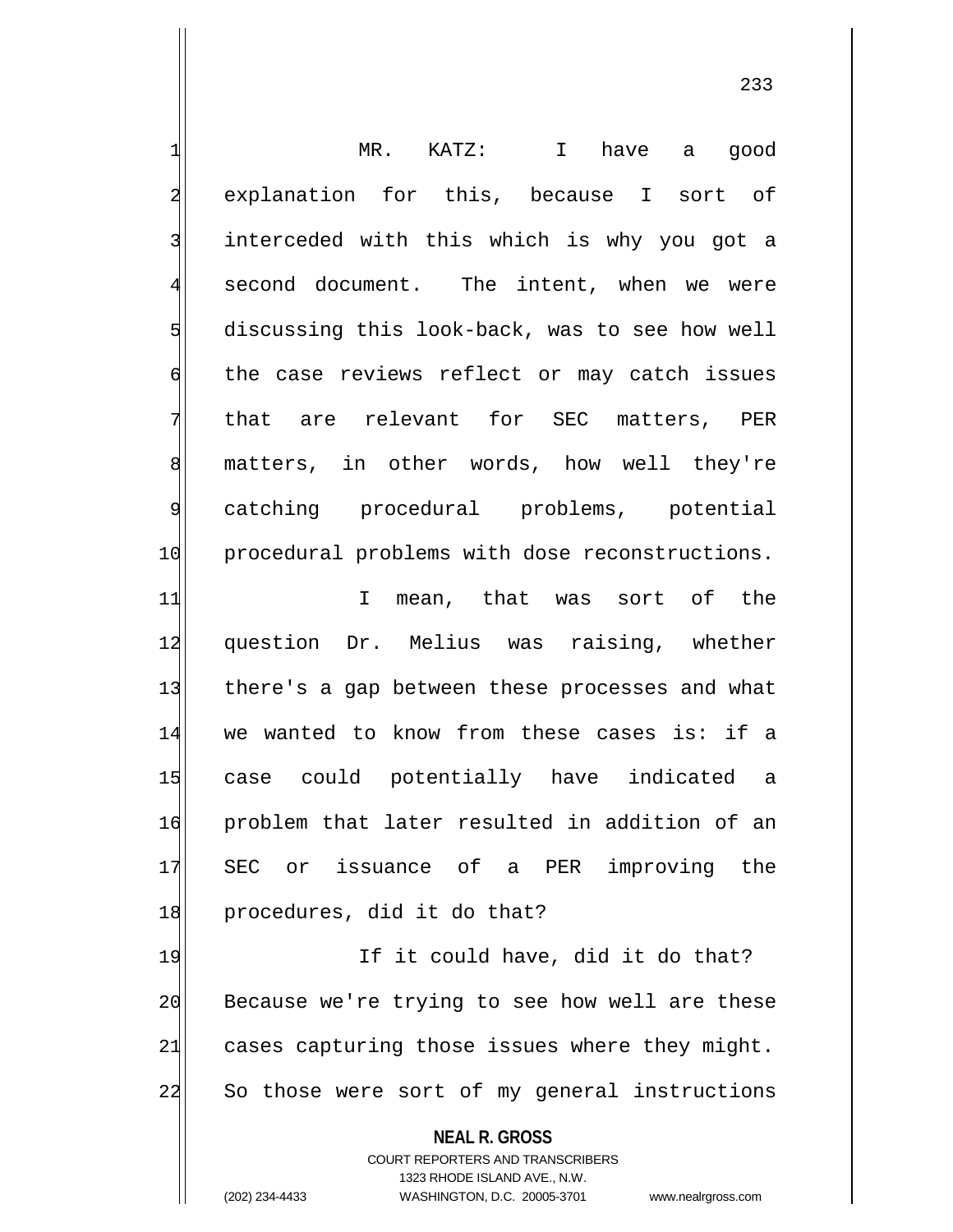1 after they issued their first report, back to 2 them for what we needed that was really not 3 covered in the first report was --

 MR. FARVER: I don't think what you just mentioned there is going to get covered in a DR review. In other words, it's not going to be an issue that's going to 8 generate an SEC. It's not going to be an issue that's going to, I don't know, be a big 10 procedural change.

11 Because those type of issues would 12 get identified either in, you know, the 13 Procedures Subcommittee or a Work Group or 14 through Site Profile reviews where we identify 15 the scientific issues.

16 I understand what you're saying --17 CHAIRMAN GRIFFON: Well, that's 18 part of the discussion of the scope. That's 19 why I said it leads into the next discussion. 20 MR. FARVER: It probably is not  $21$  going to get identified in the DR review,  $22$  which I think is kind of what was shown here

> **NEAL R. GROSS** COURT REPORTERS AND TRANSCRIBERS

> > 1323 RHODE ISLAND AVE., N.W.

(202) 234-4433 WASHINGTON, D.C. 20005-3701 www.nealrgross.com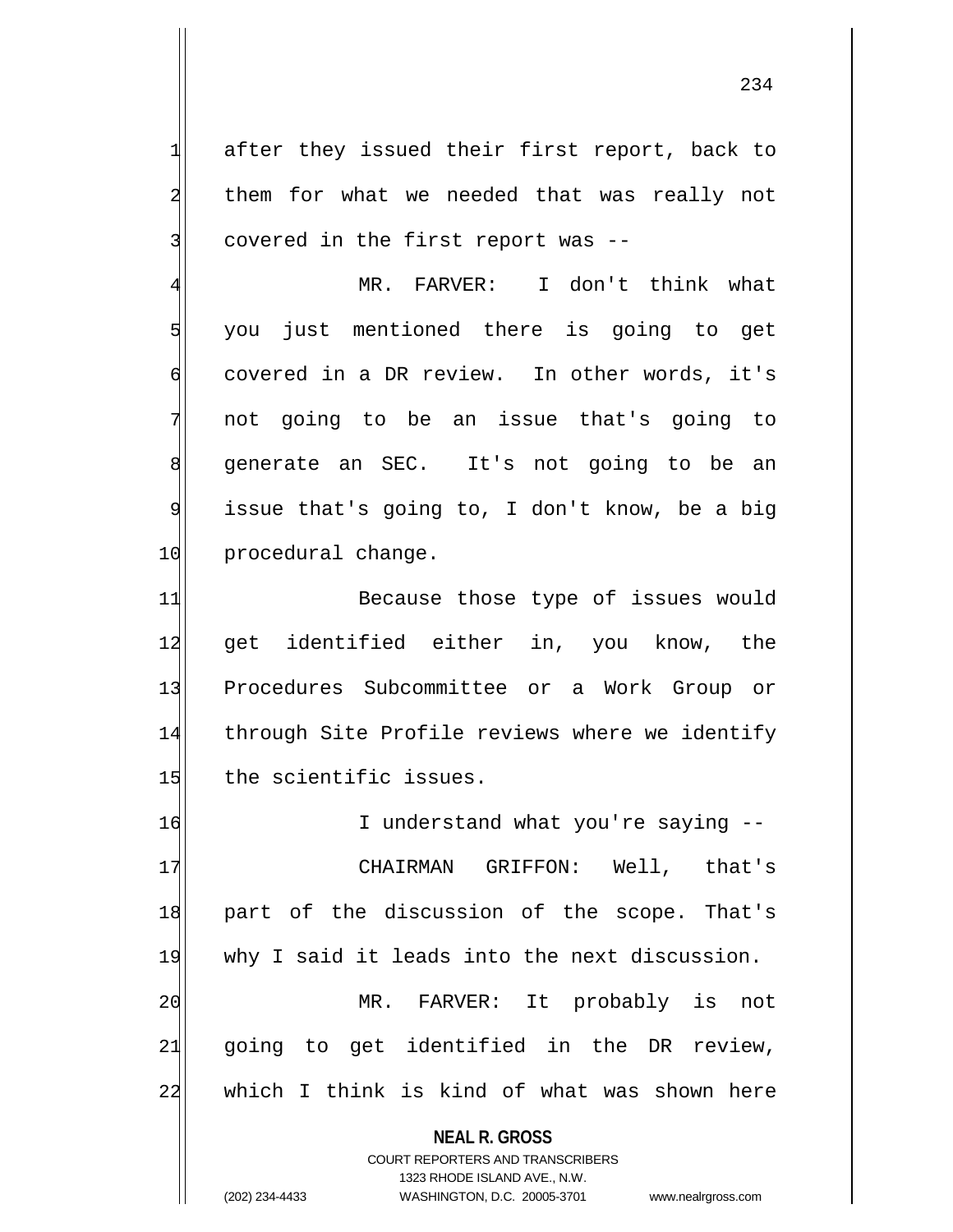$1$  in the second report, and we can talk about  $2$  that.

3 MR. KATZ: Yes, that may be the 4 result of analyzing this, but the issue that  $5$  Dr. Melius was concerned about was, well, if  $\mathfrak{h}$  we're doing case reviews, shouldn't they be 7 identifying such issues where they -- when  $8$  they reside in the case, in effect? So if 9 should have revealed a problem with the 10 Dose Reconstruction method and didn't, that 11 would be an issue.

12 MR. STIVER: Well, we have to keep 13 in mind that the basics and the blind DRs as 14 they're done today, are basically doing three 15 things: whether the data that was captured 16 from DOE and from the CATI are in fact used in 17 the proper way; whether the procedures were 18 followed, and the directions; and at certain 19 junctures where there's enough leeway in the 20 procedures that would require professional  $21$  judgment, an evaluation of how that was done.

22 But what we're looking at, the

**NEAL R. GROSS**

COURT REPORTERS AND TRANSCRIBERS 1323 RHODE ISLAND AVE., N.W. (202) 234-4433 WASHINGTON, D.C. 20005-3701 www.nealrgross.com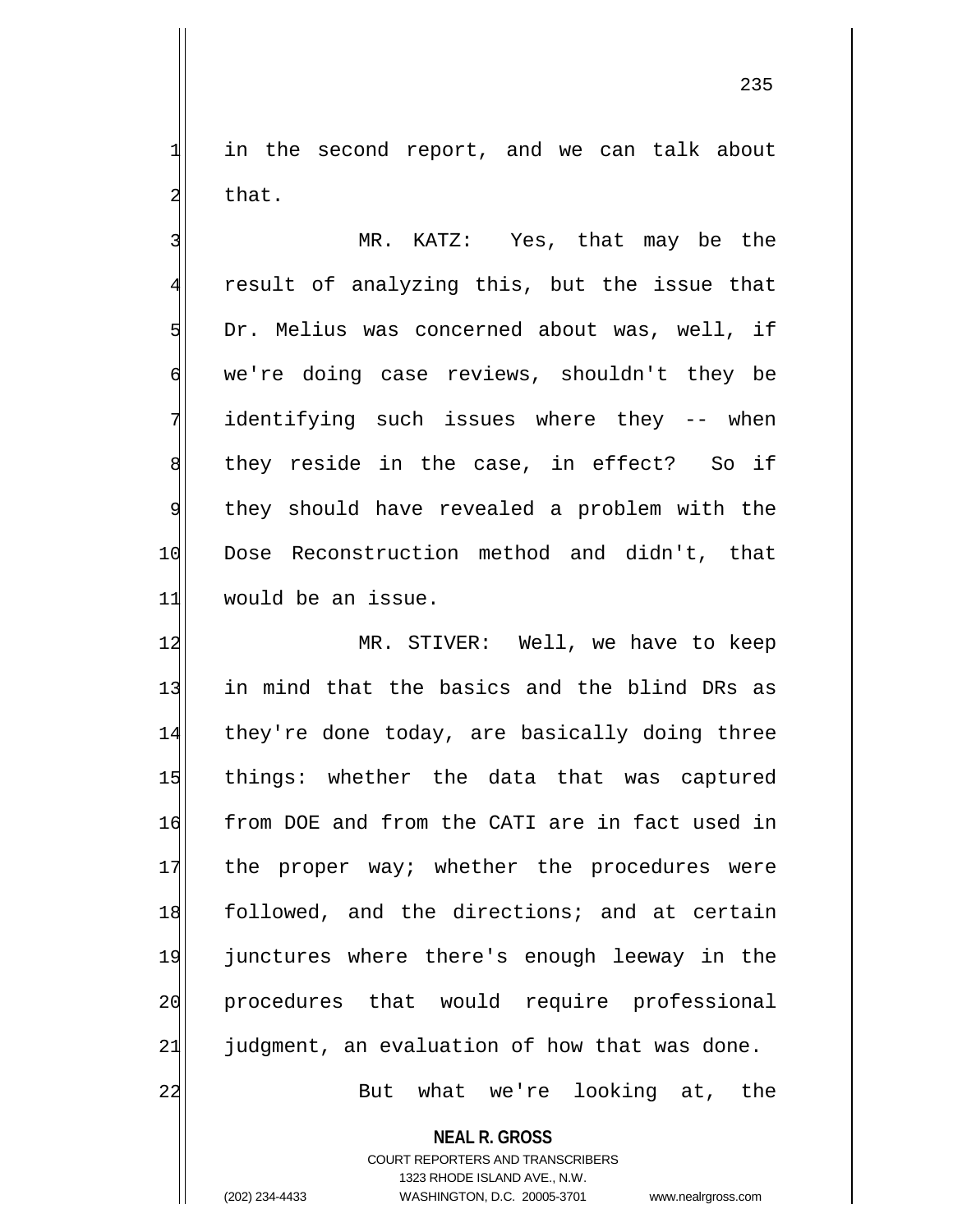1 case reviews were never intended to look at 2 the big science issues or to go back and try  $3$  to capture if the procedure -- they follow 4 procedure, but to rule out the procedure --  $5$  and that was going to be done and I think 6 should be done in the venue of the Work Group 7 for that particular site, because otherwise 8 you'd have a situation where you're trying to 9 replicate again and again. Every time you do a 10 case, you have to go look at these science 11 issues again.

12 And so I think the only time I can 13 recall when a particular finding resulted in a 14 procedural change was, I believe, in the 15 overestimating approach used in the very 16 beginning. One case was used to compensate 17 another case when in fact it shouldn't have 18 been. And I believe that was what gave rise to 19 TBD-6000. But there's never, in my mind at 20 least, I've never seen where a DR finding 21 resulted in  $-$  or an SEC arose from a final  $-$ 22 MR. KATZ: Well, I think a lot of

**NEAL R. GROSS**

COURT REPORTERS AND TRANSCRIBERS 1323 RHODE ISLAND AVE., N.W. (202) 234-4433 WASHINGTON, D.C. 20005-3701 www.nealrgross.com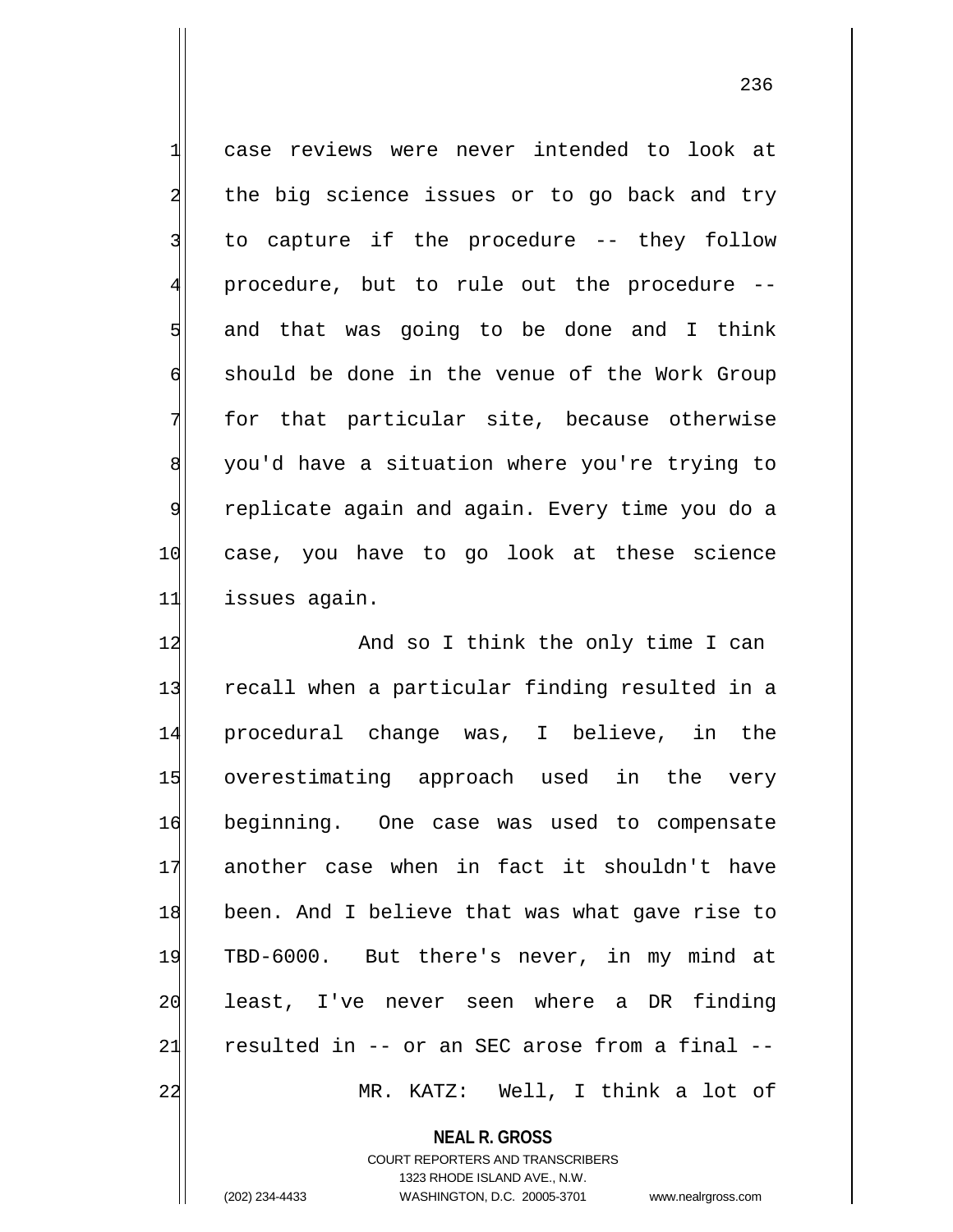**NEAL R. GROSS** COURT REPORTERS AND TRANSCRIBERS 1323 RHODE ISLAND AVE., N.W.  $1$  DR case reviews have raised issues that went  $2$  beyond the case itself and I think  $-$ -3 MR. STIVER: Well, usually in the 4 sense of: is the coworker model being applied  $5$  in the correct way? So that's what I was 6 talking about earlier, kind of the subtle 7 interchange between --8 MR. FARVER: A lot of them have 9 resulted in procedural changes, just update 10 the wording, additional wording, things like  $11$  that. 12 MR. STIVER: Yes, you're probably 13 going to find more procedural updates. Some 14 way to feed back into the PER process and that 15 situation. 16 CHAIRMAN GRIFFON: I think it's  $17$  strong -- too strong -- to say never intended. 18 Because I think Ted's right. In the early, in 19 the very early -- before your time, John and  $20$  Doug, that's where we identified a lot of the 21 big issues. 22 But we didn't have all of these

(202) 234-4433 WASHINGTON, D.C. 20005-3701 www.nealrgross.com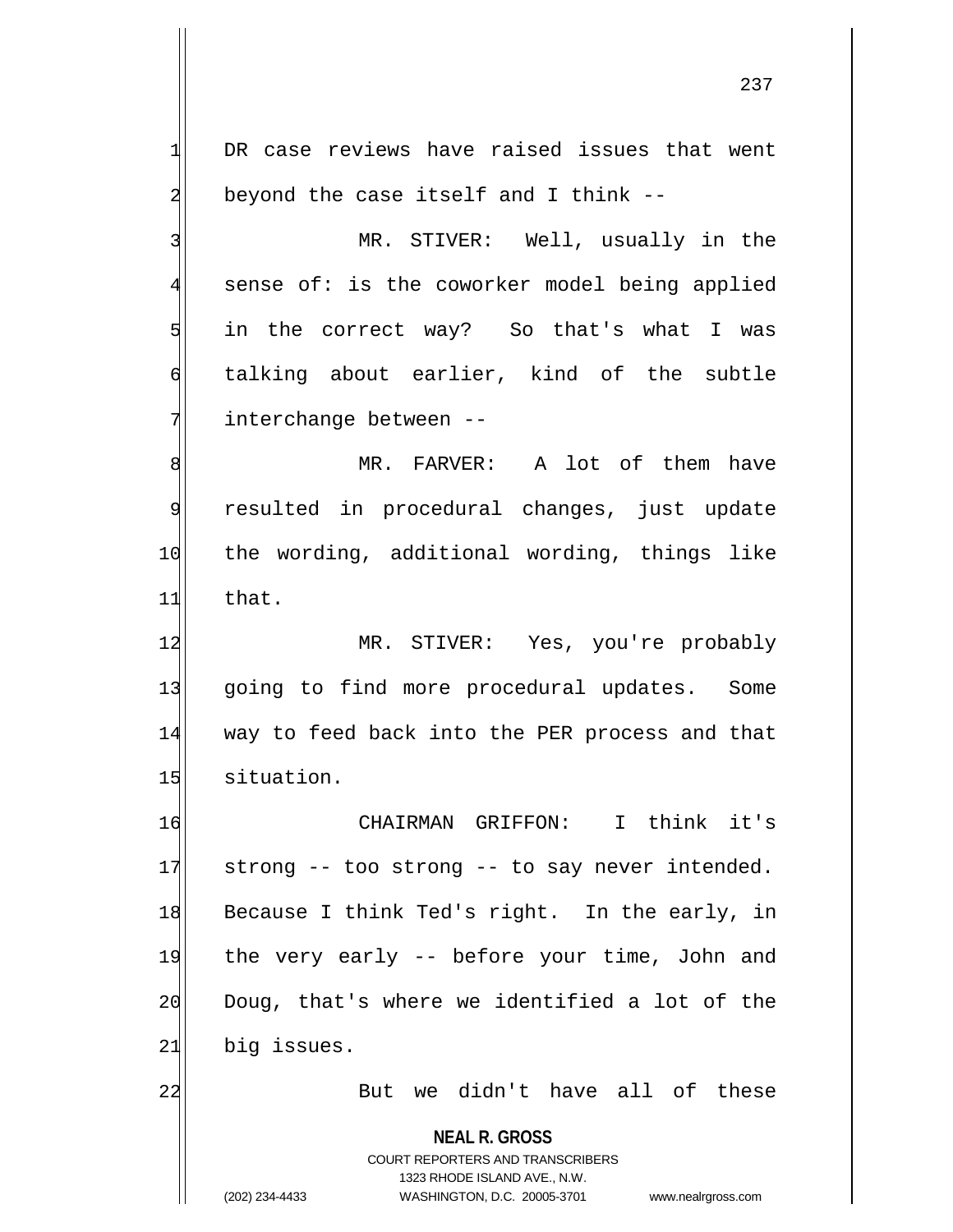other Work Groups going out, so it's evolved into  $-$  the bigger issues we push off into the 3 Work Groups, and now the Work Groups are established, so they're kind of, you're right, they're set.

6 MR. STIVER: I guess the way I see  $7$  it, and correct me if I'm wrong, especially 8 Mark and Ted, that where we seem to have a  $9$  problem is at the back end of the DR review, 10 and then integrating that with the science 11 changes per Site Profile discussions and also 12 in parallel with that, the SEC determinations 13 and PERs.

14 How does that all then feed back 15 into the final product? So when you go to the 16 Secretary, you know, actually present, we did 17 400 dose reconstruction reviews and they all 18 look great. Yet, at the same time, we've got 19 all these SECs and Site Profile changes. So I  $20$  wondered  $-$ 

21 CHAIRMAN GRIFFON: Yes, that's 22 exactly what Jim was considering.

> **NEAL R. GROSS** COURT REPORTERS AND TRANSCRIBERS 1323 RHODE ISLAND AVE., N.W. (202) 234-4433 WASHINGTON, D.C. 20005-3701 www.nealrgross.com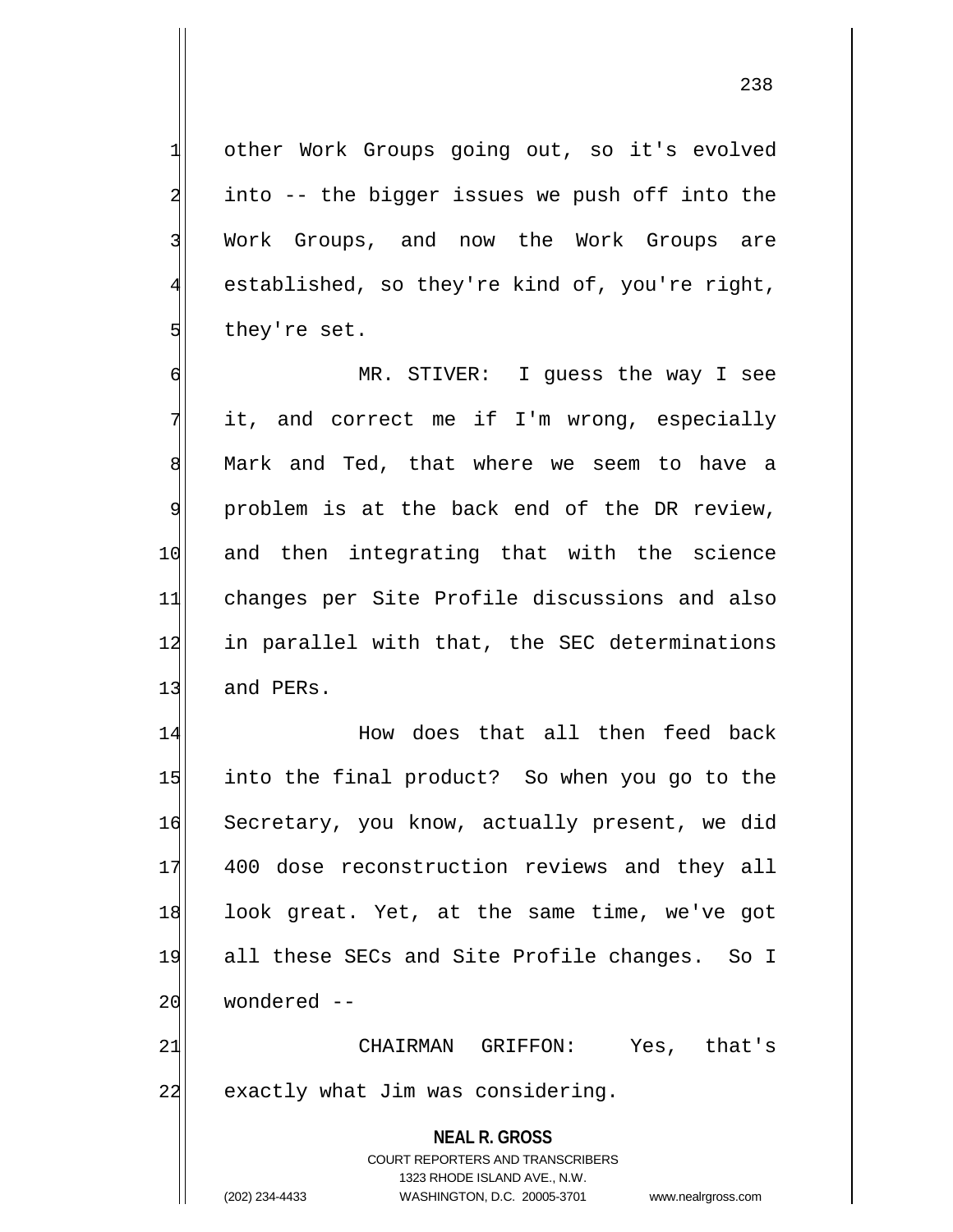| $\mathbf{1}$   | MR. STIVER: Yes, so how do you                                                                      |
|----------------|-----------------------------------------------------------------------------------------------------|
| $\overline{a}$ | then integrate all that back into the process?                                                      |
| $\overline{3}$ | And that's where we need to kind of, you know,                                                      |
| $\overline{4}$ | put our heads together and think of a way to                                                        |
| $\overline{5}$ | sort of do that. But I think John Mauro's                                                           |
| 6              | first look-back report, what he tried to do in                                                      |
| 7              | that was, you know, kind of really capture the                                                      |
| 8              | changes that have occurred.                                                                         |
| $\mathsf{S}$   | Basically, the DRs, they're a                                                                       |
| 10             | snapshot in time. So what he did, he looked                                                         |
| 11             | at -- because, you know, we selected Rocky                                                          |
| 12             | Flats because the TBDs has been completely                                                          |
| 13             | revised, the tools had all been updated.                                                            |
| 14             | And so here we have a case where                                                                    |
| 15             | you ought to be able to look at that, see                                                           |
| 16             | what, at the time that we did the Dose                                                              |
| 17             | Reconstructions, what the issues were, and                                                          |
| 18             | then, you know, what are the revisions that                                                         |
| 19             | have then taken place, and how many of those                                                        |
| 20             | are still relevant for the reconstructions?                                                         |
| 21             | And that's kind of what<br>we                                                                       |
| 22             | gathered was the -- our charge going forward,                                                       |
|                | <b>NEAL R. GROSS</b>                                                                                |
|                | <b>COURT REPORTERS AND TRANSCRIBERS</b>                                                             |
|                | 1323 RHODE ISLAND AVE., N.W.<br>(202) 234-4433<br>WASHINGTON, D.C. 20005-3701<br>www.nealrgross.com |
|                |                                                                                                     |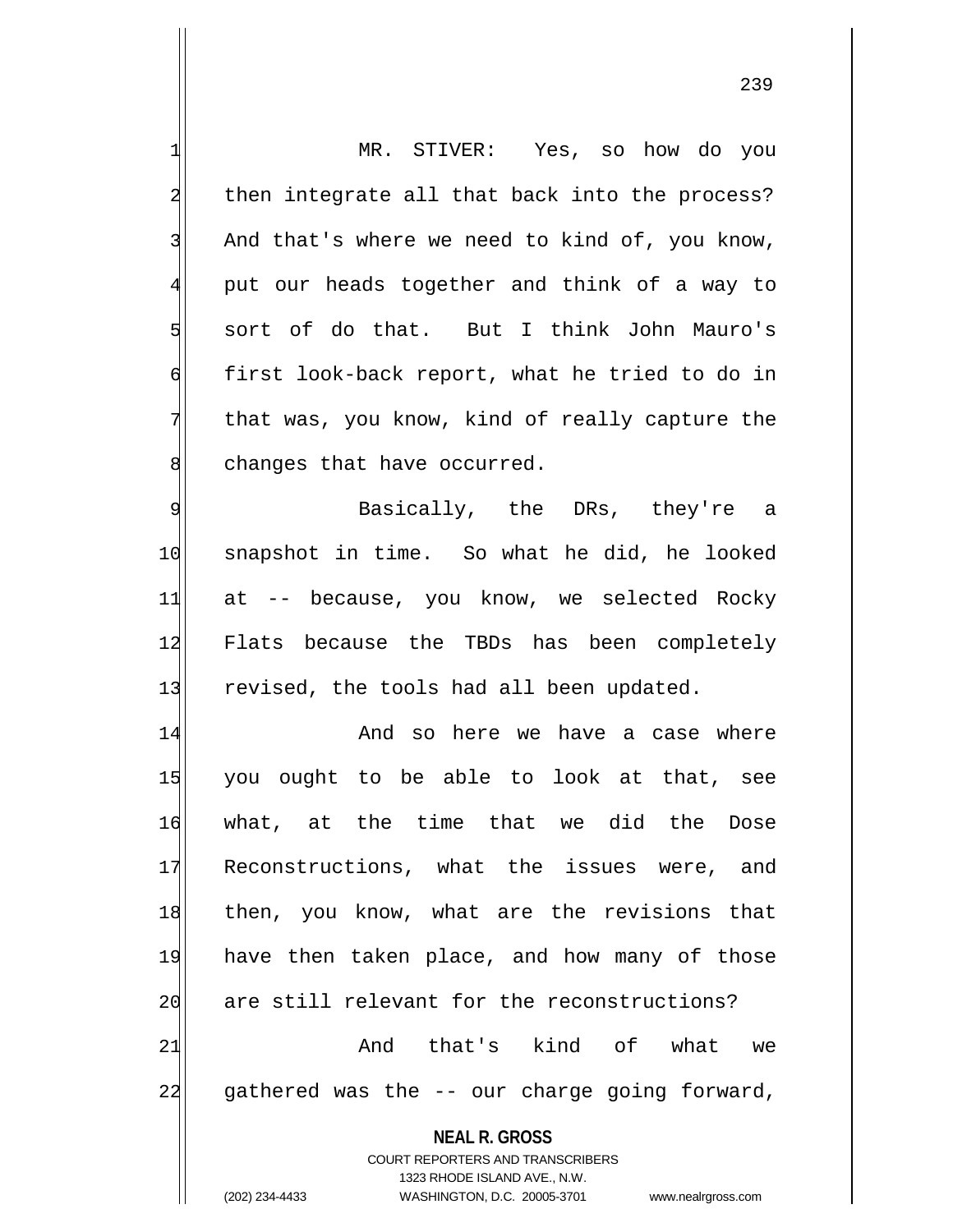1 although, reading through the transcript, 2 there was a lot of discussion about this idea 3 of integration. So I think we tried to cover 4 both bases here as best we could. I don't  $5$  know, Doug, would you like to walk them  $\mathfrak{g}$  through the --

## 7 MR. FARVER: Which one?

8 MR. KATZ: Just before we leave 9 this, just to clarify, it's not, I mean, the 10 issue isn't so much are the cases integrators. 11 The question is: are the cases sort of 12 canaries, or whatever, in the mine? Are they 13 a useful tool, for indicating if there is a 14 fundamental problem with the dose 15 reconstruction procedures?

16 And I'm not sure, I can't think of 17 all the matters that have been addressed on 18 the SEC plane with respect to Rocky Flats, and 19 certainly all the other sites where we've had 20 SECs. But I wouldn't assume a priori that a 21 dose reconstruction case review couldn't 22 identify an issue that was in common with what

## **NEAL R. GROSS**

COURT REPORTERS AND TRANSCRIBERS 1323 RHODE ISLAND AVE., N.W. (202) 234-4433 WASHINGTON, D.C. 20005-3701 www.nealrgross.com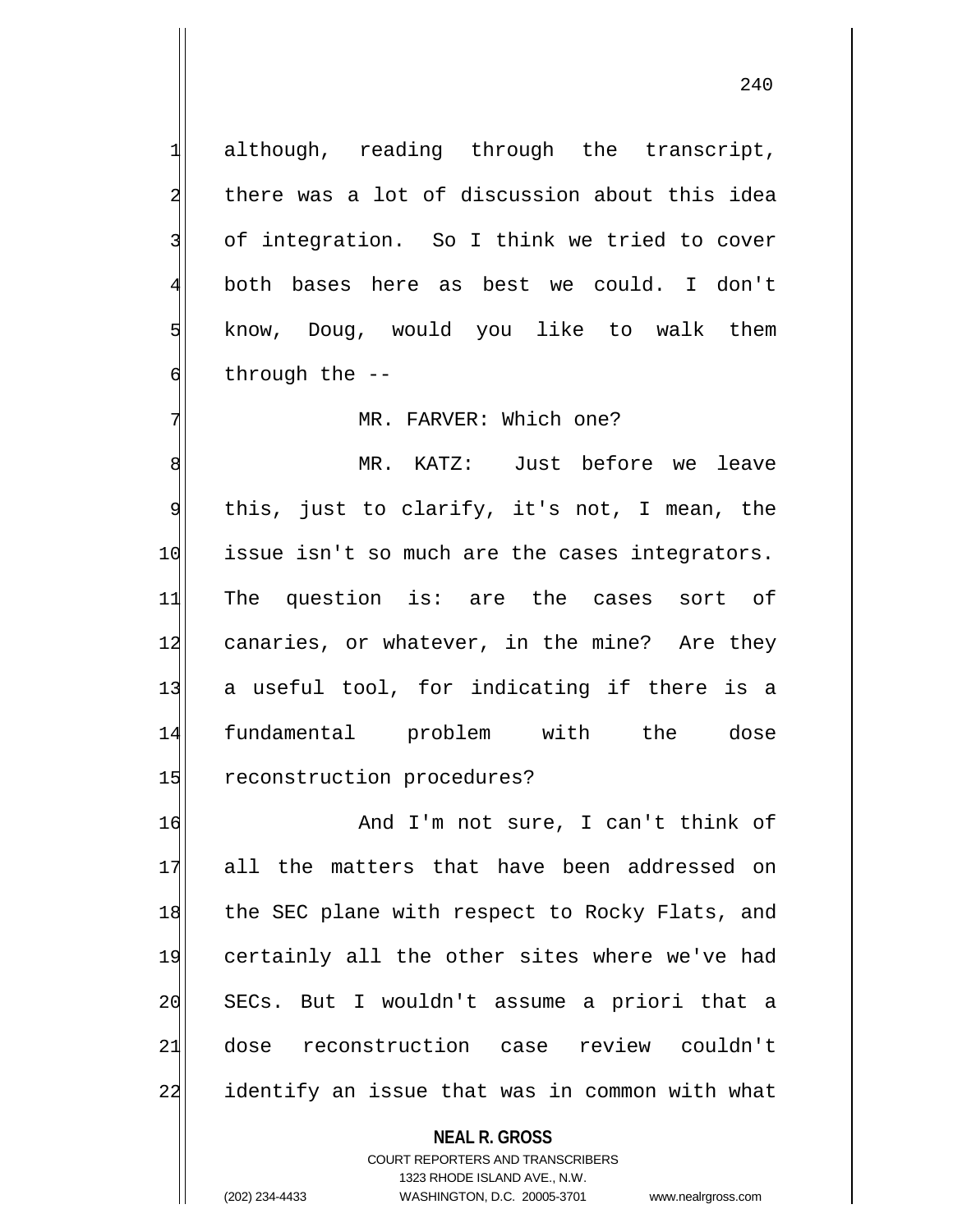**NEAL R. GROSS** COURT REPORTERS AND TRANSCRIBERS  $1$  ended up being an SEC matter. 2 MR. FARVER: No. It could happen. 3 MR. KATZ: Yes. 4 MR. FARVER: It may have, I don't 5 know. 6 MR. KATZ: Yes. 7 | Think you would 8 have to look at all the SECs and what prompted  $9$  them, and the time frame, but  $-$ -10 MR. KATZ: But just to clarify, I  $11$  think the intent is that, to the extent that a 12 Dose Reconstruction case might do that, 13 perform that function, is it doing that? So 14 that's it. Not that it's a be-all and end-all 15 and that you don't need -- obviously the Site 16 Profile reviews dig deeply into the site 17 issues and so on, but to the extent that a 18 dose reconstruction case review does, you 19 know, have potential for identifying issues,  $20$  is it, at this point? 21 and that will also be useful for 22 thinking forward. How do you want to design

1323 RHODE ISLAND AVE., N.W.

(202) 234-4433 WASHINGTON, D.C. 20005-3701 www.nealrgross.com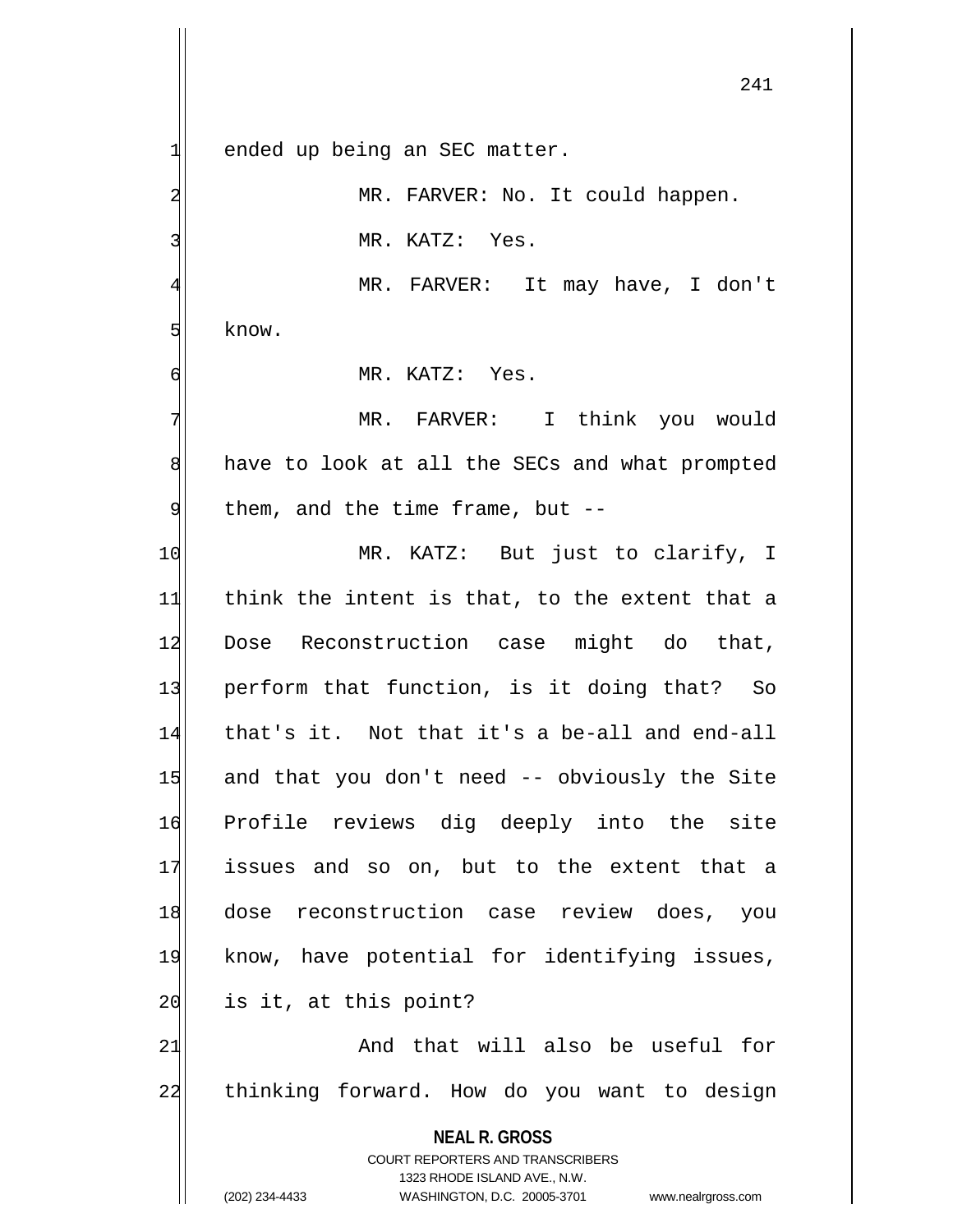1 your Dose Reconstruction case reviews in the  $2$  future so that, if they don't do that to any 3 degree, they might?

4 MR. STIVER: One area where they  $5$  might have actually done that, to some extent, 6 would be in observations that we've made. Not 7 formal findings, but issues that arise that 8 really aren't within the current purview of 9 the audit. But that may nonetheless still 10 bear on the scientific issues, and we've kind 11 of captured those in terms of observations, 12 because they really, to this point at least, 13 haven't been considered something that needs 14 to be addressed in the DR review, but 15 nonetheless, can be brought up for these types 16 of discussions.

17 MR. FARVER: So which report would 18 you like to go through first?

19 CHAIRMAN GRIFFON: We'll do it in  $20$  any order that you think.

21 MR. FARVER: John, are you on the 22 phone?

> **NEAL R. GROSS** COURT REPORTERS AND TRANSCRIBERS 1323 RHODE ISLAND AVE., N.W. (202) 234-4433 WASHINGTON, D.C. 20005-3701 www.nealrgross.com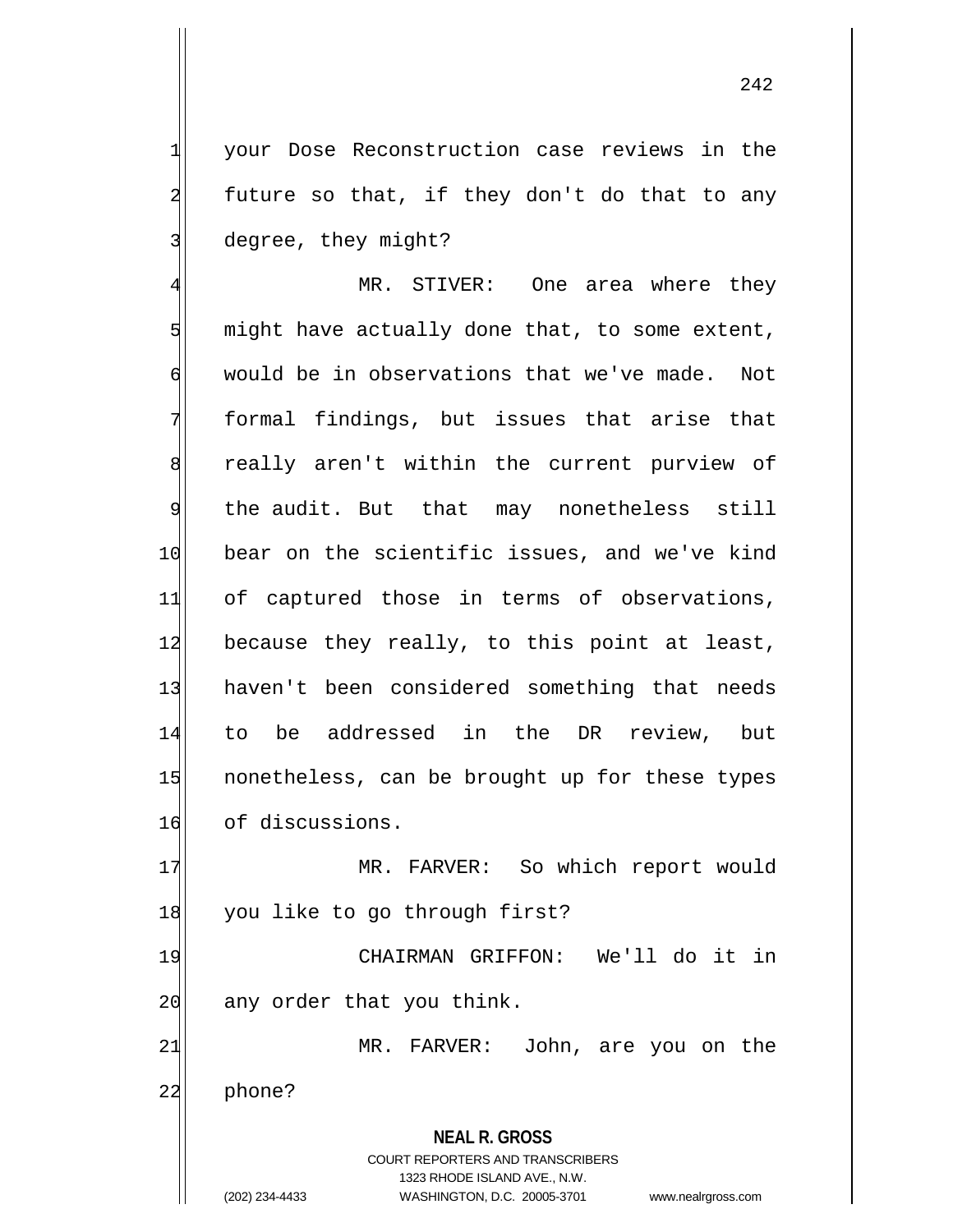**NEAL R. GROSS** COURT REPORTERS AND TRANSCRIBERS 1323 RHODE ISLAND AVE., N.W. (202) 234-4433 WASHINGTON, D.C. 20005-3701 www.nealrgross.com 1| CHAIRMAN GRIFFON: Go through the 2 look-back. 3 MR. STIVER: Yes, let's go through 4 the look-back first. 5 MR. FARVER: Okay. Do we all have 6 the look-back report? 7 MEMBER MUNN: November 20, right? 8 MR. FARVER: No. October 4. 9 MR. STIVER: Yes, I've got October  $10 | 4.$ 11 MEMBER MUNN: Oh, okay. All right. 12 MR. STIVER: Actually, you know, 13 in this one, there's a pretty good executive 14 summary that kind of lets us know what the  $15$  issues are here. Let me know when we're ready. 16 MEMBER MUNN: Go right ahead. 17 CHAIRMAN GRIFFON: Yes, go ahead. 18 MR. FARVER: Okay. We can start 19 by going through the executive summary.  $20$  Basically, what prompted this report is: when  $21$  we do our DR reviews, we have a section in 22 there, 1.3, where we list previous findings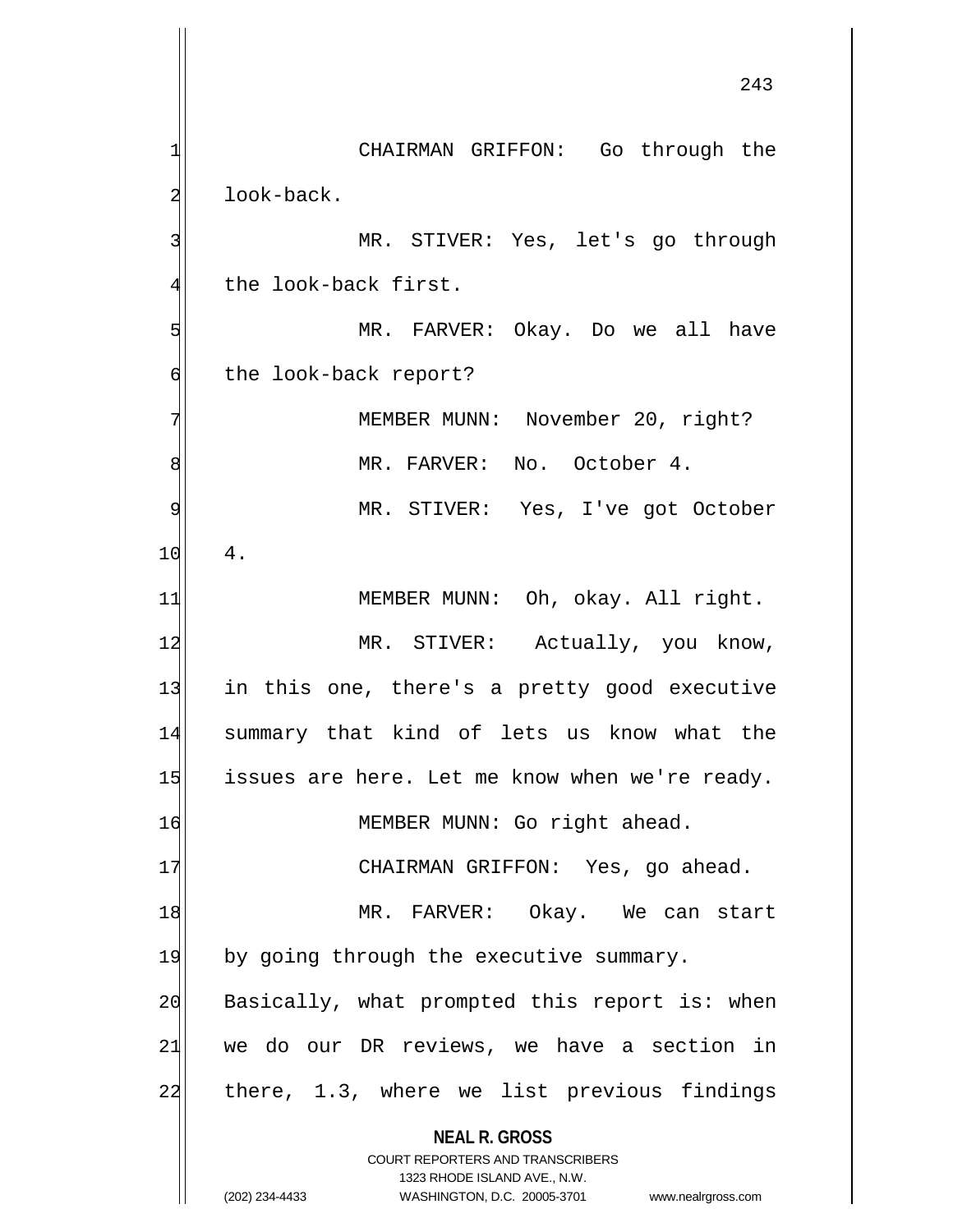$1$  that may be applicable to that case that 2 weren't previously identified during a Site 3 Profile review. So since the Site Profile had 4 been updated at Rocky Flats, we chose to go 5 s 5 through and see what had been changed and also 6 added in information on SECs and PERs.

 $7$   $\vert$  So that's the basis of this. And  $8$  we can glance down at the first table, and it 9 just shows that there were eight cases, in 10 these sets from 10 to 13, for Rocky Flats.

11 And six of them out of eight were 12 compensated by the SEC. It shows in the final 13 column what DR version was used, and in many 14 cases, it was the revised DR review. Not the - $15$  - I'm sorry, it shows the date of the DR, 16 which then will relate back to what version of 17 the Site Profile was used. Table One 18 basically shows eight cases, six of which were 19 compensated.

20 In Table Two, for each of the  $21$  cases, we will go through and identify 22 findings from the Site Profile that will be

**NEAL R. GROSS**

COURT REPORTERS AND TRANSCRIBERS 1323 RHODE ISLAND AVE., N.W. (202) 234-4433 WASHINGTON, D.C. 20005-3701 www.nealrgross.com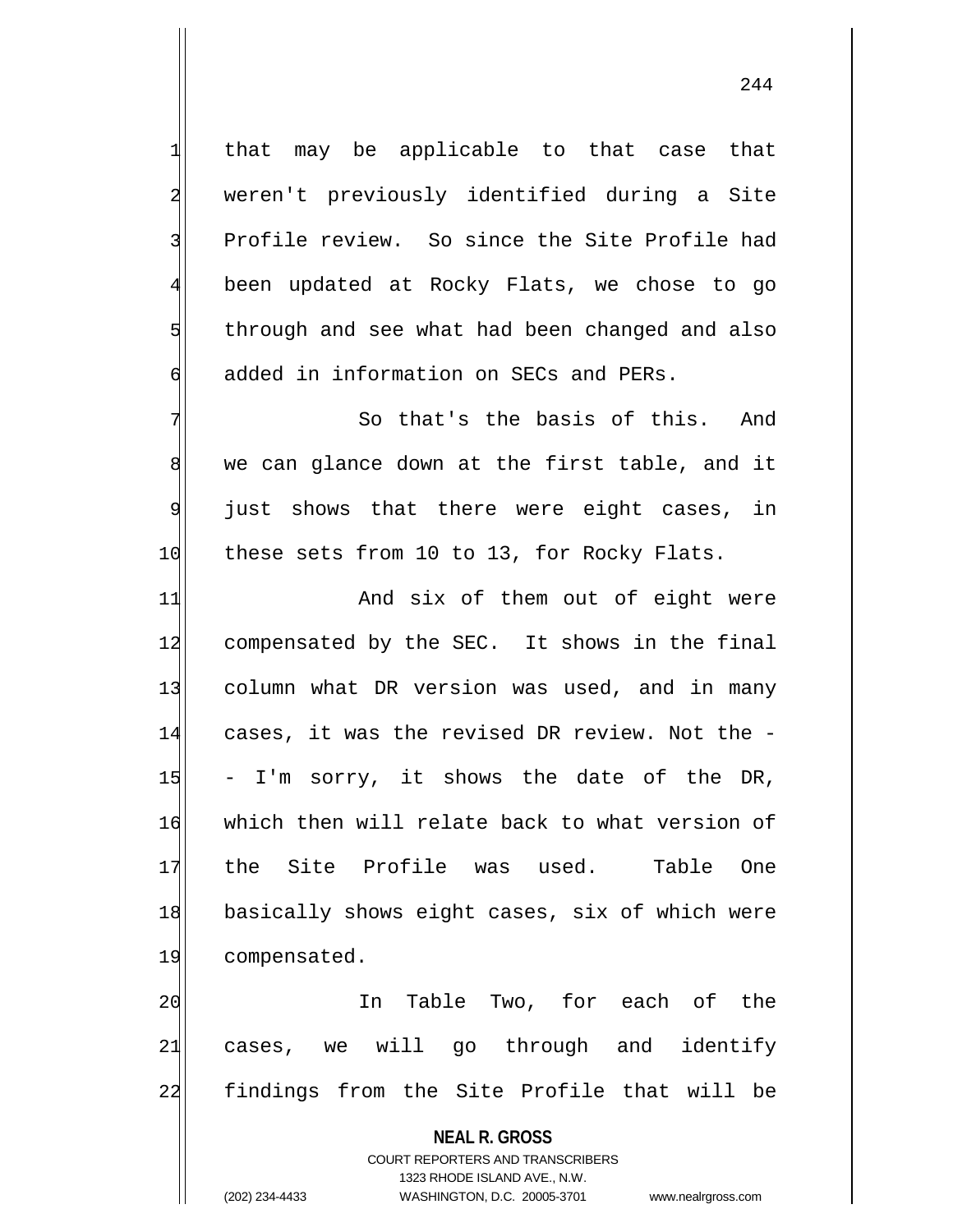**NEAL R. GROSS** COURT REPORTERS AND TRANSCRIBERS 1323 RHODE ISLAND AVE., N.W. (202) 234-4433 WASHINGTON, D.C. 20005-3701 www.nealrgross.com 1 applicable to the case. We identified 11 2 findings during our Site Profile review, and 3 those 11 columns in Table Two represent the 11 4 findings. 5 | Show and for each case, you can see  $\mathfrak{h}$  that they would be impacted to a certain  $7$  extent by most of the findings. So that was 8 the purpose of Table Two. 9 | Table Three looks complicated. 10 | CHAIRMAN GRIFFON: Wait, that's 11 Table ES Two, right? 12 MR. FARVER: Yes, ES Two and ES 13 Three, yes. 14 CHAIRMAN GRIFFON: Yes, this is 15 kind of a complicated table. 16 MEMBER MUNN: D means it's a 17 duplicate. That means it's not addressed 18 elsewhere. 19 MR. STIVER: Even for the two cases 20 that were uncompensated by the SEC in Table ES  $21$  Three on Page 12, those letters show that an 22 R would indicate that really and truly, the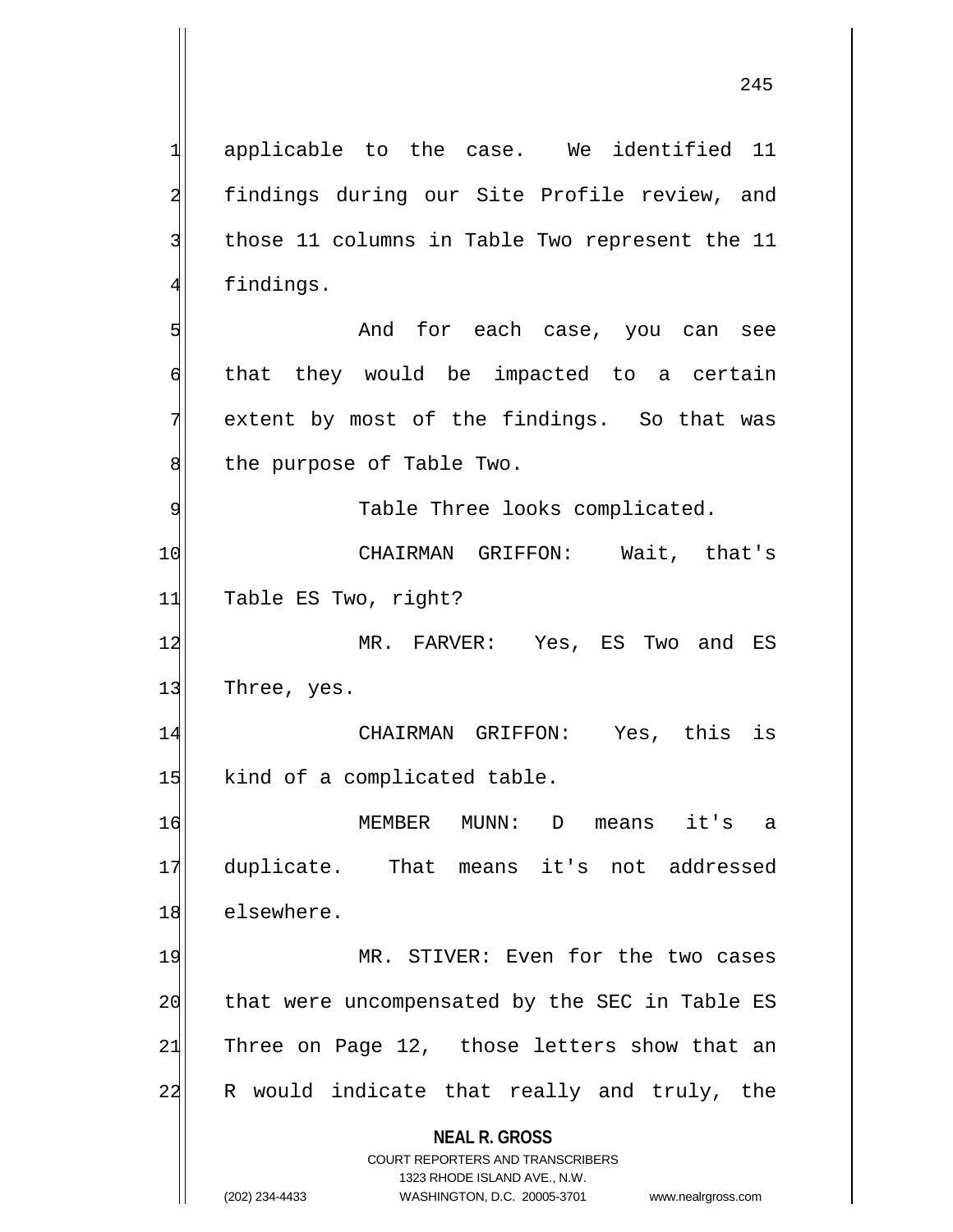$1$  Site Profile explicitly addressed the issue.

2 P would mean that it partially  $3$  addressed the issue, and then D refers to 4 duplicate, because the issue was already  $5$  addressed as part of another issue. And the 6 letter N meant it would not be addressed in 7 any of the revisions to the Technical Basis 8 Bocuments.

9 | Same 11 was the only one that was 10 not addressed in any of the documents. There 11 were two that were duplicative. Number Seven 12 and Eight for both cases. And now it is a 13 partial address, if you want to call it that, 14 for issue number two for both of them.

15 And so with the rest of this 16 report, what we've done is: it just takes a 17 look at all those issues that were open and 18 addressed to the extent to which, just like in 19 the tables, how those findings could possibly  $20$  be, what their impact might be on those cases  $21$  today using the current revisions of the TBDs. 22 And which of those could then be

> **NEAL R. GROSS** COURT REPORTERS AND TRANSCRIBERS 1323 RHODE ISLAND AVE., N.W. (202) 234-4433 WASHINGTON, D.C. 20005-3701 www.nealrgross.com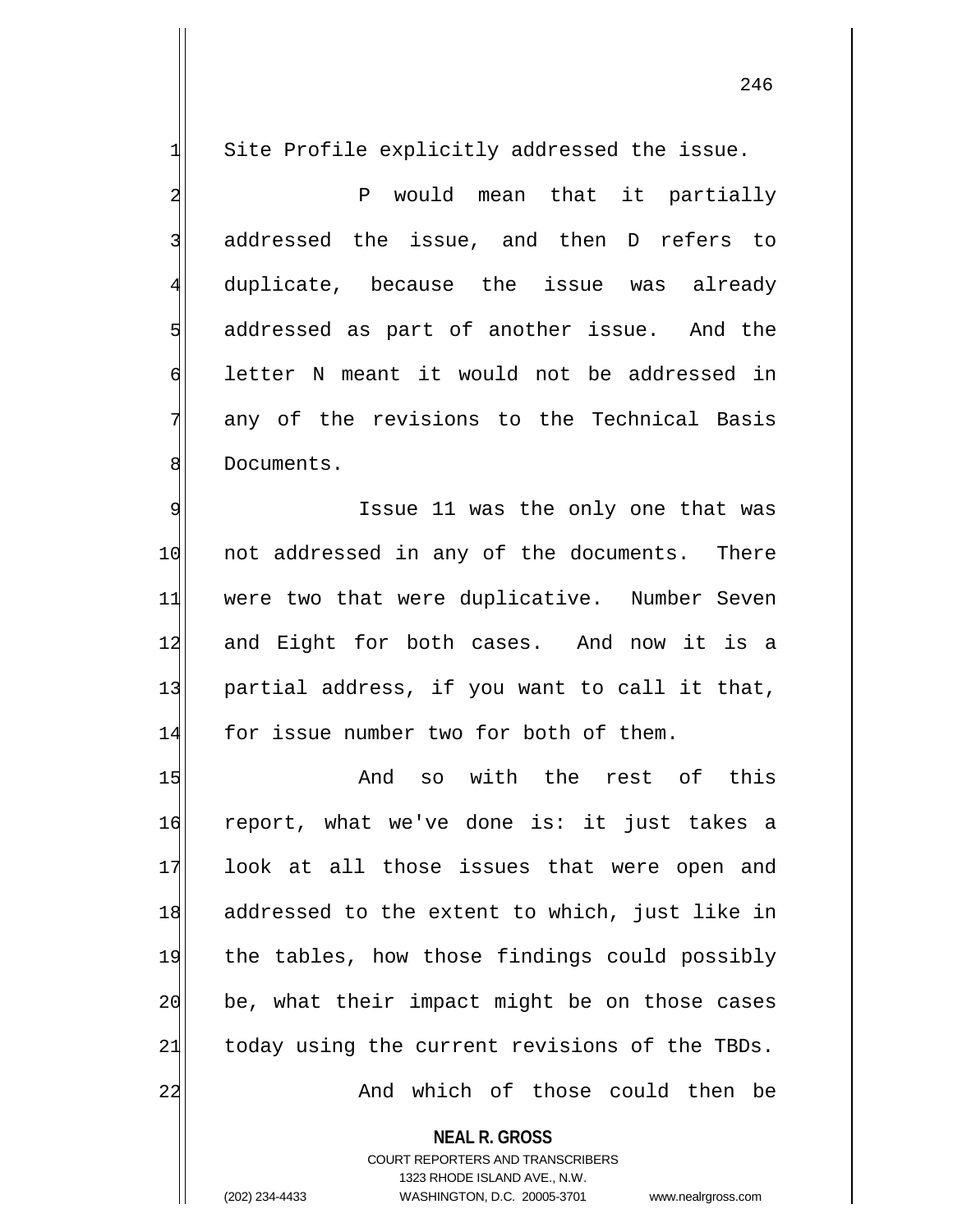**NEAL R. GROSS** COURT REPORTERS AND TRANSCRIBERS 1 closed out for the purposes of the dose 2 reconstructions. To give you an idea, to kind 3 of bring everything up to the current times, 4 given the fact that these were done several  $5$  years ago. 6 I don't know if there's really a  $7$  lot more to say about that. It was really the 8 intent of this particular exercise here. 9 alright, Doug, if you'd like to --10 if we want to go down to the end of this  $11$  thing, it might be the best time to  $-$  let's  $12$  see. 13 MR. FARVER: I think one of the 14 key things of the whole document is: you go 15 through and you can see that there were 11 16 issues identified through the Site Profile 17 review, but I believe there are still many 18 that have not been addressed. 19 There are some that have, but also 20 many that have not. And a lot of that is 21 summarized on Page 35, Table 2.3: "Summary of 22 the Status of SC&A Site Profile findings."

1323 RHODE ISLAND AVE., N.W.

(202) 234-4433 WASHINGTON, D.C. 20005-3701 www.nealrgross.com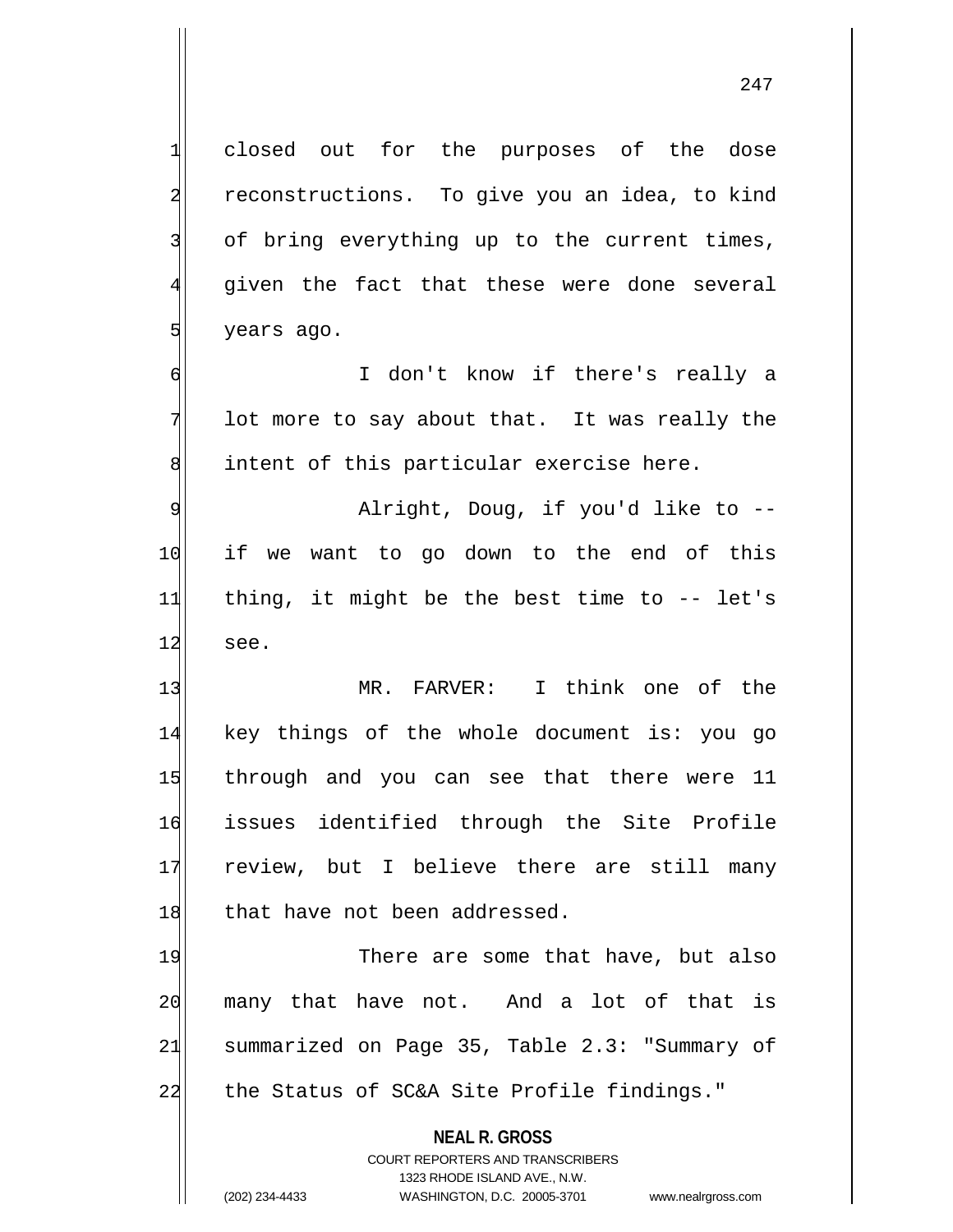**NEAL R. GROSS** COURT REPORTERS AND TRANSCRIBERS 1323 RHODE ISLAND AVE., N.W. (202) 234-4433 WASHINGTON, D.C. 20005-3701 www.nealrgross.com  $1$  And that gives you the gist of it. 2 It says, you know, a lot of them were included 3 in Revision Two, some were addressed on  $4$  another issue, and some were unaddressed. 5 | So, you know, there's a few 6 here that should probably, may want to be 7 looked at at some other time. If you just  $8$  glance at Table 2.3, under internal dosimetry, 9 go down to, you know, ingestion, recycled 10 uranium, you know, those items were 11 unaddressed in the second revision. 12 MEMBER MUNN: They were addressed 13 in other findings, though. The ingestion 14 pathway and recycled uranium were. 15 MR. FARVER: Those specific ones 16 for Rocky Flats? 17 MEMBER MUNN: Yes. 18 MR. FARVER: Okay. 19 MR. STIVER: Ingestion has been 20 addressed as kind of an overarching issue. 21 MEMBER MUNN: Yes. 22 MR. FARVER: Okay. And you see in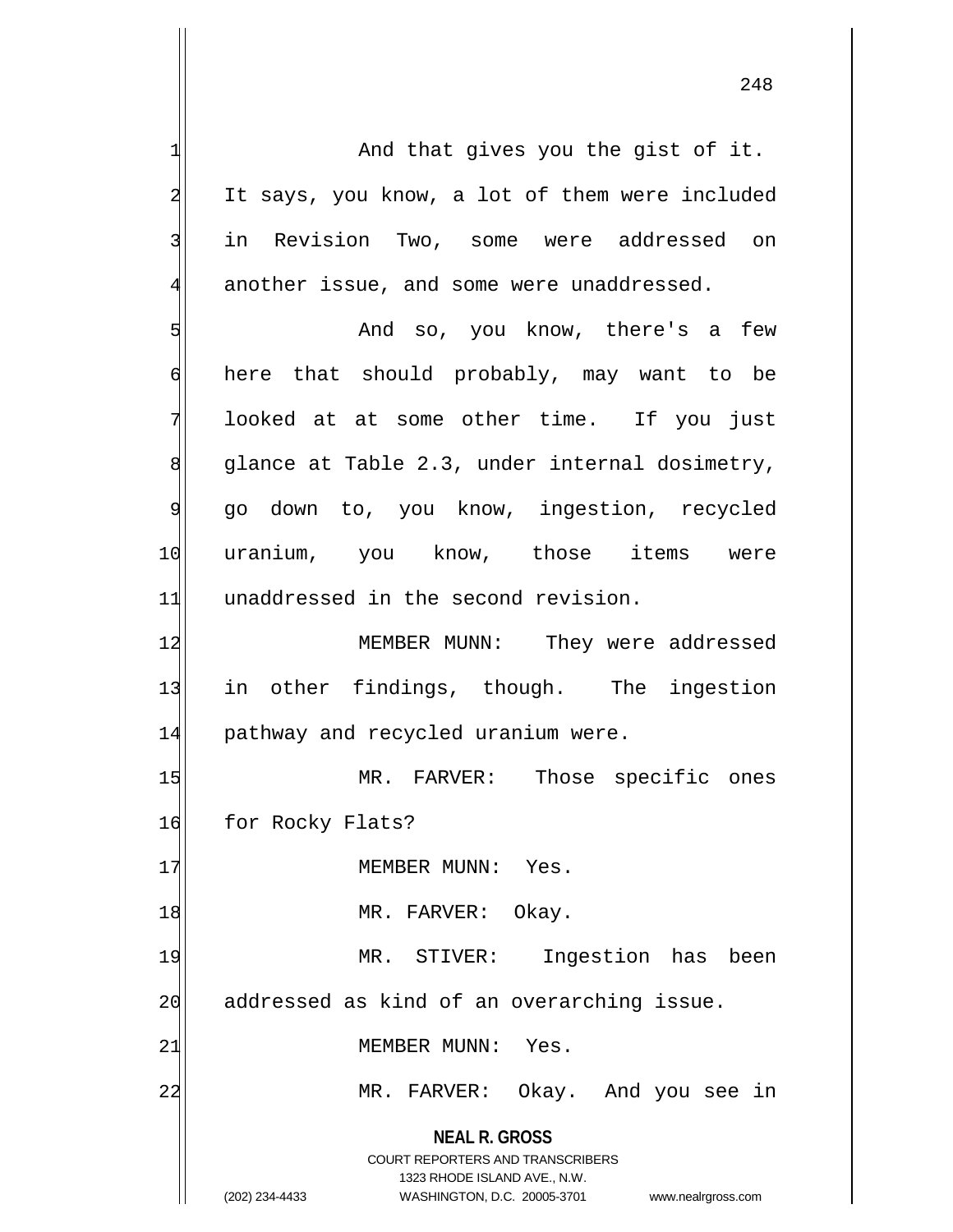the next column, the path would be to reevaluate this issue, so we'd have to go back to the text and find out why we felt it was not addressed and needs to be reevaluated. 5 And really, I am not the best person to go through this because I had almost nothing to do with this report.

8 MR. STIVER: John Mauro is the 9 | principal author of this report.

10 Unfortunately, he wasn't able to call in 11 today. But, you know, the broad brushstrokes 12 of the thing is that, you know, while some of 13 these issues have, in fact, been addressed and 14 are no longer pertinent to the dose 15 reconstructions, some of them still are, there 16 are certain aspects that need to be 17 incorporated.

18 Even though the revision has taken 19 place, the dose reconstruction has identified 20 this as a potential problem that still needs 21 to be resolved.

22 But also -- oh, go ahead, excuse

**NEAL R. GROSS**

COURT REPORTERS AND TRANSCRIBERS 1323 RHODE ISLAND AVE., N.W. (202) 234-4433 WASHINGTON, D.C. 20005-3701 www.nealrgross.com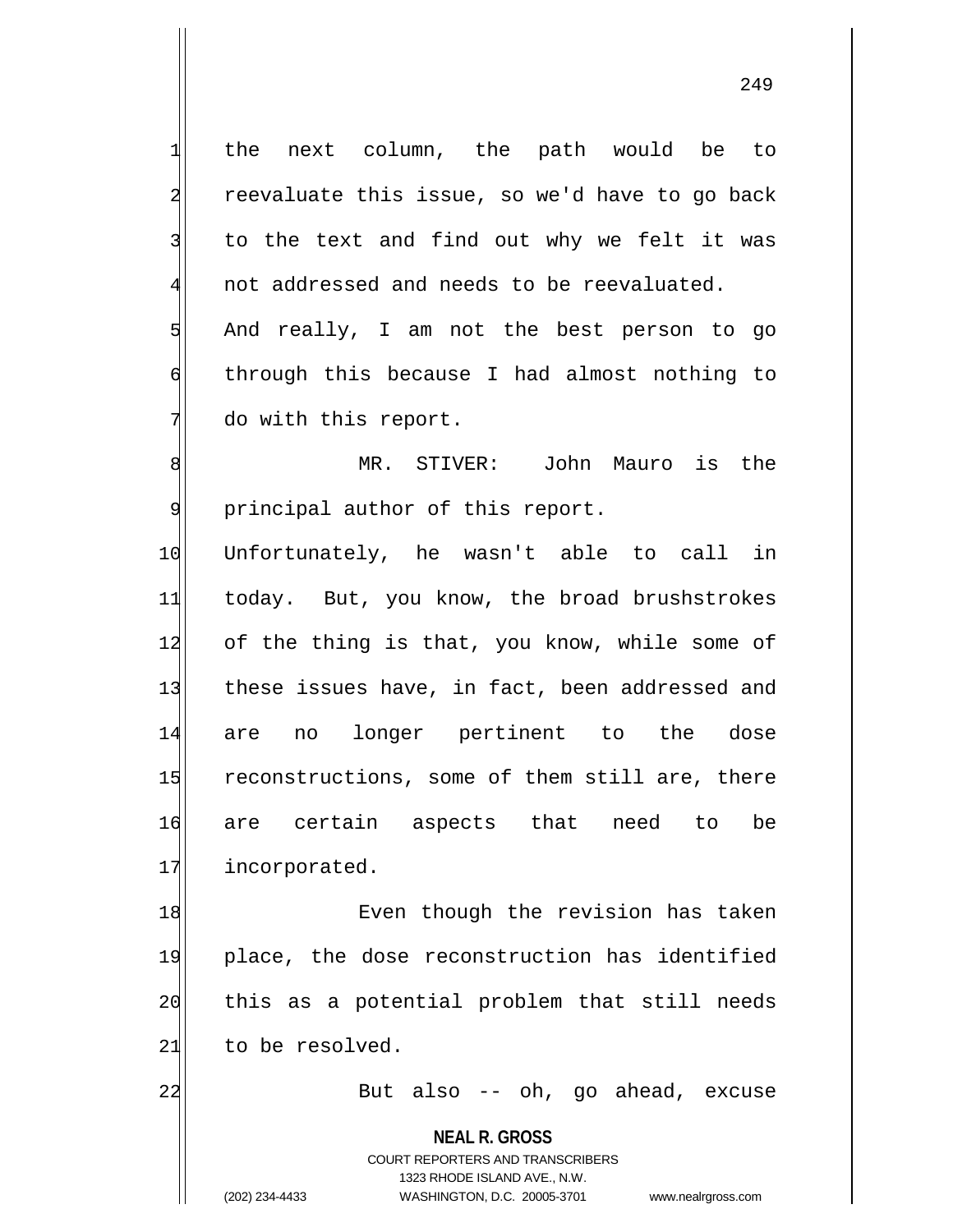me.

| CHAIRMAN GRIFFON: I was going to                                                                    |
|-----------------------------------------------------------------------------------------------------|
| say, Finding Three, if you're looking at                                                            |
| Executive Summary Three, Finding Three in the                                                       |
| body of the report is the neutron finding,                                                          |
| right? It's got a couple of elements to it,                                                         |
| but MP ratio and assignment, I think of people                                                      |
| not monitored by NTA film, whatever.                                                                |
| I mean, it became a neutron issue                                                                   |
| we evolved in the SEC discussions. And<br>as                                                        |
| your next -- I mean, maybe I'm transitioning                                                        |
| to your next report that Ted asked -- but it                                                        |
| seems to me that was identified in the Site                                                         |
| Profile review, correct?                                                                            |
| MR. FARVER: Yes.                                                                                    |
| CHAIRMAN GRIFFON: That issue? It                                                                    |
| wasn't really identified in any case.                                                               |
| MR. FARVER: Correct, so because                                                                     |
| it was identified in the Site Profile review,                                                       |
| we would not make it a new finding.                                                                 |
| CHAIRMAN GRIFFON:<br>it<br>But<br>was                                                               |
| mentioned when you did your individual cases?                                                       |
| <b>NEAL R. GROSS</b><br><b>COURT REPORTERS AND TRANSCRIBERS</b>                                     |
| 1323 RHODE ISLAND AVE., N.W.<br>(202) 234-4433<br>WASHINGTON, D.C. 20005-3701<br>www.nealrgross.com |
|                                                                                                     |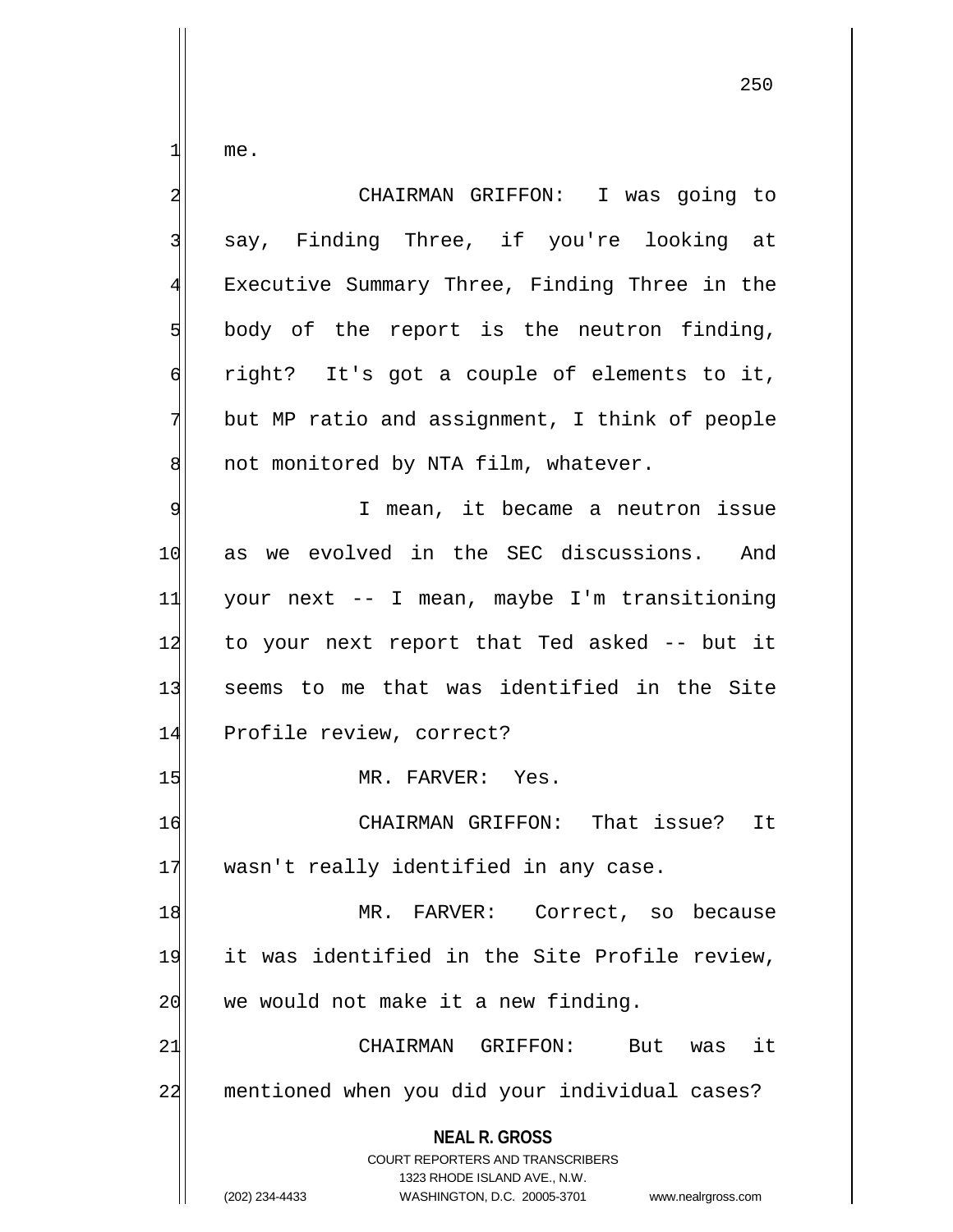**NEAL R. GROSS** COURT REPORTERS AND TRANSCRIBERS 1323 RHODE ISLAND AVE., N.W. (202) 234-4433 WASHINGTON, D.C. 20005-3701 www.nealrgross.com 1 MR. FARVER: It was contained  $2 \mid$  within 1, 2 and 3 --3 3 CHAIRMAN GRIFFON: It was 4 mentioned in the top section where you said --5 | S| MR. FARVER: -- where we talk 6 about the findings. 7 CHAIRMAN GRIFFON: -- previous 8 findings, right? 9 MR. FARVER: yes. 10 CHAIRMAN GRIFFON: But those are 11 never captured in our matrix process. 12 MR. FARVER: Those are not, because 13 that would be double-tracking the finding. 14 CHAIRMAN GRIFFON: That's fine. 15 MR. FARVER: You know, one, it's a 16 finding under Site Profile. 17 | CHAIRMAN GRIFFON: So, I mean, you 18 were at least acknowledging that that issue 19 remains on the table? 20 | MR. FARVER: Right. 21 CHAIRMAN GRIFFON: But you're not 22 going to drill down to it in each and every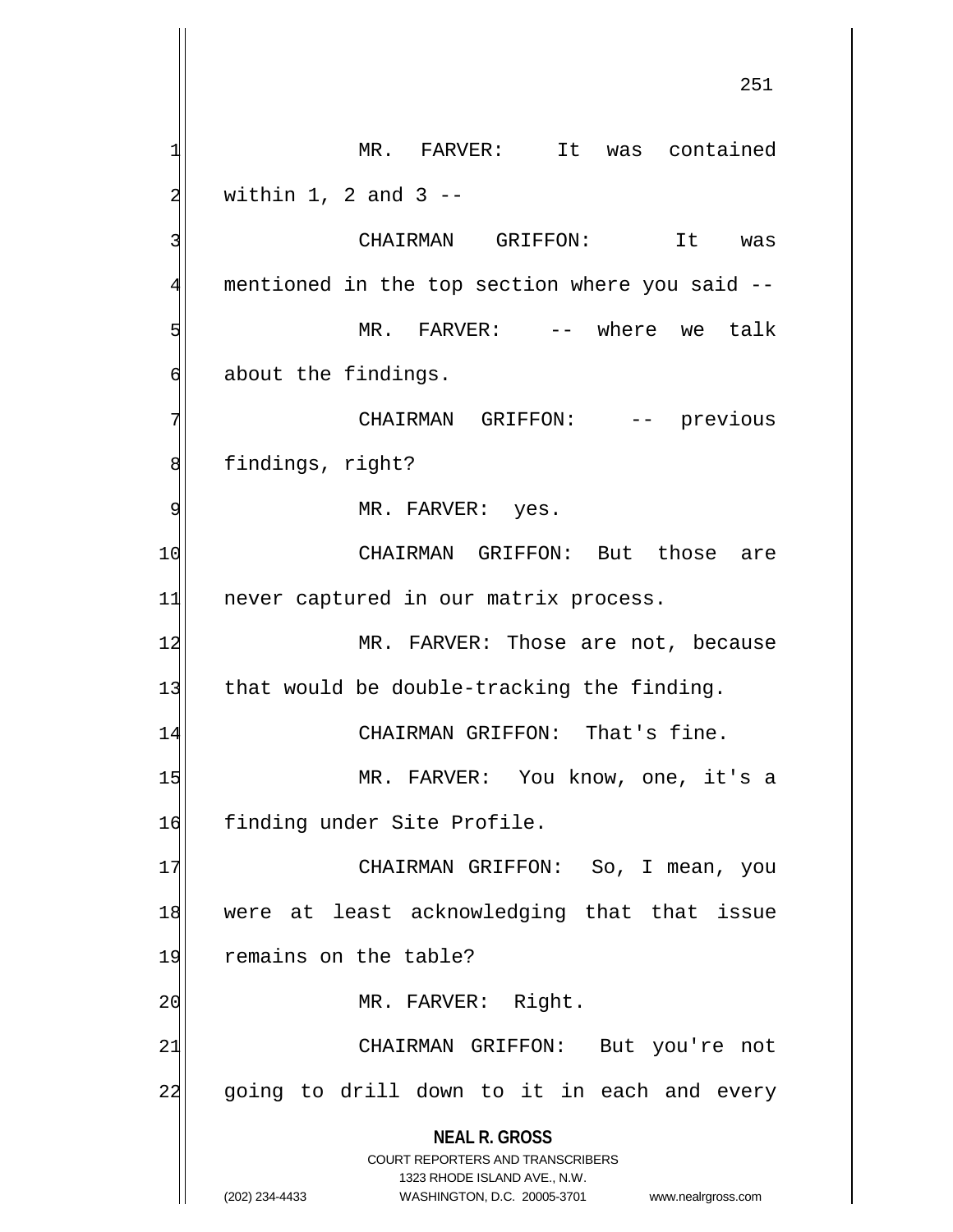1 case?

2 MR. FARVER: No.

3 | CHAIRMAN GRIFFON: Because it's in 4 process, right?

5 MR. STIVER: Yes, it's identified  $\phi$  that these are issues that would be pertinent  $7$  to this case.

8 | CHAIRMAN GRIFFON: Right.

9 MR. STIVER: They're still, you 10 know, under review in the Work Group.

11 CHAIRMAN GRIFFON: Right. I'm just 12 thinking, going forward, how these gaps can 13 be, how we can be sure we don't have gaps and 14 stuff.

15 CHAIRMAN GRIFFON: Right.

16 MR. FARVER: So for this set of 17 cases, none of those would show a deficiency 18 or a finding under neutron dose about the NTA 19 finding?

20 CHAIRMAN GRIFFON: Right, because 21 that was under review under the other --22 right.

> **NEAL R. GROSS** COURT REPORTERS AND TRANSCRIBERS

> > 1323 RHODE ISLAND AVE., N.W.

(202) 234-4433 WASHINGTON, D.C. 20005-3701 www.nealrgross.com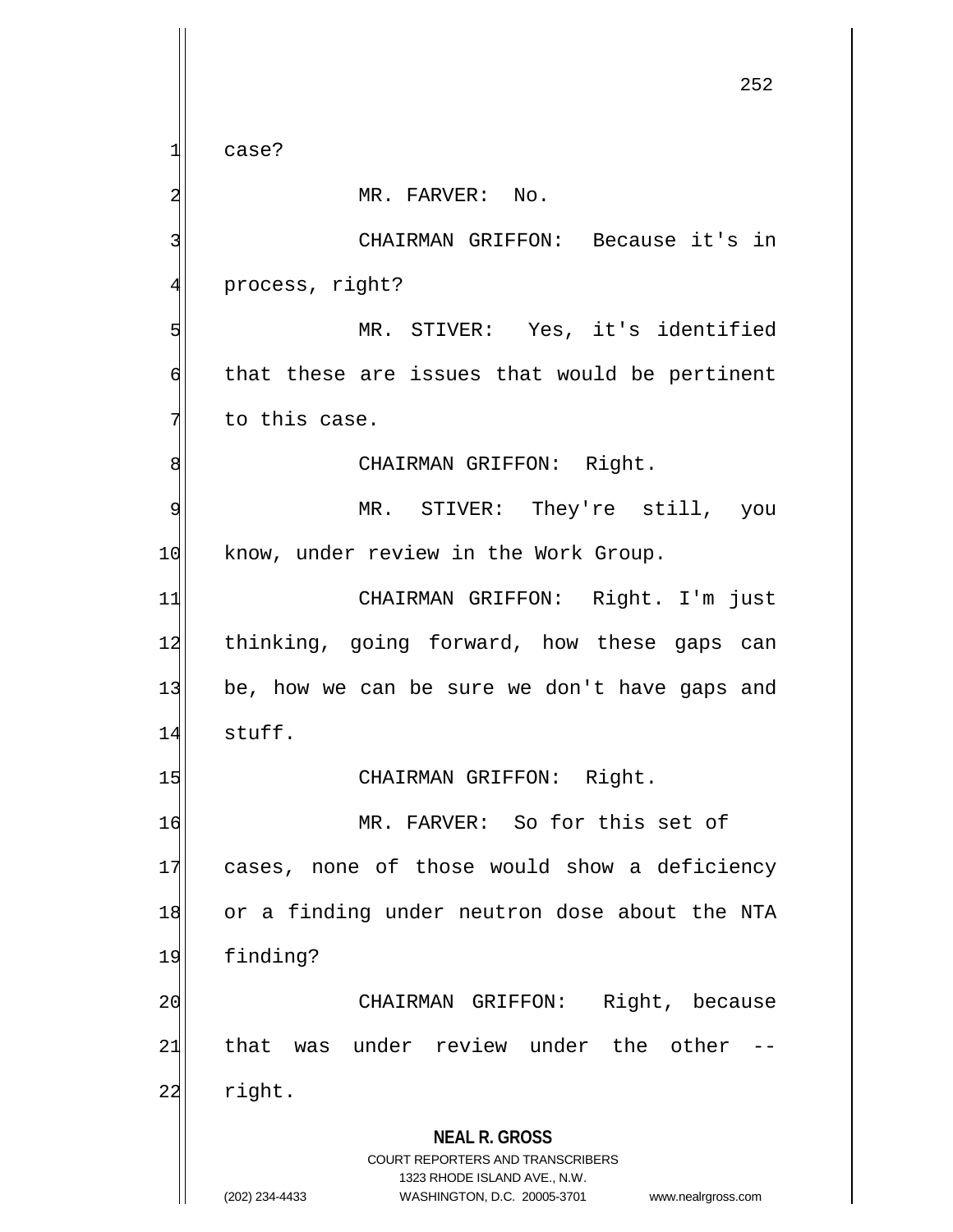253

**NEAL R. GROSS** COURT REPORTERS AND TRANSCRIBERS 1323 RHODE ISLAND AVE., N.W. (202) 234-4433 WASHINGTON, D.C. 20005-3701 www.nealrgross.com 1 MR. FARVER: So it would not 2 identify an SEC issue for these cases that 3 we're going to look at. 4 GHAIRMAN GRIFFON: Yes. 5 MR. STIVER: It's really to notify 6 6 folloch of the Subcommittee, you know, that these things 7 are still in play and could impact these 8 cases. 9| CHAIRMAN GRIFFON: Yes. It did more 10 or less identify it by saying, in your report, 11 in the body of your report, that these are 12 outstanding issues. 13 MR. STIVER: That's right, and 14 really this was one of the first things Dr. 15 Melius wanted us to do is kind of look back 16 and see, you know, are there still issues at 17 play in the Site Profile that might bear on 18 these cases at a later date, that they have in 19 fact been addressed. 20 and that's why it was put in that  $21$  Section 1.3 to begin with. And it's kind of, 22 from there, we've kind of expanded on this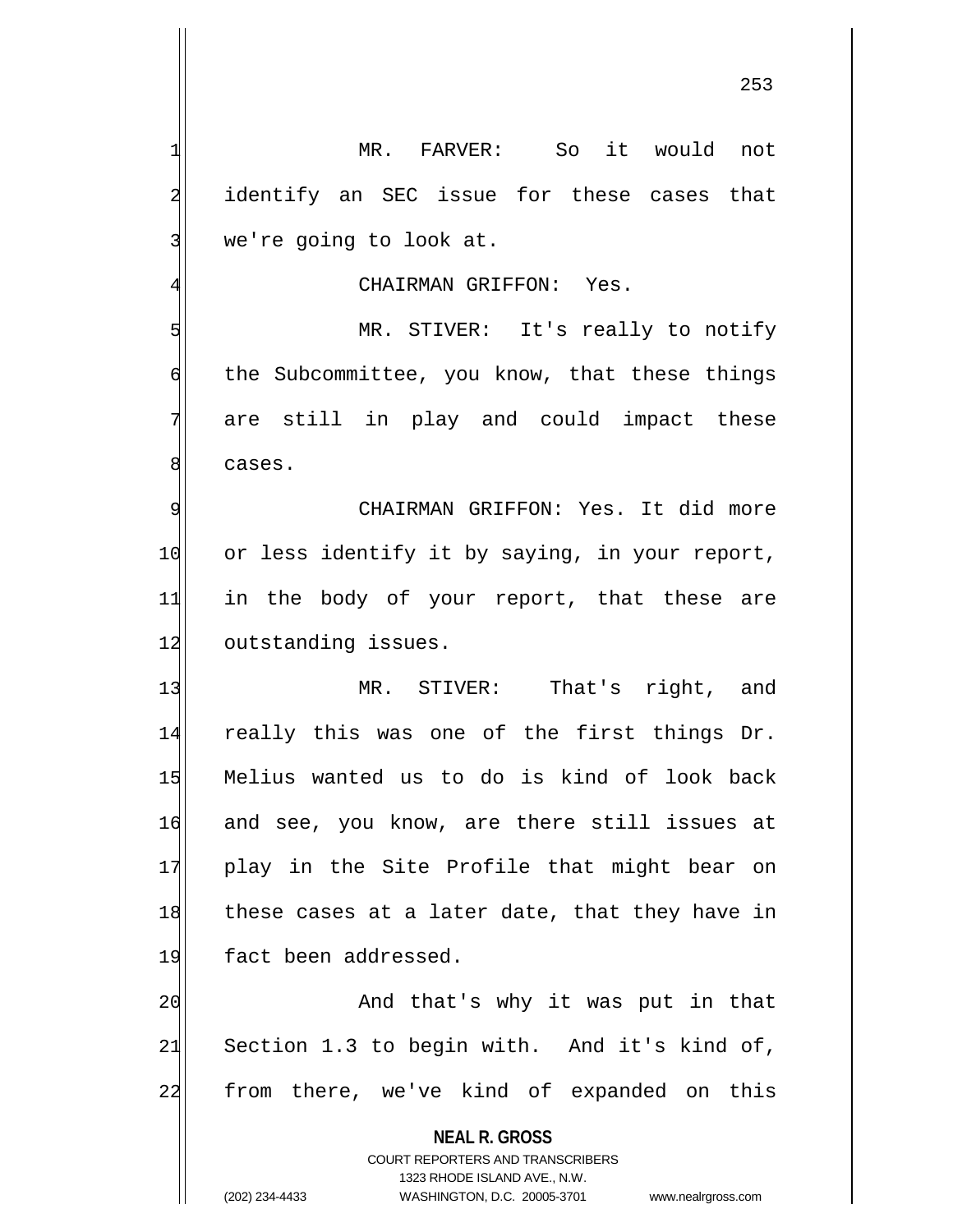$1$  whole idea of how the different components are 2 working together.

3 MR. FARVER: I can speak in more 4 detail about the cases in the next report.

5 MR. STIVER: Unless you want us to 6 discuss this more, I think we could segue into  $7$  the next report.

8 8 CHAIRMAN GRIFFON: Yes, go ahead 9 to the next report. Or go ahead, Wanda.

10 MEMBER MUNN: Well, I'm not sure I 11 understood what that last exchange really said 12 there, because I was reading the last 13 paragraph of Finding Three here in the report. 14 That says, "In addition, the publication 15 record that introduces the TBD states that 16 many of the revisions explicitly address 17 neutron exposures more importantly.

18 | TAN SEC was granted primarily 19 based on issues related to the inability to 20 reconstruct neutron exposures with sufficient  $21$  accuracy. In light of the SEC, it appears 22 that this issue can be closed, as it applies

> **NEAL R. GROSS** COURT REPORTERS AND TRANSCRIBERS 1323 RHODE ISLAND AVE., N.W. (202) 234-4433 WASHINGTON, D.C. 20005-3701 www.nealrgross.com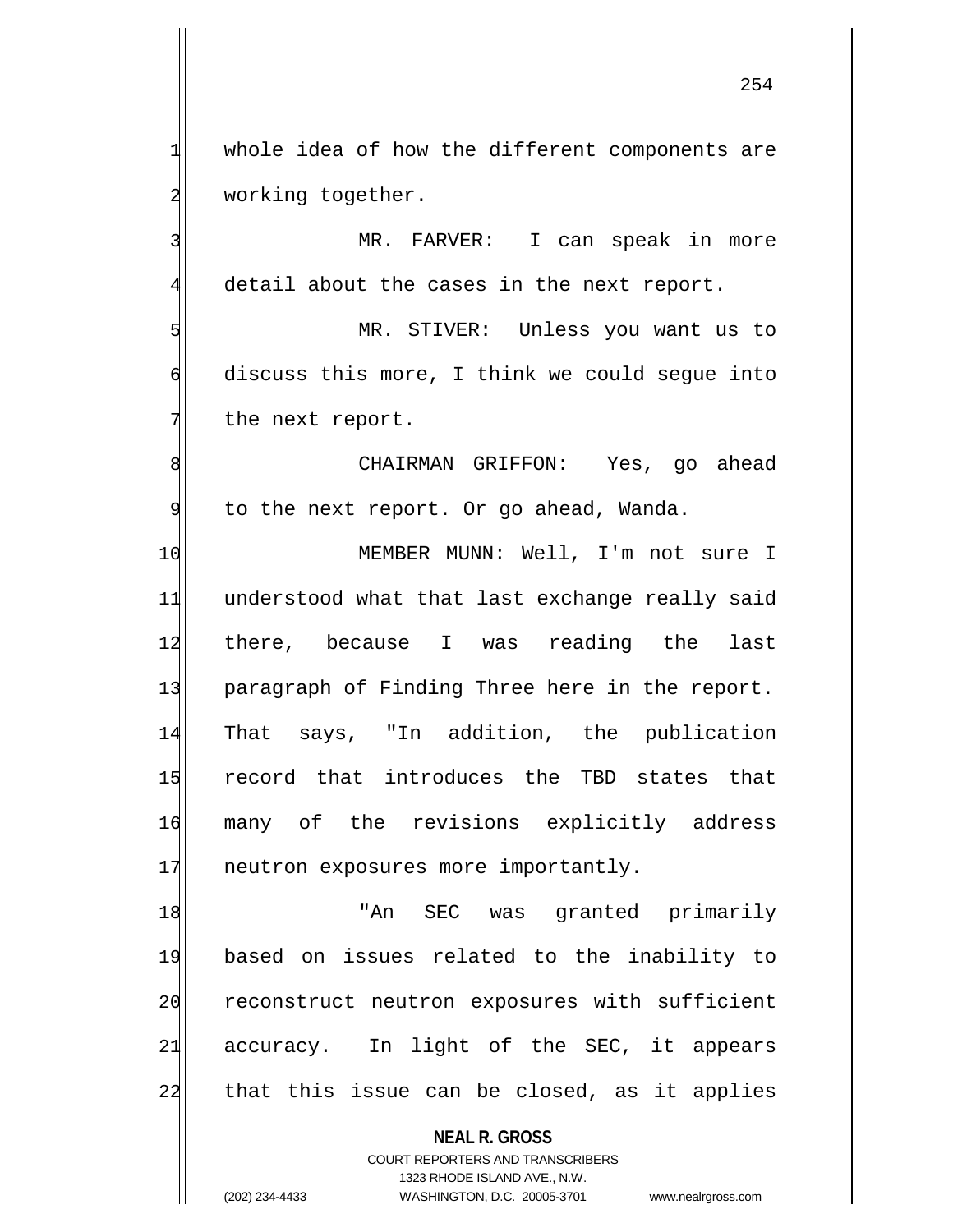$1$  to a given DR, except to confirm that the case 2 was, in fact, appropriately reconsidered in 3 light of the SEC."

4 That gives me a slightly different impression than what I got when I was looking at the table. It looks to me as if this was considered and handled appropriately.

8 MR. FARVER: Oh, I see what you 9 mean. So you're saying --

10 MEMBER MUNN: See, it looks to me  $11$  like it's done, and done correctly.

12 MR. FARVER: Whereas, when you look  $13$  at the table and you see Finding Three  $-$ -

14 MEMBER MUNN: Yes, it led me to  $15$  believe that it was  $-$ 

16 MR. FARVER: Well, what it says 17 is, it was addressed in Revision Two --

18 MR. STIVER: And/or SEC.

19 MR. FARVER: -- and/or SEC and the 20 next action would be "reviewed under a PER- $21 \mid 21.$ " In other words, you get a PER-21 review 22 just to make sure that the case fit into the

> **NEAL R. GROSS** COURT REPORTERS AND TRANSCRIBERS

> > 1323 RHODE ISLAND AVE., N.W.

(202) 234-4433 WASHINGTON, D.C. 20005-3701 www.nealrgross.com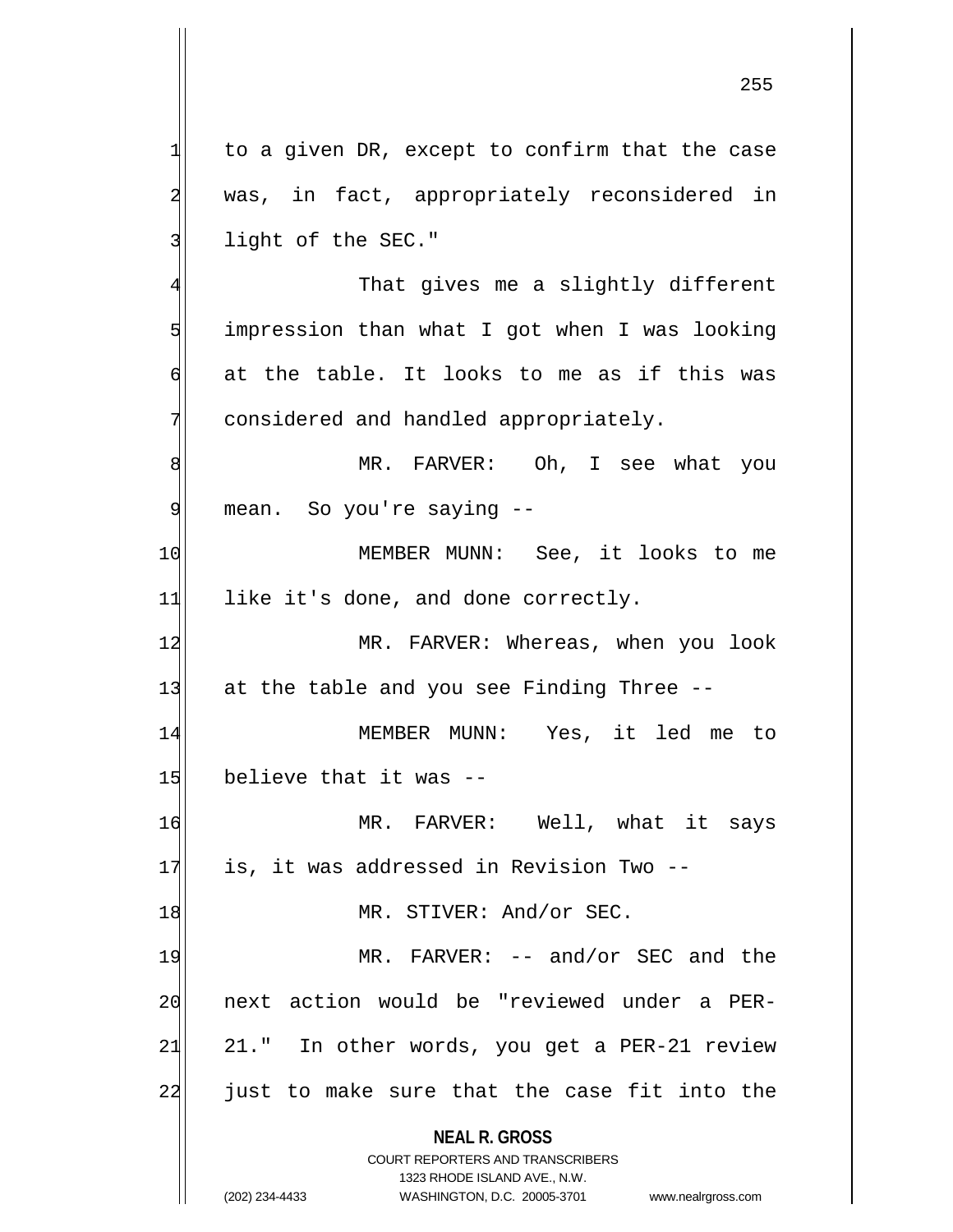$1$  SEC.

## 2 MEMBER MUNN: Okay.

 MR. STIVER: PER-21 is basically a one-pager that basically says we've revised all these TBDs and it's pretty open-ended, and  $\mathfrak{h}$  that's the one we kind of put on hold.

7 MEMBER MUNN: Okay. Didn't seem  $8$  to jibe to me.

9 MR. FARVER: Do we want to start 10 the second report?

11 CHAIRMAN GRIFFON: Yes, let's try  $12$  that, let's go to the second report.

13 MR. FARVER: Alright. This is 14 called RFP Issues from 10th to 13th sets. And 15 probably went out not too long ago. And this 16 refers specifically to the eight findings or 17 the eight cases, Rocky Flats cases, from the 18 10th through 13th sets.

19 And that's pretty much what the 20 introduction states, and we go down to the 21 first Table One, Summary of the Findings, it 22 | just shows that those were eight cases, the

**NEAL R. GROSS**

COURT REPORTERS AND TRANSCRIBERS 1323 RHODE ISLAND AVE., N.W. (202) 234-4433 WASHINGTON, D.C. 20005-3701 www.nealrgross.com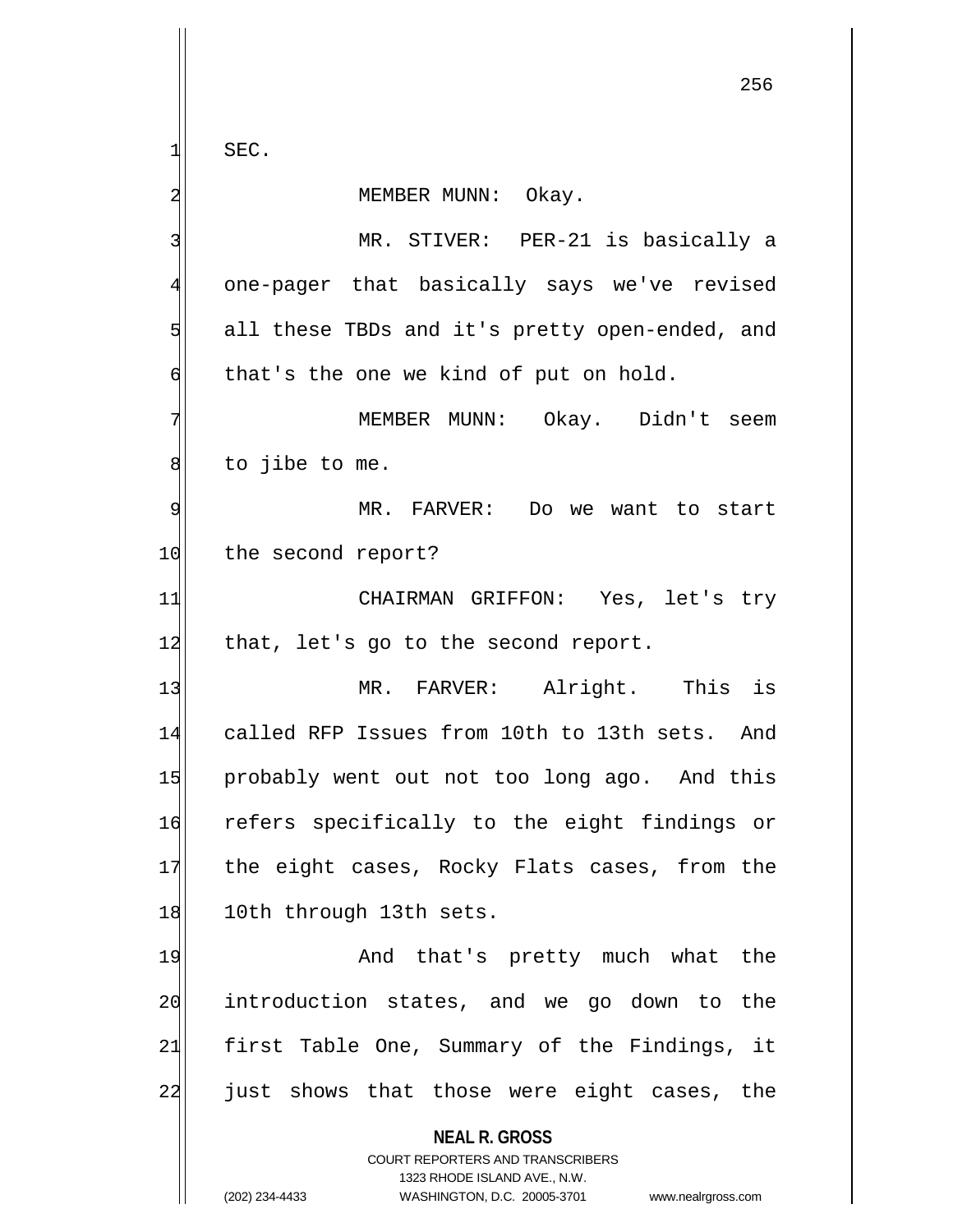$1$  cancer, and the date the DR was completed.

2 There was 14 findings in the eight 3 DRs and one of the cases did not have any 4 findings. So really, there were 14 findings 5 out of seven reviews.

6 Table Two just lists a summary of  $7$  the case findings. One of the things I like to  $8$  point out is: even though they may have the 9 same alphanumeric ending on them, referring to 10 the same plan in the Table Two checklist we go 11 by, they are for different items. They are 12 not similar in any of the cases. They 13 just wound up getting grouped under the same 14 general criteria. But those are the 14 cases, 15 and those are just the basic titles of the 16 findings.

17 at the bottom of Page 5, we talked 18 about the SEC and pretty much state the SEC, 19 and the SEC pretty much has to do with the 20 | neutron data, as we're all aware.

21 Table Three shows what cases were 22 compensated by the SEC and the reason they

> **NEAL R. GROSS** COURT REPORTERS AND TRANSCRIBERS 1323 RHODE ISLAND AVE., N.W. (202) 234-4433 WASHINGTON, D.C. 20005-3701 www.nealrgross.com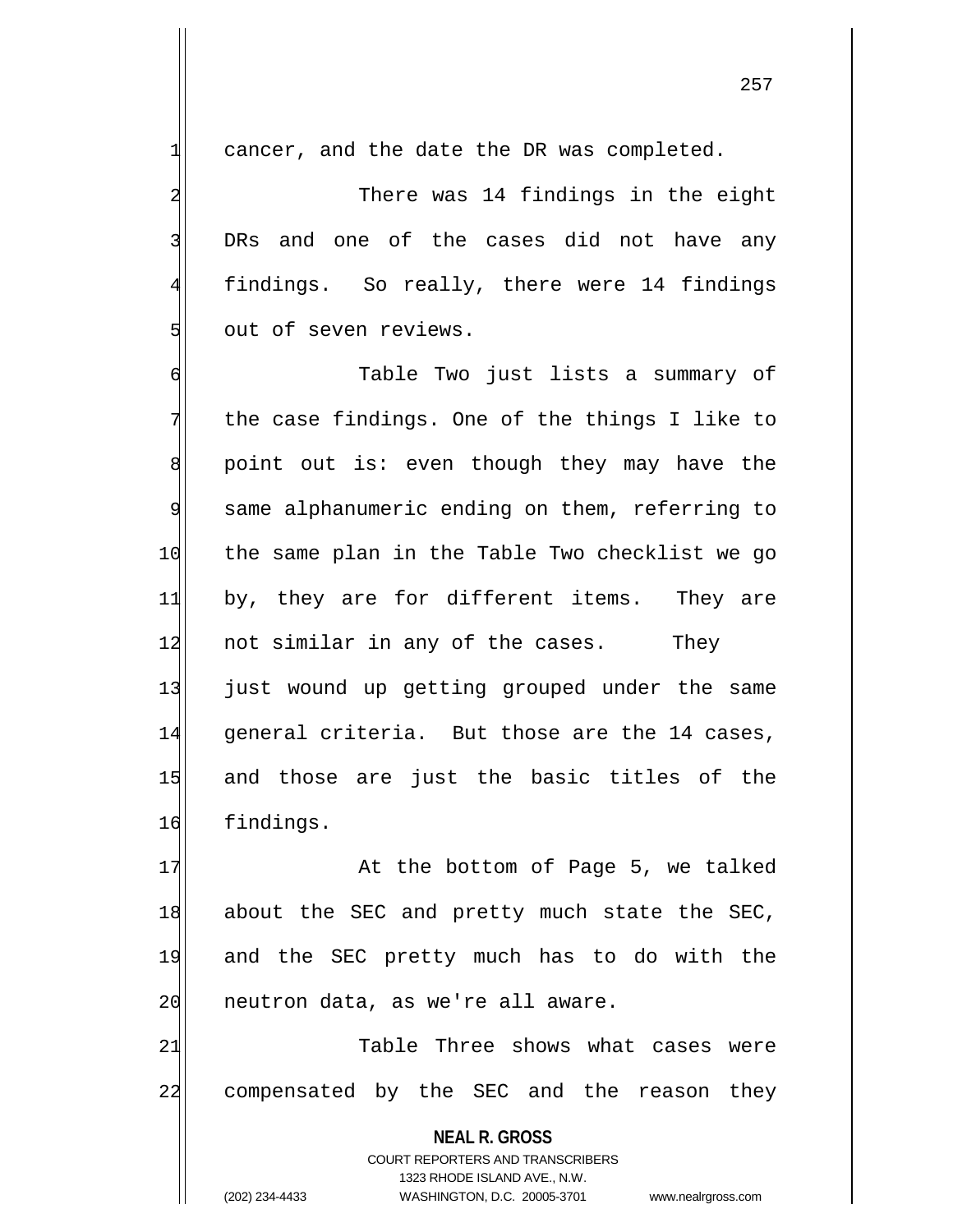1 were not compensated. There was one case that 2 was initially not compensated, and I give a 3 basic description of what happened.

4 There were some objections filed  $5$  to the final adjudication branch and they went 6 through a process of reviewing records and 7 affidavits, and finally they determined that 8 the individual met the SEC requirements. And  $\mathcal{G}$  so the individual was compensated by the 10 Board, the Final Adjudication Board. It's a 11 little different, that's why I had to kind of 12 explain that there in the paragraph.

13 While our case reviews did not 14 specifically identify the quality of the 15 neutron dosimetry data as a deficiency, it was 16 previously identified, as we saw, in the SC&A 17 review of the Site Profile.

18 and, if you go back and look at 19 our review of the Site Profile, it gives a lot 20 more information than was even contained in 21 the previous report. About the neutron, about 22 our concerns about the neutron data.

> **NEAL R. GROSS** COURT REPORTERS AND TRANSCRIBERS 1323 RHODE ISLAND AVE., N.W. (202) 234-4433 WASHINGTON, D.C. 20005-3701 www.nealrgross.com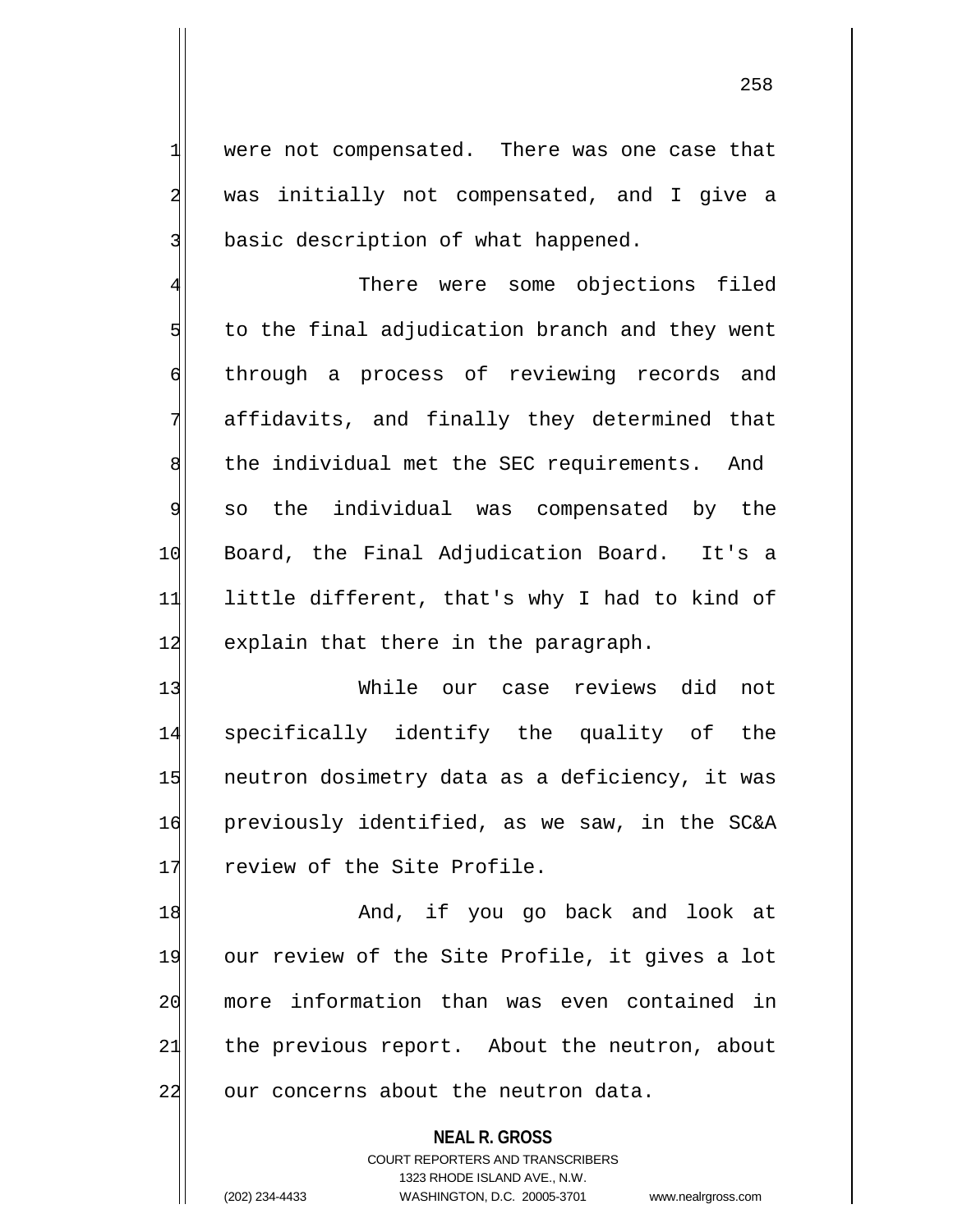**NEAL R. GROSS** COURT REPORTERS AND TRANSCRIBERS 1323 RHODE ISLAND AVE., N.W. 1 So the first question is: Did we 2 identify any SEC issues in these cases, in our 3 findings? And the answer is no. Okay. 4 Next thing we're concerned about: 5 Brogram Evaluation Report issues. There are 6 three PERs issued, did any of our findings 7 identify PER issues? So Table Four lists the 8 three PERs, lists the effective dates, and a  $9$  description of what the concerns are. 10 The first one is PER-10, and it's 11 really for claims that were after August of 12 2005. All of these eight cases that we looked 13 at were completed -- oh, that's okay, make 14 sure I got that wording right. 15 MEMBER RICHARDSON: Completed 16 after 2005, I think that's right. Aren't you  $17$  2006, `07 and `08? 18 MR. FARVER: Yes. The description 19 should say for claims before August 31, 2005. 20 MR. STIVER: Yes, I think that was  $21$  just a typo there. 22 MR. FARVER: Because all our

(202) 234-4433 WASHINGTON, D.C. 20005-3701 www.nealrgross.com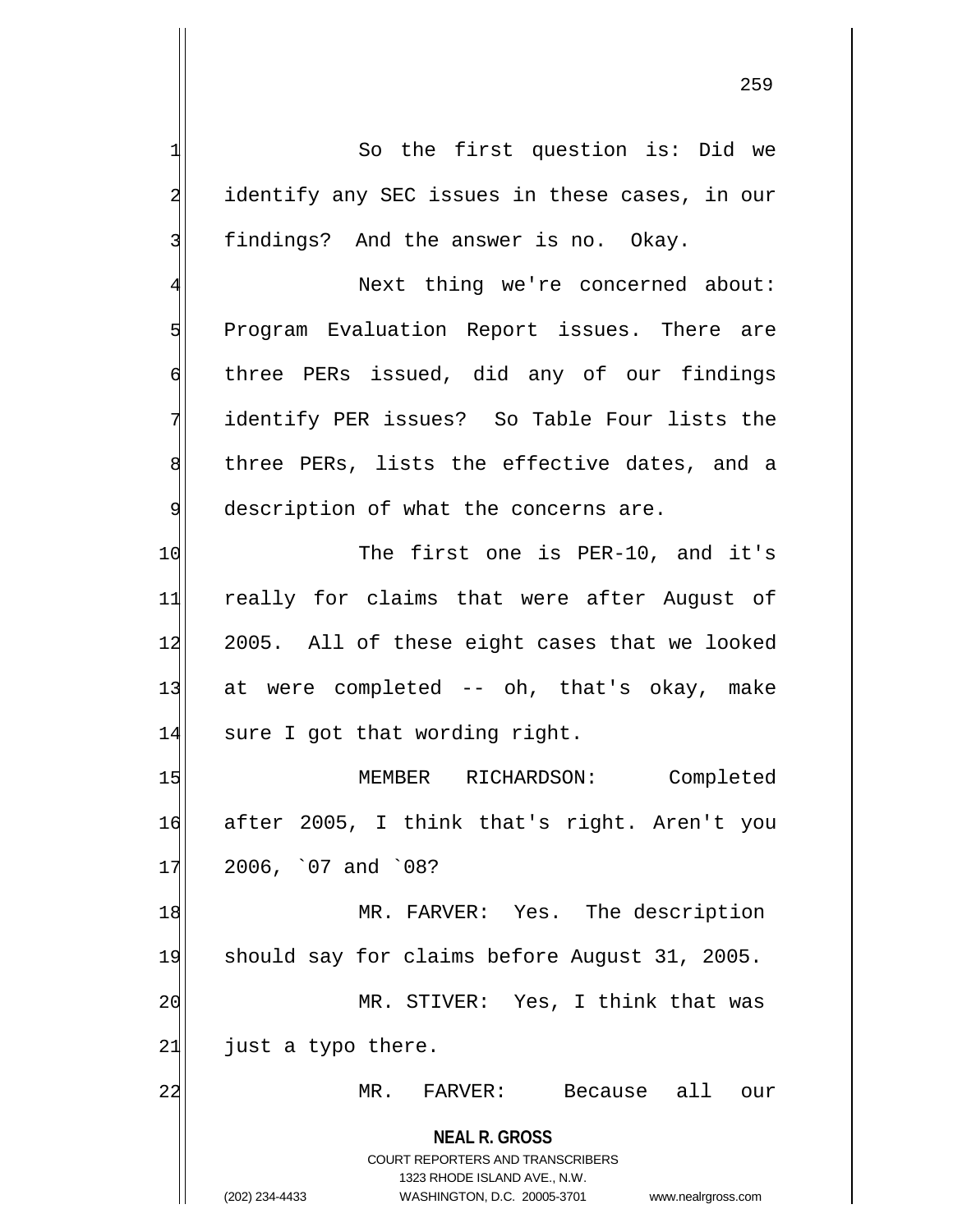claims were after the date of the PER, so none 2 of the PER -- or none of our cases are applicable for the PER-10, is the bottom line. So we didn't have to worry about PER-10 issues on the claims that we looked at.

6 d 7 for claims that were not evaluated for OTIB-8 49, which is the highly insoluble plutonium. 9 OTIB-49 was issued in February of 2007, so it  $10$  would really be for claims that were  $-$  is it 11 showing four?

12 and 12 Four of the cases we looked at 13 were completed before OTIB-49 became 14 effective. So in each of those reviews, the 15 SC&A did note that the case should be 16 evaluated per the guidance of OTIB-49.

17 We have one little mistake in our 18 one review of the one case. We recognize it 19 should -- on our initial report, we did not  $20$  have a reference to OTIB-49, but this is one 21 of the benefits of having our one-on-one 22 conversations with the Board.

> **NEAL R. GROSS** COURT REPORTERS AND TRANSCRIBERS 1323 RHODE ISLAND AVE., N.W. (202) 234-4433 WASHINGTON, D.C. 20005-3701 www.nealrgross.com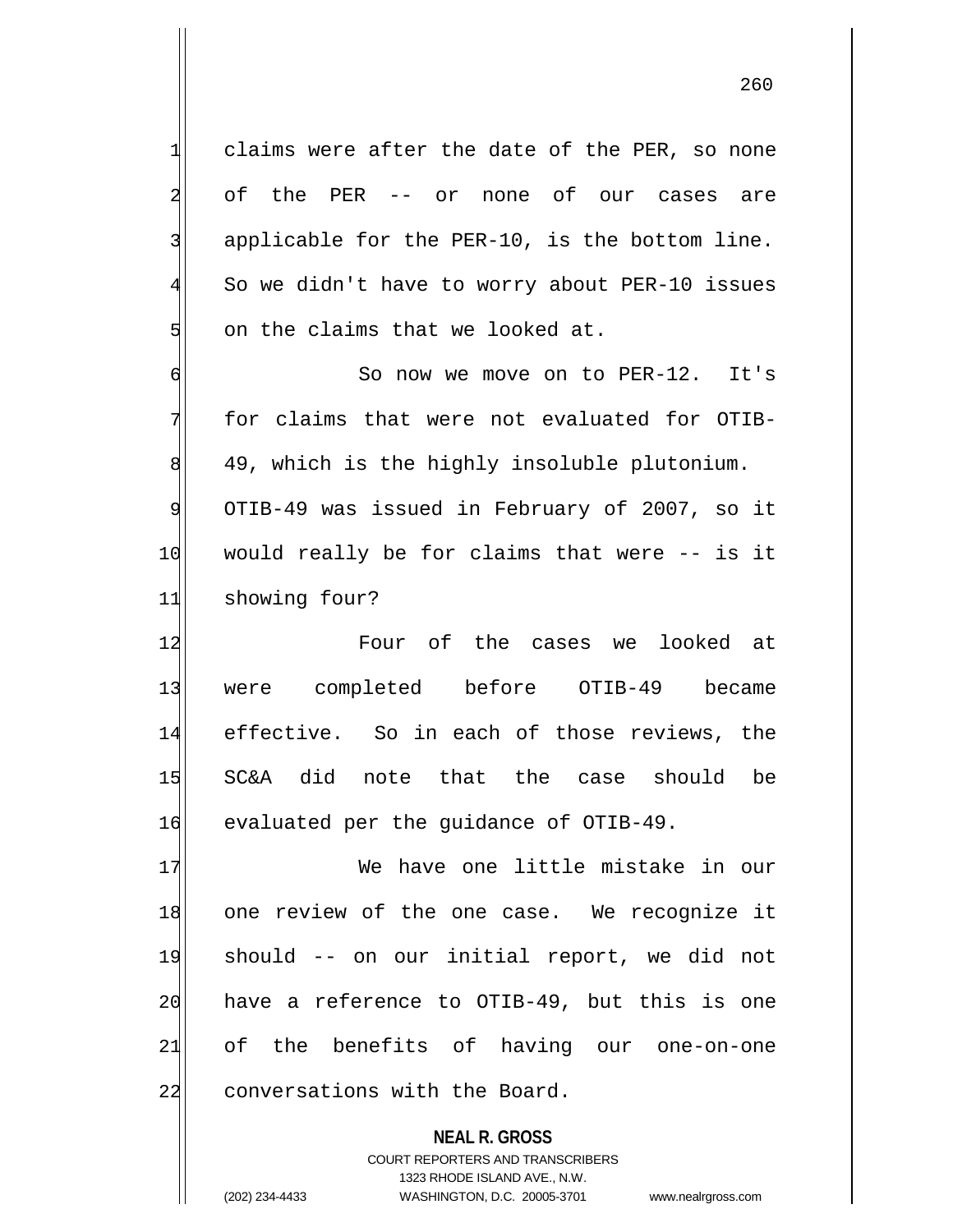1 During the discussions at that 2 time, it was asked, well, gee, should this be 3 looked at for, you know, highly insoluble 4 plutonium? It was determined yes. So we went  $5$  to modify the case and we went and modified it 6 incorrectly. 7 We put the wrong wording in our 8 report. Meant well, just executed poorly. 9 Overall, OTIB-49 did not have an impact on any 10 of the four dose reconstructions we looked at, 11 since all of those four were included in the  $12$  SEC. 13 The four remaining cases were all

14 completed after OTIB-49 was issued, and two 15 were included in the SEC, were not impacted by 16 OTIB-49. One of the cases, we did perform 17 calculations of Type S and Super S plutonium 18 and found M plutonium to be the best, the 19 product who had the most dose in this case, 20 which showed our conclusions were consistent  $21$  with what they found in the DR.

22 There was only one case that was

**NEAL R. GROSS** COURT REPORTERS AND TRANSCRIBERS 1323 RHODE ISLAND AVE., N.W. (202) 234-4433 WASHINGTON, D.C. 20005-3701 www.nealrgross.com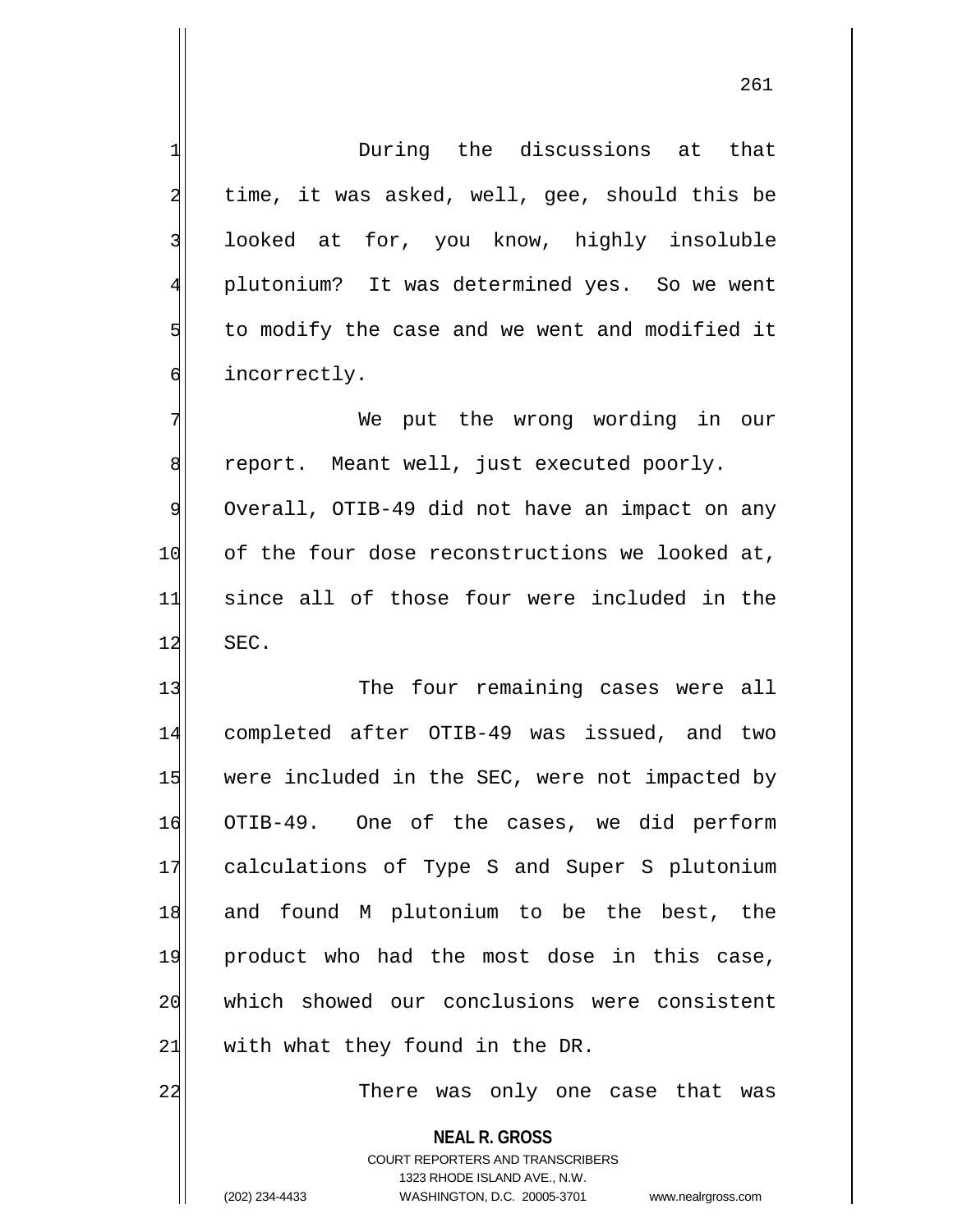$1$  impacted by OTIB-49, and the DR did modify the 2 Type S plutonium dose according to the 3 techniques in OTIB-49 and assign the plutonium 4 dose to the breast from Super S plutonium. 5 So they did it correctly. So they 6 evaluated it and did it correctly. That 7 pretty much tells the story of each of the  $8$  eight cases and how they relate to PER-12. 9 MR. SIEBERT: Hey, Doug? Just to 10 verify -- I'm sorry to interrupt, just to 11 verify for you, I looked at PER-10 and it is 12 before August 31st, instead of after. 13 MR. FARVER: Before? 14 MR. SIEBERT: After. 15 MR. FARVER: Oh, thank you. 16 MEMBER RICHARDSON: Okay, good. 17 MR. SIEBERT: Sure. 18 MR. FARVER: The final PER was 19 PER--21. And it was for claims that needed to 20 be reviewed about new issues in the TBD, after  $21$  the TBD was reissued. PER-21 was issued after

22 the SEC designation for claims that were not

**NEAL R. GROSS** COURT REPORTERS AND TRANSCRIBERS

1323 RHODE ISLAND AVE., N.W.

(202) 234-4433 WASHINGTON, D.C. 20005-3701 www.nealrgross.com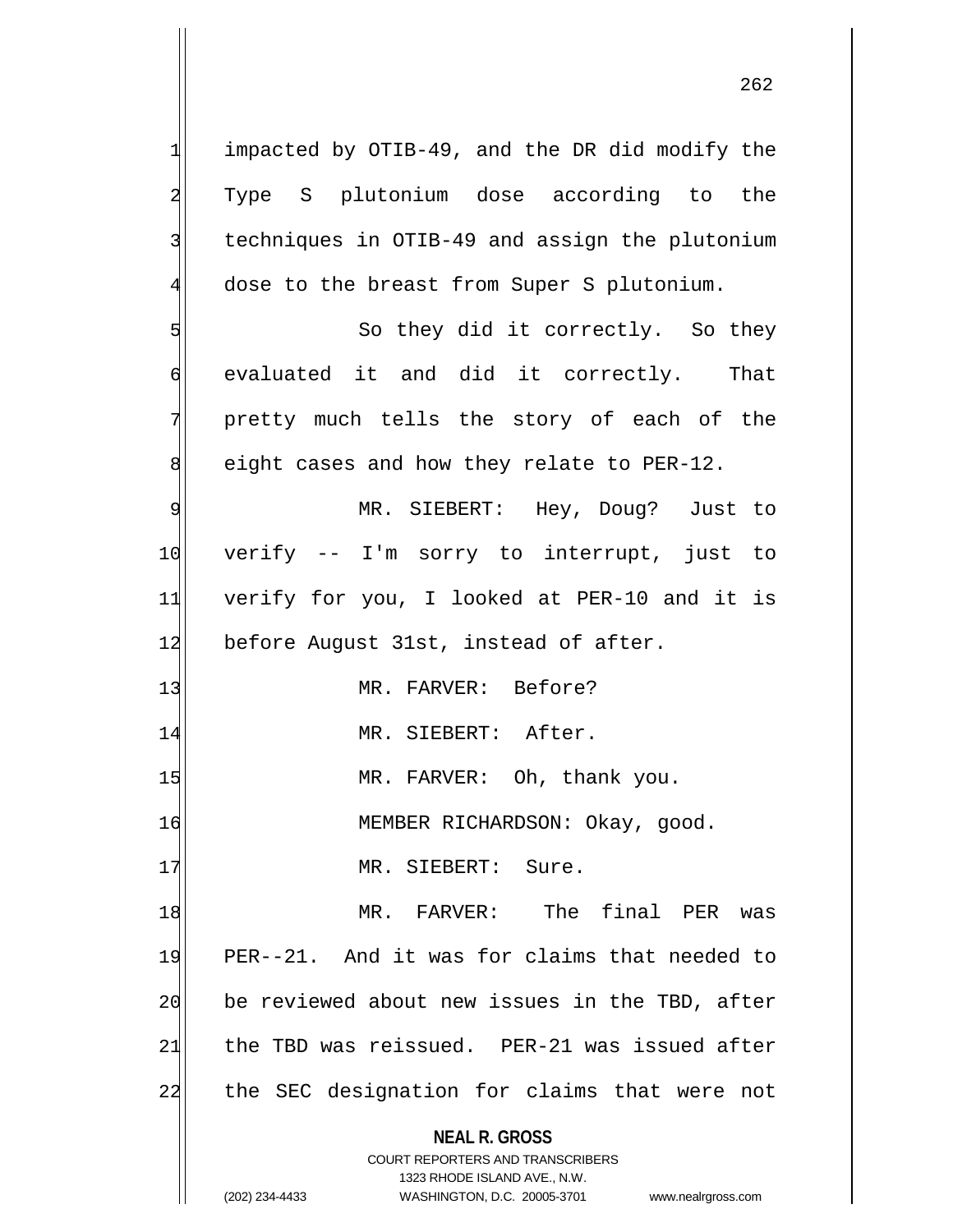$1$  determined to be a member of the SEC.

2 an effective date of 3 September 20 of 2007, and it determined which 4 previously completed claims required 5 std evaluation for the effect of revising Rocky 6 Flats TBDs and TIBs. Since five of the SEC 7 cases reviewed were determined to be included  $8$  in the SEC, PER-21 did not impact those.

9 Solution of the remaining three cases were 10 completed before PER-21 became effective, 11 therefore those DRs were reworked according to 12 the revised Rocky Flats TBDs and TIBs. The 13 SEC review in those three cases, we did not 14 specifically identify that the TBDs or TIBs 15 had been revised.

16 Because what we were looking at  $17$  is, did they use the correct  $-$ - the revision 18 of the document that they specified in their 19 DR? So if the DR goes through and specifies, 20 you know, we reviewed according to revision 21 two, then we're going to go to revision two 22 and see that they followed the appropriate

**NEAL R. GROSS**

COURT REPORTERS AND TRANSCRIBERS 1323 RHODE ISLAND AVE., N.W. (202) 234-4433 WASHINGTON, D.C. 20005-3701 www.nealrgross.com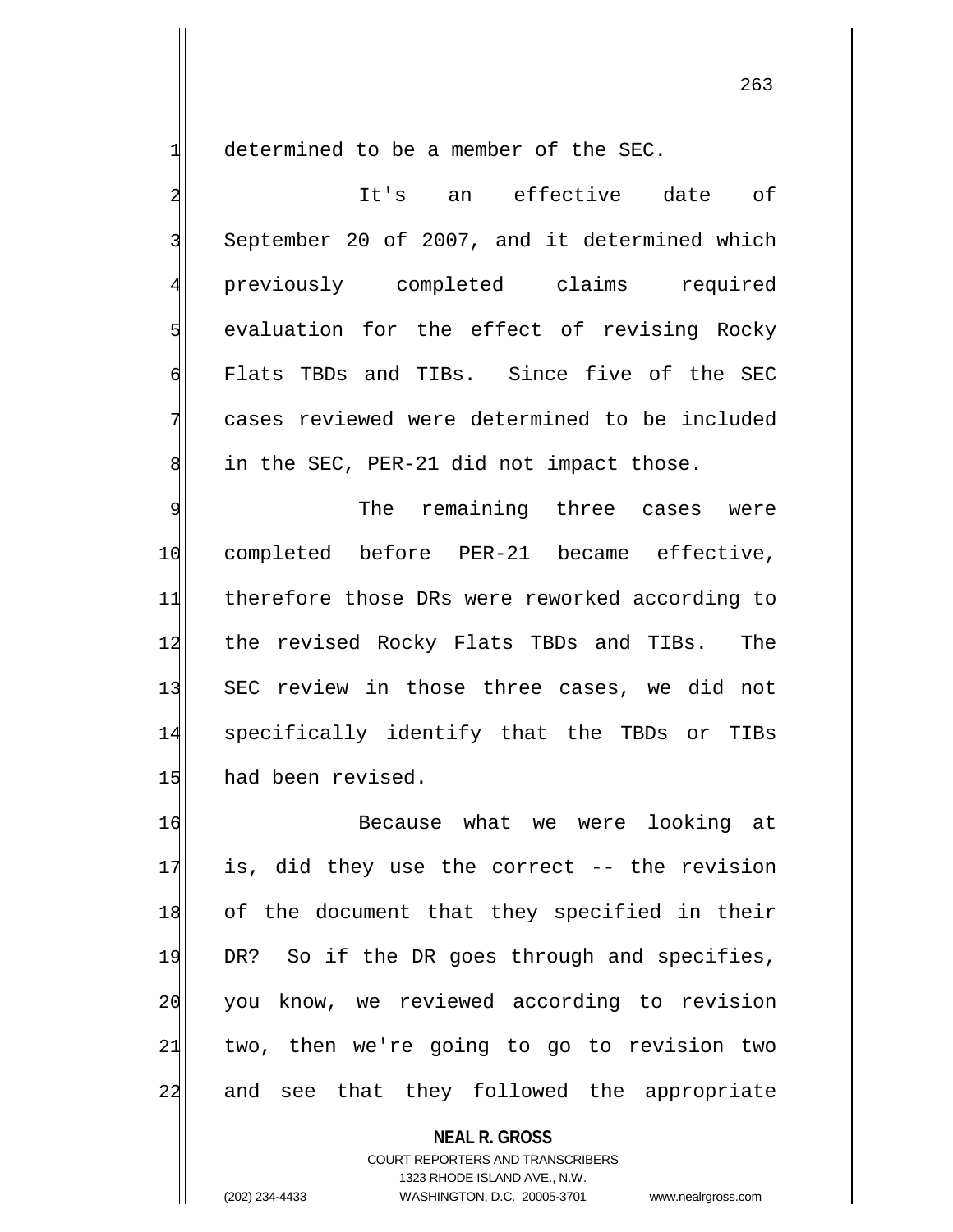$1$  quidance.

2 Since the whole purpose of this 3 PER was to go back and incorporate TBD 4 revisions, we reviewed it to the actual TBD  $5$  that changed, so we would not identify any TBD 6 dissues at that point.

7 and in those three cases, we 8 determined that the dose reconstructor 9 followed the approved revision to the TBD, so 10 it was pretty uneventful from the PER point of 11 view.

12 The final issue is procedural 13 issues. We looked at the 14 findings and kind 14 of made a determination: is our finding the 15 result of a error in a procedure or guidance 16 document? Did the dose reconstructor make a 17 mistake? Did SC&A make a mistake? Or just not 18 sure? And I entered that final section in 19 because I went through these 14 and I just 20 wasn't sure about one of them, and I didn't  $21$  have a category for it.

22 and Table Five kind of lists the

**NEAL R. GROSS**

COURT REPORTERS AND TRANSCRIBERS 1323 RHODE ISLAND AVE., N.W. (202) 234-4433 WASHINGTON, D.C. 20005-3701 www.nealrgross.com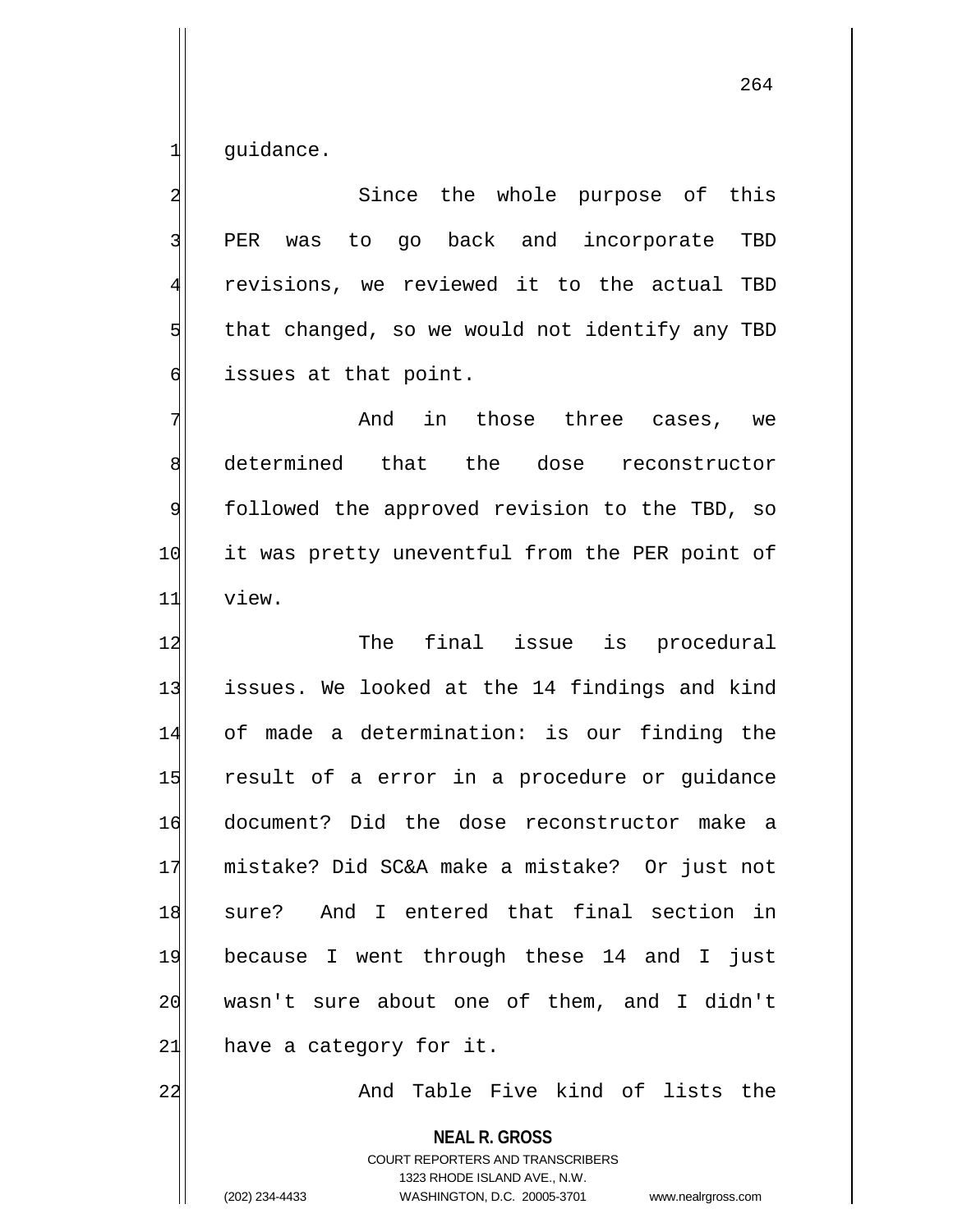1 findings, the type of error, the category I 2 placed it under, and the description. Now we 3 | went through and I think our next step is to 4 go through the Rocky Flats Los Alamos findings  $5$  and NIOSH's responses and go through that.

6 I didn't include all that in this 7 document, because that also included the Los 8 Alamos, so I couldn't incorporate everything 9 into one document. So you'll probably have 10 questions on these, and we can discuss them in 11 our next segment.

12 Well, we can go through. The 13 first one, assigned missed photon doses were 14 not consistent with the DR report. I say 15 that's a DR error. And really it comes down 16 to two items. The DR report states that the 17 missed external dose was assessed as a best 18 estimate, but it was an overestimate.

19 So it gets a little wording issue. 20 And also, the DR report states that 238 zero 21 readings for missed dose were used, when 22 actually only 196 were used. I kind of look at

**NEAL R. GROSS**

COURT REPORTERS AND TRANSCRIBERS 1323 RHODE ISLAND AVE., N.W. (202) 234-4433 WASHINGTON, D.C. 20005-3701 www.nealrgross.com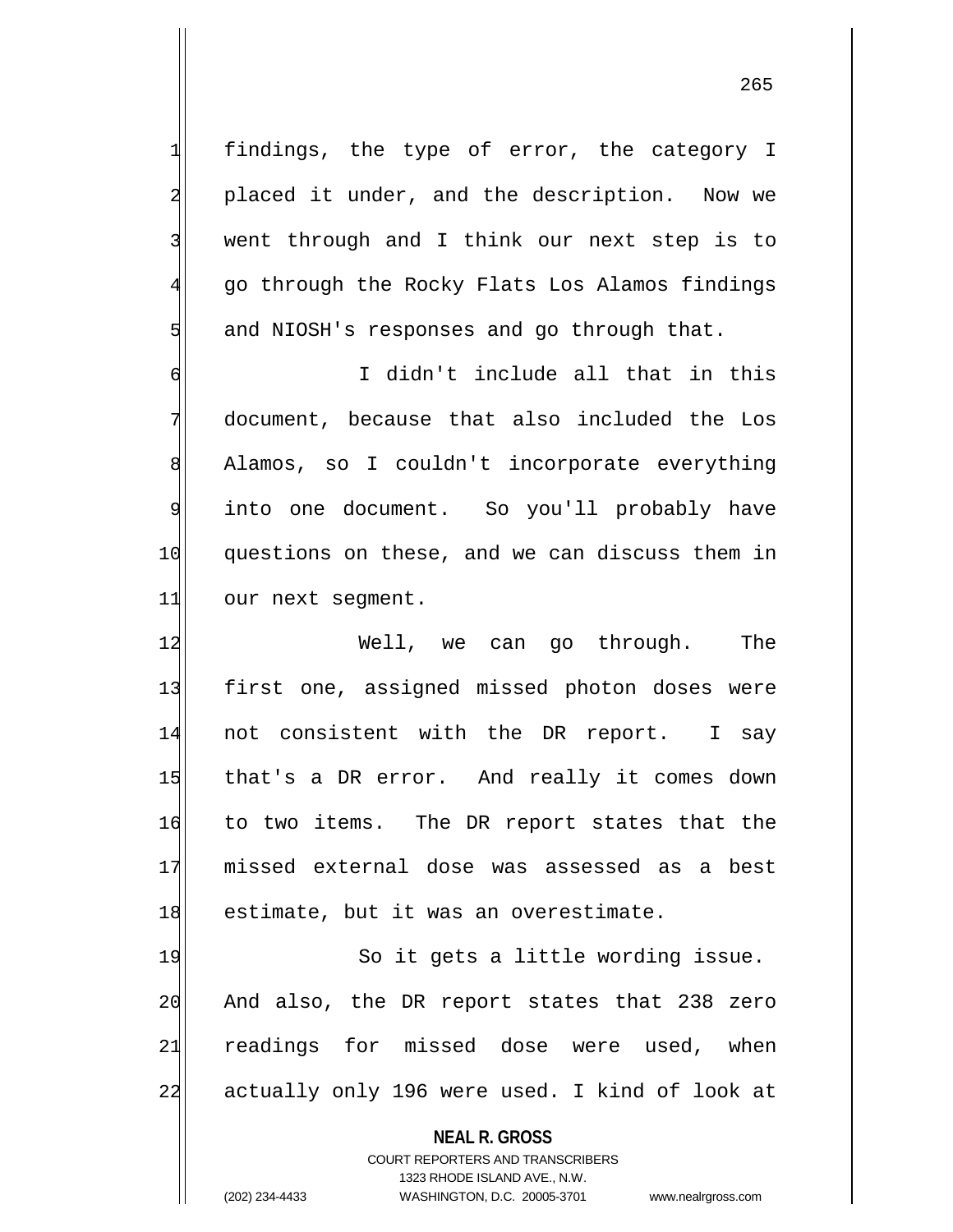**NEAL R. GROSS** COURT REPORTERS AND TRANSCRIBERS 1323 RHODE ISLAND AVE., N.W. (202) 234-4433 WASHINGTON, D.C. 20005-3701 www.nealrgross.com  $1$  this as a quality error. You know, you say one  $2$  thing, you did another. On the second one, 3 | this is a little tricky one, and NIOSH gives a 4 very good description in the -- when we go 5 5 5 5 5 through their responses of the findings, but  $\left| \right|$  for a year, 1958, there was a dosimeter 7 reading. 8 Mell, it was a little confusing on 9 our part because they assigned a shallow dose 10 in 1958, but didn't assign a deep dose until 11 '59. So we're going through and trying to do 12 the bookkeeping, it didn't add up for the 13 year, individually. 14 And we thought that was a little 15 unusual. The third finding, inadequate 16 information -- 17 | CHAIRMAN GRIFFON: Can I just 18 interject? 19 MR. FARVER: Sure. 20 CHAIRMAN GRIFFON: I'm wondering,  $21$  just from a process standpoint, we're starting 22 to go into the individual findings, and I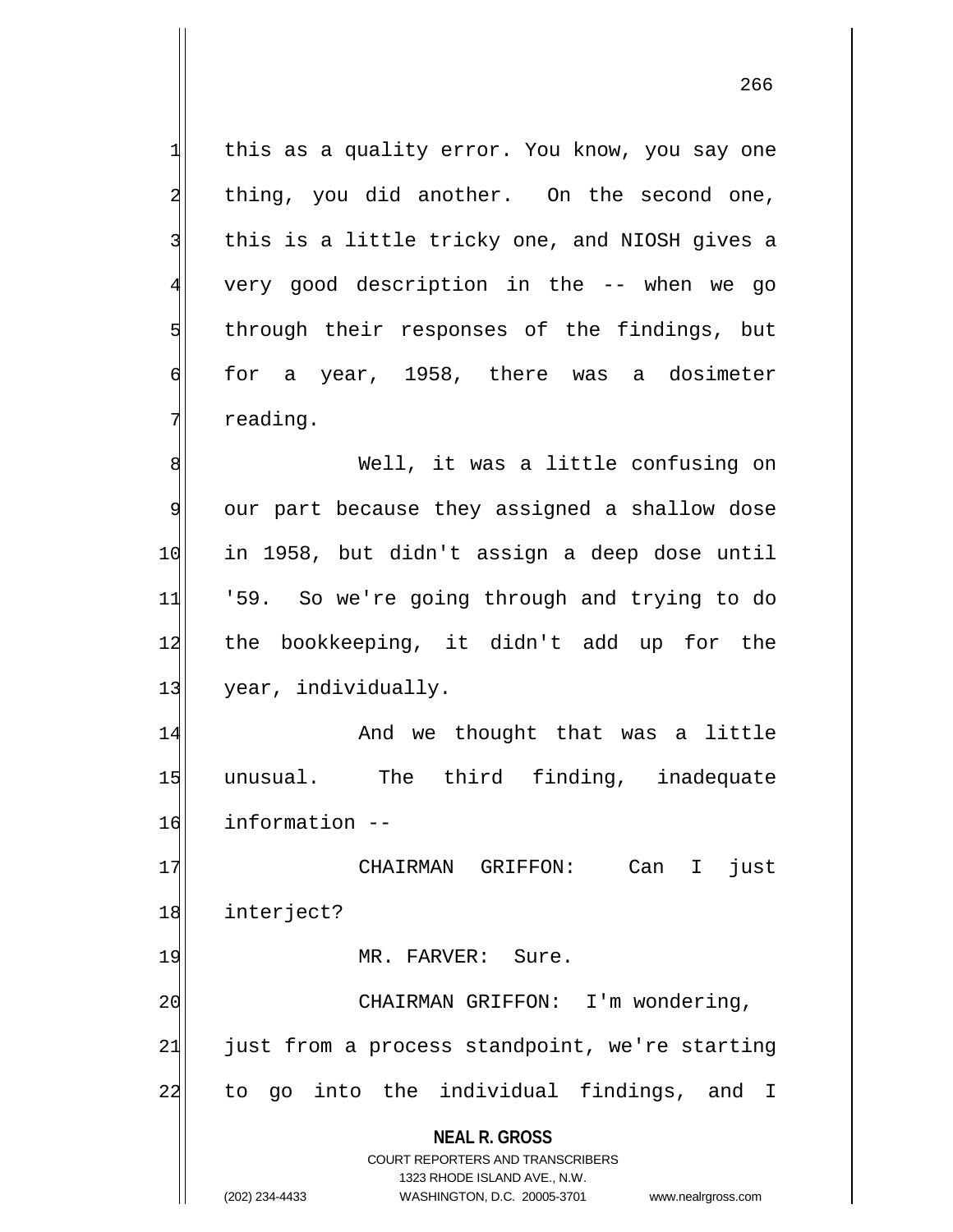**NEAL R. GROSS** COURT REPORTERS AND TRANSCRIBERS 1323 RHODE ISLAND AVE., N.W. 1 think that might be better served at a 2 different point in our agenda. 3 MR. FARVER: Well, yes, it's how 4 much you want me to go into these. 5 S 6 some point, these are, I mean, you start 7 grouping these, these are matrix 10 through 13 8 findings from Rocky Flats, and we have 9 | responses from NIOSH on all these? 10 MR. FARVER: Yes. 11 MR. STIVER: And we have an 12 updated matrix and all that. 13 MR. FARVER: Yes. 14 CHAIRMAN GRIFFON: And you updated 15 the matrix? 16 MR. STIVER: Yes. 17 | CHAIRMAN GRIFFON: Alright. So I 18 mean, I think right now, I'd prefer to speak 19 to the larger purpose of this report. 20 MR. FARVER: Okay, the format for 21 this document was to go through and give a 22 basic description of the deficiencies and how

(202) 234-4433 WASHINGTON, D.C. 20005-3701 www.nealrgross.com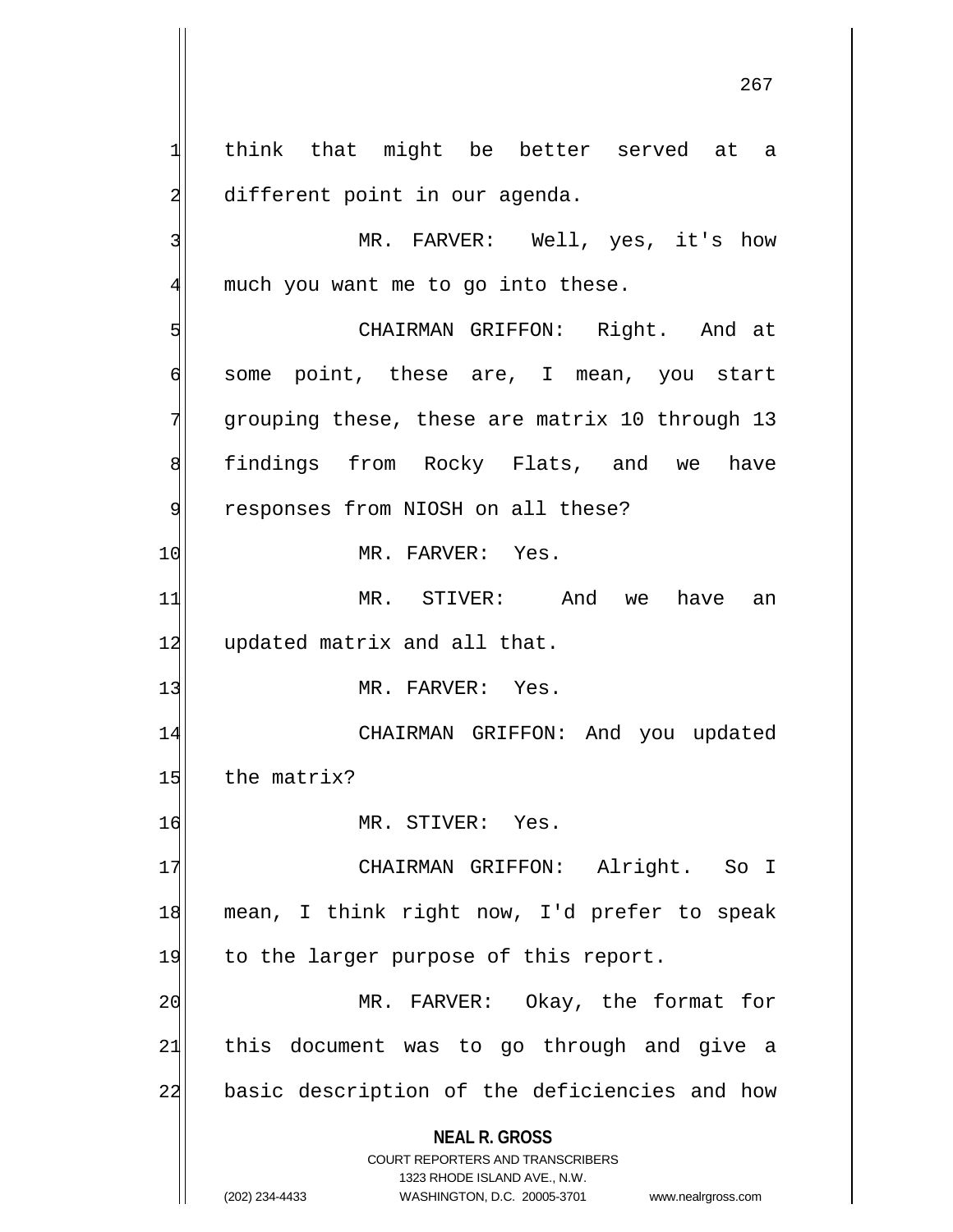$1$  it all related to PERs and SECs and so forth. 2 CHAIRMAN GRIFFON: For instance, I 3 mean, I'm looking at the -- you know, this 4 whole question of: were issues that were 5 identified as SEC issues later, were they 6 identified in the reports or whatever? 7 Looking at Table Three, I'm trying to, you 8 8 know, figure out, out of the eight, you have  $9$  five that ended up in the SEC; of those five, 10 in each one of those documents, did you, in 11 that summary section -- first of all, I don't 12 know when we started, SC&A started 13 implementing that 1.3 or whatever section John 14 referenced, where you would say the findings 15 were sort of in process at the Site Profile 16 level? Did all those five cases have that 17 identified in their report that's been issued? 18 MR. FARVER: Yes. 19 CHAIRMAN GRIFFON: Yes, so it was 20 on the table, right? So, in terms of gaps or

 $21$  stuff missing, it's not necessarily that you 22 missed it. You knew it was there, you knew it

**NEAL R. GROSS**

COURT REPORTERS AND TRANSCRIBERS 1323 RHODE ISLAND AVE., N.W. (202) 234-4433 WASHINGTON, D.C. 20005-3701 www.nealrgross.com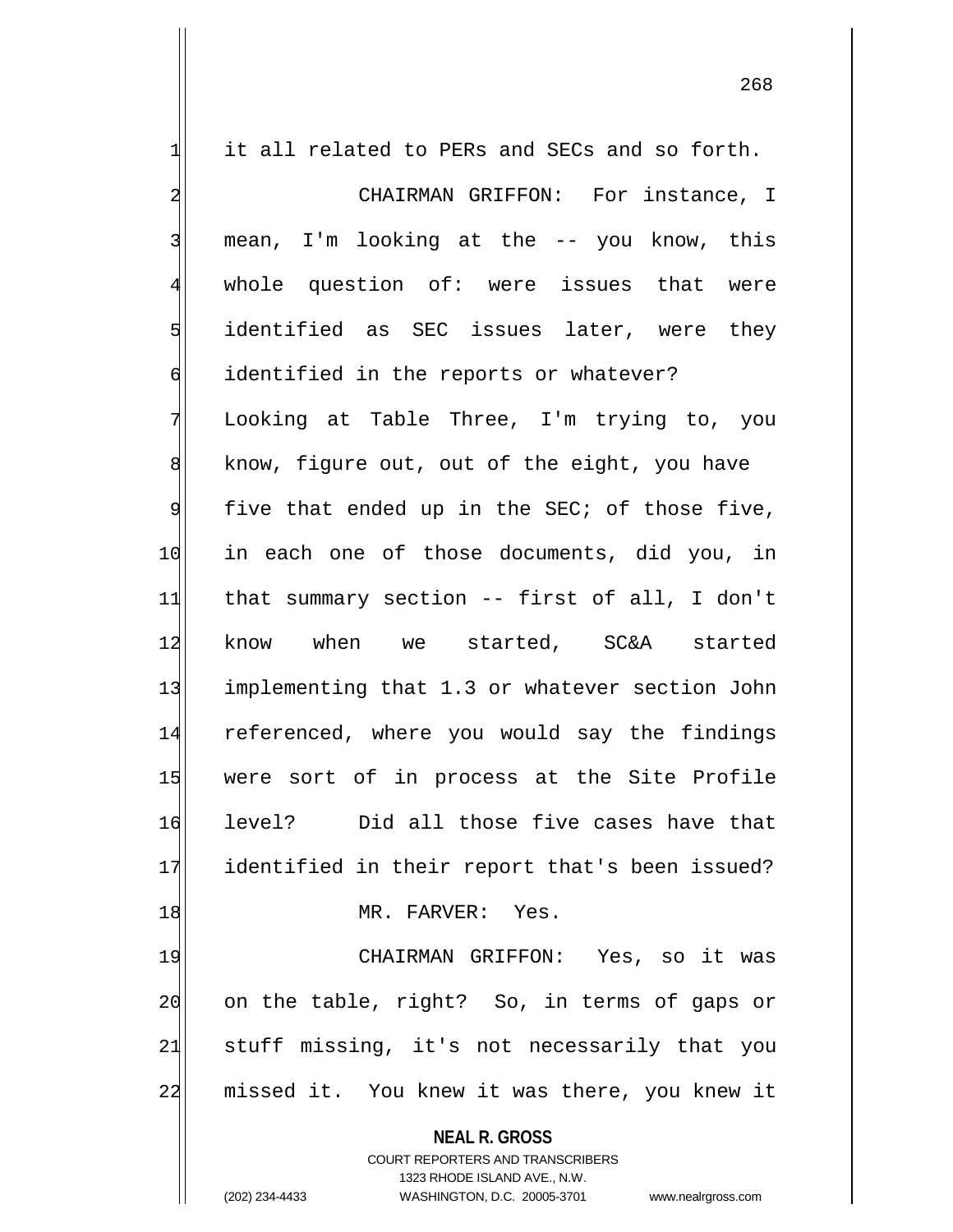1 was an issue. It's just, it might not be in 2 our matrices, and that might be where, you 3 know, we, as the Subcommittee, sort of miss 4 it, because we pay more attention to the major  $5$  findings than the body of your reports.

6 You know, I mean, that's just 7 something that we need to figure out how,  $8$  going forward, we don't lose that information, 9 you know?

10 MR. FARVER: And it may be my 11 fault, because I was under the impression that 12 the Site Profile findings were being handled 13 by the site Work Group.

14 CHAIRMAN GRIFFON: Yes, and I 15 think you're right, and we'll, I think that's 16 the next discussion moving forward.

17 MR. FARVER: And that's the basis 18 why I didn't want to track them in two 19 separate groups.

20 CHAIRMAN GRIFFON: Right. I just  $21$  sort of want to, I think it's important that, 22 you said, "Did we identify any of these cases,

**NEAL R. GROSS**

COURT REPORTERS AND TRANSCRIBERS 1323 RHODE ISLAND AVE., N.W. (202) 234-4433 WASHINGTON, D.C. 20005-3701 www.nealrgross.com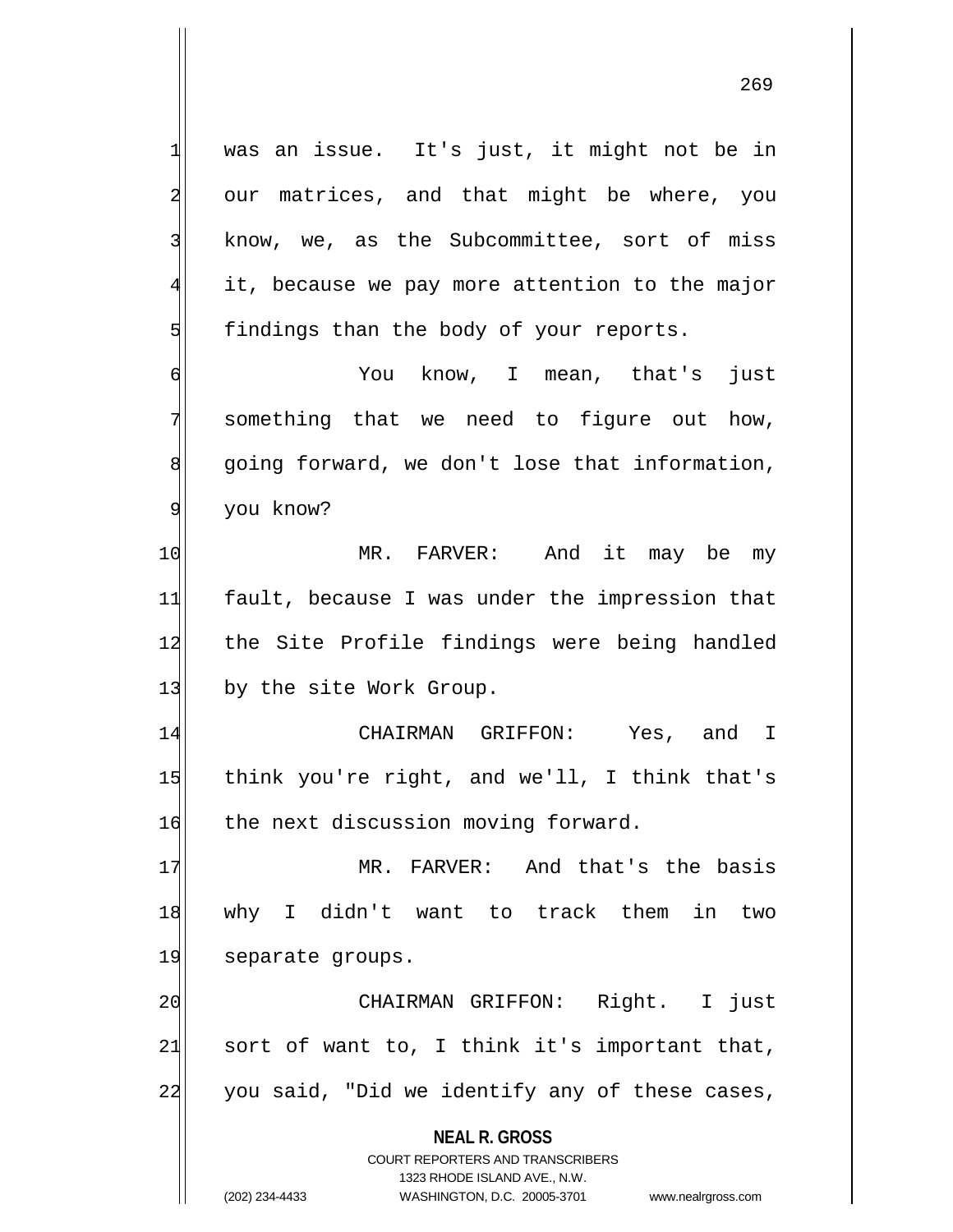**NEAL R. GROSS** COURT REPORTERS AND TRANSCRIBERS 1323 RHODE ISLAND AVE., N.W. (202) 234-4433 WASHINGTON, D.C. 20005-3701 www.nealrgross.com  $1$  did we identify SEC issues?" The answer is no, 2 you said. 3 MR. FARVER: Well, that's not 4 quite correct. From our findings, we did not. 5 | SINTERTAN GRIFFON: From your 6 findings, you did not? 7 MR. STIVER: Yes, the findings 8 didn't describe what was the basis for the 9 SEC. 10 MR. KATZ: Right, but the dose 11 reconstruction case review did. 12 CHAIRMAN GRIFFON: Did capture it. 13 MR. KATZ: It's just that issue 14 that we're talking about here. I mean, it 15 wasn't in your findings, and that -- we can 16 think about that because that's just a 17 consequence of the fact that the only findings 18 that you resolve here are a different set of 19 findings, not the findings that are being 20 dealt with by a Site Profile group. 21 CHAIRMAN GRIFFON: Right. 22 MR. KATZ: SEC group. But they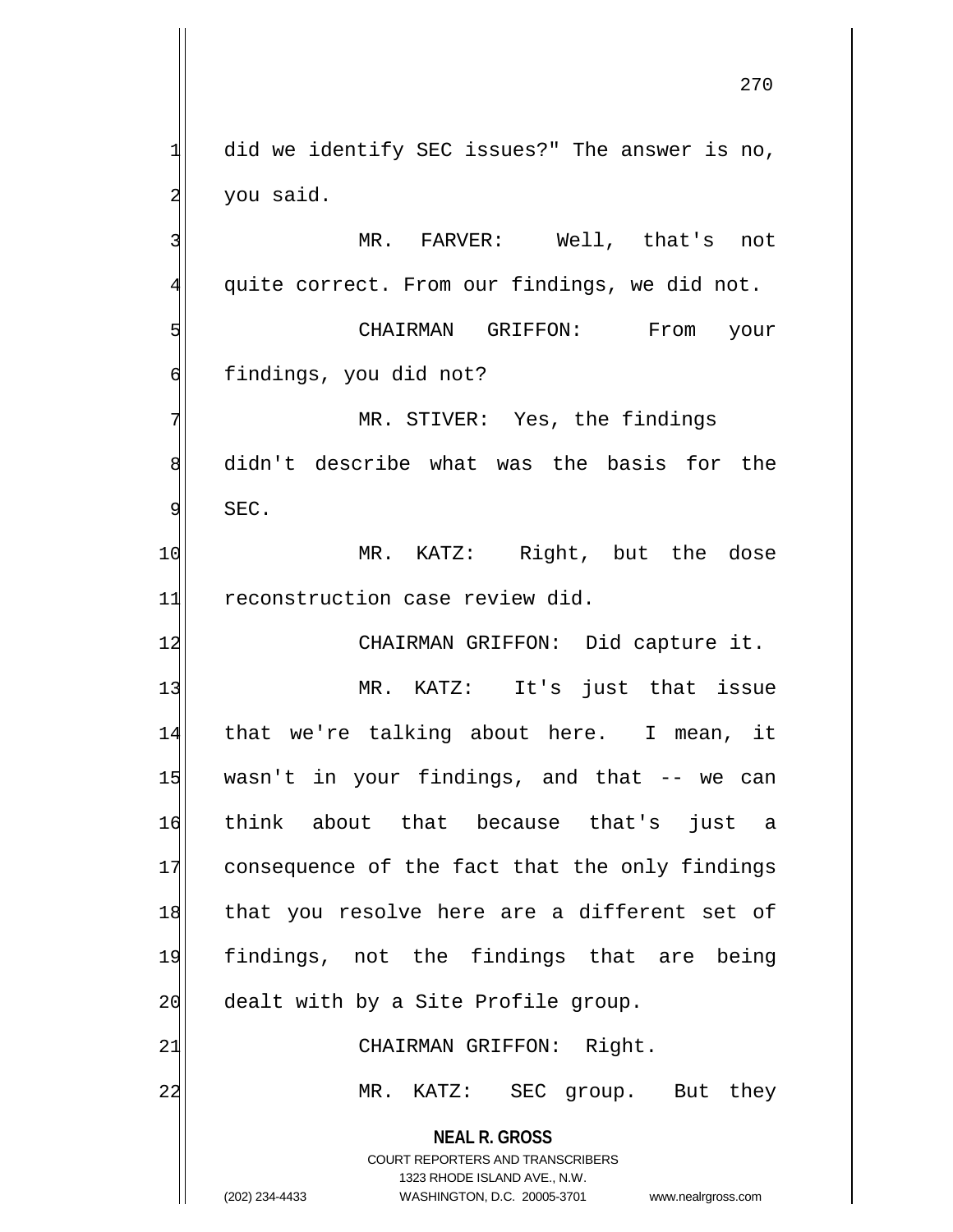271

1| were captured in the case review and that  $2$  actually is kind of heartening.

4 MR. KATZ: But there's a balance 5 **b** there.

3 CHAIRMAN GRIFFON: Right, right.

6 MR. STIVER: And if we get a case 7 review that has, like a partial reviews, where 8 an SEC has been granted, that will be in the 9 description with the dose reconstruction.

10 CHAIRMAN GRIFFON: Right. So I 11 mean, I think that's yes, like Ted said, 12 that's a good thing that we did identify it in 13 all cases, realize that it was in process, but 14 you know, the question going forward is how to 15 communicate this information to the external 16 world, and also make sure amongst all our Work 17 Groups and Subcommittees that we know where 18 all these things are.

19 They're in different bins, but we 20 know what's going on. But I think part of 21 Jim's concern was: you know, are we giving a 22 sort of misrepresentation of how, you know,

**NEAL R. GROSS**

COURT REPORTERS AND TRANSCRIBERS 1323 RHODE ISLAND AVE., N.W. (202) 234-4433 WASHINGTON, D.C. 20005-3701 www.nealrgross.com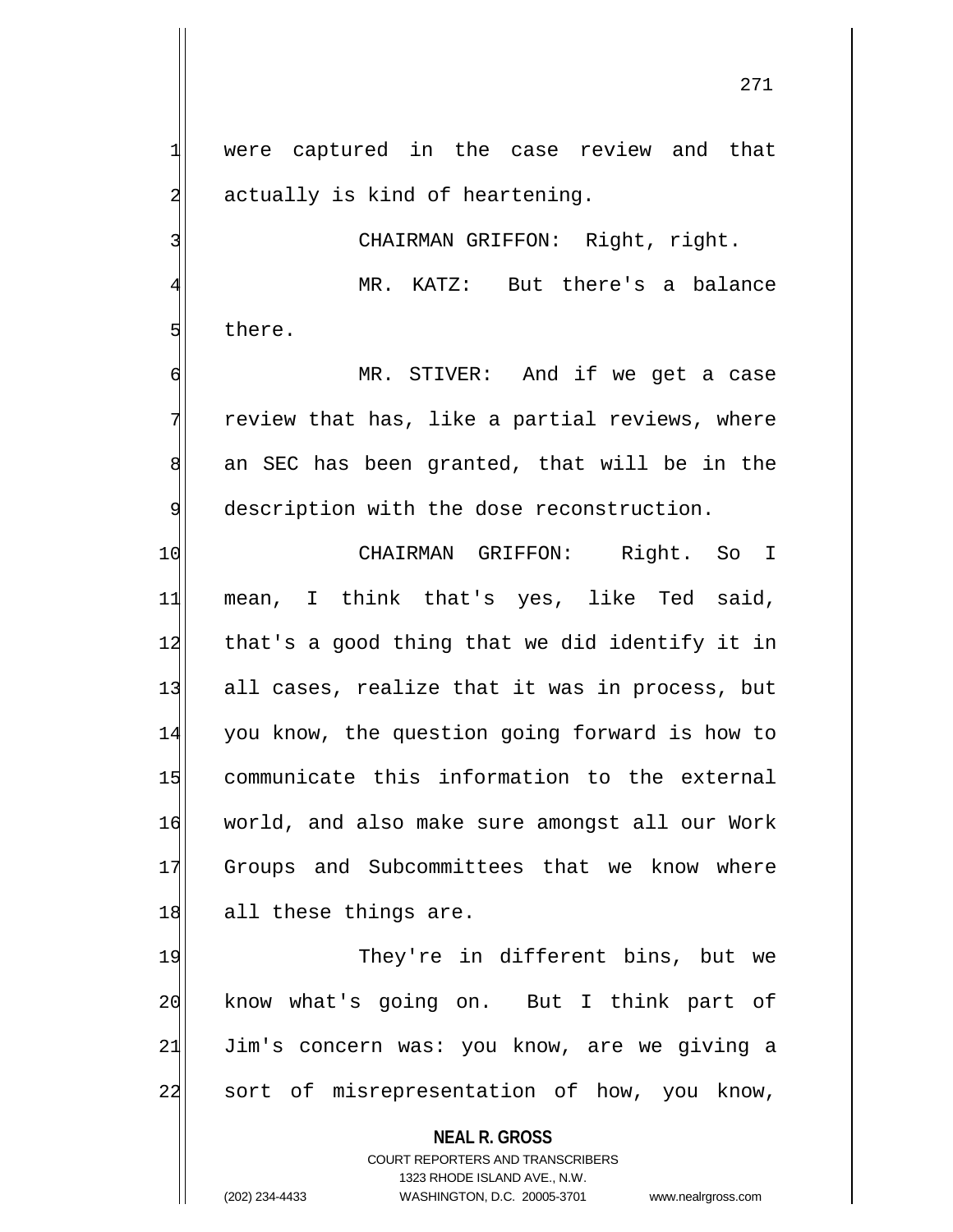$1$  like when we say there were no findings that 2 changed the compensability of these cases, 3 you're saying, well, in fact, there's seven 4 resulted in SECs later, is that sort of, you 5 know, misleading --

6 MR. FARVER: I think part of it  $7$  is: the DR reviews are just a piece, the Site 8 Profile reviews are a piece, and when we do 9 SEC reviews, that's a piece.

## 10 CHAIRMAN GRIFFON: Yes.

11 MR. FARVER: And so, you know, if 12 you want to go and look back and say: have we 13 already identified any issues that have turned 14 into SECs? That's a separate question and you  $15$  have to go look at all the pieces.

16 CHAIRMAN GRIFFON: Right, exactly. 17 Well, that's what I'm saying. When you say 18 you didn't find any of these things, that's 19 true in the spirit of the revision of the 20 findings. But you did acknowledge that it was  $21$   $-$ 

22 | MR. FARVER: Just a small piece.

**NEAL R. GROSS**

COURT REPORTERS AND TRANSCRIBERS 1323 RHODE ISLAND AVE., N.W. (202) 234-4433 WASHINGTON, D.C. 20005-3701 www.nealrgross.com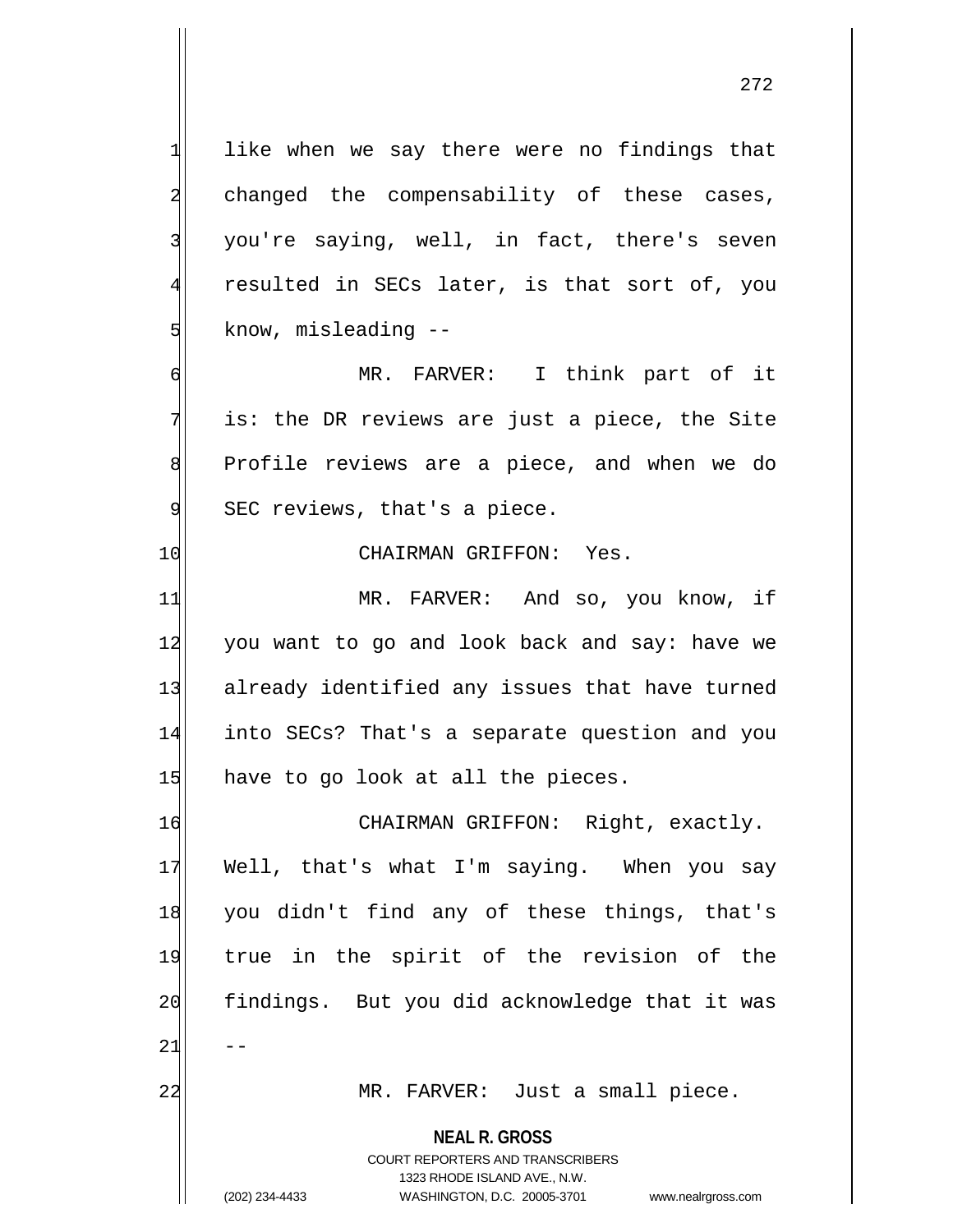**NEAL R. GROSS** COURT REPORTERS AND TRANSCRIBERS 1 CHAIRMAN GRIFFON: Right. 2 MR. FARVER: Okay, we don't have  $3$  to go through all these findings, and I mean, 4 you kind of get the gist of it. We'll be 5 state of them shortly. 6 CHAIRMAN GRIFFON: Any other 7 questions on the bigger -- the look-back and 8 these two are picks, not the individual 9 findings? 10 MR. FARVER: Yes, I think in, you 11 know, in the broader sense really, the 12 conclusion we're drawing is that there has to 13 be some mechanism in place for, you know, the 14 different components that are measured to 15 inform, you know, this Subcommittee of the 16 current status and some way to incorporate all 17 that into the final product. 18 CHAIRMAN GRIFFON: Well, I think 19 the struggle we've had, you know, from the 20 beginning, was that a lot of times, we didn't  $21$  want to hold up all these reviews to wait for 22 one global issue to be resolved, which was in

1323 RHODE ISLAND AVE., N.W.

<sup>(202) 234-4433</sup> WASHINGTON, D.C. 20005-3701 www.nealrgross.com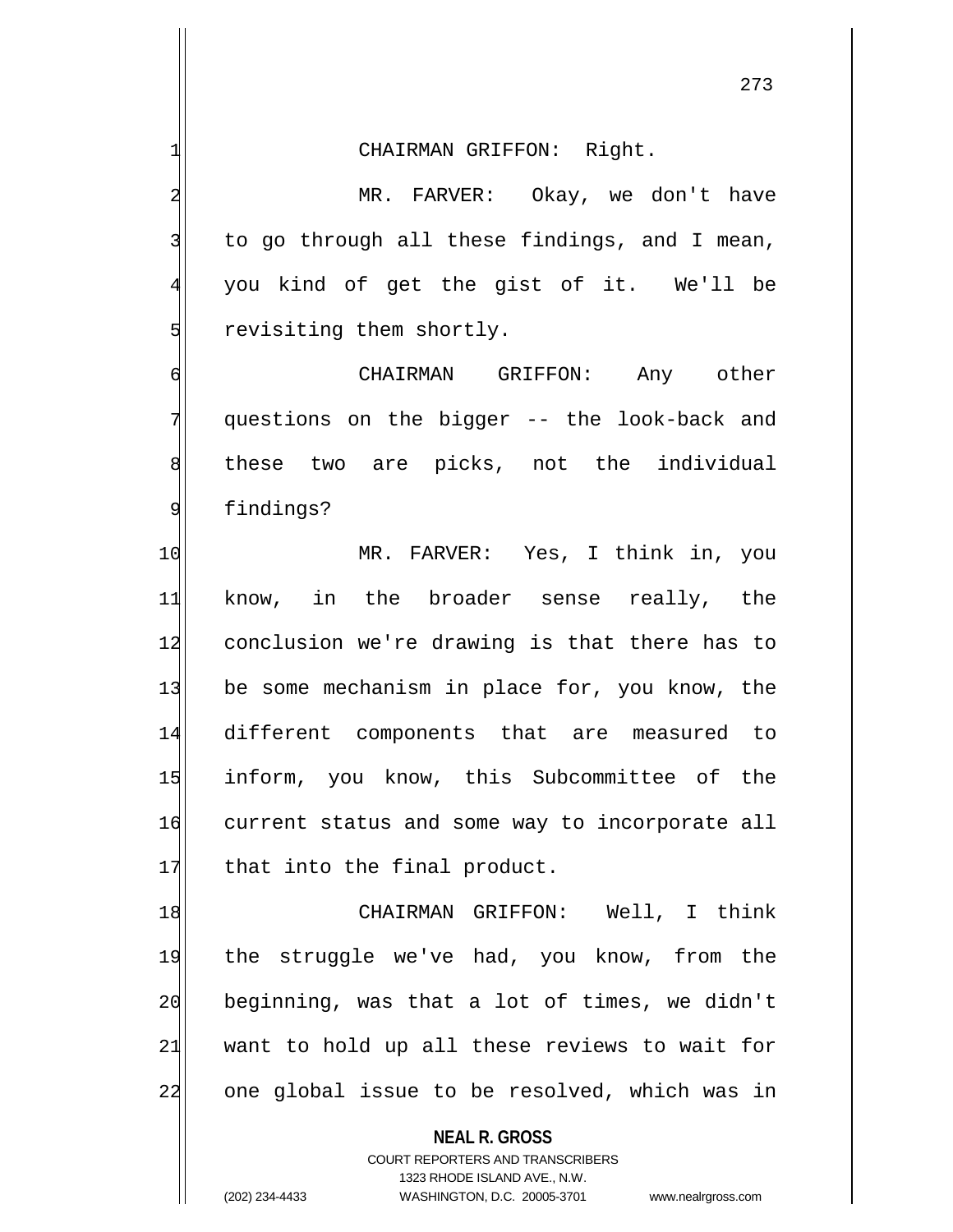1 another Work Group or another Committee, so we 2 pushed forward, understanding that these 3 issues were being worked on, not necessarily  $4$  within the case reviews.

5 | Solution and I think it's just a matter of, 6 like you said, making sure we acknowledge 7 what's happening at all levels. I guess the  $8$  other  $-$  I mean, another challenge we've had 9 is always that these case reviews are ahead of 10 bigger work.

11 and the resolution for something 12 like the NDRP issue at the SEC level, you 13 know, took a while, so we're closing out cases 14 before we have resolution on some big issues.  $15$  You know, so that's the  $-$ -

16 MR. KATZ: I think one thing you 17 can do to handle this better and to reflect 18 that sort of integration, is that when the 19 Dose Reconstruction Subcommittee reports out  $20$  in the future  $-$  in the past, it's focused  $21$  just on the findings. And so it misses these 22 instances where there are other findings in

> **NEAL R. GROSS** COURT REPORTERS AND TRANSCRIBERS 1323 RHODE ISLAND AVE., N.W. (202) 234-4433 WASHINGTON, D.C. 20005-3701 www.nealrgross.com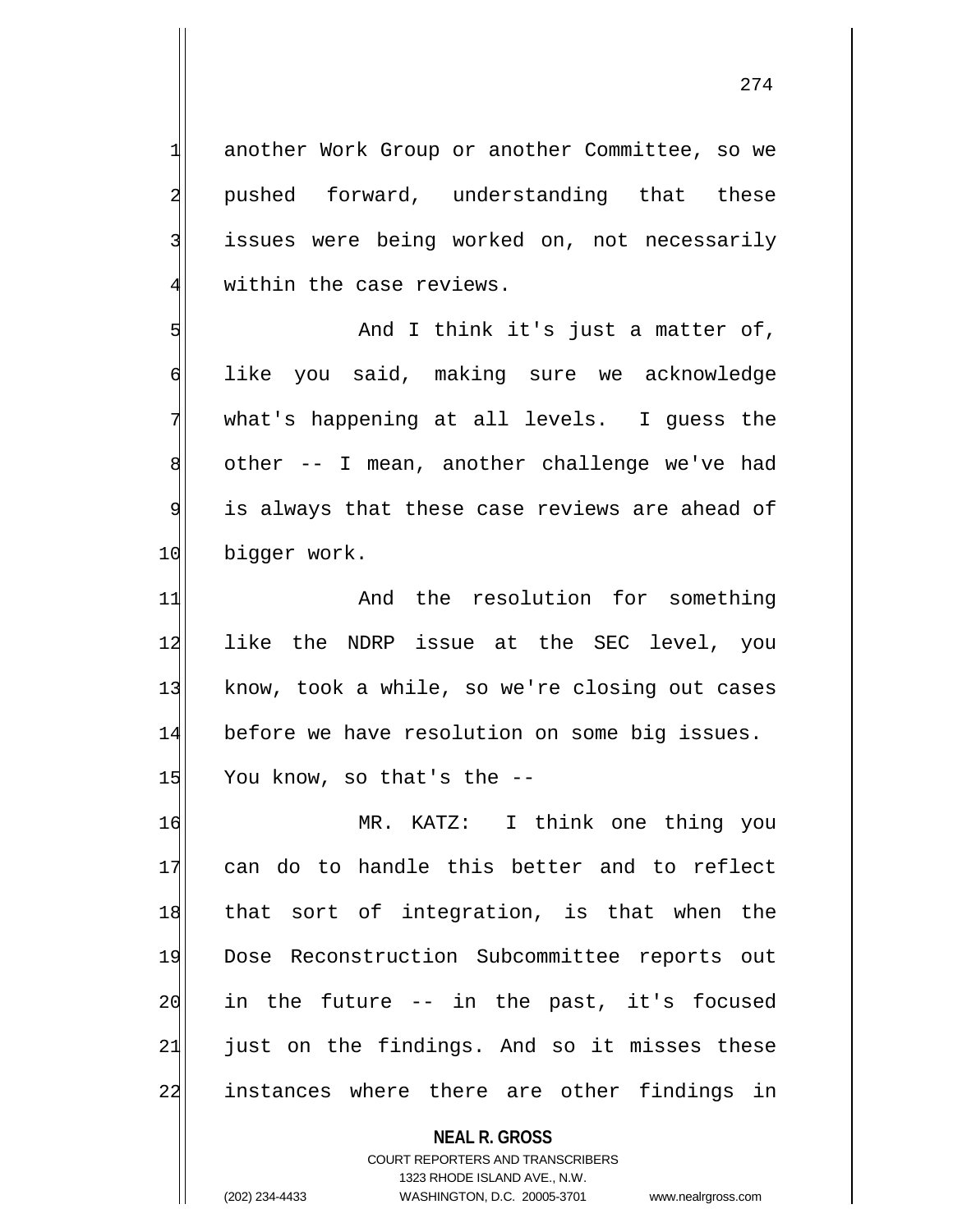1 effect, but they're on hold because they're 2 being dealt with in another venue.

**NEAL R. GROSS** COURT REPORTERS AND TRANSCRIBERS 1323 RHODE ISLAND AVE., N.W. 3 So the report could acknowledge 4 not just the findings, but also these other 5 pending matters where a case review has 6 identified, you know, a potential concern 7 that's being resolved elsewhere. You could 8 have a section of the report that addresses  $9$  those methodological issues that are being  $-$ 10 CHAIRMAN GRIFFON: I'm thinking 11 that could cover every case, though, don't you 12 think? 13 MR. KATZ: Yes. 14 CHAIRMAN GRIFFON: I mean, every  $15$  case that we -- if we have a lump of 30 cases 16 and they cover 10 sites, almost every Work 17 Group is still in process, you know, with 18 outstanding findings to be resolved. 19 MR. KATZ: But the cases may not capture  $20$  all that. I mean, that's what we  $-$  again, we  $21$  want the cases to capture that. We want the  $22$  cases to identify those issues, but  $-$ 

<sup>(202) 234-4433</sup> WASHINGTON, D.C. 20005-3701 www.nealrgross.com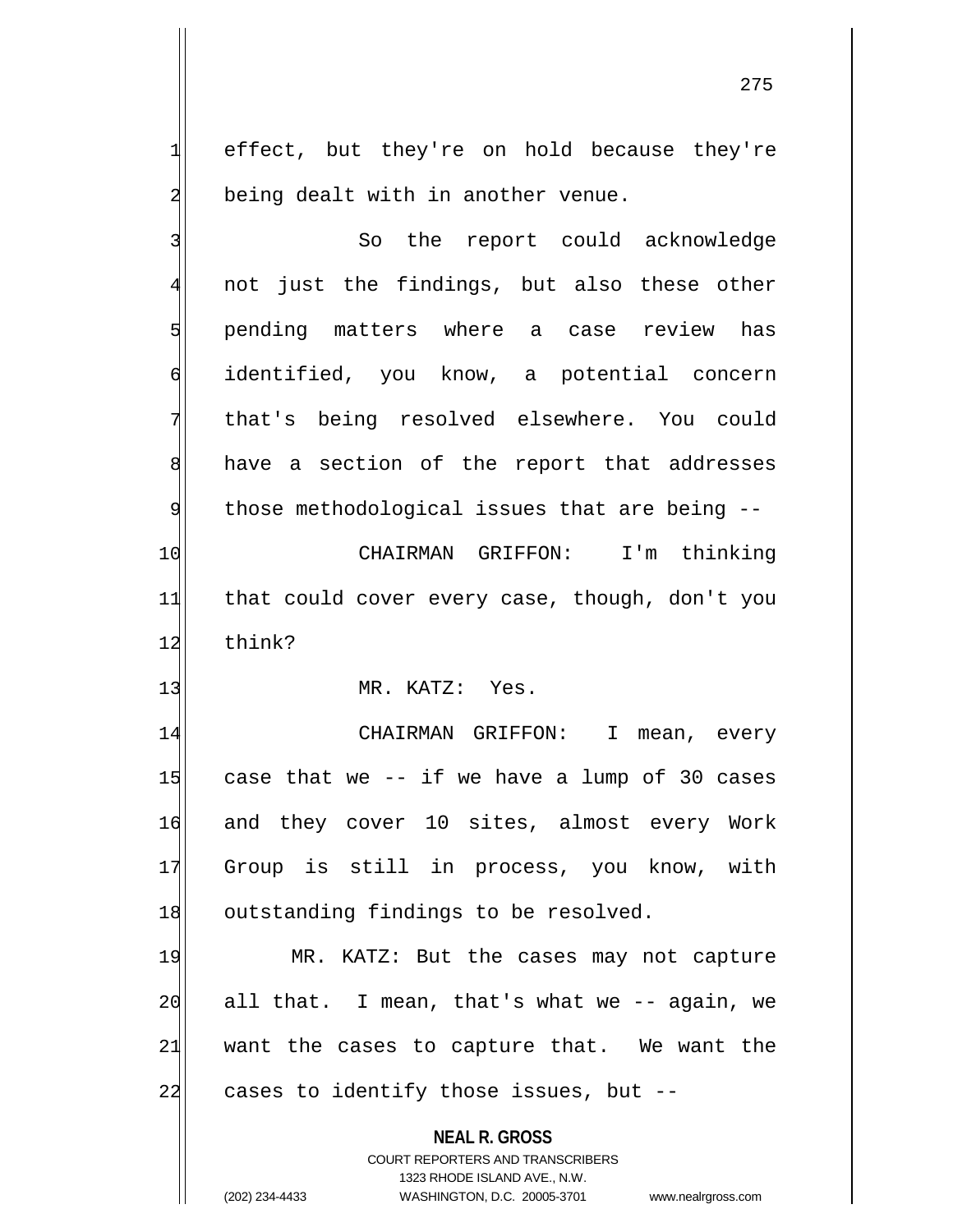**NEAL R. GROSS** COURT REPORTERS AND TRANSCRIBERS 1323 RHODE ISLAND AVE., N.W. (202) 234-4433 WASHINGTON, D.C. 20005-3701 www.nealrgross.com 1 CHAIRMAN GRIFFON: Yes, but I  $2$  mean, if we report out on 30 cases and say, 3 you know, these 30 cases, in all cases we 4 resolved all findings, no major findings.  $5$  Except that all 30 of these cases have pending 6 issues in other Subcommittees, I think that's  $7$  kind of like -- why even issue a report, you 8<sup>8</sup> know? 9 (Laughter.) 10 CHAIRMAN GRIFFON: No, I mean, I'm  $11$  not trying to be  $-$ 12 MR. KATZ: Yes, but that's not 13 what you would say, I guess. 14 CHAIRMAN GRIFFON: Okay. Well, 15 how would we say it? 16 MR. STIVER: I don't know. We've 17 been sensitive in terms of binning these cases 18 by site and looking at what are the site 19 issues that are still at play that are going 20 to eventually impact these cases. 21 CHAIRMAN GRIFFON: Yes, binning 22 them, I think that we all agree that's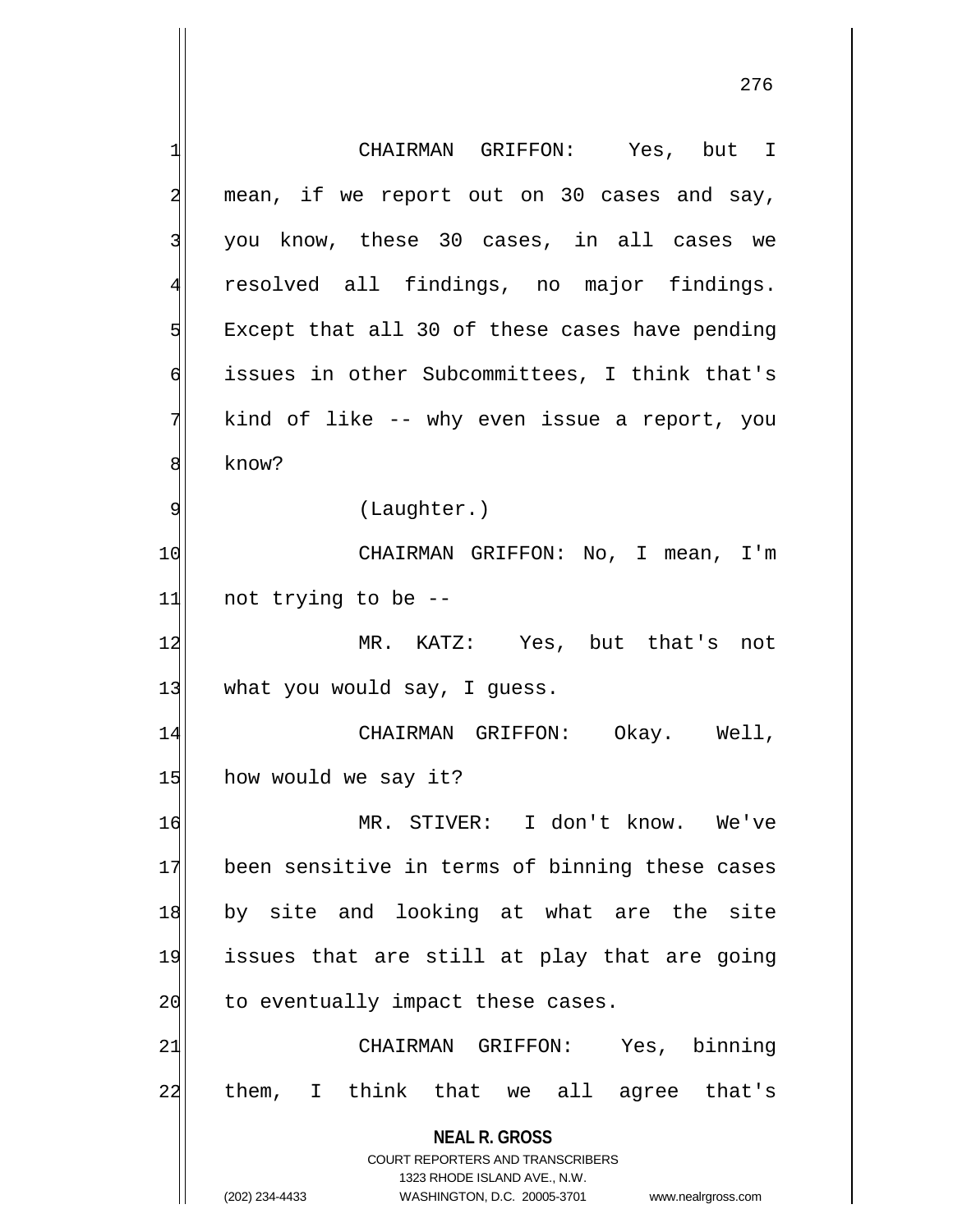$1$  something that's  $-$ 

2 MR. STIVER: Yes, it might make 3 organizing this report a little easier.

4 GHAIRMAN GRIFFON: Yes.

5 MR. STIVER: And more informative 6 to the Secretary.

7 CHAIRMAN GRIFFON: But still, if 8 we bin, you know, we do LANL next, then do you 9 delay reporting out on the cases until the 10 Site Profile Group is done with the work on 11 LANL? You know what I'm saying? Or do you 12 still have some of these? Because the pending 13 issues are usually some of the bigger issues. 14 They usually impact a lot of cases. 15 MR. STIVER: Well, I guess it 16 depends on what you expect to get out of the 17 cases themselves. If we were looking at --18 | CHAIRMAN GRIFFON: Well, that's  $19$  why  $-$ 20 | MR. STIVER: -- the quality aspect  $21$  of it, then you can go ahead and report as to

22 what we find, you know, go ahead, there's

**NEAL R. GROSS** COURT REPORTERS AND TRANSCRIBERS

1323 RHODE ISLAND AVE., N.W. (202) 234-4433 WASHINGTON, D.C. 20005-3701 www.nealrgross.com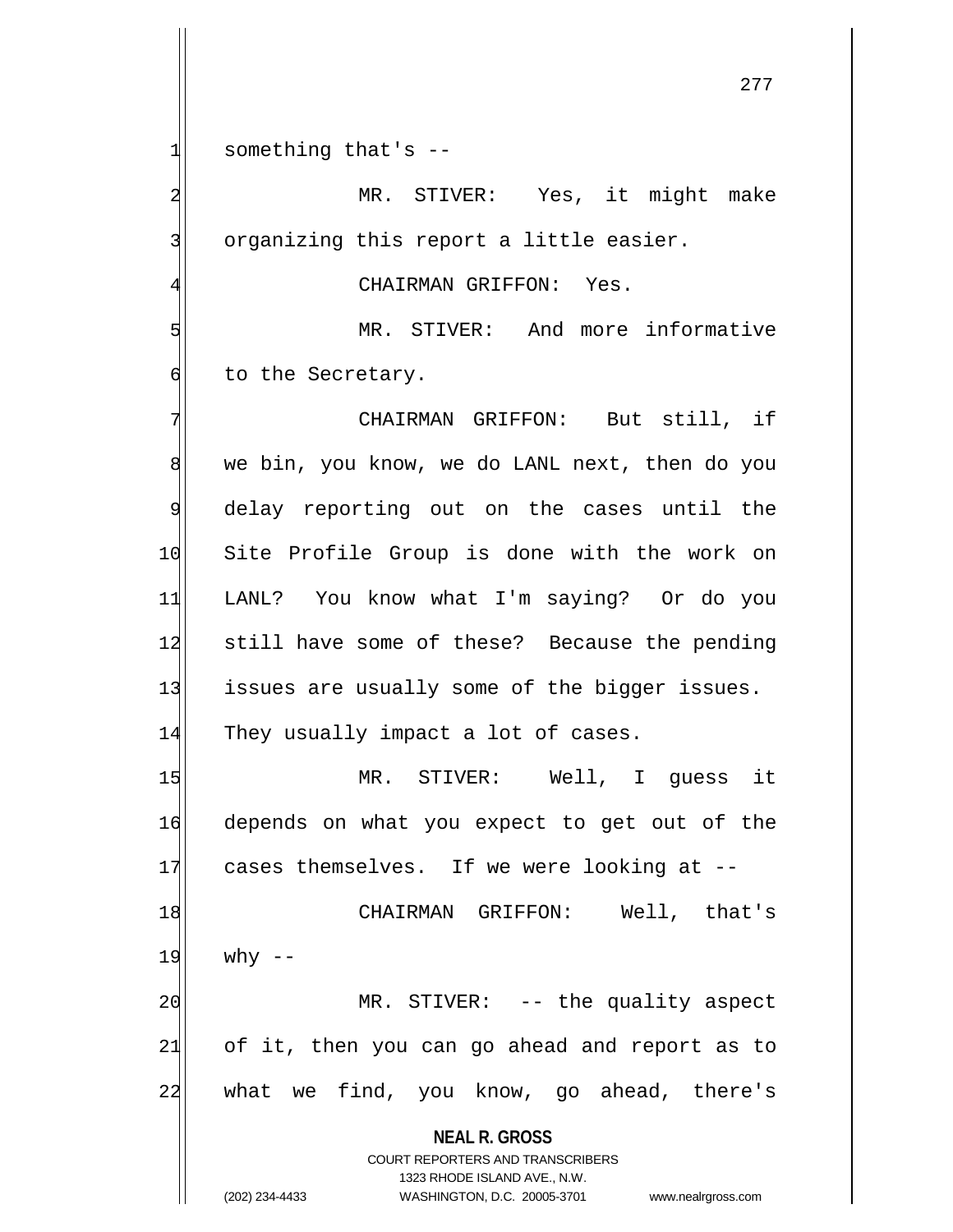**NEAL R. GROSS** COURT REPORTERS AND TRANSCRIBERS 1323 RHODE ISLAND AVE., N.W.  $1$  still issues at play here that are not going  $2$  to be reflected in these cases because they 3 still haven't been resolved. 4 But at the time that the case was  $5$  done, this was the snapshot in time, and it's 6 kind of a limitation of the process as it's 7 evolved. 8 | CHAIRMAN GRIFFON: Aqain, I'm 9 thinking of what we might want to do going 10 forward. 11 MR. STIVER: Yes, I was looking at 12 Lew Wade's Phase One report and he kind of 13 separated out these different elements in a 14 way that seemed pretty reasonable as maybe a  $15$  template for  $-$ 16 CHAIRMAN GRIFFON: What do you 17 mean? Can you elaborate? 18 MR. STIVER: Just looking at, this 19 is from back in 2011. The ten-year Phase One  $20$  report, this is kind of the summary of it.  $21$  But it talks about how the different types of 22 dose reconstructions, the reworks, partials,

<sup>(202) 234-4433</sup> WASHINGTON, D.C. 20005-3701 www.nealrgross.com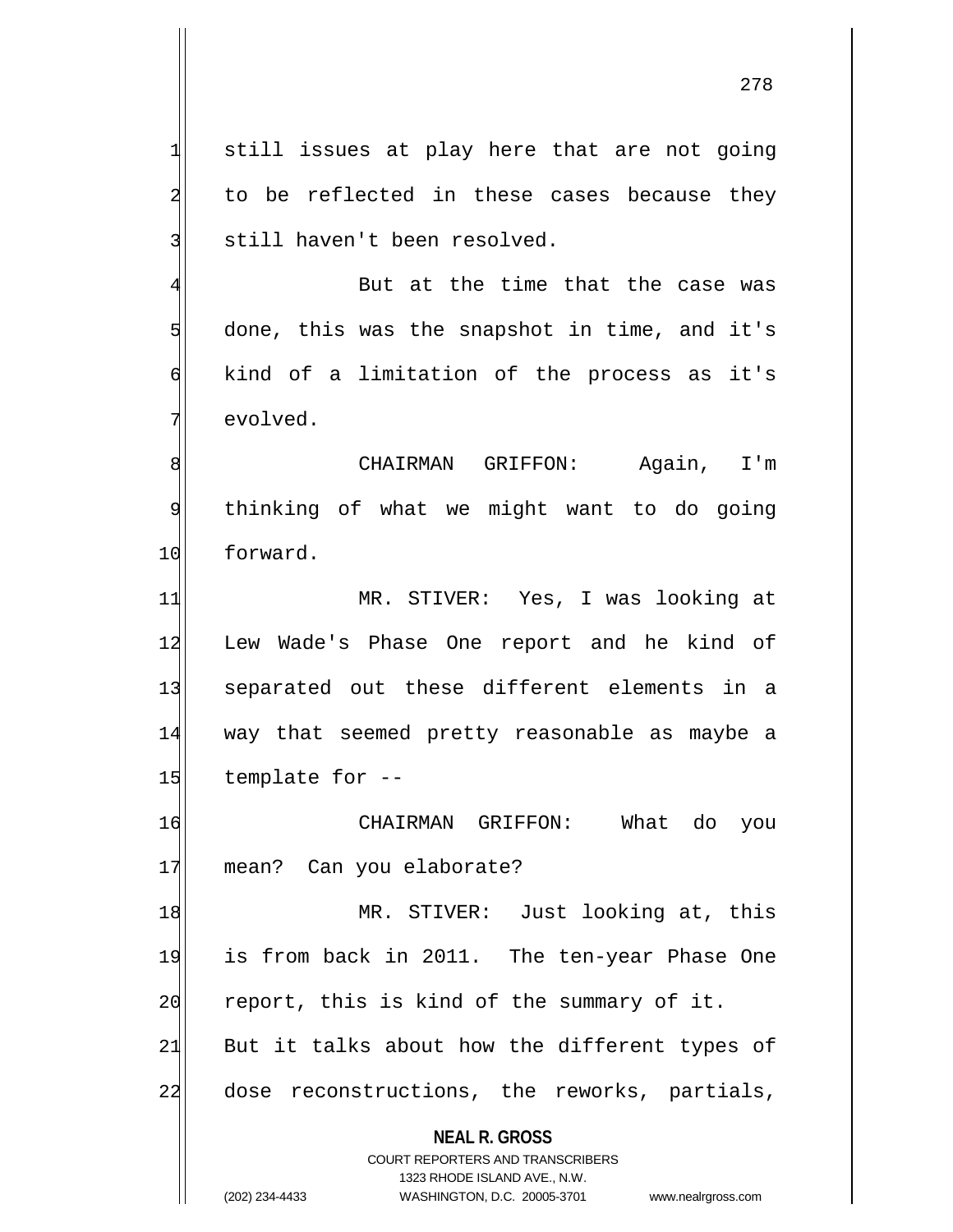279

**NEAL R. GROSS**  $1$  the Site Profiles and procedures, the aspects  $2$  of, you know, the SEC that comes into play. 3 3 In trying to develop this going 4 forward, a lot of this looks like it's kind of 5 been laid out, you know, there's sort of like  $\mathfrak{h}$  a template, if you will, that maybe we can 7 build on. Like I said, if we do it right --8 8 CHAIRMAN GRIFFON: Oh no, no, no, 9 I'm just trying to figure out what new was in 10 there that hasn't been said already. 11 MR. STIVER: Yes, there's nothing 12 really new in there, but you still have the 13 issue of what is to be expected from the DR 14 audit. 15 MR. KATZ: Let me just take back 16 some of what I just said we wouldn't say. We 17 could have, I think you could have a report to 18 the Secretary that lays out what you already 19 lay out in terms of findings and so on, and 20 then says, you know, "Within these 200 cases  $21$  that have been reviewed, we have seven sites 22 for which we have procedural issues, we have

> COURT REPORTERS AND TRANSCRIBERS 1323 RHODE ISLAND AVE., N.W.

(202) 234-4433 WASHINGTON, D.C. 20005-3701 www.nealrgross.com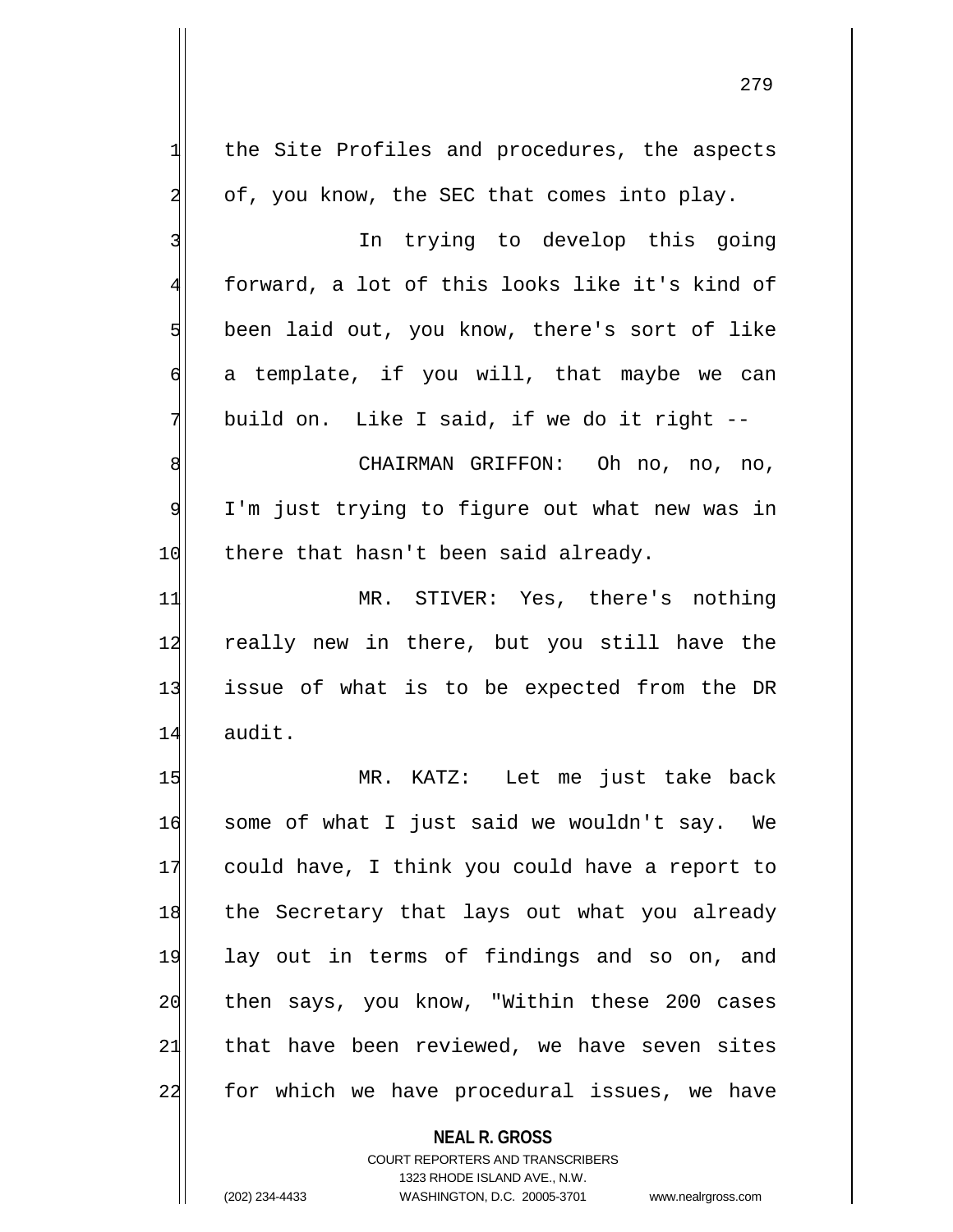1 concerns, and we're exploring, you know, 2 through these other means."

3 3 And you could say it pretty 4 succinctly, but it would indicate that there 5 s are outstanding procedural issues about how 6 best processes are done that impact on the 7 quality or validity of those dose  $8$  reconstructions for those, whatever they are, 9 seven sites, five sites, whatever it might be 10 that's implied.

11 11 I think that would be a more 12 accurate picture to give to the Secretary than 13 simply the accounting that we do now, which is 14 just based on this sort of narrower band of 15 findings.

16 CHAIRMAN GRIFFON: Right.

17 MR. KATZ: I think that would then  $18$  reflect the state of the quality  $-$ 

19 CHAIRMAN GRIFFON: Well, I agree, 20 I wasn't completely making a joke about it, I  $21$  think that's more accurate to put it that way.  $22$  At least it puts a -- well, it's not really a

**NEAL R. GROSS**

COURT REPORTERS AND TRANSCRIBERS 1323 RHODE ISLAND AVE., N.W. (202) 234-4433 WASHINGTON, D.C. 20005-3701 www.nealrgross.com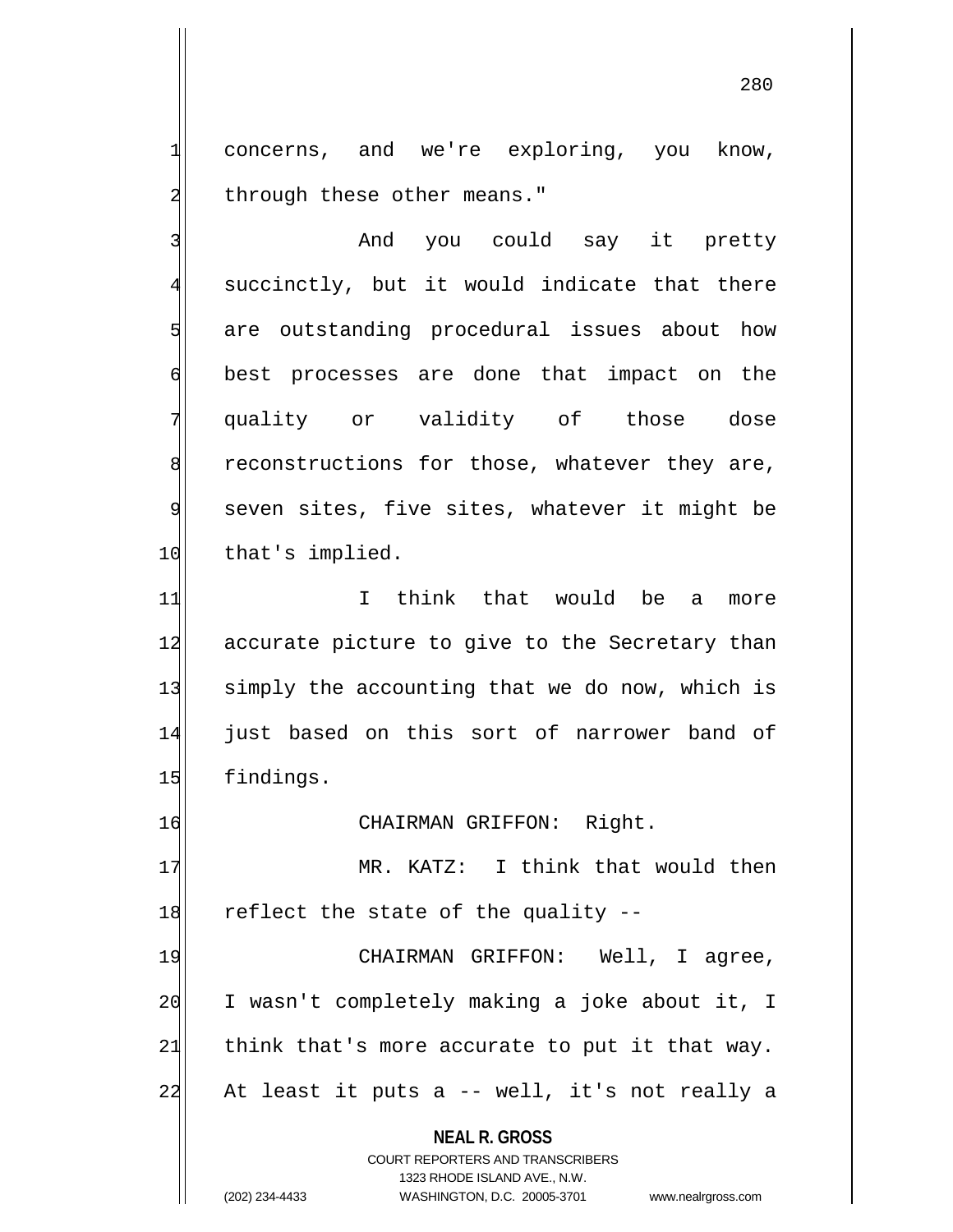$1$  qualifier in there, but it at least says there 2 are still outstanding issues, but then it 3 does, and it will, I think it will come out 4 that what we're doing here is more on the 5 quality type of issues.

6 6 And the bigger science issues tend 7 to be playing out on the Site Profile 8 committees.

9 MR. STIVER: And it's 10 acknowledgment of the status of each 11 particular site.

12 CHAIRMAN GRIFFON: Right.

13 MR. KATZ: And it wouldn't just be 14 site-specific, it would be procedure-specific, 15 too, because, for example, for a long time you 16 had the ingestion issue. That was still sort 17 of under resolution.

18 MR. FARVER: It might be important 19 to point out what the different groups do. 20 You know, because you have the Site Profile 21 reviews, you have procedure reviews that 22 impact multiple sites.

> **NEAL R. GROSS** COURT REPORTERS AND TRANSCRIBERS

1323 RHODE ISLAND AVE., N.W. (202) 234-4433 WASHINGTON, D.C. 20005-3701 www.nealrgross.com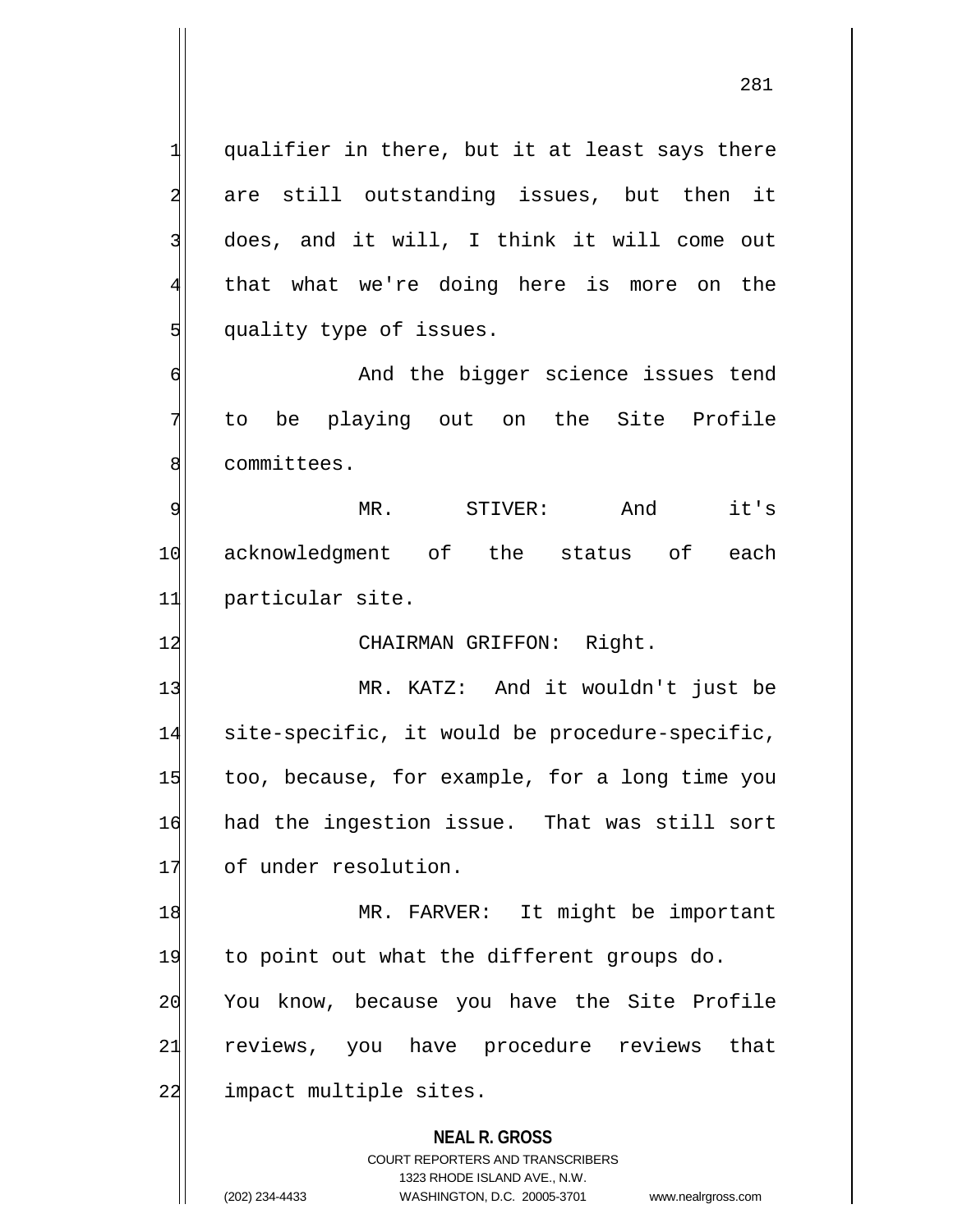**NEAL R. GROSS** COURT REPORTERS AND TRANSCRIBERS 1323 RHODE ISLAND AVE., N.W. 1 MR. KATZ: I think the Secretary 2 isn't interested in much process, the 3 Secretary is just interested in results, but 4 again, you could do that very succinctly, 5 address those issues that are still on the  $\delta$  table being examined by the Board. 7 The Secretary doesn't care what 8 8 part of the Board is doing that, the Secretary 9 would just be interested to know that, you 10 know, for so many sites or for so many 11 particular issues, you know, the Board is 12 working on those with NIOSH. 13 MR. FARVER: It might be 14 worthwhile to consider --15 MR. KATZ: I think that's sort of 16 innovative. 17 CHAIRMAN GRIFFON: It might be the 18 best we can do, I mean. 19 MR. STIVER: But having said that,  $20$  it might be a good idea to have at least some 21 process information out there so they would 22 understand why all these things are in

(202) 234-4433 WASHINGTON, D.C. 20005-3701 www.nealrgross.com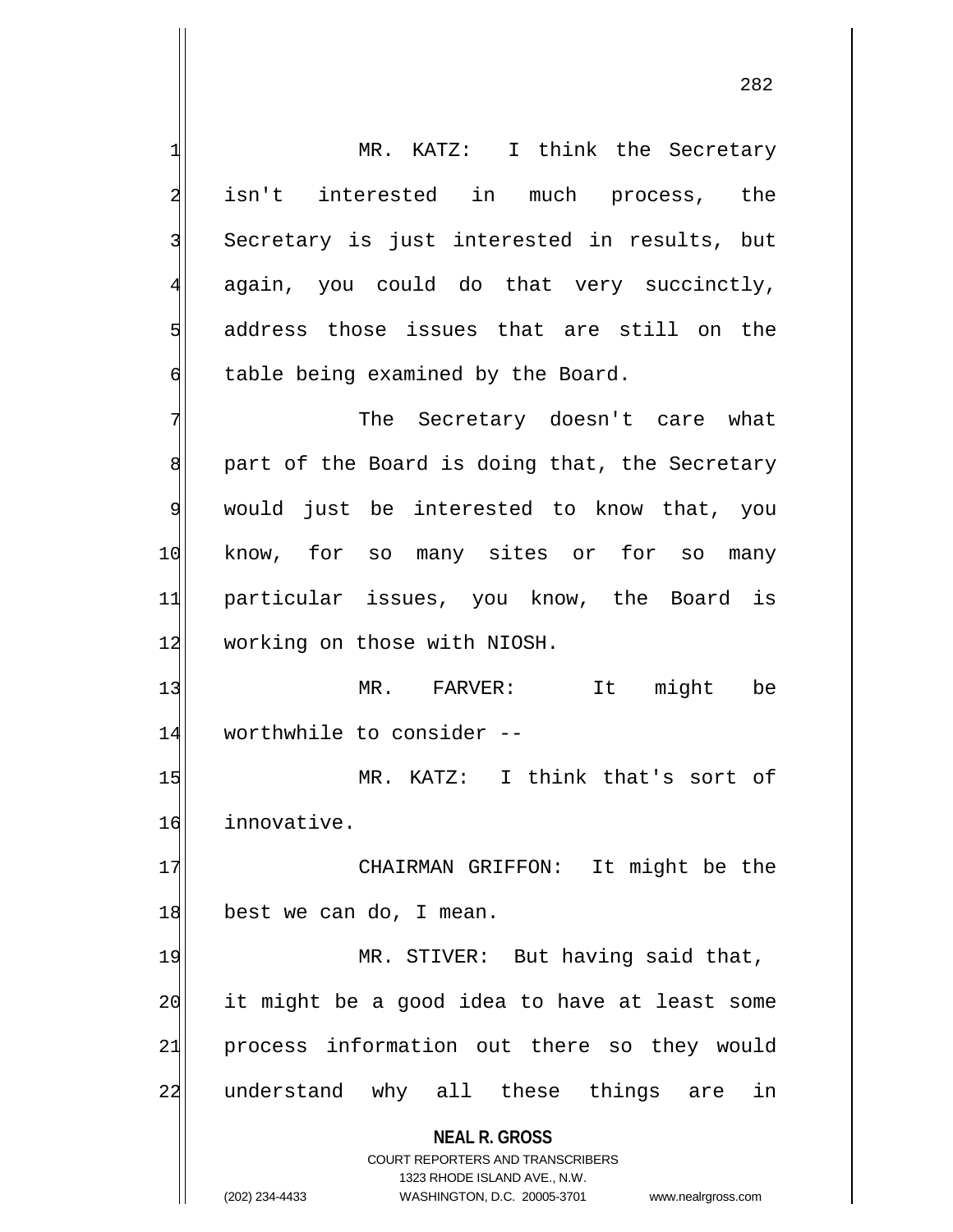disparate states of completion.

| $\overline{\mathbf{c}}$ | MEMBER KOTELCHUCK: Is this what                |
|-------------------------|------------------------------------------------|
| $\overline{3}$          | you want to report to the Secretary, or do you |
| $\overline{4}$          | want this to be internal document for the      |
| $\overline{5}$          | Board and staff to just keep an eye, I mean,   |
| 6                       | so that we, you know, three weeks from now,    |
| 7                       | will I remember what we were trying to keep in |
| 8                       | mind, what balls are up in the air?            |
| $\overline{9}$          | Honestly, I won't, and it would be             |
| 10                      | valuable to have it somewhere on paper so that |
| 11                      | or in the computer so that I can double-check  |
| 12                      | it and that will help a lot. That would help   |
| 13                      | certainly me a lot.                            |
| 14                      | MR. KATZ: I mean, there's                      |
| 15                      | different parts of the Board dealing with      |
| 16                      | different pieces. No one Board Member is       |
| 17                      | going to know, and I'm probably exposed to     |
| 18                      | more than most individual Board Members        |
| 19                      | because you're all spread across different     |
| 20                      | Work Groups and Subcommittees, but I think     |
| 21                      | it's nice integrating for the reporting to the |
| 22                      | Secretary, which is something we have to do as |
|                         | <b>NEAL R. GROSS</b>                           |

COURT REPORTERS AND TRANSCRIBERS 1323 RHODE ISLAND AVE., N.W.

(202) 234-4433 WASHINGTON, D.C. 20005-3701 www.nealrgross.com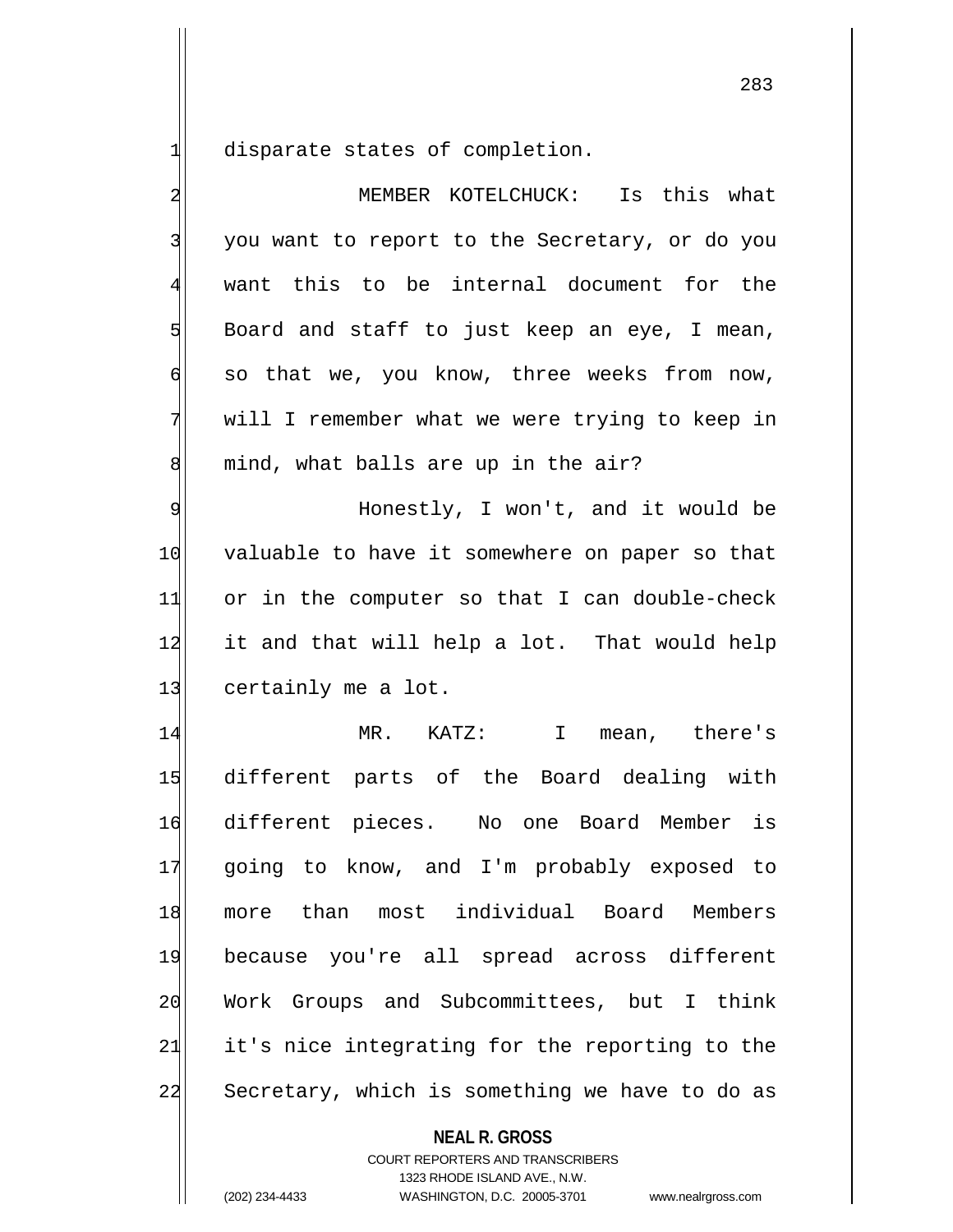$1$  a Board.

2 and the other thing you can do,  $3$  also, is to address in those reports, not just 4 issues that are still pending, getting  $5$  resolved, but those that have been put to bed.  $\mathsf{d}$  So, I mean --7 CHAIRMAN GRIFFON: Sure. 8 MR. KATZ: -- it would be nice, 9 also, for example, the ingestion which has 10 been put to bed, finally, I think, or just 11 about. You know, that'll be a good place to 12 report and consolidate that, too, that these 13 improvements have been made in the NIOSH 14 program. 15 MR. STIVER: Yes, there's been 16 quite a few of them. 17 MR. KATZ: So I quess what I'm 18 saying is, I mean, you could just sort of 19 broaden this dose reconstruction review 20 report. It was focused just on the case 21 review alone, and you could broaden it a  $22$  little bit so that it covers, really  $-$ 

> **NEAL R. GROSS** COURT REPORTERS AND TRANSCRIBERS 1323 RHODE ISLAND AVE., N.W.

(202) 234-4433 WASHINGTON, D.C. 20005-3701 www.nealrgross.com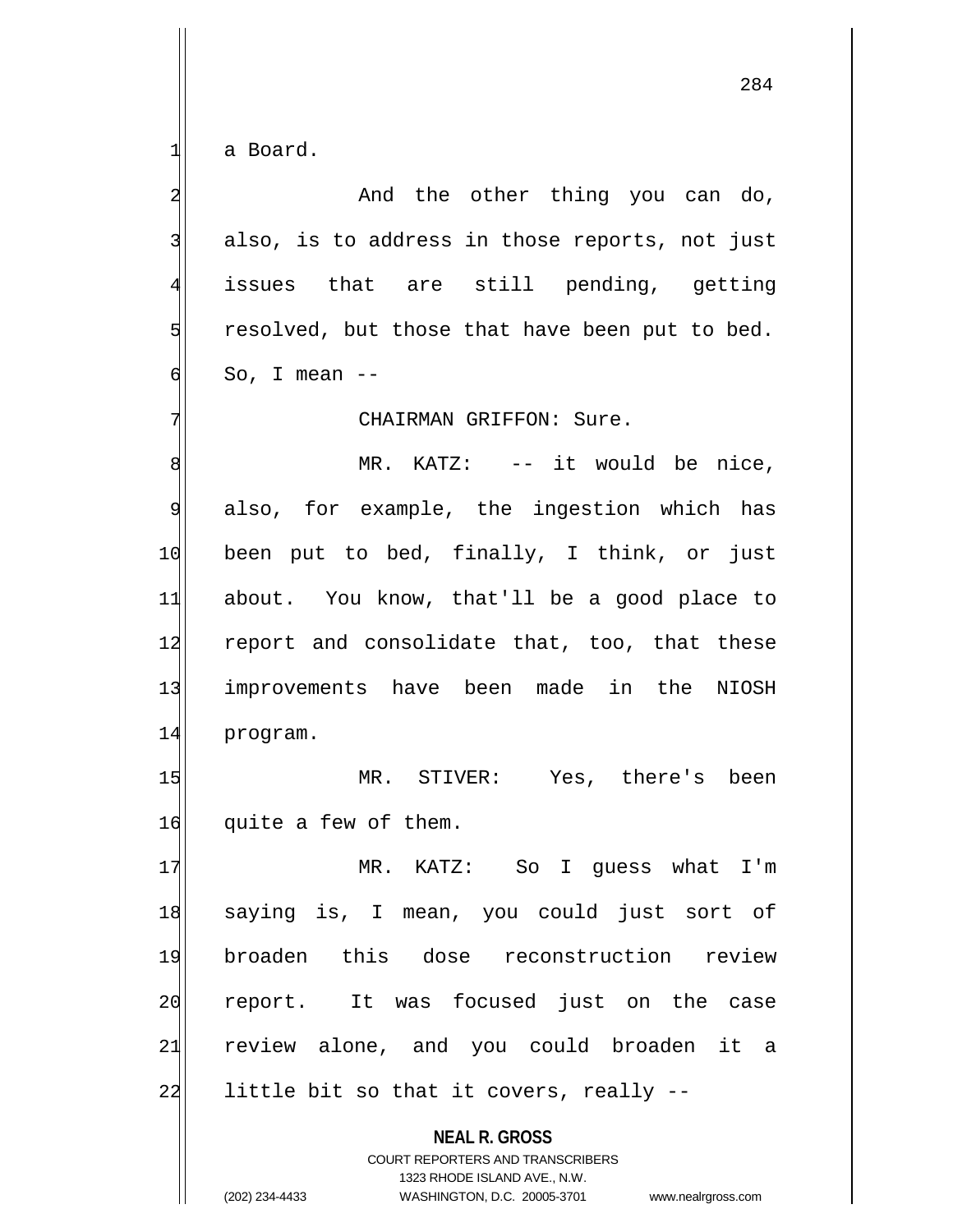**NEAL R. GROSS** COURT REPORTERS AND TRANSCRIBERS 1 CHAIRMAN GRIFFON: The report can 2 be broadened? 3 MR. KATZ: Yes, exactly. 4 CHAIRMAN GRIFFON: Yes, yes. 5 MR. KATZ: Because again, the 6 Secretary, you know, that's what the Secretary 7 wants to know. This program, how's it doing? 8 8 SHAIRMAN GRIFFON: Yes, and it 9 always is generated as a report from the full 10 Board anyway, it's not a Subcommittee report,  $11$  so. No, that makes sense. 12 MR. STIVER: What kind of a 13 timeline are we looking at as far as --14 CHAIRMAN GRIFFON: For a report? 15 MR. STIVER: Providing a report to 16 the Secretary? 17 | CHAIRMAN GRIFFON: Oh, I don't 18 know. We haven't done one in a while. I 19 think that was the pressure, you know? 20 MR. KATZ: And I think from the  $21$  last Board discussion we had, I think there 22 was considerable pressure to get to that state

1323 RHODE ISLAND AVE., N.W.

(202) 234-4433 WASHINGTON, D.C. 20005-3701 www.nealrgross.com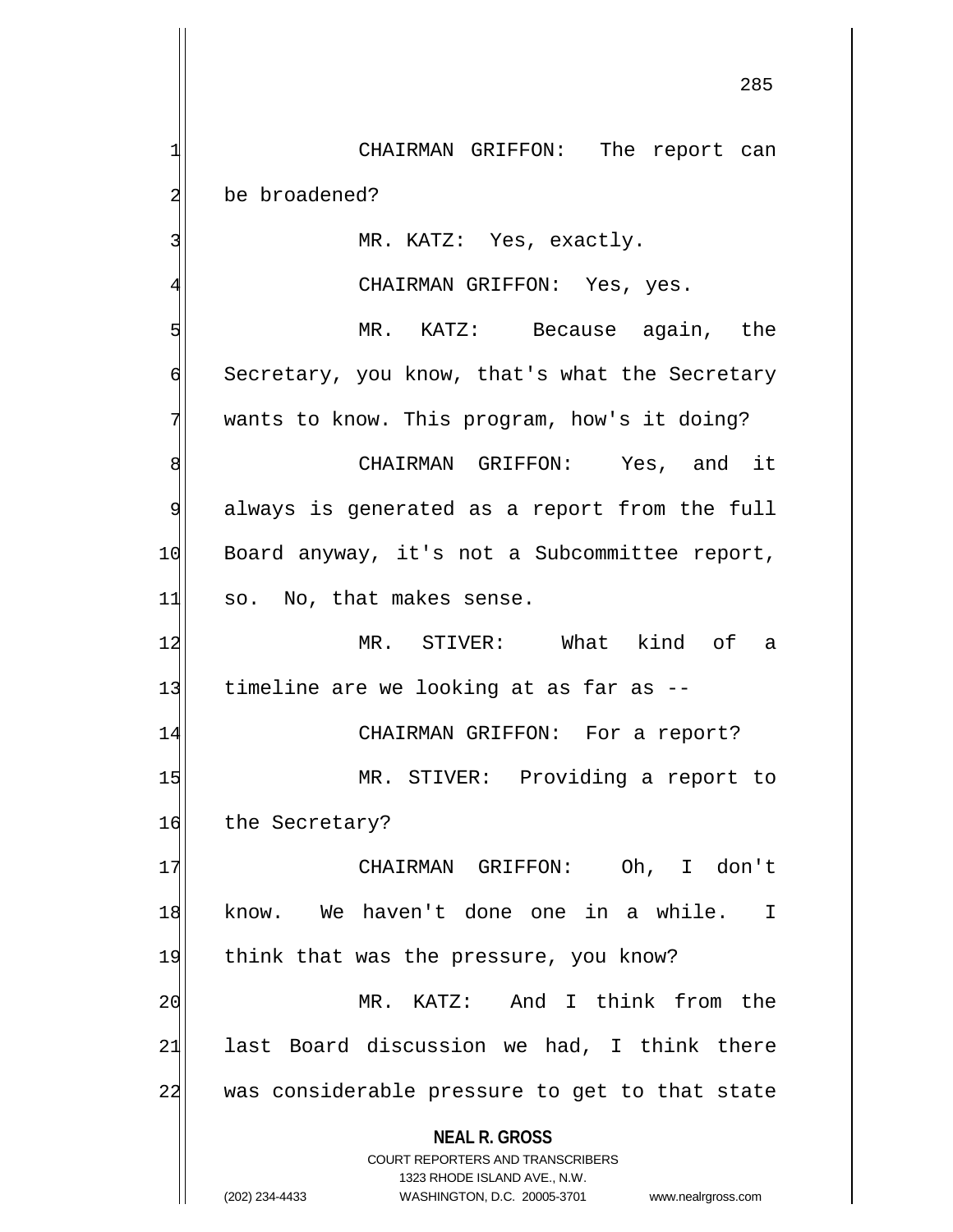**NEAL R. GROSS** COURT REPORTERS AND TRANSCRIBERS 1323 RHODE ISLAND AVE., N.W. (202) 234-4433 WASHINGTON, D.C. 20005-3701 www.nealrgross.com 1 pretty soon, which is why we tried to 2 consolidate and fast-track some of this. 3 Ne're on this 10 to 13 sets and 4 maybe want to be thinking about, as you close  $5$  out Set 13, that being a good place to report  $6$  out. 7 MR. STIVER: Yes, that might be a 8 good spot to stop. Within the next six months 9 or so, hopefully? 10 MR. KATZ: Yes, I would hope so. 11 CHAIRMAN GRIFFON: We've reported 12 on one through five only? 13 MR. KATZ: Yes. Our first hundred 14 cases, whatever that was. 15 MR. STIVER: I think it was the 16 first five sets. 17 MR. KATZ: So yes, I think within 18 the next six months to have a report to the 19 Secretary would be a good thing, yes? 20 MR. STIVER: Yes. 21 MR. KATZ: Sort of nice, thinking 22 of the new administration, too, so good timing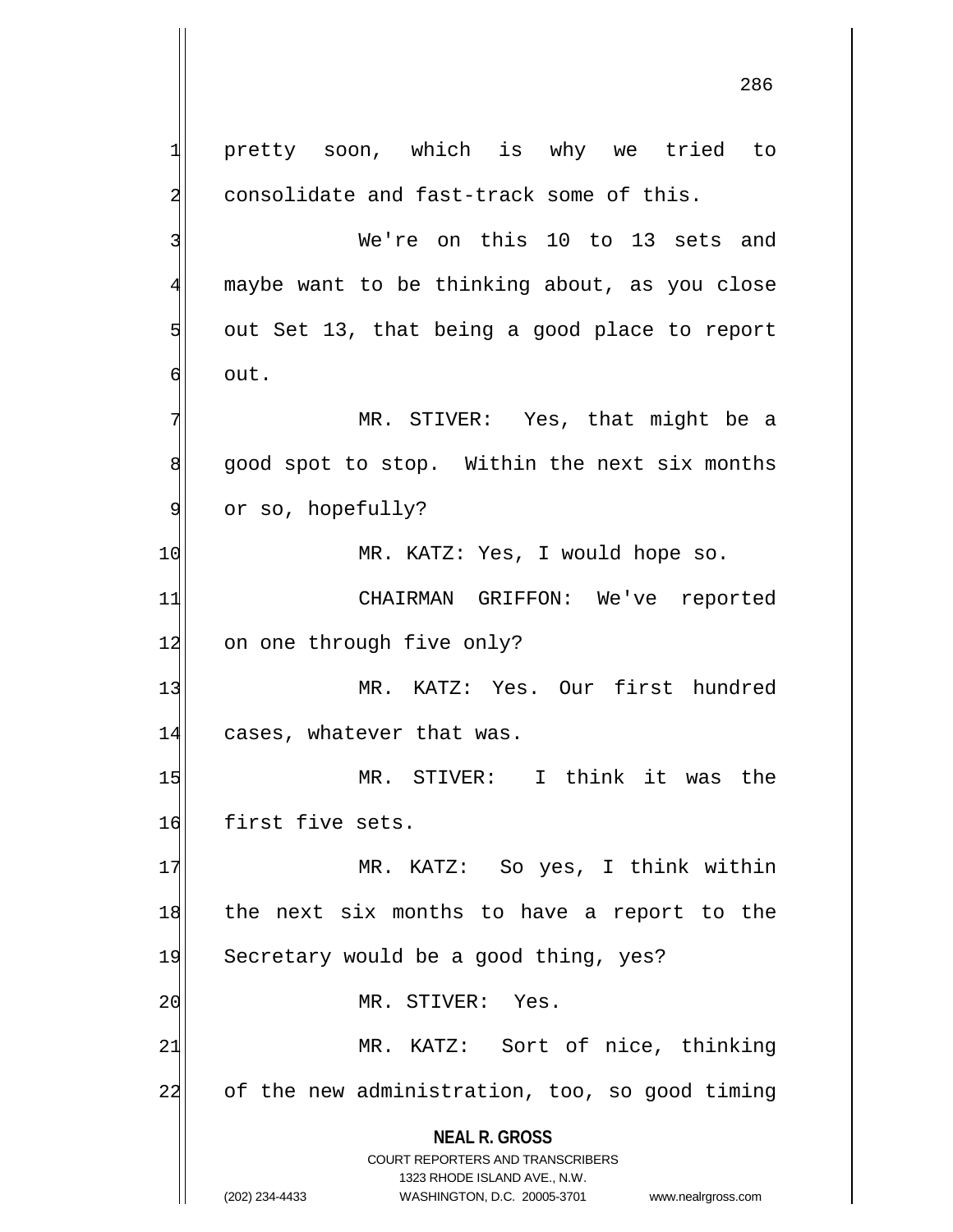$1$  that way.

**NEAL R. GROSS** COURT REPORTERS AND TRANSCRIBERS 1323 RHODE ISLAND AVE., N.W. (202) 234-4433 WASHINGTON, D.C. 20005-3701 www.nealrgross.com 2 MR. STIVER: Along the lines of 3 what Dave was saying, as far as informing some 4 of the Board Members who might not have the  $5$  broad spectrum, it might be a good idea to  $\phi$  have some kind of internal presentation. 7 MEMBER KOTELCHUCK: I'm not sure what 8 some of the other Subcommittees that I'm not 9 on are doing, like the Procedures 10 Subcommittee. 11 MEMBER MUNN: As much as possible,  $12$  given the limitations we're  $-$ 13 MEMBER KOTELCHUCK: And that would 14 be useful. 15 MR. HINNEFELD: It's optimistic to 16 know what the Subcommittees you are on are 17 doing. 18 | MEMBER KOTELCHUCK: Right, but if 19 we do it for the various Subcommittees. 20 MR. STIVER: If you're not  $21$  intimately involved in these things, it can 22 slip away really quickly.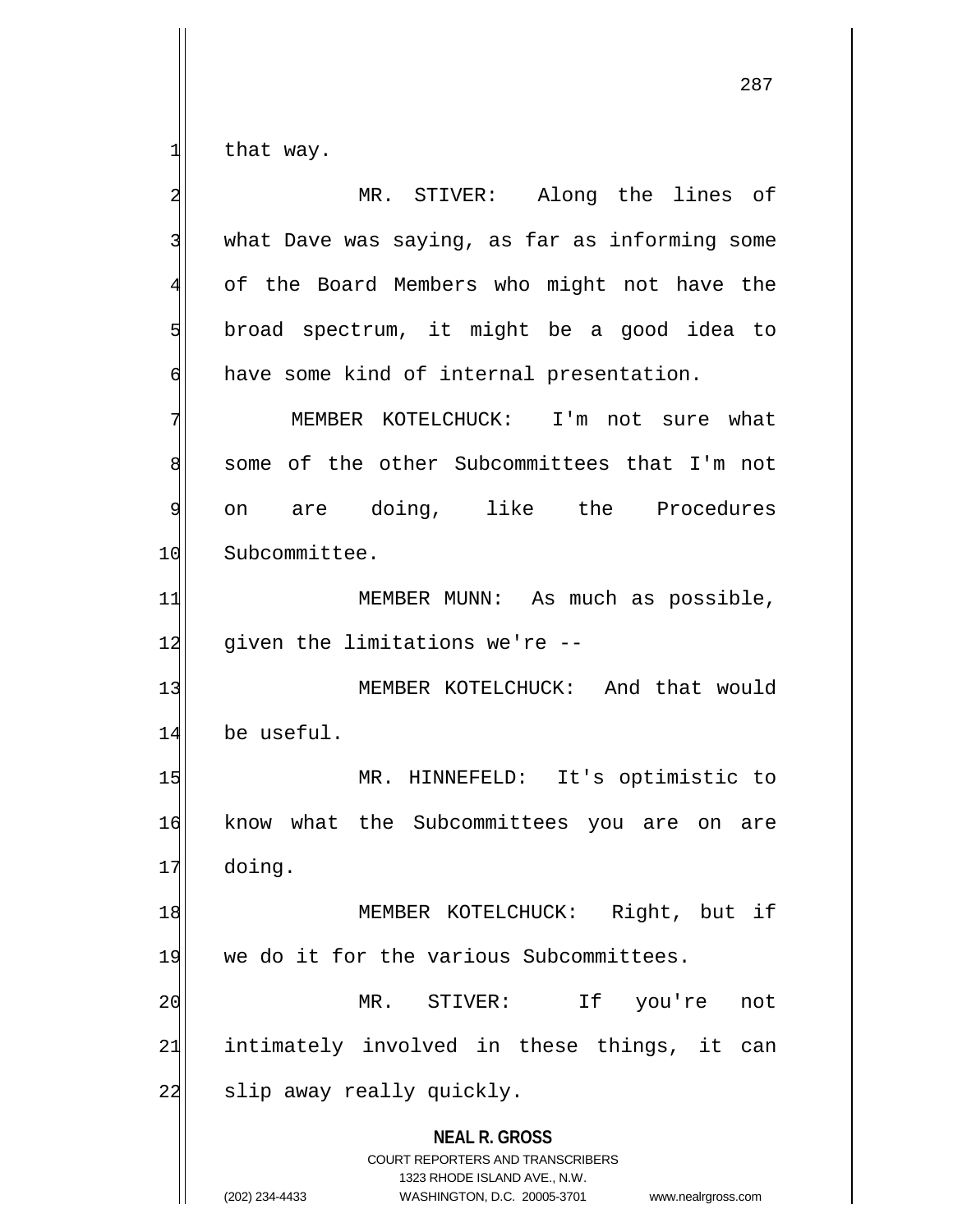**NEAL R. GROSS** COURT REPORTERS AND TRANSCRIBERS 1| MEMBER KOTELCHUCK: Well, okay. 2 MR. KATZ: Or Stu was saying, even  $3$  if you are. 4 CHAIRMAN GRIFFON: I'm just trying  $5$  to think of a way that you can, now that we're 6 binning the cases, you know, doing Rocky  $7$  Flats, doing  $-$  although, as we get the 8 smaller sites, obviously we're still going to 9 have some single case reviews. 10 But as you do that, is there a 11 way, since oftentimes when we're working on 12 these, we're looking at the matrices. Is 13 there a way to capture that Section 1.3 in the 14 Rocky Flats matrix? Maybe if you're binning  $15$  them by site  $-$ 16 MR. STIVER: If you're doing them  $17$  by site, it certainly makes it a lot easier. 18 Also, communicating with the Work Group Chair 19 to get the information you need for updates. 20 CHAIRMAN GRIFFON: Right, because 21 that would be helpful just to keep us abreast 22 of, you know, these are all Rocky Flats

1323 RHODE ISLAND AVE., N.W.

(202) 234-4433 WASHINGTON, D.C. 20005-3701 www.nealrgross.com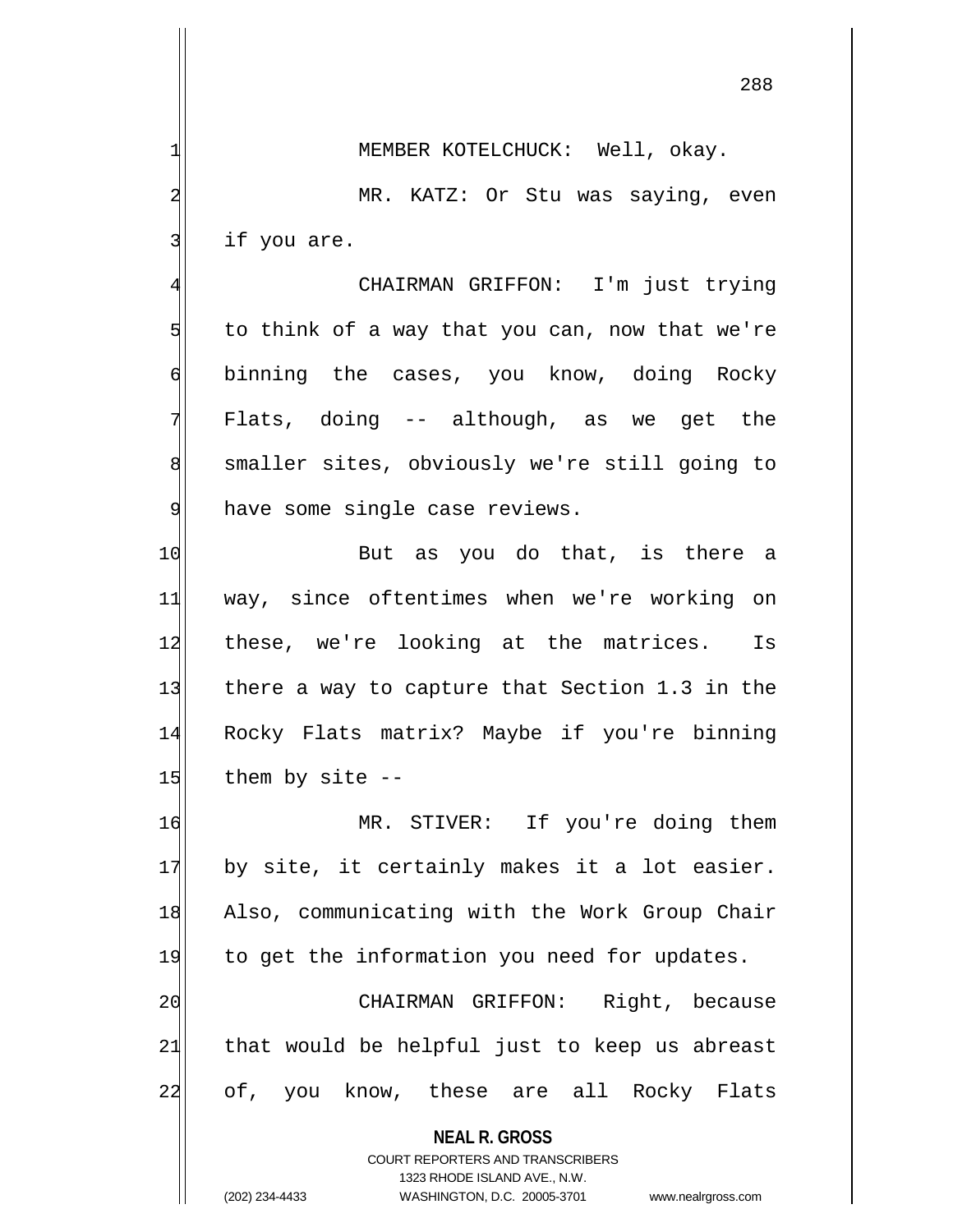**NEAL R. GROSS** COURT REPORTERS AND TRANSCRIBERS 1 findings. Remember, in Section 1.3 of all 2 these reports we included, these are still 3 open findings, or whatever. 4 MR. FARVER: Well, we don't know 5 | if they're open. We don't know what has been 6 closed or what has been opened until we go 7 back and look at revisions that have been 8 made. 9| MR. STIVER: So that was the value 10 of John's report, because he was able to show 11 the status of where we are now relative to 12 where we were. 13 CHAIRMAN GRIFFON: So you don't 14 know, you'd have to look back. 15 MR. FARVER: We'd have to go back 16 and look at each one. 17 CHAIRMAN GRIFFON: Because these 18 cases were done a while for you, yes. Oh, 19 right. Yes. 20 MR. FARVER: That was the reason we  $21$  found it might be useful to do one of these 22 look-backs for each of the sets we discuss,

> 1323 RHODE ISLAND AVE., N.W. (202) 234-4433 WASHINGTON, D.C. 20005-3701 www.nealrgross.com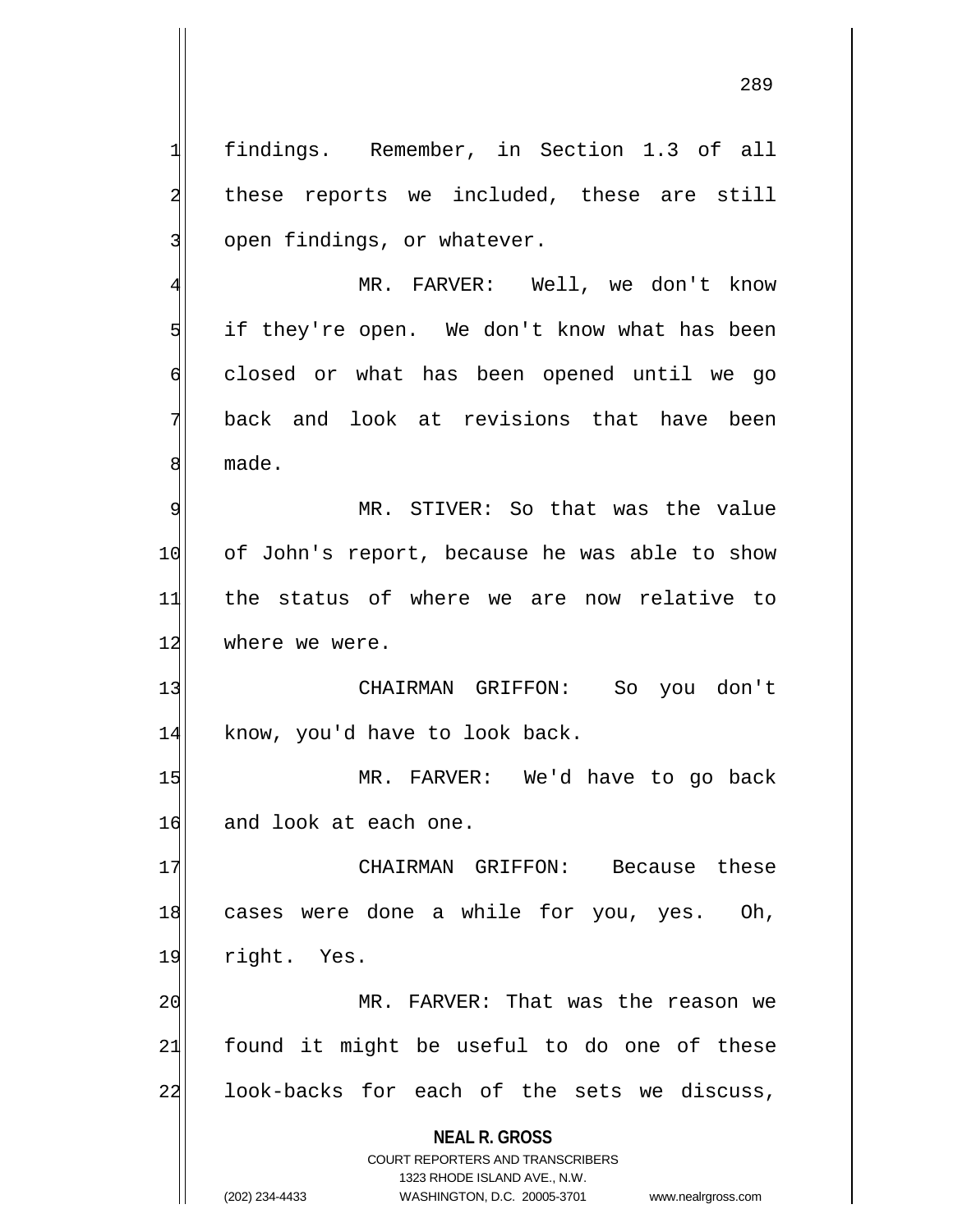1 and if that was part of the Subcommittee 2 discussion.

3 CHAIRMAN GRIFFON: It does add 4 another layer of work, you know?

5 MEMBER MUNN: A rather extensive 6 layer.

7 MR. KATZ: Yes, I don't think we  $8$  want to do that, I think we really just want 9 to just answer the question with however many 10 we had to look back at. We just wanted to 11 answer the question at this point, how are 12 these cases kept --

13 CHAIRMAN GRIFFON: Yes, I agree. 14 But if we're going to report out at the end of 15 the 13th set, I think we'd want to know sort 16 of at this time, here's the remaining open 17 issues at these sites.

18 MR. STIVER: Right, right. Here's 19 our progress to date, here's what still 20 remains.

21 CHAIRMAN GRIFFON: Right.

22 MR. FARVER: Now, if you could

**NEAL R. GROSS** COURT REPORTERS AND TRANSCRIBERS 1323 RHODE ISLAND AVE., N.W.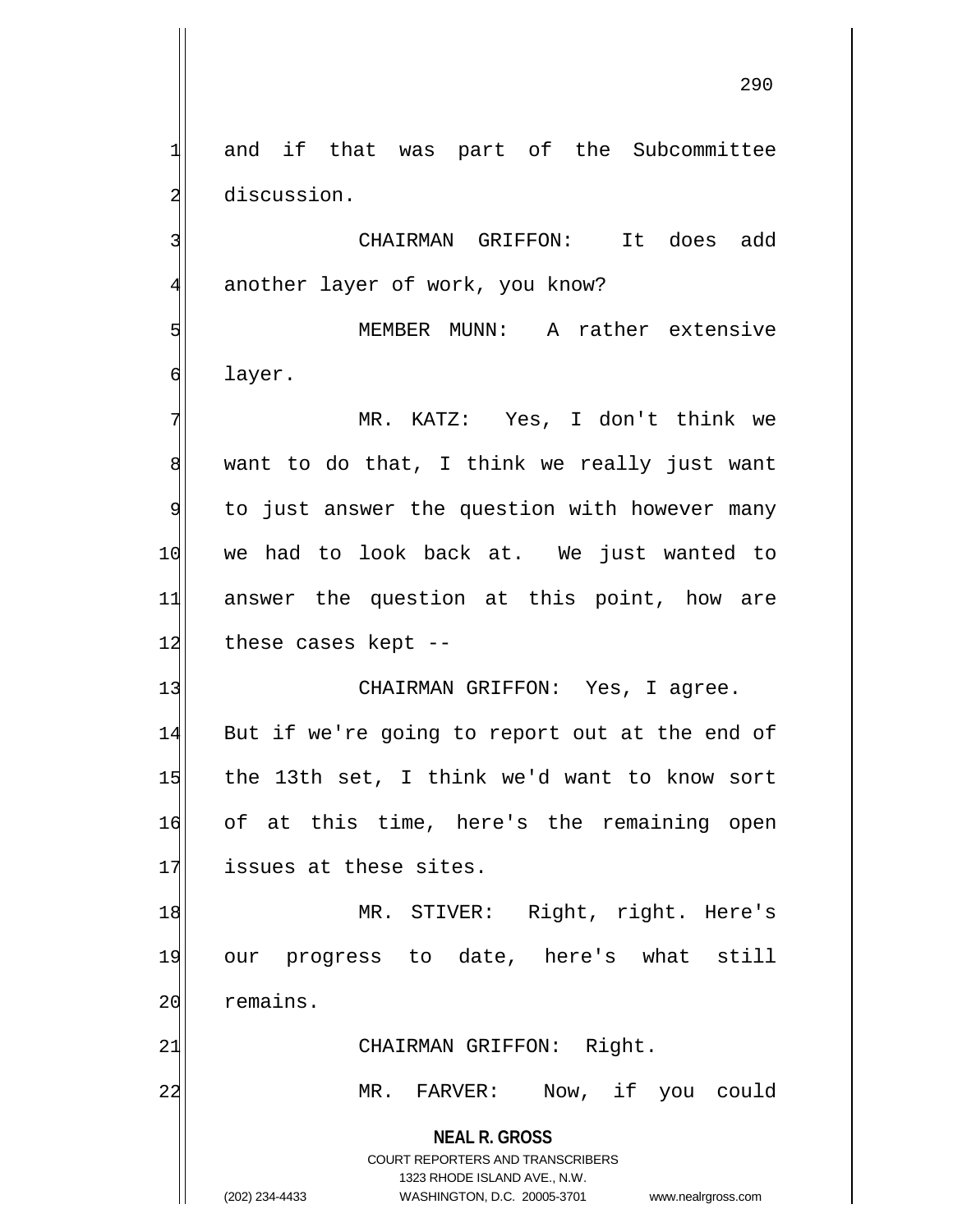**NEAL R. GROSS** COURT REPORTERS AND TRANSCRIBERS 1323 RHODE ISLAND AVE., N.W.  $1$  task that to each of the Work Groups to look 2 at those Site Profile findings and report back  $3$  to us how many have been resolved. 4 GHAIRMAN GRIFFON: Yes. 5 MS. LIN: And then start with 6 LANL? 7 MR. STIVER: Doug, you're taking 8 work away from us? 9 CHAIRMAN GRIFFON: Start with 10 LANL, yes, assume they're all standard. 11 MR. STIVER: Yes, and Rocky is one 12 of those few examples where, you know, there's 13 been extensive revisions and all the workbooks 14 and so forth have been updated. It's made it 15 a good candidate for a trial, a pilot, I 16 think. 17 CHAIRMAN GRIFFON: Yes. 18 MS. BEHLING: This is Kathy. I 19 hate to add this to the mix, but I have to 20 say, it would have been nice if we could have 21 had a database like Wanda's procedures 22 database where all of the Work Groups could

(202) 234-4433 WASHINGTON, D.C. 20005-3701 www.nealrgross.com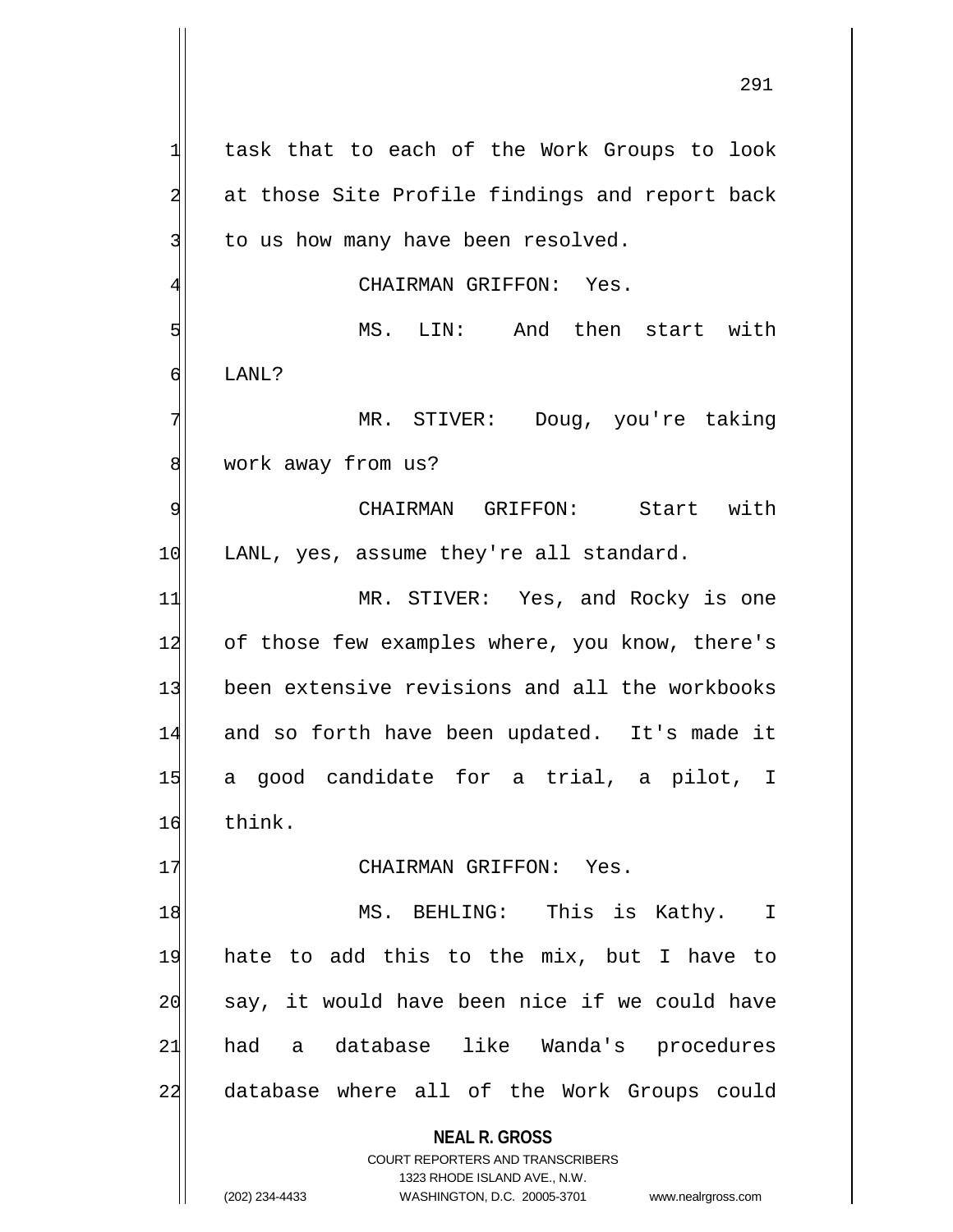**NEAL R. GROSS** COURT REPORTERS AND TRANSCRIBERS 1323 RHODE ISLAND AVE., N.W. (202) 234-4433 WASHINGTON, D.C. 20005-3701 www.nealrgross.com  $1$  have fed in their findings --2 CHAIRMAN GRIFFON: I knew that was 3 coming from Kathy. 4 MR. KATZ: Stop, stop. 5 MR. STIVER: I'm glad you said it,  $\delta$  because you saved me the trouble. 7 MS. BEHLING: I'm sorry, but that 8 would certainly be helpful for everyone, if 9 you had a database that all of the Work Groups 10 could feed into and we could all look at that 11 database and see where is that Work Group and 12 where is the findings? 13 MEMBER MUNN: And how many things 14 are closed. 15 MS. BEHLING: Having a database is  $16$  a lot of work, but it has certainly, I think, 17 paid off and, I think, Wanda can comment on  $18$  that, if she'd like. 19 MEMBER MUNN: I wasn't going to 20 say anything, Kathy. 21 MS. BEHLING: Sorry. 22 MEMBER MUNN: It's all right.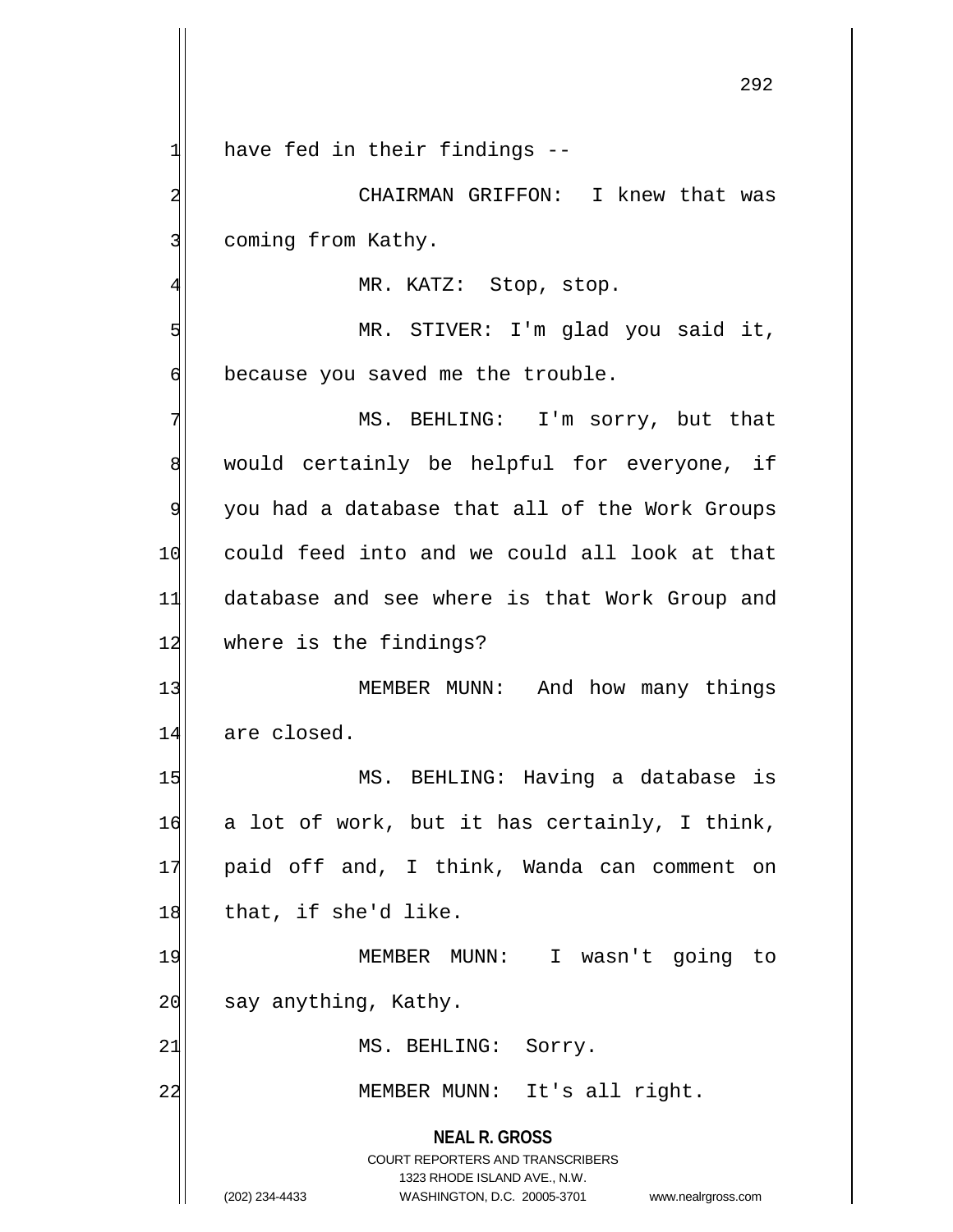293

**NEAL R. GROSS** COURT REPORTERS AND TRANSCRIBERS 1323 RHODE ISLAND AVE., N.W. 1 MR. STIVER: Well, the Board 2 Review System gets us about 90 percent there, 3 it's working magnificently in the Procedures 4 Subcommittee. 5 | S  $\mathfrak{g}$  well. Makes it easy to check anytime. By 7 anyone. 8 SI CHAIRMAN GRIFFON: So yes, I'm not 9 sure where we are now with that, other than 10 the sidetrack of my brain going to thinking 11 about the database issue. I mean, I think 12 part of my concern with the database was that 13 you lose exactly that, when you start talking 14 about pie graphs and the closed 90 of 101, and  $15$  therefore we're almost successful -- you know,  $16$  you got an A for a grade. 17 You know, and people lose the --18 you're not reading the findings. Maybe the 19 database has evolved a little bit, but 20 initially, I remember, you couldn't even get  $21$  to the documents in the database. 22 MR. STIVER: You can have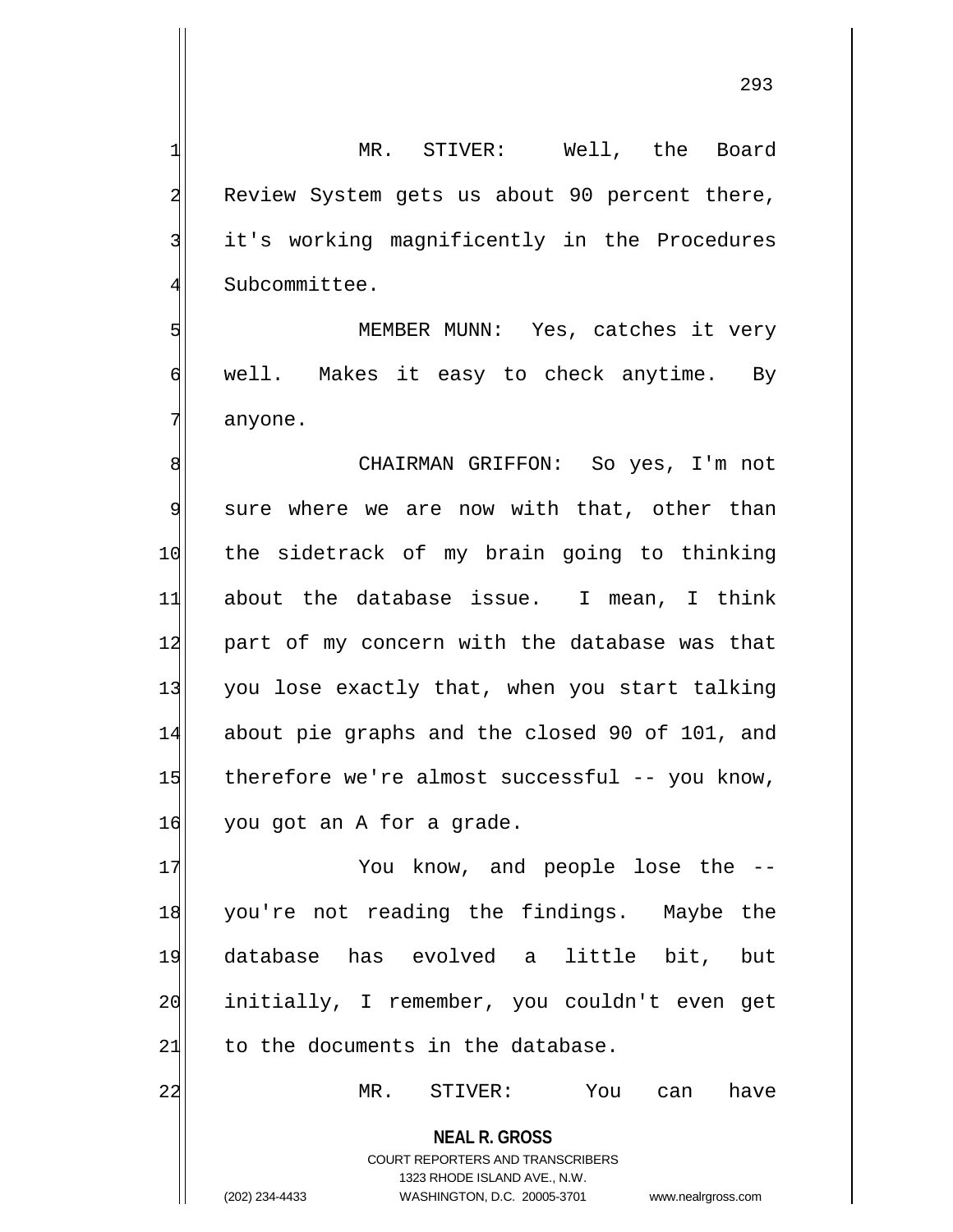1 attachments and links and it's really quite 2 || nice. A list of the findings, who made the 3 comment and when it was resolved and so forth. 4 If we could have a situation where Work Group  $5$  Chairs could feed in as findings are resolved 6 in their Site Profile reviews, could go in and  $7$  it would be a situation where ideally, you'd 8 be able to open up a case and look through the 9 relational database, see every issue and 10 document that pertains to that and how it's 11 been addressed. 12 MEMBER MUNN: It's not the 13 flexibility of the program that's now the 14 issue, the issue is whether it is considered  $15$  usable by the people who could be using it. 16 MR. STIVER: Right. 17 MR. KATZ: What we talked about 18 doing in the Procedures Subcommittee for the 19 rest of the Work Groups is having SC&A staff, 20| at least, start using it for each Work Group 21 instead of doing these independent matrices,

22 start using it as the matrix generator, et

**NEAL R. GROSS** COURT REPORTERS AND TRANSCRIBERS

1323 RHODE ISLAND AVE., N.W.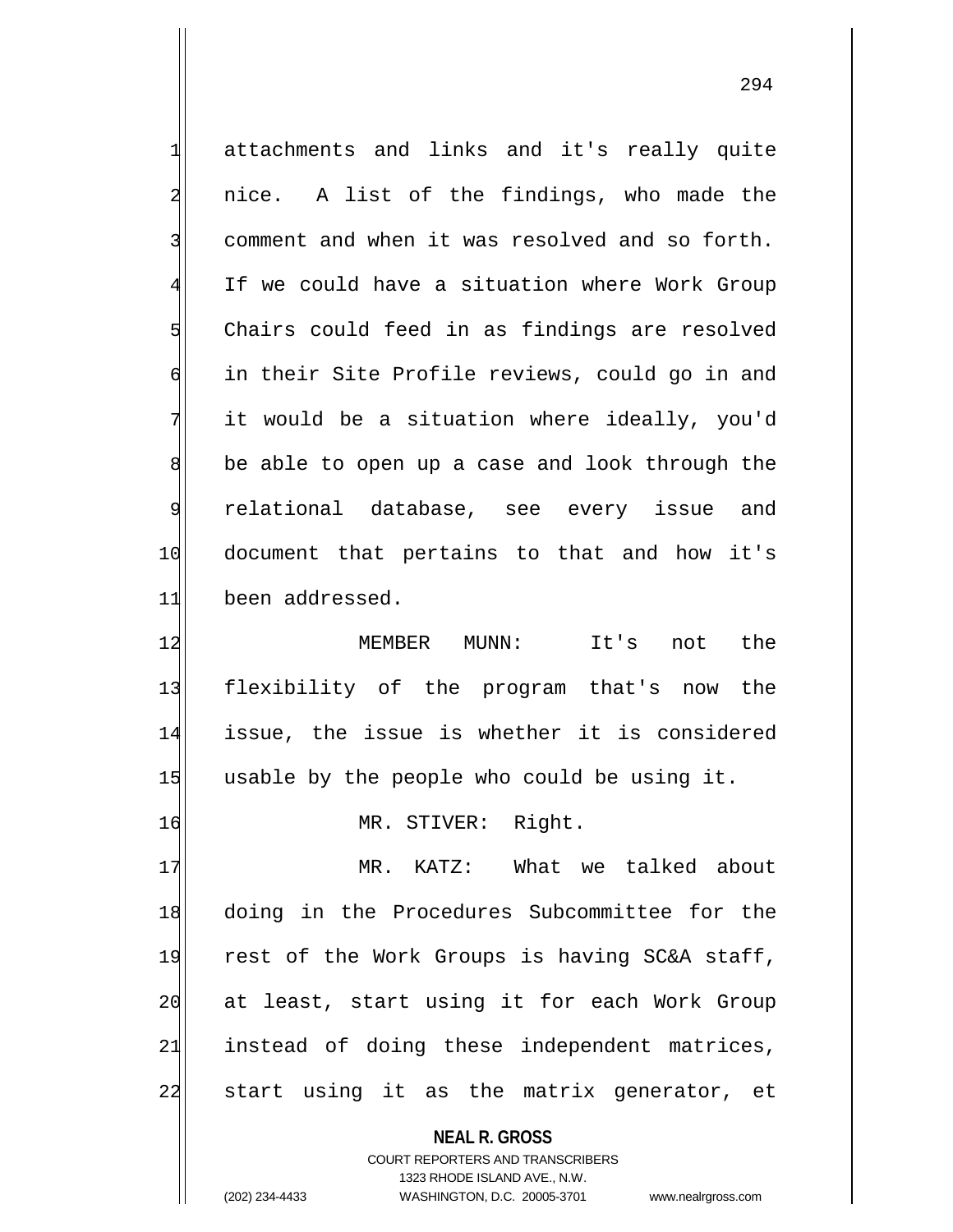$1$  cetera.

**NEAL R. GROSS** COURT REPORTERS AND TRANSCRIBERS 1323 RHODE ISLAND AVE., N.W. (202) 234-4433 WASHINGTON, D.C. 20005-3701 www.nealrgross.com 2 CHAIRMAN GRIFFON: And I think 3 you're actually -- didn't you start to 4 construct one for the DR Subcommittee? 5 MR. STIVER: Well, we haven't  $\mathfrak{h}$  actually done it, we're still using the matrix 7 and working back and forth with Scott and 8 | folks over at DCAS. 9 CHAIRMAN GRIFFON: No, but I 10 thought you initially --11 MR. STIVER: We haven't actually 12 generated a separate database. We have the 13 old database, the old access database. 14 CHAIRMAN GRIFFON: Oh, okay. 15 MR. STIVER: Which we used to use. 16 CHAIRMAN GRIFFON: Yes, yes. 17 MR. STIVER: But we could easily 18 resurrect that. It still wouldn't be 19 something that we'd dovetail into the --20 MR. KATZ: The DR Subcommittee, we 21 talked about in the Procedures Subcommittee,  $22$  is the least good fit, right, for the  $-$ -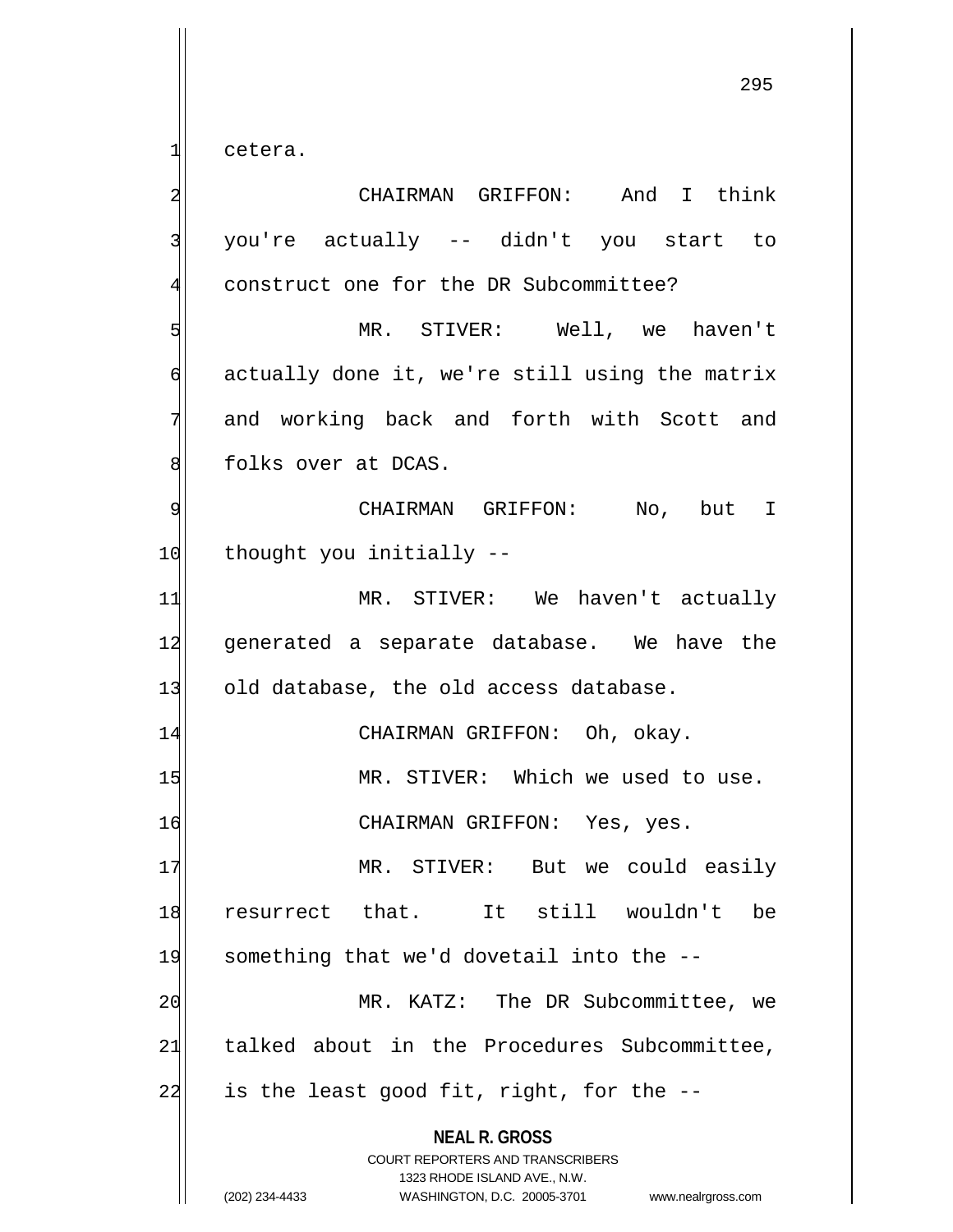1 MR. HINNEFELD: DR is probably the 2 least good fit, they would have to design some 3 business rules, because it's the -- the 4 procedures review is sort of document-based,  $5$  you know, this is the document we reviewed,  $\phi$  here are the findings of that.

7 CHAIRMAN GRIFFON: Right.

8 MR. HINNEFELD: And so then when 9 you get to dose reconstruction, you have to 10 draw some rules about: what is the thing we 11 reviewed? Is that thing we reviewed the Set 1 12 report or, you know, say the Set 11 report, or 13 a group of dose reconstructions to go over?

14 Or is each reviewed case a 15 document that was reviewed? I think that's 16 the fundamental business rule to this decision 17 that has to be made. Once we do that, if we 18 said, for instance, each case reviewed is its 19 one own, quote, "document," from then it seems 20 pretty analogous to the procedures process.

21 Because you have a series of 22 findings under that document that get loaded

## **NEAL R. GROSS**

COURT REPORTERS AND TRANSCRIBERS 1323 RHODE ISLAND AVE., N.W. (202) 234-4433 WASHINGTON, D.C. 20005-3701 www.nealrgross.com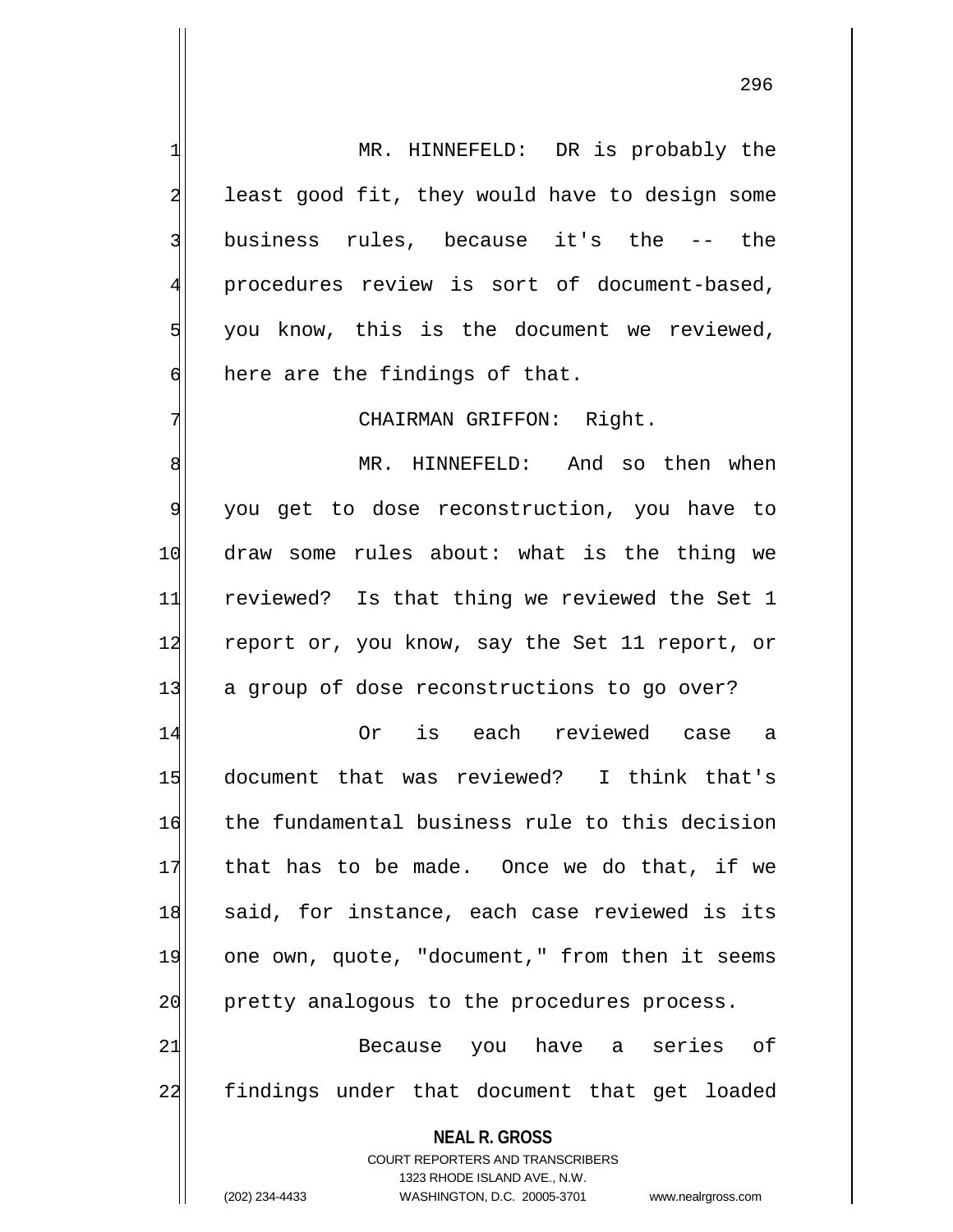$1$  and then the conversation and resolution can 2 occur. I mean, if that's the business rule we  $3$  make, then that can be done.

4 Now that puts some 300 additional  $5$  documents into the system, and there'd have to 6 be some sort of naming convention that we 7 would stick to very rigorously, so that 8 everything would work.

9 9 But that seemed to me to be the 10 easiest fit to get that process to work, that 11 application to work on these.

12 MR. STIVER: Okay.

13 MR. KATZ: One thought I had that 14 might be a consolidating rule for that, but it 15 has an issue with it, would be if you did it 16 by site, case sets by site, as opposed to case 17 sets. But the problem is: some cases, of 18 course, cross numerous sites, so I don't know 19 if that works, but otherwise -- I mean, 20 especially now that we're going down the track 21 of reviewing Rocky Flats cases and then 22 reviewing LANL cases and sort of work with

**NEAL R. GROSS**

COURT REPORTERS AND TRANSCRIBERS 1323 RHODE ISLAND AVE., N.W. (202) 234-4433 WASHINGTON, D.C. 20005-3701 www.nealrgross.com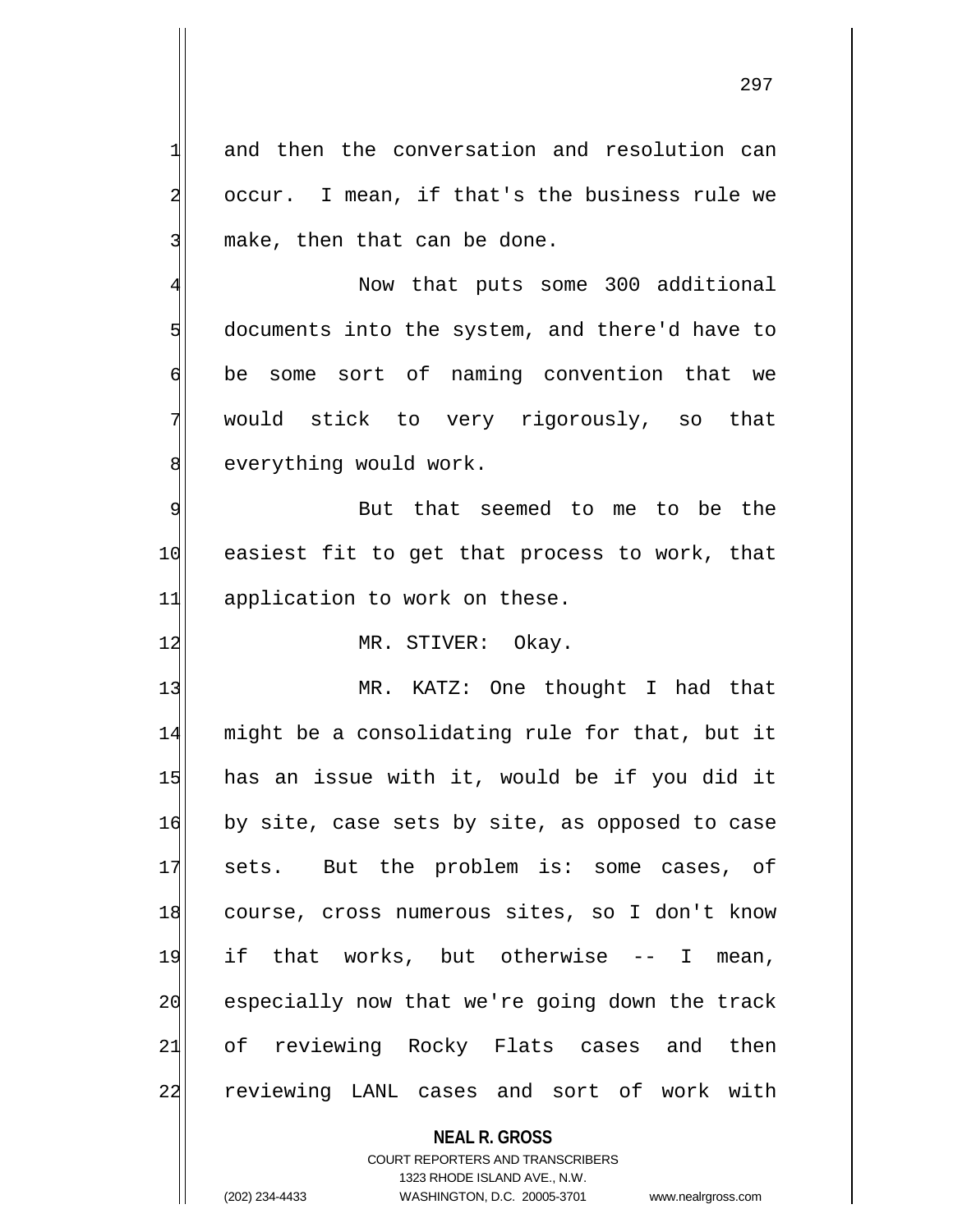that, but  $-$ 

| $\overline{\mathbf{c}}$ | MR. STIVER: I wish we had a -- we                                                                                                                                      |
|-------------------------|------------------------------------------------------------------------------------------------------------------------------------------------------------------------|
| 3                       | could have a category for multiple sites, but                                                                                                                          |
| 4                       | I don't know if that would work in real                                                                                                                                |
| 5                       | practice, but I was thinking, when Stu was                                                                                                                             |
| $\overline{6}$          | talking, that that would be a good idea for,                                                                                                                           |
| 7                       | you know, looking at it by site, because a lot                                                                                                                         |
| 8                       | of the findings are going to be similar.                                                                                                                               |
| 9                       | So you want to track all these                                                                                                                                         |
| 10                      | findings for all these different documents                                                                                                                             |
| 11                      | that are essentially the same thing, or do you                                                                                                                         |
| 12                      | want to look at by site? Here are the findings                                                                                                                         |
| 13                      | of these cases, you know.                                                                                                                                              |
| 14                      | MR. KATZ: Yes, it'd make the                                                                                                                                           |
| 15                      | relational issues much easier, for that                                                                                                                                |
| 16                      | matter, right?                                                                                                                                                         |
| 17                      | If you want to<br>MR.<br>HINNEFELD:                                                                                                                                    |
| 18                      | pursue this, we should have a design meeting                                                                                                                           |
| 19                      | with our developer group. And whoever wants                                                                                                                            |
| 20                      | to be engaged in this design meeting can let                                                                                                                           |
| 21                      | me know, and we'll try to set something up.                                                                                                                            |
| 22                      | Doug should definitely be there,                                                                                                                                       |
|                         | <b>NEAL R. GROSS</b><br><b>COURT REPORTERS AND TRANSCRIBERS</b><br>1323 RHODE ISLAND AVE., N.W.<br>(202) 234-4433<br>WASHINGTON, D.C. 20005-3701<br>www.nealrgross.com |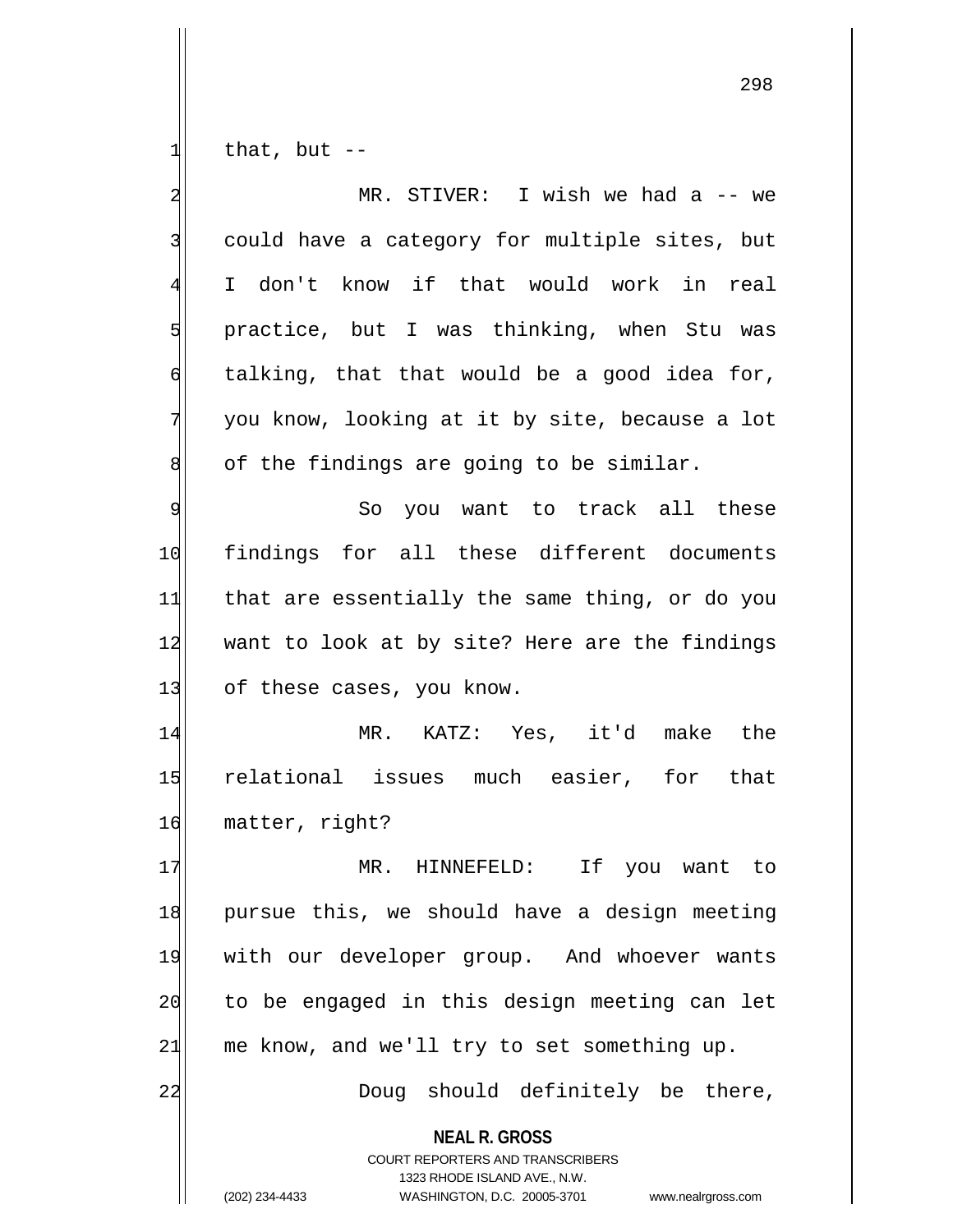1 Wanda, since you're common to both, you'd be a 2 good one to be there. Mark, yes. And John. 3 MR. STIVER: And possibly, I don't 4 know who you would want from IT, we have a 5 very good database person at SC&A, Don Loomis. 10 your side, the database people that I worked  $11$  with, I've got a lot of respect for.

6 MR. HINNEFELD: If we're going to 7 use our application, our people are going to 8 want to do it. I mean, I've got no knock 9 against it, and the people I've worked with on

12 Our data people are going to want 13 to do it, so if we're going to build it, make 14 it a module, what it would be would be a 15 module of what we call the Board Review 16 System. It's not called procedure review 17 system, it's called Board Review System.

18 You make a module there, you 19 design it so then when you select one of the 20 drop-downs of which Work Group you want to 21|| look at, then you would pick "Dose 22 Reconstruction Subcommittee" and it would pull

> **NEAL R. GROSS** COURT REPORTERS AND TRANSCRIBERS 1323 RHODE ISLAND AVE., N.W. (202) 234-4433 WASHINGTON, D.C. 20005-3701 www.nealrgross.com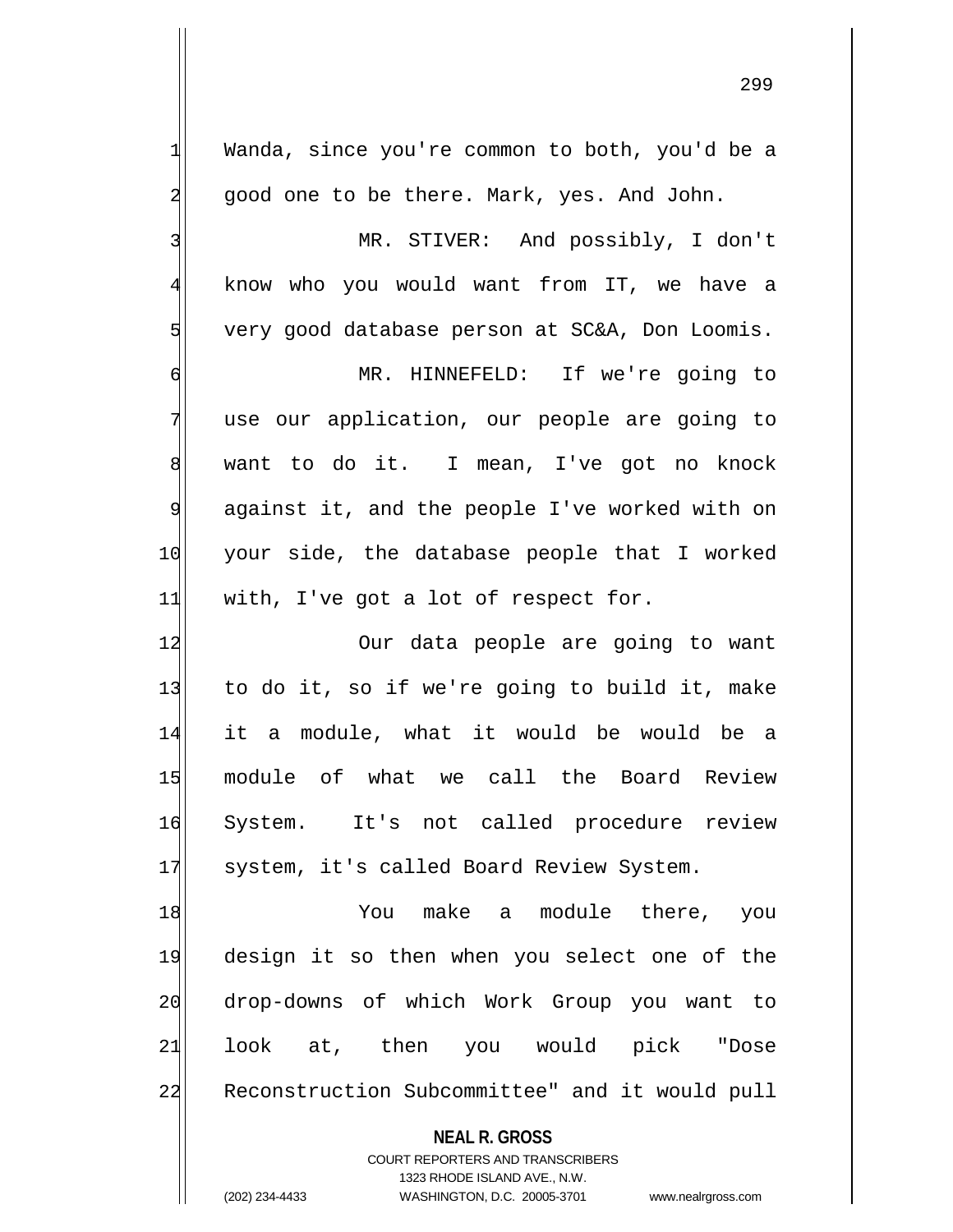$1$  up then the documents that were reviewed by 2 the Dose Reconstruction Subcommittee. And  $3$  that would be  $-$ 

**NEAL R. GROSS** COURT REPORTERS AND TRANSCRIBERS 1323 RHODE ISLAND AVE., N.W. (202) 234-4433 WASHINGTON, D.C. 20005-3701 www.nealrgross.com 4 MR. STIVER: And you could put all  $5$  the other Work Groups in, too, ideally, right? 6 MR. HINNEFELD: Most of them are 7 already on there on the menu. So, okay, and 8 | then we'll bring probably Laurie, because 9 she's familiar with the other one. But we'll 10 bring some folks from our side, and then we 11 can set this up, and I quess we'd do this 12 telephonically, although sometimes it works 13 better in person. 14 MR. KATZ: Well, we could travel  $15$  to the facility, too, you know. 16 MR. HINNEFELD: Up to our place. 17 MR. STIVER: We've done that 18 before. 19 MR. KATZ: Yes, and then people  $20$  who can't travel can connect to the phone. 21 MR. HINNEFELD: Okay. 22 MR. STIVER: I want Kathy to be on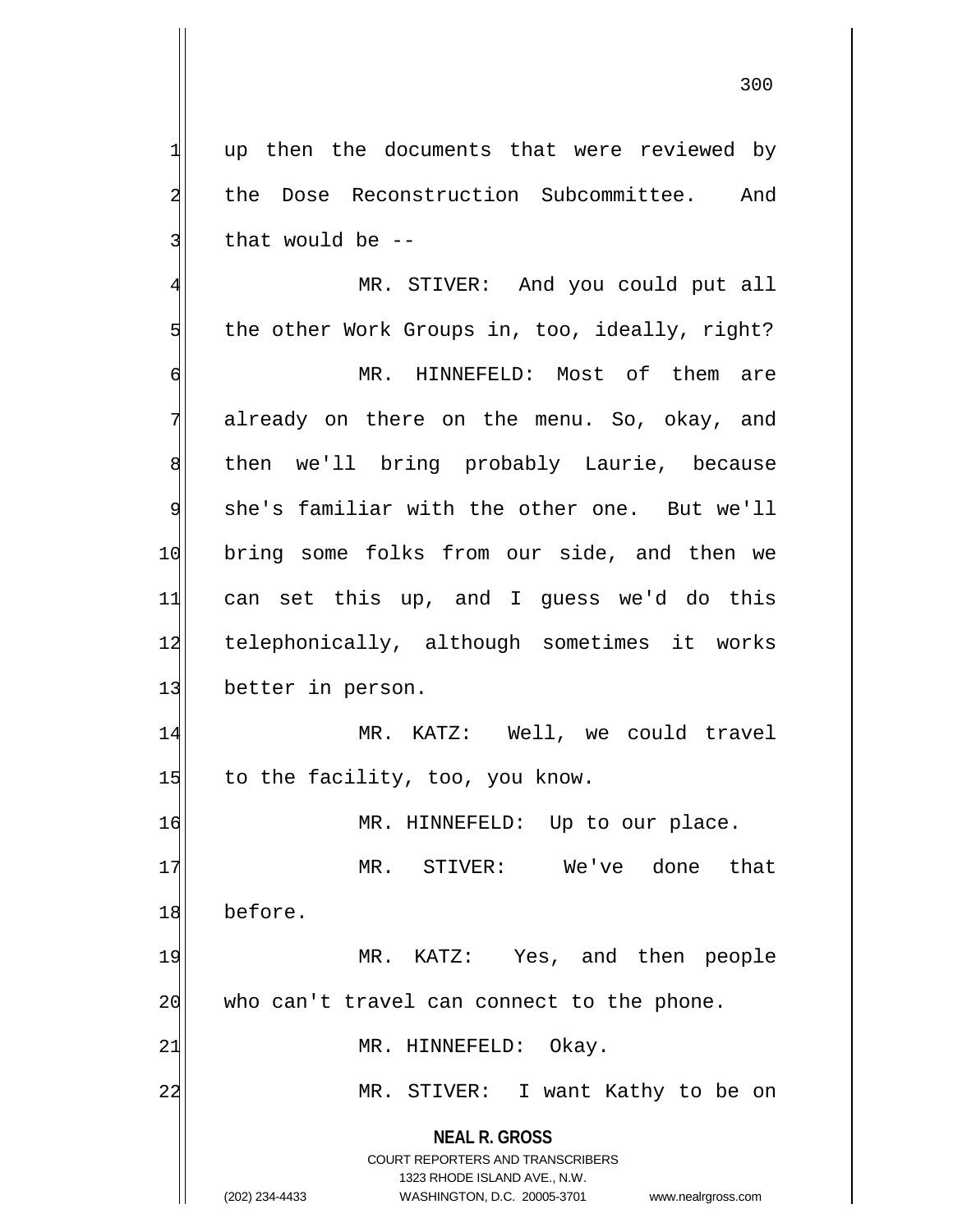**NEAL R. GROSS** COURT REPORTERS AND TRANSCRIBERS 1323 RHODE ISLAND AVE., N.W. (202) 234-4433 WASHINGTON, D.C. 20005-3701 www.nealrgross.com 301  $1$  it, too. 2 MR. HINNEFELD: How about 3 | timing-wise for the design meeting? What are 4 we looking for? The Board meeting's in two  $5$  weeks, you want to try to get it in before 6 then? 7 MR. STIVER: No. 8 | MR. HINNEFELD: Okay. 9 | MR. STIVER: After that we've got 10 the holidays. 11 MR. HINNEFELD: After that we're 12 getting into the holidays, so we're looking at  $13$  the start of  $-$ 14 MR. STIVER: Early in January. 15 MR. KATZ: When it can be 16 arranged. 17 MR. STIVER: Do what we got to do,  $18$  yes. 19 MR. HINNEFELD: Okay, I think that 20 we'll take that, we'll start looking for 21 potential dates in January, and I'll include 22 Ted in any correspondence, and the people I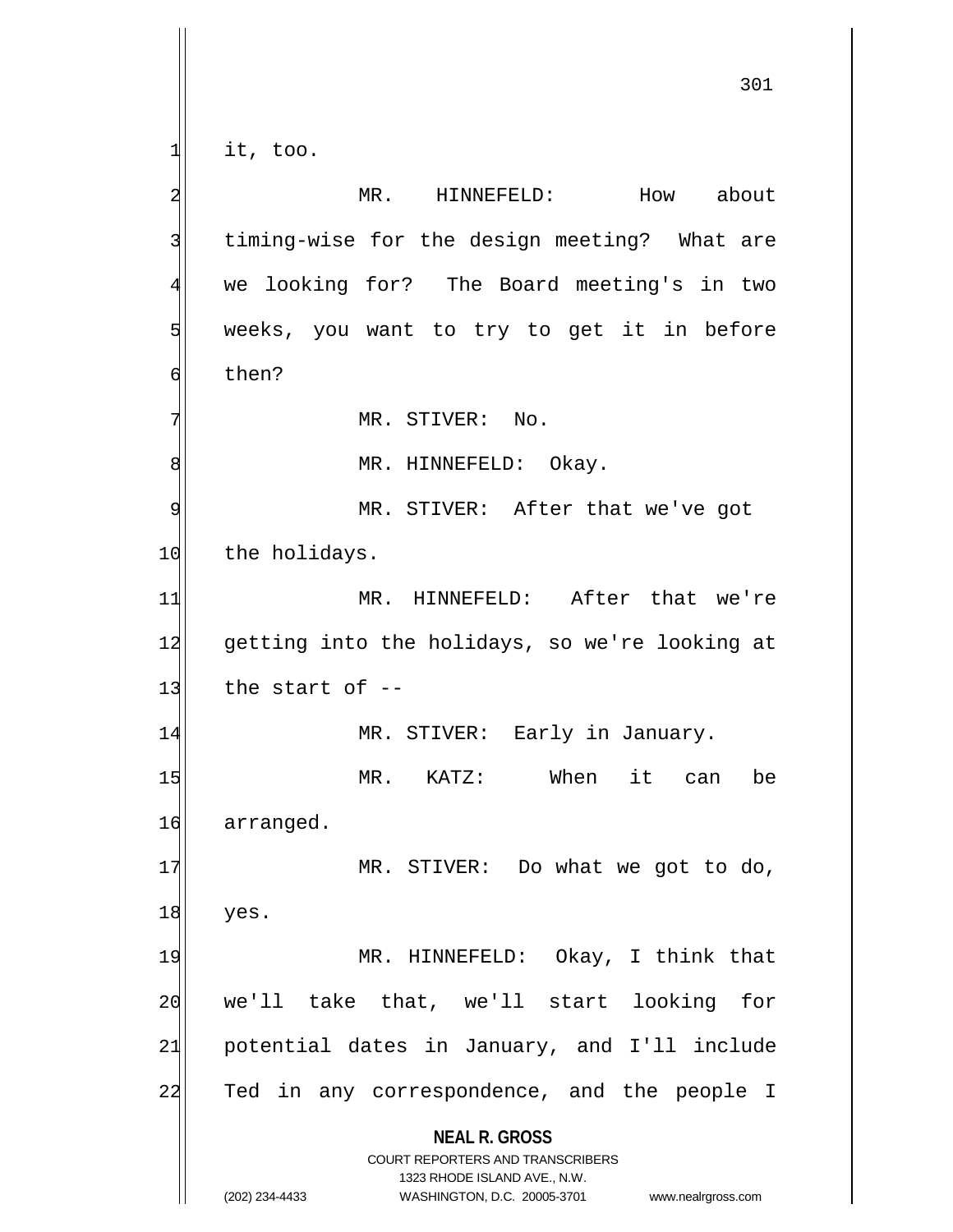| 1              | can think of who should be there. I can copy   |
|----------------|------------------------------------------------|
| $\overline{a}$ | off, I'll copy all Subcommittee Members so     |
| 3              | whoever can chime in to be there or not.       |
| $\overline{4}$ | And then we'll start looking for               |
| 5              | available dates in the calendar in January.    |
| 6              | I don't have a lot of January to work with.    |
| 7              | First part of January, kind of available.      |
| 8              | Okay $-$                                       |
| 9              | CHAIRMAN GRIFFON: The design                   |
| 10             | process should be faster since Wanda's worked  |
| 11             | most of the bugs out, right?                   |
| 12             | MR. HINNEFELD: We've got $a$ --                |
| 13             | MR. STIVER: Actually, it's pretty              |
| 14             | amazing.                                       |
| 15             | MR. HINNEFELD: We've got a system              |
| 16             | that we'll want to be making this a module of, |
| 17             | so there'll be some constraints, and we'll be  |
| 18             | working within those constraints. But, okay.   |
| 19             | We want to come in with the ideas of what we   |
| 20             | want to be able to do with, you know, when we  |
| 21             | have all these findings in there, how do we    |
| 22             | want to look for them, how do we want to grab  |
|                | <b>NEAL R. GROSS</b>                           |

COURT REPORTERS AND TRANSCRIBERS 1323 RHODE ISLAND AVE., N.W.

 $\mathsf{I}$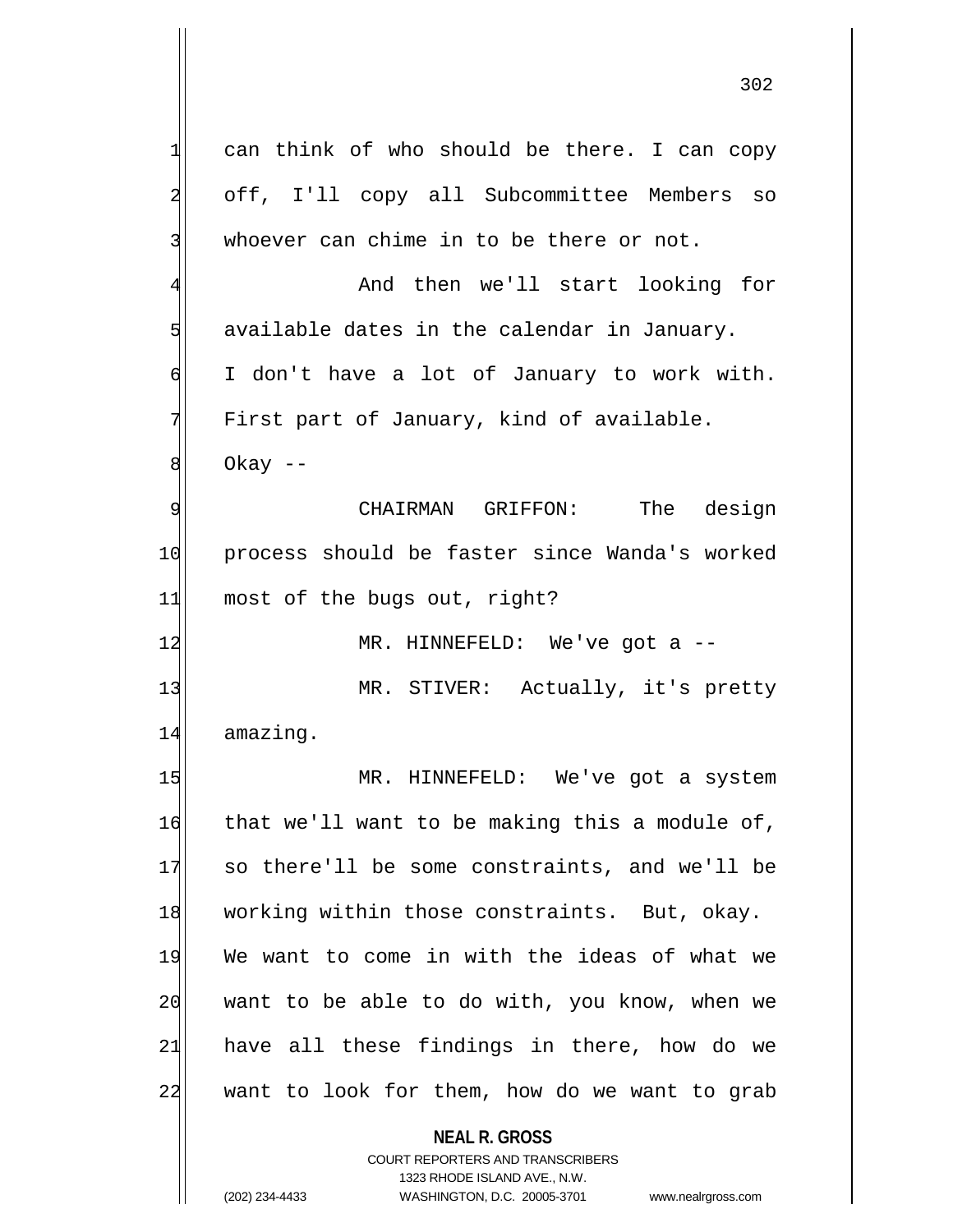them?

| 2  | Because there could be some data                                                                                                                                       |
|----|------------------------------------------------------------------------------------------------------------------------------------------------------------------------|
| 3  | fields we're going to have to add in order to                                                                                                                          |
| 4  | be able to do what we want to do.                                                                                                                                      |
| 5  | MR. FARVER: Would this also                                                                                                                                            |
| 6  | incorporate the Site Profile findings?                                                                                                                                 |
| 7  | MR. HINNEFELD: Yes, it's built                                                                                                                                         |
| 8  | to. It's built to.                                                                                                                                                     |
| 9  | MR. FARVER: Aren't those pretty                                                                                                                                        |
| 10 | much covered in the procedures, the Site                                                                                                                               |
| 11 | Profile issues?                                                                                                                                                        |
| 12 | MR. HINNEFELD: Actually, no.                                                                                                                                           |
| 13 | MR. FARVER: Are we going to have                                                                                                                                       |
| 14 | any TBD issues in there?                                                                                                                                               |
| 15 | MR. HINNEFELD: No.                                                                                                                                                     |
| 16 | MEMBER MUNN: You have TBDs --                                                                                                                                          |
| 17 | MR. HINNEFELD: Most of the Site                                                                                                                                        |
| 18 | Profile reviews are not in there because the                                                                                                                           |
| 19 | findings on the Site Profile Reviews are dealt                                                                                                                         |
| 20 | with in matrices by the individual Work Group.                                                                                                                         |
| 21 | $\mathtt{FARKVER}$ :<br>MR.<br>But<br>do<br>we want<br>to                                                                                                              |
| 22 | that.                                                                                                                                                                  |
|    | <b>NEAL R. GROSS</b><br><b>COURT REPORTERS AND TRANSCRIBERS</b><br>1323 RHODE ISLAND AVE., N.W.<br>(202) 234-4433<br>WASHINGTON, D.C. 20005-3701<br>www.nealrgross.com |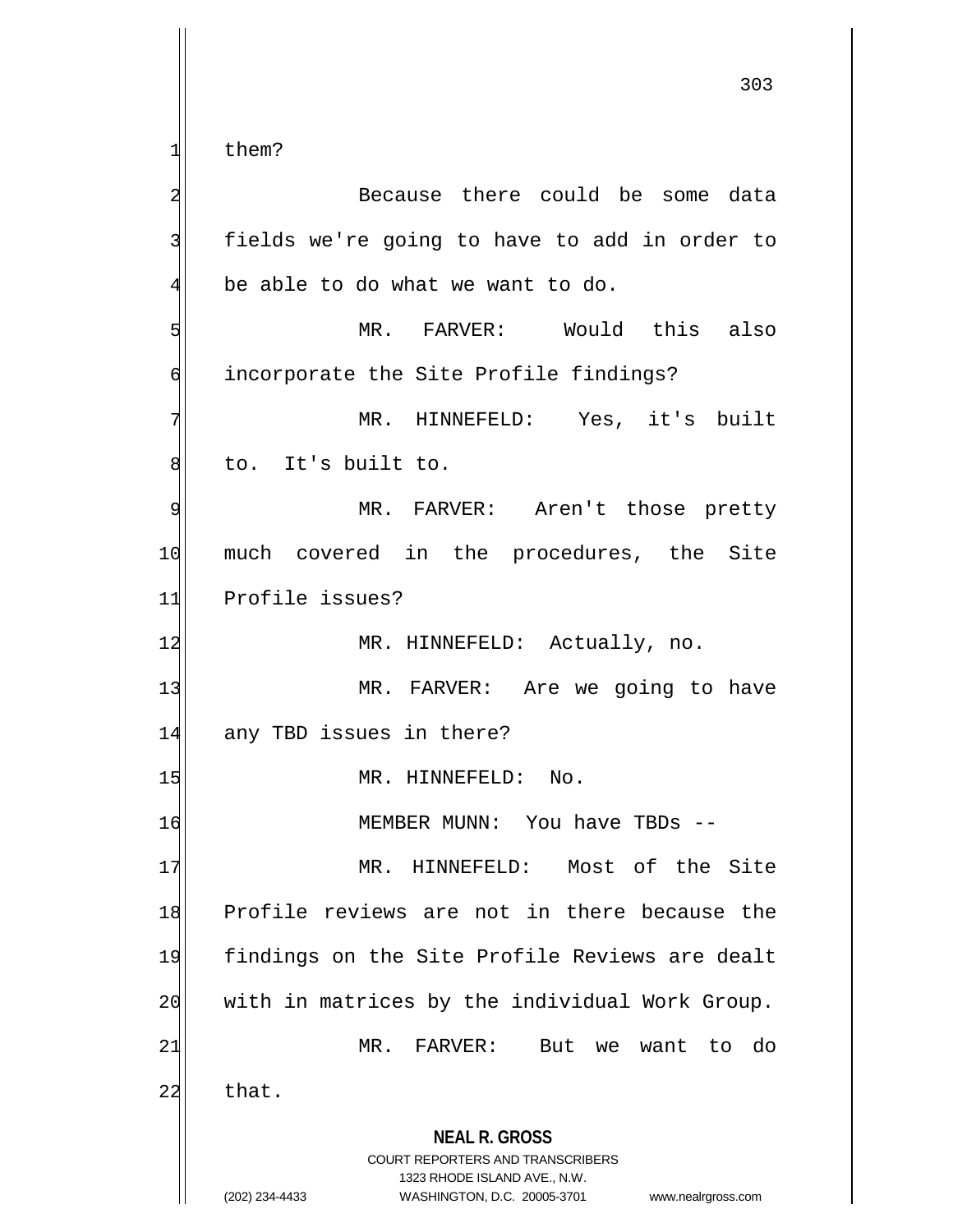1 MR. STIVER: Eventually we'd want  $2$  to migrate that over to the  $-$ 3 MR. HINNEFELD: And the system was 4 built with the idea that those would all be 5 moved in there, also. 6 MEMBER MUNN: That it would all  $7$  eventually be encompassed. 8 MR. HINNEFELD: Yes. 9 MR. STIVER: So limit this meeting 10 to just the cases or try to tackle all the 11 issues? 12 MR. HINNEFELD: I think the first 13 step would be, if we want to move this 14 Subcommittee there first, the design meeting 15 should be this Subcommittee. We want these 16 findings in there. And then we'll have an 17 additional group of Board Members who are 18 familiar with the application and we'll have 19 maybe more, maybe some of these Board Members 20 on site-specific Work Groups they're on will  $21$  say, we think this is worthwhile, let's move 22 this design into now our -- now the design

> **NEAL R. GROSS** COURT REPORTERS AND TRANSCRIBERS 1323 RHODE ISLAND AVE., N.W.

(202) 234-4433 WASHINGTON, D.C. 20005-3701 www.nealrgross.com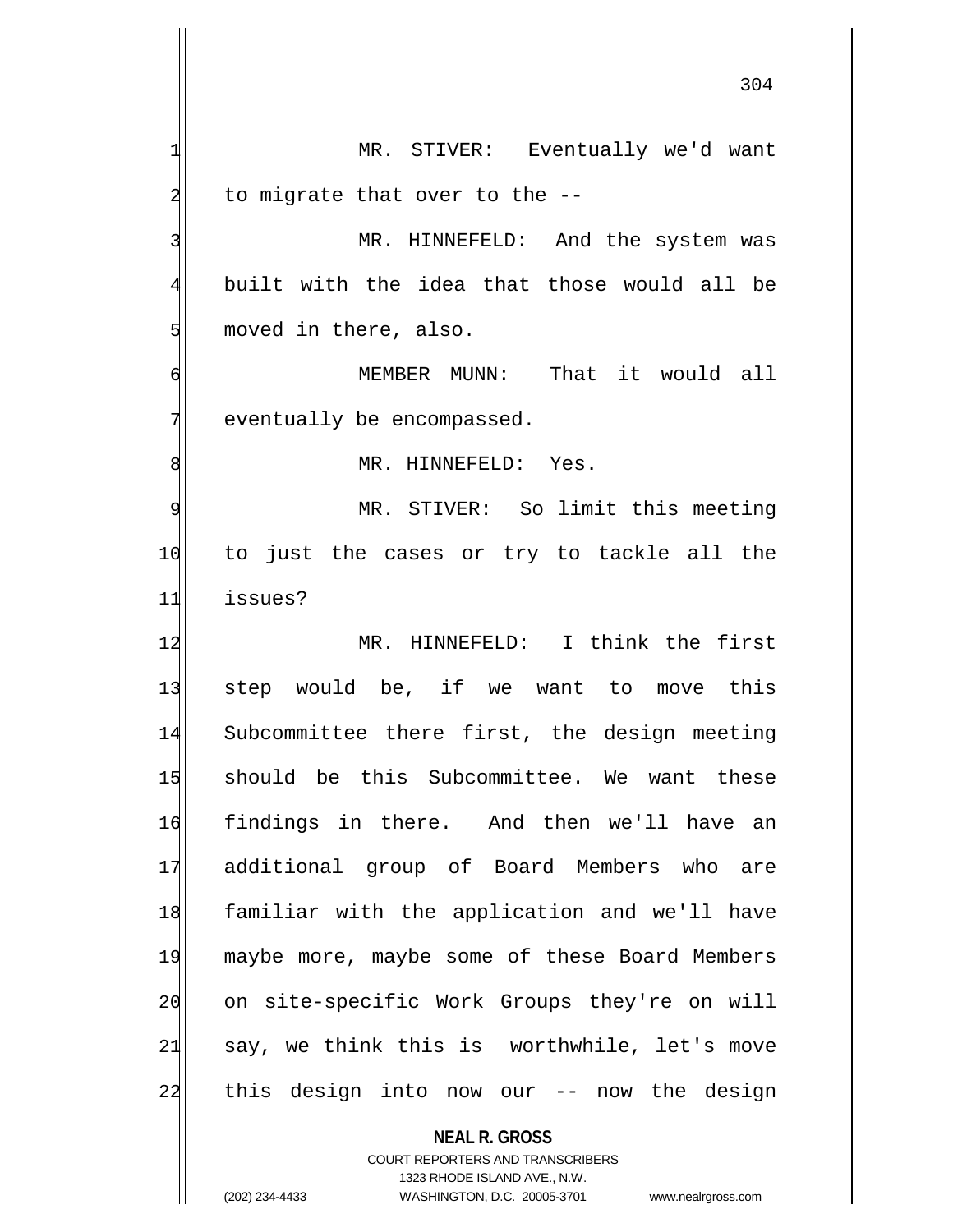**NEAL R. GROSS** COURT REPORTERS AND TRANSCRIBERS 1323 RHODE ISLAND AVE., N.W. 305  $1$  should be less once you get to one site. 2 2 Once you do one site, you would 3 hope that all the rest of them would be in 4 position -- 5 MR. STIVER: The rest of them 6 should fall in line. 7 MR. HINNEFELD: Right, you've got 8 a design for all of them. 9 | MEMBER MUNN: Yes. 10 MR. HINNEFELD: So, but this would 11 be the hard design. 12 MR. STIVER: The first one is the 13 tough one. 14 CHAIRMAN GRIFFON: Well, I mean, I 15 think the big factor convincing me is that you 16 have the other site Work Groups. I mean, I 17 think if those aren't there, I still don't see 18 the great improvement. 19 MR. HINNEFELD: It's all built. 20 MR. KATZ: There's nothing else --21 MR. HINNEFELD: Nothing prevents 22 us from working today. I'm sorry, Ted.

<sup>(202) 234-4433</sup> WASHINGTON, D.C. 20005-3701 www.nealrgross.com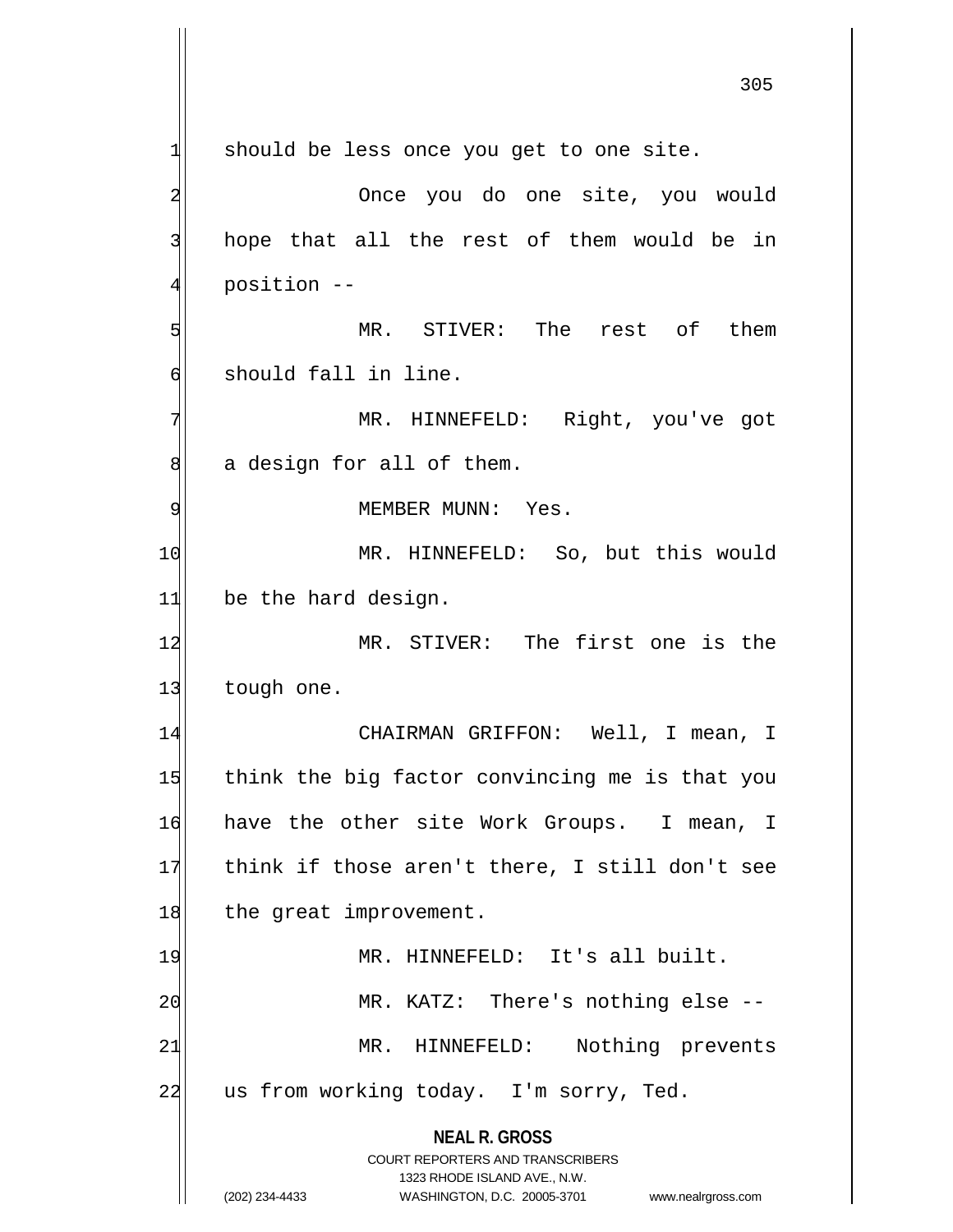| $\mathbf{1}$   | MR. KATZ: Sorry.                                                    |
|----------------|---------------------------------------------------------------------|
| $\overline{a}$ | MR. HINNEFELD: Nothing prevents                                     |
| 3              | us from working today except -- I'm sorry if I                      |
| $\overline{4}$ | want to talk over top of you anyway.                                |
| 5              | Nothing prevents us from doing that today,                          |
| б              | except loading in what the most current matrix                      |
| 7              | is, and then I don't know how much history we                       |
| 8              | can reconstruct to put in there, but we could                       |
| 9              | get in where we are today on maintenance.                           |
| 10             | MR. KATZ: So what I was going to                                    |
| 11             | say, which is consistent with what Stu was                          |
| 12             | saying, is what we agree is that we would                           |
| 13             | start doing this going forward, not                                 |
| 14             | retrospectively, but there's nothing stopping                       |
| 15             | us now.                                                             |
| 16             | The system's built to use for a                                     |
| 17             | Work Group that's reviewing, for example, a                         |
| 18             | Site Profile. That's a document. That goes                          |
| 19             | in, there's no trouble putting that document                        |
| 20             | in, the Site Profile, all those TBDs.                               |
| 21             | There's no problem putting in the                                   |
| 22             | reviews from SC&A, that's all set up and ready                      |
|                | <b>NEAL R. GROSS</b>                                                |
|                | COURT REPORTERS AND TRANSCRIBERS                                    |
|                | 1323 RHODE ISLAND AVE., N.W.                                        |
|                | (202) 234-4433<br>WASHINGTON, D.C. 20005-3701<br>www.nealrgross.com |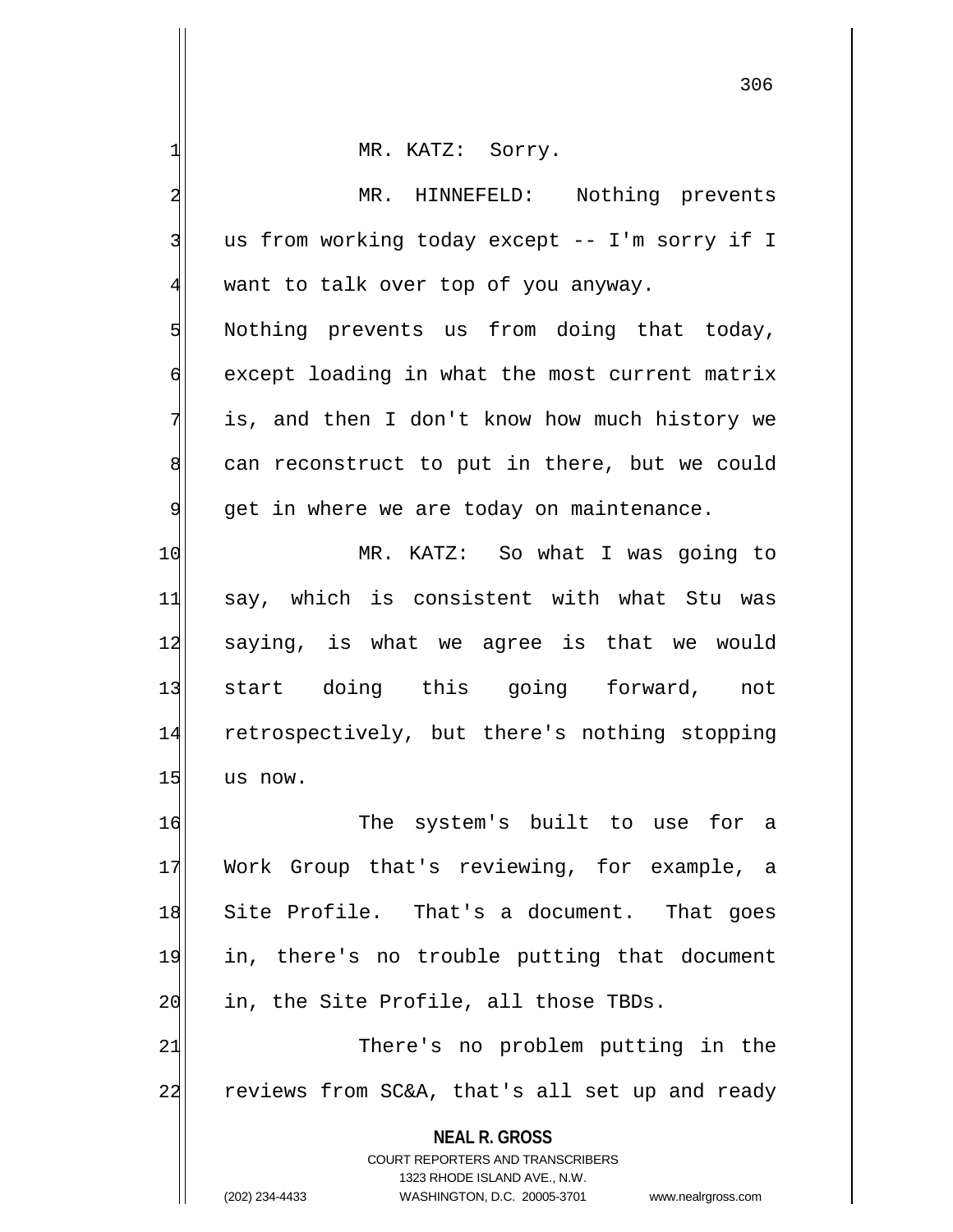$1$  to go, to pop it in. And there's no problem, 2 then, beginning to use the matrix that's built 3 into the system already to capture findings  $4$  and their state of resolution and all that.  $5$  That's all built in already.

6 So it's really just starting to 7 use it. That's all that's needed. For the  $8$  Work Groups that  $-$  I mean, the one limitation 9 will be that, for a lot of Work Groups that 10 already covered, you know, a lot of water 11 under the bridge, that won't already be put 12 into the system, all of that history of what's 13 been resolved. That won't be there. But going 14 forward, it would be easy to start up using it 15 tomorrow for any given Work Group, I think, 16 right?

17 | MEMBER MUNN: Any site-specific 18 Work Group.

19 MR. KATZ: Right, that's what I'm  $20$  talking about, site-specific.

21 MR. STIVER: And really, how hard 22 would it be to load up the history? Once you

> **NEAL R. GROSS** COURT REPORTERS AND TRANSCRIBERS

> > 1323 RHODE ISLAND AVE., N.W.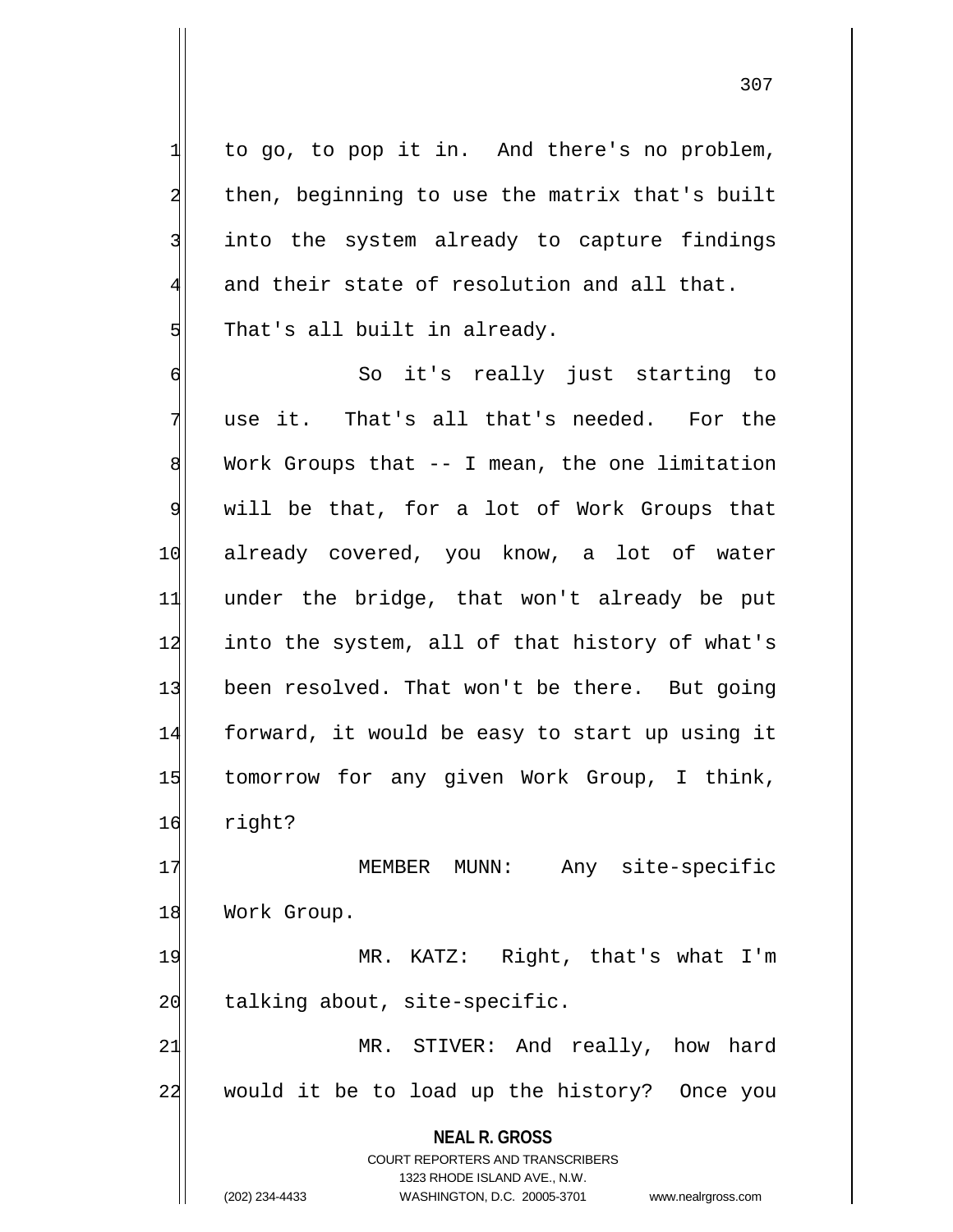**NEAL R. GROSS** COURT REPORTERS AND TRANSCRIBERS 1323 RHODE ISLAND AVE., N.W.  $1$  have the module in place, then you can 2 populate it with all the documents pertaining 3 to that particular site. 4 MR. KATZ: Yes, absolutely. 5 Documents are not a problem. It's all the 6 issue resolution, some of that history would 7 be harder to --8 MR. STIVER: Yes, it'd be tough. 9 MR. KATZ: But yes, it can all be 10 put in, it's just it's a good bit of work.  $11$  It's a lot of loading. 12 MEMBER MUNN: It would be, and it 13 would be very time-burdensome for someone to  $14$  be  $-$ 15 MR. STIVER: Well, at least to 16 have it going forward, we certainly have that  $17$ 18 MEMBER MUNN: Well, yes, but site-19 specific Work Groups, as Ted said, can drop 20 into it immediately. 21 MR. HINNEFELD: Steve Marschke  $22$  would be a good attendee.

(202) 234-4433 WASHINGTON, D.C. 20005-3701 www.nealrgross.com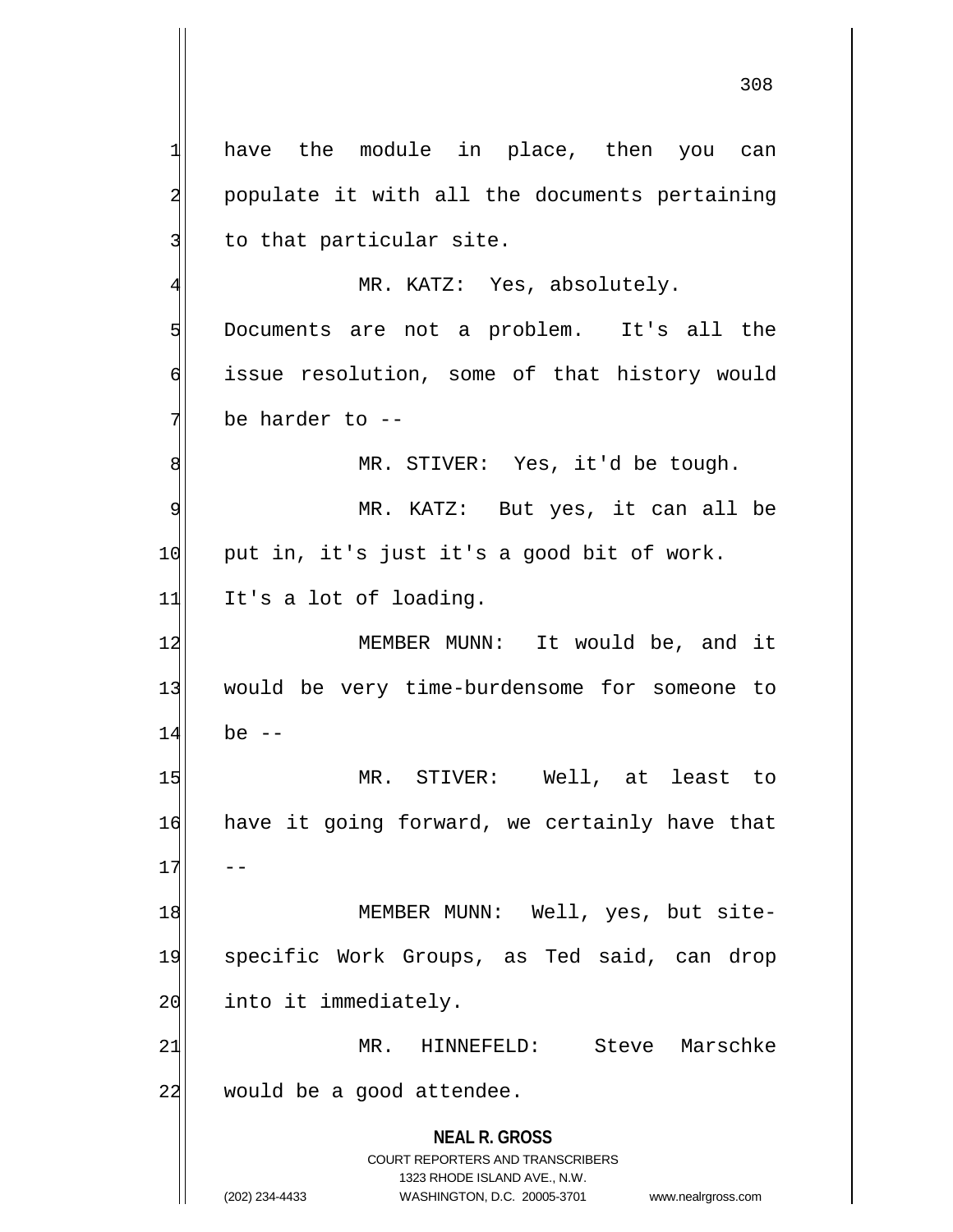1 MEMBER MUNN: Yes.

2 MR. STIVER: Oh, absolutely.

**NEAL R. GROSS** COURT REPORTERS AND TRANSCRIBERS 3 | CHAIRMAN GRIFFON: Well, we can  $4$  have, this may be more detail for the design  $5$  discussion, but for the DR segment, I think  $\delta$  starting at the 6th set of cases going forward 7 would be helpful. Even though we closed out  $8$  the six and seven, we haven't reported out on  $9$  those, so it would be nice to have them. 10 MEMBER MUNN: Well yes, but we  $11$  have records of them, our records are good. 12 It just will have to be a slightly different 13 mechanism for input, that's all. 14 CHAIRMAN GRIFFON: And on those, 15 you won't have the history of the back and 16 forth, but you'll at least have the final --17 okay. All right, I think we're on the next 18 item. Maybe we should take a ten-minute 19 break. 20 and then come back, and we want to  $21$  talk about the DR method going forward. 22 MR. FARVER: You want to do that

1323 RHODE ISLAND AVE., N.W.

<sup>(202) 234-4433</sup> WASHINGTON, D.C. 20005-3701 www.nealrgross.com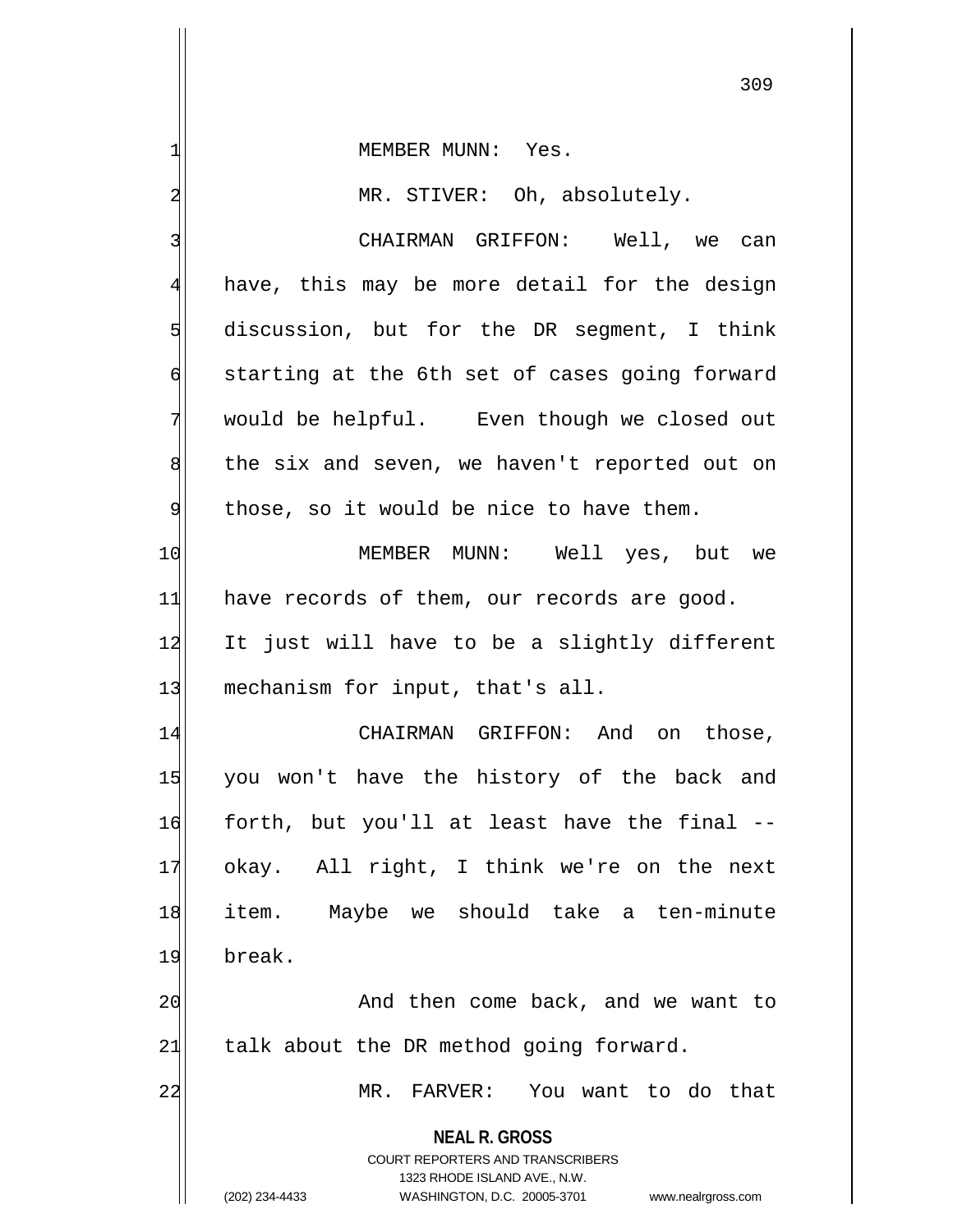$1$  first and then go into the specific findings 2 later?

3 CHAIRMAN GRIFFON: Yes.

4 (Whereupon, the above-entitled  $5$  matter went off the record at 2:51 p.m. and  $6$  resumed at  $3:04$  p.m.)

7 MR. KATZ: We're back on line, 8 Subcommittee on Dose Reconstruction Review.

9 CHAIRMAN GRIFFON: Okay. Moving 10 on to the next agenda item, which is the one I 11 wanted to start right after lunch, revisiting 12 the Board's Dose Reconstruction case review 13 process. Identification of options for path 14 forward. And you've sent us this -- this got 15 circulated to everyone, right? No, okay. 16 Have you circulated anything to everyone?

17 MR. KATZ: No.

18 CHAIRMAN GRIFFON: No, okay. All 19 right. Okay. 20 | MR. KATZ: No, I haven't. 21 CHAIRMAN GRIFFON: I thought

22 everyone had those documents.

**NEAL R. GROSS** COURT REPORTERS AND TRANSCRIBERS 1323 RHODE ISLAND AVE., N.W.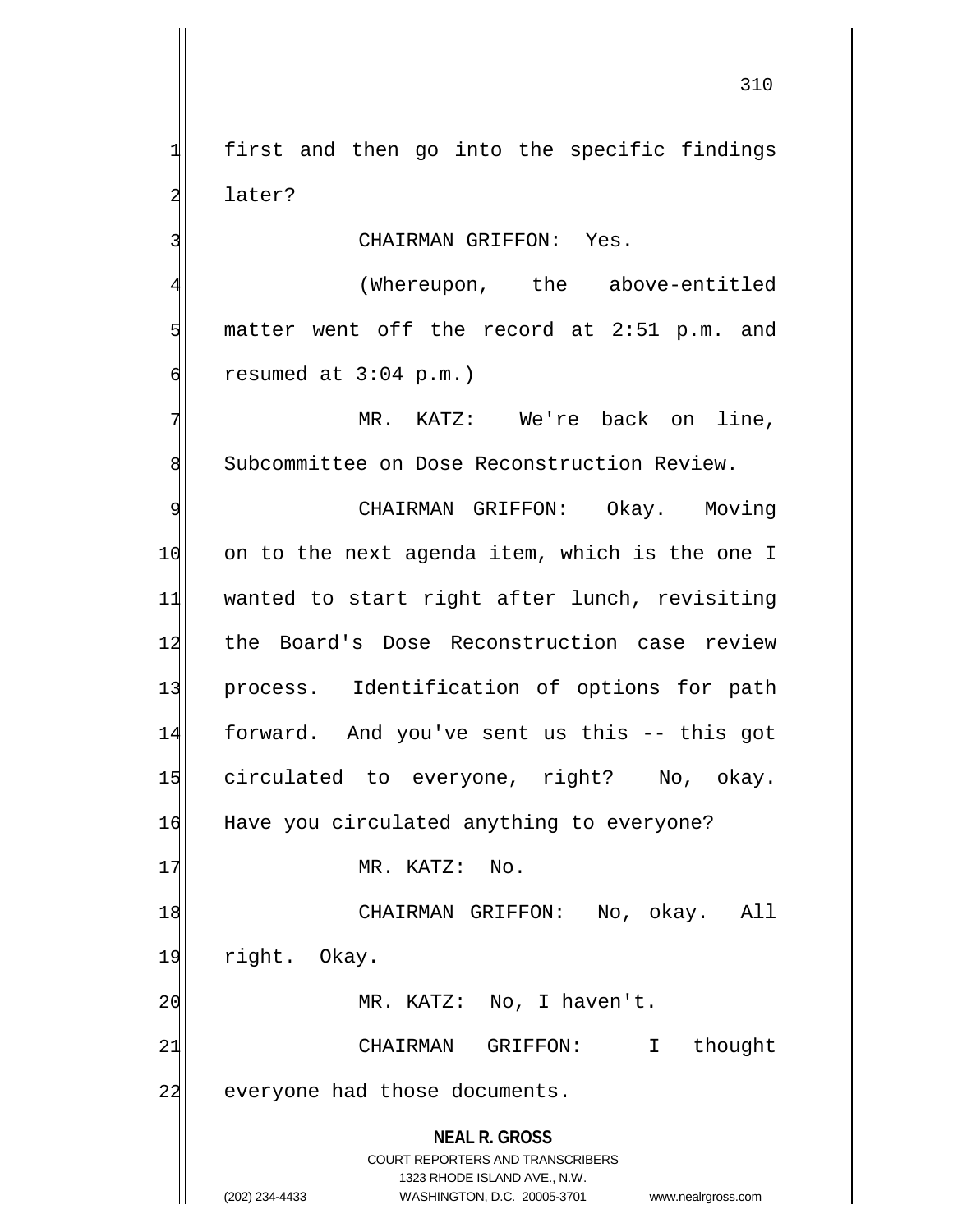**NEAL R. GROSS** COURT REPORTERS AND TRANSCRIBERS 1323 RHODE ISLAND AVE., N.W. (202) 234-4433 WASHINGTON, D.C. 20005-3701 www.nealrgross.com 1 MR. KATZ: No. And we can't  $2$  actually. We cannot have them. 3 | CHAIRMAN GRIFFON: Okay. Alright. 4 The thing I'm speaking of is the, it's got  $5$  some of the background on the, from our past 6 approach and some possible ways to modify  $7$  that. So  $-$ 8 MR. KATZ: I mean, Mark, you have 9 distributed to everybody the old language on 10 the dose reconstruction methods, dose 11 reconstruction review methods. And, Mark, 12 you, before the last meeting you distributed 13 those to everybody. I don't if everybody has 14 spent any time --15 CHAIRMAN GRIFFON: Does everyone 16 have those or? 17 | MS. LIN: Mark, I think you need 18 to add me to your distribution list. 19 CHAIRMAN GRIFFON: Yes, I don't 20 know that I just, I think I sent it to Ted  $21$  last time. 22 MS. LIN: Yes, if it's from Ted,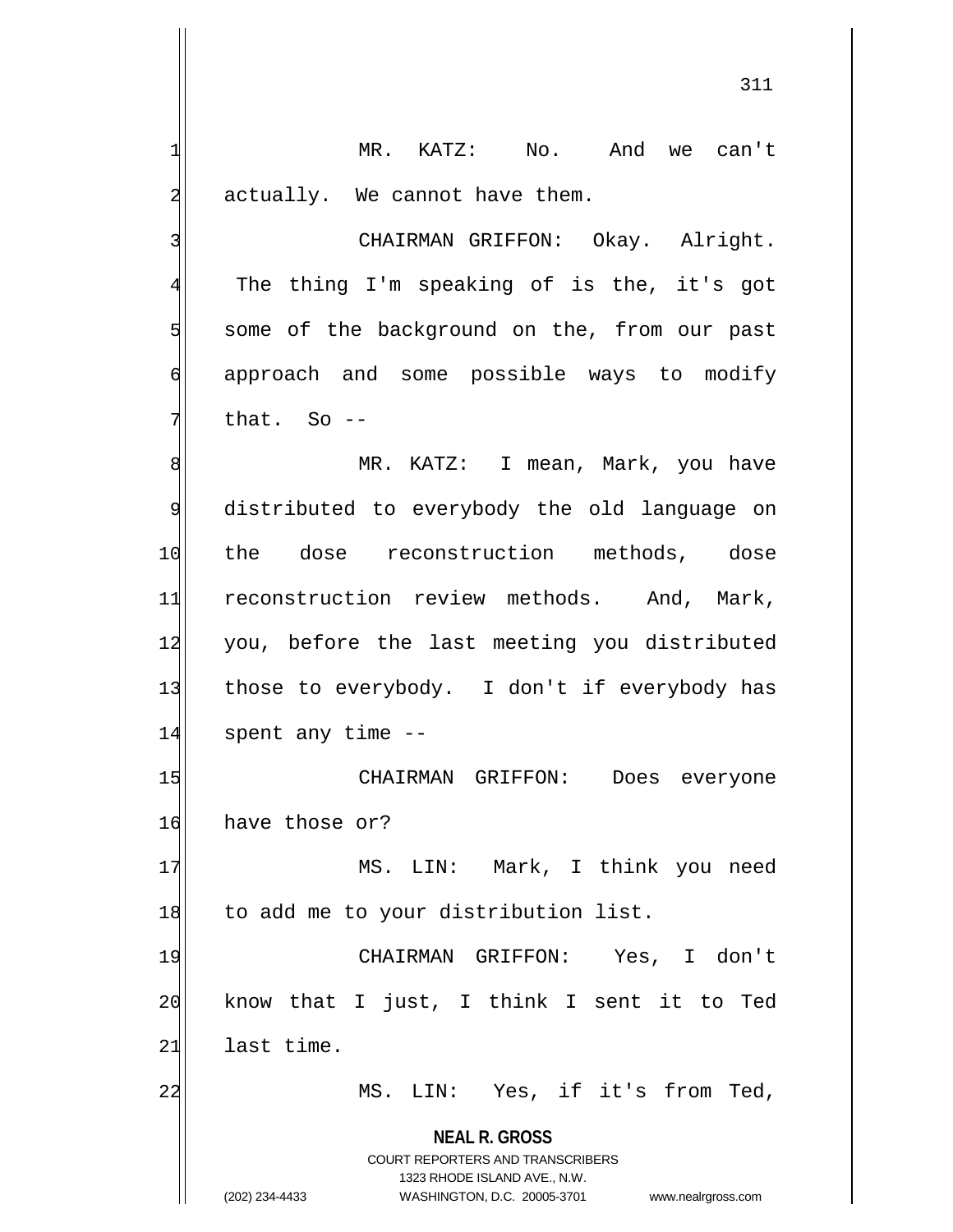$1$  then I should have it. 2 MR. KATZ: So that goes back a

 $3$  good deal of time.

4 CHAIRMAN GRIFFON: Was it in the 5 June meeting or I think we had an August 6 meeting, didn't we?

7 MR. KATZ: Yes, we had an August  $8$  meeting and so it would have been before that. 9 MEMBER MUNN: And so this was 10 August, you said?

11 (Simultaneous speaking.)

12 CHAIRMAN GRIFFON: I just thought 13 it would be something, you know, to initiate 14 the conversation. Okay. This isn't the right  $15$  document, this is ranking file.

16 MR. KATZ: No.

17 CHAIRMAN GRIFFON: Alright. So 18 let me, I'll just give an overview of what we 19 did initially and then sort of the idea going 20 forward or any of our ideas going forward.  $21$  And I think part of what we want to do is 22 update our internal procedure just on how we

> **NEAL R. GROSS** COURT REPORTERS AND TRANSCRIBERS

> > 1323 RHODE ISLAND AVE., N.W.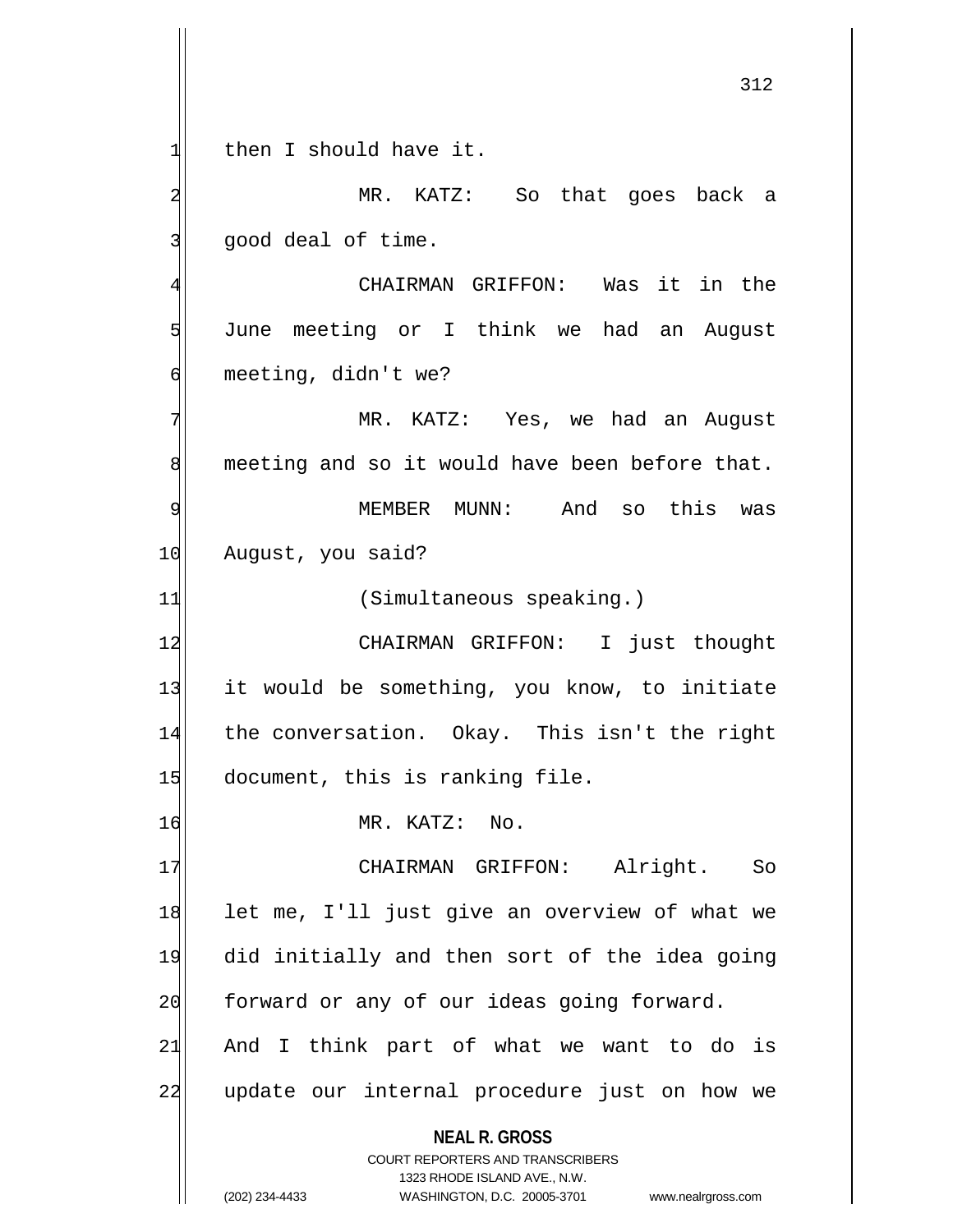313

 do these things. If nothing else, to reflect 2 the reality of what's going on right now. I saw Doug's, no, I want a look of concern because part of it was the, I think the initial procedure was written when we  $\mathfrak{h}$  first started the Board two years in maybe. And the process has evolved on the 8 Subcommittee. So what we're really doing now is not exactly reflected in the initial

10 procedure. So at the very least we should 11 update our own protocol to reflect what's 12 happening.

13 But initially we had envisioned 14 something called an advanced review, a basic 15 review and blind reviews for the three types 16 of case reviews. And I guess what sort of 17 ended up happening was that a lot of the 18 questions that would be taken up in what I was 19 envisioning as a more advanced review, ended 20 up going to the Site Profile process.

21 So the questions of data integrity 22 or the questions of, you know, larger issues

> **NEAL R. GROSS** COURT REPORTERS AND TRANSCRIBERS 1323 RHODE ISLAND AVE., N.W. (202) 234-4433 WASHINGTON, D.C. 20005-3701 www.nealrgross.com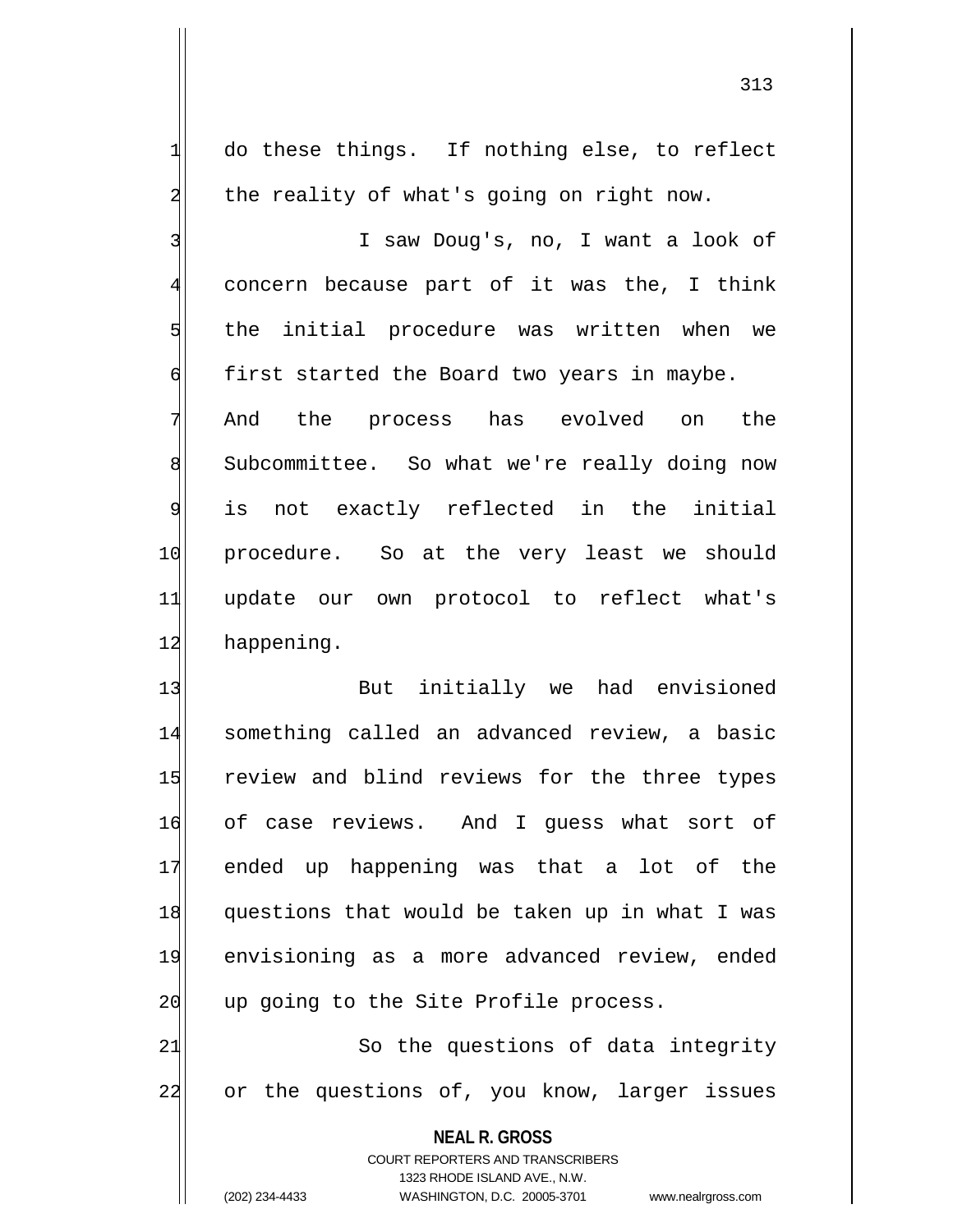1 on like neutron dosimetry. Those type of 2 issues ended up going either to Site Profile 3 Work Groups or to, I don't know where we ever 4 been with things like ingestion or --5 MR. KATZ: Procedures. 6 CHAIRMAN GRIFFON: Yes, I think  $7$  they ended up in Procedures, right. 8 MEMBER MUNN: Right and they're in 9 our, they're now incorporated in our process 10 as overarching issues we're tracking. Many of 11 them -- I shouldn't say many of them. Some of 12 them lie in the Work Groups of one sort or 13 another where they're actively pursuing them 14 rather than in Procedures but that's where 15 we're tracking them. 16 CHAIRMAN GRIFFON: Right, so, you 17 know, the question is, to consider is, you 18 | know, I think the vision of advanced and basic 19 sort of evolved into, as Ted said earlier in 20 our side discussion, a hybrid of the two where 21 we weren't necessarily doing what I had 22 envisioned as an advanced, except in the case

**NEAL R. GROSS**

COURT REPORTERS AND TRANSCRIBERS 1323 RHODE ISLAND AVE., N.W. (202) 234-4433 WASHINGTON, D.C. 20005-3701 www.nealrgross.com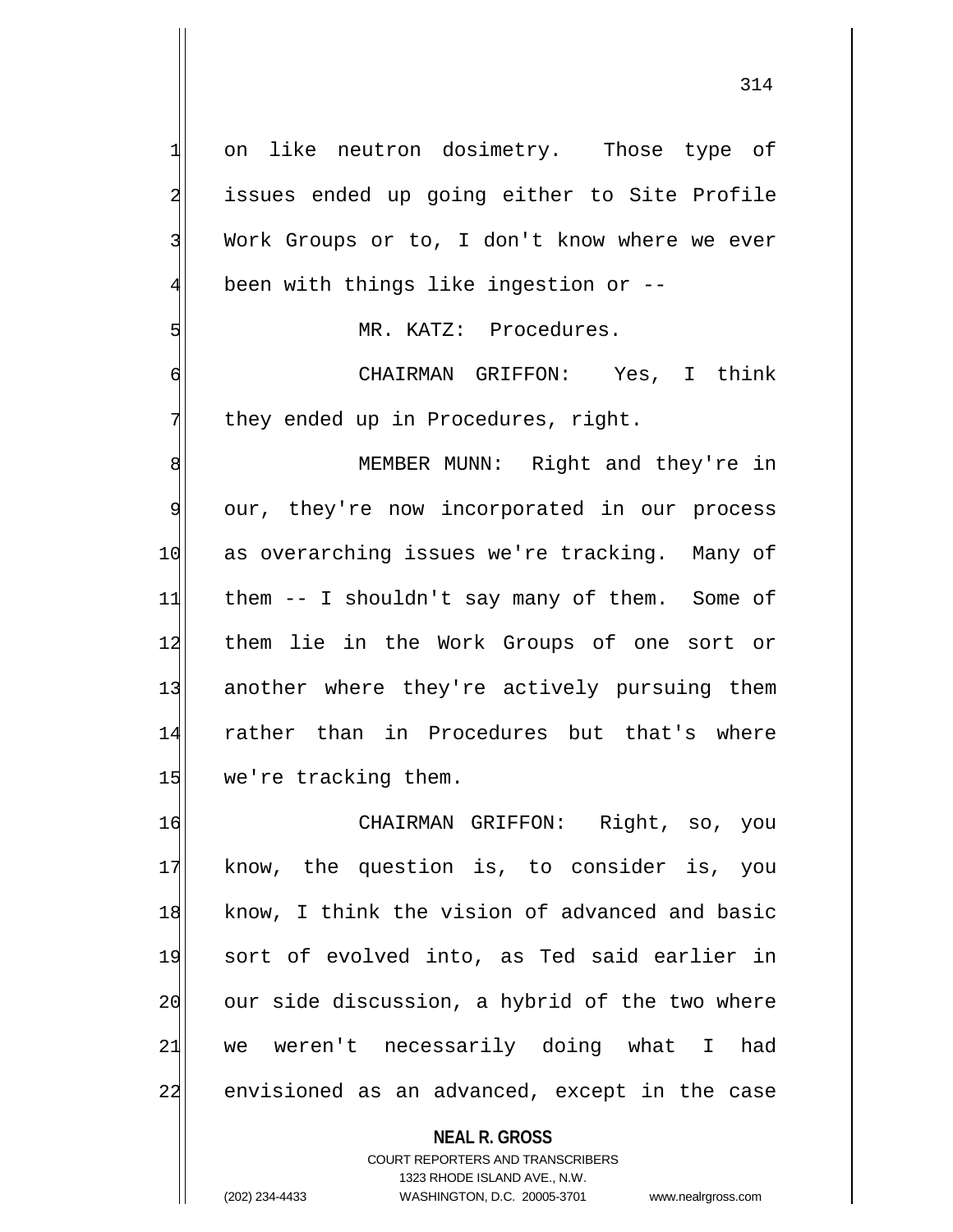$1$  of the mini Site Profile type reviews.

2 I think those I would consider as 3 what I was originally thinking of as advanced 4 reviews because those are the cases where we  $5$  have an AWE site, we pull one case and there's 6 likely never going to be a, well in a lot of 7 those cases there is not a Site Profile  $8$  anyway. So we treated them as like, you know, 9 do the Site Profile and the case review all in 10 one, as one function. So that would be sort 11 of falling under the category of advanced 12 review.

13 The other ones tend to be more, as 14 we've seen a lot of the findings we're having 15 are more quality related and we may 16 acknowledge some of these bigger issues just 17 as we just discussed. But a lot of those are 18 being taken care of in the Site Profile 19 process.

20 and then there's the question,  $21$  which was our two agenda items ago, of the 22 blind reviews and where they fit into this

**NEAL R. GROSS**

COURT REPORTERS AND TRANSCRIBERS 1323 RHODE ISLAND AVE., N.W. (202) 234-4433 WASHINGTON, D.C. 20005-3701 www.nealrgross.com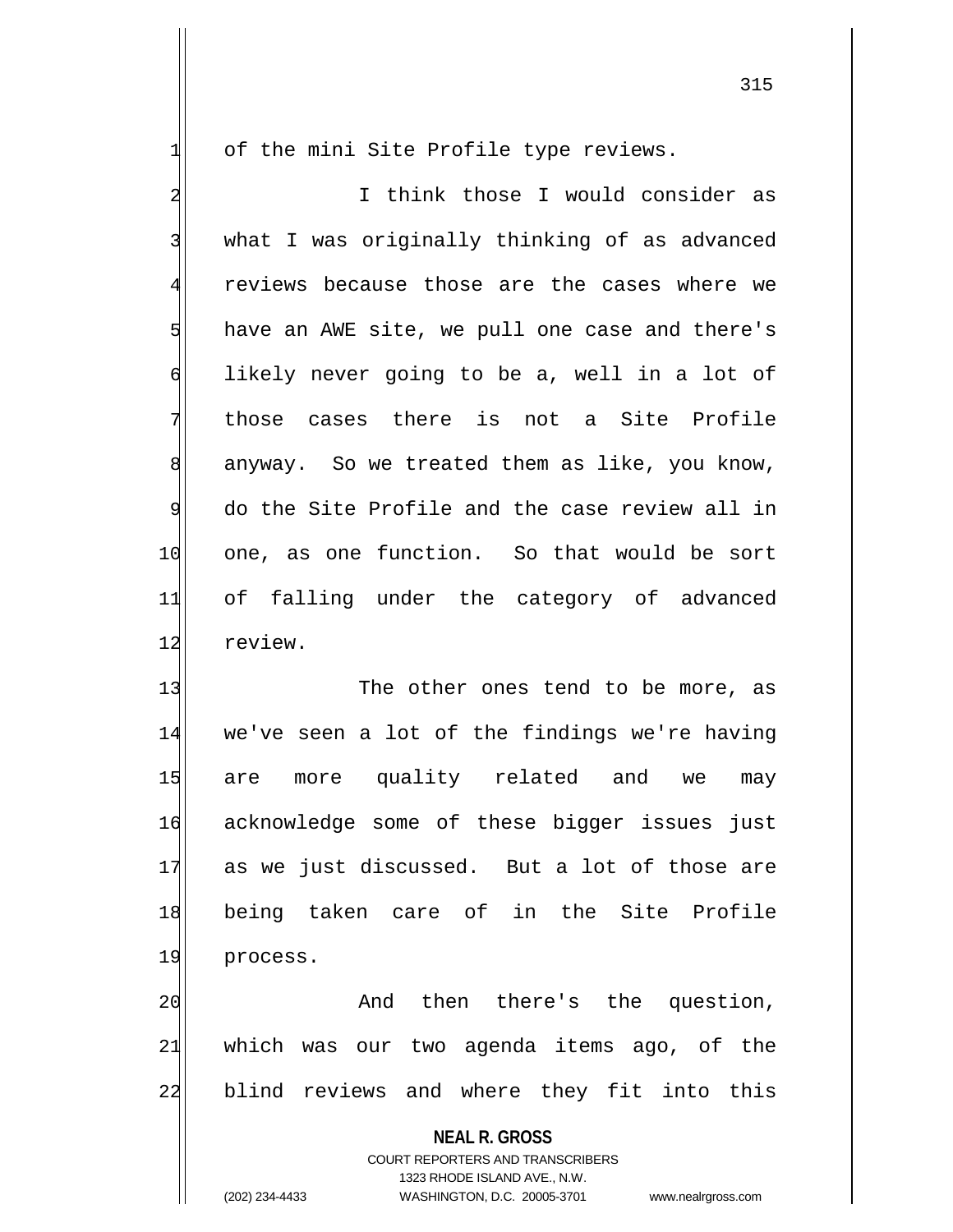1 process. So I guess that's what we want to 2 flush out. Do we think the current model 3 should be unaltered?

4 Do we, how do we want to, since we 5| really haven't done a lot with the blind 6 reviews, do we want to continue that? Do we  $7$  want to have more blind reviews, to what end, 8 what are they going to be, what's the utility 9 of them? And I guess that's the question on 10 the table.

11 MEMBER MUNN: Well my question 12 would be whether our current process is 13 illuminating any problems that we see that we 14 feel should be addressed that aren't. Or it 15 seems to me we've done a pretty good job of  $16$  identifying what we need to be looking at; 17 whether we're looking at it in the correct way 18 may be another issue for consideration.

19 But I'd be interested in hearing 20 what anyone might feel is a shortcoming in our 21 current approach. Revising what we're doing 22 is always a good idea if we see that we're

> **NEAL R. GROSS** COURT REPORTERS AND TRANSCRIBERS 1323 RHODE ISLAND AVE., N.W. (202) 234-4433 WASHINGTON, D.C. 20005-3701 www.nealrgross.com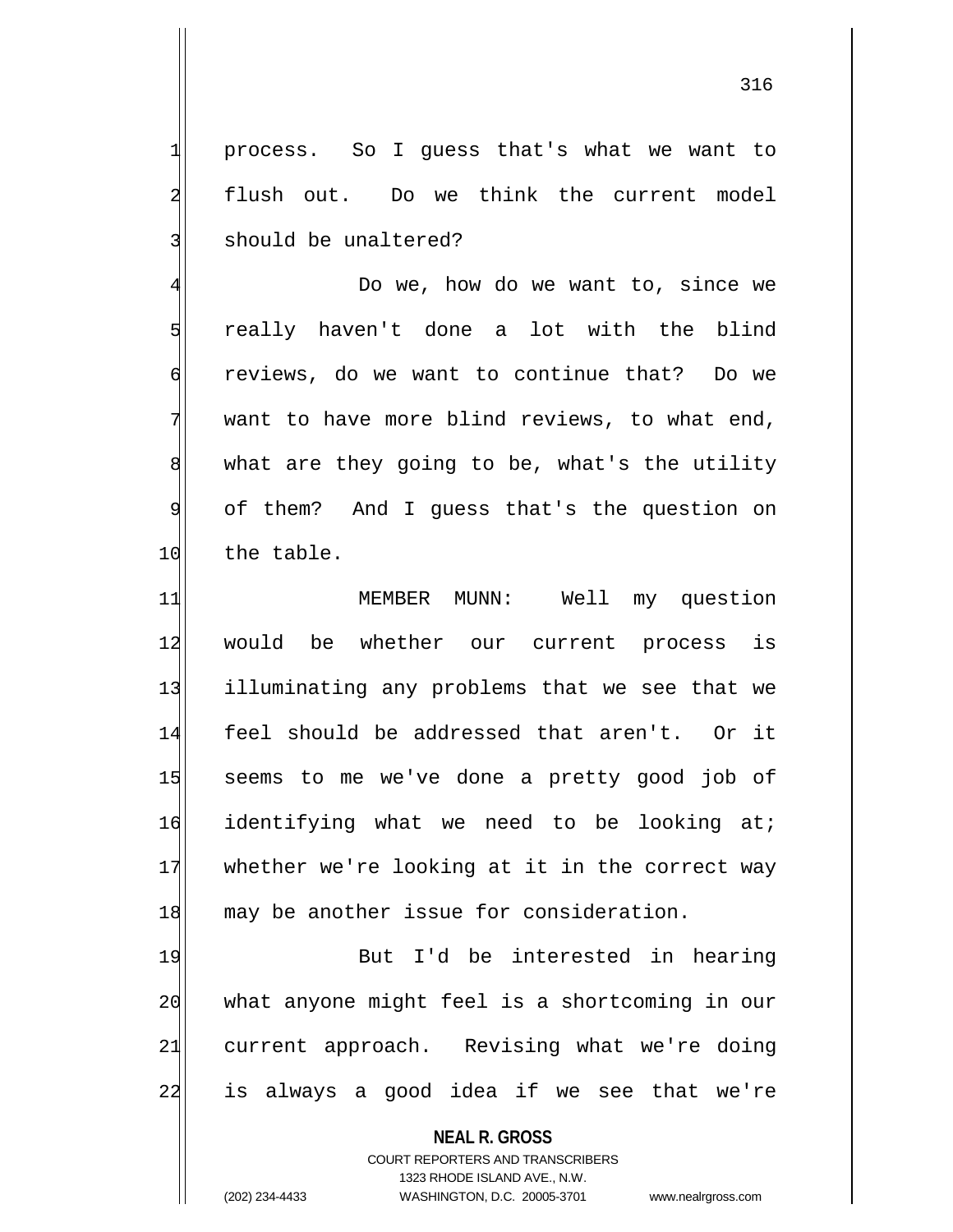1 leaving something significant out of our 2 | process. If we're not then --

3 | NR. MAURO: Wanda, this is John 4 Mauro. I've been on the line for a little  $5$  bit.

6 MEMBER MUNN: Well hi there, John.

7 DR. MAURO: Hi, and I've been 8 BJ listening in. And I was just going to listen.  $9$  But it turns out I have, I'm doing something 10 right now that goes right to the question, at 11 least part of it that I wanted to just mention 12 to the group.

13 I'm actually reviewing a case 14 right now that comes out of Dow Chemical. And 15 you know the section in our DR reviews where 16 we call it Section 1.3, where we list all of 17 the issues that were identified by SC&A having 18 to deal with the Site Profile. And I think 19 everyone's familiar with that, it's what I 20 called Section 1.3. And we list the issues. 21 What I've just done that I think

22 goes a little bit toward what we're talking

**NEAL R. GROSS**

COURT REPORTERS AND TRANSCRIBERS 1323 RHODE ISLAND AVE., N.W. (202) 234-4433 WASHINGTON, D.C. 20005-3701 www.nealrgross.com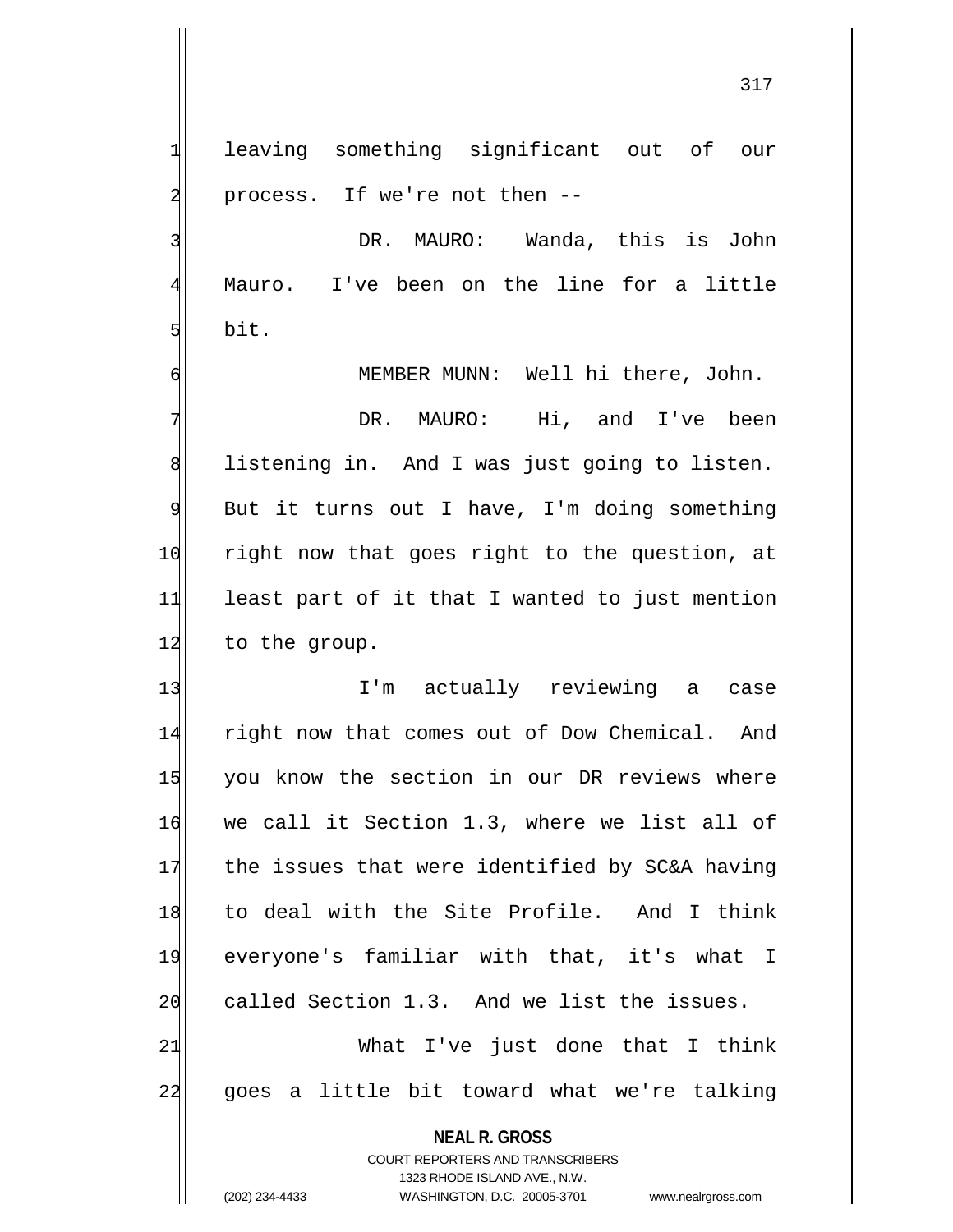about is instead of just listing the issues, 2 since I'm so familiar with TBD-6000 and with the various appendices that go with it, it turns out Dow is part of that process, I put in a paragraph under each of the original 6 findings that were associated with our review of TBD-6000 and Appendix C of TBD-6000, which 8 deals with Dow.

9 | Show and I put a paragraph in saying 10 where are we with regard to each of those 11 issues. And it turns out that an awful lot, 12 at least in the case of Dow and TBD-6000, all 13 of the original issues that we raised all the 14 way back since, you know, our first review 15 that we list in Section 1.3 now, have been 16 resolved.

17 and I put a little paragraph 18 saying this issue, you know, was resolved by 19 the, it could be the TBD-6000 or the Dow 20 | process. So all I'm saying is that it might  $21$  be worthwhile when we do our DR reviews and we 22 put in the list of issues that deal with the

> COURT REPORTERS AND TRANSCRIBERS 1323 RHODE ISLAND AVE., N.W. (202) 234-4433 WASHINGTON, D.C. 20005-3701 www.nealrgross.com

**NEAL R. GROSS**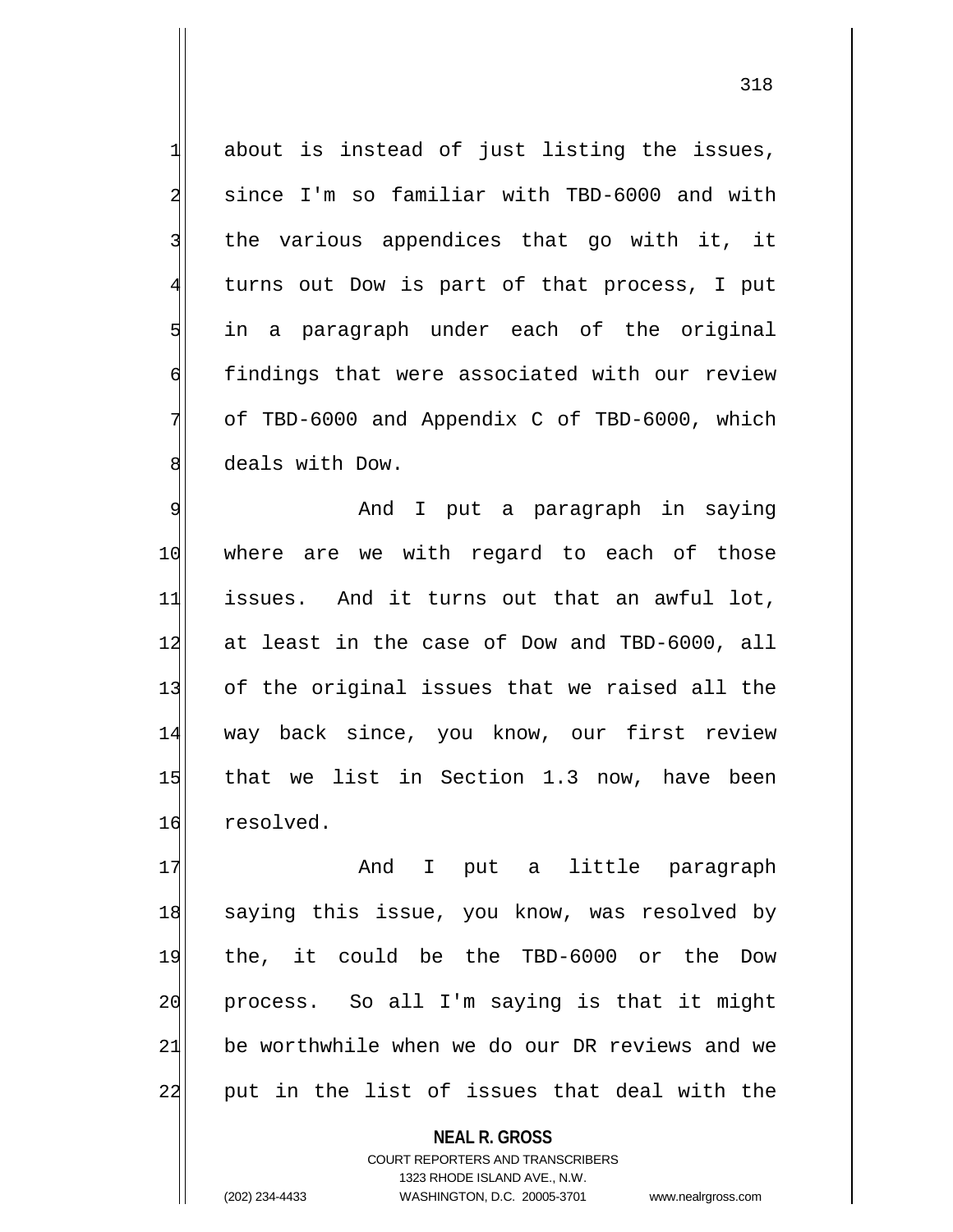$1$  Site Profile, in Section 1.3, that with a 2 little bit more homework and it wasn't that 3 difficult to do by the SC&A people working 4 with the other SC&A people saying okay, where  $5$  are we.

6 For example if it's Rocky, I get  $7$  in touch with Joe Fitzgerald. Joe, where are 8 we on issue number one? And you add a 9 paragraph so that right there in the DR 10 review, you know, in addition to doing what we 11 always do in putting in 1.3 issues, a little 12 paragraph saying what the status is of those 13 issues.

14 And that would bring, that would 15 make every one of the case, the DR review 16 cases, current and it would also alert the, 17 your Subcommittee to perhaps interact with 18 the, let's say the Rocky Subcommittee if there 19 are issues there that are still, either they 20 may have been addressed in a more recent 21| version of a Site Profile, but they have not 22 yet been resolved or they may have been

> **NEAL R. GROSS** COURT REPORTERS AND TRANSCRIBERS 1323 RHODE ISLAND AVE., N.W. (202) 234-4433 WASHINGTON, D.C. 20005-3701 www.nealrgross.com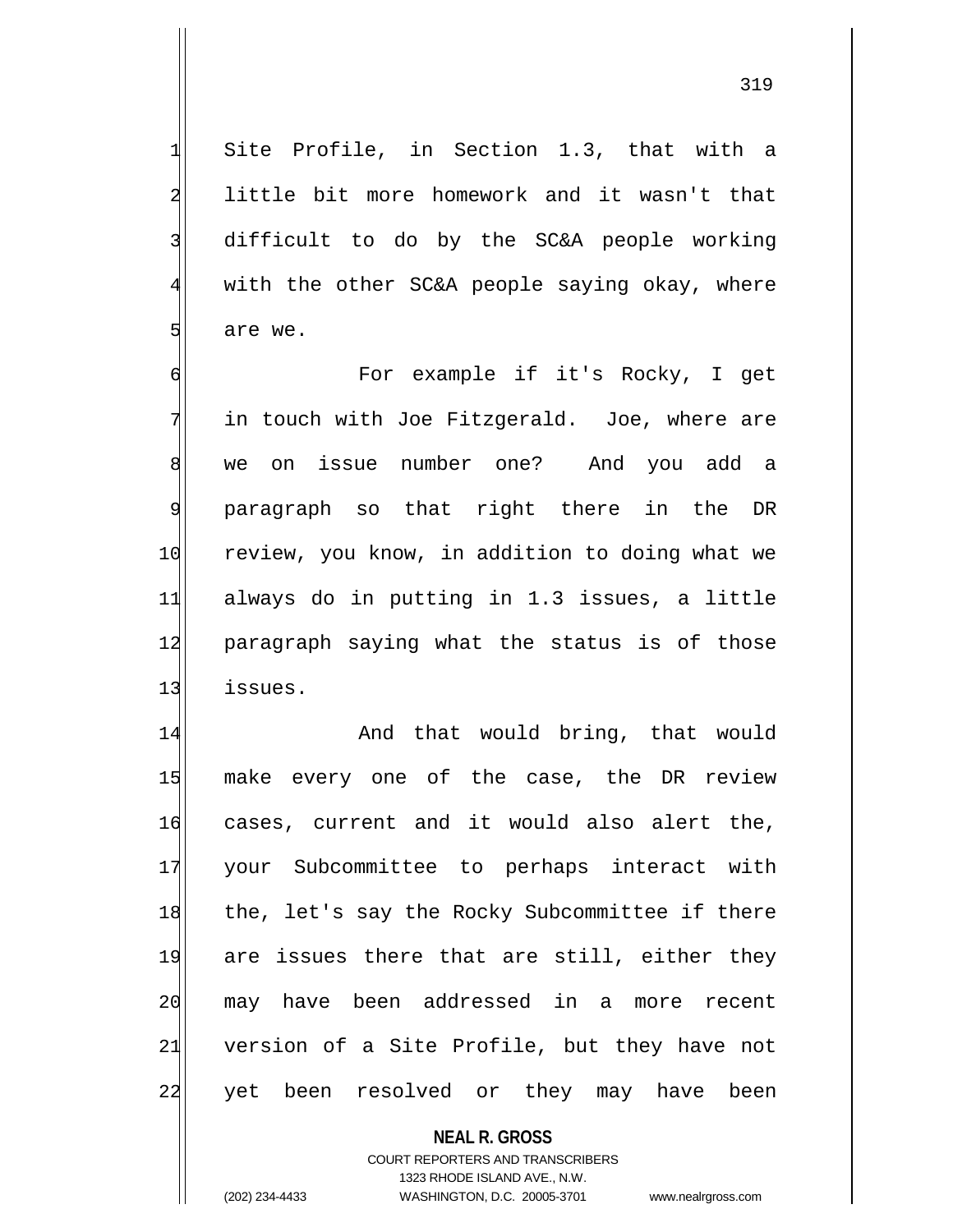$1$  addressed and resolved.

**NEAL R. GROSS** COURT REPORTERS AND TRANSCRIBERS 2 And all of that could be captured 3 when you do the actual DR. And I think it 4 could be done pretty easily by SC&A people  $5$  just simply talking to the other SC&A people  $\mathfrak{h}$  that are involved with that particular site.  $7$  And I would offer that up as at least a piece 8 of one way to sort of capture the current 9 status of affairs and marry Site Profile work 10 with DR review work. 11 CHAIRMAN GRIFFON: You can say 12 database now if you want. John, I don't know 13 if you heard. We were just discussing the 14 possibility of migrating the DR data to the 15 database, similar to the Procedures Committee. 16 So and then if we also did that with the Site 17 Profile, you know, that would make this 18 marriage maybe even easier, you know. 19 DR. MAURO: And you guys are way 20 ahead of me. Wonderful, beautiful, thank you. 21 CHAIRMAN GRIFFON: So you haven't 22 been on the call very long because we did that

1323 RHODE ISLAND AVE., N.W.

(202) 234-4433 WASHINGTON, D.C. 20005-3701 www.nealrgross.com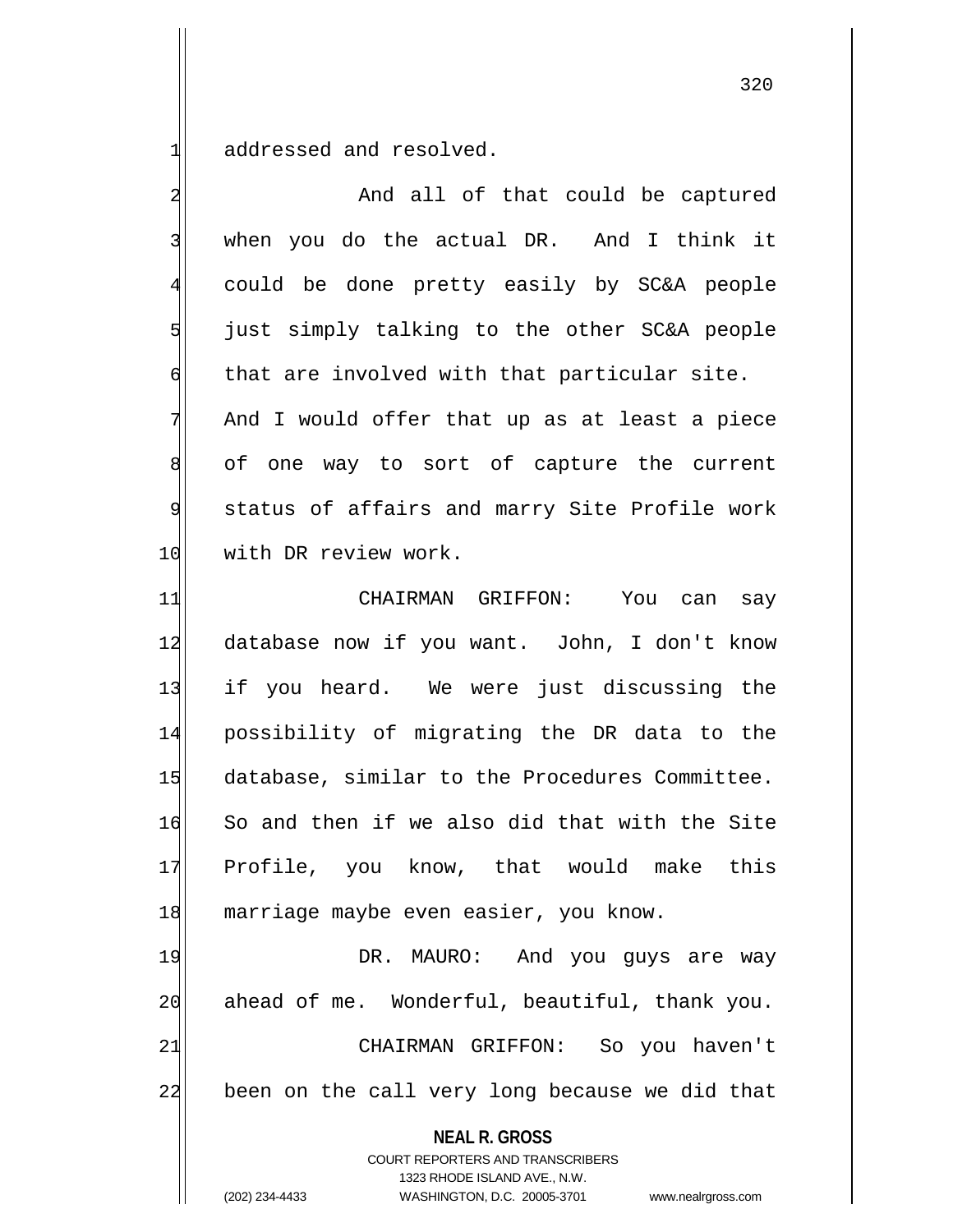just before break.

| $\overline{a}$ | DR. MAURO: I did catch a piece of                        |
|----------------|----------------------------------------------------------|
| $\overline{3}$ | it. But I was thinking more in terms of that             |
| $\overline{4}$ | 1.3. But you folks have gone way past 1.3.               |
| 5              | CHAIRMAN GRIFFON: I'm just                               |
| 6              | thinking of billable hours, you know. Anyway,            |
| 7              | okay.                                                    |
| 8              | DR. MAURO: Okay, anyway. I had                           |
| 9              | my say, thank you.                                       |
| 10             | CHAIRMAN GRIFFON: Good point,                            |
| 11             | John. We miss you at these meetings.                     |
| 12             | DR. MAURO: I miss you guys too.                          |
| 13             | Are you kidding me?                                      |
| 14             | CHAIRMAN GRIFFON: So that is one                         |
| 15             | point and that's, yes, I agree with that                 |
| 16             | completely. But you know, I think the                    |
| 17             | challenge, I was talking with Ted a little bit           |
| 18             | on the break and before this meeting was that,           |
| 19             | I guess the, for me some of the gray area is             |
| 20             | this area of you're doing a DR review and you,           |
| 21             | you know, you I guess we don't want to get it            |
| 22             | so narrow that it's only looking at the number           |
|                | <b>NEAL R. GROSS</b><br>COURT REPORTERS AND TRANSCRIBERS |

1323 RHODE ISLAND AVE., N.W.

 $\mathop{\text{||}}$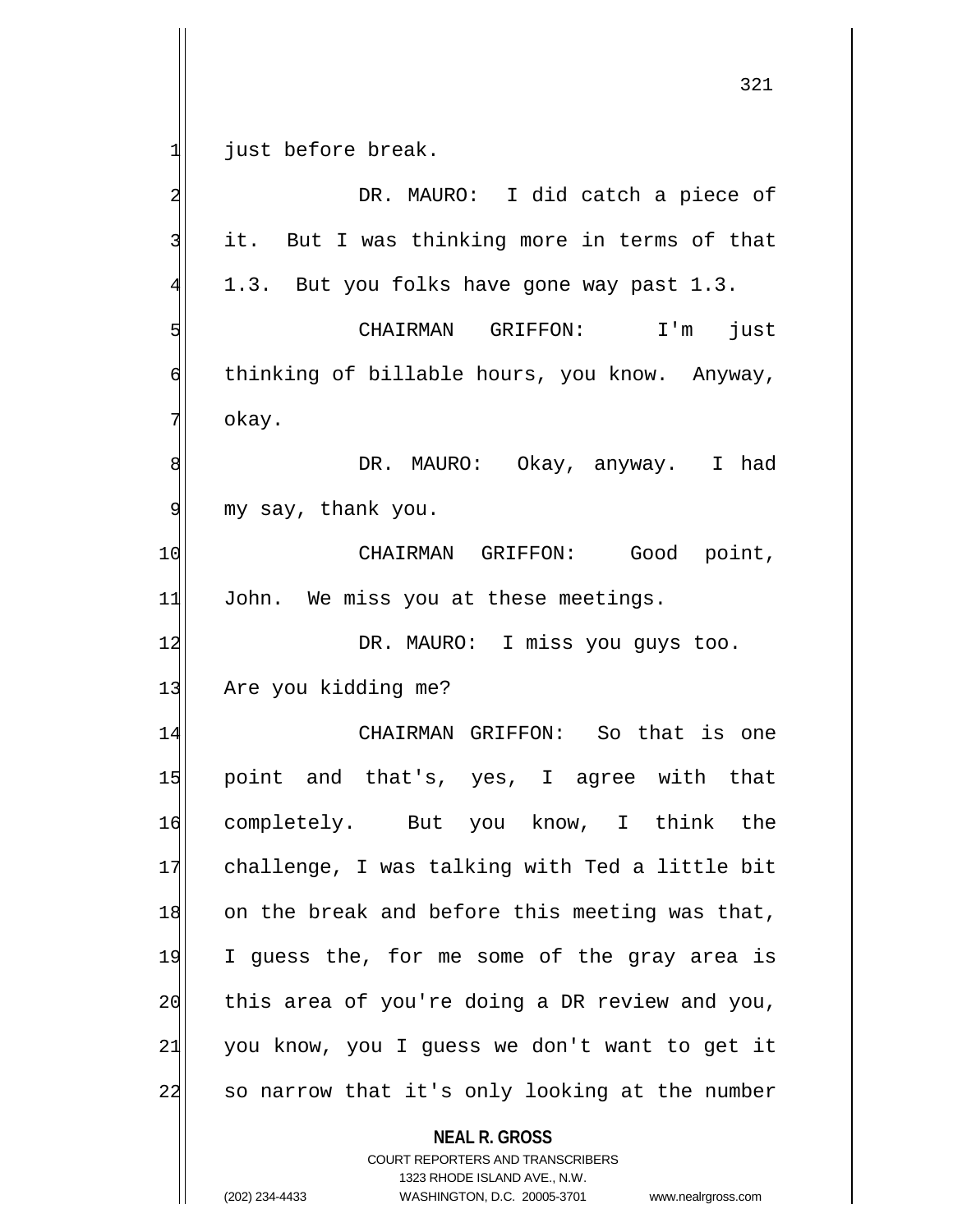1 in the NIOSH, you know, just a strict 2 procedure review.

3 3 You know, in other words did they 4 follow the procedure and their numbers match 5 our numbers that we got using the same 6 protocol. If something looks awry, it should  $7$  be noted in the report. And I, that might 8 8 fall into the things like John was saying, the 9 observations, you know, that you're, that you 10 make that, you know, might bring up other 11 issues that aren't really in the Site Profile. 12 You know what I mean, yes.

13 MR. FARVER: No, I don't. Could 14 you give an example of what you're getting at? 15 CHAIRMAN GRIFFON: Well, you know, 16 I guess, you know, if you're just looking at,  $17$  if it's just a strict I look at the DR Report, 18 this would just be another peer-review if 19 you're doing it, if you're going to have a 20 checklist and you're going down and saying,  $21$  okay, if I use procedure so and so as they've 22 prescribed and I put in this number I get the

> **NEAL R. GROSS** COURT REPORTERS AND TRANSCRIBERS 1323 RHODE ISLAND AVE., N.W. (202) 234-4433 WASHINGTON, D.C. 20005-3701 www.nealrgross.com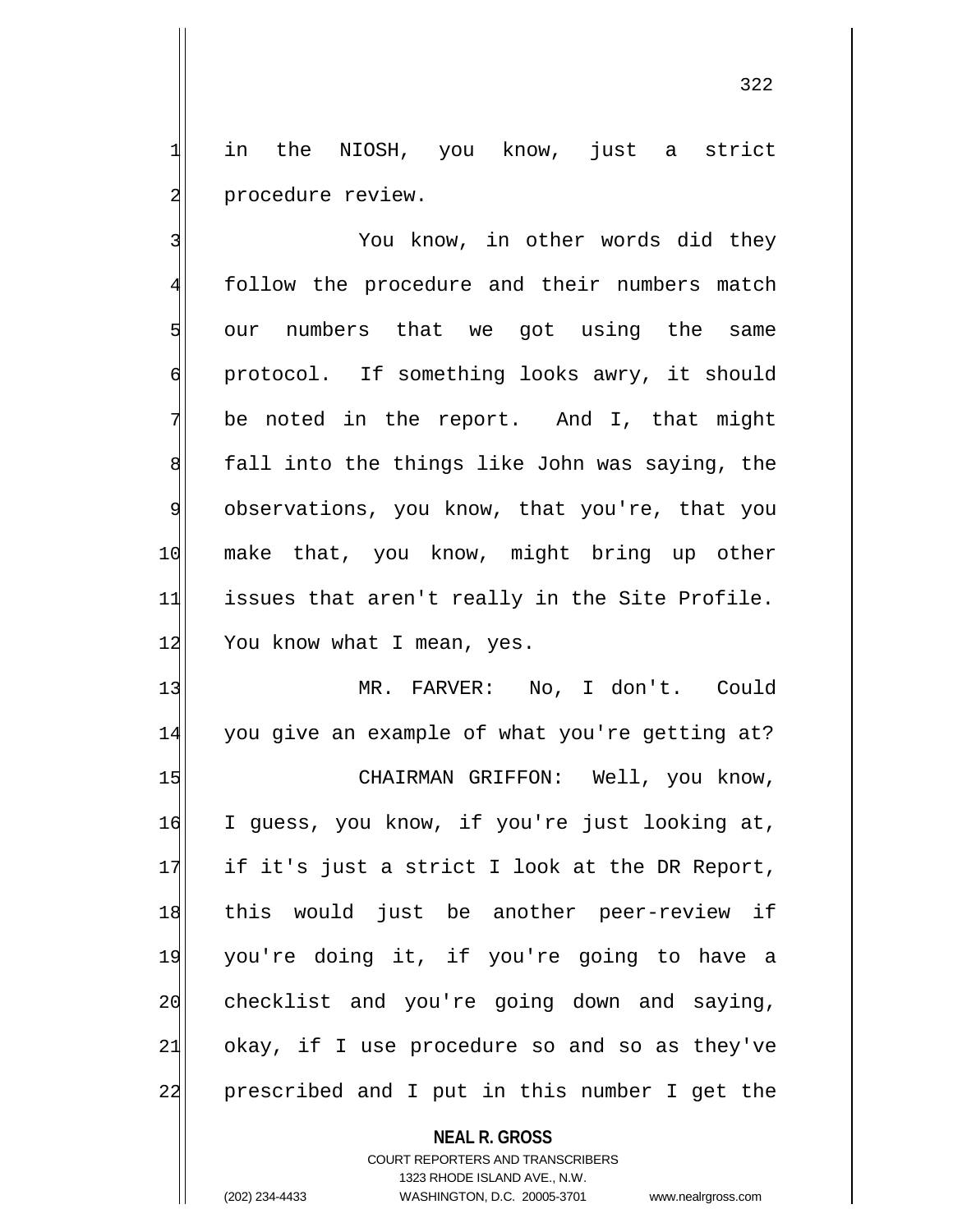**NEAL R. GROSS** COURT REPORTERS AND TRANSCRIBERS 1323 RHODE ISLAND AVE., N.W. (202) 234-4433 WASHINGTON, D.C. 20005-3701 www.nealrgross.com  $1$  same number they got, check, right? 2 MR. FARVER: Well I mean that's a 3 big part of it. 4 GHAIRMAN GRIFFON: Yes. 5 MR. FARVER: There's the other  $6$  part is  $-$ 7 CHAIRMAN GRIFFON: That's the part 8 I'm interested in is the other part. What's 9 the other part, right? 10 MR. FARVER: The other part is can 11 you get the guy in the right building? 12 Neutron dose comes to mind. 13 CHAIRMAN GRIFFON: Yes, that's a 14 good one. That's a good example you just gave 15 my example. 16 MR. FARVER: -- neutron dose. So  $17$  we do look at those things. 18 CHAIRMAN GRIFFON: And the CATI 19 stuff is an example. 20 MR. STIVER: Yes, those are the 21 three elements really. You know, and that 22 last one is, you know worker placement and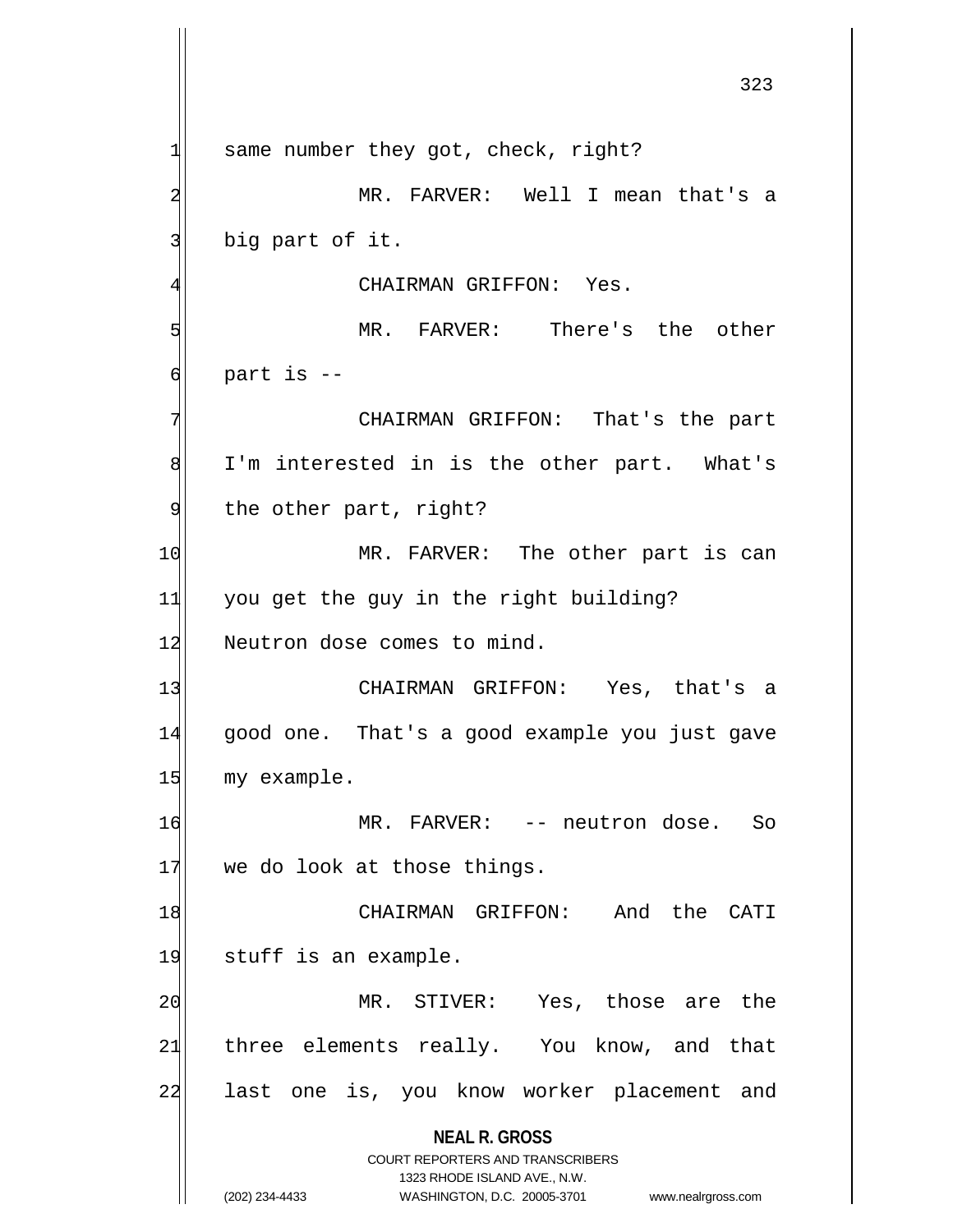1 scenario development, that's probably the 2 biggest in terms of size. Those are the

 $3$  category a, b and then the c and d were the 4 models, whatever those were.

5 MR. FARVER: And it's also things  $\mathsf{Id}$  like  $\mathsf{-}$ 

7 (Simultaneous speaking.)

8 8 CHAIRMAN GRIFFON: But I can think 9 of another one might be the assumptions on the 10 internal dose. You know that when you follow 11 procedures, you know, and according to 12 procedure their numbers work out, we got the 13 same numbers, however, we have some question 14 about the assumption for using Class N, you 15 know, and those kinds of things.

16 MR. FARVER: Yes.

17 CHAIRMAN GRIFFON: And they may 18 fall into Site Profile, but they may not, I 19 guess.

20 MR. FARVER: And we've had this 21 combative discussion before about whether it's 22 chronic or is it several acutes or how should

**NEAL R. GROSS**

COURT REPORTERS AND TRANSCRIBERS 1323 RHODE ISLAND AVE., N.W. (202) 234-4433 WASHINGTON, D.C. 20005-3701 www.nealrgross.com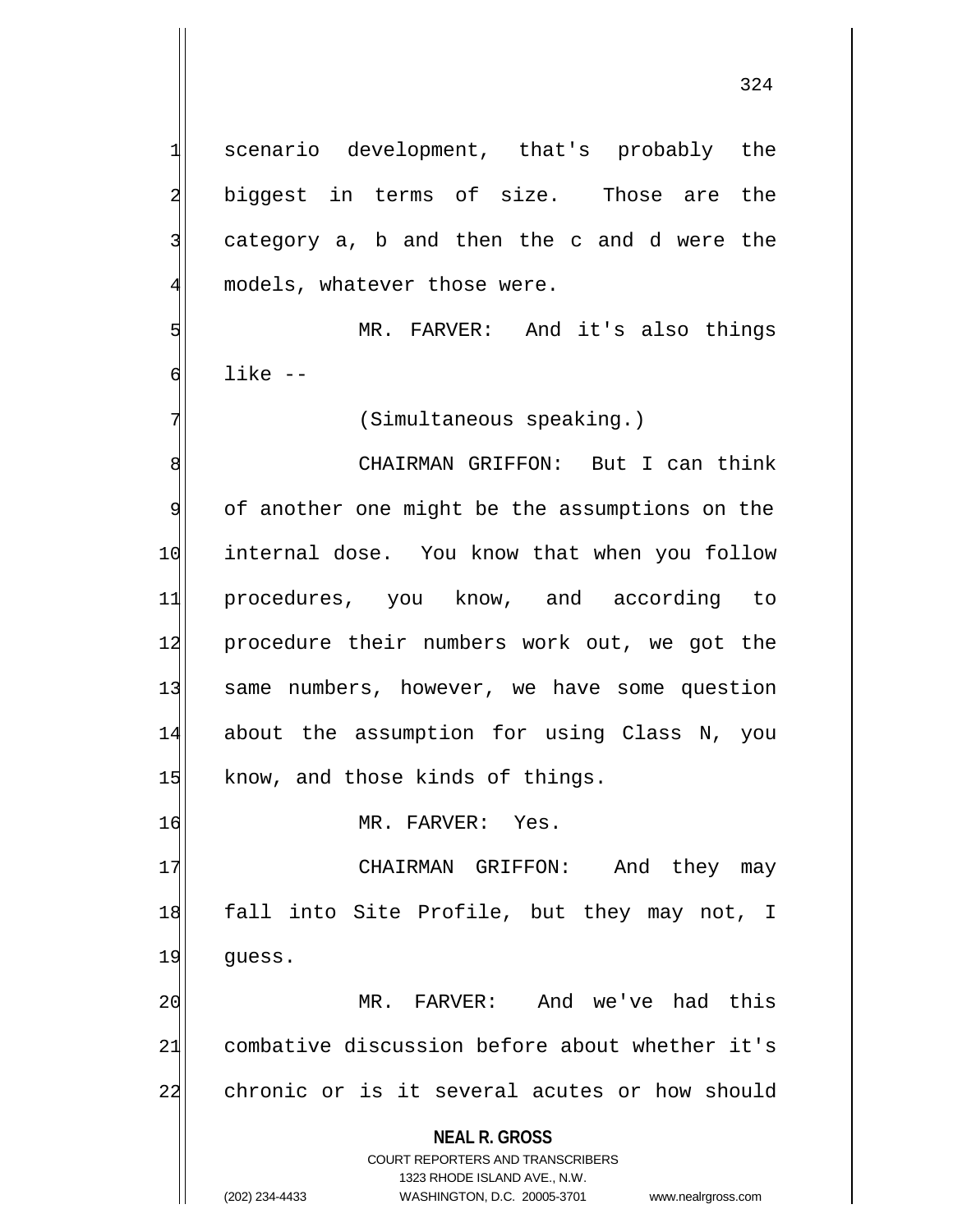$1$  we consider this? And so those things do come  $2|$  up.

3 MR. STIVER: The only concern I 4 have about that is once we, you know, if we  $5$  were to get into those issues here it would be 6 basically, essentially replicating what would  $7$  be going on the  $-$ 

8 CHAIRMAN GRIFFON: Well that's 9 what I'm saying. There's this --

10 (Simultaneous speaking.)

11 CHAIRMAN GRIFFON: -- little bit 12 of a gray area.

13 MR. KATZ: They don't have to be 14 resolved here, but the issue is wanting, 15 making sure that they're identified in the 16 case. Whether they get resolved, they 17 probably would get resolved in the Site 18 Profile Work Group. But we'd want to capture 19 that in the case.

21 MR. STIVER: Otherwise it might 22 just slip off the radar scope altogether and

20 (Simultaneous speaking.)

**NEAL R. GROSS** COURT REPORTERS AND TRANSCRIBERS 1323 RHODE ISLAND AVE., N.W.

(202) 234-4433 WASHINGTON, D.C. 20005-3701 www.nealrgross.com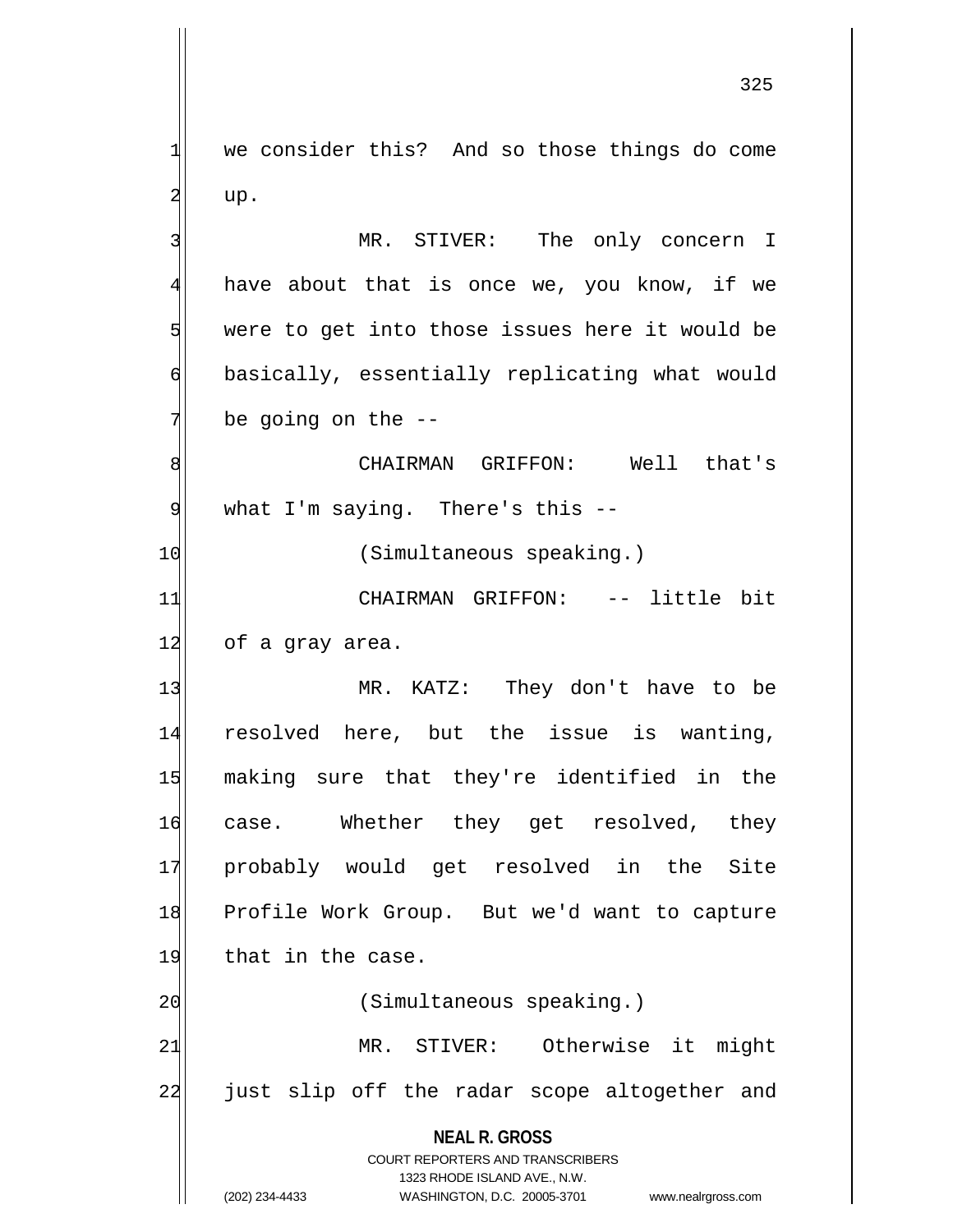never get back.

| $\overline{a}$ | CHAIRMAN GRIFFON: See my fear is               |
|----------------|------------------------------------------------|
| $\overline{3}$ | if you, I mean, part of the reason for doing   |
| $\overline{4}$ | individual case reviews is that it might open  |
| 5              | your eyes to something that people weren't     |
| $\sigma$       | thinking about when they were designing the    |
| $\overline{7}$ | bigger profile. So if you see something that   |
| 8              | says, wait a second, you know, we know there   |
| 9              | were, you know, they've sort of resolved this  |
| 10             | but this brings new light onto this. This      |
| 11             | doesn't really fit into this model that        |
| 12             | they've adopted before.                        |
| 13             | MR. FARVER: We try to mention                  |
| 14             | things that we're not sure about or don't      |
| 15             | really make sense to us. And I think you'll    |
| 16             | see in some of the findings we talked about    |
| 17             | we're not necessarily so concerned about, that |
| 18             | they did it wrong.                             |
| 19             | It's why did you do it that way?               |
| 20             | And if you want to do it that way we don't     |

documentation so that everybody knows to do it

21 really have a concern, but let's put it in the

**NEAL R. GROSS**

COURT REPORTERS AND TRANSCRIBERS 1323 RHODE ISLAND AVE., N.W. (202) 234-4433 WASHINGTON, D.C. 20005-3701 www.nealrgross.com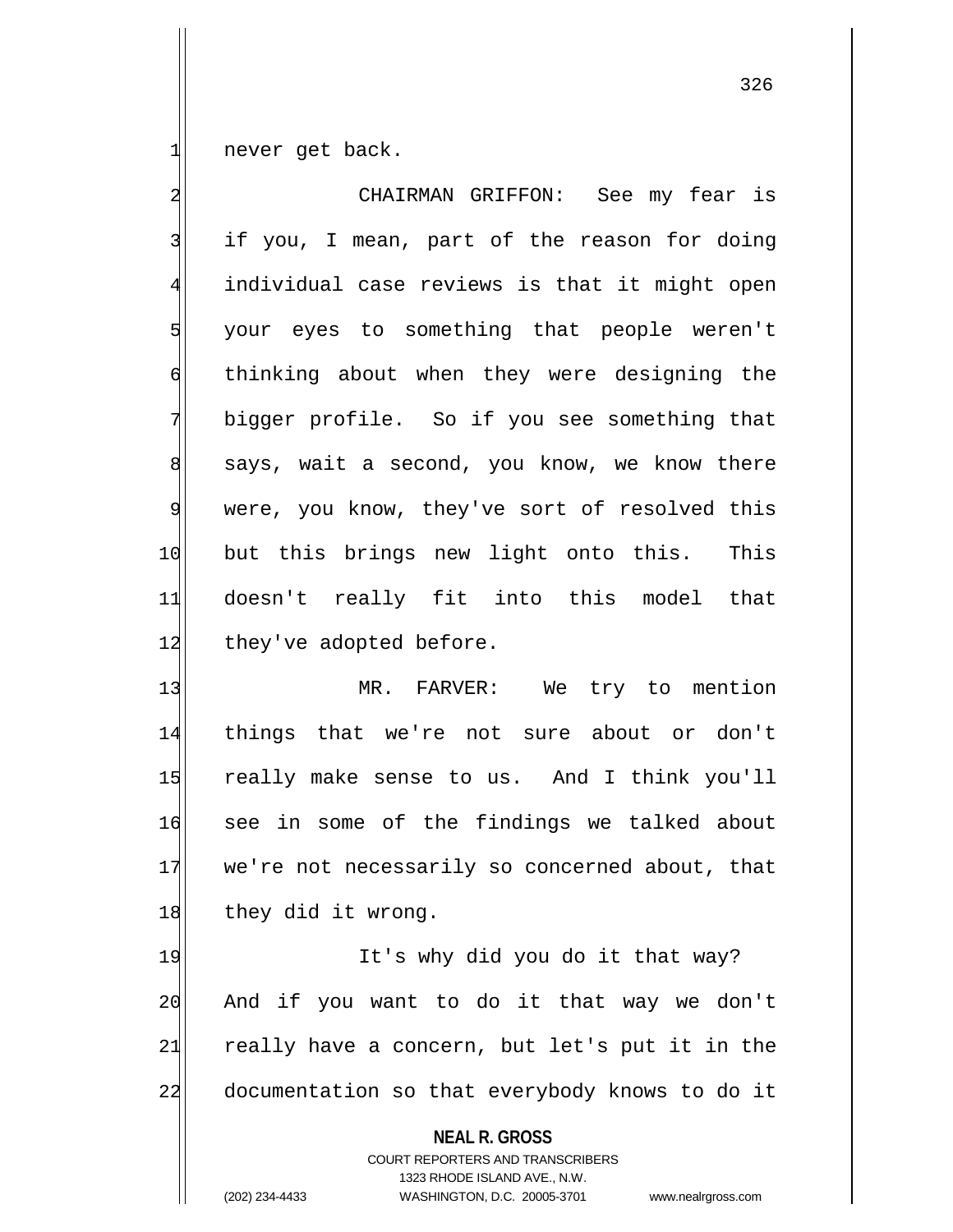$1$  that way.

2 DR. MAURO: This is John again. 3 Let me second that. That's exactly what 4 happened to me about a day ago when I was 5 Solut reviewing this Dow case. And I noticed they 6 used a particular dose conversion factor. And 7 something that, you see when we do a Site 8 Profile review we operate at a certain level 9 of granularity. 10 When you do a DR review you're

**NEAL R. GROSS** 11 actually going in and matching the person's 12 numbers one by one, every number that's in 13 that, you know, the IREP input. And all of a 14 sudden you don't realize it, but you're really 15 getting down into the bowels of exactly the 16 procedure down to the finest level you could 17 imagine. And things start to emerge that 18 didn't emerge before. And you try to, well I 19 document that in the case. What I'm saying is  $20$ 21 CHAIRMAN GRIFFON: Such as, yes. 22 DR. MAURO: Yes, no I mean,

COURT REPORTERS AND TRANSCRIBERS 1323 RHODE ISLAND AVE., N.W. (202) 234-4433 WASHINGTON, D.C. 20005-3701 www.nealrgross.com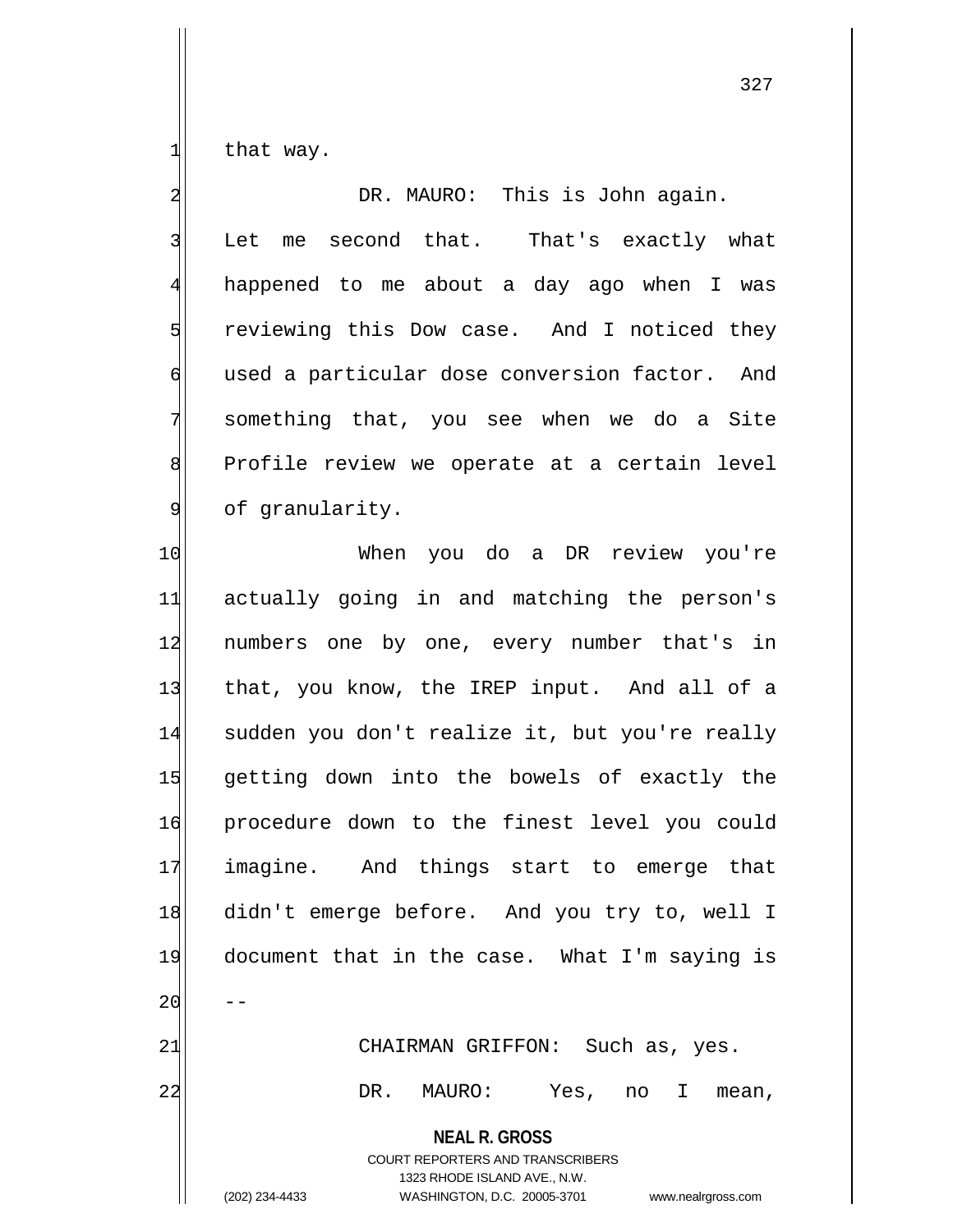1 actually I have things brought up more of 2 observations, they follow the rules but all of 3 a sudden we realize, wait a minute. This 4 rule, it never really dawned on us that, you  $5$  know, until you really get down to using it,  $\delta$  it's a funny sort of thing.

7 Xou think when you do your Site 8 Profile review, you know, you really capture 9 everything. I hate to say this but, you know, 10 when we do our Site Profile reviews we go 11 vertical on certain issues. But other things 12 we leave alone. You have to make a choice, 13 make a choice as to where you're going to 14 delve.

15 But when you get to the DR review 16 I can't tell you how much you realize this, 17 well this has happened to me anyway, when I 18 actually try to match numbers then I really 19 get this complete rich understanding of the 20 exposure matrix that's in the Site Profile of 21 all the procedures that are referenced, 22 whatever they are and actually implement them

> **NEAL R. GROSS** COURT REPORTERS AND TRANSCRIBERS 1323 RHODE ISLAND AVE., N.W. (202) 234-4433 WASHINGTON, D.C. 20005-3701 www.nealrgross.com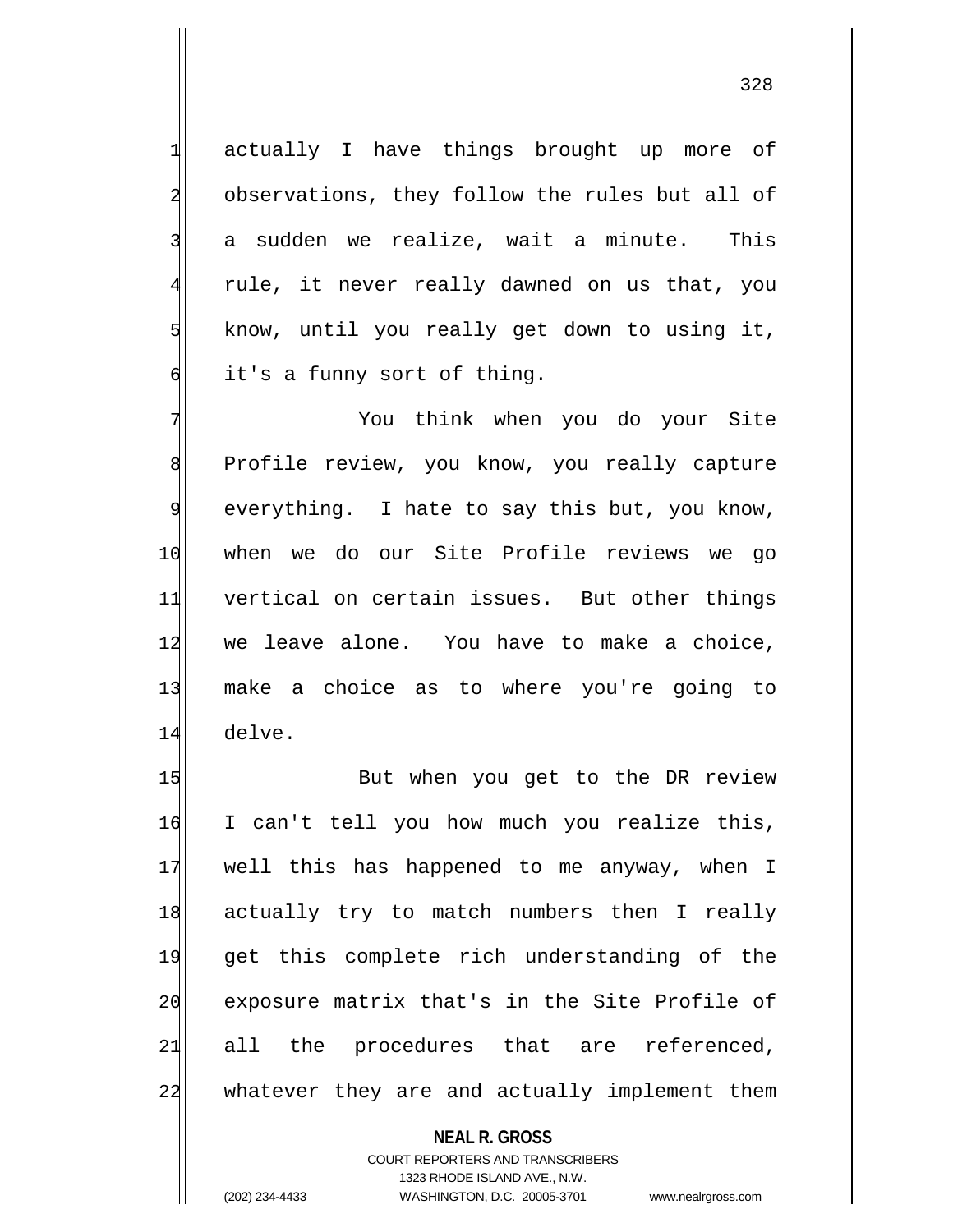1 myself to see how they were actually used in 2 this case.

3 3 What I'm getting at is the DR 4 review process is the most powerful tool that,  $\frac{1}{3}$  you know, and of course the SEC, that's 6 another thing all together. But I'm saying 7 the DR review process, it is a driver that 8| gets you right down into the bowels of 9 everything that's going on in this program.

10 And it's not until you actually do 11 a case that the complete understanding of how 12 everything is being done and where things may 13 be, you know, not entirely consistent, where 14 there are judgments being made. So I, in my 15 mind, I think the DR Subcommittee and the 16 things you're talking about right now are the 17 most powerful, important things going on other 18 than SEC issues.

19 Rverything is subservient, the 20 procedure reviews, the Site Profile reviews, 21 they're all subservient to the DR Subcommittee 22 activities and looking at cases.

> **NEAL R. GROSS** COURT REPORTERS AND TRANSCRIBERS 1323 RHODE ISLAND AVE., N.W. (202) 234-4433 WASHINGTON, D.C. 20005-3701 www.nealrgross.com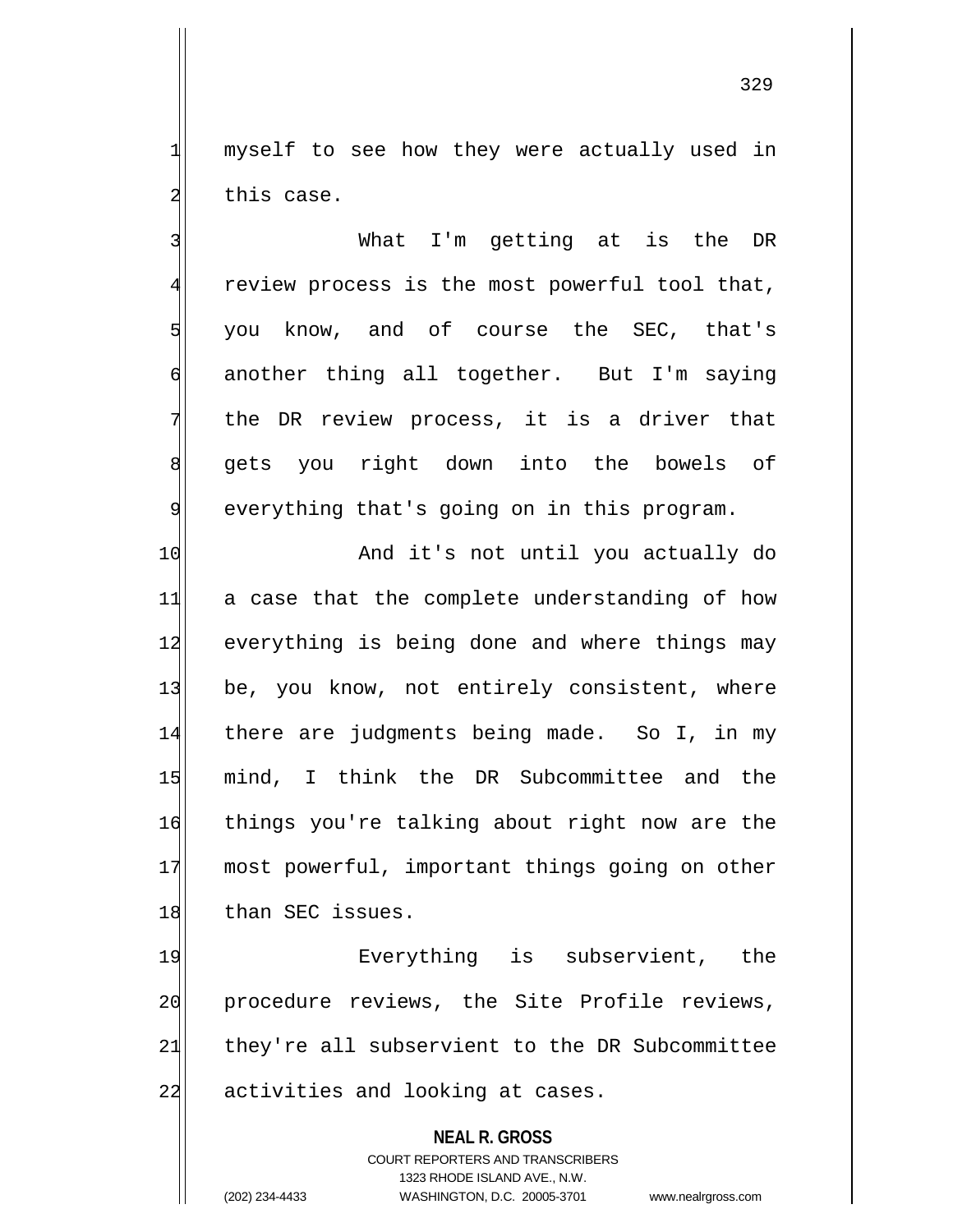1 MEMBER MUNN: Well I certainly 2 felt subservient.

**NEAL R. GROSS** COURT REPORTERS AND TRANSCRIBERS 1323 RHODE ISLAND AVE., N.W. (202) 234-4433 WASHINGTON, D.C. 20005-3701 www.nealrgross.com 3 3 DR. MAURO: Remember what the Site 4 Profiles are there for. They were originally  $5$  invented as an idea to help do better DRs. 6 And so they do, in my mind, the DR 7 Subcommittee, I'm sorry I got, you hit the  $8$  subject so near and dear to my heart that this 9 is where the action is. 10 CHAIRMAN GRIFFON: I've always  $11$  said that, John. This is where the action is. 12 DR. MAURO: Other then SECs. I 13 realize everyone understands the importance of  $14$  --15 | CHAIRMAN GRIFFON: As I recruit 16 new Members that's what I say. This is where 17 the action is. 18 MR. STIVER: And how has that 19 worked out so far? 20 MEMBER MUNN: You see how that's 21 worked for you don't you? 22 MEMBER CLAWSON: That's why we all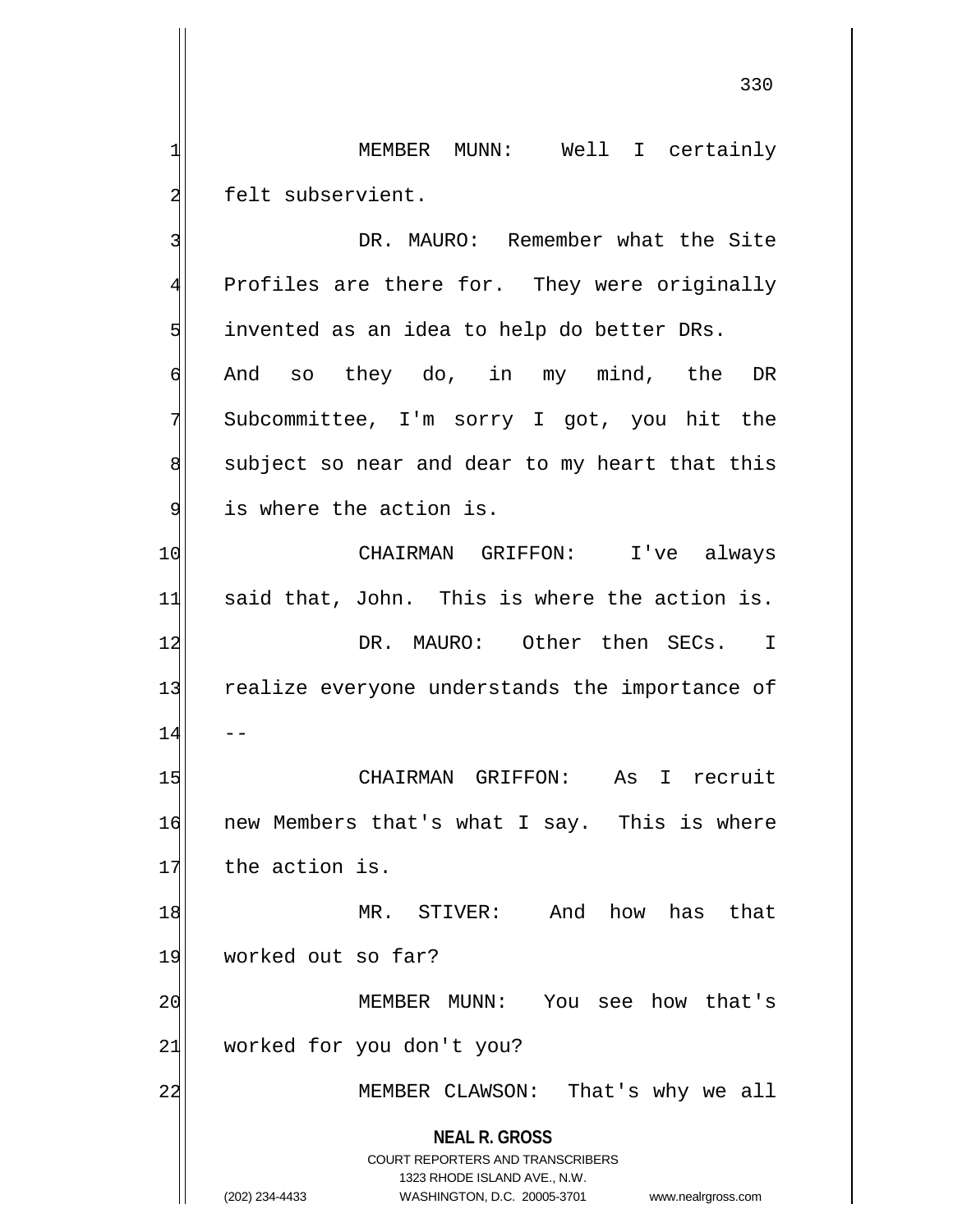have caffeine.

| $\overline{a}$          | CHAIRMAN GRIFFON: Let me, here's                                                                                                                                       |
|-------------------------|------------------------------------------------------------------------------------------------------------------------------------------------------------------------|
| $\overline{\mathbf{3}}$ | what I'm trying to get at in terms of sort of                                                                                                                          |
| $\overline{4}$          | maybe modify, not modifying but being a little                                                                                                                         |
| $\overline{5}$          | more specific in the procedure that we have.                                                                                                                           |
| $\sigma$                | And I think we just raised a few. But what                                                                                                                             |
| 7                       | are some of the examples of this other                                                                                                                                 |
| 8                       | category that was mentioned earlier.                                                                                                                                   |
| 9                       | And I think worker placement, the                                                                                                                                      |
| 10                      | CATI findings, the professional judgments on,                                                                                                                          |
| 11                      | you know, internal dose type of, or you know,                                                                                                                          |
| 12                      | fitting internal dose data, that sort of                                                                                                                               |
| 13                      | thing. Can you give me other examples that                                                                                                                             |
| 14                      | fall under those?                                                                                                                                                      |
| 15                      | MR. STIVER: Really CATI findings                                                                                                                                       |
| 16                      | are pretty important. Those really do spell                                                                                                                            |
| 17                      | out and help you develop a scenario in the                                                                                                                             |
| 18                      | placement of those.                                                                                                                                                    |
| 19                      | Right.<br>CHAIRMAN GRIFFON:                                                                                                                                            |
| 20                      | STIVER: And probably the two<br>MR.                                                                                                                                    |
| 21                      | biggest issues in terms of determining dose.                                                                                                                           |
| 22                      | CHAIRMAN GRIFFON:<br>Yes.<br>I<br>guess                                                                                                                                |
|                         | <b>NEAL R. GROSS</b><br><b>COURT REPORTERS AND TRANSCRIBERS</b><br>1323 RHODE ISLAND AVE., N.W.<br>(202) 234-4433<br>WASHINGTON, D.C. 20005-3701<br>www.nealrgross.com |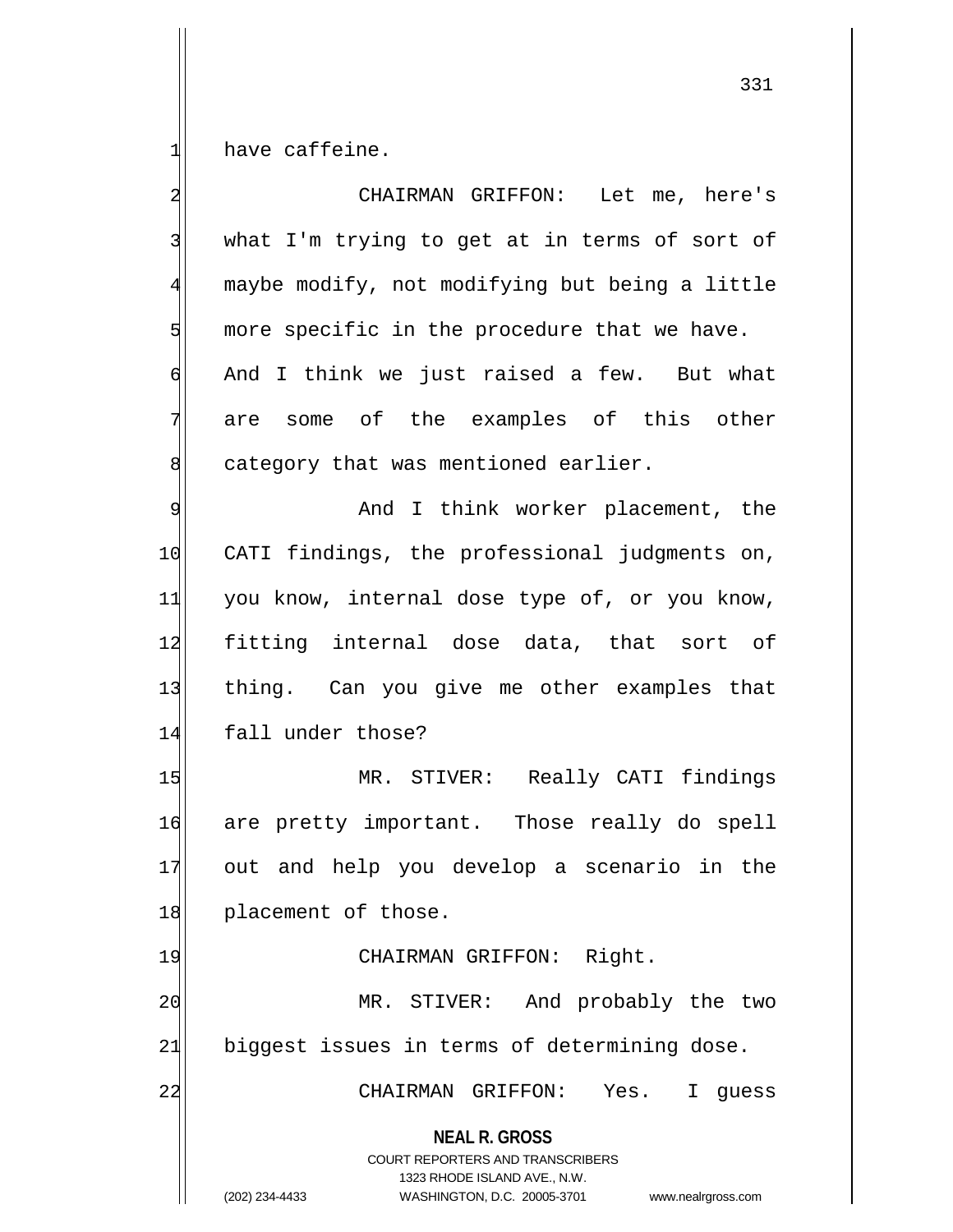$1$  that's  $-$ 

2| MR. FARVER: -- problems of large 3 areas.

4 CHAIRMAN GRIFFON: That's some of 5 5 5 5 the pretty large areas anyway. I mean but  $\mathfrak{h}$  that is the idea is to not, you know, I'm 7 trying to put some language in the procedure  $8$  just that reminds us all that we're not just 9 | narrowly looking at does this number match the 10 number we got and going down a checklist.

11 You know, to keep in mind that 12 we're, and I'm not saying you're not doing it. 13 I'm just saying going forward and outlining 14 the information that we're taking. I think it 15 would be good to document that, you know.

16 MR. STIVER: Maybe we should start 17 talking about the observations in the 18 evenings. Oftentimes those --

19 CHAIRMAN GRIFFON: Yes, we glean 20 over those.

21 MR. STIVER: Yes, but basically 22 there was no response required. We capture

**NEAL R. GROSS**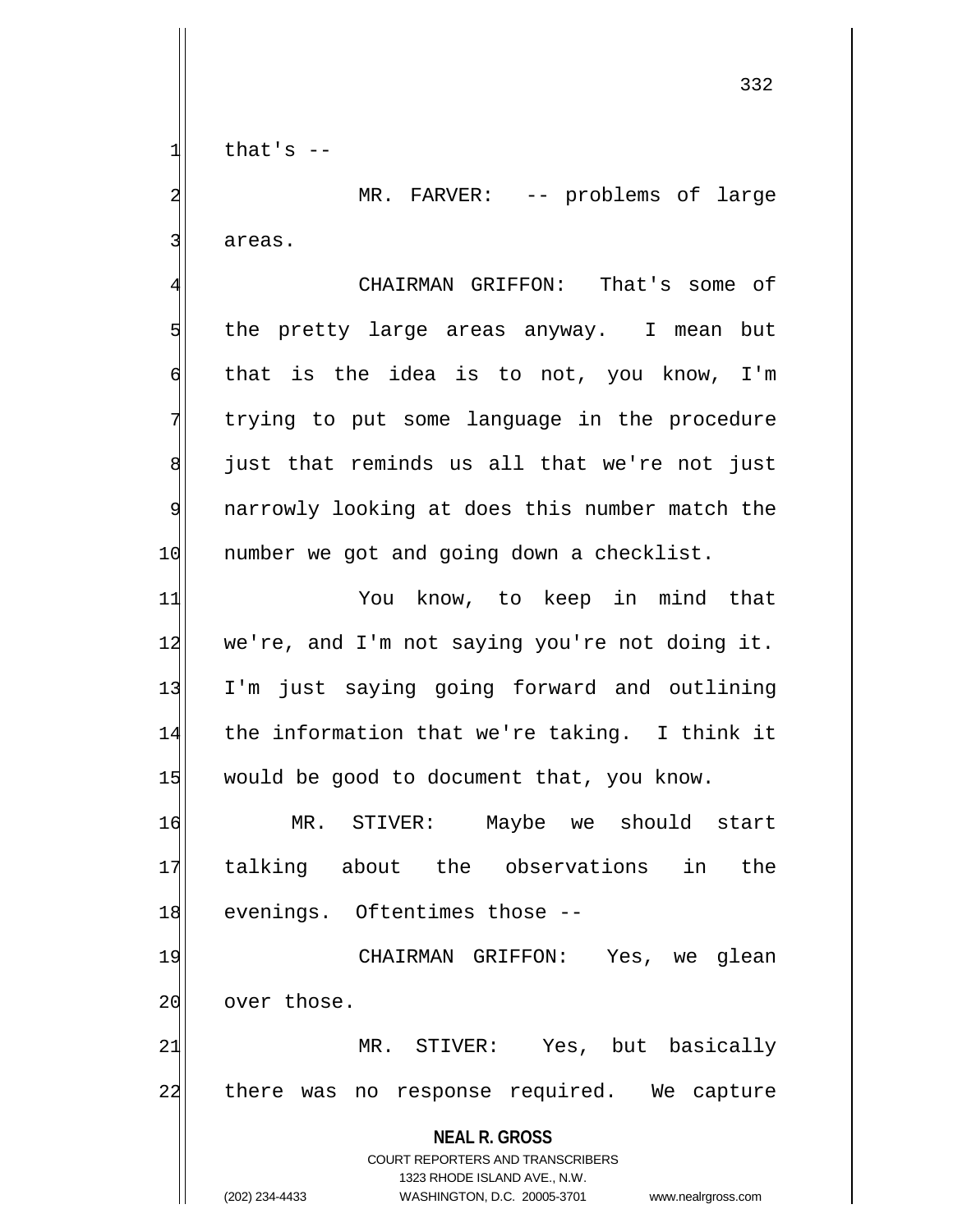1 them, we never talk about them. They're in 2 the matrices. You know oftentimes those are 3 things like John Mauro was talking about. 4 I've made comments about let's say 5 how a certain radionuclide was treated. It's 6 in accordance with the TBD. But when you do a 7 TBD it could be improved. So I think that is 8 an observation. So at least it gets in there 9 at some point. It's not lost completely. 10 CHAIRMAN GRIFFON: Right. And I  $11$  mean the other one, since John's on the phone, 12 I mean in the blind review and that whole idea 13 of skin contamination contributing to the skin 14 dose, you know. 15 MR. STIVER: Well that's a good 16 thing because then you can really see --17 CHAIRMAN GRIFFON: That's an issue 18 that I don't think we've ever really, we've 19 brought it up, John brought it up, you know, 20 many meetings ago. But it's sort of like, I 21 don't think it's being handled anywhere. I  $22$  don't know that there is a way to  $-$  I think

> **NEAL R. GROSS** COURT REPORTERS AND TRANSCRIBERS

> > 1323 RHODE ISLAND AVE., N.W.

(202) 234-4433 WASHINGTON, D.C. 20005-3701 www.nealrgross.com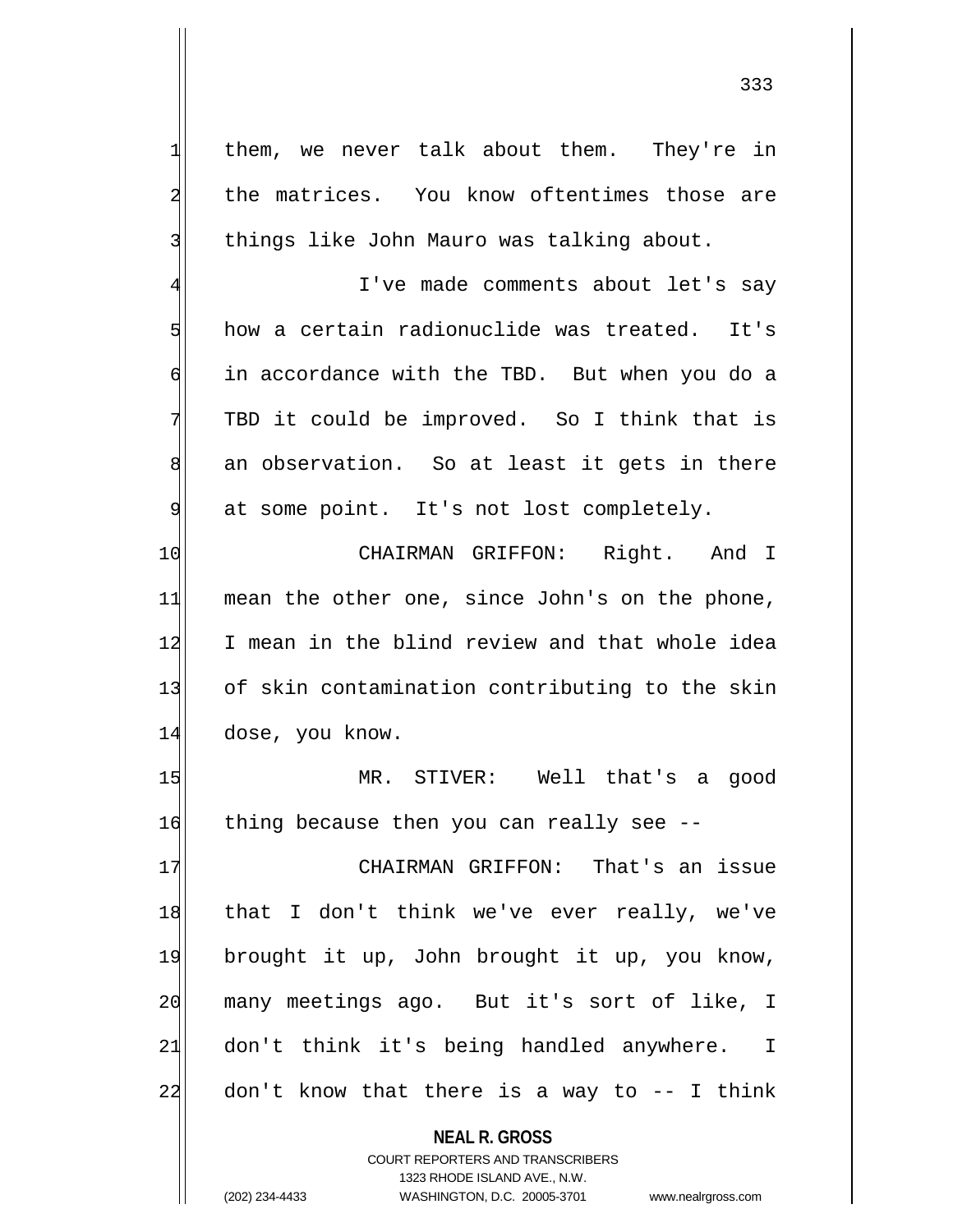| $\mathbf{1}$   | we had that discussion like how do you --      |
|----------------|------------------------------------------------|
| $\overline{a}$ | MR. HINNEFELD: Well I really want              |
| 3              | to read what John wrote in that Roman numeral  |
| $\overline{4}$ | I or II or whatever it was on there.           |
| 5              | CHAIRMAN GRIFFON: And I haven't                |
| 6              | looked at it yet either, right, right.         |
| 7              | MR. HINNEFELD: -- going in is                  |
| 8              | that once you start inventing an exposure that |
| 9              | you don't know can happen or not, you stop --  |
| 10             | CHAIRMAN GRIFFON: Maybe that                   |
| 11             | wasn't the best example, but I mean I'm just   |
| 12             | thinking of these other issues that come up    |
| 13             | that are not, you know, just simply quality    |
| 14             | issues and --                                  |
| 15             | MR. FARVER: Now for example, when              |
| 16             | you talk about the skin contamination, we      |
| 17             | would probably raise that if you read through  |
| 18             | it and let's say the guy's a roofer and        |
| 19             | there's something in his CATI report about     |
| 20             | they replaced the roofs on the contaminated    |
| 21             | building so and so and he's got skin cancer on |
| 22             | the hand or something.                         |
|                | <b>NEAL R. GROSS</b>                           |

COURT REPORTERS AND TRANSCRIBERS 1323 RHODE ISLAND AVE., N.W. (202) 234-4433 WASHINGTON, D.C. 20005-3701 www.nealrgross.com

 $\mathsf{I}$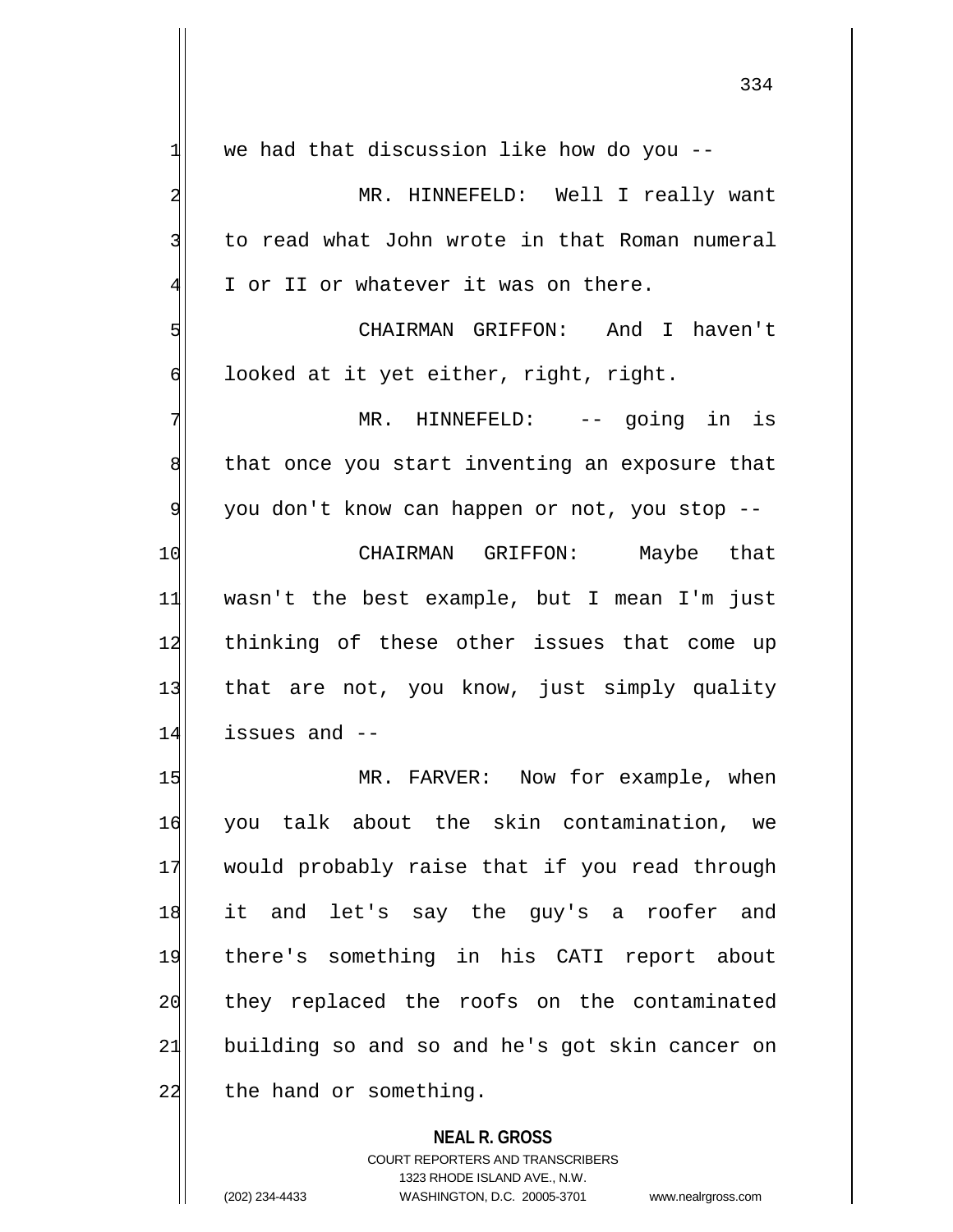**NEAL R. GROSS** COURT REPORTERS AND TRANSCRIBERS 1323 RHODE ISLAND AVE., N.W. 1 We would probably bring that out 2 saying that that's possible. I don't know how 3 to resolve that, you know. That's either hot 4 particle or something on the skin and what  $5$  size, how big, how long was it there? But I 6 mean we would probably bring that out. I know  $7$  we have in the past. 8 MR. KATZ: But again, you don't  $9$  have to necessarily resolve it with that case. 10 So it's like, we have these two categories. 11 Were the procedures followed? And then are 12 the procedures adequate in light of this case? 13 And that's sort of the second part. Does this 14 case shed light on a possible problem with the 15 procedures? 16 MR. FARVER: Yes, and then are 17 there just errors? 18 MR. STIVER: Well the errors in  $19$  the quality  $-$ 20 (Simultaneous speaking.) 21 MR. KATZ: They're either followed 22 or not. And if they're not, there are errors

335

(202) 234-4433 WASHINGTON, D.C. 20005-3701 www.nealrgross.com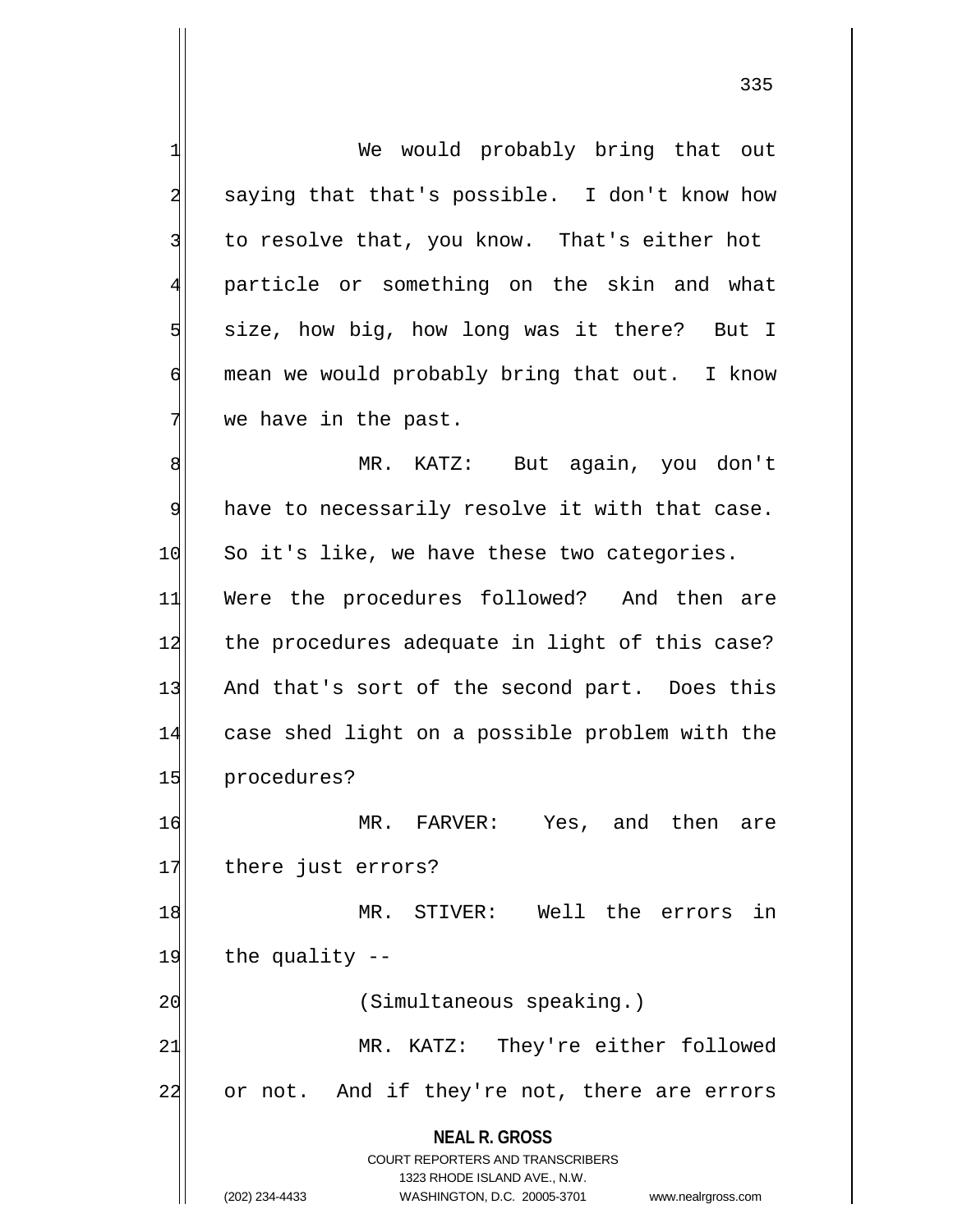1 in there. That's where the procedure's 2 followed part. That's the slavish part that 3 Mark wants to be, is saying --

4 CHAIRMAN GRIFFON: I'm not saying 5 it's not important.

6 MR. KATZ: No, but it's an 7 element. But that's sort of the basic part of 8 | the review. The advanced review is does this 9 case shed light on any weaknesses in the 10 procedures?

11 CHAIRMAN GRIFFON: And how do the 12 blind reviews fit into this model?

13 MEMBER RICHARDSON: Well one 14 second before we move on to that, are you 15 imagining that this new database is going to 16 somehow increase our ability to keep track of 17 these things which are called observations 18 because they're not pointing out to problems 19 of implementation. But they're kind of the 20 bigger issues in a sense, kind of 21 philosophical issues about whether the rules 22 that we're playing by are the best rules that

**NEAL R. GROSS**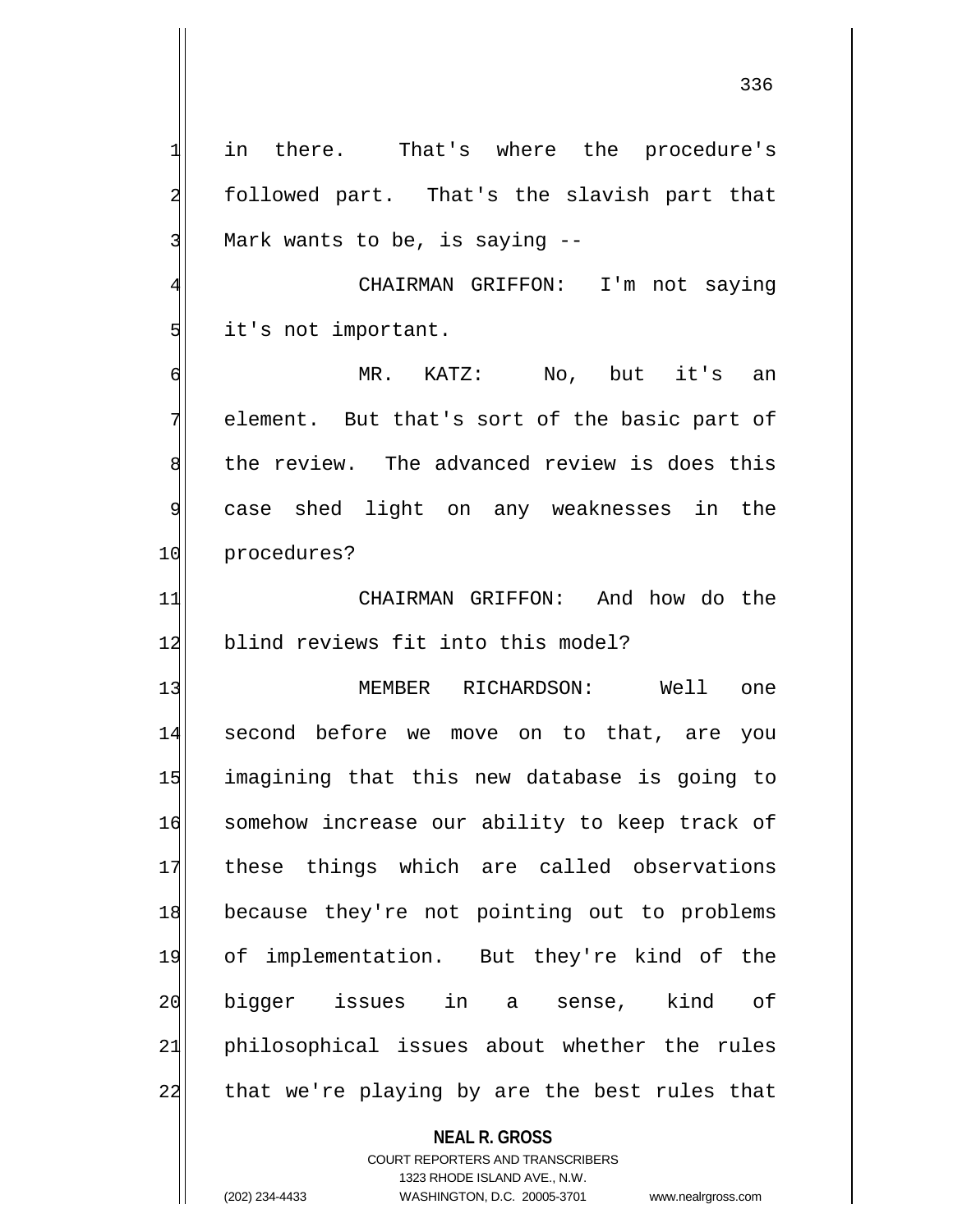$1$  they can be.

**NEAL R. GROSS** COURT REPORTERS AND TRANSCRIBERS 1323 RHODE ISLAND AVE., N.W. (202) 234-4433 WASHINGTON, D.C. 20005-3701 www.nealrgross.com 2 | And are we supposed, I mean, I  $3$  agree with that, that we've collected a number  $4$  of them and we haven't  $-$ 5 Sort of gleaned 6 over them. 7 MEMBER RICHARDSON: Yes. We've  $8$  had a lot of focus on quality issues recently, 9 I think. And that's maybe distracted us from 10 making the full use that we could of those. 11 So I don't know if by tracking them more 12 within a database that's useful or we're 13 supposed to give them to Wanda. 14 CHAIRMAN GRIFFON: Well I think 15 those are observations. 16 MEMBER MUNN: I would care not to 17 have any more what ifs. I've dealt with 18 enough what ifs. 19 MR. STIVER: If it's something you  $20$  think might impact a procedure then, you know, 21 it should be flagged and sent on to the 22 appropriate Work Group.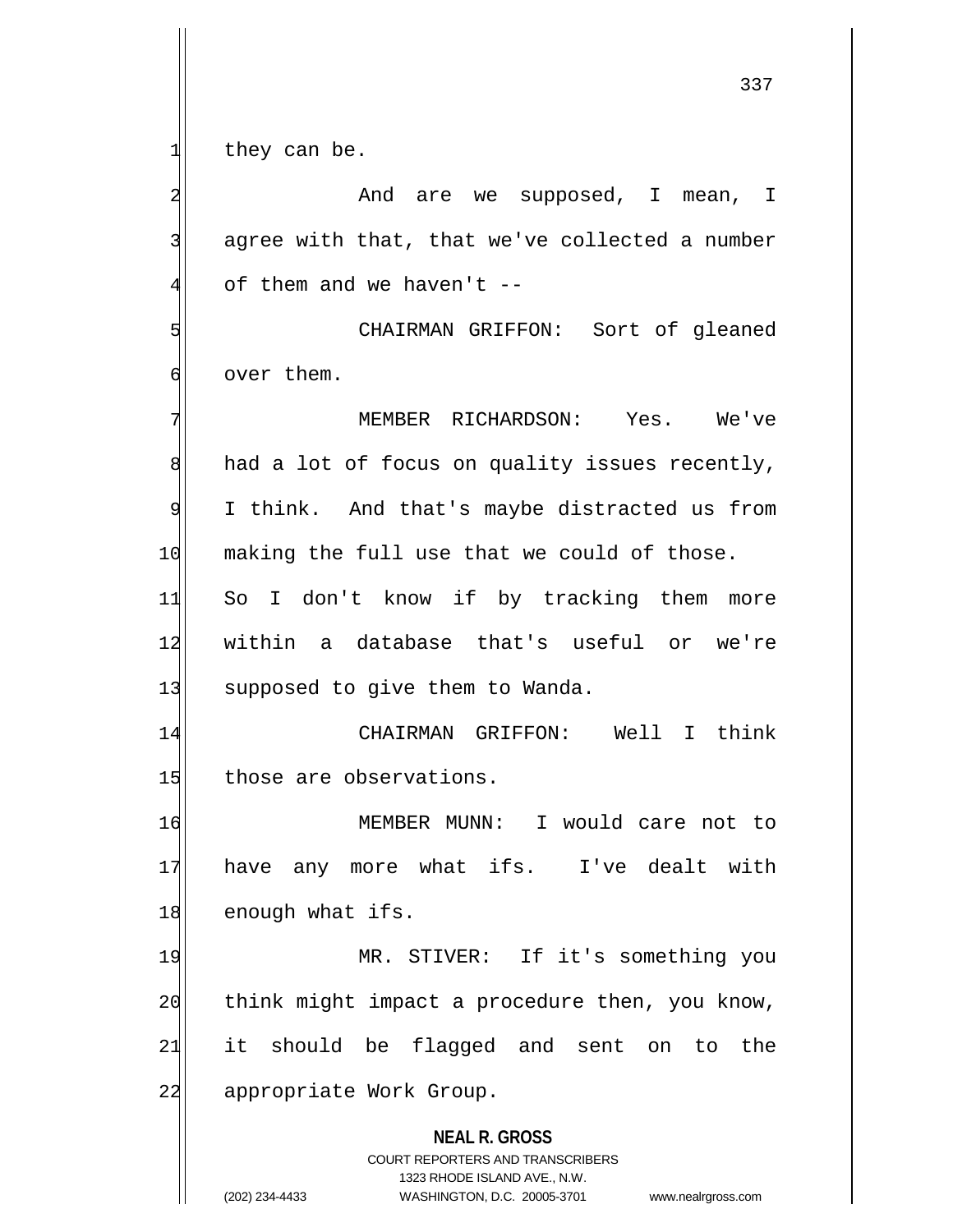**NEAL R. GROSS** COURT REPORTERS AND TRANSCRIBERS 1323 RHODE ISLAND AVE., N.W. (202) 234-4433 WASHINGTON, D.C. 20005-3701 www.nealrgross.com 1 MEMBER RICHARDSON: Are they,  $2$  right now are they, do they all have like an 3 address where they're to be sent? 4 GHAIRMAN GRIFFON: No, sometimes. 5 I mean I think lately though we've been saying 6 no action required because they're 7 observations. 8 MR. STIVER: Yes, an observation 9 we don't require --10 CHAIRMAN GRIFFON: So I want to 11 look back at those. 12 MR. KATZ: I mean, I think the 13 reality just because again, it sort of helps 14 sitting in all the different venues, I think 15 the reality of what happens right now is that 16 there's no formal system. So we don't have 17 this database where they get automatically put 18 in this database and then they can be referred 19 easily to the Subcommittee on Procedure Review 20 or what have you.  $21$  But what we have is SC&A staff who 22 are familiar with the issue, like John on the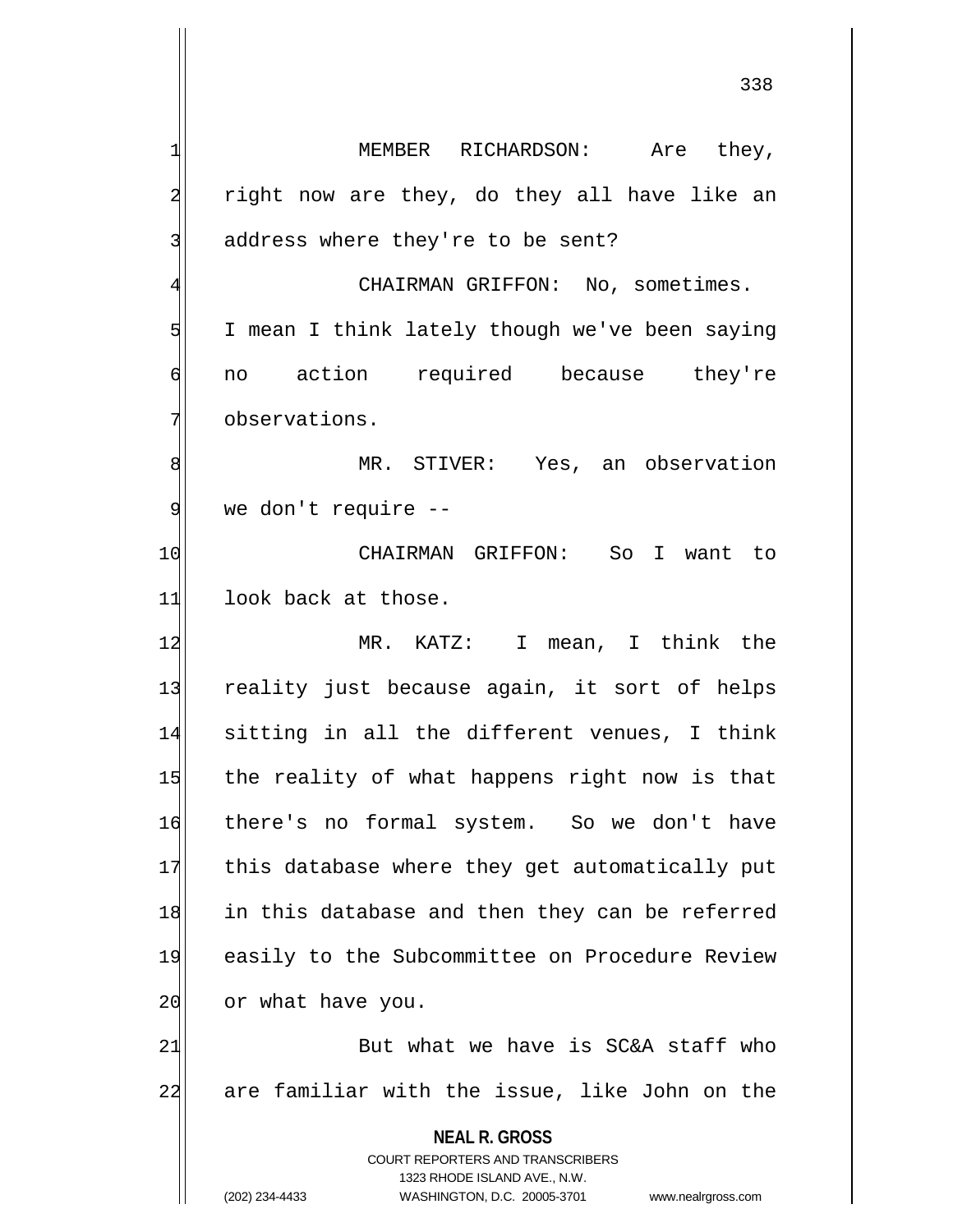339

 $1$  phone here. He's familiar with the issue from 2 one venue and he brings it to the other venue. 3 So we have a lot of that that's happened in 4 this program, a ton of it I would say that's 5 happened.

6 So I'm not, I don't think we have 7 a program so far that's sort of completely 8 defective on this at all. I think a lot of it 9 has happened. But it'd be good to develop a 10 more formalized and sort of gap free system so  $11$  that this, we know this happens.

12 CHAIRMAN GRIFFON: But also even 13 though we know it's happening we don't 14 necessarily know the current status on some of 15 these.

16 MR. KATZ: Yes and we can't, yes.

17 | CHAIRMAN GRIFFON: You can't just 18 pull it up quickly, right.

19 MR. FARVER: We could do away with 20 observations and turn them into findings. But  $21$  the problem would be that they don't always 22 fit under one of our categories.

**NEAL R. GROSS**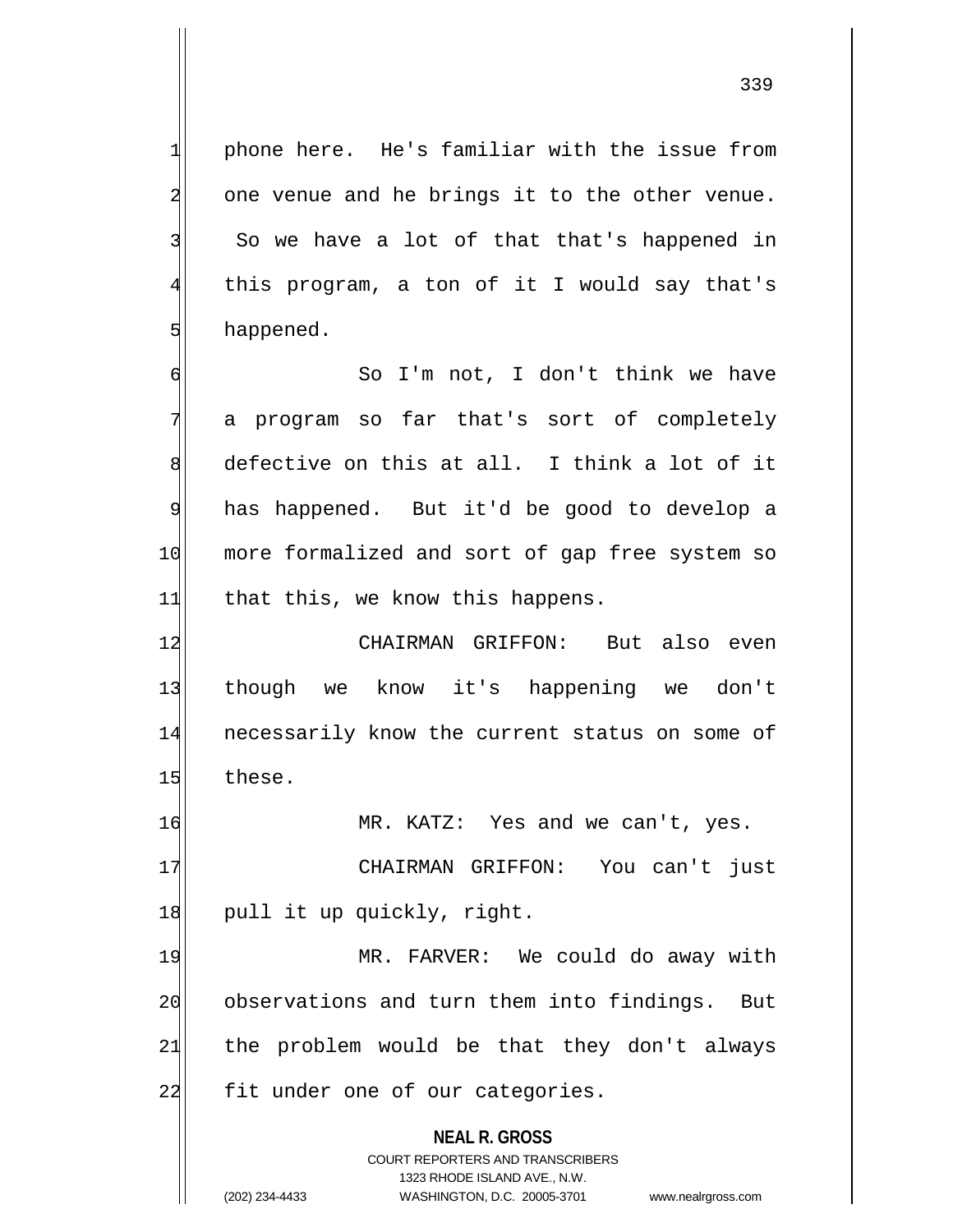**NEAL R. GROSS** COURT REPORTERS AND TRANSCRIBERS 1323 RHODE ISLAND AVE., N.W. (202) 234-4433 WASHINGTON, D.C. 20005-3701 www.nealrgross.com 1 MEMBER MUNN: They don't really 2 rise to the level of a finding. And they 3 aren't something that we need to see as being 4 pursued and "resolved." It's just an 5 observation. 6 MR. FARVER: I'm looking at a  $7$  couple here to try to get an idea of what they 8 are. 9 | CHAIRMAN GRIFFON: Yes, give me an 10 idea. 11 MR. FARVER: This is one where we 12 point out that one of the tables in the TBD, 13 the headers, they're the wrong time periods. 14 You know, it goes from let's see, pre-1970, 15 you know, before 1970 to post-1970. 16 CHAIRMAN GRIFFON: Neutron dose. 17 MR. FARVER: Should that be pre-18 <sup>70</sup>, post-'71 or, so we do point out things 19 that we come across different things in 20 documentation. I remember this one, I forget  $21$  the document it was in, there were two tables  $22$  in there with the same number.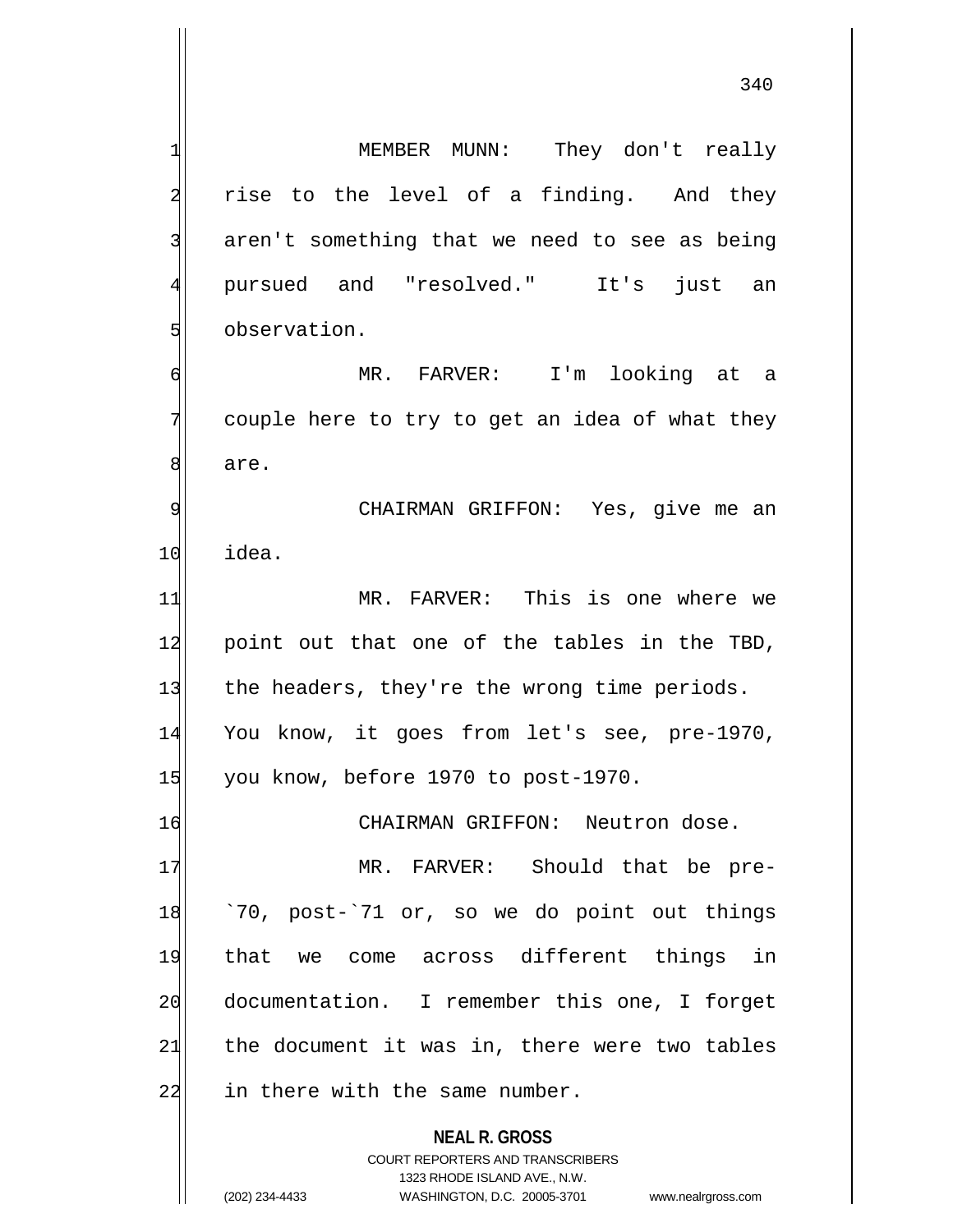**NEAL R. GROSS** COURT REPORTERS AND TRANSCRIBERS 1323 RHODE ISLAND AVE., N.W. (202) 234-4433 WASHINGTON, D.C. 20005-3701 www.nealrgross.com 1 So it gets confusing when you try 2 to refer to a table when there's two tables 3 With the same numbers in them. So we'll point 4 things out like that even though we can find  $5$  the actual value they used because we can 6 search both tables. 7 CHAIRMAN GRIFFON: Now see those  $8$  aren't the overarching  $-$ 9 MR. STIVER: Yes, those are kind 10 of niggling little details. 11 MEMBER RICHARDSON: Although those 12 are all observations which do have an address 13 to which they could be sent and corrected, and 14 acted upon very easily. And we probably 15 should do that because it's, you use your 16 energy to observe it and it should, we just  $17$  sat on it. 18 MR. STIVER: Yes, there should be 19 some outcome. 20 MEMBER MUNN: There usually are. 21 CHAIRMAN GRIFFON: Yes, I think we 22 usually say refer to Site Profile, but how

<sup>341</sup>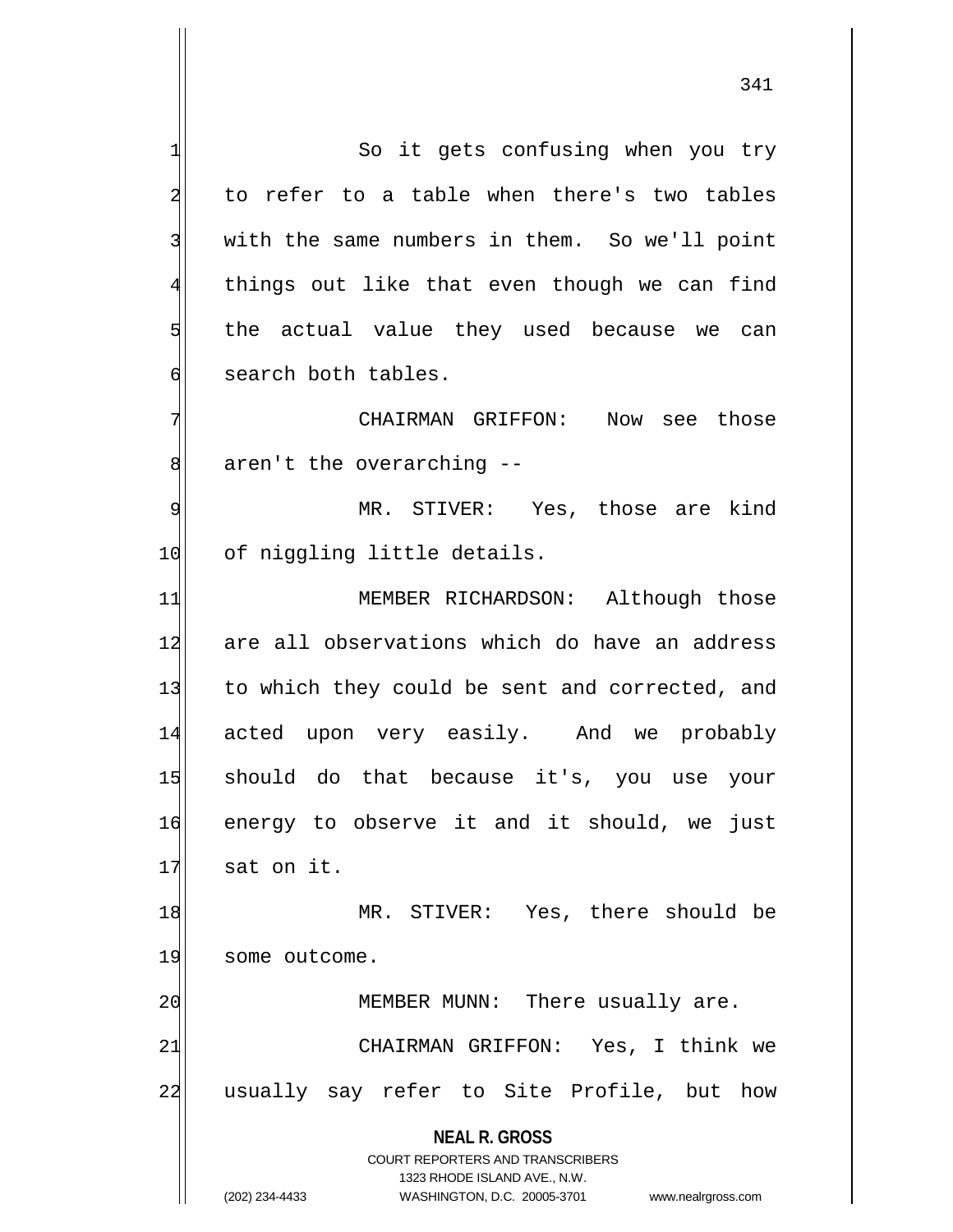**NEAL R. GROSS** COURT REPORTERS AND TRANSCRIBERS 1323 RHODE ISLAND AVE., N.W.  $1$  well that's linked and how, yes, the database  $2 \vert$  --3 MR. STIVER: Once we have so there  $4$  may be some place  $-$ -5 CHAIRMAN GRIFFON: But I'm 6 thinking more of the broader ones. Early on I 7 know at least those broader issues were 8 recorded as findings. And I think part of the 9 reason that we stopped doing that was it was 10 showing up in every case and this is kind of - $11$ 12 MR. STIVER: There was a 13 replication. 14 CHAIRMAN GRIFFON: Yes, right. 15 MR. STIVER: There's so many 16 replications you're going be showing these  $17$  same types of things that we can't resolve. 18 CHAIRMAN GRIFFON: Although we 19 have a fair amount. 20 MR. FARVER: That was another 21 reason for making a new observation because it 22 was already being tracked.

(202) 234-4433 WASHINGTON, D.C. 20005-3701 www.nealrgross.com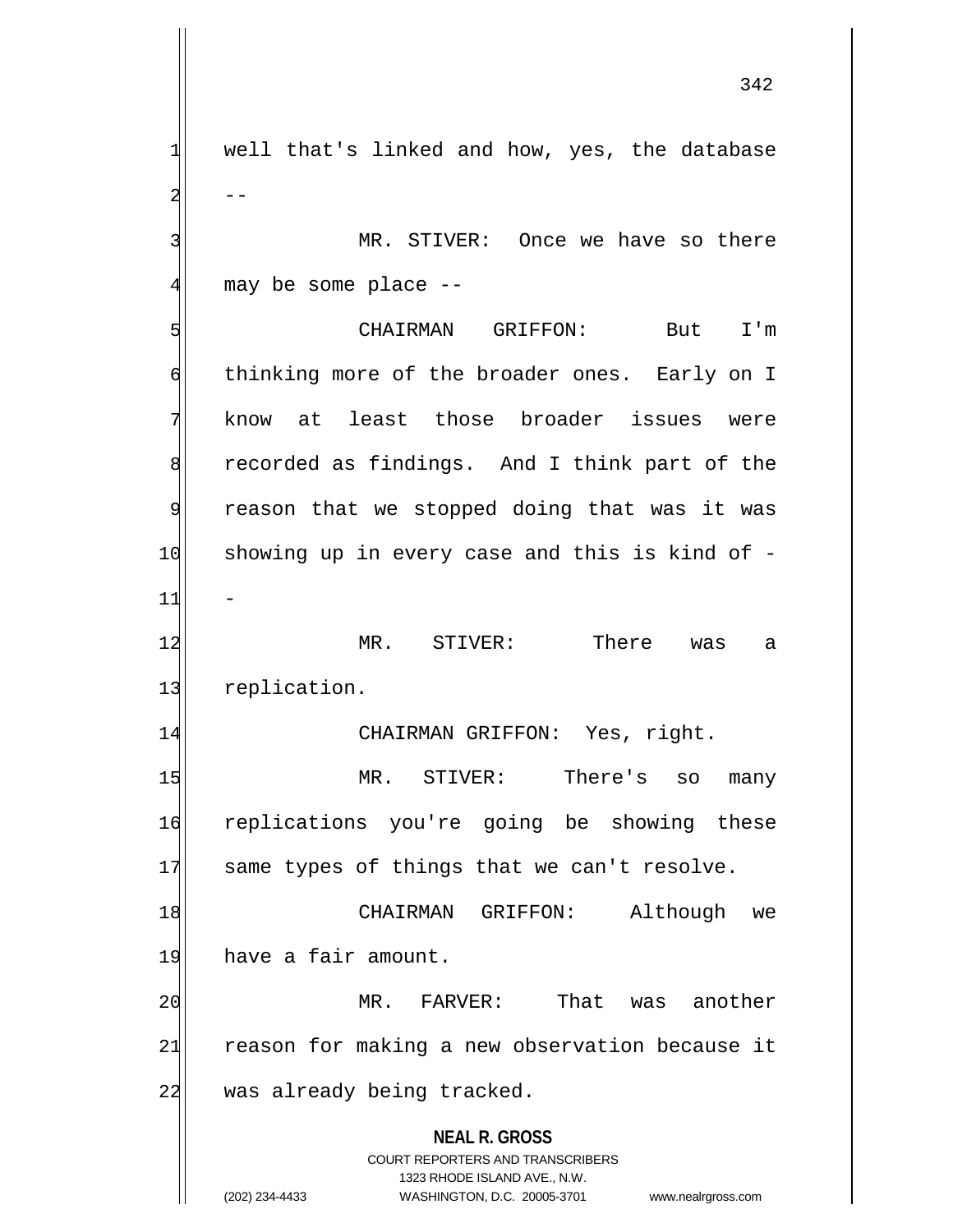**NEAL R. GROSS** COURT REPORTERS AND TRANSCRIBERS 1323 RHODE ISLAND AVE., N.W. (202) 234-4433 WASHINGTON, D.C. 20005-3701 www.nealrgross.com 1 MR. KATZ: I mean an observation 2 does sound kind of innocuous. You could call 3 them by where they fit, potential procedure 4 issue, potential TBD issue. I mean that's 5 5 5 1 not, I mean that's what they are and then you 6 know it's there. And that's, and you also 7 know sort of who's supposed to be addressing  $8$  it. 9 MR. STIVER: Yes, we're going to 10 take these more seriously then give them a  $11$  more  $-$ 12 MR. KATZ: It's just potential. 13 It doesn't mean it is. It has to be explored. 14 MR. FARVER: We use whatever title 15 you want. 16 MR. KATZ: Right. So when you 17 were asking about title. You were saying  $18$  should we be calling these findings and I'm -19 20 MR. FARVER: No, I'm saying we  $21$  could elevate them to a level of a finding. 22 MR. KATZ: Well I'm saying, you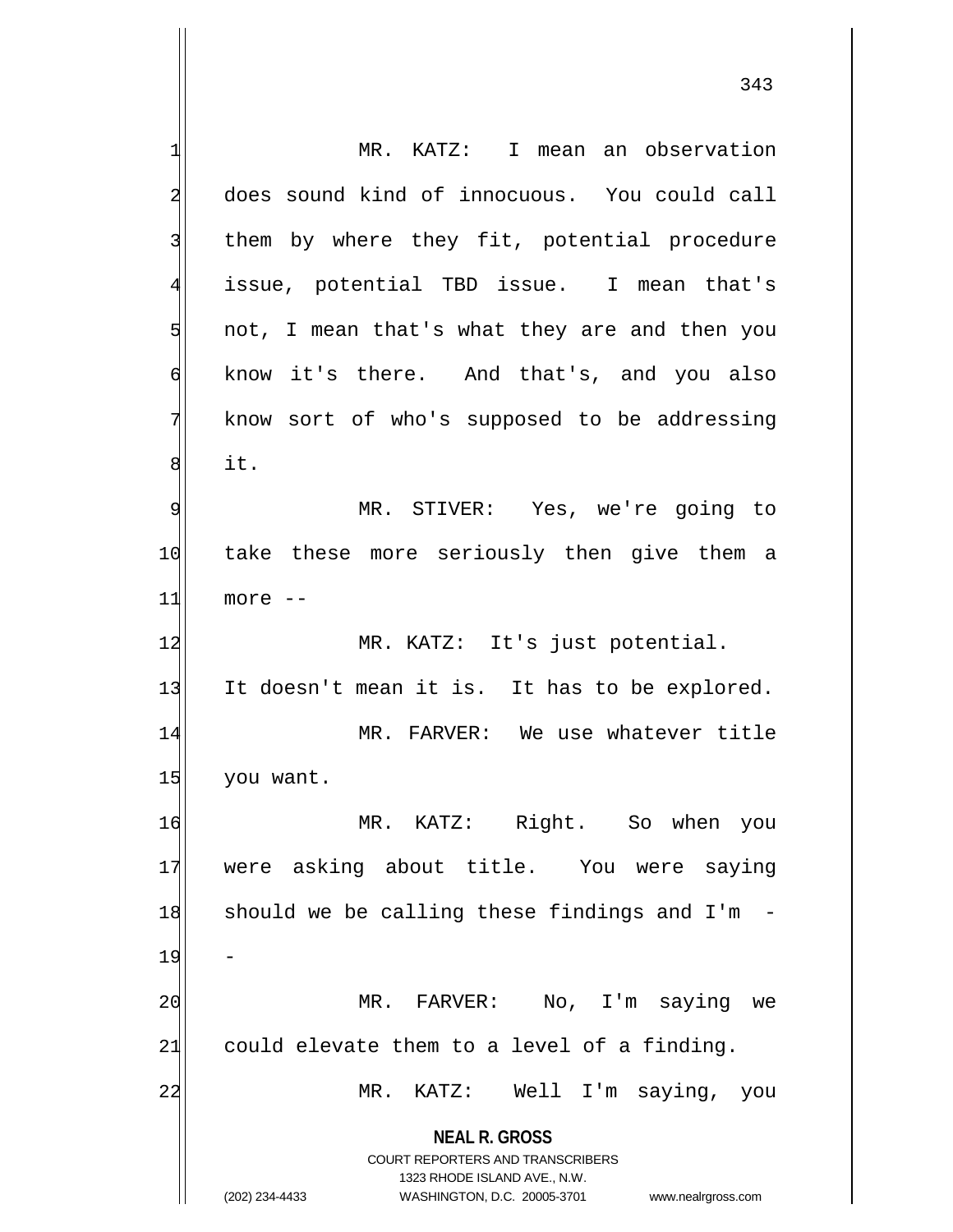**NEAL R. GROSS** COURT REPORTERS AND TRANSCRIBERS 1323 RHODE ISLAND AVE., N.W. (202) 234-4433 WASHINGTON, D.C. 20005-3701 www.nealrgross.com  $1$  can call them a potential procedure issue, 2 potential TBD issue. 3 MR. FARVER: We could call them an 4 observation. I mean the --5 (Simultaneous speaking.) 6 MEMBER RICHARDSON: You're saying 7 that findings have actions that need to be 8 baken --9 MR. FARVER: Correct. 10 MEMBER RICHARDSON: And 11 historically the way that we've handled 12 observations is just to wave them goodbye. 13 MR. FARVER: Correct. If you want 14 to call them a potential TBD issue you're 15 going to have to have some consequences and 16 some tracking of that. 17 MR. KATZ: Yes, but I think it's 18 implicit. It's potential TBD issues, so then 19 there's a group that deals with that TBD. The 20 same thing with Procedures we have a group 21 that deals with Procedures. 22 MR. FARVER: You would have to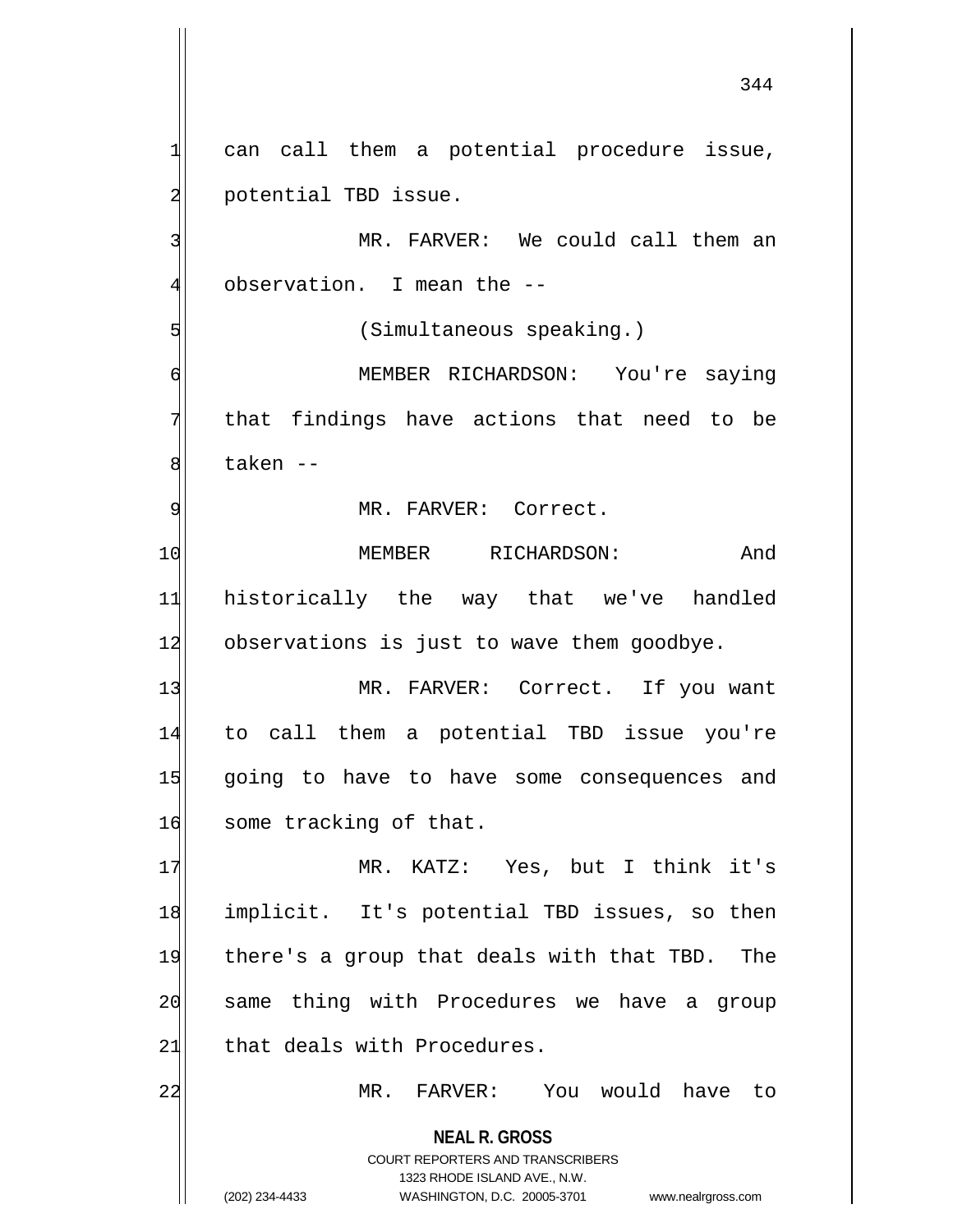**NEAL R. GROSS** COURT REPORTERS AND TRANSCRIBERS 1323 RHODE ISLAND AVE., N.W.  $1$  assign it a, some kind of number, some kind of 2 identifier, so, okay which is basically 3 | tracking it like you would a finding. But 4 you're not calling it a finding. 5 MR. KATZ: Right and that will fit 6 very nicely with the system that Stu was 7 describing that we have and Wanda that we 8 have, the Board's review system. 9 MS. BEHLING: Would it make sense  $10$  to call, this is Kathy, to call these  $-$ 11 findings, or no, maybe we'll stick with 12 observations. 13 MEMBER MUNN: We were very clear 14 at the outset what a finding was. A finding 15 was a defect of some sort that affected our 16 job which is to do dose recalculations and to 17 compensate people large sums of money if they 18 had reached a certain level. That's what a 19 finding was. 20 and anything that did not reach  $21$  that level of specificity was not a finding. 22 If we were observing that a table had an

(202) 234-4433 WASHINGTON, D.C. 20005-3701 www.nealrgross.com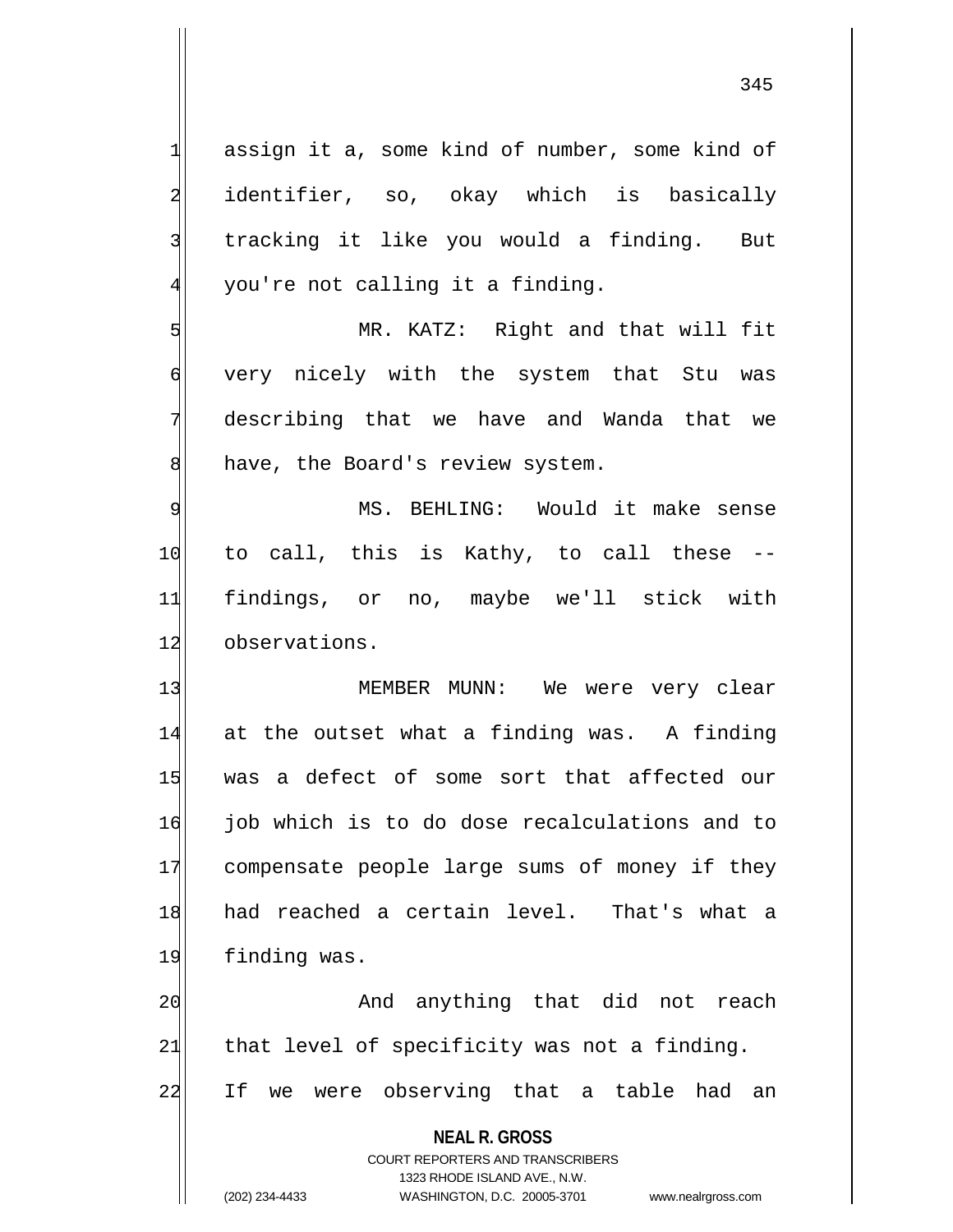incorrect heading on it, if we were commenting that this job is a better job than was done in the preceding review, those are observations. And they're, some of them should have an 5 s action of some sort. Others really don't 6 6 require an action.

7 They are certainly not a technical 8 issue that affects the compensation that is 9 the major concern and the major focus of the 10 entire Board. I think it would be a mistake 11 for us to begin to elevate them to anything 12 other than an item which probably should be 13 corrected and needs to be tracked until it's 14 fixed because it's not affecting the 15 compensation issues which are our primary 16 concern.

17 DR. MAURO: Wanda, this is John. 18 I'd like to just, I agree with what you just 19 said but there's -- it turns out that when we 20 do our scoring in that Table 2, in our DR 21 reviews, whenever we do have a finding and 22 let's say and usually it has to do with a

> **NEAL R. GROSS** COURT REPORTERS AND TRANSCRIBERS 1323 RHODE ISLAND AVE., N.W. (202) 234-4433 WASHINGTON, D.C. 20005-3701 www.nealrgross.com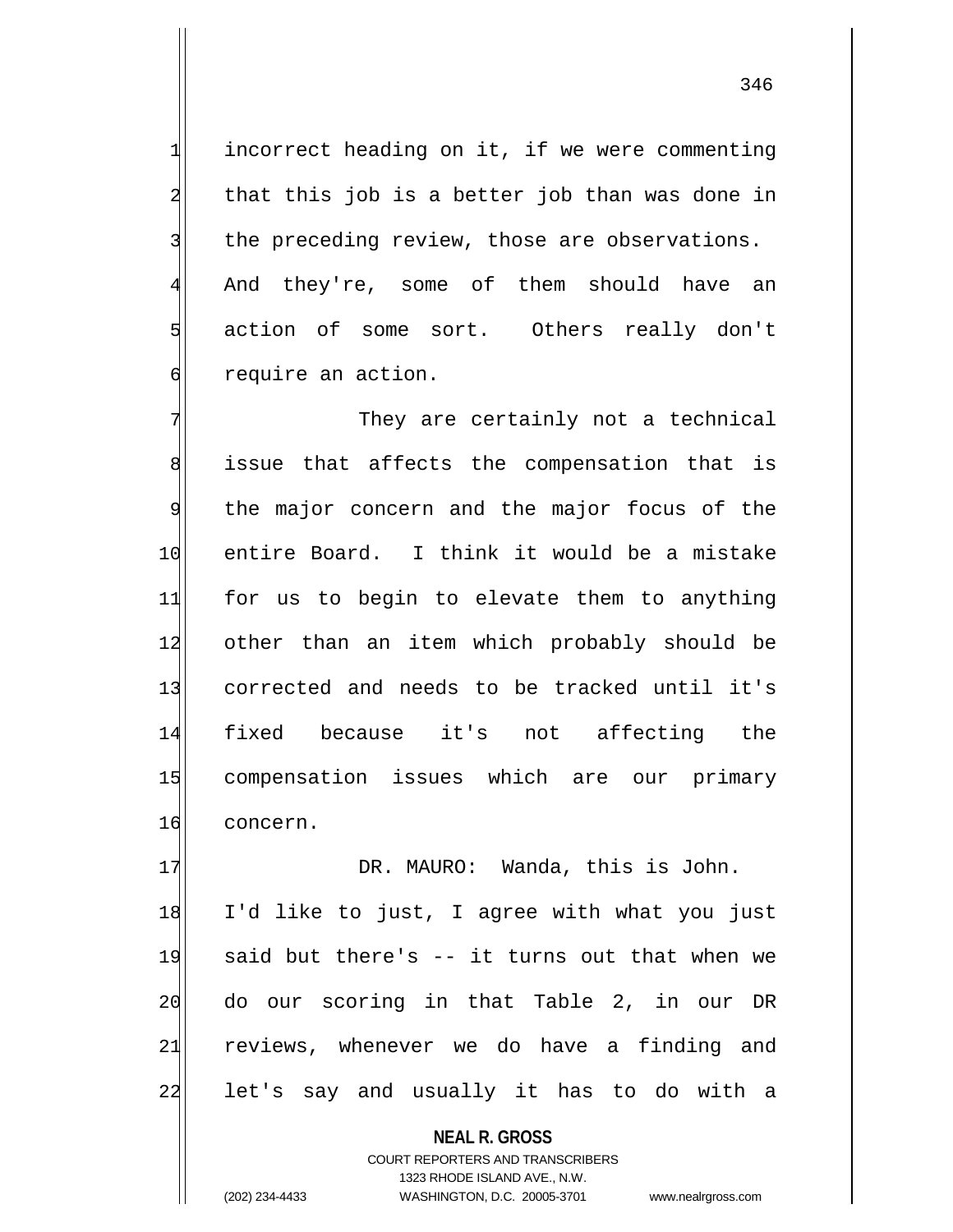1 quality issue. I mean, that's why it makes it 2 into the table.

3 and we usually give it a low, 4 medium or high. And there is a certain degree  $5$  of judgment made. And usually something  $\phi$  becomes high if, for one of two reasons. One,  $7$  it could actually profoundly affect the dose 8 outcome and perhaps the compensation decision. 9 That's always gets a high.

10 But also it gets a high if we feel 11 that this is something that is fundamental and 12 that could impact many cases. So it may turn 13 out that we have, you know, there's ambiguity 14 in a guideline where judgment has been made or 15 judgment is being made by the DR person.

16 And he's been given that 17 flexibility because no Site Profile is that 18 prescriptive, it will never be that 19 prescriptive. There's always going to be a 20 certain degree of judgment. There's no  $21$  escaping that.

22 But the judgment, in our opinion,

**NEAL R. GROSS** COURT REPORTERS AND TRANSCRIBERS 1323 RHODE ISLAND AVE., N.W. (202) 234-4433 WASHINGTON, D.C. 20005-3701 www.nealrgross.com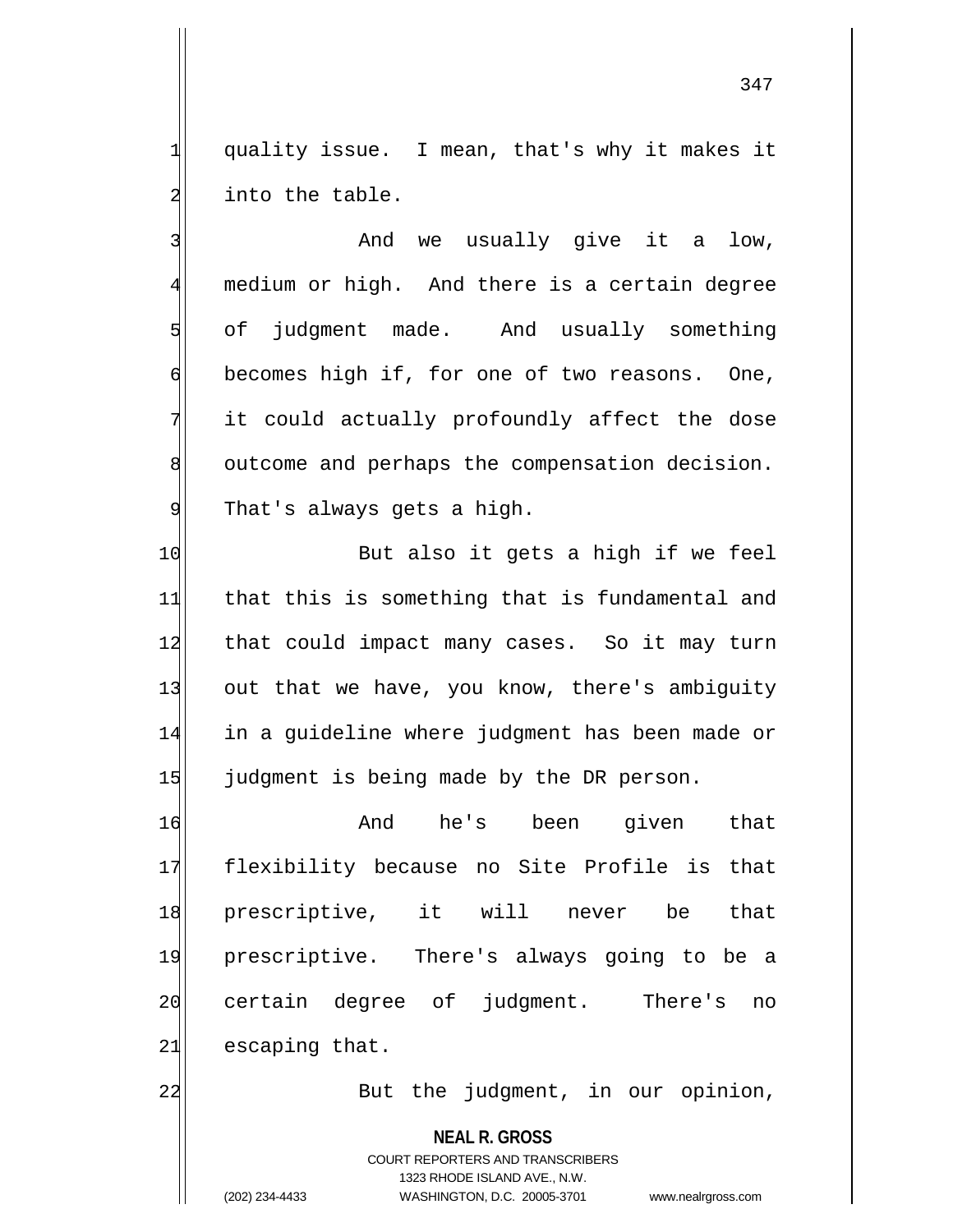$1$  is so fundamental that it could affect many 2 cases. And maybe it doesn't have a big affect 3 on the compensation decision for this case.  $4$  But it could have an affect on those kinds of  $5$  judgments; we give them a high score. So I 6 mean, at least I do.

7 | So I would say that, I don't know 8 if anyone agrees with that. But the judgment  $9$  that we make, SC&A makes on why we think 10 something is high, and of course we have a 11 chance to talk to you folks about it during 12 the one on ones. So we do have a pre-13 screening process where we go low, medium or 14 high based on the one-on-one conversations we 15 have with you.

16 MEMBER MUNN: And I don't think 17 you're getting any push back on that position, 18 John. I don't think so at all. I'm just 19 saying that, in my personal opinion, the 20 established criterion that we had for 21 identifying the difference between a finding 22 and an observation was a valid one. That was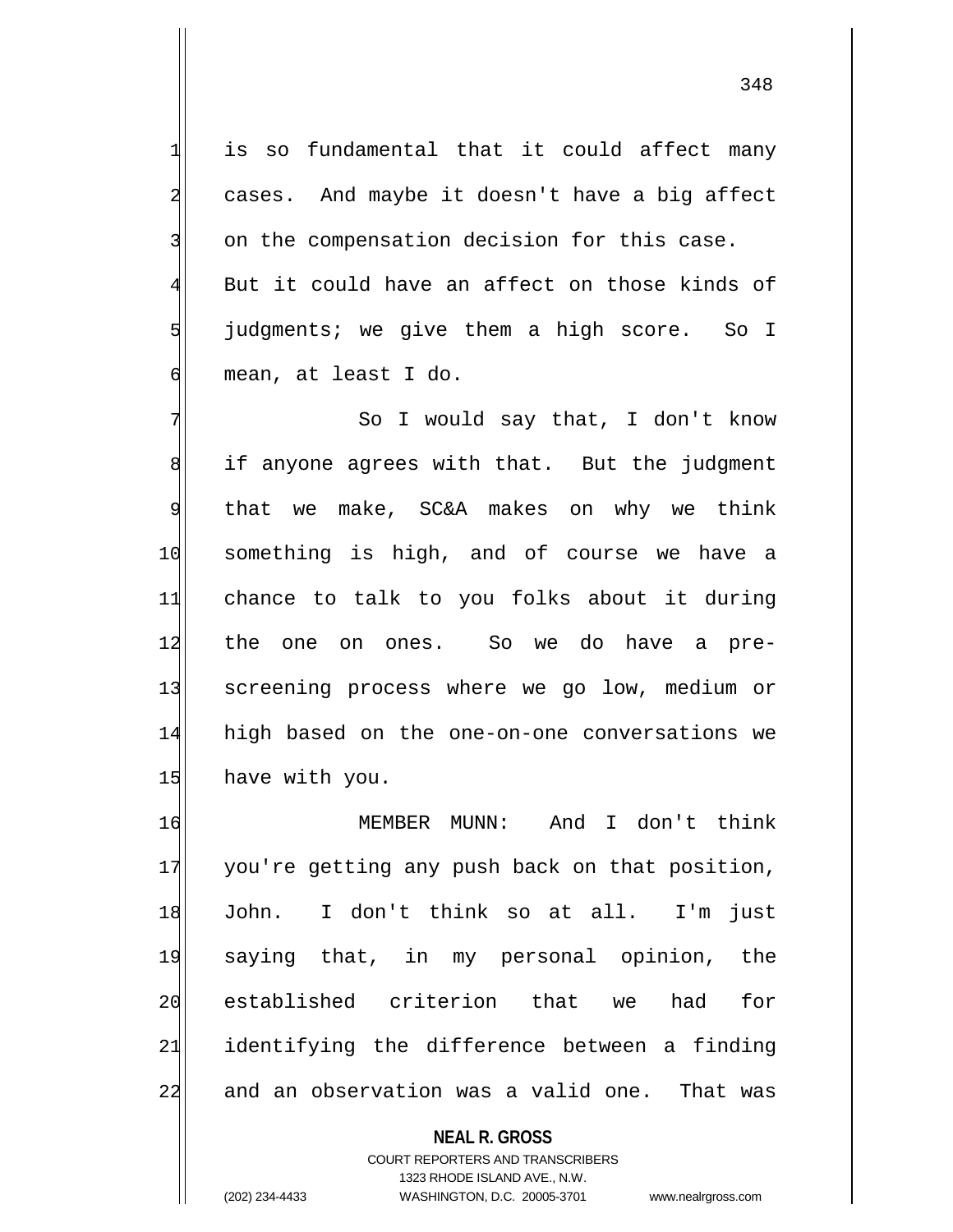1| my only point. I don't see raising 2 observations to the level of findings.

3 | CHAIRMAN GRIFFON: Well if the two 4 examples I heard, you know, from Doug, I will  $5$  agree with that. I mean, because those, you 6 know, changes on and I think in those 7 instances, I may be wrong, but I think the 8 tables are wrong in the TBD, but in fact the 9 workbook had, was doing the calculation 10 correctly. You know, it didn't really affect  $11$  the reconstruction at all. I agree, that's an 12 observation.

13 Nonetheless, it should be captured 14 by NIOSH and fixed, you know, for the next 15 revision of the profile. On the other hand, 16 if you have observations that are sort of 17 these broader issues, as John was saying 18 earlier, and I don't have an example in my 19 mind. But if there was something that was 20 more of a scientific question but they sort of  $21$  knew it was being handled on the, I guess  $-$ 

22 MR. STIVER: What if you came

**NEAL R. GROSS** COURT REPORTERS AND TRANSCRIBERS

1323 RHODE ISLAND AVE., N.W.

(202) 234-4433 WASHINGTON, D.C. 20005-3701 www.nealrgross.com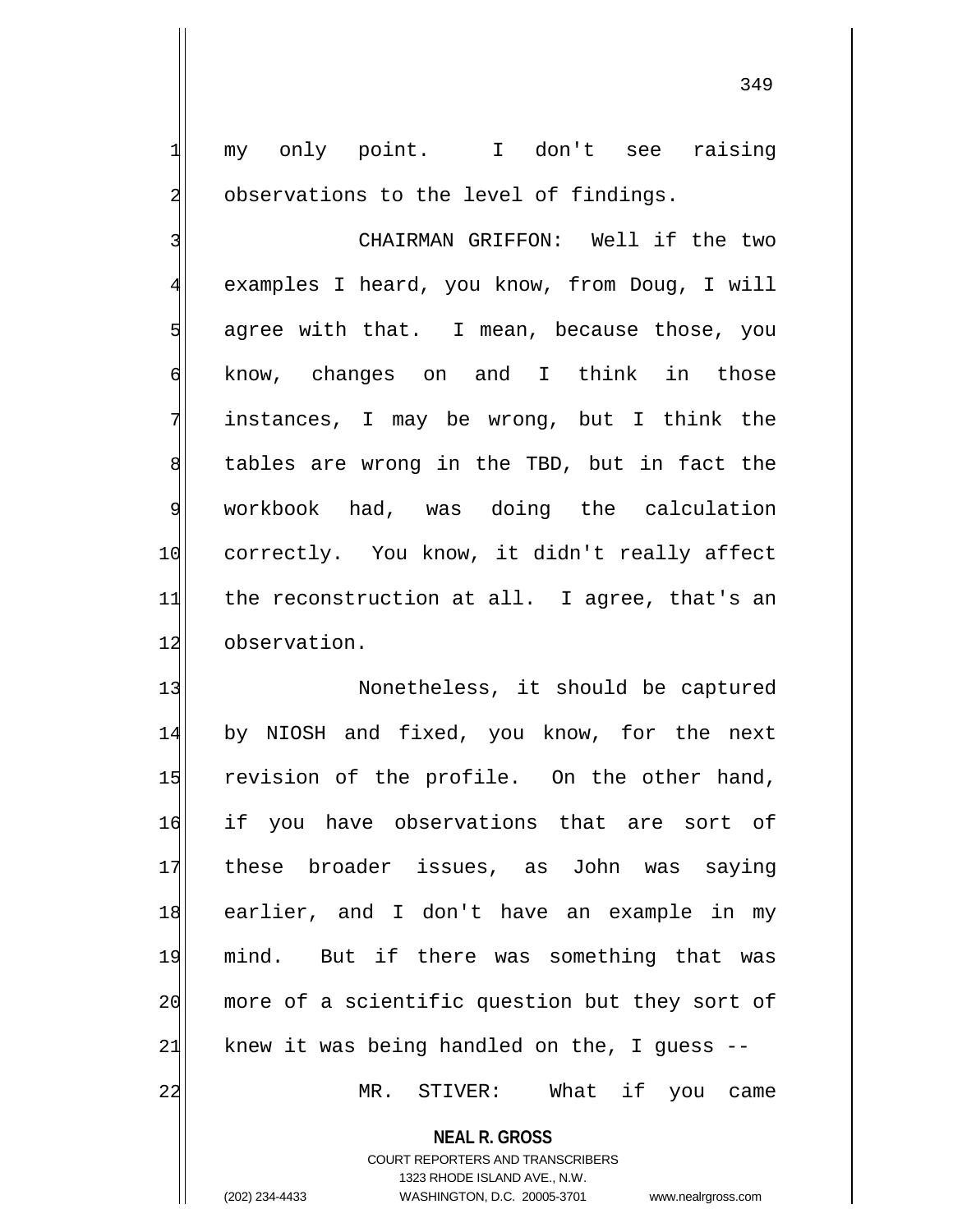across something that was, had broad 2 implications but wasn't necessarily rigidly defined as a finding, per se because it was kind of outside the scope of what the TBD had **5** prescribed?

6 So something that would be in the 7 Site Profile environment would be considered a 8 finding, it just so happened that the dose 9 reconstructor was the first one to notice it 10 during the review. Right now it would be --

11 (Simultaneous speaking.)

12 MR. STIVER: There's a few 13 different categories of observations that say 14 what they are.

15 DR. MAURO: I've got the biggest 16 one for you. The biggest one is the judgment 17 on whether we use 50th percentile full 18 distribution, when to use the 95th percentile. 19 I run into that and that's a judgment call. 20 CHAIRMAN GRIFFON: Is that listed  $21$  as an observation though in your previous  $-$ 22 DR. MAURO: That, the person, the

> **NEAL R. GROSS** COURT REPORTERS AND TRANSCRIBERS

> > 1323 RHODE ISLAND AVE., N.W.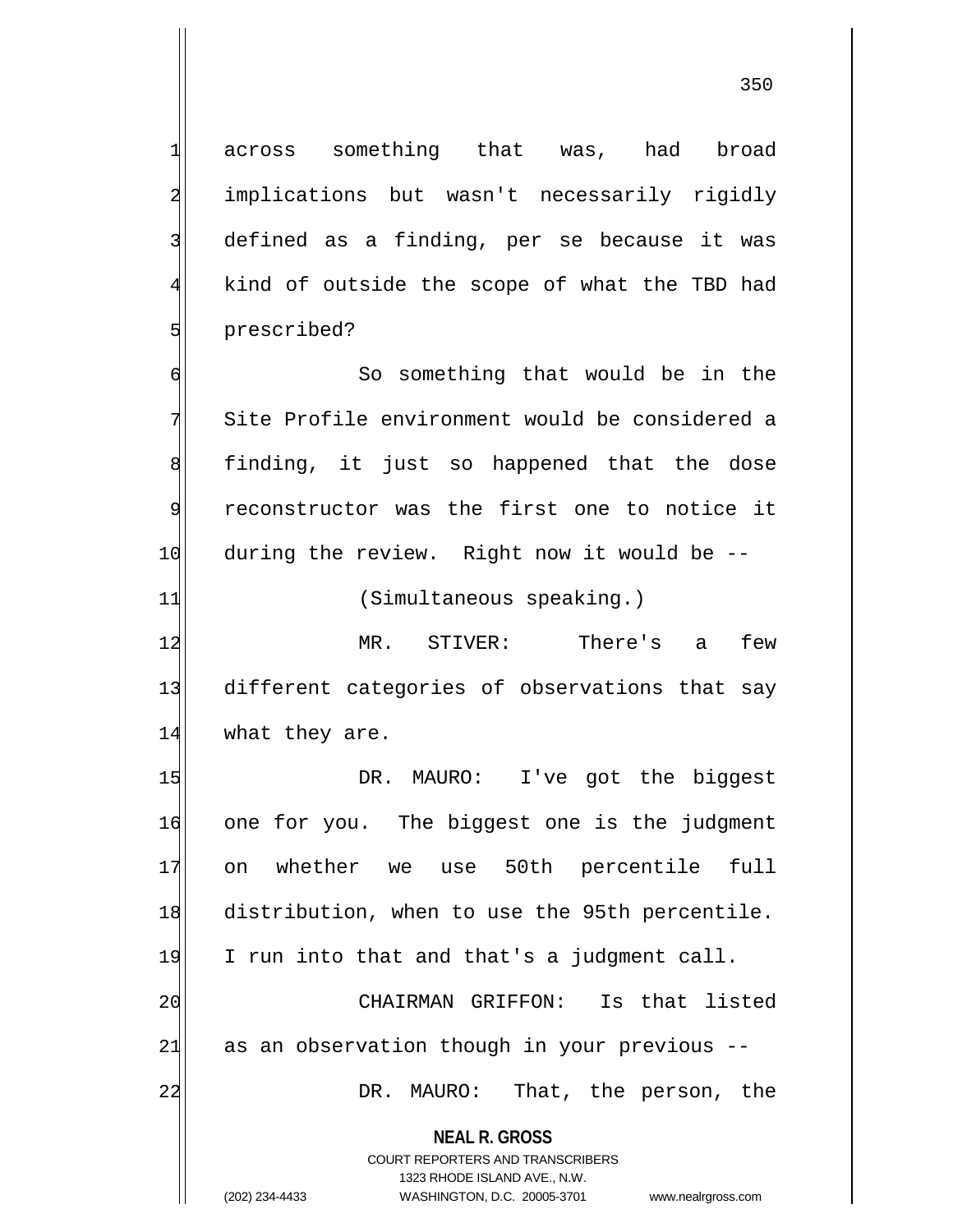$1$  way it goes right now, that would be a finding 2 that is in Section 1.3 on the Site Profile 3 because what happens is the Site Profile 4 leaves, and the procedures. And not only in 5 sl the Site Profile, but it's also in the 6 procedure, I forget which, 60, I forget which 7 | OTIB it is.

8 8 But what happens there is the, 9 rightly so, stay with me for a minute, rightly 10 so that discretion is left up to the dose 11 reconstructor, that is should I give this 12 person the full distribution or should I give 13 them the 95th percentile? And that I keep 14 running into that and the place that I very 15 often find myself on one side, and let's say 16 NIOSH on the other side, is a judgment call.

17 and that judgment has to be made 18 by the DR. And therein lies what I would 19 consider to be something that right now is, 20 goes toward, you know, you would argue, well 21 is that something you put a score into people 22 or is that an observation? In my opinion,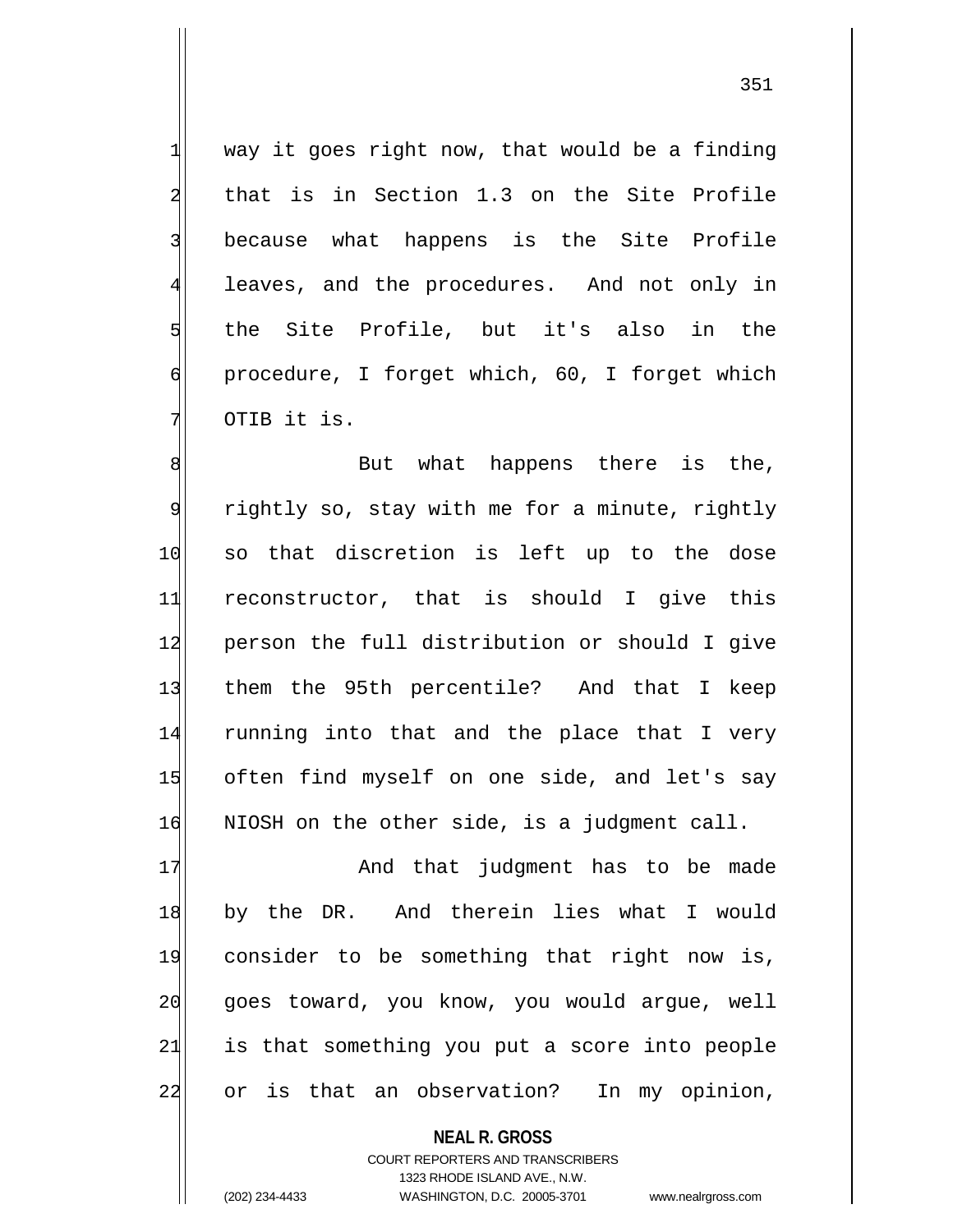$1$  that's so important we can't just leave that,  $2$  we're not going to worry about that right now.

3 I mean that goes to the heart of 4 the dose reconstruction and how those 5 judgments are being made. So to call it an 6 observation when it has such a profound 7 implication, maybe not for this case that 8 you're doing right now because it wouldn't 9 change anything. Very often it doesn't change 10 anything because the guy may be down at a 25 11 percent PoC.

12 But the very idea that there is 13 this ambiguity and the judgment that's being 14 made is do we go with the 50 percentile or do 15 we go with the 95 percentile. That just keeps 16 coming back time and again. And the question 17 is, I think when that comes up as an issue on 18 a real case it's imperative that it be fed 19 back to the Site Profile folks or to Wanda 20 with the Procedures Subcommittee that we got 21 to work this out.

## 22 CHAIRMAN GRIFFON: John --

**NEAL R. GROSS**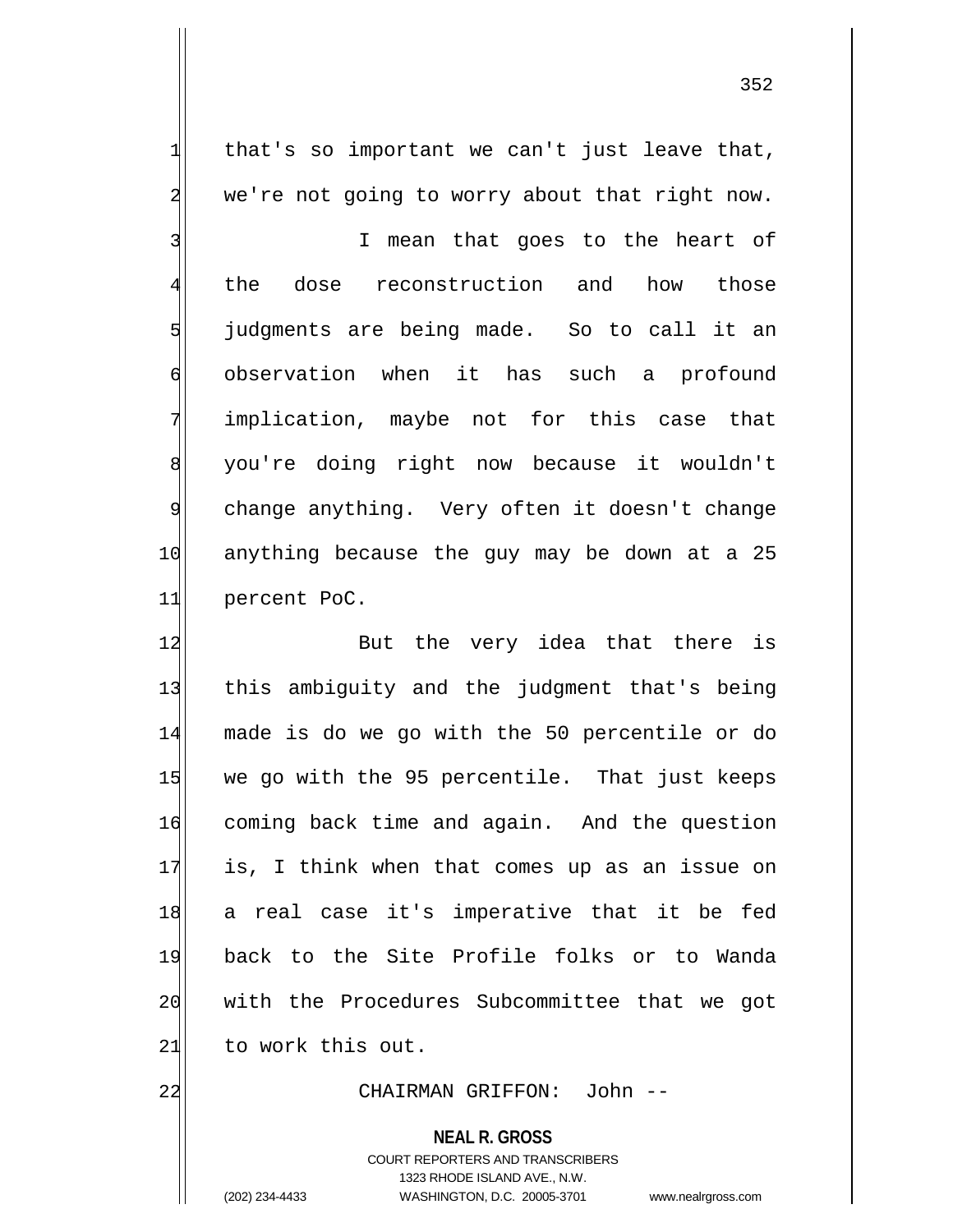1 DR. MAURO: Because it's essential 2 to every one of the DRs.

3 CHAIRMAN GRIFFON: I think we're 4 in agreement, John. The one thing I'll note 5 also in the first five sets that we did in  $\mathfrak{h}$  that final report, at the end of it we had, 7 John spoke to the case ranking. But I also 8 added in the column for, I forget what we 9 called it, but the broader ranking or the, and 10 I guess this was the question that John just 11 raised that this here's a judgment that likely 12 has no impact on this case.

13 But it was a pretty big issue for 14 the whole site. How are they going to deal 15 with the 50th versus 95th. So we might have a 16 low site -- low case ranking, you know, higher 17 overall ranking because it had, you know, it 18 didn't impact this case but it had potential 19 to impact others. And that was the idea. So 20 I think those, yes, I agree with you, John. 21 That should be a finding, that shouldn't be an 22 observation.

**NEAL R. GROSS**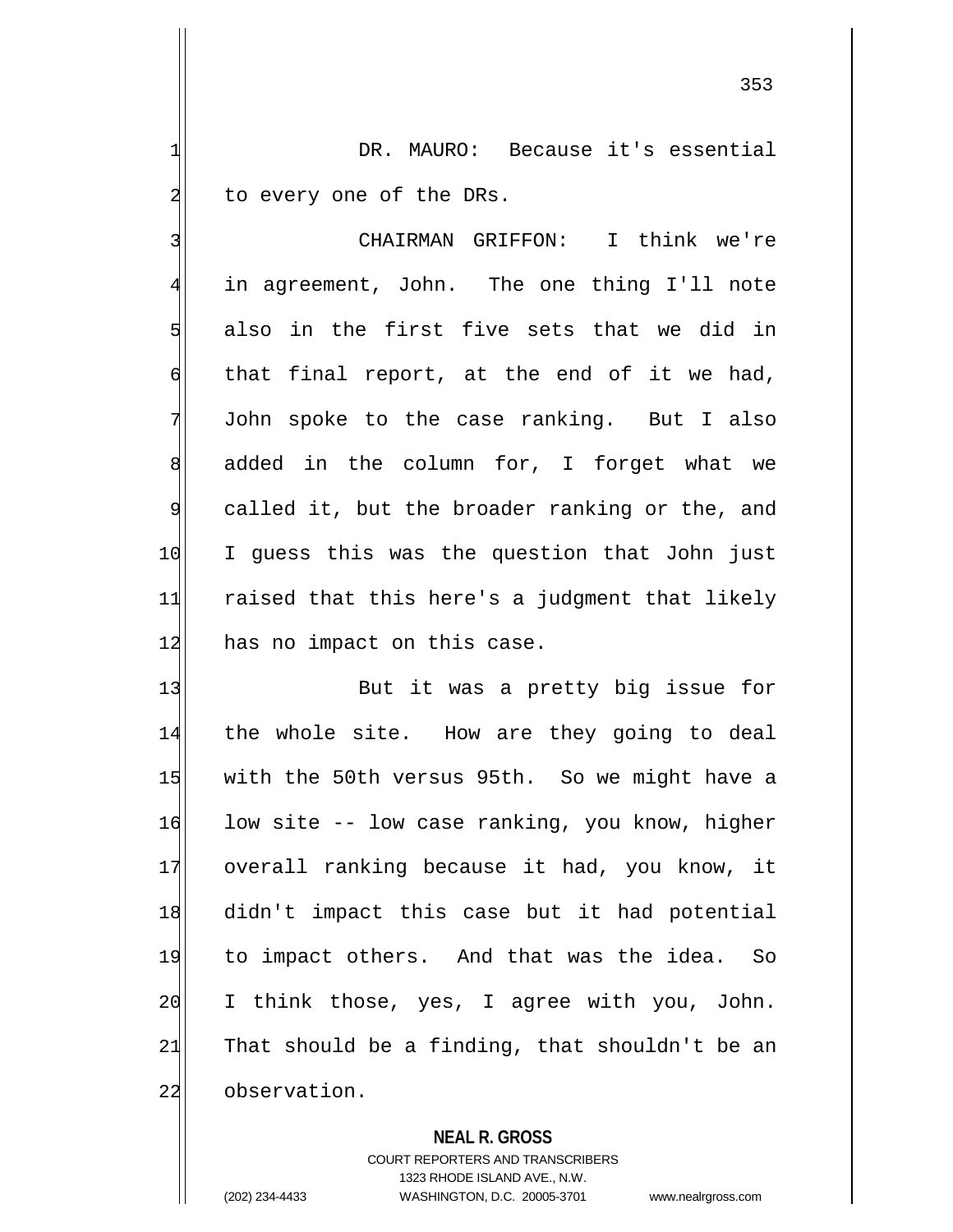354

1 MR. FARVER: Right and the other one that should be  $-$  CHAIRMAN GRIFFON: Maybe the disposition is to go to the Site Profile, it's

 $5$  being  $-$ 6 MR. STIVER: Certainly it should

 $7$  be a finding. It needs to be a disposition  $8$  and tracked in the appropriate  $-$ -

## 9 | CHAIRMAN GRIFFON: Right.

10 MR. FARVER: Also if you're 11 looking at the percentile and you disagree 12 with what NIOSH did because of something you 13 read in the CATI or job description and you 14 feel it was one way or the other different. 15 You know, it was a secretary -- maybe 95 16 percent and maybe failed should be 50 percent.  $17$  So that would be a finding.

18| Manuel A case where it would not be a 19 finding was if during our review of a Site 20 Profile, you know, exposure matrix we brought  $21$  up the point that, you know, we didn't like 22 their percentiles or something, you know, 50

**NEAL R. GROSS**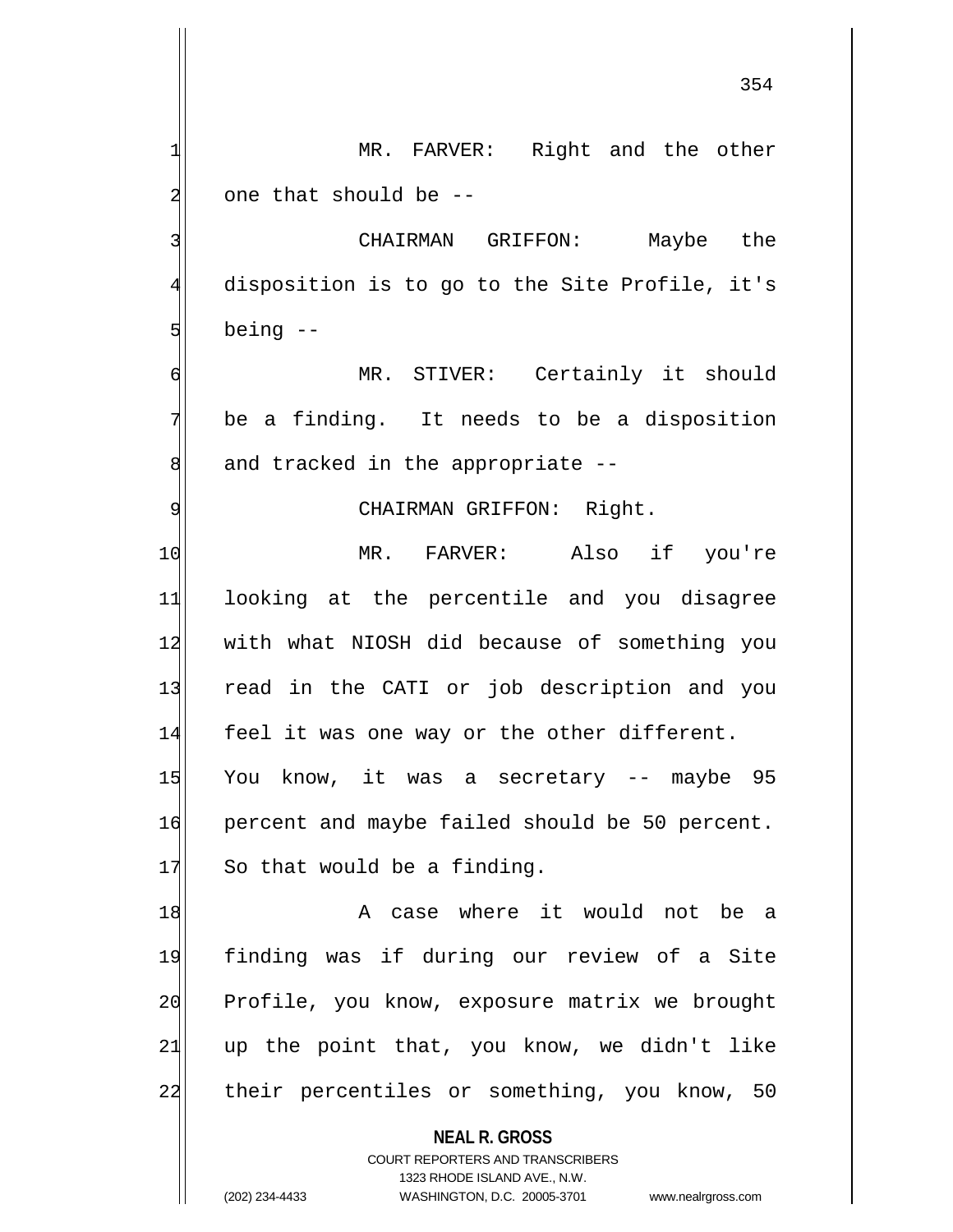1 to 95 and we thought it was ambiguous or 2 whatever, you know the grouping. Since we 3 have been identified in another report that 4 would probably either go in under 1.3 or as an 5 observation, if it had already been 6 identified. So I could see where it could go 7 in either --8 Solution Multiman GRIFFON: I would think

9 that would be in 1.3, wouldn't it? I would 10 hope.

11 MR. FARVER: Yes, but before 1.3 I 12 believe we were putting it in observations. 13 Just an honest judgment.

14 CHAIRMAN GRIFFON: And I think 15 we're all saying similar things here. I mean 16 the idea is just not to, you know, narrow the 17 review so much that you're just looking at 18 sort of a checklist, you're keeping an, and 19 I'm not saying that you haven't been doing 20 that. I'm just saying again that we should  $21$  reflect that in what we write as a protocol. 22 MR. STIVER: I think we definitely

**NEAL R. GROSS** COURT REPORTERS AND TRANSCRIBERS

1323 RHODE ISLAND AVE., N.W.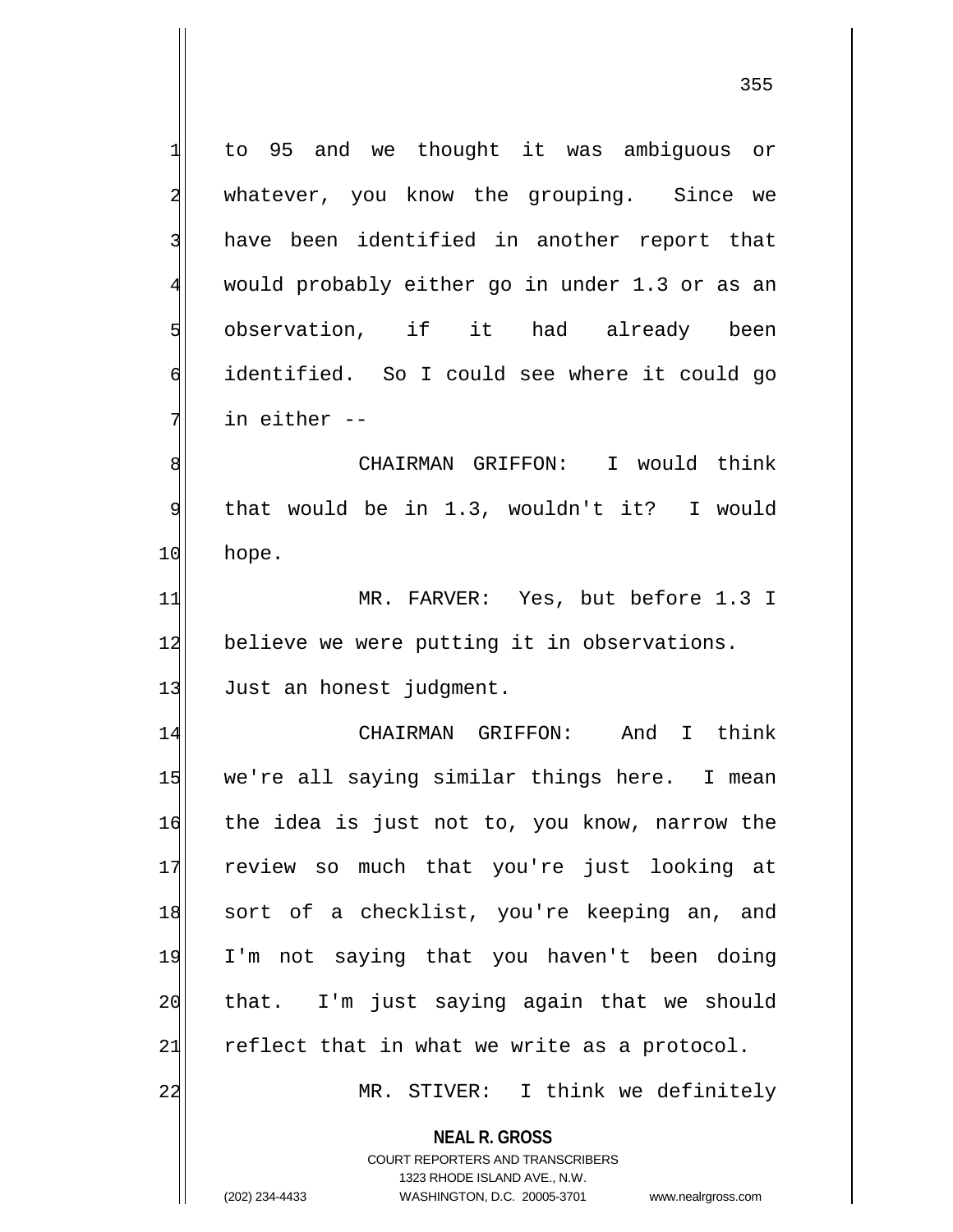$1$  need to be cognizant of those things that 2 could, you know, kind of be more site wide and 3 identify them.

4 AMERO: How would you think about, what would we do to Table 2, then? You see right now Table 2, you know, is not designed to capture those types of issues if 8 they really go back to concern about clarity in a dose reconstruction site 00 I'm sorry, a 10 Site Profile or a procedure that may or may not be active, that is, you know.

12 There may not be an active Work 13 Group, but we do have an issue. It may be an 14 issue that we've already identified and is in 15 a finding in one of our Site Profile reviews 16 or it might be a new issue. I just came 17 across one that just surfaced while I was 18 doing this. My goodness there's something 19 wrong here.

20 and it wasn't captured in the Site 21 Profile review so it's sort of like another 22 category that do you want to try to capture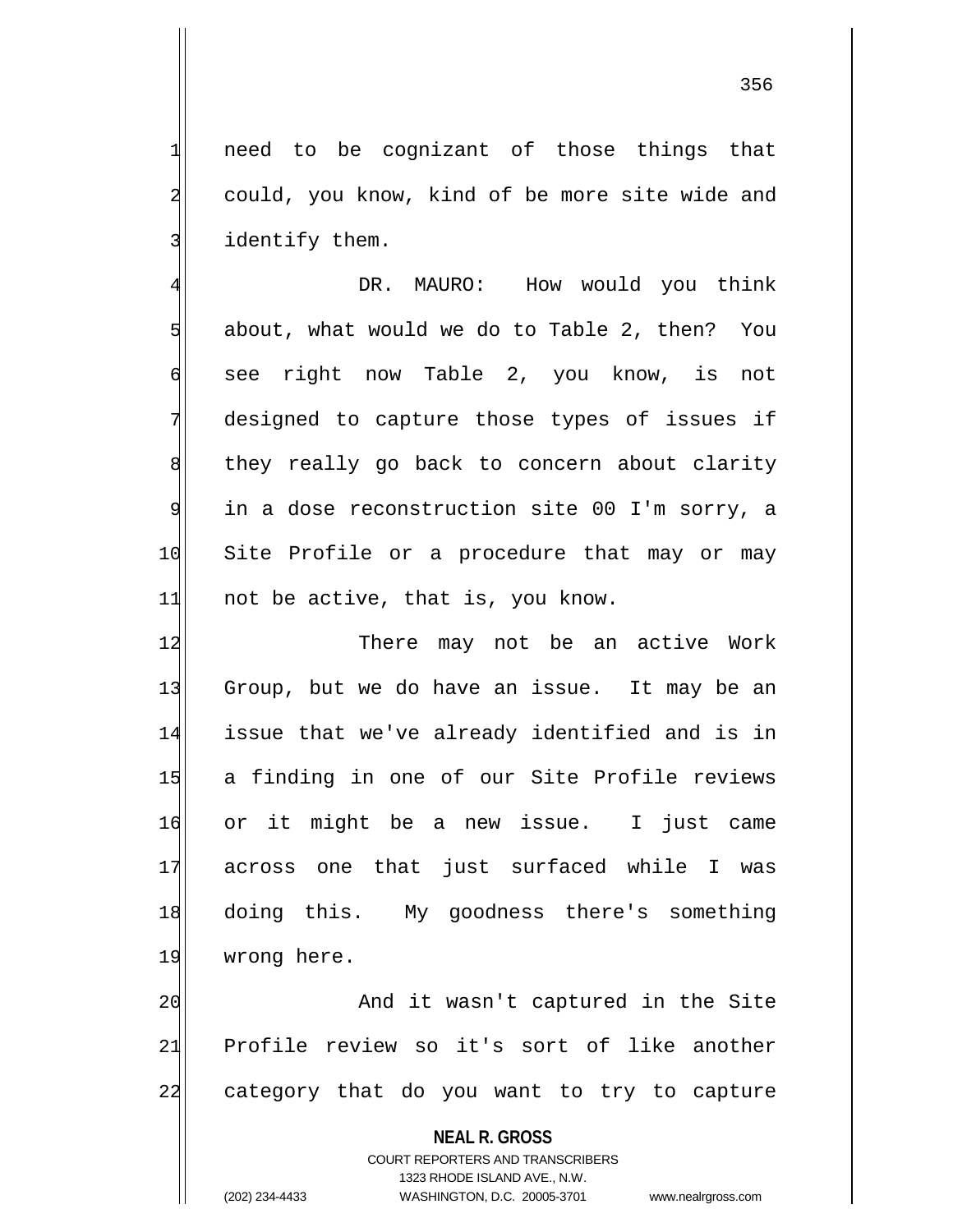**NEAL R. GROSS** COURT REPORTERS AND TRANSCRIBERS  $1$  that in the Table 2 score card, somehow? Is  $2$  that the question that's on the table? 3 MR. STIVER: Yes. I think that 4 ultimately that's where it would have to be  $5$  done. 6 MR. FARVER: What I would suggest  $7$  would be just adding a single category. You 8 know, we go up to letter H and that's our 9 totals. I would bump that down to I and make 10 letter H whatever you want to call it, 11 potential TBD issues. Group them all into one 12 category. 13 MR. STIVER: Yes or you know, 14 either way. It can be easily incorporated  $15$  into the structure that we have. 16 CHAIRMAN GRIFFON: And the TBD and 17 that TBD procedure category would also cover 18 all these things like, I'm just thinking out 19 loud, but it would cover all the workbooks and 20 all the, because they're driven by the  $21$  procedures, right, by the  $-$ 22 MR. FARVER: It would cover

1323 RHODE ISLAND AVE., N.W.

(202) 234-4433 WASHINGTON, D.C. 20005-3701 www.nealrgross.com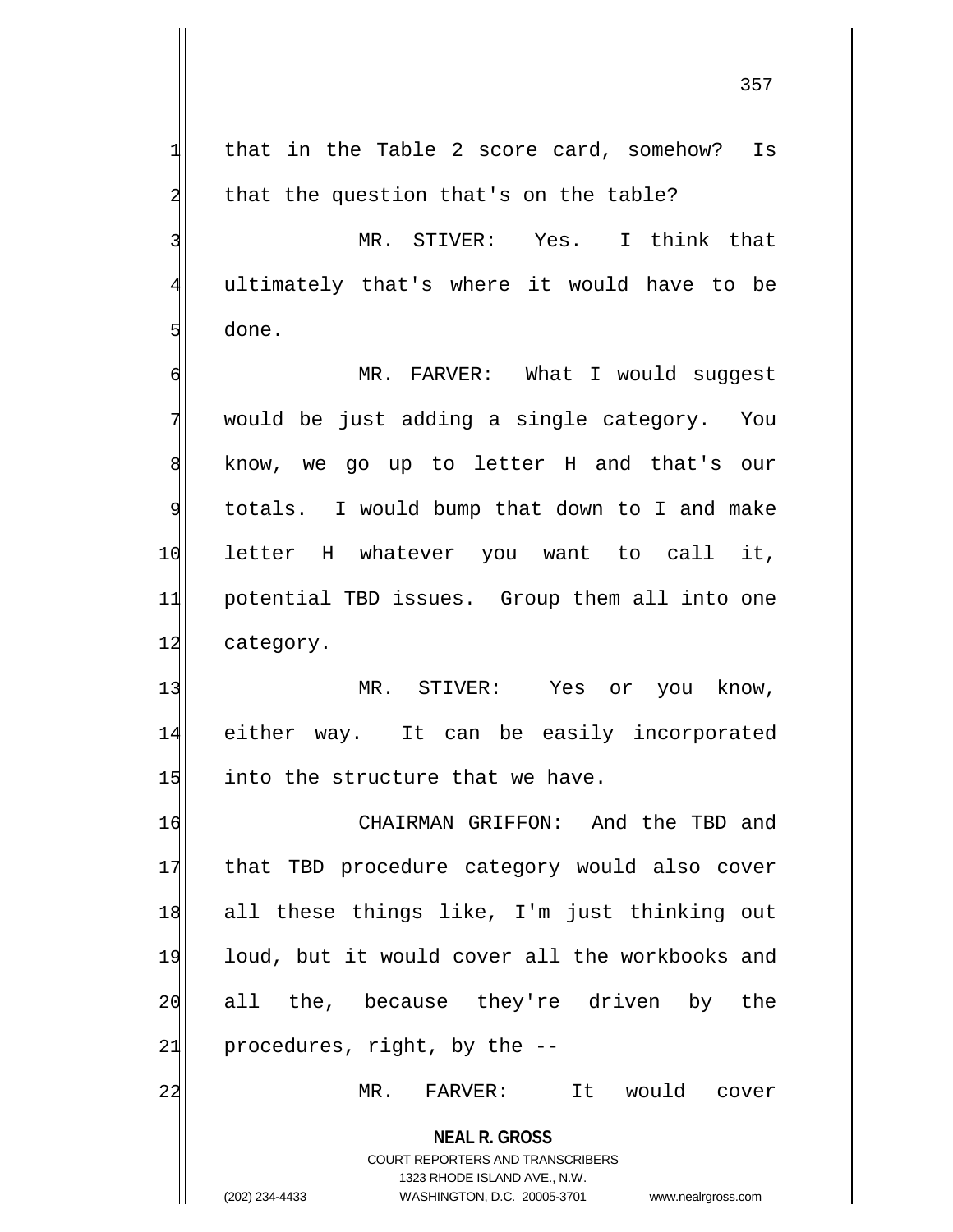1 overarching issues, how about that, the two 2 you mentioned. It would not cover --

3 | CHAIRMAN GRIFFON: Well I mean, I 4 guess what I'm getting at is the workbooks 5 are, should be consistent with the TBD or  $\mathfrak{g}$  procedure that they fall under, right. So --

7 The South Chapter Character Space that the Manusch DR. MAURO: I would agree that the 8 workbooks, for all intents and purposes, are 9 an extension of the Site Profile and the 10 procedures. And if we have, if we see that 11 they didn't, the workbook didn't follow that, 12 you know, that's basically a quality assurance 13 issue. If it does follow it, but we don't 14 like it, it's basically saying well we don't 15 like the Site Profile.

16 CHAIRMAN GRIFFON: That's what I'm 17 getting at, right, okay.

18 MR. STIVER: That procedure if 19 it's not site specific. 20 MR. FARVER: So if it follows the

21 Site Profile, but you don't like it, it would  $22$  go into that  $-$ 

**NEAL R. GROSS**

COURT REPORTERS AND TRANSCRIBERS 1323 RHODE ISLAND AVE., N.W. (202) 234-4433 WASHINGTON, D.C. 20005-3701 www.nealrgross.com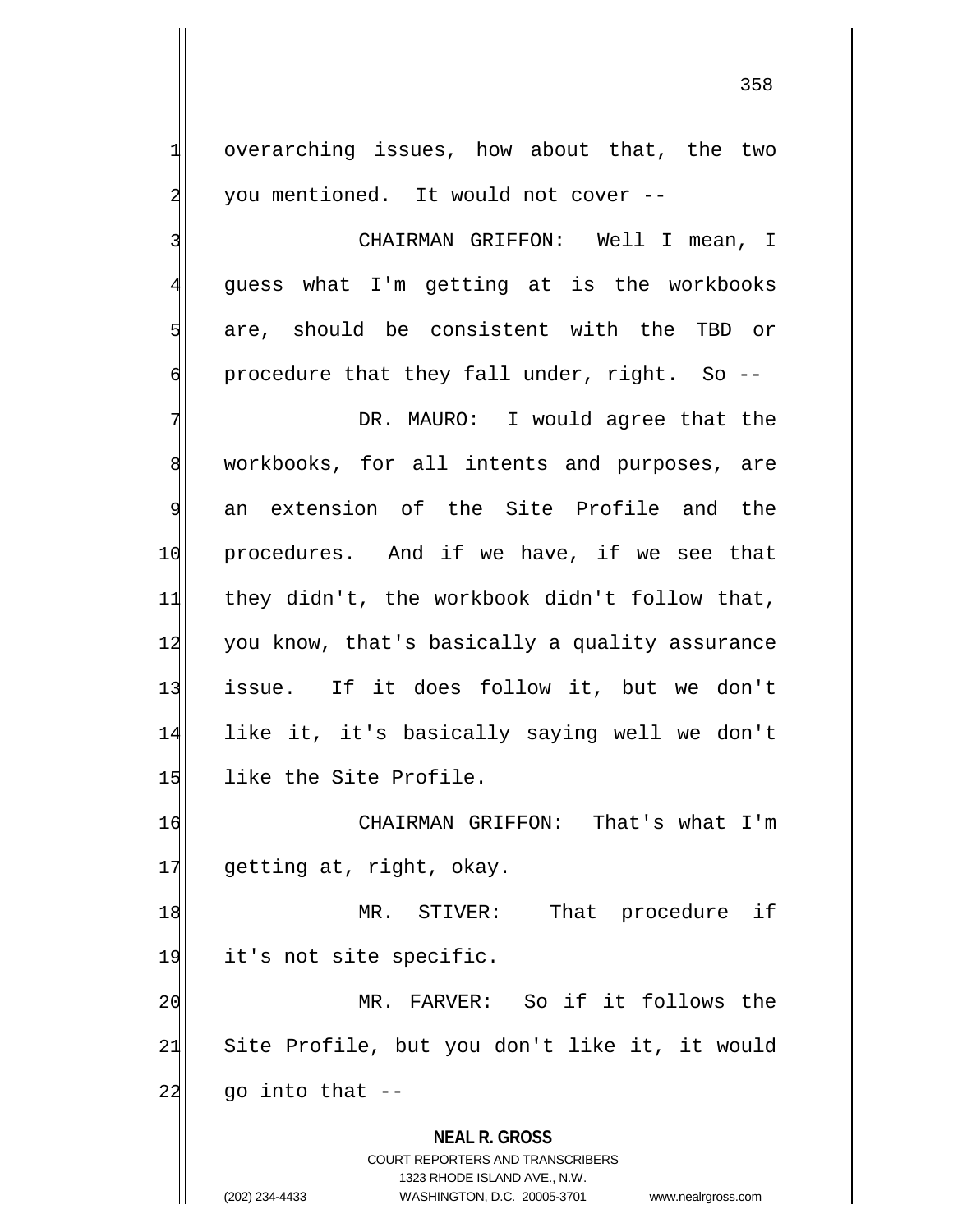**NEAL R. GROSS** COURT REPORTERS AND TRANSCRIBERS 1323 RHODE ISLAND AVE., N.W. (202) 234-4433 WASHINGTON, D.C. 20005-3701 www.nealrgross.com 359 1 MR. STIVER: Potential. 2 MR. KATZ: Potential TBD issue, 3 right. 4 MR. FARVER: Okay. I can live  $5$  with that. And then if it's something like  $\mathfrak{h}$  there's an error in the title of a table, that  $7$  --8 MR. STIVER: That's still an 9 observation. 10 CHAIRMAN GRIFFON: That's an 11 observation, yes. 12 MR. KATZ: It doesn't have the  $13$  potential to affect dose  $-$ 14 CHAIRMAN GRIFFON: I think Wanda 15 clarified that. I think that, I agree with 16 Wanda, that stays, that's an observation all 17 the way, yes. Okay. Now dare I ask about 18 blind reviews? Where do we think they fit 19 into the picture? 20 MR. STIVER: I think we saw this 21 morning they can be pretty helpful in 22 identifying the impacting decisions with the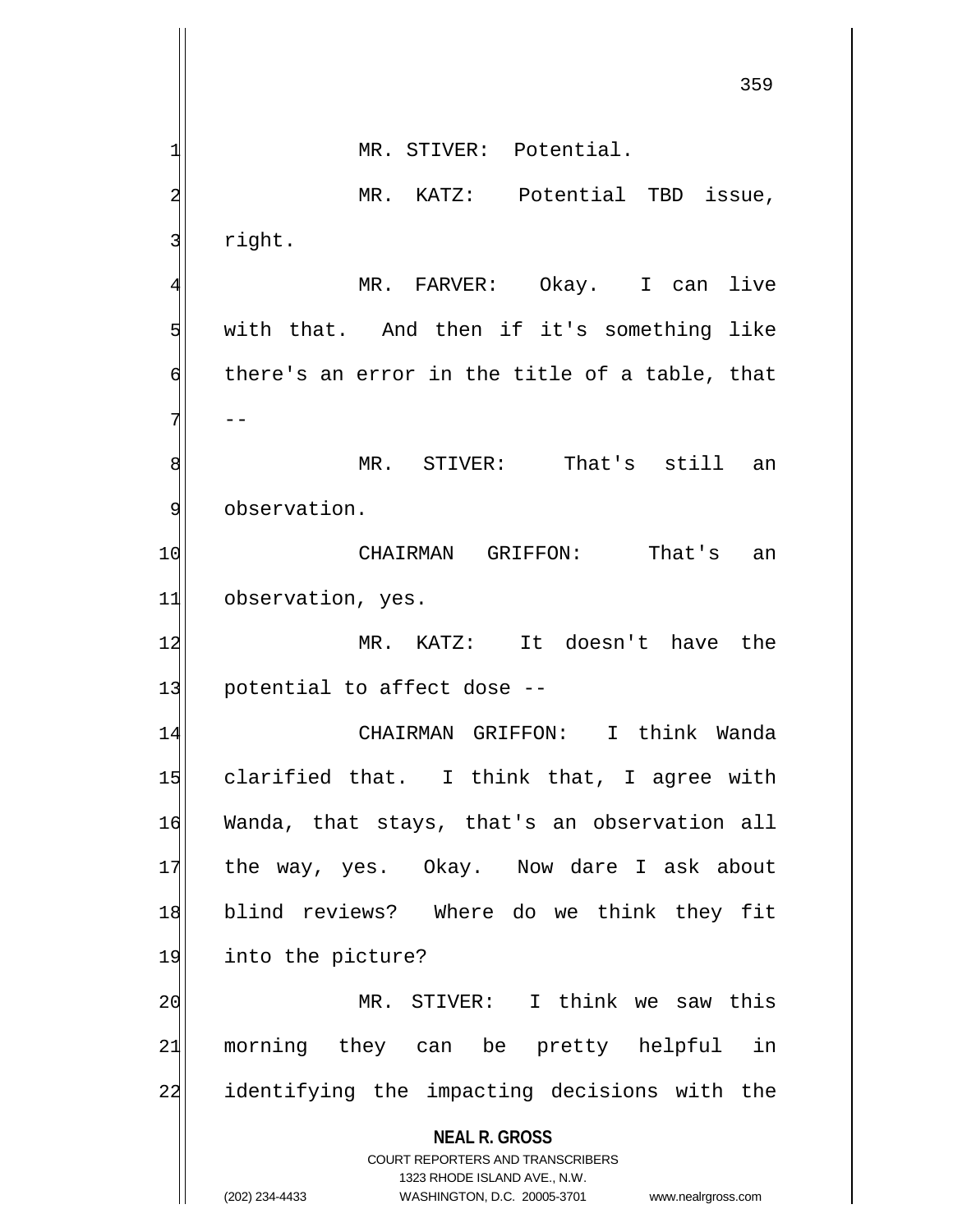**NEAL R. GROSS** COURT REPORTERS AND TRANSCRIBERS 1323 RHODE ISLAND AVE., N.W. 1 question of judgment, something that we don't 2 typically see as much in these basic reviews. 3 We sure see it, you know, within SC&A and also 4 doing the comparison with NIOSH. Now does  $5$  that  $-$  that would have to feed into some  $\delta$  other, you know, to become a metric. 7 Think they CHAIRMAN GRIFFON: I think they 8 have a lot of utility in identifying the 9 critical points --10 MR. STIVER: Yes, critical points, 11 yes. 12 CHAIRMAN GRIFFON: -- in the, yes. 13 And when you're reviewing that you might 14 notice it. But when you do it blind --15 MR. STIVER: When you do it blind 16 you put a little bit more thought into it 17 typically. 18 CHAIRMAN GRIFFON: Yes, right. 19 And then also the, you know, I guess the, you 20| know, the importance of different decisions 21 too I think can be highlighted in that  $22$  process. Anyway I --

(202) 234-4433 WASHINGTON, D.C. 20005-3701 www.nealrgross.com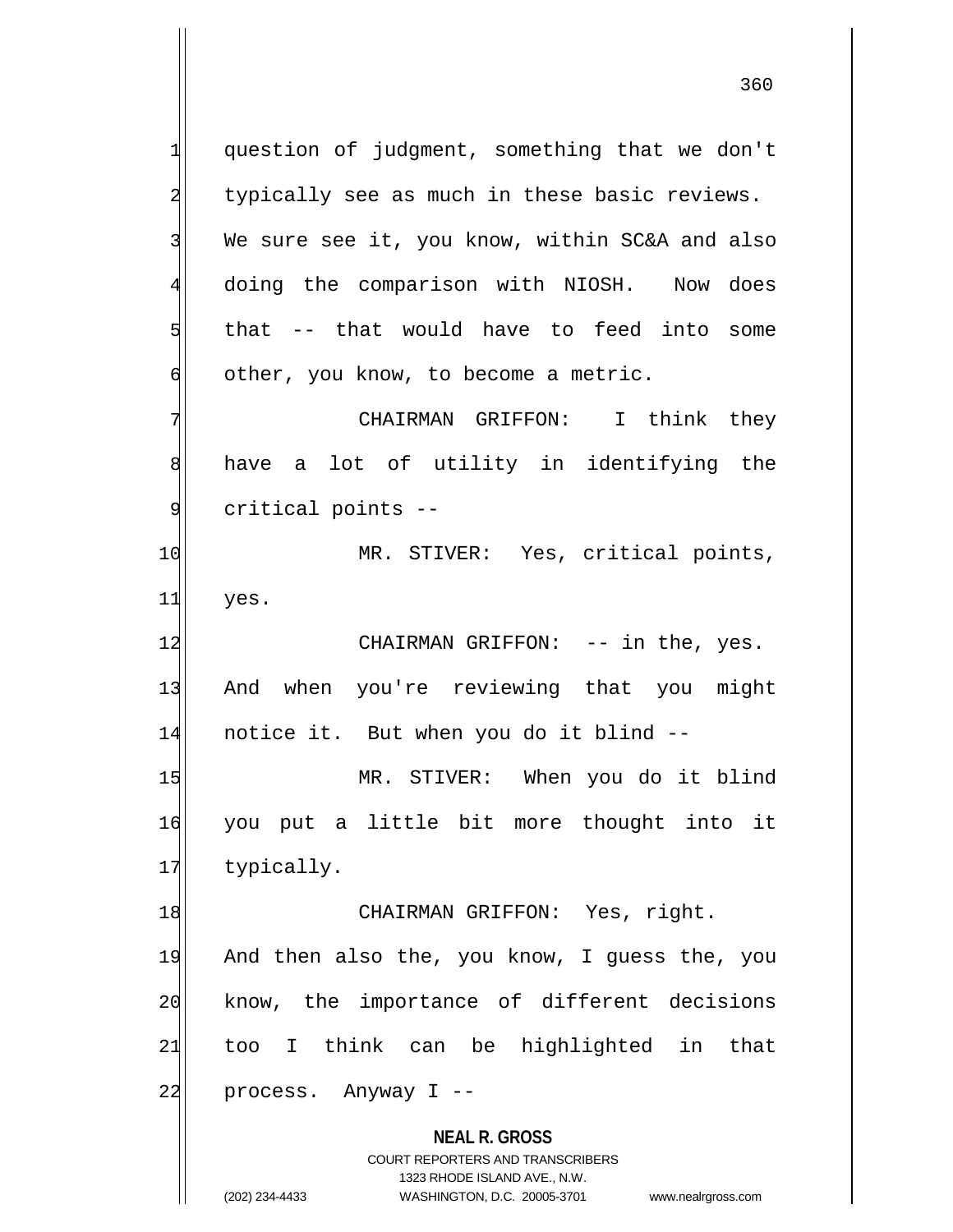**NEAL R. GROSS** COURT REPORTERS AND TRANSCRIBERS 1323 RHODE ISLAND AVE., N.W. (202) 234-4433 WASHINGTON, D.C. 20005-3701 www.nealrgross.com 1 MR. FARVER: It could very 2 difficult to do particularly getting the, or  $3$  using the updated tools that are available. 4 You know, we're a little bit limited on what  $5$  we use. I think they've made changes. Are 6 there any changes to the platform that the 7 tools are on or can they all still be PC 8 based? 9 MR. SIEBERT: No, there's been 10 some platform changes. 11 MR. FARVER: Yes, so there might 12 be some difficulties getting us access or the 13 ability to use the current tools. 14 MR. STIVER: Yes, we'd have to 15 have full access to the tool sets first. 16 MR. FARVER: That's the only 17 problem I see. 18 MR. SIEBERT: That's a key 19 question. 20 MR. FARVER: Because I know we're  $21$  having some issues with the CAD W because that 22 was all moved to a different platform that's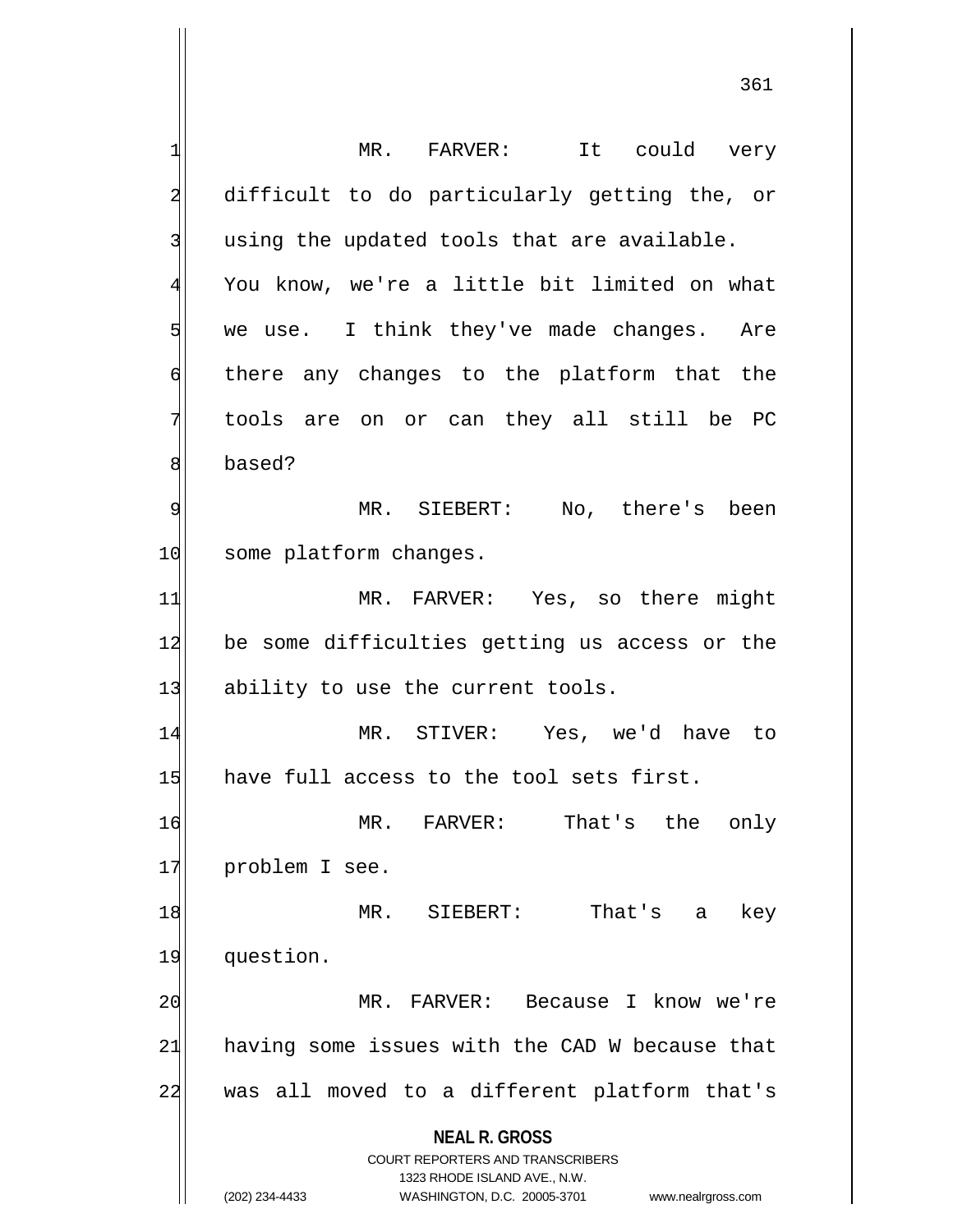1 not easily used on our PCs.

| $\overline{\mathbf{c}}$ | MR. STIVER: You guys are all on                                                                                                                                        |
|-------------------------|------------------------------------------------------------------------------------------------------------------------------------------------------------------------|
| $\overline{3}$          | Windows 7 now, right? We have some who are                                                                                                                             |
| 4                       | and some who aren't at this point. We need                                                                                                                             |
| 5                       | something for us to work on, on our end.                                                                                                                               |
| 6                       | MR. HINNEFELD: Well let's figure                                                                                                                                       |
| 7                       | out what has to happen --                                                                                                                                              |
| 8                       | MR. FARVER: Yes, I just want to                                                                                                                                        |
| 9                       | make sure we're comparing apples to apples.                                                                                                                            |
| 10                      | CHAIRMAN GRIFFON: Yes, yes. And                                                                                                                                        |
| 11                      | we don't want to throw a burr into right away.                                                                                                                         |
| 12                      | MR. SIEBERT:<br>And<br>we<br>are                                                                                                                                       |
| 13                      | implementing that over time with the tools.                                                                                                                            |
| 14                      | And some tools are in the old process and some                                                                                                                         |
| 15                      | are coming to the new process as we --                                                                                                                                 |
| 16                      | MEMBER MUNN: That's another one                                                                                                                                        |
| 17                      | of our numerous TLAs that gives me real grief.                                                                                                                         |
| 18                      | It's very hard for an engineer to hear CAD and                                                                                                                         |
| 19                      | not think computer assisted design. I have to                                                                                                                          |
| 20                      | stop and think about that every time.<br>All                                                                                                                           |
| 21                      | right.                                                                                                                                                                 |
| 22                      | KATZ: So any other thoughts<br>$MR$ .                                                                                                                                  |
|                         | <b>NEAL R. GROSS</b><br><b>COURT REPORTERS AND TRANSCRIBERS</b><br>1323 RHODE ISLAND AVE., N.W.<br>(202) 234-4433<br>WASHINGTON, D.C. 20005-3701<br>www.nealrgross.com |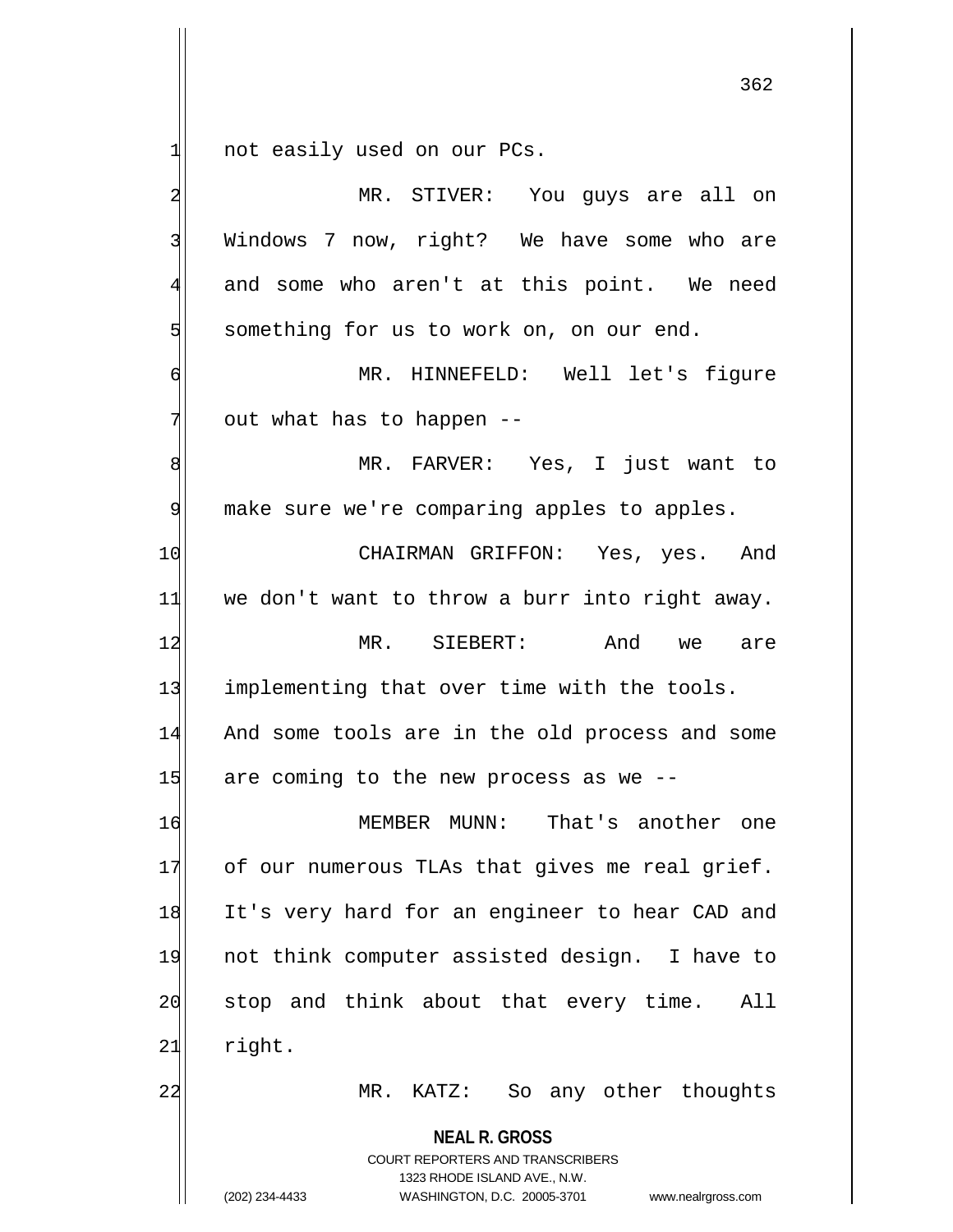363

**NEAL R. GROSS** COURT REPORTERS AND TRANSCRIBERS 1323 RHODE ISLAND AVE., N.W. (202) 234-4433 WASHINGTON, D.C. 20005-3701 www.nealrgross.com  $1$  about the value of blind reviews and about how 2 much should be done? I mean we've done two -- 3 3 3 CHAIRMAN GRIFFON: And also the 4 approach. I mean I think we have two  $5$  different ways to use and I saw some value in 6 actually both methods. 7 MR. STIVER: I like the idea of  $8$  having both  $-$  to see the impact of where we 9 find a technique using these very complex 10 workbooks versus the standard health physics 11 calculation. 12 CHAIRMAN GRIFFON: Yes, because I 13 think the approach, the standard health 14 physics calculation kind of approach has the 15 potential to identify things that, because if 16 you start putting the blinders on and these  $17$  are the tools that they're using. 18 MR. STIVER: And you start 19 thinking of them outside the boundary. 20 CHAIRMAN GRIFFON: Yes, you can 21 think outside the box. 22 MEMBER KOTELCHUCK: Also, I mean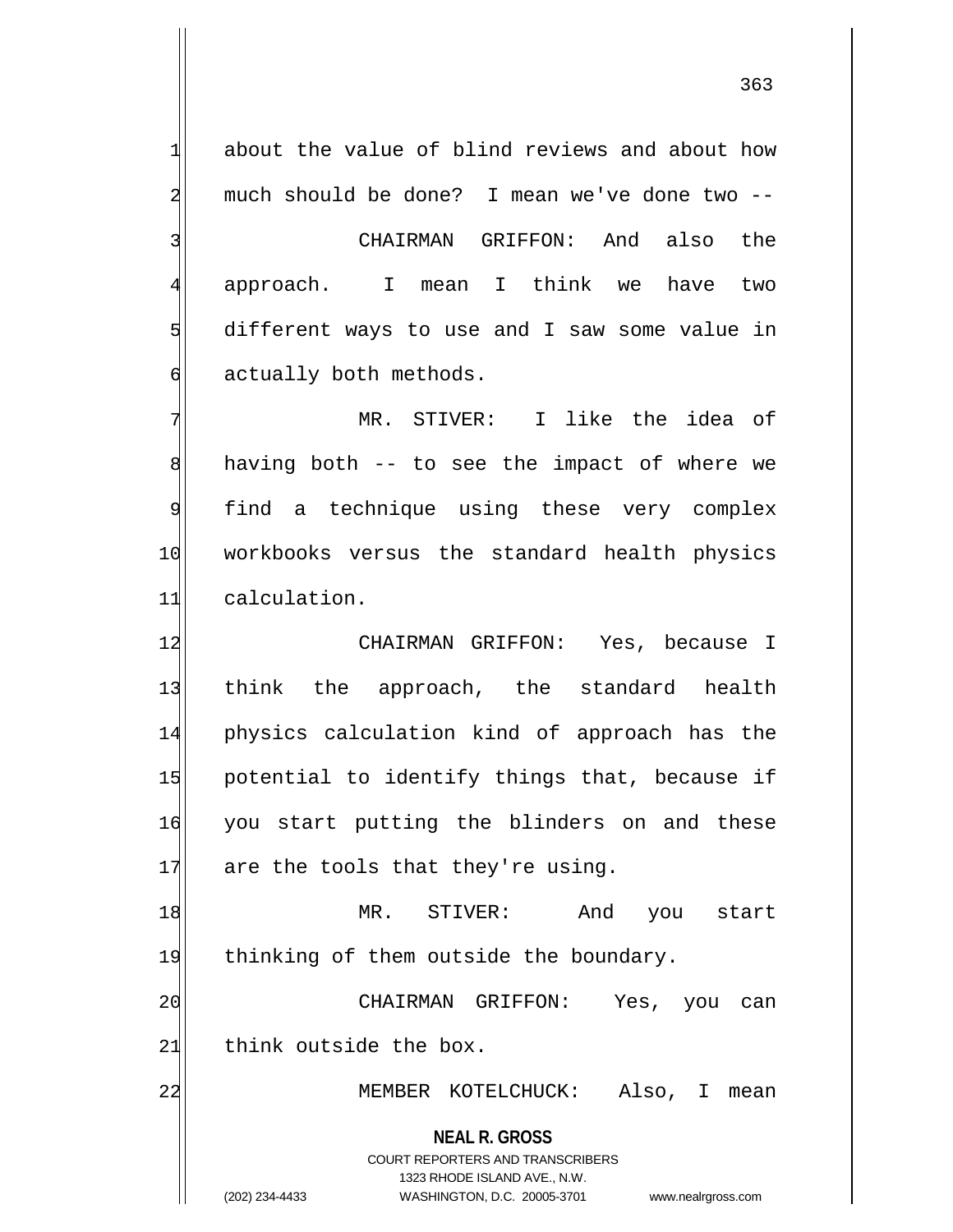$1$  it is very helpful to  $-$ 

**NEAL R. GROSS** COURT REPORTERS AND TRANSCRIBERS 2 | DR. MAURO: Have you folks had a 3 chance to talk about Kathy's report on the 4 blinds? 5 MR. KATZ: Yes. 6 DR. MAURO: Okay. You did do  $7$  that. Because when all is said and done that 8 conversation should have revealed what value, 9 you know, what did it do for us. 10 CHAIRMAN GRIFFON: It did. 11 DR. MAURO: I read the report, I 12 said, okay, you start to see how it serves the 13 process. It's another way to get at quality 14 and consistency and, you know, where the 15 judgments are being made, where the errors 16 might be made. 17 | So it's a whole other, I mean in a 18 way you could say that the blind review is 19 your final score of whether or not this is 20 working. And quite frankly, I know that  $21$  NIOSH, you folks are doing blinds right now. 22 Is that correct?

1323 RHODE ISLAND AVE., N.W.

<sup>(202) 234-4433</sup> WASHINGTON, D.C. 20005-3701 www.nealrgross.com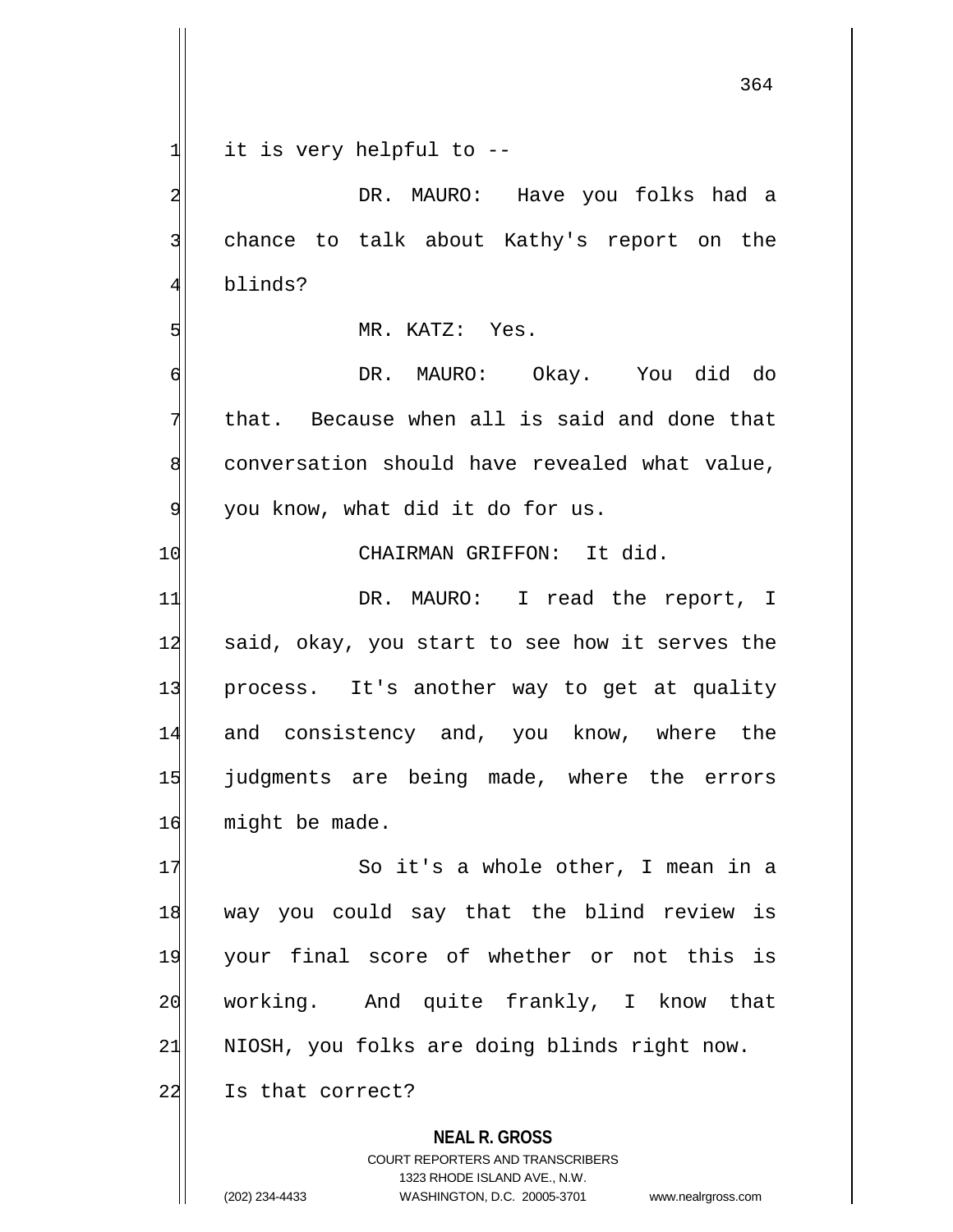1 MR. HINNEFELD: Yes. 2 DR. MAURO: And so in a way you're 3 doing the exact same thing that we do with 4 those too. And it's going to be, you know, 5 there's no doubt that in the end the blind 6 review process, whether done by the Board and 7 its contractor or done by NIOSH, is probably 8 the purest way in which you could judge the 9 quality and consistency of the DRs. 10 I would strongly recommend that 11 blind process continue, whether it continues 12 with the Board and its contractor and/or with 13 NIOSH and the role the Board might play in 14 reviewing those, to me that is, everything 15 else, I mean that is your final test, so to 16 speak. 17 17 It tells you everything. If 18 everything is working well or you, every one 19 of these blinds should come out pretty close 20 to each other and if they don't you'll know

 $21$  why. You can figure out why, as Kathy pointed 22 out in her report.

> **NEAL R. GROSS** COURT REPORTERS AND TRANSCRIBERS 1323 RHODE ISLAND AVE., N.W. (202) 234-4433 WASHINGTON, D.C. 20005-3701 www.nealrgross.com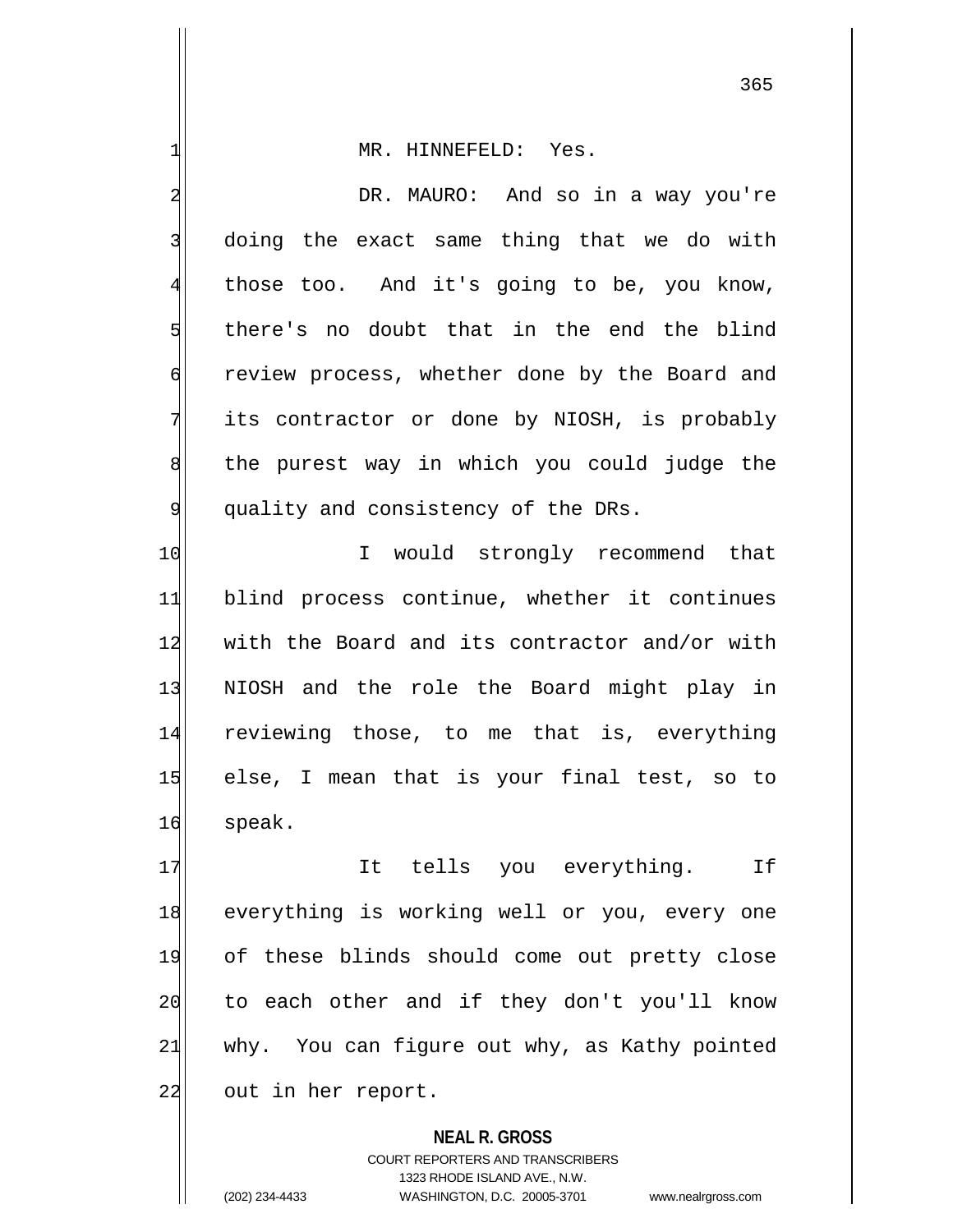**NEAL R. GROSS** 1 MR. KATZ: Let me ask a question  $2$  that came up earlier, but we didn't pursue it 3 yet because we were going to talk about it 4 now. But DCAS is doing these blind reviews  $5$  using the A formula basically, along those 6 lines of what you've done at SC&A in your A 7 and B formulas. 8 8 So does it makes sense for the 9 Board to be doing blind reviews in the A 10 formula or should it just focus on doing them 11 using the B formula? That's the John Mauro 12 formula. 13 MR. STIVER: I would say there's 14 value in retaining the original component in 15 that, because we're also comparing it to what 16 NIOSH did. 17 and I think one of the problems 18 NIOSH has had so far and it may not be this 19 way for much longer, is that just being on the 20 learning curve. Whereas, some of the SC&A 21 people have been doing this for years and 22 years and years. And it might give you a

> COURT REPORTERS AND TRANSCRIBERS 1323 RHODE ISLAND AVE., N.W.

(202) 234-4433 WASHINGTON, D.C. 20005-3701 www.nealrgross.com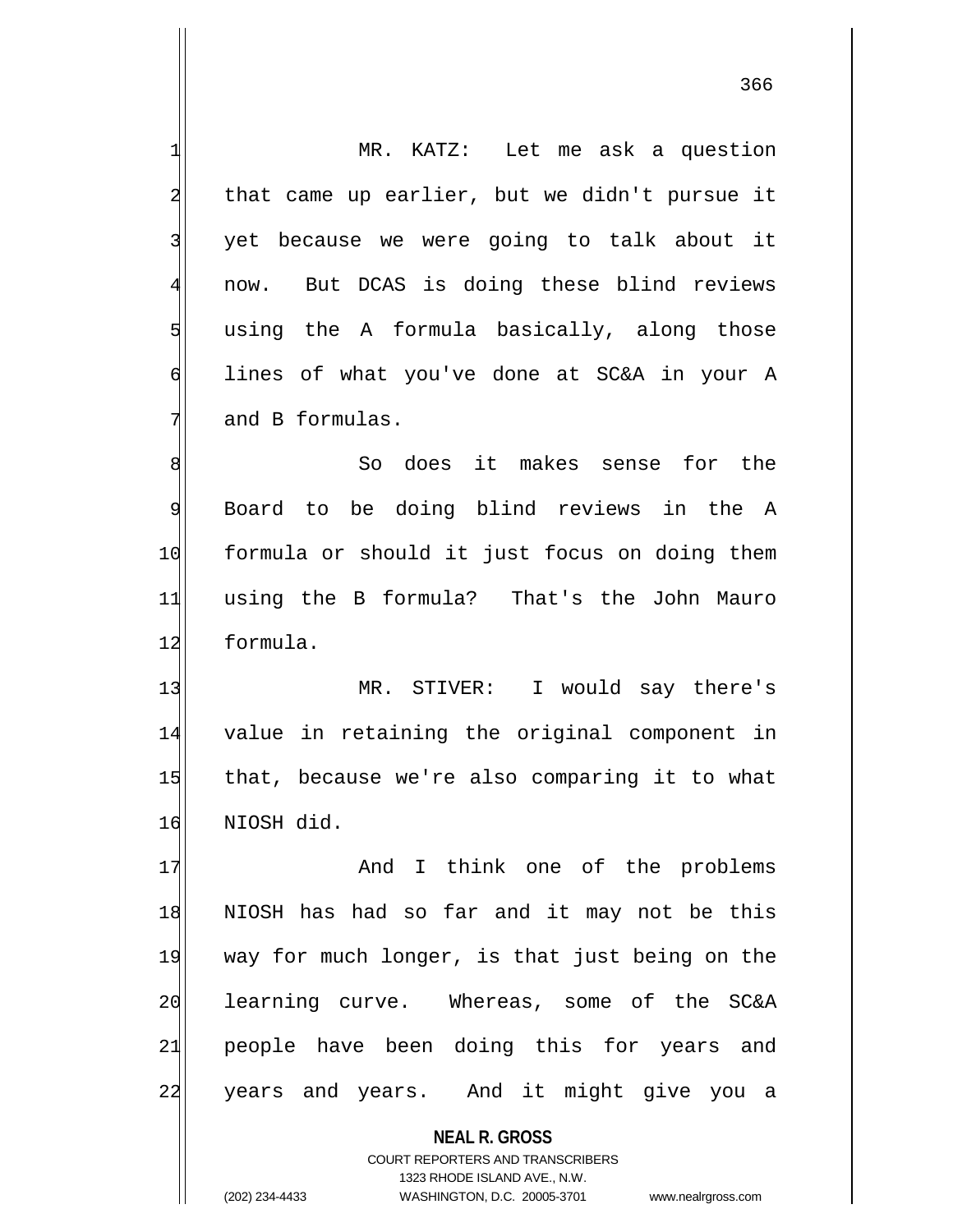1 better idea compared to the blind reviews like  $2$  the one Kathy did or John has done.

3 BR. MAURO: One of the things I 4 learned, because I was the one who was  $5$  involved in what I call the basic approach, is  $\phi$  you know, I'm not, the workbooks as everyone 7 knows, they make my head spin. And I say to 8 myself, I can find myself lost in a workbook 9 trying to figure out, you know, okay what did 10 they do?

11 I don't want to look at that. I 12 want to look at that DOE data. I want to look 13 at the bioassay data. I want to look at the 14 film badge data. And I want to determine for 15 myself whether or not I, you know, what the 16 doses are. And what I learned, I learned 17 something very important in the process, is 18 that NIOSH's workbooks and procedures operate 19 at a much higher level of resolution than I'm 20 working at.

21|| In other words they have 22 incorporated steps in the process where there

> **NEAL R. GROSS** COURT REPORTERS AND TRANSCRIBERS 1323 RHODE ISLAND AVE., N.W. (202) 234-4433 WASHINGTON, D.C. 20005-3701 www.nealrgross.com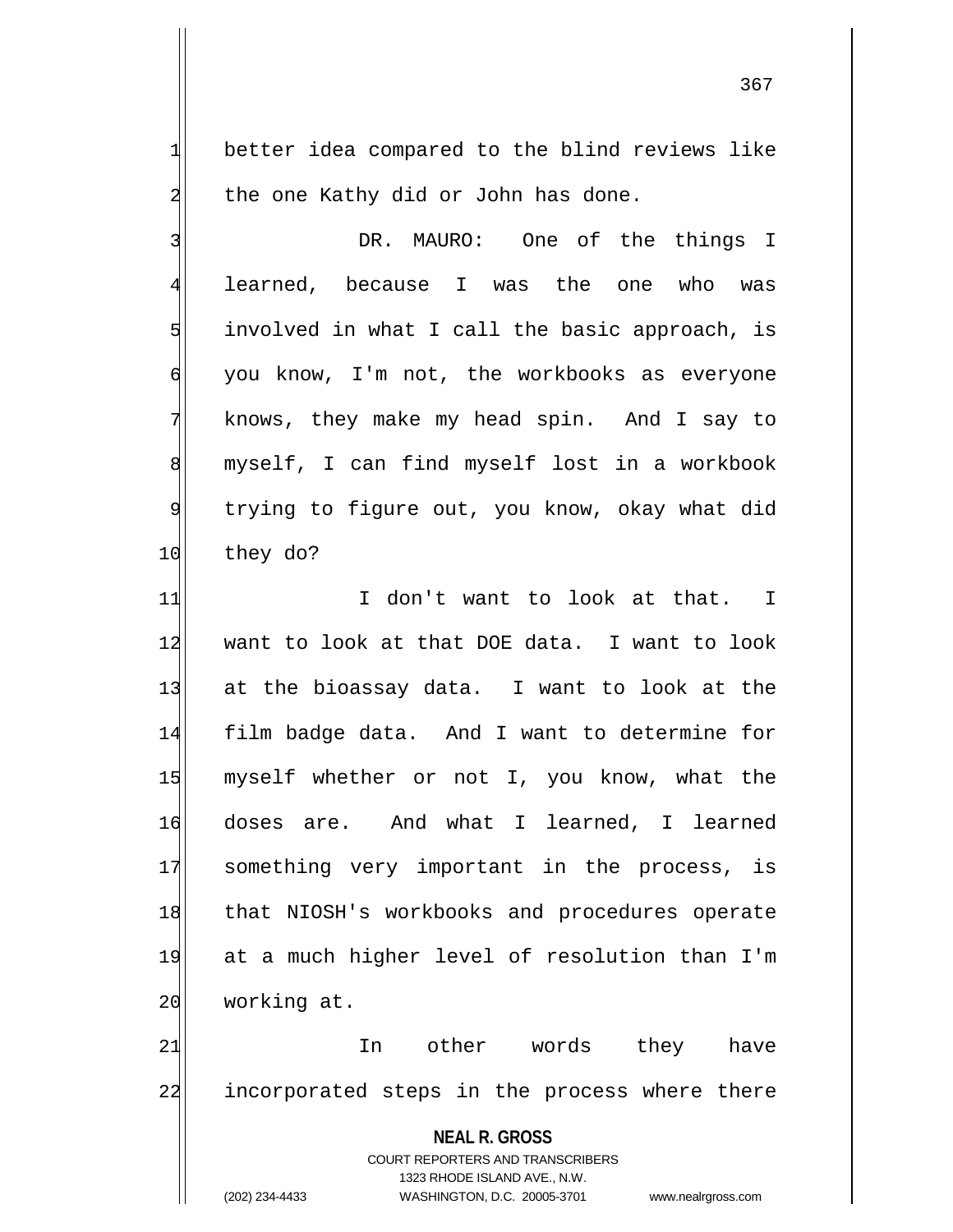are adjustments made and considerations given 2 to certain factors that really bring you into the state of the art in dose reconstruction, taking into consideration some real nuanced things that -- so I would say in a funny sort  $\mathfrak{h}$  of way, I think the body of literature that has been compiled and documented by NIOSH is 8 astounding.

9 Solution of the procedures, I mean I've 10 learned so much health physics in reading 11 those procedures. And so when there is a 12 difference, very often it's NIOSH did a better 13 job then I could do using my pencil and paper 14 and my calculator and use what I call the 15 common sense approach. But it reveals that.

16 So I mean the value was, my 17 goodness look. The reason we're different is 18 NIOSH did a much better job on adjusting for 19 neutron energy distribution or whatever it is. 20 But also what it does is, the common sense 21 approach also, you can become blinded by the 22 workbook.

**NEAL R. GROSS**

COURT REPORTERS AND TRANSCRIBERS 1323 RHODE ISLAND AVE., N.W. (202) 234-4433 WASHINGTON, D.C. 20005-3701 www.nealrgross.com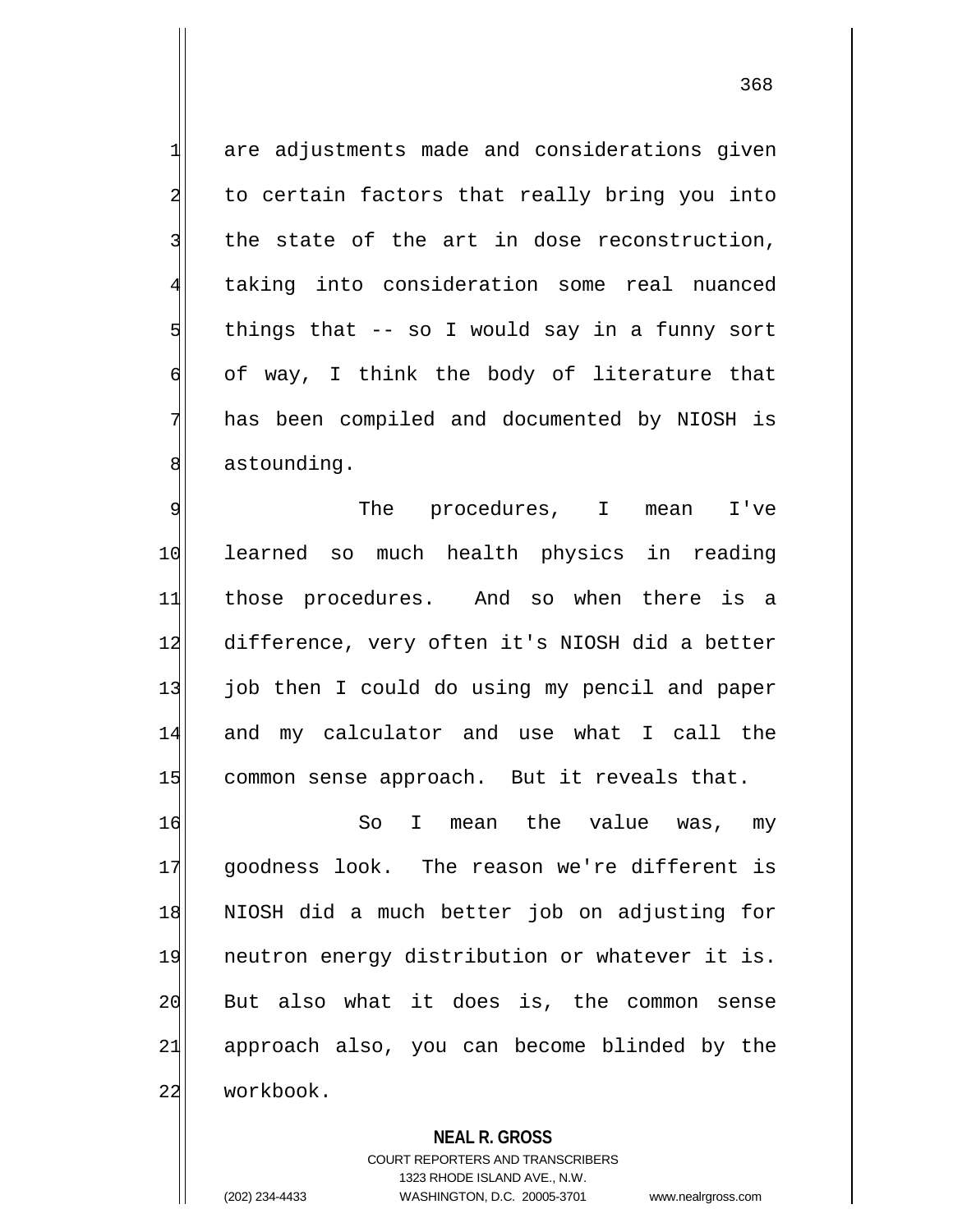1 In other words, I could see a 2 person going into a workbook and going through 3 it step by step almost by rote, never really 4 thinking about what they're doing, just 5 s automatically running the workbook. So I  $\phi$  think you've got to do both.

7 | Thave to say I think you've got 8 to do what I call the common sense, basic 9 health physics approach. But also you want to 10 work through and see the workbook approach. 11 It's just so revealing, as Kathy's report

12 pointed out.

13 CHAIRMAN GRIFFON: I think from, 14 you know, with our, my argument would be for 15 keeping some capacity on the Board level of 16 doing those blind reviews. Yes. I think both 17 understanding now that I'm happy that NIOSH is 18 implementing this.

19 But also from a public standpoint 20 I think that, you know, that's what the Board  $21$  is here for is to be an independent sort of 22 oversight review. And I think having a layer

**NEAL R. GROSS**

COURT REPORTERS AND TRANSCRIBERS 1323 RHODE ISLAND AVE., N.W. (202) 234-4433 WASHINGTON, D.C. 20005-3701 www.nealrgross.com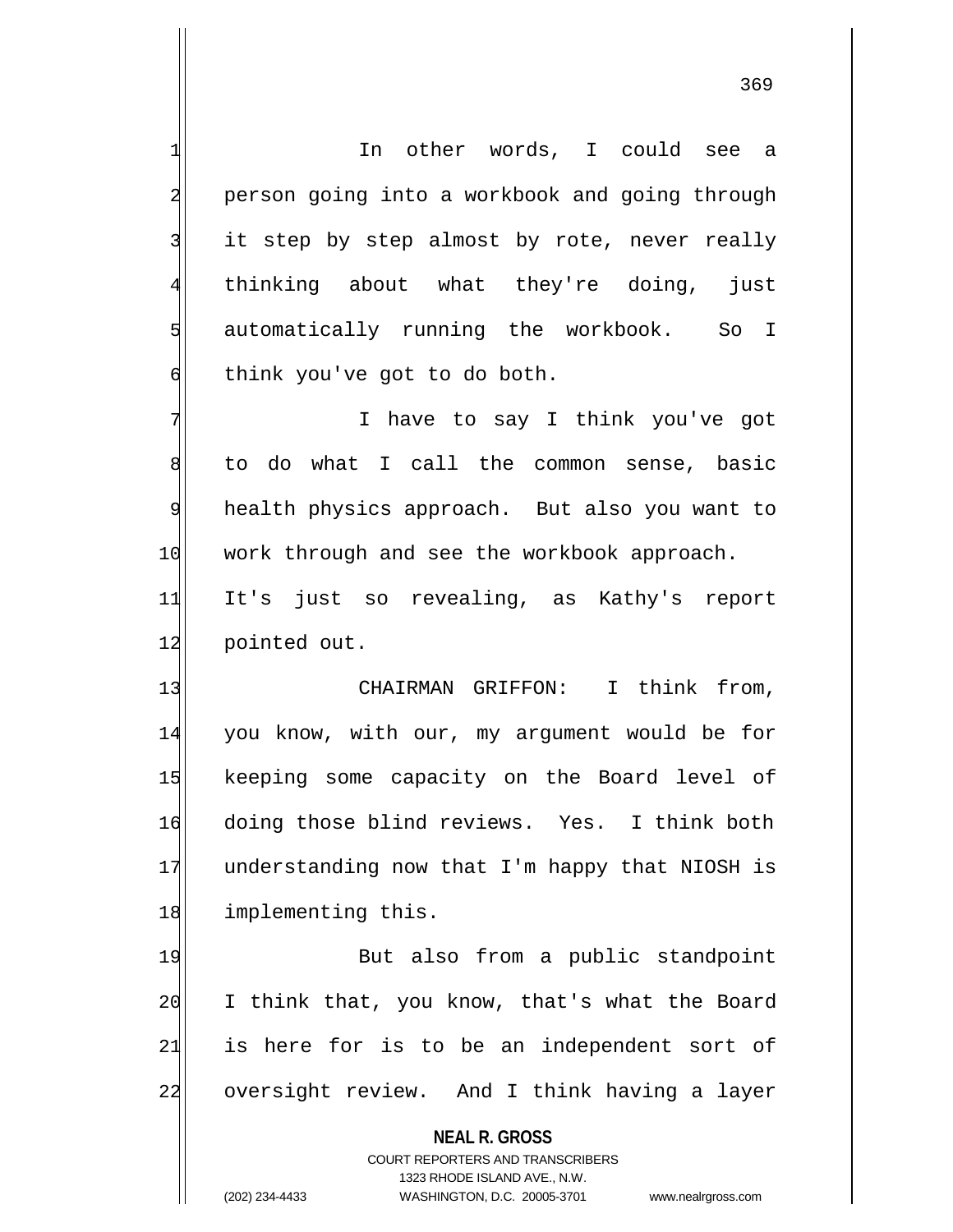$1$  of those blind reviews is good.

**NEAL R. GROSS** COURT REPORTERS AND TRANSCRIBERS 1323 RHODE ISLAND AVE., N.W. (202) 234-4433 WASHINGTON, D.C. 20005-3701 www.nealrgross.com 2 I'm struggling with the questions 3 on number, you know, how many should we do. 4 Because that was one of the criticisms we keep 5 hearing is you said you were going to do two 6 and that was eight years ago and now you're  $7$  finally finishing two. 8 8 9 doing? Especially given that NIOSH has now 10 got a path forward and we have access to 11 looking sort of at their aggregate findings 12 from that process. 13 And the second part is selection. 14 You know, I think it's difficult because we,  $15$  if we want it to be truly blind, it has to be 16 an in process case. And then we're often, 17 we're likely to get anything. You know, we're 18 not going to get best estimate cases. 19 MR. FARVER: Right and I think 20 that's what we saw this morning with the big  $21$  difference in the internal dose was  $-$ 22 CHAIRMAN GRIFFON: Because they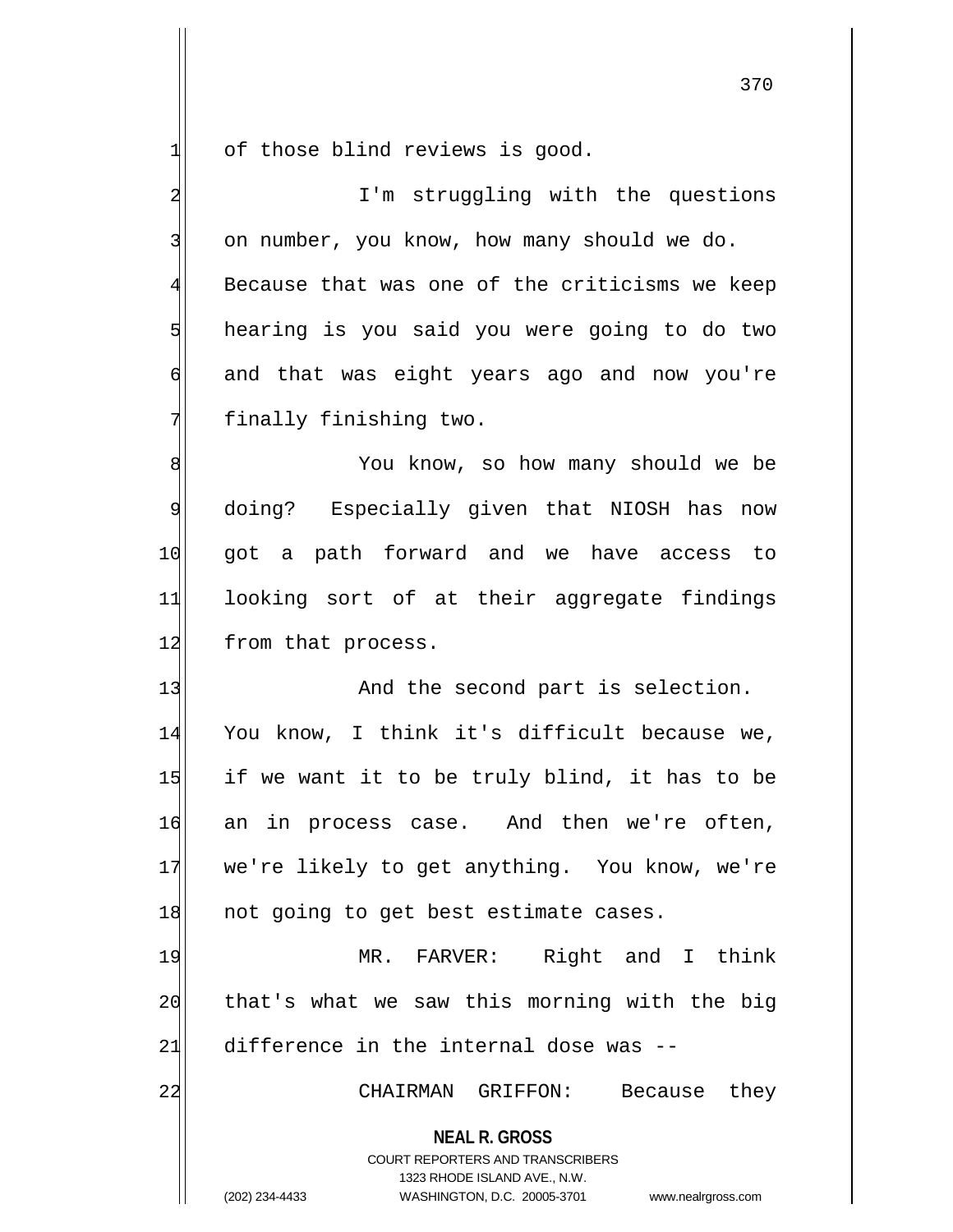1 were overestimating.

2 MR. FARVER: -- overestimating it. 3 MR. STIVER: Yes, I think you get 4 the biggest bang for our buck we have to look 5 5 5 5 at those that are, you know, close to a 6 compensation level.

7 CHAIRMAN GRIFFON: But we won't  $8$  know if it's truly, so that's my question of 9 the selection. How do you, you know? And if 10 we're going at, Stu, what did you say? The 11 best estimate cases, it's less then five 12 percent overall isn't it? Or it's a low.

13 MR. HINNEFELD: It's a pretty low 14 percentage --

15 CHAIRMAN GRIFFON: So our chances 16 of getting that randomly, you know, are --

17 MR. STIVER: About two and half 18 percent, somewhere between 45 and 50, I 19 believe.

20 CHAIRMAN GRIFFON: So two and a  $21$  half percent.

22 MR. STIVER: Pretty small.

**NEAL R. GROSS** COURT REPORTERS AND TRANSCRIBERS

1323 RHODE ISLAND AVE., N.W.

(202) 234-4433 WASHINGTON, D.C. 20005-3701 www.nealrgross.com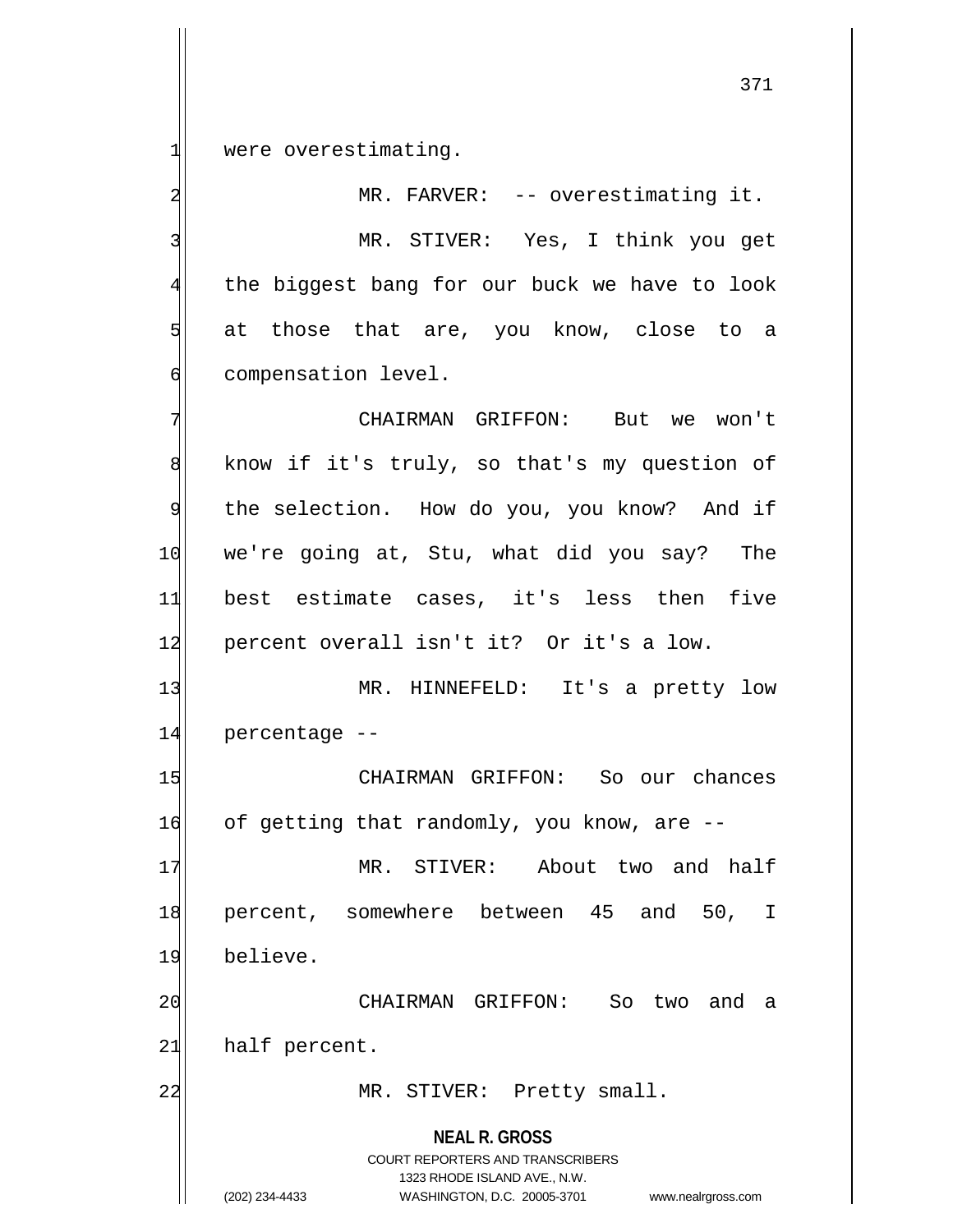3 are not going to want to do as large a number 4 as would be necessary for us to get a good 5 statistical evaluation of anything. That's 6 just too large a number, too time  $7$  constricting, just simply can't do that.

8 8 So it would, it seems, be wise for 9 us to choose a relatively low number that we 10 would attempt to maintain as much non-specific 11 criteria in choosing as possible but still 12 have the best estimates in there if we 13 possibly can and rely to a large extent on an 14 overview of the NIOSH internal review process 15 to give us a feel for what their findings are 16 to see whether there's any major disconnect 17 with the findings that we would have in our 18 relatively small number of cases. I wouldn't 19 think that we'd want to do more than, we've 20 done two, ten? 21 MR. STIVER: We've done two. 22 Would it be possible for us to do, you know,

> **NEAL R. GROSS** COURT REPORTERS AND TRANSCRIBERS 1323 RHODE ISLAND AVE., N.W.

(202) 234-4433 WASHINGTON, D.C. 20005-3701 www.nealrgross.com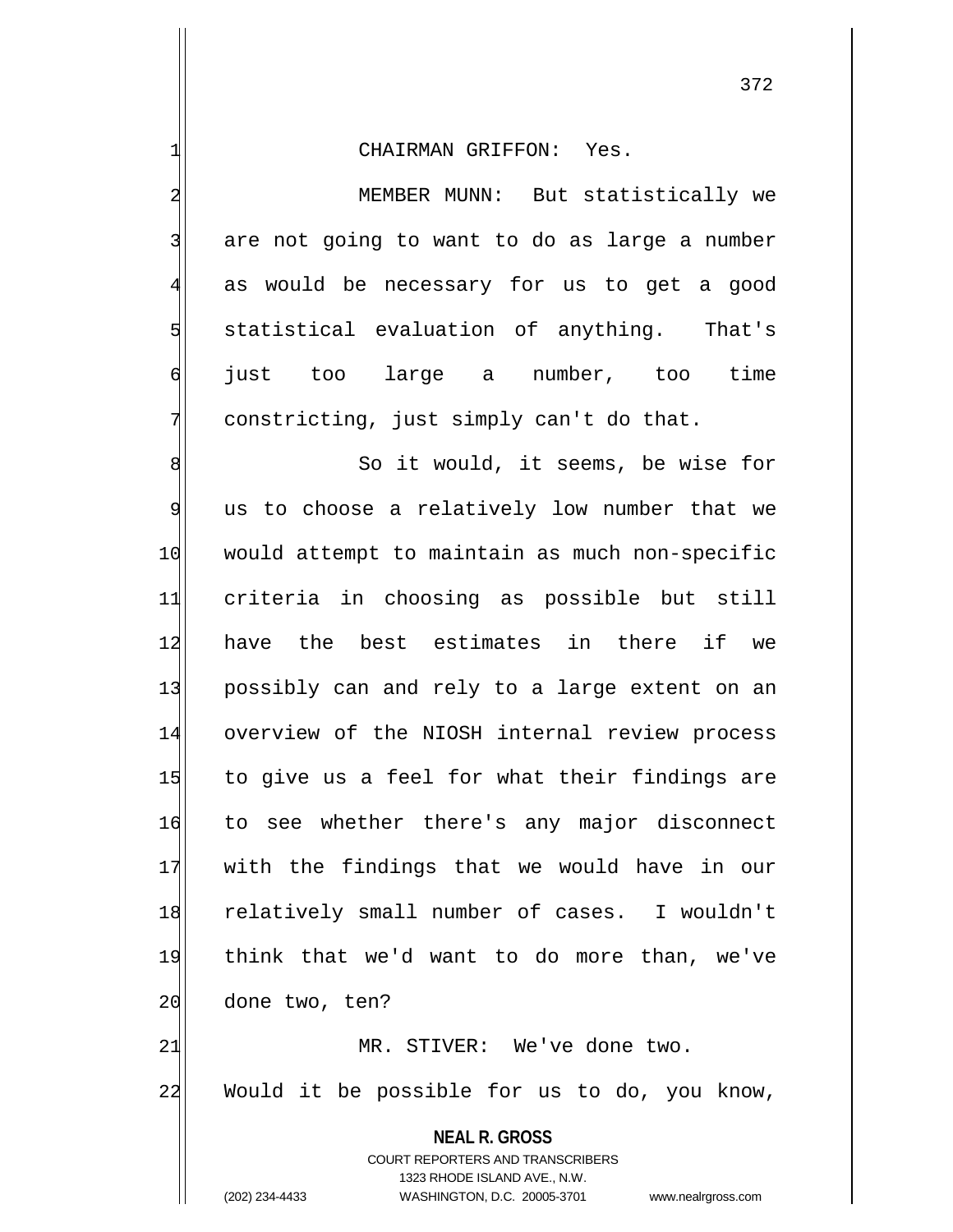$1$  take a case that, you know, it's already been 2 performed and adjudicated through NIOSH, so we 3 3 can finalize it, you know, unbeknownst to the 4 SC&A reviewers, that are within that range  $5$  that look to be good candidates. And we could 6 pick those that have, work that in house and 7 then compare that back to what NIOSH did in 8 the process.

9 MR. SIEBERT: I just have one 10 clarification for my mind. Does that mean 11 that for the comparison A which is checking 12 the NIOSH version versus you quys following 13 the same procedures, you guys would need to 14 know the date that claim was actually done so 15 you use the same revisions of all documents 16 that were in place at that time? Because 17 otherwise you don't have --

18 MR. STIVER: Yes, otherwise you 19 would be comparing apples to oranges. 20 Otherwise we're stuck with trying to pick two  $21$  and a half percent. If you get something at 22 ten or 15 percent, you know, you're starting

> **NEAL R. GROSS** COURT REPORTERS AND TRANSCRIBERS 1323 RHODE ISLAND AVE., N.W.

<sup>(202) 234-4433</sup> WASHINGTON, D.C. 20005-3701 www.nealrgross.com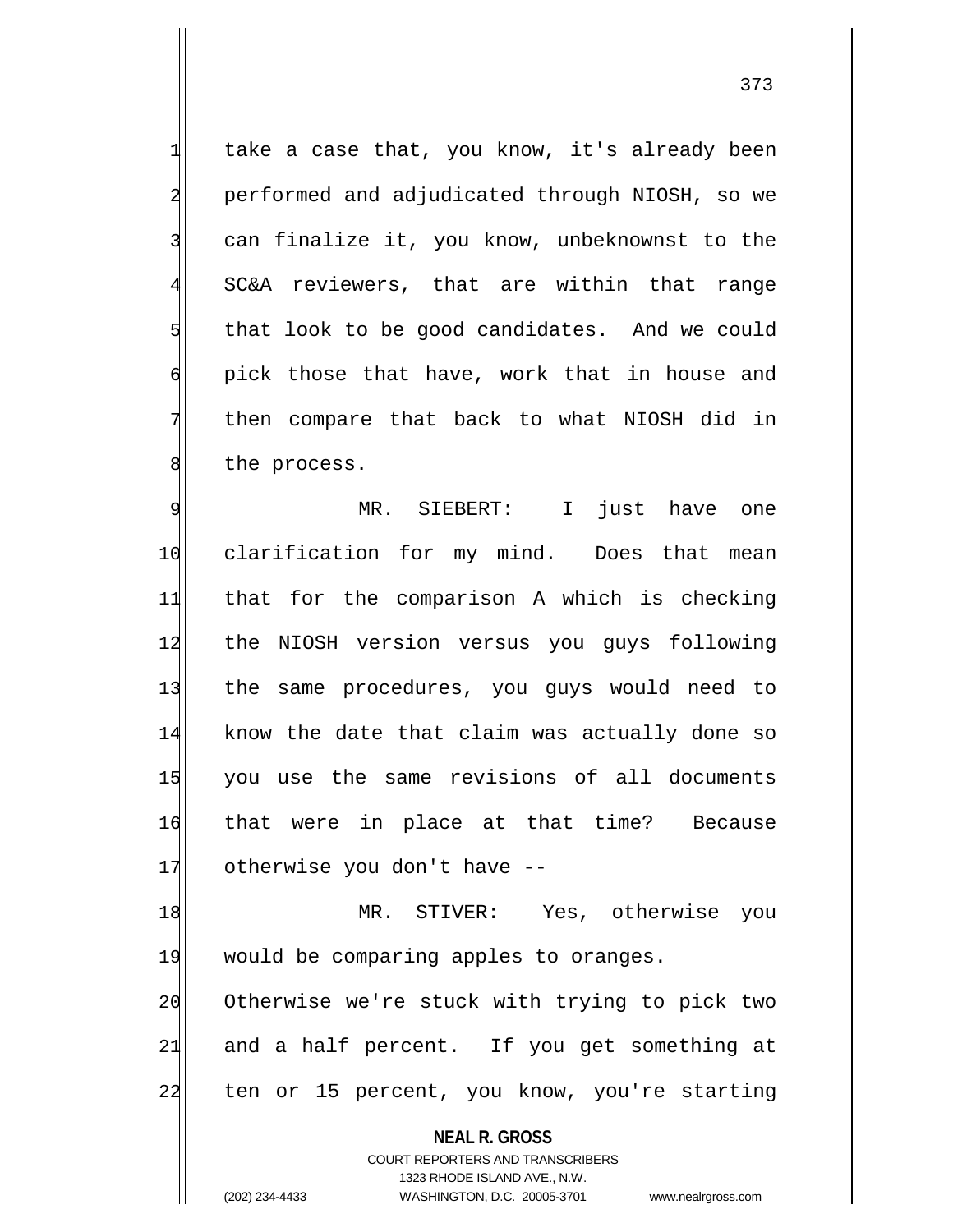to see the impact.

| $\overline{\mathbf{c}}$ | MEMBER KOTELCHUCK: If we're going                                                                                                                                      |
|-------------------------|------------------------------------------------------------------------------------------------------------------------------------------------------------------------|
| 3                       | to have a small number, my feeling is the                                                                                                                              |
| 4                       | types of cancers are critical. We've looked                                                                                                                            |
| 5                       | at one skin cancer, we're looking no more.                                                                                                                             |
| 6                       | But pick some them that we, that tend to come                                                                                                                          |
| 7                       | in more frequently types of cancers.                                                                                                                                   |
| 8                       | CHAIRMAN GRIFFON: Also ones that                                                                                                                                       |
| 9                       | tend not to be overestimated like prostate                                                                                                                             |
| 10                      | often would be overestimated because, we can                                                                                                                           |
| 11                      | other selection criteria. That's what I was                                                                                                                            |
| 12                      | thinking about. Are there other things we can                                                                                                                          |
| 13                      | select by other then PoC? I think we can                                                                                                                               |
| 14                      | maybe think --                                                                                                                                                         |
| 15                      | (Simultaneous speaking.)                                                                                                                                               |
| 16                      | CHAIRMAN GRIFFON: And then, you                                                                                                                                        |
| 17                      | know, overall I think, Ted and I were talking                                                                                                                          |
| 18                      | about this earlier, but generally like 60 a                                                                                                                            |
| 19                      | year has been a rough number of how many --                                                                                                                            |
| 20                      | MR. STIVER: That's about average.                                                                                                                                      |
| 21                      | CHAIRMAN GRIFFON:<br>cases<br>are<br>$--$                                                                                                                              |
| 22                      | reviewed. And do we think, I mean I'm just                                                                                                                             |
|                         | <b>NEAL R. GROSS</b><br><b>COURT REPORTERS AND TRANSCRIBERS</b><br>1323 RHODE ISLAND AVE., N.W.<br>(202) 234-4433<br>WASHINGTON, D.C. 20005-3701<br>www.nealrgross.com |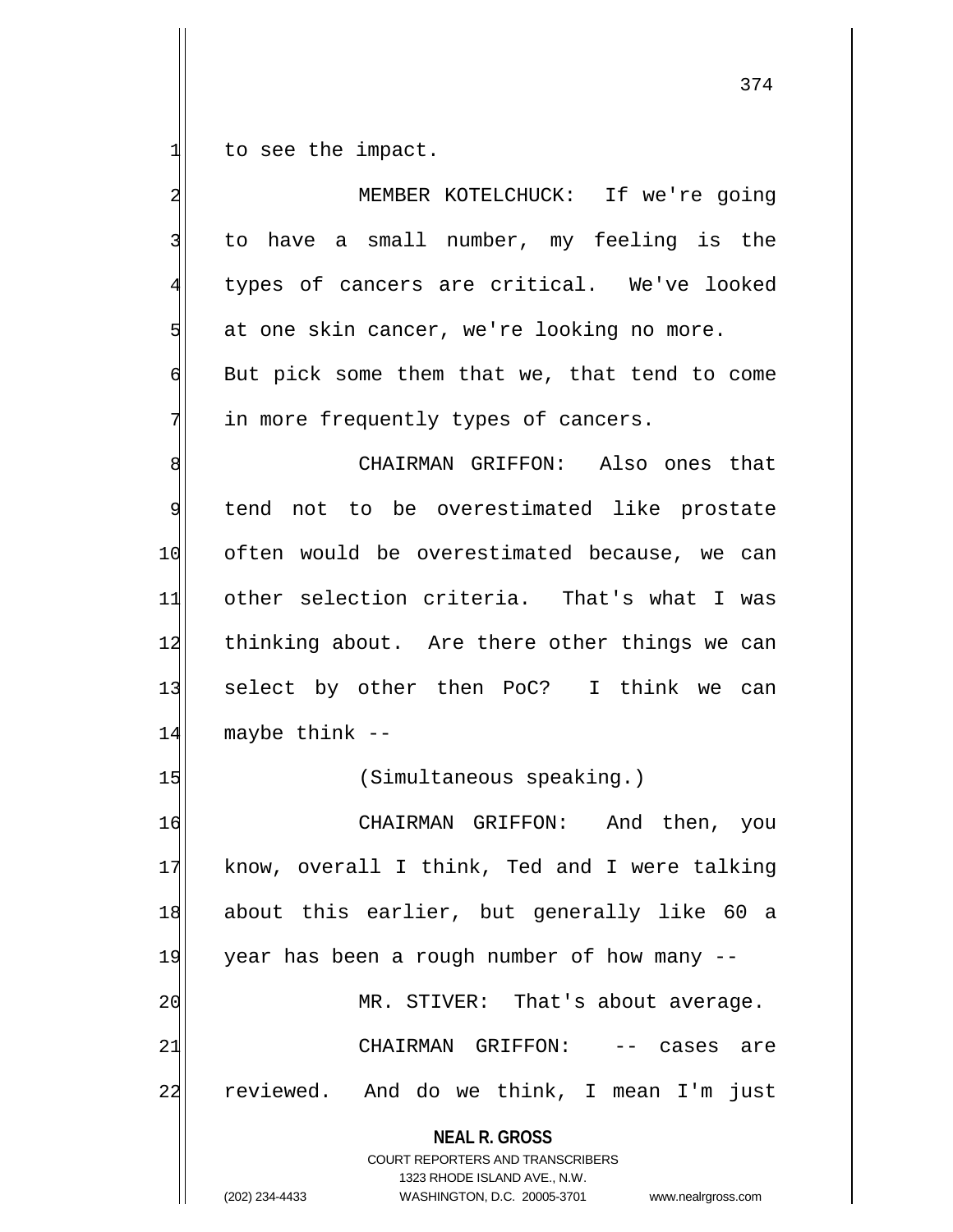1 throwing out, would ten percent, you know, 2 would six be too many blind reviews or should 3 it be? 4 MR. STIVER: Why don't we ask this  $5$  to Kathy and John and Doug, what kind of

6 effort went into producing the blind reviews  $7$  in terms of hours as compared to a, you know, 8 a basic?

9 (Simultaneous speaking.)

10 MR. KATZ: Kathy, John, did you 11 hear the question?

12 DR. MAURO: Yes, I did. The way, 13 when I was looking at these, quite frankly, I 14 do it the same way. I check, when I do my DR 15 reviews I do the same thing except that in 16 this case in the blind I don't know what 17 doses, you know, that they, NIOSH got. I 18 don't know what PoC was attained.

19 But I have all the data. So it's 20 really about the same amount of time. And I 21 could tell you right now cradle to grave to do  $22$  a, what I would say my judgment is cradle to

> **NEAL R. GROSS** COURT REPORTERS AND TRANSCRIBERS

1323 RHODE ISLAND AVE., N.W. (202) 234-4433 WASHINGTON, D.C. 20005-3701 www.nealrgross.com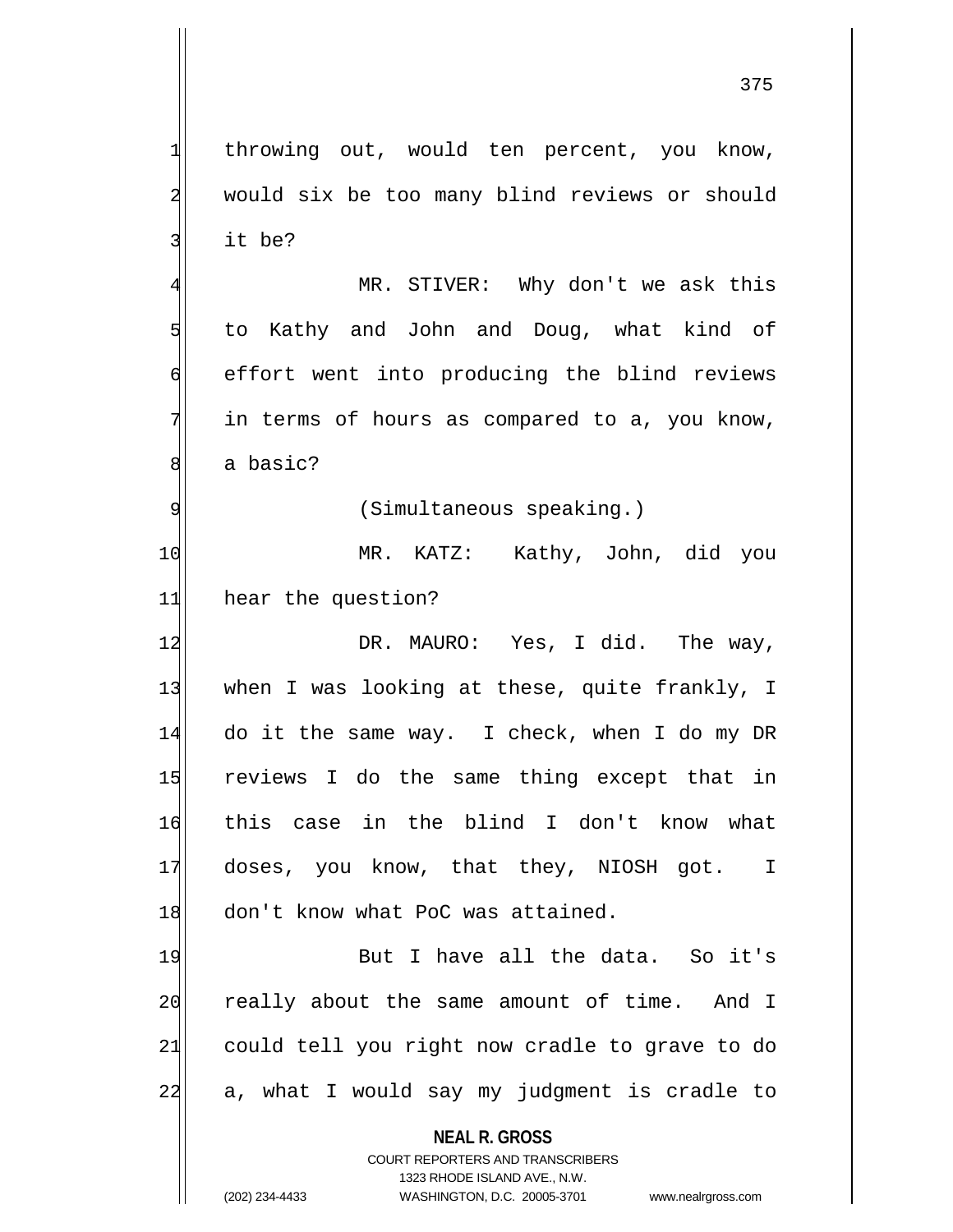376

1 grave for a realistic whether it's a blind 2 review or a DR review, it takes 100 work 3 hours.

4 So I mean if you want to, you 5 know, to go through the process. Now 6 certainly some of them we do better. But  $7$  they've been on that order. And John you have  $8$  all the stats, but I think  $-$ 

9 MR. STIVER: I can pull that 10 information. I don't have it on hand right  $11$  now, but it's  $-$ 

12 **DR. MAURO:** You don't have it. I 13 know when I was keeping track of it we were 14 tracking at around that. Now of course it's 15 quite variable depending on the complexity of 16 the cases. But the cases have been getting 17 quite complex. So what I'm saying is, I think 18 the amount of time it takes to do a blind is 19 probably not that much different than it takes  $20$  to do the actual DR review.

21 MR. KATZ: I find that a little 22 surprising considering the DCAS experience --

> **NEAL R. GROSS** COURT REPORTERS AND TRANSCRIBERS

1323 RHODE ISLAND AVE., N.W. (202) 234-4433 WASHINGTON, D.C. 20005-3701 www.nealrgross.com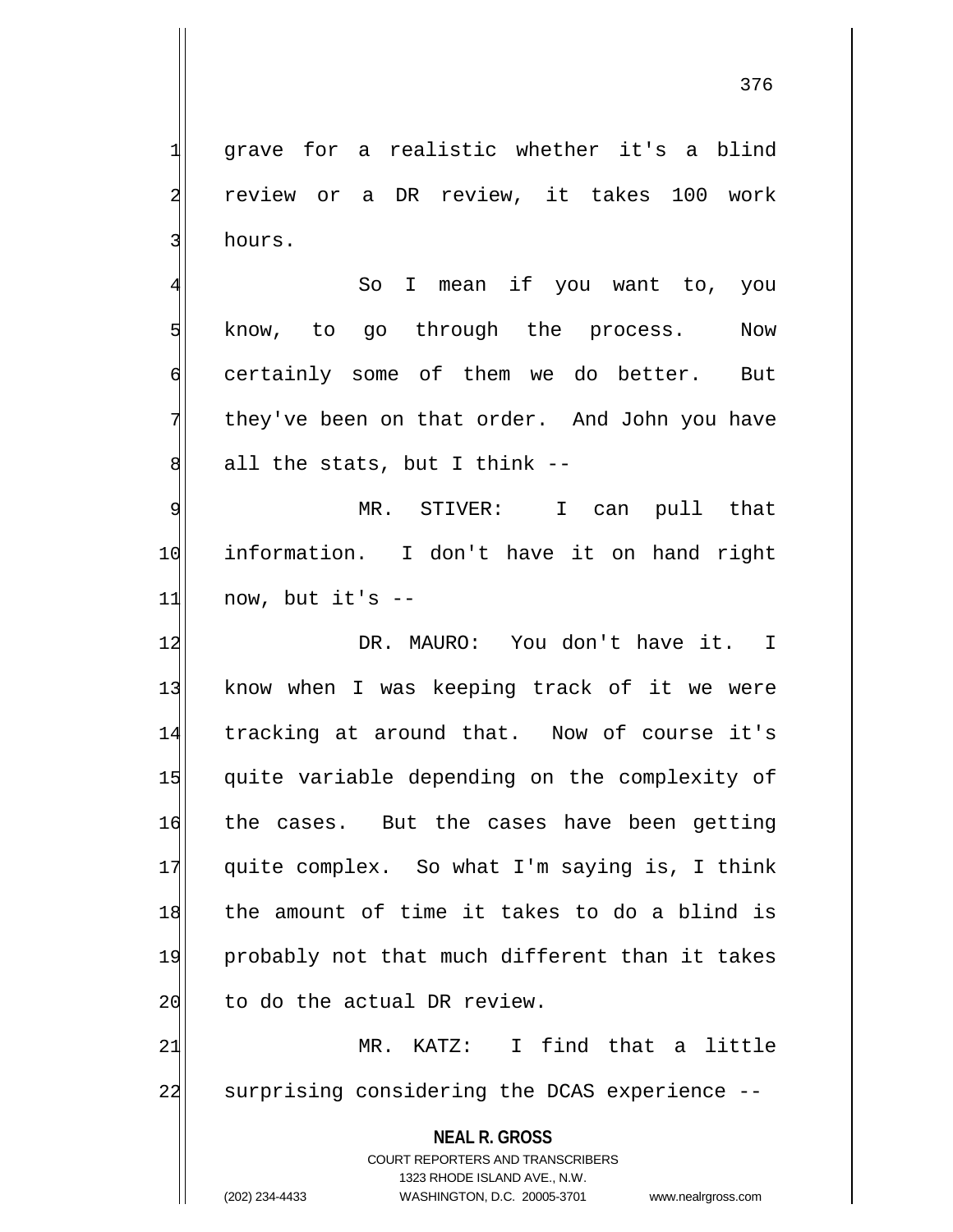**NEAL R. GROSS** COURT REPORTERS AND TRANSCRIBERS 1323 RHODE ISLAND AVE., N.W. 1| CHAIRMAN GRIFFON: Also isn't 2 John, everybody's also, I'm thinking, John, I 3 mean most of your case experience is the AWE  $4$  cases though. 5 | John DR. MAURO: That's absolutely 6 brue. 7 | CHAIRMAN GRIFFON: So I think the 8 other cases are different. 9 MR. STIVER: Yes, a DOD site like 10 Savannah River or, you know, those really 11 complex ones that Ron Buchanan does, those --12 CHAIRMAN GRIFFON: Yes, those 13 require time too, right. 14 MR. STIVER: A lot of effort goes 15 into them. But I think that 100 hour figure 16 at least for the Part A sounds probably like 17 ball park -- what I actually spent on the 18 first two. 19 MR. KATZ: You missed the 20 discussion, John, earlier where DCAS was 21 explaining their blind review experience. And 22 there's a lot of learning curve, et cetera

(202) 234-4433 WASHINGTON, D.C. 20005-3701 www.nealrgross.com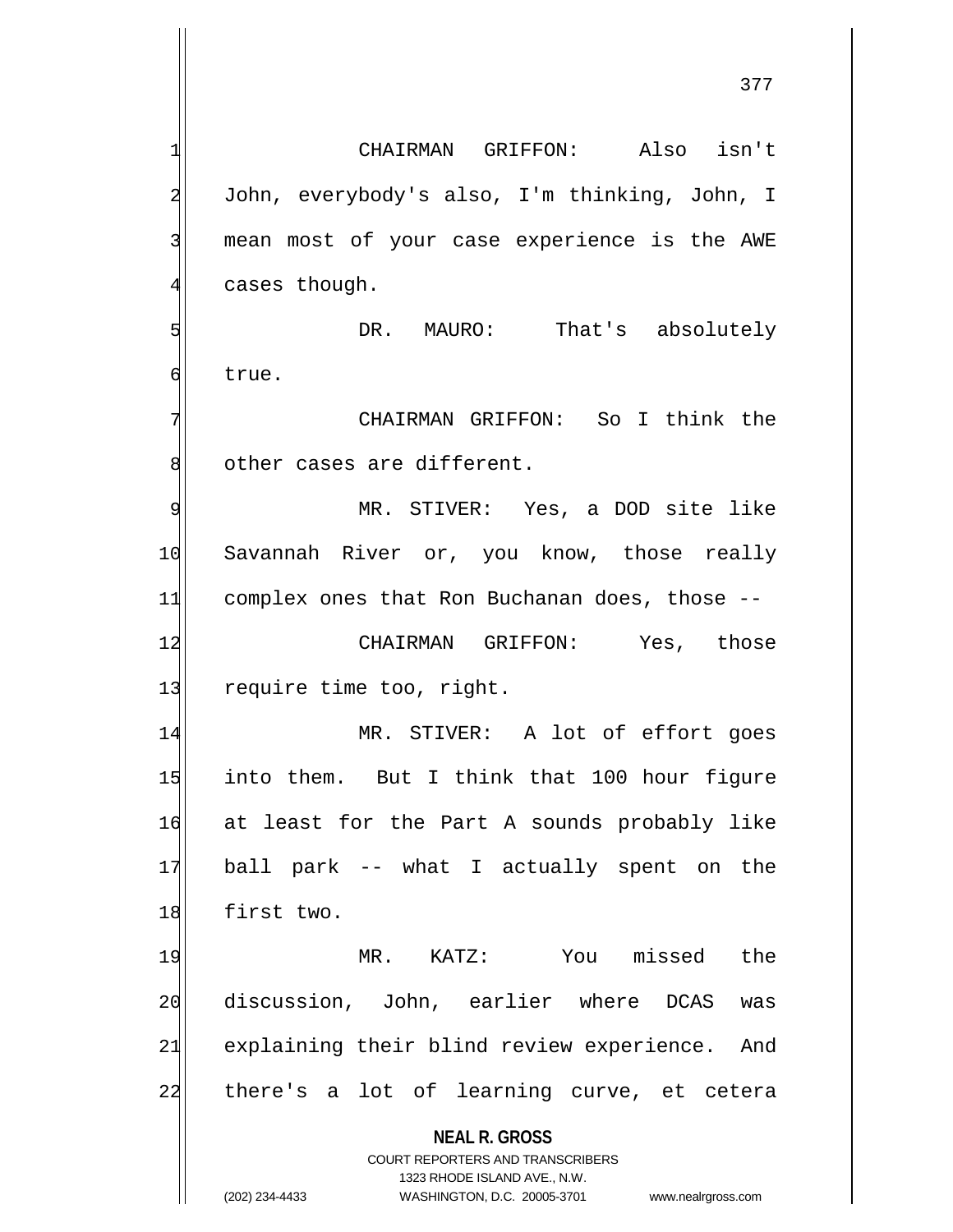**NEAL R. GROSS** COURT REPORTERS AND TRANSCRIBERS 1323 RHODE ISLAND AVE., N.W.  $1$  that goes into doing them yourselves versus 2 reviewing. They're two very different in 3 their experience, very different enterprises. 4 And I'd be surprised if it's the same 5 states too. 6 DR. MAURO: Are you, I just, on my 7 own, I'm kind of curious, what is the level of 8 effort it usually takes to do one of your 9 listed cases? Are you free to disclose that 10 or is that something you --11 MR. HINNEFELD: Boy ORAU sent us 12 something. 13 (Simultaneous speaking.) 14 MR. KATZ: In hours? 15 DR. MAURO: In work hours, not 16 dollars. No, no. Just --17 MR. SIEBERT: I believe between 18 dose reconstruction and peer-review the 19 average is somewhere between 12 to 16 hours.  $20$  MR. KATZ: But that's  $-$ 21 DR. MAURO: That's terrific. 22 Okay. I could never do one in that time.

(202) 234-4433 WASHINGTON, D.C. 20005-3701 www.nealrgross.com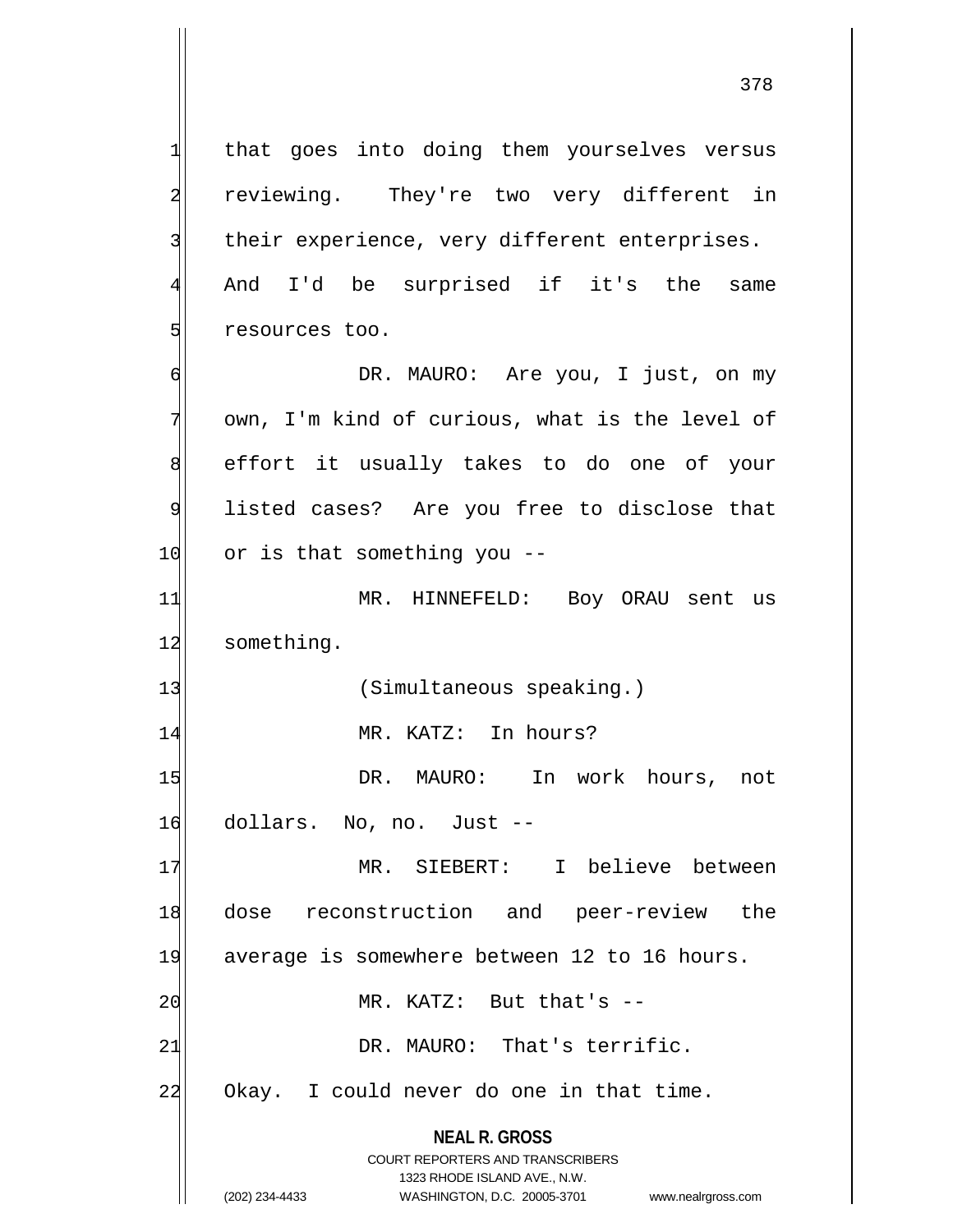**NEAL R. GROSS** COURT REPORTERS AND TRANSCRIBERS 1323 RHODE ISLAND AVE., N.W. (202) 234-4433 WASHINGTON, D.C. 20005-3701 www.nealrgross.com 1 MR. CALHOUN: I've never done one, 2 a blind DR. But I would, I can't imagine it 3 would take us any more than 30 hours. Beth's  $4$  done one. I mean, what do you think? 5 MS. ROLFES: Maybe 30 hours. 6 MR. STIVER: About 30, so about a  $\frac{1}{\sqrt{2}}$  week's worth of effort. 8 MR. KATZ: Okay. So double what 9 ORAU takes though is what you're saying? 10 Which makes sense, I mean you don't do this  $11$  every day and they're doing it every day. 12 MS. ROLFES: When I did mine I 13 didn't use the tool. So I did it as a TBD. 14 MR. KATZ: Right. That's sort of 15 similar to what John's saying, so John, you 16 might double what you would consider your 17 resources for doing a review, double that for 18 doing it. 19 DR. MAURO: A blind? 20 | MR. KATZ: A blind. 21 DR. MAURO: Okay. 22 MR. FARVER: And a lot of it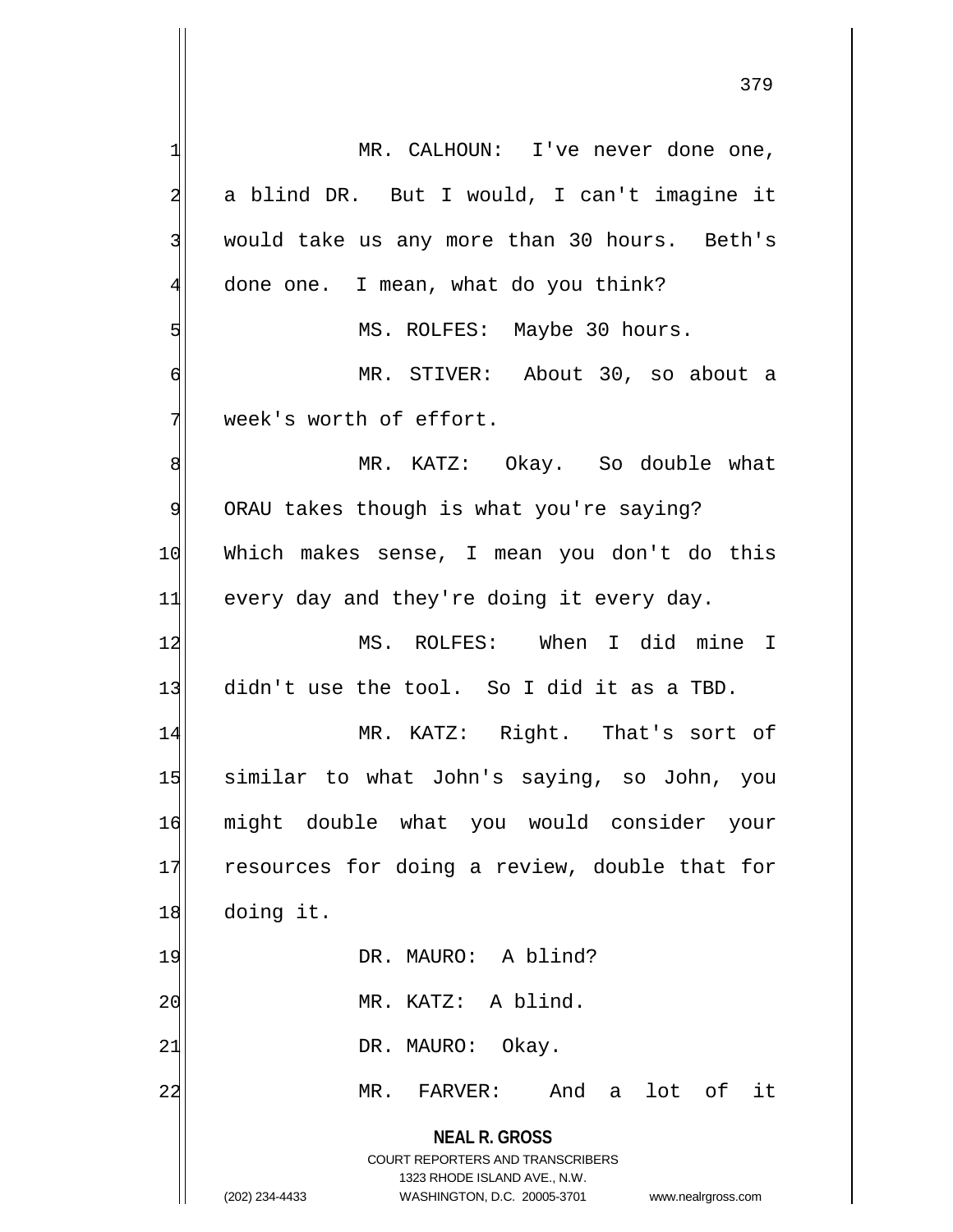$1$  depends on the case and how many data points 2 you're looking at and how many thousand DOE 3 records are included.

4 MR. STIVER: They can range over a 5 factor of ten. I mean some of these you can 6 bust out in one afternoon. Others can take  $7$  two weeks of hard effort.

8 MEMBER KOTELCHUCK: If we're 9 talking about one, two, three, we can't set a 10 percentage. I think we can't set a number 11 even. I think if we're talking about, two are 12 in process, one is done, one is in process. 13 My sense is if we have five, right if we have 14 five different ones of different cancers and 15 then let's see if there are systematic things 16 that we're learning.

17 And then we can reassess and say 18 fine, we've learned what we can learn, stop. 19 Or say no, we see a pattern in these kinds,  $20$  let's go ahead with x more.

21 MR. STIVER: Cyclic incremental 22 type of approach.

> **NEAL R. GROSS** COURT REPORTERS AND TRANSCRIBERS 1323 RHODE ISLAND AVE., N.W. (202) 234-4433 WASHINGTON, D.C. 20005-3701 www.nealrgross.com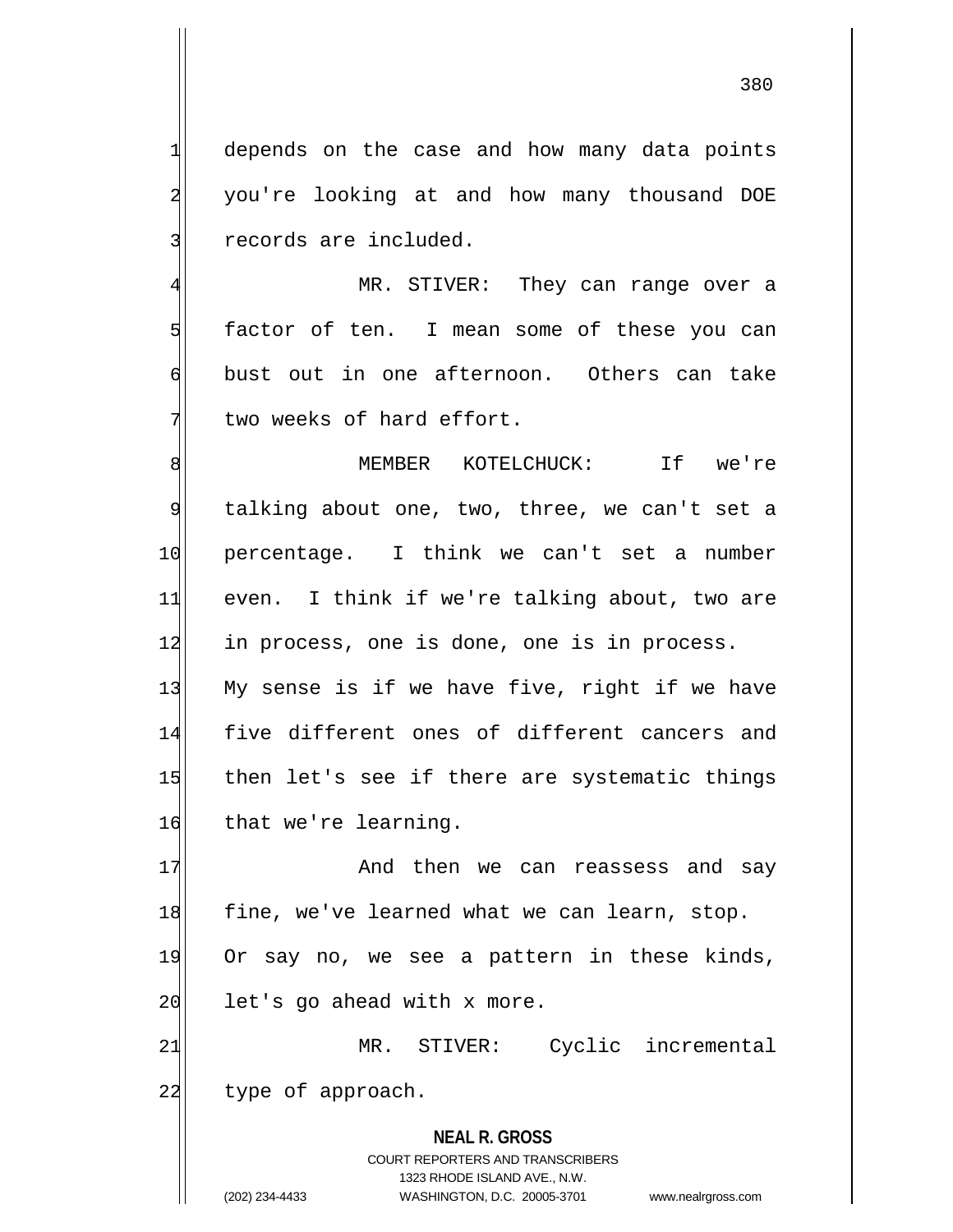1 MEMBER KOTELCHUCK: Yes, that's 2 right.

3 3 CHAIRMAN GRIFFON: I agree and 4 that's why I wasn't trying to make us stick to ten percent. Six sounds like a reasonable, you know, five or six. And then we reassess. I don't think we can really assess with one or two. Let's get a few more at least.

9 MEMBER KOTELCHUCK: Right there 10 are no patterns going to come out.

11 MR. FARVER: But on our part the 12 biggest hold up is just going to be getting 13 that interface together and the tools to the 14 workbooks.

15 CHAIRMAN GRIFFON: The only other 16 thing I would ask is that because we can 17 probably wrap up this discussion, the only 18 other thing I would ask is that if you have 19 ideas on how to, I think the type of cancers 20 obviously we'll need selection criteria. Are  $21$  there other criteria that would help us?

22 MR. STIVER: Type of cancer,

**NEAL R. GROSS** COURT REPORTERS AND TRANSCRIBERS

1323 RHODE ISLAND AVE., N.W.

(202) 234-4433 WASHINGTON, D.C. 20005-3701 www.nealrgross.com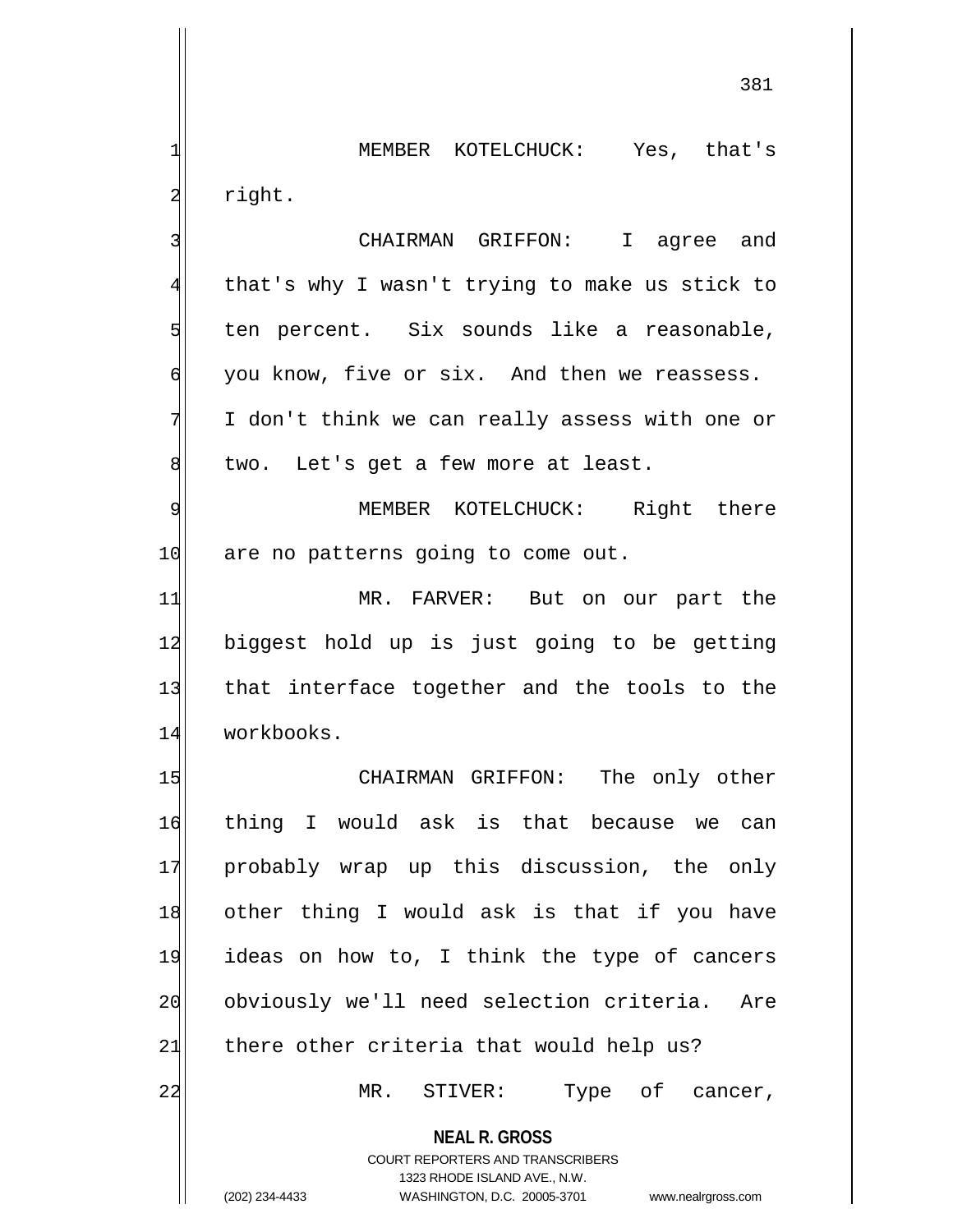1 complexity of the case, various things like  $2$  that.

3 | CHAIRMAN GRIFFON: Well you know, 4 like I said, several of these things you're  $5$  not going to have if the case is in process,  $\mathfrak{h}$  right. So if it's a true blind review, what 7 are you going to know?

8 Mell one thing is site. We could 9 make sure we don't get the same site all the  $10$  time or  $-$ 

11 MR. HINNEFELD: The case of the, 12 like the contractor, the SC&A review will be 13 done.

14 MR. KATZ: Will be adjudicated.

15 MR. STIVER: Yes, it will already  $16$  be adjudicated so we'll be able to look at  $-$ 

17 MR. HINNEFELD: So we'll know and  $18$  then if you, you know, we can ask that.

19 (Simultaneous speaking.) 20 MR. HINNEFELD: You know, we have  $21$  access. We can either trust them not to look 22 at it or we could mask it. You know, I guess

> **NEAL R. GROSS** COURT REPORTERS AND TRANSCRIBERS

> > 1323 RHODE ISLAND AVE., N.W.

(202) 234-4433 WASHINGTON, D.C. 20005-3701 www.nealrgross.com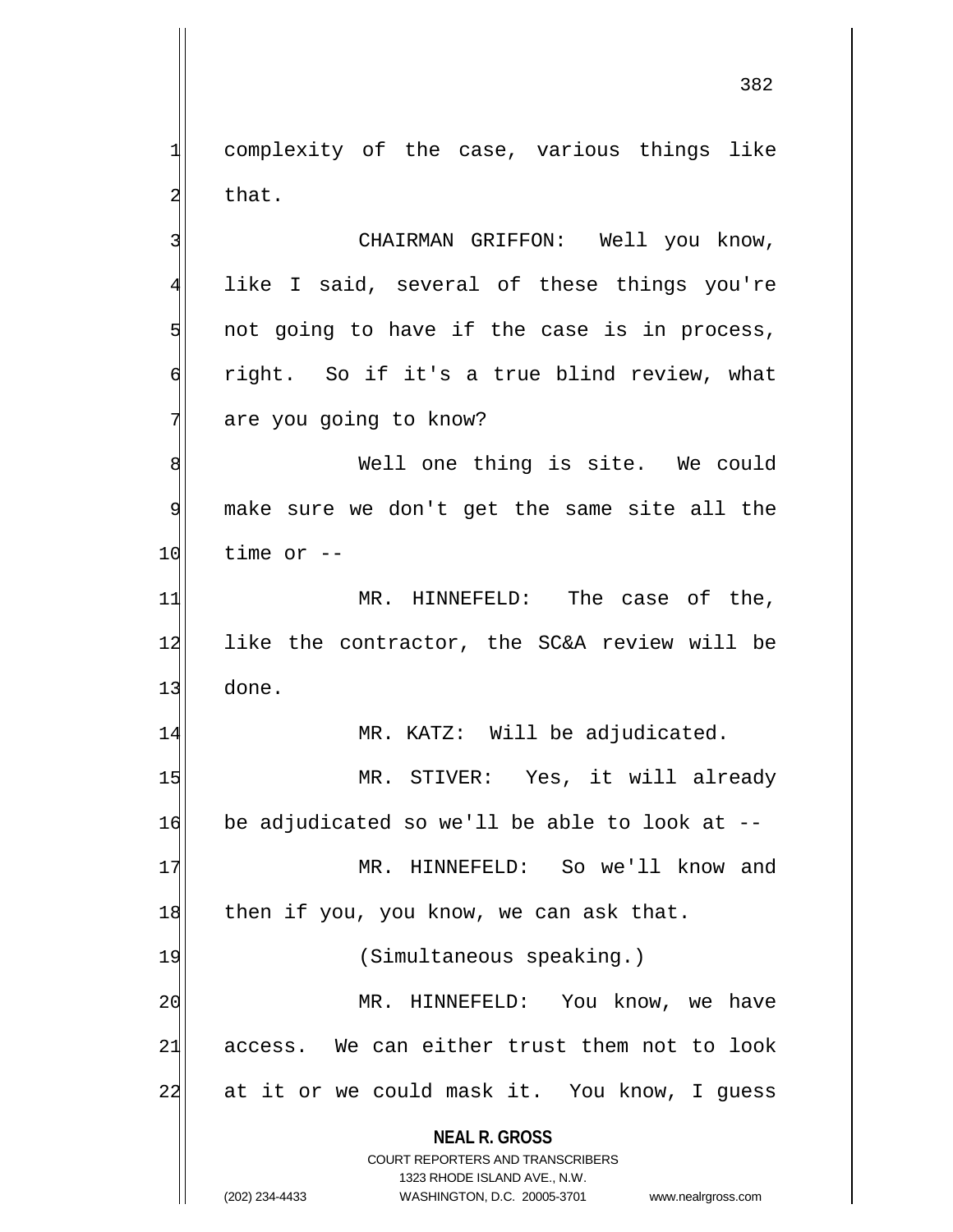1 DCAS could say okay, well SC&A now can't see  $2$  these two  $-$ 

3 MR. KATZ: You can block them.

4 MR. HINNEFELD: Yes, we can block  $5$  them too. It depends on what you guys want.

6 CHAIRMAN GRIFFON: But also, I'm  $7$  just thinking about, we I mean, as a selection 8 criteria we can't say we want something 9 between 45 and 50 PoC because then SC&A sort 10 of says okay, well I've got 42, you know.  $11$  We'd better look at this closely.

12 | MR. KATZ: I think you've got to 13 do the selection out of SC&A's awareness.

14 (Simultaneous speaking.)

15 CHAIRMAN GRIFFON: Some of it may 16 be the mechanics of how we do this. We might 17 have to have a closed door session of the 18 Board to select the blind cases. Anyway we 19 can figure that outside of this.

20 MR. STIVER: Just do that and send  $21$  us the information for that one.

22 CHAIRMAN GRIFFON: Alright. So I

**NEAL R. GROSS** COURT REPORTERS AND TRANSCRIBERS

1323 RHODE ISLAND AVE., N.W.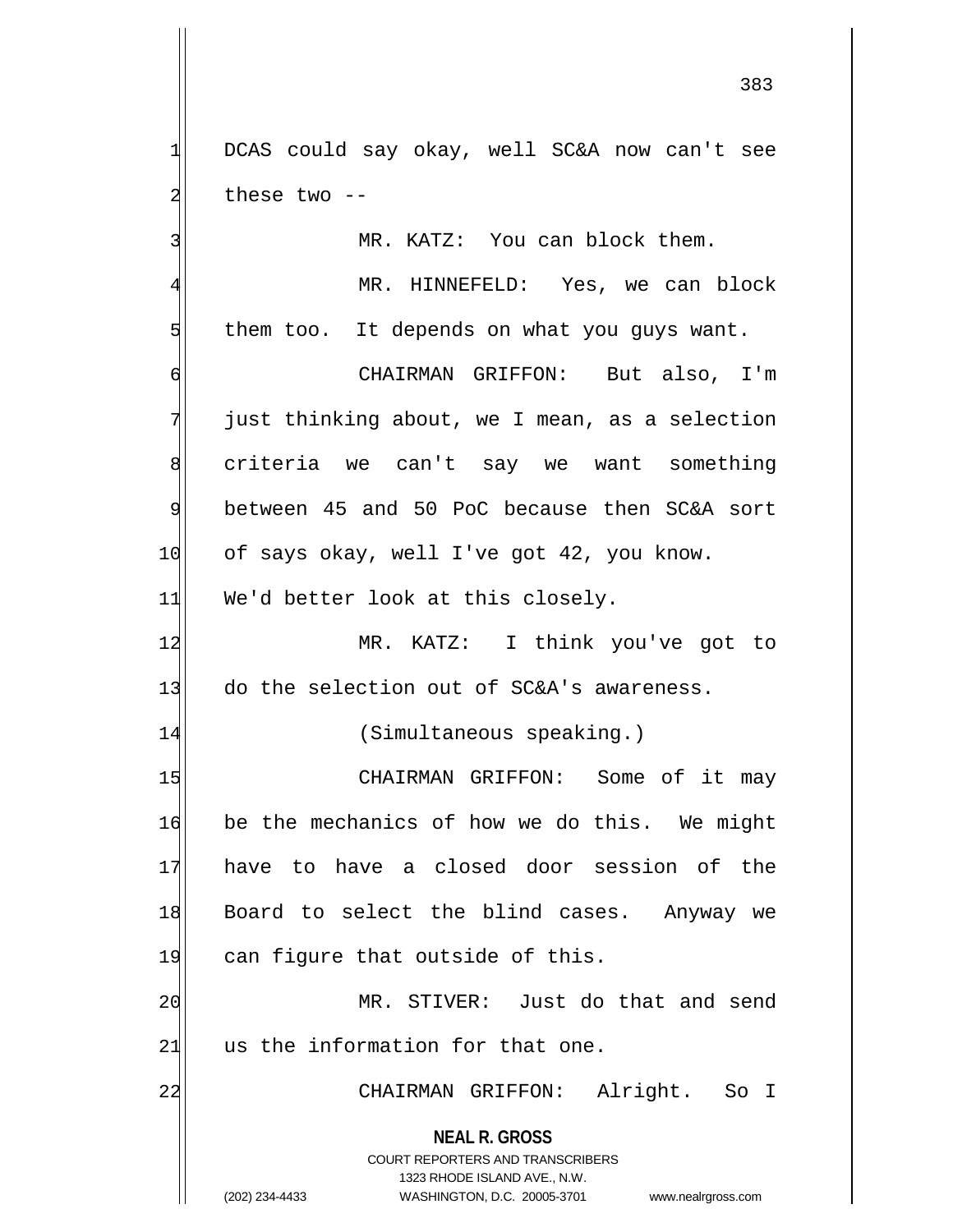**NEAL R. GROSS**  $1$  think that is helpful just in terms of what 2 we're doing on the regular reviews and the 3 idea of the blind reviews. 4 MR. FARVER: What kind of 5 s 5 timeframe, for now, were you looking at or 6 thinking about for these blinds? Like next 7 year, total year or? 8| CHAIRMAN GRIFFON: Yes, I mean I 9 would think for the next year we would want 10 five or six, you know. 11 MEMBER KOTELCHUCK: So two are 12 almost, two are --13 MR. FARVER: Two are done. 14 MEMBER KOTELCHUCK: One and a half 15 done, so three next year? 16 MR. FARVER: Okay. 17 CHAIRMAN GRIFFON: Yes, so we 18 should probably, I mean I think at the next 19 Board meeting I'm going to present some of 20 what we've discussed here. If the Board  $21$  agrees, I think the next thing we should do is 22 task at least a few more, you know, to get the

> COURT REPORTERS AND TRANSCRIBERS 1323 RHODE ISLAND AVE., N.W.

(202) 234-4433 WASHINGTON, D.C. 20005-3701 www.nealrgross.com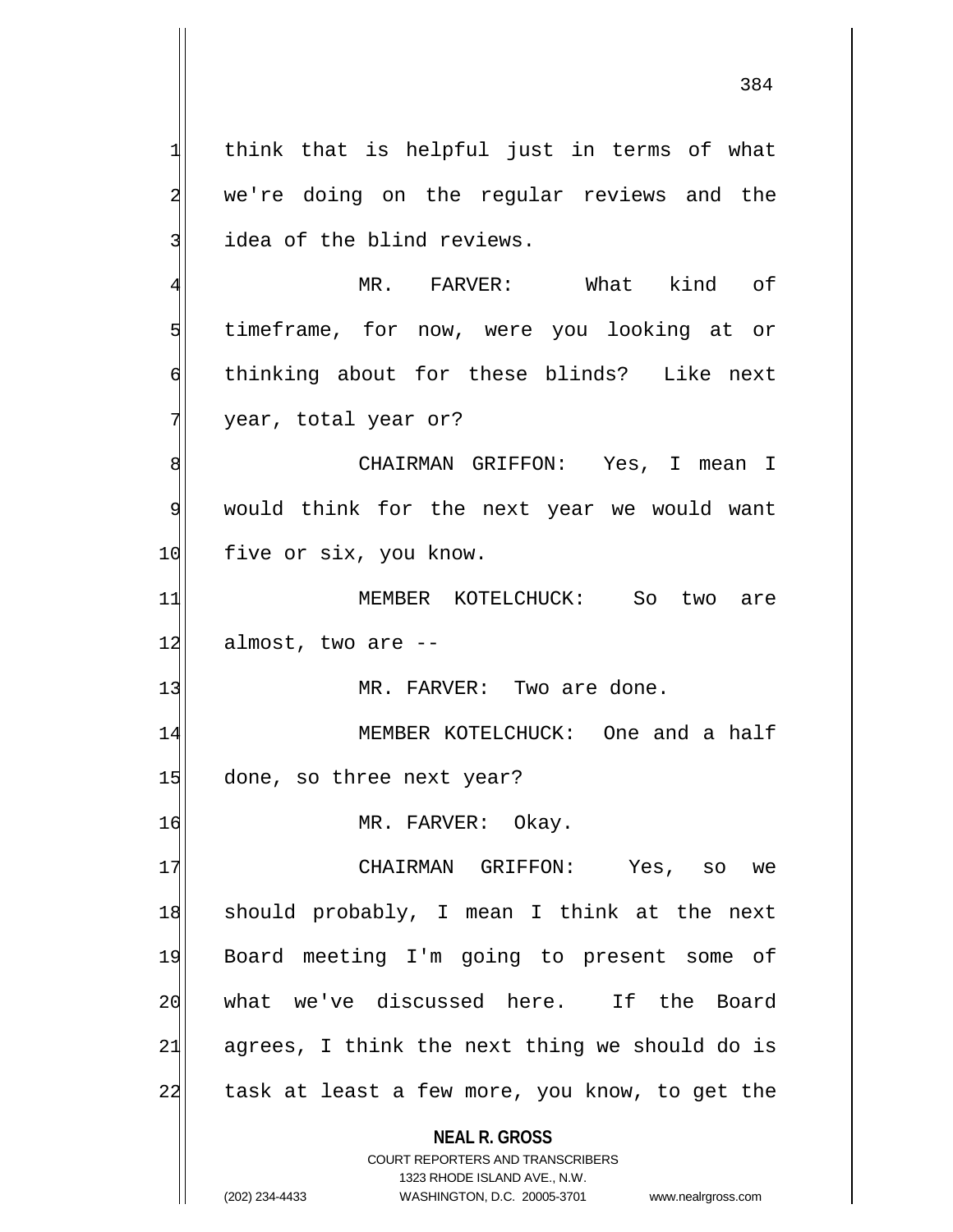**NEAL R. GROSS** COURT REPORTERS AND TRANSCRIBERS 1323 RHODE ISLAND AVE., N.W. 385  $1$  ball rolling. 2 MR. FARVER: You want to do two in  $3$  the first six months and then two the second 4 six months, for four? 5 GHAIRMAN GRIFFON: Yes. 6 MR. FARVER: Or if it's small like  $7$  that I think we could handle. 8 8 CHAIRMAN GRIFFON: Or three and 9 three, whatever. 10 MEMBER KOTELCHUCK: Two and two 11 during the regular year, one in the summer and 12 then have the Board discuss is that too much? 13 MR. FARVER: Well I'm not sure --14 MEMBER KOTELCHUCK: I'm looking, 15 when the Board meets in the fall to be able to 16 talk about them. That's a good, sort of 17 academic calendar. 18 MR. FARVER: I think a lot of this 19 we're not going to really know for sure until  $20$  we start digging into them. 21 MEMBER KOTELCHUCK: Yes, okay. 22 (Simultaneous speaking.)

<sup>(202) 234-4433</sup> WASHINGTON, D.C. 20005-3701 www.nealrgross.com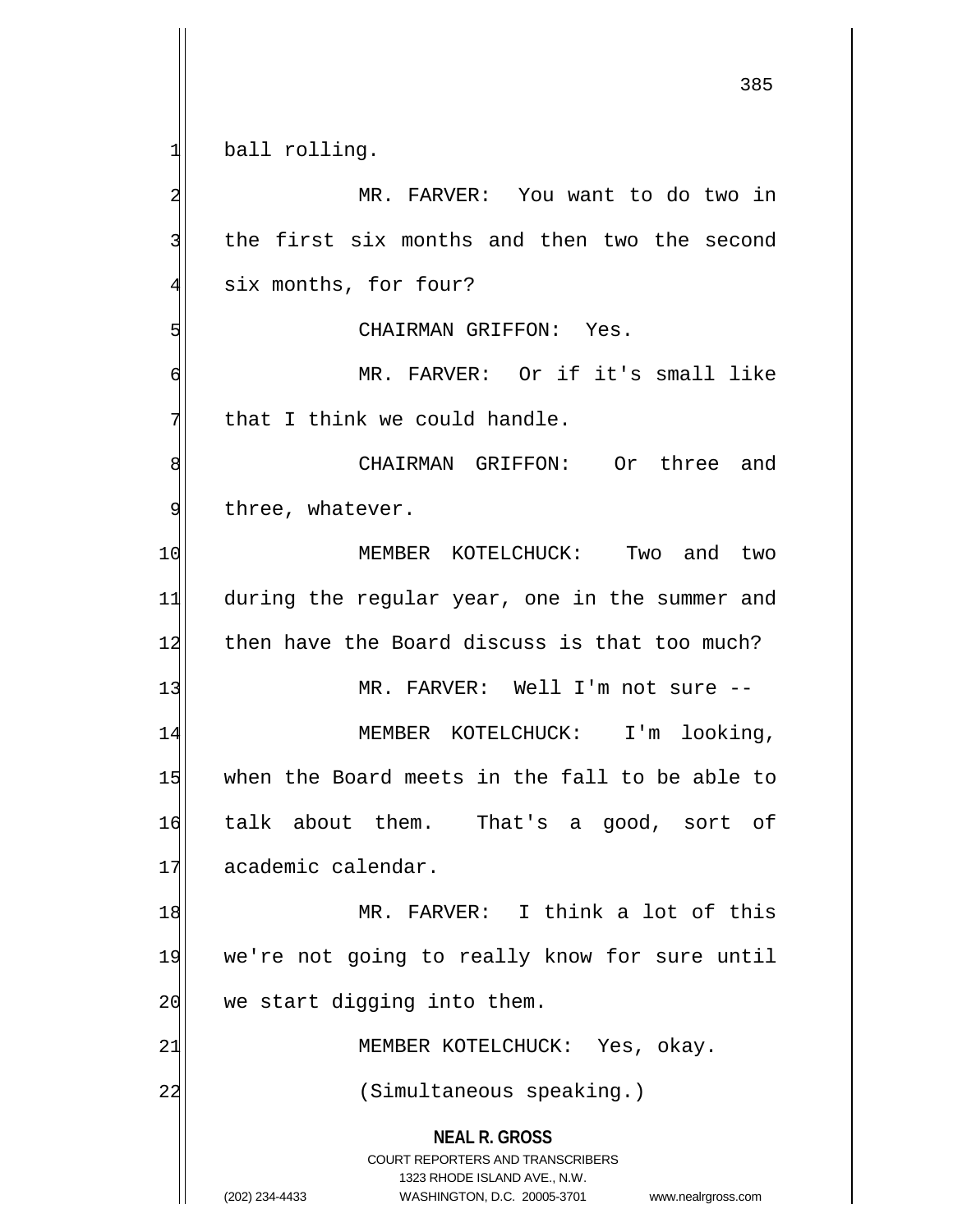**NEAL R. GROSS** COURT REPORTERS AND TRANSCRIBERS 1323 RHODE ISLAND AVE., N.W. 1 CHAIRMAN GRIFFON: That gives us  $2$  enough to go on. That's, I think that's good. 3 And can we, I'm not sure how much we're going  $4\vert$  to get into the matrices. But let me ask, I 5 want to take five only because I need a 6 6 december comfort break. 7 But can we, what is the preference 8 and since Scott and Doug are probably closest 9 to this, should we try to look at matrix eight 10 and nine? Are we close to wrapping those up? 11 I can't remember. Or should we do ten through 12 13? 13 MR. SIEBERT: I think we'd 14 probably get through Rocky and LANL. 15 (Simultaneous speaking.) 16 MR. SIEBERT: They're pretty close  $17$  because  $-$ 18 MR. FARVER: We'd probably get 19 through at least Rocky. 20 MR. SIEBERT: Quite a bit of them  $21$  because we have a  $-$ 22 | CHAIRMAN GRIFFON: Let's take five

(202) 234-4433 WASHINGTON, D.C. 20005-3701 www.nealrgross.com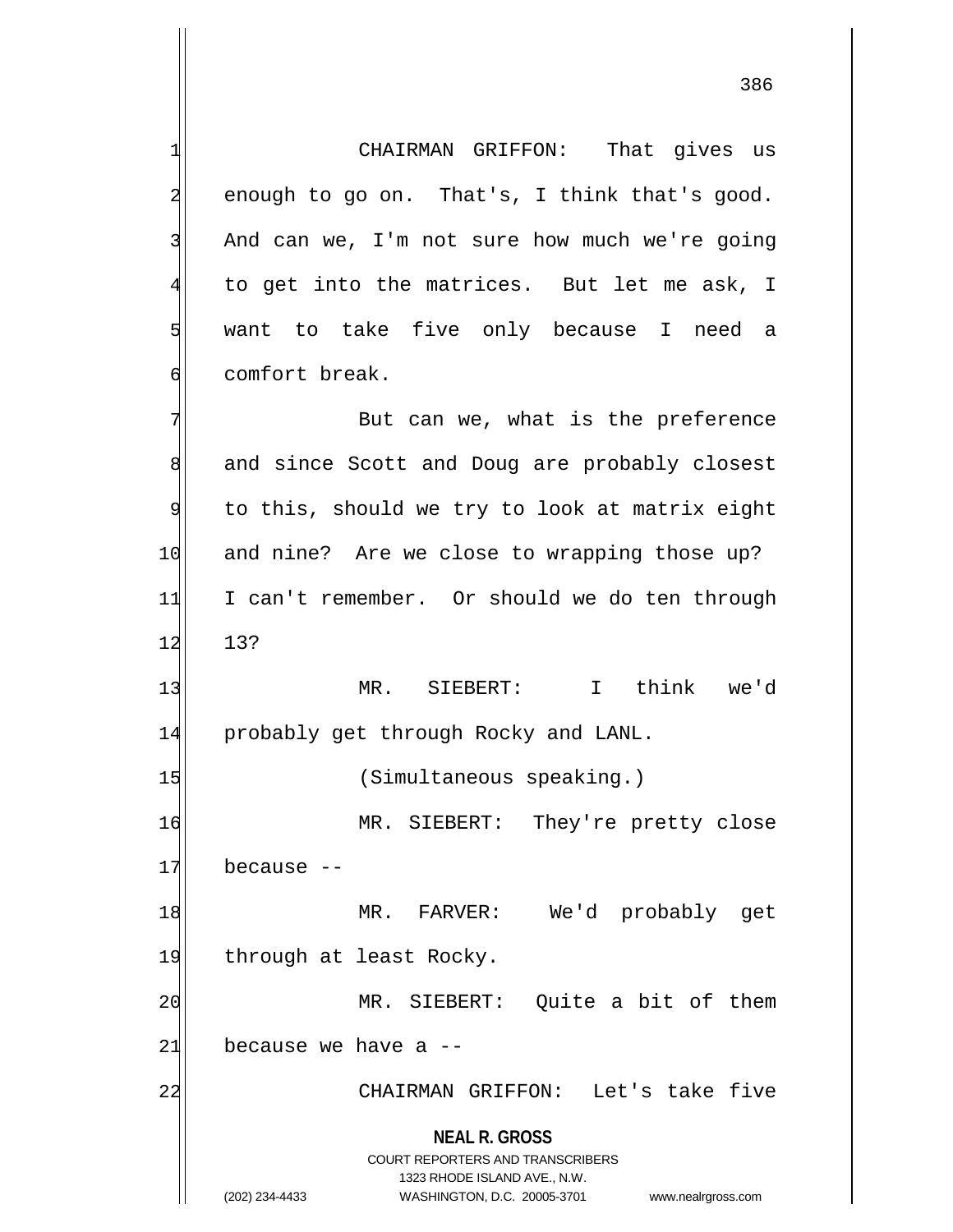$1$  and then we'll focus on Rocky after the break. 2 And we've got to be cognizant of some people 3 have to, Dave, you have to leave a little 4 early that's --5 MEMBER KOTELCHUCK: Yes, I could 6 leave before the end, but probably maybe a 7 quarter of five. 8| CHAIRMAN GRIFFON: We'll be done 9 by, I think we'll wrap up by five anyway. 10 (Whereupon, the foregoing matter  $11$  went off the record at 4:14 p.m. and went back 12 on the record at  $4:24$  p.m.) 13 MR. KATZ: We're back.

14 Subcommittee on Dose Reconstruction and 15 Review.

16 CHAIRMAN GRIFFON: Okay. We're 17 going to just do, we're going to jump to the 18 last item on the agenda which is the case 19 reviews for the Rocky Flats cases in the 10th 20 through 13th matrices. And I will, there is a  $21$  matrix that was sent out to, does everybody 22 have one of those?

> **NEAL R. GROSS** COURT REPORTERS AND TRANSCRIBERS 1323 RHODE ISLAND AVE., N.W. (202) 234-4433 WASHINGTON, D.C. 20005-3701 www.nealrgross.com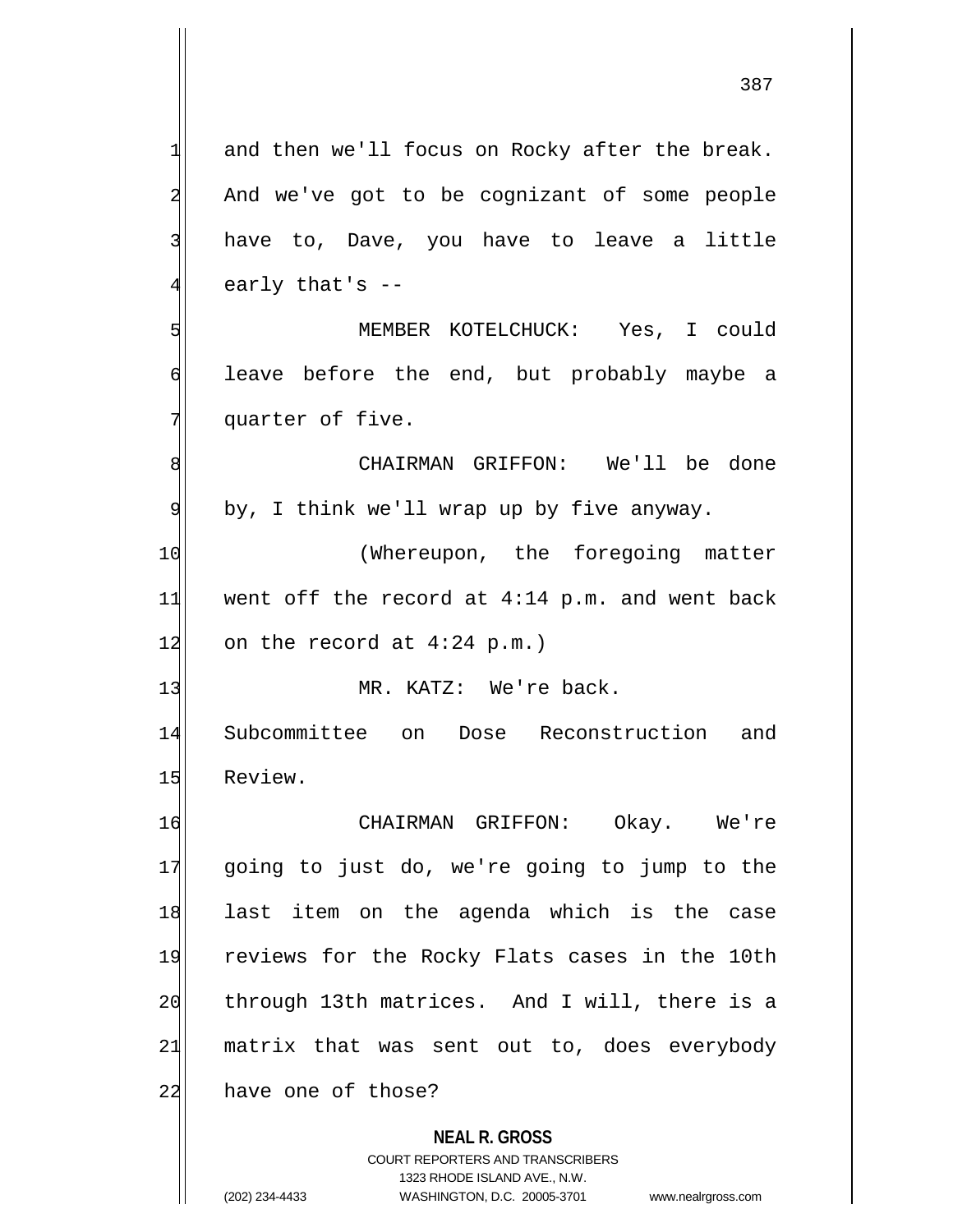1| Alright. You're one ahead of me.  $2$  I just got it, so I'll leave it up to either, 3 I guess Scott or Doug to start off on them. 4 MR. FARVER: Okay. It's the basic  $5$  matrix format. We have the finding, the NIOSH 6 response and SC&A response. And then an SC&A 7 suggested action. Our finding 252.1 assigned 8 missed dose, missed photon dose not consistent 9 with the protocol or the DR Report. 10 We have a lengthy NIOSH 11 description, I mean it's very thorough. And 12 it comes down to really two basic issues. The 13 DR Report says that they used best estimate 14 methods. And really we've used overestimates 15 for some portions, okay. So that's one part 16 of this. 17 And then the second part is, the 18 DR Report states that 238 missed doses were 19 used, so basically 238 cycles were used to

> **NEAL R. GROSS** COURT REPORTERS AND TRANSCRIBERS 1323 RHODE ISLAND AVE., N.W. (202) 234-4433 WASHINGTON, D.C. 20005-3701 www.nealrgross.com

20 calculate the missed dose. When you look at

 $21$  the calculations only 196 were used. Now so

22 if it's mainly an issue of what was said in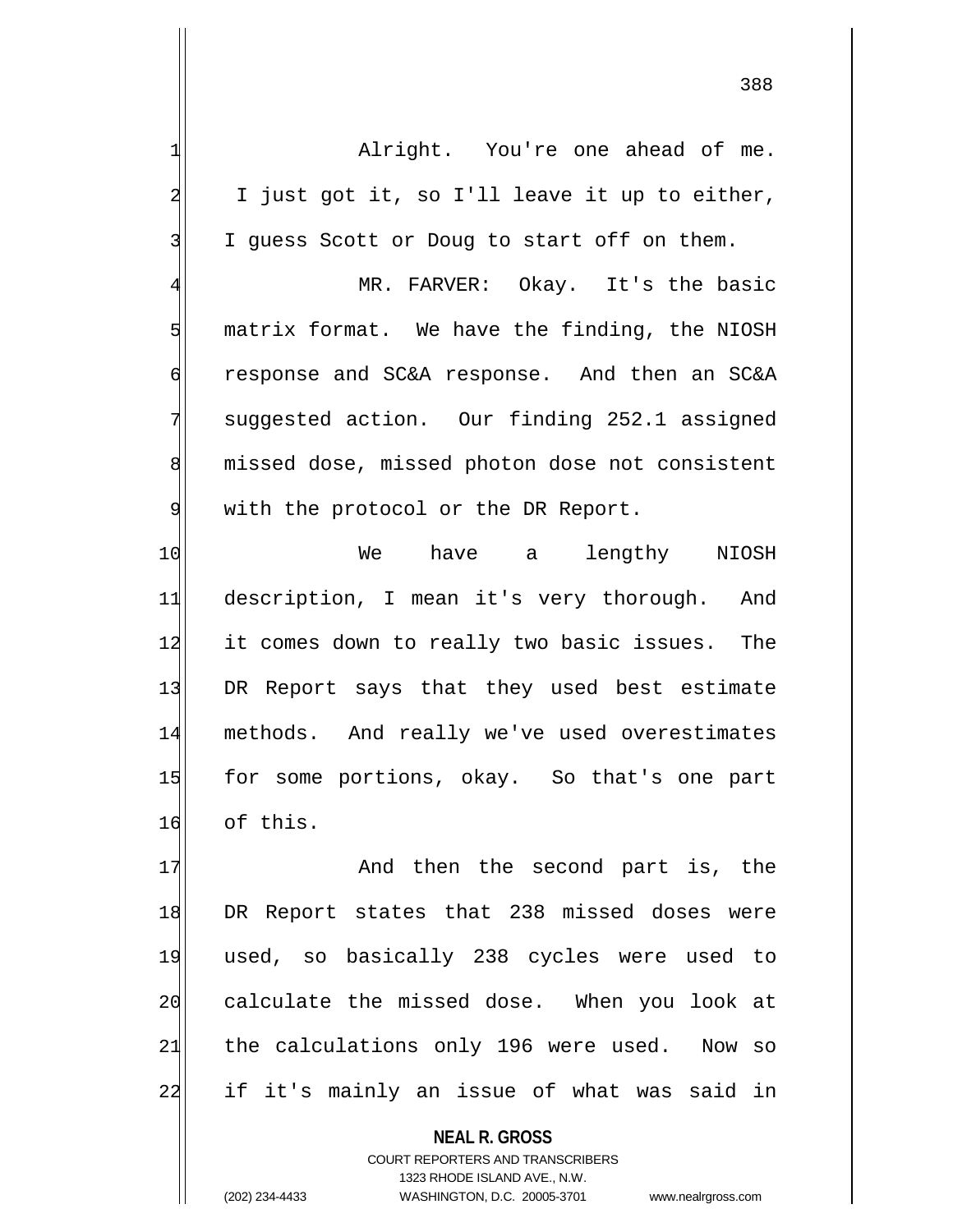$1$  the DR Report was not what was actually done. 2 That's what it all boils down to.

3 and we've seen this before. You  $4$  got the gist of it, Scott?

5 MR. SIEBERT: Yes, the, it's 6 6 6 6 ally, the first one is the wording issue of 7 overestimate versus best estimate methods, 8 which when I look back at the actual report we 9 do state the processes claim the dose was 10 assigned estimating using efficiency measures, 11 which is overestimates.

12 And then in the next paragraph it 13 does say this dose reconstruction was 14 performed using best estimate analysis for 15 some components. So I believe we were 16 relatively clear on the fact that portions 17 were overestimated.

18 MR. FARVER: Some were, some 19 weren't.

20 MR. SIEBERT: The overall claim 21 was overestimated, but portions were best 22 estimate, so.

> **NEAL R. GROSS** COURT REPORTERS AND TRANSCRIBERS 1323 RHODE ISLAND AVE., N.W. (202) 234-4433 WASHINGTON, D.C. 20005-3701 www.nealrgross.com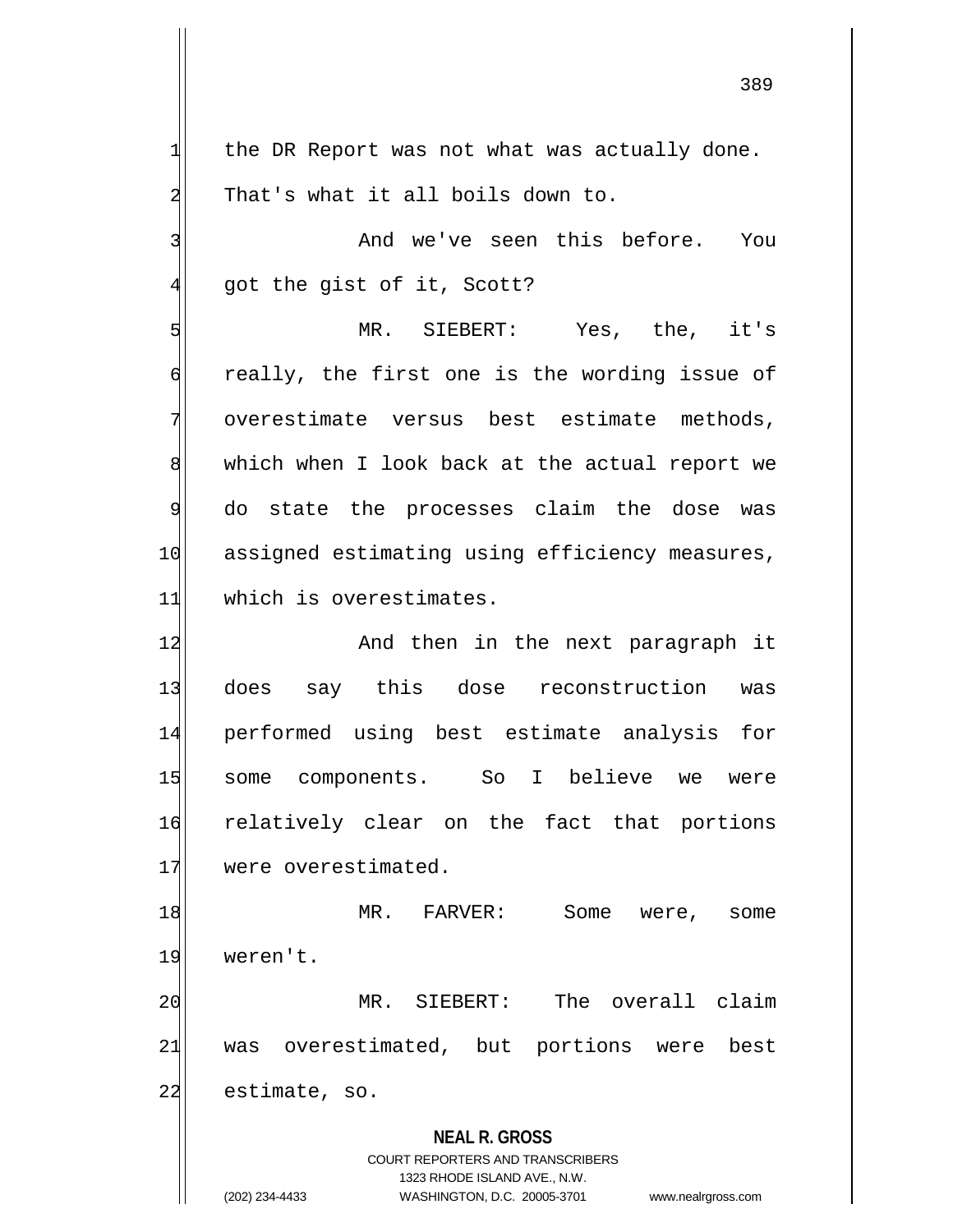**NEAL R. GROSS** COURT REPORTERS AND TRANSCRIBERS 1323 RHODE ISLAND AVE., N.W. (202) 234-4433 WASHINGTON, D.C. 20005-3701 www.nealrgross.com 1 MR. FARVER: Okay. And in some 2 reports we'll see where they'll say that it 3 was efficiency methods for, you know, certain 4 parts and they'll list the parts. And I mean  $5$  for photon, for other external doses. 6 **And then for internal dose they'll**  $7$  say we used efficiency methods or something. 8 It just, it was clear in this one. And then  $9$  the other issue is just the number of zeros. 10 MR. SIEBERT: And the number of 11 zeros I would, that's just, that's a typo 12 error between the numbers between the two 13 because, yes, you're right. Your numbers and 14 ours as to the actual count of what was used 15 were relatively consistent, so. 16 MR. FARVER: Yes, it's not a 17 complaint about the method or anything. It's 18 just what was written and not what was done. 19 MR. SIEBERT: Right. 20 MR. FARVER: Okay. So we suggest  $21$  just closing that one. 22 | CHAIRMAN GRIFFON: Can I ask, I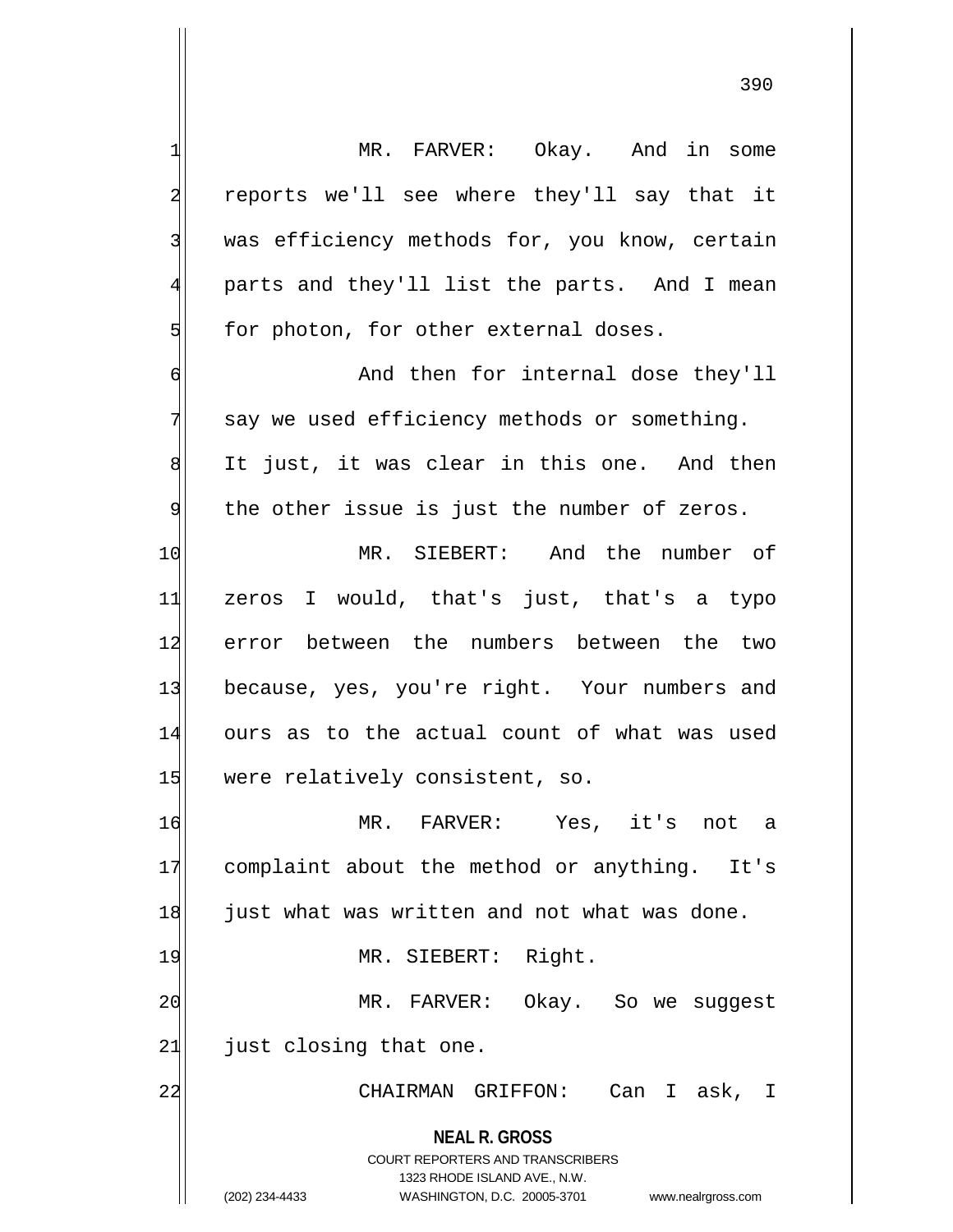**NEAL R. GROSS** COURT REPORTERS AND TRANSCRIBERS 1323 RHODE ISLAND AVE., N.W. (202) 234-4433 WASHINGTON, D.C. 20005-3701 www.nealrgross.com 1 mean this, I should point out for the record 2 this is our first attempt at this process 3 where you guys had an interim discussion. 4 Were there any Board Members on the -- 5 MR. FARVER: This is the second 6 attempt. And we didn't have any discussion. 7 CHAIRMAN GRIFFON: It's the second 8 attempt. 9| MR. FARVER: I mean we didn't, I  $10$  mean the second  $-$ 11 MR. SIEBERT: Nothing you said was 12 right. 13 (Simultaneous speaking.) 14 MR. SIEBERT: There was a call in 15 between, we had discussed that before. We 16 have never had that process. 17 CHAIRMAN GRIFFON: Okay. 18 MR. SIEBERT: This has all been we 19 submit our responses, they submit responses 20 back. So it's all been on paper. 21 CHAIRMAN GRIFFON: Okay. 22 MR. FARVER: And really what it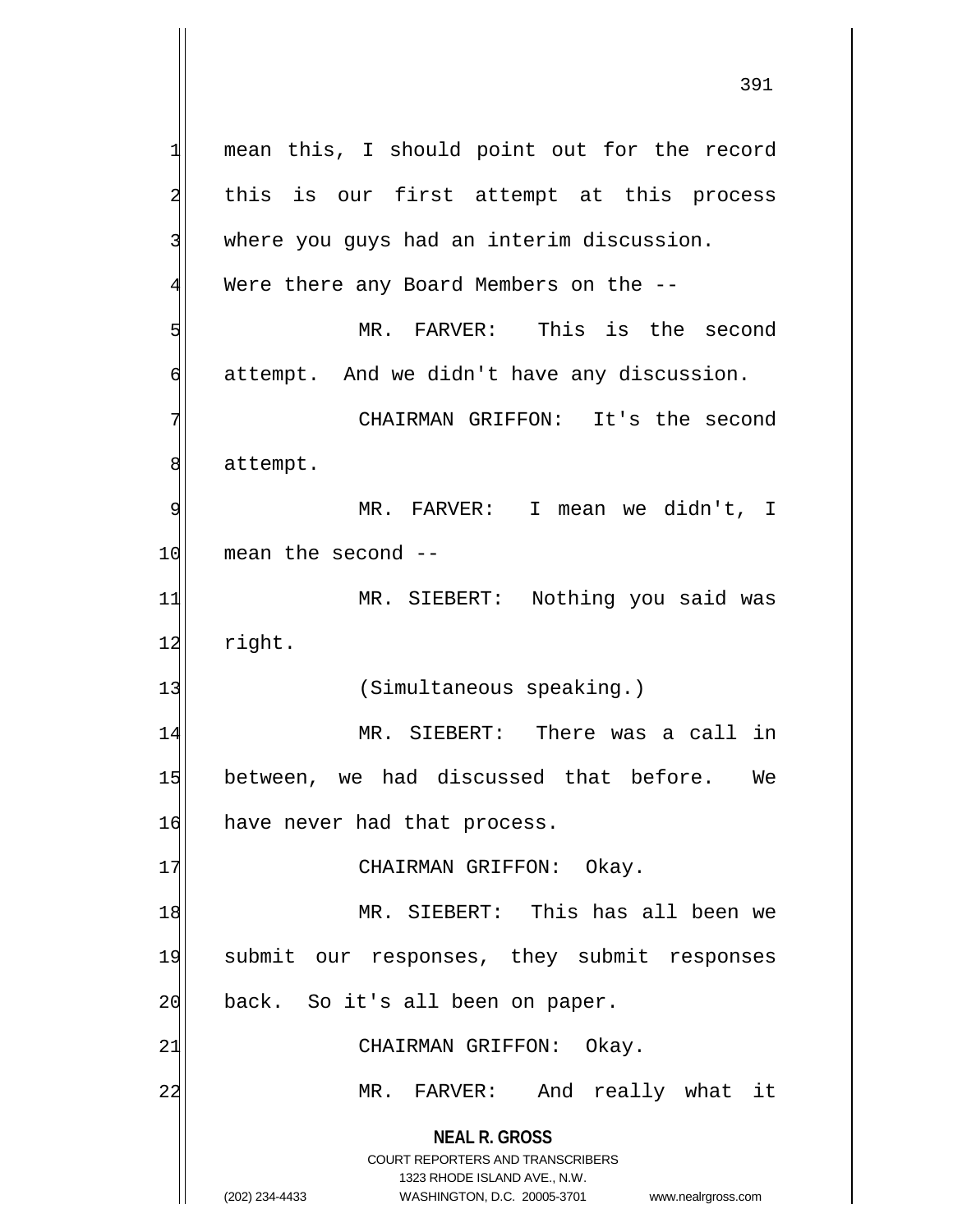$1$  would come down to us wanting to need a call 2 is if something isn't clear. But usually the 3 explanation made it clear or --

4 CHAIRMAN GRIFFON: Well the only  $5$  reason I asked is because when we initially  $\mathfrak{h}$  had the idea of having a call, we were going  $7$  to make it known to the Subcommittee in case 8 someone wanted to dial in. No one had that 9 opportunity.

10 MR. FARVER: We haven't had --11 MR. SIEBERT: We haven't had to do 12 that, right.

13 CHAIRMAN GRIFFON: I was just 14 going to ask if we had, yes. Right.

15 MR. FARVER: So far what's worked 16 in potential findings was we get responses in 17 time, we can look at them thoroughly. A lot 18 of times we understand what was done so we'll 19 recommend closing it. And on a couple of 20 instances like you'll see here, we recommend  $21$  that the Subcommittee --

22 | CHAIRMAN GRIFFON: I just wanted

**NEAL R. GROSS** COURT REPORTERS AND TRANSCRIBERS

1323 RHODE ISLAND AVE., N.W.

(202) 234-4433 WASHINGTON, D.C. 20005-3701 www.nealrgross.com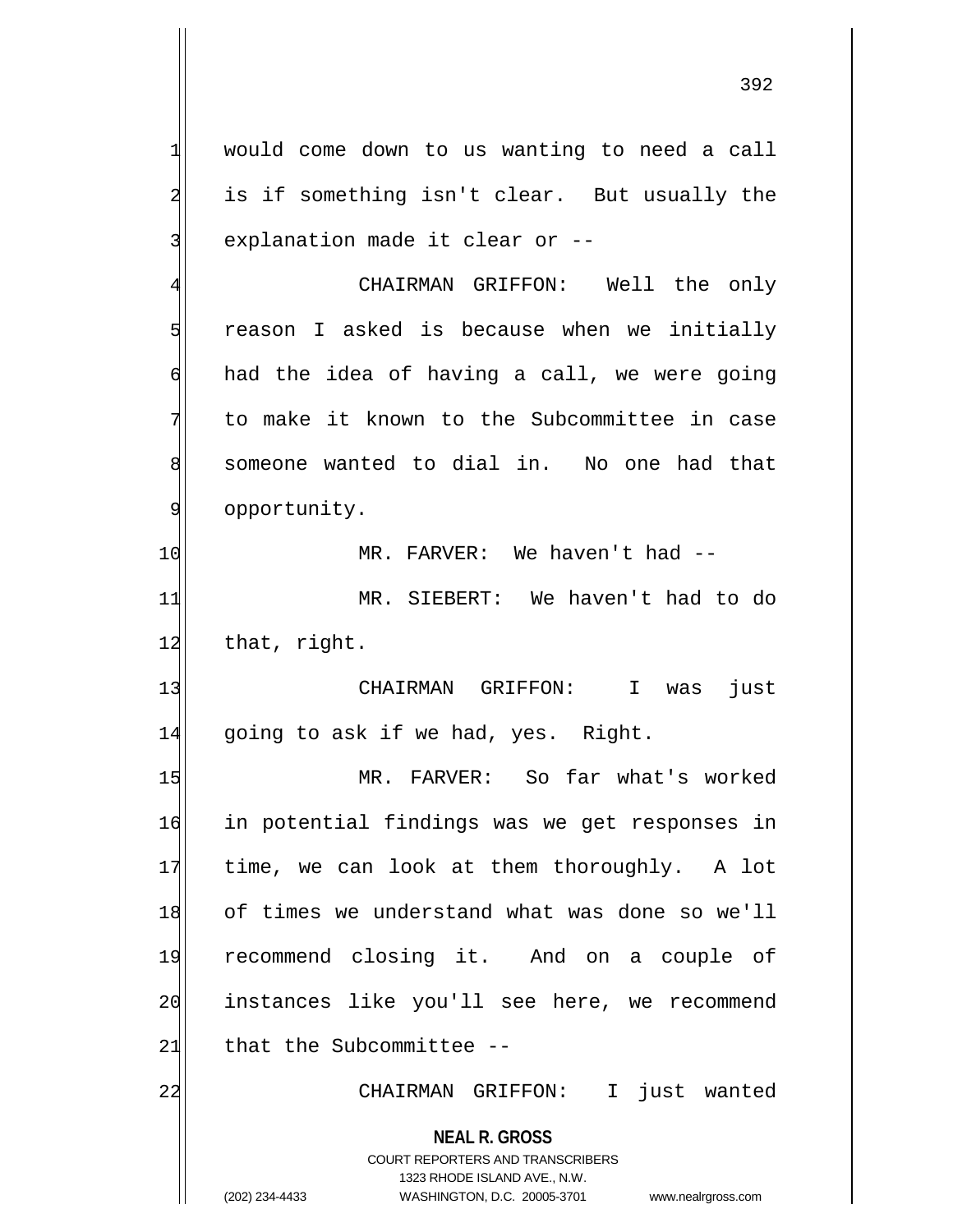**NEAL R. GROSS**  $1$  to clarify, I wanted to note whether we had a 2 call. And so in this case you don't, there's 3 no recommendation to, no need to change, 4 modify, I mean the concern about the language  $5$  in the report being misleading. 6 MR. FARVER: We've seen it several 7 different ways. It's like sometimes they will  $8$  say that it's a  $-$ 9 | CHAIRMAN GRIFFON: Right. 10 MR. SIEBERT: Well this one didn't 11 specifically say external recorded dose, 12 external missed dose and external ambient 13 dose. It was specified which pieces were best 14 estimate and which were overestimated. 15 MR. FARVER: And we were wrong on 16 that part. But then the number of zeros just 17 did not match up with what they calculated. 18 CHAIRMAN GRIFFON: And so the last 19 column is our action as a Subcommittee. If, 20 I'm just asking the other Subcommittee 21 Members. I mean I think this is okay. Any 22 comments? Any reasons not to close it?

> COURT REPORTERS AND TRANSCRIBERS 1323 RHODE ISLAND AVE., N.W.

(202) 234-4433 WASHINGTON, D.C. 20005-3701 www.nealrgross.com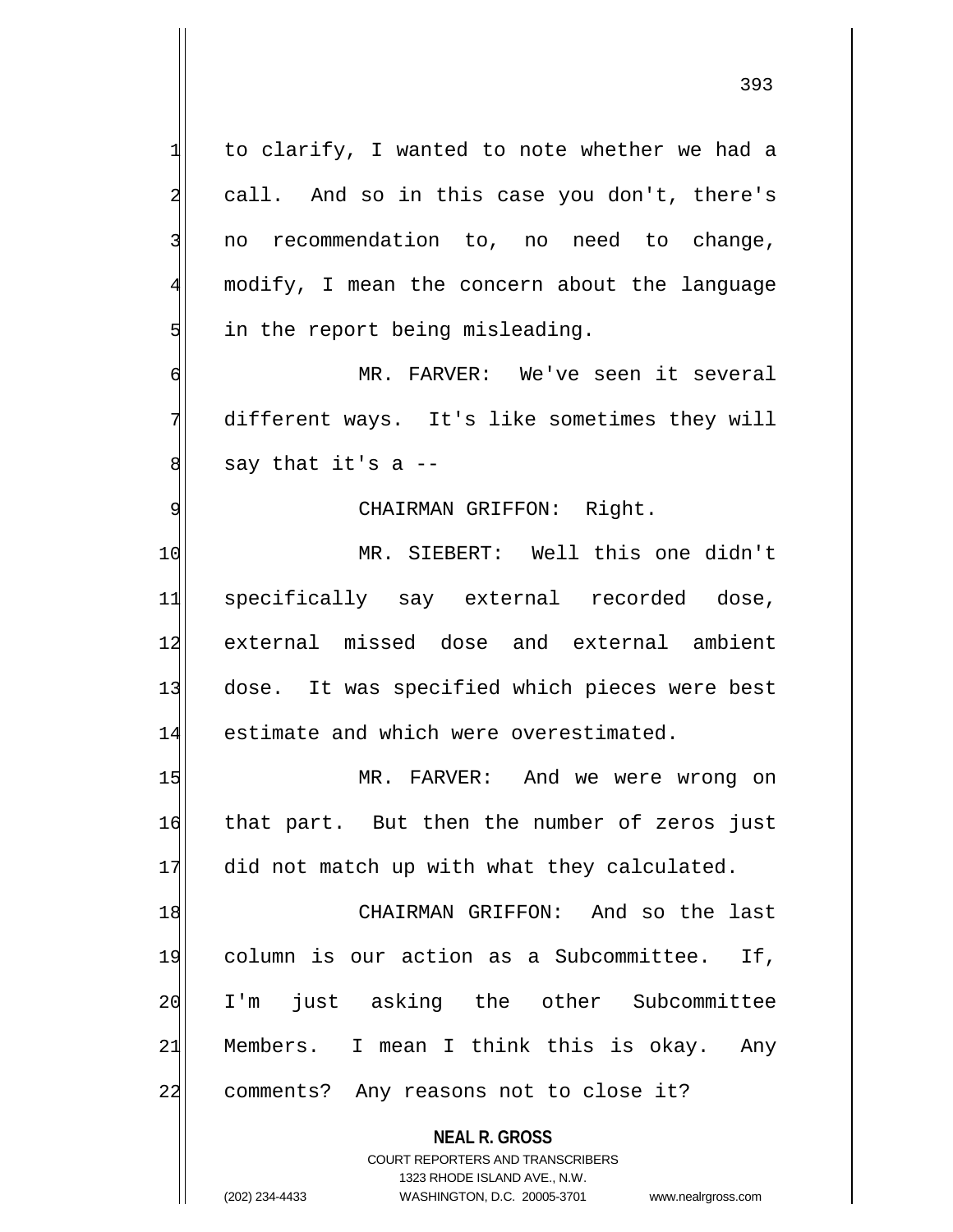**NEAL R. GROSS** COURT REPORTERS AND TRANSCRIBERS 1323 RHODE ISLAND AVE., N.W. (202) 234-4433 WASHINGTON, D.C. 20005-3701 www.nealrgross.com 394 1 MEMBER MUNN: I don't see any. 2 CHAIRMAN GRIFFON: All right. 3 Fine, we'll close. 4 MR. FARVER: Okay. Moving right  $5$  along is  $-$ 6 MR. SIEBERT: That closed a whole 7 case. 8 MR. FARVER: That closed a whole  $9$  case, yes, now we're  $53.1$ . 10 CHAIRMAN GRIFFON: We're already 11 more efficient. 12 MR. FARVER: Incomplete accounting 13 of the recorded dose? Okay. This is the one 14 where I mentioned that part of the dose for 15 1958 was assigned in '58 and part of it was 16 assigned in '59. The shallow dose of '58 was 17 just for part of '58 was assigned in '58. The 18 deeper dose was assigned in '59. 19 They assigned all the dose. They 20 broke it out into two separate years. And you 21 could see part of the issue was the dosimeter 22| that ran from December through the beginning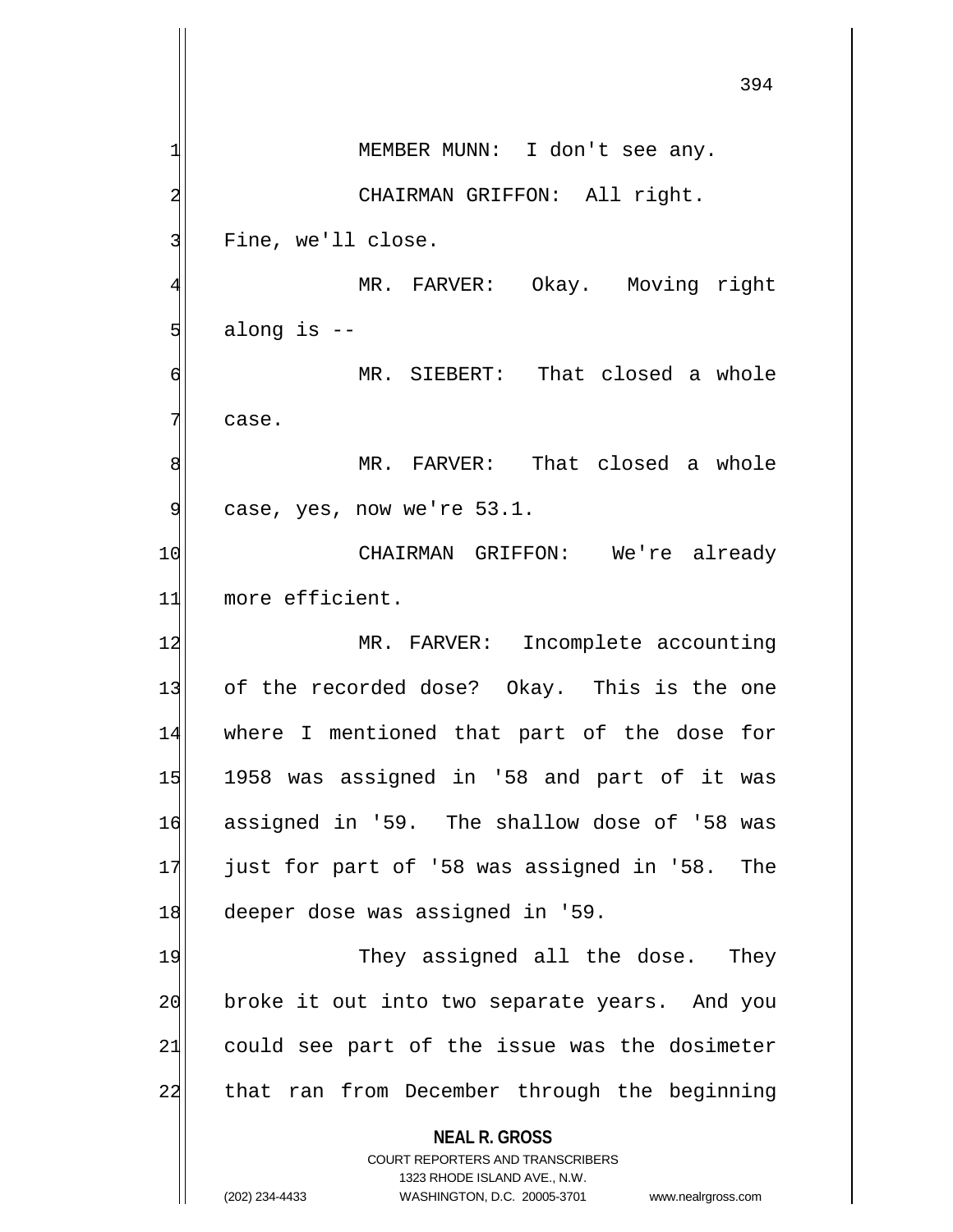**NEAL R. GROSS** COURT REPORTERS AND TRANSCRIBERS 1323 RHODE ISLAND AVE., N.W. 1 of January from '58 to '59. Our biggest  $2$  concern was well if you want to put it in '59,  $3$  put it in '59 or put it in '58. 4 But we just didn't understand why  $5$  it was split. It makes it difficult to review 6 a dose reconstruction like this when it's not  $7$  clear if the things are split like that. 8 MEMBER MUNN: So there wasn't 9 anything wrong with it. It just wasn't 10 obvious. 11 MR. FARVER: The numbers were 12 correct, just spread out a little bit. 13 MEMBER MUNN: Okay. It could 14 happen to anybody. 15 MR. FARVER: And really that's the 16 first time I've seen that happen. I don't 17 know if they do that a lot. There was just 18 different ones we haven't seen before. 19 MR. SIEBERT: That's really 20 unusual though, yes. 21 CHAIRMAN GRIFFON: Can I ask for, 22 I know we closed 252. But for both the last

<sup>(202) 234-4433</sup> WASHINGTON, D.C. 20005-3701 www.nealrgross.com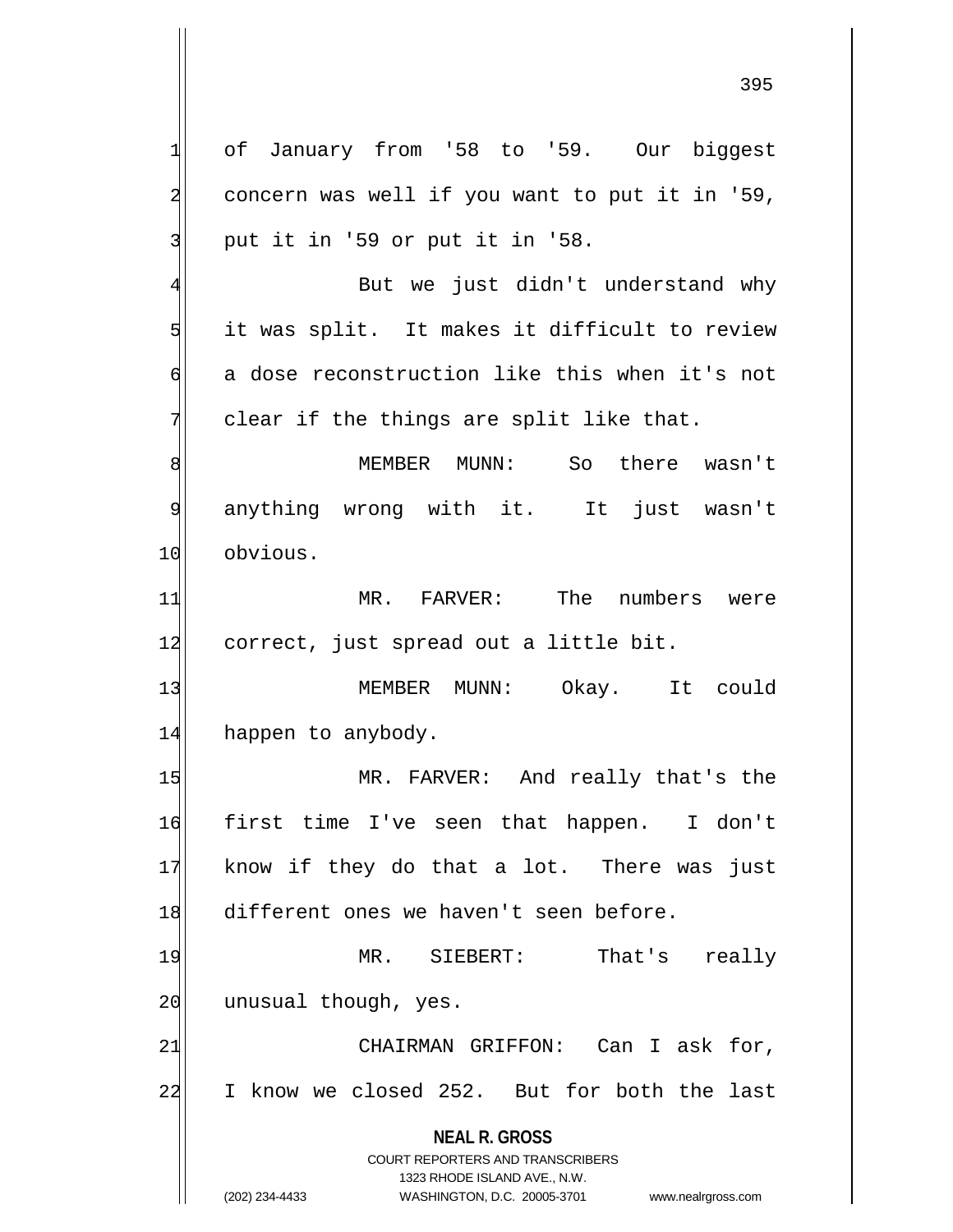**NEAL R. GROSS** COURT REPORTERS AND TRANSCRIBERS 1323 RHODE ISLAND AVE., N.W.  $1$  252 and since that closed out the case, like 2 Scott said, and 253, they're both in the SEC 3 time frame. Are they non SEC cancers I assume  $4$  or are these --5 MR. CALHOUN: Part of them would  $\left| \right|$  have to be, but that doesn't mean, you know,  $7$  they may have had a second. 8| CHAIRMAN GRIFFON: These years in 9 | question, yes. 10 MR. SIEBERT: And it may have been 11 done prior to the SEC. This was done in 2006, 12 the first one was done in 2006. 13 (Simultaneous speaking.) 14 MR. SIEBERT: Yes, the SEC was 15 later then that. 16 MR. KATZ: 2008. 17 MR. SIEBERT: Yes. So that's why  $18$  there's no  $-$ 19 MR. CALHOUN: The second one is 20 SEC cancer only. 21 MR. STIVER: There's only two out 22 of the eight that were not SECs.

(202) 234-4433 WASHINGTON, D.C. 20005-3701 www.nealrgross.com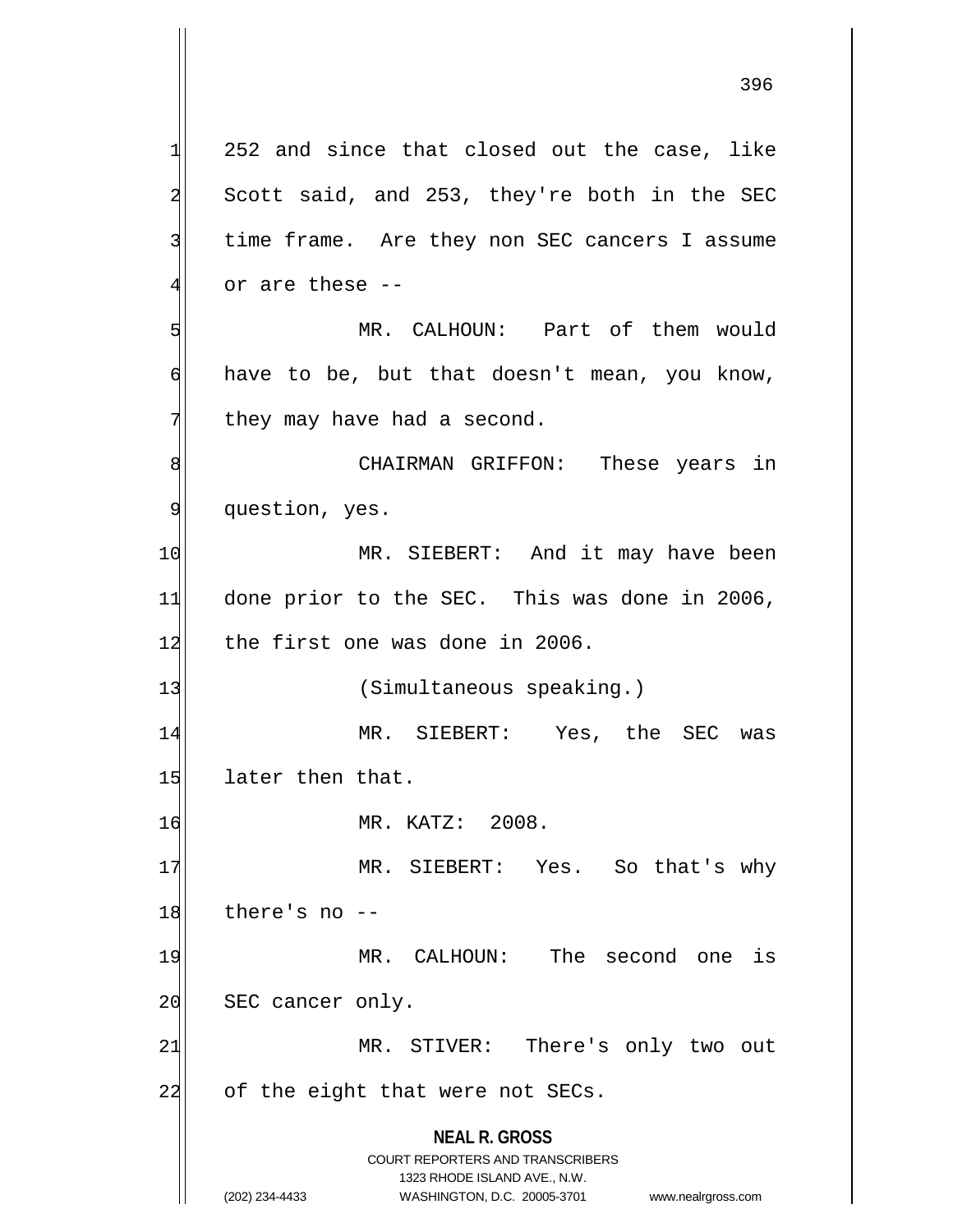**NEAL R. GROSS** COURT REPORTERS AND TRANSCRIBERS 1323 RHODE ISLAND AVE., N.W. 397 1 CHAIRMAN GRIFFON: That's right.  $2$  These are the, yes, these are those ones. 3 MR. SIEBERT: And once again, the 4 second one was done in 2007 as well. So the  $5$  same thing, it's prior to the SEC. 6 MEMBER MUNN: Recommendation is to 7 dlose it. 8 MR. FARVER: Recommend to close 9| it. Don't know what else to do to it. 10 MEMBER MUNN: That's great. Why 11 not? Discrepancy is explained. 12 MR. FARVER: So we, are we 13 finished with 253.1? 14 CHAIRMAN GRIFFON: Yes. 15 MR. FARVER: Okay. All right. 16 253.2, inadequate information for derivation 17 of the organ dose. This stems from, we 18 couldn't match their calculations. So and 19 this was a Monte Carlo calculation, so a lot 20 of times we do have difficulties matching 21 their numbers. Usually if it's within like 22 ten percent then we'll say okay, it was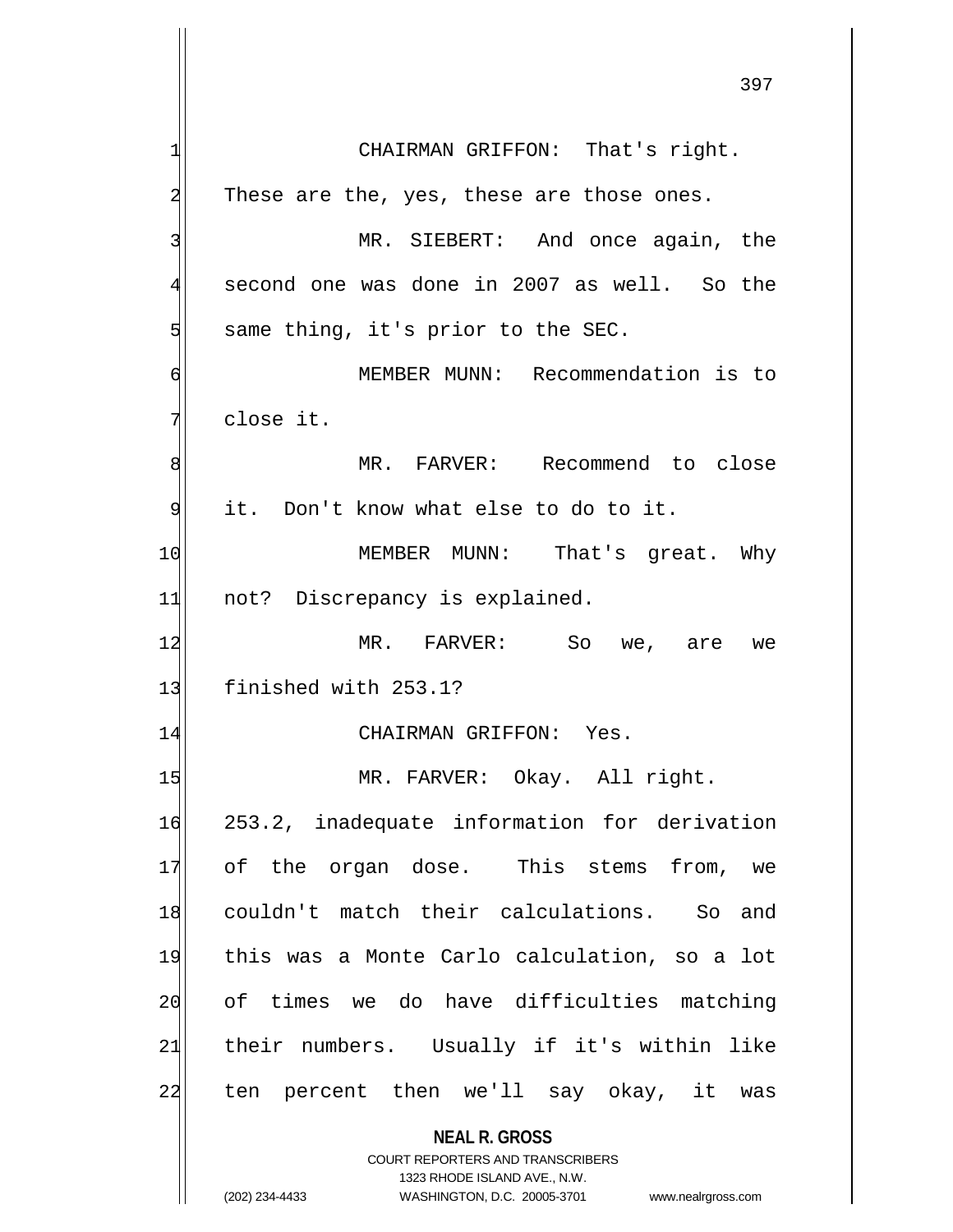$1$  probably just due to Monte Carlo fluctuations. 2 Okay. This case, we couldn't 3 match it that close. So when we got this 4 response back Ron went and reworked it again  $5$  using values from OTIB-12, which does have 6 values in it that you can approximate Monte  $7$  Carlo calculations. And the values were 8 closer. So it was done correctly. We just 9 had difficulty interpreting it. Was that the 10 qist of it? 11 Part of the reason we had trouble 12 deriving the organ dose was that a file was 13 not included. The IREP output sheet that was 14 included in the files we received did not 15 match the final IREP workbook sheet. So we

16 didn't know how you got from one to the other. 17 The numbers were different.

18 So you have a workbook which the 19 final page has your IREP output. And then you 20 have your final IREP input sheet. And they  $21$  should match. So there's two and  $-$ 

22 CHAIRMAN GRIFFON: When was this

**NEAL R. GROSS** COURT REPORTERS AND TRANSCRIBERS

1323 RHODE ISLAND AVE., N.W.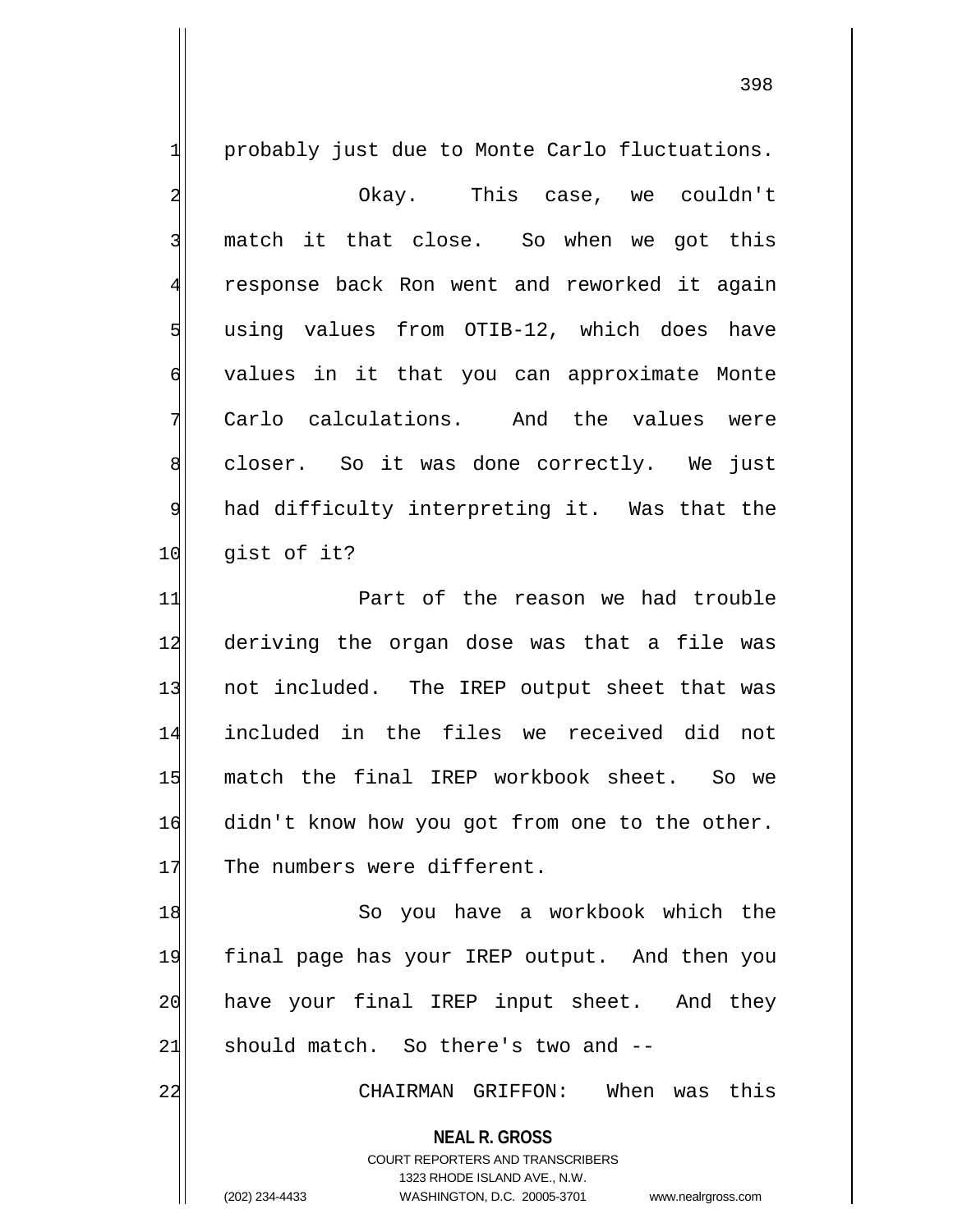1 form dated?

**NEAL R. GROSS** COURT REPORTERS AND TRANSCRIBERS 1323 RHODE ISLAND AVE., N.W. (202) 234-4433 WASHINGTON, D.C. 20005-3701 www.nealrgross.com 2 MR. SIEBERT: 2007, early 2007. 3 | CHAIRMAN GRIFFON: Because I, I 4 mean I understand and it seems, the outcome  $5$  seems fine. In the middle of the response, 6 the first paragraph, they say the practice was  $7$  not to include the detailed calculations at  $8$  the time, the practice was not to include the  $9$  detailed calculations with the claim files. 10 Wasn't this after we talked about the show all 11 work, include all the work kind of concepts or 12 no? 13 MR. SIEBERT: 2007's awfully early 14 for that. 15 CHAIRMAN GRIFFON: I can't 16 remember. 17 MR. SIEBERT: Compared to this 18 Subcommittee. 19 CHAIRMAN GRIFFON: Yes. 20 (Simultaneous speaking.) 21 MR. SIEBERT: Well and I 22 personally think it probably should have been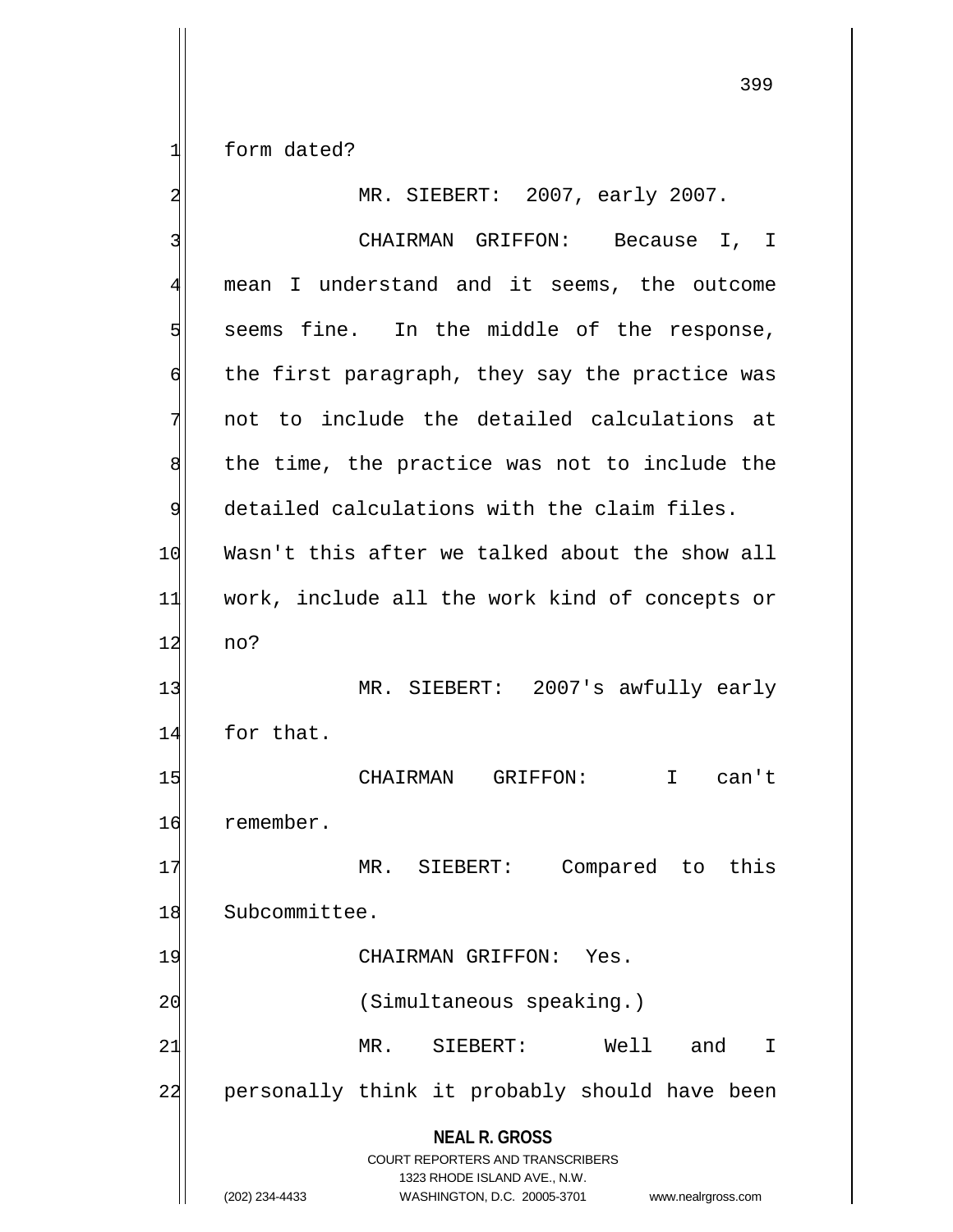$1$  included as well.

2 MR. FARVER: Anyway, we suggest 3 closing that one because we don't know what  $4$  else to do with it.

5 S 6 agreement?

7 MEMBER MUNN: Yes.

8 MR. FARVER: Now if we want to 9 look at an observation, we can look at 10 observation one on the next page of 253. We 11 were able to match NIOSH's numbers for certain 12 years. But there were two years when our 13 adjusted gamma dose was less than what was 14 used by NIOSH.

15 Now this goes back to, NIOSH was 16 very good about this. They did give responses 17 to observations. It goes back to their 18 response for 253.2. And I'm guessing that had 19 to do with the file that wasn't included. The 20 reason that we couldn't match those couple of 21 years because it was done a little bit 22 differently in the worksheet that we didn't

> **NEAL R. GROSS** COURT REPORTERS AND TRANSCRIBERS 1323 RHODE ISLAND AVE., N.W. (202) 234-4433 WASHINGTON, D.C. 20005-3701 www.nealrgross.com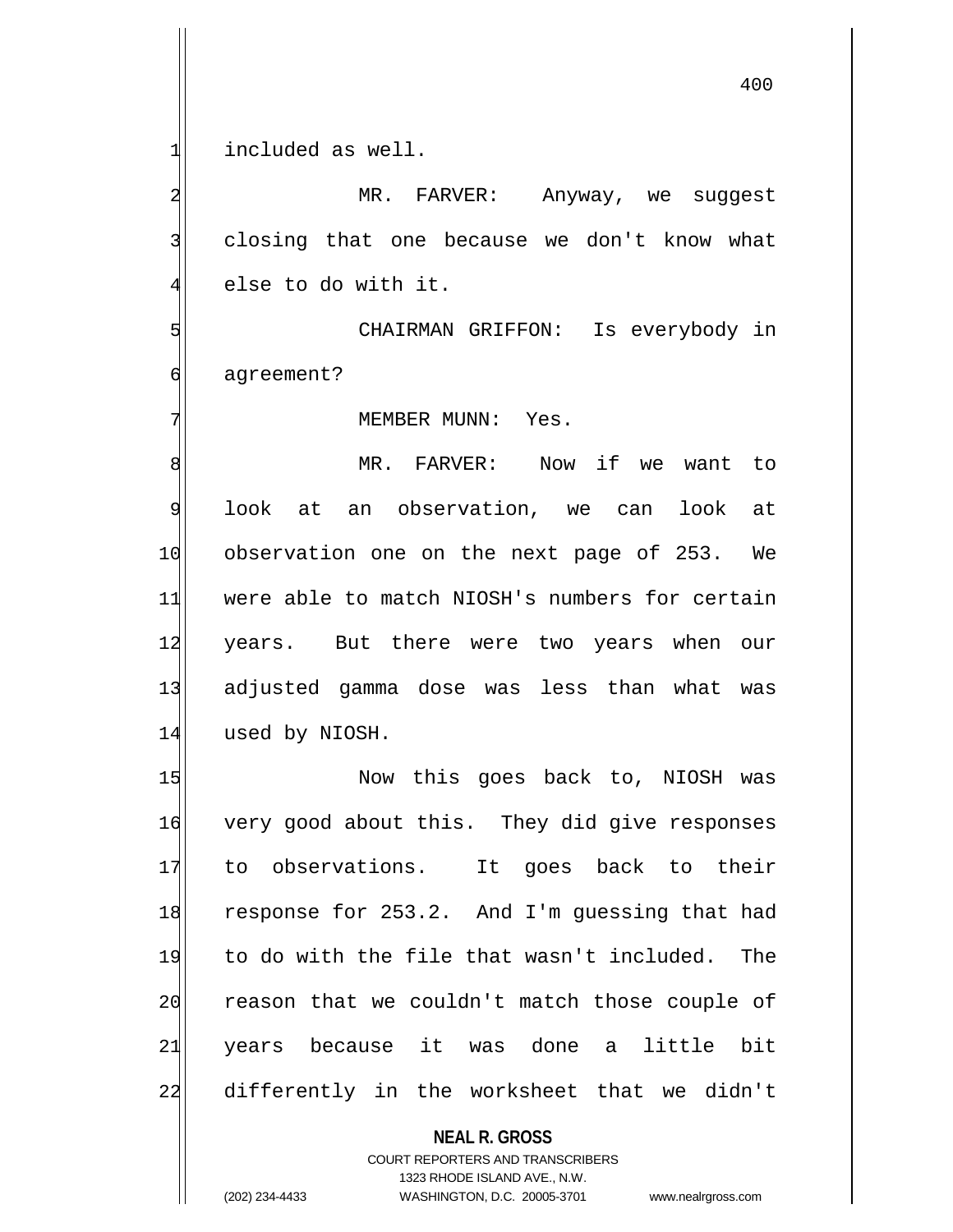1 have. But that's an example of an 2 observation.

3 CHAIRMAN GRIFFON: I mean why was 4 that separate from 253.2? You reported that 5 separately, why?

6 MR. FARVER: Just an observation. 7 It really didn't impact, excuse me, impact 8 anything. It was one of these cases where the 9 numbers didn't exactly match. We didn't know 10 | why, but it really wasn't going to have an 11| impact on anything.

12 MEMBER MUNN: It was explained in 13 253.2 why there should be, why it would not be 14 unexpected to have slight differences.

15 CHAIRMAN GRIFFON: Yes, I was just 16 trying to understand why that was listed 17 separately than the finding we just went 18 through.

19 MR. FARVER: The same thing for 20 observation two.

21 CHAIRMAN GRIFFON: No action. Are 22 we in agreement as a Board first?

> **NEAL R. GROSS** COURT REPORTERS AND TRANSCRIBERS 1323 RHODE ISLAND AVE., N.W. (202) 234-4433 WASHINGTON, D.C. 20005-3701 www.nealrgross.com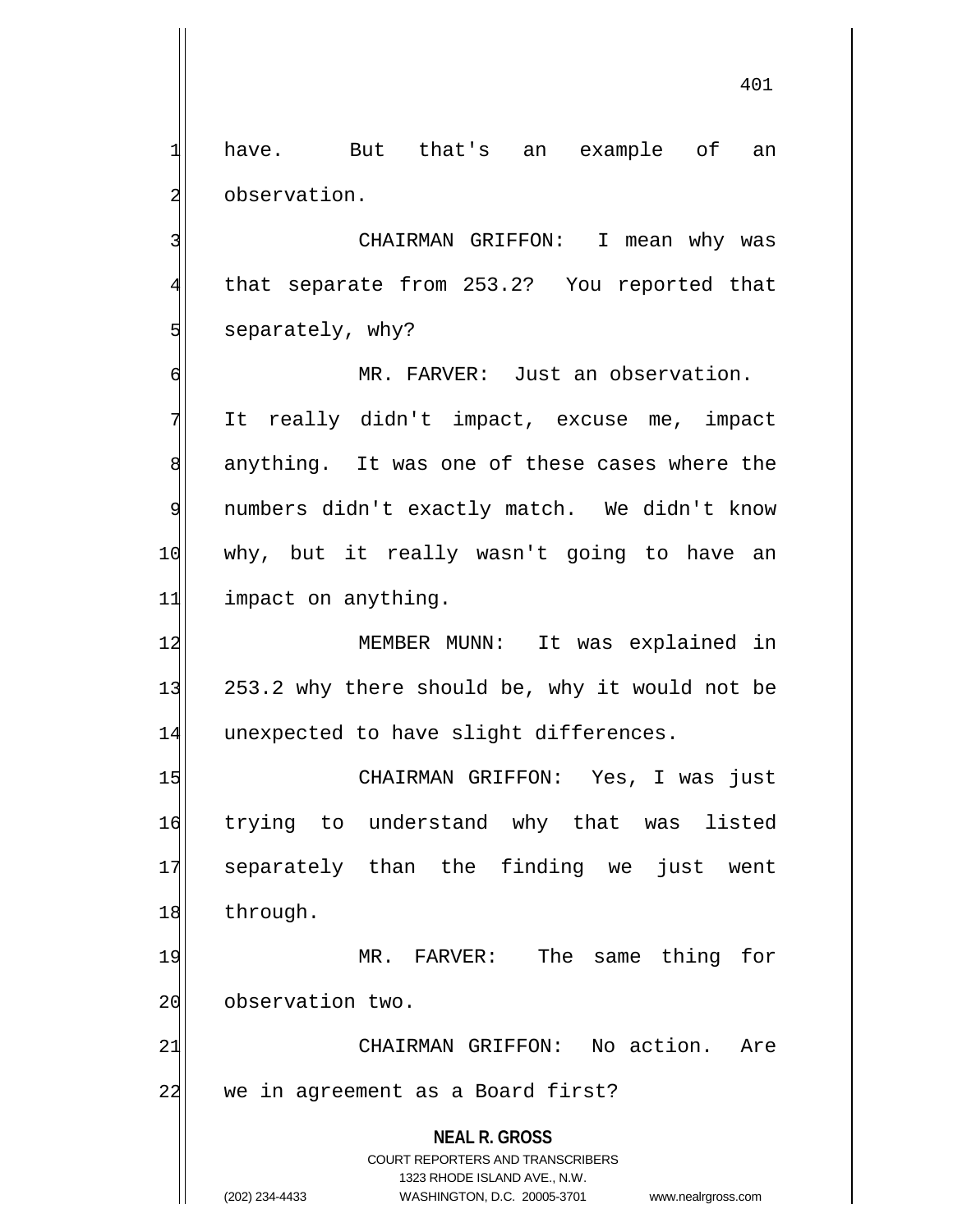**NEAL R. GROSS** COURT REPORTERS AND TRANSCRIBERS 1323 RHODE ISLAND AVE., N.W. 1 MEMBER RICHARDSON: I don't 2 understand. So there's a bunch of these like 3 253.4 and .3, all these are tied back to 4 253.2, the kind of the response that's given 5 **b** there. 6 MEMBER MUNN: Yes. 7 MEMBER RICHARDSON: But how does 8 that response kind of bear on like observation 9 number four related to the neutron dose? 10 Maybe I'm not -- is it sort of that this sheet 11 was quirky and they used values based on a 12 phone conversation? 13 MEMBER MUNN: Well probably  $14$  because  $-$ 15 MR. STIVER: It looks like there's 16 -- it was a Monte Carlo calculation. 17 MEMBER MUNN: And SC&A had half, 18 found half that assigned by NIOSH in cases 19 where the findings are claimant favorable then  $20$  there's not going to be any major  $-$ -21 MR. STIVER: That's a best 22 estimate Monte Carlo.

(202) 234-4433 WASHINGTON, D.C. 20005-3701 www.nealrgross.com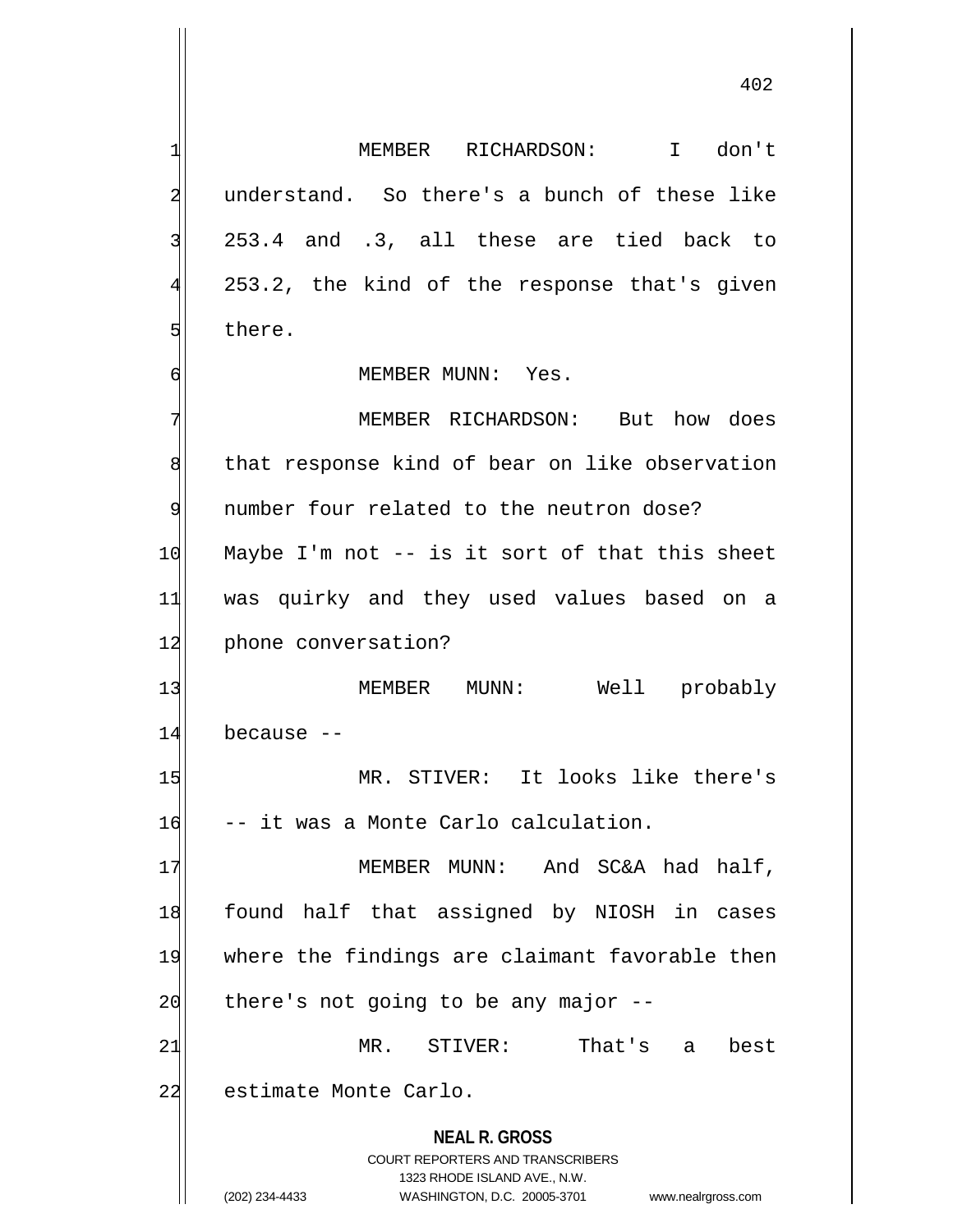**NEAL R. GROSS** COURT REPORTERS AND TRANSCRIBERS 1323 RHODE ISLAND AVE., N.W. (202) 234-4433 WASHINGTON, D.C. 20005-3701 www.nealrgross.com 1 MR. SIEBERT: And remember those 2 findings were prior to them using the OTIB-12 3 DCFs which were closer DCFs than what you're 4 going to see in Monte Carlo. And then once  $5$  they did that those are things that matched up 6 better, is my understanding from what they 7 did. 8 MR. HINNEFELD: How many workbook 9 sheets are we talking about in our response to 10 253.2? There's the RFP workbook version 11 three, IREP output, which really isn't an IREP 12 output. It's an input to some Monte Carlo 13 calculation. 14 MR. SIEBERT: It's the output from 15 the workbook in IREP form. It's the last page 16 of the workbook. 17 MR. HINNEFELD: So and then down 18 in the next paragraph, there's an input data 19 worksheet. Is that part of the RFP tool, the 20 RFP workbook? 21 MR. SIEBERT: Yes, input data is  $22$  the second tab in the tool.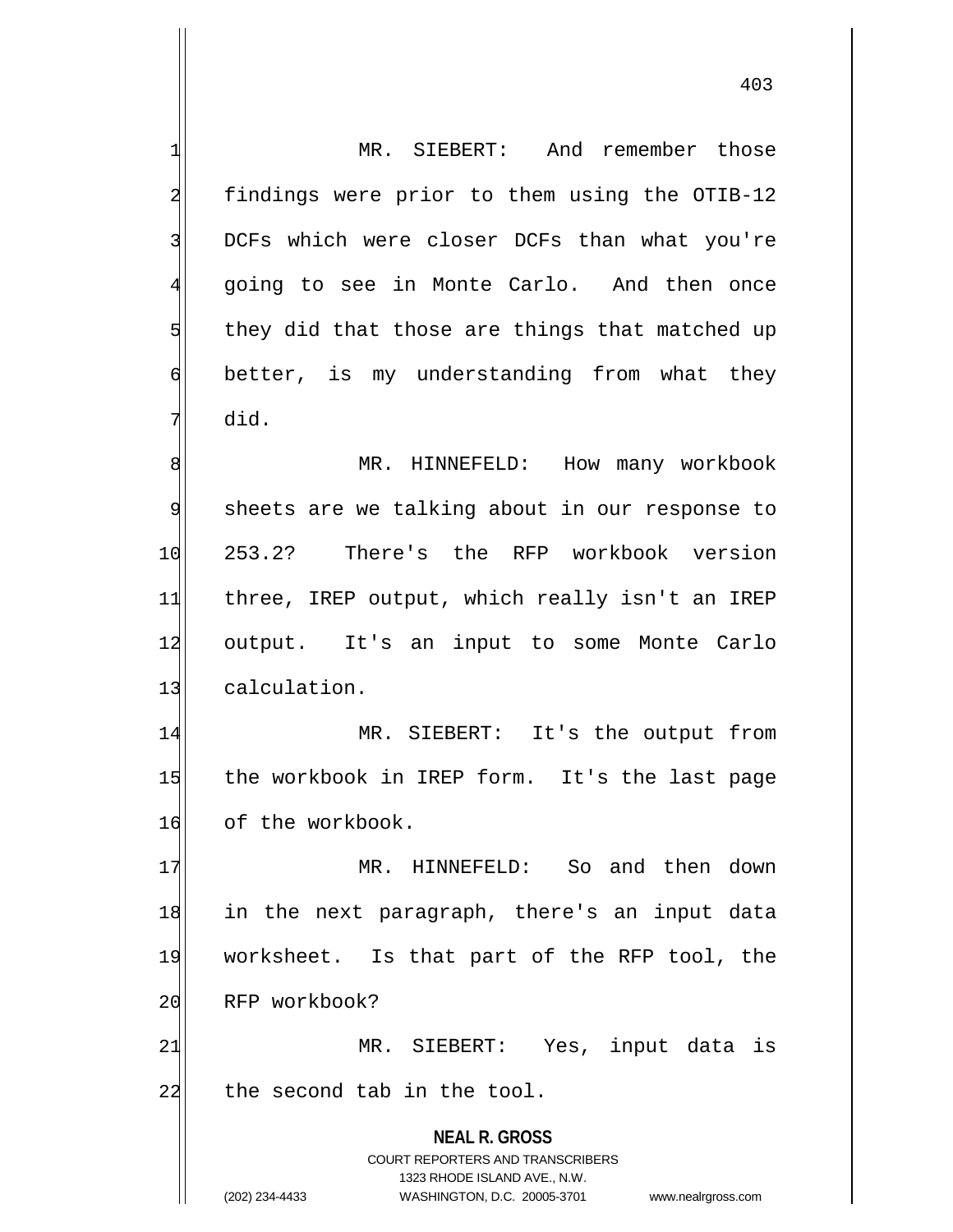**NEAL R. GROSS** COURT REPORTERS AND TRANSCRIBERS 1323 RHODE ISLAND AVE., N.W. (202) 234-4433 WASHINGTON, D.C. 20005-3701 www.nealrgross.com 404 1 MR. HINNEFELD: So that's one of 2 the tabs? 3 MR. SIEBERT: It's one of the tabs  $4$  in the tool. 5 MR. HINNEFELD: Okay. And there's  $6$  a comment there that says when the NDRP gamma 7 dose is greater then the DOE file reported 8 dose you make some sort of correction to 9 something. 10 MR. SIEBERT: Right. 11 MR. HINNEFELD: Which would be 12 photon dose or? 13 MR. SIEBERT: It's, yes, it's the 14 whole NDRP collection stuff. I don't have 15 that off the top of my head as to what the 16 specific corrections are. But it's handling 17 the NDRP data. 18 MR. HINNEFELD: Okay so it's, so 19 it has to do with the interpretation of the 20 NDRP data. And it's sort of a conditional  $21$  when the photon doses or gamma doses  $-$  and 22 then the year worksheets are other tabs of the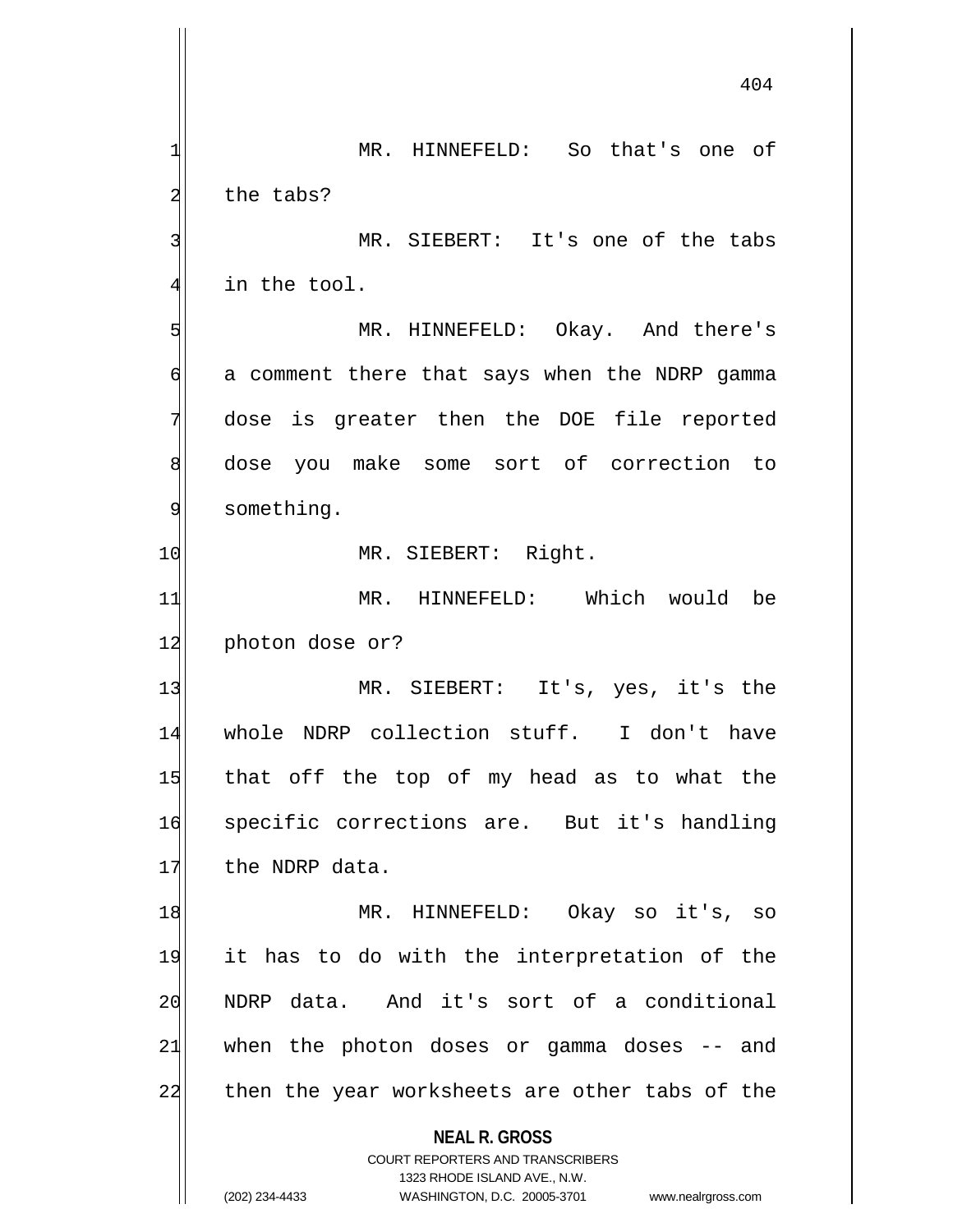**NEAL R. GROSS** COURT REPORTERS AND TRANSCRIBERS 1323 RHODE ISLAND AVE., N.W.  $1$  tool, of the RFP worksheet where it talks  $2$  about the, on the year worksheets  $-$ 3 MR. SIEBERT: Yes, those are all  $4$  still tabs of the  $-$ -5 SI MR. HINNEFELD: Those are tabs on 6 the RFP workbook. Too many moving parts for 7 my brain. 8 8 CHAIRMAN GRIFFON: I know it's a 9 little late in the day to figure out some of  $10$  this  $-$ 11 MR. HINNEFELD: So something about 12 when the RFP gamma dose is used, it's used in 13 some fashion for like based on the missed dose 14 zero selection. This is all a fairly, it 15 seems to me to be an, it's a fairly 16 complicated interpretation that uses the NDRP 17 dose. 18 MR. SIEBERT: That's what we're 19 going on. 20 MR. HINNEFELD: And it's built  $21$  into the worksheet and so not, if someone like 22 me looked at the worksheet I would be

(202) 234-4433 WASHINGTON, D.C. 20005-3701 www.nealrgross.com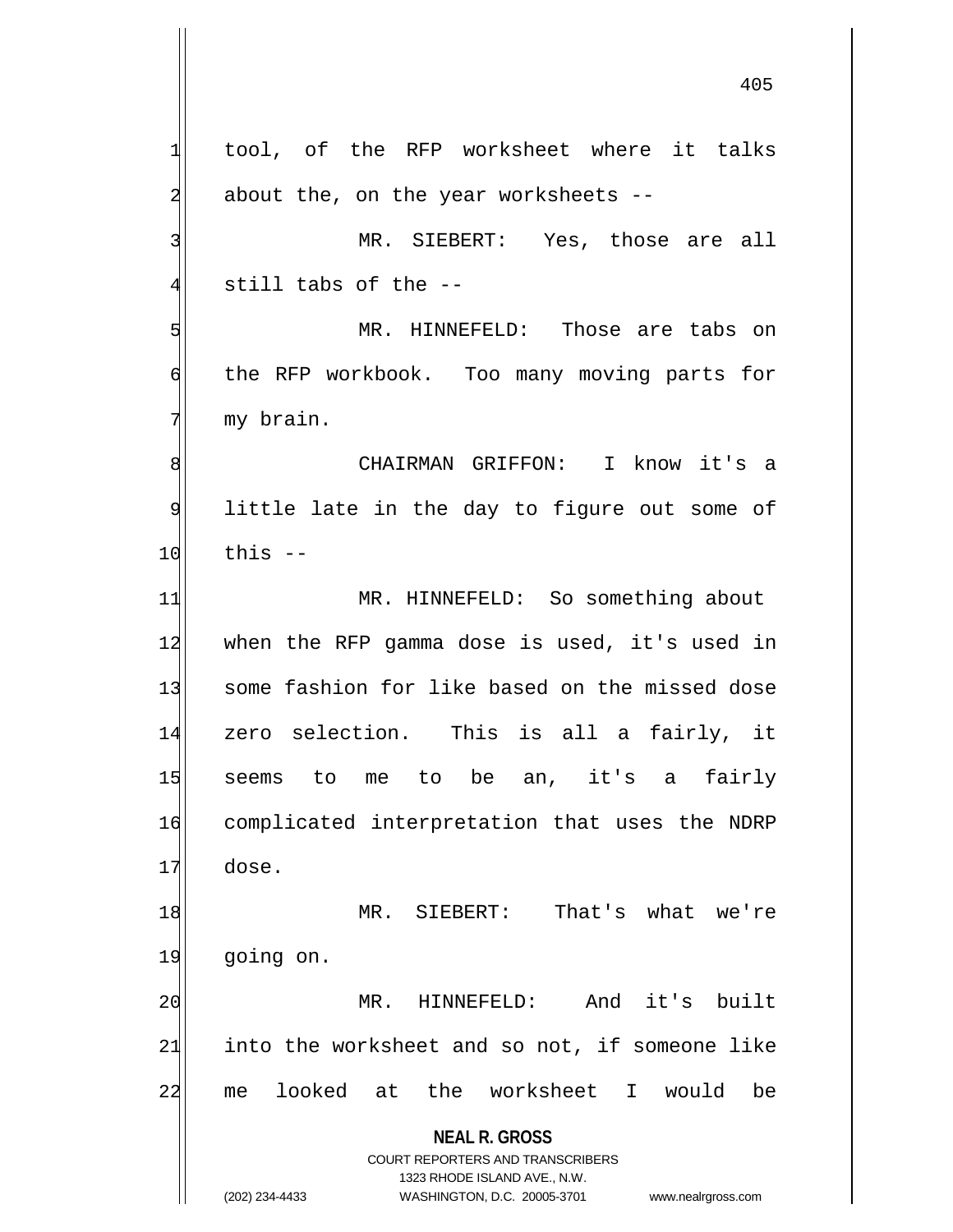**NEAL R. GROSS** COURT REPORTERS AND TRANSCRIBERS 1323 RHODE ISLAND AVE., N.W. 1 completely flabbergasted about what I was 2 looking at. I mean I would not know really  $3$  what I -- because I don't do this. But it's  $4$  the interpretation of the, how to utilize the 5 NDRP data which I recall is there are a bunch 6 of things, there's bits and pieces, a bunch of  $7$  different pieces to the NDRP. 8 MR. SIEBERT: Right it's not a 9 full data set for that individual. It's 10 pieces, parts that we have to interlock into 11 what we have. 12 MR. HINNEFELD: So you have to 13 assemble it and based on some if's and then's  $14$  and that's all done in the workbook. 15 MR. SIEBERT: That's what that is. 16 MR. FARVER: And what we found is 17 -- the workbook we've got all the IREP output 18 or input data. And then you have the final 19 IREP file that you plug in and do your PoC 20 calculations. Those two things did not match 21| and we, for some, for some it did. 22 And so we're questioning, well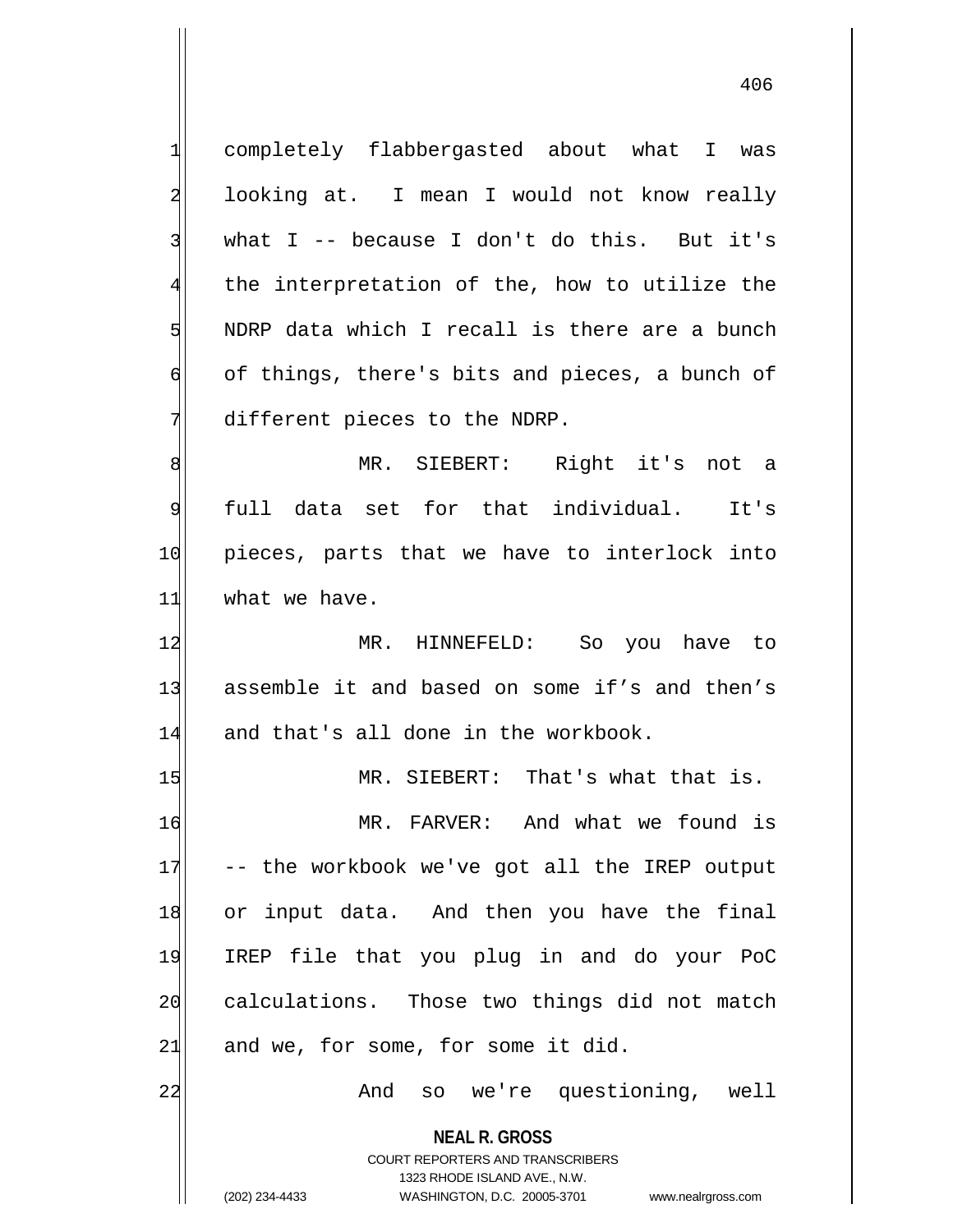**NEAL R. GROSS** COURT REPORTERS AND TRANSCRIBERS 1323 RHODE ISLAND AVE., N.W.  $1$  where are the work calculations, and when we 2 did our calculations we always came up with 3 less. So the numbers in the final IREP were 4 higher, but we weren't exactly sure why. But  $5$  they were less, that's claimant favorable.  $\left| \cdot \right|$  That we did not make in a finding. 7 MR. HINNEFELD: Okay. So when it 8 was, when your numbers were higher then it 9 showed in the finding. 10 MR. FARVER: If it would have 11 showed up higher we probably would have made 12 it a finding. 13 MR. HINNEFELD: Okay. And when it 14 showed lower then it's not. They showed up  $15$  lower on  $-$ 16 CHAIRMAN GRIFFON: That's still a 17 finding. But that's not the question I guess, 18 you know. It's a quality finding you're 19 saying. 20 MR. FARVER: Yes, because the file  $21$  was not included at the group of files. 22 MR. HINNEFELD: Okay.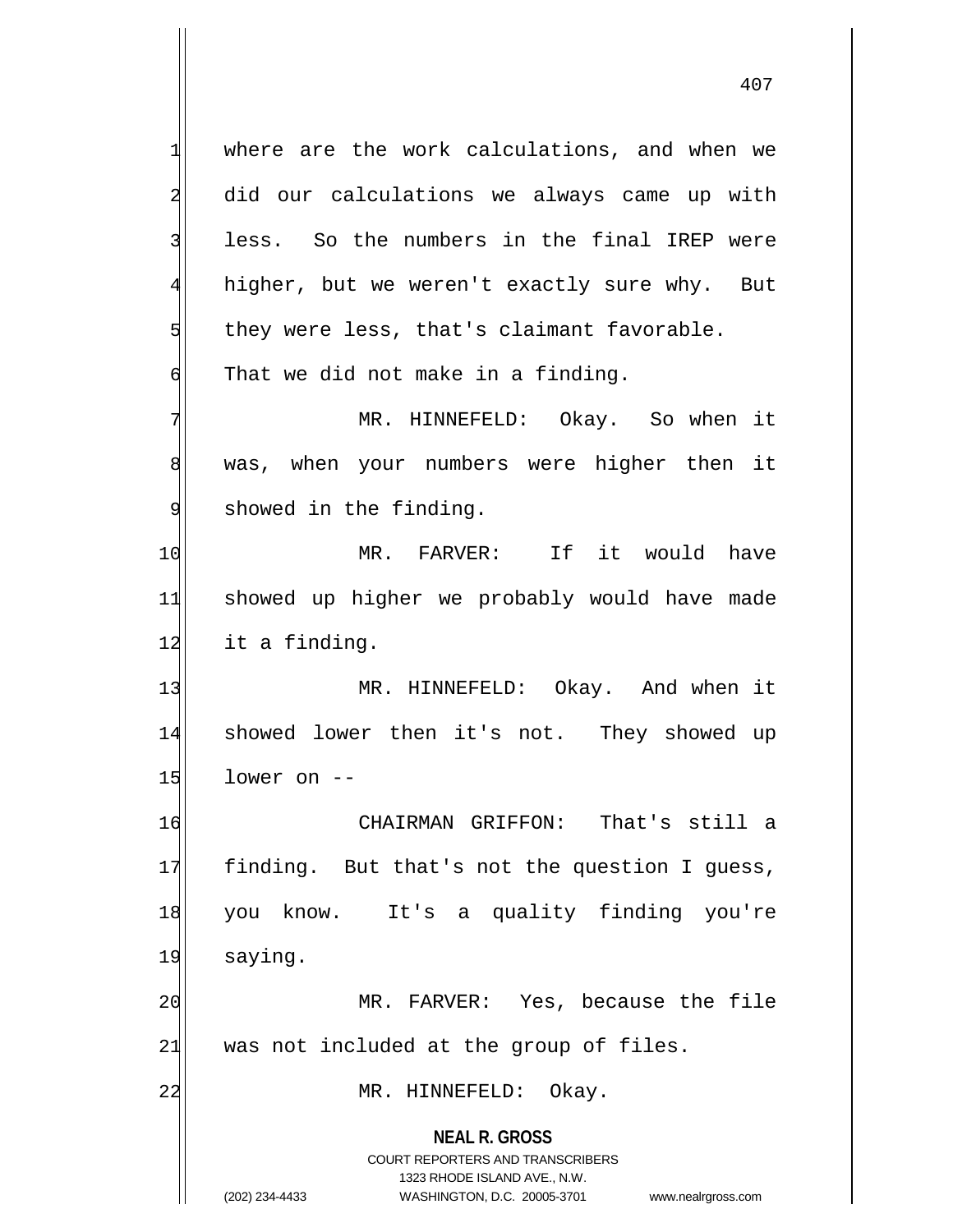1 MR. STIVER: I'm not sure we even 2 understood what they did.

3 | MR. SIEBERT: Right that was at 4 the time, as I said when we moved forward one 5 tool was used that has the generic  $\phi$  overestimates of the DCF1, something like that 7 to put the data into the correct format for  $8$  the complex, for the best estimate tool to do 9 the Monte Carlo calculations on the pieces 10 that needed that Monte Carlo calculation.

11 That's why there's some of it that 12 will stay the same such as medical technology, 13 I believe missed dose, those things stayed the 14 same because Monte Carlo doesn't affect them. 15 But the Monte Carlo calculations that were 16 different were the ones that were run through 17 the tool for the measured external, and yes 18 that file should have been in there. 19 (Simultaneous speaking.) 20 CHAIRMAN GRIFFON: This is another

 $21$  tough one only because, I mean, I think 22 observation number one I still think should be

## **NEAL R. GROSS**

COURT REPORTERS AND TRANSCRIBERS 1323 RHODE ISLAND AVE., N.W. (202) 234-4433 WASHINGTON, D.C. 20005-3701 www.nealrgross.com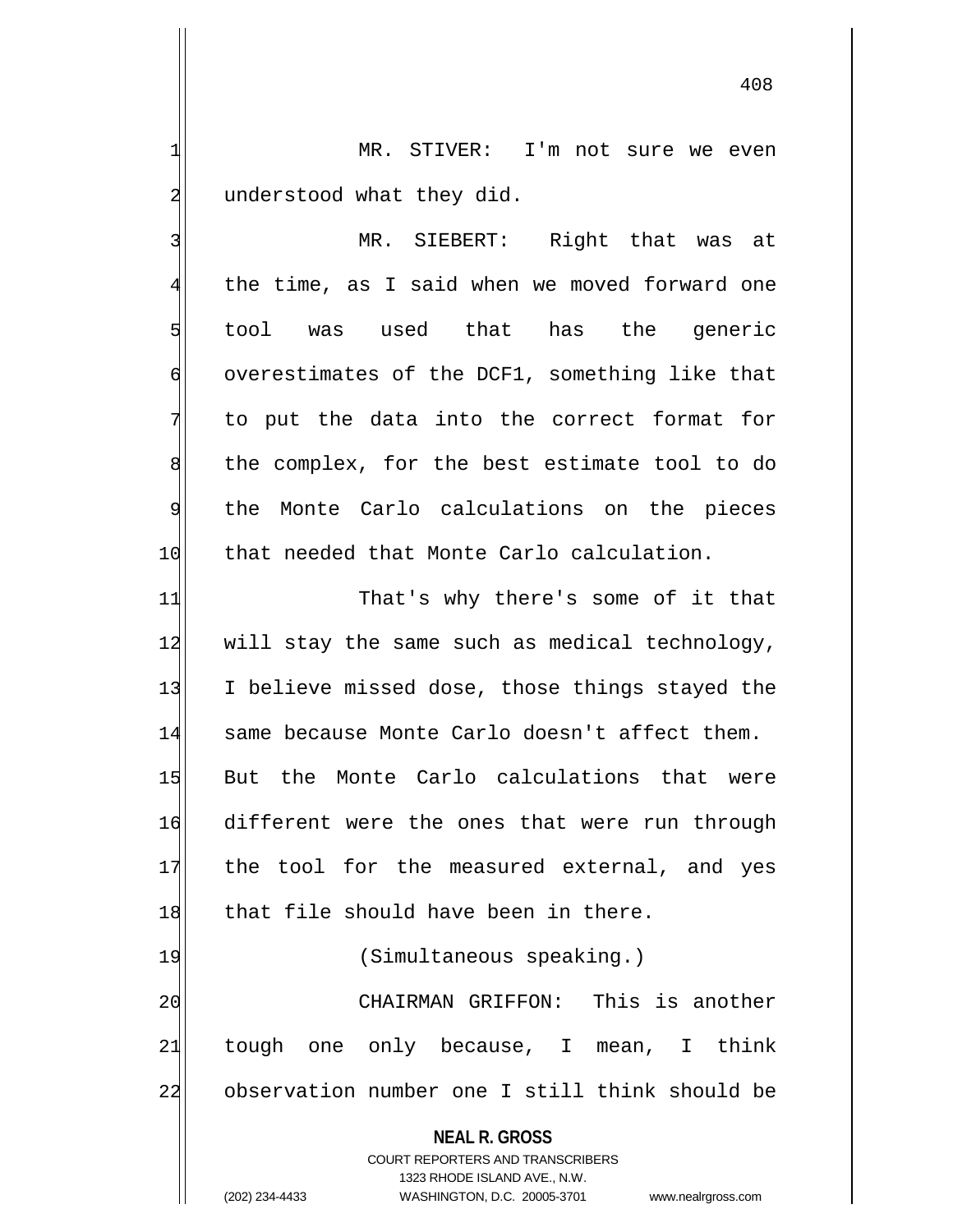1 a finding number one. But you know this, the 2 explanation this is a 2007 case, not a 2001  $3$  case. So, you know, the idea of well this was 4 a while ago or a long time ago. I mean, I 5 don't know.

6 MR. FARVER: And the reason --

7 CHAIRMAN GRIFFON: We have to  $\| \cdot \|$  start to watch out for that explanation.

9 MR. FARVER: -- was number one 10 they were already identified in a finding that 11 we didn't know how they came up with their 12 doses. We identified that something was 13 different between the two IREP sheets. So we 14 already made that a finding.

15 So now we're getting down here and 16 we do some calculations and we figure well 17 there's a couple here that we don't really 18 know why they came up the way they did. But 19 they're less than, I mean they're less than  $20$  the NIOSH values so that's claimant favorable,  $21$  it's already been identified.

22 And really to tell you the truth

**NEAL R. GROSS** COURT REPORTERS AND TRANSCRIBERS 1323 RHODE ISLAND AVE., N.W. (202) 234-4433 WASHINGTON, D.C. 20005-3701 www.nealrgross.com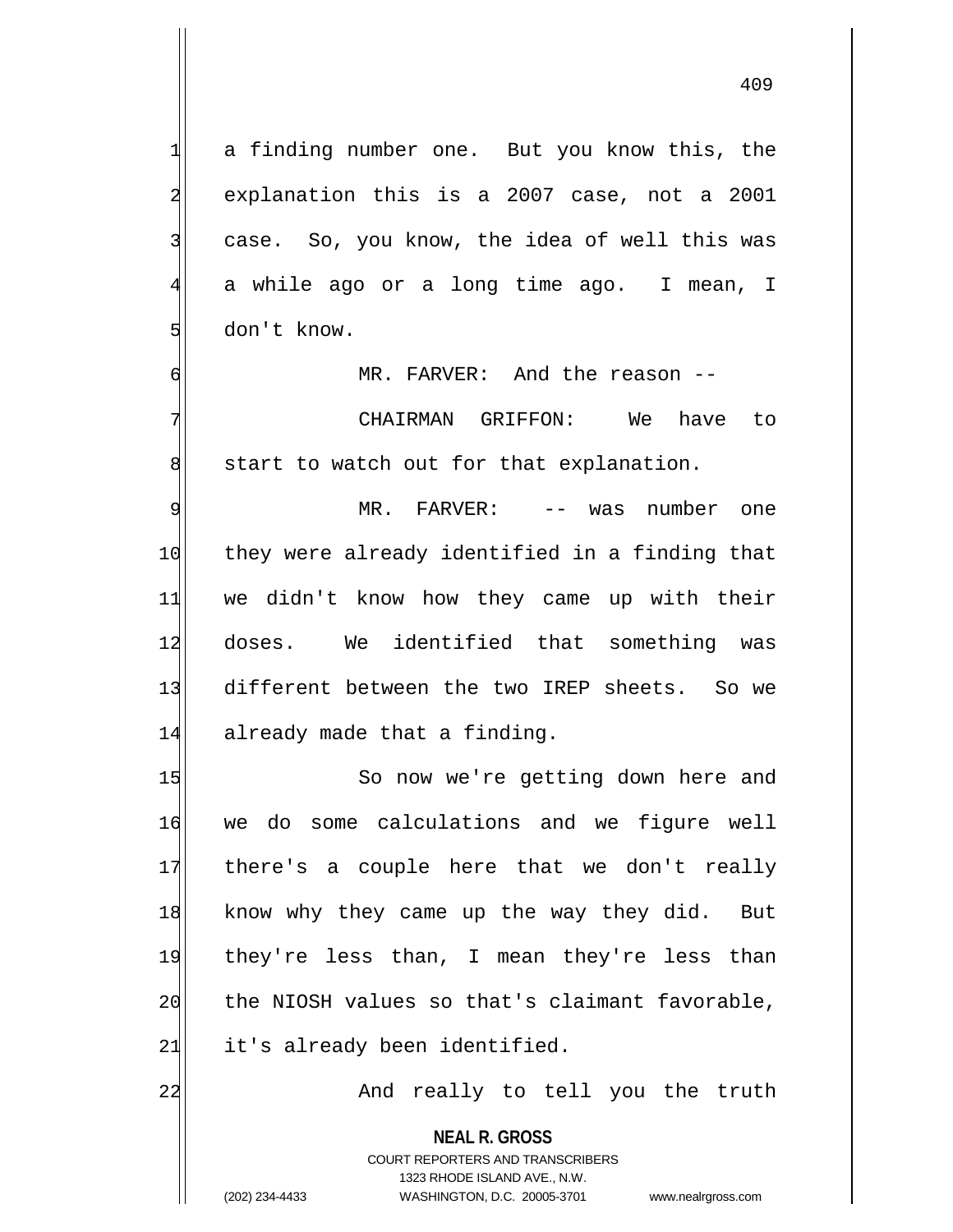$1$  these could go either way. I can make them 2 findings or I can make them observations. 3 | CHAIRMAN GRIFFON: I mean are  $4$  those all part of the  $-$ -5 MR. FARVER: It's all part of, you 6 don't know how you got from this IREP table to  $7$  this IREP table. So we did our calculations 8 and they don't match yours, but we don't know 9 what calculations you really used. 10 MR. SIEBERT: So then really the 11 specifics for portions of what's discussed in 12 253.2, specific years and information as 13 opposed to the generic issue of you couldn't 14 understand where the numbers came from, why 15 there's a difference between the IREP sheet 16 from the end of the tool and the IREP sheet 17 that was actually run for PoC. 18 MR. FARVER: Yes. 19 CHAIRMAN GRIFFON: But then to get 20 to this 253 observation two. I don't think 21 we're going to, you know, maybe wind it up

22 with this discussion. But observation two,

**NEAL R. GROSS** COURT REPORTERS AND TRANSCRIBERS

1323 RHODE ISLAND AVE., N.W. (202) 234-4433 WASHINGTON, D.C. 20005-3701 www.nealrgross.com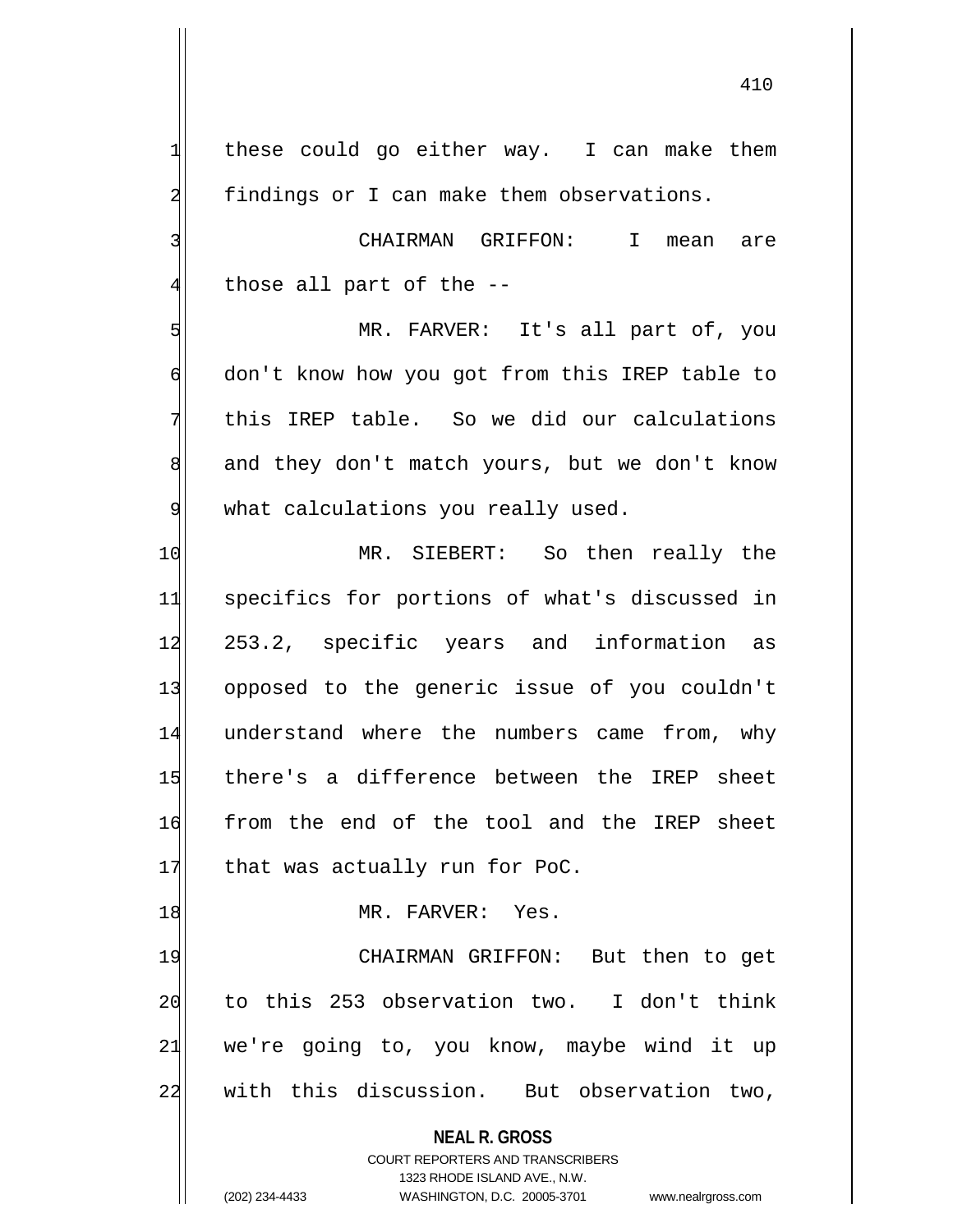**NEAL R. GROSS**  $1$  you talk about this like David said the phone 2 call. And, you know, the other interesting 3 | part for me in that explanation is that this 4 new dose conversion factor, it wasn't included 5 in the modified TBD. Is that what I'm  $6$  understanding this to say? 7 MR. SIEBERT: Correct. 8 MR. FARVER: So that probably 9 | should have been a finding. 10 CHAIRMAN GRIFFON: Yes. 11 MR. FARVER: That one, now that 12 I'm reading it. But you know, once again it  $13$  didn't have an impact on the case. 14 CHAIRMAN GRIFFON: But it could  $15$  impact on a wider number of cases if  $-$ 16 MR. FARVER: It could have. I'm 17 looking at that now thinking, you know --18 CHAIRMAN GRIFFON: You know, was 19 this person right with the phone call or was, 20 I'm not following this. You know, is -- $21$  should the  $-$  why wasn't the TBD modified? 22 | MR. SIEBERT: I can't speak to --

> COURT REPORTERS AND TRANSCRIBERS 1323 RHODE ISLAND AVE., N.W.

(202) 234-4433 WASHINGTON, D.C. 20005-3701 www.nealrgross.com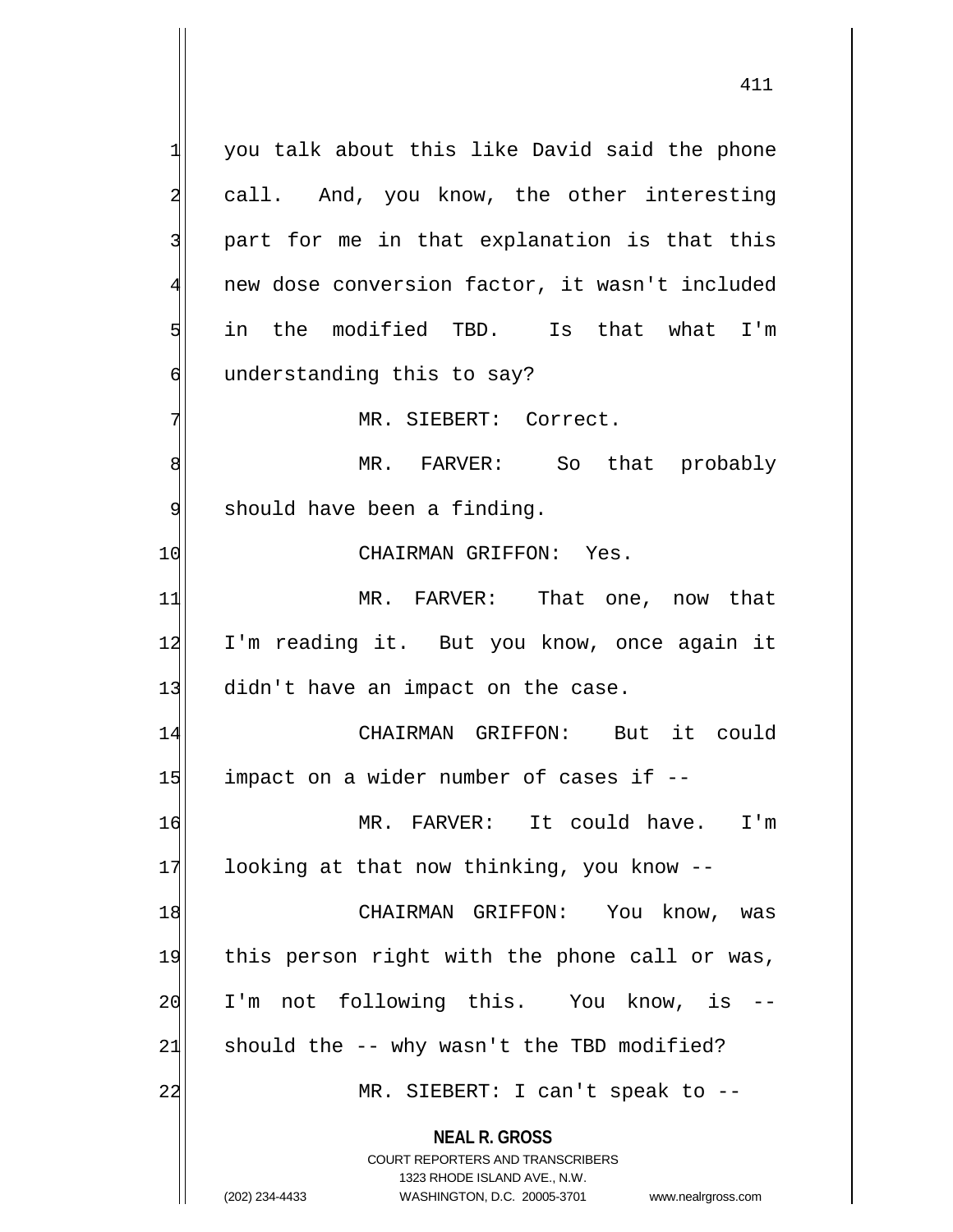**NEAL R. GROSS** COURT REPORTERS AND TRANSCRIBERS 1323 RHODE ISLAND AVE., N.W. (202) 234-4433 WASHINGTON, D.C. 20005-3701 www.nealrgross.com 1 CHAIRMAN GRIFFON: I'm sort of 2 asking. 3 MR. STIVER: That one probably  $4$  should have been a finding. 5 | Soldie MR. FARVER: Yes, and a lot of 6 time when we're --7 CHAIRMAN GRIFFON: That certainly  $8$  could affect other cases and it wasn't done  $-$ 9 MEMBER RICHARDSON: I guess it's a 10 bigger question of are values often changed 11 based on telephone conversations? 12 CHAIRMAN GRIFFON: Right. 13 MEMBER RICHARDSON: I mean have we 14 seen this as a precedent before? 15 | CHAIRMAN GRIFFON: I haven't. 16 MR. STIVER: This is back in the 17 early years. 18 CHAIRMAN GRIFFON: No, this is not 19 early years though. I don't  $-$ 20 (Simultaneous speaking.) 21 | MEMBER RICHARDSON: So here's a 22 bigger question though. Are values changed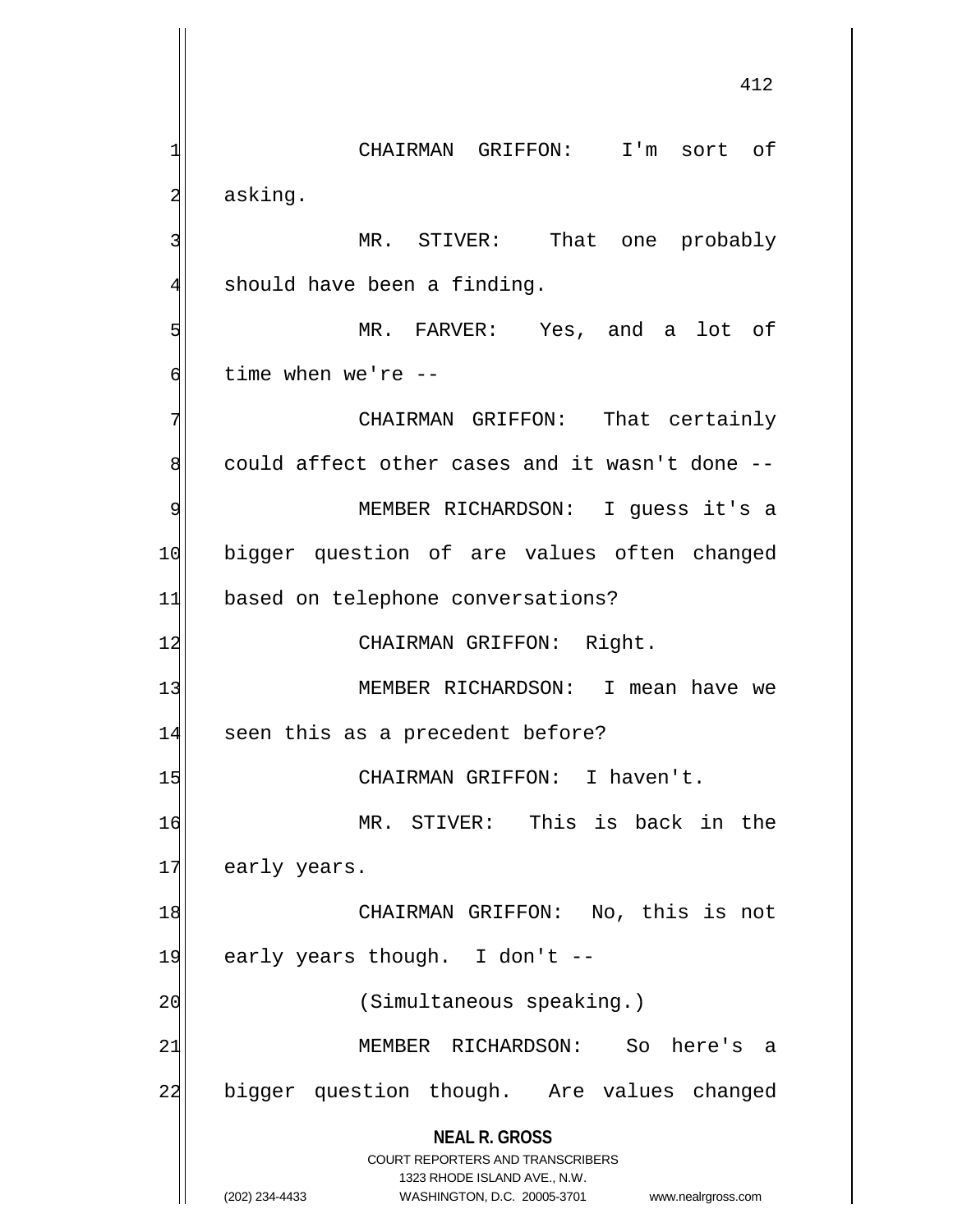**NEAL R. GROSS** COURT REPORTERS AND TRANSCRIBERS 1323 RHODE ISLAND AVE., N.W. (202) 234-4433 WASHINGTON, D.C. 20005-3701 www.nealrgross.com  $1$  based on phone calls that happened three years 2 ago and haven't been documented anywhere? 3 CHAIRMAN GRIFFON: Right. 4 MR. SIEBERT: Well that comment 5 was not a comment that was put in by the dose 6 reconstructor in 2007. That's a comment that  $7$  was in the workbook explaining why the DCF, 8 the ICRP-60 DCF value was different than what 9 we would normally refer back to. 10 CHAIRMAN GRIFFON: And this value 11 was not implemented in subsequent revisions. 12 MEMBER RICHARDSON: But it was in 13 that revision? 14 CHAIRMAN GRIFFON: Yes. 15 MR. STIVER: It was in that 16 revision that the --17 MEMBER RICHARDSON: I mean it was 18 in that revision of the workbook, but was it  $19$  in the  $-$ 20 MR. SIEBERT: I can't tell you  $21$  specifically on that one. 22 CHAIRMAN GRIFFON: I'm reading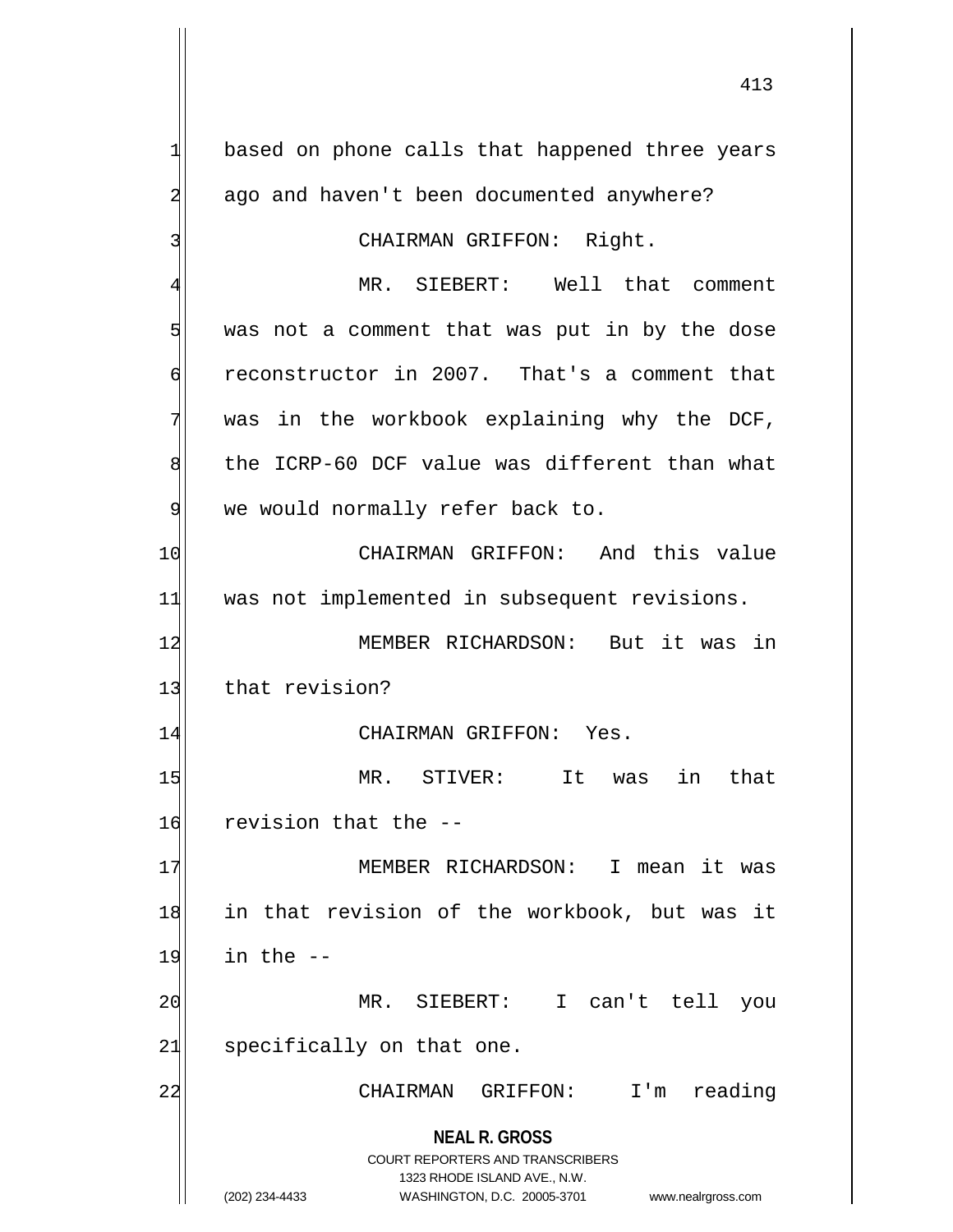$1$  what I'm seeing here. I don't know.

2 MR. STIVER: It was not 3 implemented but I don't know why it was 4 incorporated to begin with.

5 MEMBER RICHARDSON: I mean the 6 spreadsheet is supposed to represent as 7 implementing procedures that are -- the 8 spreadsheet is supposed to be a calculation 9 | following on procedures, right?

10 MR. SIEBERT: Generally true or 11 documenting updated things until we can get 12 the procedures updated to what the new 13 information is if we have to do that. That's 14 the kind of thing that we put the dose 15 reconstructor guidelines in place. Something 16 like that would be called out these days in 17 something like that so it's documented 18 somewhere other then just within the tool.

19 CHAIRMAN GRIFFON: Because you  $20$  might wait on updates to  $-$ -

21 MR. SIEBERT: To the TBD itself.

22 CHAIRMAN GRIFFON: -- because

**NEAL R. GROSS**

COURT REPORTERS AND TRANSCRIBERS 1323 RHODE ISLAND AVE., N.W. (202) 234-4433 WASHINGTON, D.C. 20005-3701 www.nealrgross.com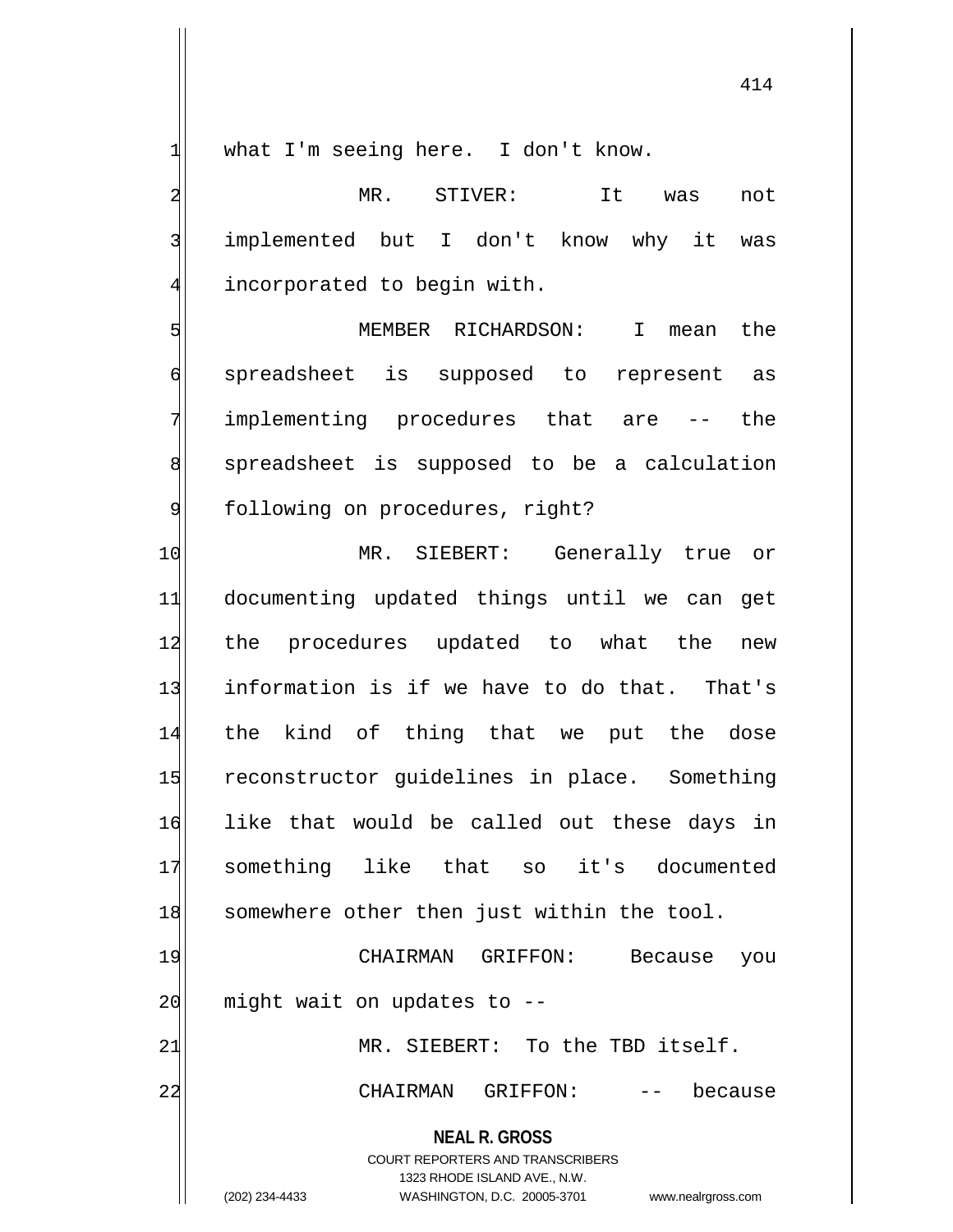$1$  you've got several -- comments and --

2 MR. SIEBERT: But we may want to 3 use the best information for interim, which, 4 you know, we run that stuff through DCAS and 5 we make those decisions.

6 CHAIRMAN GRIFFON: Well I'm 7 interested in looking at case 253 myself. I  $8$  don't know that we can, you know, I think, 9 yes, I think if nothing else observation two I 10 think should be elevated to a finding. And I 11 don't know that I'm prepared to discuss this 12 further without looking at more of the details  $13$  of that case, back at your report I think.

14 MR. FARVER: My report didn't say 15 a whole lot about that observation.

16 CHAIRMAN GRIFFON: Maybe just, 17 maybe it's a matter of, you know, pulling the 18 case file. I think I'm interested enough in 19 this one to understand what was happening in 20 the workbook. Other's opinion. We're hitting  $21$  that time of day.

22 MR. FARVER: Well I shouldn't say

**NEAL R. GROSS** COURT REPORTERS AND TRANSCRIBERS 1323 RHODE ISLAND AVE., N.W. (202) 234-4433 WASHINGTON, D.C. 20005-3701 www.nealrgross.com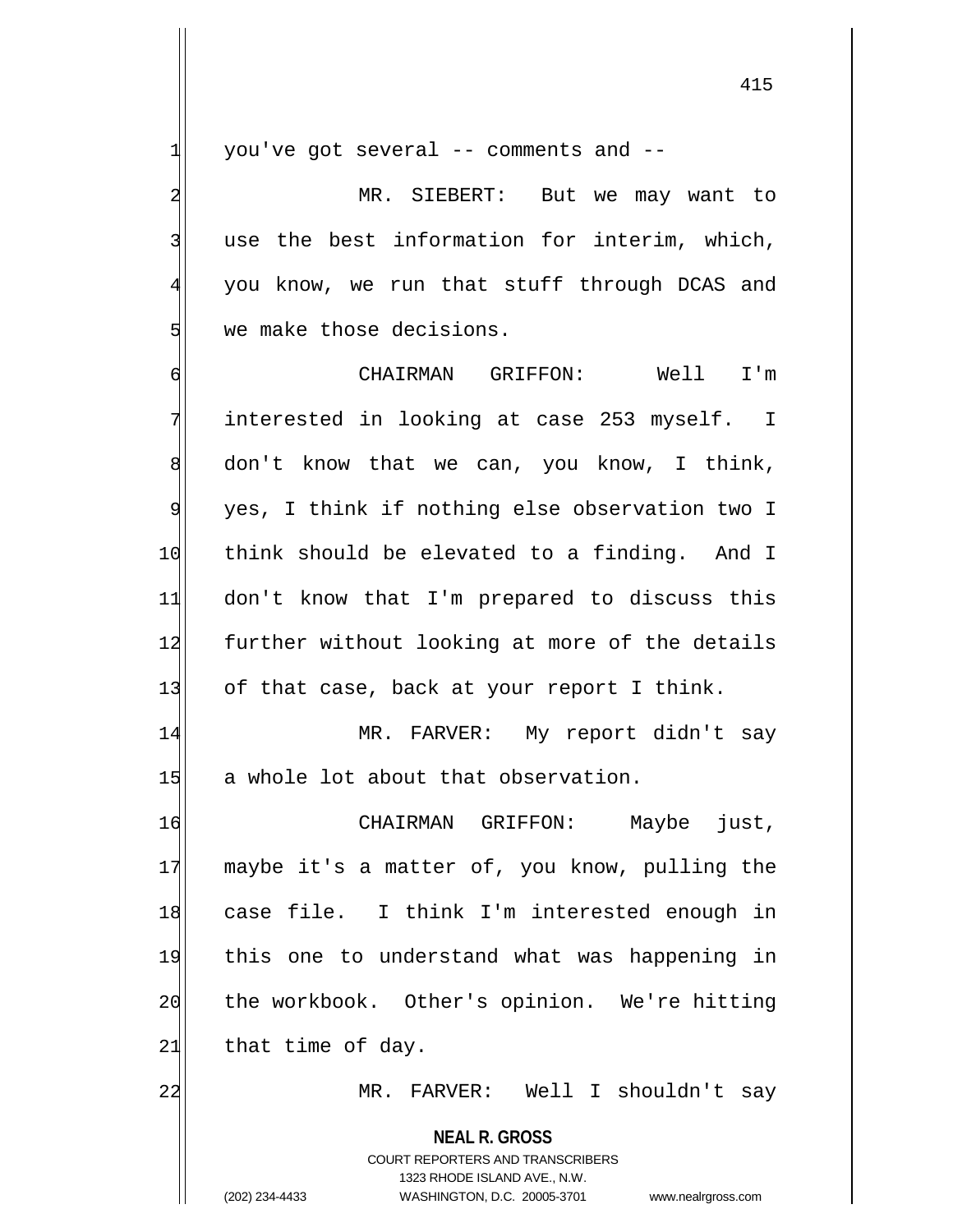**NEAL R. GROSS** COURT REPORTERS AND TRANSCRIBERS 1323 RHODE ISLAND AVE., N.W. (202) 234-4433 WASHINGTON, D.C. 20005-3701 www.nealrgross.com  $1$  that. There is a Table 5 in our report that 2 kind of lists all the different dose 3 conversion factors and the different TBD  $4$  revisions and it has changed over the years. 5 And then the one that was used in this DR 6 Report is a completely different one. In  $7$  other words, the TBD says .345. And this one, 8 the DR Report used .327. 9 CHAIRMAN GRIFFON: That was the 10 DCF we were just talking about? 11 MR. FARVER: Yes. So I guess 12 you'll have to look at the evolution of why it 13 changed from 654 to 345 and how it wound up to  $14$  327, which is half of 645. 15 CHAIRMAN GRIFFON: I don't know. 16 I was looking at the next case to see if it 17 was just like one finding and maybe we could 18 tackle that. But I think we might have to 19 leave it at that. 20 MR. FARVER: Yes, this one's just  $21$  a..., we don't know why you used that dose 22 conversion factor when there's other ones out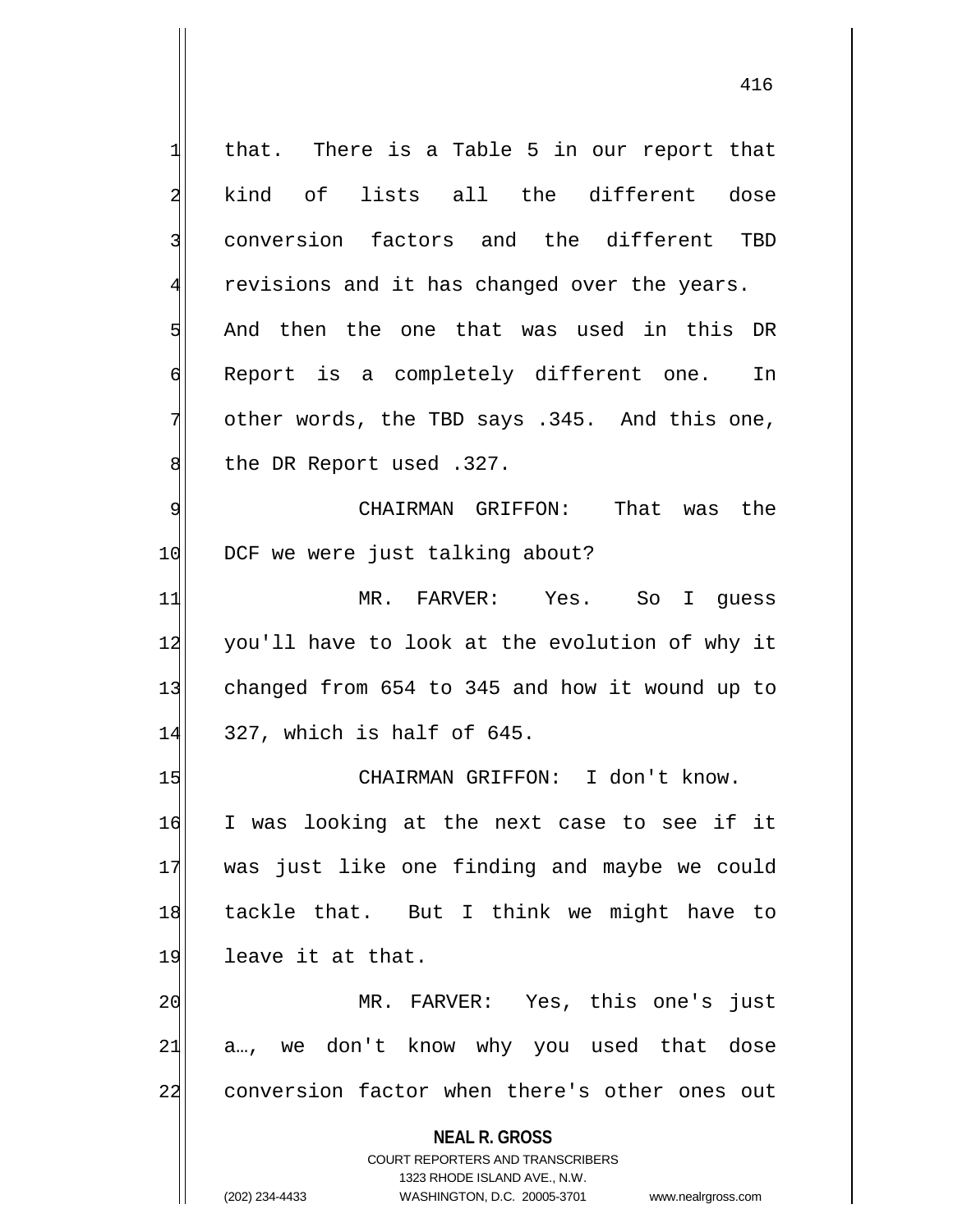$1$  there. And maybe that should have been a 2 finding. 3 | CHAIRMAN GRIFFON: Okay. I mean

4 is there any, who has, I mean I can go a 5 Solutive while longer. I don't have a time  $\mathsf{d}$  frame here. If we want to attack --

7 (Simultaneous speaking.)

8 | CHAIRMAN GRIFFON: I would say 9 this for now. I'm not prepared to close on 10 those observations. But maybe we can move on 11 to 274.1.

12 MR. FARVER: I'm not sure you want  $13$  to do that.

14 CHAIRMAN GRIFFON: Is it nasty? 15 MEMBER MUNN: Well it's the 16 workbook.

17 MR. FARVER: It's messy.

18 MEMBER MUNN: Yes.

19 MR. STIVER: RFP workbook.

20 | MR. FARVER: I can give you a

21 preview.

22 CHAIRMAN GRIFFON: Yes, give us a

**NEAL R. GROSS** COURT REPORTERS AND TRANSCRIBERS

1323 RHODE ISLAND AVE., N.W.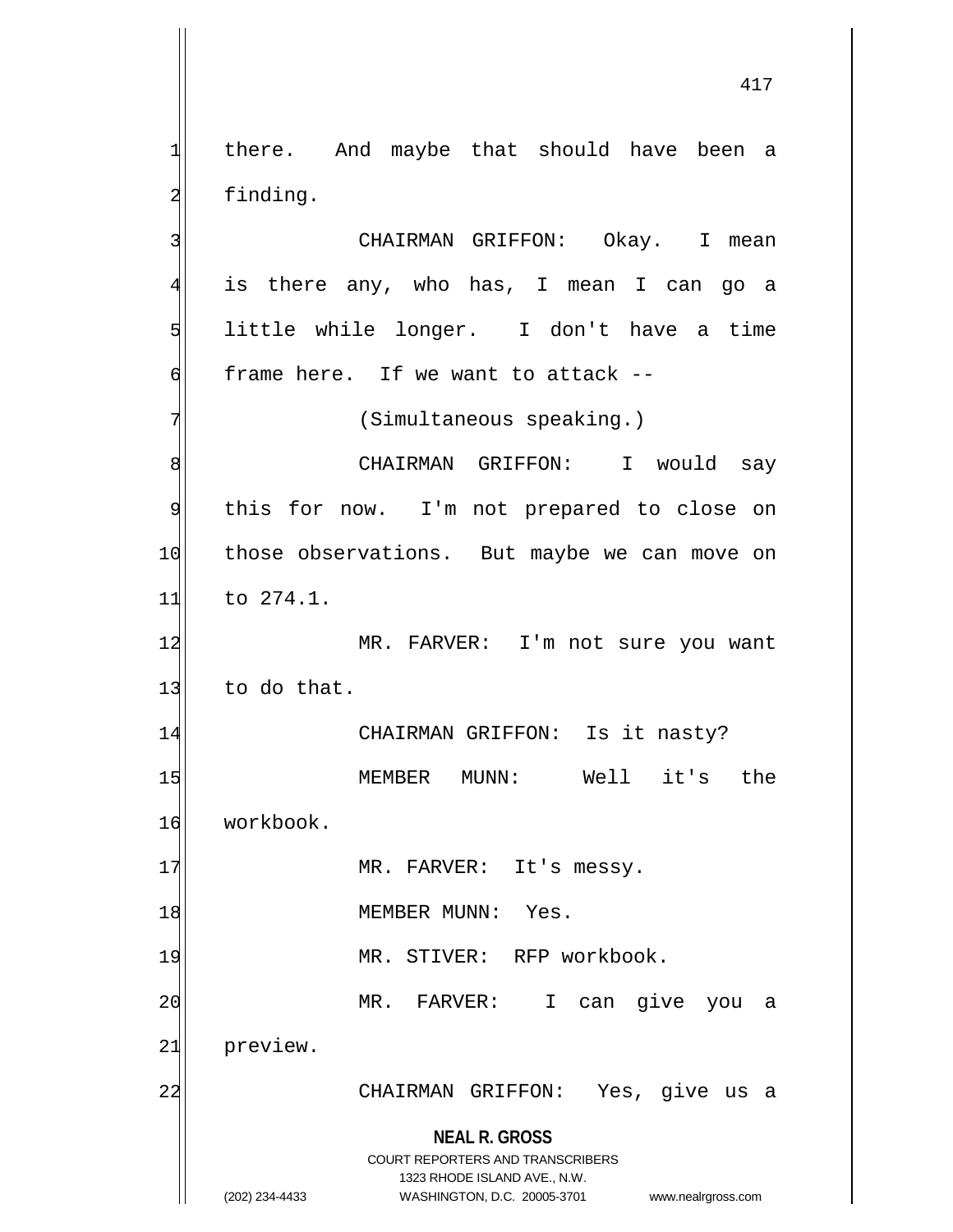**NEAL R. GROSS** COURT REPORTERS AND TRANSCRIBERS 1323 RHODE ISLAND AVE., N.W. (202) 234-4433 WASHINGTON, D.C. 20005-3701 www.nealrgross.com  $1$  preview and then maybe we'll decide whether we  $2$  want to call it a day. Make it nasty. 3<sup>|</sup> MEMBER MUNN: It goes on, it goes  $4$  on and on. 5 | MR. FARVER: Do you remember from 6 that report I wrote there was one of these  $7$  that I listed as unknown because I didn't know 8 what the cause of it was? Guess which one 9 this is. 10 MEMBER MUNN: This was it. 11 CHAIRMAN GRIFFON: Now I'm 12 intriqued. 13 MR. KATZ: Maybe we should 14 schedule the next meeting, that way you, in 15 January, you have all this -- still ready  $16$  for..., so we don't have to wait so long. 17 MR. FARVER: Yes, you may want to 18 look at this one for the next meeting because 19 20 MR. STIVER: That's a good idea.  $21$  Prepare it in advance. 22 MR. SIEBERT: It's NDRP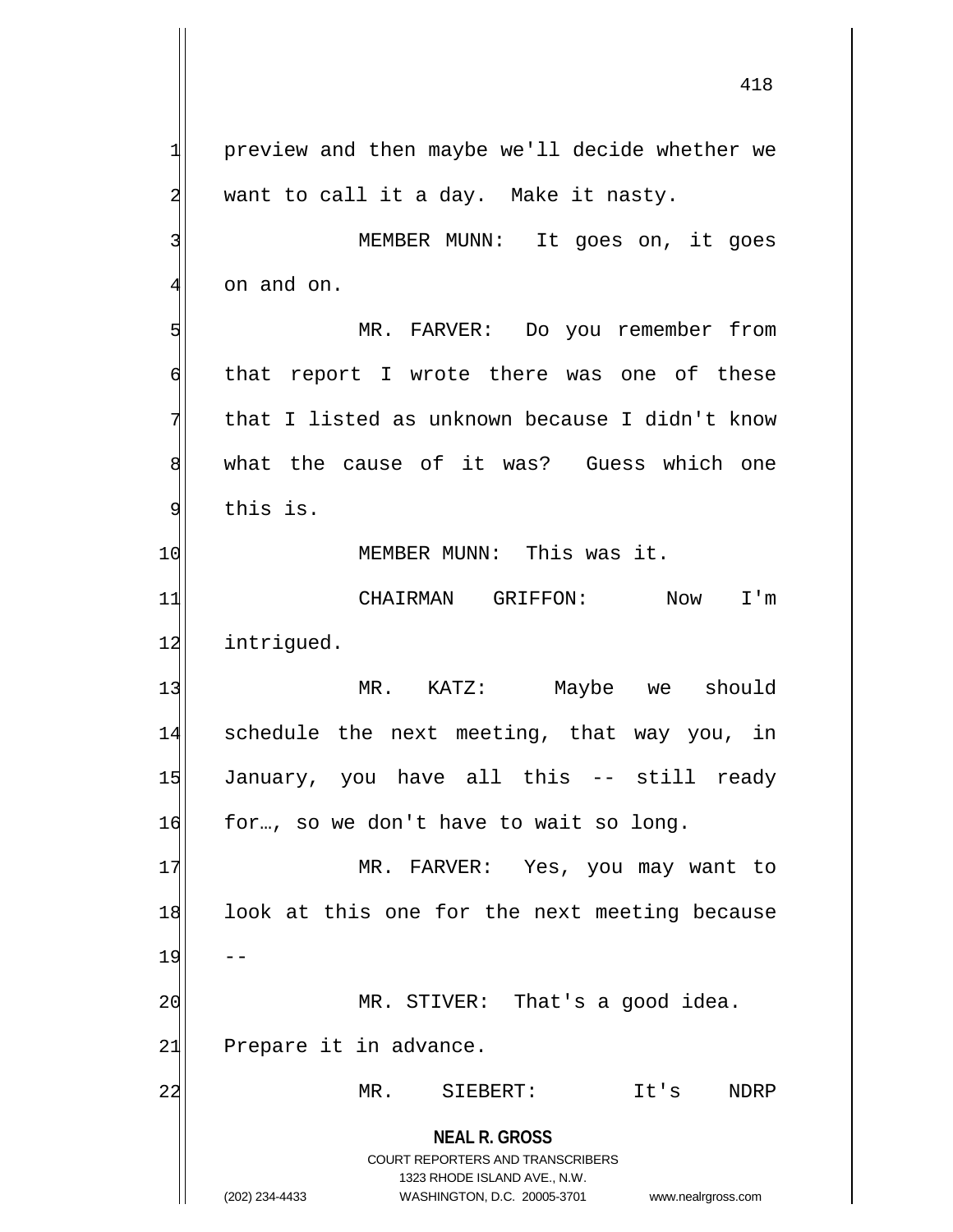1 manipulation.

**NEAL R. GROSS** COURT REPORTERS AND TRANSCRIBERS 1323 RHODE ISLAND AVE., N.W. 2 MR. FARVER: It's NDRP 3 manipulation. 4 CHAIRMAN GRIFFON: Alright. 5 You've said enough. Ted's got a good idea.  $\delta$  Let's schedule the next meeting. 7 MR. FARVER: Quickly the employee 8 had reported dose for a certain amount of 9 years. And it came up to like 5.5 rem over 10 the period of four years if you look in the 11 dosimetry files. 12 MEMBER MUNN: Which is not a big 13 deal for four years. 14 MR. FARVER: Okay 5.5 rem. And 15 now it's, you go to the DR Report and there's 16 zero recorded dose for those five years. 17 | MEMBER MUNN: Go figure. 18 | MR. FARVER: Go figure. 19 CHAIRMAN GRIFFON: That's a good 20 | place to leave us. Go figure. 21 (Simultaneous speaking.) 22 CHAIRMAN GRIFFON: Alright.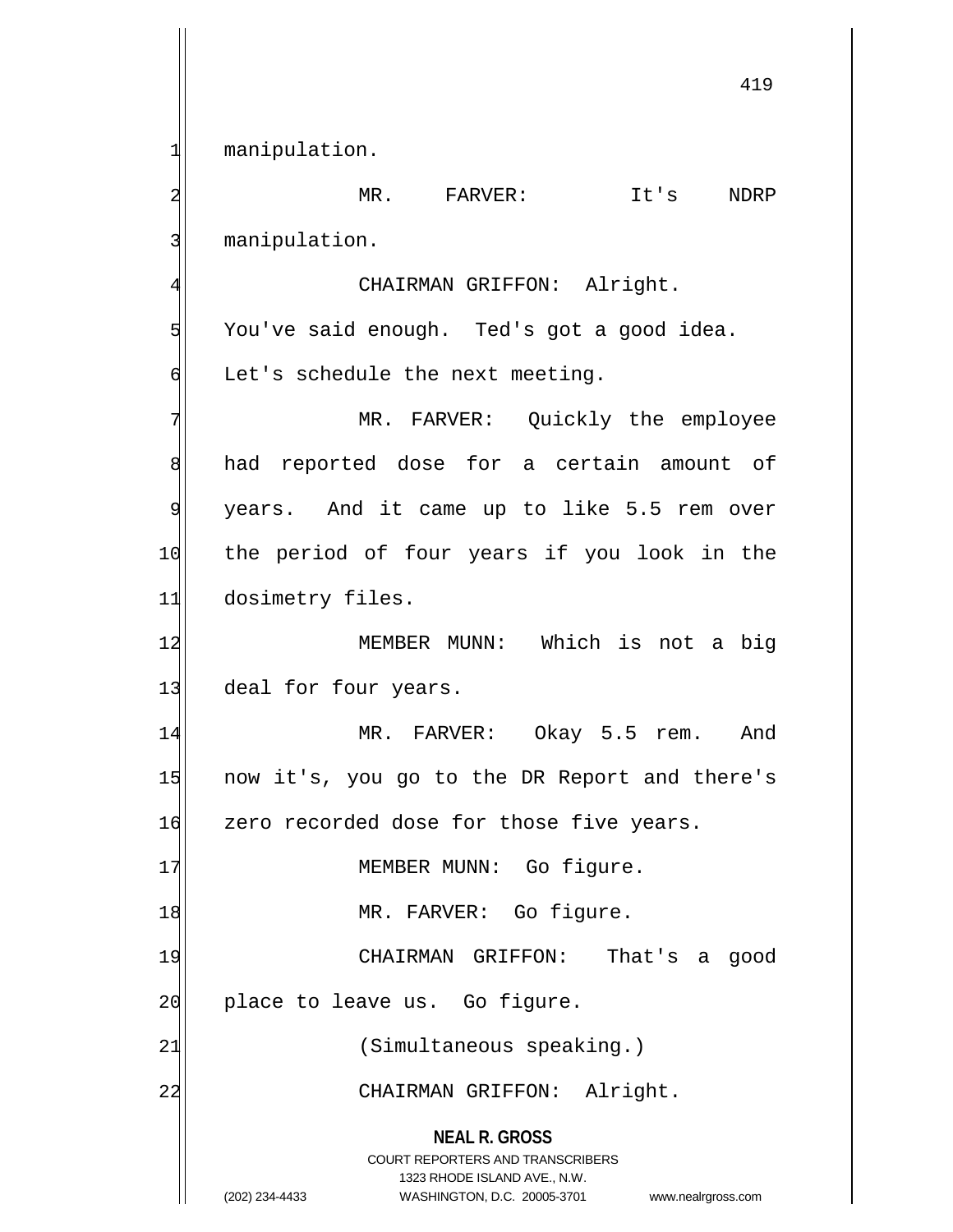**NEAL R. GROSS** COURT REPORTERS AND TRANSCRIBERS 1323 RHODE ISLAND AVE., N.W. (202) 234-4433 WASHINGTON, D.C. 20005-3701 www.nealrgross.com  $1$  Let's look at our calendars and these meetings 2 always end up this way don't they? 3 MR. STIVER: They end up pretty  $4$  punchy at the end of the day. 5 MR. KATZ: So let's put this as  $\left| \cdot \right|$  the first item of our agenda for next time.  $7$  We'll start with these case reviews. 8 MR. KATZ: They're closely related 9 emotionally. 10 CHAIRMAN GRIFFON: Alright. So 11 let's look into January. 12 MR. KATZ: How about the third 13 week in, the week of January 14th? How does 14 that look? 15 | CHAIRMAN GRIFFON: The week of the 16 14th? 17 MR. KATZ: How does that look for? 18 MEMBER MUNN: I will not be 19 available in January. 20 MS. LIN: Do you already have a 21 procedure review the 5th of February? 22 MEMBER MUNN: Yes, I do.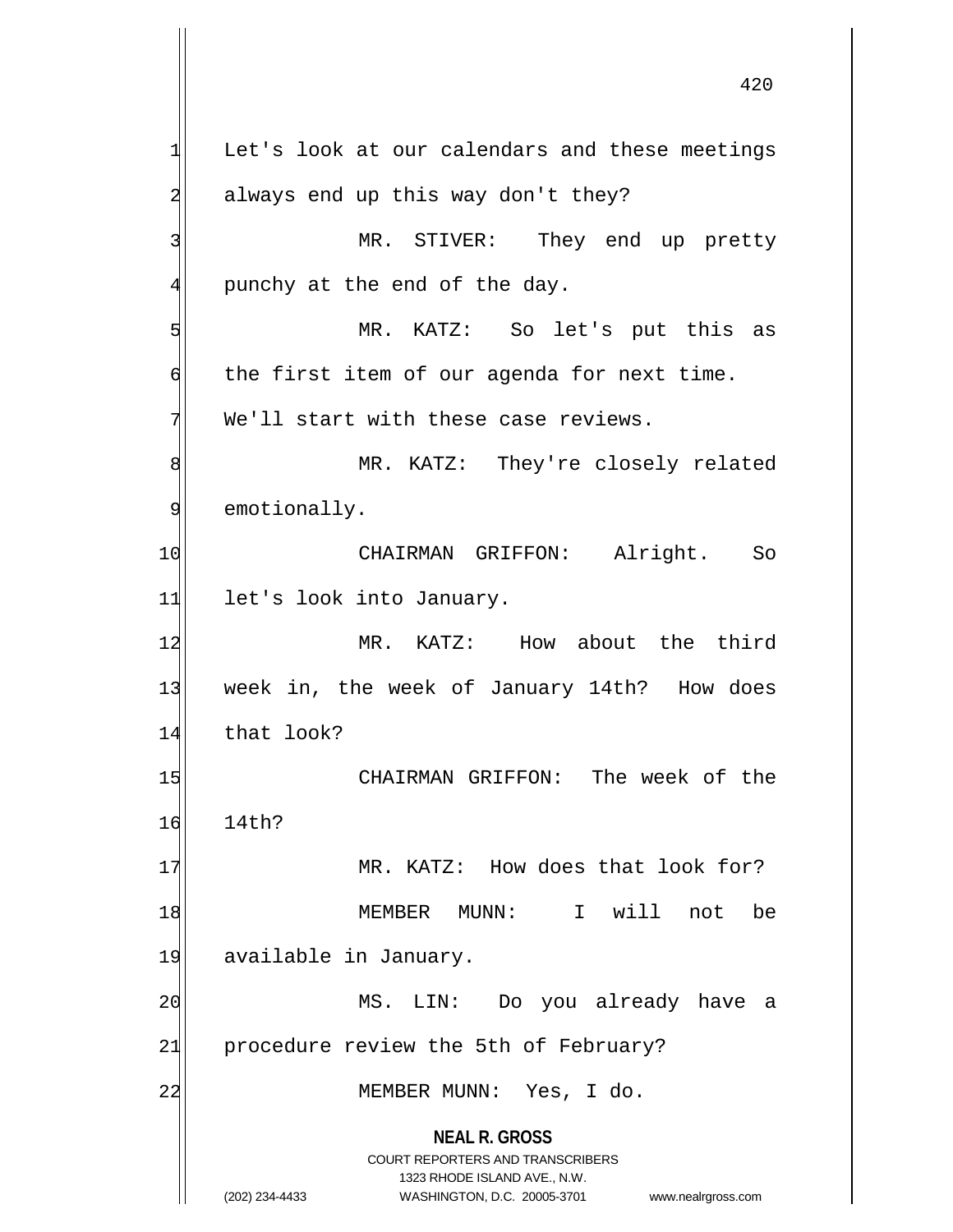**NEAL R. GROSS** COURT REPORTERS AND TRANSCRIBERS 1323 RHODE ISLAND AVE., N.W. (202) 234-4433 WASHINGTON, D.C. 20005-3701 www.nealrgross.com 421  $1$  MR. STIVER: Tag onto that. 2 (Simultaneous speaking.) 3 CHAIRMAN GRIFFON: You're not 4 available in January at all, Wanda? 5 MEMBER MUNN: I don't see how I 6 could be. I could probably do a phone on the 7 Third week in January. 8 MR. CALHOUN: The 6th and the 16th 9 is bad for me in January. 10 MR. HINNEFELD: I can't do the 11 18th. 12 MR. FARVER: What about the fourth 13 of February? 14 (Simultaneous speaking.) 15 MR. HINNEFELD: What are we 16 talking about? 17 CHAIRMAN GRIFFON: How about the 18 14th? Wanda, can you dial in that day or? 19 MEMBER MUNN: I could dial in on  $20$  the 14th, yes. 21| MR. STIVER: January 14th. 22 CHAIRMAN GRIFFON: Is that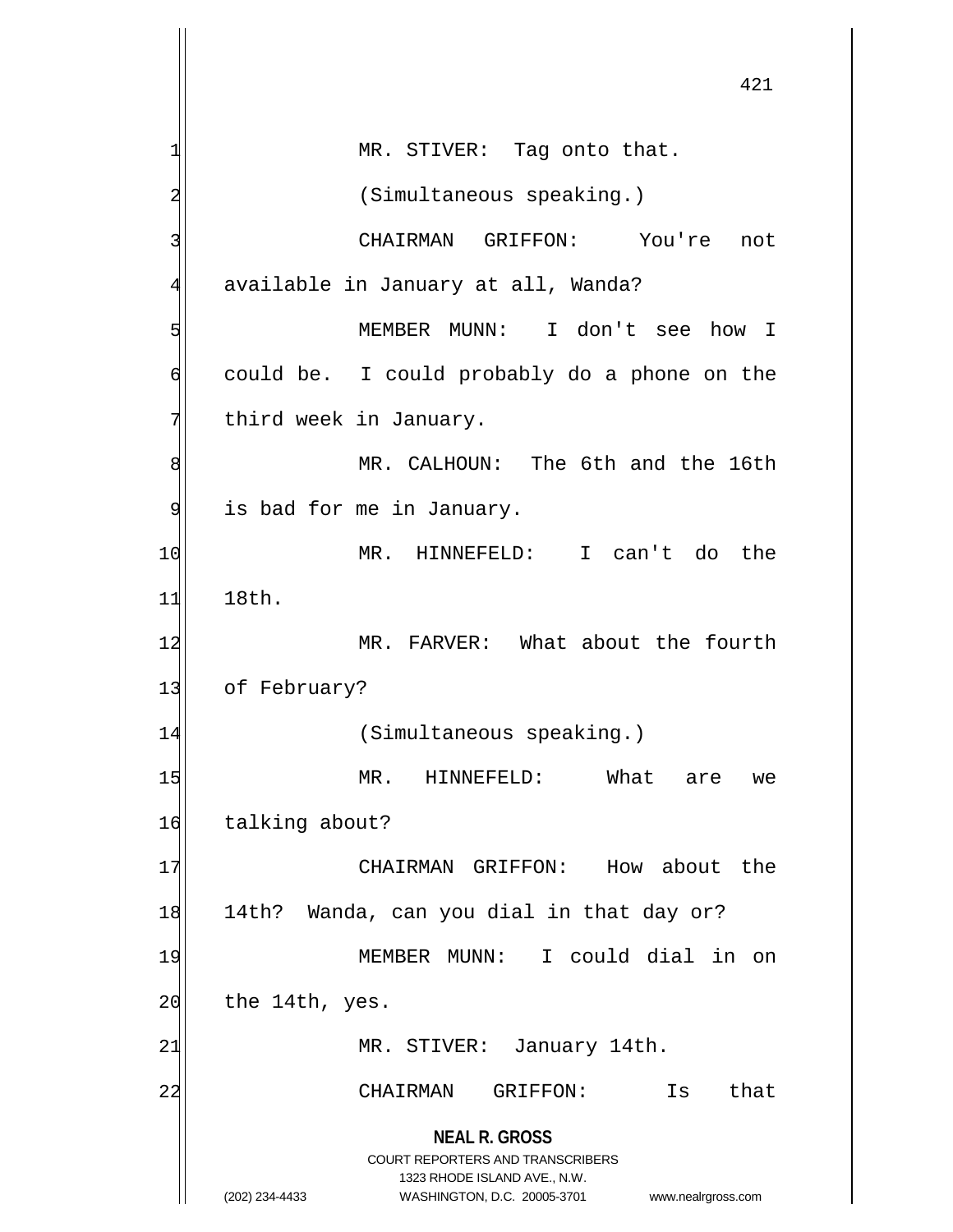**NEAL R. GROSS** COURT REPORTERS AND TRANSCRIBERS 1323 RHODE ISLAND AVE., N.W. (202) 234-4433 WASHINGTON, D.C. 20005-3701 www.nealrgross.com 1 possible? Or wait a second or better yet the  $2$  15th, I'm sorry. 3 MR. FARVER: The 15th is better  $4$  for me then the 14th. 5 S 6 MEMBER MUNN: I'll try. I'm not  $7$  going to be very available that day, but I can 8 be on and off. 9 MR. KATZ: Well we need to worry 10 about a quorum too. Poston didn't show and so  $11$  we have to be careful about that. 12 MEMBER CLAWSON: We'll shoot for 13 that one. 14 CHAIRMAN GRIFFON: Is another day 15 better in that week, Wanda? 16 MEMBER MUNN: My spouse's surgery 17 is on the 5th. 18 MR. KATZ: So that's actually not 19 any good that week then. 20 MEMBER MUNN: I mean it's on the  $21$  8th and so I'm going to be kind of  $-$ 22 MR. KATZ: Well then let's push it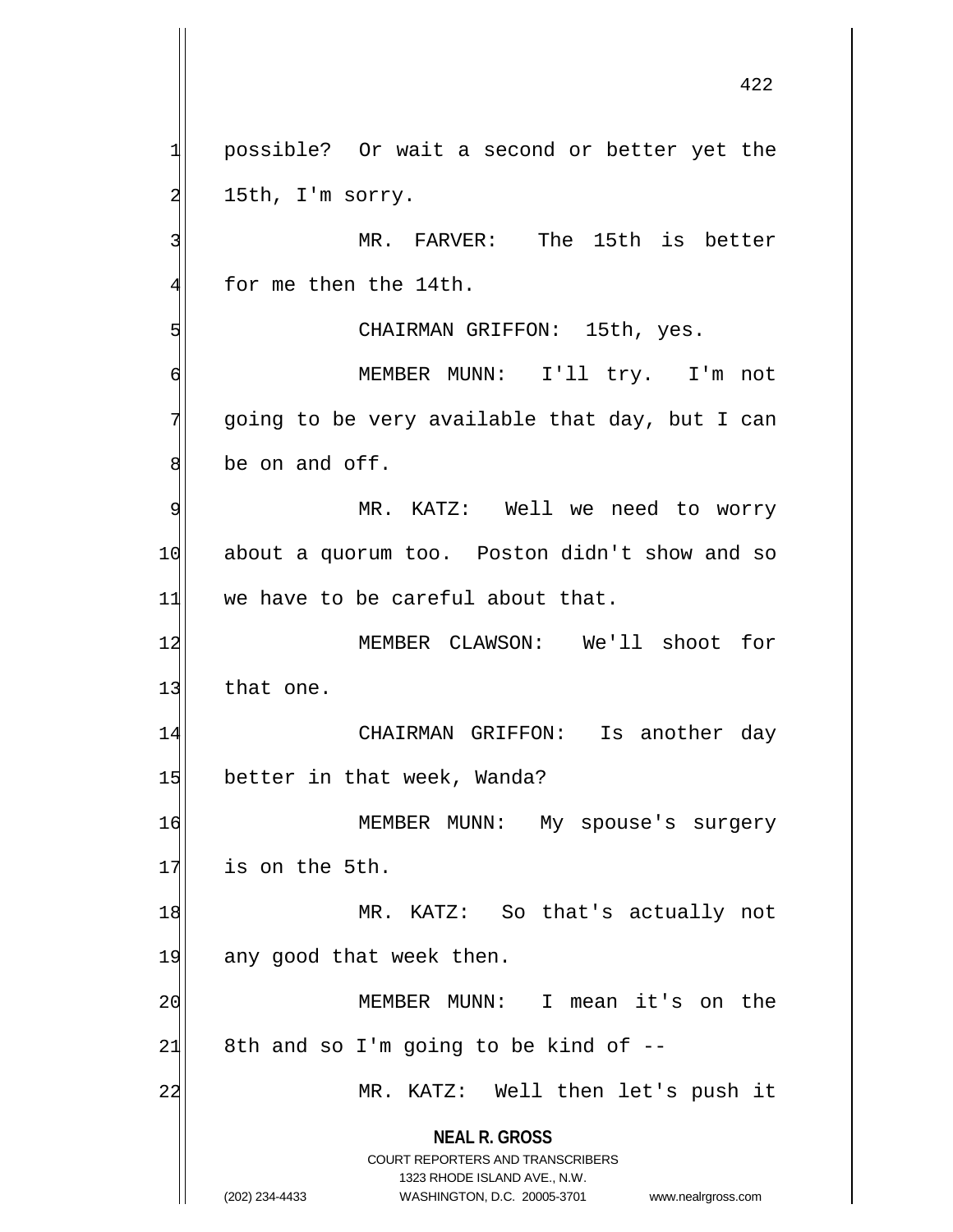**NEAL R. GROSS** COURT REPORTERS AND TRANSCRIBERS 1323 RHODE ISLAND AVE., N.W. (202) 234-4433 WASHINGTON, D.C. 20005-3701 www.nealrgross.com  $1$  up. If I don't have a quorum we can't meet. 2| And we don't want to show up here and find out 3 we can't meet. 4 CHAIRMAN GRIFFON: Well then 5 5 5 5 realistically what was the 5th was the 6 Procedures? 7 MEMBER MUNN: No, the 5th of 8 February is Procedures. 9 CHAIRMAN GRIFFON: I mean, how 10 about the 4th then, yes? 11 MEMBER MUNN: It's a possibility. 12 MR. KATZ: The 4th is open. 13 MR. KATZ: Is the 4th okay, folks? 14 (Simultaneous speaking.) 15 MR. KATZ: Let's do the 4th. 16 MR. STIVER: The 4th it is. 17 MR. HINNEFELD: We'll start at 18 8:30 again? 19 MR. KATZ: Yes, let's start at  $20$  8:30. Okay. 21 CHAIRMAN GRIFFON: Alright. 22 MR. KATZ: Okay. So February 4th,